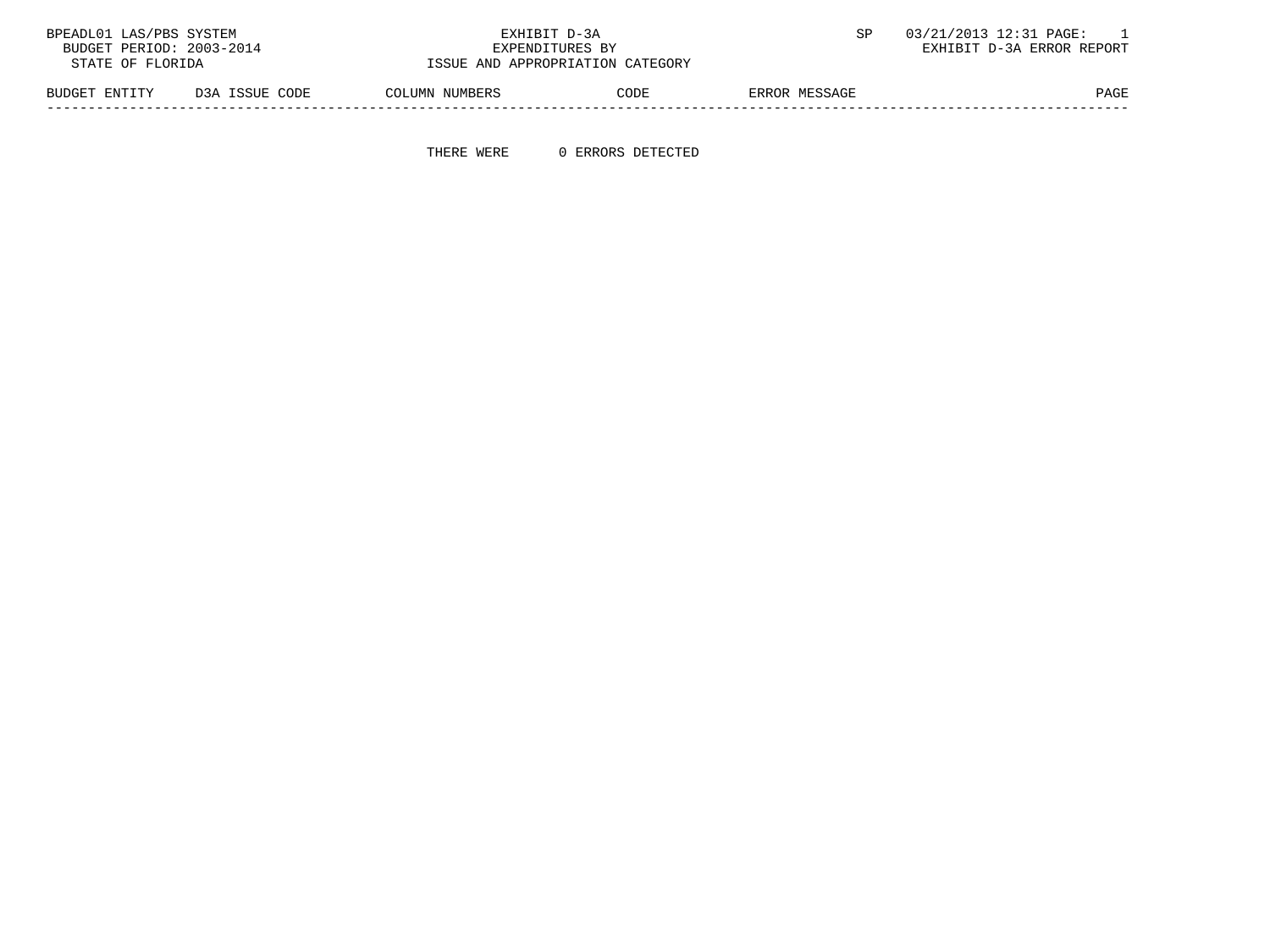| BPEADL01 LAS/PBS SYSTEM<br>BUDGET PERIOD: 2003-2014<br>STATE OF FLORIDA                                                                                                                                                                                          | ------------------------     | EXHIBIT D-3A<br>EXPENDITURES BY<br>ISSUE AND APPROPRIATION CATEGORY                                                                            |                       |                                   | SP 03/21/2013 12:31 PAGE: 1                          | EXHIBIT D-3A<br>DETAIL OF EXPENDITURES                                                  |
|------------------------------------------------------------------------------------------------------------------------------------------------------------------------------------------------------------------------------------------------------------------|------------------------------|------------------------------------------------------------------------------------------------------------------------------------------------|-----------------------|-----------------------------------|------------------------------------------------------|-----------------------------------------------------------------------------------------|
|                                                                                                                                                                                                                                                                  | COL A12<br>AMOUNT POS<br>POS | COL A14<br>AGY FIN REQ AGY AMD REQ AGY AMD N/R AGY AMD ANZ AGY FIN REQ<br>FY 2013-14 FY 2013-14 FY 2013-14 FY 2013-14 FY 2013-14<br>AMOUNT POS | COL A15<br>AMOUNT POS | COL A16 COL A14-A12<br>AMOUNT POS | AGY AMD REO<br>FY 2013-14<br>OVER (UNDER )<br>AMOUNT | CODES                                                                                   |
| FINANCIAL SERVICES<br>PRG: CHIEF FIN OFFICER/ADM<br>EXECUTIVE DIR/SUPPORT SVCS<br><b>GOV OPERATIONS/SUPPORT</b><br>EXEC LEADERSHIP/SUPPRT SVC<br>ESTIMATED EXPENDITURES<br>ESTIMATED EXPENDITURES - OPERATIONS<br>SALARY RATE<br>SALARY RATE 6,709,887 6,709,887 |                              |                                                                                                                                                |                       |                                   |                                                      | 43000000<br>43010000<br>43010100<br>16<br>1602.00.00.00<br>1000000<br>1001000<br>000000 |
| SALARIES AND BENEFITS                                                                                                                                                                                                                                            |                              |                                                                                                                                                |                       |                                   |                                                      | 010000                                                                                  |
|                                                                                                                                                                                                                                                                  | 150.00   150.00              |                                                                                                                                                |                       |                                   |                                                      |                                                                                         |
| ADMINISTRATIVE TRUST FUND -STATE 9, 213, 343 9, 213, 343                                                                                                                                                                                                         |                              |                                                                                                                                                |                       |                                   |                                                      | 2021 1                                                                                  |
| OTHER PERSONAL SERVICES                                                                                                                                                                                                                                          |                              |                                                                                                                                                |                       |                                   |                                                      | 030000                                                                                  |
| ADMINISTRATIVE TRUST FUND -STATE 27,801 27,801                                                                                                                                                                                                                   |                              |                                                                                                                                                |                       |                                   |                                                      | 2021 1                                                                                  |
|                                                                                                                                                                                                                                                                  |                              |                                                                                                                                                |                       |                                   |                                                      |                                                                                         |
| <b>EXPENSES</b>                                                                                                                                                                                                                                                  |                              |                                                                                                                                                |                       |                                   |                                                      | 040000                                                                                  |
| ADMINISTRATIVE TRUST FUND -STATE 1,359,766 1,359,766                                                                                                                                                                                                             |                              |                                                                                                                                                |                       |                                   |                                                      | $2021$ 1                                                                                |
|                                                                                                                                                                                                                                                                  |                              |                                                                                                                                                |                       |                                   |                                                      |                                                                                         |
| OPERATING CAPITAL OUTLAY                                                                                                                                                                                                                                         |                              |                                                                                                                                                |                       |                                   |                                                      | 060000                                                                                  |
| ADMINISTRATIVE TRUST FUND -STATE 10,000 10,000                                                                                                                                                                                                                   |                              |                                                                                                                                                |                       |                                   |                                                      | $2021$ 1                                                                                |
| SPECIAL CATEGORIES<br>ACOUISITION/MOTOR VEHICLES                                                                                                                                                                                                                 |                              |                                                                                                                                                |                       |                                   |                                                      | 100000<br>100021                                                                        |
| ADMINISTRATIVE TRUST FUND -STATE 790,217 790,217                                                                                                                                                                                                                 |                              |                                                                                                                                                |                       |                                   |                                                      | 2021 1                                                                                  |
|                                                                                                                                                                                                                                                                  |                              |                                                                                                                                                |                       |                                   |                                                      |                                                                                         |
| CONTRACTED SERVICES                                                                                                                                                                                                                                              |                              |                                                                                                                                                |                       |                                   |                                                      | 100777                                                                                  |
| ADMINISTRATIVE TRUST FUND -STATE 427,325 427,325                                                                                                                                                                                                                 |                              |                                                                                                                                                |                       |                                   |                                                      | 2021 1                                                                                  |
|                                                                                                                                                                                                                                                                  |                              |                                                                                                                                                |                       |                                   |                                                      |                                                                                         |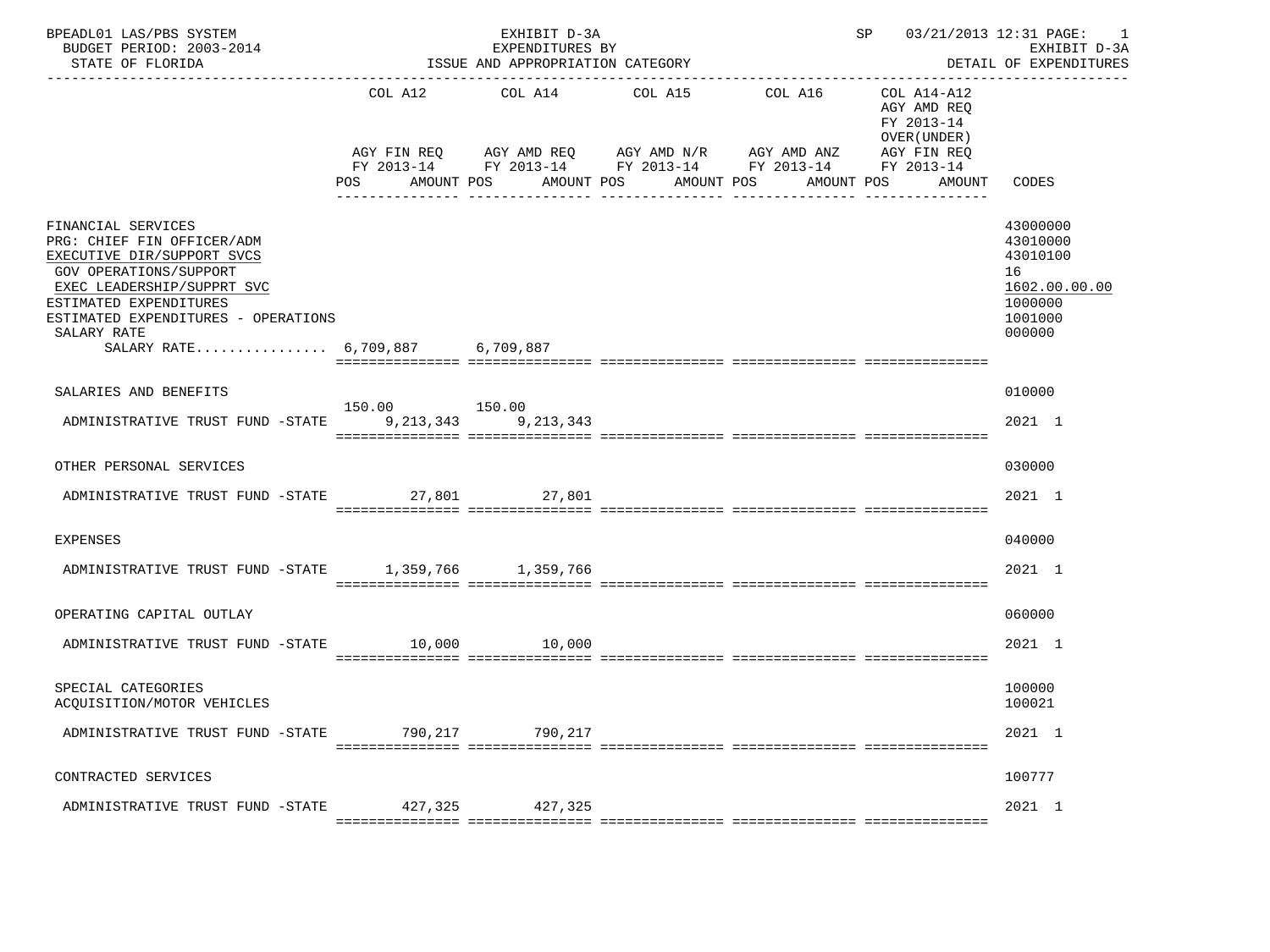| BPEADL01 LAS/PBS SYSTEM<br>BUDGET PERIOD: 2003-2014<br>STATE OF FLORIDA                                                                                                                                                                                          |         | EXHIBIT D-3A<br>EXPENDITURES BY<br>ISSUE AND APPROPRIATION CATEGORY |                                                                                                                                                   | SP 03/21/2013 12:31 PAGE:                                | -2<br>EXHIBIT D-3A<br>DETAIL OF EXPENDITURES                                                      |
|------------------------------------------------------------------------------------------------------------------------------------------------------------------------------------------------------------------------------------------------------------------|---------|---------------------------------------------------------------------|---------------------------------------------------------------------------------------------------------------------------------------------------|----------------------------------------------------------|---------------------------------------------------------------------------------------------------|
|                                                                                                                                                                                                                                                                  | COL A12 | COL A14                                                             | COL A15<br>COL A16                                                                                                                                | COL A14-A12<br>AGY AMD REO<br>FY 2013-14<br>OVER (UNDER) |                                                                                                   |
|                                                                                                                                                                                                                                                                  | POS FOR | AMOUNT POS                                                          | AGY FIN REQ AGY AMD REQ AGY AMD N/R AGY AMD ANZ AGY FIN REQ<br>FY 2013-14 FY 2013-14 FY 2013-14 FY 2013-14 FY 2013-14<br>AMOUNT POS<br>AMOUNT POS | AMOUNT POS<br>AMOUNT                                     | CODES                                                                                             |
|                                                                                                                                                                                                                                                                  |         |                                                                     |                                                                                                                                                   |                                                          |                                                                                                   |
| FINANCIAL SERVICES<br>PRG: CHIEF FIN OFFICER/ADM<br>EXECUTIVE DIR/SUPPORT SVCS<br><b>GOV OPERATIONS/SUPPORT</b><br>EXEC LEADERSHIP/SUPPRT SVC<br>ESTIMATED EXPENDITURES<br>ESTIMATED EXPENDITURES - OPERATIONS<br>SPECIAL CATEGORIES<br>OPERATION/MOTOR VEHICLES |         |                                                                     |                                                                                                                                                   |                                                          | 43000000<br>43010000<br>43010100<br>16<br>1602.00.00.00<br>1000000<br>1001000<br>100000<br>102289 |
| ADMINISTRATIVE TRUST FUND -STATE                                                                                                                                                                                                                                 |         | 3,500 3,500                                                         |                                                                                                                                                   |                                                          | 2021 1                                                                                            |
| RISK MANAGEMENT INSURANCE                                                                                                                                                                                                                                        |         |                                                                     |                                                                                                                                                   |                                                          | 103241                                                                                            |
| ADMINISTRATIVE TRUST FUND -STATE 109,151 109,151                                                                                                                                                                                                                 |         |                                                                     |                                                                                                                                                   |                                                          | $2021$ 1                                                                                          |
| TENANT BROKER COMMISSIONS                                                                                                                                                                                                                                        |         |                                                                     |                                                                                                                                                   |                                                          | 105084                                                                                            |
| ADMINISTRATIVE TRUST FUND -STATE 60,000 60,000                                                                                                                                                                                                                   |         |                                                                     |                                                                                                                                                   |                                                          | 2021 1                                                                                            |
| LEASE/PURCHASE/EQUIPMENT                                                                                                                                                                                                                                         |         |                                                                     |                                                                                                                                                   |                                                          | 105281                                                                                            |
| ADMINISTRATIVE TRUST FUND -STATE 118,268 118,268                                                                                                                                                                                                                 |         |                                                                     |                                                                                                                                                   |                                                          | 2021 1                                                                                            |
| TR/DMS/HR SVCS/STW CONTRCT                                                                                                                                                                                                                                       |         |                                                                     |                                                                                                                                                   |                                                          | 107040                                                                                            |
| ADMINISTRATIVE TRUST FUND -STATE 53,568 53,568                                                                                                                                                                                                                   |         |                                                                     |                                                                                                                                                   |                                                          | 2021 1                                                                                            |
| TOTAL: ESTIMATED EXPENDITURES - OPERATIONS<br>TOTAL POSITIONS 150.00<br>TOTAL ISSUE 12,172,939 12,172,939<br>TOTAL SALARY RATE $6,709,887$                                                                                                                       |         | 150.00<br>6,709,887                                                 |                                                                                                                                                   |                                                          | 1001000                                                                                           |
|                                                                                                                                                                                                                                                                  |         |                                                                     |                                                                                                                                                   |                                                          |                                                                                                   |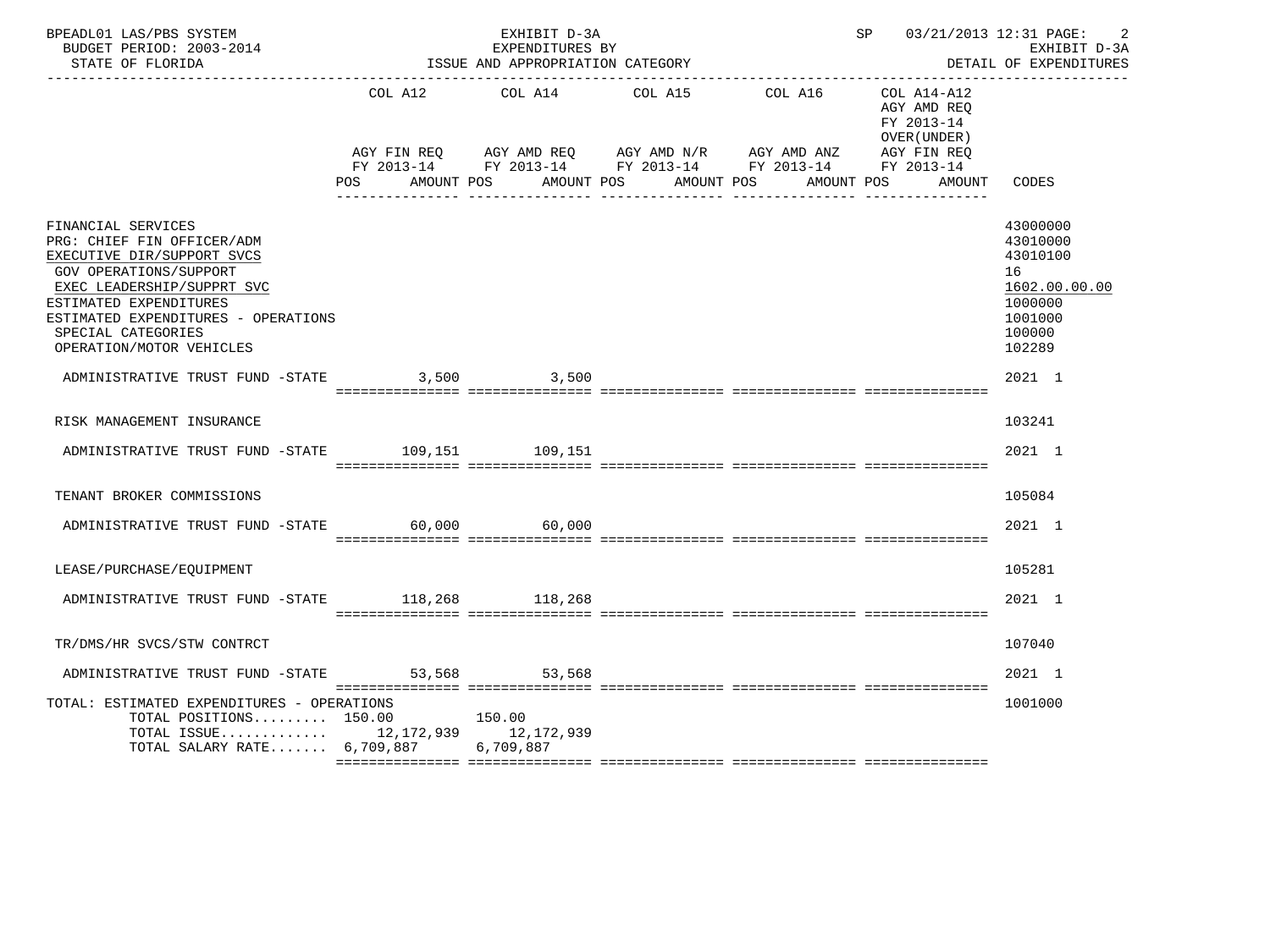| BPEADL01 LAS/PBS SYSTEM<br>BUDGET PERIOD: 2003-2014<br>STATE OF FLORIDA<br><u> - - - - - - - - - - - - - -</u>                                                                                                                                                         |            | EXHIBIT D-3A<br>EXPENDITURES BY<br>ISSUE AND APPROPRIATION CATEGORY |            | SP and the set of the set of the set of the set of the set of the set of the set of the set of the set of the s                     | 03/21/2013 12:31 PAGE:<br>3<br>EXHIBIT D-3A<br>DETAIL OF EXPENDITURES                             |
|------------------------------------------------------------------------------------------------------------------------------------------------------------------------------------------------------------------------------------------------------------------------|------------|---------------------------------------------------------------------|------------|-------------------------------------------------------------------------------------------------------------------------------------|---------------------------------------------------------------------------------------------------|
|                                                                                                                                                                                                                                                                        | COL A12    | COL A14                                                             | COL A15    | COL A16<br>COL A14-A12<br>AGY AMD REQ<br>FY 2013-14<br>OVER (UNDER)                                                                 |                                                                                                   |
|                                                                                                                                                                                                                                                                        | <b>POS</b> | AMOUNT POS<br>AMOUNT POS                                            | AMOUNT POS | AGY FIN REQ AGY AMD REQ AGY AMD N/R AGY AMD ANZ AGY FIN REQ<br>FY 2013-14 FY 2013-14 FY 2013-14 FY 2013-14 FY 2013-14<br>AMOUNT POS | CODES<br>AMOUNT                                                                                   |
| FINANCIAL SERVICES<br>PRG: CHIEF FIN OFFICER/ADM<br>EXECUTIVE DIR/SUPPORT SVCS<br><b>GOV OPERATIONS/SUPPORT</b><br>EXEC LEADERSHIP/SUPPRT SVC<br>ESTIMATED EXPENDITURES<br>CASUALTY INSURANCE PREMIUM<br>ADJUSTMENT<br>SPECIAL CATEGORIES<br>RISK MANAGEMENT INSURANCE |            |                                                                     |            |                                                                                                                                     | 43000000<br>43010000<br>43010100<br>16<br>1602.00.00.00<br>1000000<br>1001090<br>100000<br>103241 |
| ADMINISTRATIVE TRUST FUND -STATE                                                                                                                                                                                                                                       |            | 10,216 10,216                                                       |            |                                                                                                                                     | 2021 1                                                                                            |
| FLORIDA RETIREMENT SYSTEM<br>CONTRIBUTION ADJUSTMENT FOR<br>FISCAL YEAR 2012-2013<br>SALARIES AND BENEFITS                                                                                                                                                             |            |                                                                     |            |                                                                                                                                     | 1001240<br>010000                                                                                 |
| ADMINISTRATIVE TRUST FUND -STATE 18,987 18,987                                                                                                                                                                                                                         |            |                                                                     |            |                                                                                                                                     | 2021 1                                                                                            |
| ADJUSTMENT TO STATE HEALTH<br>INSURANCE PREMIUM CONTRIBUTION -<br>FISCAL YEAR 2012-13<br>SALARIES AND BENEFITS<br>ADMINISTRATIVE TRUST FUND -STATE                                                                                                                     |            | 16,990 16,990                                                       |            |                                                                                                                                     | 1001830<br>010000<br>$2021$ 1                                                                     |
| REALLOCATION OF HUMAN RESOURCES<br>OUTSOURCING<br>SPECIAL CATEGORIES<br>TR/DMS/HR SVCS/STW CONTRCT                                                                                                                                                                     |            |                                                                     |            |                                                                                                                                     | 1005900<br>100000<br>107040                                                                       |
| ADMINISTRATIVE TRUST FUND -STATE                                                                                                                                                                                                                                       |            | $1.297 - 1.297 -$                                                   |            |                                                                                                                                     | 2021 1                                                                                            |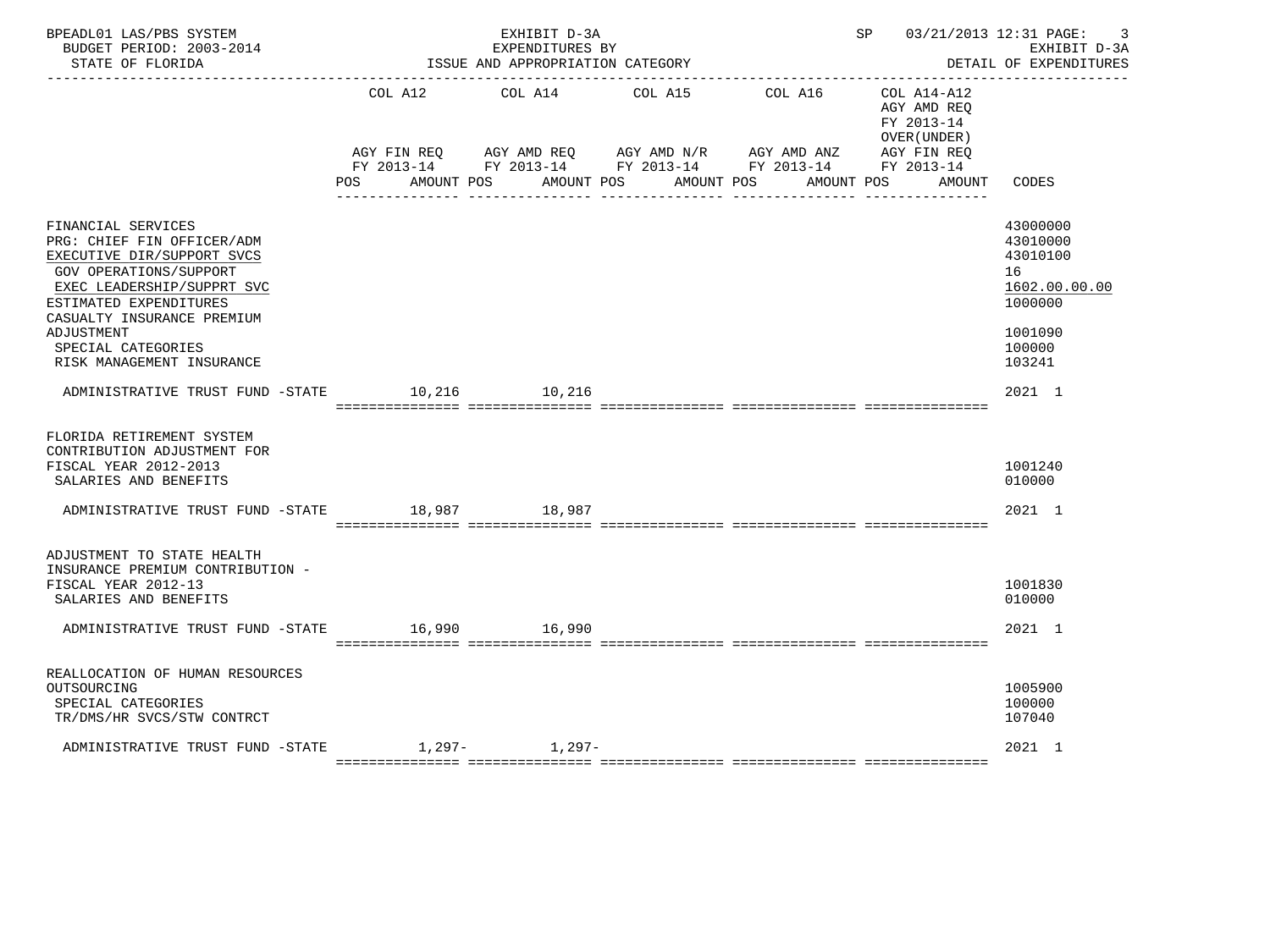| BPEADL01 LAS/PBS SYSTEM<br>BUDGET PERIOD: 2003-2014<br>STATE OF FLORIDA                                                                                                                                                                                                                                                                              | EXHIBIT D-3A<br>EXPENDITURES BY<br>ISSUE AND APPROPRIATION CATEGORY |              |         |            |  |                                                                                                                                                            |  |            |                            | SP 03/21/2013 12:31 PAGE:<br>EXHIBIT D-3A<br>DETAIL OF EXPENDITURES |                                                                                         |
|------------------------------------------------------------------------------------------------------------------------------------------------------------------------------------------------------------------------------------------------------------------------------------------------------------------------------------------------------|---------------------------------------------------------------------|--------------|---------|------------|--|------------------------------------------------------------------------------------------------------------------------------------------------------------|--|------------|----------------------------|---------------------------------------------------------------------|-----------------------------------------------------------------------------------------|
|                                                                                                                                                                                                                                                                                                                                                      | POS FOR                                                             | AMOUNT POS   |         | AMOUNT POS |  | COL A12 COL A14 COL A15 COL A16<br>AGY FIN REQ AGY AMD REQ AGY AMD N/R AGY AMD ANZ<br>FY 2013-14 FY 2013-14 FY 2013-14 FY 2013-14 FY 2013-14<br>AMOUNT POS |  | AMOUNT POS | FY 2013-14<br>OVER (UNDER) | COL A14-A12<br>AGY AMD REO<br>AGY FIN REQ<br>AMOUNT                 | <b>CODES</b>                                                                            |
| FINANCIAL SERVICES<br>PRG: CHIEF FIN OFFICER/ADM<br>EXECUTIVE DIR/SUPPORT SVCS<br>GOV OPERATIONS/SUPPORT<br>EXEC LEADERSHIP/SUPPRT SVC<br>ADJUSTMENTS TO CURRENT YEAR<br>ESTIMATED EXPENDITURES<br>REAPPROVAL OF CURRENT YEAR BUDGET<br>AMENDMENT - MOVE PUBLIC RECORDS<br>SECTION TO LEGAL - DEDUCT<br>SALARY RATE<br>SALARY RATE 150,242- 150,242- |                                                                     |              |         |            |  |                                                                                                                                                            |  |            |                            |                                                                     | 43000000<br>43010000<br>43010100<br>16<br>1602.00.00.00<br>1600000<br>160F640<br>000000 |
| SALARIES AND BENEFITS                                                                                                                                                                                                                                                                                                                                |                                                                     | $4.00 4.00-$ |         |            |  |                                                                                                                                                            |  |            |                            |                                                                     | 010000                                                                                  |
| ADMINISTRATIVE TRUST FUND -STATE 206,374-206,374-                                                                                                                                                                                                                                                                                                    |                                                                     |              |         |            |  |                                                                                                                                                            |  |            |                            |                                                                     | 2021 1                                                                                  |
| TOTAL: REAPPROVAL OF CURRENT YEAR BUDGET<br>AMENDMENT - MOVE PUBLIC RECORDS<br>SECTION TO LEGAL - DEDUCT<br>TOTAL POSITIONS 4.00-                                                                                                                                                                                                                    |                                                                     |              | $4.00-$ |            |  |                                                                                                                                                            |  |            |                            |                                                                     | 160F640                                                                                 |
| TOTAL ISSUE 206,374- 206,374-<br>TOTAL SALARY RATE 150,242- 150,242-                                                                                                                                                                                                                                                                                 |                                                                     |              |         |            |  |                                                                                                                                                            |  |            |                            |                                                                     |                                                                                         |
| AGENCY ISSUE NARRATIVE:<br>2013-2014 BUDGET YEAR NARRATIVE:<br>Issue Title: Re-approval of current year budget amendment - move Public Records Section to Legal                                                                                                                                                                                      |                                                                     |              |         |            |  | IT COMPONENT? NO                                                                                                                                           |  |            |                            |                                                                     |                                                                                         |
| Issue Description:                                                                                                                                                                                                                                                                                                                                   |                                                                     |              |         |            |  |                                                                                                                                                            |  |            |                            |                                                                     |                                                                                         |

 This issue is for the re-approval of the current year budget amendment approved on 7/5/2012. Agency amendment 13-01 (EOG Log# Q0021) moved four (4) FTE in the Public Records Section, and associated budget, from the Executive Direction and Support Services budget entity to the Legal services budget entity. \*\*\*\*\*\*\*\*\*\*\*\*\*\*\*\*\*\*\*\*\*\*\*\*\*\*\*\*\*\*\*\*\*\*\*\*\*\*\*\*\*\*\*\*\*\*\*\*\*\*\*\*\*\*\*\*\*\*\*\*\*\*\*\*\*\*\*\*\*\*\*\*\*\*\*\*\*\*\*\*\*\*\*\*\*\*\*\*\*\*\*\*\*\*\*\*\*\*\*\*\*\*\*\*\*\*\*\*\*\*\*\*\*\*\*\*\*\*\*\*\*\*\*\*\*\*\*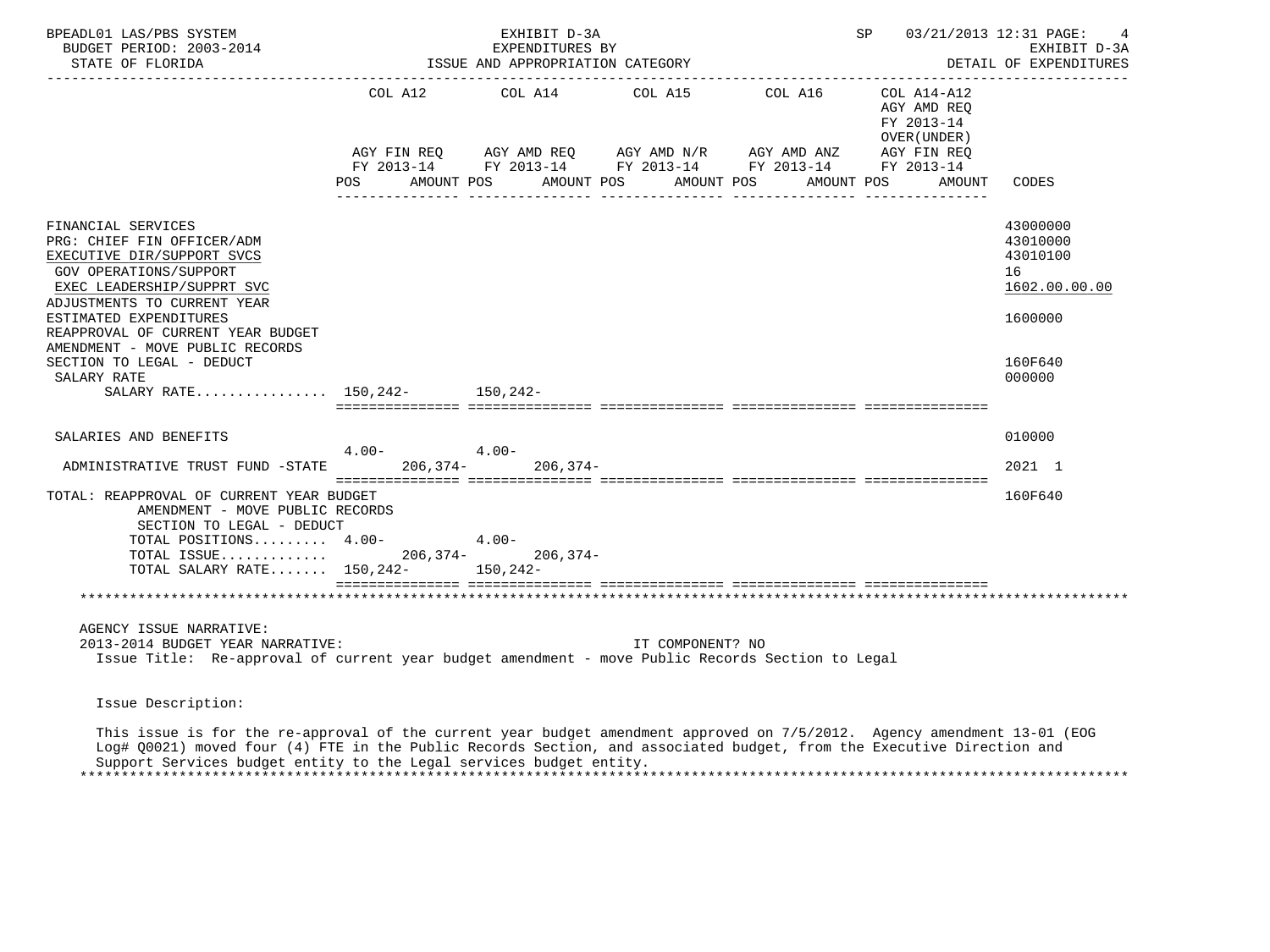| BPEADL01 LAS/PBS SYSTEM<br>BUDGET PERIOD: 2003-2014<br>STATE OF FLORIDA                                                                                                                                                                                                                              |            | EXHIBIT D-3A<br>EXPENDITURES BY<br>ISSUE AND APPROPRIATION CATEGORY |                                                                                                                                                                                   |                   |                                                                        |       | SP 03/21/2013 12:31 PAGE:<br>5<br>EXHIBIT D-3A<br>DETAIL OF EXPENDITURES      |
|------------------------------------------------------------------------------------------------------------------------------------------------------------------------------------------------------------------------------------------------------------------------------------------------------|------------|---------------------------------------------------------------------|-----------------------------------------------------------------------------------------------------------------------------------------------------------------------------------|-------------------|------------------------------------------------------------------------|-------|-------------------------------------------------------------------------------|
|                                                                                                                                                                                                                                                                                                      | <b>POS</b> | AMOUNT POS                                                          | COL A12 COL A14 COL A15 COL A16<br>AGY FIN REQ AGY AMD REQ AGY AMD N/R AGY AMD ANZ AGY FIN REQ<br>FY 2013-14 FY 2013-14 FY 2013-14 FY 2013-14 FY 2013-14<br>AMOUNT POS AMOUNT POS |                   | COL A14-A12<br>AGY AMD REQ<br>FY 2013-14<br>OVER (UNDER)<br>AMOUNT POS |       | AMOUNT CODES                                                                  |
| FINANCIAL SERVICES<br>PRG: CHIEF FIN OFFICER/ADM<br>EXECUTIVE DIR/SUPPORT SVCS<br>GOV OPERATIONS/SUPPORT<br>EXEC LEADERSHIP/SUPPRT SVC<br>ADJUSTMENTS TO CURRENT YEAR<br>ESTIMATED EXPENDITURES<br>REAPPROVAL OF CURRENT YEAR BUDGET<br>AMENDMENT - MOVE PUBLIC RECORDS<br>SECTION TO LEGAL - DEDUCT |            |                                                                     |                                                                                                                                                                                   |                   |                                                                        |       | 43000000<br>43010000<br>43010100<br>16<br>1602.00.00.00<br>1600000<br>160F640 |
| POSITION DETAIL OF SALARIES AND BENEFITS:                                                                                                                                                                                                                                                            | FTE        |                                                                     |                                                                                                                                                                                   |                   |                                                                        | ႜႜႜႜ႙ | LAPSE LAPSED SALARIES<br>AND BENEFITS                                         |
| A12 - AGY FIN REQ FY 2013-14<br>CHANGES TO CURRENTLY AUTHORIZED POSITIONS<br>0004 SENIOR CLERK                                                                                                                                                                                                       |            |                                                                     |                                                                                                                                                                                   |                   |                                                                        |       |                                                                               |
| C0144 001<br>2224 GOVERNMENT ANALYST I                                                                                                                                                                                                                                                               | $1.00-$    | 24,942-                                                             |                                                                                                                                                                                   |                   | $13,376 - 38,318 - 0.00$                                               |       | 38,318-                                                                       |
| C0835 001<br>2212 MANAGEMENT ANALYST II - SES<br>C0222 001                                                                                                                                                                                                                                           | $1.00 -$   | $42,684-$                                                           |                                                                                                                                                                                   | 15,652-           | $58,336 - 0.00$<br>$46,304 - 0.00$                                     |       | $58,336-$                                                                     |
| 7738 SENIOR ATTORNEY                                                                                                                                                                                                                                                                                 |            | $1.00 - 30,989 -$                                                   |                                                                                                                                                                                   | $15,315-$         |                                                                        |       | $46,304-$                                                                     |
| C4039 001                                                                                                                                                                                                                                                                                            |            | $1.00 -$<br>51,627-                                                 |                                                                                                                                                                                   | $17,970-$         | 69,597- 0.00                                                           |       | 69,597-                                                                       |
| TOTALS FOR ISSUE BY FUND<br>2021 ADMINISTRATIVE TRUST FUND                                                                                                                                                                                                                                           |            |                                                                     |                                                                                                                                                                                   |                   |                                                                        |       | $212,555-$                                                                    |
|                                                                                                                                                                                                                                                                                                      |            | $4.00 - 150,242 -$                                                  |                                                                                                                                                                                   | $62,313-212,555-$ |                                                                        |       | $212,555-$<br>==============                                                  |
| OTHER SALARY AMOUNT<br>2021 ADMINISTRATIVE TRUST FUND                                                                                                                                                                                                                                                |            |                                                                     |                                                                                                                                                                                   |                   |                                                                        |       | 6,181                                                                         |
|                                                                                                                                                                                                                                                                                                      |            |                                                                     |                                                                                                                                                                                   |                   |                                                                        |       | $206, 374-$<br>==============                                                 |
|                                                                                                                                                                                                                                                                                                      |            |                                                                     |                                                                                                                                                                                   |                   |                                                                        |       |                                                                               |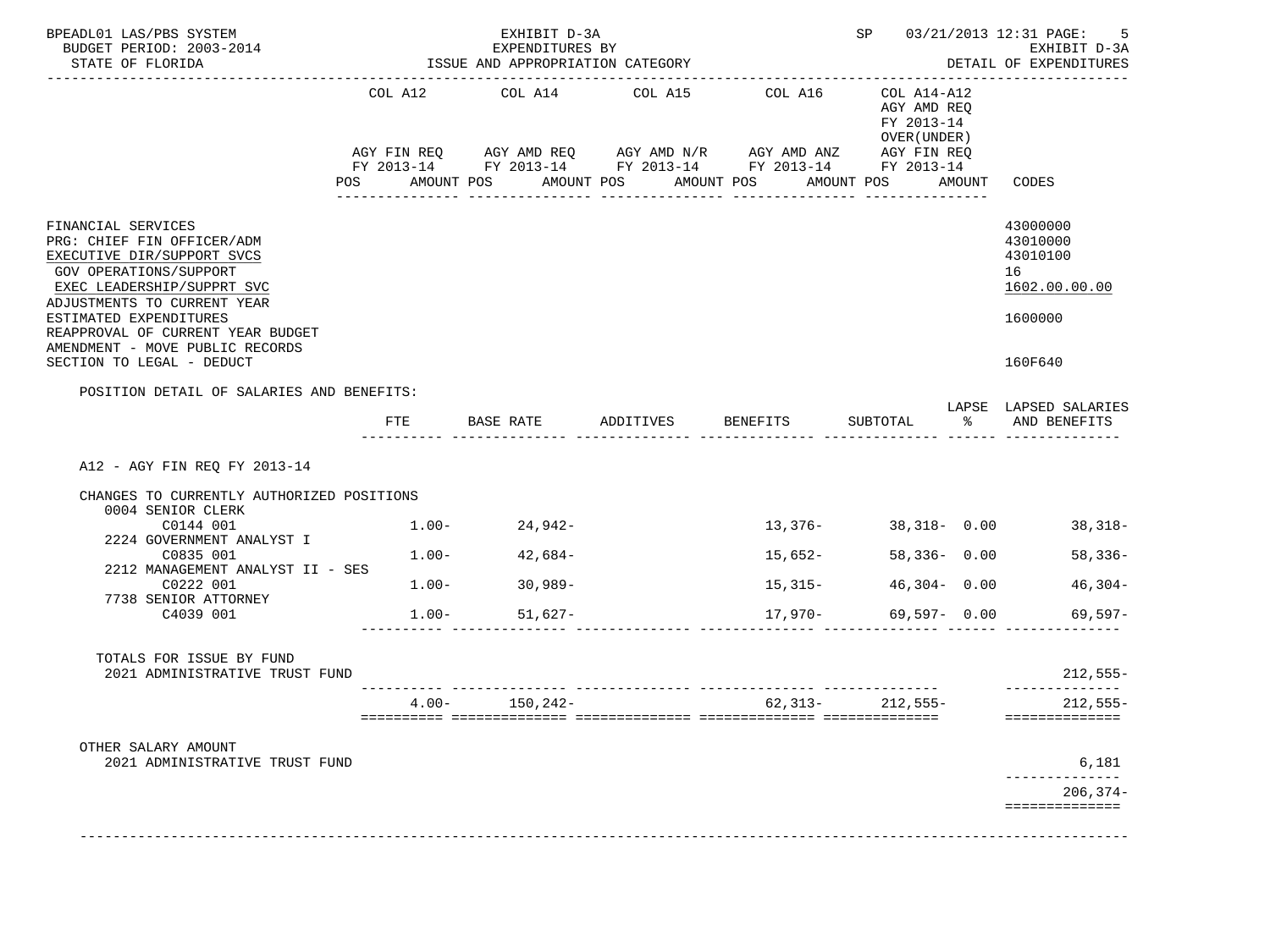| BPEADL01 LAS/PBS SYSTEM<br>BUDGET PERIOD: 2003-2014<br>STATE OF FLORIDA                                                                                                                                                                                                                              |            | EXHIBIT D-3A<br>EXPENDITURES BY<br>ISSUE AND APPROPRIATION CATEGORY |                                                                                                                                                                                   |                   |                                                                        |       | SP 03/21/2013 12:31 PAGE:<br>-6<br>EXHIBIT D-3A<br>DETAIL OF EXPENDITURES     |
|------------------------------------------------------------------------------------------------------------------------------------------------------------------------------------------------------------------------------------------------------------------------------------------------------|------------|---------------------------------------------------------------------|-----------------------------------------------------------------------------------------------------------------------------------------------------------------------------------|-------------------|------------------------------------------------------------------------|-------|-------------------------------------------------------------------------------|
|                                                                                                                                                                                                                                                                                                      | <b>POS</b> | AMOUNT POS                                                          | COL A12 COL A14 COL A15 COL A16<br>AGY FIN REQ AGY AMD REQ AGY AMD N/R AGY AMD ANZ AGY FIN REQ<br>FY 2013-14 FY 2013-14 FY 2013-14 FY 2013-14 FY 2013-14<br>AMOUNT POS AMOUNT POS |                   | COL A14-A12<br>AGY AMD REQ<br>FY 2013-14<br>OVER (UNDER)<br>AMOUNT POS |       | AMOUNT CODES                                                                  |
| FINANCIAL SERVICES<br>PRG: CHIEF FIN OFFICER/ADM<br>EXECUTIVE DIR/SUPPORT SVCS<br>GOV OPERATIONS/SUPPORT<br>EXEC LEADERSHIP/SUPPRT SVC<br>ADJUSTMENTS TO CURRENT YEAR<br>ESTIMATED EXPENDITURES<br>REAPPROVAL OF CURRENT YEAR BUDGET<br>AMENDMENT - MOVE PUBLIC RECORDS<br>SECTION TO LEGAL - DEDUCT |            |                                                                     |                                                                                                                                                                                   |                   |                                                                        |       | 43000000<br>43010000<br>43010100<br>16<br>1602.00.00.00<br>1600000<br>160F640 |
| POSITION DETAIL OF SALARIES AND BENEFITS:                                                                                                                                                                                                                                                            | FTE        |                                                                     |                                                                                                                                                                                   |                   |                                                                        | ႜႜႜႜႜ | LAPSE LAPSED SALARIES<br>AND BENEFITS                                         |
| A14 - AGY AMD REQ FY 2013-14<br>CHANGES TO CURRENTLY AUTHORIZED POSITIONS<br>0004 SENIOR CLERK                                                                                                                                                                                                       |            |                                                                     |                                                                                                                                                                                   |                   |                                                                        |       |                                                                               |
| C0144 001<br>2224 GOVERNMENT ANALYST I                                                                                                                                                                                                                                                               | $1.00-$    | 24,942-                                                             |                                                                                                                                                                                   |                   | $13,376 - 38,318 - 0.00$                                               |       | 38,318-                                                                       |
| C0835 001                                                                                                                                                                                                                                                                                            | $1.00 -$   | $42,684-$                                                           |                                                                                                                                                                                   | 15,652-           | $58,336 - 0.00$                                                        |       | $58,336-$                                                                     |
| 2212 MANAGEMENT ANALYST II - SES<br>C0222 001                                                                                                                                                                                                                                                        |            | $1.00 - 30.989 -$                                                   |                                                                                                                                                                                   | $15,315-$         | $46,304 - 0.00$                                                        |       | $46,304-$                                                                     |
| 7738 SENIOR ATTORNEY<br>C4039 001                                                                                                                                                                                                                                                                    |            | $1.00 -$<br>51,627-                                                 |                                                                                                                                                                                   | $17,970-$         | 69,597- 0.00                                                           |       | 69,597-                                                                       |
| TOTALS FOR ISSUE BY FUND<br>2021 ADMINISTRATIVE TRUST FUND                                                                                                                                                                                                                                           |            |                                                                     |                                                                                                                                                                                   |                   |                                                                        |       | $212,555-$                                                                    |
|                                                                                                                                                                                                                                                                                                      |            | $4.00 - 150,242 -$                                                  |                                                                                                                                                                                   | $62,313-212,555-$ |                                                                        |       | $212,555-$<br>==============                                                  |
| OTHER SALARY AMOUNT<br>2021 ADMINISTRATIVE TRUST FUND                                                                                                                                                                                                                                                |            |                                                                     |                                                                                                                                                                                   |                   |                                                                        |       | 6,181                                                                         |
|                                                                                                                                                                                                                                                                                                      |            |                                                                     |                                                                                                                                                                                   |                   |                                                                        |       | $206, 374-$                                                                   |
|                                                                                                                                                                                                                                                                                                      |            |                                                                     |                                                                                                                                                                                   |                   |                                                                        |       | ==============                                                                |
|                                                                                                                                                                                                                                                                                                      |            |                                                                     |                                                                                                                                                                                   |                   |                                                                        |       |                                                                               |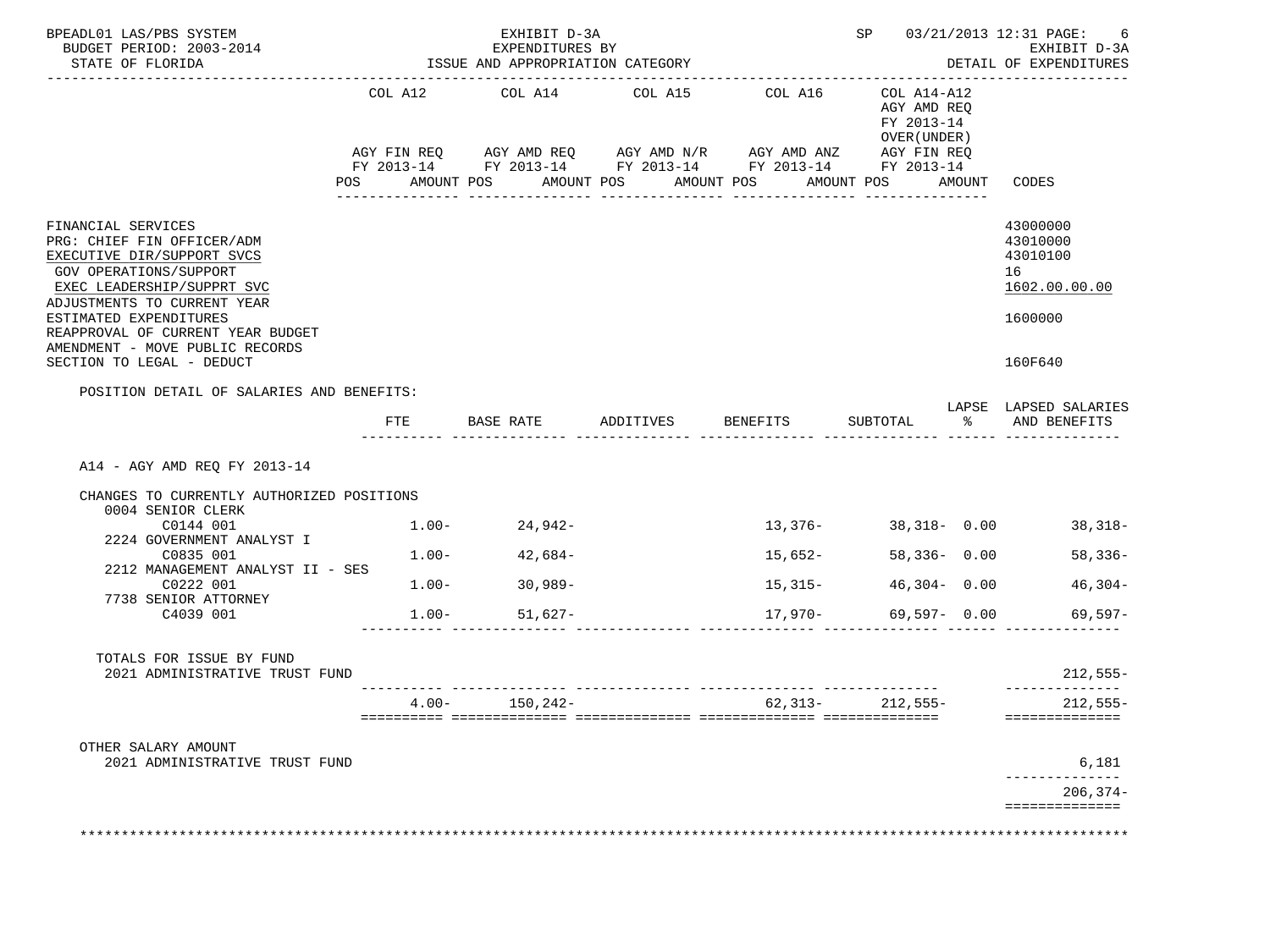| BPEADL01 LAS/PBS SYSTEM<br>BUDGET PERIOD: 2003-2014                                                                                                                                                                                                       |                                                                                                                             |                                  | EXHIBIT D-3A<br>EXPENDITURES BY |  |                                  |  |                     |             |                                                                    | SP 03/21/2013 12:31 PAGE:<br>EXHIBIT D-3A                          |
|-----------------------------------------------------------------------------------------------------------------------------------------------------------------------------------------------------------------------------------------------------------|-----------------------------------------------------------------------------------------------------------------------------|----------------------------------|---------------------------------|--|----------------------------------|--|---------------------|-------------|--------------------------------------------------------------------|--------------------------------------------------------------------|
| STATE OF FLORIDA                                                                                                                                                                                                                                          |                                                                                                                             | ISSUE AND APPROPRIATION CATEGORY |                                 |  |                                  |  |                     |             |                                                                    | DETAIL OF EXPENDITURES                                             |
|                                                                                                                                                                                                                                                           | COL A12<br>AGY FIN REQ AGY AMD REQ AGY AMD N/R AGY AMD ANZ<br>FY 2013-14 FY 2013-14 FY 2013-14 FY 2013-14 FY 2013-14<br>POS | COL A14<br>AMOUNT POS            |                                 |  | COL A15<br>AMOUNT POS AMOUNT POS |  | COL A16 COL A14-A12 | AMOUNT POS  | AGY AMD REO<br>FY 2013-14<br>OVER (UNDER)<br>AGY FIN REO<br>AMOUNT | CODES                                                              |
|                                                                                                                                                                                                                                                           |                                                                                                                             |                                  |                                 |  |                                  |  |                     |             |                                                                    |                                                                    |
| FINANCIAL SERVICES<br>PRG: CHIEF FIN OFFICER/ADM<br>EXECUTIVE DIR/SUPPORT SVCS<br><b>GOV OPERATIONS/SUPPORT</b><br>EXEC LEADERSHIP/SUPPRT SVC<br>ESTIMATED EXPENDITURES REALIGNMENT<br>REALIGN CURRENT POSITIONS TO<br>FULFILL MISSION CRITICAL FUNCTIONS |                                                                                                                             |                                  |                                 |  |                                  |  |                     |             |                                                                    | 43000000<br>43010000<br>43010100<br>16<br>1602.00.00.00<br>2000000 |
| - DEDUCT                                                                                                                                                                                                                                                  |                                                                                                                             |                                  |                                 |  |                                  |  |                     |             |                                                                    | 2000100                                                            |
| SALARY RATE<br>SALARY RATE                                                                                                                                                                                                                                |                                                                                                                             | $229.523-$                       |                                 |  |                                  |  |                     | $229.523 -$ |                                                                    | 000000                                                             |
| SALARIES AND BENEFITS                                                                                                                                                                                                                                     |                                                                                                                             |                                  |                                 |  |                                  |  |                     |             |                                                                    | 010000                                                             |
|                                                                                                                                                                                                                                                           |                                                                                                                             | $6.00 -$                         |                                 |  |                                  |  |                     | $6.00 -$    |                                                                    |                                                                    |
| ADMINISTRATIVE TRUST FUND -STATE                                                                                                                                                                                                                          |                                                                                                                             |                                  | $229.523-$                      |  |                                  |  |                     |             | 229,523-2021 1                                                     |                                                                    |
| TOTAL: REALIGN CURRENT POSITIONS TO<br>FULFILL MISSION CRITICAL FUNCTIONS<br>- DEDUCT                                                                                                                                                                     |                                                                                                                             |                                  |                                 |  |                                  |  |                     |             |                                                                    | 2000100                                                            |
| TOTAL POSITIONS                                                                                                                                                                                                                                           |                                                                                                                             | $6.00 -$                         |                                 |  |                                  |  |                     | $6.00 -$    |                                                                    |                                                                    |
| TOTAL ISSUE<br>TOTAL SALARY RATE                                                                                                                                                                                                                          |                                                                                                                             | $229,523-$                       | $229,523-$                      |  |                                  |  |                     | $229.523-$  | $229,523-$                                                         |                                                                    |
|                                                                                                                                                                                                                                                           |                                                                                                                             |                                  |                                 |  |                                  |  |                     |             |                                                                    |                                                                    |
| AGENCY ISSUE NARRATIVE:<br>2013-2014 BUDGET YEAR NARRATIVE:                                                                                                                                                                                               |                                                                                                                             |                                  |                                 |  | TT COMPONENT? NO                 |  |                     |             |                                                                    |                                                                    |

Amended 2013-14 Narrative after February 1, 2013.

 This issue is an effort to continue the Chief Financial Officers' philosophy of focusing on core mission, reducing unnecessary workload and using regulatory reviews to find areas where reallocation of resources will allow the department to fulfill the mission critical functions without increasing the number of FTE in the department. The department has realigned 20 of the 27 vacant (180+ days) positions in various budget entities into three issues - Increased Staffing for Bureau of Unclaimed Property (IC 3000170), Internal IT Self Sufficiency Initiative for Unclaimed Property Management System (UPMIS) (IC36370C0) and Support and Maintenance for Florida Accountability Contract Tracking System (FACTS) (IC 36371C0). The remaining seven vacant positions are deleted from the department without the corresponding budget.

 Most vacant positions were lower pay grade positions. The positions that were being requested in the three issues were higher pay grade positions. This difference in pay grade levels required the department to not only use all the salary budget associated with the 27 vacancies, but we also moved over 500,000 in excess salary budget from the Public Assistance Fraud Unit. This will allow the department to not only fill the positions at the requested level, but leaves approximately 330,000 in budget to spread to budget entities to give pay raises to the employees that undertake the additional workload and are the hardest working and most dependable employees.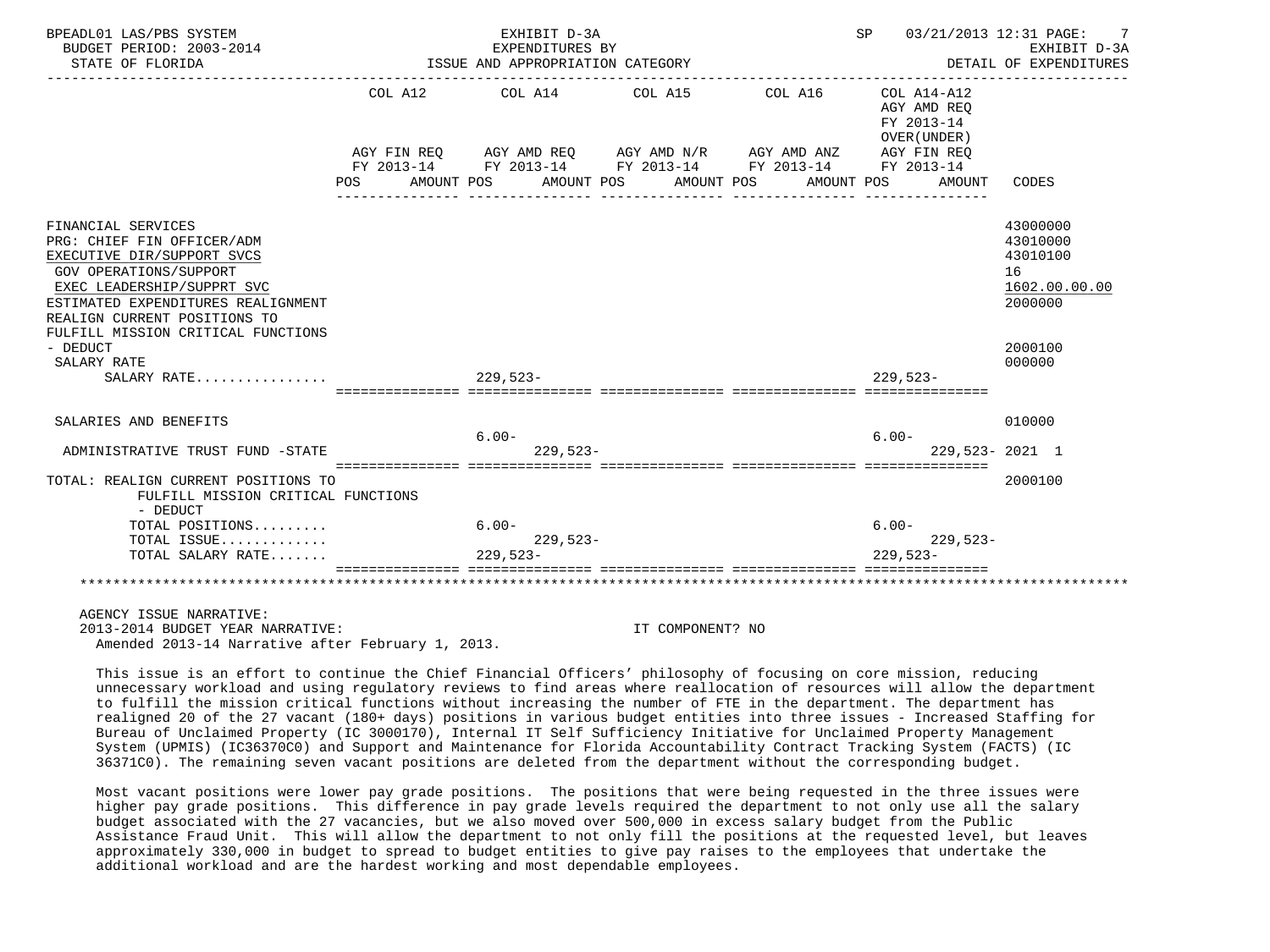| BPEADL01 LAS/PBS SYSTEM<br>BUDGET PERIOD: 2003-2014<br>STATE OF FLORIDA                                                                                                                                                                                   |          | EXHIBIT D-3A<br>EXPENDITURES BY<br>ISSUE AND APPROPRIATION CATEGORY |                                                 |                                                                                                                                  | SP 03/21/2013 12:31 PAGE:                                                     | -8<br>EXHIBIT D-3A<br>DETAIL OF EXPENDITURES                       |
|-----------------------------------------------------------------------------------------------------------------------------------------------------------------------------------------------------------------------------------------------------------|----------|---------------------------------------------------------------------|-------------------------------------------------|----------------------------------------------------------------------------------------------------------------------------------|-------------------------------------------------------------------------------|--------------------------------------------------------------------|
|                                                                                                                                                                                                                                                           | COL A12  | COL A14                                                             | COL A15<br>POS AMOUNT POS AMOUNT POS AMOUNT POS | COL A16<br>AGY FIN REQ AGY AMD REQ AGY AMD N/R AGY AMD ANZ AGY FIN REQ<br>FY 2013-14 FY 2013-14 FY 2013-14 FY 2013-14 FY 2013-14 | COL A14-A12<br>AGY AMD REO<br>FY 2013-14<br>OVER (UNDER)<br>AMOUNT POS AMOUNT | CODES                                                              |
|                                                                                                                                                                                                                                                           |          |                                                                     |                                                 |                                                                                                                                  |                                                                               |                                                                    |
| FINANCIAL SERVICES<br>PRG: CHIEF FIN OFFICER/ADM<br>EXECUTIVE DIR/SUPPORT SVCS<br><b>GOV OPERATIONS/SUPPORT</b><br>EXEC LEADERSHIP/SUPPRT SVC<br>ESTIMATED EXPENDITURES REALIGNMENT<br>REALIGN CURRENT POSITIONS TO<br>FULFILL MISSION CRITICAL FUNCTIONS |          |                                                                     |                                                 |                                                                                                                                  |                                                                               | 43000000<br>43010000<br>43010100<br>16<br>1602.00.00.00<br>2000000 |
| - DEDUCT                                                                                                                                                                                                                                                  |          |                                                                     |                                                 |                                                                                                                                  |                                                                               | 2000100                                                            |
| Summary: This is a new issue.                                                                                                                                                                                                                             |          |                                                                     |                                                 |                                                                                                                                  |                                                                               |                                                                    |
| POSITION DETAIL OF SALARIES AND BENEFITS:                                                                                                                                                                                                                 | FTE      | BASE RATE                                                           | ADDITIVES                                       | BENEFITS                                                                                                                         | SUBTOTAL                                                                      | LAPSE LAPSED SALARIES<br>8 AND BENEFITS                            |
| A14 - AGY AMD REQ FY 2013-14                                                                                                                                                                                                                              |          |                                                                     |                                                 |                                                                                                                                  |                                                                               |                                                                    |
| CHANGES TO CURRENTLY AUTHORIZED POSITIONS<br>RA02 RATE & SALARY ADJ - FTE - NO BENEFITS<br>C0002 001                                                                                                                                                      |          | $6.00 - 229,523 -$                                                  |                                                 |                                                                                                                                  |                                                                               | $229,523 - 0.00$ 229,523-                                          |
| TOTALS FOR ISSUE BY FUND<br>2021 ADMINISTRATIVE TRUST FUND                                                                                                                                                                                                |          |                                                                     |                                                 |                                                                                                                                  |                                                                               | $229,523-$                                                         |
|                                                                                                                                                                                                                                                           | $6.00 -$ | $229,523-$                                                          |                                                 |                                                                                                                                  | $229.523-$                                                                    | $229,523-$<br>==============                                       |
|                                                                                                                                                                                                                                                           |          |                                                                     |                                                 |                                                                                                                                  |                                                                               |                                                                    |
|                                                                                                                                                                                                                                                           |          |                                                                     |                                                 |                                                                                                                                  |                                                                               |                                                                    |
| REALIGN CURRENT POSITIONS TO<br>FULFILL MISSION CRITICAL FUNCTIONS<br>- ADD                                                                                                                                                                               |          |                                                                     |                                                 |                                                                                                                                  |                                                                               | 2000110                                                            |
| SALARIES AND BENEFITS                                                                                                                                                                                                                                     |          |                                                                     |                                                 |                                                                                                                                  |                                                                               | 010000                                                             |
| ADMINISTRATIVE TRUST FUND -STATE                                                                                                                                                                                                                          |          | 23,833                                                              |                                                 |                                                                                                                                  | 23,833                                                                        | 2021 1                                                             |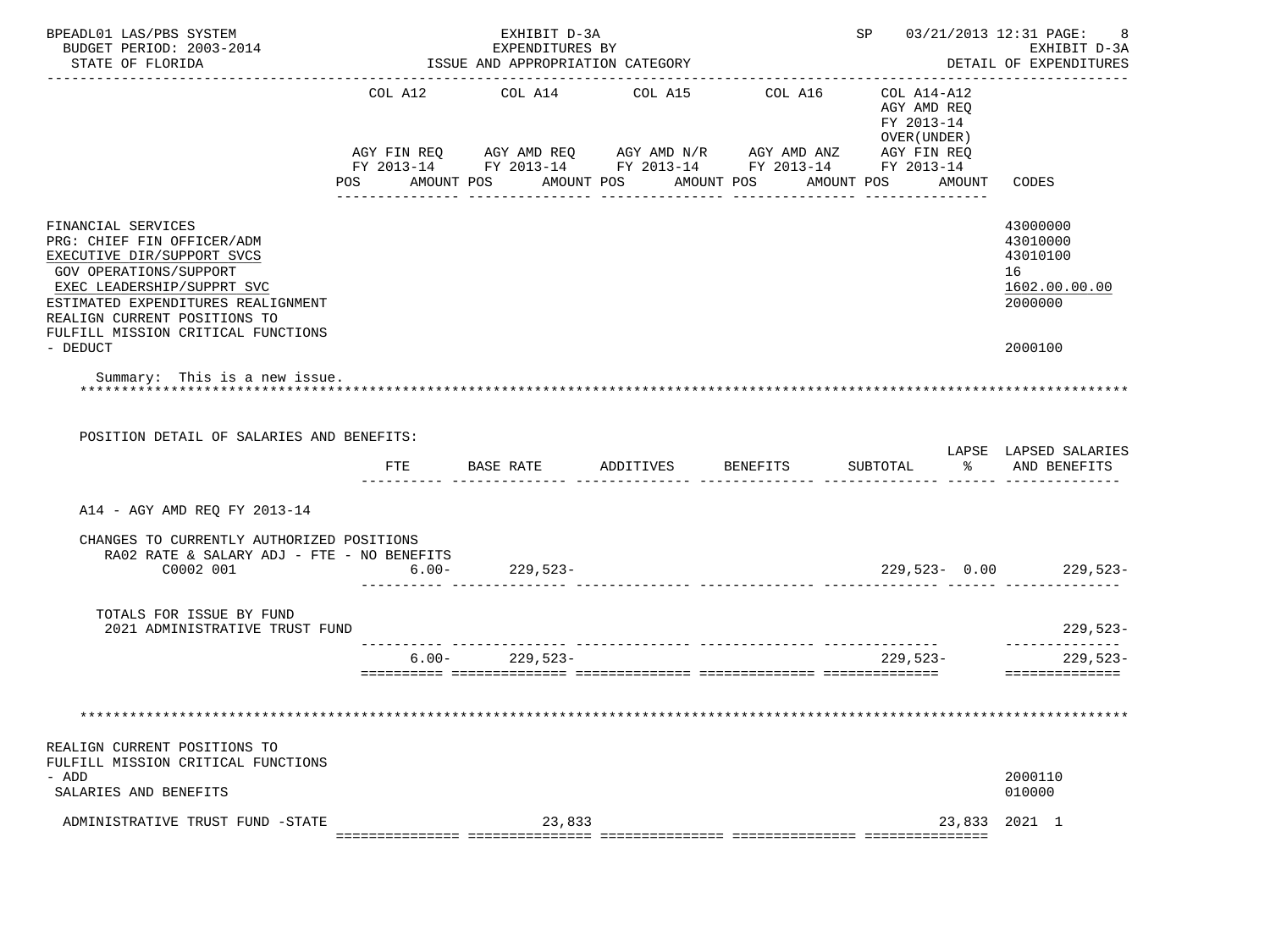| BUDGET PERIOD: 2003-2014<br>STATE OF FLORIDA<br>STATE OF FLORIDA<br>--------------------                                                                                                                                                                                                                                                                                                                                                                                                                                                                                                                                                                            |     | EXHIBIT D-3A<br>EXPENDITURES BY<br>ISSUE AND APPROPRIATION CATEGORY                                                                                                                                                                                                                                                                                                                                                                                                                            |                  |                             | SP 11                                      |               | 03/21/2013 12:31 PAGE:<br>EXHIBIT D-3A<br>DETAIL OF EXPENDITURES   |
|---------------------------------------------------------------------------------------------------------------------------------------------------------------------------------------------------------------------------------------------------------------------------------------------------------------------------------------------------------------------------------------------------------------------------------------------------------------------------------------------------------------------------------------------------------------------------------------------------------------------------------------------------------------------|-----|------------------------------------------------------------------------------------------------------------------------------------------------------------------------------------------------------------------------------------------------------------------------------------------------------------------------------------------------------------------------------------------------------------------------------------------------------------------------------------------------|------------------|-----------------------------|--------------------------------------------|---------------|--------------------------------------------------------------------|
|                                                                                                                                                                                                                                                                                                                                                                                                                                                                                                                                                                                                                                                                     |     | COL A12 COL A14<br>$\begin{array}{lllllll} \textsc{AGY} & \textsc{FIN} & \textsc{REG} & \textsc{AGY} & \textsc{AND} & \textsc{NN} \textsc{N} / \textsc{R} & \textsc{AGY} & \textsc{AND} & \textsc{ANZ} & \textsc{AGY} & \textsc{FIN} & \textsc{REG} \\ \textsc{FY} & 2013\text{--}14 & \textsc{FY} & 2013\text{--}14 & \textsc{FY} & 2013\text{--}14 & \textsc{FY} & 2013\text{--}14 & \textsc{FY} & 2013\text{--}14 \\ \end{array}$<br>POS AMOUNT POS AMOUNT POS AMOUNT POS AMOUNT POS AMOUNT |                  | COL A15 COL A16 COL A14-A12 | AGY AMD REQ<br>FY 2013-14<br>OVER (UNDER ) |               | CODES                                                              |
|                                                                                                                                                                                                                                                                                                                                                                                                                                                                                                                                                                                                                                                                     |     |                                                                                                                                                                                                                                                                                                                                                                                                                                                                                                |                  |                             |                                            |               |                                                                    |
| FINANCIAL SERVICES<br>PRG: CHIEF FIN OFFICER/ADM<br>EXECUTIVE DIR/SUPPORT SVCS<br><b>GOV OPERATIONS/SUPPORT</b><br>EXEC LEADERSHIP/SUPPRT SVC<br>ESTIMATED EXPENDITURES REALIGNMENT<br>REALIGN CURRENT POSITIONS TO<br>FULFILL MISSION CRITICAL FUNCTIONS                                                                                                                                                                                                                                                                                                                                                                                                           |     |                                                                                                                                                                                                                                                                                                                                                                                                                                                                                                |                  |                             |                                            |               | 43000000<br>43010000<br>43010100<br>16<br>1602.00.00.00<br>2000000 |
| - ADD                                                                                                                                                                                                                                                                                                                                                                                                                                                                                                                                                                                                                                                               |     |                                                                                                                                                                                                                                                                                                                                                                                                                                                                                                |                  |                             |                                            |               | 2000110                                                            |
|                                                                                                                                                                                                                                                                                                                                                                                                                                                                                                                                                                                                                                                                     |     |                                                                                                                                                                                                                                                                                                                                                                                                                                                                                                |                  |                             |                                            |               |                                                                    |
| AGENCY ISSUE NARRATIVE:                                                                                                                                                                                                                                                                                                                                                                                                                                                                                                                                                                                                                                             |     |                                                                                                                                                                                                                                                                                                                                                                                                                                                                                                |                  |                             |                                            |               |                                                                    |
| 2013-2014 BUDGET YEAR NARRATIVE:<br>Amended 2013-14 Narrative after February 1, 2013.<br>This issue is in support of the Chief Financial Officer's philosophy of focusing on core mission, reducing unnecessary<br>activities, and using regulatory reviews to find areas where reallocation of resources will allow the department to<br>fulfill the mission critical functions most effectively without significantly increasing the number of FTE in the<br>department. The department has realigned 20 of the 27 vacant (180+ days) positions in various budget entities; the<br>remaining seven vacant positions are deleted.<br>Summary: This is a new issue. |     |                                                                                                                                                                                                                                                                                                                                                                                                                                                                                                | IT COMPONENT? NO |                             |                                            |               |                                                                    |
| POSITION DETAIL OF SALARIES AND BENEFITS:                                                                                                                                                                                                                                                                                                                                                                                                                                                                                                                                                                                                                           |     |                                                                                                                                                                                                                                                                                                                                                                                                                                                                                                |                  |                             |                                            |               |                                                                    |
|                                                                                                                                                                                                                                                                                                                                                                                                                                                                                                                                                                                                                                                                     | FTE | BASE RATE ADDITIVES BENEFITS                                                                                                                                                                                                                                                                                                                                                                                                                                                                   |                  |                             | SUBTOTAL                                   | $\frac{1}{6}$ | LAPSE LAPSED SALARIES<br>AND BENEFITS                              |
| A14 - AGY AMD REO FY 2013-14                                                                                                                                                                                                                                                                                                                                                                                                                                                                                                                                                                                                                                        |     |                                                                                                                                                                                                                                                                                                                                                                                                                                                                                                |                  |                             |                                            |               |                                                                    |
| CHANGES TO CURRENTLY AUTHORIZED POSITIONS<br>OTHER SALARY AMOUNT                                                                                                                                                                                                                                                                                                                                                                                                                                                                                                                                                                                                    |     |                                                                                                                                                                                                                                                                                                                                                                                                                                                                                                |                  |                             |                                            |               |                                                                    |
| 2021 ADMINISTRATIVE TRUST FUND                                                                                                                                                                                                                                                                                                                                                                                                                                                                                                                                                                                                                                      |     |                                                                                                                                                                                                                                                                                                                                                                                                                                                                                                |                  |                             |                                            |               | 23,833<br>23,833                                                   |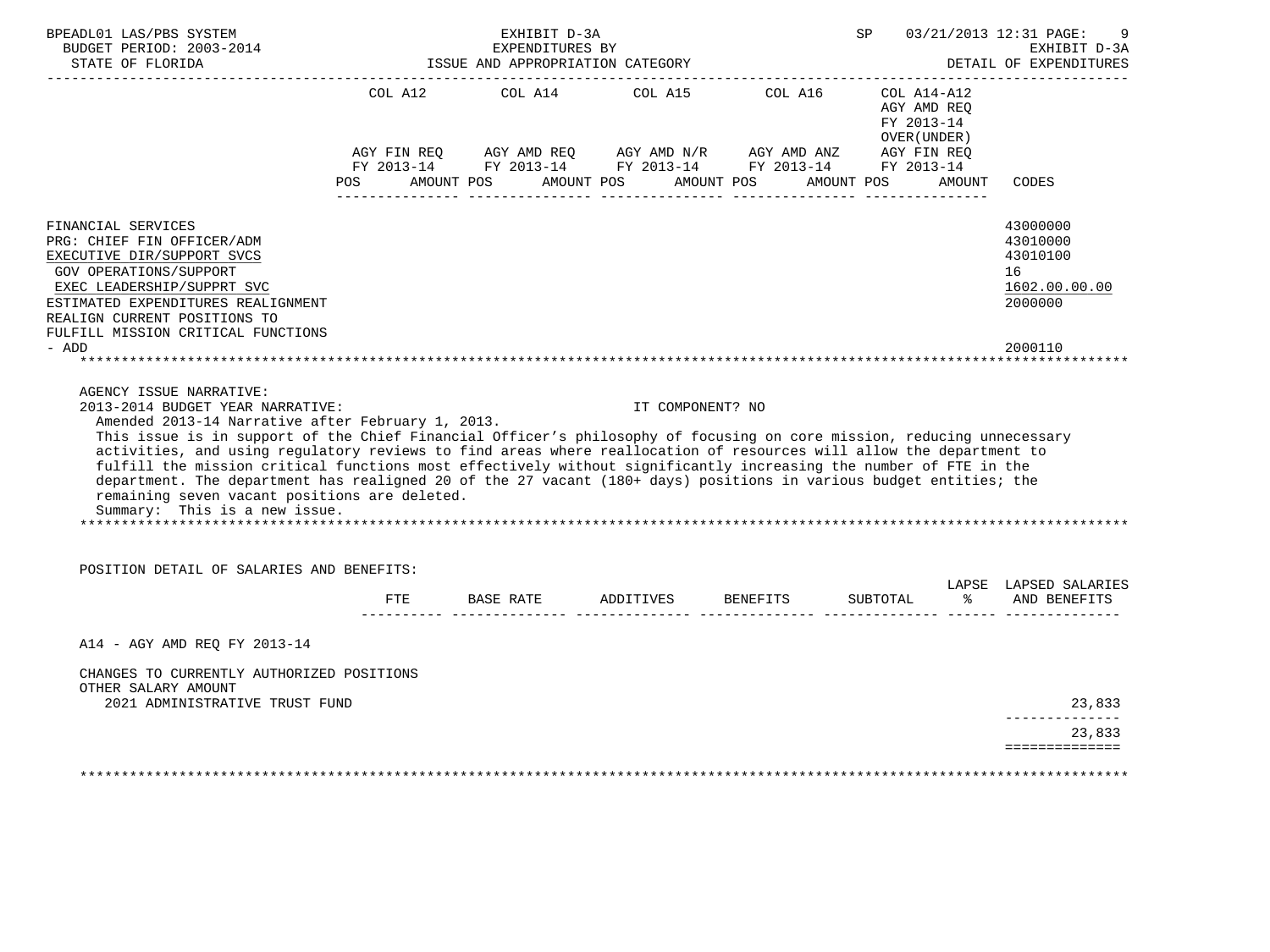| BPEADL01 LAS/PBS SYSTEM<br>BUDGET PERIOD: 2003-2014<br>STATE OF FLORIDA<br>-----------------------                                                                                                                                                                                                                                                                                                                                                                                                                                                 | EXHIBIT D-3A<br>EXPENDITURES BY<br>ISSUE AND APPROPRIATION CATEGORY |  |  |                                                        |  |                  |         | 03/21/2013 12:31 PAGE:<br>SP<br>10<br>EXHIBIT D-3A<br>DETAIL OF EXPENDITURES |  |                                                                         |                                                                    |
|----------------------------------------------------------------------------------------------------------------------------------------------------------------------------------------------------------------------------------------------------------------------------------------------------------------------------------------------------------------------------------------------------------------------------------------------------------------------------------------------------------------------------------------------------|---------------------------------------------------------------------|--|--|--------------------------------------------------------|--|------------------|---------|------------------------------------------------------------------------------|--|-------------------------------------------------------------------------|--------------------------------------------------------------------|
|                                                                                                                                                                                                                                                                                                                                                                                                                                                                                                                                                    | COL A12<br>AGY FIN REO AGY AMD REO AGY AMD N/R AGY AMD ANZ          |  |  | COL A14 COL A15                                        |  |                  | COL A16 |                                                                              |  | COL A14-A12<br>AGY AMD REQ<br>FY 2013-14<br>OVER (UNDER)<br>AGY FIN REO |                                                                    |
|                                                                                                                                                                                                                                                                                                                                                                                                                                                                                                                                                    |                                                                     |  |  | FY 2013-14 FY 2013-14 FY 2013-14 FY 2013-14 FY 2013-14 |  |                  |         |                                                                              |  |                                                                         |                                                                    |
|                                                                                                                                                                                                                                                                                                                                                                                                                                                                                                                                                    | <b>POS</b>                                                          |  |  | AMOUNT POS AMOUNT POS AMOUNT POS                       |  |                  |         | AMOUNT POS                                                                   |  | AMOUNT                                                                  | CODES                                                              |
| FINANCIAL SERVICES<br>PRG: CHIEF FIN OFFICER/ADM<br>EXECUTIVE DIR/SUPPORT SVCS<br><b>GOV OPERATIONS/SUPPORT</b><br>EXEC LEADERSHIP/SUPPRT SVC<br>ESTIMATED EXPENDITURES REALIGNMENT<br>REALIGN BUDGET AUTHORITY BETWEEN<br>CATEGORIES TO MATCH ANTICIPATED<br>RECURRING OPERATING EXPENDITURES -                                                                                                                                                                                                                                                   |                                                                     |  |  |                                                        |  |                  |         |                                                                              |  |                                                                         | 43000000<br>43010000<br>43010100<br>16<br>1602.00.00.00<br>2000000 |
| ADD<br>OTHER PERSONAL SERVICES                                                                                                                                                                                                                                                                                                                                                                                                                                                                                                                     |                                                                     |  |  |                                                        |  |                  |         |                                                                              |  |                                                                         | 2000140<br>030000                                                  |
| ADMINISTRATIVE TRUST FUND -STATE 80,000 80,000                                                                                                                                                                                                                                                                                                                                                                                                                                                                                                     |                                                                     |  |  |                                                        |  |                  |         |                                                                              |  |                                                                         | 2021 1                                                             |
| <b>EXPENSES</b>                                                                                                                                                                                                                                                                                                                                                                                                                                                                                                                                    |                                                                     |  |  |                                                        |  |                  |         |                                                                              |  |                                                                         | 040000                                                             |
| ADMINISTRATIVE TRUST FUND -STATE 125,000 125,000                                                                                                                                                                                                                                                                                                                                                                                                                                                                                                   |                                                                     |  |  |                                                        |  |                  |         |                                                                              |  |                                                                         | $2021$ 1                                                           |
| TOTAL: REALIGN BUDGET AUTHORITY BETWEEN<br>CATEGORIES TO MATCH ANTICIPATED<br>RECURRING OPERATING EXPENDITURES -<br>ADD                                                                                                                                                                                                                                                                                                                                                                                                                            |                                                                     |  |  |                                                        |  |                  |         |                                                                              |  |                                                                         | 2000140                                                            |
| TOTAL ISSUE                                                                                                                                                                                                                                                                                                                                                                                                                                                                                                                                        |                                                                     |  |  | 205,000 205,000                                        |  |                  |         |                                                                              |  |                                                                         |                                                                    |
|                                                                                                                                                                                                                                                                                                                                                                                                                                                                                                                                                    |                                                                     |  |  |                                                        |  |                  |         |                                                                              |  |                                                                         |                                                                    |
| AGENCY ISSUE NARRATIVE:<br>2013-2014 BUDGET YEAR NARRATIVE:<br>This issue is the add side of a budget authority realignment throughout the Department of Financial Services proper<br>(excluding Office of Insurance Regulation and Office of Financial Regulation). The realignment of budget was first<br>approved in FY 2012-13 General Appropriation Act. This issue continues that practice and appropriates budget from<br>various categories, except salaries, to various categories where there is additional budget need. This issue with |                                                                     |  |  |                                                        |  | IT COMPONENT? NO |         |                                                                              |  |                                                                         |                                                                    |
| corresponding issue code 2000130 will net to zero at the department level. If the budget/fund is general revenue, this<br>also nets to zero at a fund level.                                                                                                                                                                                                                                                                                                                                                                                       |                                                                     |  |  |                                                        |  |                  |         |                                                                              |  |                                                                         |                                                                    |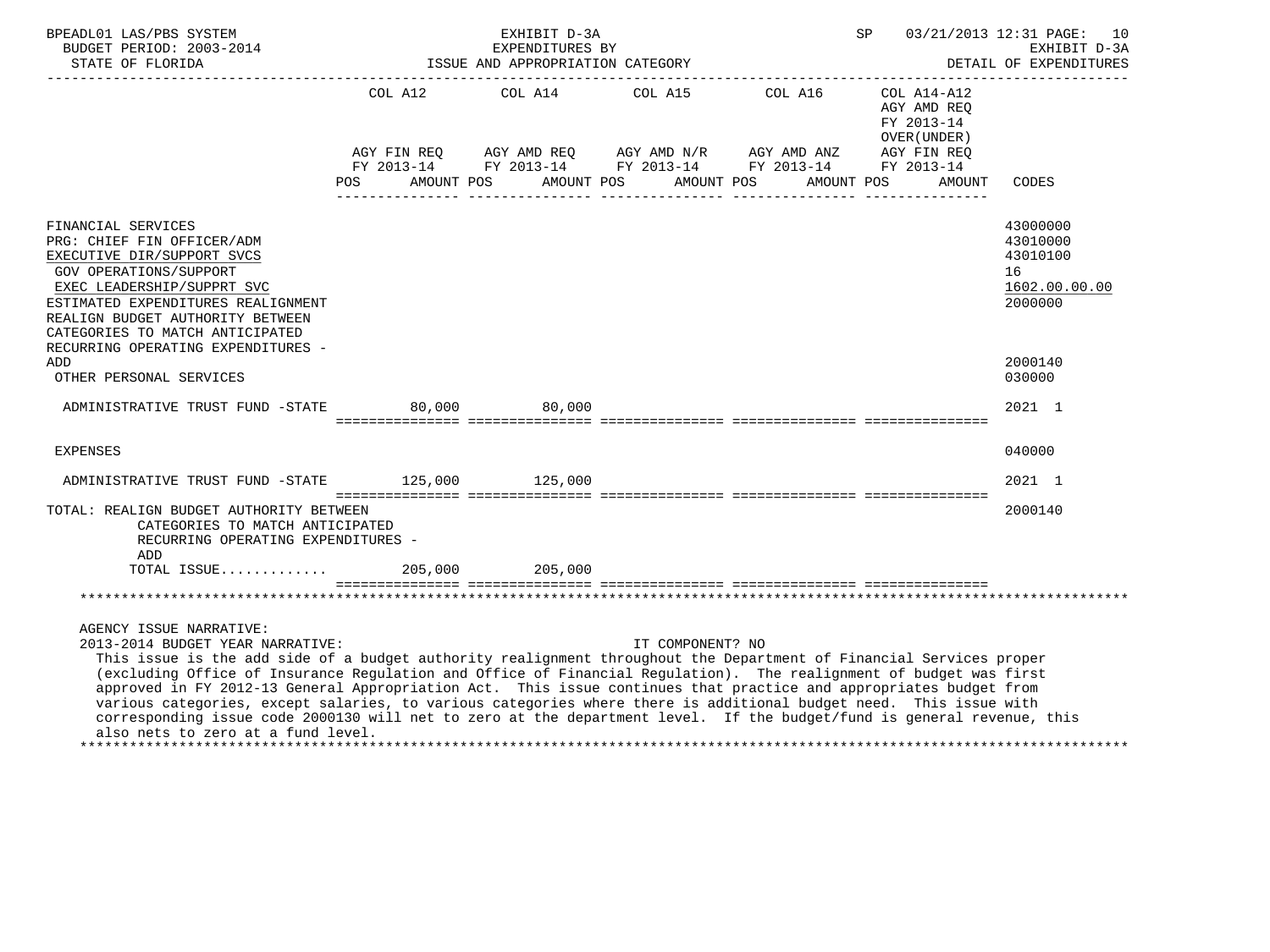| BPEADL01 LAS/PBS SYSTEM<br>BUDGET PERIOD: 2003-2014<br>STATE OF FLORIDA | ISSUE AND APPROPRIATION CATEGORY | EXHIBIT D-3A<br>EXPENDITURES BY                             | SP                    | 03/21/2013 12:31 PAGE: 11<br>EXHIBIT D-3A<br>DETAIL OF EXPENDITURES |                                                          |               |
|-------------------------------------------------------------------------|----------------------------------|-------------------------------------------------------------|-----------------------|---------------------------------------------------------------------|----------------------------------------------------------|---------------|
|                                                                         |                                  | COL A12 COL A14 COL A15 COL A16                             |                       |                                                                     | COL A14-A12<br>AGY AMD REO<br>FY 2013-14<br>OVER (UNDER) |               |
|                                                                         |                                  | AGY FIN REQ AGY AMD REQ AGY AMD N/R AGY AMD ANZ AGY FIN REQ |                       |                                                                     |                                                          |               |
|                                                                         |                                  | FY 2013-14 FY 2013-14 FY 2013-14 FY 2013-14 FY 2013-14      |                       |                                                                     |                                                          |               |
|                                                                         | AMOUNT POS<br>POS                | _______________                                             | AMOUNT POS AMOUNT POS |                                                                     | AMOUNT POS<br>AMOUNT                                     | CODES         |
|                                                                         |                                  |                                                             |                       |                                                                     |                                                          |               |
| FINANCIAL SERVICES                                                      |                                  |                                                             |                       |                                                                     |                                                          | 43000000      |
| PRG: CHIEF FIN OFFICER/ADM                                              |                                  |                                                             |                       |                                                                     |                                                          | 43010000      |
| EXECUTIVE DIR/SUPPORT SVCS                                              |                                  |                                                             |                       |                                                                     |                                                          | 43010100      |
| <b>GOV OPERATIONS/SUPPORT</b>                                           |                                  |                                                             |                       |                                                                     |                                                          | 16            |
| EXEC LEADERSHIP/SUPPRT SVC                                              |                                  |                                                             |                       |                                                                     |                                                          | 1602.00.00.00 |
| ANNUALIZATION OF ADMINISTERED                                           |                                  |                                                             |                       |                                                                     |                                                          |               |
| FUNDS APPROPRIATIONS                                                    |                                  |                                                             |                       |                                                                     |                                                          | 26A0000       |
| STATE HEALTH INSURANCE ADJUSTMENT                                       |                                  |                                                             |                       |                                                                     |                                                          |               |
| FOR FY 2012-13 - 10 MONTHS<br>ANNUALIZATION                             |                                  |                                                             |                       |                                                                     |                                                          | 26A1830       |
| SALARIES AND BENEFITS                                                   |                                  |                                                             |                       |                                                                     |                                                          | 010000        |
|                                                                         |                                  |                                                             |                       |                                                                     |                                                          |               |
| ADMINISTRATIVE TRUST FUND -STATE                                        |                                  | 84,950 84,950                                               |                       |                                                                     |                                                          | 2021 1        |
|                                                                         |                                  | =================================                           |                       |                                                                     |                                                          |               |
| TOTAL: EXEC LEADERSHIP/SUPPRT SVC<br>BY FUND TYPE                       |                                  |                                                             |                       |                                                                     |                                                          | 1602.00.00.00 |
|                                                                         |                                  |                                                             |                       |                                                                     | $6.00 -$                                                 |               |
|                                                                         |                                  |                                                             |                       |                                                                     | $205.690 - 2000$                                         |               |
| SALARY RATE $6,559,645$                                                 |                                  | 6,330,122                                                   |                       |                                                                     | $229,523-$                                               |               |
|                                                                         |                                  |                                                             |                       |                                                                     |                                                          |               |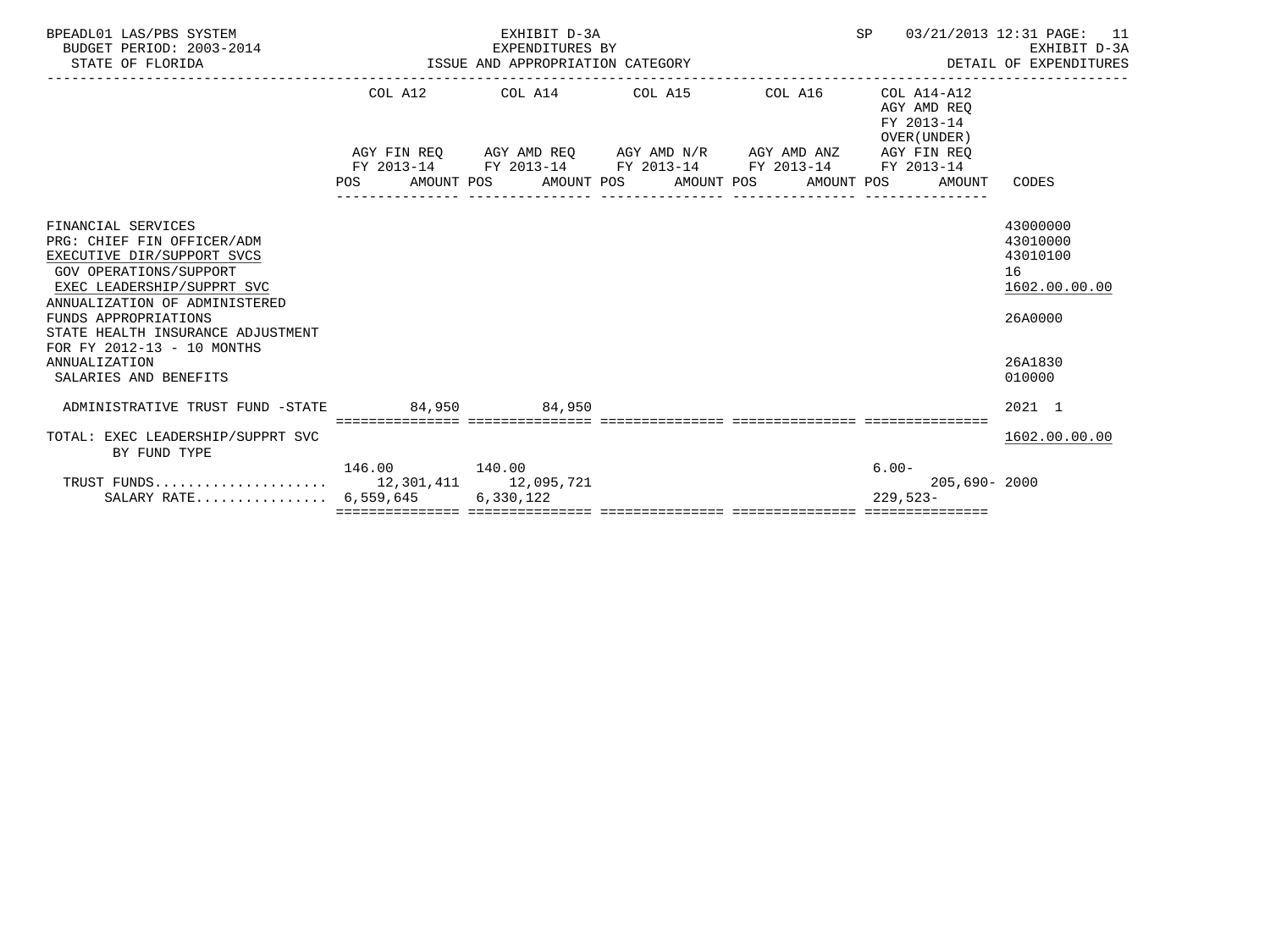| BPEADL01 LAS/PBS SYSTEM<br>BUDGET PERIOD: 2003-2014<br>STATE OF FLORIDA                                                                                                                                                                       |                              | EXHIBIT D-3A<br>EXPENDITURES BY<br>ISSUE AND APPROPRIATION CATEGORY                                                                            |                       |                                   | SP 03/21/2013 12:31 PAGE: 12                         | EXHIBIT D-3A<br>DETAIL OF EXPENDITURES                                                  |
|-----------------------------------------------------------------------------------------------------------------------------------------------------------------------------------------------------------------------------------------------|------------------------------|------------------------------------------------------------------------------------------------------------------------------------------------|-----------------------|-----------------------------------|------------------------------------------------------|-----------------------------------------------------------------------------------------|
|                                                                                                                                                                                                                                               | COL A12<br>POS<br>AMOUNT POS | COL A14<br>AGY FIN REQ AGY AMD REQ AGY AMD N/R AGY AMD ANZ AGY FIN REQ<br>FY 2013-14 FY 2013-14 FY 2013-14 FY 2013-14 FY 2013-14<br>AMOUNT POS | COL A15<br>AMOUNT POS | COL A16 COL A14-A12<br>AMOUNT POS | AGY AMD REO<br>FY 2013-14<br>OVER (UNDER )<br>AMOUNT | CODES                                                                                   |
| FINANCIAL SERVICES<br>PRG: CHIEF FIN OFFICER/ADM<br>LEGAL SERVICES<br>GOV OPERATIONS/SUPPORT<br>EXEC LEADERSHIP/SUPPRT SVC<br>ESTIMATED EXPENDITURES<br>ESTIMATED EXPENDITURES - OPERATIONS<br>SALARY RATE<br>SALARY RATE 4,376,352 4,376,352 |                              |                                                                                                                                                |                       |                                   |                                                      | 43000000<br>43010000<br>43010200<br>16<br>1602.00.00.00<br>1000000<br>1001000<br>000000 |
| SALARIES AND BENEFITS                                                                                                                                                                                                                         |                              |                                                                                                                                                |                       |                                   |                                                      | 010000                                                                                  |
| ADMINISTRATIVE TRUST FUND -STATE 5,618,402 5,618,402                                                                                                                                                                                          | 87.00 87.00                  |                                                                                                                                                |                       |                                   |                                                      | 2021 1                                                                                  |
| OTHER PERSONAL SERVICES                                                                                                                                                                                                                       |                              |                                                                                                                                                |                       |                                   |                                                      | 030000                                                                                  |
| ADMINISTRATIVE TRUST FUND -STATE 279,388 279,388                                                                                                                                                                                              |                              |                                                                                                                                                |                       |                                   |                                                      | $2021$ 1                                                                                |
| <b>EXPENSES</b>                                                                                                                                                                                                                               |                              |                                                                                                                                                |                       |                                   |                                                      | 040000                                                                                  |
| ADMINISTRATIVE TRUST FUND -STATE 677,136 677,136                                                                                                                                                                                              |                              |                                                                                                                                                |                       |                                   |                                                      | 2021 1                                                                                  |
| OPERATING CAPITAL OUTLAY                                                                                                                                                                                                                      |                              |                                                                                                                                                |                       |                                   |                                                      | 060000                                                                                  |
| ADMINISTRATIVE TRUST FUND -STATE                                                                                                                                                                                                              | 3,639                        | 3,639                                                                                                                                          |                       |                                   |                                                      | 2021 1                                                                                  |
| SPECIAL CATEGORIES<br>TRANS TO DIV ADM HEARINGS                                                                                                                                                                                               |                              |                                                                                                                                                |                       |                                   |                                                      | 100000<br>100565                                                                        |
| ADMINISTRATIVE TRUST FUND -STATE 130,963 130,963                                                                                                                                                                                              |                              |                                                                                                                                                |                       |                                   |                                                      | 2021 1                                                                                  |
| CONTRACTED SERVICES                                                                                                                                                                                                                           |                              |                                                                                                                                                |                       |                                   |                                                      | 100777                                                                                  |
| ADMINISTRATIVE TRUST FUND -STATE 253,306 253,306                                                                                                                                                                                              |                              |                                                                                                                                                |                       |                                   |                                                      | 2021 1                                                                                  |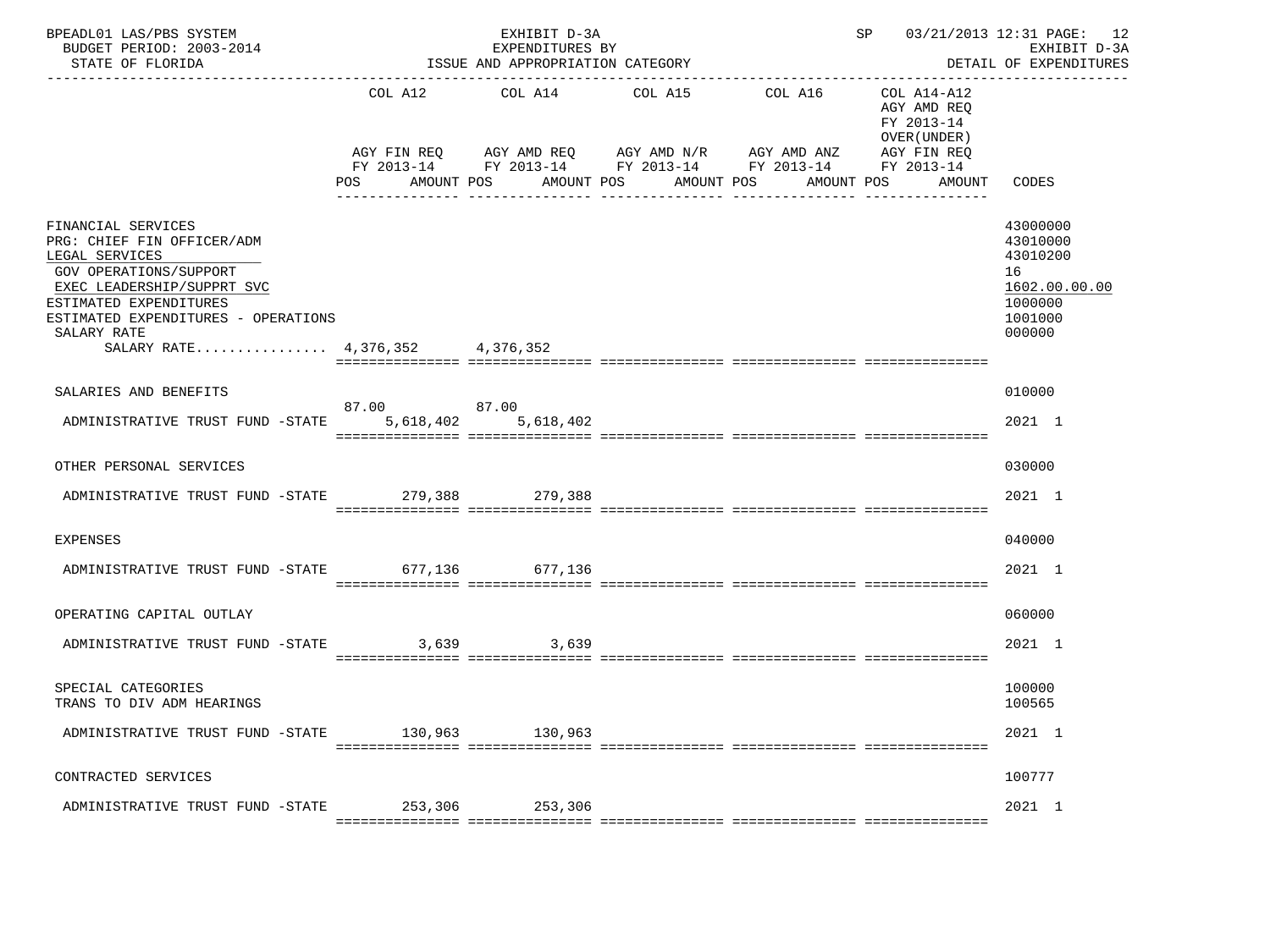| BPEADL01 LAS/PBS SYSTEM<br>BUDGET PERIOD: 2003-2014<br>STATE OF FLORIDA                                                                                                                                                                         |                                           | EXHIBIT D-3A<br>EXPENDITURES BY<br>ISSUE AND APPROPRIATION CATEGORY | --------------------------------                                                                                                     | SP                                                                                                      | 03/21/2013 12:31 PAGE: 13<br>EXHIBIT D-3A<br>DETAIL OF EXPENDITURES                               |
|-------------------------------------------------------------------------------------------------------------------------------------------------------------------------------------------------------------------------------------------------|-------------------------------------------|---------------------------------------------------------------------|--------------------------------------------------------------------------------------------------------------------------------------|---------------------------------------------------------------------------------------------------------|---------------------------------------------------------------------------------------------------|
|                                                                                                                                                                                                                                                 | COL A12 COL A14<br>AGY FIN REQ<br>POS FOR | AMOUNT POS                                                          | COL A15<br>AGY AMD REQ AGY AMD N/R AGY AMD ANZ<br>FY 2013-14 FY 2013-14 FY 2013-14 FY 2013-14 FY 2013-14<br>AMOUNT POS<br>AMOUNT POS | COL A16 COL A14-A12<br>AGY AMD REO<br>FY 2013-14<br>OVER (UNDER)<br>AGY FIN REQ<br>AMOUNT POS<br>AMOUNT | CODES                                                                                             |
| FINANCIAL SERVICES<br>PRG: CHIEF FIN OFFICER/ADM<br>LEGAL SERVICES<br>GOV OPERATIONS/SUPPORT<br>EXEC LEADERSHIP/SUPPRT SVC<br>ESTIMATED EXPENDITURES<br>ESTIMATED EXPENDITURES - OPERATIONS<br>SPECIAL CATEGORIES<br>HOLOCAUST VICTIMS ASST ADM |                                           |                                                                     |                                                                                                                                      |                                                                                                         | 43000000<br>43010000<br>43010200<br>16<br>1602.00.00.00<br>1000000<br>1001000<br>100000<br>101085 |
| INSURANCE REG TF                                                                                                                                                                                                                                | -STATE 308,007 308,007                    |                                                                     |                                                                                                                                      |                                                                                                         | 2393 1                                                                                            |
| RISK MANAGEMENT INSURANCE                                                                                                                                                                                                                       |                                           |                                                                     |                                                                                                                                      |                                                                                                         | 103241                                                                                            |
| ADMINISTRATIVE TRUST FUND -STATE 19,824 19,824                                                                                                                                                                                                  |                                           |                                                                     |                                                                                                                                      |                                                                                                         | 2021 1                                                                                            |
| LEASE/PURCHASE/EQUIPMENT                                                                                                                                                                                                                        |                                           |                                                                     |                                                                                                                                      |                                                                                                         | 105281                                                                                            |
| ADMINISTRATIVE TRUST FUND -STATE 51,361 51,361                                                                                                                                                                                                  |                                           |                                                                     |                                                                                                                                      |                                                                                                         | 2021 1                                                                                            |
| TR/DMS/HR SVCS/STW CONTRCT                                                                                                                                                                                                                      |                                           |                                                                     |                                                                                                                                      |                                                                                                         | 107040                                                                                            |
| ADMINISTRATIVE TRUST FUND -STATE 29,077 29,077                                                                                                                                                                                                  |                                           |                                                                     |                                                                                                                                      |                                                                                                         | 2021 1                                                                                            |
| TOTAL: ESTIMATED EXPENDITURES - OPERATIONS<br>TOTAL POSITIONS 87.00 87.00<br>TOTAL ISSUE 7,371,103 7,371,103<br>TOTAL SALARY RATE $4,376,352$                                                                                                   |                                           | 4,376,352                                                           |                                                                                                                                      |                                                                                                         | 1001000                                                                                           |
| CASUALTY INSURANCE PREMIUM<br>ADJUSTMENT<br>SPECIAL CATEGORIES<br>RISK MANAGEMENT INSURANCE                                                                                                                                                     |                                           |                                                                     |                                                                                                                                      |                                                                                                         | 1001090<br>100000<br>103241                                                                       |
| ADMINISTRATIVE TRUST FUND -STATE 1,855 1,855                                                                                                                                                                                                    |                                           |                                                                     |                                                                                                                                      |                                                                                                         | 2021 1                                                                                            |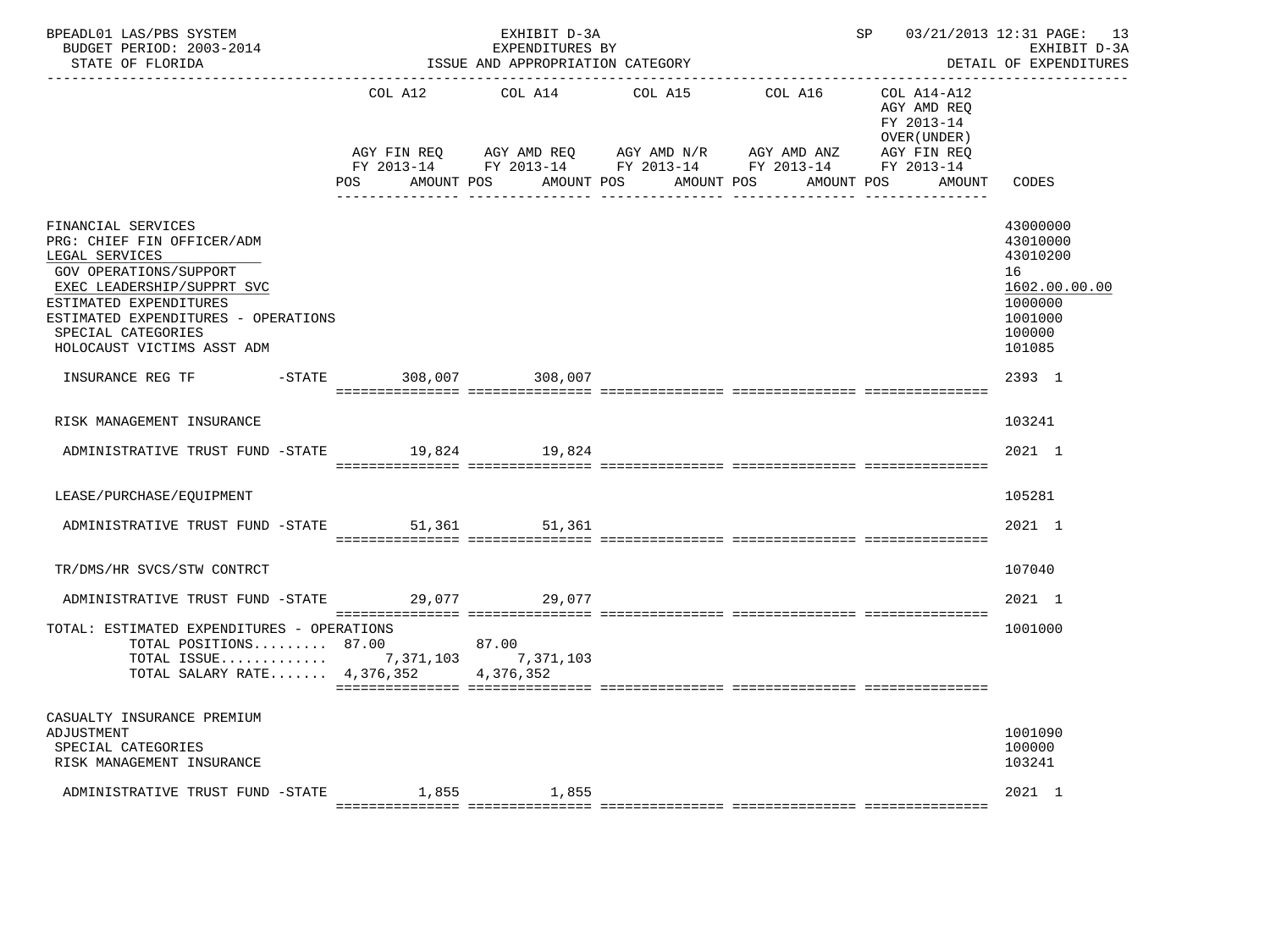| BPEADL01 LAS/PBS SYSTEM<br>BUDGET PERIOD: 2003-2014<br>STATE OF FLORIDA                                                                                                                                                                                            |         | EXHIBIT D-3A<br>EXPENDITURES BY<br>ISSUE AND APPROPRIATION CATEGORY |                                                                                                                                                                               |         | ---------------------                                                            | SP 03/21/2013 12:31 PAGE: 14<br>EXHIBIT D-3A<br>DETAIL OF EXPENDITURES                  |
|--------------------------------------------------------------------------------------------------------------------------------------------------------------------------------------------------------------------------------------------------------------------|---------|---------------------------------------------------------------------|-------------------------------------------------------------------------------------------------------------------------------------------------------------------------------|---------|----------------------------------------------------------------------------------|-----------------------------------------------------------------------------------------|
|                                                                                                                                                                                                                                                                    | POS     | COL A12 COL A14<br>AMOUNT POS                                       | COL A15<br>AGY FIN REQ AGY AMD REQ AGY AMD N/R AGY AMD ANZ AGY FIN REQ<br>FY 2013-14 FY 2013-14 FY 2013-14 FY 2013-14 FY 2013-14<br>AMOUNT POS<br>AMOUNT POS<br>------------- | COL A16 | COL A14-A12<br>AGY AMD REQ<br>FY 2013-14<br>OVER (UNDER)<br>AMOUNT POS<br>AMOUNT | -----------------<br>CODES                                                              |
| FINANCIAL SERVICES<br>PRG: CHIEF FIN OFFICER/ADM<br>LEGAL SERVICES<br>GOV OPERATIONS/SUPPORT<br>EXEC LEADERSHIP/SUPPRT SVC<br>ESTIMATED EXPENDITURES<br>FLORIDA RETIREMENT SYSTEM<br>CONTRIBUTION ADJUSTMENT FOR<br>FISCAL YEAR 2012-2013<br>SALARIES AND BENEFITS |         |                                                                     |                                                                                                                                                                               |         |                                                                                  | 43000000<br>43010000<br>43010200<br>16<br>1602.00.00.00<br>1000000<br>1001240<br>010000 |
| ADMINISTRATIVE TRUST FUND -STATE 14,372 14,372                                                                                                                                                                                                                     |         |                                                                     |                                                                                                                                                                               |         |                                                                                  | 2021 1                                                                                  |
| ADJUSTMENT TO STATE HEALTH<br>INSURANCE PREMIUM CONTRIBUTION -<br>FISCAL YEAR 2012-13<br>SALARIES AND BENEFITS<br>ADMINISTRATIVE TRUST FUND -STATE 11,225 11,225                                                                                                   |         |                                                                     |                                                                                                                                                                               |         |                                                                                  | 1001830<br>010000<br>2021 1                                                             |
| REALLOCATION OF HUMAN RESOURCES<br>OUTSOURCING<br>SPECIAL CATEGORIES<br>TR/DMS/HR SVCS/STW CONTRCT<br>ADMINISTRATIVE TRUST FUND -STATE                                                                                                                             | 721-    | 721-                                                                |                                                                                                                                                                               |         |                                                                                  | 1005900<br>100000<br>107040<br>2021 1                                                   |
| ADJUSTMENTS TO CURRENT YEAR<br>ESTIMATED EXPENDITURES<br>REAPPROVAL OF CURRENT YEAR BUDGET<br>AMENDMENT - MOVE PUBLIC RECORDS<br>SECTION TO LEGAL - ADDBACK<br>SALARY RATE<br>SALARY RATE $150,242$                                                                |         | 150,242                                                             |                                                                                                                                                                               |         |                                                                                  | 1600000<br>160F630<br>000000                                                            |
| SALARIES AND BENEFITS                                                                                                                                                                                                                                              | 4.00    | 4.00                                                                |                                                                                                                                                                               |         |                                                                                  | 010000                                                                                  |
| ADMINISTRATIVE TRUST FUND -STATE                                                                                                                                                                                                                                   | 206,374 | 206,374                                                             |                                                                                                                                                                               |         |                                                                                  | 2021 1                                                                                  |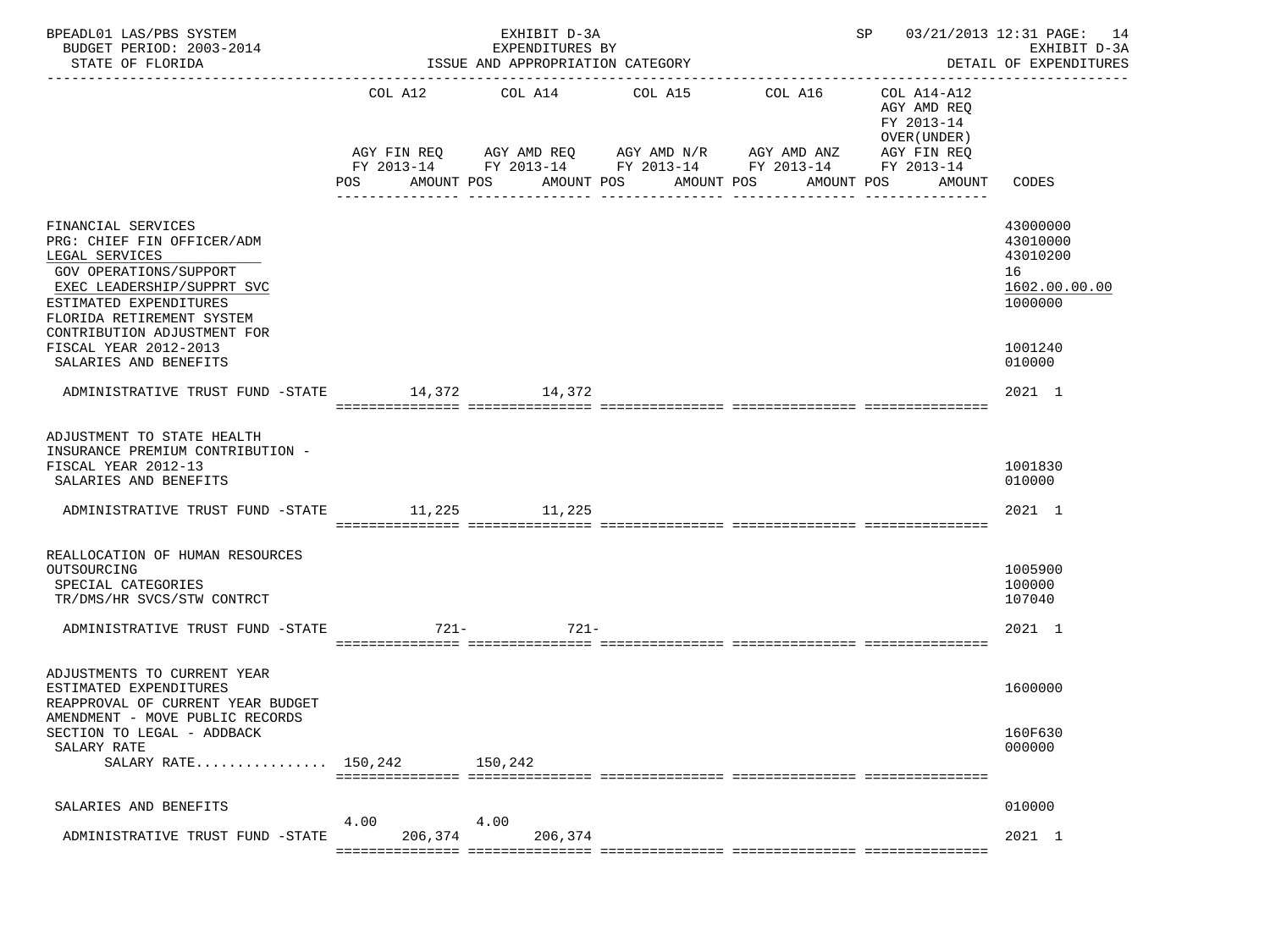| BPEADL01 LAS/PBS SYSTEM<br>BUDGET PERIOD: 2003-2014<br>STATE OF FLORIDA                                                                                                                                                                                                                                                                        |            |              |            | EXHIBIT D-3A<br>EXPENDITURES BY<br>ISSUE AND APPROPRIATION CATEGORY |            |                  |                  | SP |                                                                                                                                                                                                 |              | 03/21/2013 12:31 PAGE: 15<br>EXHIBIT D-3A<br>DETAIL OF EXPENDITURES                      |
|------------------------------------------------------------------------------------------------------------------------------------------------------------------------------------------------------------------------------------------------------------------------------------------------------------------------------------------------|------------|--------------|------------|---------------------------------------------------------------------|------------|------------------|------------------|----|-------------------------------------------------------------------------------------------------------------------------------------------------------------------------------------------------|--------------|------------------------------------------------------------------------------------------|
|                                                                                                                                                                                                                                                                                                                                                | POS        |              | AMOUNT POS | COL A12 COL A14 COL A15 COL A16                                     | AMOUNT POS |                  | AMOUNT POS       |    | COL A14-A12<br>AGY AMD REQ<br>FY 2013-14<br>OVER (UNDER)<br>AGY FIN REQ AGY AMD REQ AGY AMD N/R AGY AMD ANZ AGY FIN REQ<br>FY 2013-14 FY 2013-14 FY 2013-14 FY 2013-14 FY 2013-14<br>AMOUNT POS | AMOUNT       | CODES                                                                                    |
| FINANCIAL SERVICES<br>PRG: CHIEF FIN OFFICER/ADM<br>LEGAL SERVICES<br>GOV OPERATIONS/SUPPORT<br>EXEC LEADERSHIP/SUPPRT SVC<br>ADJUSTMENTS TO CURRENT YEAR<br>ESTIMATED EXPENDITURES<br>REAPPROVAL OF CURRENT YEAR BUDGET<br>AMENDMENT - MOVE PUBLIC RECORDS<br>SECTION TO LEGAL - ADDBACK<br>TOTAL: REAPPROVAL OF CURRENT YEAR BUDGET          |            |              |            |                                                                     |            |                  |                  |    |                                                                                                                                                                                                 |              | 43000000<br>43010000<br>43010200<br>16<br>1602.00.00.00<br>1600000<br>160F630<br>160F630 |
| AMENDMENT - MOVE PUBLIC RECORDS<br>SECTION TO LEGAL - ADDBACK<br>TOTAL POSITIONS 4.00<br>TOTAL SALARY RATE 150,242 150,242                                                                                                                                                                                                                     |            |              | 4.00       |                                                                     |            |                  |                  |    |                                                                                                                                                                                                 |              |                                                                                          |
| AGENCY ISSUE NARRATIVE:<br>2013-2014 BUDGET YEAR NARRATIVE:<br>Issue Title: Re-approval of current year budget amendment - move Public Records Section to Legal                                                                                                                                                                                |            |              |            |                                                                     |            | IT COMPONENT? NO |                  |    |                                                                                                                                                                                                 |              |                                                                                          |
| Issue Description:<br>This issue is for the re-approval of the current year budget amendment approved on 7/5/2012. Agency amendment 13-01 (EOG<br>Log# Q0021) moved four (4) FTE in the Public Records Section, and associated budget, from the Executive Direction and<br>Support Services budget entity to the Legal services budget entity. |            |              |            |                                                                     |            |                  |                  |    |                                                                                                                                                                                                 |              |                                                                                          |
| POSITION DETAIL OF SALARIES AND BENEFITS:                                                                                                                                                                                                                                                                                                      |            |              |            |                                                                     |            |                  |                  |    |                                                                                                                                                                                                 |              | LAPSE LAPSED SALARIES                                                                    |
|                                                                                                                                                                                                                                                                                                                                                | <b>FTE</b> |              | BASE RATE  |                                                                     | ADDITIVES  |                  | BENEFITS         |    | <b>SUBTOTAL</b>                                                                                                                                                                                 |              | AND BENEFITS                                                                             |
| A12 - AGY FIN REQ FY 2013-14                                                                                                                                                                                                                                                                                                                   |            |              |            |                                                                     |            |                  |                  |    |                                                                                                                                                                                                 |              |                                                                                          |
| CHANGES TO CURRENTLY AUTHORIZED POSITIONS<br>0004 SENIOR CLERK                                                                                                                                                                                                                                                                                 |            |              |            |                                                                     |            |                  |                  |    |                                                                                                                                                                                                 |              |                                                                                          |
| C0144 001<br>2224 GOVERNMENT ANALYST I<br>C0835 001                                                                                                                                                                                                                                                                                            |            | 1.00<br>1.00 |            | 24,942<br>42,684                                                    |            |                  | 13,376<br>15,652 |    | 38,318<br>58,336                                                                                                                                                                                | 0.00<br>0.00 | 38,318<br>58,336                                                                         |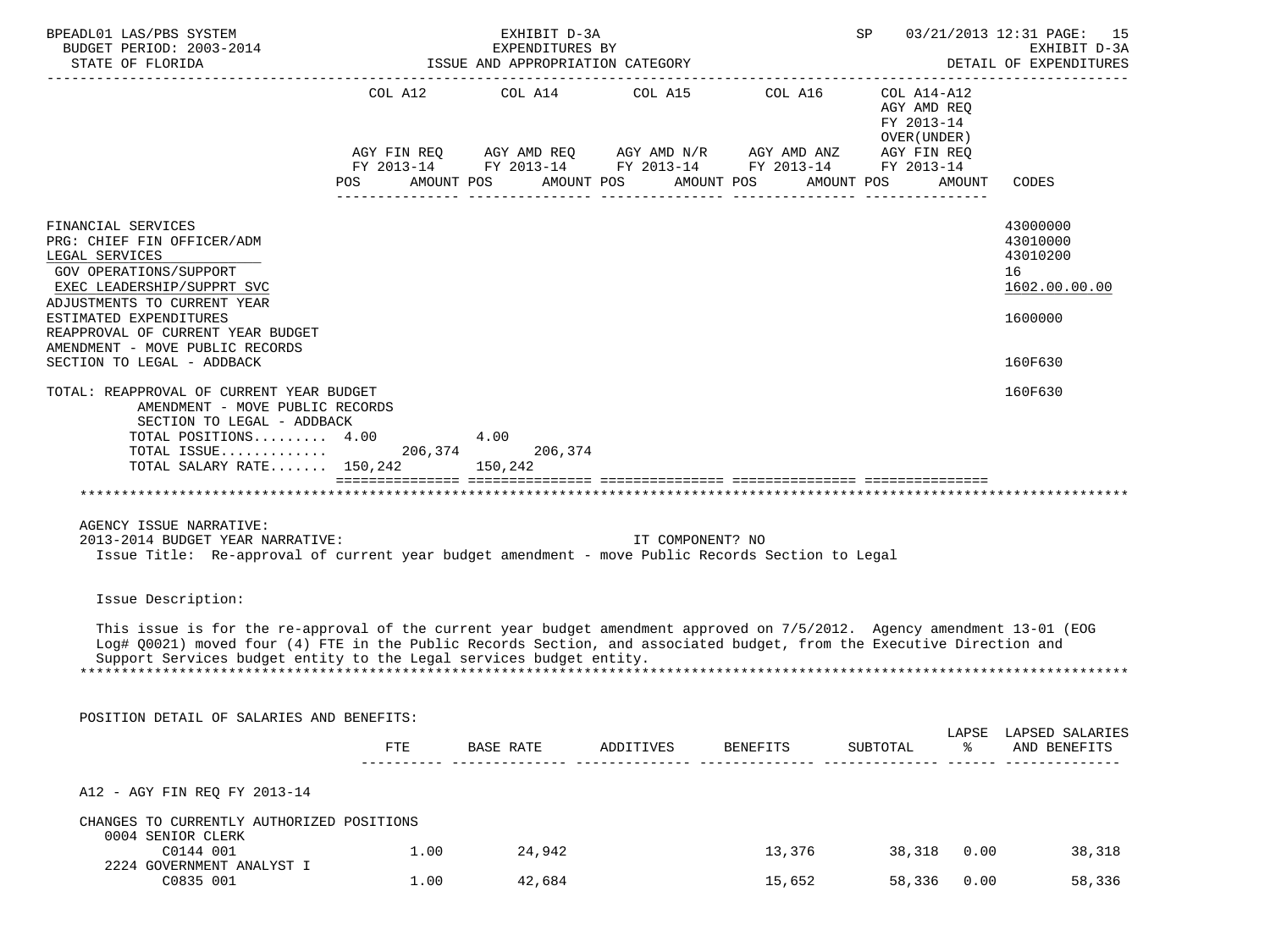| BPEADL01 LAS/PBS SYSTEM                                                                                                                                                                                                                                                                   |            | EXHIBIT D-3A                                        |                                                                                                                                                           |                             |                                                                        |        | SP 03/21/2013 12:31 PAGE: 16                                                  |
|-------------------------------------------------------------------------------------------------------------------------------------------------------------------------------------------------------------------------------------------------------------------------------------------|------------|-----------------------------------------------------|-----------------------------------------------------------------------------------------------------------------------------------------------------------|-----------------------------|------------------------------------------------------------------------|--------|-------------------------------------------------------------------------------|
| BUDGET PERIOD: 2003-2014<br>STATE OF FLORIDA                                                                                                                                                                                                                                              |            | EXPENDITURES BY<br>ISSUE AND APPROPRIATION CATEGORY |                                                                                                                                                           |                             |                                                                        |        | EXHIBIT D-3A<br>DETAIL OF EXPENDITURES                                        |
|                                                                                                                                                                                                                                                                                           | <b>POS</b> | COL A12 COL A14<br>AMOUNT POS                       | COL A15<br>AGY FIN REQ AGY AMD REQ AGY AMD N/R AGY AMD ANZ AGY FIN REQ<br>FY 2013-14 FY 2013-14 FY 2013-14 FY 2013-14 FY 2013-14<br>AMOUNT POS AMOUNT POS | COL A16<br>---------------- | COL A14-A12<br>AGY AMD REQ<br>FY 2013-14<br>OVER (UNDER)<br>AMOUNT POS | AMOUNT | CODES                                                                         |
| FINANCIAL SERVICES<br>PRG: CHIEF FIN OFFICER/ADM<br>LEGAL SERVICES<br>GOV OPERATIONS/SUPPORT<br>EXEC LEADERSHIP/SUPPRT SVC<br>ADJUSTMENTS TO CURRENT YEAR<br>ESTIMATED EXPENDITURES<br>REAPPROVAL OF CURRENT YEAR BUDGET<br>AMENDMENT - MOVE PUBLIC RECORDS<br>SECTION TO LEGAL - ADDBACK |            |                                                     |                                                                                                                                                           |                             |                                                                        |        | 43000000<br>43010000<br>43010200<br>16<br>1602.00.00.00<br>1600000<br>160F630 |
| POSITION DETAIL OF SALARIES AND BENEFITS:                                                                                                                                                                                                                                                 | FTE        | BASE RATE                                           | ADDITIVES                                                                                                                                                 | BENEFITS SUBTOTAL           | -------- --------------- ------                                        | ႜ      | LAPSE LAPSED SALARIES<br>AND BENEFITS                                         |
| A12 - AGY FIN REO FY 2013-14<br>CHANGES TO CURRENTLY AUTHORIZED POSITIONS<br>2212 MANAGEMENT ANALYST II - SES<br>C0222 001                                                                                                                                                                |            | $1.00$ 30,989                                       |                                                                                                                                                           |                             |                                                                        |        | 15,315 46,304 0.00 46,304                                                     |
| 7738 SENIOR ATTORNEY<br>C4039 001                                                                                                                                                                                                                                                         | 1.00       | 51,627                                              |                                                                                                                                                           | 17,970                      | 69,597 0.00                                                            |        | 69,597                                                                        |
| TOTALS FOR ISSUE BY FUND<br>2021 ADMINISTRATIVE TRUST FUND                                                                                                                                                                                                                                |            |                                                     |                                                                                                                                                           |                             |                                                                        |        | 212,555                                                                       |
|                                                                                                                                                                                                                                                                                           | 4.00       | 150,242                                             |                                                                                                                                                           |                             | 62,313 212,555                                                         |        | ______________<br>212,555<br>==============                                   |
| OTHER SALARY AMOUNT<br>2021 ADMINISTRATIVE TRUST FUND                                                                                                                                                                                                                                     |            |                                                     |                                                                                                                                                           |                             |                                                                        |        | $6,181-$                                                                      |
|                                                                                                                                                                                                                                                                                           |            |                                                     |                                                                                                                                                           |                             |                                                                        |        | 206,374<br>==============                                                     |
| A14 - AGY AMD REQ FY 2013-14                                                                                                                                                                                                                                                              |            |                                                     |                                                                                                                                                           |                             |                                                                        |        |                                                                               |
| CHANGES TO CURRENTLY AUTHORIZED POSITIONS<br>0004 SENIOR CLERK                                                                                                                                                                                                                            |            |                                                     |                                                                                                                                                           |                             |                                                                        |        |                                                                               |
| C0144 001<br>2224 GOVERNMENT ANALYST I                                                                                                                                                                                                                                                    | 1.00       | 24,942                                              |                                                                                                                                                           | 13,376                      | 38,318                                                                 | 0.00   | 38,318                                                                        |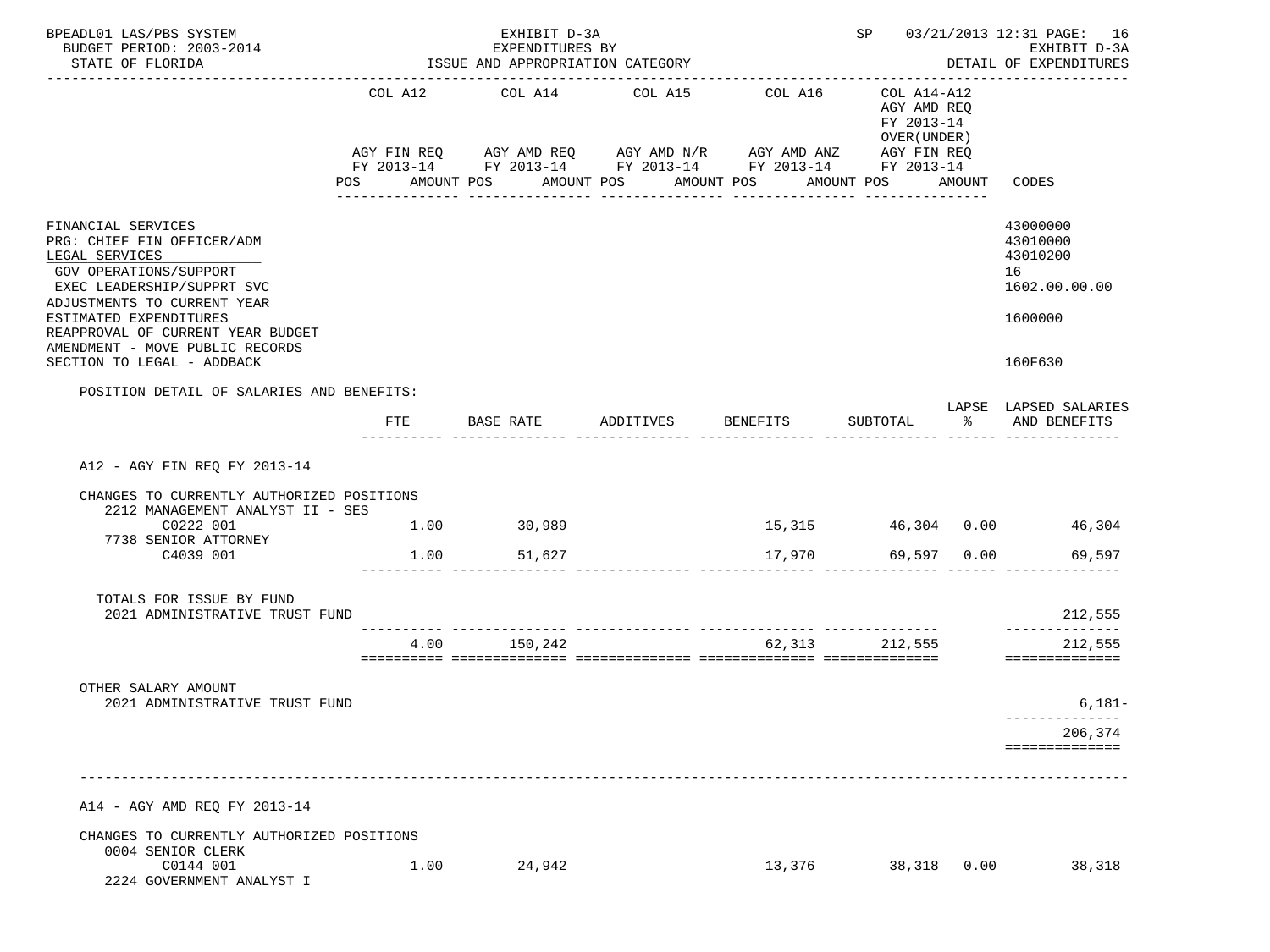| BPEADL01 LAS/PBS SYSTEM<br>BUDGET PERIOD: 2003-2014                                                                                                                                                                                                                                       |                        | EXHIBIT D-3A<br>EXPENDITURES BY |                                      |                                                                           | SP <sub>3</sub>                                          |      | 03/21/2013 12:31 PAGE: 17<br>EXHIBIT D-3A                                     |
|-------------------------------------------------------------------------------------------------------------------------------------------------------------------------------------------------------------------------------------------------------------------------------------------|------------------------|---------------------------------|--------------------------------------|---------------------------------------------------------------------------|----------------------------------------------------------|------|-------------------------------------------------------------------------------|
| STATE OF FLORIDA                                                                                                                                                                                                                                                                          |                        |                                 | ISSUE AND APPROPRIATION CATEGORY     |                                                                           |                                                          |      | DETAIL OF EXPENDITURES                                                        |
|                                                                                                                                                                                                                                                                                           | COL A12<br>AGY FIN REQ | COL A14                         | COL A15                              | COL A16<br>AGY AMD REQ      AGY AMD N/R      AGY AMD ANZ      AGY FIN REQ | COL A14-A12<br>AGY AMD REO<br>FY 2013-14<br>OVER (UNDER) |      |                                                                               |
|                                                                                                                                                                                                                                                                                           |                        |                                 | POS AMOUNT POS AMOUNT POS AMOUNT POS | FY 2013-14 FY 2013-14 FY 2013-14 FY 2013-14 FY 2013-14                    | AMOUNT POS AMOUNT                                        |      | CODES                                                                         |
| FINANCIAL SERVICES<br>PRG: CHIEF FIN OFFICER/ADM<br>LEGAL SERVICES<br>GOV OPERATIONS/SUPPORT<br>EXEC LEADERSHIP/SUPPRT SVC<br>ADJUSTMENTS TO CURRENT YEAR<br>ESTIMATED EXPENDITURES<br>REAPPROVAL OF CURRENT YEAR BUDGET<br>AMENDMENT - MOVE PUBLIC RECORDS<br>SECTION TO LEGAL - ADDBACK |                        |                                 |                                      |                                                                           |                                                          |      | 43000000<br>43010000<br>43010200<br>16<br>1602.00.00.00<br>1600000<br>160F630 |
| POSITION DETAIL OF SALARIES AND BENEFITS:                                                                                                                                                                                                                                                 |                        |                                 |                                      |                                                                           |                                                          |      | LAPSE LAPSED SALARIES                                                         |
|                                                                                                                                                                                                                                                                                           | FTE                    |                                 | BASE RATE ADDITIVES                  | BENEFITS                                                                  | SUBTOTAL                                                 |      | % AND BENEFITS                                                                |
| A14 - AGY AMD REQ FY 2013-14                                                                                                                                                                                                                                                              |                        |                                 |                                      |                                                                           |                                                          |      |                                                                               |
| CHANGES TO CURRENTLY AUTHORIZED POSITIONS<br>C0835 001<br>2212 MANAGEMENT ANALYST II - SES                                                                                                                                                                                                | 1.00                   | 42,684                          |                                      | 15,652                                                                    |                                                          |      | 58,336 0.00 58,336                                                            |
| C0222 001<br>7738 SENIOR ATTORNEY                                                                                                                                                                                                                                                         | 1.00                   | 30,989                          |                                      | 15,315                                                                    | 46,304                                                   | 0.00 | 46,304                                                                        |
| C4039 001                                                                                                                                                                                                                                                                                 |                        | 1.00 51,627                     |                                      | 17,970                                                                    | 69,597                                                   | 0.00 | 69,597                                                                        |
| TOTALS FOR ISSUE BY FUND<br>2021 ADMINISTRATIVE TRUST FUND                                                                                                                                                                                                                                |                        |                                 |                                      |                                                                           |                                                          |      | 212,555<br>______________                                                     |
|                                                                                                                                                                                                                                                                                           |                        | 4.00 150,242                    |                                      |                                                                           | 62, 313 212, 555                                         |      | 212,555<br>==============                                                     |
|                                                                                                                                                                                                                                                                                           |                        |                                 |                                      |                                                                           |                                                          |      |                                                                               |
| OTHER SALARY AMOUNT                                                                                                                                                                                                                                                                       |                        |                                 |                                      |                                                                           |                                                          |      |                                                                               |
| 2021 ADMINISTRATIVE TRUST FUND                                                                                                                                                                                                                                                            |                        |                                 |                                      |                                                                           |                                                          |      | $6,181-$<br>-----------<br>206,374                                            |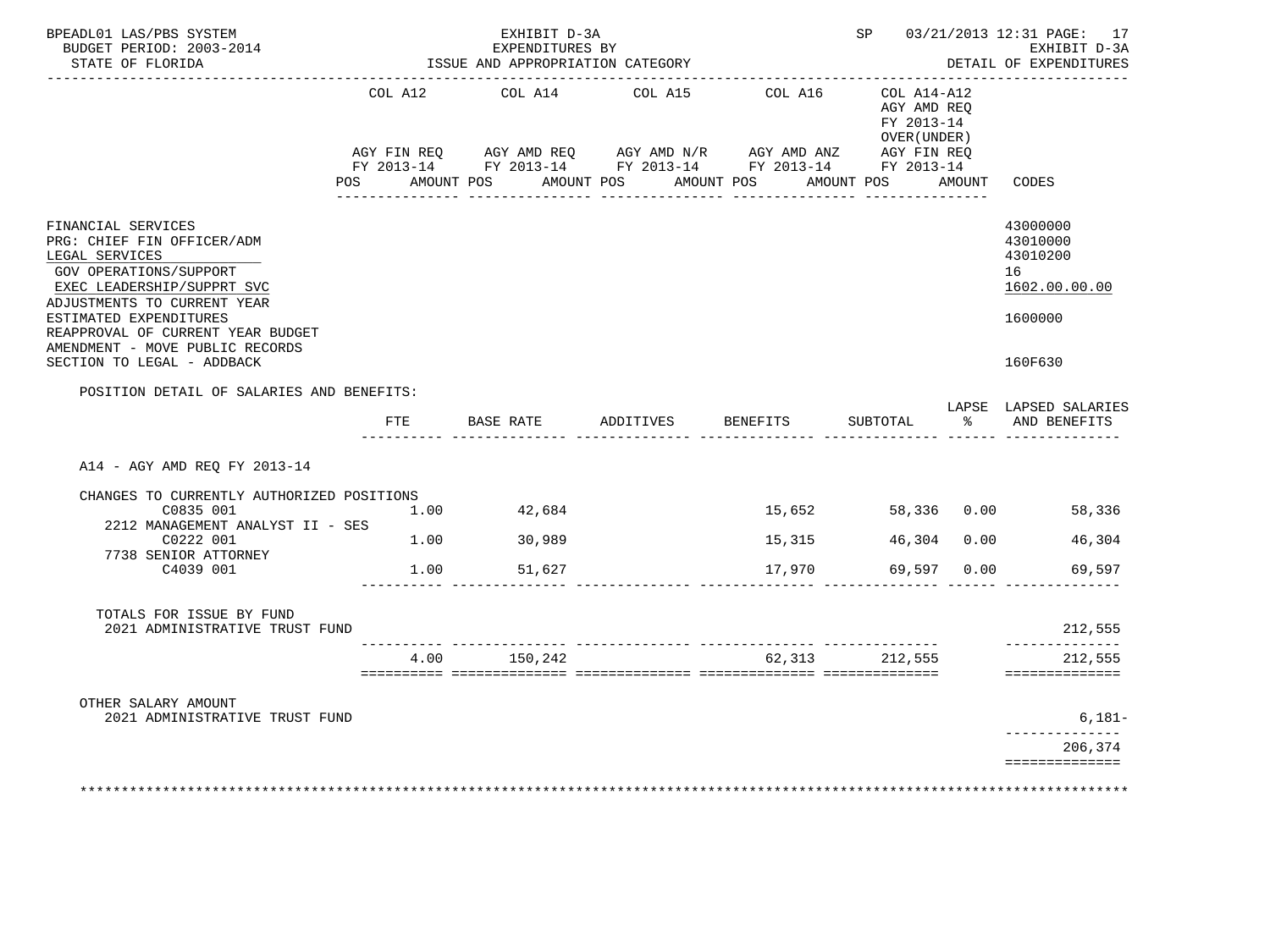| BPEADL01 LAS/PBS SYSTEM<br>BUDGET PERIOD: 2003-2014<br>STATE OF FLORIDA                                                                                                                                                                                       |         | EXHIBIT D-3A<br>EXPENDITURES BY<br>ISSUE AND APPROPRIATION CATEGORY                                                                                |                                             |         | SP 03/21/2013 12:31 PAGE: 18                                                                    | EXHIBIT D-3A<br>DETAIL OF EXPENDITURES<br>______________           |
|---------------------------------------------------------------------------------------------------------------------------------------------------------------------------------------------------------------------------------------------------------------|---------|----------------------------------------------------------------------------------------------------------------------------------------------------|---------------------------------------------|---------|-------------------------------------------------------------------------------------------------|--------------------------------------------------------------------|
|                                                                                                                                                                                                                                                               | POS     | COL A12 COL A14 COL A15<br>AGY FIN REQ AGY AMD REQ AGY AMD N/R AGY AMD ANZ<br>FY 2013-14 FY 2013-14 FY 2013-14 FY 2013-14 FY 2013-14<br>AMOUNT POS | AMOUNT POS<br>AMOUNT POS<br>_______________ | COL A16 | COL A14-A12<br>AGY AMD REQ<br>FY 2013-14<br>OVER (UNDER)<br>AGY FIN REQ<br>AMOUNT POS<br>AMOUNT | CODES                                                              |
| FINANCIAL SERVICES<br>PRG: CHIEF FIN OFFICER/ADM<br>LEGAL SERVICES<br>GOV OPERATIONS/SUPPORT<br>EXEC LEADERSHIP/SUPPRT SVC<br>ADJUSTMENTS TO CURRENT YEAR<br>ESTIMATED EXPENDITURES<br>REAPPROVAL OF CURRENT YEAR BUDGET<br>AMENDMENT - MOVE LEGAL STAFF FROM |         |                                                                                                                                                    |                                             |         |                                                                                                 | 43000000<br>43010000<br>43010200<br>16<br>1602.00.00.00<br>1600000 |
| FRAUD TO LEGAL - ADDBACK<br>SALARY RATE<br>SALARY RATE 107,803 107,803                                                                                                                                                                                        |         |                                                                                                                                                    |                                             |         |                                                                                                 | 1600630<br>000000                                                  |
| SALARIES AND BENEFITS<br>ADMINISTRATIVE TRUST FUND -STATE 138,467 138,467                                                                                                                                                                                     | 2.00    | 2.00                                                                                                                                               |                                             |         |                                                                                                 | 010000<br>2021 1                                                   |
| <b>EXPENSES</b><br>ADMINISTRATIVE TRUST FUND -STATE 3,600 3,600                                                                                                                                                                                               |         |                                                                                                                                                    |                                             |         |                                                                                                 | 040000<br>2021 1                                                   |
| SPECIAL CATEGORIES<br>TR/DMS/HR SVCS/STW CONTRCT                                                                                                                                                                                                              |         |                                                                                                                                                    |                                             |         |                                                                                                 | 100000<br>107040                                                   |
| ADMINISTRATIVE TRUST FUND -STATE<br>TOTAL: REAPPROVAL OF CURRENT YEAR BUDGET<br>AMENDMENT - MOVE LEGAL STAFF FROM<br>FRAUD TO LEGAL - ADDBACK<br>TOTAL POSITIONS 2.00                                                                                         | 712     | 712<br>2.00                                                                                                                                        |                                             |         |                                                                                                 | 2021 1<br>1600630                                                  |
| TOTAL ISSUE<br>TOTAL SALARY RATE 107,803                                                                                                                                                                                                                      | 142,779 | 142,779<br>107,803                                                                                                                                 |                                             |         |                                                                                                 |                                                                    |
| AGENCY ISSUE NARRATIVE:<br>2013-2014 BUDGET YEAR NARRATIVE:<br>Issue Title: Re-approval of current year budget amendment - move Legal staff from Fraud to Legal                                                                                               |         |                                                                                                                                                    | IT COMPONENT? NO                            |         |                                                                                                 |                                                                    |

Issue Description: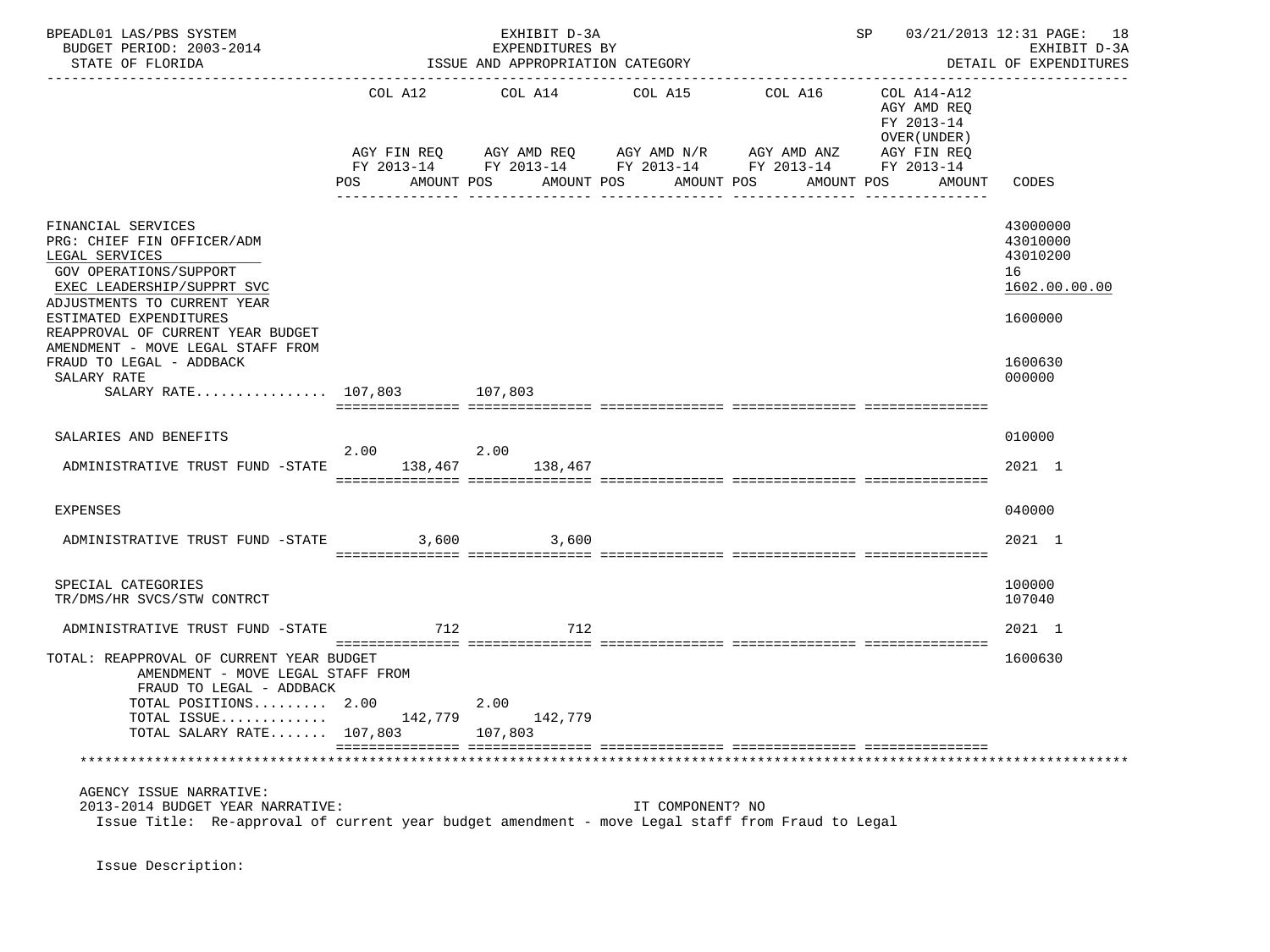| FINANCIAL SERVICES<br>PRG: CHIEF FIN OFFICER/ADM<br>LEGAL SERVICES<br>GOV OPERATIONS/SUPPORT<br>EXEC LEADERSHIP/SUPPRT SVC<br>ADJUSTMENTS TO CURRENT YEAR<br>ESTIMATED EXPENDITURES<br>REAPPROVAL OF CURRENT YEAR BUDGET<br>AMENDMENT - MOVE LEGAL STAFF FROM<br>FRAUD TO LEGAL - ADDBACK<br>This issue is for the re-approval of the current year budget amendment approved on 6/29/2012. Agency amendment 13-05<br>(EOG Log# B0049) moves two (2) FTE performing legal duties, and the associated budget, from the Division of Insurance<br>Fraud to the Division of Legal Services. | POS | COL A12 COL A14<br>AGY FIN REQ AGY AMD REQ AGY AMD N/R AGY AMD ANZ AGY FIN REQ<br>FY 2013-14 FY 2013-14 FY 2013-14 FY 2013-14 FY 2013-14<br>AMOUNT POS | AMOUNT POS | COL A15 COL A16<br>AMOUNT POS | ------------------------------------<br>COL A14-A12<br>AGY AMD REQ<br>FY 2013-14<br>OVER (UNDER)<br>AMOUNT POS | AMOUNT | CODES<br>43000000<br>43010000<br>43010200<br>16<br>1602.00.00.00<br>1600000 |
|----------------------------------------------------------------------------------------------------------------------------------------------------------------------------------------------------------------------------------------------------------------------------------------------------------------------------------------------------------------------------------------------------------------------------------------------------------------------------------------------------------------------------------------------------------------------------------------|-----|--------------------------------------------------------------------------------------------------------------------------------------------------------|------------|-------------------------------|----------------------------------------------------------------------------------------------------------------|--------|-----------------------------------------------------------------------------|
|                                                                                                                                                                                                                                                                                                                                                                                                                                                                                                                                                                                        |     |                                                                                                                                                        |            |                               |                                                                                                                |        |                                                                             |
|                                                                                                                                                                                                                                                                                                                                                                                                                                                                                                                                                                                        |     |                                                                                                                                                        |            |                               |                                                                                                                |        |                                                                             |
|                                                                                                                                                                                                                                                                                                                                                                                                                                                                                                                                                                                        |     |                                                                                                                                                        |            |                               |                                                                                                                |        |                                                                             |
|                                                                                                                                                                                                                                                                                                                                                                                                                                                                                                                                                                                        |     |                                                                                                                                                        |            |                               |                                                                                                                |        | 1600630                                                                     |
| POSITION DETAIL OF SALARIES AND BENEFITS:                                                                                                                                                                                                                                                                                                                                                                                                                                                                                                                                              |     | FTE BASE RATE                                                                                                                                          | ADDITIVES  | <b>BENEFITS</b>               | SUBTOTAL                                                                                                       | ိ      | LAPSE LAPSED SALARIES<br>AND BENEFITS                                       |
|                                                                                                                                                                                                                                                                                                                                                                                                                                                                                                                                                                                        |     |                                                                                                                                                        |            |                               |                                                                                                                |        |                                                                             |
| A12 - AGY FIN REQ FY 2013-14                                                                                                                                                                                                                                                                                                                                                                                                                                                                                                                                                           |     |                                                                                                                                                        |            |                               |                                                                                                                |        |                                                                             |
| CHANGES TO CURRENTLY AUTHORIZED POSITIONS<br>7738 SENIOR ATTORNEY                                                                                                                                                                                                                                                                                                                                                                                                                                                                                                                      |     |                                                                                                                                                        |            |                               |                                                                                                                |        |                                                                             |
| C0575 001                                                                                                                                                                                                                                                                                                                                                                                                                                                                                                                                                                              |     | 2.00 102,608                                                                                                                                           |            |                               |                                                                                                                |        | 35,859 138,467 0.00 138,467                                                 |
| TOTALS FOR ISSUE BY FUND<br>2021 ADMINISTRATIVE TRUST FUND                                                                                                                                                                                                                                                                                                                                                                                                                                                                                                                             |     |                                                                                                                                                        |            |                               |                                                                                                                |        | 138,467<br>______________                                                   |
|                                                                                                                                                                                                                                                                                                                                                                                                                                                                                                                                                                                        |     | 2.00 102,608                                                                                                                                           |            |                               | 35,859 138,467                                                                                                 |        | 138,467<br>==============                                                   |
|                                                                                                                                                                                                                                                                                                                                                                                                                                                                                                                                                                                        |     |                                                                                                                                                        |            |                               |                                                                                                                |        |                                                                             |
| RA06 RATE ADJ - NO FTE - NO SALARY - NO BENEFITS<br>C9999 001                                                                                                                                                                                                                                                                                                                                                                                                                                                                                                                          |     | 5,195                                                                                                                                                  |            |                               |                                                                                                                |        |                                                                             |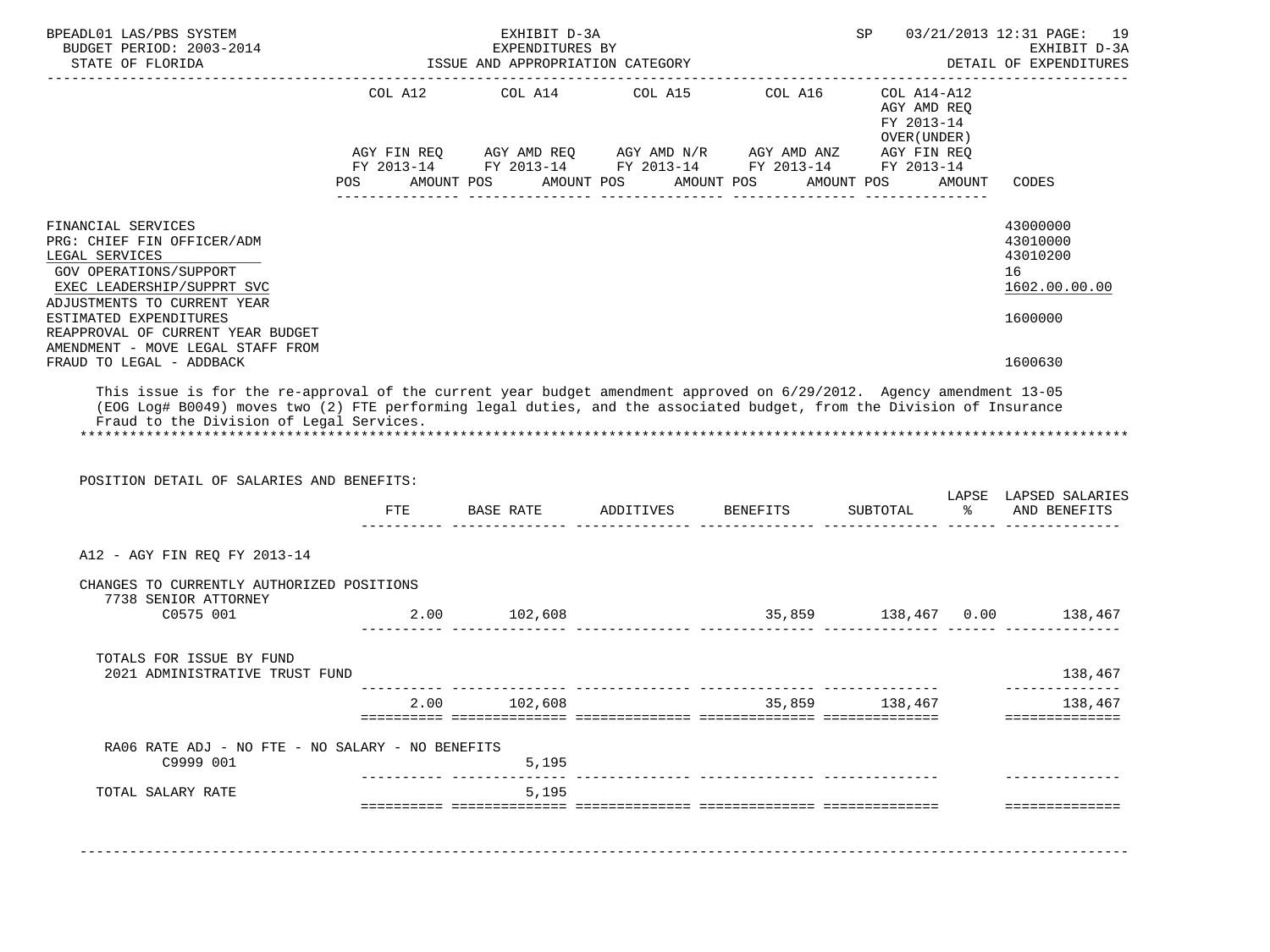|     |                                                                                                                          |                 |                                                                                                                                     |         |                                                       |                                                          |                        | DETAIL OF EXPENDITURES                                                                                                                                                           |
|-----|--------------------------------------------------------------------------------------------------------------------------|-----------------|-------------------------------------------------------------------------------------------------------------------------------------|---------|-------------------------------------------------------|----------------------------------------------------------|------------------------|----------------------------------------------------------------------------------------------------------------------------------------------------------------------------------|
|     |                                                                                                                          | COL A12 COL A14 | COL A15                                                                                                                             | COL A16 |                                                       | COL A14-A12<br>AGY AMD REQ<br>FY 2013-14<br>OVER (UNDER) |                        | CODES                                                                                                                                                                            |
|     |                                                                                                                          |                 |                                                                                                                                     |         |                                                       |                                                          |                        | 43000000<br>43010000<br>43010200<br>16<br>1602.00.00.00<br>1600000<br>1600630                                                                                                    |
| FTE |                                                                                                                          |                 |                                                                                                                                     |         |                                                       |                                                          |                        | LAPSE LAPSED SALARIES<br>% AND BENEFITS                                                                                                                                          |
|     |                                                                                                                          |                 |                                                                                                                                     |         |                                                       |                                                          |                        |                                                                                                                                                                                  |
|     |                                                                                                                          |                 |                                                                                                                                     |         |                                                       |                                                          |                        |                                                                                                                                                                                  |
|     |                                                                                                                          |                 |                                                                                                                                     |         |                                                       |                                                          |                        | 138,467                                                                                                                                                                          |
|     |                                                                                                                          |                 |                                                                                                                                     |         |                                                       |                                                          |                        | ______________<br>138,467<br>==============                                                                                                                                      |
|     |                                                                                                                          | 5,195           |                                                                                                                                     |         |                                                       |                                                          |                        |                                                                                                                                                                                  |
|     |                                                                                                                          | 5,195           |                                                                                                                                     |         |                                                       |                                                          |                        | ==============                                                                                                                                                                   |
|     | POSITION DETAIL OF SALARIES AND BENEFITS:<br>CHANGES TO CURRENTLY AUTHORIZED POSITIONS<br>2021 ADMINISTRATIVE TRUST FUND |                 | POS AMOUNT POS<br>2.00 102,608<br>2.00 102,608<br>RA06 RATE ADJ - NO FTE - NO SALARY - NO BENEFITS<br>_____________________________ |         | AMOUNT POS AMOUNT POS<br>BASE RATE ADDITIVES BENEFITS |                                                          | AMOUNT POS<br>SUBTOTAL | AGY FIN REQ AGY AMD REQ AGY AMD N/R AGY AMD ANZ AGY FIN REQ<br>FY 2013-14 FY 2013-14 FY 2013-14 FY 2013-14 FY 2013-14<br>AMOUNT<br>35,859 138,467 0.00 138,467<br>35,859 138,467 |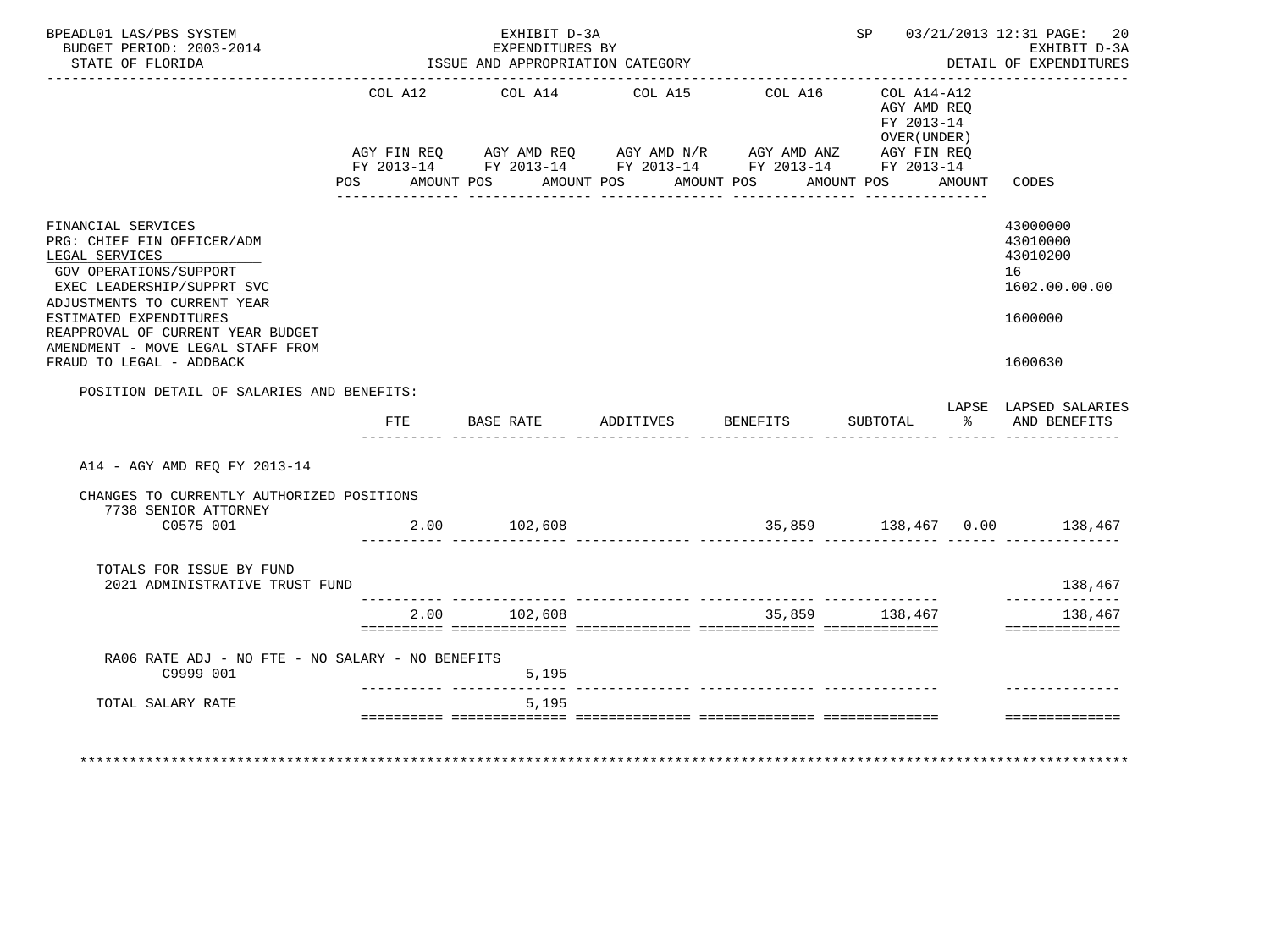| BPEADL01 LAS/PBS SYSTEM<br>BUDGET PERIOD: 2003-2014                                                                                                                                                                                                |                       | EXHIBIT D-3A<br>EXPENDITURES BY                                                                                                            |                          |                       | SP 03/21/2013 12:31 PAGE:                                                             | 21<br>EXHIBIT D-3A                                                            |
|----------------------------------------------------------------------------------------------------------------------------------------------------------------------------------------------------------------------------------------------------|-----------------------|--------------------------------------------------------------------------------------------------------------------------------------------|--------------------------|-----------------------|---------------------------------------------------------------------------------------|-------------------------------------------------------------------------------|
| STATE OF FLORIDA                                                                                                                                                                                                                                   |                       | ISSUE AND APPROPRIATION CATEGORY                                                                                                           |                          |                       |                                                                                       | DETAIL OF EXPENDITURES                                                        |
|                                                                                                                                                                                                                                                    | COL A12<br><b>POS</b> | COL A14 COL A15<br>AGY FIN REQ AGY AMD REQ AGY AMD N/R AGY AMD ANZ<br>FY 2013-14 FY 2013-14 FY 2013-14 FY 2013-14 FY 2013-14<br>AMOUNT POS | AMOUNT POS<br>AMOUNT POS | COL A16<br>AMOUNT POS | $COL A14 - A12$<br>AGY AMD REO<br>FY 2013-14<br>OVER (UNDER)<br>AGY FIN REO<br>AMOUNT | CODES                                                                         |
|                                                                                                                                                                                                                                                    |                       |                                                                                                                                            |                          |                       |                                                                                       |                                                                               |
| FINANCIAL SERVICES<br>PRG: CHIEF FIN OFFICER/ADM<br>LEGAL SERVICES<br>GOV OPERATIONS/SUPPORT<br>EXEC LEADERSHIP/SUPPRT SVC<br>ESTIMATED EXPENDITURES REALIGNMENT<br>REALIGN CURRENT POSITIONS TO<br>FULFILL MISSION CRITICAL FUNCTIONS<br>- DEDUCT |                       |                                                                                                                                            |                          |                       |                                                                                       | 43000000<br>43010000<br>43010200<br>16<br>1602.00.00.00<br>2000000<br>2000100 |
| SALARY RATE<br>SALARY RATE                                                                                                                                                                                                                         |                       | 71,749-                                                                                                                                    |                          |                       | $71.749-$                                                                             | 000000                                                                        |
| SALARIES AND BENEFITS                                                                                                                                                                                                                              |                       |                                                                                                                                            |                          |                       |                                                                                       | 010000                                                                        |
|                                                                                                                                                                                                                                                    |                       | $2.00 -$                                                                                                                                   |                          |                       | $2.00-$                                                                               |                                                                               |
| ADMINISTRATIVE TRUST FUND -STATE                                                                                                                                                                                                                   |                       | 71,749-                                                                                                                                    |                          |                       |                                                                                       | 71,749-2021 1                                                                 |
| TOTAL: REALIGN CURRENT POSITIONS TO<br>FULFILL MISSION CRITICAL FUNCTIONS<br>- DEDUCT                                                                                                                                                              |                       | sicicicicici intricticici intrictici interestici intricticiali interestici                                                                 |                          |                       |                                                                                       | 2000100                                                                       |
| TOTAL POSITIONS                                                                                                                                                                                                                                    |                       | $2.00 -$                                                                                                                                   |                          |                       | $2.00 -$                                                                              |                                                                               |
| TOTAL ISSUE<br>TOTAL SALARY RATE                                                                                                                                                                                                                   |                       | $71.749-$<br>$71.749-$                                                                                                                     |                          |                       | 71,749-<br>$71.749-$                                                                  |                                                                               |
|                                                                                                                                                                                                                                                    |                       |                                                                                                                                            |                          |                       |                                                                                       |                                                                               |
| AGENCY ISSUE NARRATIVE:                                                                                                                                                                                                                            |                       |                                                                                                                                            |                          |                       |                                                                                       |                                                                               |
| 2013-2014 BUDGET YEAR NARRATIVE:                                                                                                                                                                                                                   |                       |                                                                                                                                            | IT COMPONENT? NO         |                       |                                                                                       |                                                                               |

Amended 2013-14 Narrative after February 1, 2013.

 This issue is an effort to continue the Chief Financial Officers' philosophy of focusing on core mission, reducing unnecessary workload and using regulatory reviews to find areas where reallocation of resources will allow the department to fulfill the mission critical functions without increasing the number of FTE in the department. The department has realigned 20 of the 27 vacant (180+ days) positions in various budget entities into three issues - Increased Staffing for Bureau of Unclaimed Property (IC 3000170), Internal IT Self Sufficiency Initiative for Unclaimed Property Management System (UPMIS) (IC36370C0) and Support and Maintenance for Florida Accountability Contract Tracking System (FACTS) (IC 36371C0). The remaining seven vacant positions are deleted from the department without the corresponding budget.

 Most vacant positions were lower pay grade positions. The positions that were being requested in the three issues were higher pay grade positions. This difference in pay grade levels required the department to not only use all the salary budget associated with the 27 vacancies, but we also moved over 500,000 in excess salary budget from the Public Assistance Fraud Unit. This will allow the department to not only fill the positions at the requested level, but leaves approximately 330,000 in budget to spread to budget entities to give pay raises to the employees that undertake the additional workload and are the hardest working and most dependable employees.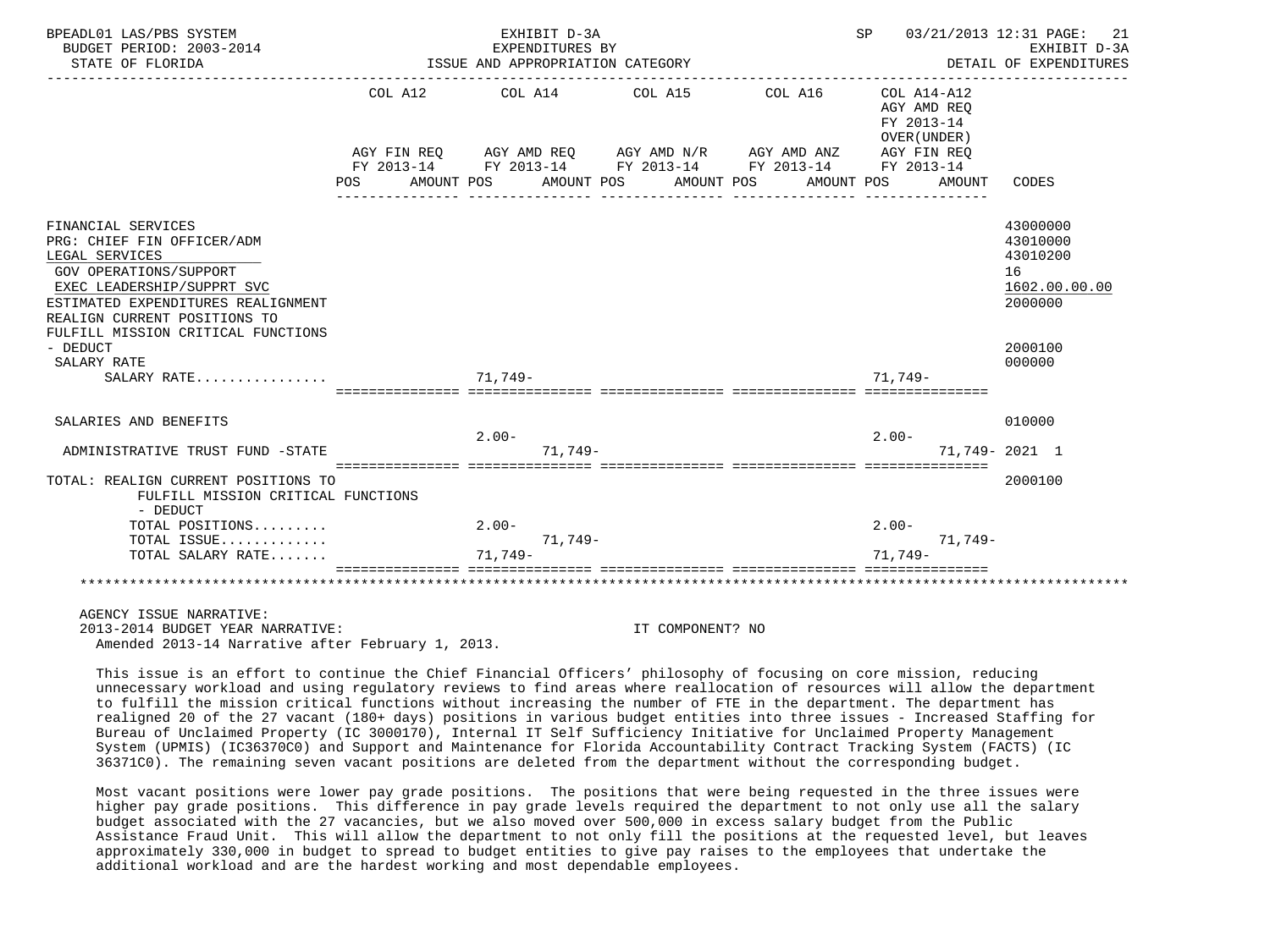| BPEADL01 LAS/PBS SYSTEM<br>BUDGET PERIOD: 2003-2014<br>STATE OF FLORIDA                                                                                                                                                                                                             |                           | EXHIBIT D-3A<br>EXPENDITURES BY<br>ISSUE AND APPROPRIATION CATEGORY |                                                                                                                                                           |                 | SP 03/21/2013 12:31 PAGE: 22                                                  | EXHIBIT D-3A<br>DETAIL OF EXPENDITURES                                        |
|-------------------------------------------------------------------------------------------------------------------------------------------------------------------------------------------------------------------------------------------------------------------------------------|---------------------------|---------------------------------------------------------------------|-----------------------------------------------------------------------------------------------------------------------------------------------------------|-----------------|-------------------------------------------------------------------------------|-------------------------------------------------------------------------------|
|                                                                                                                                                                                                                                                                                     | COL A12<br>POS AMOUNT POS | COL A14                                                             | COL A15<br>AGY FIN REQ AGY AMD REQ AGY AMD N/R AGY AMD ANZ AGY FIN REQ<br>FY 2013-14 FY 2013-14 FY 2013-14 FY 2013-14 FY 2013-14<br>AMOUNT POS AMOUNT POS | COL A16         | COL A14-A12<br>AGY AMD REO<br>FY 2013-14<br>OVER (UNDER)<br>AMOUNT POS AMOUNT | CODES                                                                         |
| FINANCIAL SERVICES<br>PRG: CHIEF FIN OFFICER/ADM<br>LEGAL SERVICES<br>GOV OPERATIONS/SUPPORT<br>EXEC LEADERSHIP/SUPPRT SVC<br>ESTIMATED EXPENDITURES REALIGNMENT<br>REALIGN CURRENT POSITIONS TO<br>FULFILL MISSION CRITICAL FUNCTIONS<br>- DEDUCT<br>Summary: This is a new issue. |                           |                                                                     |                                                                                                                                                           |                 |                                                                               | 43000000<br>43010000<br>43010200<br>16<br>1602.00.00.00<br>2000000<br>2000100 |
| POSITION DETAIL OF SALARIES AND BENEFITS:                                                                                                                                                                                                                                           | FTE                       | BASE RATE                                                           | ADDITIVES                                                                                                                                                 | <b>BENEFITS</b> | SUBTOTAL                                                                      | LAPSE LAPSED SALARIES<br>% AND BENEFITS                                       |
| A14 - AGY AMD REQ FY 2013-14                                                                                                                                                                                                                                                        |                           |                                                                     |                                                                                                                                                           |                 |                                                                               |                                                                               |
| CHANGES TO CURRENTLY AUTHORIZED POSITIONS<br>RA02 RATE & SALARY ADJ - FTE - NO BENEFITS<br>C0004 001                                                                                                                                                                                | $2.00 -$                  |                                                                     |                                                                                                                                                           |                 |                                                                               | 71,749- 0.00 71,749-                                                          |
| TOTALS FOR ISSUE BY FUND<br>2021 ADMINISTRATIVE TRUST FUND                                                                                                                                                                                                                          |                           |                                                                     |                                                                                                                                                           |                 |                                                                               | 71,749-<br>______________                                                     |
|                                                                                                                                                                                                                                                                                     | $2.00 -$                  | 71,749-                                                             |                                                                                                                                                           |                 | 71,749-                                                                       | 71,749-<br>==============                                                     |
|                                                                                                                                                                                                                                                                                     |                           |                                                                     |                                                                                                                                                           |                 |                                                                               |                                                                               |
| REALIGN CURRENT POSITIONS TO<br>FULFILL MISSION CRITICAL FUNCTIONS<br>- ADD<br>SALARIES AND BENEFITS                                                                                                                                                                                |                           |                                                                     |                                                                                                                                                           |                 |                                                                               | 2000110<br>010000                                                             |
| ADMINISTRATIVE TRUST FUND -STATE                                                                                                                                                                                                                                                    |                           | 15,783                                                              |                                                                                                                                                           |                 | 15,783                                                                        | 2021 1                                                                        |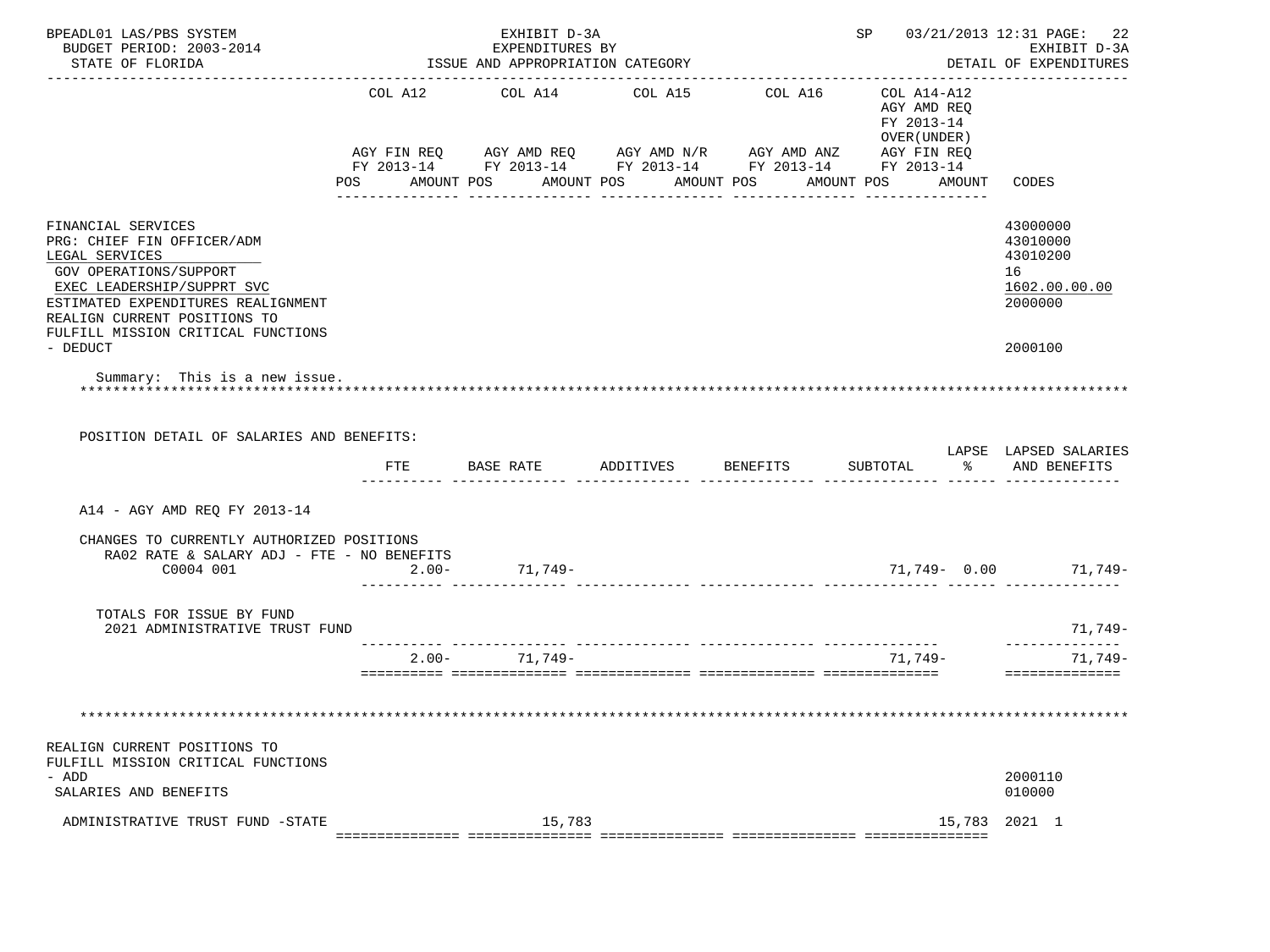| BUDGET PERIOD: 2003-2014<br>STATE OF FLORIDA                                                                                                                                                                                                                                                                                                                                                                                                                                                                                                                                                                                                                                                   |     | EXHIBIT D-3A<br>EXPENDITURES BY<br>ISSUE AND APPROPRIATION CATEGORY       |                  |                             | SP                                        |               | 03/21/2013 12:31 PAGE: 23<br>EXHIBIT D-3A<br>DETAIL OF EXPENDITURES |
|------------------------------------------------------------------------------------------------------------------------------------------------------------------------------------------------------------------------------------------------------------------------------------------------------------------------------------------------------------------------------------------------------------------------------------------------------------------------------------------------------------------------------------------------------------------------------------------------------------------------------------------------------------------------------------------------|-----|---------------------------------------------------------------------------|------------------|-----------------------------|-------------------------------------------|---------------|---------------------------------------------------------------------|
|                                                                                                                                                                                                                                                                                                                                                                                                                                                                                                                                                                                                                                                                                                |     | COL A12 COL A14<br>POS AMOUNT POS AMOUNT POS AMOUNT POS AMOUNT POS AMOUNT |                  | COL A15 COL A16 COL A14-A12 | AGY AMD REO<br>FY 2013-14<br>OVER (UNDER) |               | CODES                                                               |
|                                                                                                                                                                                                                                                                                                                                                                                                                                                                                                                                                                                                                                                                                                |     |                                                                           |                  |                             |                                           |               |                                                                     |
| FINANCIAL SERVICES<br>PRG: CHIEF FIN OFFICER/ADM<br>LEGAL SERVICES<br>GOV OPERATIONS/SUPPORT<br>EXEC LEADERSHIP/SUPPRT SVC<br>ESTIMATED EXPENDITURES REALIGNMENT<br>REALIGN CURRENT POSITIONS TO<br>FULFILL MISSION CRITICAL FUNCTIONS                                                                                                                                                                                                                                                                                                                                                                                                                                                         |     |                                                                           |                  |                             |                                           |               | 43000000<br>43010000<br>43010200<br>16<br>1602.00.00.00<br>2000000  |
| - ADD                                                                                                                                                                                                                                                                                                                                                                                                                                                                                                                                                                                                                                                                                          |     |                                                                           |                  |                             |                                           |               | 2000110                                                             |
|                                                                                                                                                                                                                                                                                                                                                                                                                                                                                                                                                                                                                                                                                                |     |                                                                           |                  |                             |                                           |               |                                                                     |
|                                                                                                                                                                                                                                                                                                                                                                                                                                                                                                                                                                                                                                                                                                |     |                                                                           |                  |                             |                                           |               |                                                                     |
| AGENCY ISSUE NARRATIVE:<br>2013-2014 BUDGET YEAR NARRATIVE:<br>Amended 2013-14 Narrative after February 1, 2013.<br>This issue is in support of the Chief Financial Officer's philosophy of focusing on core mission, reducing unnecessary<br>activities, and using regulatory reviews to find areas where reallocation of resources will allow the department to<br>fulfill the mission critical functions most effectively without significantly increasing the number of FTE in the<br>department. The department has realigned 20 of the 27 vacant (180+ days) positions in various budget entities; the<br>remaining seven vacant positions are deleted.<br>Summary: This is a new issue. |     |                                                                           | IT COMPONENT? NO |                             |                                           |               |                                                                     |
|                                                                                                                                                                                                                                                                                                                                                                                                                                                                                                                                                                                                                                                                                                |     |                                                                           |                  |                             |                                           |               |                                                                     |
| POSITION DETAIL OF SALARIES AND BENEFITS:                                                                                                                                                                                                                                                                                                                                                                                                                                                                                                                                                                                                                                                      | FTE | BASE RATE ADDITIVES BENEFITS                                              |                  |                             | SUBTOTAL                                  | $\frac{1}{6}$ | LAPSE LAPSED SALARIES<br>AND BENEFITS                               |
| A14 - AGY AMD REQ FY 2013-14                                                                                                                                                                                                                                                                                                                                                                                                                                                                                                                                                                                                                                                                   |     |                                                                           |                  |                             |                                           |               |                                                                     |
| CHANGES TO CURRENTLY AUTHORIZED POSITIONS<br>OTHER SALARY AMOUNT                                                                                                                                                                                                                                                                                                                                                                                                                                                                                                                                                                                                                               |     |                                                                           |                  |                             |                                           |               |                                                                     |
| 2021 ADMINISTRATIVE TRUST FUND                                                                                                                                                                                                                                                                                                                                                                                                                                                                                                                                                                                                                                                                 |     |                                                                           |                  |                             |                                           |               | 15,783<br>______________                                            |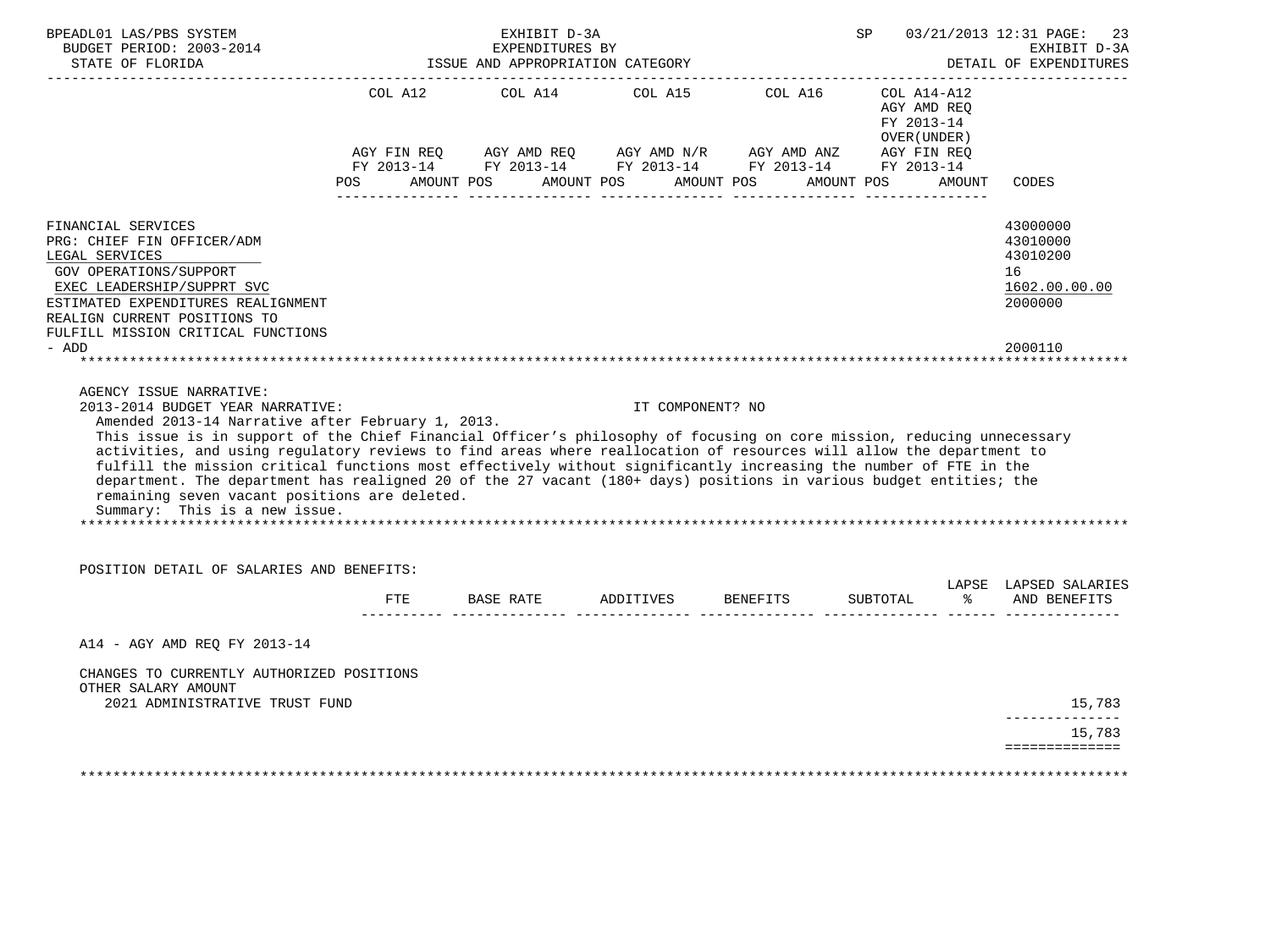| BPEADL01 LAS/PBS SYSTEM<br>BUDGET PERIOD: 2003-2014                                                                                                                                                                                                                                                                                                                                                                                                                                                                                                                                                                                                                                                                |             | EXHIBIT D-3A<br>EXPENDITURES BY                                        |                          |            | SP                                                                      | 03/21/2013 12:31 PAGE:<br>24<br>EXHIBIT D-3A                       |  |
|--------------------------------------------------------------------------------------------------------------------------------------------------------------------------------------------------------------------------------------------------------------------------------------------------------------------------------------------------------------------------------------------------------------------------------------------------------------------------------------------------------------------------------------------------------------------------------------------------------------------------------------------------------------------------------------------------------------------|-------------|------------------------------------------------------------------------|--------------------------|------------|-------------------------------------------------------------------------|--------------------------------------------------------------------|--|
| STATE OF FLORIDA                                                                                                                                                                                                                                                                                                                                                                                                                                                                                                                                                                                                                                                                                                   |             | ISSUE AND APPROPRIATION CATEGORY                                       |                          |            | DETAIL OF EXPENDITURES                                                  |                                                                    |  |
|                                                                                                                                                                                                                                                                                                                                                                                                                                                                                                                                                                                                                                                                                                                    | AGY FIN REQ | COL A12 COL A14 COL A15 COL A16<br>AGY AMD REQ AGY AMD N/R AGY AMD ANZ |                          |            | COL A14-A12<br>AGY AMD REO<br>FY 2013-14<br>OVER (UNDER)<br>AGY FIN REQ |                                                                    |  |
|                                                                                                                                                                                                                                                                                                                                                                                                                                                                                                                                                                                                                                                                                                                    | POS         | FY 2013-14 FY 2013-14 FY 2013-14 FY 2013-14<br>AMOUNT POS              | AMOUNT POS<br>AMOUNT POS | AMOUNT POS | FY 2013-14<br>AMOUNT                                                    | CODES                                                              |  |
|                                                                                                                                                                                                                                                                                                                                                                                                                                                                                                                                                                                                                                                                                                                    |             |                                                                        |                          |            |                                                                         |                                                                    |  |
| FINANCIAL SERVICES<br>PRG: CHIEF FIN OFFICER/ADM<br>LEGAL SERVICES<br>GOV OPERATIONS/SUPPORT<br>EXEC LEADERSHIP/SUPPRT SVC<br>ESTIMATED EXPENDITURES REALIGNMENT<br>REALIGN BUDGET AUTHORITY BETWEEN                                                                                                                                                                                                                                                                                                                                                                                                                                                                                                               |             |                                                                        |                          |            |                                                                         | 43000000<br>43010000<br>43010200<br>16<br>1602.00.00.00<br>2000000 |  |
| CATEGORIES TO MATCH ANTICIPATED<br>RECURRING OPERATING EXPENDITURES -                                                                                                                                                                                                                                                                                                                                                                                                                                                                                                                                                                                                                                              |             |                                                                        |                          |            |                                                                         |                                                                    |  |
| ADD<br>SPECIAL CATEGORIES<br>ELECTRONIC COMMERCE FEES                                                                                                                                                                                                                                                                                                                                                                                                                                                                                                                                                                                                                                                              |             |                                                                        |                          |            |                                                                         | 2000140<br>100000<br>100064                                        |  |
| ADMINISTRATIVE TRUST FUND -STATE 250,000 250,000                                                                                                                                                                                                                                                                                                                                                                                                                                                                                                                                                                                                                                                                   |             |                                                                        |                          |            |                                                                         | 2021 1                                                             |  |
|                                                                                                                                                                                                                                                                                                                                                                                                                                                                                                                                                                                                                                                                                                                    |             |                                                                        |                          |            |                                                                         |                                                                    |  |
| AGENCY ISSUE NARRATIVE:<br>2013-2014 BUDGET YEAR NARRATIVE:<br>This issue is the add side of a budget authority realignment throughout the Department of Financial Services proper<br>(excluding Office of Insurance Regulation and Office of Financial Regulation). The realignment of budget was first<br>approved in FY 2012-13 General Appropriation Act. This issue continues that practice and appropriates budget from<br>various categories, except salaries, to various categories where there is additional budget need. This issue with<br>corresponding issue code 2000130 will net to zero at the department level. If the budget/fund is general revenue, this<br>also nets to zero at a fund level. |             |                                                                        | IT COMPONENT? NO         |            |                                                                         |                                                                    |  |
| REALIGN SALARY BUDGET AUTHORITY TO<br>MATCH RECURRING OPERATING<br>EXPENDITURES - ADD<br>SALARY RATE<br>SALARY RATE 250,000                                                                                                                                                                                                                                                                                                                                                                                                                                                                                                                                                                                        |             | 250,000                                                                |                          |            |                                                                         | 2000230<br>000000                                                  |  |
| SALARIES AND BENEFITS                                                                                                                                                                                                                                                                                                                                                                                                                                                                                                                                                                                                                                                                                              |             |                                                                        |                          |            |                                                                         | 010000                                                             |  |
| ADMINISTRATIVE TRUST FUND -STATE                                                                                                                                                                                                                                                                                                                                                                                                                                                                                                                                                                                                                                                                                   | 250,000     | 250,000                                                                |                          |            |                                                                         | 2021 1                                                             |  |
| TOTAL: REALIGN SALARY BUDGET AUTHORITY TO<br>MATCH RECURRING OPERATING<br>EXPENDITURES - ADD                                                                                                                                                                                                                                                                                                                                                                                                                                                                                                                                                                                                                       |             |                                                                        |                          |            |                                                                         | 2000230                                                            |  |
| TOTAL ISSUE 250,000 250,000<br>TOTAL SALARY RATE 250,000                                                                                                                                                                                                                                                                                                                                                                                                                                                                                                                                                                                                                                                           |             | 250,000                                                                |                          |            |                                                                         |                                                                    |  |
|                                                                                                                                                                                                                                                                                                                                                                                                                                                                                                                                                                                                                                                                                                                    |             |                                                                        |                          |            |                                                                         |                                                                    |  |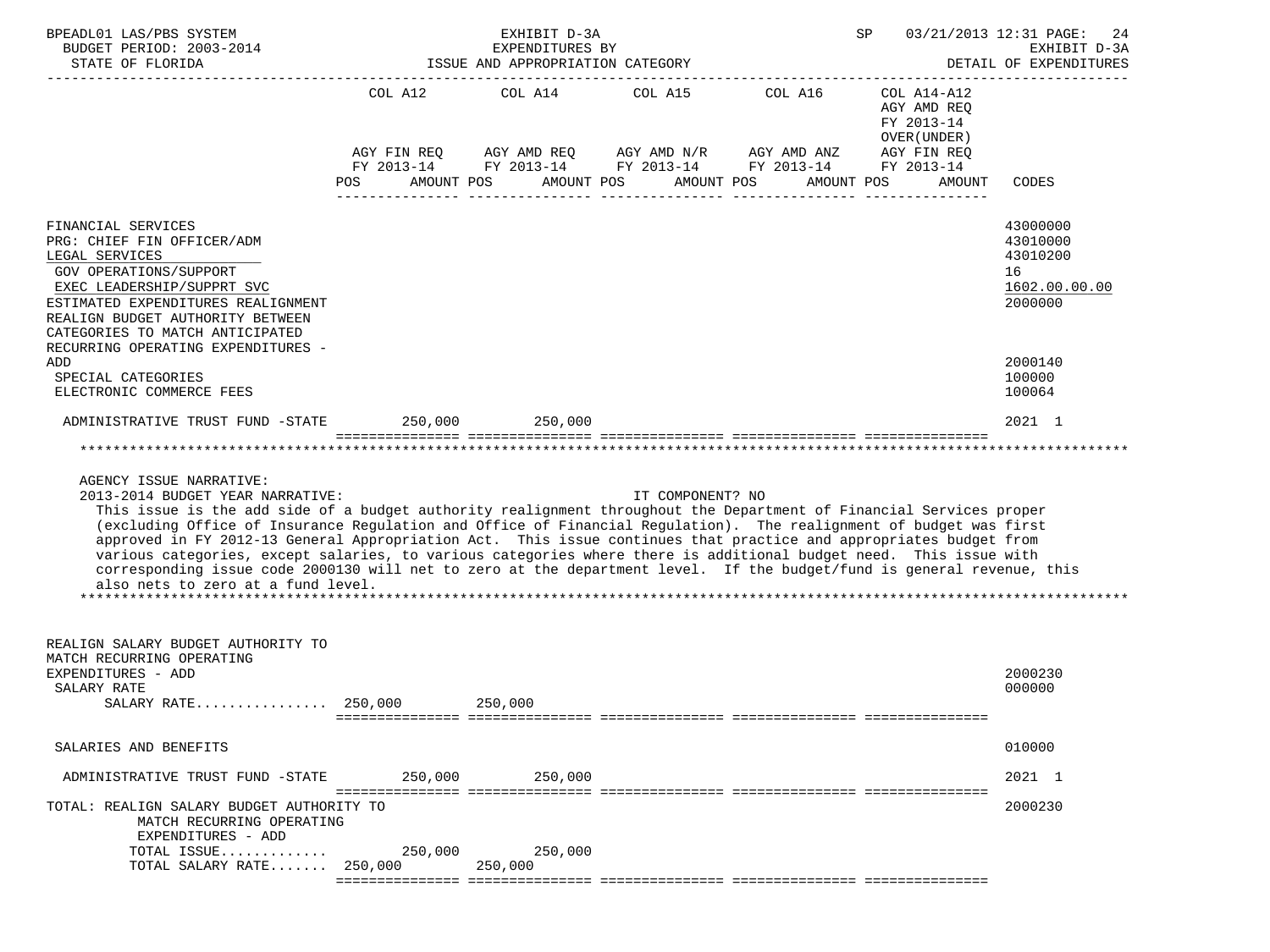| BPEADL01 LAS/PBS SYSTEM<br>BUDGET PERIOD: 2003-2014                                                                                                                                                                                                                                                                                                                                                                                                                                                                                                       | EXHIBIT D-3A<br>EXPENDITURES BY             |                                                                                                                          |           |                               | SP                                                                                    | 03/21/2013 12:31 PAGE:<br>25<br>EXHIBIT D-3A |                                                                    |  |
|-----------------------------------------------------------------------------------------------------------------------------------------------------------------------------------------------------------------------------------------------------------------------------------------------------------------------------------------------------------------------------------------------------------------------------------------------------------------------------------------------------------------------------------------------------------|---------------------------------------------|--------------------------------------------------------------------------------------------------------------------------|-----------|-------------------------------|---------------------------------------------------------------------------------------|----------------------------------------------|--------------------------------------------------------------------|--|
| STATE OF FLORIDA                                                                                                                                                                                                                                                                                                                                                                                                                                                                                                                                          |                                             | ISSUE AND APPROPRIATION CATEGORY                                                                                         |           |                               |                                                                                       |                                              | DETAIL OF EXPENDITURES                                             |  |
|                                                                                                                                                                                                                                                                                                                                                                                                                                                                                                                                                           | COL A12<br>AGY FIN REQ<br>POS<br>AMOUNT POS | COL A14<br>AGY AMD REQ AGY AMD $N/R$ AGY AMD ANZ<br>FY 2013-14 FY 2013-14 FY 2013-14 FY 2013-14 FY 2013-14<br>AMOUNT POS |           | COL A15 COL A16<br>AMOUNT POS | COL A14-A12<br>AGY AMD REQ<br>FY 2013-14<br>OVER (UNDER)<br>AGY FIN REQ<br>AMOUNT POS | <b>AMOUNT</b>                                | CODES                                                              |  |
| FINANCIAL SERVICES<br>PRG: CHIEF FIN OFFICER/ADM<br>LEGAL SERVICES<br>GOV OPERATIONS/SUPPORT<br>EXEC LEADERSHIP/SUPPRT SVC<br>ESTIMATED EXPENDITURES REALIGNMENT<br>REALIGN SALARY BUDGET AUTHORITY TO<br>MATCH RECURRING OPERATING                                                                                                                                                                                                                                                                                                                       |                                             |                                                                                                                          |           |                               |                                                                                       |                                              | 43000000<br>43010000<br>43010200<br>16<br>1602.00.00.00<br>2000000 |  |
| EXPENDITURES - ADD                                                                                                                                                                                                                                                                                                                                                                                                                                                                                                                                        |                                             |                                                                                                                          |           |                               |                                                                                       |                                              | 2000230                                                            |  |
| This issue is the add side of a salary budget authority realignment throughout the Department of Financial Services<br>proper (excluding Office of Insurance Regulation and Office of Financial Regulation). The realignment of budget was<br>first approved in FY 2012-13 General Appropriation Act. This issue continues that practice and appropriates the salary<br>budget where there is additional need. This issue with corresponding issue code 2000220 will net to zero at the<br>department level.<br>POSITION DETAIL OF SALARIES AND BENEFITS: |                                             |                                                                                                                          |           |                               |                                                                                       |                                              |                                                                    |  |
|                                                                                                                                                                                                                                                                                                                                                                                                                                                                                                                                                           | FTE                                         |                                                                                                                          | ADDITIVES | <b>BENEFITS</b>               |                                                                                       | $\approx$                                    | LAPSE LAPSED SALARIES<br>AND BENEFITS                              |  |
|                                                                                                                                                                                                                                                                                                                                                                                                                                                                                                                                                           |                                             | BASE RATE                                                                                                                |           |                               | SUBTOTAL                                                                              |                                              |                                                                    |  |
| A12 - AGY FIN REQ FY 2013-14                                                                                                                                                                                                                                                                                                                                                                                                                                                                                                                              |                                             |                                                                                                                          |           |                               |                                                                                       |                                              |                                                                    |  |
| CHANGES TO CURRENTLY AUTHORIZED POSITIONS<br>RA00 RATE AND SALARY ADJ - NO FTE/BENEFITS<br>C0000 001                                                                                                                                                                                                                                                                                                                                                                                                                                                      | 0.00                                        | 250,000                                                                                                                  |           |                               |                                                                                       |                                              | 250,000 0.00 250,000                                               |  |
| TOTALS FOR ISSUE BY FUND<br>2021 ADMINISTRATIVE TRUST FUND                                                                                                                                                                                                                                                                                                                                                                                                                                                                                                |                                             |                                                                                                                          |           |                               |                                                                                       |                                              |                                                                    |  |
|                                                                                                                                                                                                                                                                                                                                                                                                                                                                                                                                                           |                                             |                                                                                                                          |           |                               |                                                                                       |                                              | 250,000                                                            |  |
|                                                                                                                                                                                                                                                                                                                                                                                                                                                                                                                                                           | 0.00                                        | 250,000                                                                                                                  |           |                               | 250,000                                                                               |                                              | --------------<br>250,000<br>==============                        |  |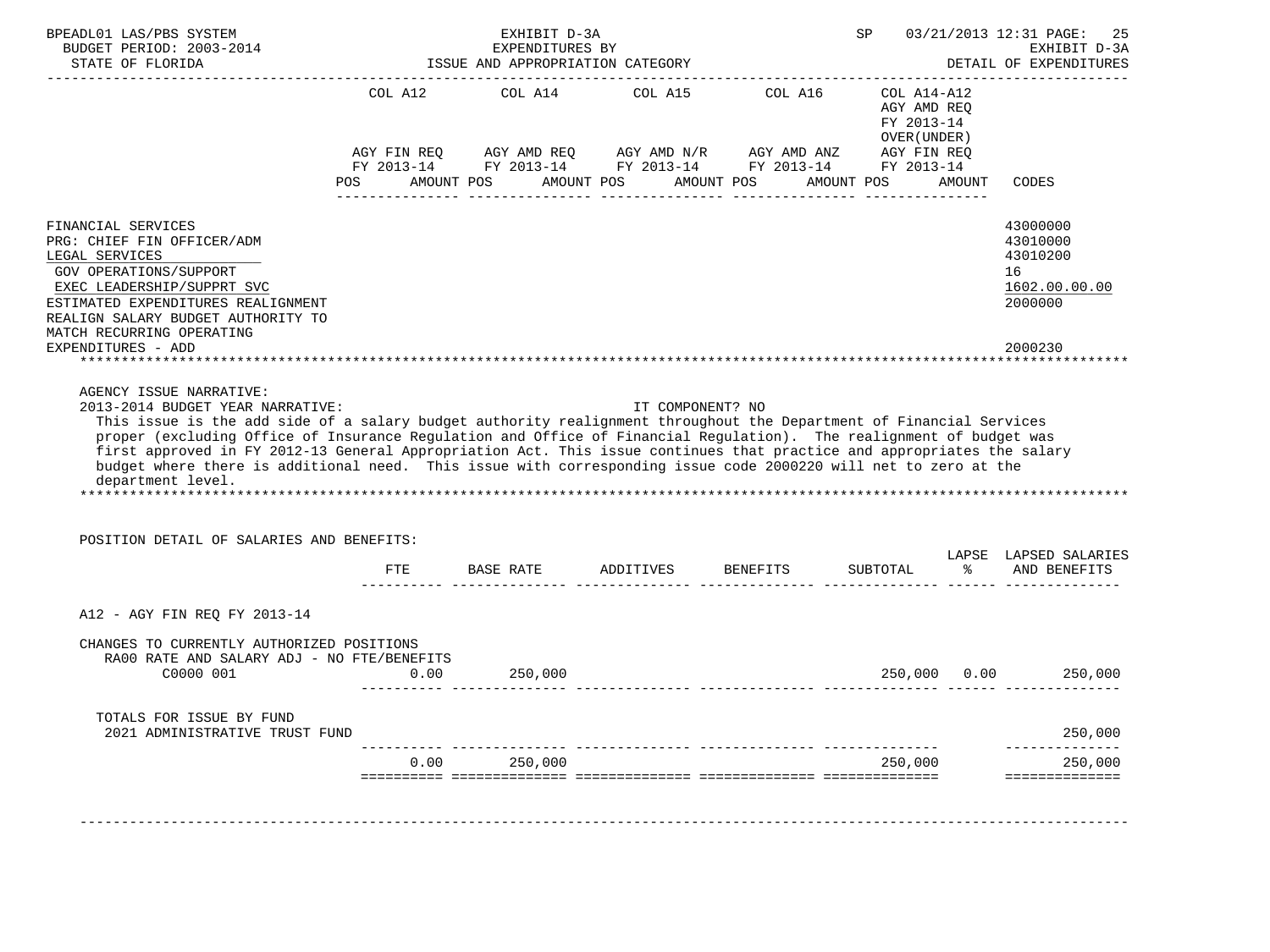| BPEADL01 LAS/PBS SYSTEM<br>BUDGET PERIOD: 2003-2014<br>STATE OF FLORIDA                                                                                                                                                                                   |             | EXHIBIT D-3A<br>EXPENDITURES BY<br>ISSUE AND APPROPRIATION CATEGORY |           |                                                                                                           | SP 03/21/2013 12:31 PAGE: 26                                 | EXHIBIT D-3A<br>DETAIL OF EXPENDITURES                                        |
|-----------------------------------------------------------------------------------------------------------------------------------------------------------------------------------------------------------------------------------------------------------|-------------|---------------------------------------------------------------------|-----------|-----------------------------------------------------------------------------------------------------------|--------------------------------------------------------------|-------------------------------------------------------------------------------|
|                                                                                                                                                                                                                                                           |             | COL A12 COL A14                                                     | COL A15   | COL A16                                                                                                   | COL A14-A12<br>AGY AMD REO<br>FY 2013-14<br>OVER ( UNDER )   |                                                                               |
|                                                                                                                                                                                                                                                           | AGY FIN REQ |                                                                     |           | AGY AMD REQ AGY AMD N/R AGY AMD ANZ AGY FIN REQ<br>FY 2013-14 FY 2013-14 FY 2013-14 FY 2013-14 FY 2013-14 | POS AMOUNT POS AMOUNT POS AMOUNT POS AMOUNT POS AMOUNT CODES |                                                                               |
| FINANCIAL SERVICES<br>PRG: CHIEF FIN OFFICER/ADM<br>LEGAL SERVICES<br>GOV OPERATIONS/SUPPORT<br>EXEC LEADERSHIP/SUPPRT SVC<br>ESTIMATED EXPENDITURES REALIGNMENT<br>REALIGN SALARY BUDGET AUTHORITY TO<br>MATCH RECURRING OPERATING<br>EXPENDITURES - ADD |             |                                                                     |           |                                                                                                           |                                                              | 43000000<br>43010000<br>43010200<br>16<br>1602.00.00.00<br>2000000<br>2000230 |
| POSITION DETAIL OF SALARIES AND BENEFITS:                                                                                                                                                                                                                 |             |                                                                     |           |                                                                                                           |                                                              | LAPSE LAPSED SALARIES                                                         |
|                                                                                                                                                                                                                                                           | FTE         | BASE RATE                                                           | ADDITIVES | BENEFITS                                                                                                  | SUBTOTAL<br>$\sim$ $\sim$                                    | AND BENEFITS                                                                  |
| A14 - AGY AMD REQ FY 2013-14                                                                                                                                                                                                                              |             |                                                                     |           |                                                                                                           |                                                              |                                                                               |
| CHANGES TO CURRENTLY AUTHORIZED POSITIONS<br>RA00 RATE AND SALARY ADJ - NO FTE/BENEFITS<br>C0000 001                                                                                                                                                      | 0.00        | 250,000                                                             |           |                                                                                                           | 250,000 0.00 250,000                                         |                                                                               |
| TOTALS FOR ISSUE BY FUND<br>2021 ADMINISTRATIVE TRUST FUND                                                                                                                                                                                                |             |                                                                     |           |                                                                                                           |                                                              | 250,000                                                                       |
|                                                                                                                                                                                                                                                           | 0.00        | 250,000                                                             |           |                                                                                                           | 250,000                                                      | --------------<br>250,000<br>==============                                   |
|                                                                                                                                                                                                                                                           |             |                                                                     |           |                                                                                                           |                                                              |                                                                               |
| ANNUALIZATION OF ADMINISTERED<br>FUNDS APPROPRIATIONS<br>STATE HEALTH INSURANCE ADJUSTMENT                                                                                                                                                                |             |                                                                     |           |                                                                                                           |                                                              | 26A0000                                                                       |
| FOR FY 2012-13 - 10 MONTHS<br>ANNUALIZATION<br>SALARIES AND BENEFITS                                                                                                                                                                                      |             |                                                                     |           |                                                                                                           |                                                              | 26A1830<br>010000                                                             |
| ADMINISTRATIVE TRUST FUND -STATE 56,125 56,125                                                                                                                                                                                                            |             |                                                                     |           |                                                                                                           |                                                              | 2021 1                                                                        |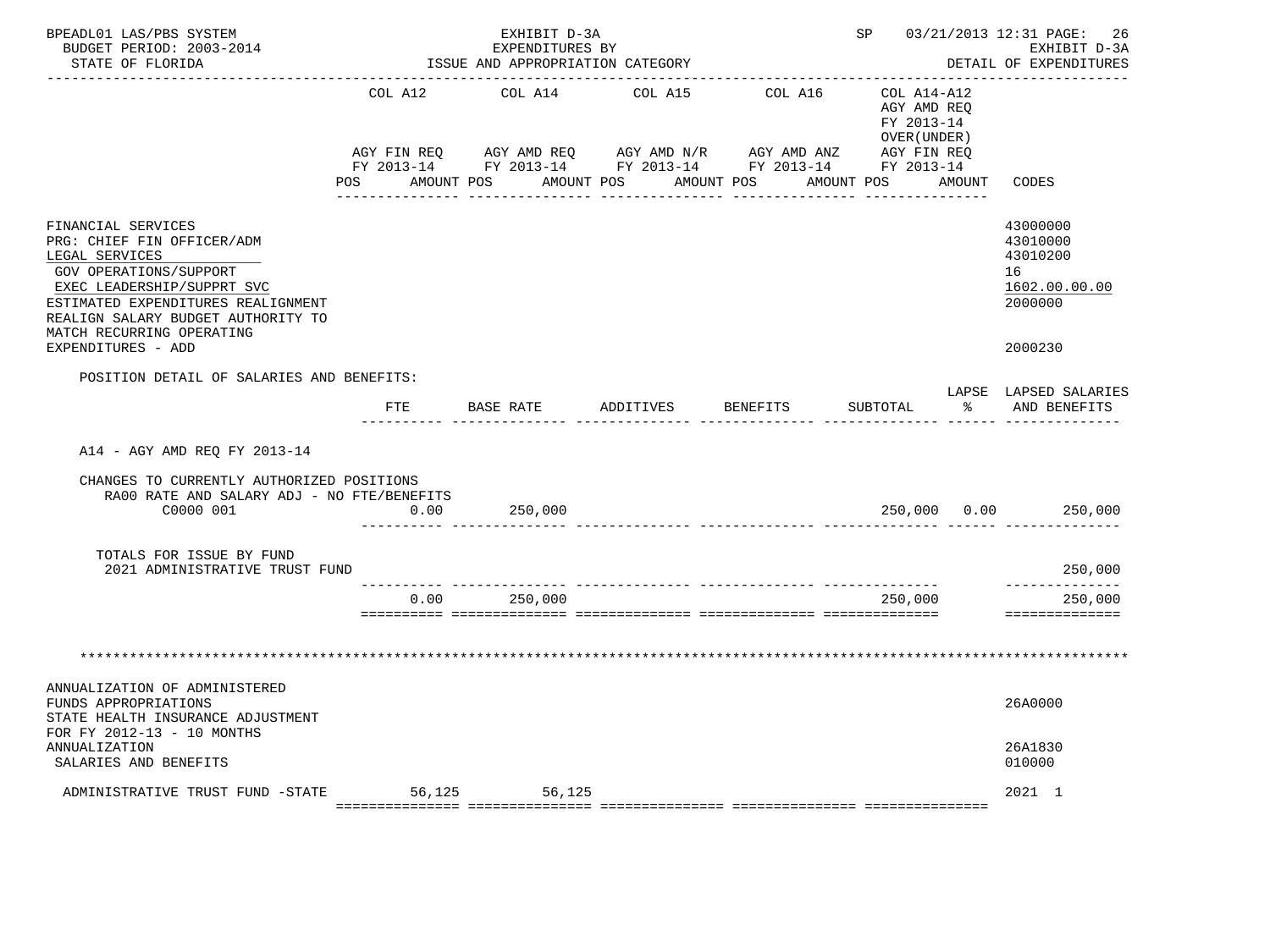| BPEADL01 LAS/PBS SYSTEM<br>BUDGET PERIOD: 2003-2014<br>STATE OF FLORIDA                                                    | EXHIBIT D-3A<br>EXPENDITURES BY<br>ISSUE AND APPROPRIATION CATEGORY |                                                                                                                                             |  |  | <b>SP</b>                                                |                 | 03/21/2013 12:31 PAGE: 27<br>EXHIBIT D-3A<br>DETAIL OF EXPENDITURES |
|----------------------------------------------------------------------------------------------------------------------------|---------------------------------------------------------------------|---------------------------------------------------------------------------------------------------------------------------------------------|--|--|----------------------------------------------------------|-----------------|---------------------------------------------------------------------|
|                                                                                                                            |                                                                     | COL A12 COL A14 COL A15 COL A16                                                                                                             |  |  | COL A14-A12<br>AGY AMD REO<br>FY 2013-14<br>OVER (UNDER) |                 |                                                                     |
|                                                                                                                            | POS                                                                 | AGY FIN REQ AGY AMD REQ AGY AMD N/R AGY AMD ANZ<br>FY 2013-14 FY 2013-14 FY 2013-14 FY 2013-14<br>AMOUNT POS      AMOUNT POS     AMOUNT POS |  |  | AGY FIN REQ<br>FY 2013-14<br>AMOUNT POS                  | AMOUNT          | CODES                                                               |
| FINANCIAL SERVICES<br>PRG: CHIEF FIN OFFICER/ADM<br>LEGAL SERVICES<br>GOV OPERATIONS/SUPPORT<br>EXEC LEADERSHIP/SUPPRT SVC |                                                                     |                                                                                                                                             |  |  |                                                          |                 | 43000000<br>43010000<br>43010200<br>16<br>1602.00.00.00             |
| TOTAL: EXEC LEADERSHIP/SUPPRT SVC<br>BY FUND TYPE                                                                          |                                                                     |                                                                                                                                             |  |  |                                                          |                 | 1602.00.00.00                                                       |
| SALARY RATE $4,884,397$                                                                                                    | 93.00 91.00                                                         | 4,812,648                                                                                                                                   |  |  | $2.00-$<br>71,749-                                       | $55,966 - 2000$ |                                                                     |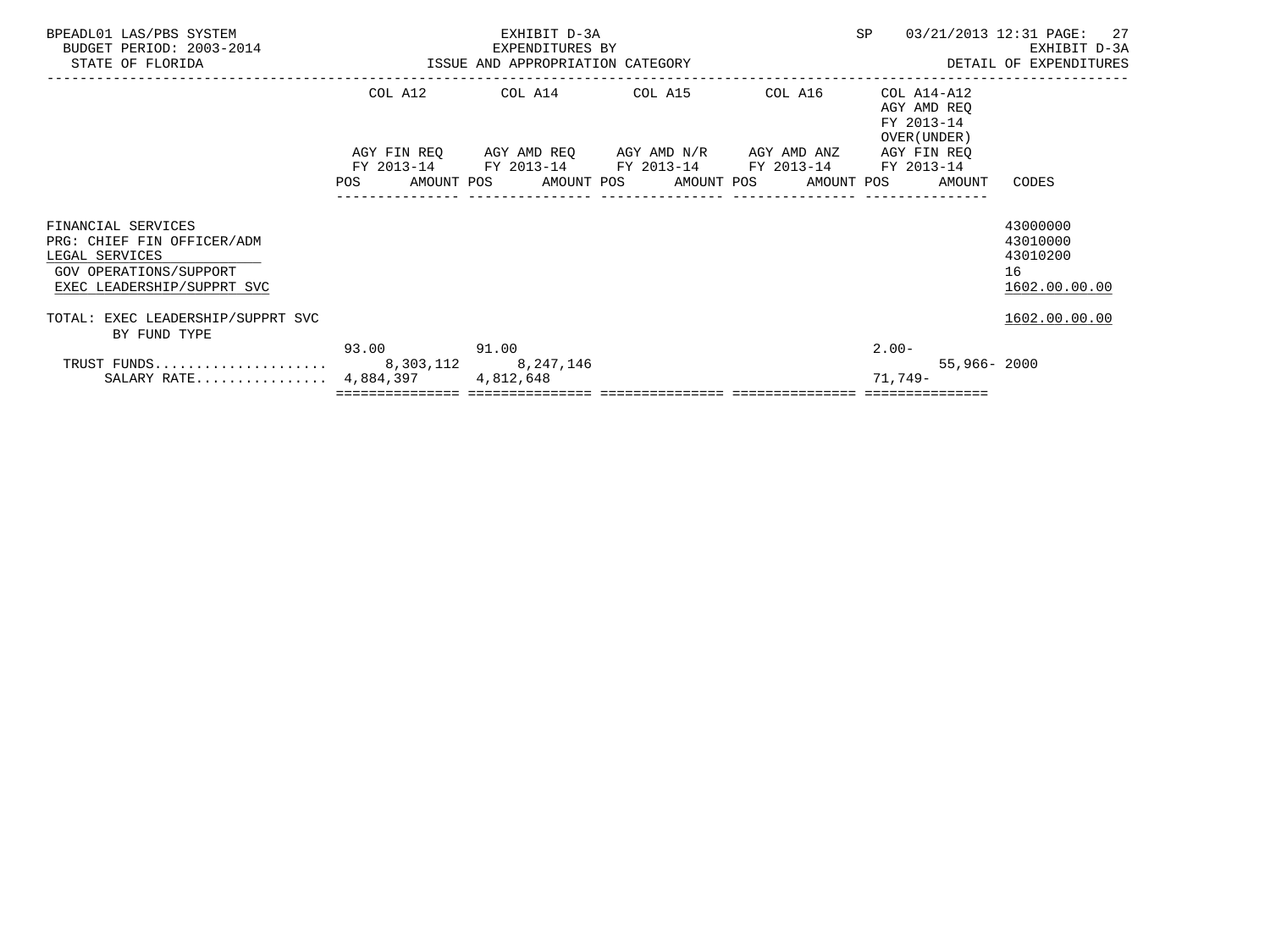| BPEADL01 LAS/PBS SYSTEM<br>BUDGET PERIOD: 2003-2014<br>STATE OF FLORIDA                                                                                                                                                                           |                              | EXHIBIT D-3A<br>EXPENDITURES BY<br>ISSUE AND APPROPRIATION CATEGORY | ____________________________________                                                                                                                 | SP 03/21/2013 12:31 PAGE:<br>28<br>EXHIBIT D-3A<br>DETAIL OF EXPENDITURES<br>-------------- |                                                                                                 |                                                                                         |
|---------------------------------------------------------------------------------------------------------------------------------------------------------------------------------------------------------------------------------------------------|------------------------------|---------------------------------------------------------------------|------------------------------------------------------------------------------------------------------------------------------------------------------|---------------------------------------------------------------------------------------------|-------------------------------------------------------------------------------------------------|-----------------------------------------------------------------------------------------|
|                                                                                                                                                                                                                                                   | COL A12<br>POS<br>AMOUNT POS | COL A14                                                             | COL A15<br>AGY FIN REQ AGY AMD REQ AGY AMD N/R AGY AMD ANZ<br>FY 2013-14 FY 2013-14 FY 2013-14 FY 2013-14<br>AMOUNT POS<br>AMOUNT POS<br>----------- | COL A16<br>AMOUNT POS                                                                       | COL A14-A12<br>AGY AMD REQ<br>FY 2013-14<br>OVER (UNDER)<br>AGY FIN REQ<br>FY 2013-14<br>AMOUNT | CODES                                                                                   |
| FINANCIAL SERVICES<br>PRG: CHIEF FIN OFFICER/ADM<br>INFORMATION TECHNOLOGY<br>GOV OPERATIONS/SUPPORT<br>INFORMATION TECHNOLOGY<br>ESTIMATED EXPENDITURES<br>ESTIMATED EXPENDITURES - OPERATIONS<br>SALARY RATE<br>SALARY RATE 6,176,658 6,176,658 |                              |                                                                     |                                                                                                                                                      |                                                                                             |                                                                                                 | 43000000<br>43010000<br>43010300<br>16<br>1603.00.00.00<br>1000000<br>1001000<br>000000 |
| SALARIES AND BENEFITS                                                                                                                                                                                                                             |                              |                                                                     |                                                                                                                                                      |                                                                                             |                                                                                                 | 010000                                                                                  |
| ADMINISTRATIVE TRUST FUND -STATE                                                                                                                                                                                                                  | 128.00 128.00<br>8,634,911   | 8,634,911                                                           |                                                                                                                                                      |                                                                                             |                                                                                                 | 2021 1                                                                                  |
| OTHER PERSONAL SERVICES                                                                                                                                                                                                                           |                              |                                                                     |                                                                                                                                                      |                                                                                             |                                                                                                 | 030000                                                                                  |
| ADMINISTRATIVE TRUST FUND -STATE                                                                                                                                                                                                                  | 98,834                       | 98,834                                                              |                                                                                                                                                      |                                                                                             |                                                                                                 | 2021 1                                                                                  |
| <b>EXPENSES</b>                                                                                                                                                                                                                                   |                              |                                                                     |                                                                                                                                                      |                                                                                             |                                                                                                 | 040000                                                                                  |
| ADMINISTRATIVE TRUST FUND -STATE                                                                                                                                                                                                                  |                              | 3,088,525 3,088,525                                                 |                                                                                                                                                      |                                                                                             |                                                                                                 | 2021 1                                                                                  |
| OPERATING CAPITAL OUTLAY                                                                                                                                                                                                                          |                              |                                                                     |                                                                                                                                                      |                                                                                             |                                                                                                 | 060000                                                                                  |
| ADMINISTRATIVE TRUST FUND -STATE 1,028,196 1,028,196                                                                                                                                                                                              |                              |                                                                     |                                                                                                                                                      |                                                                                             |                                                                                                 | 2021 1                                                                                  |
| SPECIAL CATEGORIES<br>CONTRACTED SERVICES                                                                                                                                                                                                         |                              |                                                                     |                                                                                                                                                      |                                                                                             |                                                                                                 | 100000<br>100777                                                                        |
| ADMINISTRATIVE TRUST FUND -STATE                                                                                                                                                                                                                  | 4,856,484                    | 4,856,484                                                           |                                                                                                                                                      |                                                                                             |                                                                                                 | 2021 1                                                                                  |
| OPERATION/MOTOR VEHICLES                                                                                                                                                                                                                          |                              |                                                                     |                                                                                                                                                      |                                                                                             |                                                                                                 | 102289                                                                                  |
| ADMINISTRATIVE TRUST FUND -STATE                                                                                                                                                                                                                  | 2,900                        | 2,900                                                               |                                                                                                                                                      |                                                                                             |                                                                                                 | 2021 1                                                                                  |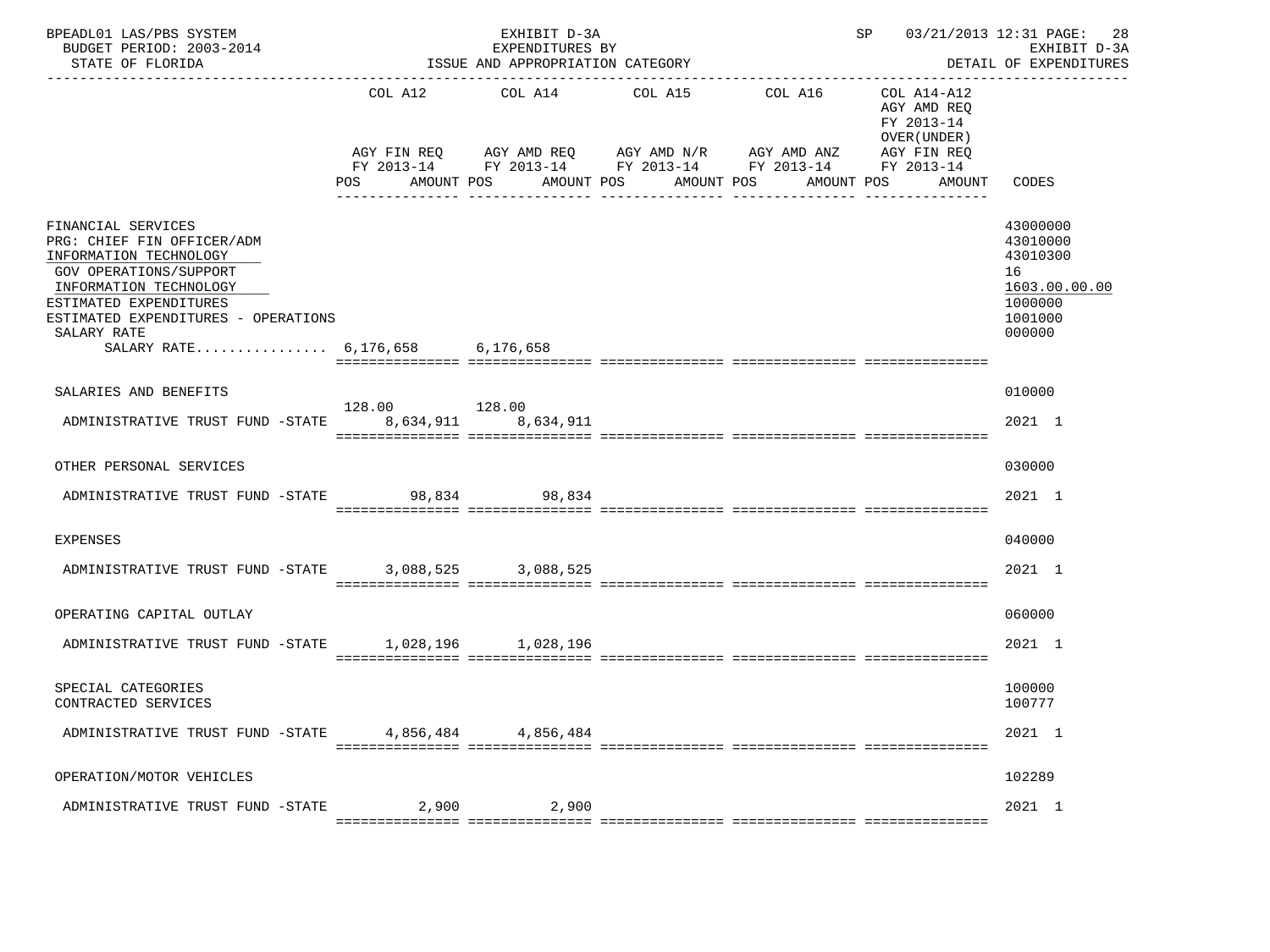| BPEADL01 LAS/PBS SYSTEM<br>BUDGET PERIOD: 2003-2014<br>STATE OF FLORIDA                                                                                                                                                                            |     | EXHIBIT D-3A<br>EXPENDITURES BY<br>ISSUE AND APPROPRIATION CATEGORY | SP 03/21/2013 12:31 PAGE: 29                                                                                                                                 | EXHIBIT D-3A<br>DETAIL OF EXPENDITURES |                                           |                                                                                                   |
|----------------------------------------------------------------------------------------------------------------------------------------------------------------------------------------------------------------------------------------------------|-----|---------------------------------------------------------------------|--------------------------------------------------------------------------------------------------------------------------------------------------------------|----------------------------------------|-------------------------------------------|---------------------------------------------------------------------------------------------------|
|                                                                                                                                                                                                                                                    |     | COL A12 COL A14                                                     | COL A15                                                                                                                                                      | COL A16 COL A14-A12                    | AGY AMD REO<br>FY 2013-14<br>OVER (UNDER) |                                                                                                   |
|                                                                                                                                                                                                                                                    | POS | AMOUNT POS                                                          | AGY FIN REQ AGY AMD REQ AGY AMD N/R AGY AMD ANZ AGY FIN REQ<br>FY 2013-14 FY 2013-14 FY 2013-14 FY 2013-14 FY 2013-14<br>AMOUNT POS AMOUNT POS<br>---------- |                                        | AMOUNT POS<br>AMOUNT                      | CODES                                                                                             |
| FINANCIAL SERVICES<br>PRG: CHIEF FIN OFFICER/ADM<br>INFORMATION TECHNOLOGY<br>GOV OPERATIONS/SUPPORT<br>INFORMATION TECHNOLOGY<br>ESTIMATED EXPENDITURES<br>ESTIMATED EXPENDITURES - OPERATIONS<br>SPECIAL CATEGORIES<br>RISK MANAGEMENT INSURANCE |     |                                                                     |                                                                                                                                                              |                                        |                                           | 43000000<br>43010000<br>43010300<br>16<br>1603.00.00.00<br>1000000<br>1001000<br>100000<br>103241 |
| ADMINISTRATIVE TRUST FUND -STATE 29,877 29,877                                                                                                                                                                                                     |     |                                                                     |                                                                                                                                                              |                                        |                                           | 2021 1                                                                                            |
| LEASE/PURCHASE/EQUIPMENT                                                                                                                                                                                                                           |     |                                                                     |                                                                                                                                                              |                                        |                                           | 105281                                                                                            |
| ADMINISTRATIVE TRUST FUND -STATE 21,275 21,275                                                                                                                                                                                                     |     |                                                                     |                                                                                                                                                              |                                        |                                           | 2021 1                                                                                            |
| TR/DMS/HR SVCS/STW CONTRCT                                                                                                                                                                                                                         |     |                                                                     |                                                                                                                                                              |                                        |                                           | 107040                                                                                            |
| ADMINISTRATIVE TRUST FUND -STATE 44,962                                                                                                                                                                                                            |     | 44,962                                                              |                                                                                                                                                              |                                        |                                           | 2021 1                                                                                            |
| DATA PROCESSING SERVICES<br>SOUTHWOOD SRC                                                                                                                                                                                                          |     |                                                                     |                                                                                                                                                              |                                        |                                           | 210000<br>210021                                                                                  |
| ADMINISTRATIVE TRUST FUND -STATE 1,478                                                                                                                                                                                                             |     | 1,478                                                               |                                                                                                                                                              |                                        |                                           | 2021 1                                                                                            |
| NORTHWEST REGIONAL DC                                                                                                                                                                                                                              |     |                                                                     |                                                                                                                                                              |                                        |                                           | 210023                                                                                            |
| ADMINISTRATIVE TRUST FUND -STATE 88,518                                                                                                                                                                                                            |     | 88,518                                                              |                                                                                                                                                              |                                        |                                           | 2021 1                                                                                            |
| TOTAL: ESTIMATED EXPENDITURES - OPERATIONS<br>TOTAL POSITIONS 128.00<br>TOTAL ISSUE 17,895,960 17,895,960<br>TOTAL SALARY RATE 6,176,658 6,176,658                                                                                                 |     | 128.00                                                              |                                                                                                                                                              |                                        |                                           | 1001000                                                                                           |
|                                                                                                                                                                                                                                                    |     |                                                                     |                                                                                                                                                              |                                        |                                           |                                                                                                   |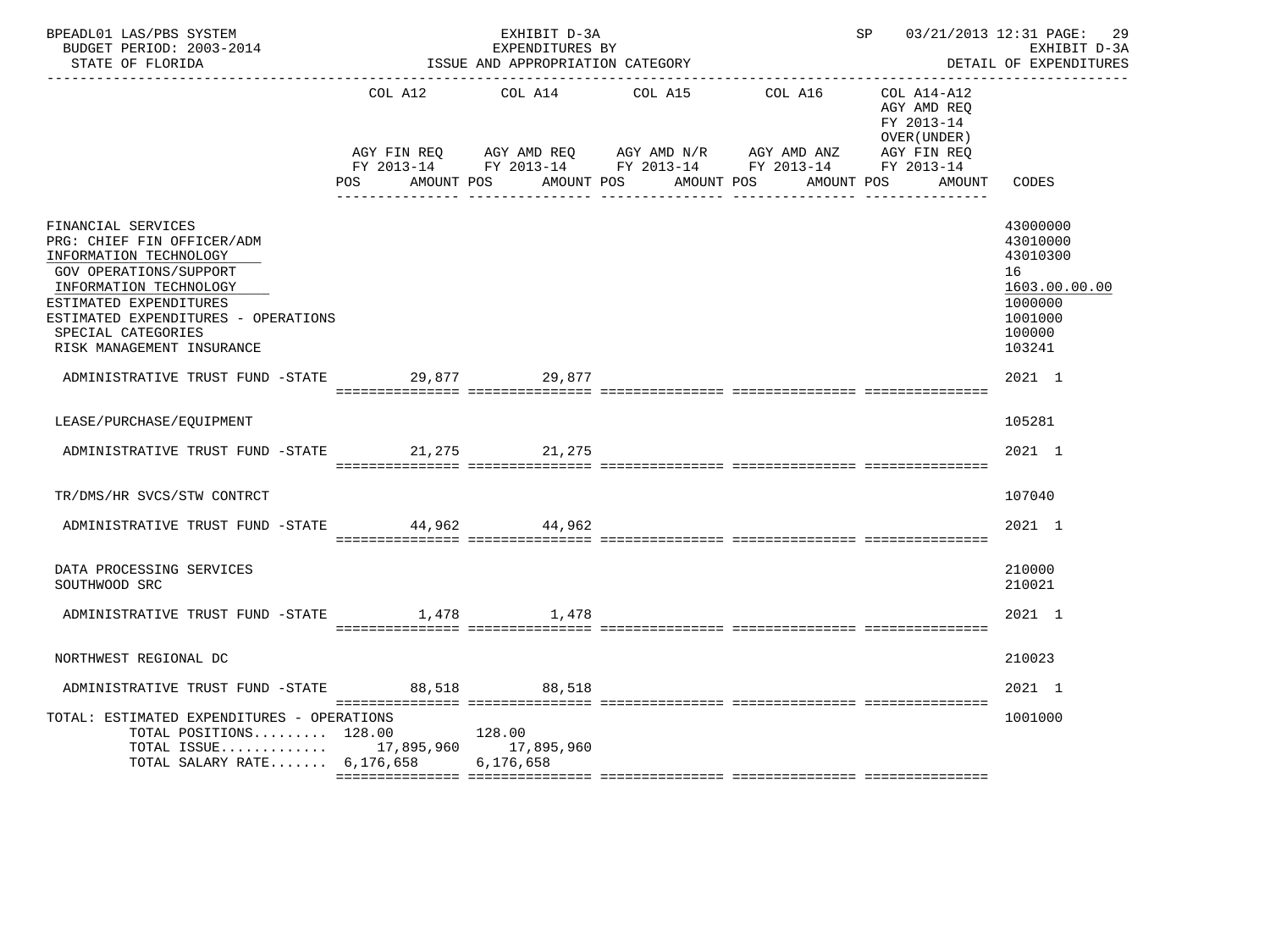| BPEADL01 LAS/PBS SYSTEM<br>BUDGET PERIOD: 2003-2014<br>STATE OF FLORIDA                                                                                                                       |                                  | EXHIBIT D-3A<br>EXPENDITURES BY<br>ISSUE AND APPROPRIATION CATEGORY | 03/21/2013 12:31 PAGE: 30<br>SP<br>EXHIBIT D-3A<br>DETAIL OF EXPENDITURES                  |                                    |                                                                                        |                                                                    |
|-----------------------------------------------------------------------------------------------------------------------------------------------------------------------------------------------|----------------------------------|---------------------------------------------------------------------|--------------------------------------------------------------------------------------------|------------------------------------|----------------------------------------------------------------------------------------|--------------------------------------------------------------------|
|                                                                                                                                                                                               | COL A12<br>AGY FIN REO<br>POS DO | COL A14<br>AGY AMD REQ AGY AMD N/R<br>AMOUNT POS                    | COL A15<br>FY 2013-14 FY 2013-14 FY 2013-14 FY 2013-14 FY 2013-14<br>AMOUNT POS AMOUNT POS | COL A16 COL A14-A12<br>AGY AMD ANZ | AGY AMD REO<br>FY 2013-14<br>OVER (UNDER)<br>AGY FIN REO<br>AMOUNT CODES<br>AMOUNT POS |                                                                    |
|                                                                                                                                                                                               |                                  |                                                                     |                                                                                            |                                    |                                                                                        |                                                                    |
| FINANCIAL SERVICES<br>PRG: CHIEF FIN OFFICER/ADM<br>INFORMATION TECHNOLOGY<br><b>GOV OPERATIONS/SUPPORT</b><br>INFORMATION TECHNOLOGY<br>ESTIMATED EXPENDITURES<br>CASUALTY INSURANCE PREMIUM |                                  |                                                                     |                                                                                            |                                    |                                                                                        | 43000000<br>43010000<br>43010300<br>16<br>1603.00.00.00<br>1000000 |
| ADJUSTMENT<br>SPECIAL CATEGORIES<br>RISK MANAGEMENT INSURANCE                                                                                                                                 |                                  |                                                                     |                                                                                            |                                    |                                                                                        | 1001090<br>100000<br>103241                                        |
| ADMINISTRATIVE TRUST FUND -STATE                                                                                                                                                              |                                  | 2,796 2,796                                                         |                                                                                            |                                    |                                                                                        | 2021 1                                                             |
| FLORIDA RETIREMENT SYSTEM<br>CONTRIBUTION ADJUSTMENT FOR<br>FISCAL YEAR 2012-2013<br>SALARIES AND BENEFITS                                                                                    |                                  |                                                                     |                                                                                            |                                    |                                                                                        | 1001240<br>010000                                                  |
| ADMINISTRATIVE TRUST FUND -STATE                                                                                                                                                              |                                  | 20,089                                                              |                                                                                            |                                    |                                                                                        | 2021 1                                                             |
| DATA PROCESSING SERVICES<br>SOUTHWOOD SRC                                                                                                                                                     |                                  |                                                                     |                                                                                            |                                    |                                                                                        | 210000<br>210021                                                   |
| ADMINISTRATIVE TRUST FUND -STATE                                                                                                                                                              | 1                                |                                                                     |                                                                                            |                                    |                                                                                        | 2021 1                                                             |
| TOTAL: FLORIDA RETIREMENT SYSTEM<br>CONTRIBUTION ADJUSTMENT FOR<br>FISCAL YEAR 2012-2013<br>TOTAL ISSUE                                                                                       | 20,090                           | 20,090                                                              |                                                                                            |                                    |                                                                                        | 1001240                                                            |
| ADJUSTMENT TO STATE HEALTH                                                                                                                                                                    |                                  |                                                                     |                                                                                            |                                    |                                                                                        |                                                                    |
| INSURANCE PREMIUM CONTRIBUTION -<br>FISCAL YEAR 2012-13<br>SALARIES AND BENEFITS                                                                                                              |                                  |                                                                     |                                                                                            |                                    |                                                                                        | 1001830<br>010000                                                  |
| ADMINISTRATIVE TRUST FUND -STATE 14,938 14,938                                                                                                                                                |                                  |                                                                     |                                                                                            |                                    |                                                                                        | 2021 1                                                             |
|                                                                                                                                                                                               |                                  |                                                                     |                                                                                            |                                    |                                                                                        |                                                                    |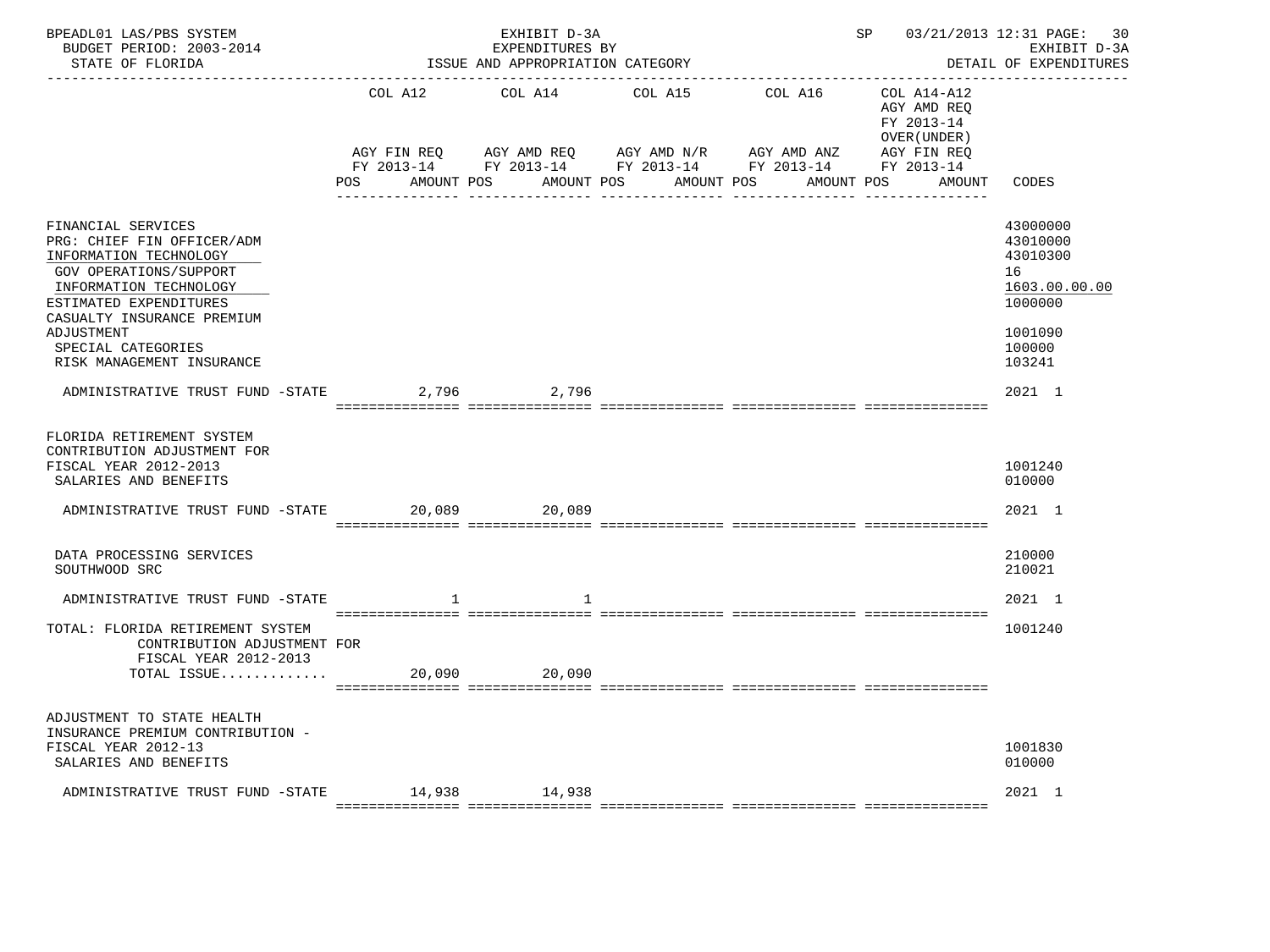| BPEADL01 LAS/PBS SYSTEM<br>BUDGET PERIOD: 2003-2014<br>STATE OF FLORIDA                                                                                                                                                                                                                        | ISSUE AND APPROPRIATION CATEGORY |                                       | 03/21/2013 12:31 PAGE:<br>SP<br>31<br>EXHIBIT D-3A<br>DETAIL OF EXPENDITURES |                                                                                 |                                                                                   |                                                                                                   |
|------------------------------------------------------------------------------------------------------------------------------------------------------------------------------------------------------------------------------------------------------------------------------------------------|----------------------------------|---------------------------------------|------------------------------------------------------------------------------|---------------------------------------------------------------------------------|-----------------------------------------------------------------------------------|---------------------------------------------------------------------------------------------------|
|                                                                                                                                                                                                                                                                                                | POS                              | COL A12 COL A14 COL A15<br>AMOUNT POS | AGY FIN REQ AGY AMD REQ AGY AMD N/R AGY AMD ANZ<br>AMOUNT POS AMOUNT POS     | COL A16<br>FY 2013-14 FY 2013-14 FY 2013-14 FY 2013-14 FY 2013-14<br>AMOUNT POS | COL A14-A12<br>AGY AMD REQ<br>FY 2013-14<br>OVER (UNDER)<br>AGY FIN REQ<br>AMOUNT | CODES                                                                                             |
| FINANCIAL SERVICES<br>PRG: CHIEF FIN OFFICER/ADM<br>INFORMATION TECHNOLOGY<br>GOV OPERATIONS/SUPPORT<br>INFORMATION TECHNOLOGY<br>ESTIMATED EXPENDITURES<br>ADJUSTMENT TO STATE HEALTH<br>INSURANCE PREMIUM CONTRIBUTION -<br>FISCAL YEAR 2012-13<br>DATA PROCESSING SERVICES<br>SOUTHWOOD SRC |                                  |                                       |                                                                              |                                                                                 |                                                                                   | 43000000<br>43010000<br>43010300<br>16<br>1603.00.00.00<br>1000000<br>1001830<br>210000<br>210021 |
| ADMINISTRATIVE TRUST FUND -STATE                                                                                                                                                                                                                                                               |                                  |                                       |                                                                              |                                                                                 |                                                                                   | 2021 1                                                                                            |
| TOTAL: ADJUSTMENT TO STATE HEALTH<br>INSURANCE PREMIUM CONTRIBUTION -<br>FISCAL YEAR 2012-13<br>TOTAL ISSUE 14,939 14,939                                                                                                                                                                      |                                  |                                       |                                                                              |                                                                                 |                                                                                   | 1001830                                                                                           |
| REALLOCATION OF HUMAN RESOURCES<br>OUTSOURCING<br>SPECIAL CATEGORIES<br>TR/DMS/HR SVCS/STW CONTRCT                                                                                                                                                                                             |                                  |                                       |                                                                              |                                                                                 |                                                                                   | 1005900<br>100000<br>107040                                                                       |
| ADMINISTRATIVE TRUST FUND -STATE 1,088-<br>1,088-                                                                                                                                                                                                                                              |                                  |                                       |                                                                              |                                                                                 |                                                                                   | 2021 1                                                                                            |
| ADJUSTMENTS TO CURRENT YEAR<br>ESTIMATED EXPENDITURES<br>REALIGNMENT OF DEFERRED-PAYMENT<br>COMMODITY CONTRACTS - INFORMATION                                                                                                                                                                  |                                  |                                       |                                                                              |                                                                                 |                                                                                   | 1600000                                                                                           |
| TECHNOLOGY - DEDUCT<br>OPERATING CAPITAL OUTLAY                                                                                                                                                                                                                                                |                                  |                                       |                                                                              |                                                                                 |                                                                                   | 160D100<br>060000                                                                                 |
| ADMINISTRATIVE TRUST FUND -STATE                                                                                                                                                                                                                                                               |                                  | 184,076- 184,076-                     |                                                                              |                                                                                 |                                                                                   | 2021 1                                                                                            |
|                                                                                                                                                                                                                                                                                                |                                  |                                       |                                                                              |                                                                                 |                                                                                   |                                                                                                   |
| AGENCY ISSUE NARRATIVE:<br>2013-2014 BUDGET YEAR NARRATIVE:<br>Issue Title: Realignment of Deferred-Payment Commodity Contracts - Information Technology - Deduct                                                                                                                              |                                  |                                       | IT COMPONENT? NO                                                             |                                                                                 |                                                                                   |                                                                                                   |

 Reference to Long-Range Program Plan: Goal #5 - Operational Efficiencies. The department will strive for organizational excellence by promoting and encouraging continuous improvement.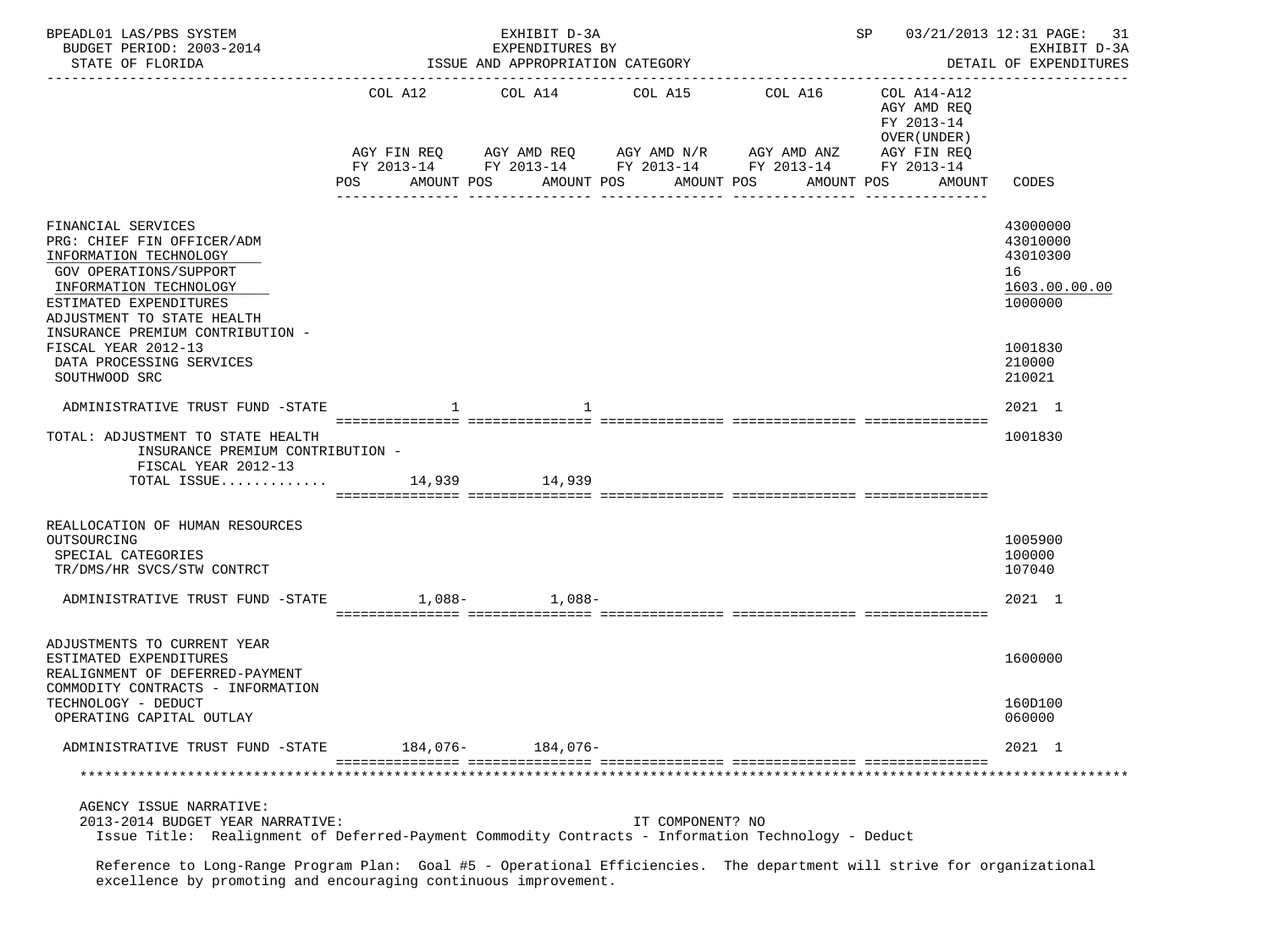| BPEADL01 LAS/PBS SYSTEM<br>______________________                                                                                                                                                                                                                                                                                                       |                                                 | EXHIBIT D-3A | SP               |                                                                                                                                                                                                                                                                                                                                                                                                                   | 03/21/2013 12:31 PAGE: 32<br>EXHIBIT D-3A<br>DETAIL OF EXPENDITURES |                                                                    |
|---------------------------------------------------------------------------------------------------------------------------------------------------------------------------------------------------------------------------------------------------------------------------------------------------------------------------------------------------------|-------------------------------------------------|--------------|------------------|-------------------------------------------------------------------------------------------------------------------------------------------------------------------------------------------------------------------------------------------------------------------------------------------------------------------------------------------------------------------------------------------------------------------|---------------------------------------------------------------------|--------------------------------------------------------------------|
|                                                                                                                                                                                                                                                                                                                                                         |                                                 |              |                  | COL A12 $\qquad$ COL A14 $\qquad$ COL A15 $\qquad$ COL A16 $\qquad$ COL A14-A12                                                                                                                                                                                                                                                                                                                                   | AGY AMD REO<br>FY 2013-14<br>OVER (UNDER )                          |                                                                    |
|                                                                                                                                                                                                                                                                                                                                                         | POS AMOUNT POS AMOUNT POS AMOUNT POS AMOUNT POS |              |                  | $\begin{array}{lllllll} \textsc{AGY} & \textsc{FIN} & \textsc{REG} & \textsc{AGY} & \textsc{AND} & \textsc{NN} \textsc{N} / \textsc{R} & \textsc{AGY} & \textsc{AND} & \textsc{ANZ} & \textsc{AGY} & \textsc{FIN} & \textsc{REG} \\ \textsc{FY} & 2013\text{--}14 & \textsc{FY} & 2013\text{--}14 & \textsc{FY} & 2013\text{--}14 & \textsc{FY} & 2013\text{--}14 & \textsc{FY} & 2013\text{--}14 \\ \end{array}$ | AMOUNT                                                              | CODES                                                              |
| FINANCIAL SERVICES<br>PRG: CHIEF FIN OFFICER/ADM<br>INFORMATION TECHNOLOGY<br><b>GOV OPERATIONS/SUPPORT</b><br>INFORMATION TECHNOLOGY<br>ADJUSTMENTS TO CURRENT YEAR<br>ESTIMATED EXPENDITURES<br>REALIGNMENT OF DEFERRED-PAYMENT<br>COMMODITY CONTRACTS - INFORMATION                                                                                  |                                                 |              |                  |                                                                                                                                                                                                                                                                                                                                                                                                                   |                                                                     | 43000000<br>43010000<br>43010300<br>16<br>1603.00.00.00<br>1600000 |
| TECHNOLOGY - DEDUCT<br>This issue realigns authority from the Operating Capital Outlay category to the Deferred Payment Commodity Contracts<br>category in accordance with rule 691-3.004, Florida Administrative Code, and section 287.063, Florida Statutes.<br>issue with corresponding issue code 160D200 will net to zero at the department level. |                                                 |              |                  |                                                                                                                                                                                                                                                                                                                                                                                                                   |                                                                     | 160D100<br>This                                                    |
| REALIGNMENT OF DEFERRED-PAYMENT<br>COMMODITY CONTRACTS - INFORMATION<br>TECHNOLOGY - ADD<br>SPECIAL CATEGORIES<br>DEFERRED-PAY COM CONTRACTS                                                                                                                                                                                                            |                                                 |              |                  |                                                                                                                                                                                                                                                                                                                                                                                                                   |                                                                     | 160D200<br>100000<br>105280                                        |
| ADMINISTRATIVE TRUST FUND -STATE 184,076 184,076                                                                                                                                                                                                                                                                                                        |                                                 |              |                  |                                                                                                                                                                                                                                                                                                                                                                                                                   |                                                                     | 2021 1                                                             |
|                                                                                                                                                                                                                                                                                                                                                         |                                                 |              |                  |                                                                                                                                                                                                                                                                                                                                                                                                                   |                                                                     |                                                                    |
| AGENCY ISSUE NARRATIVE:<br>2013-2014 BUDGET YEAR NARRATIVE:<br>Issue Title: Realignment of Deferred-Payment Commodity Contracts - Information Technology - Add                                                                                                                                                                                          |                                                 |              | IT COMPONENT? NO |                                                                                                                                                                                                                                                                                                                                                                                                                   |                                                                     |                                                                    |
| Reference to Long-Range Program Plan: Goal #5 - Operational Efficiencies. The department will strive for organizational<br>excellence by promoting and encouraging continuous improvement.                                                                                                                                                              |                                                 |              |                  |                                                                                                                                                                                                                                                                                                                                                                                                                   |                                                                     |                                                                    |
| This issue realigns authority from the Operating Capital Outlay category to the Deferred Payment Commodity Contracts<br>category in accordance with rule 691-3.004, Florida Administrative Code, and section 287.063, Florida Statutes.<br>issue with corresponding issue code 160D100 will net to zero at the department level.                        |                                                 |              |                  |                                                                                                                                                                                                                                                                                                                                                                                                                   |                                                                     | This                                                               |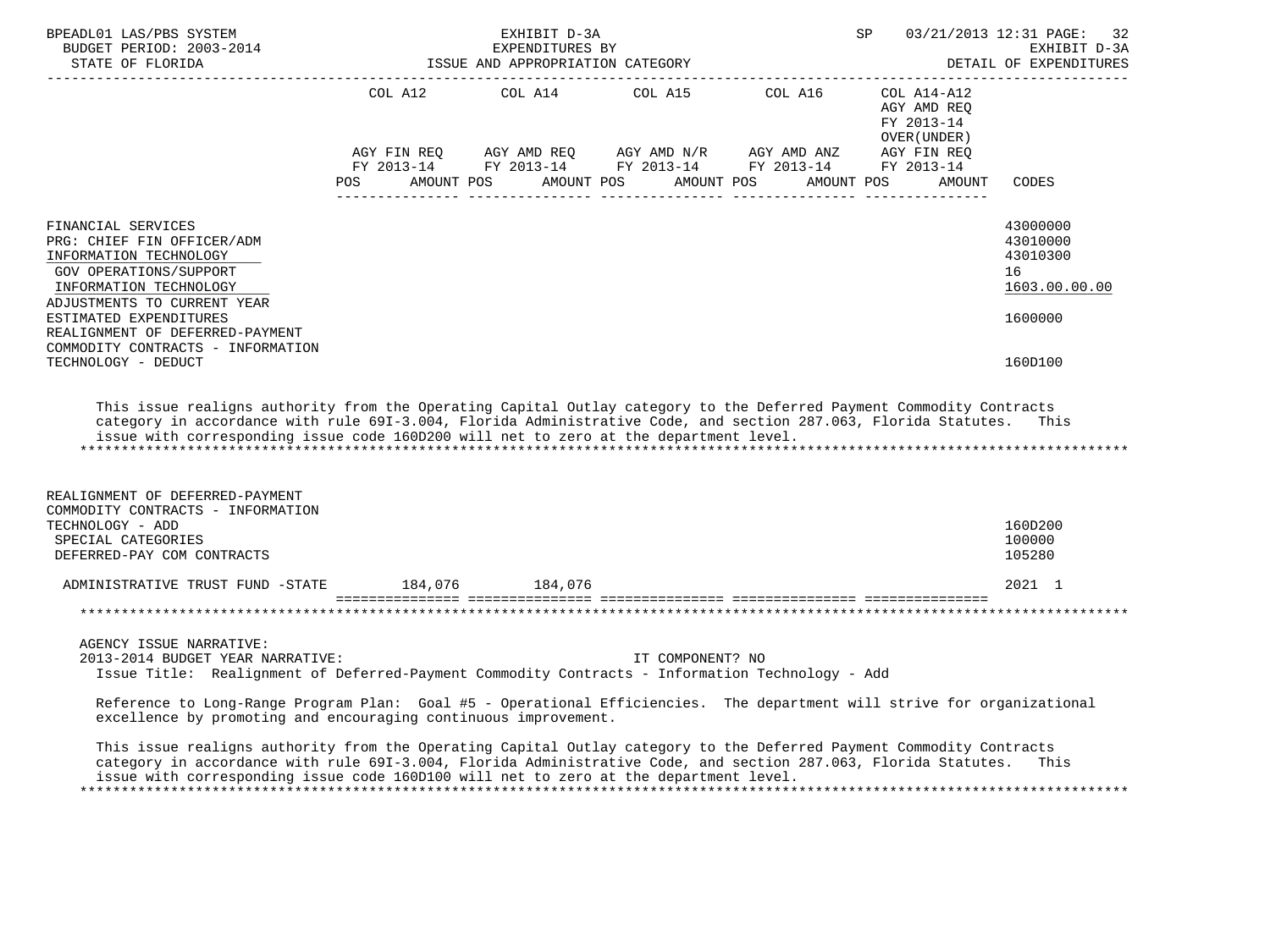| BPEADL01 LAS/PBS SYSTEM                                                                                                                                                                                                                                                      |     | EXHIBIT D-3A                     |                                                 |                                                        | SP                                       | 03/21/2013 12:31 PAGE:<br>33                            |
|------------------------------------------------------------------------------------------------------------------------------------------------------------------------------------------------------------------------------------------------------------------------------|-----|----------------------------------|-------------------------------------------------|--------------------------------------------------------|------------------------------------------|---------------------------------------------------------|
| BUDGET PERIOD: 2003-2014                                                                                                                                                                                                                                                     |     | EXPENDITURES BY                  |                                                 |                                                        |                                          | EXHIBIT D-3A                                            |
| STATE OF FLORIDA                                                                                                                                                                                                                                                             |     | ISSUE AND APPROPRIATION CATEGORY |                                                 |                                                        |                                          | DETAIL OF EXPENDITURES                                  |
|                                                                                                                                                                                                                                                                              |     |                                  | COL A12 COL A14 COL A15 COL A16                 |                                                        | COL A14-A12<br>AGY AMD REQ<br>FY 2013-14 |                                                         |
|                                                                                                                                                                                                                                                                              |     |                                  | AGY FIN REQ AGY AMD REQ AGY AMD N/R AGY AMD ANZ | FY 2013-14 FY 2013-14 FY 2013-14 FY 2013-14 FY 2013-14 | OVER (UNDER)<br>AGY FIN REQ              |                                                         |
|                                                                                                                                                                                                                                                                              | POS | AMOUNT POS                       | AMOUNT POS<br>AMOUNT POS                        | AMOUNT POS                                             | AMOUNT                                   | CODES                                                   |
| FINANCIAL SERVICES<br>PRG: CHIEF FIN OFFICER/ADM<br>INFORMATION TECHNOLOGY<br>GOV OPERATIONS/SUPPORT<br>INFORMATION TECHNOLOGY<br>ADJUSTMENTS TO CURRENT YEAR                                                                                                                |     |                                  |                                                 |                                                        |                                          | 43000000<br>43010000<br>43010300<br>16<br>1603.00.00.00 |
| ESTIMATED EXPENDITURES<br>REAPPROVAL OF CURRENT YEAR BUDGET<br>AMENDMENT - MOVE STAFF FROM STATE<br>FIRE MARSHAL TO INFORMATION SYSTEMS                                                                                                                                      |     |                                  |                                                 |                                                        |                                          | 1600000                                                 |
| - ADD<br>SALARY RATE<br>SALARY RATE                                                                                                                                                                                                                                          |     | 36,468                           |                                                 |                                                        | 36,468                                   | 1600550<br>000000                                       |
| SALARIES AND BENEFITS                                                                                                                                                                                                                                                        |     |                                  |                                                 |                                                        |                                          | 010000                                                  |
| ADMINISTRATIVE TRUST FUND -STATE                                                                                                                                                                                                                                             |     | 1.00<br>50,526                   |                                                 |                                                        | 1.00                                     | 50,526 2021 1                                           |
| EXPENSES                                                                                                                                                                                                                                                                     |     |                                  |                                                 |                                                        |                                          | 040000                                                  |
| ADMINISTRATIVE TRUST FUND -STATE                                                                                                                                                                                                                                             |     | 1,800                            |                                                 |                                                        | 1,800                                    | 2021 1                                                  |
| TOTAL: REAPPROVAL OF CURRENT YEAR BUDGET<br>AMENDMENT - MOVE STAFF FROM STATE<br>FIRE MARSHAL TO INFORMATION SYSTEMS<br>- ADD                                                                                                                                                |     |                                  |                                                 |                                                        |                                          | 1600550                                                 |
| TOTAL POSITIONS                                                                                                                                                                                                                                                              |     | 1.00                             |                                                 |                                                        | 1.00                                     |                                                         |
| TOTAL ISSUE                                                                                                                                                                                                                                                                  |     | 52,326                           |                                                 |                                                        | 52,326                                   |                                                         |
| TOTAL SALARY RATE                                                                                                                                                                                                                                                            |     | 36,468                           |                                                 |                                                        | 36,468                                   |                                                         |
|                                                                                                                                                                                                                                                                              |     |                                  |                                                 |                                                        |                                          |                                                         |
| AGENCY ISSUE NARRATIVE:<br>2013-2014 BUDGET YEAR NARRATIVE:                                                                                                                                                                                                                  |     |                                  | IT COMPONENT? NO                                |                                                        |                                          |                                                         |
| Amended 2013-14 Narrative after February 1, 2013.                                                                                                                                                                                                                            |     |                                  |                                                 |                                                        |                                          |                                                         |
| This issue is for the re-approval of the current year budget amendment approved on 12/28/2012. Agency amendment 13-14<br>(EOG Log# B0297) moved one (1) FTE in the State Fire Marshal - Fire College, and associated budget, to the Information<br>Technology budget entity. |     |                                  |                                                 |                                                        |                                          |                                                         |
| Summary: This is a new issue.                                                                                                                                                                                                                                                |     |                                  |                                                 |                                                        |                                          |                                                         |
|                                                                                                                                                                                                                                                                              |     |                                  |                                                 |                                                        |                                          |                                                         |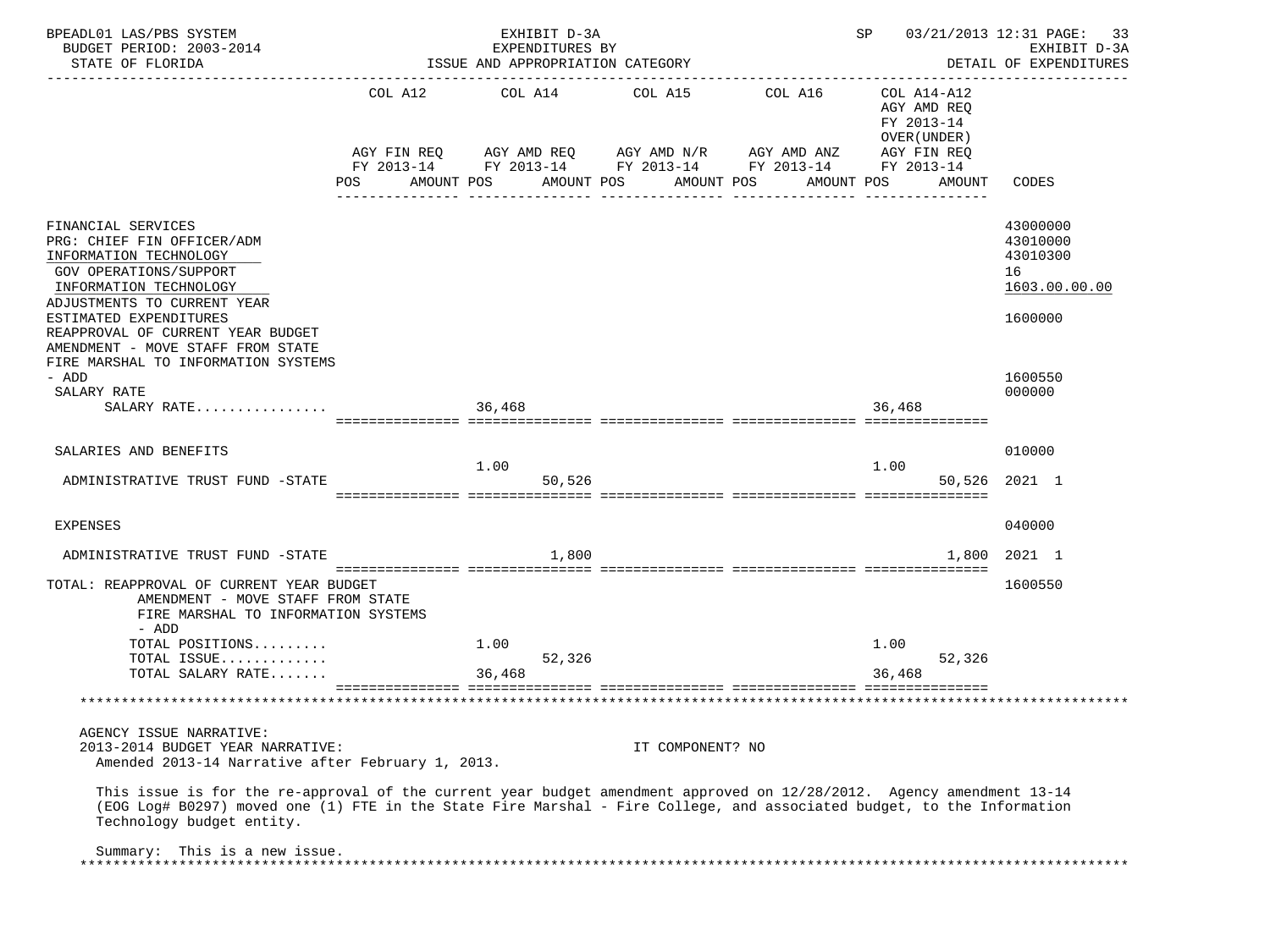| BPEADL01 LAS/PBS SYSTEM<br>BUDGET PERIOD: 2003-2014<br>STATE OF FLORIDA                                                                                                                                                                                                                                  |                    | EXHIBIT D-3A<br>EXPENDITURES BY<br>ISSUE AND APPROPRIATION CATEGORY |                       |                                                                                                                                                |                                                                        |        | SP 03/21/2013 12:31 PAGE: 34<br>EXHIBIT D-3A<br>DETAIL OF EXPENDITURES |
|----------------------------------------------------------------------------------------------------------------------------------------------------------------------------------------------------------------------------------------------------------------------------------------------------------|--------------------|---------------------------------------------------------------------|-----------------------|------------------------------------------------------------------------------------------------------------------------------------------------|------------------------------------------------------------------------|--------|------------------------------------------------------------------------|
|                                                                                                                                                                                                                                                                                                          | COL A12<br>POS FOR | COL A14<br>AMOUNT POS                                               | COL A15<br>AMOUNT POS | COL A16<br>AGY FIN REQ AGY AMD REQ AGY AMD N/R AGY AMD ANZ AGY FIN REQ<br>FY 2013-14 FY 2013-14 FY 2013-14 FY 2013-14 FY 2013-14<br>AMOUNT POS | COL A14-A12<br>AGY AMD REO<br>FY 2013-14<br>OVER (UNDER)<br>AMOUNT POS | AMOUNT | CODES                                                                  |
| FINANCIAL SERVICES<br>PRG: CHIEF FIN OFFICER/ADM<br>INFORMATION TECHNOLOGY<br>GOV OPERATIONS/SUPPORT<br>INFORMATION TECHNOLOGY<br>ADJUSTMENTS TO CURRENT YEAR<br>ESTIMATED EXPENDITURES<br>REAPPROVAL OF CURRENT YEAR BUDGET<br>AMENDMENT - MOVE STAFF FROM STATE<br>FIRE MARSHAL TO INFORMATION SYSTEMS |                    |                                                                     |                       |                                                                                                                                                |                                                                        |        | 43000000<br>43010000<br>43010300<br>16<br>1603.00.00.00<br>1600000     |
| - ADD                                                                                                                                                                                                                                                                                                    |                    |                                                                     |                       |                                                                                                                                                |                                                                        |        | 1600550                                                                |
| POSITION DETAIL OF SALARIES AND BENEFITS:                                                                                                                                                                                                                                                                | FTE                | BASE RATE                                                           | ADDITIVES BENEFITS    |                                                                                                                                                | SUBTOTAL                                                               |        | LAPSE LAPSED SALARIES<br>% AND BENEFITS                                |
| A14 - AGY AMD REO FY 2013-14                                                                                                                                                                                                                                                                             |                    |                                                                     |                       |                                                                                                                                                |                                                                        |        |                                                                        |
| CHANGES TO CURRENTLY AUTHORIZED POSITIONS<br>2052 DISTRIBUTED COMPUTER SYSTEMS ANALYST<br>01245 001                                                                                                                                                                                                      | 1.00               | 35,762                                                              |                       |                                                                                                                                                |                                                                        |        | 14,764 50,526 0.00 50,526                                              |
| TOTALS FOR ISSUE BY FUND<br>2021 ADMINISTRATIVE TRUST FUND                                                                                                                                                                                                                                               |                    |                                                                     |                       |                                                                                                                                                |                                                                        |        | 50,526                                                                 |
|                                                                                                                                                                                                                                                                                                          |                    | 1.00 35,762                                                         |                       | 14,764 50,526                                                                                                                                  |                                                                        |        | _________<br>50,526<br>==============                                  |
| RA06 RATE ADJ - NO FTE - NO SALARY - NO BENEFITS<br>99999 001                                                                                                                                                                                                                                            |                    | 706                                                                 |                       |                                                                                                                                                |                                                                        |        |                                                                        |
| TOTAL SALARY RATE                                                                                                                                                                                                                                                                                        |                    | 706                                                                 |                       |                                                                                                                                                |                                                                        |        | ==============                                                         |
| **************************                                                                                                                                                                                                                                                                               |                    |                                                                     |                       |                                                                                                                                                |                                                                        |        |                                                                        |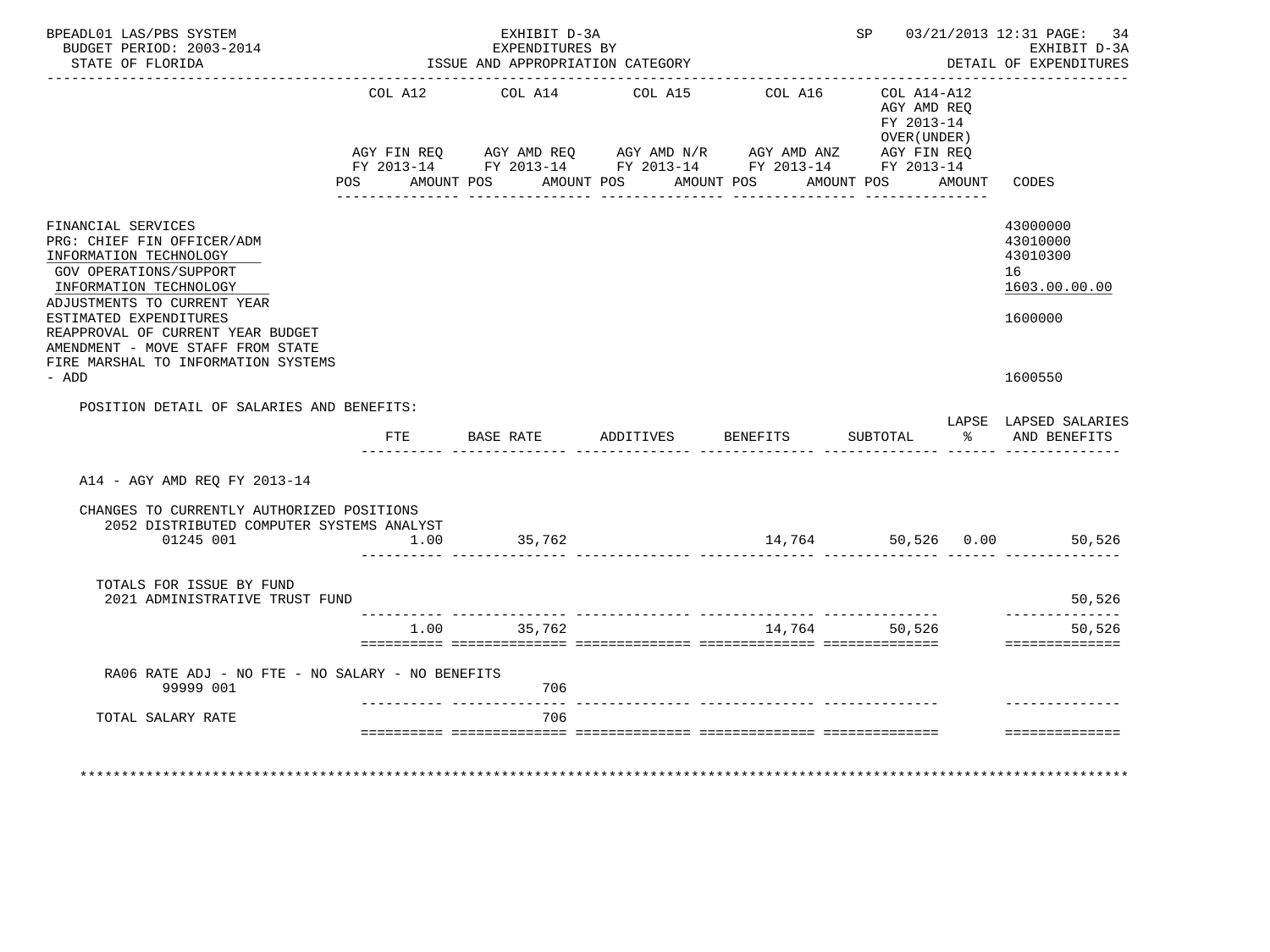| BPEADL01 LAS/PBS SYSTEM<br>BUDGET PERIOD: 2003-2014<br>STATE OF FLORIDA                                                                                                                                                                                    | EXHIBIT D-3A<br>EXPENDITURES BY<br>ISSUE AND APPROPRIATION CATEGORY |                       |         |                                  |                                                                                                                                                | SP 03/21/2013 12:31 PAGE: 35<br>EXHIBIT D-3A<br>DETAIL OF EXPENDITURES |                                       |                                                                               |
|------------------------------------------------------------------------------------------------------------------------------------------------------------------------------------------------------------------------------------------------------------|---------------------------------------------------------------------|-----------------------|---------|----------------------------------|------------------------------------------------------------------------------------------------------------------------------------------------|------------------------------------------------------------------------|---------------------------------------|-------------------------------------------------------------------------------|
|                                                                                                                                                                                                                                                            | COL A12<br>POS.                                                     | COL A14<br>AMOUNT POS |         | COL A15<br>AMOUNT POS AMOUNT POS | COL A16<br>AGY FIN REQ AGY AMD REQ AGY AMD N/R AGY AMD ANZ AGY FIN REQ<br>FY 2013-14 FY 2013-14 FY 2013-14 FY 2013-14 FY 2013-14<br>AMOUNT POS | COL A14-A12<br>FY 2013-14                                              | AGY AMD REO<br>OVER (UNDER)<br>AMOUNT | CODES                                                                         |
| FINANCIAL SERVICES<br>PRG: CHIEF FIN OFFICER/ADM<br>INFORMATION TECHNOLOGY<br><b>GOV OPERATIONS/SUPPORT</b><br>INFORMATION TECHNOLOGY<br>ESTIMATED EXPENDITURES REALIGNMENT<br>REALIGN CURRENT POSITIONS TO<br>FULFILL MISSION CRITICAL FUNCTIONS<br>- ADD |                                                                     |                       |         |                                  |                                                                                                                                                |                                                                        |                                       | 43000000<br>43010000<br>43010300<br>16<br>1603.00.00.00<br>2000000<br>2000110 |
| SALARY RATE<br>SALARY RATE                                                                                                                                                                                                                                 |                                                                     | 938,804               |         |                                  |                                                                                                                                                | 938,804                                                                |                                       | 000000                                                                        |
| SALARIES AND BENEFITS<br>ADMINISTRATIVE TRUST FUND -STATE                                                                                                                                                                                                  |                                                                     | 11.00                 | 961,636 |                                  |                                                                                                                                                | 11.00                                                                  |                                       | 010000<br>961,636 2021 1                                                      |
| TOTAL: REALIGN CURRENT POSITIONS TO<br>FULFILL MISSION CRITICAL FUNCTIONS<br>- ADD                                                                                                                                                                         |                                                                     |                       |         |                                  |                                                                                                                                                |                                                                        |                                       | 2000110                                                                       |
| TOTAL POSITIONS<br>TOTAL ISSUE<br>TOTAL SALARY RATE                                                                                                                                                                                                        |                                                                     | 11.00<br>938,804      | 961,636 |                                  |                                                                                                                                                | 11.00<br>938,804                                                       | 961,636                               |                                                                               |
|                                                                                                                                                                                                                                                            |                                                                     |                       |         |                                  |                                                                                                                                                |                                                                        |                                       |                                                                               |
| AGENCY ISSUE NARRATIVE:<br>2013-2014 BUDGET YEAR NARRATIVE:                                                                                                                                                                                                |                                                                     |                       |         | IT COMPONENT? NO                 |                                                                                                                                                |                                                                        |                                       |                                                                               |

Amended 2013-14 Narrative after February 1, 2013.

 This issue is an effort to continue the Chief Financial Officers' philosophy of focusing on core mission, reducing unnecessary workload and using regulatory reviews to find areas where reallocation of resources will allow the department to fulfill the mission critical functions without increasing the number of FTE in the department. The department has realigned 20 of the 27 vacant (180+ days) positions in various budget entities into three issues - Increased Staffing for Bureau of Unclaimed Property (IC 3000170), Internal IT Self Sufficiency Initiative for Unclaimed Property Management System (UPMIS) (IC36370C0) and Support and Maintenance for Florida Accountability Contract Tracking System (FACTS) (IC 36371C0). The remaining seven vacant positions are deleted from the department without the corresponding budget.

 Most vacant positions were lower pay grade positions. The positions that were being requested in the three issues were higher pay grade positions. This difference in pay grade levels required the department to not only use all the salary budget associated with the 27 vacancies, but we also moved over 500,000 in excess salary budget from the Public Assistance Fraud Unit. This will allow the department to not only fill the positions at the requested level, but leaves approximately 330,000 in budget to spread to budget entities to give pay raises to the employees that undertake the additional workload and are the hardest working and most dependable employees.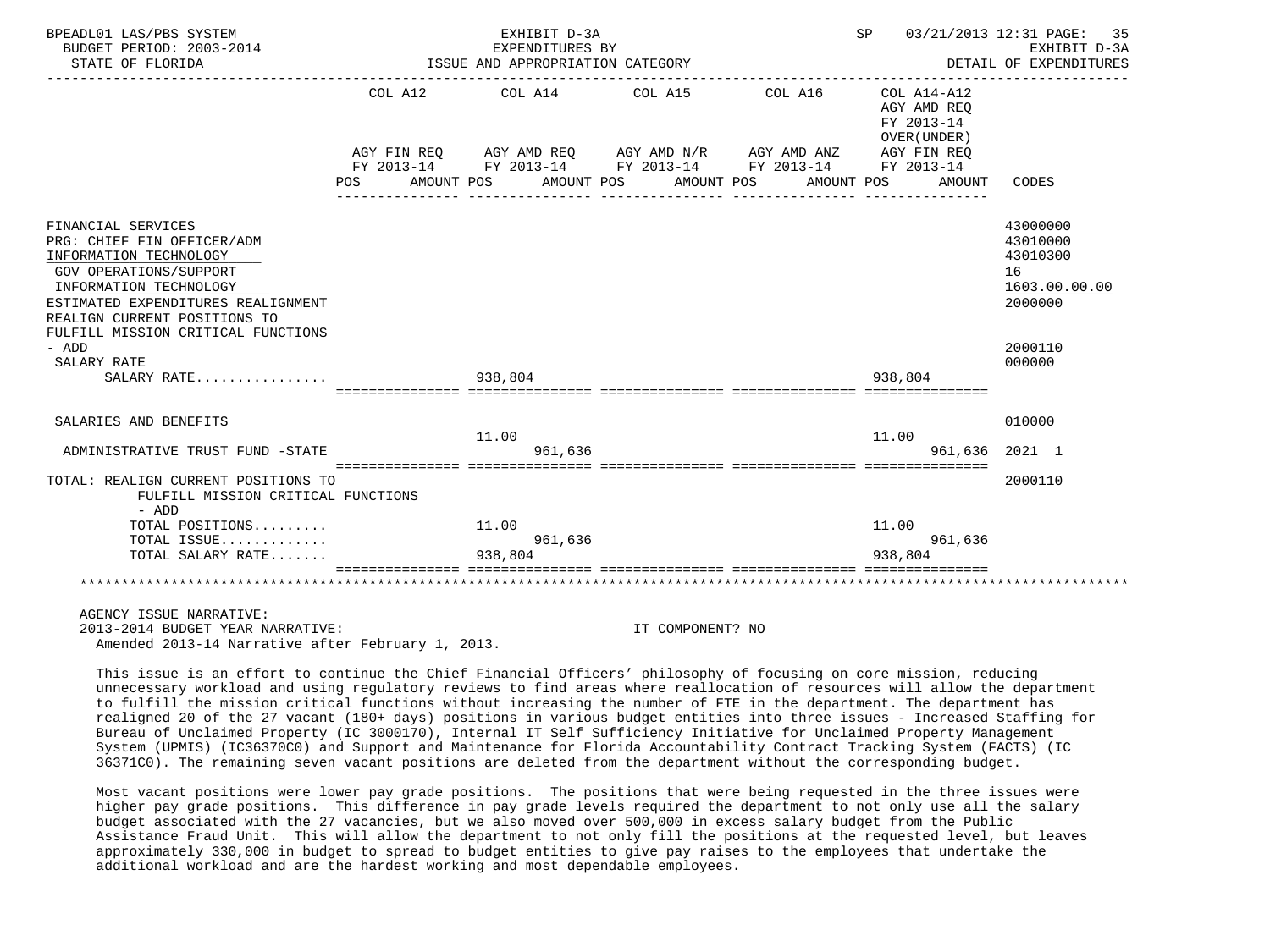| BPEADL01 LAS/PBS SYSTEM<br>BUDGET PERIOD: 2003-2014<br>STATE OF FLORIDA                                                                                                                                                                    |         | EXHIBIT D-3A<br>EXPENDITURES BY<br>ISSUE AND APPROPRIATION CATEGORY |         |                                                                                                                    |                                                          | SP 03/21/2013 12:31 PAGE:<br>36<br>EXHIBIT D-3A<br>DETAIL OF EXPENDITURES |
|--------------------------------------------------------------------------------------------------------------------------------------------------------------------------------------------------------------------------------------------|---------|---------------------------------------------------------------------|---------|--------------------------------------------------------------------------------------------------------------------|----------------------------------------------------------|---------------------------------------------------------------------------|
|                                                                                                                                                                                                                                            | COL A12 | COL A14                                                             | COL A15 | COL A16<br>AGY FIN REQ AGY AMD REQ AGY AMD N/R AGY AMD ANZ AGY FIN REQ FIN REQ AGY AMD N/R AGY AMD ANZ AGY FIN REQ | COL A14-A12<br>AGY AMD REQ<br>FY 2013-14<br>OVER (UNDER) |                                                                           |
|                                                                                                                                                                                                                                            |         | POS AMOUNT POS AMOUNT POS AMOUNT POS                                |         |                                                                                                                    | AMOUNT POS AMOUNT                                        | CODES                                                                     |
| FINANCIAL SERVICES<br>PRG: CHIEF FIN OFFICER/ADM<br>INFORMATION TECHNOLOGY<br>GOV OPERATIONS/SUPPORT<br>INFORMATION TECHNOLOGY<br>ESTIMATED EXPENDITURES REALIGNMENT<br>REALIGN CURRENT POSITIONS TO<br>FULFILL MISSION CRITICAL FUNCTIONS |         |                                                                     |         |                                                                                                                    |                                                          | 43000000<br>43010000<br>43010300<br>16<br>1603.00.00.00<br>2000000        |
| - ADD                                                                                                                                                                                                                                      |         |                                                                     |         |                                                                                                                    |                                                          | 2000110                                                                   |
|                                                                                                                                                                                                                                            |         |                                                                     |         |                                                                                                                    |                                                          |                                                                           |
| Summary: This is a new issue.<br>POSITION DETAIL OF SALARIES AND BENEFITS:                                                                                                                                                                 |         | FTE BASE RATE ADDITIVES BENEFITS                                    |         |                                                                                                                    | SUBTOTAL                                                 | LAPSE LAPSED SALARIES<br>% AND BENEFITS                                   |
| A14 - AGY AMD REQ FY 2013-14                                                                                                                                                                                                               |         |                                                                     |         |                                                                                                                    |                                                          |                                                                           |
| CHANGES TO CURRENTLY AUTHORIZED POSITIONS<br>RA02 RATE & SALARY ADJ - FTE - NO BENEFITS<br>C0001 001                                                                                                                                       | 11.00   | 938,804                                                             |         |                                                                                                                    |                                                          | 938,804 0.00 938,804                                                      |
| TOTALS FOR ISSUE BY FUND<br>2021 ADMINISTRATIVE TRUST FUND                                                                                                                                                                                 |         |                                                                     |         |                                                                                                                    |                                                          | 938,804                                                                   |
|                                                                                                                                                                                                                                            |         | 11.00 938,804                                                       |         |                                                                                                                    | 938,804                                                  | ______________<br>938,804<br>==============                               |
| OTHER SALARY AMOUNT                                                                                                                                                                                                                        |         |                                                                     |         |                                                                                                                    |                                                          |                                                                           |
| 2021 ADMINISTRATIVE TRUST FUND                                                                                                                                                                                                             |         |                                                                     |         |                                                                                                                    |                                                          | 22,832<br>___________                                                     |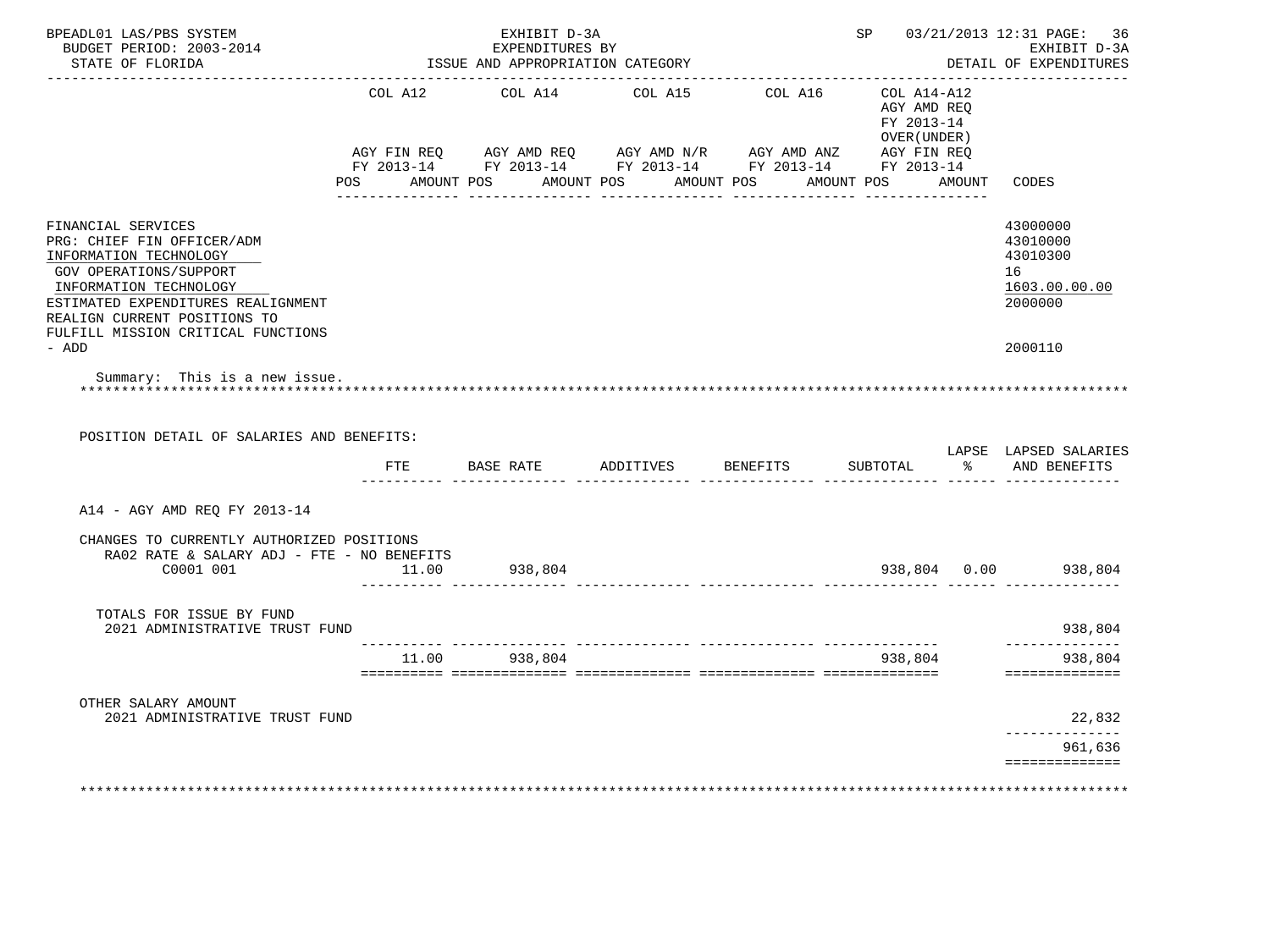| BPEADL01 LAS/PBS SYSTEM<br>BUDGET PERIOD: 2003-2014<br>STATE OF FLORIDA                                                                                                                                                            |                                | EXHIBIT D-3A<br>EXPENDITURES BY<br>ISSUE AND APPROPRIATION CATEGORY |                                                                            |                                                                   | SP                                                                      | 03/21/2013 12:31 PAGE:<br>37<br>EXHIBIT D-3A<br>DETAIL OF EXPENDITURES        |
|------------------------------------------------------------------------------------------------------------------------------------------------------------------------------------------------------------------------------------|--------------------------------|---------------------------------------------------------------------|----------------------------------------------------------------------------|-------------------------------------------------------------------|-------------------------------------------------------------------------|-------------------------------------------------------------------------------|
|                                                                                                                                                                                                                                    |                                |                                                                     | COL A12 COL A14 COL A15<br>AGY FIN REQ AGY AMD REQ AGY AMD N/R AGY AMD ANZ | COL A16<br>FY 2013-14 FY 2013-14 FY 2013-14 FY 2013-14 FY 2013-14 | COL A14-A12<br>AGY AMD REQ<br>FY 2013-14<br>OVER (UNDER)<br>AGY FIN REQ |                                                                               |
|                                                                                                                                                                                                                                    | POS FOR THE POST OF THE STREET | AMOUNT POS                                                          | AMOUNT POS<br>AMOUNT POS                                                   | AMOUNT POS                                                        | AMOUNT CODES                                                            |                                                                               |
| FINANCIAL SERVICES<br>PRG: CHIEF FIN OFFICER/ADM<br>INFORMATION TECHNOLOGY<br>GOV OPERATIONS/SUPPORT<br>INFORMATION TECHNOLOGY<br>ESTIMATED EXPENDITURES REALIGNMENT<br>CONSOLIDATE INFORMATION TECHNOLOGY<br>(IT) CONTRACTS - ADD |                                |                                                                     |                                                                            |                                                                   |                                                                         | 43000000<br>43010000<br>43010300<br>16<br>1603.00.00.00<br>2000000<br>2007200 |
| SALARY RATE                                                                                                                                                                                                                        |                                | 57.746                                                              |                                                                            |                                                                   |                                                                         | 000000                                                                        |
| SALARY RATE $57,746$                                                                                                                                                                                                               |                                |                                                                     |                                                                            |                                                                   |                                                                         |                                                                               |
| SALARIES AND BENEFITS                                                                                                                                                                                                              |                                |                                                                     |                                                                            |                                                                   |                                                                         | 010000                                                                        |
| ADMINISTRATIVE TRUST FUND -STATE 75,331 75,331                                                                                                                                                                                     | 1.00                           | 1.00                                                                |                                                                            |                                                                   |                                                                         | 2021 1                                                                        |
| <b>EXPENSES</b>                                                                                                                                                                                                                    |                                |                                                                     |                                                                            |                                                                   |                                                                         | 040000                                                                        |
| ADMINISTRATIVE TRUST FUND -STATE                                                                                                                                                                                                   |                                | 5,889 5,889                                                         |                                                                            |                                                                   |                                                                         | 2021 1                                                                        |
| SPECIAL CATEGORIES<br>CONTRACTED SERVICES                                                                                                                                                                                          |                                |                                                                     |                                                                            |                                                                   |                                                                         | 100000<br>100777                                                              |
| ADMINISTRATIVE TRUST FUND -STATE 1,409,265 1,409,265                                                                                                                                                                               |                                |                                                                     |                                                                            |                                                                   |                                                                         | 2021 1                                                                        |
| TR/DMS/HR SVCS/STW CONTRCT                                                                                                                                                                                                         |                                |                                                                     |                                                                            |                                                                   |                                                                         | 107040                                                                        |
| ADMINISTRATIVE TRUST FUND -STATE                                                                                                                                                                                                   | 354                            | 354                                                                 |                                                                            |                                                                   |                                                                         | 2021 1                                                                        |
| TOTAL: CONSOLIDATE INFORMATION TECHNOLOGY<br>(IT) CONTRACTS - ADD<br>TOTAL POSITIONS 1.00<br>TOTAL ISSUE<br>TOTAL SALARY RATE 57,746                                                                                               | 1,490,839                      | 1.00<br>1,490,839<br>57,746                                         |                                                                            |                                                                   |                                                                         | 2007200                                                                       |
|                                                                                                                                                                                                                                    |                                |                                                                     |                                                                            |                                                                   |                                                                         |                                                                               |
| AGENCY ISSUE NARRATIVE:<br>2013-2014 BUDGET YEAR NARRATIVE:<br>Issue Title: Consolidate Information Technology (IT) Contracts                                                                                                      |                                |                                                                     | IT COMPONENT? YES                                                          |                                                                   |                                                                         |                                                                               |
| Reference to Long-Range Program Plan: Goal #5 - Operational Efficiencies. The department will strive for organizational                                                                                                            |                                |                                                                     |                                                                            |                                                                   |                                                                         |                                                                               |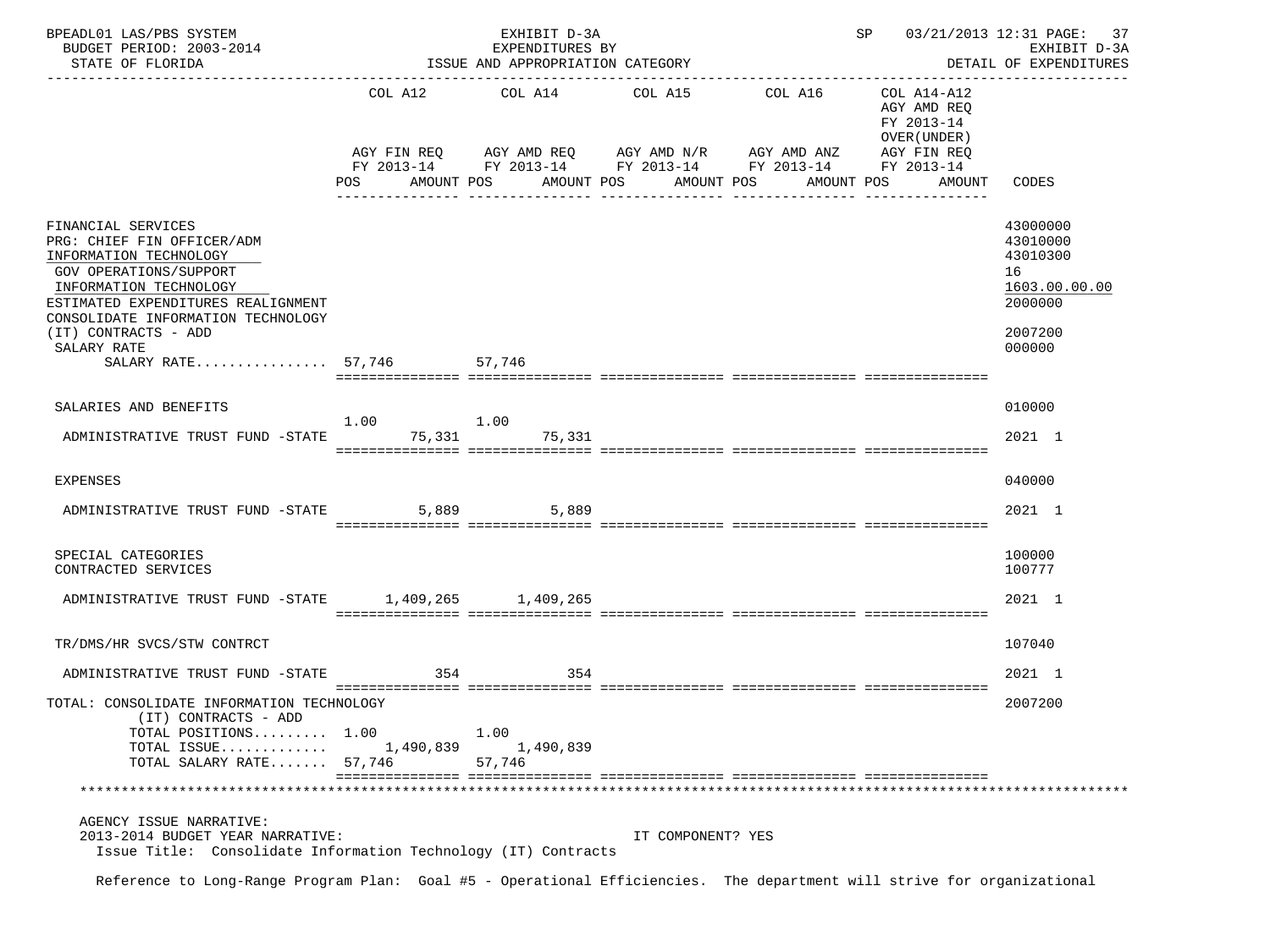| BPEADL01 LAS/PBS SYSTEM<br>BUDGET PERIOD: 2003-2014<br>STATE OF FLORIDA  | EXHIBIT D-3A<br>EXPENDITURES BY<br>ISSUE AND APPROPRIATION CATEGORY |  |                                                 |         | <b>SP</b>                                                        | 03/21/2013 12:31 PAGE: 38<br>EXHIBIT D-3A<br>DETAIL OF EXPENDITURES |
|--------------------------------------------------------------------------|---------------------------------------------------------------------|--|-------------------------------------------------|---------|------------------------------------------------------------------|---------------------------------------------------------------------|
|                                                                          |                                                                     |  | COL A12 COL A14 COL A15                         | COL A16 | COL A14-A12<br>AGY AMD REO<br>FY 2013-14<br>OVER (UNDER)         |                                                                     |
|                                                                          |                                                                     |  | AGY FIN REO AGY AMD REO AGY AMD N/R AGY AMD ANZ |         | AGY FIN REO                                                      |                                                                     |
|                                                                          | POS                                                                 |  | FY 2013-14 FY 2013-14 FY 2013-14 FY 2013-14     |         | FY 2013-14<br>AMOUNT POS AMOUNT POS AMOUNT POS AMOUNT POS AMOUNT | CODES                                                               |
| FINANCIAL SERVICES                                                       |                                                                     |  |                                                 |         |                                                                  | 43000000                                                            |
| PRG: CHIEF FIN OFFICER/ADM                                               |                                                                     |  |                                                 |         |                                                                  | 43010000                                                            |
| INFORMATION TECHNOLOGY<br>GOV OPERATIONS/SUPPORT                         |                                                                     |  |                                                 |         |                                                                  | 43010300<br>16                                                      |
| INFORMATION TECHNOLOGY                                                   |                                                                     |  |                                                 |         |                                                                  | 1603.00.00.00                                                       |
| ESTIMATED EXPENDITURES REALIGNMENT<br>CONSOLIDATE INFORMATION TECHNOLOGY |                                                                     |  |                                                 |         |                                                                  | 2000000                                                             |
| (IT) CONTRACTS - ADD                                                     |                                                                     |  |                                                 |         |                                                                  | 2007200                                                             |

excellence by promoting and encouraging continuous improvement.

 The Division of Information Systems (DIS) is requesting transfer of \$1,490,839 from the divisions of Agent and Agency Services, State Fire Marshal, and Funeral and Cemetery Services for three existing contracts between the divisions and Information Systems of Florida (ISF). Included in the requested transfer is one full time equivalent position (FTE) from the Division of Agent and Agency to serve as a single DIS contract manager.

 The three contracts are for the purpose of application support services (enhancements, design and development technology) to implement new legislation, provide maintenance and technical support, correct errors, make data changes, and perform system remediation for the divisions' custom applications. The custom applications are: Agent & Agency Licensing Functions (AALF), Automated Licensing Information System (ALIS), Department of Insurance Continuing Education (DICE), ALIS/NIPR Data Interchange (ANDI), Internet Appointment module of ALIS (eAppoint), and Non-resident Interface for transfer of Information (NFTI); State Fire Marshal's Fire College Continuing Education (FCDICE); and Funeral and Cemetery Services AALF, ALIS, FACS-DICE, eAppoint; and other IT systems as needed.

 The three current contracts with ISF cause critical issues for the department including information security issues and an inability for DIS to wholly understand and support the business needs of its customers. These contracts further place DIS at a disadvantage in responding to divisional crisis; yield a lack of efficiency; result in unnecessary excessive spending, inadequate IT resourcing, and an inability to implement a unified DFS disaster recovery plan; and result in lack of a common vision in achieving the priority goals of the department.

 Transferring the three contracts from the divisions to DIS and establishing one contract manager will enable DIS to manage the contracts and ensure consistency with the department's mission and vision. Consolidation into and transfer of these contracts to DIS will establish a single point of contact for all three divisions' needs.

 The transferred FTE will be required to attain Contract Manager Certification training offered by the Department of Management Services and will be responsible for knowing and understanding the contract information developed and taught by the Division of Accounting and Auditing; as required for contract managers managing contracts that are \$35K and greater.

 Upon the contracts ending, the contract manager will be required to complete contract closeout or renewal activities. If the contracts are closed out the contract manager will be responsible for conducting the Contract Management Life Cycle Compliance Review to ensure compliance with Accounting & Auditing standards.

 If other contracts are required, the contract manager will be required to participate and/or lead the activities associated with establishing new contracts including contract planning, analysis, preparation and procurement. These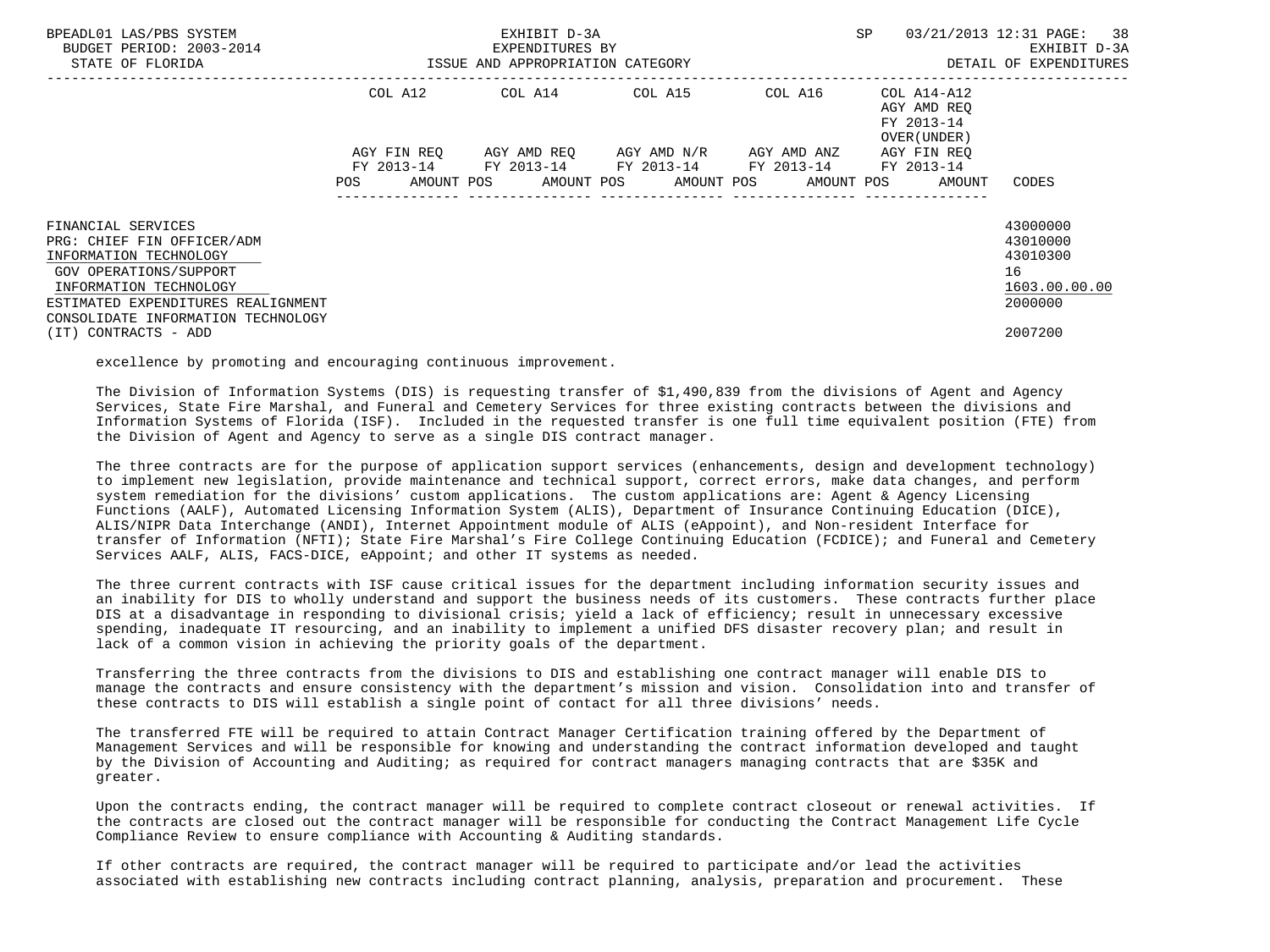| BPEADL01 LAS/PBS SYSTEM<br>BUDGET PERIOD: 2003-2014<br>STATE OF FLORIDA | EXHIBIT D-3A<br>EXPENDITURES BY<br>ISSUE AND APPROPRIATION CATEGORY |             |  |         | SP                                  |         |  | 03/21/2013 12:31 PAGE: 39<br>EXHIBIT D-3A<br>DETAIL OF EXPENDITURES |                     |
|-------------------------------------------------------------------------|---------------------------------------------------------------------|-------------|--|---------|-------------------------------------|---------|--|---------------------------------------------------------------------|---------------------|
|                                                                         |                                                                     | COL A12     |  | COL A14 | COL A15                             | COL A16 |  | COL A14-A12<br>AGY AMD REO<br>FY 2013-14<br>OVER (UNDER)            |                     |
|                                                                         |                                                                     | AGY FIN REO |  |         | AGY AMD REO AGY AMD N/R AGY AMD ANZ |         |  | AGY FIN REO                                                         |                     |
|                                                                         | POS                                                                 | FY 2013-14  |  |         | FY 2013-14 FY 2013-14 FY 2013-14    |         |  | FY 2013-14<br>AMOUNT POS AMOUNT POS AMOUNT POS AMOUNT POS AMOUNT    | CODES               |
| FINANCIAL SERVICES                                                      |                                                                     |             |  |         |                                     |         |  |                                                                     | 43000000            |
| PRG: CHIEF FIN OFFICER/ADM                                              |                                                                     |             |  |         |                                     |         |  |                                                                     | 43010000            |
| INFORMATION TECHNOLOGY                                                  |                                                                     |             |  |         |                                     |         |  |                                                                     | 43010300            |
| GOV OPERATIONS/SUPPORT<br>INFORMATION TECHNOLOGY                        |                                                                     |             |  |         |                                     |         |  |                                                                     | 16<br>1603.00.00.00 |
| ESTIMATED EXPENDITURES REALIGNMENT                                      |                                                                     |             |  |         |                                     |         |  |                                                                     | 2000000             |
| CONSOLIDATE INFORMATION TECHNOLOGY                                      |                                                                     |             |  |         |                                     |         |  |                                                                     |                     |
| (IT) CONTRACTS - ADD                                                    |                                                                     |             |  |         |                                     |         |  |                                                                     | 2007200             |

 responsibilities include conducting and documenting a risk assessment, contract-specific planning, business needs analysis and a technology assessment. The contract manager is also responsible for specifying Scope of Work, deliverables, performance standards, and remedies for non-performance.

 DIS also plans for the transferred FTE to serve as contract manager for other contracts and/or train and manage other contract managers. This issue with corresponding issue code 2007100 will net to zero in the contracted services category at the department level.

Amended 2013-14 Narrative after February 1, 2013.

 The Division of Information Systems (DIS) is requesting transfer of \$1,490,839 from the divisions of Agent and Agency Services, State Fire Marshal, and Funeral and Cemetery Services for three existing contracts. Included in the requested transfer is one full time equivalent position (FTE) from the Division of Agent and Agency to serve as a single DIS contract manager.

 The three contracts are for the purpose of application support services (enhancements, design and development technology) to implement new legislation, provide maintenance and technical support, correct errors, make data changes, and perform system remediation for the divisions' custom applications are: Agent & Agency Licensing Functions (AALF), Automated Licensing Information System (ALIS), Department of Insurance Continuing Education (DICE), ALIS/NIPR Data Interchange (ANDI), Internet Appointment module of ALIS (eAppoint), and Non-resident Interface for transfer of Information (NFTI); State Fire Marshal's Fire College Continuing Education (FCDICE); and Funeral and Cemetery Services AALF, ALIS, FACS-DICE, eAppoint; and other IT systems as needed.

 The three current contracts cause critical issues for the department including information security issues and an inability for DIS to wholly understand and support the business needs of its customers. These contracts further place DIS at a disadvantage in responding to divisional crisis; yield a lack of efficiency; result in unnecessary excessive spending, inadequate IT resourcing, and an inability to implement a unified DFS disaster recovery plan; and result in lack of a common vision in achieving the priority goals of the department.

 Transferring the three contracts from the divisions to DIS and establishing one contract manager will enable DIS to manage the contracts and ensure consistency with the department's mission and vision. Consolidation into and transfer of these contracts to DIS will establish a single point of contact for all three divisions' needs.

 The transferred FTE will be required to attain Contract Manager Certification training offered by the Department of Management Services and will be responsible for knowing and understanding the contract information developed and taught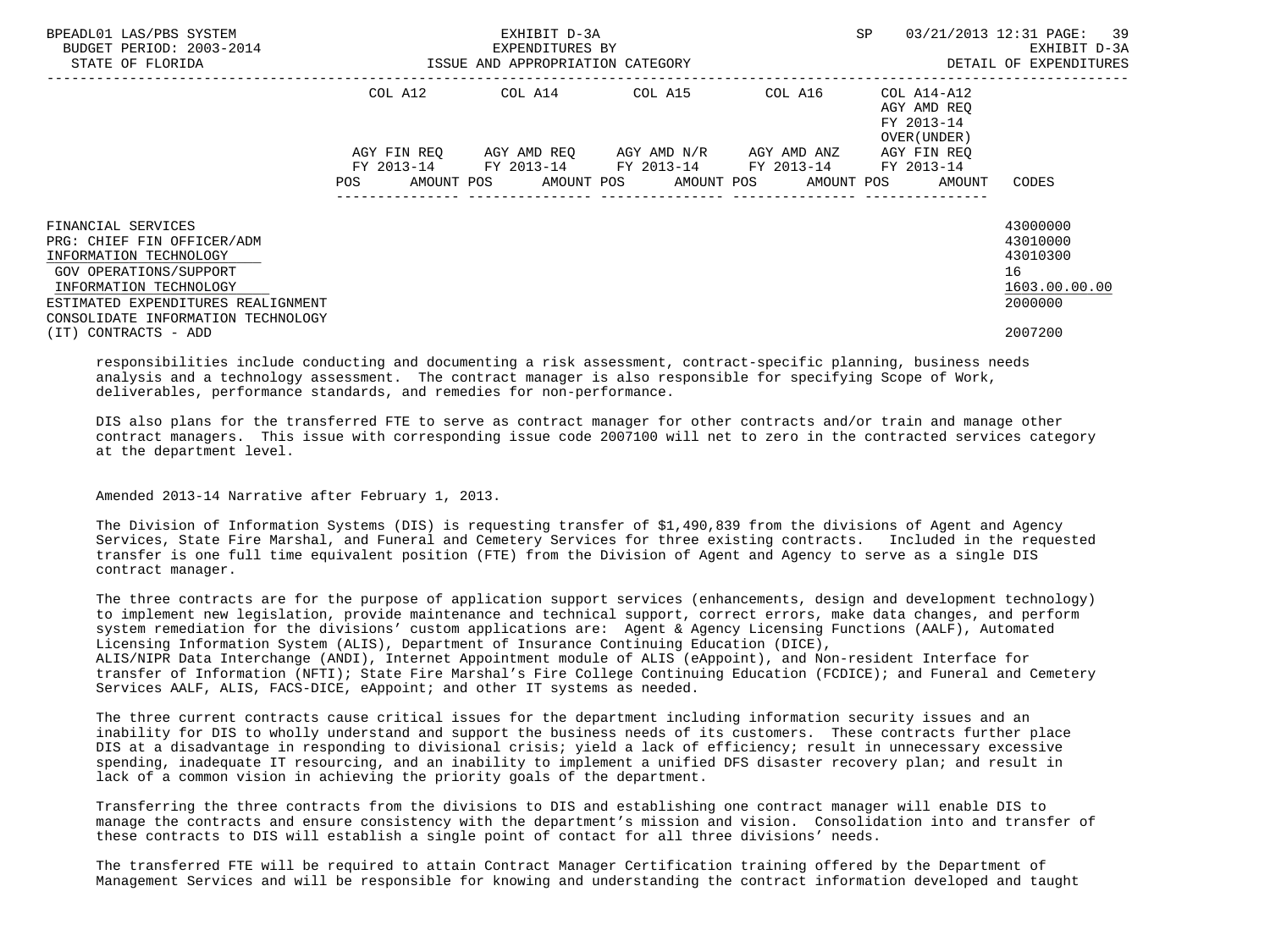| BPEADL01 LAS/PBS SYSTEM<br>BUDGET PERIOD: 2003-2014<br>STATE OF FLORIDA                                                                                                                                                            |                                  | EXHIBIT D-3A<br>EXPENDITURES BY<br>ISSUE AND APPROPRIATION CATEGORY |                           |                                         | 40<br>03/21/2013 12:31 PAGE:<br>SP<br>EXHIBIT D-3A<br>DETAIL OF EXPENDITURES |                                                                               |  |
|------------------------------------------------------------------------------------------------------------------------------------------------------------------------------------------------------------------------------------|----------------------------------|---------------------------------------------------------------------|---------------------------|-----------------------------------------|------------------------------------------------------------------------------|-------------------------------------------------------------------------------|--|
|                                                                                                                                                                                                                                    | COL A12                          |                                                                     |                           | COL A14 COL A15 COL A16                 | COL A14-A12<br>AGY AMD REO<br>FY 2013-14<br>OVER (UNDER )                    |                                                                               |  |
|                                                                                                                                                                                                                                    | AGY FIN REO<br>FY 2013-14<br>POS | AGY AMD REO<br>FY 2013-14<br>AMOUNT POS AMOUNT POS AMOUNT POS       | AGY AMD N/R<br>FY 2013-14 | AGY AMD ANZ<br>FY 2013-14<br>AMOUNT POS | AGY FIN REO<br>FY 2013-14<br>AMOUNT                                          | CODES                                                                         |  |
| FINANCIAL SERVICES<br>PRG: CHIEF FIN OFFICER/ADM<br>INFORMATION TECHNOLOGY<br>GOV OPERATIONS/SUPPORT<br>INFORMATION TECHNOLOGY<br>ESTIMATED EXPENDITURES REALIGNMENT<br>CONSOLIDATE INFORMATION TECHNOLOGY<br>(IT) CONTRACTS - ADD |                                  |                                                                     |                           |                                         |                                                                              | 43000000<br>43010000<br>43010300<br>16<br>1603.00.00.00<br>2000000<br>2007200 |  |

 by the Division of Accounting and Auditing; as required for contract managers managing contracts that are \$35K and greater.

 Upon the contracts ending, the contract manager will be required to complete contract closeout or renewal activities. If the contracts are closed out the contract manager will be responsible for conducting the Contract Management Life Cycle Compliance Review to ensure compliance with Accounting & Auditing standards.

 If other contracts are required, the contract manager will be required to participate and/or lead the activities associated with establishing new contracts including contract planning, analysis, preparation and procurement. These responsibilities include conducting and documenting a risk assessment, contract-specific planning, business needs analysis and a technology assessment. The contract manager is also responsible for specifying Scope of Work, deliverables, performance standards, and remedies for non-performance.

POSITION DETAIL OF SALARIES AND BENEFITS:

 DIS also plans for the transferred FTE to serve as contract manager for other contracts and/or train and manage other contract managers. This issue with corresponding issue code 2007100 will net to zero in the contracted services category at the department level.

| Summary: New narrative. |  |
|-------------------------|--|
|                         |  |

| POSITION DETAIL OF SALARIES AND BENEFITS: | <b>FTE</b> | BASE RATE | ADDITIVES | BENEFITS | SUBTOTAL | LAPSE<br>°≈ | LAPSED SALARIES<br>AND BENEFITS |
|-------------------------------------------|------------|-----------|-----------|----------|----------|-------------|---------------------------------|
| A12 - AGY FIN REQ FY 2013-14              |            |           |           |          |          |             |                                 |
| NEW POSITIONS<br>P101 PROPOSED CLASS CODE |            |           |           |          |          |             |                                 |
| C9999 001                                 | 1.00       | 57,746    |           | 17,585   | 75,331   | 0.00        | 75,331                          |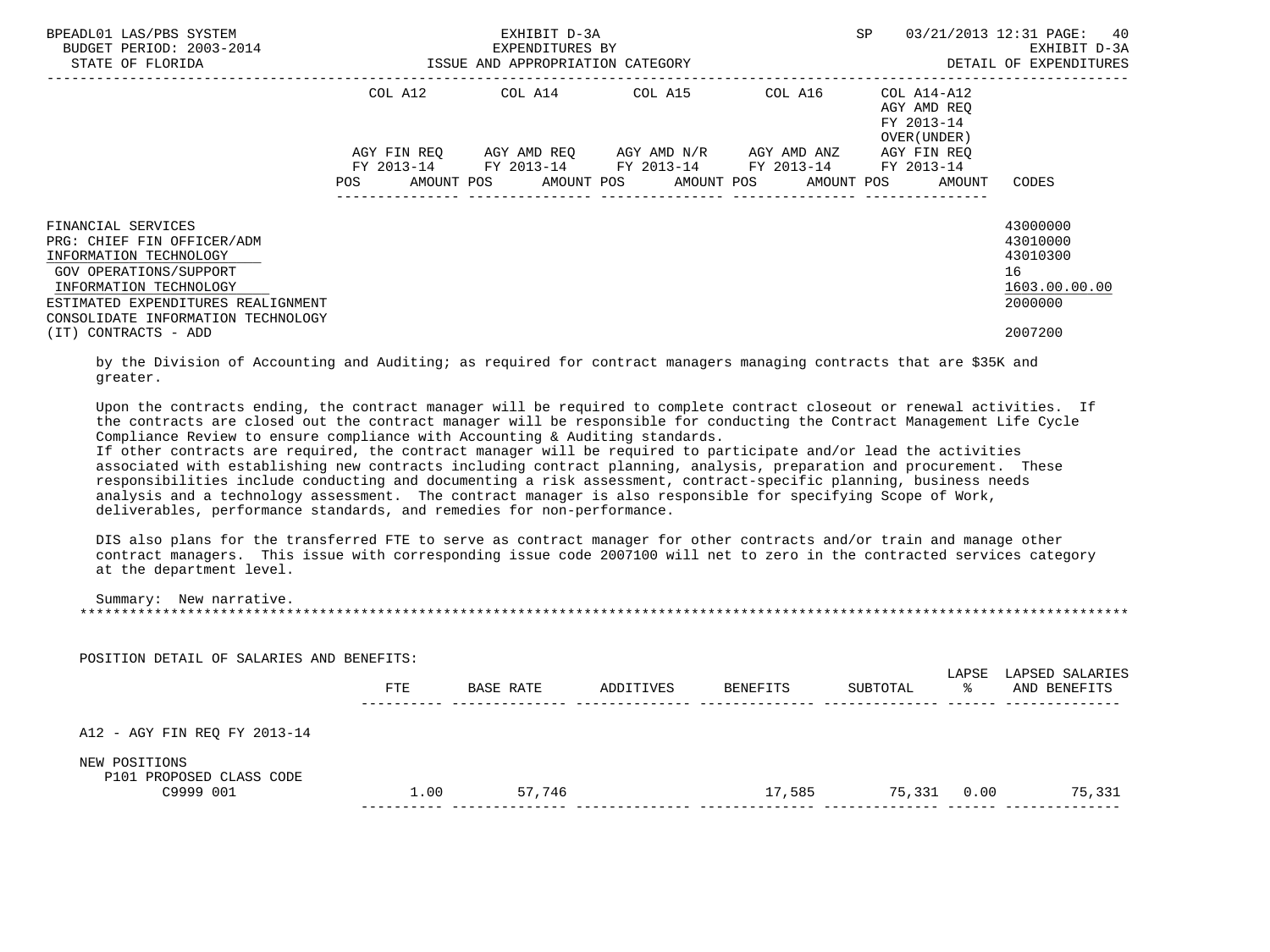| STATE OF FLORIDA                                                                                                                                                                                                                   |                                   | EXHIBIT D-3A<br>EXPENDITURES BY<br>ISSUE AND APPROPRIATION CATEGORY                                                                 |                       |                                                         |                      | SP 03/21/2013 12:31 PAGE: 41<br>EXHIBIT D-3A<br>DETAIL OF EXPENDITURES            |
|------------------------------------------------------------------------------------------------------------------------------------------------------------------------------------------------------------------------------------|-----------------------------------|-------------------------------------------------------------------------------------------------------------------------------------|-----------------------|---------------------------------------------------------|----------------------|-----------------------------------------------------------------------------------|
|                                                                                                                                                                                                                                    | _________________________________ | COL A12 COL A14 COL A15 COL A16                                                                                                     |                       | COL A14-A12                                             |                      |                                                                                   |
|                                                                                                                                                                                                                                    | <b>POS</b>                        | AGY FIN REQ AGY AMD REQ AGY AMD N/R AGY AMD ANZ AGY FIN REQ<br>FY 2013-14 FY 2013-14 FY 2013-14 FY 2013-14 FY 2013-14<br>AMOUNT POS | AMOUNT POS AMOUNT POS | AGY AMD REQ<br>FY 2013-14<br>OVER (UNDER)<br>AMOUNT POS |                      | AMOUNT CODES                                                                      |
| FINANCIAL SERVICES<br>PRG: CHIEF FIN OFFICER/ADM<br>INFORMATION TECHNOLOGY<br>GOV OPERATIONS/SUPPORT<br>INFORMATION TECHNOLOGY<br>ESTIMATED EXPENDITURES REALIGNMENT<br>CONSOLIDATE INFORMATION TECHNOLOGY<br>(IT) CONTRACTS - ADD |                                   |                                                                                                                                     |                       |                                                         |                      | 43000000<br>43010000<br>43010300<br>16<br>1603.00.00.00<br>2000000<br>2007200     |
| POSITION DETAIL OF SALARIES AND BENEFITS:                                                                                                                                                                                          | FTE                               | BASE RATE ADDITIVES BENEFITS                                                                                                        |                       | SUBTOTAL                                                | $\sim$ $\sim$ $\sim$ | LAPSE LAPSED SALARIES<br>AND BENEFITS                                             |
| A12 - AGY FIN REQ FY 2013-14                                                                                                                                                                                                       |                                   |                                                                                                                                     |                       |                                                         |                      |                                                                                   |
|                                                                                                                                                                                                                                    |                                   |                                                                                                                                     |                       |                                                         |                      |                                                                                   |
| NEW POSITIONS                                                                                                                                                                                                                      |                                   |                                                                                                                                     |                       |                                                         |                      |                                                                                   |
| TOTALS FOR ISSUE BY FUND<br>2021 ADMINISTRATIVE TRUST FUND                                                                                                                                                                         |                                   |                                                                                                                                     |                       |                                                         |                      |                                                                                   |
|                                                                                                                                                                                                                                    |                                   | 1.00 57,746                                                                                                                         |                       | 17,585 75,331                                           |                      | --------------                                                                    |
| A14 - AGY AMD REO FY 2013-14                                                                                                                                                                                                       |                                   |                                                                                                                                     |                       |                                                         |                      |                                                                                   |
| NEW POSITIONS<br>P101 PROPOSED CLASS CODE<br>C9999 001                                                                                                                                                                             |                                   | 1.00 57,746                                                                                                                         |                       |                                                         |                      |                                                                                   |
| TOTALS FOR ISSUE BY FUND<br>2021 ADMINISTRATIVE TRUST FUND                                                                                                                                                                         |                                   |                                                                                                                                     |                       |                                                         |                      | 75,331<br>75,331<br>==============<br>$17,585$ $75,331$ $0.00$ $75,331$<br>75,331 |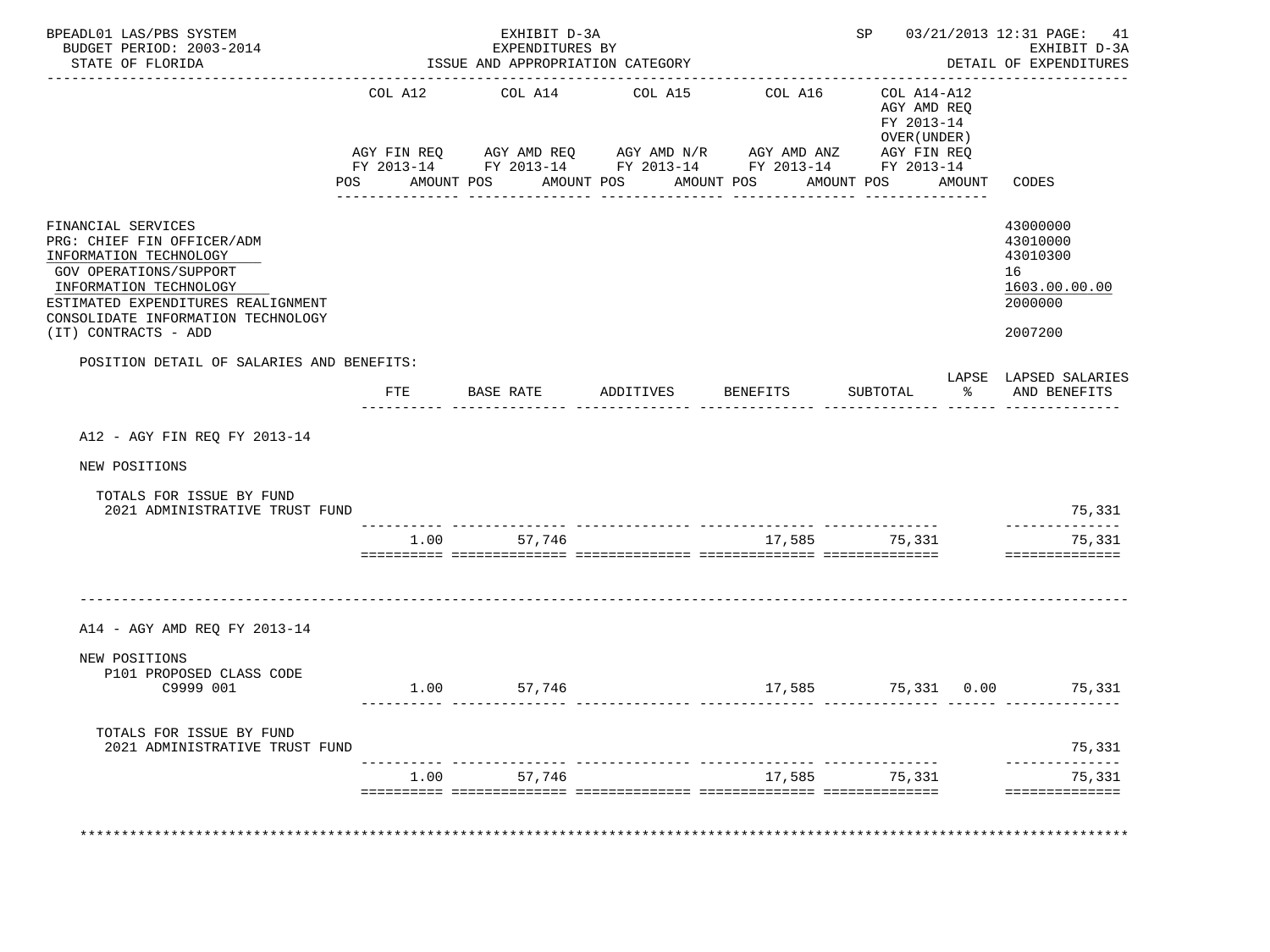| BPEADL01 LAS/PBS SYSTEM<br>BUDGET PERIOD: 2003-2014<br>STATE OF FLORIDA                                                                                                                                                                 |                       | EXHIBIT D-3A<br>EXPENDITURES BY<br>ISSUE AND APPROPRIATION CATEGORY |                       |                                                                                                                                                | SP 03/21/2013 12:31 PAGE:                                              | 42<br>EXHIBIT D-3A<br>DETAIL OF EXPENDITURES                                            |
|-----------------------------------------------------------------------------------------------------------------------------------------------------------------------------------------------------------------------------------------|-----------------------|---------------------------------------------------------------------|-----------------------|------------------------------------------------------------------------------------------------------------------------------------------------|------------------------------------------------------------------------|-----------------------------------------------------------------------------------------|
|                                                                                                                                                                                                                                         | COL A12<br><b>POS</b> | COL A14<br>AMOUNT POS                                               | COL A15<br>AMOUNT POS | COL A16<br>AGY FIN REQ AGY AMD REQ AGY AMD N/R AGY AMD ANZ AGY FIN REQ<br>FY 2013-14 FY 2013-14 FY 2013-14 FY 2013-14 FY 2013-14<br>AMOUNT POS | COL A14-A12<br>AGY AMD REO<br>FY 2013-14<br>OVER (UNDER)<br>AMOUNT POS | AMOUNT CODES                                                                            |
| FINANCIAL SERVICES<br>PRG: CHIEF FIN OFFICER/ADM<br>INFORMATION TECHNOLOGY<br>GOV OPERATIONS/SUPPORT<br>INFORMATION TECHNOLOGY<br>NONRECURRING EXPENDITURES<br>WORKERS' COMPENSATION INTERNAL<br>SELF-SUFICIENCY INITIATIVE<br>EXPENSES |                       |                                                                     |                       |                                                                                                                                                |                                                                        | 43000000<br>43010000<br>43010300<br>16<br>1603.00.00.00<br>2100000<br>2103129<br>040000 |
| ADMINISTRATIVE TRUST FUND -STATE 27,090- 27,090-                                                                                                                                                                                        |                       |                                                                     |                       |                                                                                                                                                |                                                                        | $2021$ 1                                                                                |
| ANNUALIZATION OF ADMINISTERED<br>FUNDS APPROPRIATIONS<br>STATE HEALTH INSURANCE ADJUSTMENT<br>FOR FY 2012-13 - 10 MONTHS<br>ANNUALIZATION                                                                                               |                       |                                                                     |                       |                                                                                                                                                |                                                                        | 26A0000<br>26A1830                                                                      |
| SALARIES AND BENEFITS<br>ADMINISTRATIVE TRUST FUND -STATE 74,690 74,690                                                                                                                                                                 |                       |                                                                     |                       |                                                                                                                                                |                                                                        | 010000<br>2021 1                                                                        |
|                                                                                                                                                                                                                                         |                       |                                                                     |                       |                                                                                                                                                |                                                                        |                                                                                         |
| DATA PROCESSING SERVICES<br>SOUTHWOOD SRC                                                                                                                                                                                               |                       |                                                                     |                       |                                                                                                                                                |                                                                        | 210000<br>210021                                                                        |
| ADMINISTRATIVE TRUST FUND -STATE                                                                                                                                                                                                        |                       | 5                                                                   |                       |                                                                                                                                                |                                                                        | 2021 1                                                                                  |
| TOTAL: STATE HEALTH INSURANCE ADJUSTMENT<br>FOR FY 2012-13 - 10 MONTHS<br>ANNUALIZATION                                                                                                                                                 |                       |                                                                     |                       |                                                                                                                                                |                                                                        | 26A1830                                                                                 |
| TOTAL ISSUE 74,695 74,695                                                                                                                                                                                                               |                       |                                                                     |                       |                                                                                                                                                |                                                                        |                                                                                         |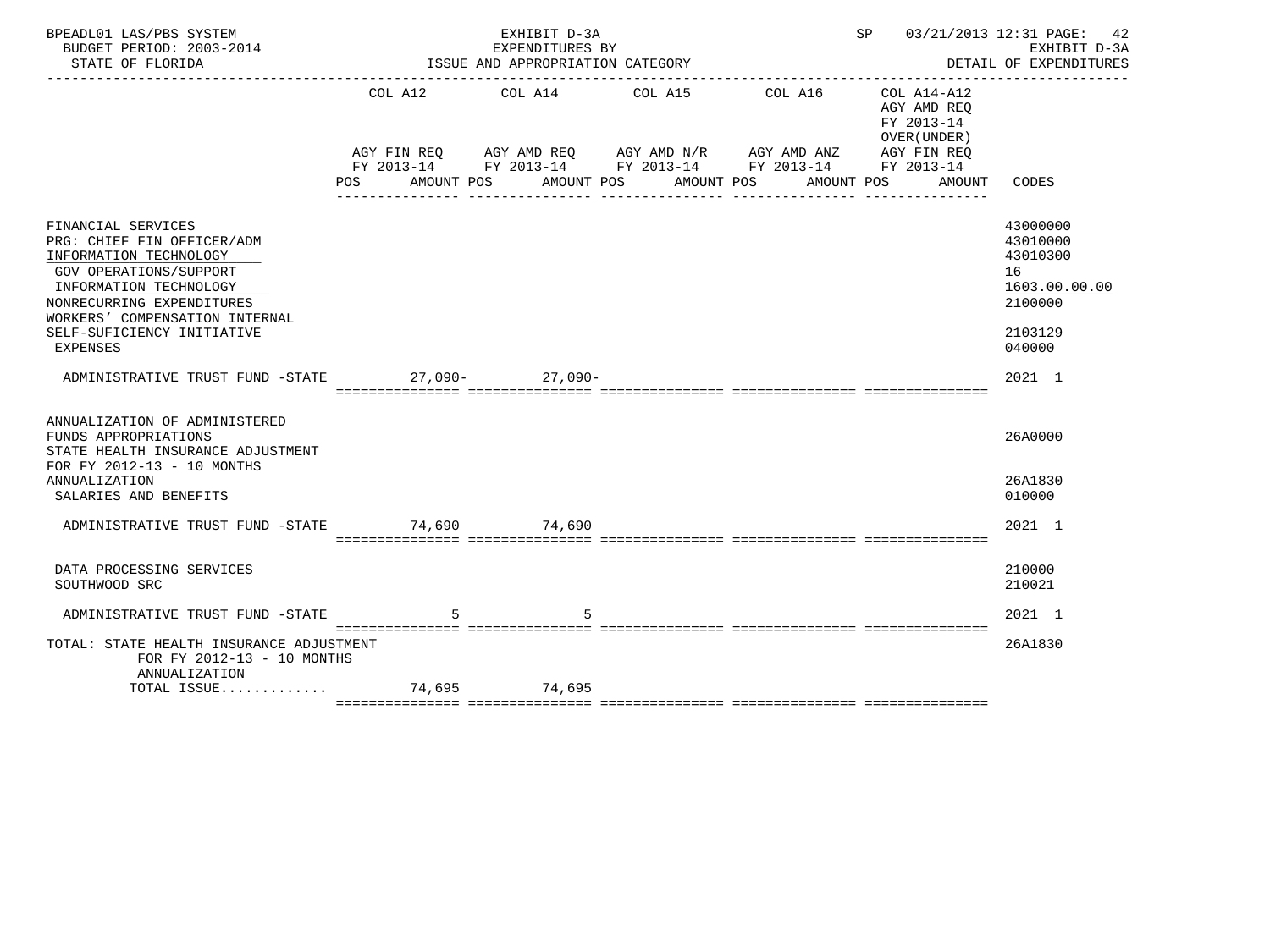| BPEADL01 LAS/PBS SYSTEM<br>BUDGET PERIOD: 2003-2014<br>STATE OF FLORIDA                                                                                                                                                               | EXHIBIT D-3A<br>EXPENDITURES BY<br>ISSUE AND APPROPRIATION CATEGORY                                                                                                                              |                  | SP 03/21/2013 12:31 PAGE: 43                                                                                                       | EXHIBIT D-3A<br>DETAIL OF EXPENDITURES                                        |
|---------------------------------------------------------------------------------------------------------------------------------------------------------------------------------------------------------------------------------------|--------------------------------------------------------------------------------------------------------------------------------------------------------------------------------------------------|------------------|------------------------------------------------------------------------------------------------------------------------------------|-------------------------------------------------------------------------------|
|                                                                                                                                                                                                                                       | COL A12 COL A14 COL A15 COL A16<br>AGY FIN REQ AGY AMD REQ AGY AMD N/R AGY AMD ANZ AGY FIN REQ<br>FY 2013-14 FY 2013-14 FY 2013-14 FY 2013-14 FY 2013-14<br>POS AMOUNT POS AMOUNT POS AMOUNT POS |                  | COL A14-A12<br>AGY AMD REO<br>FY 2013-14<br>OVER (UNDER)<br>AMOUNT POS<br>AMOUNT CODES                                             |                                                                               |
| FINANCIAL SERVICES<br>PRG: CHIEF FIN OFFICER/ADM<br>INFORMATION TECHNOLOGY<br>GOV OPERATIONS/SUPPORT<br>INFORMATION TECHNOLOGY<br>WORKLOAD<br>DIVISION OF WORKERS' COMPENSATION -<br>RE-EMPLOYMENT SERVICES PROGRAM<br>IMPLEMENTATION |                                                                                                                                                                                                  |                  |                                                                                                                                    | 43000000<br>43010000<br>43010300<br>16<br>1603.00.00.00<br>3000000<br>3000950 |
| EXPENSES<br>ADMINISTRATIVE TRUST FUND -STATE                                                                                                                                                                                          |                                                                                                                                                                                                  | 10,203 3,993     |                                                                                                                                    | 040000<br>10,203 2021 1                                                       |
|                                                                                                                                                                                                                                       |                                                                                                                                                                                                  |                  |                                                                                                                                    |                                                                               |
| SPECIAL CATEGORIES<br>CONTRACTED SERVICES                                                                                                                                                                                             |                                                                                                                                                                                                  |                  |                                                                                                                                    | 100000<br>100777                                                              |
| ADMINISTRATIVE TRUST FUND -STATE                                                                                                                                                                                                      | 172,800                                                                                                                                                                                          |                  | 172,800 2021 1<br>. CONFIDENTIAL CONTRACT CONTRACT DESCRIPTION OF THE CONTRACT CONTRACT CONTRACT OF THE CONTRACT OF THE CONTRACT O |                                                                               |
| TOTAL: DIVISION OF WORKERS' COMPENSATION -<br>RE-EMPLOYMENT SERVICES PROGRAM<br>IMPLEMENTATION                                                                                                                                        |                                                                                                                                                                                                  |                  |                                                                                                                                    | 3000950                                                                       |
| TOTAL ISSUE                                                                                                                                                                                                                           |                                                                                                                                                                                                  | 183,003 3,993    | 183,003                                                                                                                            |                                                                               |
|                                                                                                                                                                                                                                       |                                                                                                                                                                                                  |                  |                                                                                                                                    |                                                                               |
| AGENCY ISSUE NARRATIVE:<br>2013-2014 BUDGET YEAR NARRATIVE:<br>Amended 2013-14 Narrative after February 1, 2013.                                                                                                                      |                                                                                                                                                                                                  | IT COMPONENT? NO |                                                                                                                                    |                                                                               |
| The information technology portion of this amendment did not change, only the funding in the workers' compensation<br>funding.                                                                                                        |                                                                                                                                                                                                  |                  |                                                                                                                                    |                                                                               |

 Summary: No change \*\*\*\*\*\*\*\*\*\*\*\*\*\*\*\*\*\*\*\*\*\*\*\*\*\*\*\*\*\*\*\*\*\*\*\*\*\*\*\*\*\*\*\*\*\*\*\*\*\*\*\*\*\*\*\*\*\*\*\*\*\*\*\*\*\*\*\*\*\*\*\*\*\*\*\*\*\*\*\*\*\*\*\*\*\*\*\*\*\*\*\*\*\*\*\*\*\*\*\*\*\*\*\*\*\*\*\*\*\*\*\*\*\*\*\*\*\*\*\*\*\*\*\*\*\*\*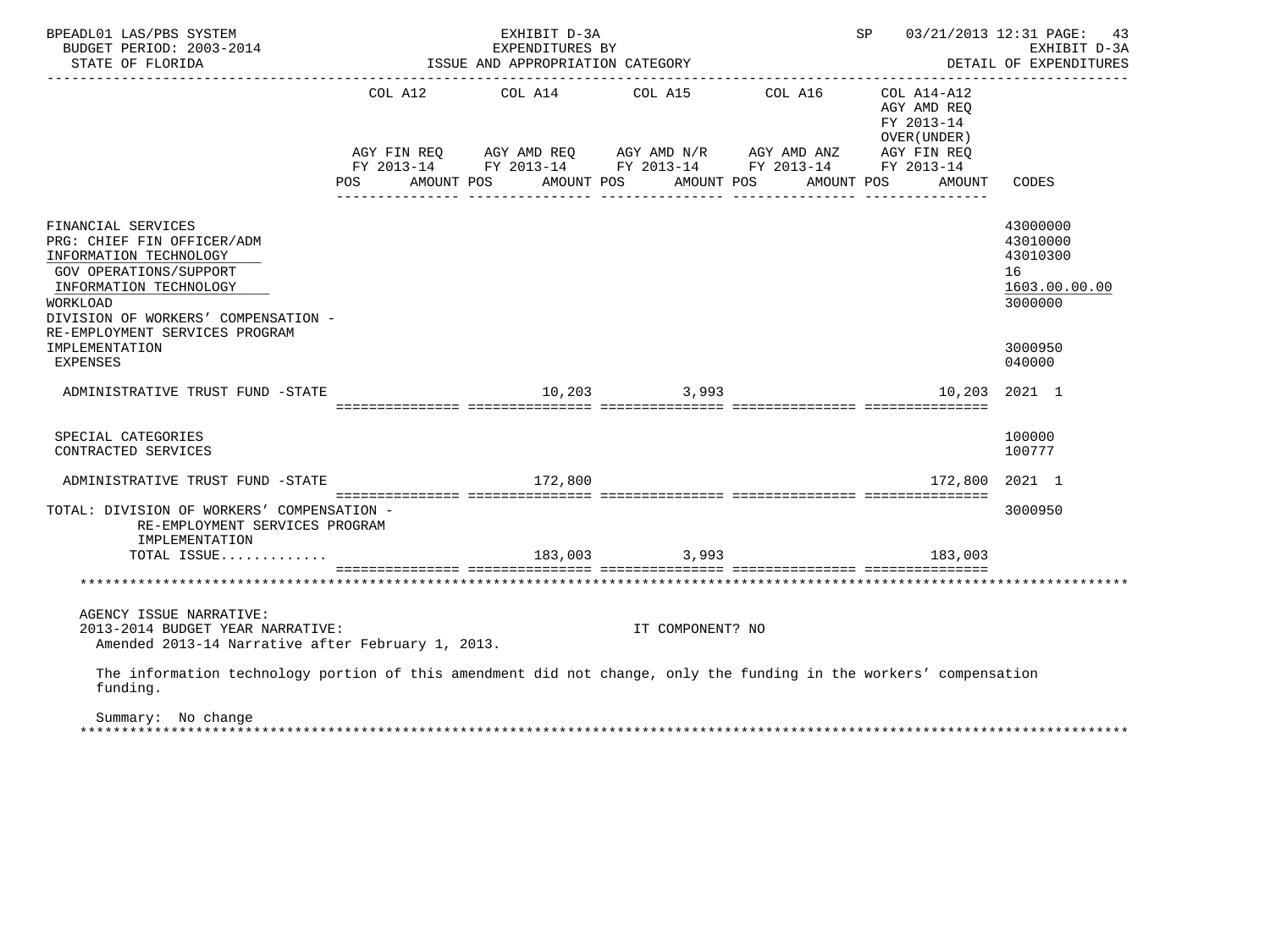| BPEADL01 LAS/PBS SYSTEM<br>BUDGET PERIOD: 2003-2014<br>STATE OF FLORIDA                                                                                                                                                                                                                           |                | EXHIBIT D-3A<br>EXPENDITURES BY<br>ISSUE AND APPROPRIATION CATEGORY                                                                                       |                          |                       | SP 03/21/2013 12:31 PAGE: 44                                                      | EXHIBIT D-3A<br>DETAIL OF EXPENDITURES                                                  |
|---------------------------------------------------------------------------------------------------------------------------------------------------------------------------------------------------------------------------------------------------------------------------------------------------|----------------|-----------------------------------------------------------------------------------------------------------------------------------------------------------|--------------------------|-----------------------|-----------------------------------------------------------------------------------|-----------------------------------------------------------------------------------------|
|                                                                                                                                                                                                                                                                                                   | COL A12<br>POS | COL A14 COL A15<br>AGY FIN REQ      AGY AMD REQ      AGY AMD N/R      AGY AMD ANZ<br>FY 2013-14 FY 2013-14 FY 2013-14 FY 2013-14 FY 2013-14<br>AMOUNT POS | AMOUNT POS<br>AMOUNT POS | COL A16<br>AMOUNT POS | COL A14-A12<br>AGY AMD REO<br>FY 2013-14<br>OVER (UNDER)<br>AGY FIN REO<br>AMOUNT | CODES                                                                                   |
| FINANCIAL SERVICES<br>PRG: CHIEF FIN OFFICER/ADM<br>INFORMATION TECHNOLOGY<br><b>GOV OPERATIONS/SUPPORT</b><br>INFORMATION TECHNOLOGY<br>PROGRAM OR SERVICE-LEVEL<br>INFORMATION TECHNOLOGY<br>RETENTION OF ENTERPRISE APPLICATION<br><b>BUREAU</b><br>SALARY RATE<br>SALARY RATE 196,359 196,359 |                |                                                                                                                                                           |                          |                       |                                                                                   | 43000000<br>43010000<br>43010300<br>16<br>1603.00.00.00<br>3630000<br>3637A00<br>000000 |
| SALARIES AND BENEFITS                                                                                                                                                                                                                                                                             |                |                                                                                                                                                           |                          |                       |                                                                                   | 010000                                                                                  |
| ADMINISTRATIVE TRUST FUND -STATE 221,551 221,551                                                                                                                                                                                                                                                  |                |                                                                                                                                                           |                          |                       |                                                                                   | 2021 1                                                                                  |
| TOTAL: RETENTION OF ENTERPRISE APPLICATION<br><b>BUREAU</b><br>$\texttt{TOTAL}$ $\texttt{ISSUE} \dots \dots \dots \dots \dots$ 221,551<br>TOTAL SALARY RATE 196,359 196,359                                                                                                                       |                | 221,551                                                                                                                                                   |                          |                       |                                                                                   | 3637A00                                                                                 |
| AGENCY ISSUE NARRATIVE:<br>2013-2014 BUDGET YEAR NARRATIVE:<br>Issue Title: Retention of Enterprise Application Bureau                                                                                                                                                                            |                |                                                                                                                                                           | IT COMPONENT? NO         |                       |                                                                                   |                                                                                         |

 Reference to Long-Range Program Plan: Goal #5 - Operational Efficiencies. The department will strive for organizational excellence by promoting and encouraging continuous improvement.

 The Division of Information Systems (DIS) is requesting funding for a 10 percent across the board salary adjustment in the amount of \$221,551 for 45 staff members in the Bureau of Insurance Applications (BEA). This request excludes seven additional full time equivalent positions (FTE) approved for the Bureau in FY 2012-13.

 BEA is responsible for design, development, enhancement, maintenance and support of application systems required for the business functions and statutory responsibilities of the Department of Financial Services (DFS) and Office of Insurance Regulation (OIR). BEA is responsible for maintaining the majority of applications that support the statutory responsibilities of the Chief Financial Officer (CFO) of the State of Florida. The BEA supports over 325 applications and the business functions support all department divisions, outside companies, and individuals.

 In the past 18 months 30 percent of BEA's staff has left employment with the bureau to take positions in other state agencies for higher salaries. In most cases these people have taken the same level position at a salary that is considerably higher, often times with less responsibility. With so many staff leaving and taking the knowledge and experience of DFS and OIR's application systems with them, it is crippling to DFS, OIR and the CFO. Due to the lack of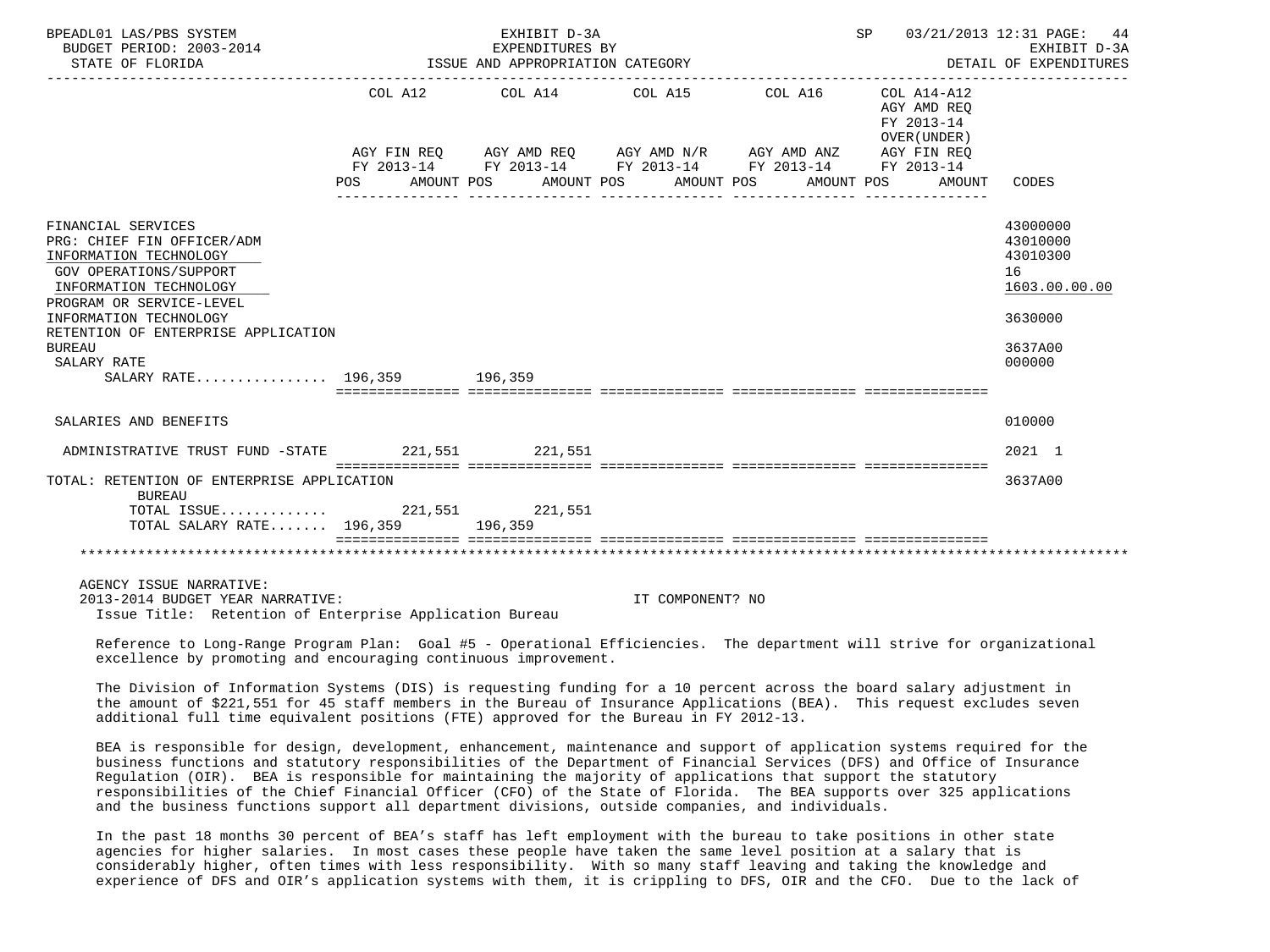| BPEADL01 LAS/PBS SYSTEM<br>BUDGET PERIOD: $2003-2014$<br>STATE OF FLORIDA                                                                                                                                                                                                                                                                                                                                                                                                                                                                                         |            | EXHIBIT D-3A<br>EXPENDITURES BY<br>ISSUE AND APPROPRIATION CATEGORY |                                                                           |                                                               |           | SP 03/21/2013 12:31 PAGE:<br>45<br>EXHIBIT D-3A<br>DETAIL OF EXPENDITURES<br>-------------------------- |
|-------------------------------------------------------------------------------------------------------------------------------------------------------------------------------------------------------------------------------------------------------------------------------------------------------------------------------------------------------------------------------------------------------------------------------------------------------------------------------------------------------------------------------------------------------------------|------------|---------------------------------------------------------------------|---------------------------------------------------------------------------|---------------------------------------------------------------|-----------|---------------------------------------------------------------------------------------------------------|
|                                                                                                                                                                                                                                                                                                                                                                                                                                                                                                                                                                   |            | COL A12 COL A14                                                     | COL A15 COL A16<br>POS AMOUNT POS AMOUNT POS AMOUNT POS AMOUNT POS AMOUNT | $COL A14 - A12$<br>AGY AMD REO<br>FY 2013-14<br>OVER (UNDER ) |           | CODES                                                                                                   |
| FINANCIAL SERVICES<br>PRG: CHIEF FIN OFFICER/ADM<br>INFORMATION TECHNOLOGY<br>GOV OPERATIONS/SUPPORT<br>INFORMATION TECHNOLOGY<br>PROGRAM OR SERVICE-LEVEL<br>INFORMATION TECHNOLOGY                                                                                                                                                                                                                                                                                                                                                                              |            |                                                                     |                                                                           |                                                               |           | 43000000<br>43010000<br>43010300<br>16<br>1603.00.00.00<br>3630000                                      |
| RETENTION OF ENTERPRISE APPLICATION<br><b>BUREAU</b>                                                                                                                                                                                                                                                                                                                                                                                                                                                                                                              |            |                                                                     |                                                                           |                                                               |           | 3637A00                                                                                                 |
| application pool.<br>Adding a 10 percent salary adjustment across the board for BEA (excluding seven new FTEs received in FY 2012-13) will<br>begin to provide BEA the capability to hire and retain quality staff and stop the drain of knowledge and skills that are<br>due to staff leaving for monetary gains at other state agencies. This increased capability will allow BEA to begin<br>hiring and retaining staff that will support the CFO's systems which are critical to fulfillment of his statutory<br>responsibilities to the citizens of Florida. |            |                                                                     |                                                                           |                                                               |           |                                                                                                         |
| POSITION DETAIL OF SALARIES AND BENEFITS:                                                                                                                                                                                                                                                                                                                                                                                                                                                                                                                         |            |                                                                     |                                                                           |                                                               |           | LAPSE LAPSED SALARIES                                                                                   |
|                                                                                                                                                                                                                                                                                                                                                                                                                                                                                                                                                                   | <b>FTE</b> |                                                                     | BASE RATE ADDITIVES BENEFITS                                              | SUBTOTAL                                                      | $\approx$ | AND BENEFITS                                                                                            |
| A12 - AGY FIN REO FY 2013-14                                                                                                                                                                                                                                                                                                                                                                                                                                                                                                                                      |            |                                                                     |                                                                           |                                                               |           |                                                                                                         |
| CHANGES TO CURRENTLY AUTHORIZED POSITIONS<br>RA01 RATE & SALARY ADJ - BENEFITS NO FTE<br>C9999 001 0.00                                                                                                                                                                                                                                                                                                                                                                                                                                                           |            | 196,359                                                             |                                                                           |                                                               |           | 25,192 221,551 0.00 221,551                                                                             |
| TOTALS FOR ISSUE BY FUND<br>2021 ADMINISTRATIVE TRUST FUND                                                                                                                                                                                                                                                                                                                                                                                                                                                                                                        |            |                                                                     |                                                                           |                                                               |           | 221,551                                                                                                 |
|                                                                                                                                                                                                                                                                                                                                                                                                                                                                                                                                                                   |            | $0.00$ 196.359                                                      |                                                                           | 25,192 221,551                                                |           | ______________<br>221,551                                                                               |
|                                                                                                                                                                                                                                                                                                                                                                                                                                                                                                                                                                   |            |                                                                     |                                                                           |                                                               |           | ==============                                                                                          |

-------------------------------------------------------------------------------------------------------------------------------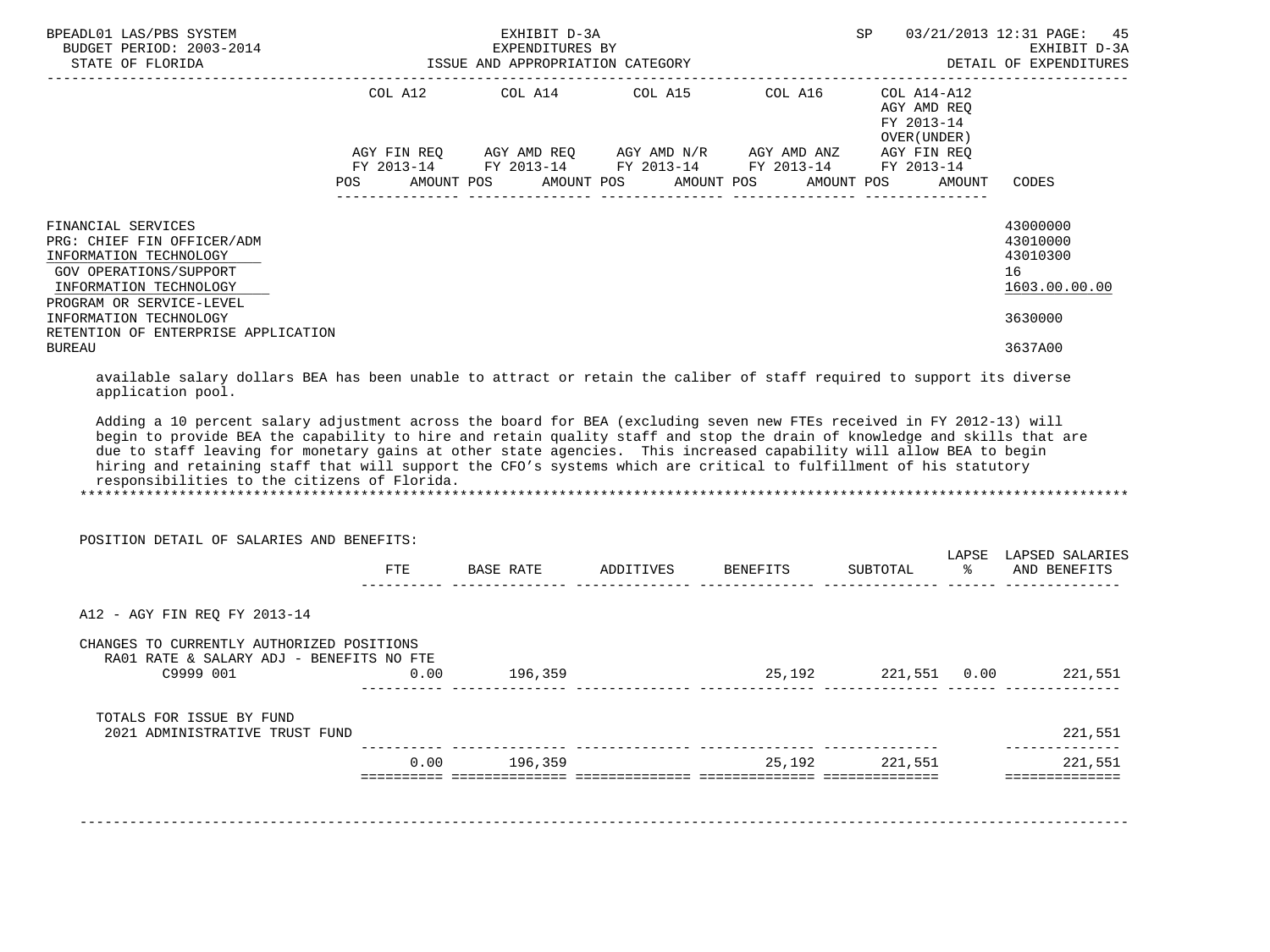| BPEADL01 LAS/PBS SYSTEM<br>BUDGET PERIOD: 2003-2014<br>STATE OF FLORIDA                                       |                | EXHIBIT D-3A<br>EXPENDITURES BY<br>ISSUE AND APPROPRIATION CATEGORY |                       |                                                                        | SP 03/21/2013 12:31 PAGE: 46                             | EXHIBIT D-3A<br>DETAIL OF EXPENDITURES |
|---------------------------------------------------------------------------------------------------------------|----------------|---------------------------------------------------------------------|-----------------------|------------------------------------------------------------------------|----------------------------------------------------------|----------------------------------------|
|                                                                                                               |                |                                                                     |                       |                                                                        |                                                          |                                        |
|                                                                                                               | COL A12        | COL A14                                                             | COL A15               | COL A16<br>AGY FIN REQ AGY AMD REQ AGY AMD N/R AGY AMD ANZ AGY FIN REQ | COL A14-A12<br>AGY AMD REO<br>FY 2013-14<br>OVER (UNDER) |                                        |
|                                                                                                               |                |                                                                     |                       | FY 2013-14 FY 2013-14 FY 2013-14 FY 2013-14 FY 2013-14                 |                                                          |                                        |
|                                                                                                               | POS AMOUNT POS |                                                                     | AMOUNT POS AMOUNT POS | ---------------                                                        | AMOUNT POS<br>AMOUNT<br>---------------                  | CODES                                  |
| FINANCIAL SERVICES<br>PRG: CHIEF FIN OFFICER/ADM<br>INFORMATION TECHNOLOGY<br>GOV OPERATIONS/SUPPORT          |                |                                                                     |                       |                                                                        |                                                          | 43000000<br>43010000<br>43010300<br>16 |
| INFORMATION TECHNOLOGY                                                                                        |                |                                                                     |                       |                                                                        |                                                          | 1603.00.00.00                          |
| PROGRAM OR SERVICE-LEVEL<br>INFORMATION TECHNOLOGY<br>RETENTION OF ENTERPRISE APPLICATION<br><b>BUREAU</b>    |                |                                                                     |                       |                                                                        |                                                          | 3630000<br>3637A00                     |
| POSITION DETAIL OF SALARIES AND BENEFITS:                                                                     |                |                                                                     |                       |                                                                        |                                                          |                                        |
|                                                                                                               | FTE            | BASE RATE                                                           | ADDITIVES             | <b>BENEFITS</b>                                                        | SUBTOTAL<br>ႜ                                            | LAPSE LAPSED SALARIES<br>AND BENEFITS  |
| A14 - AGY AMD REQ FY 2013-14                                                                                  |                |                                                                     |                       |                                                                        |                                                          |                                        |
| CHANGES TO CURRENTLY AUTHORIZED POSITIONS<br>RA01 RATE & SALARY ADJ - BENEFITS NO FTE                         |                |                                                                     |                       |                                                                        |                                                          |                                        |
| C9999 001                                                                                                     | 0.00           | 196,359                                                             |                       |                                                                        | 25,192 221,551 0.00 221,551                              |                                        |
| TOTALS FOR ISSUE BY FUND<br>2021 ADMINISTRATIVE TRUST FUND                                                    |                |                                                                     |                       |                                                                        |                                                          | 221,551                                |
|                                                                                                               |                | ----- ---------------<br>$0.00$ 196,359                             |                       | 25,192                                                                 | 221,551                                                  | 221,551                                |
|                                                                                                               |                |                                                                     |                       |                                                                        |                                                          | ==============                         |
|                                                                                                               |                |                                                                     |                       |                                                                        |                                                          |                                        |
| INTERNAL IT SELF SUFFICIENCY<br>INITIATIVE FOR UNCLAIMED PROPERTY<br>MANAGEMENT INFORMATION SYSTEM<br>(UPMIS) |                |                                                                     |                       |                                                                        |                                                          | 36370C0                                |
| SALARY RATE<br>SALARY RATE                                                                                    | 501,435        |                                                                     |                       |                                                                        | $501,435-$                                               | 000000                                 |
| SALARIES AND BENEFITS                                                                                         |                |                                                                     |                       |                                                                        |                                                          | 010000                                 |
|                                                                                                               | 7.00           |                                                                     |                       |                                                                        | $7.00 -$                                                 |                                        |
| ADMINISTRATIVE TRUST FUND -STATE                                                                              | 637,001        | ================================                                    |                       |                                                                        |                                                          | 637,001- 2021 1                        |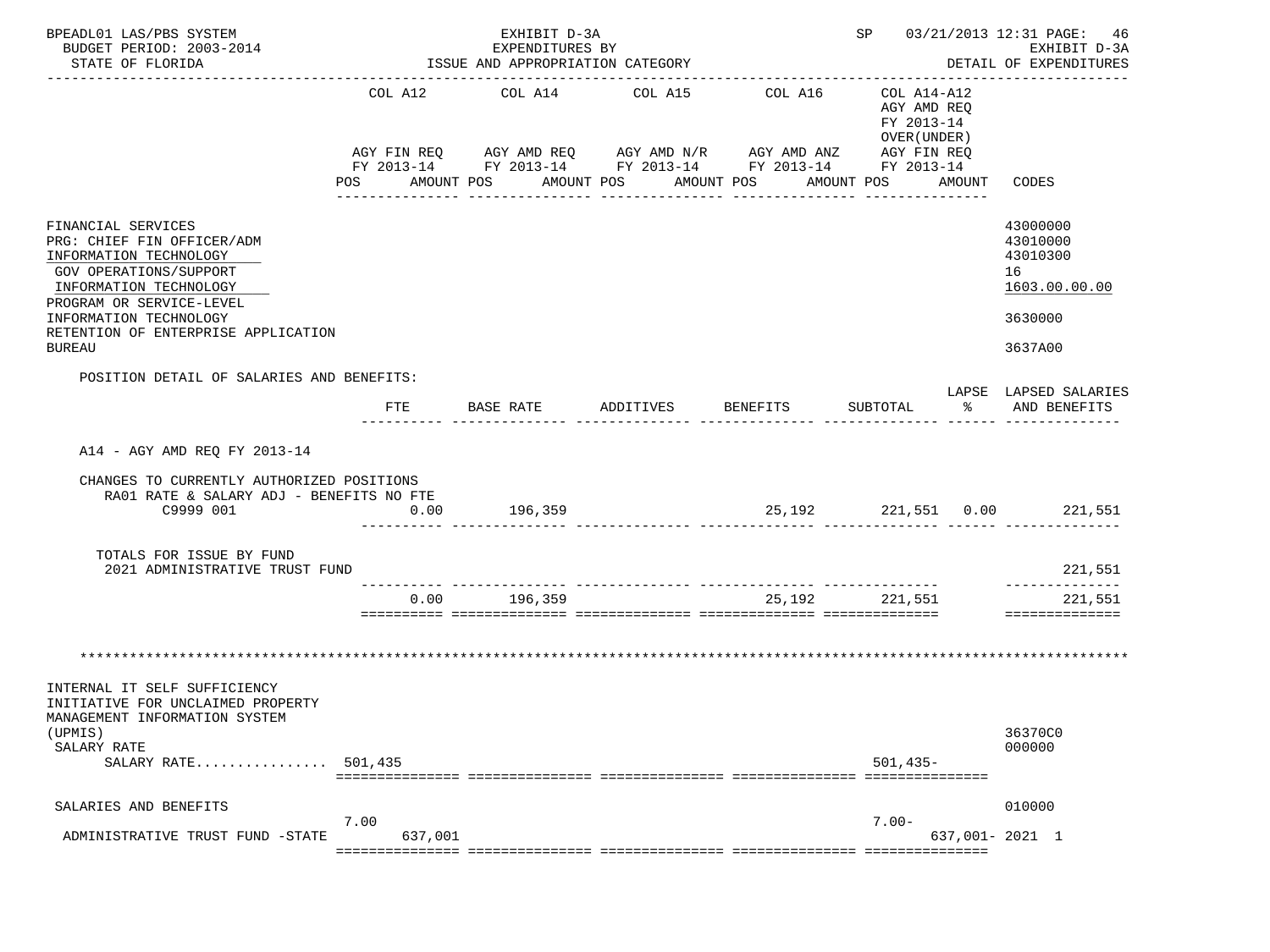| BPEADL01 LAS/PBS SYSTEM<br>BUDGET PERIOD: 2003-2014<br>STATE OF FLORIDA                                                                                                                                                                                                                    |            | EXHIBIT D-3A<br>EXPENDITURES BY<br>ISSUE AND APPROPRIATION CATEGORY | SP 03/21/2013 12:31 PAGE: 47<br>EXHIBIT D-3A<br>DETAIL OF EXPENDITURES |                                                                                                                       |                                                          |                                                                    |
|--------------------------------------------------------------------------------------------------------------------------------------------------------------------------------------------------------------------------------------------------------------------------------------------|------------|---------------------------------------------------------------------|------------------------------------------------------------------------|-----------------------------------------------------------------------------------------------------------------------|----------------------------------------------------------|--------------------------------------------------------------------|
|                                                                                                                                                                                                                                                                                            |            | COL A12 COL A14 COL A15                                             |                                                                        | COL A16                                                                                                               | COL A14-A12<br>AGY AMD REO<br>FY 2013-14<br>OVER (UNDER) |                                                                    |
|                                                                                                                                                                                                                                                                                            |            |                                                                     |                                                                        | AGY FIN REQ AGY AMD REQ AGY AMD N/R AGY AMD ANZ AGY FIN REQ<br>FY 2013-14 FY 2013-14 FY 2013-14 FY 2013-14 FY 2013-14 |                                                          |                                                                    |
|                                                                                                                                                                                                                                                                                            | <b>POS</b> | AMOUNT POS AMOUNT POS                                               |                                                                        | AMOUNT POS                                                                                                            | AMOUNT POS<br>AMOUNT                                     | CODES                                                              |
| FINANCIAL SERVICES<br>PRG: CHIEF FIN OFFICER/ADM<br>INFORMATION TECHNOLOGY<br>GOV OPERATIONS/SUPPORT<br>INFORMATION TECHNOLOGY<br>PROGRAM OR SERVICE-LEVEL<br>INFORMATION TECHNOLOGY<br>INTERNAL IT SELF SUFFICIENCY<br>INITIATIVE FOR UNCLAIMED PROPERTY<br>MANAGEMENT INFORMATION SYSTEM |            |                                                                     |                                                                        |                                                                                                                       |                                                          | 43000000<br>43010000<br>43010300<br>16<br>1603.00.00.00<br>3630000 |
| (UPMIS)<br><b>EXPENSES</b>                                                                                                                                                                                                                                                                 |            |                                                                     |                                                                        |                                                                                                                       |                                                          | 36370C0<br>040000                                                  |
| ADMINISTRATIVE TRUST FUND -STATE 69,902 69,902 28,679                                                                                                                                                                                                                                      |            |                                                                     |                                                                        |                                                                                                                       |                                                          | 2021 1                                                             |
| SPECIAL CATEGORIES<br>TR/DMS/HR SVCS/STW CONTRCT                                                                                                                                                                                                                                           |            |                                                                     |                                                                        |                                                                                                                       |                                                          | 100000<br>107040                                                   |
| ADMINISTRATIVE TRUST FUND -STATE                                                                                                                                                                                                                                                           |            | 2,478 2,478                                                         |                                                                        |                                                                                                                       |                                                          | 2021 1                                                             |
| TOTAL: INTERNAL IT SELF SUFFICIENCY<br>INITIATIVE FOR UNCLAIMED PROPERTY<br>MANAGEMENT INFORMATION SYSTEM<br>(UPMIS)                                                                                                                                                                       |            |                                                                     |                                                                        |                                                                                                                       |                                                          | 36370C0                                                            |
| TOTAL POSITIONS 7.00<br>TOTAL SALARY RATE 501,435                                                                                                                                                                                                                                          |            |                                                                     |                                                                        |                                                                                                                       | $7.00 -$<br>$637,001 -$<br>$501.435 -$                   |                                                                    |
|                                                                                                                                                                                                                                                                                            |            |                                                                     |                                                                        |                                                                                                                       |                                                          |                                                                    |
| AGENCY ISSUE NARRATIVE:<br>2013-2014 BUDGET YEAR NARRATIVE:<br>Issue Title: Internal IT Self Sufficiency Initiative for Unclaimed Property Management Information System (UPMIS)                                                                                                           |            |                                                                     | IT COMPONENT? YES                                                      |                                                                                                                       |                                                          |                                                                    |
| Reference to Long-Range Program Plan: Goal #5 - Operational Efficiencies. The department will strive for organizational<br>excellence by promoting and encouraging continuous improvement.                                                                                                 |            |                                                                     |                                                                        |                                                                                                                       |                                                          |                                                                    |

 The Department of Financial Services (DFS), Division of Information Systems (DIS) is requesting the establishment of seven Systems Programming Consultant full time equivalent positions (FTE) to supplement existing long-term outside staff augmentation agreements. These additional positions will enable DIS to begin the process of enhancing the current Unclaimed Property Management Information System (UPMIS) originally implemented in 2005. During the last four years, the UPMIS database has quadrupled in size. During the same period, the application staff has been reduced by one FTE and staff augmentation consultant services. UPMIS, a mainframe application, is half the size of FLAIR which requires 102 FTEs to support. Currently, there are three FTEs and four consultants supporting UPMIS. The application staff is 733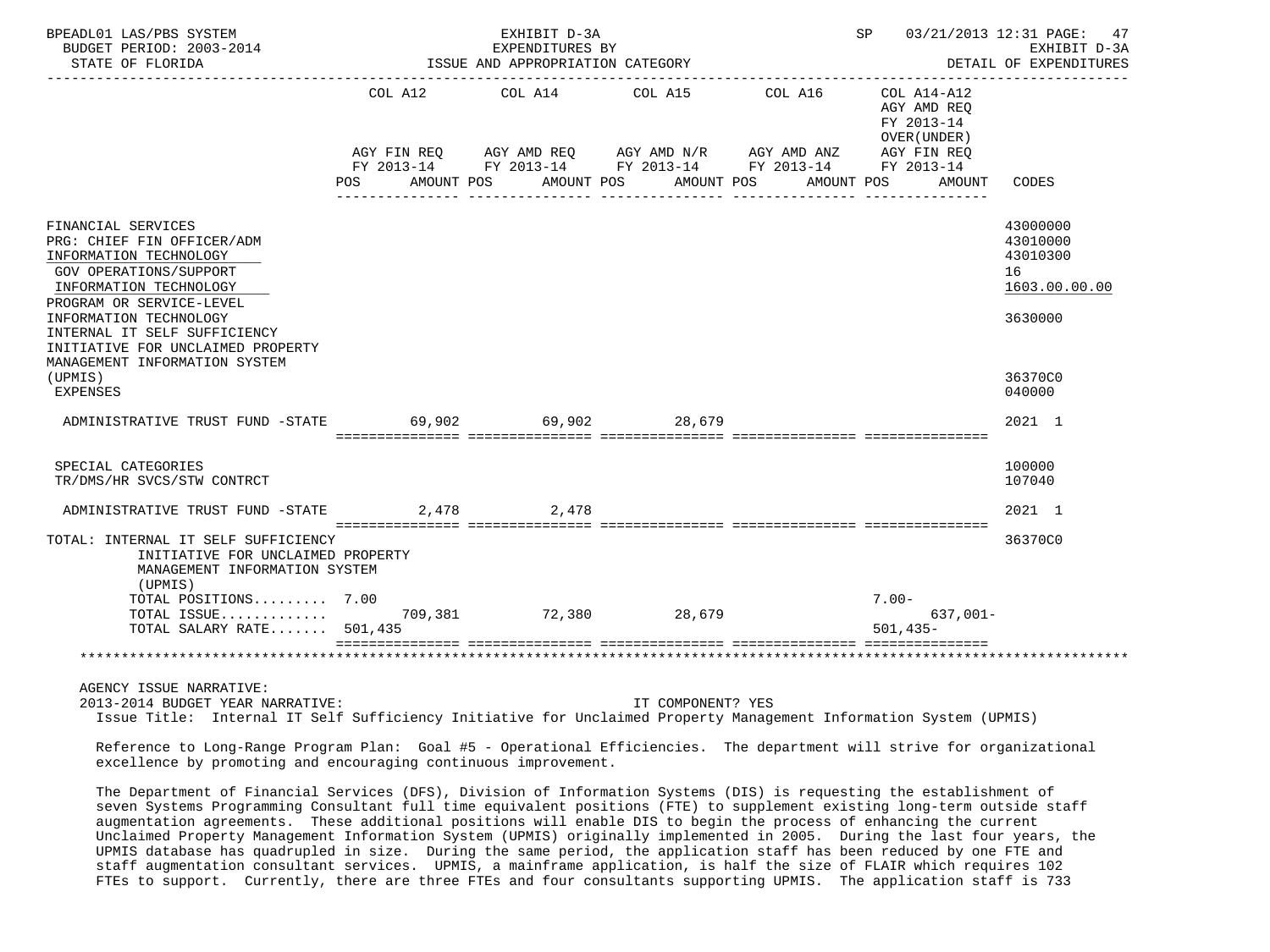| BPEADL01 LAS/PBS SYSTEM<br>BUDGET PERIOD: 2003-2014<br>STATE OF FLORIDA                                                                                  | EXHIBIT D-3A<br>EXPENDITURES BY<br>ISSUE AND APPROPRIATION CATEGORY |  |                         |                  |  |                                                                                                                                                                 | SP |                                                          | 03/21/2013 12:31 PAGE: 48<br>EXHIBIT D-3A<br>DETAIL OF EXPENDITURES |
|----------------------------------------------------------------------------------------------------------------------------------------------------------|---------------------------------------------------------------------|--|-------------------------|------------------|--|-----------------------------------------------------------------------------------------------------------------------------------------------------------------|----|----------------------------------------------------------|---------------------------------------------------------------------|
|                                                                                                                                                          |                                                                     |  | COL A12 COL A14 COL A15 |                  |  | COL A16                                                                                                                                                         |    | COL A14-A12<br>AGY AMD REO<br>FY 2013-14<br>OVER (UNDER) |                                                                     |
|                                                                                                                                                          | <b>POS</b>                                                          |  |                         | ---------------- |  | AGY FIN REO AGY AMD REO AGY AMD N/R AGY AMD ANZ<br>FY 2013-14 FY 2013-14 FY 2013-14 FY 2013-14 FY 2013-14<br>AMOUNT POS AMOUNT POS AMOUNT POS AMOUNT POS AMOUNT |    | AGY FIN REO                                              | CODES                                                               |
| FINANCIAL SERVICES<br>PRG: CHIEF FIN OFFICER/ADM<br>INFORMATION TECHNOLOGY<br>GOV OPERATIONS/SUPPORT<br>INFORMATION TECHNOLOGY                           |                                                                     |  |                         |                  |  |                                                                                                                                                                 |    |                                                          | 43000000<br>43010000<br>43010300<br>16<br>1603.00.00.00             |
| PROGRAM OR SERVICE-LEVEL<br>INFORMATION TECHNOLOGY<br>INTERNAL IT SELF SUFFICIENCY<br>INITIATIVE FOR UNCLAIMED PROPERTY<br>MANAGEMENT INFORMATION SYSTEM |                                                                     |  |                         |                  |  |                                                                                                                                                                 |    |                                                          | 3630000                                                             |
| (UPMIS)                                                                                                                                                  |                                                                     |  |                         |                  |  |                                                                                                                                                                 |    |                                                          | 36370C0                                                             |

change requests in arrears and this number is growing daily.

 This application manages over two billion dollars in unclaimed property assets and there is not sufficient state staff for enhancements and maintenance of this critical system. The risk to the State is significantly reduced by adding the requested FTEs. Without these positions DFS must rely totally on contractors to maintain a business system that is mission critical to the Chief Financial Officer. The requested FTEs will be responsible for re-writing legacy business systems, programs and applications previously developed in outdated, costly to maintain software; and converting manual division operations to automated/electronic formats to enable DIS to further reduce future expenditures and improve reliability of the system.

 The critical business system and numerous applications are the backbone of UPMIS' program plan and operations. Under Florida law and rules, holders and others are required to electronically submit claims to the Division of Accounting and Auditing, Bureau of Unclaimed Property in order to reclaim their assets. The division is also required to pay claims in a timely manner. The Bureau of Unclaimed Property is reliant on electronic business systems to carry out their daily statutory duties.

 The division recognizes that a more cost effective means of maintaining and enhancing its system is to recruit in-house staff for daily maintenance and enhancements, and only contract for services that are temporary, project specific and outside the capabilities of in-house FTEs. To recruit and retain experienced candidates to perform at the level necessary to assure a successful transition, DIS will need to hire at approximately 40 percent over the minimum of the Systems Programming Consultant classification. These positions will be established within DIS and co-managed by DIS in support of the Bureau of Unclaimed Property's critical business systems and applications.

 The addition of seven positions will enable the department to drastically upgrade and maintain UPMIS. By upgrading the functionality of UPMIS the department will process more claims, have a better system to handle unclaimed property inquiries and requests, and be more effective, efficient and quicker placing money in the hands of citizens of the State.

Amended 2013-14 Narrative after February 1, 2013.

 The seven FTE and the salary and benefits budget in this issue have been included in the new issue "Realign current positions to fulfill mission critical functions" (IC 2000110). This issue appropriates the remaining expenses and DMS human resource budget need for the internal IT self sufficiency initiative for unclaimed property management system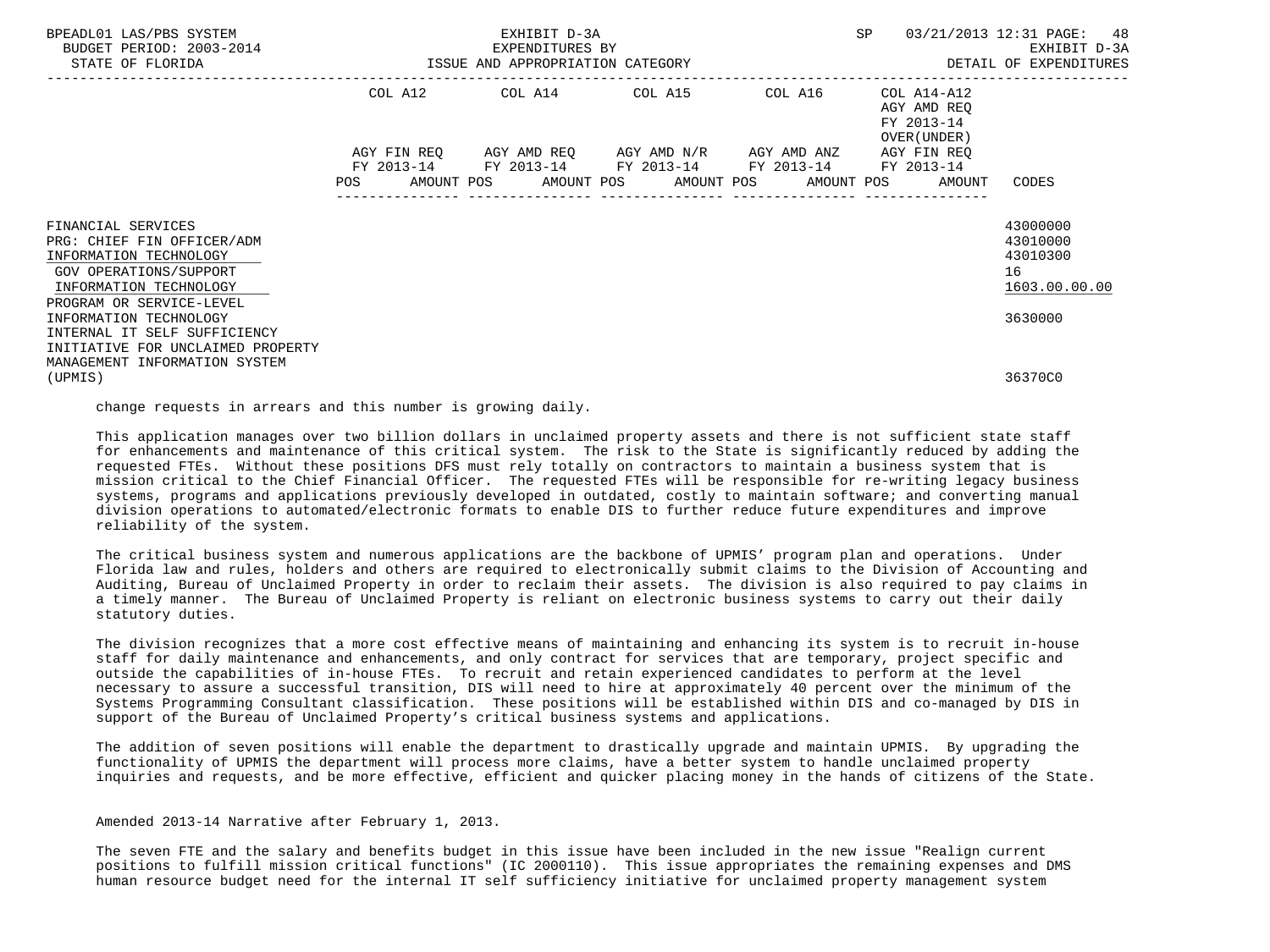| STATE OF FLORIDA                                                                                                                                                                                                                                                                           |     | EXHIBIT D-3A<br>EXPENDITURES BY<br>ISSUE AND APPROPRIATION CATEGORY |                                                                                                                                                                                                                                                                                                            |                      | SP 03/21/2013 12:31 PAGE:<br>49<br>EXHIBIT D-3A<br>DETAIL OF EXPENDITURES |        |                                                                    |
|--------------------------------------------------------------------------------------------------------------------------------------------------------------------------------------------------------------------------------------------------------------------------------------------|-----|---------------------------------------------------------------------|------------------------------------------------------------------------------------------------------------------------------------------------------------------------------------------------------------------------------------------------------------------------------------------------------------|----------------------|---------------------------------------------------------------------------|--------|--------------------------------------------------------------------|
|                                                                                                                                                                                                                                                                                            |     |                                                                     | COL A12 COL A14 COL A15 COL A16 COL A14-A12<br>$\begin{array}{lllllll} {\sf AGY} & {\sf FIN REQ} & {\sf AGY AMD REQ} & {\sf AGY AMD N/R} & {\sf AGY AMD ANZ} & {\sf AGY FIN REQ} \\ {\sf FY} & {\sf 2013-14} & {\sf FY} & {\sf 2013-14} & {\sf FY} & {\sf 2013-14} & {\sf FY} & {\sf 2013-14} \end{array}$ |                      | AGY AMD REO<br>FY 2013-14<br>OVER (UNDER)                                 |        |                                                                    |
|                                                                                                                                                                                                                                                                                            |     |                                                                     | POS AMOUNT POS AMOUNT POS AMOUNT POS AMOUNT POS                                                                                                                                                                                                                                                            |                      |                                                                           | AMOUNT | CODES                                                              |
| FINANCIAL SERVICES<br>PRG: CHIEF FIN OFFICER/ADM<br>INFORMATION TECHNOLOGY<br>GOV OPERATIONS/SUPPORT<br>INFORMATION TECHNOLOGY<br>PROGRAM OR SERVICE-LEVEL<br>INFORMATION TECHNOLOGY<br>INTERNAL IT SELF SUFFICIENCY<br>INITIATIVE FOR UNCLAIMED PROPERTY<br>MANAGEMENT INFORMATION SYSTEM |     |                                                                     |                                                                                                                                                                                                                                                                                                            |                      |                                                                           |        | 43000000<br>43010000<br>43010300<br>16<br>1603.00.00.00<br>3630000 |
| (UPMIS)                                                                                                                                                                                                                                                                                    |     |                                                                     |                                                                                                                                                                                                                                                                                                            |                      |                                                                           |        | 36370C0                                                            |
| (UPMIS).                                                                                                                                                                                                                                                                                   |     |                                                                     |                                                                                                                                                                                                                                                                                                            |                      |                                                                           |        |                                                                    |
| Summary: This issue deleted the FTE and salary and benefits budget authority request.                                                                                                                                                                                                      |     |                                                                     |                                                                                                                                                                                                                                                                                                            |                      |                                                                           |        |                                                                    |
|                                                                                                                                                                                                                                                                                            |     |                                                                     |                                                                                                                                                                                                                                                                                                            |                      |                                                                           |        |                                                                    |
| POSITION DETAIL OF SALARIES AND BENEFITS:                                                                                                                                                                                                                                                  | FTE |                                                                     | BASE RATE ADDITIVES BENEFITS                                                                                                                                                                                                                                                                               |                      | SUBTOTAL                                                                  |        | LAPSE LAPSED SALARIES<br>% AND BENEFITS                            |
| A12 - AGY FIN REQ FY 2013-14                                                                                                                                                                                                                                                               |     |                                                                     |                                                                                                                                                                                                                                                                                                            |                      |                                                                           |        |                                                                    |
| NEW POSITIONS<br>P101 PROPOSED CLASS CODE<br>C9999 001                                                                                                                                                                                                                                     |     | 7.00 501,435                                                        |                                                                                                                                                                                                                                                                                                            | 135,566 637,001 0.00 |                                                                           |        | 637,001                                                            |
| TOTALS FOR ISSUE BY FUND<br>2021 ADMINISTRATIVE TRUST FUND                                                                                                                                                                                                                                 |     |                                                                     |                                                                                                                                                                                                                                                                                                            |                      |                                                                           |        | 637,001                                                            |
|                                                                                                                                                                                                                                                                                            |     | 7.00 501,435                                                        | 135,566 637,001                                                                                                                                                                                                                                                                                            |                      |                                                                           |        | _____________<br>637,001<br>==============                         |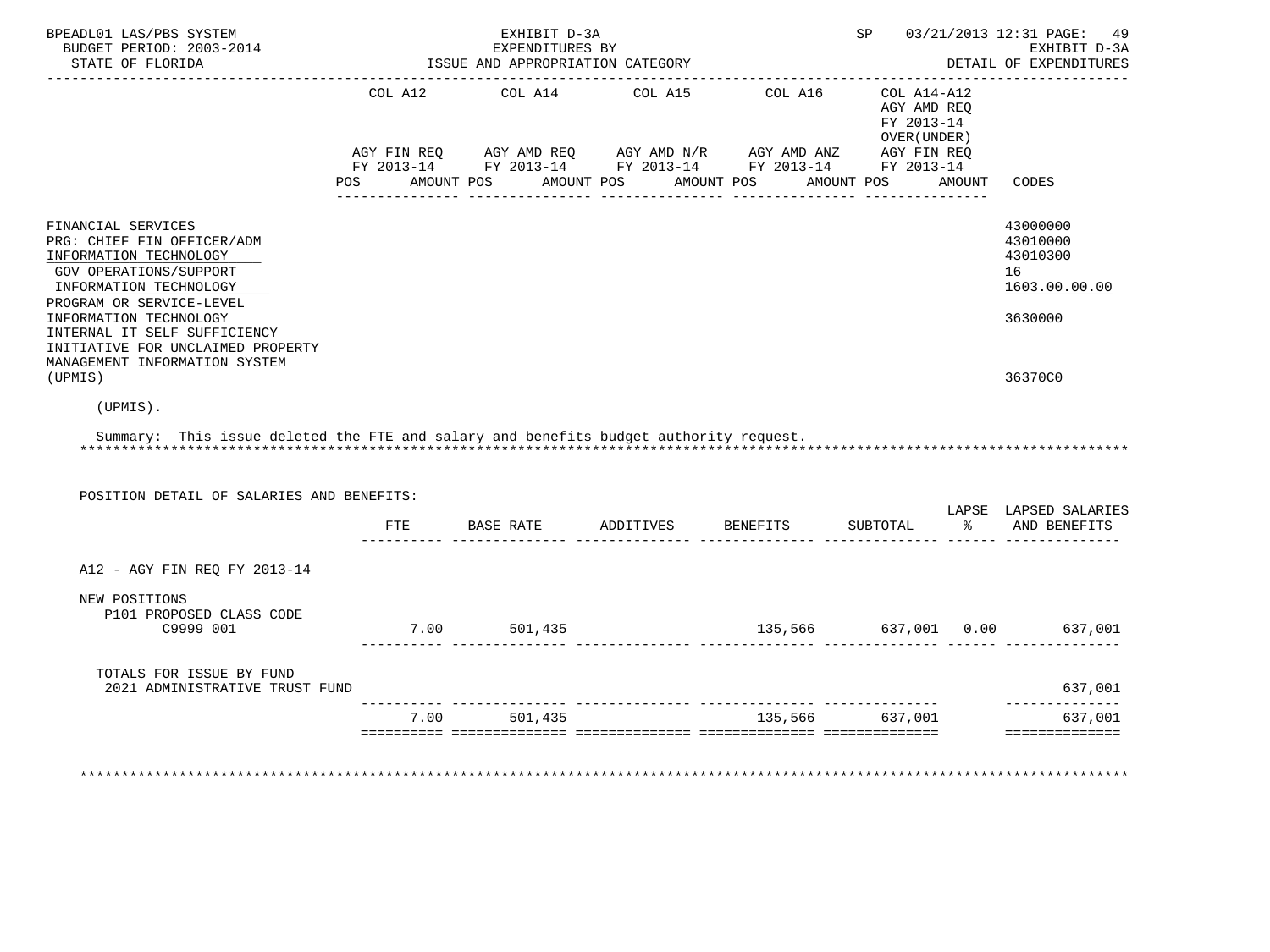| BPEADL01 LAS/PBS SYSTEM<br>BUDGET PERIOD: 2003-2014<br>STATE OF FLORIDA                                                                                                                                                                                                                          |                               | EXHIBIT D-3A<br>EXPENDITURES BY<br>ISSUE AND APPROPRIATION CATEGORY                                                 | SP 03/21/2013 12:31 PAGE:<br>EXHIBIT D-3A<br>DETAIL OF EXPENDITURES<br>------------- |                       |                                                                                                 |                                                                                         |
|--------------------------------------------------------------------------------------------------------------------------------------------------------------------------------------------------------------------------------------------------------------------------------------------------|-------------------------------|---------------------------------------------------------------------------------------------------------------------|--------------------------------------------------------------------------------------|-----------------------|-------------------------------------------------------------------------------------------------|-----------------------------------------------------------------------------------------|
|                                                                                                                                                                                                                                                                                                  | COL A12<br>AGY FIN REQ<br>POS | COL A14 COL A15<br>AGY AMD REQ AGY AMD N/R AGY AMD ANZ<br>FY 2013-14 FY 2013-14 FY 2013-14 FY 2013-14<br>AMOUNT POS | AMOUNT POS<br>AMOUNT POS<br>_______________                                          | COL A16<br>AMOUNT POS | COL A14-A12<br>AGY AMD REQ<br>FY 2013-14<br>OVER (UNDER)<br>AGY FIN REQ<br>FY 2013-14<br>AMOUNT | CODES                                                                                   |
| FINANCIAL SERVICES<br>PRG: CHIEF FIN OFFICER/ADM<br>INFORMATION TECHNOLOGY<br>GOV OPERATIONS/SUPPORT<br>INFORMATION TECHNOLOGY<br>PROGRAM OR SERVICE-LEVEL<br>INFORMATION TECHNOLOGY<br>SUPPORT AND MAINTENANCE FOR FLORIDA<br>ACCOUNTABILITY CONTRACT TRACKING<br>SYSTEM (FACTS)<br>SALARY RATE |                               |                                                                                                                     |                                                                                      |                       |                                                                                                 | 43000000<br>43010000<br>43010300<br>16<br>1603.00.00.00<br>3630000<br>36371C0<br>000000 |
| SALARY RATE 231,409                                                                                                                                                                                                                                                                              |                               |                                                                                                                     |                                                                                      |                       | $231,409-$                                                                                      |                                                                                         |
| SALARIES AND BENEFITS                                                                                                                                                                                                                                                                            | 4.00                          |                                                                                                                     |                                                                                      |                       | $4.00 -$                                                                                        | 010000                                                                                  |
| ADMINISTRATIVE TRUST FUND -STATE 301,803                                                                                                                                                                                                                                                         |                               |                                                                                                                     |                                                                                      |                       | 301,803-2021 1                                                                                  |                                                                                         |
| <b>EXPENSES</b>                                                                                                                                                                                                                                                                                  |                               |                                                                                                                     |                                                                                      |                       |                                                                                                 | 040000                                                                                  |
| ADMINISTRATIVE TRUST FUND -STATE 39,944 39,944 39,944 16,388                                                                                                                                                                                                                                     |                               |                                                                                                                     |                                                                                      |                       |                                                                                                 | 2021 1                                                                                  |
| OPERATING CAPITAL OUTLAY                                                                                                                                                                                                                                                                         |                               |                                                                                                                     |                                                                                      |                       |                                                                                                 | 060000                                                                                  |
| ADMINISTRATIVE TRUST FUND -STATE 200,000 200,000 200,000 200,000                                                                                                                                                                                                                                 |                               |                                                                                                                     |                                                                                      |                       |                                                                                                 | 2021 1                                                                                  |
| SPECIAL CATEGORIES<br>CONTRACTED SERVICES                                                                                                                                                                                                                                                        |                               |                                                                                                                     |                                                                                      |                       |                                                                                                 | 100000<br>100777                                                                        |
| ADMINISTRATIVE TRUST FUND -STATE 170,004 170,004 170,004                                                                                                                                                                                                                                         |                               |                                                                                                                     |                                                                                      |                       |                                                                                                 | 2021 1                                                                                  |
| TR/DMS/HR SVCS/STW CONTRCT                                                                                                                                                                                                                                                                       |                               |                                                                                                                     |                                                                                      |                       |                                                                                                 | 107040                                                                                  |
| ADMINISTRATIVE TRUST FUND -STATE                                                                                                                                                                                                                                                                 |                               | 1,416<br>1,416                                                                                                      |                                                                                      |                       |                                                                                                 | 2021 1                                                                                  |
| TOTAL: SUPPORT AND MAINTENANCE FOR FLORIDA<br>ACCOUNTABILITY CONTRACT TRACKING<br>SYSTEM (FACTS)                                                                                                                                                                                                 |                               |                                                                                                                     |                                                                                      |                       |                                                                                                 | 36371C0                                                                                 |
| TOTAL POSITIONS<br>TOTAL ISSUE                                                                                                                                                                                                                                                                   | 4.00<br>713,167               |                                                                                                                     | 411,364 386,392                                                                      |                       | $4.00 -$<br>$301,803-$                                                                          |                                                                                         |
| TOTAL SALARY RATE 231,409                                                                                                                                                                                                                                                                        |                               |                                                                                                                     |                                                                                      |                       | $231,409-$                                                                                      |                                                                                         |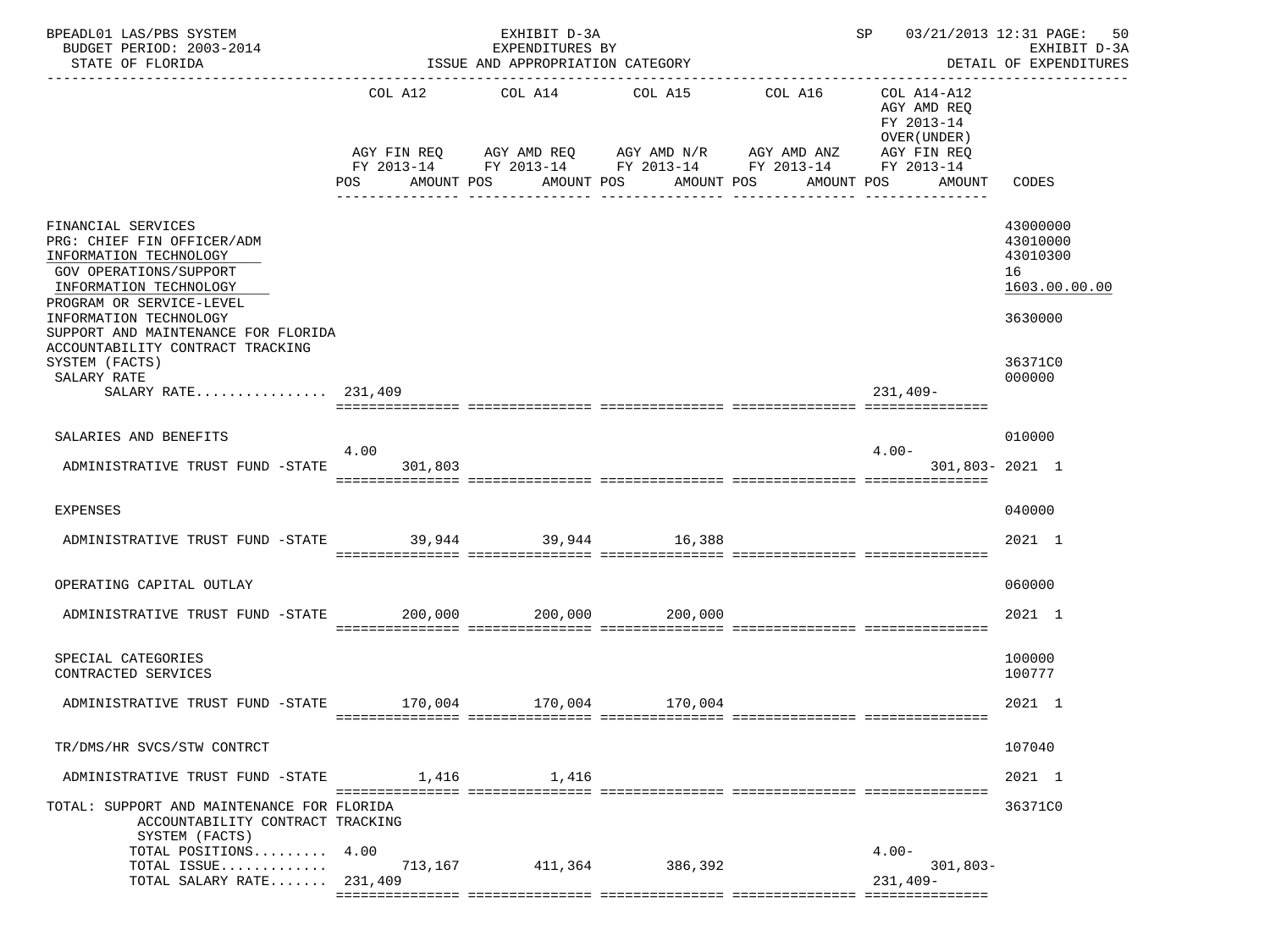| BPEADL01 LAS/PBS SYSTEM<br>BUDGET PERIOD: 2003-2014<br>STATE OF FLORIDA                                                        | EXHIBIT D-3A<br>EXPENDITURES BY<br>EXPENDITURES BY EXPERIMENTION CATEGORY |  |  |                                                                                                |  |  | SP         |  | 03/21/2013 12:31 PAGE: 51<br>EXHIBIT D-3A<br>DETAIL OF EXPENDITURES |                                                         |
|--------------------------------------------------------------------------------------------------------------------------------|---------------------------------------------------------------------------|--|--|------------------------------------------------------------------------------------------------|--|--|------------|--|---------------------------------------------------------------------|---------------------------------------------------------|
|                                                                                                                                |                                                                           |  |  | COL A12 COL A14 COL A15 COL A16 COL A14-A12                                                    |  |  |            |  | AGY AMD REO<br>FY 2013-14<br>OVER (UNDER )                          |                                                         |
|                                                                                                                                |                                                                           |  |  | AGY FIN REQ AGY AMD REQ AGY AMD N/R AGY AMD ANZ AGY FIN REQ                                    |  |  |            |  |                                                                     |                                                         |
|                                                                                                                                |                                                                           |  |  | FY 2013-14 FY 2013-14 FY 2013-14 FY 2013-14 FY 2013-14<br>POS AMOUNT POS AMOUNT POS AMOUNT POS |  |  | AMOUNT POS |  | AMOUNT                                                              | CODES                                                   |
| FINANCIAL SERVICES<br>PRG: CHIEF FIN OFFICER/ADM<br>INFORMATION TECHNOLOGY<br>GOV OPERATIONS/SUPPORT<br>INFORMATION TECHNOLOGY |                                                                           |  |  |                                                                                                |  |  |            |  |                                                                     | 43000000<br>43010000<br>43010300<br>16<br>1603.00.00.00 |
| PROGRAM OR SERVICE-LEVEL<br>INFORMATION TECHNOLOGY<br>SUPPORT AND MAINTENANCE FOR FLORIDA<br>ACCOUNTABILITY CONTRACT TRACKING  |                                                                           |  |  |                                                                                                |  |  |            |  |                                                                     | 3630000                                                 |
| SYSTEM (FACTS)                                                                                                                 |                                                                           |  |  |                                                                                                |  |  |            |  |                                                                     | 36371C0                                                 |
| AGENCY ISSUE NARRATIVE:                                                                                                        |                                                                           |  |  |                                                                                                |  |  |            |  |                                                                     |                                                         |

 2013-2014 BUDGET YEAR NARRATIVE: IT COMPONENT? YES Issue Title: Support and Maintenance for Florida Accountability Contract Tracking System (FACTS)

 Reference to Long-Range Program Plan: Goal #5 - Operational Efficiencies. The department will strive for organizational excellence by promoting and encouraging continuous improvement.

 The Department of Financial Services (DFS), Division of Information Systems (DIS), is requesting four full time equivalent positions (FTE) and Contracted Services funds for one .Net Developer. These resources are requested for the Florida Accountability Contract Tracking System (FACTS), a subsystem of the Transparency Florida System.

The goals of the Transparency initiatives, including FACTS, are to:

1. Promote greater transparency and accountability with state dollars, contracts and the state budget;

 2. Eliminate redundancy in contract reporting for the existing contract systems DFS' Non-Solicitations of Commodities and Services Reporting and the Governor's State Contract Management System by replacing the Florida Accounting Information Resource (FLAIR) contract input screens with FACTS as a front end; and 3. Meet the CFO's statutory requirements as defined in Laws of Florida, 3011-049 and codified in Sec. 215.985, F.S.

 The System Program Consultant FTE and two Applications Systems Programmer III FTEs are required to provide on-going code enhancement management and production system support. Their daily tasks will include maintenance for existing systems that support Transparency, as well as working with key stakeholders to develop enhancements and modifications to FACTS that support transparency and open government. The specified classifications of positions are requested as systems support positions and require specific knowledge, skills and abilities in the utilization of various relevant internet technologies, i.e. HTML, CSS, AJAX, and Microsoft .Net.

 The Information Resource Management Consultant FTE is required to function as a senior business analyst with responsibility for serving as the liaison between Department of Management Services (DMS) and DFS to identify agreed upon requirements to support the data sharing agreement between the two agencies. This resource will be responsible for providing detailed business requirements for the data sharing agreement and provide assistance to the DIS technical resources in developing the functional requirements. The System Analyst III/Business Analyst will be required to continue in this capacity to capture business requirements submitted by DFS and DMS' partners for modifications to the Transparency Florida website and all its subsystems.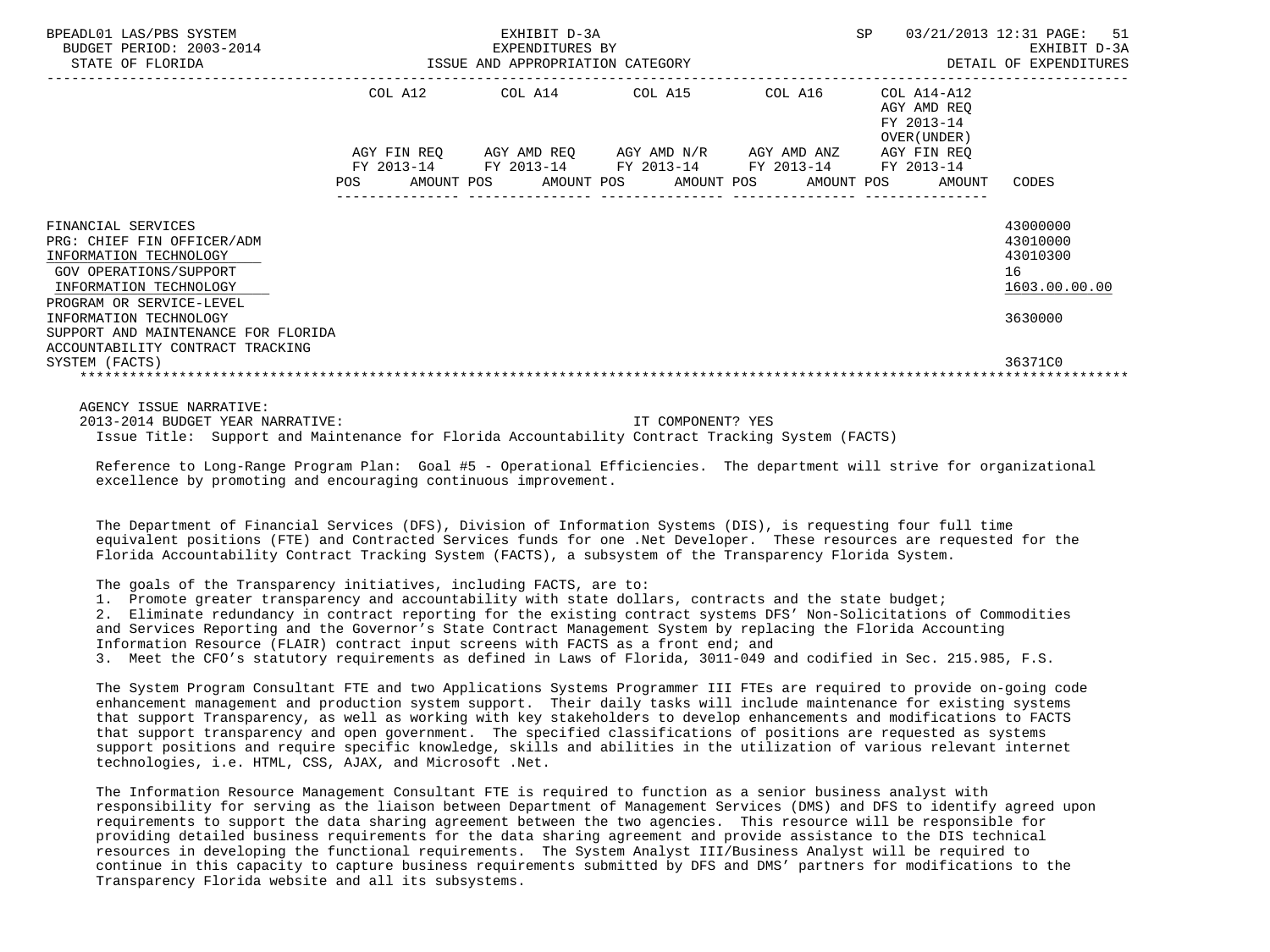| BPEADL01 LAS/PBS SYSTEM<br>BUDGET PERIOD: 2003-2014<br>STATE OF FLORIDA                                                                                    | EXHIBIT D-3A<br>EXPENDITURES BY<br>ISSUE AND APPROPRIATION CATEGORY |            |  |  |  |                                                                                                                                    | SP      |  | 03/21/2013 12:31 PAGE: 52<br>EXHIBIT D-3A<br>DETAIL OF EXPENDITURES |                                                         |
|------------------------------------------------------------------------------------------------------------------------------------------------------------|---------------------------------------------------------------------|------------|--|--|--|------------------------------------------------------------------------------------------------------------------------------------|---------|--|---------------------------------------------------------------------|---------------------------------------------------------|
|                                                                                                                                                            |                                                                     |            |  |  |  | COL A12 COL A14 COL A15                                                                                                            | COL A16 |  | COL A14-A12<br>AGY AMD REO<br>FY 2013-14<br>OVER (UNDER)            |                                                         |
|                                                                                                                                                            | <b>POS</b>                                                          | FY 2013-14 |  |  |  | AGY FIN REQ AGY AMD REQ AGY AMD N/R AGY AMD ANZ<br>FY 2013-14 FY 2013-14 FY 2013-14<br>AMOUNT POS AMOUNT POS AMOUNT POS AMOUNT POS |         |  | AGY FIN REO<br>FY 2013-14<br>AMOUNT                                 | CODES                                                   |
| FINANCIAL SERVICES<br>PRG: CHIEF FIN OFFICER/ADM<br>INFORMATION TECHNOLOGY<br>GOV OPERATIONS/SUPPORT<br>INFORMATION TECHNOLOGY<br>PROGRAM OR SERVICE-LEVEL |                                                                     |            |  |  |  |                                                                                                                                    |         |  |                                                                     | 43000000<br>43010000<br>43010300<br>16<br>1603.00.00.00 |
| INFORMATION TECHNOLOGY<br>SUPPORT AND MAINTENANCE FOR FLORIDA<br>ACCOUNTABILITY CONTRACT TRACKING<br>SYSTEM (FACTS)                                        |                                                                     |            |  |  |  |                                                                                                                                    |         |  |                                                                     | 3630000<br>36371C0                                      |

 The contracted services .Net Developer is required to provide development services to complete the data exchange with the DMS Marketview or My Florida Market Place (MFMP), to collect Purchase Order contract data. Prior to contract completion this resource must complete knowledge transfer of the system to DIS' FTEs.

 Operating Capital Outlay is required for network controllers and disk space to support contract imaging for all agencies and collection of 10 years of historical contract data to meet the record retention requirements mandated by the Transparency legislation in section 215.985(4)(3), F.S.

Amended 2013-14 Narrative after February 1, 2013.

 The four FTE and the salary and benefits budget in this issue have been included in the new issue "Realign current positions to fulfill mission critical functions" (IC 2000110). This issue appropriates the remaining expenses, operating capital outlay, contracted services and DMS human resource budget need for the support and maintenance for Florida accountability contract tracking system (FACTS).

 Summary: This issue deleted the FTE and salary and benefits budget authority request. \*\*\*\*\*\*\*\*\*\*\*\*\*\*\*\*\*\*\*\*\*\*\*\*\*\*\*\*\*\*\*\*\*\*\*\*\*\*\*\*\*\*\*\*\*\*\*\*\*\*\*\*\*\*\*\*\*\*\*\*\*\*\*\*\*\*\*\*\*\*\*\*\*\*\*\*\*\*\*\*\*\*\*\*\*\*\*\*\*\*\*\*\*\*\*\*\*\*\*\*\*\*\*\*\*\*\*\*\*\*\*\*\*\*\*\*\*\*\*\*\*\*\*\*\*\*\*

 POSITION DETAIL OF SALARIES AND BENEFITS: LAPSE LAPSED SALARIES FTE BASE RATE ADDITIVES BENEFITS SUBTOTAL % AND BENEFITS ---------- -------------- -------------- -------------- -------------- ------ -------------- A12 - AGY FIN REQ FY 2013-14 NEW POSITIONS P101 PROPOSED CLASS CODE<br>C9999 001 C9999 001 4.00 231,409 70,394 301,803 0.00 301,803 ---------- -------------- -------------- -------------- -------------- ------ --------------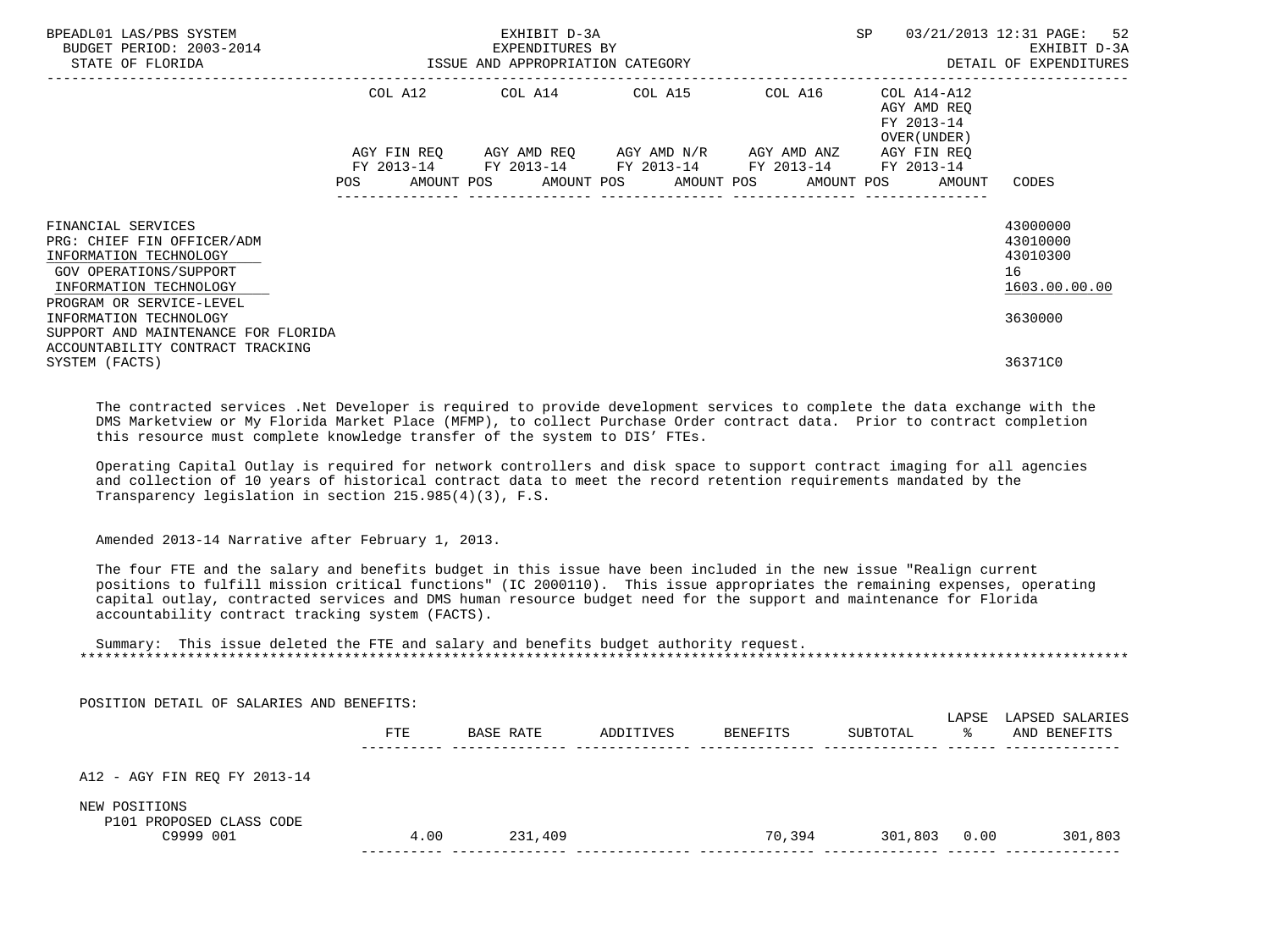| BPEADL01 LAS/PBS SYSTEM<br>BUDGET PERIOD: 2003-2014<br>STATE OF FLORIDA                                                                                                                                                                                                                  |                               | EXHIBIT D-3A<br>EXPENDITURES BY<br>ISSUE AND APPROPRIATION CATEGORY                                           | SP 03/21/2013 12:31 PAGE:<br>53<br>EXHIBIT D-3A<br>DETAIL OF EXPENDITURES |                                                    |                                                                                                                    |                                                                               |
|------------------------------------------------------------------------------------------------------------------------------------------------------------------------------------------------------------------------------------------------------------------------------------------|-------------------------------|---------------------------------------------------------------------------------------------------------------|---------------------------------------------------------------------------|----------------------------------------------------|--------------------------------------------------------------------------------------------------------------------|-------------------------------------------------------------------------------|
|                                                                                                                                                                                                                                                                                          | COL A12<br>AGY FIN REQ<br>POS | COL A14<br>AGY AMD REQ AGY AMD N/R<br>FY 2013-14 FY 2013-14 FY 2013-14 FY 2013-14<br>AMOUNT POS<br>AMOUNT POS | COL A15<br>AMOUNT POS<br>------------                                     | COL A16<br>AGY AMD ANZ<br>AMOUNT POS<br>---------- | COL A14-A12<br>AGY AMD REQ<br>FY 2013-14<br>OVER (UNDER)<br>AGY FIN REQ<br>FY 2013-14<br>AMOUNT<br>--------------- | CODES                                                                         |
| FINANCIAL SERVICES<br>PRG: CHIEF FIN OFFICER/ADM<br>INFORMATION TECHNOLOGY<br><b>GOV OPERATIONS/SUPPORT</b><br>INFORMATION TECHNOLOGY<br>PROGRAM OR SERVICE-LEVEL<br>INFORMATION TECHNOLOGY<br>SUPPORT AND MAINTENANCE FOR FLORIDA<br>ACCOUNTABILITY CONTRACT TRACKING<br>SYSTEM (FACTS) |                               |                                                                                                               |                                                                           |                                                    |                                                                                                                    | 43000000<br>43010000<br>43010300<br>16<br>1603.00.00.00<br>3630000<br>36371C0 |
| POSITION DETAIL OF SALARIES AND BENEFITS:                                                                                                                                                                                                                                                |                               |                                                                                                               |                                                                           |                                                    |                                                                                                                    | LAPSE LAPSED SALARIES                                                         |
|                                                                                                                                                                                                                                                                                          | <b>FTE</b>                    | BASE RATE                                                                                                     | ADDITIVES                                                                 | <b>BENEFITS</b>                                    | SUBTOTAL<br>ిన                                                                                                     | AND BENEFITS                                                                  |
| A12 - AGY FIN REO FY 2013-14                                                                                                                                                                                                                                                             |                               |                                                                                                               |                                                                           |                                                    |                                                                                                                    |                                                                               |
| NEW POSITIONS                                                                                                                                                                                                                                                                            |                               |                                                                                                               |                                                                           |                                                    |                                                                                                                    |                                                                               |
| TOTALS FOR ISSUE BY FUND<br>2021 ADMINISTRATIVE TRUST FUND                                                                                                                                                                                                                               |                               |                                                                                                               |                                                                           |                                                    |                                                                                                                    | 301,803                                                                       |
|                                                                                                                                                                                                                                                                                          | 4.00                          | 231,409                                                                                                       |                                                                           | 70,394 301,803                                     |                                                                                                                    | --------------<br>301,803<br>==============                                   |
|                                                                                                                                                                                                                                                                                          |                               |                                                                                                               |                                                                           |                                                    |                                                                                                                    |                                                                               |
| STUDY FOR CENTRALIZED SINGLE<br>LICENSING SYSTEM<br>SPECIAL CATEGORIES<br>CONTRACTED SERVICES                                                                                                                                                                                            |                               |                                                                                                               |                                                                           |                                                    |                                                                                                                    | 36373C0<br>100000<br>100777                                                   |
| ADMINISTRATIVE TRUST FUND -STATE                                                                                                                                                                                                                                                         | 500,000                       | 500,000                                                                                                       | 500,000                                                                   |                                                    |                                                                                                                    | 2021 1                                                                        |
|                                                                                                                                                                                                                                                                                          |                               |                                                                                                               |                                                                           |                                                    |                                                                                                                    |                                                                               |
| AGENCY ISSUE NARRATIVE:<br>2013-2014 BUDGET YEAR NARRATIVE:<br>Issue Title: Study for Centralized Single Licensing System                                                                                                                                                                |                               |                                                                                                               | IT COMPONENT? YES                                                         |                                                    |                                                                                                                    |                                                                               |

 Reference to Long-Range Program Plan: Goal #5 - Operational Efficiencies. The department will strive for organizational excellence by promoting and encouraging continuous improvement.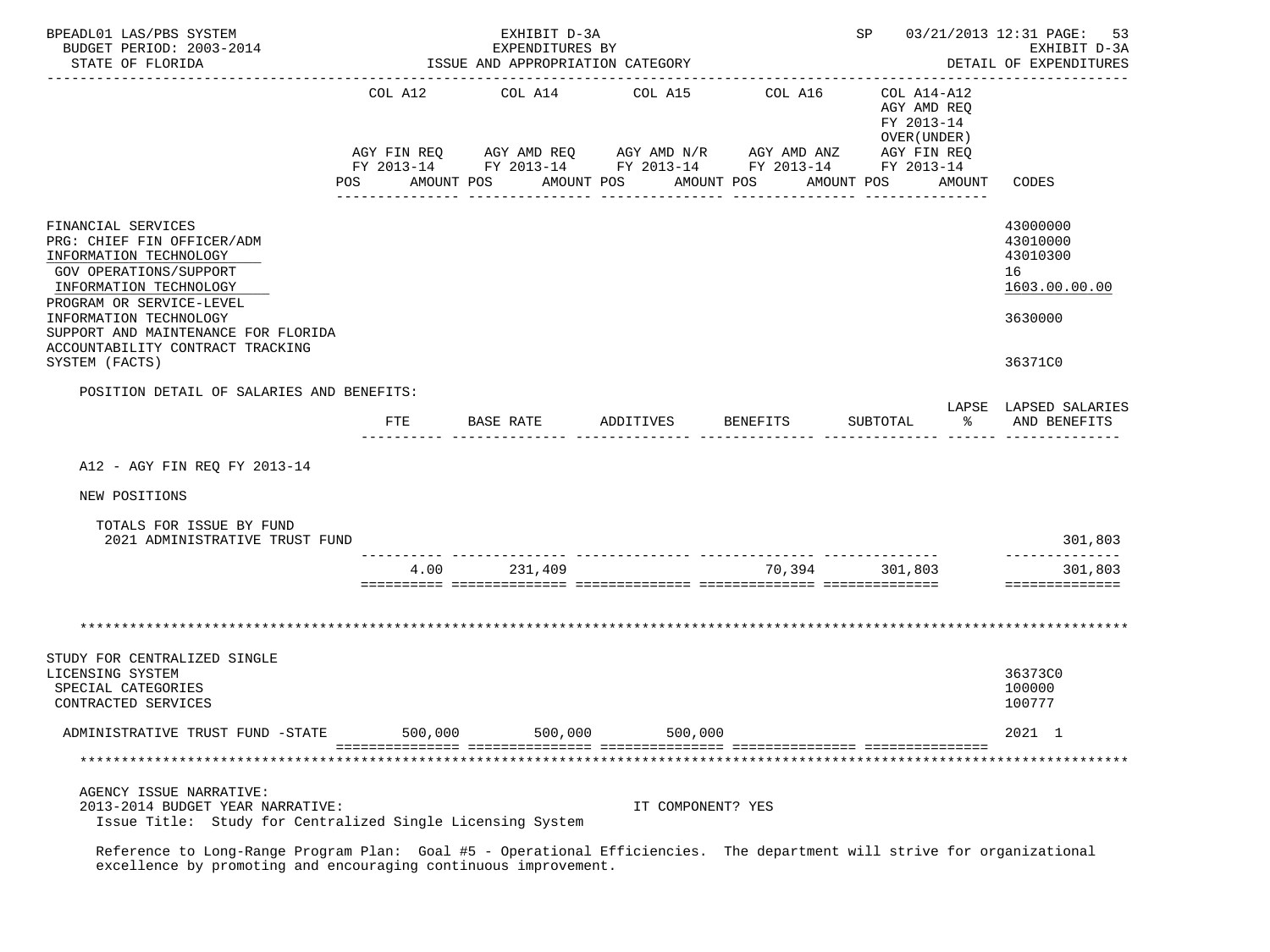| BPEADL01 LAS/PBS SYSTEM<br>BUDGET PERIOD: 2003-2014<br>STATE OF FLORIDA                                                                                                                                                                  | ISSUE AND APPROPRIATION CATEGORY | EXHIBIT D-3A<br>EXPENDITURES BY             | <b>SP</b>               | 03/21/2013 12:31 PAGE: 54<br>EXHIBIT D-3A<br>DETAIL OF EXPENDITURES |                                                                                 |                                                                               |
|------------------------------------------------------------------------------------------------------------------------------------------------------------------------------------------------------------------------------------------|----------------------------------|---------------------------------------------|-------------------------|---------------------------------------------------------------------|---------------------------------------------------------------------------------|-------------------------------------------------------------------------------|
|                                                                                                                                                                                                                                          |                                  | COL A12 COL A14 COL A15 COL A16             |                         |                                                                     | COL A14-A12<br>AGY AMD REO<br>FY 2013-14<br>OVER (UNDER)                        |                                                                               |
|                                                                                                                                                                                                                                          | AGY FIN REO<br>POS               | FY 2013-14 FY 2013-14 FY 2013-14 FY 2013-14 | AGY AMD REO AGY AMD N/R | AGY AMD ANZ                                                         | AGY FIN REO<br>FY 2013-14<br>AMOUNT POS AMOUNT POS AMOUNT POS AMOUNT POS AMOUNT | CODES                                                                         |
| FINANCIAL SERVICES<br>PRG: CHIEF FIN OFFICER/ADM<br>INFORMATION TECHNOLOGY<br>GOV OPERATIONS/SUPPORT<br>INFORMATION TECHNOLOGY<br>PROGRAM OR SERVICE-LEVEL<br>INFORMATION TECHNOLOGY<br>STUDY FOR CENTRALIZED SINGLE<br>LICENSING SYSTEM |                                  |                                             |                         |                                                                     |                                                                                 | 43000000<br>43010000<br>43010300<br>16<br>1603.00.00.00<br>3630000<br>36373C0 |

 The Department of Financial Services (DFS), Division of Information Systems (DIS), is requesting funding to secure a contract vendor from the State Term Contract to assist the department in studying an initiative to consolidate department licensing computer systems, business operations, application processing services, and call center services. DIS' objective is to reduce costs and improve customer service by providing single points of entry through the Internet and call center. The major components of this licensing consolidation initiative include: (1) implementing a statewide licensing system through a single Internet portal; (2) consolidating application processing and management services; and (3) consolidating department communication through expanding services already offered by the DFS Customer Help Line.

 Currently, the department's three licensing divisions (Agent and Agency Services (A&AS); Funeral and Cemetery Services (FCS); and State Fire Marshal (SFM)) operate nine separate and discrete licensing and licensing related computer systems. In FY 2011-12, A&AS reported over 130 license types, 550,000 licensees holding 740,000 active licenses, and just over 2,000,000 company appointments with a total revenue of \$64,000,000; FCS reported 22 license types, 946 licenses and a total licensing fee revenues of approximately \$2,095,337 and ; SFM Florida State Fire College reported 22 license types and almost 5,000 licensees with a total revenue of \$144,700. Each division performs its own initial and renewal application processing and customer service functions and, for many license types, there is no capacity for electronic application submission or payment.

 The objective of the requested study is to document functional requirements for a future solicitation to procure a single licensing system and/or services. To accomplish the objective, activities of the study will include: (1) review of the department's licensing business maps developed by the Business Process Mapping/Enterprise Risk Management Consulting Section with the DFS Office of Inspector General; (2) review of other department documentation related to licensing activities; (3) a gap analysis of the department's existing licensing systems to include any necessary changes to existing contracted services, budgeting, and/or statutory language; and (4) staff interviews to document functional requirements.

 Creating a centralized DFS Internet e-Licensing portal will provide customers with a single point of entry for all licensing activities within the department directly from a prominent location on the department's Internet home page. Customers will no longer be required to search multiple division and/or bureau Internet sites to access or learn about DFS licensing activities.

 Creating a centralized application point of entry to receive and process applications for all DFS application types and collect and process revenue associated with all DFS licensing activities, will reduce the number of employees needed to conduct these redundant activities. Currently, staff in each division are responsible for processing license applications and renewals in addition to their core regulatory duties of inspections, investigations, and complaint processing. A centralized application point of entry will enable department staff in these three divisions to focus on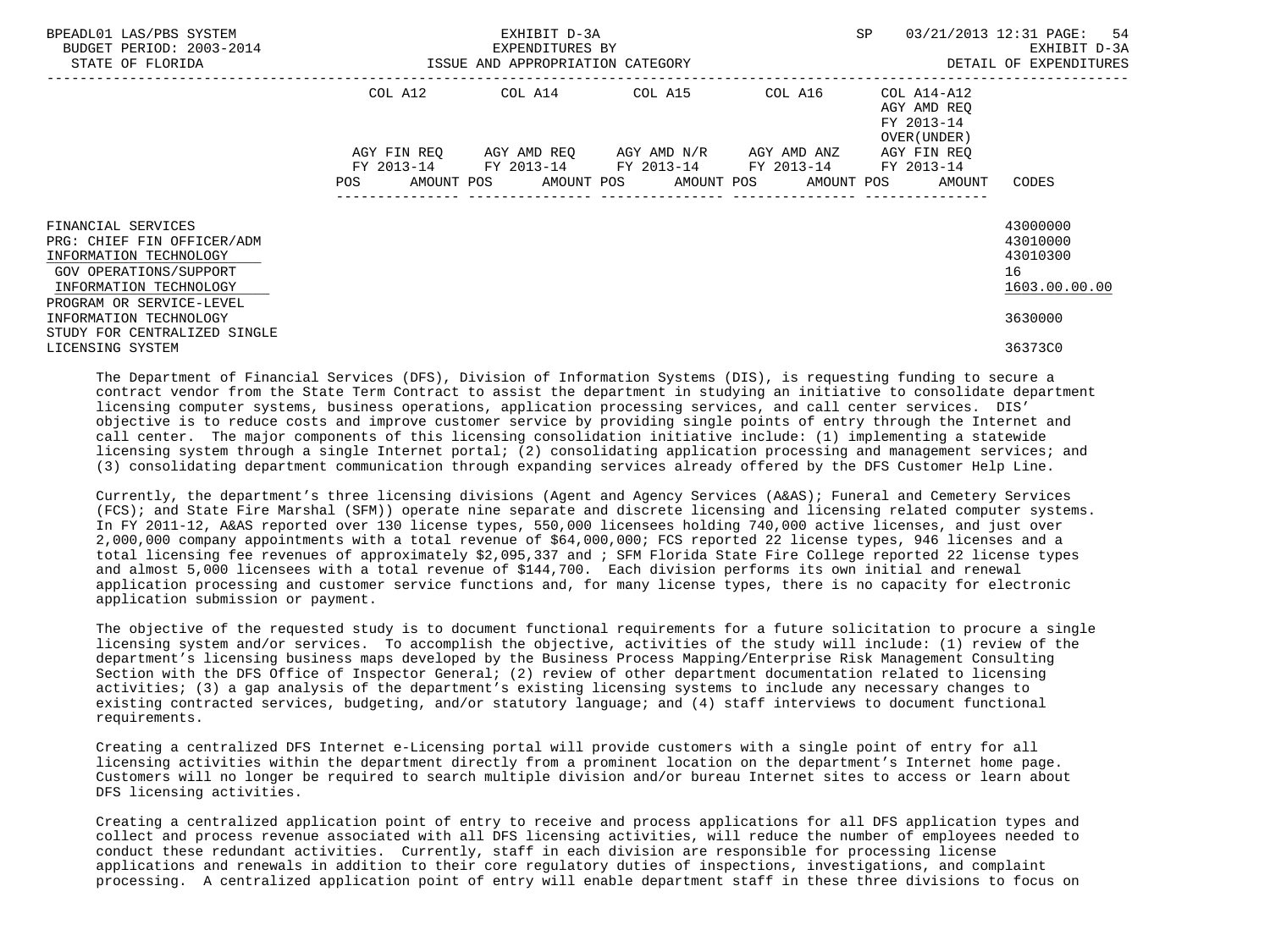| BPEADL01 LAS/PBS SYSTEM<br>BUDGET PERIOD: 2003-2014<br>STATE OF FLORIDA                                                                                                                                                                                                                                                                                                                                                                                                                                                                                                                                                                                                                                                                                                                                            | SP<br>03/21/2013 12:31 PAGE:<br>EXHIBIT D-3A<br>EXPENDITURES BY<br>ISSUE AND APPROPRIATION CATEGORY<br>DETAIL OF EXPENDITURES |                         |                   |                                                                                                                                                              |                                                                                    |                                                                               |  |
|--------------------------------------------------------------------------------------------------------------------------------------------------------------------------------------------------------------------------------------------------------------------------------------------------------------------------------------------------------------------------------------------------------------------------------------------------------------------------------------------------------------------------------------------------------------------------------------------------------------------------------------------------------------------------------------------------------------------------------------------------------------------------------------------------------------------|-------------------------------------------------------------------------------------------------------------------------------|-------------------------|-------------------|--------------------------------------------------------------------------------------------------------------------------------------------------------------|------------------------------------------------------------------------------------|-------------------------------------------------------------------------------|--|
|                                                                                                                                                                                                                                                                                                                                                                                                                                                                                                                                                                                                                                                                                                                                                                                                                    | AGY FIN REQ<br>AMOUNT POS<br><b>POS</b>                                                                                       |                         | AMOUNT POS        | COL A12 COL A14 COL A15 COL A16<br>AGY AMD REQ AGY AMD N/R AGY AMD ANZ<br>FY 2013-14 FY 2013-14 FY 2013-14 FY 2013-14 FY 2013-14<br>AMOUNT POS<br>AMOUNT POS | COL A14-A12<br>AGY AMD REQ<br>FY 2013-14<br>OVER (UNDER )<br>AGY FIN REQ<br>AMOUNT | CODES                                                                         |  |
| FINANCIAL SERVICES<br>PRG: CHIEF FIN OFFICER/ADM<br>INFORMATION TECHNOLOGY<br><b>GOV OPERATIONS/SUPPORT</b><br>INFORMATION TECHNOLOGY<br>PROGRAM OR SERVICE-LEVEL<br>INFORMATION TECHNOLOGY<br>STUDY FOR CENTRALIZED SINGLE<br>LICENSING SYSTEM                                                                                                                                                                                                                                                                                                                                                                                                                                                                                                                                                                    |                                                                                                                               |                         |                   |                                                                                                                                                              |                                                                                    | 43000000<br>43010000<br>43010300<br>16<br>1603.00.00.00<br>3630000<br>36373C0 |  |
| Expanding the Customer Helpline will provide the public 24-hour, 7-day a week access to information about the businesses<br>and professions regulated by DFS. Currently regulatory programs in each of the DFS divisions individually respond to<br>calls and perform customer service functions only during business hours. The expanded Customer Helpline will allow<br>contact by telephone, e-mail, and the Internet, and provide a more centralized point of contact for customers. The scope<br>of services provided by the Helpline will also be expanded to provide responses to general inquiries about all DFS<br>business functions, disseminate forms, information booklets, brochures and other materials to consumers.<br>FILENET P8 DOCUMENT MANAGEMENT<br>IMPLEMENTATION AND MIGRATION<br>EXPENSES |                                                                                                                               |                         |                   |                                                                                                                                                              |                                                                                    | 36380C0<br>040000                                                             |  |
| ADMINISTRATIVE TRUST FUND -STATE 252,107 252,107 252,107 252,107                                                                                                                                                                                                                                                                                                                                                                                                                                                                                                                                                                                                                                                                                                                                                   |                                                                                                                               |                         |                   |                                                                                                                                                              |                                                                                    | 2021 1                                                                        |  |
| SPECIAL CATEGORIES<br>CONTRACTED SERVICES<br>ADMINISTRATIVE TRUST FUND -STATE 694,905 694,905 694,905 267,000                                                                                                                                                                                                                                                                                                                                                                                                                                                                                                                                                                                                                                                                                                      |                                                                                                                               |                         |                   |                                                                                                                                                              |                                                                                    | 100000<br>100777<br>2021 1                                                    |  |
| TOTAL: FILENET P8 DOCUMENT MANAGEMENT<br>IMPLEMENTATION AND MIGRATION<br>TOTAL ISSUE                                                                                                                                                                                                                                                                                                                                                                                                                                                                                                                                                                                                                                                                                                                               |                                                                                                                               | 947,012 947,012 519,107 |                   |                                                                                                                                                              |                                                                                    | 36380C0                                                                       |  |
| AGENCY ISSUE NARRATIVE:<br>2013-2014 BUDGET YEAR NARRATIVE:<br>Issue Title: FileNet P8 Document Management Implementation and Migration<br>Reference to Long-Range Program Plan: Goal #5 - Operational Efficiencies. The department will strive for organizational                                                                                                                                                                                                                                                                                                                                                                                                                                                                                                                                                 |                                                                                                                               |                         | IT COMPONENT? YES |                                                                                                                                                              |                                                                                    |                                                                               |  |

excellence by promoting and encouraging continuous improvement.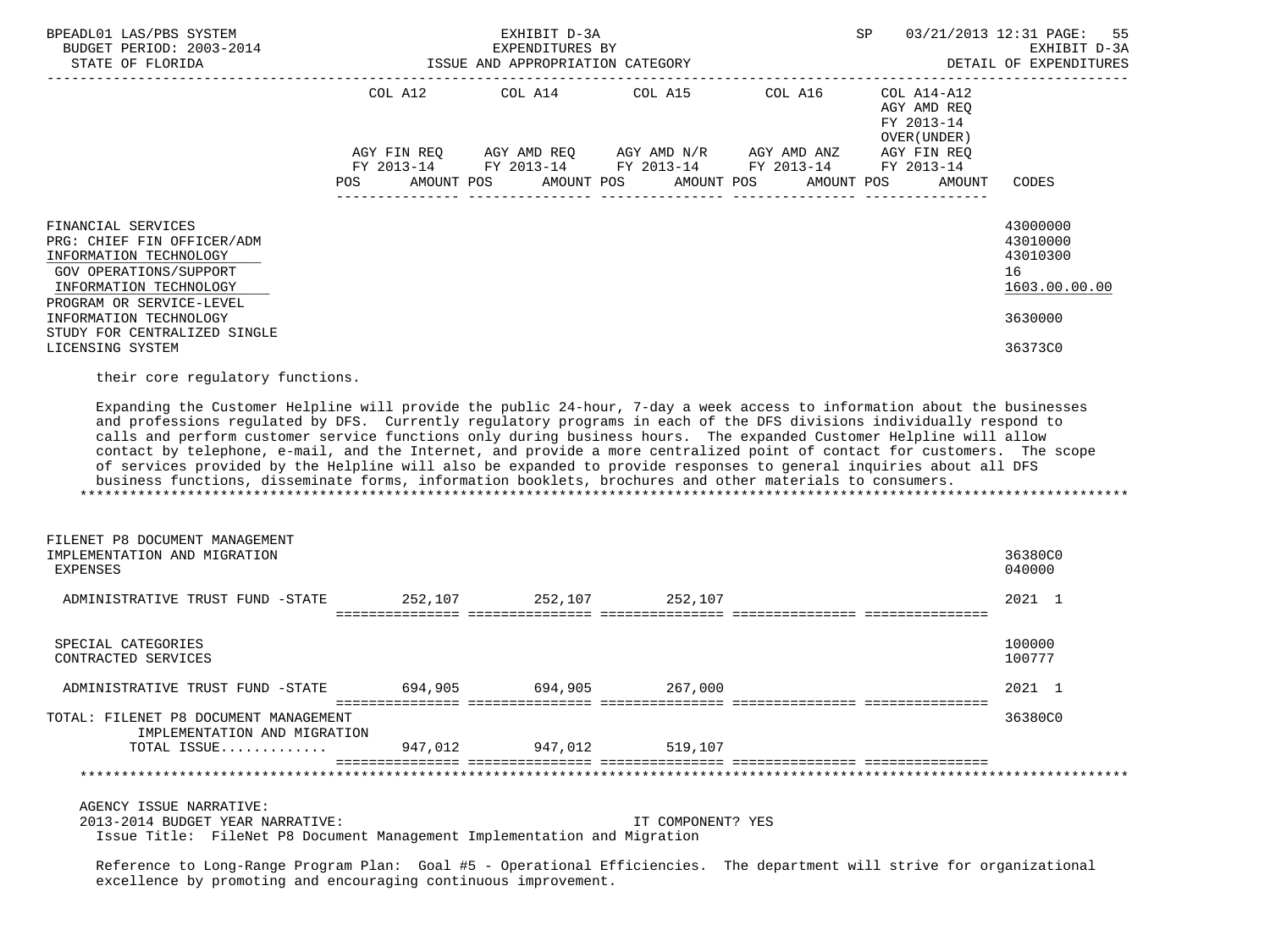| BPEADL01 LAS/PBS SYSTEM<br>BUDGET PERIOD: 2003-2014                                                                                                        | ISSUE AND APPROPRIATION CATEGORY | EXHIBIT D-3A<br>EXPENDITURES BY                        |                                     | SP | 03/21/2013 12:31 PAGE: 56<br>EXHIBIT D-3A                             |                                                         |
|------------------------------------------------------------------------------------------------------------------------------------------------------------|----------------------------------|--------------------------------------------------------|-------------------------------------|----|-----------------------------------------------------------------------|---------------------------------------------------------|
| STATE OF FLORIDA                                                                                                                                           |                                  |                                                        | DETAIL OF EXPENDITURES              |    |                                                                       |                                                         |
|                                                                                                                                                            |                                  | COL A12 COL A14 COL A15 COL A16                        |                                     |    | COL A14-A12<br>AGY AMD REO<br>FY 2013-14<br>OVER (UNDER )             |                                                         |
|                                                                                                                                                            | AGY FIN REO                      | FY 2013-14 FY 2013-14 FY 2013-14 FY 2013-14 FY 2013-14 | AGY AMD REO AGY AMD N/R AGY AMD ANZ |    | AGY FIN REO<br>POS AMOUNT POS AMOUNT POS AMOUNT POS AMOUNT POS AMOUNT | CODES                                                   |
|                                                                                                                                                            |                                  |                                                        |                                     |    |                                                                       |                                                         |
| FINANCIAL SERVICES<br>PRG: CHIEF FIN OFFICER/ADM<br>INFORMATION TECHNOLOGY<br>GOV OPERATIONS/SUPPORT<br>INFORMATION TECHNOLOGY<br>PROGRAM OR SERVICE-LEVEL |                                  |                                                        |                                     |    |                                                                       | 43000000<br>43010000<br>43010300<br>16<br>1603.00.00.00 |
| INFORMATION TECHNOLOGY                                                                                                                                     |                                  |                                                        |                                     |    |                                                                       | 3630000                                                 |
| FILENET P8 DOCUMENT MANAGEMENT<br>IMPLEMENTATION AND MIGRATION                                                                                             |                                  |                                                        |                                     |    |                                                                       | 36380C0                                                 |

 The Department of Financial Services (DFS) is requesting funding to implement the migration of three separate document management systems to a single enterprise document management system, FileNet P8. IBM FileNet P8 is a single document management system that stores and manages enterprise-level volumes of information and content. Moving to this single enterprise platform for five DFS divisions and the Office of Insurance Regulation (OIR) will meet two critical department needs: (1) timely meet the Division of Risk Management's need to have a fully functioning imaging system in place coincident with the replacement of the department's current fragile risk management information system, and (2) allowing DFS the ability to leverage the readily scalable FileNet P8 document management system to accommodate the future document management needs for the other 168 applications utilized by DFS' remaining nine service divisions, three support divisions, and eight executive offices. Currently, DFS has three separate and distinct outdated instances of FileNet supporting the following six business units: Division of Workers' Compensation, Division of Risk Management, Division of Consumer Assistance, Division of Agent & Agency Services, Division of Funeral and Cemetery Services, Consumer Services, and the Office of Insurance Regulation. Together these three FileNet systems support more than 165 department business applications. The service that is currently received by all these divisions and OIR is paid from the divisions of Workers' Compensation, Risk Management, and Information Systems' budgets.

 The department's intent is to consolidate the three FileNet systems onto the single, secure, and highly available FileNet P8 enterprise-level instance. DIS' objectives include: (1) fully supporting the critical document management needs associated with the replacement of the Division of Risk Management's current underperforming and misaligned Risk Management Information System; (2) providing the department with the capability to store and manage all its documents on a single consolidated enterprise-level platform; and (3) allowing documents to seamlessly flow between divisions and offices eliminating the inefficient and costly process of printing, scanning, re-printing, emailing or mailing documents among the various business units. This consolidation will significantly improve operational effectiveness and efficiency; reduce future overhead associated with managing, routing, and retrieving documents necessary to carry out the department's statutory requirements; increase processing times for initial and renewal licensure application review and approval; and provide inspectors and investigators ready access to the documents needed to fulfill the department's anti-fraud and regulatory activities.

 The current maintenance and support for the duplicative and outdated instances of FileNet cost of \$309,041 is paid from three separate divisions (Division of Workers Compensation \$145,867, Division of Risk Management \$51,301 and Division of Information Systems \$111,873). The request for the transfer of funding and the request for new funding includes: (1) new nonrecurring expense budget (\$252,107) to complete the purchase of 777 IBM FileNet Image Manager Active Edition licenses and 186 IBM FileNet Business Process Manager Add-on Authorized User licenses; (2) new nonrecurring contracted services budget (\$267,000) to secure staff augmentation services from a State Term Contract vendor to assist the department with the implementation and migration of the FileNet P8 document management system; (3) transfer of existing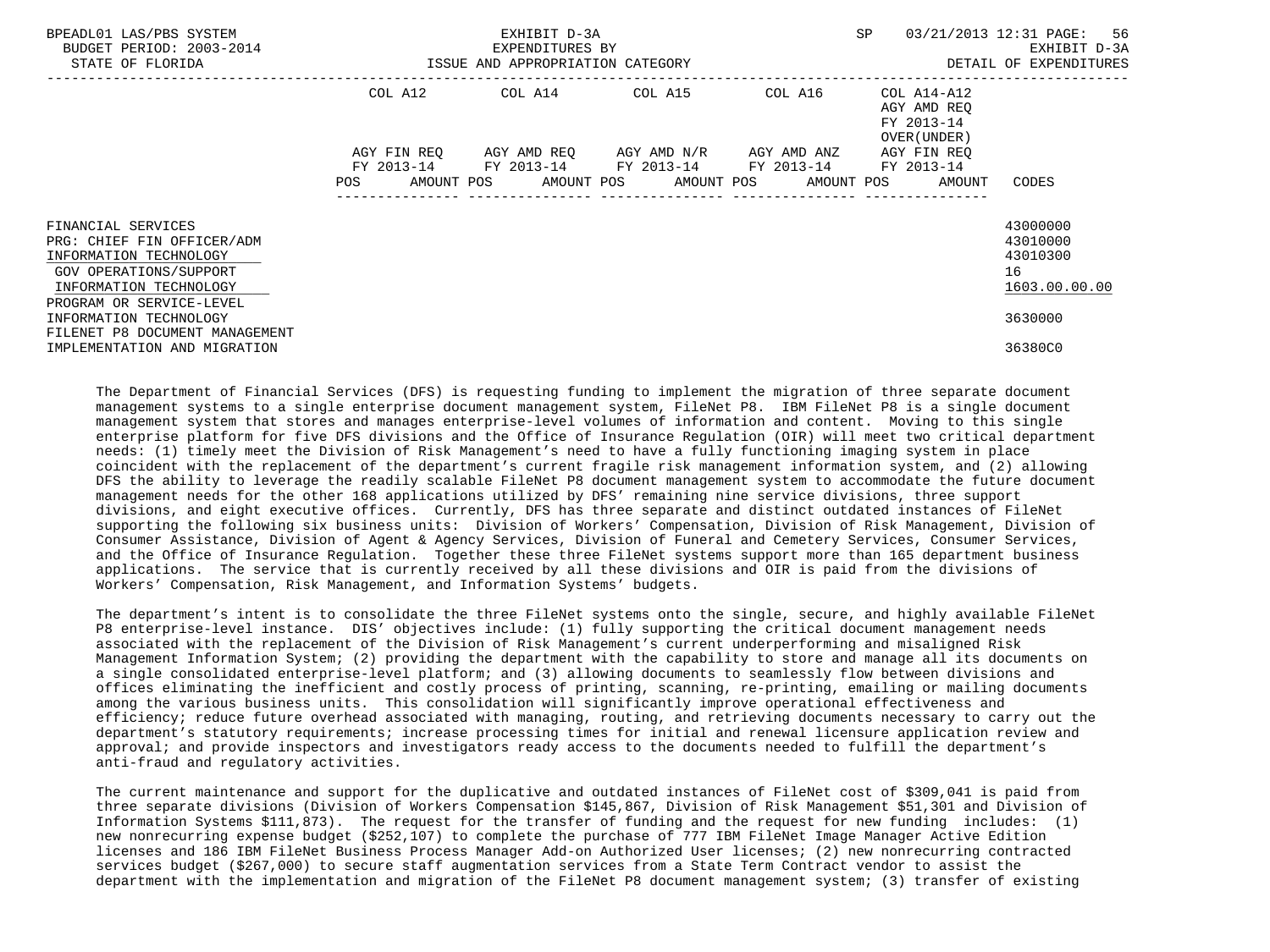| BPEADL01 LAS/PBS SYSTEM<br>BUDGET PERIOD: 2003-2014<br>STATE OF FLORIDA                                                                                    | -2014 EXPENDITURES BY<br>ISSUE AND APPROPRIATION CATEGORY | EXHIBIT D-3A<br>EXPENDITURES BY                                                                                                               | SP | 03/21/2013 12:31 PAGE: 57<br>EXHIBIT D-3A<br>DETAIL OF EXPENDITURES |                                                         |
|------------------------------------------------------------------------------------------------------------------------------------------------------------|-----------------------------------------------------------|-----------------------------------------------------------------------------------------------------------------------------------------------|----|---------------------------------------------------------------------|---------------------------------------------------------|
|                                                                                                                                                            |                                                           | COL A12 COL A14 COL A15 COL A16                                                                                                               |    | COL A14-A12<br>AGY AMD REO<br>FY 2013-14<br>OVER (UNDER)            |                                                         |
|                                                                                                                                                            | POS                                                       | AGY FIN REO AGY AMD REO AGY AMD N/R AGY AMD ANZ<br>FY 2013-14 FY 2013-14 FY 2013-14 FY 2013-14<br>AMOUNT POS AMOUNT POS AMOUNT POS AMOUNT POS |    | AGY FIN REO<br>FY 2013-14<br>AMOUNT                                 | CODES                                                   |
| FINANCIAL SERVICES<br>PRG: CHIEF FIN OFFICER/ADM<br>INFORMATION TECHNOLOGY<br>GOV OPERATIONS/SUPPORT<br>INFORMATION TECHNOLOGY<br>PROGRAM OR SERVICE-LEVEL |                                                           |                                                                                                                                               |    |                                                                     | 43000000<br>43010000<br>43010300<br>16<br>1603.00.00.00 |
| INFORMATION TECHNOLOGY<br>FILENET P8 DOCUMENT MANAGEMENT<br>IMPLEMENTATION AND MIGRATION                                                                   |                                                           |                                                                                                                                               |    |                                                                     | 3630000<br>36380C0                                      |
| contracted services budget (\$197,168) from both the Division of Workers' Compensation and the Division of Risk Management                                 |                                                           |                                                                                                                                               |    |                                                                     |                                                         |

 to support the on-going maintenance and support of the system; and (4) new recurring contracted services budget (\$230,737) for the balance of the on-going maintenance and support of the system.

 This is the first of a two year request. In FY 2014-15 a request for approximately \$135,000 will be submitted to fund staff augmentation contract services for finalizing implementation of the single enterprise-level document management system. \*\*\*\*\*\*\*\*\*\*\*\*\*\*\*\*\*\*\*\*\*\*\*\*\*\*\*\*\*\*\*\*\*\*\*\*\*\*\*\*\*\*\*\*\*\*\*\*\*\*\*\*\*\*\*\*\*\*\*\*\*\*\*\*\*\*\*\*\*\*\*\*\*\*\*\*\*\*\*\*\*\*\*\*\*\*\*\*\*\*\*\*\*\*\*\*\*\*\*\*\*\*\*\*\*\*\*\*\*\*\*\*\*\*\*\*\*\*\*\*\*\*\*\*\*\*\*

| TOTAL: INFORMATION TECHNOLOGY<br>BY FUND TYPE |        |        |           |                            | 1603.00.00.00 |
|-----------------------------------------------|--------|--------|-----------|----------------------------|---------------|
| SALARY RATE 7,163,607 7,406,035               | 140.00 | 141.00 | 1,438,171 | 1.00<br>258,161<br>242,428 | 2000          |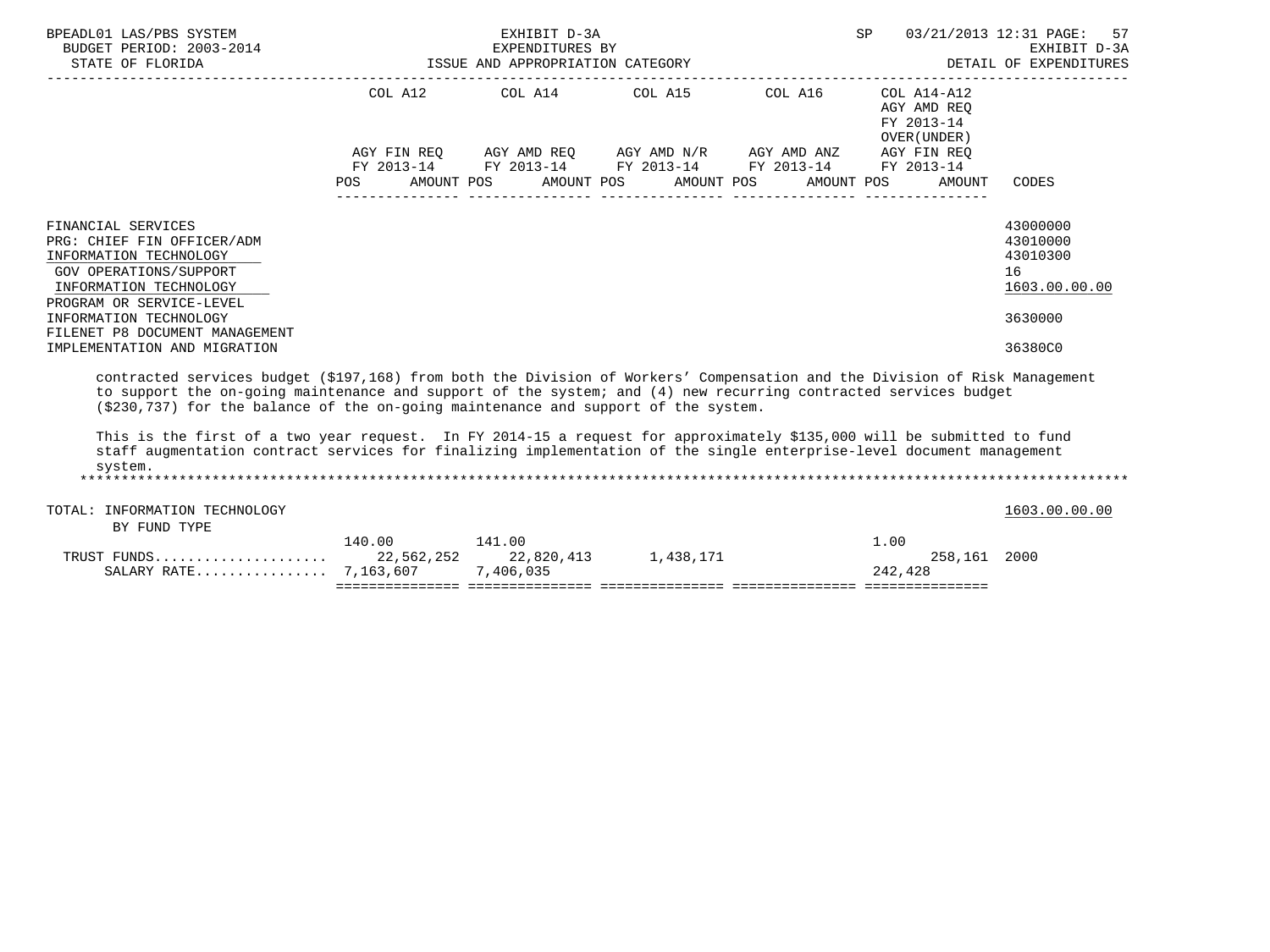| BPEADL01 LAS/PBS SYSTEM<br>BUDGET PERIOD: 2003-2014<br>STATE OF FLORIDA                                                                                                                                                                      |                |                              | EXHIBIT D-3A<br>EXPENDITURES BY<br>ISSUE AND APPROPRIATION CATEGORY<br>------------------------- |                                                                                                                                        | ----------------------------------- | SP 03/21/2013 12:31 PAGE:                                                                       | 58<br>EXHIBIT D-3A<br>DETAIL OF EXPENDITURES                                            |
|----------------------------------------------------------------------------------------------------------------------------------------------------------------------------------------------------------------------------------------------|----------------|------------------------------|--------------------------------------------------------------------------------------------------|----------------------------------------------------------------------------------------------------------------------------------------|-------------------------------------|-------------------------------------------------------------------------------------------------|-----------------------------------------------------------------------------------------|
|                                                                                                                                                                                                                                              |                | COL A12<br>POS<br>AMOUNT POS | COL A14<br>AMOUNT POS                                                                            | COL A15<br>AGY FIN REQ AGY AMD REQ AGY AMD N/R AGY AMD ANZ<br>FY 2013-14 FY 2013-14 FY 2013-14 FY 2013-14<br>AMOUNT POS<br>----------- | COL A16<br>AMOUNT POS               | COL A14-A12<br>AGY AMD REQ<br>FY 2013-14<br>OVER (UNDER)<br>AGY FIN REQ<br>FY 2013-14<br>AMOUNT | CODES                                                                                   |
| FINANCIAL SERVICES<br>PRG: CHIEF FIN OFFICER/ADM<br>CONSUMER ADVOCATE<br>GOV OPERATIONS/SUPPORT<br>EXEC LEADERSHIP/SUPPRT SVC<br>ESTIMATED EXPENDITURES<br>ESTIMATED EXPENDITURES - OPERATIONS<br>SALARY RATE<br>SALARY RATE 479,372 479,372 |                |                              |                                                                                                  |                                                                                                                                        |                                     |                                                                                                 | 43000000<br>43010000<br>43010400<br>16<br>1602.00.00.00<br>1000000<br>1001000<br>000000 |
| SALARIES AND BENEFITS                                                                                                                                                                                                                        |                |                              |                                                                                                  |                                                                                                                                        |                                     |                                                                                                 | 010000                                                                                  |
| INSURANCE REG TF                                                                                                                                                                                                                             | $-$ STATE      | 5.00<br>527,131              | 5.00<br>527,131                                                                                  |                                                                                                                                        |                                     |                                                                                                 | 2393 1                                                                                  |
| OTHER PERSONAL SERVICES                                                                                                                                                                                                                      |                |                              |                                                                                                  |                                                                                                                                        |                                     |                                                                                                 | 030000                                                                                  |
| INSURANCE REG TF                                                                                                                                                                                                                             |                | -STATE 115,229 115,229       |                                                                                                  |                                                                                                                                        |                                     |                                                                                                 | 2393 1                                                                                  |
| <b>EXPENSES</b>                                                                                                                                                                                                                              |                |                              |                                                                                                  |                                                                                                                                        |                                     |                                                                                                 | 040000                                                                                  |
| INSURANCE REG TF                                                                                                                                                                                                                             | $-$ STATE      | 49,127                       | 49,127                                                                                           |                                                                                                                                        |                                     |                                                                                                 | 2393 1                                                                                  |
| OPERATING CAPITAL OUTLAY                                                                                                                                                                                                                     |                |                              |                                                                                                  |                                                                                                                                        |                                     |                                                                                                 | 060000                                                                                  |
| INSURANCE REG TF                                                                                                                                                                                                                             | $-$ STATE      | 4,000                        | 4,000                                                                                            |                                                                                                                                        |                                     |                                                                                                 | 2393 1                                                                                  |
| SPECIAL CATEGORIES<br>CONTRACTED SERVICES                                                                                                                                                                                                    |                |                              |                                                                                                  |                                                                                                                                        |                                     |                                                                                                 | 100000<br>100777                                                                        |
| INSURANCE REG TF                                                                                                                                                                                                                             | $-$ STATE      | 20,471                       | 20,471                                                                                           |                                                                                                                                        |                                     |                                                                                                 | 2393 1                                                                                  |
| RISK MANAGEMENT INSURANCE                                                                                                                                                                                                                    |                |                              |                                                                                                  |                                                                                                                                        |                                     |                                                                                                 | 103241                                                                                  |
| INSURANCE REG TF                                                                                                                                                                                                                             | $-{\rm STATE}$ | 1,319                        | 1,319                                                                                            |                                                                                                                                        |                                     |                                                                                                 | 2393 1                                                                                  |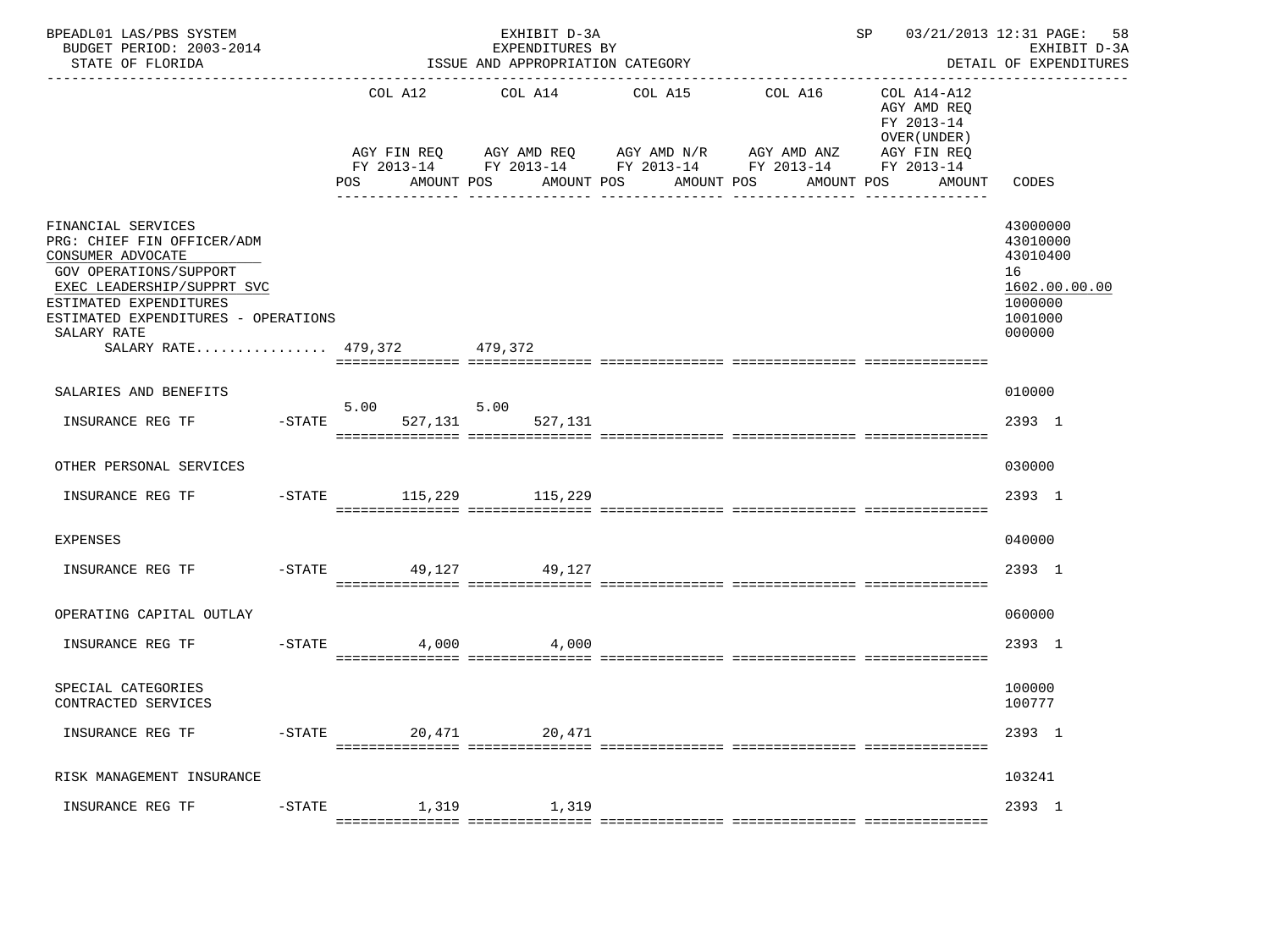| BPEADL01 LAS/PBS SYSTEM<br>BUDGET PERIOD: 2003-2014<br>STATE OF FLORIDA                                                                                                                                                                          |                        | EXHIBIT D-3A<br>EXPENDITURES BY<br>ISSUE AND APPROPRIATION CATEGORY |                                                                                                          |         | SP and the set of the set of the set of the set of the set of the set of the set of the set of the set of the set of the set of the set of the set of the set of the set of the set of the set of the set of the set of the se | 03/21/2013 12:31 PAGE:<br>59<br>EXHIBIT D-3A<br>DETAIL OF EXPENDITURES                            |
|--------------------------------------------------------------------------------------------------------------------------------------------------------------------------------------------------------------------------------------------------|------------------------|---------------------------------------------------------------------|----------------------------------------------------------------------------------------------------------|---------|--------------------------------------------------------------------------------------------------------------------------------------------------------------------------------------------------------------------------------|---------------------------------------------------------------------------------------------------|
|                                                                                                                                                                                                                                                  | COL A12<br>AGY FIN REO | COL A14                                                             | COL A15<br>AGY AMD REQ AGY AMD N/R AGY AMD ANZ<br>FY 2013-14 FY 2013-14 FY 2013-14 FY 2013-14 FY 2013-14 | COL A16 | COL A14-A12<br>AGY AMD REO<br>FY 2013-14<br>OVER (UNDER)<br>AGY FIN REO                                                                                                                                                        |                                                                                                   |
|                                                                                                                                                                                                                                                  | POS                    | AMOUNT POS                                                          | AMOUNT POS AMOUNT POS                                                                                    |         | AMOUNT POS<br>AMOUNT                                                                                                                                                                                                           | CODES                                                                                             |
| FINANCIAL SERVICES<br>PRG: CHIEF FIN OFFICER/ADM<br>CONSUMER ADVOCATE<br>GOV OPERATIONS/SUPPORT<br>EXEC LEADERSHIP/SUPPRT SVC<br>ESTIMATED EXPENDITURES<br>ESTIMATED EXPENDITURES - OPERATIONS<br>SPECIAL CATEGORIES<br>LEASE/PURCHASE/EQUIPMENT |                        |                                                                     |                                                                                                          |         |                                                                                                                                                                                                                                | 43000000<br>43010000<br>43010400<br>16<br>1602.00.00.00<br>1000000<br>1001000<br>100000<br>105281 |
| INSURANCE REG TF    -STATE    1.138    1.138                                                                                                                                                                                                     |                        |                                                                     |                                                                                                          |         |                                                                                                                                                                                                                                | 2393 1                                                                                            |
| TR/DMS/HR SVCS/STW CONTRCT                                                                                                                                                                                                                       |                        |                                                                     |                                                                                                          |         |                                                                                                                                                                                                                                | 107040                                                                                            |
| INSURANCE REG TF                                                                                                                                                                                                                                 | $-STATE$               | 1,912 1,912                                                         |                                                                                                          |         |                                                                                                                                                                                                                                | 2393 1                                                                                            |
| TOTAL: ESTIMATED EXPENDITURES - OPERATIONS<br>TOTAL POSITIONS 5.00<br>TOTAL ISSUE 720,327<br>TOTAL SALARY RATE 479,372 479,372                                                                                                                   |                        | 5.00<br>720,327                                                     |                                                                                                          |         |                                                                                                                                                                                                                                | 1001000                                                                                           |
| CASUALTY INSURANCE PREMIUM<br>ADJUSTMENT<br>SPECIAL CATEGORIES<br>RISK MANAGEMENT INSURANCE                                                                                                                                                      |                        |                                                                     |                                                                                                          |         |                                                                                                                                                                                                                                | 1001090<br>100000<br>103241                                                                       |
| $-$ STATE<br>INSURANCE REG TF                                                                                                                                                                                                                    | 123                    | 123                                                                 |                                                                                                          |         |                                                                                                                                                                                                                                | 2393 1                                                                                            |
| FLORIDA RETIREMENT SYSTEM<br>CONTRIBUTION ADJUSTMENT FOR<br>FISCAL YEAR 2012-2013<br>SALARIES AND BENEFITS                                                                                                                                       |                        |                                                                     |                                                                                                          |         |                                                                                                                                                                                                                                | 1001240<br>010000                                                                                 |
| $-$ STATE<br>INSURANCE REG TF                                                                                                                                                                                                                    | 804                    | 804                                                                 |                                                                                                          |         |                                                                                                                                                                                                                                | 2393 1                                                                                            |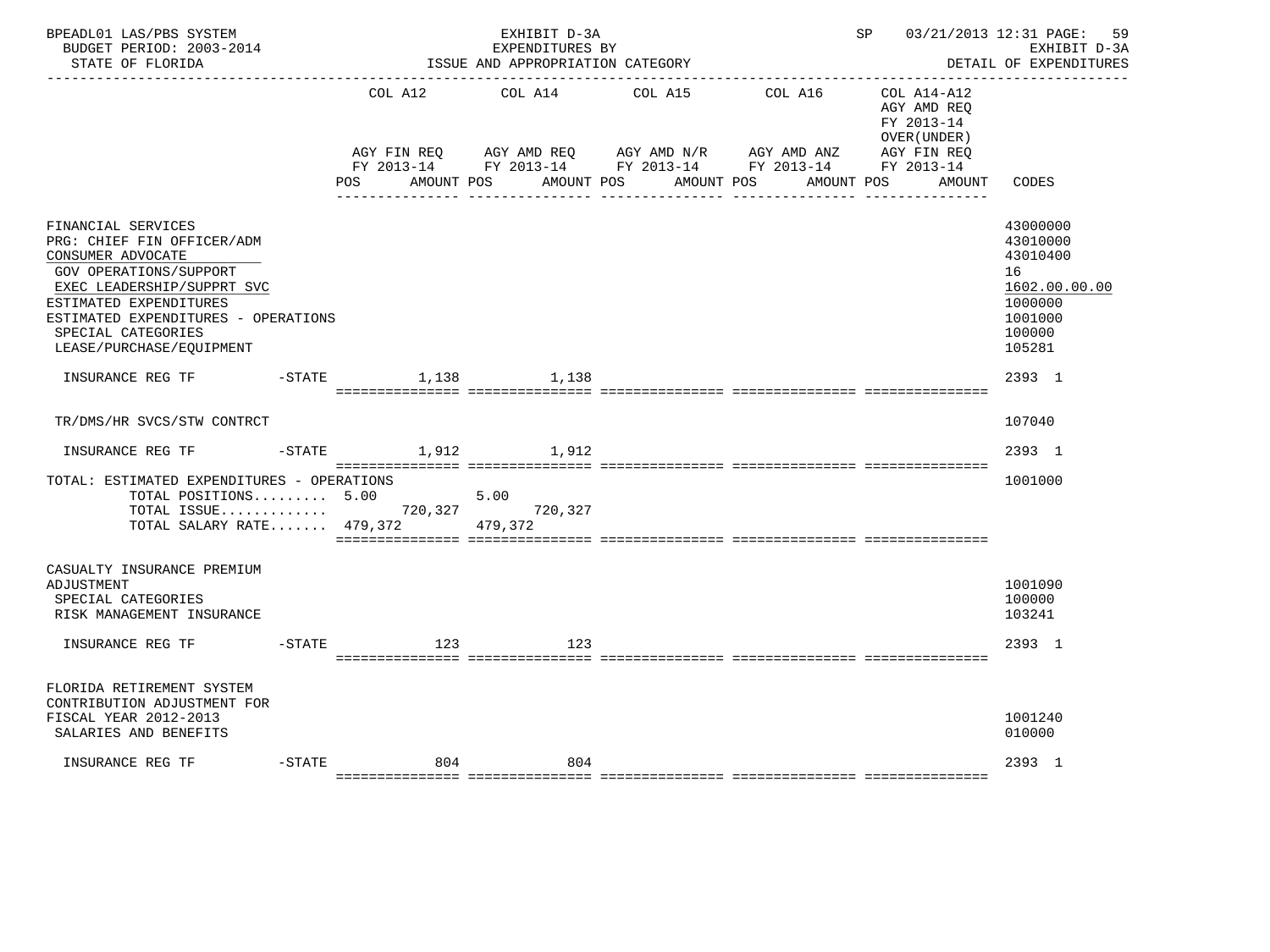| BPEADL01 LAS/PBS SYSTEM<br>BUDGET PERIOD: 2003-2014<br>STATE OF FLORIDA<br>_____________________                                                                                                                                                                                                                                                                                   |           |             | EXHIBIT D-3A<br>EXPENDITURES BY<br>ISSUE AND APPROPRIATION CATEGORY |                                                                                                                                     | SP                                                       | 03/21/2013 12:31 PAGE:<br>60<br>EXHIBIT D-3A<br>DETAIL OF EXPENDITURES                  |
|------------------------------------------------------------------------------------------------------------------------------------------------------------------------------------------------------------------------------------------------------------------------------------------------------------------------------------------------------------------------------------|-----------|-------------|---------------------------------------------------------------------|-------------------------------------------------------------------------------------------------------------------------------------|----------------------------------------------------------|-----------------------------------------------------------------------------------------|
|                                                                                                                                                                                                                                                                                                                                                                                    |           | AGY FIN REQ |                                                                     | COL A12 COL A14 COL A15 COL A16                                                                                                     | COL A14-A12<br>AGY AMD REO<br>FY 2013-14<br>OVER (UNDER) |                                                                                         |
|                                                                                                                                                                                                                                                                                                                                                                                    |           | <b>POS</b>  |                                                                     | AGY AMD REQ AGY AMD $N/R$ AGY AMD ANZ<br>FY 2013-14 FY 2013-14 FY 2013-14 FY 2013-14 FY 2013-14<br>AMOUNT POS AMOUNT POS AMOUNT POS | AGY FIN REQ<br>AMOUNT POS<br>AMOUNT                      | CODES                                                                                   |
| FINANCIAL SERVICES<br>PRG: CHIEF FIN OFFICER/ADM<br>CONSUMER ADVOCATE<br><b>GOV OPERATIONS/SUPPORT</b><br>EXEC LEADERSHIP/SUPPRT SVC<br>ESTIMATED EXPENDITURES<br>ADJUSTMENT TO STATE HEALTH<br>INSURANCE PREMIUM CONTRIBUTION -<br>FISCAL YEAR 2012-13<br>SALARIES AND BENEFITS                                                                                                   |           |             |                                                                     |                                                                                                                                     |                                                          | 43000000<br>43010000<br>43010400<br>16<br>1602.00.00.00<br>1000000<br>1001830<br>010000 |
| INSURANCE REG TF                                                                                                                                                                                                                                                                                                                                                                   | $-$ STATE | 639         | 639                                                                 |                                                                                                                                     |                                                          | 2393 1                                                                                  |
| REALLOCATION OF HUMAN RESOURCES<br>OUTSOURCING<br>SPECIAL CATEGORIES<br>TR/DMS/HR SVCS/STW CONTRCT                                                                                                                                                                                                                                                                                 |           |             |                                                                     |                                                                                                                                     |                                                          | 1005900<br>100000<br>107040                                                             |
| INSURANCE REG TF                                                                                                                                                                                                                                                                                                                                                                   | $-$ STATE | 46-         | $46 -$                                                              |                                                                                                                                     |                                                          | 2393 1                                                                                  |
| ADJUSTMENTS TO CURRENT YEAR<br>ESTIMATED EXPENDITURES<br>REALIGNMENT OF LEASE OR<br>LEASE-PURCHASE EQUIPMENT - DEDUCT<br><b>EXPENSES</b>                                                                                                                                                                                                                                           |           |             |                                                                     |                                                                                                                                     |                                                          | 1600000<br>160M010<br>040000                                                            |
| INSURANCE REG TF                                                                                                                                                                                                                                                                                                                                                                   | $-$ STATE | $500 -$     | $500 -$                                                             |                                                                                                                                     |                                                          | 2393 1                                                                                  |
|                                                                                                                                                                                                                                                                                                                                                                                    |           |             |                                                                     |                                                                                                                                     |                                                          |                                                                                         |
| AGENCY ISSUE NARRATIVE:<br>2013-2014 BUDGET YEAR NARRATIVE:<br>This issue further aligns budget in the correct appropriation category for lease/lease purchase expenditures. A major<br>change in the FY 2012-13 instructions required departments to satisfy the requirements of Ch. 2011-45, L.O.F. (SB 1314).<br>This issue nets to zero with corresponding issue code 160M020. |           |             |                                                                     | IT COMPONENT? NO                                                                                                                    |                                                          |                                                                                         |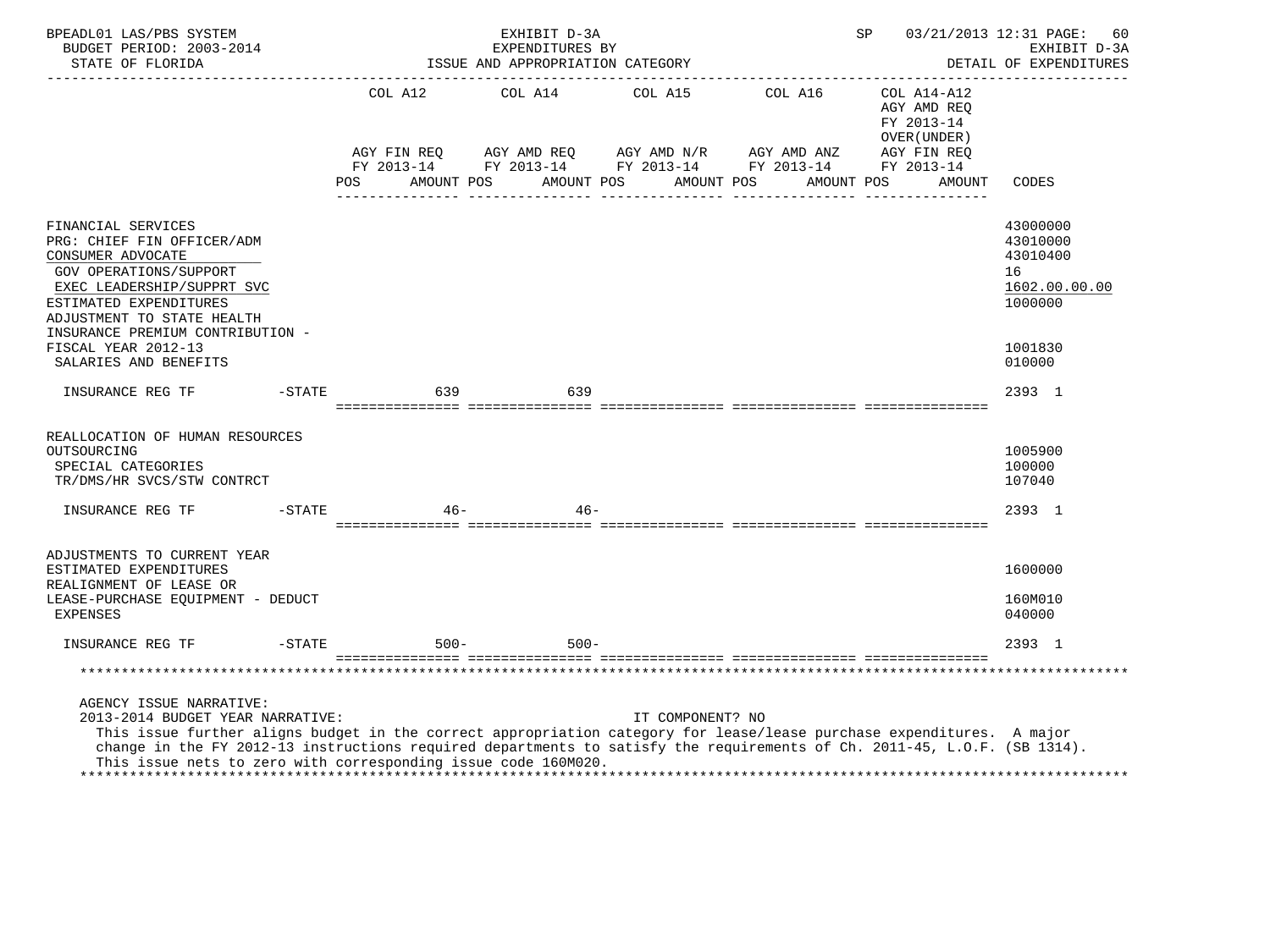| BPEADL01 LAS/PBS SYSTEM<br>BUDGET PERIOD: 2003-2014<br>STATE OF FLORIDA<br>______________________                                                                                                                                                                                                                                                                                                                                                                                                                                                                                                                                                                   |                                             | EXHIBIT D-3A<br>EXPENDITURES BY<br>ISSUE AND APPROPRIATION CATEGORY |                                             |                                                           | SP                                                                                              | 03/21/2013 12:31 PAGE:<br>61<br>EXHIBIT D-3A<br>DETAIL OF EXPENDITURES                            |
|---------------------------------------------------------------------------------------------------------------------------------------------------------------------------------------------------------------------------------------------------------------------------------------------------------------------------------------------------------------------------------------------------------------------------------------------------------------------------------------------------------------------------------------------------------------------------------------------------------------------------------------------------------------------|---------------------------------------------|---------------------------------------------------------------------|---------------------------------------------|-----------------------------------------------------------|-------------------------------------------------------------------------------------------------|---------------------------------------------------------------------------------------------------|
|                                                                                                                                                                                                                                                                                                                                                                                                                                                                                                                                                                                                                                                                     | COL A12<br>AGY FIN REQ<br>POS<br>AMOUNT POS | COL A14<br>AGY AMD REQ AGY AMD N/R AGY AMD ANZ                      | COL A15 COL A16<br>AMOUNT POS<br>AMOUNT POS | FY 2013-14 FY 2013-14 FY 2013-14 FY 2013-14<br>AMOUNT POS | COL A14-A12<br>AGY AMD REQ<br>FY 2013-14<br>OVER (UNDER)<br>AGY FIN REQ<br>FY 2013-14<br>AMOUNT | CODES                                                                                             |
| FINANCIAL SERVICES<br>PRG: CHIEF FIN OFFICER/ADM<br>CONSUMER ADVOCATE<br><b>GOV OPERATIONS/SUPPORT</b><br>EXEC LEADERSHIP/SUPPRT SVC<br>ADJUSTMENTS TO CURRENT YEAR<br>ESTIMATED EXPENDITURES<br>REALIGNMENT OF LEASE OR<br>LEASE-PURCHASE EQUIPMENT - ADD<br>SPECIAL CATEGORIES<br>LEASE/PURCHASE/EQUIPMENT                                                                                                                                                                                                                                                                                                                                                        |                                             |                                                                     |                                             |                                                           |                                                                                                 | 43000000<br>43010000<br>43010400<br>16<br>1602.00.00.00<br>1600000<br>160M020<br>100000<br>105281 |
| INSURANCE REG TF<br>$-STATE$                                                                                                                                                                                                                                                                                                                                                                                                                                                                                                                                                                                                                                        | 500                                         | 500                                                                 |                                             |                                                           |                                                                                                 | 2393 1                                                                                            |
| AGENCY ISSUE NARRATIVE:<br>2013-2014 BUDGET YEAR NARRATIVE:<br>This issue further aligns budget in the correct appropriation category for lease/lease purchase expenditures. A major<br>change in the FY 2012-13 instructions required departments to satisfy the requirements of Ch. 2011-45, L.O.F. (SB 1314).<br>This issue nets to zero with corresponding issue code 160M010.                                                                                                                                                                                                                                                                                  |                                             |                                                                     | IT COMPONENT? NO                            |                                                           |                                                                                                 |                                                                                                   |
| ESTIMATED EXPENDITURES REALIGNMENT<br>REALIGN CURRENT POSITIONS TO<br>FULFILL MISSION CRITICAL FUNCTIONS<br>- ADD                                                                                                                                                                                                                                                                                                                                                                                                                                                                                                                                                   |                                             |                                                                     |                                             |                                                           |                                                                                                 | 2000000<br>2000110                                                                                |
| SALARIES AND BENEFITS                                                                                                                                                                                                                                                                                                                                                                                                                                                                                                                                                                                                                                               |                                             |                                                                     |                                             |                                                           |                                                                                                 | 010000                                                                                            |
| ADMINISTRATIVE TRUST FUND -STATE                                                                                                                                                                                                                                                                                                                                                                                                                                                                                                                                                                                                                                    |                                             | 1,388                                                               |                                             |                                                           | 1,388                                                                                           | 2021 1                                                                                            |
| AGENCY ISSUE NARRATIVE:                                                                                                                                                                                                                                                                                                                                                                                                                                                                                                                                                                                                                                             |                                             |                                                                     |                                             |                                                           |                                                                                                 |                                                                                                   |
| 2013-2014 BUDGET YEAR NARRATIVE:<br>Amended 2013-14 Narrative after February 1, 2013.<br>This issue is in support of the Chief Financial Officer's philosophy of focusing on core mission, reducing unnecessary<br>activities, and using regulatory reviews to find areas where reallocation of resources will allow the department to<br>fulfill the mission critical functions most effectively without significantly increasing the number of FTE in the<br>department. The department has realigned 20 of the 27 vacant (180+ days) positions in various budget entities; the<br>remaining seven vacant positions are deleted.<br>Summary: This is a new issue. |                                             |                                                                     | IT COMPONENT? NO                            |                                                           |                                                                                                 |                                                                                                   |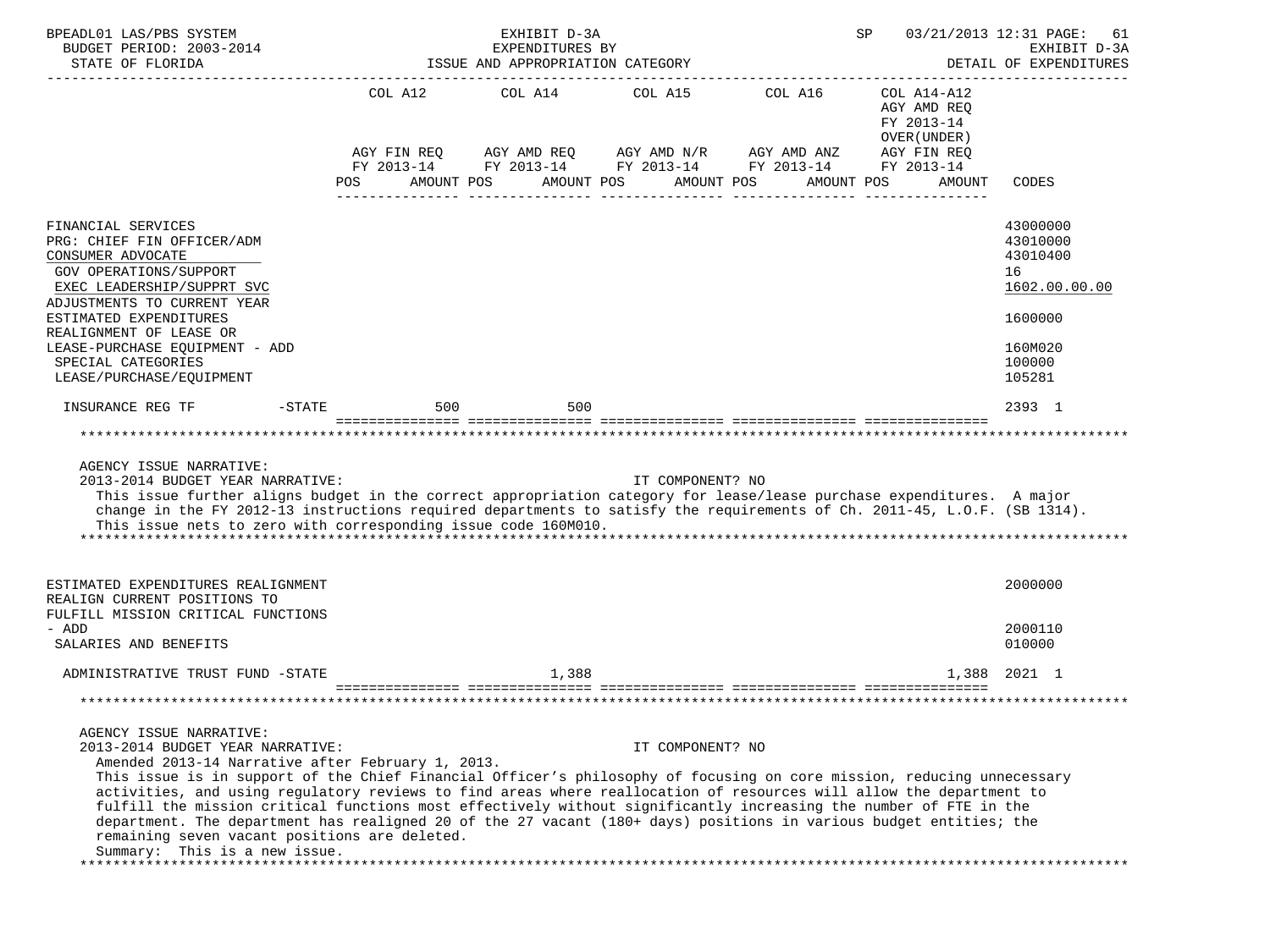| BPEADL01 LAS/PBS SYSTEM<br>BUDGET PERIOD: 2003-2014<br>STATE OF FLORIDA                                                                                                                                                                            |                                             | EXHIBIT D-3A<br>EXPENDITURES BY<br>ISSUE AND APPROPRIATION CATEGORY |                                                                       |                                                                                                                  | SP 03/21/2013 12:31 PAGE:                                                         | 62<br>EXHIBIT D-3A<br>DETAIL OF EXPENDITURES<br>-------------                 |
|----------------------------------------------------------------------------------------------------------------------------------------------------------------------------------------------------------------------------------------------------|---------------------------------------------|---------------------------------------------------------------------|-----------------------------------------------------------------------|------------------------------------------------------------------------------------------------------------------|-----------------------------------------------------------------------------------|-------------------------------------------------------------------------------|
|                                                                                                                                                                                                                                                    | COL A12<br>AGY FIN REQ<br>POS<br>AMOUNT POS | COL A14                                                             | COL A15<br>AGY AMD REQ      AGY AMD N/R     AGY AMD ANZ<br>AMOUNT POS | COL A16<br>FY 2013-14 FY 2013-14 FY 2013-14 FY 2013-14 FY 2013-14<br>AMOUNT POS<br>AMOUNT POS<br>--------------- | COL A14-A12<br>AGY AMD REQ<br>FY 2013-14<br>OVER (UNDER)<br>AGY FIN REQ<br>AMOUNT | CODES                                                                         |
| FINANCIAL SERVICES<br>PRG: CHIEF FIN OFFICER/ADM<br>CONSUMER ADVOCATE<br>GOV OPERATIONS/SUPPORT<br>EXEC LEADERSHIP/SUPPRT SVC<br>ESTIMATED EXPENDITURES REALIGNMENT<br>REALIGN CURRENT POSITIONS TO<br>FULFILL MISSION CRITICAL FUNCTIONS<br>- ADD |                                             |                                                                     |                                                                       |                                                                                                                  |                                                                                   | 43000000<br>43010000<br>43010400<br>16<br>1602.00.00.00<br>2000000<br>2000110 |
| POSITION DETAIL OF SALARIES AND BENEFITS:                                                                                                                                                                                                          |                                             |                                                                     |                                                                       |                                                                                                                  |                                                                                   |                                                                               |
|                                                                                                                                                                                                                                                    | <b>FTE</b>                                  | BASE RATE                                                           | ADDITIVES                                                             | BENEFITS                                                                                                         | SUBTOTAL<br>ႜೢ                                                                    | LAPSE LAPSED SALARIES<br>AND BENEFITS                                         |
| A14 - AGY AMD REQ FY 2013-14<br>CHANGES TO CURRENTLY AUTHORIZED POSITIONS<br>OTHER SALARY AMOUNT<br>2021 ADMINISTRATIVE TRUST FUND                                                                                                                 |                                             |                                                                     |                                                                       |                                                                                                                  |                                                                                   | 1,388<br>. _ _ _ _ _ _ _ _ _ _ _ _ _<br>1,388<br>==============               |
|                                                                                                                                                                                                                                                    |                                             |                                                                     |                                                                       |                                                                                                                  |                                                                                   |                                                                               |
| REALIGN BUDGET AUTHORITY BETWEEN<br>CATEGORIES TO MATCH ANTICIPATED<br>RECURRING OPERATING EXPENDITURES -<br>ADD<br>OTHER PERSONAL SERVICES                                                                                                        |                                             |                                                                     |                                                                       |                                                                                                                  |                                                                                   | 2000140<br>030000                                                             |
| $-STATE$<br>INSURANCE REG TF                                                                                                                                                                                                                       | 5,000                                       | 5,000                                                               |                                                                       |                                                                                                                  |                                                                                   | 2393 1                                                                        |
| EXPENSES                                                                                                                                                                                                                                           |                                             |                                                                     |                                                                       |                                                                                                                  |                                                                                   | 040000                                                                        |
| INSURANCE REG TF                                                                                                                                                                                                                                   | -STATE 15,000 15,000                        |                                                                     |                                                                       |                                                                                                                  |                                                                                   | 2393 1                                                                        |
| TOTAL: REALIGN BUDGET AUTHORITY BETWEEN<br>CATEGORIES TO MATCH ANTICIPATED<br>RECURRING OPERATING EXPENDITURES -                                                                                                                                   |                                             |                                                                     |                                                                       |                                                                                                                  |                                                                                   | 2000140                                                                       |
| ADD<br>TOTAL ISSUE                                                                                                                                                                                                                                 |                                             | 20,000 20,000                                                       |                                                                       |                                                                                                                  |                                                                                   |                                                                               |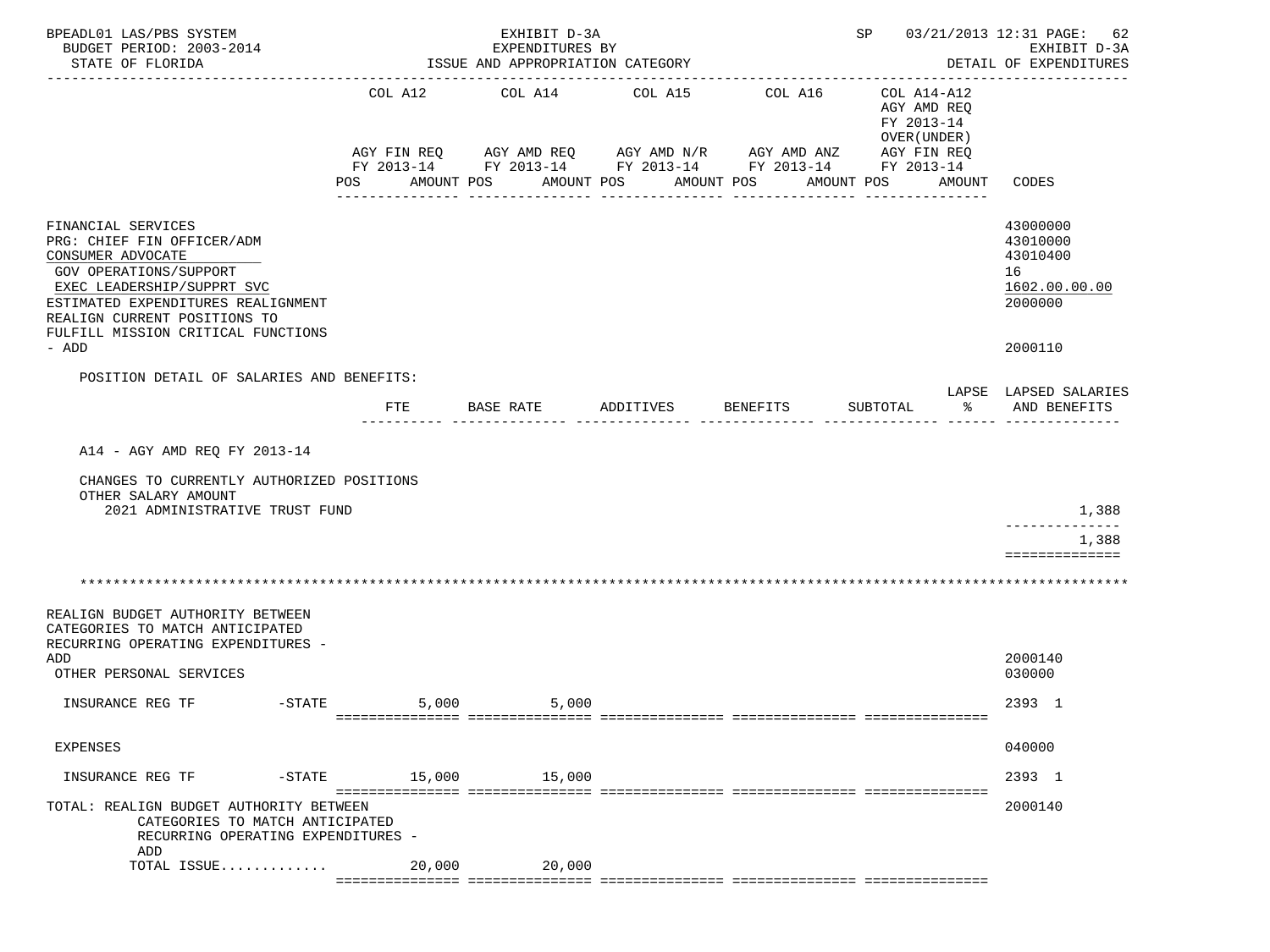| BPEADL01 LAS/PBS SYSTEM<br>BUDGET PERIOD: 2003-2014<br>STATE OF FLORIDA                                                                                                                                                                                                                                                                                                                                                                                                                                                                                                                                                                                                                                                                                                                                                                                                                                                                                                                                       |                                             | EXHIBIT D-3A<br>EXPENDITURES BY<br>ISSUE AND APPROPRIATION CATEGORY |                       | ___________________________________                                                                            | SP                                                                                              | 03/21/2013 12:31 PAGE:<br>63<br>EXHIBIT D-3A<br>DETAIL OF EXPENDITURES        |
|---------------------------------------------------------------------------------------------------------------------------------------------------------------------------------------------------------------------------------------------------------------------------------------------------------------------------------------------------------------------------------------------------------------------------------------------------------------------------------------------------------------------------------------------------------------------------------------------------------------------------------------------------------------------------------------------------------------------------------------------------------------------------------------------------------------------------------------------------------------------------------------------------------------------------------------------------------------------------------------------------------------|---------------------------------------------|---------------------------------------------------------------------|-----------------------|----------------------------------------------------------------------------------------------------------------|-------------------------------------------------------------------------------------------------|-------------------------------------------------------------------------------|
|                                                                                                                                                                                                                                                                                                                                                                                                                                                                                                                                                                                                                                                                                                                                                                                                                                                                                                                                                                                                               | COL A12<br>AGY FIN REO<br>FY 2013-14<br>POS | COL A14<br>AMOUNT POS                                               | COL A15<br>AMOUNT POS | COL A16<br>AGY AMD REQ AGY AMD N/R AGY AMD ANZ<br>FY 2013-14 FY 2013-14 FY 2013-14<br>AMOUNT POS<br>AMOUNT POS | COL A14-A12<br>AGY AMD REO<br>FY 2013-14<br>OVER (UNDER)<br>AGY FIN REO<br>FY 2013-14<br>AMOUNT | CODES                                                                         |
| FINANCIAL SERVICES<br>PRG: CHIEF FIN OFFICER/ADM<br>CONSUMER ADVOCATE<br>GOV OPERATIONS/SUPPORT<br>EXEC LEADERSHIP/SUPPRT SVC<br>ESTIMATED EXPENDITURES REALIGNMENT<br>REALIGN BUDGET AUTHORITY BETWEEN<br>CATEGORIES TO MATCH ANTICIPATED<br>RECURRING OPERATING EXPENDITURES -<br>ADD<br>AGENCY ISSUE NARRATIVE:<br>2013-2014 BUDGET YEAR NARRATIVE:<br>This issue is the add side of a budget authority realignment throughout the Department of Financial Services proper<br>(excluding Office of Insurance Regulation and Office of Financial Regulation). The realignment of budget was first<br>approved in FY 2012-13 General Appropriation Act. This issue continues that practice and appropriates budget from<br>various categories, except salaries, to various categories where there is additional budget need. This issue with<br>corresponding issue code 2000130 will net to zero at the department level. If the budget/fund is general revenue, this<br>also nets to zero at a fund level. |                                             |                                                                     | IT COMPONENT? NO      |                                                                                                                |                                                                                                 | 43000000<br>43010000<br>43010400<br>16<br>1602.00.00.00<br>2000000<br>2000140 |
|                                                                                                                                                                                                                                                                                                                                                                                                                                                                                                                                                                                                                                                                                                                                                                                                                                                                                                                                                                                                               |                                             |                                                                     |                       |                                                                                                                |                                                                                                 |                                                                               |
| ANNUALIZATION OF ADMINISTERED<br>FUNDS APPROPRIATIONS<br>STATE HEALTH INSURANCE ADJUSTMENT<br>FOR FY 2012-13 - 10 MONTHS                                                                                                                                                                                                                                                                                                                                                                                                                                                                                                                                                                                                                                                                                                                                                                                                                                                                                      |                                             |                                                                     |                       |                                                                                                                |                                                                                                 | 26A0000                                                                       |
| <b>ANNUALIZATION</b><br>SALARIES AND BENEFITS                                                                                                                                                                                                                                                                                                                                                                                                                                                                                                                                                                                                                                                                                                                                                                                                                                                                                                                                                                 |                                             |                                                                     |                       |                                                                                                                |                                                                                                 | 26A1830<br>010000                                                             |
| INSURANCE REG TF<br>$-$ STATE                                                                                                                                                                                                                                                                                                                                                                                                                                                                                                                                                                                                                                                                                                                                                                                                                                                                                                                                                                                 | 3,195                                       | 3,195                                                               |                       |                                                                                                                |                                                                                                 | 2393 1                                                                        |
| TOTAL: EXEC LEADERSHIP/SUPPRT SVC<br>BY FUND TYPE                                                                                                                                                                                                                                                                                                                                                                                                                                                                                                                                                                                                                                                                                                                                                                                                                                                                                                                                                             |                                             |                                                                     |                       |                                                                                                                |                                                                                                 | 1602.00.00.00                                                                 |
| TRUST FUNDS<br>SALARY RATE $479,372$                                                                                                                                                                                                                                                                                                                                                                                                                                                                                                                                                                                                                                                                                                                                                                                                                                                                                                                                                                          | 5.00<br>745,042                             | 5.00<br>746,430<br>479.372                                          |                       |                                                                                                                | 1,388                                                                                           | 2000                                                                          |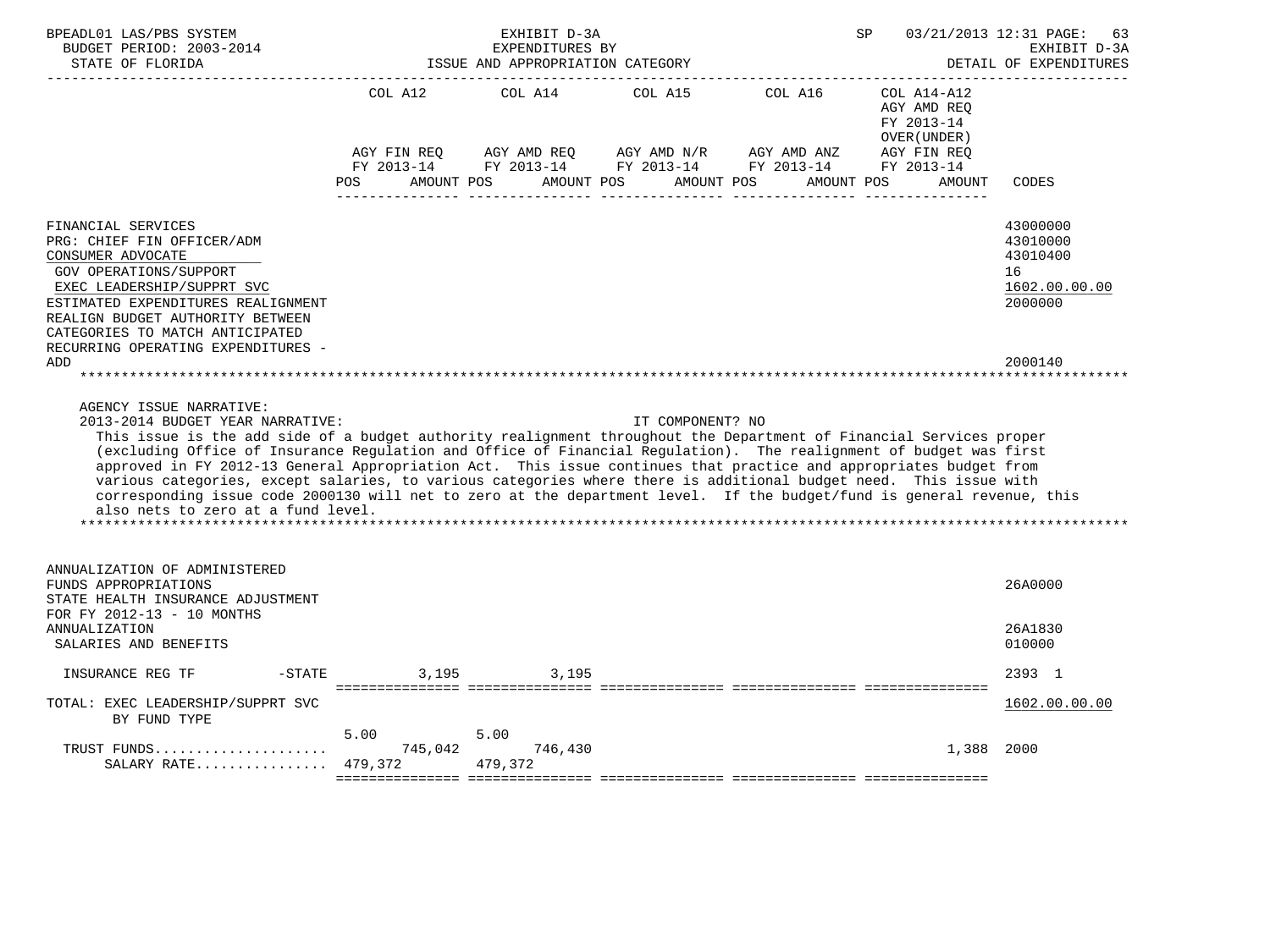| BPEADL01 LAS/PBS SYSTEM<br>BUDGET PERIOD: 2003-2014<br>STATE OF FLORIDA                                                                                                                                                                                   | EXHIBIT D-3A<br>EXPENDITURES BY<br>ISSUE AND APPROPRIATION CATEGORY<br>----------------------- |                 |                                                                                                                                      |                       | 03/21/2013 12:31 PAGE:<br>SP<br>64<br>EXHIBIT D-3A<br>DETAIL OF EXPENDITURES      |                                                                                         |  |
|-----------------------------------------------------------------------------------------------------------------------------------------------------------------------------------------------------------------------------------------------------------|------------------------------------------------------------------------------------------------|-----------------|--------------------------------------------------------------------------------------------------------------------------------------|-----------------------|-----------------------------------------------------------------------------------|-----------------------------------------------------------------------------------------|--|
|                                                                                                                                                                                                                                                           | COL A12<br>AGY FIN REQ<br>POS FOR<br>AMOUNT POS                                                | COL A14         | COL A15<br>AGY AMD REQ AGY AMD N/R AGY AMD ANZ<br>FY 2013-14 FY 2013-14 FY 2013-14 FY 2013-14 FY 2013-14<br>AMOUNT POS<br>AMOUNT POS | COL A16<br>AMOUNT POS | COL A14-A12<br>AGY AMD REO<br>FY 2013-14<br>OVER (UNDER)<br>AGY FIN REQ<br>AMOUNT | CODES                                                                                   |  |
| FINANCIAL SERVICES<br>PRG: CHIEF FIN OFFICER/ADM<br>INFO TECHNOLOGY - FLAIR<br><b>GOV OPERATIONS/SUPPORT</b><br>INFORMATION TECHNOLOGY<br>ESTIMATED EXPENDITURES<br>ESTIMATED EXPENDITURES - OPERATIONS<br>SALARY RATE<br>SALARY RATE 4,907,932 4,907,932 |                                                                                                |                 |                                                                                                                                      |                       |                                                                                   | 43000000<br>43010000<br>43010500<br>16<br>1603.00.00.00<br>1000000<br>1001000<br>000000 |  |
| SALARIES AND BENEFITS                                                                                                                                                                                                                                     |                                                                                                |                 |                                                                                                                                      |                       |                                                                                   | 010000                                                                                  |  |
| GENERAL REVENUE FUND -STATE 6,044,304 6,044,304<br>ADMINISTRATIVE TRUST FUND -STATE                                                                                                                                                                       |                                                                                                | 451,446 451,446 |                                                                                                                                      |                       |                                                                                   | 1000 1<br>2021 1                                                                        |  |
| TOTAL POSITIONS 109.00 109.00<br>TOTAL APPRO 6,495,750 6,495,750                                                                                                                                                                                          |                                                                                                |                 |                                                                                                                                      |                       |                                                                                   |                                                                                         |  |
| OTHER PERSONAL SERVICES                                                                                                                                                                                                                                   |                                                                                                |                 |                                                                                                                                      |                       |                                                                                   | 030000                                                                                  |  |
| GENERAL REVENUE FUND                                                                                                                                                                                                                                      | $-$ STATE 5,000 5,000                                                                          |                 |                                                                                                                                      |                       |                                                                                   | 1000 1                                                                                  |  |
| <b>EXPENSES</b>                                                                                                                                                                                                                                           |                                                                                                |                 |                                                                                                                                      |                       |                                                                                   | 040000                                                                                  |  |
| GENERAL REVENUE FUND $-$ STATE 1,535,578 1,535,578<br>ADMINISTRATIVE TRUST FUND -STATE                                                                                                                                                                    | 168,513                                                                                        | 168,513         |                                                                                                                                      |                       |                                                                                   | 1000 1<br>$2021$ 1                                                                      |  |
| TOTAL APPRO                                                                                                                                                                                                                                               | 1,704,091                                                                                      | 1,704,091       |                                                                                                                                      |                       |                                                                                   |                                                                                         |  |
| OPERATING CAPITAL OUTLAY                                                                                                                                                                                                                                  |                                                                                                |                 |                                                                                                                                      |                       |                                                                                   | 060000                                                                                  |  |
| GENERAL REVENUE FUND -STATE 190,794 190,794<br>ADMINISTRATIVE TRUST FUND -STATE                                                                                                                                                                           |                                                                                                |                 |                                                                                                                                      |                       |                                                                                   | 1000 1<br>2021 1                                                                        |  |
| TOTAL APPRO                                                                                                                                                                                                                                               | 215,794                                                                                        | 215,794         |                                                                                                                                      |                       |                                                                                   |                                                                                         |  |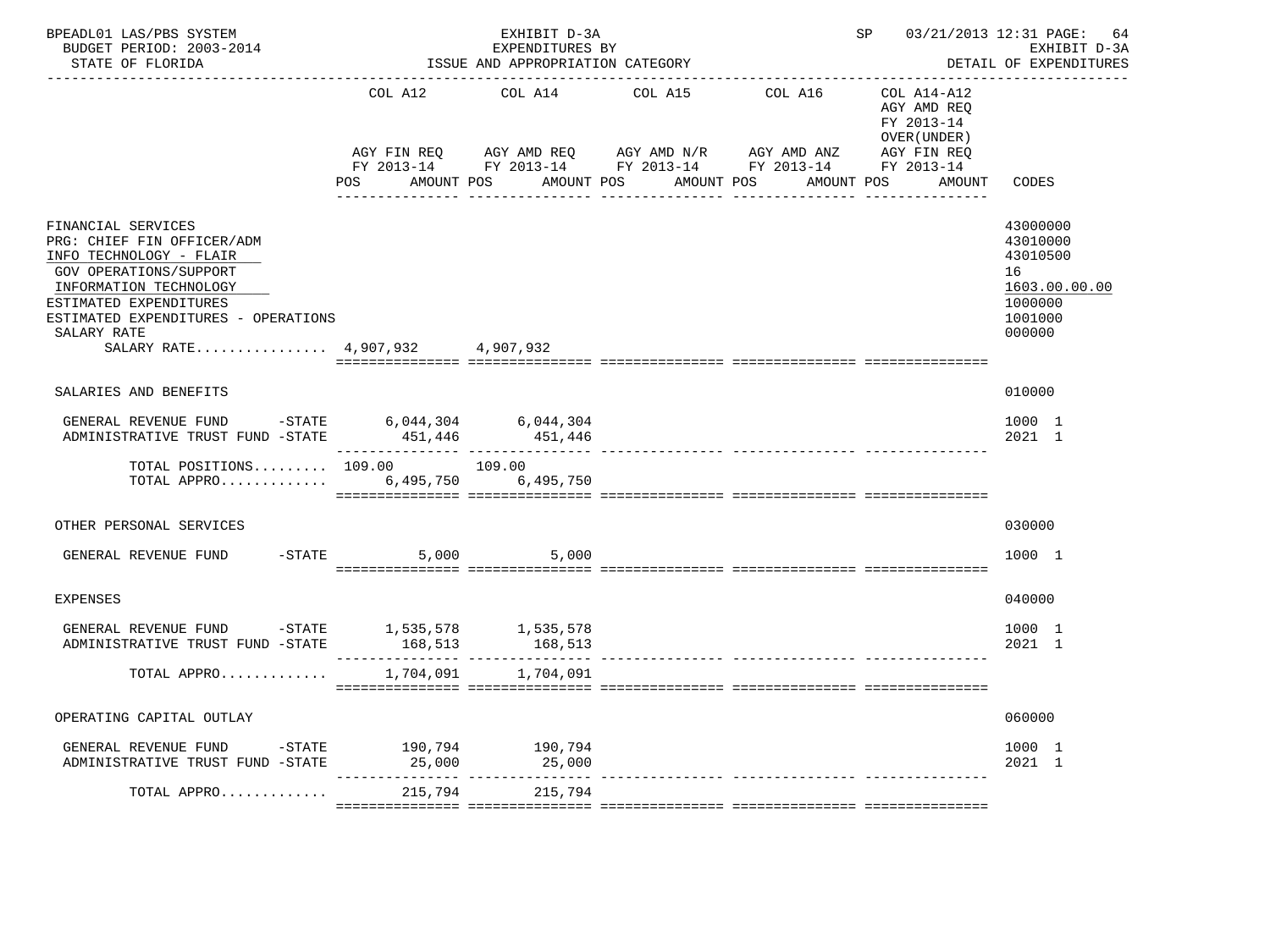| BPEADL01 LAS/PBS SYSTEM<br>BUDGET PERIOD: 2003-2014<br>STATE OF FLORIDA                                                                                                                                                                              | EXHIBIT D-3A<br>EXPENDITURES BY<br>ISSUE AND APPROPRIATION CATEGORY<br>----------------------------- |                                                                                                                    |                       |         | SP 03/21/2013 12:31 PAGE:<br>65<br>EXHIBIT D-3A<br>DETAIL OF EXPENDITURES |                                                                                                   |  |
|------------------------------------------------------------------------------------------------------------------------------------------------------------------------------------------------------------------------------------------------------|------------------------------------------------------------------------------------------------------|--------------------------------------------------------------------------------------------------------------------|-----------------------|---------|---------------------------------------------------------------------------|---------------------------------------------------------------------------------------------------|--|
|                                                                                                                                                                                                                                                      | COL A12                                                                                              | COL A14<br>AGY FIN REQ AGY AMD REQ AGY AMD N/R AGY AMD ANZ AGY FIN REQ FY 2013-14 FY 2013-14 FY 2013-14 FY 2013-14 | COL A15               | COL A16 | COL A14-A12<br>AGY AMD REO<br>FY 2013-14<br>OVER (UNDER)<br>AGY FIN REQ   |                                                                                                   |  |
|                                                                                                                                                                                                                                                      | POS                                                                                                  | AMOUNT POS                                                                                                         | AMOUNT POS AMOUNT POS |         | AMOUNT POS<br>AMOUNT                                                      | CODES                                                                                             |  |
| FINANCIAL SERVICES<br>PRG: CHIEF FIN OFFICER/ADM<br>INFO TECHNOLOGY - FLAIR<br><b>GOV OPERATIONS/SUPPORT</b><br>INFORMATION TECHNOLOGY<br>ESTIMATED EXPENDITURES<br>ESTIMATED EXPENDITURES - OPERATIONS<br>SPECIAL CATEGORIES<br>CONTRACTED SERVICES |                                                                                                      |                                                                                                                    |                       |         |                                                                           | 43000000<br>43010000<br>43010500<br>16<br>1603.00.00.00<br>1000000<br>1001000<br>100000<br>100777 |  |
| GENERAL REVENUE FUND -STATE 2,668,816 2,668,816<br>ADMINISTRATIVE TRUST FUND -STATE                                                                                                                                                                  | 1,931,500                                                                                            | 1,931,500                                                                                                          |                       |         |                                                                           | 1000 1<br>2021 1                                                                                  |  |
| TOTAL APPRO                                                                                                                                                                                                                                          | 4,600,316                                                                                            | 4,600,316                                                                                                          |                       |         |                                                                           |                                                                                                   |  |
| RISK MANAGEMENT INSURANCE                                                                                                                                                                                                                            |                                                                                                      |                                                                                                                    |                       |         |                                                                           | 103241                                                                                            |  |
| GENERAL REVENUE FUND                                                                                                                                                                                                                                 | -STATE 13,468 13,468                                                                                 |                                                                                                                    |                       |         |                                                                           | 1000 1                                                                                            |  |
| LEASE/PURCHASE/EQUIPMENT                                                                                                                                                                                                                             |                                                                                                      |                                                                                                                    |                       |         |                                                                           | 105281                                                                                            |  |
| GENERAL REVENUE FUND                                                                                                                                                                                                                                 | $-STATE$<br>3,824                                                                                    | 3,824                                                                                                              |                       |         |                                                                           | 1000 1                                                                                            |  |
| TR/DMS/HR SVCS/STW CONTRCT                                                                                                                                                                                                                           |                                                                                                      |                                                                                                                    |                       |         |                                                                           | 107040                                                                                            |  |
| GENERAL REVENUE FUND -STATE 35,822 35,822<br>ADMINISTRATIVE TRUST FUND -STATE                                                                                                                                                                        |                                                                                                      | 2,657                                                                                                              |                       |         |                                                                           | 1000 1<br>2021 1                                                                                  |  |
| TOTAL APPRO                                                                                                                                                                                                                                          | 38,479                                                                                               | 38,479                                                                                                             |                       |         |                                                                           |                                                                                                   |  |
| TOTAL: ESTIMATED EXPENDITURES - OPERATIONS<br>TOTAL POSITIONS 109.00<br>TOTAL ISSUE 13,076,722 13,076,722<br>TOTAL SALARY RATE $4,907,932$                                                                                                           |                                                                                                      | 109.00<br>4,907,932                                                                                                |                       |         |                                                                           | 1001000                                                                                           |  |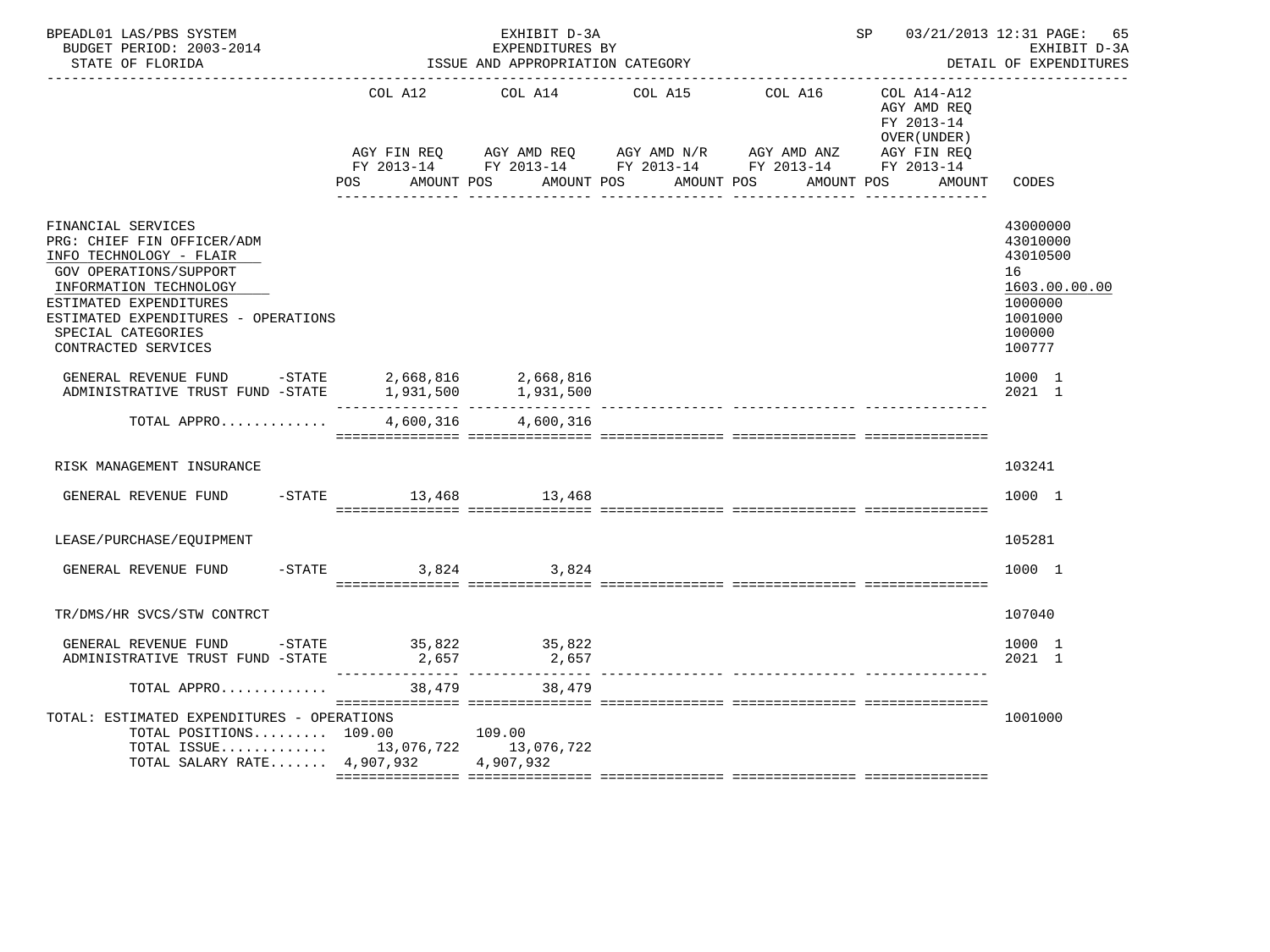| BPEADL01 LAS/PBS SYSTEM<br>BUDGET PERIOD: 2003-2014<br>STATE OF FLORIDA                                                                                                                                                                                         |        | EXHIBIT D-3A<br>EXPENDITURES BY<br>ISSUE AND APPROPRIATION CATEGORY |                                             | SP 03/21/2013 12:31 PAGE: 66                                                          | EXHIBIT D-3A<br>DETAIL OF EXPENDITURES                                                            |
|-----------------------------------------------------------------------------------------------------------------------------------------------------------------------------------------------------------------------------------------------------------------|--------|---------------------------------------------------------------------|---------------------------------------------|---------------------------------------------------------------------------------------|---------------------------------------------------------------------------------------------------|
|                                                                                                                                                                                                                                                                 | POS    | COL A12 COL A14 COL A15                                             | COL A16<br>AMOUNT POS AMOUNT POS AMOUNT POS | $COL A14 - A12$<br>AGY AMD REQ<br>FY 2013-14<br>OVER (UNDER )<br>AMOUNT POS<br>AMOUNT | CODES                                                                                             |
| FINANCIAL SERVICES<br>PRG: CHIEF FIN OFFICER/ADM<br>INFO TECHNOLOGY - FLAIR<br><b>GOV OPERATIONS/SUPPORT</b><br>INFORMATION TECHNOLOGY<br>ESTIMATED EXPENDITURES<br>CASUALTY INSURANCE PREMIUM<br>ADJUSTMENT<br>SPECIAL CATEGORIES<br>RISK MANAGEMENT INSURANCE |        |                                                                     |                                             |                                                                                       | 43000000<br>43010000<br>43010500<br>16<br>1603.00.00.00<br>1000000<br>1001090<br>100000<br>103241 |
| ADMINISTRATIVE TRUST FUND -STATE 1,260 1,260                                                                                                                                                                                                                    |        |                                                                     |                                             |                                                                                       | $2021$ 1                                                                                          |
| FLORIDA RETIREMENT SYSTEM<br>CONTRIBUTION ADJUSTMENT FOR<br>FISCAL YEAR 2012-2013<br>SALARIES AND BENEFITS                                                                                                                                                      |        |                                                                     |                                             |                                                                                       | 1001240<br>010000                                                                                 |
| GENERAL REVENUE FUND -STATE 16,547 16,547<br>ADMINISTRATIVE TRUST FUND -STATE                                                                                                                                                                                   | 1,236  | 1,236                                                               |                                             |                                                                                       | 1000 1<br>2021 1                                                                                  |
| TOTAL APPRO                                                                                                                                                                                                                                                     | 17,783 | 17,783                                                              |                                             |                                                                                       |                                                                                                   |
| ADJUSTMENT TO STATE HEALTH<br>INSURANCE PREMIUM CONTRIBUTION -<br>FISCAL YEAR 2012-13<br>SALARIES AND BENEFITS                                                                                                                                                  |        |                                                                     |                                             |                                                                                       | 1001830<br>010000                                                                                 |
| GENERAL REVENUE FUND -STATE 12,518<br>ADMINISTRATIVE TRUST FUND -STATE                                                                                                                                                                                          | 935    | 12,518<br>935                                                       |                                             |                                                                                       | 1000 1<br>2021 1                                                                                  |
| TOTAL APPRO $\dots\dots\dots\dots$                                                                                                                                                                                                                              |        |                                                                     |                                             |                                                                                       |                                                                                                   |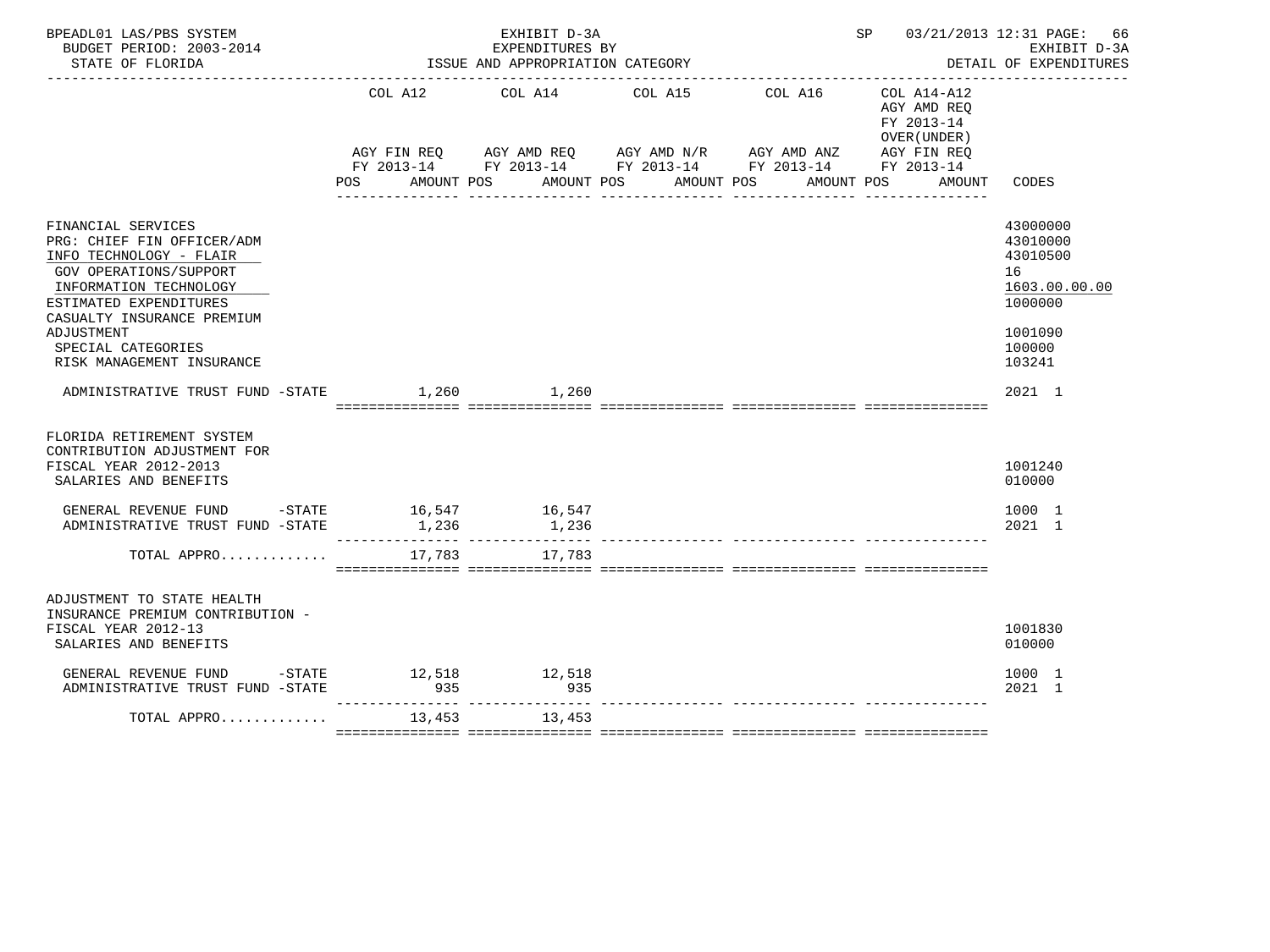| BPEADL01 LAS/PBS SYSTEM<br>BUDGET PERIOD: 2003-2014<br>STATE OF FLORIDA                                                                                                                                                                                                                                                                                                                                                                                                                 | -2014 EAPENDITION CATEGORY<br>ISSUE AND APPROPRIATION CATEGORY | EXHIBIT D-3A<br>EXPENDITURES BY |                       |                                                                                                                                                                                                                                                                                                                                                                                                                                            | SP                                                   | 03/21/2013 12:31 PAGE: 67<br>EXHIBIT D-3A<br>DETAIL OF EXPENDITURES                               |
|-----------------------------------------------------------------------------------------------------------------------------------------------------------------------------------------------------------------------------------------------------------------------------------------------------------------------------------------------------------------------------------------------------------------------------------------------------------------------------------------|----------------------------------------------------------------|---------------------------------|-----------------------|--------------------------------------------------------------------------------------------------------------------------------------------------------------------------------------------------------------------------------------------------------------------------------------------------------------------------------------------------------------------------------------------------------------------------------------------|------------------------------------------------------|---------------------------------------------------------------------------------------------------|
|                                                                                                                                                                                                                                                                                                                                                                                                                                                                                         | AMOUNT POS<br>POS                                              |                                 | AMOUNT POS AMOUNT POS | COL A12 COL A14 COL A15 COL A16 COL A14-A12<br>$\begin{array}{lllllll} \text{AGY}\ \text{FIN}\ \text{REQ} & \text{AGY}\ \text{AMD}\ \text{REQ} & \text{AGY}\ \text{AMD}\ \text{N/R} & \text{AGY}\ \text{AMD}\ \text{ANZ} & \text{AGY}\ \text{FIN}\ \text{REQ} \\ \text{FY}\ 2013\text{--}14 & \text{FY}\ 2013\text{--}14 & \text{FY}\ 2013\text{--}14 & \text{FY}\ 2013\text{--}14 & \text{FY}\ 2013\text{--}14 \end{array}$<br>AMOUNT POS | AGY AMD REQ<br>FY 2013-14<br>OVER (UNDER )<br>AMOUNT | CODES                                                                                             |
| FINANCIAL SERVICES<br>PRG: CHIEF FIN OFFICER/ADM<br>INFO TECHNOLOGY - FLAIR<br>GOV OPERATIONS/SUPPORT<br>INFORMATION TECHNOLOGY<br>ESTIMATED EXPENDITURES<br>REALLOCATION OF HUMAN RESOURCES<br>OUTSOURCING<br>SPECIAL CATEGORIES<br>TR/DMS/HR SVCS/STW CONTRCT                                                                                                                                                                                                                         |                                                                |                                 |                       |                                                                                                                                                                                                                                                                                                                                                                                                                                            |                                                      | 43000000<br>43010000<br>43010500<br>16<br>1603.00.00.00<br>1000000<br>1005900<br>100000<br>107040 |
| GENERAL REVENUE FUND -STATE<br>ADMINISTRATIVE TRUST FUND -STATE 64-                                                                                                                                                                                                                                                                                                                                                                                                                     | $867 -$                                                        | $867-$<br>$64-$                 |                       |                                                                                                                                                                                                                                                                                                                                                                                                                                            |                                                      | 1000 1<br>2021 1                                                                                  |
| TOTAL APPRO                                                                                                                                                                                                                                                                                                                                                                                                                                                                             |                                                                | $931  931 -$                    |                       |                                                                                                                                                                                                                                                                                                                                                                                                                                            |                                                      |                                                                                                   |
| ADJUSTMENTS TO CURRENT YEAR<br>ESTIMATED EXPENDITURES<br>REALIGNMENT OF DEFERRED-PAYMENT<br>COMMODITY CONTRACTS - INFORMATION<br>TECHNOLOGY - DEDUCT<br>OPERATING CAPITAL OUTLAY                                                                                                                                                                                                                                                                                                        |                                                                |                                 |                       |                                                                                                                                                                                                                                                                                                                                                                                                                                            |                                                      | 1600000<br>160D100<br>060000                                                                      |
| GENERAL REVENUE FUND -STATE 85,914- 85,914-                                                                                                                                                                                                                                                                                                                                                                                                                                             |                                                                |                                 |                       |                                                                                                                                                                                                                                                                                                                                                                                                                                            |                                                      | 1000 1<br>2021 1                                                                                  |
| TOTAL APPRO 110,914- 110,914-                                                                                                                                                                                                                                                                                                                                                                                                                                                           | $\blacksquare$                                                 |                                 |                       |                                                                                                                                                                                                                                                                                                                                                                                                                                            |                                                      |                                                                                                   |
| AGENCY ISSUE NARRATIVE:<br>2013-2014 BUDGET YEAR NARRATIVE:<br>Issue Title: Realignment of Deferred-Payment Commodity Contracts - Information Technology - Deduct<br>Reference to Long-Range Program Plan: Goal #5 - Operational Efficiencies. The department will strive for organizational<br>excellence by promoting and encouraging continuous improvement.<br>This issue realigns authority from the Operating Capital Outlay category to the Deferred Payment Commodity Contracts |                                                                |                                 | IT COMPONENT? NO      |                                                                                                                                                                                                                                                                                                                                                                                                                                            |                                                      |                                                                                                   |
| category in accordance with rule 691-3.004, Florida Administrative Code, and section 287.063, Florida Statutes. This<br>issue with corresponding issue code 160D200 will net to zero at the department level.                                                                                                                                                                                                                                                                           |                                                                |                                 |                       |                                                                                                                                                                                                                                                                                                                                                                                                                                            |                                                      |                                                                                                   |

\*\*\*\*\*\*\*\*\*\*\*\*\*\*\*\*\*\*\*\*\*\*\*\*\*\*\*\*\*\*\*\*\*\*\*\*\*\*\*\*\*\*\*\*\*\*\*\*\*\*\*\*\*\*\*\*\*\*\*\*\*\*\*\*\*\*\*\*\*\*\*\*\*\*\*\*\*\*\*\*\*\*\*\*\*\*\*\*\*\*\*\*\*\*\*\*\*\*\*\*\*\*\*\*\*\*\*\*\*\*\*\*\*\*\*\*\*\*\*\*\*\*\*\*\*\*\*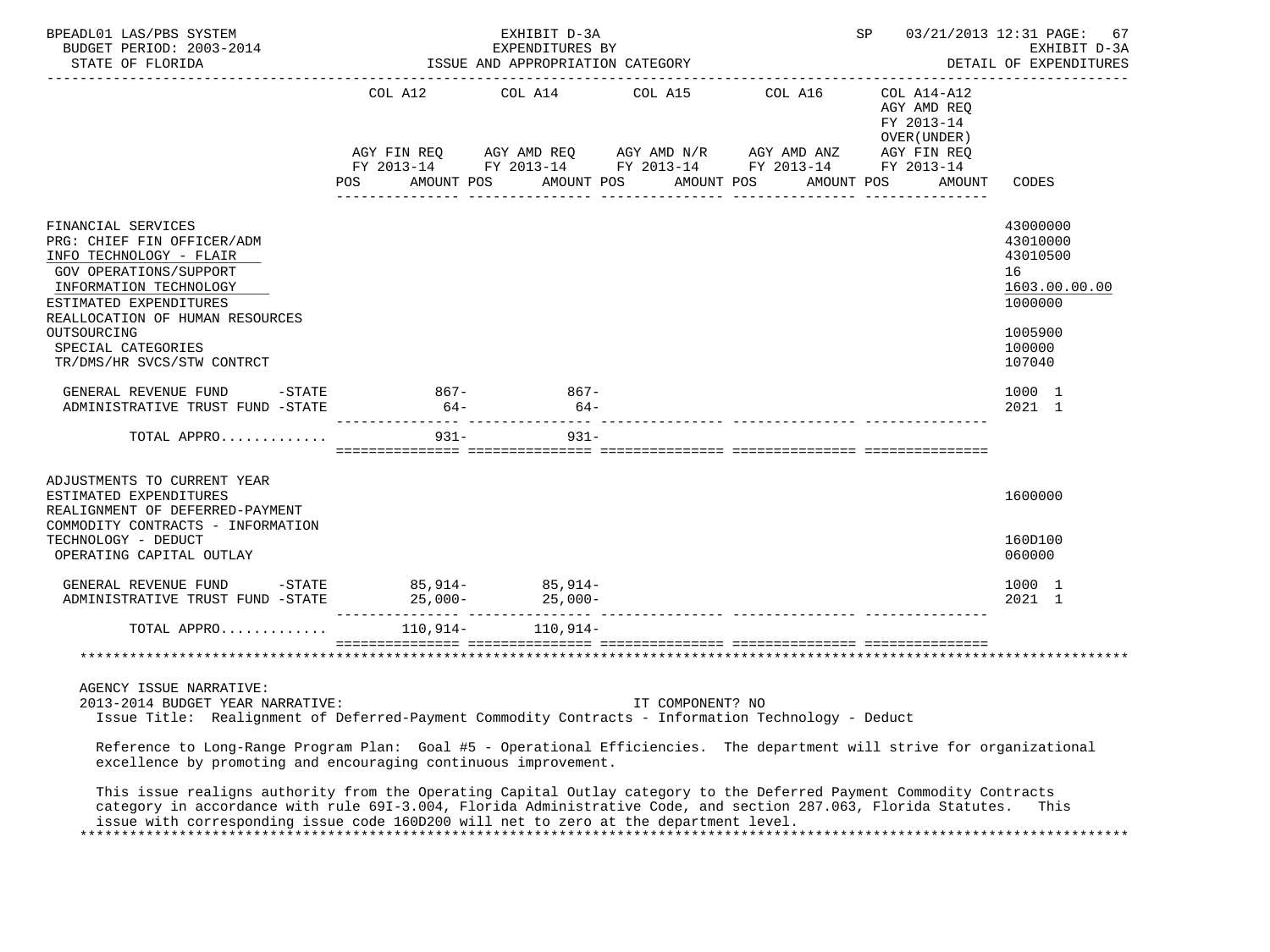| BPEADL01 LAS/PBS SYSTEM<br>BUDGET PERIOD: 2003-2014<br>STATE OF FLORIDA                                                                                                                                                                                                                                                                  | EXHIBIT D-3A<br>EXPENDITURES BY<br>ISSUE AND APPROPRIATION CATEGORY |                                                                                                                                                          |                       |  | SP 03/21/2013 12:31 PAGE:<br>68<br>EXHIBIT D-3A<br>DETAIL OF EXPENDITURES<br>__________________________________ |                                                                                                   |  |
|------------------------------------------------------------------------------------------------------------------------------------------------------------------------------------------------------------------------------------------------------------------------------------------------------------------------------------------|---------------------------------------------------------------------|----------------------------------------------------------------------------------------------------------------------------------------------------------|-----------------------|--|-----------------------------------------------------------------------------------------------------------------|---------------------------------------------------------------------------------------------------|--|
|                                                                                                                                                                                                                                                                                                                                          | AMOUNT POS<br>POS FOR                                               | COL A12 COL A14 COL A15 COL A16<br>AGY FIN REQ AGY AMD REQ AGY AMD N/R AGY AMD ANZ AGY FIN REQ<br>FY 2013-14 FY 2013-14 FY 2013-14 FY 2013-14 FY 2013-14 | AMOUNT POS AMOUNT POS |  | COL A14-A12<br>AGY AMD REO<br>FY 2013-14<br>OVER (UNDER)<br>AMOUNT POS<br>AMOUNT                                | CODES                                                                                             |  |
| FINANCIAL SERVICES<br>PRG: CHIEF FIN OFFICER/ADM<br>INFO TECHNOLOGY - FLAIR<br>GOV OPERATIONS/SUPPORT<br>INFORMATION TECHNOLOGY<br>ADJUSTMENTS TO CURRENT YEAR<br>ESTIMATED EXPENDITURES<br>REALIGNMENT OF DEFERRED-PAYMENT<br>COMMODITY CONTRACTS - INFORMATION<br>TECHNOLOGY - ADD<br>SPECIAL CATEGORIES<br>DEFERRED-PAY COM CONTRACTS |                                                                     |                                                                                                                                                          |                       |  |                                                                                                                 | 43000000<br>43010000<br>43010500<br>16<br>1603.00.00.00<br>1600000<br>160D200<br>100000<br>105280 |  |
| GENERAL REVENUE FUND<br>ADMINISTRATIVE TRUST FUND -STATE                                                                                                                                                                                                                                                                                 | $-$ STATE 85,914 85,914                                             | 25,000 25,000                                                                                                                                            |                       |  |                                                                                                                 | 1000 1<br>2021 1                                                                                  |  |
| TOTAL APPRO                                                                                                                                                                                                                                                                                                                              |                                                                     | 110.914 110.914                                                                                                                                          |                       |  |                                                                                                                 |                                                                                                   |  |
| AGENCY ISSUE NARRATIVE:                                                                                                                                                                                                                                                                                                                  |                                                                     |                                                                                                                                                          |                       |  |                                                                                                                 |                                                                                                   |  |
| 2013-2014 BUDGET YEAR NARRATIVE:<br>Issue Title: Realignment of Deferred-Payment Commodity Contracts - Information Technology - Add                                                                                                                                                                                                      |                                                                     |                                                                                                                                                          | IT COMPONENT? NO      |  |                                                                                                                 |                                                                                                   |  |

 Reference to Long-Range Program Plan: Goal #5 - Operational Efficiencies. The department will strive for organizational excellence by promoting and encouraging continuous improvement.

 This issue realigns authority from the Operating Capital Outlay category to the Deferred Payment Commodity Contracts category in accordance with rule 69I-3.004, Florida Administrative Code, and section 287.063, Florida Statutes. This issue with corresponding issue code 160D100 will net to zero at the department level. \*\*\*\*\*\*\*\*\*\*\*\*\*\*\*\*\*\*\*\*\*\*\*\*\*\*\*\*\*\*\*\*\*\*\*\*\*\*\*\*\*\*\*\*\*\*\*\*\*\*\*\*\*\*\*\*\*\*\*\*\*\*\*\*\*\*\*\*\*\*\*\*\*\*\*\*\*\*\*\*\*\*\*\*\*\*\*\*\*\*\*\*\*\*\*\*\*\*\*\*\*\*\*\*\*\*\*\*\*\*\*\*\*\*\*\*\*\*\*\*\*\*\*\*\*\*\*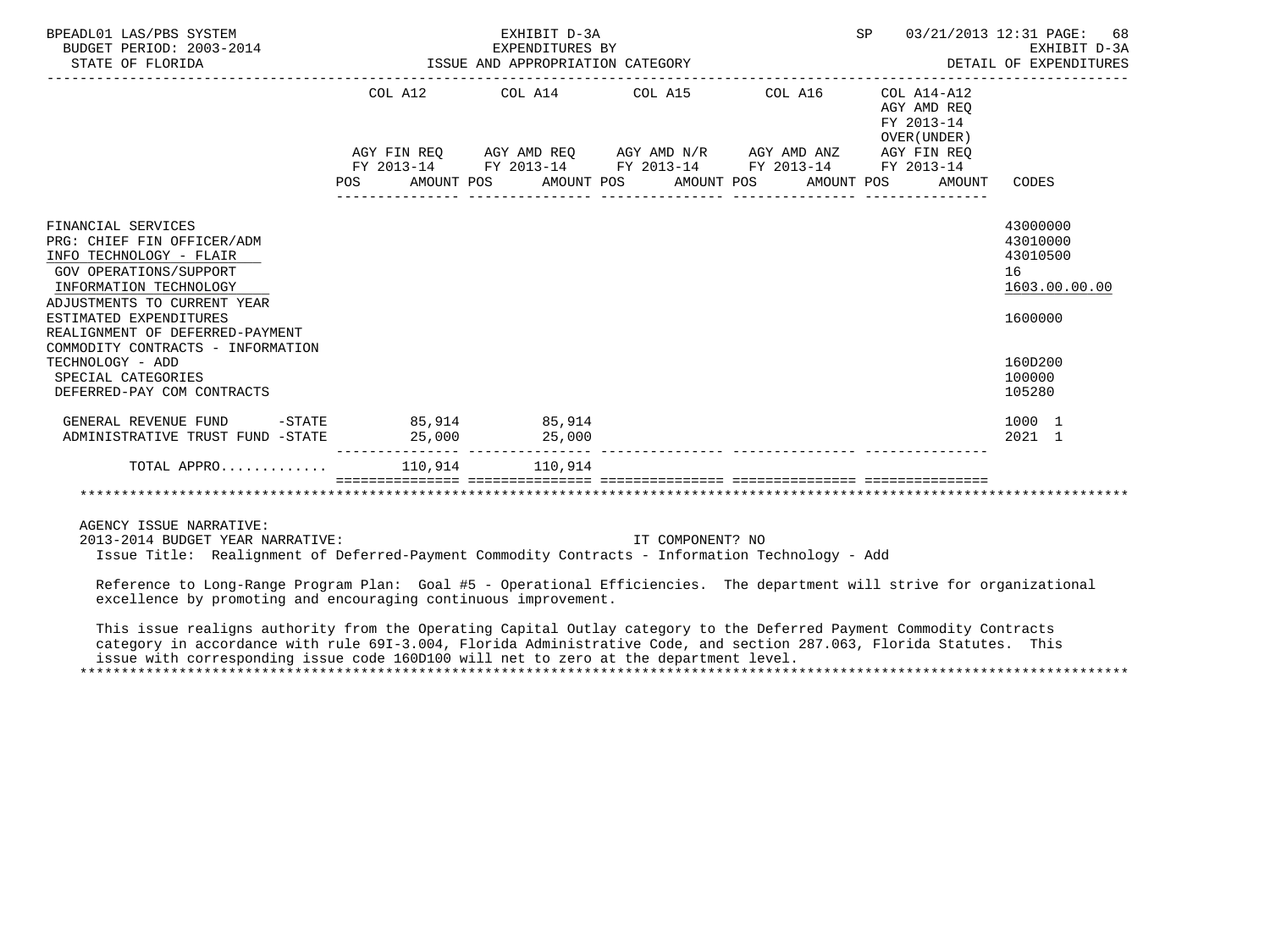| BPEADL01 LAS/PBS SYSTEM<br>BUDGET PERIOD: 2003-2014                                                                                                                                                                                                                                                                                                                                                                                                                                                                                                                                                                                                                                                                                         | EXHIBIT D-3A<br>EXPENDITURES BY  |                                               |                       |                                                                                                                       | 03/21/2013 12:31 PAGE:<br>SP<br>69<br>EXHIBIT D-3A                               |                                                                                         |  |
|---------------------------------------------------------------------------------------------------------------------------------------------------------------------------------------------------------------------------------------------------------------------------------------------------------------------------------------------------------------------------------------------------------------------------------------------------------------------------------------------------------------------------------------------------------------------------------------------------------------------------------------------------------------------------------------------------------------------------------------------|----------------------------------|-----------------------------------------------|-----------------------|-----------------------------------------------------------------------------------------------------------------------|----------------------------------------------------------------------------------|-----------------------------------------------------------------------------------------|--|
| STATE OF FLORIDA                                                                                                                                                                                                                                                                                                                                                                                                                                                                                                                                                                                                                                                                                                                            | ISSUE AND APPROPRIATION CATEGORY |                                               |                       |                                                                                                                       |                                                                                  | DETAIL OF EXPENDITURES                                                                  |  |
|                                                                                                                                                                                                                                                                                                                                                                                                                                                                                                                                                                                                                                                                                                                                             | POS                              | COL A12 COL A14 COL A15 COL A16<br>AMOUNT POS | AMOUNT POS AMOUNT POS | AGY FIN REQ AGY AMD REQ AGY AMD N/R AGY AMD ANZ AGY FIN REQ<br>FY 2013-14 FY 2013-14 FY 2013-14 FY 2013-14 FY 2013-14 | COL A14-A12<br>AGY AMD REQ<br>FY 2013-14<br>OVER (UNDER)<br>AMOUNT POS<br>AMOUNT | CODES                                                                                   |  |
| FINANCIAL SERVICES<br>PRG: CHIEF FIN OFFICER/ADM<br>INFO TECHNOLOGY - FLAIR<br>GOV OPERATIONS/SUPPORT<br>INFORMATION TECHNOLOGY<br>ESTIMATED EXPENDITURES REALIGNMENT<br>REALIGN CURRENT POSITIONS TO<br>FULFILL MISSION CRITICAL FUNCTIONS<br>- ADD<br>SALARIES AND BENEFITS                                                                                                                                                                                                                                                                                                                                                                                                                                                               |                                  |                                               |                       |                                                                                                                       |                                                                                  | 43000000<br>43010000<br>43010500<br>16<br>1603.00.00.00<br>2000000<br>2000110<br>010000 |  |
| ADMINISTRATIVE TRUST FUND -STATE                                                                                                                                                                                                                                                                                                                                                                                                                                                                                                                                                                                                                                                                                                            |                                  | 16,480                                        |                       |                                                                                                                       |                                                                                  | 16,480 2021 1                                                                           |  |
| AGENCY ISSUE NARRATIVE:<br>2013-2014 BUDGET YEAR NARRATIVE:<br>Amended 2013-14 Narrative after February 1, 2013.<br>This issue is in support of the Chief Financial Officer's philosophy of focusing on core mission, reducing unnecessary<br>activities, and using regulatory reviews to find areas where reallocation of resources will allow the department to<br>fulfill the mission critical functions most effectively without significantly increasing the number of FTE in the<br>department. The department has realigned 20 of the 27 vacant (180+ days) positions in various budget entities; the<br>remaining seven vacant positions are deleted.<br>Summary: This is a new issue.<br>POSITION DETAIL OF SALARIES AND BENEFITS: |                                  | *************************************         | IT COMPONENT? NO      |                                                                                                                       |                                                                                  |                                                                                         |  |
|                                                                                                                                                                                                                                                                                                                                                                                                                                                                                                                                                                                                                                                                                                                                             |                                  | FTE BASE RATE ADDITIVES BENEFITS              |                       |                                                                                                                       | SUBTOTAL<br>ော ေ                                                                 | LAPSE LAPSED SALARIES<br>AND BENEFITS                                                   |  |
| A14 - AGY AMD REO FY 2013-14                                                                                                                                                                                                                                                                                                                                                                                                                                                                                                                                                                                                                                                                                                                |                                  |                                               |                       |                                                                                                                       |                                                                                  |                                                                                         |  |
| CHANGES TO CURRENTLY AUTHORIZED POSITIONS<br>OTHER SALARY AMOUNT<br>2021 ADMINISTRATIVE TRUST FUND                                                                                                                                                                                                                                                                                                                                                                                                                                                                                                                                                                                                                                          |                                  |                                               |                       |                                                                                                                       |                                                                                  | 16,480<br>16,480<br>==============                                                      |  |
|                                                                                                                                                                                                                                                                                                                                                                                                                                                                                                                                                                                                                                                                                                                                             |                                  |                                               |                       |                                                                                                                       |                                                                                  |                                                                                         |  |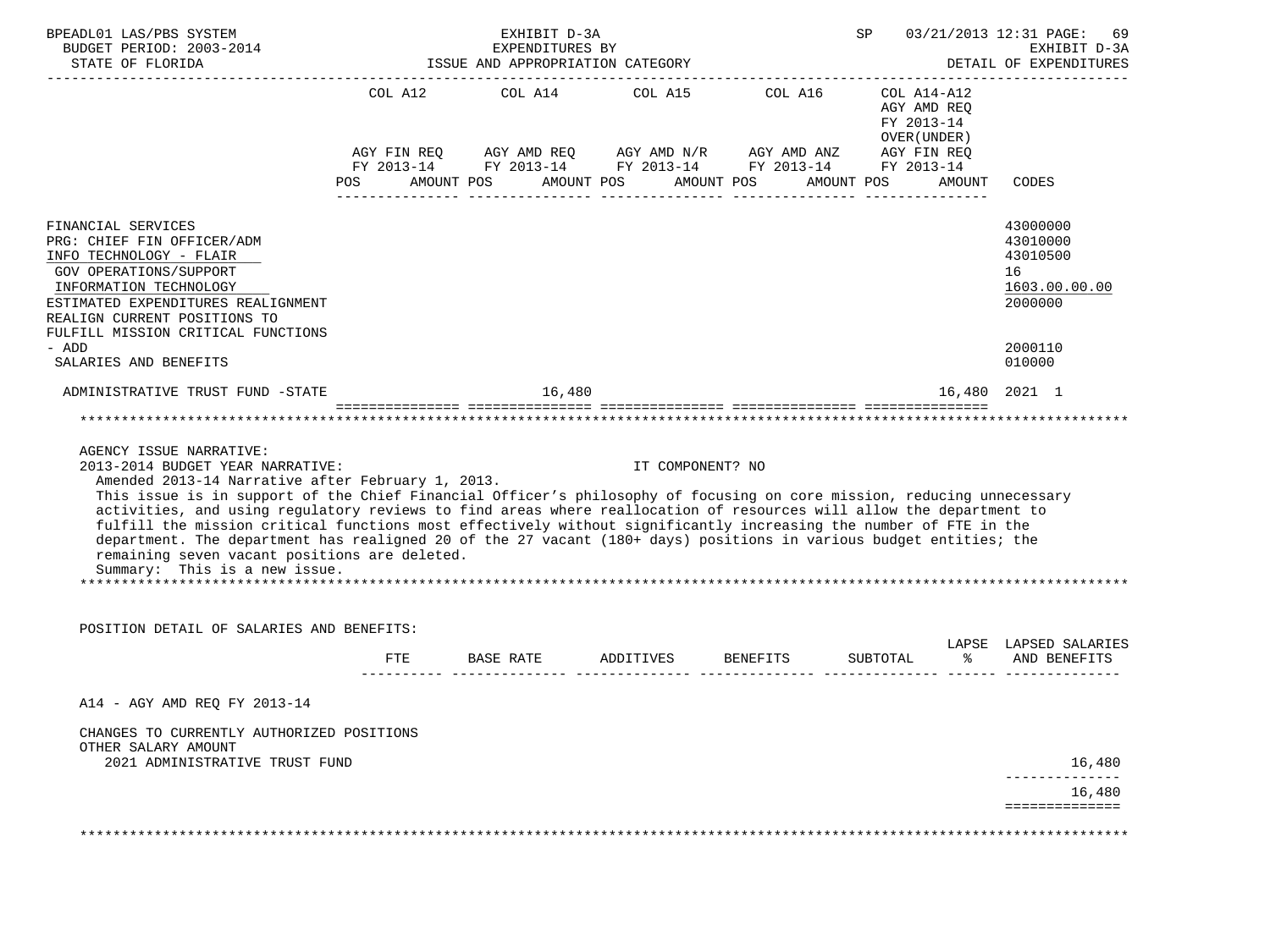| BPEADL01 LAS/PBS SYSTEM<br>BUDGET PERIOD: 2003-2014<br>STATE OF FLORIDA                                                                                                                                                                                                                                                                                                                                                                                                                                                                                                                                                                                                                                            |                                                            | EXHIBIT D-3A<br>EXPENDITURES BY<br>ISSUE AND APPROPRIATION CATEGORY |                                      | SP                                                                       | 03/21/2013 12:31 PAGE:                                                                          | 70<br>EXHIBIT D-3A<br>DETAIL OF EXPENDITURES                       |
|--------------------------------------------------------------------------------------------------------------------------------------------------------------------------------------------------------------------------------------------------------------------------------------------------------------------------------------------------------------------------------------------------------------------------------------------------------------------------------------------------------------------------------------------------------------------------------------------------------------------------------------------------------------------------------------------------------------------|------------------------------------------------------------|---------------------------------------------------------------------|--------------------------------------|--------------------------------------------------------------------------|-------------------------------------------------------------------------------------------------|--------------------------------------------------------------------|
|                                                                                                                                                                                                                                                                                                                                                                                                                                                                                                                                                                                                                                                                                                                    | COL A12<br>AGY FIN REQ<br>FY 2013-14<br>AMOUNT POS<br>POS. | COL A14<br>AGY AMD REQ<br>AMOUNT POS                                | COL A15<br>AGY AMD N/R<br>AMOUNT POS | COL A16<br>AGY AMD ANZ<br>FY 2013-14 FY 2013-14 FY 2013-14<br>AMOUNT POS | COL A14-A12<br>AGY AMD REO<br>FY 2013-14<br>OVER (UNDER)<br>AGY FIN REQ<br>FY 2013-14<br>AMOUNT | CODES                                                              |
| FINANCIAL SERVICES<br>PRG: CHIEF FIN OFFICER/ADM<br>INFO TECHNOLOGY - FLAIR<br><b>GOV OPERATIONS/SUPPORT</b><br>INFORMATION TECHNOLOGY<br>ESTIMATED EXPENDITURES REALIGNMENT<br>REALIGN BUDGET AUTHORITY BETWEEN<br>CATEGORIES TO MATCH ANTICIPATED<br>RECURRING OPERATING EXPENDITURES -                                                                                                                                                                                                                                                                                                                                                                                                                          |                                                            |                                                                     |                                      |                                                                          |                                                                                                 | 43000000<br>43010000<br>43010500<br>16<br>1603.00.00.00<br>2000000 |
| ADD<br>SPECIAL CATEGORIES<br>CONTRACTED SERVICES                                                                                                                                                                                                                                                                                                                                                                                                                                                                                                                                                                                                                                                                   |                                                            |                                                                     |                                      |                                                                          |                                                                                                 | 2000140<br>100000<br>100777                                        |
| ADMINISTRATIVE TRUST FUND -STATE                                                                                                                                                                                                                                                                                                                                                                                                                                                                                                                                                                                                                                                                                   | 400,000                                                    | 400,000                                                             |                                      |                                                                          |                                                                                                 | 2021 1                                                             |
|                                                                                                                                                                                                                                                                                                                                                                                                                                                                                                                                                                                                                                                                                                                    |                                                            |                                                                     |                                      |                                                                          |                                                                                                 |                                                                    |
| AGENCY ISSUE NARRATIVE:<br>2013-2014 BUDGET YEAR NARRATIVE:<br>This issue is the add side of a budget authority realignment throughout the Department of Financial Services proper<br>(excluding Office of Insurance Regulation and Office of Financial Regulation). The realignment of budget was first<br>approved in FY 2012-13 General Appropriation Act. This issue continues that practice and appropriates budget from<br>various categories, except salaries, to various categories where there is additional budget need. This issue with<br>corresponding issue code 2000130 will net to zero at the department level. If the budget/fund is general revenue, this<br>also nets to zero at a fund level. |                                                            |                                                                     | IT COMPONENT? NO                     |                                                                          |                                                                                                 |                                                                    |
| NONRECURRING EXPENDITURES<br>FLAIR SUCCESSION PLAN - OVERLAP                                                                                                                                                                                                                                                                                                                                                                                                                                                                                                                                                                                                                                                       |                                                            |                                                                     |                                      |                                                                          |                                                                                                 | 2100000                                                            |
| STAFF TO MAINTAIN FLAIR PROFICIENCY<br>SALARY RATE<br>SALARY RATE 196,256- 196,256-                                                                                                                                                                                                                                                                                                                                                                                                                                                                                                                                                                                                                                |                                                            |                                                                     |                                      |                                                                          |                                                                                                 | 2103133<br>000000                                                  |
| SALARIES AND BENEFITS                                                                                                                                                                                                                                                                                                                                                                                                                                                                                                                                                                                                                                                                                              |                                                            |                                                                     |                                      |                                                                          |                                                                                                 | 010000                                                             |
| GENERAL REVENUE FUND<br>$-$ STATE                                                                                                                                                                                                                                                                                                                                                                                                                                                                                                                                                                                                                                                                                  | $7.00 -$<br>282,401-                                       | $7.00 -$<br>$282,401-$                                              |                                      |                                                                          |                                                                                                 | 1000 1                                                             |
|                                                                                                                                                                                                                                                                                                                                                                                                                                                                                                                                                                                                                                                                                                                    |                                                            |                                                                     |                                      |                                                                          |                                                                                                 |                                                                    |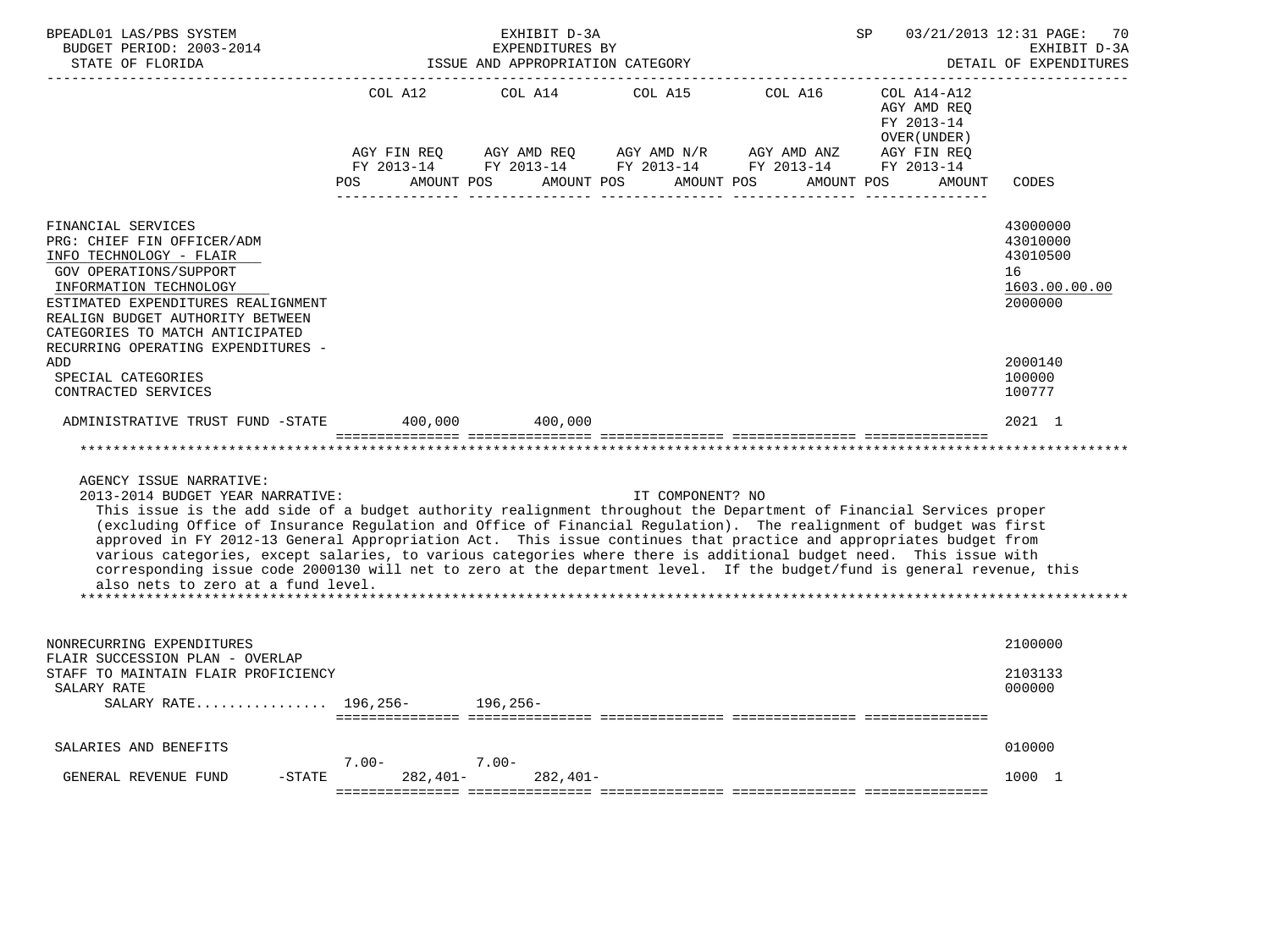| BPEADL01 LAS/PBS SYSTEM<br>BUDGET PERIOD: 2003-2014<br>STATE OF FLORIDA                                                                                                                                                                                          |                                                                                     | EXHIBIT D-3A<br>EXPENDITURES BY<br>ISSUE AND APPROPRIATION CATEGORY |                                  | ______________________________________                            | SP 03/21/2013 12:31 PAGE: 71                                                                    | EXHIBIT D-3A<br>DETAIL OF EXPENDITURES                                                  |
|------------------------------------------------------------------------------------------------------------------------------------------------------------------------------------------------------------------------------------------------------------------|-------------------------------------------------------------------------------------|---------------------------------------------------------------------|----------------------------------|-------------------------------------------------------------------|-------------------------------------------------------------------------------------------------|-----------------------------------------------------------------------------------------|
|                                                                                                                                                                                                                                                                  | COL A12<br>AGY FIN REQ AGY AMD REQ AGY AMD N/R AGY AMD ANZ<br>POS FOR<br>AMOUNT POS | COL A14                                                             | COL A15<br>AMOUNT POS AMOUNT POS | COL A16<br>FY 2013-14 FY 2013-14 FY 2013-14 FY 2013-14 FY 2013-14 | COL A14-A12<br>AGY AMD REO<br>FY 2013-14<br>OVER (UNDER)<br>AGY FIN REO<br>AMOUNT POS<br>AMOUNT | CODES                                                                                   |
| FINANCIAL SERVICES<br>PRG: CHIEF FIN OFFICER/ADM<br>INFO TECHNOLOGY - FLAIR<br><b>GOV OPERATIONS/SUPPORT</b><br>INFORMATION TECHNOLOGY<br>NONRECURRING EXPENDITURES<br>FLAIR SUCCESSION PLAN - OVERLAP<br>STAFF TO MAINTAIN FLAIR PROFICIENCY<br><b>EXPENSES</b> |                                                                                     |                                                                     |                                  |                                                                   |                                                                                                 | 43000000<br>43010000<br>43010500<br>16<br>1603.00.00.00<br>2100000<br>2103133<br>040000 |
| GENERAL REVENUE FUND                                                                                                                                                                                                                                             | -STATE 39.037- 39.037-                                                              |                                                                     |                                  |                                                                   |                                                                                                 | 1000 1                                                                                  |
| SPECIAL CATEGORIES<br>TR/DMS/HR SVCS/STW CONTRCT                                                                                                                                                                                                                 |                                                                                     |                                                                     |                                  |                                                                   |                                                                                                 | 100000<br>107040                                                                        |
| GENERAL REVENUE FUND                                                                                                                                                                                                                                             | $-STATE$                                                                            | $2.492 - 2.492 -$                                                   |                                  |                                                                   |                                                                                                 | 1000 1                                                                                  |
| TOTAL: FLAIR SUCCESSION PLAN - OVERLAP<br>STAFF TO MAINTAIN FLAIR PROFICIENCY<br>TOTAL POSITIONS 7.00-<br>TOTAL ISSUE 323,930- 323,930-<br>TOTAL SALARY RATE 196,256- 196,256-                                                                                   |                                                                                     | $7.00 -$                                                            |                                  |                                                                   |                                                                                                 | 2103133                                                                                 |
| FLAIR REPLACEMENT - INDEPENDENT<br><b>BUSINESS CASE STUDY</b><br>SPECIAL CATEGORIES<br>CONTRACTED SERVICES                                                                                                                                                       |                                                                                     |                                                                     |                                  |                                                                   |                                                                                                 | 2103135<br>100000<br>100777                                                             |
| ADMINISTRATIVE TRUST FUND -STATE 1.500.000- 1.500.000-                                                                                                                                                                                                           |                                                                                     |                                                                     |                                  |                                                                   |                                                                                                 | 2021 1                                                                                  |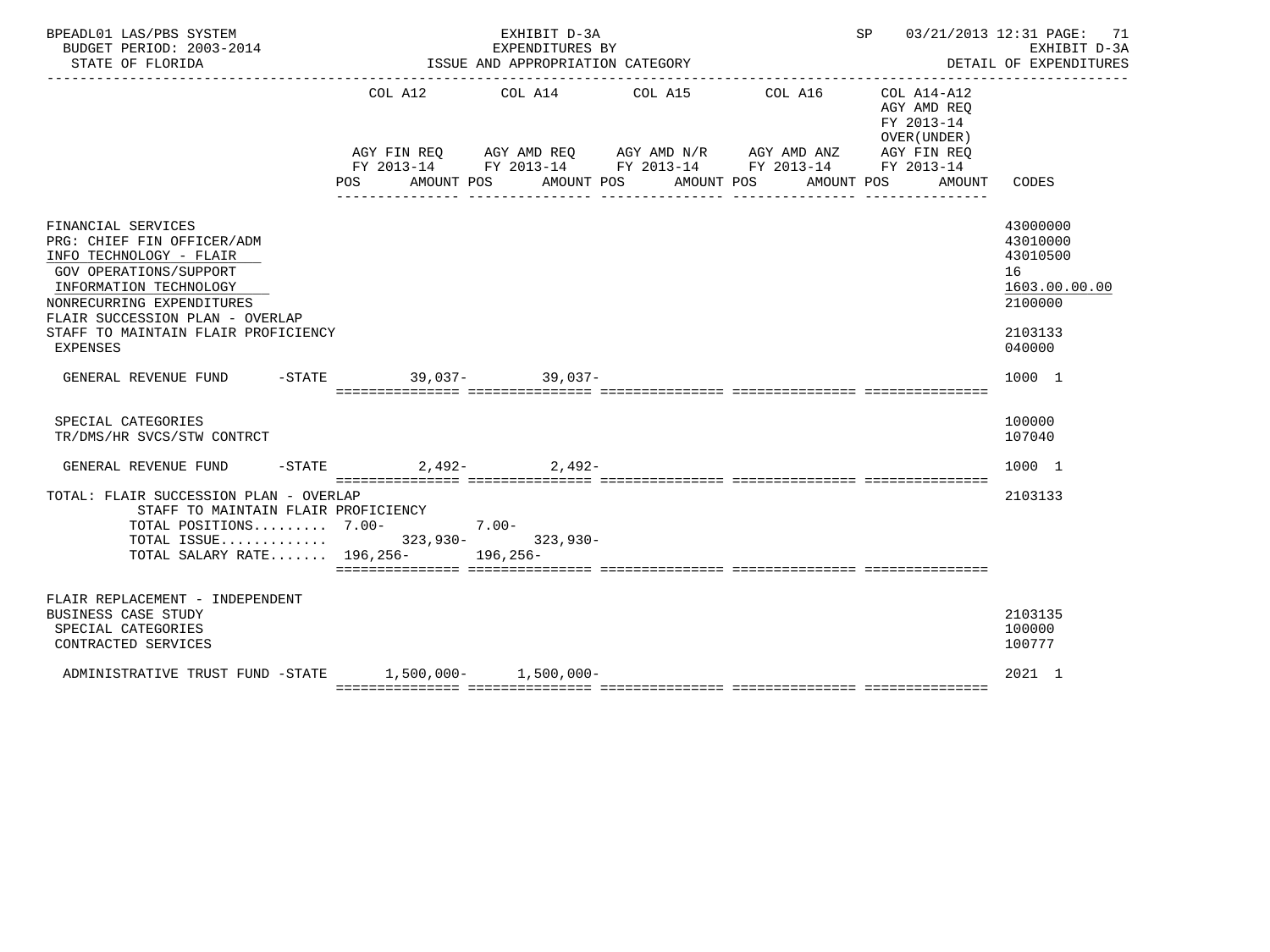| BPEADL01 LAS/PBS SYSTEM<br>BUDGET PERIOD: 2003-2014<br>STATE OF FLORIDA                                                                                          |                        | EXHIBIT D-3A<br>EXPENDITURES BY<br>ISSUE AND APPROPRIATION CATEGORY |                                              | SP 03/21/2013 12:31 PAGE: 72<br>EXHIBIT D-3A<br>DETAIL OF EXPENDITURES<br>------------- |                                                                         |  |
|------------------------------------------------------------------------------------------------------------------------------------------------------------------|------------------------|---------------------------------------------------------------------|----------------------------------------------|-----------------------------------------------------------------------------------------|-------------------------------------------------------------------------|--|
|                                                                                                                                                                  | AGY FIN REQ            | COL A12 COL A14 COL A15<br>AGY AMD REQ AGY AMD N/R AGY AMD ANZ      |                                              | COL A16                                                                                 | COL A14-A12<br>AGY AMD REQ<br>FY 2013-14<br>OVER (UNDER)<br>AGY FIN REQ |  |
|                                                                                                                                                                  | POS                    | AMOUNT POS<br>----------------                                      | AMOUNT POS<br>AMOUNT POS<br>________________ | FY 2013-14 FY 2013-14 FY 2013-14 FY 2013-14<br>AMOUNT POS                               | FY 2013-14<br>AMOUNT<br>CODES                                           |  |
| FINANCIAL SERVICES<br>PRG: CHIEF FIN OFFICER/ADM<br>INFO TECHNOLOGY - FLAIR<br>GOV OPERATIONS/SUPPORT<br>INFORMATION TECHNOLOGY<br>ANNUALIZATION OF ADMINISTERED |                        |                                                                     |                                              |                                                                                         | 43000000<br>43010000<br>43010500<br>16<br>1603.00.00.00                 |  |
| FUNDS APPROPRIATIONS<br>STATE HEALTH INSURANCE ADJUSTMENT<br>FOR FY 2012-13 - 10 MONTHS<br>ANNUALIZATION<br>SALARIES AND BENEFITS                                |                        |                                                                     |                                              |                                                                                         | 26A0000<br>26A1830<br>010000                                            |  |
| GENERAL REVENUE FUND<br>$-$ STATE<br>ADMINISTRATIVE TRUST FUND -STATE                                                                                            | 62,590<br>4,675        | 62,590<br>4,675                                                     |                                              |                                                                                         | 1000 1<br>2021 1                                                        |  |
| TOTAL APPRO 67,265 67,265                                                                                                                                        |                        |                                                                     |                                              |                                                                                         |                                                                         |  |
| WORKLOAD<br>FLAIR SUCCESSION PLAN - OVERLAP<br>STAFF TO MAINTAIN FLAIR PROFICIENCY<br>SALARY RATE                                                                |                        |                                                                     |                                              |                                                                                         | 3000000<br>30050C0<br>000000                                            |  |
| SALARIES AND BENEFITS<br>GENERAL REVENUE FUND                                                                                                                    | 8.00<br>-STATE 355,729 | 8.00                                                                | 8.00<br>355,729 355,729                      |                                                                                         | 010000<br>1000 1                                                        |  |
| <b>EXPENSES</b>                                                                                                                                                  |                        |                                                                     |                                              |                                                                                         | 040000                                                                  |  |
| GENERAL REVENUE FUND                                                                                                                                             |                        | -STATE 67,597 67,597 67,597                                         |                                              |                                                                                         | 1000 1                                                                  |  |
| SPECIAL CATEGORIES<br>TR/DMS/HR SVCS/STW CONTRCT                                                                                                                 |                        |                                                                     |                                              |                                                                                         | 100000<br>107040                                                        |  |
| GENERAL REVENUE FUND<br>$-$ STATE                                                                                                                                | 2,832                  | 2,832                                                               | 2,832                                        |                                                                                         | 1000 1                                                                  |  |
| TOTAL: FLAIR SUCCESSION PLAN - OVERLAP<br>STAFF TO MAINTAIN FLAIR PROFICIENCY<br>TOTAL POSITIONS 8.00<br>TOTAL ISSUE<br>TOTAL SALARY RATE 243,128                | 426,158                | 8.00<br>426,158<br>243,128                                          | 8.00<br>426,158<br>243,128                   |                                                                                         | 30050C0                                                                 |  |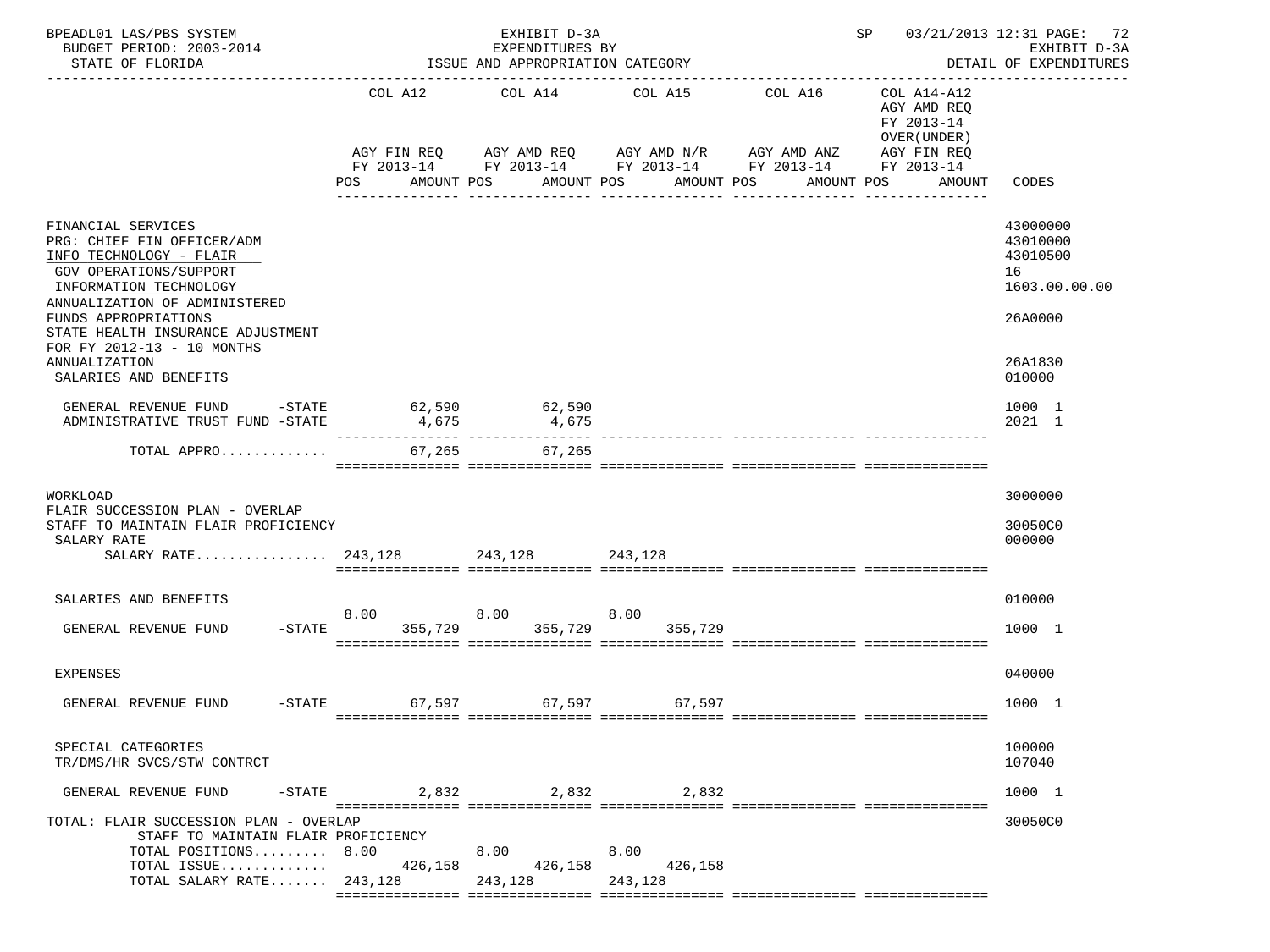| BPEADL01 LAS/PBS SYSTEM<br>BUDGET PERIOD: 2003-2014<br>STATE OF FLORIDA                                                                                                                                               |                        | EXHIBIT D-3A<br>EXPENDITURES BY<br>ISSUE AND APPROPRIATION CATEGORY | <b>SP</b>                                                                      | 03/21/2013 12:31 PAGE:<br>73<br>EXHIBIT D-3A<br>DETAIL OF EXPENDITURES |                                                                                       |                                                                                        |
|-----------------------------------------------------------------------------------------------------------------------------------------------------------------------------------------------------------------------|------------------------|---------------------------------------------------------------------|--------------------------------------------------------------------------------|------------------------------------------------------------------------|---------------------------------------------------------------------------------------|----------------------------------------------------------------------------------------|
|                                                                                                                                                                                                                       | COL A12<br>AGY FIN REO |                                                                     | COL A14 COL A15<br>AGY AMD REO AGY AMD N/R<br>FY 2013-14 FY 2013-14 FY 2013-14 | COL A16<br>AGY AMD ANZ<br>FY 2013-14                                   | COL A14-A12<br>AGY AMD REO<br>FY 2013-14<br>OVER (UNDER)<br>AGY FIN REO<br>FY 2013-14 |                                                                                        |
| FINANCIAL SERVICES<br>PRG: CHIEF FIN OFFICER/ADM<br>INFO TECHNOLOGY - FLAIR<br>GOV OPERATIONS/SUPPORT<br>INFORMATION TECHNOLOGY<br>WORKLOAD<br>FLAIR SUCCESSION PLAN - OVERLAP<br>STAFF TO MAINTAIN FLAIR PROFICIENCY | AMOUNT POS<br>POS      |                                                                     | AMOUNT POS                                                                     | AMOUNT POS<br>AMOUNT POS                                               | AMOUNT                                                                                | CODES<br>43000000<br>43010000<br>43010500<br>16<br>1603.00.00.00<br>3000000<br>30050C0 |
|                                                                                                                                                                                                                       |                        |                                                                     |                                                                                |                                                                        |                                                                                       |                                                                                        |

AGENCY ISSUE NARRATIVE:

 2013-2014 BUDGET YEAR NARRATIVE: IT COMPONENT? YES Issue Title: FLAIR Succession Plan - Overlap Staff to Maintain FLAIR Proficiency

 Reference to Long-Range Program Plan: Goal #5 - Operational Efficiencies. The department will strive for organizational excellence by promoting and encouraging continuous improvement.

 FLAIR, the State of Florida accounting system, is a critical statewide system that processes over 52 million transactions per year. The number of warrants and electronic fund transfers produced annually are over 16 million. This is a 223 percent increase from when FLAIR was first implemented in 1980.

 Thirty-eight FLAIR staff members are either currently in DROP, are within five years of retirement by age or years of service, have returned after DROP, or already have over 30 years of service. The FLAIR staff members who will terminate within the next five years are seasoned and experienced experts with many combined years of institutional FLAIR knowledge. During Fiscal Year 2012-13, seven full time equivalent positions (FTE) were established as nonrecurring; and the department received \$323,930 in nonrecurring funding for the first year of the overlap plan. This issue is to request the second year overlap of eight FTE and \$426,158, both nonrecurring.

 To maintain continued staff competency without significant customer service and system interruptions, it is vital that DFS hire replacement staff to overlap the FLAIR staff members who are scheduled to DROP during Fiscal Year 2013-14. It is recommended that the overlap period be initiated at least one year prior to each retiring staff member's termination date.

 By implementing staff position overlaps, DFS will provide sufficient time for newly hired staff to learn the intricacies of FLAIR's customized programming language as well as other unique complexities associated with the FLAIR system. \*\*\*\*\*\*\*\*\*\*\*\*\*\*\*\*\*\*\*\*\*\*\*\*\*\*\*\*\*\*\*\*\*\*\*\*\*\*\*\*\*\*\*\*\*\*\*\*\*\*\*\*\*\*\*\*\*\*\*\*\*\*\*\*\*\*\*\*\*\*\*\*\*\*\*\*\*\*\*\*\*\*\*\*\*\*\*\*\*\*\*\*\*\*\*\*\*\*\*\*\*\*\*\*\*\*\*\*\*\*\*\*\*\*\*\*\*\*\*\*\*\*\*\*\*\*\*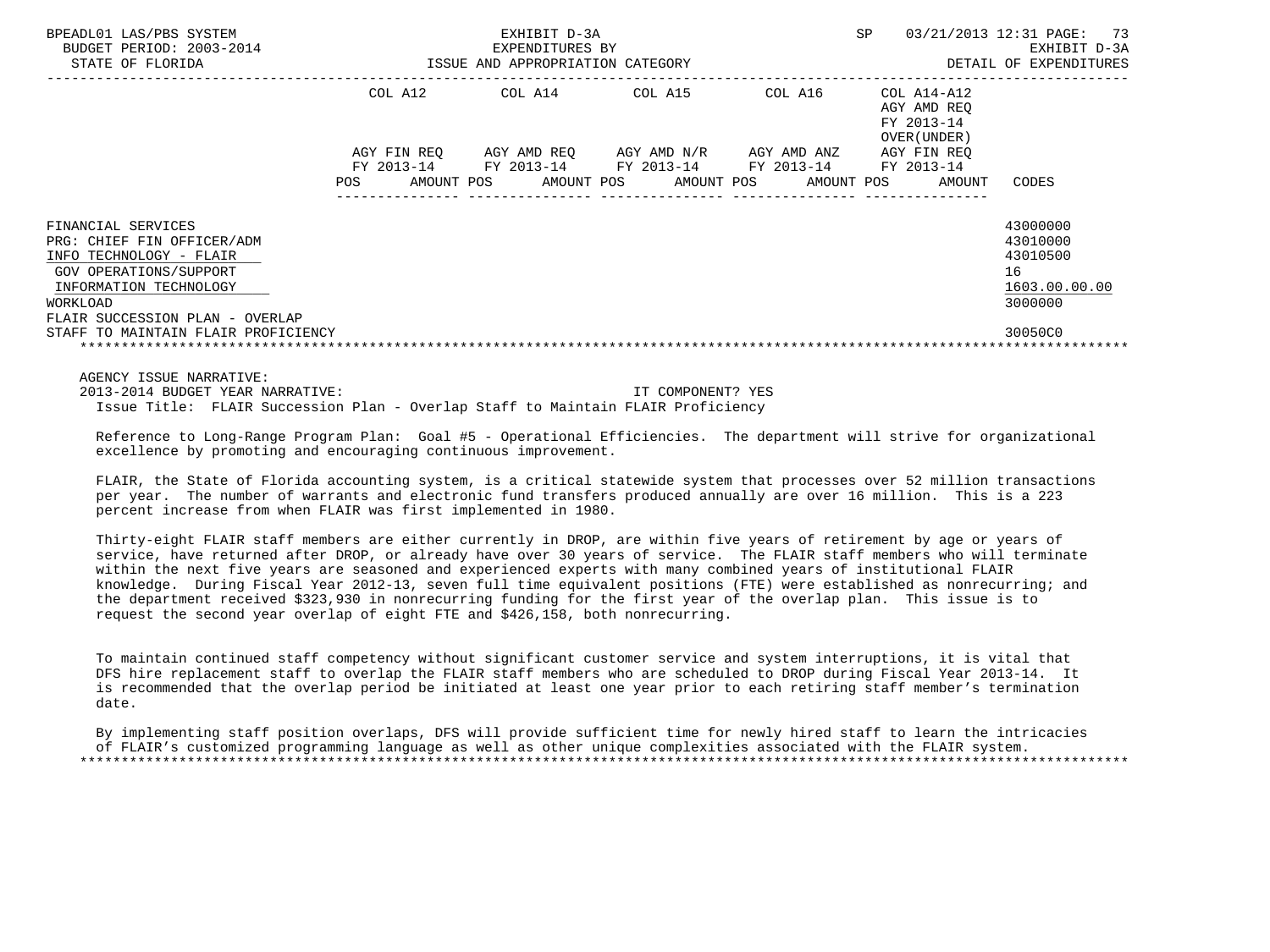| BPEADL01 LAS/PBS SYSTEM<br>BUDGET PERIOD: 2003-2014<br>STATE OF FLORIDA                                                                                                                                               |                       | EXHIBIT D-3A<br>EXPENDITURES BY<br>ISSUE AND APPROPRIATION CATEGORY | SP 03/21/2013 12:31 PAGE: 74<br>EXHIBIT D-3A<br>DETAIL OF EXPENDITURES<br>------------------------------------                                                               |                                                |                                                          |        |                                                                               |
|-----------------------------------------------------------------------------------------------------------------------------------------------------------------------------------------------------------------------|-----------------------|---------------------------------------------------------------------|------------------------------------------------------------------------------------------------------------------------------------------------------------------------------|------------------------------------------------|----------------------------------------------------------|--------|-------------------------------------------------------------------------------|
|                                                                                                                                                                                                                       | COL A12<br><b>POS</b> | COL A14<br>AMOUNT POS                                               | COL A15<br>AGY FIN REQ AGY AMD REQ AGY AMD N/R AGY AMD ANZ AGY FIN REQ<br>FY 2013-14 FY 2013-14 FY 2013-14 FY 2013-14 FY 2013-14<br>AMOUNT POS AMOUNT POS<br>_______________ | COL A16<br>AMOUNT POS<br>---------------       | COL A14-A12<br>AGY AMD REQ<br>FY 2013-14<br>OVER (UNDER) | AMOUNT | CODES                                                                         |
| FINANCIAL SERVICES<br>PRG: CHIEF FIN OFFICER/ADM<br>INFO TECHNOLOGY - FLAIR<br>GOV OPERATIONS/SUPPORT<br>INFORMATION TECHNOLOGY<br>WORKLOAD<br>FLAIR SUCCESSION PLAN - OVERLAP<br>STAFF TO MAINTAIN FLAIR PROFICIENCY |                       |                                                                     |                                                                                                                                                                              |                                                |                                                          |        | 43000000<br>43010000<br>43010500<br>16<br>1603.00.00.00<br>3000000<br>30050C0 |
| POSITION DETAIL OF SALARIES AND BENEFITS:                                                                                                                                                                             | FTE                   | BASE RATE                                                           | ADDITIVES                                                                                                                                                                    | <b>BENEFITS</b>                                | SUBTOTAL                                                 | ော ေ   | LAPSE LAPSED SALARIES<br>AND BENEFITS                                         |
|                                                                                                                                                                                                                       |                       |                                                                     |                                                                                                                                                                              |                                                |                                                          |        |                                                                               |
| A12 - AGY FIN REQ FY 2013-14                                                                                                                                                                                          |                       |                                                                     |                                                                                                                                                                              |                                                |                                                          |        |                                                                               |
| NEW POSITIONS<br>P101 PROPOSED CLASS CODE<br>C9999 001                                                                                                                                                                |                       | 8.00 243,128                                                        |                                                                                                                                                                              | $112,601$ $355,729$ 0.00 $355,729$             |                                                          |        |                                                                               |
| TOTALS FOR ISSUE BY FUND<br>1000 GENERAL REVENUE FUND                                                                                                                                                                 |                       |                                                                     |                                                                                                                                                                              |                                                |                                                          |        | 355,729<br>--------------                                                     |
|                                                                                                                                                                                                                       | 8.00                  | 243,128                                                             |                                                                                                                                                                              | 112,601                                        | 355,729                                                  |        | 355,729<br>==============                                                     |
| A14 - AGY AMD REQ FY 2013-14                                                                                                                                                                                          |                       |                                                                     |                                                                                                                                                                              |                                                |                                                          |        |                                                                               |
| NEW POSITIONS<br>P101 PROPOSED CLASS CODE<br>C9999 001                                                                                                                                                                | 8.00                  | 243,128                                                             |                                                                                                                                                                              | 112,601<br>____________ _______________ ______ | 355,729 0.00                                             |        | 355,729                                                                       |
| TOTALS FOR ISSUE BY FUND<br>1000 GENERAL REVENUE FUND                                                                                                                                                                 |                       |                                                                     |                                                                                                                                                                              |                                                |                                                          |        | 355,729                                                                       |
|                                                                                                                                                                                                                       | 8.00                  | 243,128                                                             | ------------- ---------                                                                                                                                                      | 112,601                                        | 355,729                                                  |        | 355,729                                                                       |
|                                                                                                                                                                                                                       |                       |                                                                     |                                                                                                                                                                              |                                                |                                                          |        | ==============                                                                |

-------------------------------------------------------------------------------------------------------------------------------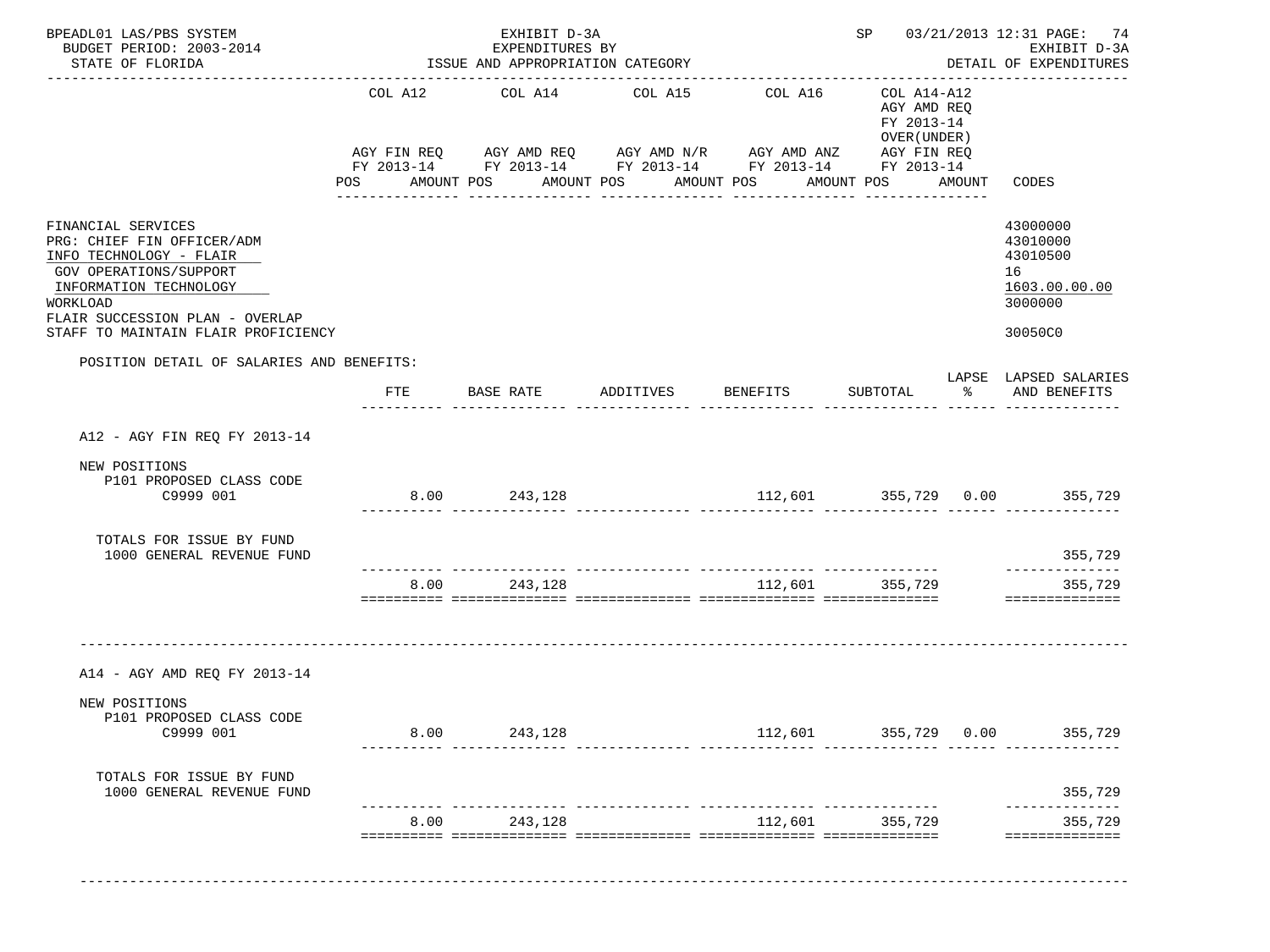| BPEADL01 LAS/PBS SYSTEM<br>BUDGET PERIOD: 2003-2014<br>STATE OF FLORIDA                                                                                                                                               |                        | EXHIBIT D-3A<br>EXPENDITURES BY<br>ISSUE AND APPROPRIATION CATEGORY |                                                                   | SP 03/21/2013 12:31 PAGE: 75<br>EXHIBIT D-3A<br>DETAIL OF EXPENDITURES |                                                                         |                                                                               |
|-----------------------------------------------------------------------------------------------------------------------------------------------------------------------------------------------------------------------|------------------------|---------------------------------------------------------------------|-------------------------------------------------------------------|------------------------------------------------------------------------|-------------------------------------------------------------------------|-------------------------------------------------------------------------------|
|                                                                                                                                                                                                                       | COL A12<br>AGY FIN REO | COL A14<br>AGY AMD REQ AGY AMD N/R                                  | COL A15<br>FY 2013-14 FY 2013-14 FY 2013-14 FY 2013-14 FY 2013-14 | COL A16<br>AGY AMD ANZ                                                 | COL A14-A12<br>AGY AMD REO<br>FY 2013-14<br>OVER (UNDER)<br>AGY FIN REO |                                                                               |
|                                                                                                                                                                                                                       | POS AMOUNT POS         |                                                                     | AMOUNT POS AMOUNT POS                                             |                                                                        | AMOUNT POS AMOUNT                                                       | CODES                                                                         |
| FINANCIAL SERVICES<br>PRG: CHIEF FIN OFFICER/ADM<br>INFO TECHNOLOGY - FLAIR<br>GOV OPERATIONS/SUPPORT<br>INFORMATION TECHNOLOGY<br>WORKLOAD<br>FLAIR SUCCESSION PLAN - OVERLAP<br>STAFF TO MAINTAIN FLAIR PROFICIENCY |                        |                                                                     |                                                                   |                                                                        |                                                                         | 43000000<br>43010000<br>43010500<br>16<br>1603.00.00.00<br>3000000<br>30050C0 |
| POSITION DETAIL OF SALARIES AND BENEFITS:                                                                                                                                                                             |                        |                                                                     |                                                                   |                                                                        |                                                                         | LAPSE LAPSED SALARIES                                                         |
|                                                                                                                                                                                                                       | FTE                    | BASE RATE                                                           | ADDITIVES                                                         | BENEFITS                                                               | SUBTOTAL<br>$\approx$                                                   | AND BENEFITS                                                                  |
| A15 - AGY AMD N/R FY 2013-14<br>NEW POSITIONS<br>P101 PROPOSED CLASS CODE                                                                                                                                             |                        |                                                                     |                                                                   |                                                                        |                                                                         |                                                                               |
| C9999 001                                                                                                                                                                                                             |                        | 8.00 243,128                                                        |                                                                   |                                                                        |                                                                         | 112,601 355,729 0.00 355,729                                                  |
| TOTALS FOR ISSUE BY FUND<br>1000 GENERAL REVENUE FUND                                                                                                                                                                 |                        |                                                                     |                                                                   |                                                                        |                                                                         | 355,729                                                                       |
|                                                                                                                                                                                                                       | 8.00                   | 243,128                                                             |                                                                   | 112,601                                                                | 355,729                                                                 | . _ _ _ _ _ _ _ _ _ _ _ _ _<br>355,729<br>==============                      |
|                                                                                                                                                                                                                       |                        |                                                                     |                                                                   |                                                                        |                                                                         |                                                                               |
| PROGRAM REDUCTIONS<br>RESTRUCTURE FLAIR THIRD SHIFT<br>SALARY RATE<br>SALARY RATE 37,265- 37,265-                                                                                                                     |                        |                                                                     |                                                                   |                                                                        |                                                                         | 33V0000<br>33V1930<br>000000                                                  |
| SALARIES AND BENEFITS                                                                                                                                                                                                 |                        |                                                                     |                                                                   |                                                                        |                                                                         | 010000                                                                        |
| GENERAL REVENUE FUND                                                                                                                                                                                                  | $3.00 -$               | $3.00 -$<br>-STATE 72,575- 72,575-                                  |                                                                   |                                                                        |                                                                         | 1000 1                                                                        |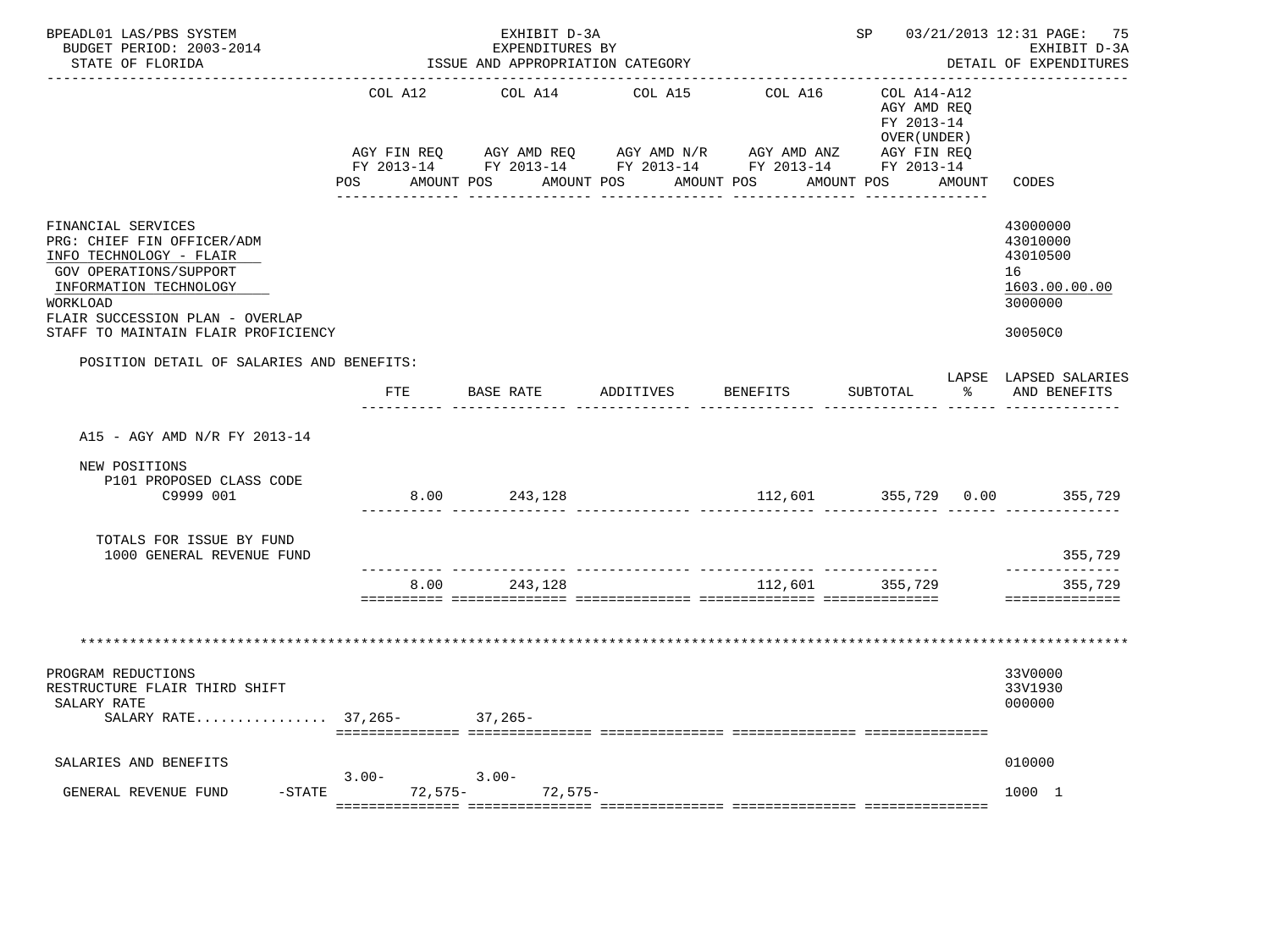| BPEADL01 LAS/PBS SYSTEM              | EXHIBIT D-3A                                                | SP<br>03/21/2013 12:31 PAGE: 76<br>EXHIBIT D-3A<br>DETAIL OF EXPENDITURES |                                                          |               |  |
|--------------------------------------|-------------------------------------------------------------|---------------------------------------------------------------------------|----------------------------------------------------------|---------------|--|
|                                      | COL A12 COL A14 COL A15 COL A16                             |                                                                           | COL A14-A12<br>AGY AMD REO<br>FY 2013-14<br>OVER (UNDER) |               |  |
|                                      | AGY FIN REQ AGY AMD REQ AGY AMD N/R AGY AMD ANZ AGY FIN REQ |                                                                           |                                                          |               |  |
|                                      | FY 2013-14 FY 2013-14 FY 2013-14 FY 2013-14                 |                                                                           | FY 2013-14                                               |               |  |
|                                      | POS AMOUNT POS AMOUNT POS AMOUNT POS AMOUNT POS AMOUNT      |                                                                           |                                                          | CODES         |  |
| FINANCIAL SERVICES                   |                                                             |                                                                           |                                                          | 43000000      |  |
| PRG: CHIEF FIN OFFICER/ADM           |                                                             |                                                                           |                                                          | 43010000      |  |
| INFO TECHNOLOGY - FLAIR              |                                                             |                                                                           |                                                          | 43010500      |  |
| <b>GOV OPERATIONS/SUPPORT</b>        |                                                             |                                                                           |                                                          | 16            |  |
| INFORMATION TECHNOLOGY               |                                                             |                                                                           |                                                          | 1603.00.00.00 |  |
| PROGRAM REDUCTIONS                   |                                                             |                                                                           |                                                          | 33V0000       |  |
| RESTRUCTURE FLAIR THIRD SHIFT        |                                                             |                                                                           |                                                          | 33V1930       |  |
| SPECIAL CATEGORIES                   |                                                             |                                                                           |                                                          | 100000        |  |
| TR/DMS/HR SVCS/STW CONTRCT           |                                                             |                                                                           |                                                          | 107040        |  |
| GENERAL REVENUE FUND                 | $-$ STATE 1.062- 1.062-                                     |                                                                           |                                                          | 1000 1        |  |
| TOTAL: RESTRUCTURE FLAIR THIRD SHIFT |                                                             |                                                                           |                                                          | 33V1930       |  |
| TOTAL POSITIONS $3.00-3.00-$         |                                                             |                                                                           |                                                          |               |  |
| TOTAL ISSUE 73,637- 73,637-          |                                                             |                                                                           |                                                          |               |  |
| TOTAL SALARY RATE 37,265- 37,265-    |                                                             |                                                                           |                                                          |               |  |
|                                      |                                                             |                                                                           |                                                          |               |  |

 AGENCY ISSUE NARRATIVE: 2013-2014 BUDGET YEAR NARRATIVE: IT COMPONENT? NO Issue Title: Restructure FLAIR Third Shift

 Reference to Long-Range Program Plan: Goal #5 - Operational Efficiencies. The department will strive for organizational excellence by promoting and encouraging continuous improvement.

 This request consolidates four full time equivalent positions (FTE) currently assigned to the mainframe Production Control Unit into one higher paid FTE. The positions to be deleted have a current salary and benefits cost of \$174,519 and the requested FTE will have a salary and benefits cost of \$101,950.

 There are multiple systems running on the Department of Financial Services (DFS) mainframe: FLAIR, the Executive office of the Governor's LAS/PBS system, Workers Compensation, Unclaimed Property and a small component of the Treasury's system. The processes that support these systems are currently running 24 hours a day, 7 days a week and must be monitored to assure that the systems are available and accurate. The Division of Information Systems (DIS) currently has personnel in its Production Control unit assigned to monitor these processes during three shifts; Monday through Friday and a split shift to cover a critical portion of the weekend work. Two of the four positions will be eliminated from the third shift Production Control Unit. This will eliminate the need for the Quality Control Scheduling Supervisor and the Quality Control Scheduling Specialist.

The following can be implemented to eliminate the third shift:

 \*Nightly process flows will be shortened by rescheduling processes to complete at an earlier time; \*Automation will be employed to alert on-call staff via email of any process failure during periods that are not actively monitored by Production Control staff; and \*Second shift will be scheduled into a split shift that will entail two production control monitors working from 3 p.m.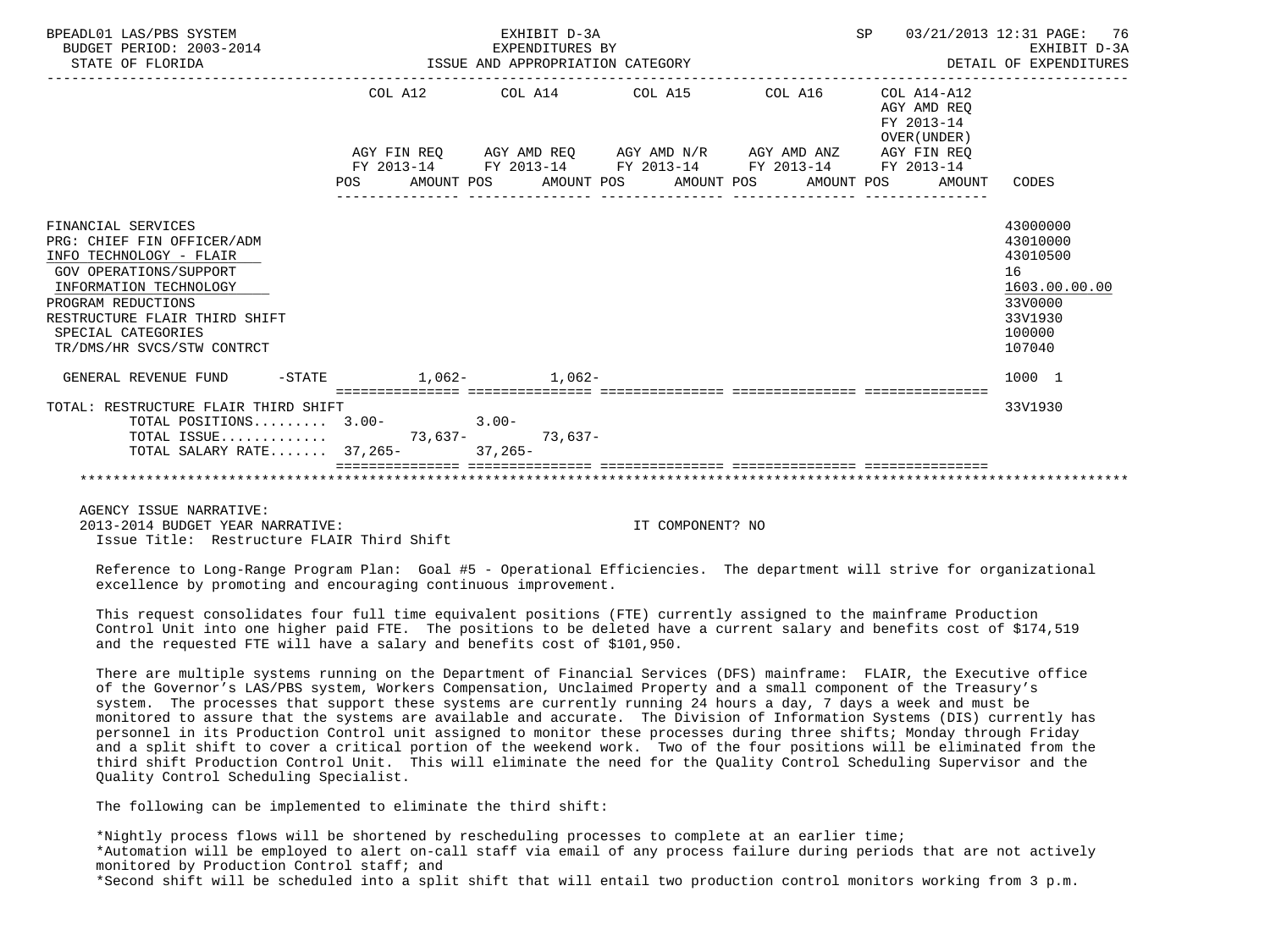| BPEADL01 LAS/PBS SYSTEM<br>BUDGET PERIOD: 2003-2014<br>STATE OF FLORIDA                                                                                                                |                                             | EXHIBIT D-3A<br>EXPENDITURES BY<br>ISSUE AND APPROPRIATION CATEGORY       | SP                                                                     | 03/21/2013 12:31 PAGE: 77<br>EXHIBIT D-3A<br>DETAIL OF EXPENDITURES                                     |                                                                               |
|----------------------------------------------------------------------------------------------------------------------------------------------------------------------------------------|---------------------------------------------|---------------------------------------------------------------------------|------------------------------------------------------------------------|---------------------------------------------------------------------------------------------------------|-------------------------------------------------------------------------------|
|                                                                                                                                                                                        | COL A12<br>AGY FIN REO<br>AMOUNT POS<br>POS | COL A14 COL A15<br>FY 2013-14 FY 2013-14 FY 2013-14 FY 2013-14 FY 2013-14 | AGY AMD REO      AGY AMD N/R      AGY AMD ANZ<br>AMOUNT POS AMOUNT POS | COL A16 COL A14-A12<br>AGY AMD REO<br>FY 2013-14<br>OVER (UNDER)<br>AGY FIN REO<br>AMOUNT POS<br>AMOUNT | CODES                                                                         |
| FINANCIAL SERVICES<br>PRG: CHIEF FIN OFFICER/ADM<br>INFO TECHNOLOGY - FLAIR<br>GOV OPERATIONS/SUPPORT<br>INFORMATION TECHNOLOGY<br>PROGRAM REDUCTIONS<br>RESTRUCTURE FLAIR THIRD SHIFT |                                             |                                                                           |                                                                        |                                                                                                         | 43000000<br>43010000<br>43010500<br>16<br>1603.00.00.00<br>33V0000<br>33V1930 |

 to 11 p.m. and two additional monitors working from 7 p.m. to 3 a.m. This measure will provide coverage by four staff members during the peak hours of 7 p.m. to 11 p.m. and coverage by two staff members to monitor processes that run until 3 a.m.

 The remaining two positions in the DIS Production Control Unit that can also be eliminated are a Data Processing Control Specialist and a Computer Operator II. The Data Processing Control Specialist is responsible for handling tapes in the DFS tape library which will be replaced by a Virtual Tape Library in early 2013 which will eliminate the need for an FTE to handle the physical tapes. The Computer Operator II can be eliminated due to a reduced workload in the production print area as more reports are captured online and more payments are made via electronic fund transfers (EFT) thus eliminating printing of paper warrants.

 The upgraded position will be a dedicated Project Manager for FLAIR activities. Each year state and federal legislation is passed that results in major projects that directly impact FLAIR, for example, three percent Federal Withholding, three percent Employee Pension Contributions, Legislative Payroll, Federal Health Insurance Reform Act, to name a few. These are often complex initiatives with far scope, impacts and costs making it critical that they be managed per state and federal project guidelines. With the elimination of the four Production Control FTEs funds will be available to add a senior level project manager to support the DIS Office of Enterprise Financial Support Services which includes the FLAIR and mainframe organizations. This project manager can then support the major projects mandated in these business units to ensure they are completed on time, in scope and in budget. \*\*\*\*\*\*\*\*\*\*\*\*\*\*\*\*\*\*\*\*\*\*\*\*\*\*\*\*\*\*\*\*\*\*\*\*\*\*\*\*\*\*\*\*\*\*\*\*\*\*\*\*\*\*\*\*\*\*\*\*\*\*\*\*\*\*\*\*\*\*\*\*\*\*\*\*\*\*\*\*\*\*\*\*\*\*\*\*\*\*\*\*\*\*\*\*\*\*\*\*\*\*\*\*\*\*\*\*\*\*\*\*\*\*\*\*\*\*\*\*\*\*\*\*\*\*\*

 POSITION DETAIL OF SALARIES AND BENEFITS: LAPSE LAPSED SALARIES FTE BASE RATE ADDITIVES BENEFITS SUBTOTAL % AND BENEFITS ---------- -------------- -------------- -------------- -------------- ------ -------------- A12 - AGY FIN REQ FY 2013-14 CHANGES TO CURRENTLY AUTHORIZED POSITIONS P101 PROPOSED CLASS CODE<br>C9999 001 4.00- 118,604- 55,921- 174,525- 0.00 174,525----------- -------------- -------------- -------------- -------------- ------ --------------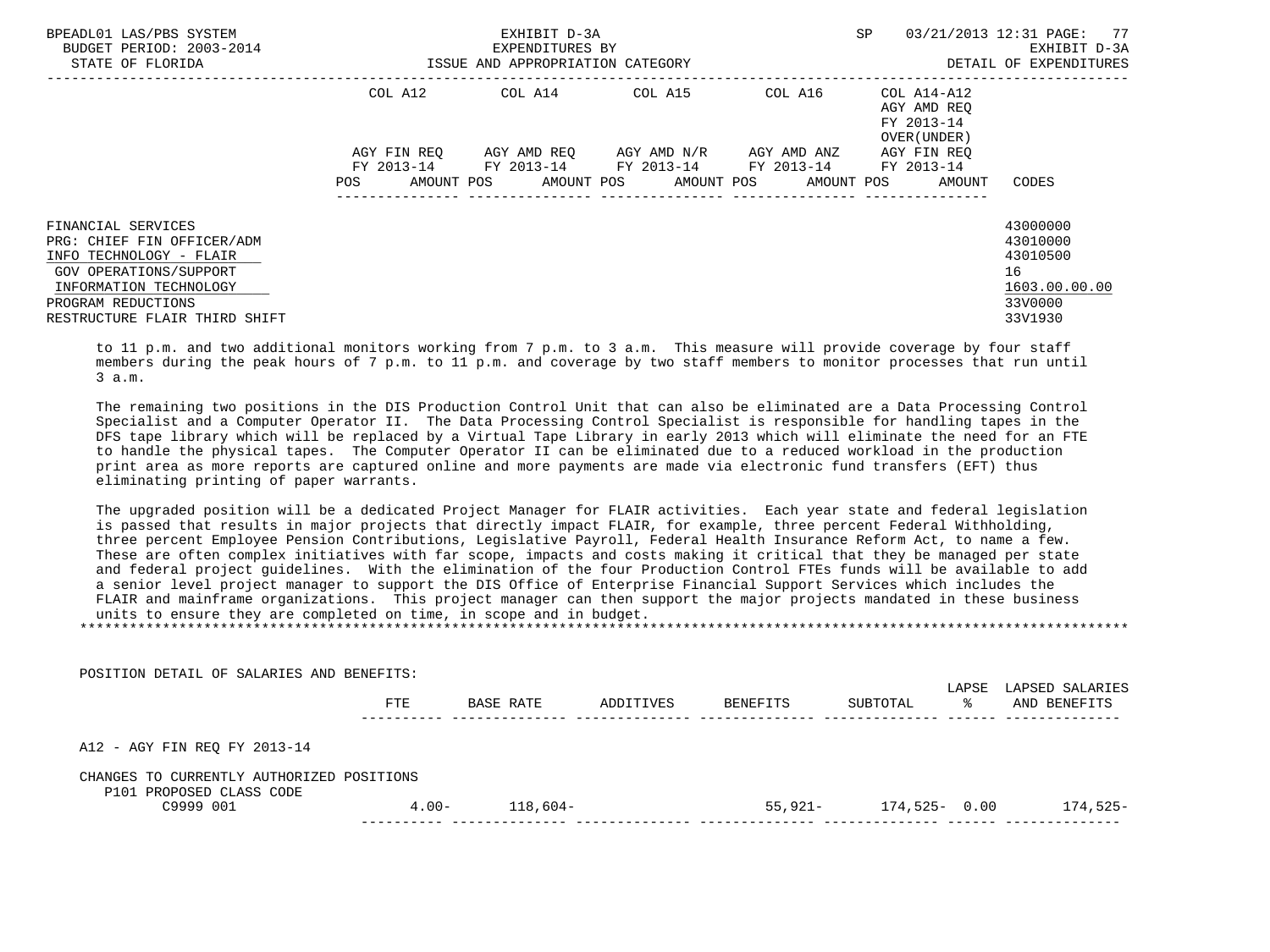| BPEADL01 LAS/PBS SYSTEM<br>BUDGET PERIOD: 2003-2014<br>STATE OF FLORIDA                                                                                                                |                | EXHIBIT D-3A<br>EXPENDITURES BY<br>ISSUE AND APPROPRIATION CATEGORY                                                                              |                                     | SP 03/21/2013 12:31 PAGE: 78<br>EXHIBIT D-3A<br>DETAIL OF EXPENDITURES |                                                                                            |        |                                                                               |
|----------------------------------------------------------------------------------------------------------------------------------------------------------------------------------------|----------------|--------------------------------------------------------------------------------------------------------------------------------------------------|-------------------------------------|------------------------------------------------------------------------|--------------------------------------------------------------------------------------------|--------|-------------------------------------------------------------------------------|
|                                                                                                                                                                                        | POS AMOUNT POS | COL A12 COL A14 COL A15<br>AGY FIN REQ AGY AMD REQ AGY AMD N/R AGY AMD ANZ AGY FIN REQ<br>FY 2013-14 FY 2013-14 FY 2013-14 FY 2013-14 FY 2013-14 | AMOUNT POS AMOUNT POS               | COL A16                                                                | COL A14-A12<br>AGY AMD REO<br>FY 2013-14<br>OVER (UNDER)<br>AMOUNT POS<br>________________ | AMOUNT | CODES                                                                         |
| FINANCIAL SERVICES<br>PRG: CHIEF FIN OFFICER/ADM<br>INFO TECHNOLOGY - FLAIR<br>GOV OPERATIONS/SUPPORT<br>INFORMATION TECHNOLOGY<br>PROGRAM REDUCTIONS<br>RESTRUCTURE FLAIR THIRD SHIFT |                |                                                                                                                                                  |                                     |                                                                        |                                                                                            |        | 43000000<br>43010000<br>43010500<br>16<br>1603.00.00.00<br>33V0000<br>33V1930 |
| POSITION DETAIL OF SALARIES AND BENEFITS:                                                                                                                                              | FTE            | BASE RATE                                                                                                                                        | ADDITIVES                           | BENEFITS                                                               | SUBTOTAL                                                                                   | ာ အော  | LAPSE LAPSED SALARIES<br>AND BENEFITS                                         |
| A12 - AGY FIN REQ FY 2013-14<br>CHANGES TO CURRENTLY AUTHORIZED POSITIONS<br>TOTALS FOR ISSUE BY FUND<br>1000 GENERAL REVENUE FUND                                                     |                | $4.00 - 118,604 -$                                                                                                                               |                                     | $55,921 - 174,525 -$                                                   |                                                                                            |        | 174,525-<br>174,525-<br>==============                                        |
| NEW POSITIONS<br>P101 PROPOSED CLASS CODE<br>N0001 001                                                                                                                                 |                | 1.00 81,339                                                                                                                                      | $20,611$ $101,950$ $0.00$ $101,950$ |                                                                        |                                                                                            |        |                                                                               |
| TOTALS FOR ISSUE BY FUND<br>1000 GENERAL REVENUE FUND                                                                                                                                  |                |                                                                                                                                                  |                                     |                                                                        |                                                                                            |        | 101,950                                                                       |
|                                                                                                                                                                                        | 1.00           | 81,339                                                                                                                                           |                                     |                                                                        |                                                                                            |        | 20,611 101,950 101,950<br>seesseesseesse                                      |
| A14 - AGY AMD REQ FY 2013-14<br>CHANGES TO CURRENTLY AUTHORIZED POSITIONS<br>P101 PROPOSED CLASS CODE<br>C9999 001                                                                     |                | $4.00 - 118,604 -$                                                                                                                               |                                     |                                                                        |                                                                                            |        | 55,921- 174,525- 0.00 174,525-                                                |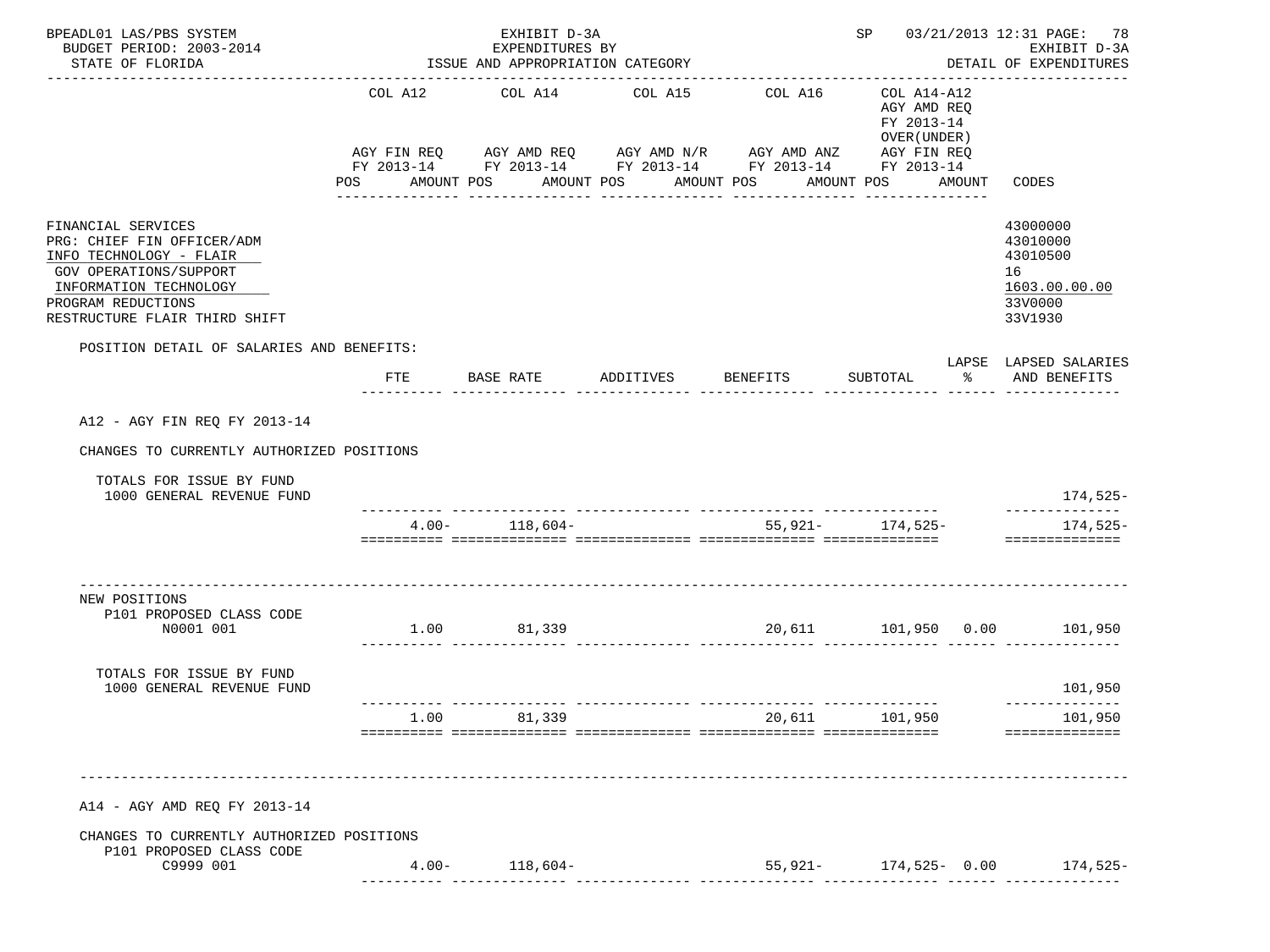| BPEADL01 LAS/PBS SYSTEM<br>BUDGET PERIOD: 2003-2014<br>STATE OF FLORIDA |            | EXHIBIT D-3A<br>EXPENDITURES BY<br>ISSUE AND APPROPRIATION CATEGORY                                                                                                                                                                                                                                                                                                                                                                                                  |                       |         |                                                          |        | SP 03/21/2013 12:31 PAGE: 79<br>EXHIBIT D-3A<br>DETAIL OF EXPENDITURES |
|-------------------------------------------------------------------------|------------|----------------------------------------------------------------------------------------------------------------------------------------------------------------------------------------------------------------------------------------------------------------------------------------------------------------------------------------------------------------------------------------------------------------------------------------------------------------------|-----------------------|---------|----------------------------------------------------------|--------|------------------------------------------------------------------------|
|                                                                         | COL A12    | COL A14                                                                                                                                                                                                                                                                                                                                                                                                                                                              | COL A15               | COL A16 | COL A14-A12<br>AGY AMD REO<br>FY 2013-14<br>OVER (UNDER) |        |                                                                        |
|                                                                         |            | $\verb AGY FIN REQ  \qquad \verb AGY AMD REQ  \qquad \verb AGY AMD N/R  \qquad \verb AGY AMD ANZ  \qquad \verb AGY FIN REQ  \qquad \verb AGY SNR0  \qquad \verb AGY IN REQ  \qquad \verb AGY AMD ANZ  \qquad \verb AGY FIN REQ  \qquad \verb AGY AMD ANZ  \qquad \verb AGY EN REC  \qquad \verb AGY AMD ANZ  \qquad \verb AGY EN REC  \qquad \verb AGY AMD ANZ  \qquad \verb AGY EN REC  \qquad \verb AGY AMD ANZ  \qquad \verb AGY EN REC  \qquad \verb AGY AMD AN$ |                       |         |                                                          |        |                                                                        |
|                                                                         | <b>POS</b> | FY 2013-14 FY 2013-14 FY 2013-14 FY 2013-14 FY 2013-14<br>AMOUNT POS                                                                                                                                                                                                                                                                                                                                                                                                 | AMOUNT POS AMOUNT POS |         | AMOUNT POS                                               | AMOUNT | CODES                                                                  |
| FINANCIAL SERVICES                                                      |            |                                                                                                                                                                                                                                                                                                                                                                                                                                                                      |                       |         |                                                          |        | 43000000                                                               |
| PRG: CHIEF FIN OFFICER/ADM                                              |            |                                                                                                                                                                                                                                                                                                                                                                                                                                                                      |                       |         |                                                          |        | 43010000                                                               |
| INFO TECHNOLOGY - FLAIR<br>GOV OPERATIONS/SUPPORT                       |            |                                                                                                                                                                                                                                                                                                                                                                                                                                                                      |                       |         |                                                          |        | 43010500<br>16                                                         |
| INFORMATION TECHNOLOGY                                                  |            |                                                                                                                                                                                                                                                                                                                                                                                                                                                                      |                       |         |                                                          |        | 1603.00.00.00                                                          |
| PROGRAM REDUCTIONS                                                      |            |                                                                                                                                                                                                                                                                                                                                                                                                                                                                      |                       |         |                                                          |        | 33V0000                                                                |
| RESTRUCTURE FLAIR THIRD SHIFT                                           |            |                                                                                                                                                                                                                                                                                                                                                                                                                                                                      |                       |         |                                                          |        | 33V1930                                                                |
| POSITION DETAIL OF SALARIES AND BENEFITS:                               |            |                                                                                                                                                                                                                                                                                                                                                                                                                                                                      |                       |         |                                                          |        |                                                                        |
|                                                                         |            |                                                                                                                                                                                                                                                                                                                                                                                                                                                                      |                       |         |                                                          |        | LAPSE LAPSED SALARIES                                                  |
|                                                                         | FTE        |                                                                                                                                                                                                                                                                                                                                                                                                                                                                      |                       |         |                                                          | ႜ      | AND BENEFITS                                                           |
| A14 - AGY AMD REQ FY 2013-14                                            |            |                                                                                                                                                                                                                                                                                                                                                                                                                                                                      |                       |         |                                                          |        |                                                                        |
| CHANGES TO CURRENTLY AUTHORIZED POSITIONS                               |            |                                                                                                                                                                                                                                                                                                                                                                                                                                                                      |                       |         |                                                          |        |                                                                        |
| TOTALS FOR ISSUE BY FUND<br>1000 GENERAL REVENUE FUND                   |            |                                                                                                                                                                                                                                                                                                                                                                                                                                                                      |                       |         |                                                          |        | 174,525-                                                               |
|                                                                         |            |                                                                                                                                                                                                                                                                                                                                                                                                                                                                      |                       |         |                                                          |        | ______________                                                         |
|                                                                         |            | $4.00 - 118,604 -$                                                                                                                                                                                                                                                                                                                                                                                                                                                   |                       |         | 55,921- 174,525-                                         |        | $174,525-$<br>==============                                           |
| NEW POSITIONS                                                           |            |                                                                                                                                                                                                                                                                                                                                                                                                                                                                      |                       |         |                                                          |        |                                                                        |
| P101 PROPOSED CLASS CODE                                                |            |                                                                                                                                                                                                                                                                                                                                                                                                                                                                      |                       |         |                                                          |        |                                                                        |
| N0001 001                                                               |            | 1.00 81,339                                                                                                                                                                                                                                                                                                                                                                                                                                                          |                       |         |                                                          |        | 20,611   101,950   0.00   101,950                                      |
| TOTALS FOR ISSUE BY FUND<br>1000 GENERAL REVENUE FUND                   |            |                                                                                                                                                                                                                                                                                                                                                                                                                                                                      |                       |         |                                                          |        | 101,950                                                                |
|                                                                         | 1.00       | 81,339                                                                                                                                                                                                                                                                                                                                                                                                                                                               |                       | 20,611  | 101,950                                                  |        | --------------<br>101,950                                              |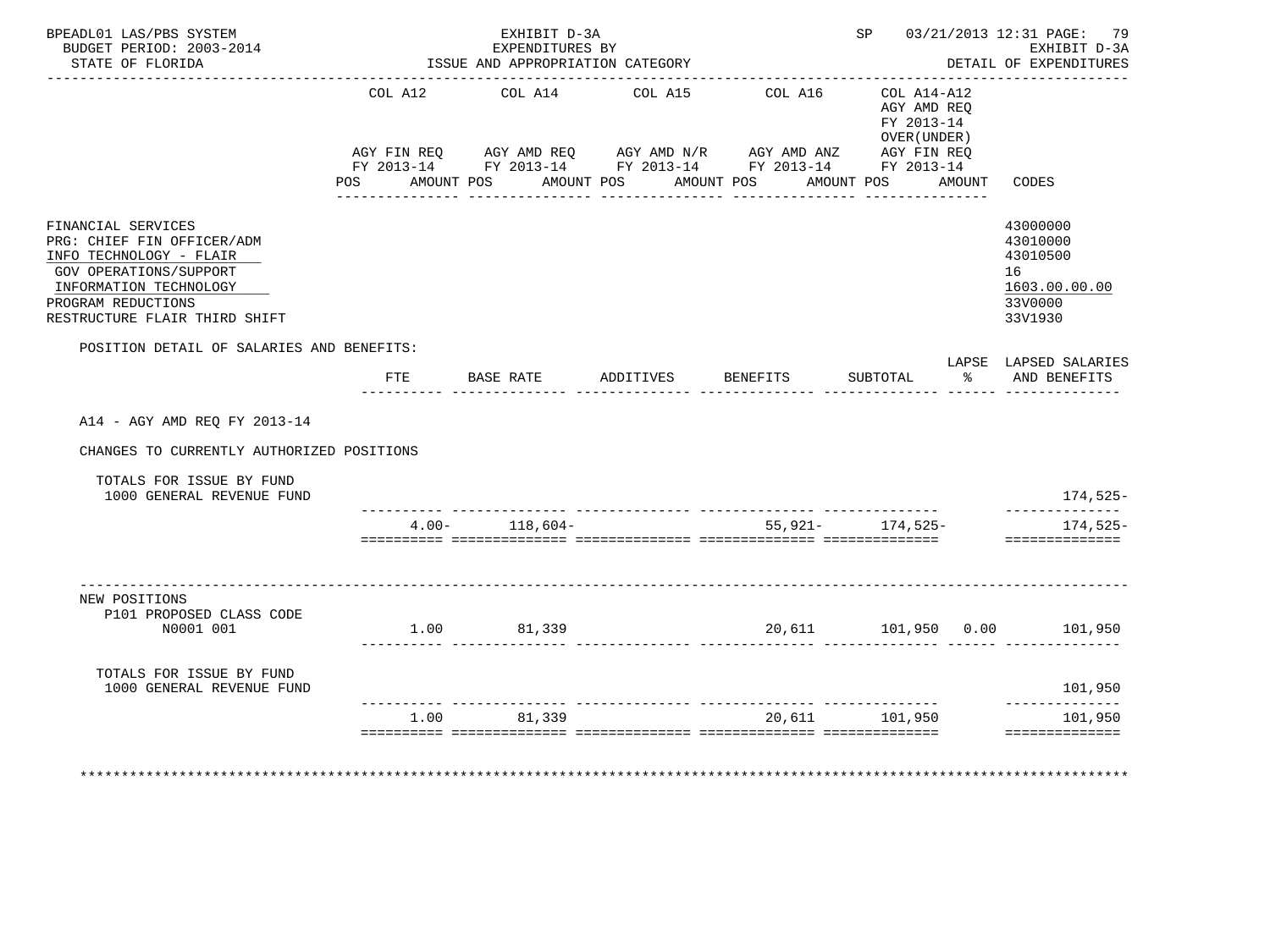| BPEADL01 LAS/PBS SYSTEM<br>BUDGET PERIOD: 2003-2014<br>STATE OF FLORIDA                                                                                         |  |  |                                 | EXHIBIT D-3A |  | SP<br>03/21/2013 12:31 PAGE:<br>80<br>EXHIBIT D-3A<br>EXPENDITURES BY<br>ISSUE AND APPROPRIATION CATEGORY<br>DETAIL OF EXPENDITURES |  |  |  |                                                              |                                                         |
|-----------------------------------------------------------------------------------------------------------------------------------------------------------------|--|--|---------------------------------|--------------|--|-------------------------------------------------------------------------------------------------------------------------------------|--|--|--|--------------------------------------------------------------|---------------------------------------------------------|
|                                                                                                                                                                 |  |  | COL A12 COL A14 COL A15 COL A16 |              |  |                                                                                                                                     |  |  |  | COL A14-A12<br>AGY AMD REO<br>FY 2013-14<br>OVER (UNDER)     |                                                         |
|                                                                                                                                                                 |  |  |                                 |              |  | AGY FIN REQ AGY AMD REQ AGY AMD N/R AGY AMD ANZ AGY FIN REQ                                                                         |  |  |  |                                                              |                                                         |
|                                                                                                                                                                 |  |  |                                 |              |  | FY 2013-14 FY 2013-14 FY 2013-14 FY 2013-14 FY 2013-14                                                                              |  |  |  | POS AMOUNT POS AMOUNT POS AMOUNT POS AMOUNT POS AMOUNT CODES |                                                         |
| FINANCIAL SERVICES<br>PRG: CHIEF FIN OFFICER/ADM<br>INFO TECHNOLOGY - FLAIR<br>GOV OPERATIONS/SUPPORT<br>INFORMATION TECHNOLOGY<br>STATE ENTERPRISE INFORMATION |  |  |                                 |              |  |                                                                                                                                     |  |  |  |                                                              | 43000000<br>43010000<br>43010500<br>16<br>1603.00.00.00 |
| TECHNOLOGY<br>FLAIR REPLACEMENT - INDEPENDENT                                                                                                                   |  |  |                                 |              |  |                                                                                                                                     |  |  |  |                                                              | 3610000                                                 |
| <b>BUSINESS CASE STUDY</b><br>SPECIAL CATEGORIES<br>CONTRACTED SERVICES                                                                                         |  |  |                                 |              |  |                                                                                                                                     |  |  |  |                                                              | 36104C0<br>100000<br>100777                             |
| ADMINISTRATIVE TRUST FUND -STATE                                                                                                                                |  |  |                                 |              |  | $1,500,000$ $1,500,000$                                                                                                             |  |  |  | $1.500.000$ 2021 1                                           |                                                         |
|                                                                                                                                                                 |  |  |                                 |              |  |                                                                                                                                     |  |  |  |                                                              |                                                         |

AGENCY ISSUE NARRATIVE:

2013-2014 BUDGET YEAR NARRATIVE: IT COMPONENT? YES

 This issue requests \$1.5 million in General Revenue to fund The Florida Accounting Information Resource system, (FLAIR) replacement study. FLAIR, which is used by the State of Florida (State), was developed and implemented over thirty (30) years ago. The original name of the system was The State Automated Management Accounting Subsystem (SAMAS).As with other applications developed for statewide use, not all agencies use FLAIR exclusively for their accounting functions. Further, there are numerous specialized accounting methods and systems used by state agencies in addition to FLAIR (Agency Business Systems). FLAIR is a mature application, running on an IBM Z/9 mainframe. FLAIR is fully implemented in all state agencies with approximately 12,000+ individual users at 400+ accounting office sites throughout the State.This is a critical statewide system that processes over 52 million transactions per year. The number of warrants and electronic fund transfers produced annually are over 16 million. This is a 223 percent increase from when SAMAS was first implemented in 1980.FLAIR is a legacy system that has been patched, updated, and modified many times. There is a shortage of skilled technical staff to support this legacy system. It is very difficult to recruit, train, and retain qualified staff because the FLAIR application is not written in a state-of-the-art programming language. Some of the key staff members that provide support to this system are nearing retirement age. As the staff retires or moves on to other job opportunities, they take with them years of institutional knowledge that cannot be replaced. The State is in jeopardy of suffering a catastrophic failure of this system if it is not soon replaced. The Department needs the expertise of an independent third party consultant with experience in statewide accounting systems to develop a business case to assist the state in determining the best approach in replacing FLAIR. \*\*\*\*\*\*\*\*\*\*\*\*\*\*\*\*\*\*\*\*\*\*\*\*\*\*\*\*\*\*\*\*\*\*\*\*\*\*\*\*\*\*\*\*\*\*\*\*\*\*\*\*\*\*\*\*\*\*\*\*\*\*\*\*\*\*\*\*\*\*\*\*\*\*\*\*\*\*\*\*\*\*\*\*\*\*\*\*\*\*\*\*\*\*\*\*\*\*\*\*\*\*\*\*\*\*\*\*\*\*\*\*\*\*\*\*\*\*\*\*\*\*\*\*\*\*\*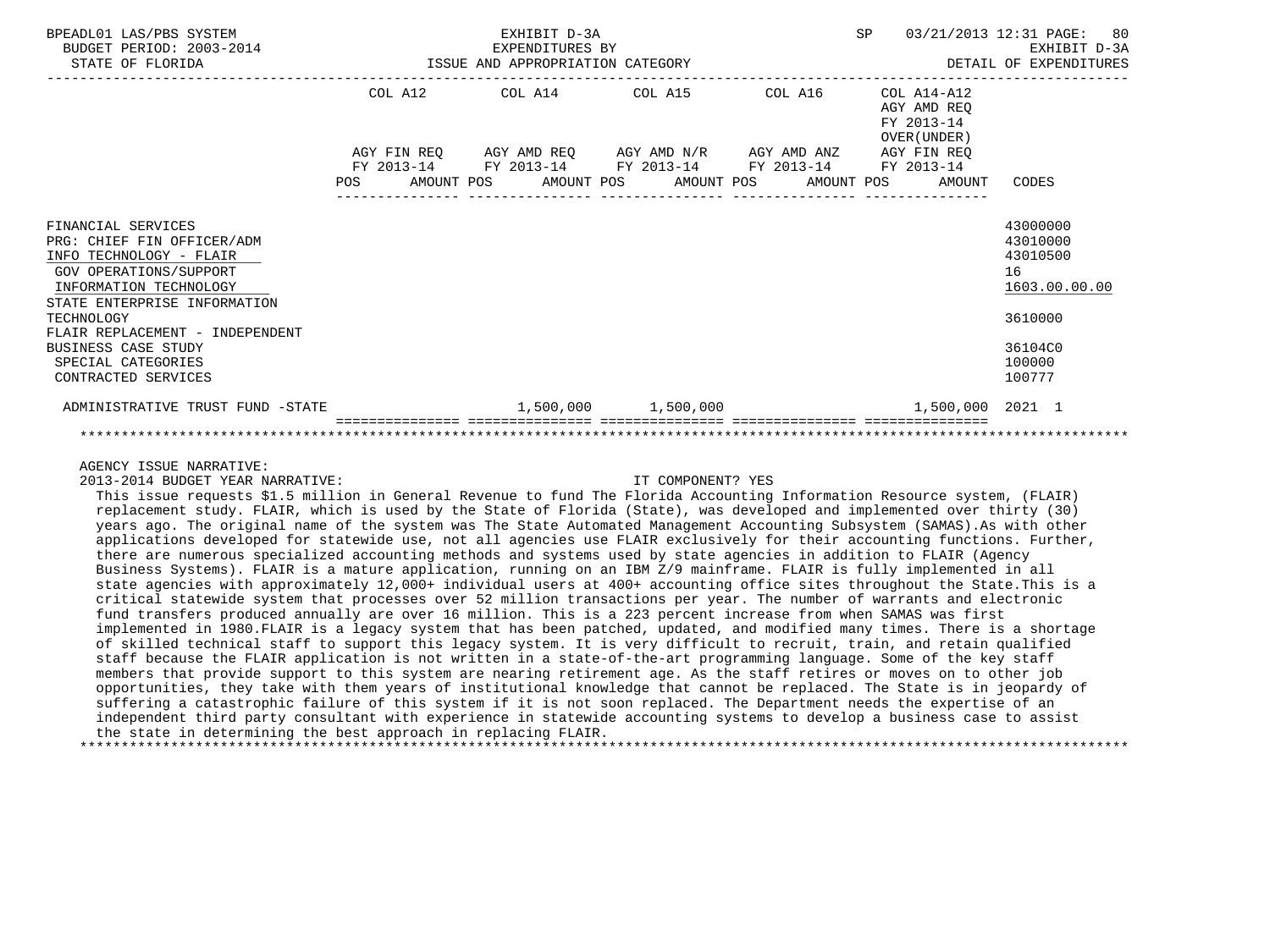| BPEADL01 LAS/PBS SYSTEM<br>BUDGET PERIOD: 2003-2014<br>STATE OF FLORIDA | EXHIBIT D-3A<br>EXPENDITURES BY<br>EXPENDITURES BY<br>ISSUE AND APPROPRIATION CATEGORY |  |  |                                                                                                           |                                                             |                                             |  |  | SP |                                           | 03/21/2013 12:31 PAGE: 81<br>EXHIBIT D-3A<br>DETAIL OF EXPENDITURES |  |
|-------------------------------------------------------------------------|----------------------------------------------------------------------------------------|--|--|-----------------------------------------------------------------------------------------------------------|-------------------------------------------------------------|---------------------------------------------|--|--|----|-------------------------------------------|---------------------------------------------------------------------|--|
|                                                                         |                                                                                        |  |  |                                                                                                           |                                                             | COL A12 COL A14 COL A15 COL A16 COL A14-A12 |  |  |    | AGY AMD REO<br>FY 2013-14<br>OVER (UNDER) |                                                                     |  |
|                                                                         |                                                                                        |  |  |                                                                                                           | AGY FIN REQ AGY AMD REQ AGY AMD N/R AGY AMD ANZ AGY FIN REQ |                                             |  |  |    |                                           |                                                                     |  |
|                                                                         |                                                                                        |  |  | FY 2013-14 FY 2013-14 FY 2013-14 FY 2013-14 FY 2013-14<br>POS AMOUNT POS AMOUNT POS AMOUNT POS AMOUNT POS |                                                             |                                             |  |  |    | AMOUNT                                    | CODES                                                               |  |
| FINANCIAL SERVICES                                                      |                                                                                        |  |  |                                                                                                           |                                                             |                                             |  |  |    |                                           | 43000000                                                            |  |
| PRG: CHIEF FIN OFFICER/ADM                                              |                                                                                        |  |  |                                                                                                           |                                                             |                                             |  |  |    |                                           | 43010000                                                            |  |
| INFO TECHNOLOGY - FLAIR<br>GOV OPERATIONS/SUPPORT                       |                                                                                        |  |  |                                                                                                           |                                                             |                                             |  |  |    |                                           | 43010500<br>16                                                      |  |
| INFORMATION TECHNOLOGY                                                  |                                                                                        |  |  |                                                                                                           |                                                             |                                             |  |  |    |                                           | 1603.00.00.00                                                       |  |
| PROGRAM OR SERVICE-LEVEL                                                |                                                                                        |  |  |                                                                                                           |                                                             |                                             |  |  |    |                                           |                                                                     |  |
| INFORMATION TECHNOLOGY                                                  |                                                                                        |  |  |                                                                                                           |                                                             |                                             |  |  |    |                                           | 3630000                                                             |  |
| INCREASE BUDGET FOR FLAIR OPERATING<br>COSTS                            |                                                                                        |  |  |                                                                                                           |                                                             |                                             |  |  |    |                                           | 36378C0                                                             |  |
| SPECIAL CATEGORIES                                                      |                                                                                        |  |  |                                                                                                           |                                                             |                                             |  |  |    |                                           | 100000                                                              |  |
| CONTRACTED SERVICES                                                     |                                                                                        |  |  |                                                                                                           |                                                             |                                             |  |  |    |                                           | 100777                                                              |  |
| ADMINISTRATIVE TRUST FUND -STATE 1 1,000,000                            |                                                                                        |  |  |                                                                                                           |                                                             |                                             |  |  |    | 999.999 2021 1                            |                                                                     |  |
|                                                                         |                                                                                        |  |  |                                                                                                           |                                                             |                                             |  |  |    |                                           |                                                                     |  |
| AGENCY ISSUE NARRATIVE:                                                 |                                                                                        |  |  |                                                                                                           |                                                             |                                             |  |  |    |                                           |                                                                     |  |

2013-2014 BUDGET YEAR NARRATIVE: IT COMPONENT? YES

Issue Title: Increase Budget for FLAIR Operating Costs

 Reference to Long-Range Program Plan: Goal #5 - Operational Efficiencies. The department will strive for organizational excellence by promoting and encouraging continuous improvement.

 The Division of Information Systems (DIS) is requesting additional contracted services budget authority to true-up its recurring FLAIR budget to provide continuation funds to cover its operating costs.

 DIS' current recurring operational budget to support its FLAIR operations is \$11,252,792. This continuation budget is not sufficient to support continued operations which have risen over a period of time without adjustments. The deficit between the appropriation and expenditures, \$2,372,443, is paid from Budget Entity 43010300 (Information Technology) and cost allocated to various DFS trust funds.

The projected annual cost to operate the FLAIR operations is:

| Category                                | Cost      |
|-----------------------------------------|-----------|
|                                         |           |
| Salary & Benefits:                      | 6,787,428 |
| OPS:                                    | 13,607    |
| Expense:                                | 1,442,509 |
| OCO:                                    | 781,820   |
| Contracted Services:                    | 4,539,392 |
| Risk Management:                        | 13,468    |
| Lease or Lease Purchase of Equipment:   | 3,824     |
| Transfer to DMS - HR Services Contract: | 35,987    |
| NWRDC:                                  | 7.200     |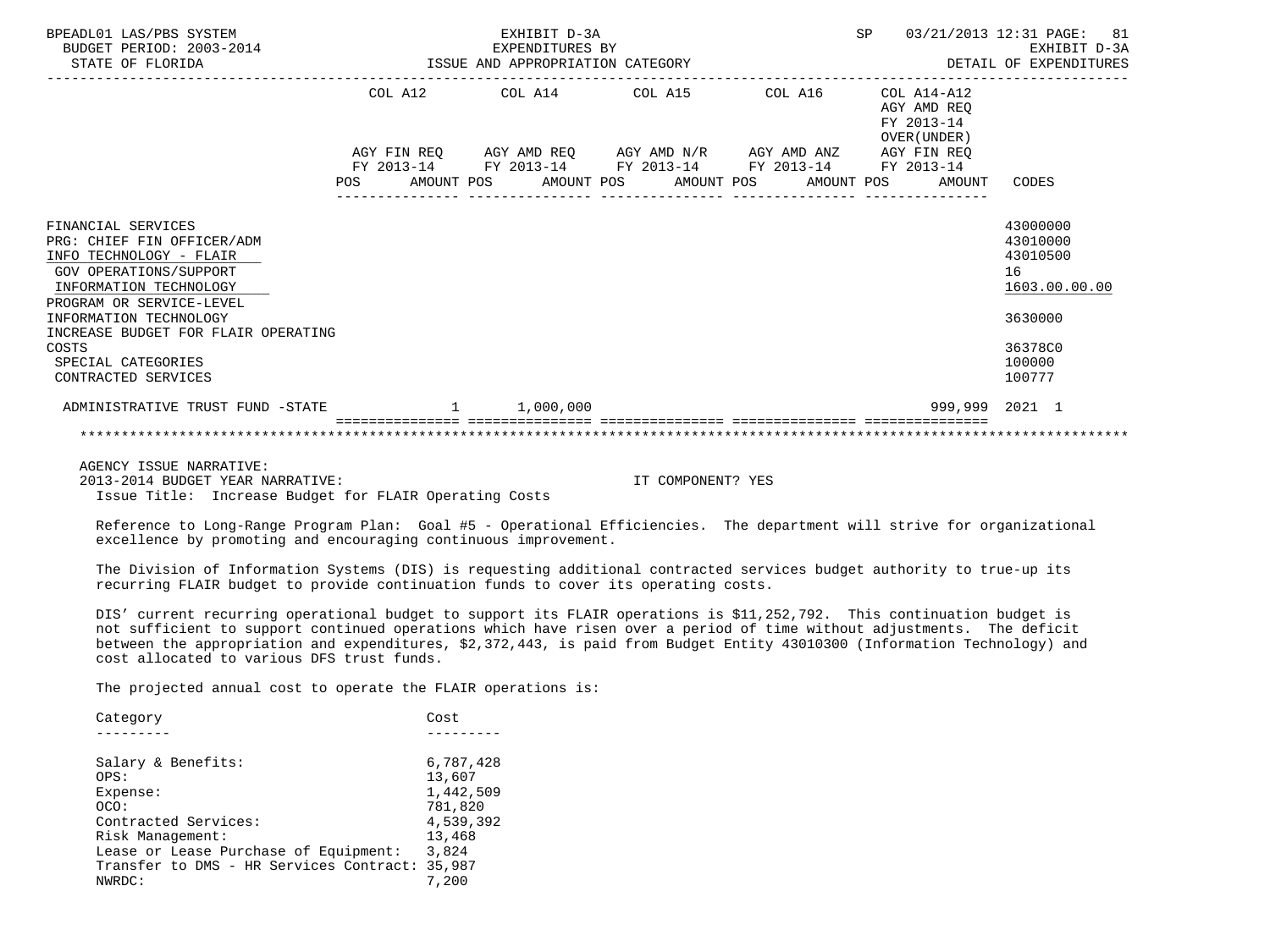| BPEADL01 LAS/PBS SYSTEM<br>BUDGET PERIOD: 2003-2014<br>STATE OF FLORIDA                                                                                                               |                    | EXHIBIT D-3A<br>EXPENDITURES BY<br>ISSUE AND APPROPRIATION CATEGORY |                                                                                                                        |         | 03/21/2013 12:31 PAGE: 82<br>SP<br>EXHIBIT D-3A<br>DETAIL OF EXPENDITURES |                                                                    |  |  |
|---------------------------------------------------------------------------------------------------------------------------------------------------------------------------------------|--------------------|---------------------------------------------------------------------|------------------------------------------------------------------------------------------------------------------------|---------|---------------------------------------------------------------------------|--------------------------------------------------------------------|--|--|
|                                                                                                                                                                                       |                    |                                                                     | COL A12 COL A14 COL A15                                                                                                | COL A16 | COL A14-A12<br>AGY AMD REO<br>FY 2013-14<br>OVER (UNDER)                  |                                                                    |  |  |
|                                                                                                                                                                                       | AGY FIN REO<br>POS |                                                                     | AGY AMD REQ AGY AMD N/R AGY AMD ANZ<br>FY 2013-14 FY 2013-14 FY 2013-14 FY 2013-14<br>AMOUNT POS AMOUNT POS AMOUNT POS |         | AGY FIN REQ<br>FY 2013-14<br>AMOUNT POS<br>AMOUNT                         | CODES                                                              |  |  |
| FINANCIAL SERVICES<br>PRG: CHIEF FIN OFFICER/ADM<br>INFO TECHNOLOGY - FLAIR<br>GOV OPERATIONS/SUPPORT<br>INFORMATION TECHNOLOGY<br>PROGRAM OR SERVICE-LEVEL<br>INFORMATION TECHNOLOGY |                    |                                                                     |                                                                                                                        |         |                                                                           | 43000000<br>43010000<br>43010500<br>16<br>1603.00.00.00<br>3630000 |  |  |
| INCREASE BUDGET FOR FLAIR OPERATING<br>COSTS                                                                                                                                          |                    |                                                                     |                                                                                                                        |         |                                                                           | 36378C0                                                            |  |  |

TOTAL: \$13,625,235

 When the FLAIR Operating Budget is trued-up, DIS will be able to administer the Information Technology budget to provide needed goods and services to the rest of the department. The following are representative of the types of projects needed in order to continue the transformation of the department's technology division.

Upgrade and consolidation of the department's seven different FileNet systems into one consolidated P8 environment;

Replace costly Oracle database systems with a DB2 clustered environment;

Staff Augmentation to support FACTS, UPMIS, ALIS, DICE, FileNet and the implementation and mobile application;

Remedy requirements: Additional modules to properly accomplish project and resources/inventory management;

Remedy licenses to accommodate user self service; and training to maintain overall system;

 Security tools to validate that DFS application software is free of security holes and resistant to external software exploits;

 Document content management to enable DFS to control, manage and secure distribution of forms and documents internally and externally;

 Testing software to improve quality, reliability and speed of application software; request suite of testing tools to allow debugging and performance testing of any software deployed by DFS;

Interactive Voice Response (IVR) to help Division of Consumer Services and DIS provide better customer service;

 Conversion and administrative tools to facilitate migration of legacy systems and software programs to technology that is newer and less costly to maintain;

Replace aging servers and network equipment to maintain speed and reliability of DFS' computing infrastructure; and

Replace personal computers that could not be accommodated with current budget.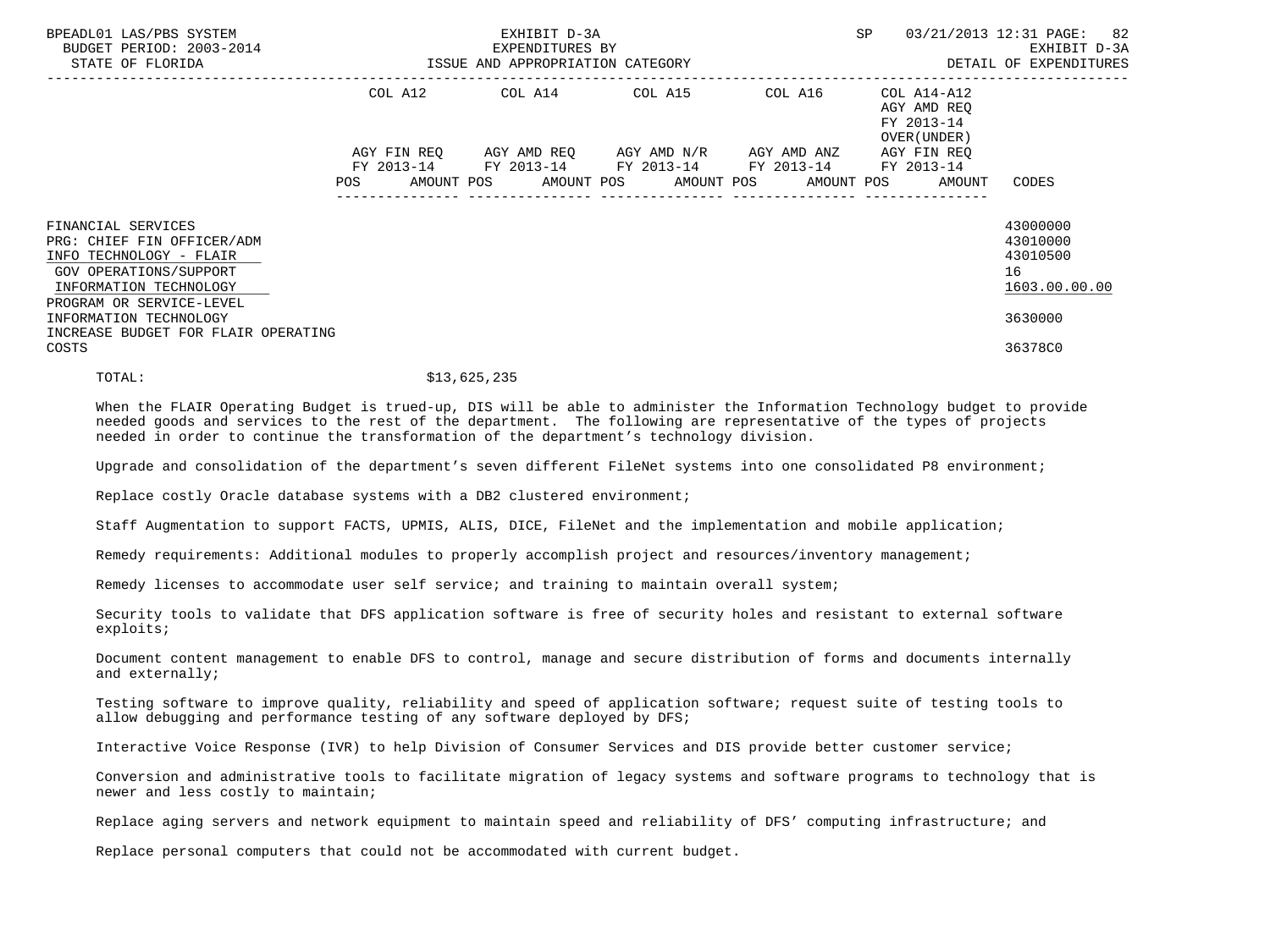| BPEADL01 LAS/PBS SYSTEM<br>BUDGET PERIOD: 2003-2014<br>STATE OF FLORIDA                                                                                     | EXHIBIT D-3A<br>EXPENDITURES BY<br>-2014 EXPENDITURES BY<br>ISSUE AND APPROPRIATION CATEGORY |  |  |  |  | 03/21/2013 12:31 PAGE: 83<br>SP<br>EXHIBIT D-3A<br>DETAIL OF EXPENDITURES |                                                                                                                                               |  |                                                           |                                                         |
|-------------------------------------------------------------------------------------------------------------------------------------------------------------|----------------------------------------------------------------------------------------------|--|--|--|--|---------------------------------------------------------------------------|-----------------------------------------------------------------------------------------------------------------------------------------------|--|-----------------------------------------------------------|---------------------------------------------------------|
|                                                                                                                                                             |                                                                                              |  |  |  |  |                                                                           | COL A12 COL A14 COL A15 COL A16                                                                                                               |  | COL A14-A12<br>AGY AMD REO<br>FY 2013-14<br>OVER (UNDER ) |                                                         |
|                                                                                                                                                             | <b>POS</b>                                                                                   |  |  |  |  |                                                                           | AGY FIN REO AGY AMD REO AGY AMD N/R AGY AMD ANZ<br>FY 2013-14 FY 2013-14 FY 2013-14 FY 2013-14<br>AMOUNT POS AMOUNT POS AMOUNT POS AMOUNT POS |  | AGY FIN REO<br>FY 2013-14<br>AMOUNT                       | CODES                                                   |
| FINANCIAL SERVICES<br>PRG: CHIEF FIN OFFICER/ADM<br>INFO TECHNOLOGY - FLAIR<br>GOV OPERATIONS/SUPPORT<br>INFORMATION TECHNOLOGY<br>PROGRAM OR SERVICE-LEVEL |                                                                                              |  |  |  |  |                                                                           |                                                                                                                                               |  |                                                           | 43000000<br>43010000<br>43010500<br>16<br>1603.00.00.00 |
| INFORMATION TECHNOLOGY<br>INCREASE BUDGET FOR FLAIR OPERATING<br>COSTS                                                                                      |                                                                                              |  |  |  |  |                                                                           |                                                                                                                                               |  |                                                           | 3630000<br>36378C0                                      |
| Amended 2013-14 Narrative after February 1, 2013.                                                                                                           |                                                                                              |  |  |  |  |                                                                           |                                                                                                                                               |  |                                                           |                                                         |

 A total of \$1,000,000 was added to this issues in the Administrative Trust Fund. The FLAIR budget entity is dependent on the department's information technology budget entity to pay all expenditures. An additional \$1 million in budget authority in the Administrative Trust Fund in FLAIR will allow the department to continue their needed level of budget expenditures in the department's IT budget entity.

| Summary: Additional \$999,999 in budget authority. |            |            |           |           |               |
|----------------------------------------------------|------------|------------|-----------|-----------|---------------|
| TOTAL: INFORMATION TECHNOLOGY                      |            |            |           |           | 1603.00.00.00 |
| BY FUND TYPE                                       |            |            |           |           |               |
| GENERAL REVENUE FUND                               | 10,616,985 | 10,616,985 | 426,158   |           | 1000          |
| TRUST FUNDS                                        | 1,487,159  | 4,003,638  | 1,500,000 | 2,516,479 | 2000          |
| TOTAL POSITIONS 107.00                             |            | 107.00     | 8.00      |           |               |
| TOTAL PROG COMP                                    | 12,104,144 | 14,620,623 | 1,926,158 | 2,516,479 |               |
| TOTAL SALARY RATE 4,917,539                        |            | 4,917,539  | 243,128   |           |               |
|                                                    |            |            |           |           |               |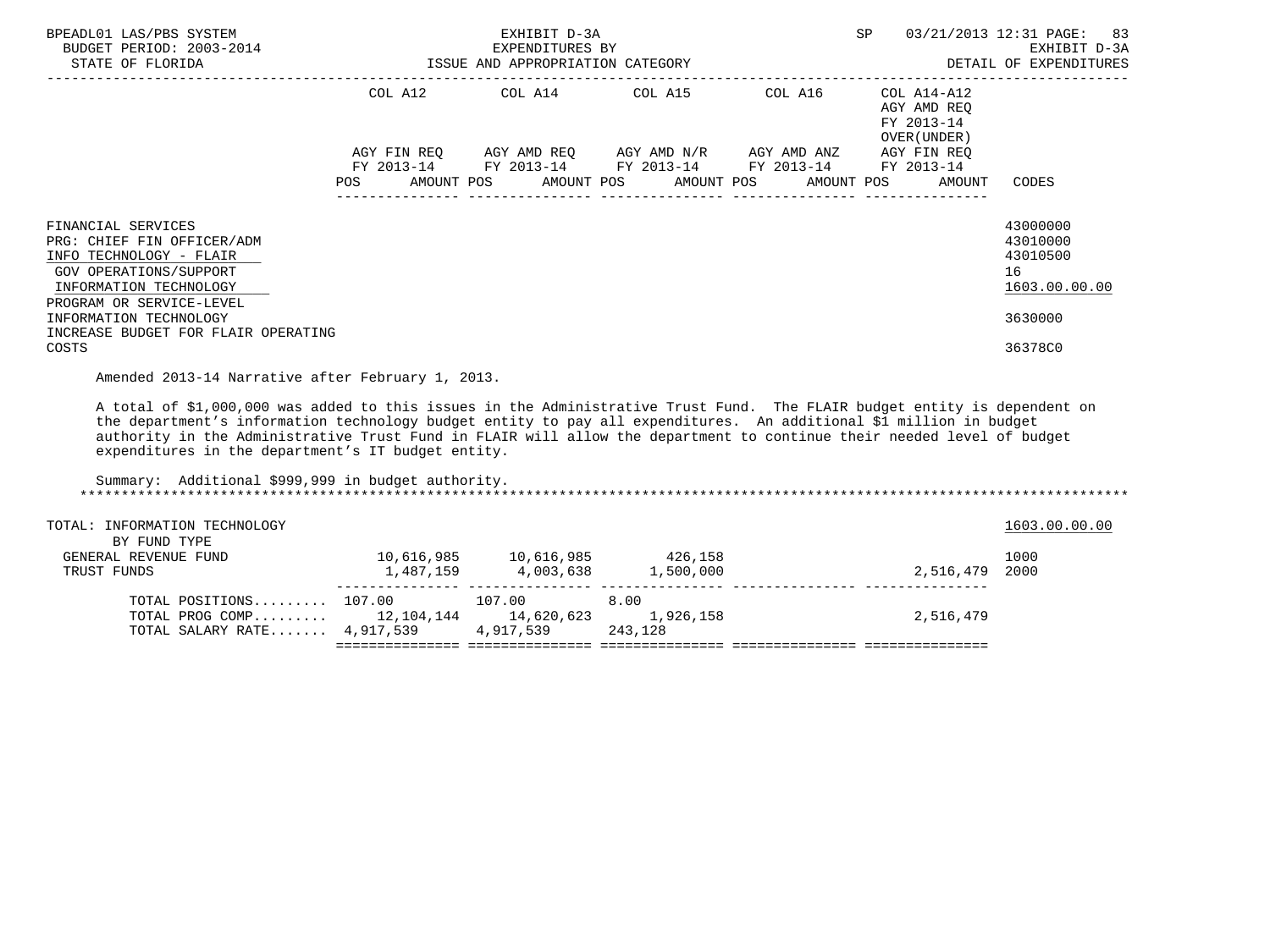| BPEADL01 LAS/PBS SYSTEM<br>BUDGET PERIOD: 2003-2014<br>STATE OF FLORIDA                                                                                                                                                         |                   |                              | EXHIBIT D-3A<br>EXPENDITURES BY<br>ISSUE AND APPROPRIATION CATEGORY<br>___________________________ |                                                                                                                                        | ____________________________________ | SP 03/21/2013 12:31 PAGE:                                                                       | 84<br>EXHIBIT D-3A<br>DETAIL OF EXPENDITURES                                            |
|---------------------------------------------------------------------------------------------------------------------------------------------------------------------------------------------------------------------------------|-------------------|------------------------------|----------------------------------------------------------------------------------------------------|----------------------------------------------------------------------------------------------------------------------------------------|--------------------------------------|-------------------------------------------------------------------------------------------------|-----------------------------------------------------------------------------------------|
|                                                                                                                                                                                                                                 |                   | COL A12<br>POS<br>AMOUNT POS | COL A14<br>AMOUNT POS                                                                              | COL A15<br>AGY FIN REQ AGY AMD REQ AGY AMD N/R AGY AMD ANZ<br>FY 2013-14 FY 2013-14 FY 2013-14 FY 2013-14<br>AMOUNT POS<br>----------- | COL A16<br>AMOUNT POS                | COL A14-A12<br>AGY AMD REQ<br>FY 2013-14<br>OVER (UNDER)<br>AGY FIN REQ<br>FY 2013-14<br>AMOUNT | CODES                                                                                   |
| FINANCIAL SERVICES<br>PROGRAM: TREASURY<br>DEPOSIT SECURITY<br>GOV OPERATIONS/SUPPORT<br>GOVERNMENTAL OPERATIONS<br>ESTIMATED EXPENDITURES<br>ESTIMATED EXPENDITURES - OPERATIONS<br>SALARY RATE<br>SALARY RATE 963,124 963,124 |                   |                              |                                                                                                    |                                                                                                                                        |                                      |                                                                                                 | 43000000<br>43100000<br>43100200<br>16<br>1601.00.00.00<br>1000000<br>1001000<br>000000 |
| SALARIES AND BENEFITS                                                                                                                                                                                                           |                   |                              |                                                                                                    |                                                                                                                                        |                                      |                                                                                                 | 010000                                                                                  |
| TREASURY ADM/INVEST TF                                                                                                                                                                                                          | $-$ STATE         | 23.00 23.00<br>1,424,366     | 1,424,366                                                                                          |                                                                                                                                        |                                      |                                                                                                 | 2725 1                                                                                  |
| OTHER PERSONAL SERVICES                                                                                                                                                                                                         |                   |                              |                                                                                                    |                                                                                                                                        |                                      |                                                                                                 | 030000                                                                                  |
| TREASURY ADM/INVEST TF                                                                                                                                                                                                          | $-$ STATE         |                              | 1,500 1,500                                                                                        |                                                                                                                                        |                                      |                                                                                                 | 2725 1                                                                                  |
| <b>EXPENSES</b>                                                                                                                                                                                                                 |                   |                              |                                                                                                    |                                                                                                                                        |                                      |                                                                                                 | 040000                                                                                  |
| TREASURY ADM/INVEST TF                                                                                                                                                                                                          |                   | -STATE 247, 113 247, 113     |                                                                                                    |                                                                                                                                        |                                      |                                                                                                 | 2725 1                                                                                  |
| OPERATING CAPITAL OUTLAY                                                                                                                                                                                                        |                   |                              |                                                                                                    |                                                                                                                                        |                                      |                                                                                                 | 060000                                                                                  |
| TREASURY ADM/INVEST TF                                                                                                                                                                                                          | $-$ STATE         | 1,783                        | 1,783                                                                                              |                                                                                                                                        |                                      |                                                                                                 | 2725 1                                                                                  |
| SPECIAL CATEGORIES<br>CONTRACTED SERVICES                                                                                                                                                                                       |                   |                              |                                                                                                    |                                                                                                                                        |                                      |                                                                                                 | 100000<br>100777                                                                        |
| TREASURY ADM/INVEST TF                                                                                                                                                                                                          | $-\mathtt{STATE}$ | 80,205                       | 80,205                                                                                             |                                                                                                                                        |                                      |                                                                                                 | 2725 1                                                                                  |
| RISK MANAGEMENT INSURANCE                                                                                                                                                                                                       |                   |                              |                                                                                                    |                                                                                                                                        |                                      |                                                                                                 | 103241                                                                                  |
| TREASURY ADM/INVEST TF                                                                                                                                                                                                          | $-{\rm STATE}$    | 13,035                       | 13,035                                                                                             |                                                                                                                                        |                                      |                                                                                                 | 2725 1                                                                                  |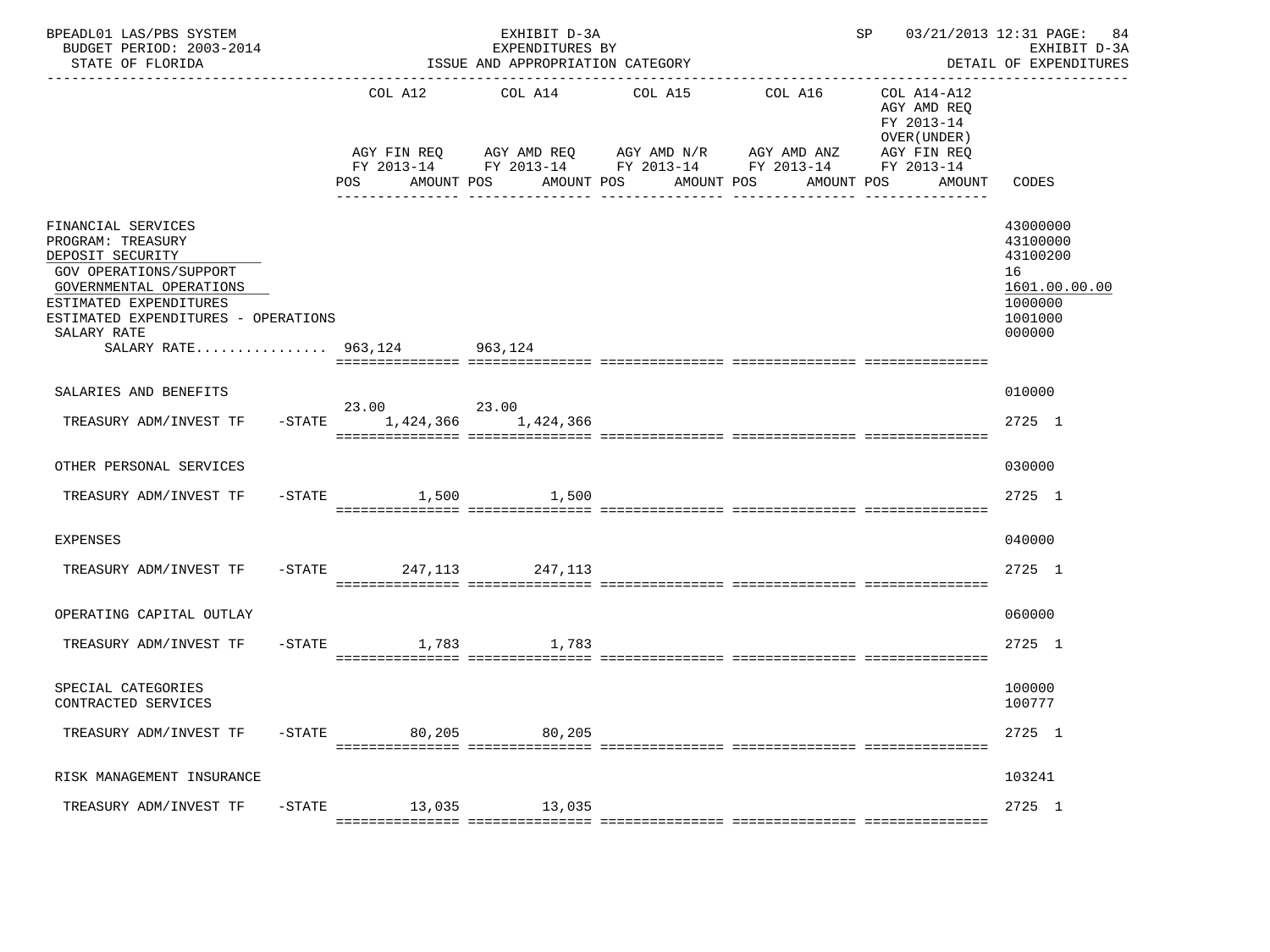| BPEADL01 LAS/PBS SYSTEM<br>BUDGET PERIOD: 2003-2014<br>STATE OF FLORIDA                                                                                                                                                             |           |                                  | EXHIBIT D-3A<br>EXPENDITURES BY<br>ISSUE AND APPROPRIATION CATEGORY                                       |                       |         | SP 03/21/2013 12:31 PAGE:                                | 85<br>EXHIBIT D-3A<br>DETAIL OF EXPENDITURES                                                      |
|-------------------------------------------------------------------------------------------------------------------------------------------------------------------------------------------------------------------------------------|-----------|----------------------------------|-----------------------------------------------------------------------------------------------------------|-----------------------|---------|----------------------------------------------------------|---------------------------------------------------------------------------------------------------|
|                                                                                                                                                                                                                                     |           | COL A12                          | COL A14                                                                                                   | COL A15               | COL A16 | COL A14-A12<br>AGY AMD REQ<br>FY 2013-14<br>OVER (UNDER) |                                                                                                   |
|                                                                                                                                                                                                                                     |           | AGY FIN REQ<br>AMOUNT POS<br>POS | AGY AMD REQ AGY AMD N/R AGY AMD ANZ AGY FIN REQ<br>FY 2013-14 FY 2013-14 FY 2013-14 FY 2013-14 FY 2013-14 | AMOUNT POS AMOUNT POS |         | AMOUNT POS<br>AMOUNT                                     | CODES                                                                                             |
| FINANCIAL SERVICES<br>PROGRAM: TREASURY<br>DEPOSIT SECURITY<br>GOV OPERATIONS/SUPPORT<br>GOVERNMENTAL OPERATIONS<br>ESTIMATED EXPENDITURES<br>ESTIMATED EXPENDITURES - OPERATIONS<br>SPECIAL CATEGORIES<br>LEASE/PURCHASE/EQUIPMENT |           |                                  |                                                                                                           |                       |         |                                                          | 43000000<br>43100000<br>43100200<br>16<br>1601.00.00.00<br>1000000<br>1001000<br>100000<br>105281 |
| TREASURY ADM/INVEST TF -STATE 2,616 2,616                                                                                                                                                                                           |           |                                  |                                                                                                           |                       |         |                                                          | 2725 1                                                                                            |
| TR/DMS/HR SVCS/STW CONTRCT                                                                                                                                                                                                          |           |                                  |                                                                                                           |                       |         |                                                          | 107040                                                                                            |
| TREASURY ADM/INVEST TF                                                                                                                                                                                                              | $-$ STATE |                                  | 7.670 7.670                                                                                               |                       |         |                                                          | $2725$ 1                                                                                          |
| TOTAL: ESTIMATED EXPENDITURES - OPERATIONS<br>TOTAL POSITIONS 23.00 23.00<br>TOTAL ISSUE 1,778,288 1,778,288<br>TOTAL SALARY RATE 963,124 963,124                                                                                   |           |                                  |                                                                                                           |                       |         |                                                          | 1001000                                                                                           |
| CASUALTY INSURANCE PREMIUM<br>ADJUSTMENT<br>SPECIAL CATEGORIES<br>RISK MANAGEMENT INSURANCE                                                                                                                                         |           |                                  |                                                                                                           |                       |         |                                                          | 1001090<br>100000<br>103241                                                                       |
| TREASURY ADM/INVEST TF                                                                                                                                                                                                              |           | -STATE 1,220 1,220               |                                                                                                           |                       |         |                                                          | 2725 1                                                                                            |
| FLORIDA RETIREMENT SYSTEM<br>CONTRIBUTION ADJUSTMENT FOR<br>FISCAL YEAR 2012-2013<br>SALARIES AND BENEFITS                                                                                                                          |           |                                  |                                                                                                           |                       |         |                                                          | 1001240<br>010000                                                                                 |
| TREASURY ADM/INVEST TF                                                                                                                                                                                                              |           |                                  | $-$ STATE 4,721 4,721                                                                                     |                       |         |                                                          | 2725 1                                                                                            |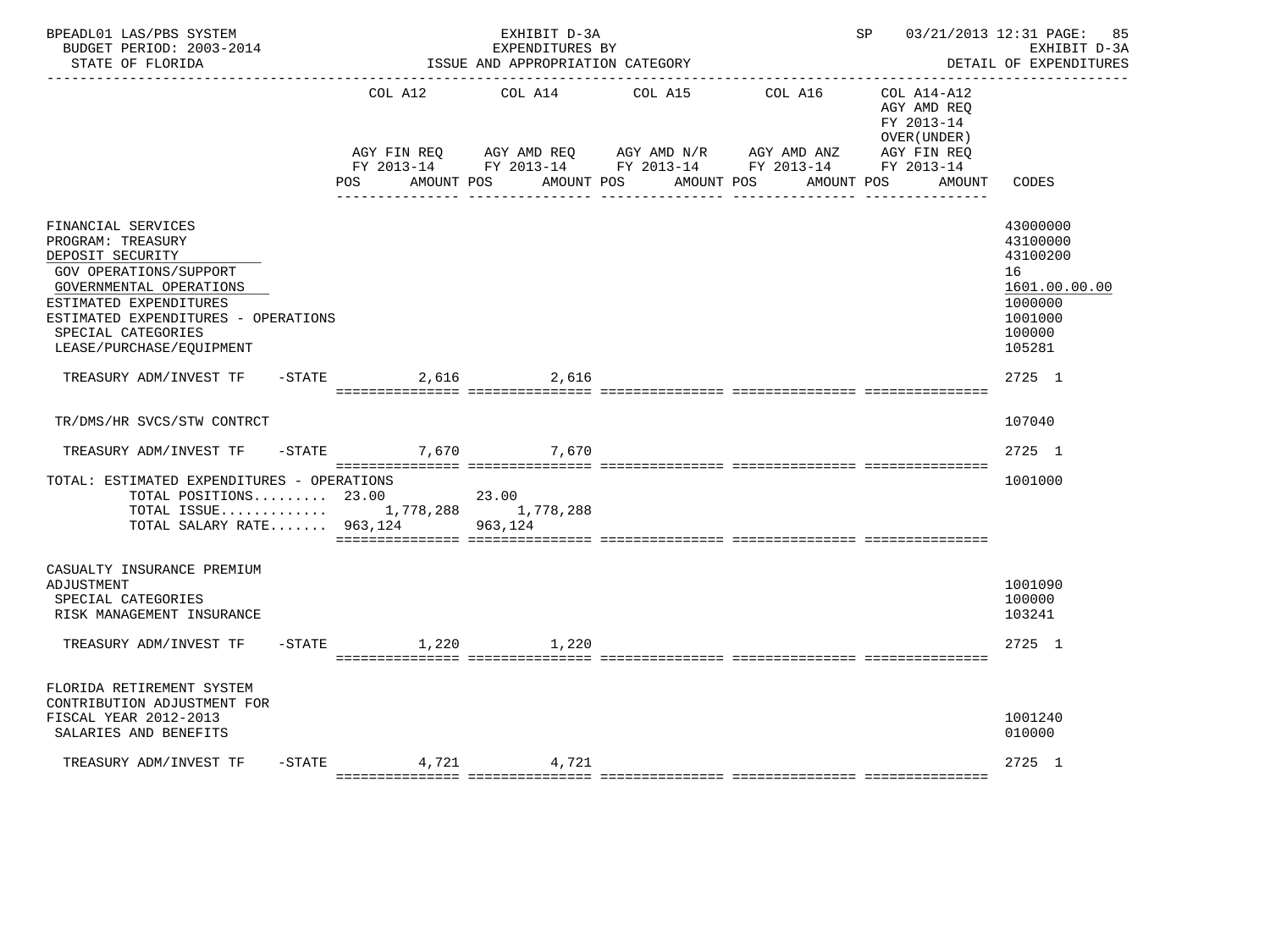| BPEADL01 LAS/PBS SYSTEM<br>BUDGET PERIOD: 2003-2014<br>STATE OF FLORIDA                                                                                                                                                                                                                                                                                                                                                                                                                                                                                                                                                                                                                        |                                      | EXHIBIT D-3A<br>EXPENDITURES BY<br>ISSUE AND APPROPRIATION CATEGORY                  |                       |                                                                      | SP                                                                                               | 03/21/2013 12:31 PAGE:<br>86<br>EXHIBIT D-3A<br>DETAIL OF EXPENDITURES |
|------------------------------------------------------------------------------------------------------------------------------------------------------------------------------------------------------------------------------------------------------------------------------------------------------------------------------------------------------------------------------------------------------------------------------------------------------------------------------------------------------------------------------------------------------------------------------------------------------------------------------------------------------------------------------------------------|--------------------------------------|--------------------------------------------------------------------------------------|-----------------------|----------------------------------------------------------------------|--------------------------------------------------------------------------------------------------|------------------------------------------------------------------------|
|                                                                                                                                                                                                                                                                                                                                                                                                                                                                                                                                                                                                                                                                                                | COL A12<br>AGY FIN REO<br><b>POS</b> | COL A14<br>AGY AMD REQ      AGY AMD N/R      AGY AMD ANZ<br>AMOUNT POS<br>AMOUNT POS | COL A15<br>AMOUNT POS | COL A16<br>FY 2013-14 FY 2013-14 FY 2013-14 FY 2013-14<br>AMOUNT POS | COL A14-A12<br>AGY AMD REQ<br>FY 2013-14<br>OVER (UNDER )<br>AGY FIN REO<br>FY 2013-14<br>AMOUNT | CODES                                                                  |
| FINANCIAL SERVICES<br>PROGRAM: TREASURY<br>DEPOSIT SECURITY<br>GOV OPERATIONS/SUPPORT<br>GOVERNMENTAL OPERATIONS<br>ESTIMATED EXPENDITURES<br>ADJUSTMENT TO STATE HEALTH<br>INSURANCE PREMIUM CONTRIBUTION -                                                                                                                                                                                                                                                                                                                                                                                                                                                                                   |                                      |                                                                                      |                       |                                                                      |                                                                                                  | 43000000<br>43100000<br>43100200<br>16<br>1601.00.00.00<br>1000000     |
| FISCAL YEAR 2012-13<br>SALARIES AND BENEFITS                                                                                                                                                                                                                                                                                                                                                                                                                                                                                                                                                                                                                                                   |                                      |                                                                                      |                       |                                                                      |                                                                                                  | 1001830<br>010000                                                      |
| TREASURY ADM/INVEST TF<br>$-$ STATE                                                                                                                                                                                                                                                                                                                                                                                                                                                                                                                                                                                                                                                            | 3,178                                | 3,178                                                                                |                       |                                                                      |                                                                                                  | 2725 1                                                                 |
| REALLOCATION OF HUMAN RESOURCES<br>OUTSOURCING<br>SPECIAL CATEGORIES<br>TR/DMS/HR SVCS/STW CONTRCT<br>TREASURY ADM/INVEST TF -STATE                                                                                                                                                                                                                                                                                                                                                                                                                                                                                                                                                            | $186-$                               | 186-                                                                                 |                       |                                                                      |                                                                                                  | 1005900<br>100000<br>107040<br>2725 1                                  |
|                                                                                                                                                                                                                                                                                                                                                                                                                                                                                                                                                                                                                                                                                                |                                      |                                                                                      |                       |                                                                      |                                                                                                  |                                                                        |
| ESTIMATED EXPENDITURES REALIGNMENT<br>REALIGN CURRENT POSITIONS TO<br>FULFILL MISSION CRITICAL FUNCTIONS                                                                                                                                                                                                                                                                                                                                                                                                                                                                                                                                                                                       |                                      |                                                                                      |                       |                                                                      |                                                                                                  | 2000000                                                                |
| - ADD<br>SALARIES AND BENEFITS                                                                                                                                                                                                                                                                                                                                                                                                                                                                                                                                                                                                                                                                 |                                      |                                                                                      |                       |                                                                      |                                                                                                  | 2000110<br>010000                                                      |
| $-$ STATE<br>WORKERS' COMP ADMIN TF                                                                                                                                                                                                                                                                                                                                                                                                                                                                                                                                                                                                                                                            |                                      | 9,855                                                                                |                       |                                                                      |                                                                                                  | 9.855 2795 1                                                           |
|                                                                                                                                                                                                                                                                                                                                                                                                                                                                                                                                                                                                                                                                                                |                                      |                                                                                      |                       |                                                                      |                                                                                                  |                                                                        |
|                                                                                                                                                                                                                                                                                                                                                                                                                                                                                                                                                                                                                                                                                                |                                      |                                                                                      |                       |                                                                      |                                                                                                  |                                                                        |
| AGENCY ISSUE NARRATIVE:<br>2013-2014 BUDGET YEAR NARRATIVE:<br>Amended 2013-14 Narrative after February 1, 2013.<br>This issue is in support of the Chief Financial Officer's philosophy of focusing on core mission, reducing unnecessary<br>activities, and using regulatory reviews to find areas where reallocation of resources will allow the department to<br>fulfill the mission critical functions most effectively without significantly increasing the number of FTE in the<br>department. The department has realigned 20 of the 27 vacant (180+ days) positions in various budget entities; the<br>remaining seven vacant positions are deleted.<br>Summary: This is a new issue. |                                      |                                                                                      | IT COMPONENT? NO      |                                                                      |                                                                                                  |                                                                        |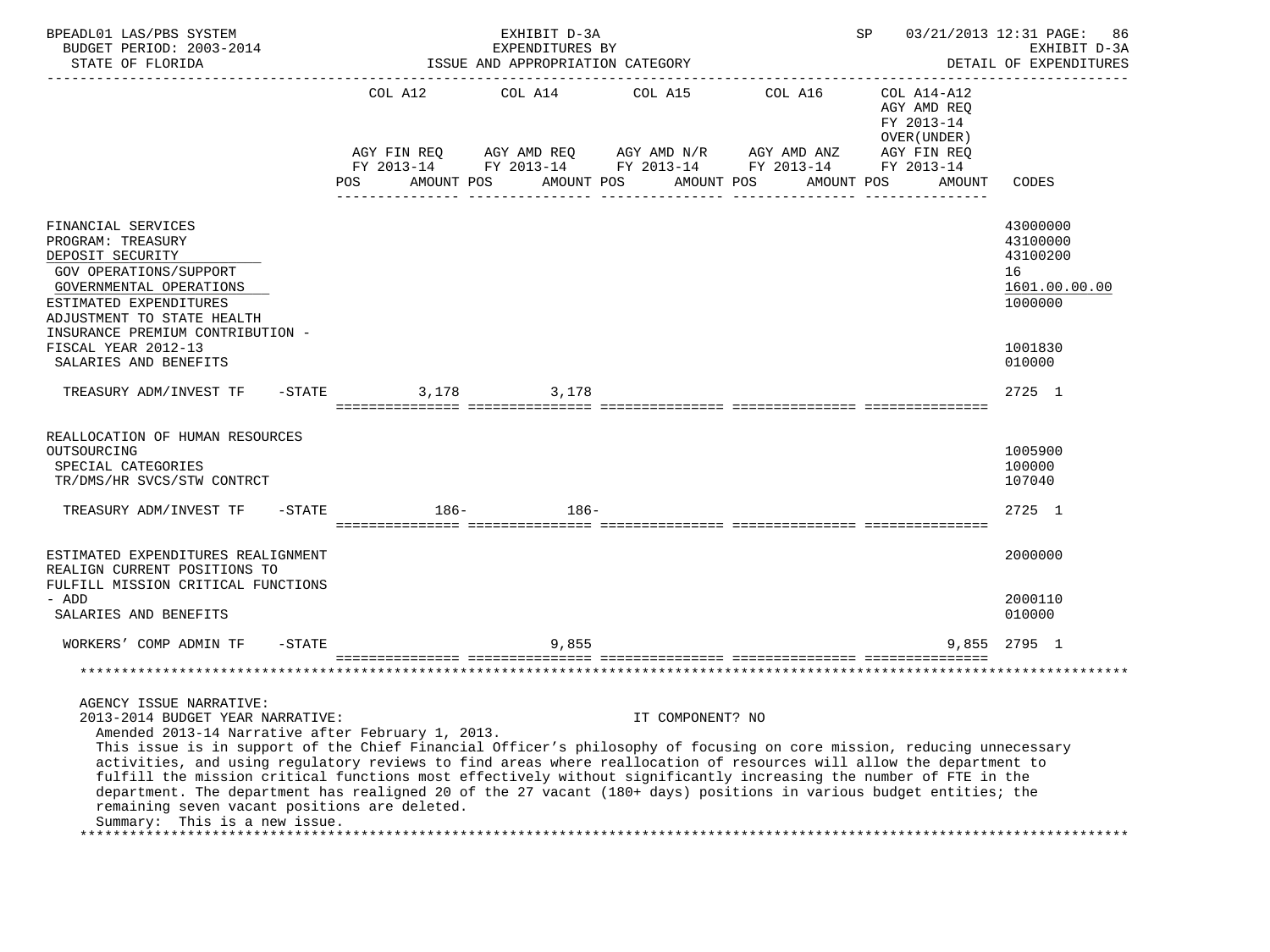| BPEADL01 LAS/PBS SYSTEM<br>BUDGET PERIOD: 2003-2014                                                                                                                                                                                   |                | EXHIBIT D-3A<br>EXPENDITURES BY                                            |                                                   |                                                                                                                                  | SP 03/21/2013 12:31 PAGE: 87                                                     | EXHIBIT D-3A                                                                  |
|---------------------------------------------------------------------------------------------------------------------------------------------------------------------------------------------------------------------------------------|----------------|----------------------------------------------------------------------------|---------------------------------------------------|----------------------------------------------------------------------------------------------------------------------------------|----------------------------------------------------------------------------------|-------------------------------------------------------------------------------|
| STATE OF FLORIDA                                                                                                                                                                                                                      |                | ISSUE AND APPROPRIATION CATEGORY<br>-------------------------------------- |                                                   |                                                                                                                                  |                                                                                  | DETAIL OF EXPENDITURES                                                        |
|                                                                                                                                                                                                                                       | COL A12<br>POS | COL A14<br>AMOUNT POS                                                      | COL A15<br>AMOUNT POS AMOUNT POS<br>------------- | COL A16<br>AGY FIN REQ AGY AMD REQ AGY AMD N/R AGY AMD ANZ AGY FIN REQ<br>FY 2013-14 FY 2013-14 FY 2013-14 FY 2013-14 FY 2013-14 | COL A14-A12<br>AGY AMD REQ<br>FY 2013-14<br>OVER (UNDER)<br>AMOUNT POS<br>AMOUNT | CODES                                                                         |
| FINANCIAL SERVICES<br>PROGRAM: TREASURY<br>DEPOSIT SECURITY<br>GOV OPERATIONS/SUPPORT<br>GOVERNMENTAL OPERATIONS<br>ESTIMATED EXPENDITURES REALIGNMENT<br>REALIGN CURRENT POSITIONS TO<br>FULFILL MISSION CRITICAL FUNCTIONS<br>- ADD |                |                                                                            |                                                   |                                                                                                                                  |                                                                                  | 43000000<br>43100000<br>43100200<br>16<br>1601.00.00.00<br>2000000<br>2000110 |
| POSITION DETAIL OF SALARIES AND BENEFITS:                                                                                                                                                                                             | <b>FTE</b>     | BASE RATE                                                                  | ADDITIVES                                         | BENEFITS                                                                                                                         | SUBTOTAL<br>ిన                                                                   | LAPSE LAPSED SALARIES<br>AND BENEFITS                                         |
| A14 - AGY AMD REQ FY 2013-14<br>CHANGES TO CURRENTLY AUTHORIZED POSITIONS<br>OTHER SALARY AMOUNT<br>2795 WORKERS' COMP ADMIN TF                                                                                                       |                |                                                                            |                                                   |                                                                                                                                  |                                                                                  | 9,855<br>9,855                                                                |
|                                                                                                                                                                                                                                       |                |                                                                            |                                                   |                                                                                                                                  |                                                                                  | ==============                                                                |
| REALIGN SALARY BUDGET AUTHORITY TO<br>MATCH RECURRING OPERATING<br>EXPENDITURES - DEDUCT<br>SALARY RATE<br>SALARY RATE $36,500-$                                                                                                      |                | $36,500-$                                                                  |                                                   |                                                                                                                                  |                                                                                  | 2000220<br>000000                                                             |
| SALARIES AND BENEFITS                                                                                                                                                                                                                 |                |                                                                            |                                                   |                                                                                                                                  |                                                                                  | 010000                                                                        |
| $-$ STATE<br>TREASURY ADM/INVEST TF                                                                                                                                                                                                   | 36,500-        | $36,500-$                                                                  |                                                   |                                                                                                                                  |                                                                                  | 2725 1                                                                        |
| TOTAL: REALIGN SALARY BUDGET AUTHORITY TO<br>MATCH RECURRING OPERATING<br>EXPENDITURES - DEDUCT<br>TOTAL ISSUE                                                                                                                        |                | $36,500-$<br>$36,500-$                                                     |                                                   |                                                                                                                                  |                                                                                  | 2000220                                                                       |
| TOTAL SALARY RATE $36,500-$                                                                                                                                                                                                           |                | $36,500-$                                                                  |                                                   |                                                                                                                                  |                                                                                  |                                                                               |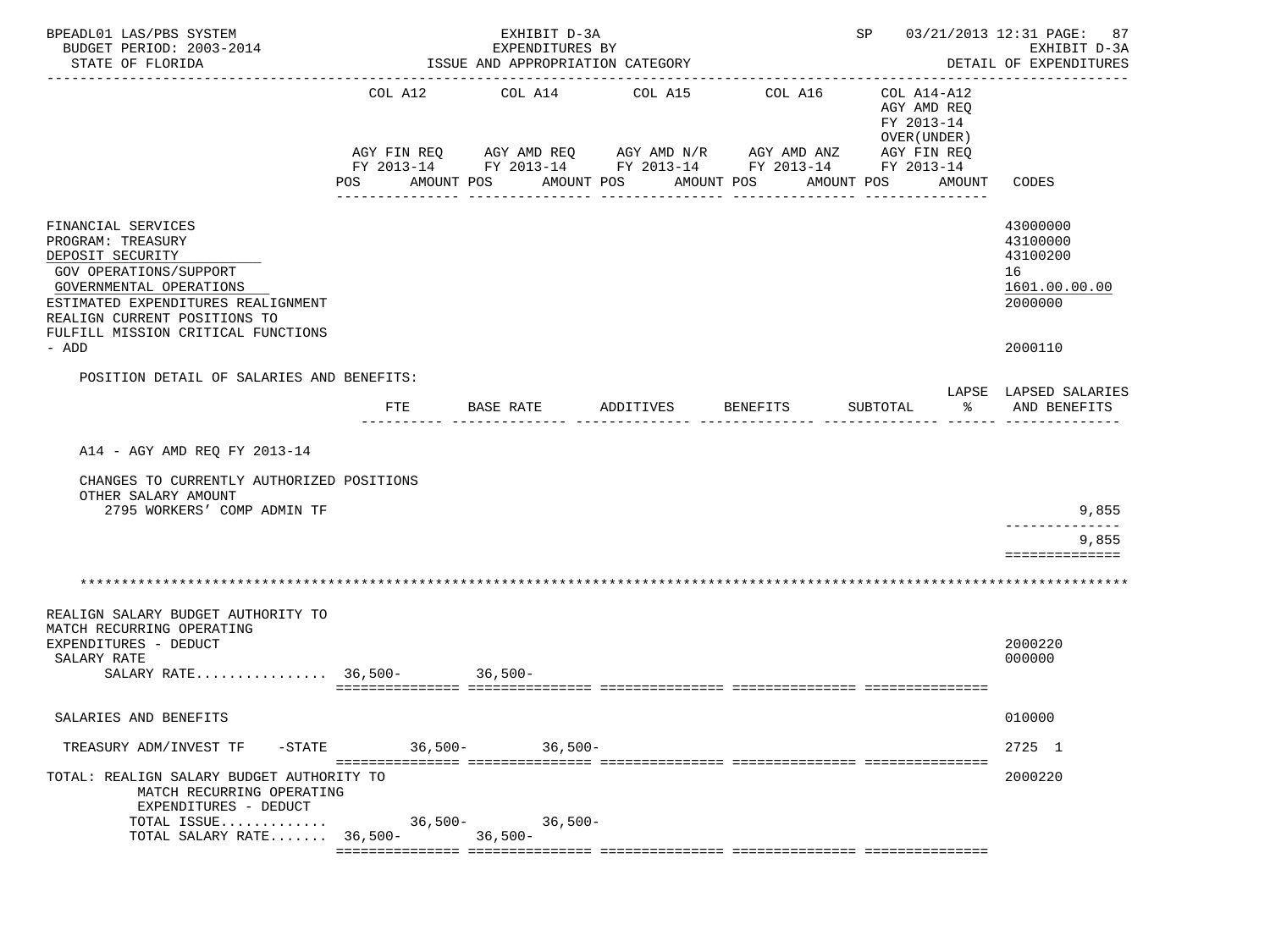| BUDGET PERIOD: 2003-2014<br>STATE OF FLORIDA                                                                                                                                                                                                                                                                                                                                                                                                                                       |                                         | EXHIBIT D-3A<br>EXPENDITURES BY<br>ISSUE AND APPROPRIATION CATEGORY |                          |                                                                                       | SP                                                          |        | 03/21/2013 12:31 PAGE:<br>88<br>EXHIBIT D-3A<br>DETAIL OF EXPENDITURES<br>__________________ |
|------------------------------------------------------------------------------------------------------------------------------------------------------------------------------------------------------------------------------------------------------------------------------------------------------------------------------------------------------------------------------------------------------------------------------------------------------------------------------------|-----------------------------------------|---------------------------------------------------------------------|--------------------------|---------------------------------------------------------------------------------------|-------------------------------------------------------------|--------|----------------------------------------------------------------------------------------------|
|                                                                                                                                                                                                                                                                                                                                                                                                                                                                                    | COL A12                                 | COL A14                                                             | COL A15                  | COL A16                                                                               | $COL A14- A12$<br>AGY AMD REO<br>FY 2013-14<br>OVER (UNDER) |        |                                                                                              |
|                                                                                                                                                                                                                                                                                                                                                                                                                                                                                    | AGY FIN REQ<br>FY 2013-14<br><b>POS</b> | AMOUNT POS                                                          | AMOUNT POS<br>AMOUNT POS | AGY AMD REQ AGY AMD N/R AGY AMD ANZ<br>FY 2013-14 FY 2013-14 FY 2013-14<br>AMOUNT POS | AGY FIN REQ<br>FY 2013-14                                   | AMOUNT | CODES                                                                                        |
| FINANCIAL SERVICES<br>PROGRAM: TREASURY<br>DEPOSIT SECURITY<br><b>GOV OPERATIONS/SUPPORT</b><br>GOVERNMENTAL OPERATIONS<br>ESTIMATED EXPENDITURES REALIGNMENT<br>REALIGN SALARY BUDGET AUTHORITY TO<br>MATCH RECURRING OPERATING                                                                                                                                                                                                                                                   |                                         |                                                                     |                          |                                                                                       |                                                             |        | 43000000<br>43100000<br>43100200<br>16<br>1601.00.00.00<br>2000000                           |
|                                                                                                                                                                                                                                                                                                                                                                                                                                                                                    |                                         |                                                                     |                          |                                                                                       |                                                             |        | 2000220                                                                                      |
| EXPENDITURES - DEDUCT<br>AGENCY ISSUE NARRATIVE:<br>2013-2014 BUDGET YEAR NARRATIVE:                                                                                                                                                                                                                                                                                                                                                                                               |                                         |                                                                     | IT COMPONENT? NO         |                                                                                       |                                                             |        |                                                                                              |
| This issue is the deduct side of a salary budget authority realignment throughout the Department of Financial Services<br>proper (excluding Office of Insurance Regulation and Office of Financial Regulation). The realignment of budget was<br>first approved in FY 2012-13 General Appropriation Act. This issue continues that practice and moves salary budget for<br>realignment. This issue with corresponding issue code 2000230 will net to zero at the department level. |                                         |                                                                     |                          |                                                                                       |                                                             |        |                                                                                              |
| POSITION DETAIL OF SALARIES AND BENEFITS:                                                                                                                                                                                                                                                                                                                                                                                                                                          | FTE                                     | BASE RATE                                                           | ADDITIVES                | BENEFITS                                                                              | SUBTOTAL                                                    | န္     | LAPSE LAPSED SALARIES<br>AND BENEFITS                                                        |
| A12 - AGY FIN REQ FY 2013-14                                                                                                                                                                                                                                                                                                                                                                                                                                                       |                                         |                                                                     |                          |                                                                                       |                                                             |        |                                                                                              |
| CHANGES TO CURRENTLY AUTHORIZED POSITIONS<br>RA00 RATE AND SALARY ADJ - NO FTE/BENEFITS<br>C0000 001                                                                                                                                                                                                                                                                                                                                                                               | 0.00                                    | $36,500-$                                                           |                          |                                                                                       | $36,500 - 0.00$                                             |        |                                                                                              |
| TOTALS FOR ISSUE BY FUND<br>2725 TREASURY ADM/INVEST TF                                                                                                                                                                                                                                                                                                                                                                                                                            |                                         |                                                                     |                          |                                                                                       |                                                             |        | $36,500-$<br>$36,500-$                                                                       |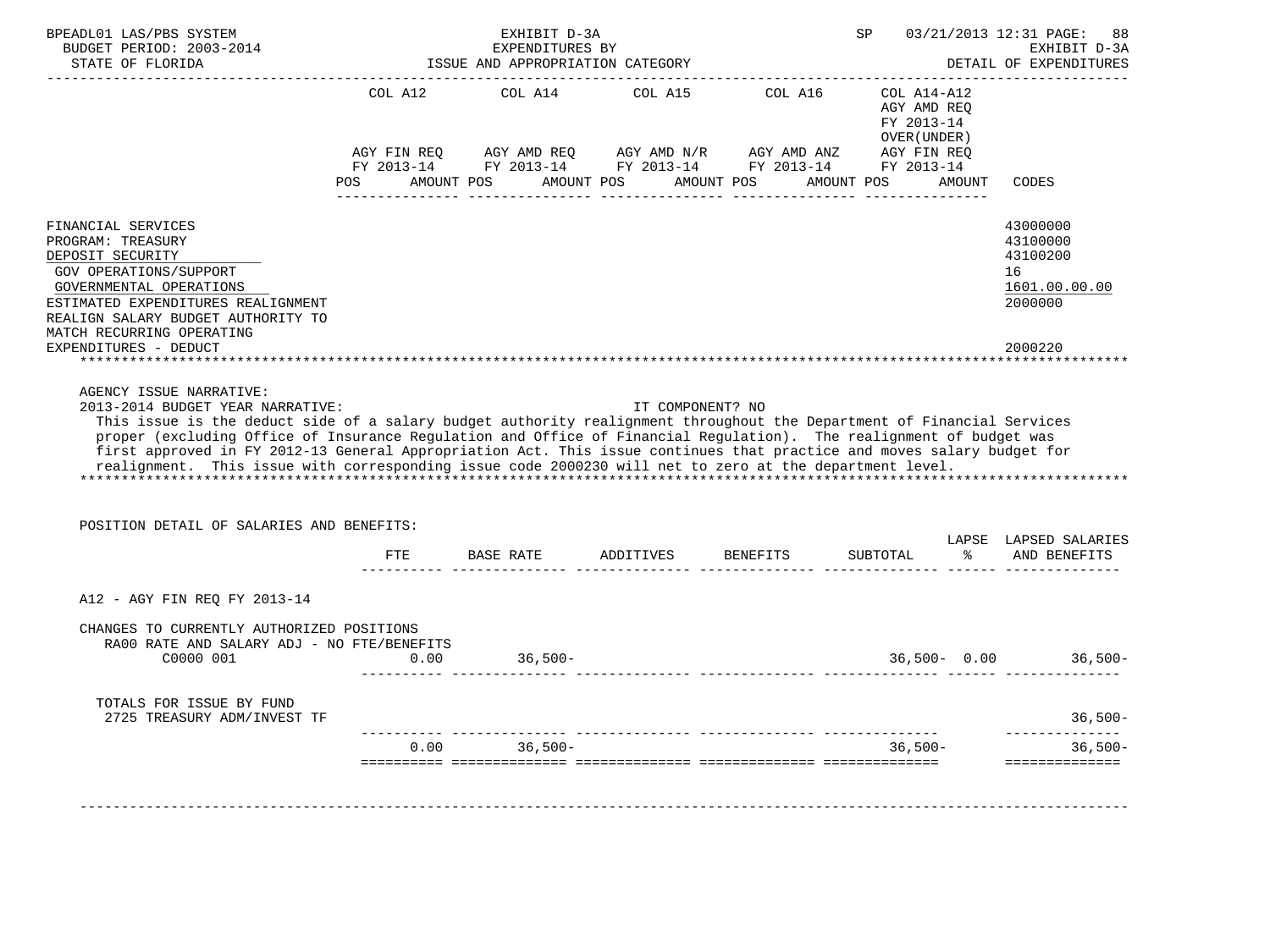| BPEADL01 LAS/PBS SYSTEM<br>BUDGET PERIOD: 2003-2014<br>STATE OF FLORIDA                                                                                                                                                                            |             | EXHIBIT D-3A<br>EXPENDITURES BY<br>ISSUE AND APPROPRIATION CATEGORY |                                      |                                                                                                           | SP 03/21/2013 12:31 PAGE:                  | 89<br>EXHIBIT D-3A<br>DETAIL OF EXPENDITURES                                  |
|----------------------------------------------------------------------------------------------------------------------------------------------------------------------------------------------------------------------------------------------------|-------------|---------------------------------------------------------------------|--------------------------------------|-----------------------------------------------------------------------------------------------------------|--------------------------------------------|-------------------------------------------------------------------------------|
|                                                                                                                                                                                                                                                    | COL A12     | COL A14                                                             | COL A15                              | COL A16 COL A14-A12                                                                                       | AGY AMD REO<br>FY 2013-14<br>OVER (UNDER ) |                                                                               |
|                                                                                                                                                                                                                                                    | AGY FIN REQ |                                                                     | POS AMOUNT POS AMOUNT POS AMOUNT POS | AGY AMD REQ AGY AMD N/R AGY AMD ANZ AGY FIN REQ<br>FY 2013-14 FY 2013-14 FY 2013-14 FY 2013-14 FY 2013-14 | AMOUNT POS AMOUNT CODES                    |                                                                               |
| FINANCIAL SERVICES<br>PROGRAM: TREASURY<br>DEPOSIT SECURITY<br>GOV OPERATIONS/SUPPORT<br>GOVERNMENTAL OPERATIONS<br>ESTIMATED EXPENDITURES REALIGNMENT<br>REALIGN SALARY BUDGET AUTHORITY TO<br>MATCH RECURRING OPERATING<br>EXPENDITURES - DEDUCT |             |                                                                     |                                      |                                                                                                           |                                            | 43000000<br>43100000<br>43100200<br>16<br>1601.00.00.00<br>2000000<br>2000220 |
| POSITION DETAIL OF SALARIES AND BENEFITS:                                                                                                                                                                                                          | FTE         | BASE RATE ADDITIVES                                                 |                                      | <b>BENEFITS</b>                                                                                           | SUBTOTAL<br>ိ                              | LAPSE LAPSED SALARIES<br>AND BENEFITS                                         |
| A14 - AGY AMD REO FY 2013-14<br>CHANGES TO CURRENTLY AUTHORIZED POSITIONS<br>RA00 RATE AND SALARY ADJ - NO FTE/BENEFITS<br>C0000 001                                                                                                               | 0.00        | $36,500-$                                                           |                                      |                                                                                                           | $36,500 - 0.00$ 36,500-                    |                                                                               |
| TOTALS FOR ISSUE BY FUND<br>2725 TREASURY ADM/INVEST TF                                                                                                                                                                                            |             |                                                                     |                                      |                                                                                                           |                                            | $36,500-$                                                                     |
|                                                                                                                                                                                                                                                    | 0.00        | $36,500-$                                                           |                                      |                                                                                                           | $36.500 -$                                 | ______________<br>$36,500-$<br><b>BEBBEBBBBBBBBB</b>                          |
|                                                                                                                                                                                                                                                    |             |                                                                     |                                      |                                                                                                           |                                            |                                                                               |
| ANNUALIZATION OF ADMINISTERED<br>FUNDS APPROPRIATIONS<br>STATE HEALTH INSURANCE ADJUSTMENT<br>FOR FY 2012-13 - 10 MONTHS                                                                                                                           |             |                                                                     |                                      |                                                                                                           |                                            | 26A0000<br>26A1830                                                            |
| ANNUALIZATION<br>SALARIES AND BENEFITS                                                                                                                                                                                                             |             |                                                                     |                                      |                                                                                                           |                                            | 010000                                                                        |
| TREASURY ADM/INVEST TF - STATE 15,890 15,890                                                                                                                                                                                                       |             |                                                                     |                                      |                                                                                                           |                                            | 2725 1                                                                        |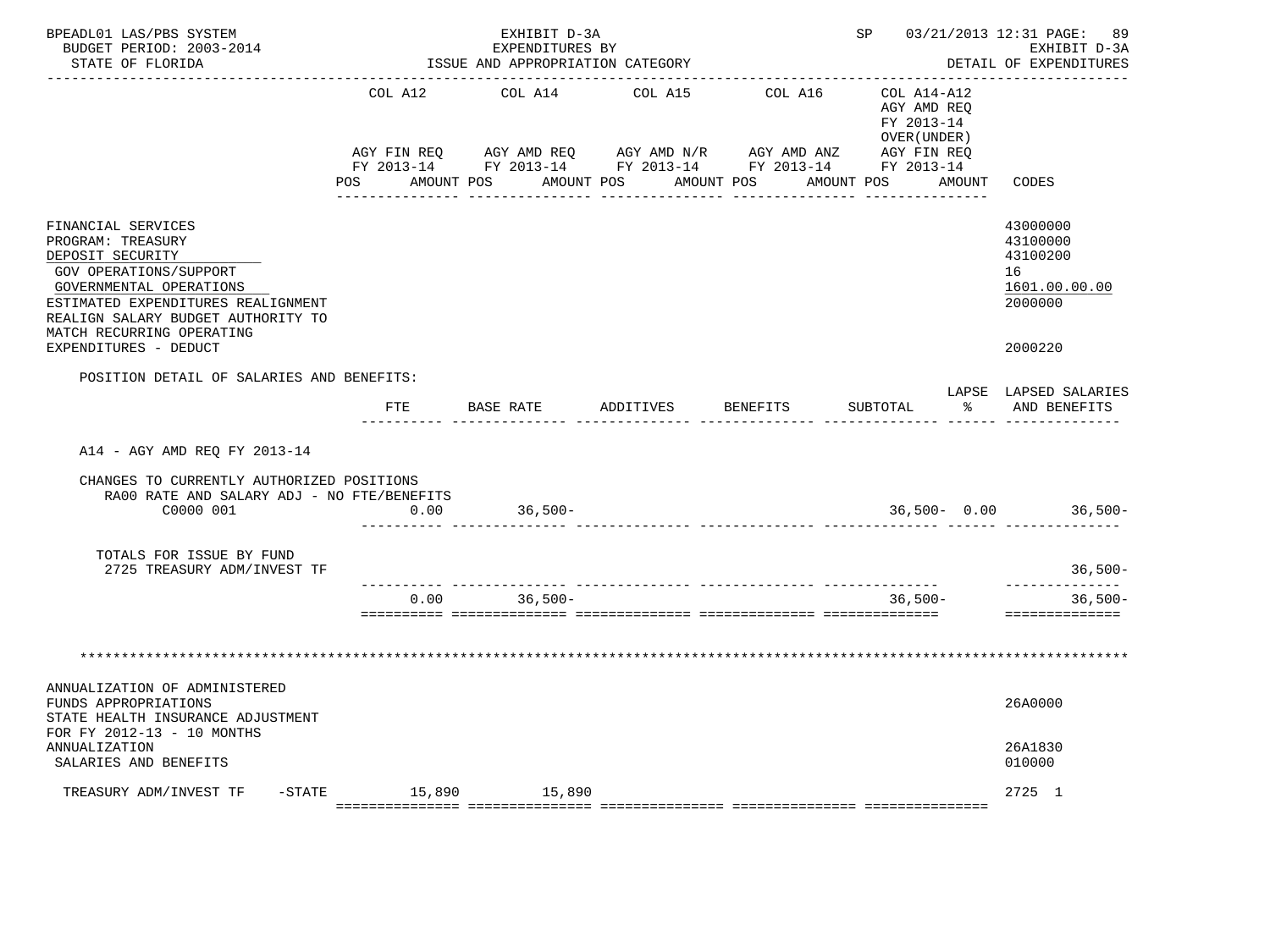|            |       |                                      |                                                                                                                            |                                                          | 03/21/2013 12:31 PAGE: 90<br>EXHIBIT D-3A<br>DETAIL OF EXPENDITURES                                         |
|------------|-------|--------------------------------------|----------------------------------------------------------------------------------------------------------------------------|----------------------------------------------------------|-------------------------------------------------------------------------------------------------------------|
|            |       |                                      |                                                                                                                            | COL A14-A12<br>AGY AMD REO<br>FY 2013-14<br>OVER (UNDER) |                                                                                                             |
| FY 2013-14 |       |                                      |                                                                                                                            | AGY FIN REO<br>FY 2013-14                                |                                                                                                             |
|            |       |                                      |                                                                                                                            |                                                          | CODES                                                                                                       |
|            |       |                                      |                                                                                                                            |                                                          | 43000000<br>43100000<br>43100200<br>16<br>1601.00.00.00                                                     |
|            |       |                                      |                                                                                                                            |                                                          | 1601.00.00.00                                                                                               |
|            | 23.00 |                                      |                                                                                                                            | 9,855 2000                                               |                                                                                                             |
|            |       | 23.00<br>SALARY RATE 926,624 926,624 | EXHIBIT D-3A<br>EXPENDITURES BY<br>ISSUE AND APPROPRIATION CATEGORY<br>------------------------<br>COL A12 COL A14 COL A15 | AGY FIN REQ AGY AMD REQ AGY AMD N/R AGY AMD ANZ          | SP<br>COL A16<br>FY 2013-14 FY 2013-14 FY 2013-14<br>POS AMOUNT POS AMOUNT POS AMOUNT POS AMOUNT POS AMOUNT |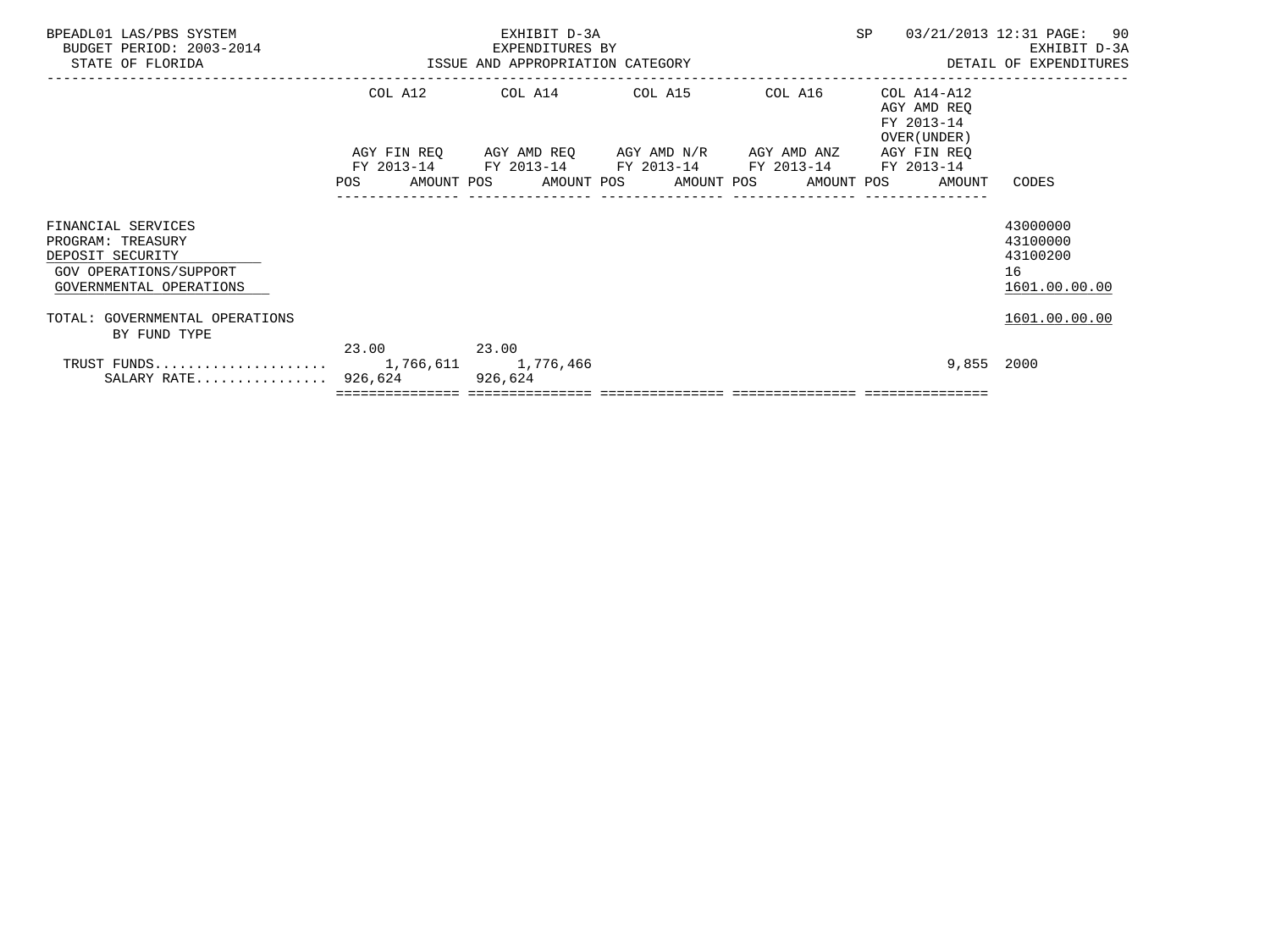| BPEADL01 LAS/PBS SYSTEM<br>BUDGET PERIOD: 2003-2014<br>STATE OF FLORIDA                                                                                                                                                                             |                              | EXHIBIT D-3A<br>EXPENDITURES BY<br>ISSUE AND APPROPRIATION CATEGORY |                                                                                                                         |                       | SP                                                                                              | 03/21/2013 12:31 PAGE:<br>91<br>EXHIBIT D-3A<br>DETAIL OF EXPENDITURES                  |
|-----------------------------------------------------------------------------------------------------------------------------------------------------------------------------------------------------------------------------------------------------|------------------------------|---------------------------------------------------------------------|-------------------------------------------------------------------------------------------------------------------------|-----------------------|-------------------------------------------------------------------------------------------------|-----------------------------------------------------------------------------------------|
|                                                                                                                                                                                                                                                     | COL A12<br>POS<br>AMOUNT POS | COL A14<br>AMOUNT POS                                               | COL A15<br>AGY FIN REQ AGY AMD REQ AGY AMD N/R AGY AMD ANZ<br>FY 2013-14 FY 2013-14 FY 2013-14 FY 2013-14<br>AMOUNT POS | COL A16<br>AMOUNT POS | COL A14-A12<br>AGY AMD REQ<br>FY 2013-14<br>OVER (UNDER)<br>AGY FIN REQ<br>FY 2013-14<br>AMOUNT | CODES                                                                                   |
| FINANCIAL SERVICES<br>PROGRAM: TREASURY<br>ST FUNDS MGT & INVESTMENT<br><b>GOV OPERATIONS/SUPPORT</b><br>GOVERNMENTAL OPERATIONS<br>ESTIMATED EXPENDITURES<br>ESTIMATED EXPENDITURES - OPERATIONS<br>SALARY RATE<br>SALARY RATE 1,183,429 1,183,429 |                              |                                                                     |                                                                                                                         |                       |                                                                                                 | 43000000<br>43100000<br>43100300<br>16<br>1601.00.00.00<br>1000000<br>1001000<br>000000 |
| SALARIES AND BENEFITS<br>TREASURY ADM/INVEST TF<br>$-$ STATE                                                                                                                                                                                        | 28.50<br>1,654,547           | 28.50<br>1,654,547                                                  |                                                                                                                         |                       |                                                                                                 | 010000<br>2725 1                                                                        |
| OTHER PERSONAL SERVICES<br>TREASURY ADM/INVEST TF                                                                                                                                                                                                   | -STATE 17,500 17,500         |                                                                     |                                                                                                                         |                       |                                                                                                 | 030000<br>2725 1                                                                        |
| <b>EXPENSES</b>                                                                                                                                                                                                                                     |                              |                                                                     |                                                                                                                         |                       |                                                                                                 | 040000                                                                                  |
| TREASURY ADM/INVEST TF                                                                                                                                                                                                                              | -STATE 249,846 249,846       |                                                                     |                                                                                                                         |                       |                                                                                                 | 2725 1                                                                                  |
| SPECIAL CATEGORIES<br>CONTRACTED SERVICES                                                                                                                                                                                                           |                              |                                                                     |                                                                                                                         |                       |                                                                                                 | 100000<br>100777                                                                        |
| TREASURY ADM/INVEST TF                                                                                                                                                                                                                              | $-$ STATE                    | 948,785<br>948,785                                                  |                                                                                                                         |                       |                                                                                                 | 2725 1                                                                                  |
| TR/DMS/HR SVCS/STW CONTRCT                                                                                                                                                                                                                          |                              |                                                                     |                                                                                                                         |                       |                                                                                                 | 107040                                                                                  |
| TREASURY ADM/INVEST TF<br>-STATE                                                                                                                                                                                                                    | 9,324                        | 9,324                                                               |                                                                                                                         |                       |                                                                                                 | 2725 1                                                                                  |
| TOTAL: ESTIMATED EXPENDITURES - OPERATIONS<br>TOTAL POSITIONS 28.50<br>TOTAL ISSUE<br>TOTAL SALARY RATE $1,183,429$                                                                                                                                 | 2,880,002                    | 28.50<br>2,880,002<br>1,183,429                                     |                                                                                                                         |                       |                                                                                                 | 1001000                                                                                 |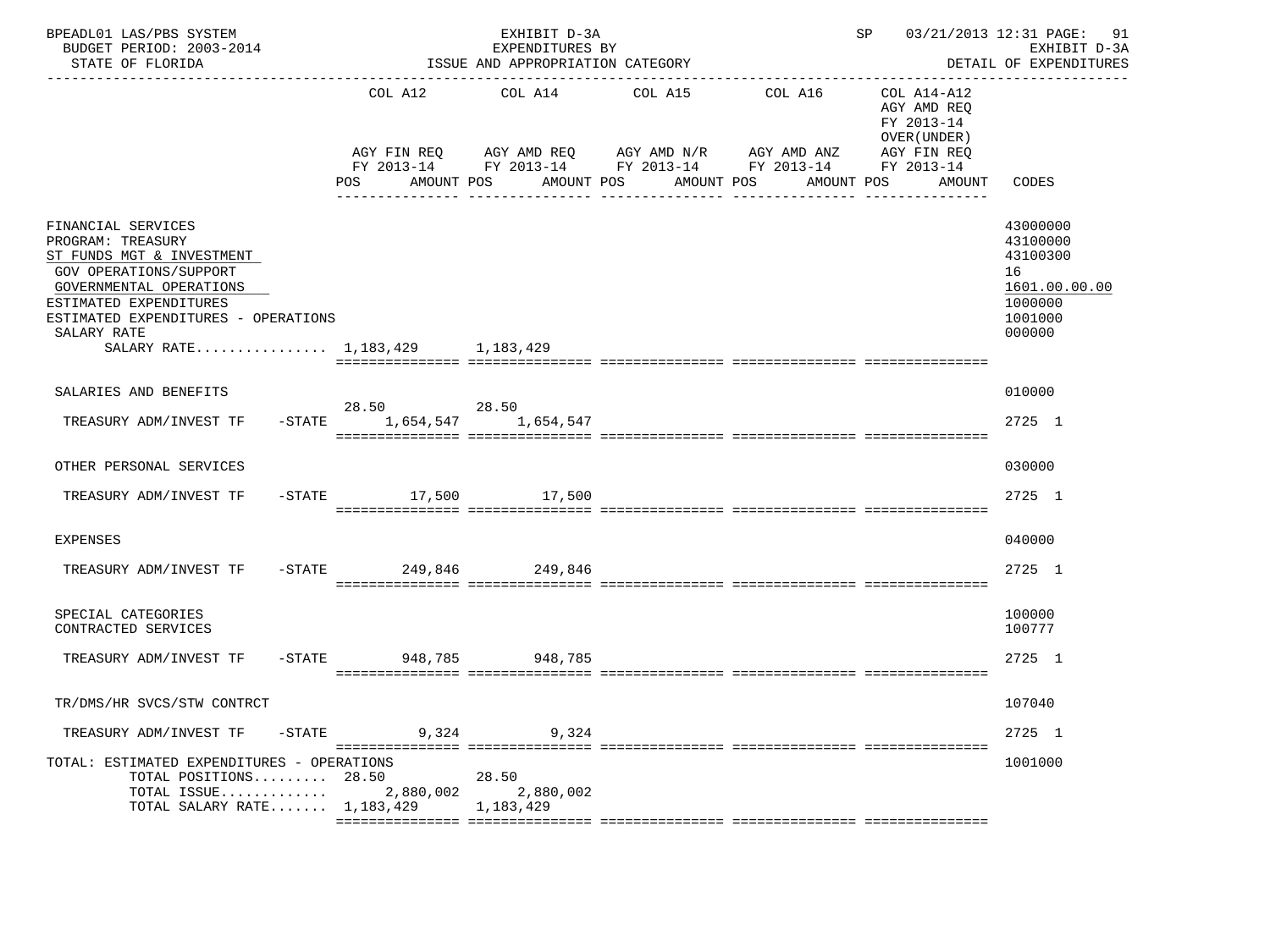| BPEADL01 LAS/PBS SYSTEM<br>BUDGET PERIOD: 2003-2014<br>STATE OF FLORIDA                                                                                                                                                                                                                                                                                                            |           |                     | EXHIBIT D-3A<br>EXPENDITURES BY<br>ISSUE AND APPROPRIATION CATEGORY |                                       |                                                                                                                                        | SP                                                                               | 03/21/2013 12:31 PAGE: 92<br>EXHIBIT D-3A<br>DETAIL OF EXPENDITURES<br>--------------- |
|------------------------------------------------------------------------------------------------------------------------------------------------------------------------------------------------------------------------------------------------------------------------------------------------------------------------------------------------------------------------------------|-----------|---------------------|---------------------------------------------------------------------|---------------------------------------|----------------------------------------------------------------------------------------------------------------------------------------|----------------------------------------------------------------------------------|----------------------------------------------------------------------------------------|
|                                                                                                                                                                                                                                                                                                                                                                                    |           | COL A12<br>POS      | AMOUNT POS                                                          | COL A14 COL A15 COL A16<br>AMOUNT POS | AGY FIN REQ AGY AMD REQ AGY AMD N/R AGY AMD ANZ AGY FIN REQ<br>FY 2013-14 FY 2013-14 FY 2013-14 FY 2013-14<br>AMOUNT POS<br>AMOUNT POS | COL A14-A12<br>AGY AMD REO<br>FY 2013-14<br>OVER (UNDER)<br>FY 2013-14<br>AMOUNT | CODES                                                                                  |
|                                                                                                                                                                                                                                                                                                                                                                                    |           |                     |                                                                     | ----------------                      | ---------------                                                                                                                        |                                                                                  |                                                                                        |
| FINANCIAL SERVICES<br>PROGRAM: TREASURY<br>ST FUNDS MGT & INVESTMENT<br>GOV OPERATIONS/SUPPORT<br>GOVERNMENTAL OPERATIONS<br>ESTIMATED EXPENDITURES<br>FLORIDA RETIREMENT SYSTEM                                                                                                                                                                                                   |           |                     |                                                                     |                                       |                                                                                                                                        |                                                                                  | 43000000<br>43100000<br>43100300<br>16<br>1601.00.00.00<br>1000000                     |
| CONTRIBUTION ADJUSTMENT FOR<br>FISCAL YEAR 2012-2013<br>SALARIES AND BENEFITS                                                                                                                                                                                                                                                                                                      |           |                     |                                                                     |                                       |                                                                                                                                        |                                                                                  | 1001240<br>010000                                                                      |
| TREASURY ADM/INVEST TF                                                                                                                                                                                                                                                                                                                                                             |           | $-STATE$            | 5,315 5,315                                                         |                                       |                                                                                                                                        |                                                                                  | 2725 1                                                                                 |
| ADJUSTMENT TO STATE HEALTH<br>INSURANCE PREMIUM CONTRIBUTION -<br>FISCAL YEAR 2012-13<br>SALARIES AND BENEFITS                                                                                                                                                                                                                                                                     |           |                     |                                                                     |                                       |                                                                                                                                        |                                                                                  | 1001830<br>010000                                                                      |
| TREASURY ADM/INVEST TF -STATE                                                                                                                                                                                                                                                                                                                                                      |           |                     | 3,563 3,563                                                         |                                       |                                                                                                                                        |                                                                                  | 2725 1                                                                                 |
| REALLOCATION OF HUMAN RESOURCES<br>OUTSOURCING<br>SPECIAL CATEGORIES<br>TR/DMS/HR SVCS/STW CONTRCT                                                                                                                                                                                                                                                                                 |           |                     |                                                                     |                                       |                                                                                                                                        |                                                                                  | 1005900<br>100000<br>107040                                                            |
| TREASURY ADM/INVEST TF                                                                                                                                                                                                                                                                                                                                                             |           | $-STATE$<br>$226 -$ | $226 -$                                                             |                                       |                                                                                                                                        |                                                                                  | 2725 1                                                                                 |
| ADJUSTMENTS TO CURRENT YEAR<br>ESTIMATED EXPENDITURES                                                                                                                                                                                                                                                                                                                              |           |                     |                                                                     |                                       |                                                                                                                                        |                                                                                  | 1600000                                                                                |
| REALIGNMENT OF LEASE OR<br>LEASE-PURCHASE EQUIPMENT - DEDUCT<br><b>EXPENSES</b>                                                                                                                                                                                                                                                                                                    |           |                     |                                                                     |                                       |                                                                                                                                        |                                                                                  | 160M010<br>040000                                                                      |
| TREASURY ADM/INVEST TF                                                                                                                                                                                                                                                                                                                                                             | $-$ STATE | $1,500-$            | $1,500-$                                                            |                                       |                                                                                                                                        |                                                                                  | 2725 1                                                                                 |
|                                                                                                                                                                                                                                                                                                                                                                                    |           |                     |                                                                     |                                       |                                                                                                                                        |                                                                                  | *****************                                                                      |
| AGENCY ISSUE NARRATIVE:<br>2013-2014 BUDGET YEAR NARRATIVE:<br>This issue further aligns budget in the correct appropriation category for lease/lease purchase expenditures. A major<br>change in the FY 2012-13 instructions required departments to satisfy the requirements of Ch. 2011-45, L.O.F. (SB 1314).<br>This issue nets to zero with corresponding issue code 160M020. |           |                     |                                                                     | IT COMPONENT? NO                      |                                                                                                                                        |                                                                                  |                                                                                        |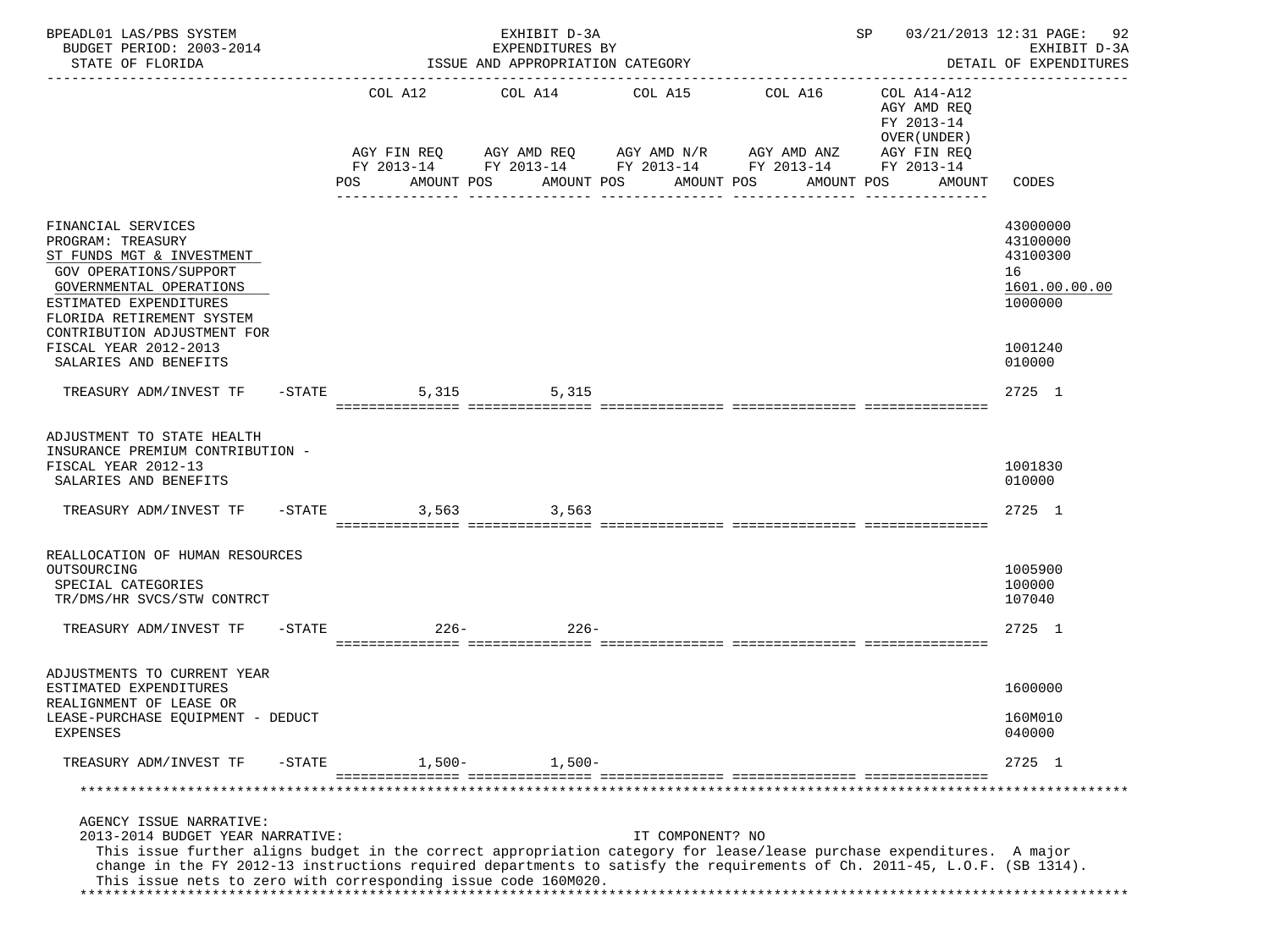| BPEADL01 LAS/PBS SYSTEM<br>BUDGET PERIOD: 2003-2014<br>STATE OF FLORIDA                                                                                                                                                                                                                                                                                                            |                                             | EXHIBIT D-3A<br>EXPENDITURES BY<br>ISSUE AND APPROPRIATION CATEGORY |                                                                                            |                                                           | SP                                                                                              | 03/21/2013 12:31 PAGE:<br>93<br>EXHIBIT D-3A<br>DETAIL OF EXPENDITURES                            |
|------------------------------------------------------------------------------------------------------------------------------------------------------------------------------------------------------------------------------------------------------------------------------------------------------------------------------------------------------------------------------------|---------------------------------------------|---------------------------------------------------------------------|--------------------------------------------------------------------------------------------|-----------------------------------------------------------|-------------------------------------------------------------------------------------------------|---------------------------------------------------------------------------------------------------|
|                                                                                                                                                                                                                                                                                                                                                                                    | COL A12<br>AGY FIN REQ<br>POS<br>AMOUNT POS |                                                                     | COL A14 COL A15 COL A16<br>AGY AMD REQ AGY AMD N/R AGY AMD ANZ<br>AMOUNT POS<br>AMOUNT POS | FY 2013-14 FY 2013-14 FY 2013-14 FY 2013-14<br>AMOUNT POS | COL A14-A12<br>AGY AMD REQ<br>FY 2013-14<br>OVER (UNDER)<br>AGY FIN REQ<br>FY 2013-14<br>AMOUNT | CODES                                                                                             |
| FINANCIAL SERVICES<br>PROGRAM: TREASURY<br>ST FUNDS MGT & INVESTMENT<br><b>GOV OPERATIONS/SUPPORT</b><br>GOVERNMENTAL OPERATIONS<br>ADJUSTMENTS TO CURRENT YEAR<br>ESTIMATED EXPENDITURES<br>REALIGNMENT OF LEASE OR<br>LEASE-PURCHASE EQUIPMENT - ADD<br>SPECIAL CATEGORIES<br>LEASE/PURCHASE/EQUIPMENT                                                                           |                                             |                                                                     |                                                                                            |                                                           |                                                                                                 | 43000000<br>43100000<br>43100300<br>16<br>1601.00.00.00<br>1600000<br>160M020<br>100000<br>105281 |
| TREASURY ADM/INVEST TF<br>$-$ STATE                                                                                                                                                                                                                                                                                                                                                | 1,500                                       | 1,500                                                               |                                                                                            |                                                           |                                                                                                 | 2725 1                                                                                            |
| AGENCY ISSUE NARRATIVE:<br>2013-2014 BUDGET YEAR NARRATIVE:<br>This issue further aligns budget in the correct appropriation category for lease/lease purchase expenditures. A major<br>change in the FY 2012-13 instructions required departments to satisfy the requirements of Ch. 2011-45, L.O.F. (SB 1314).<br>This issue nets to zero with corresponding issue code 160M010. |                                             |                                                                     | IT COMPONENT? NO                                                                           |                                                           |                                                                                                 |                                                                                                   |
| ESTIMATED EXPENDITURES REALIGNMENT<br>REALIGN SALARY BUDGET AUTHORITY TO<br>MATCH RECURRING OPERATING<br>EXPENDITURES - ADD<br>SALARY RATE<br>SALARY RATE $48,500$                                                                                                                                                                                                                 |                                             | 48,500                                                              |                                                                                            |                                                           |                                                                                                 | 2000000<br>2000230<br>000000                                                                      |
|                                                                                                                                                                                                                                                                                                                                                                                    |                                             |                                                                     |                                                                                            |                                                           |                                                                                                 |                                                                                                   |
| SALARIES AND BENEFITS                                                                                                                                                                                                                                                                                                                                                              |                                             |                                                                     |                                                                                            |                                                           |                                                                                                 | 010000                                                                                            |
| TREASURY ADM/INVEST TF -STATE                                                                                                                                                                                                                                                                                                                                                      | 48,500                                      | 48,500                                                              |                                                                                            |                                                           |                                                                                                 | 2725 1                                                                                            |
| TOTAL: REALIGN SALARY BUDGET AUTHORITY TO<br>MATCH RECURRING OPERATING<br>EXPENDITURES - ADD                                                                                                                                                                                                                                                                                       |                                             |                                                                     |                                                                                            |                                                           |                                                                                                 | 2000230                                                                                           |
| TOTAL ISSUE<br>TOTAL SALARY RATE 48,500                                                                                                                                                                                                                                                                                                                                            | 48,500                                      | 48,500<br>48,500                                                    |                                                                                            |                                                           |                                                                                                 |                                                                                                   |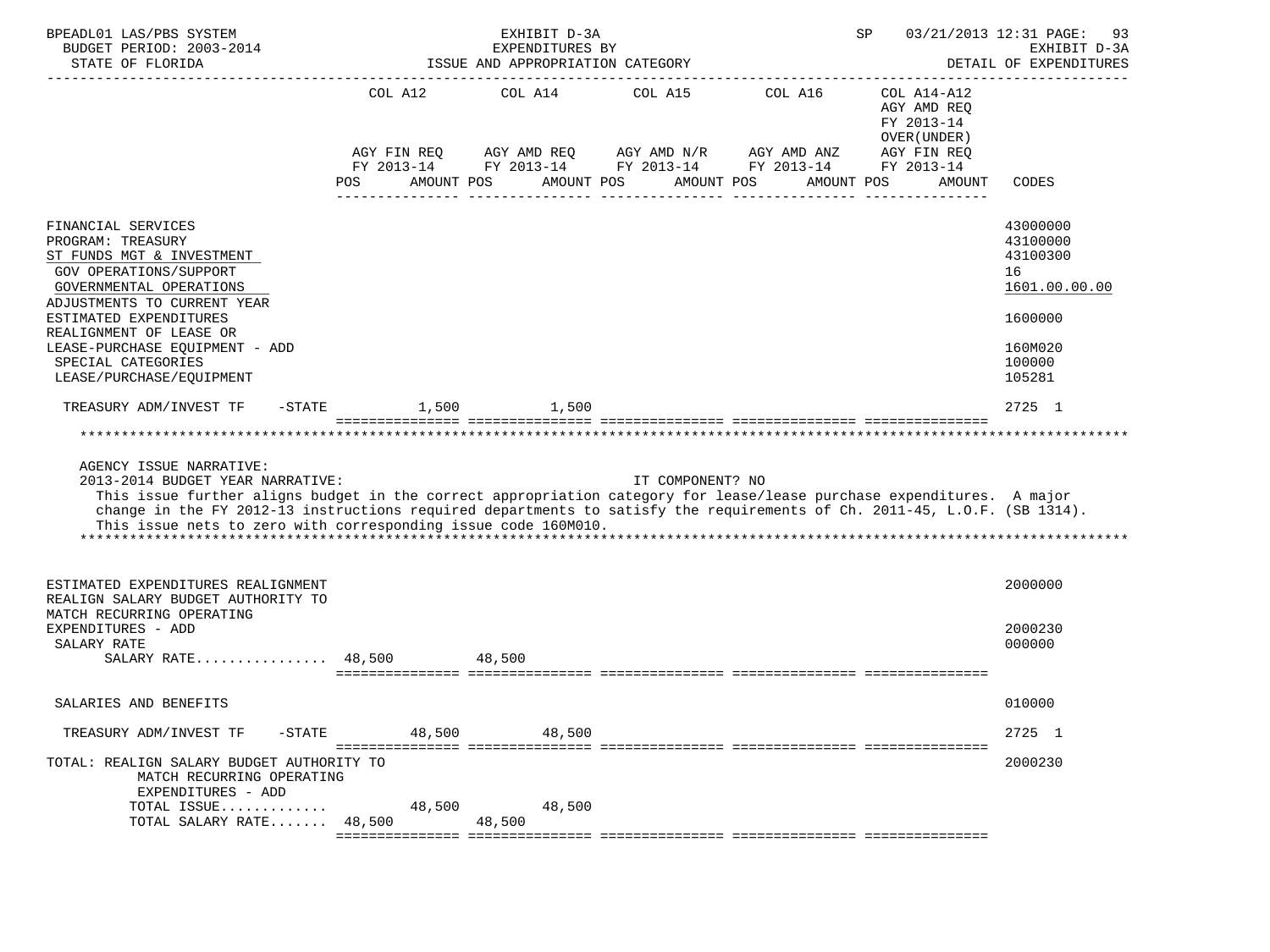| BUDGET PERIOD: 2003-2014                                                                                                                                                                                                                                                                                                                                                                                                                                                               |      | EXHIBIT D-3A | EXPENDITURES BY<br>ISSUE AND APPROPRIATION CATEGORY |                                                                                                                                                          | SP 03/21/2013 12:31 PAGE:                                 |        | 94<br>EXHIBIT D-3A<br>DETAIL OF EXPENDITURES                       |
|----------------------------------------------------------------------------------------------------------------------------------------------------------------------------------------------------------------------------------------------------------------------------------------------------------------------------------------------------------------------------------------------------------------------------------------------------------------------------------------|------|--------------|-----------------------------------------------------|----------------------------------------------------------------------------------------------------------------------------------------------------------|-----------------------------------------------------------|--------|--------------------------------------------------------------------|
|                                                                                                                                                                                                                                                                                                                                                                                                                                                                                        |      |              |                                                     | COL A12 COL A14 COL A15 COL A16<br>AGY FIN REQ AGY AMD REQ AGY AMD N/R AGY AMD ANZ AGY FIN REQ<br>FY 2013-14 FY 2013-14 FY 2013-14 FY 2013-14 FY 2013-14 | COL A14-A12<br>AGY AMD REO<br>FY 2013-14<br>OVER (UNDER ) |        |                                                                    |
|                                                                                                                                                                                                                                                                                                                                                                                                                                                                                        |      |              |                                                     | POS AMOUNT POS AMOUNT POS AMOUNT POS AMOUNT POS                                                                                                          |                                                           | AMOUNT | CODES                                                              |
| FINANCIAL SERVICES<br>PROGRAM: TREASURY<br>ST FUNDS MGT & INVESTMENT<br>GOV OPERATIONS/SUPPORT<br>GOVERNMENTAL OPERATIONS<br>ESTIMATED EXPENDITURES REALIGNMENT<br>REALIGN SALARY BUDGET AUTHORITY TO                                                                                                                                                                                                                                                                                  |      |              |                                                     |                                                                                                                                                          |                                                           |        | 43000000<br>43100000<br>43100300<br>16<br>1601.00.00.00<br>2000000 |
|                                                                                                                                                                                                                                                                                                                                                                                                                                                                                        |      |              |                                                     |                                                                                                                                                          |                                                           |        |                                                                    |
| MATCH RECURRING OPERATING<br>EXPENDITURES - ADD<br>AGENCY ISSUE NARRATIVE:<br>2013-2014 BUDGET YEAR NARRATIVE:<br>This issue is the add side of a salary budget authority realignment throughout the Department of Financial Services<br>proper (excluding Office of Insurance Regulation and Office of Financial Regulation). The realignment of budget was<br>first approved in FY 2012-13 General Appropriation Act. This issue continues that practice and appropriates the salary |      |              | IT COMPONENT? NO                                    |                                                                                                                                                          |                                                           |        | 2000230                                                            |
| budget where there is additional need. This issue with corresponding issue code 2000220 will net to zero at the<br>department level.                                                                                                                                                                                                                                                                                                                                                   |      |              |                                                     |                                                                                                                                                          |                                                           |        |                                                                    |
| POSITION DETAIL OF SALARIES AND BENEFITS:                                                                                                                                                                                                                                                                                                                                                                                                                                              |      |              |                                                     |                                                                                                                                                          |                                                           |        |                                                                    |
|                                                                                                                                                                                                                                                                                                                                                                                                                                                                                        | FTE  |              | BASE RATE ADDITIVES BENEFITS                        |                                                                                                                                                          |                                                           |        | LAPSE LAPSED SALARIES<br>SUBTOTAL % AND BENEFITS                   |
| A12 - AGY FIN REQ FY 2013-14                                                                                                                                                                                                                                                                                                                                                                                                                                                           |      |              |                                                     |                                                                                                                                                          |                                                           |        |                                                                    |
| CHANGES TO CURRENTLY AUTHORIZED POSITIONS<br>RA00 RATE AND SALARY ADJ - NO FTE/BENEFITS<br>C0000 001                                                                                                                                                                                                                                                                                                                                                                                   | 0.00 | 48,500       |                                                     |                                                                                                                                                          | 48,500                                                    |        | $0.00$ 48,500                                                      |
| TOTALS FOR ISSUE BY FUND<br>2725 TREASURY ADM/INVEST TF                                                                                                                                                                                                                                                                                                                                                                                                                                |      |              |                                                     |                                                                                                                                                          |                                                           |        | 48,500                                                             |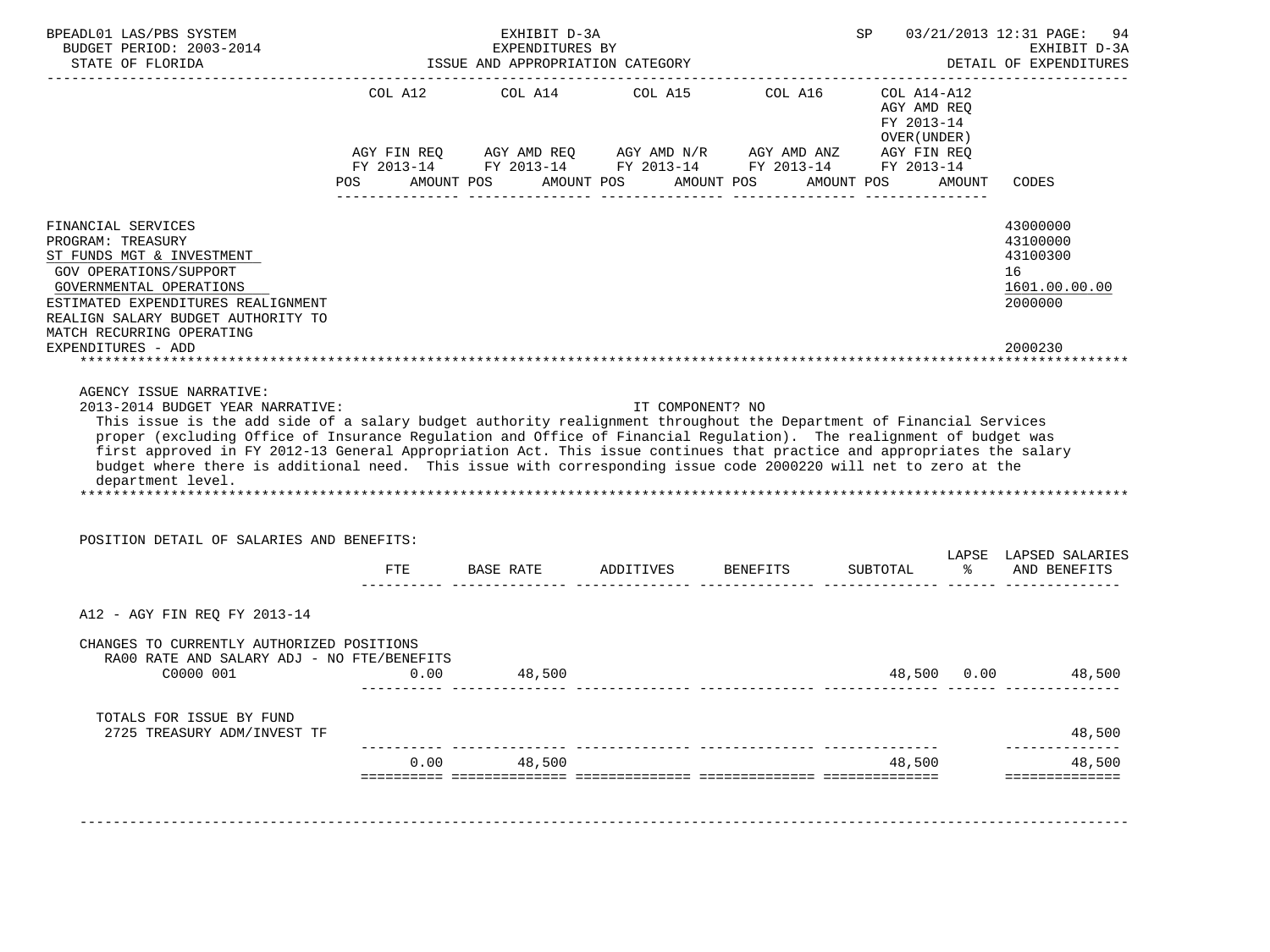| BPEADL01 LAS/PBS SYSTEM<br>BUDGET PERIOD: 2003-2014<br>STATE OF FLORIDA                                                                                                                                                                                  |             | EXHIBIT D-3A<br>EXPENDITURES BY<br>ISSUE AND APPROPRIATION CATEGORY |                                                                                                                                                   |                     | SP 03/21/2013 12:31 PAGE:                  | 95<br>EXHIBIT D-3A<br>DETAIL OF EXPENDITURES                                  |
|----------------------------------------------------------------------------------------------------------------------------------------------------------------------------------------------------------------------------------------------------------|-------------|---------------------------------------------------------------------|---------------------------------------------------------------------------------------------------------------------------------------------------|---------------------|--------------------------------------------|-------------------------------------------------------------------------------|
|                                                                                                                                                                                                                                                          | COL A12     | COL A14                                                             | COL A15                                                                                                                                           | COL A16 COL A14-A12 | AGY AMD REO<br>FY 2013-14<br>OVER (UNDER ) |                                                                               |
|                                                                                                                                                                                                                                                          | AGY FIN REQ |                                                                     | AGY AMD REQ AGY AMD N/R AGY AMD ANZ AGY FIN REQ<br>FY 2013-14 FY 2013-14 FY 2013-14 FY 2013-14 FY 2013-14<br>POS AMOUNT POS AMOUNT POS AMOUNT POS |                     | AMOUNT POS AMOUNT CODES                    |                                                                               |
| FINANCIAL SERVICES<br>PROGRAM: TREASURY<br>ST FUNDS MGT & INVESTMENT<br>GOV OPERATIONS/SUPPORT<br>GOVERNMENTAL OPERATIONS<br>ESTIMATED EXPENDITURES REALIGNMENT<br>REALIGN SALARY BUDGET AUTHORITY TO<br>MATCH RECURRING OPERATING<br>EXPENDITURES - ADD |             |                                                                     |                                                                                                                                                   |                     |                                            | 43000000<br>43100000<br>43100300<br>16<br>1601.00.00.00<br>2000000<br>2000230 |
| POSITION DETAIL OF SALARIES AND BENEFITS:                                                                                                                                                                                                                |             |                                                                     |                                                                                                                                                   |                     |                                            | LAPSE LAPSED SALARIES                                                         |
|                                                                                                                                                                                                                                                          | FTE         | BASE RATE ADDITIVES                                                 |                                                                                                                                                   | <b>BENEFITS</b>     | SUBTOTAL<br>$\frac{8}{6}$                  | AND BENEFITS                                                                  |
| A14 - AGY AMD REO FY 2013-14                                                                                                                                                                                                                             |             |                                                                     |                                                                                                                                                   |                     |                                            |                                                                               |
| CHANGES TO CURRENTLY AUTHORIZED POSITIONS<br>RA00 RATE AND SALARY ADJ - NO FTE/BENEFITS<br>C0000 001                                                                                                                                                     | 0.00        | 48,500                                                              |                                                                                                                                                   |                     |                                            | 48,500 0.00 48,500                                                            |
| TOTALS FOR ISSUE BY FUND<br>2725 TREASURY ADM/INVEST TF                                                                                                                                                                                                  |             |                                                                     |                                                                                                                                                   |                     |                                            | 48,500<br>______________                                                      |
|                                                                                                                                                                                                                                                          | 0.00        | 48,500                                                              |                                                                                                                                                   |                     | 48,500                                     | 48,500<br>==============                                                      |
|                                                                                                                                                                                                                                                          |             |                                                                     |                                                                                                                                                   |                     |                                            |                                                                               |
| ANNUALIZATION OF ADMINISTERED<br>FUNDS APPROPRIATIONS<br>STATE HEALTH INSURANCE ADJUSTMENT                                                                                                                                                               |             |                                                                     |                                                                                                                                                   |                     |                                            | 26A0000                                                                       |
| FOR FY 2012-13 - 10 MONTHS<br>ANNUALIZATION<br>SALARIES AND BENEFITS                                                                                                                                                                                     |             |                                                                     |                                                                                                                                                   |                     |                                            | 26A1830<br>010000                                                             |
| TREASURY ADM/INVEST TF - STATE 17,815 17,815                                                                                                                                                                                                             |             |                                                                     |                                                                                                                                                   |                     |                                            | 2725 1                                                                        |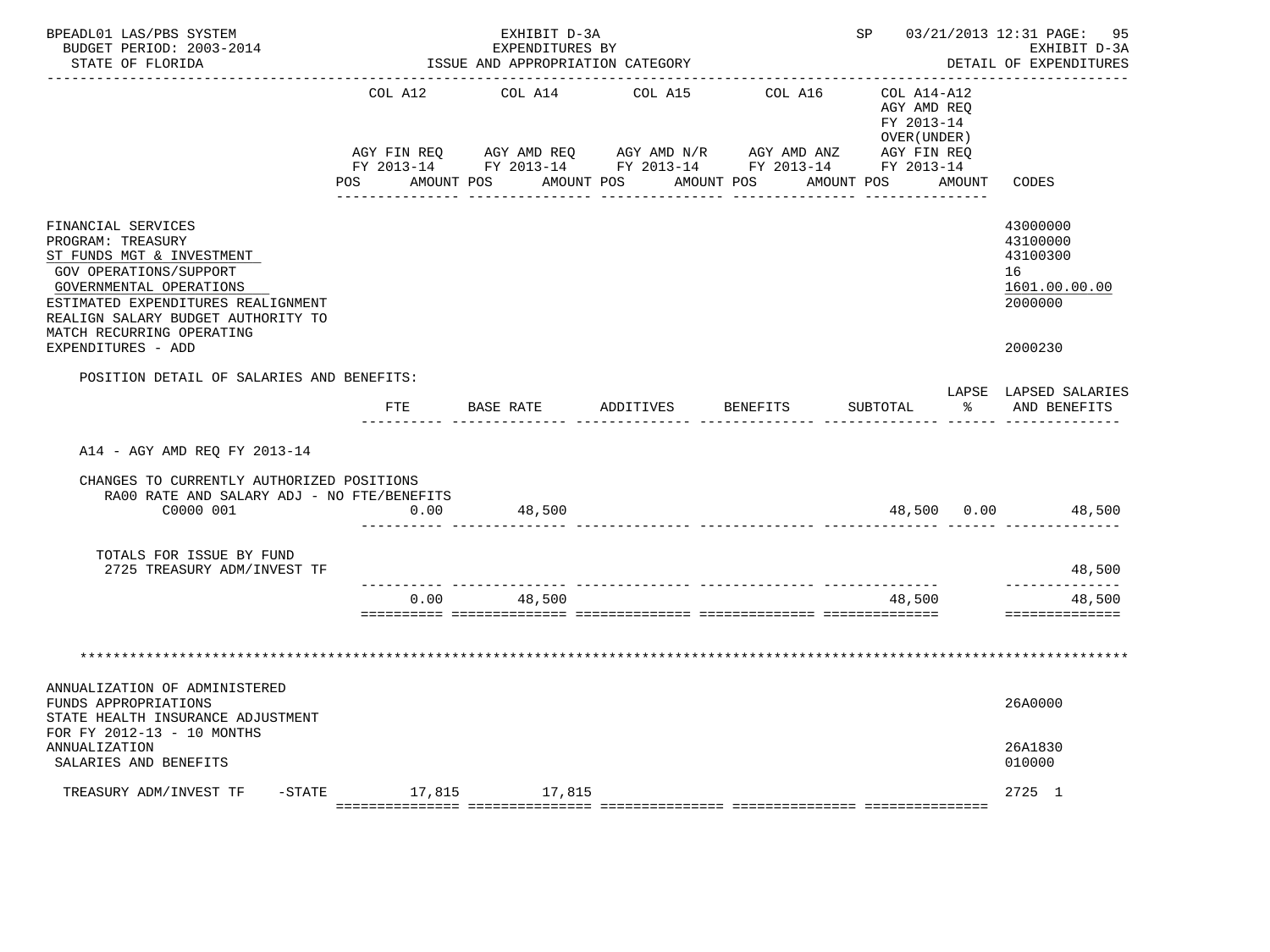| BPEADL01 LAS/PBS SYSTEM<br>BUDGET PERIOD: 2003-2014<br>STATE OF FLORIDA                                                   |       | EXHIBIT D-3A<br>EXPENDITURES BY<br>ISSUE AND APPROPRIATION CATEGORY                            |  | SP                                                       | 03/21/2013 12:31 PAGE: 96<br>EXHIBIT D-3A<br>DETAIL OF EXPENDITURES |
|---------------------------------------------------------------------------------------------------------------------------|-------|------------------------------------------------------------------------------------------------|--|----------------------------------------------------------|---------------------------------------------------------------------|
|                                                                                                                           |       | COL A12 COL A14 COL A15 COL A16                                                                |  | COL A14-A12<br>AGY AMD REO<br>FY 2013-14<br>OVER (UNDER) |                                                                     |
|                                                                                                                           |       | AGY FIN REQ 6GY AMD REQ 6GY AMD N/R 6GY AMD ANZ<br>FY 2013-14 FY 2013-14 FY 2013-14 FY 2013-14 |  | AGY FIN REO<br>FY 2013-14                                |                                                                     |
|                                                                                                                           |       |                                                                                                |  | POS AMOUNT POS AMOUNT POS AMOUNT POS AMOUNT POS AMOUNT   | CODES                                                               |
| FINANCIAL SERVICES<br>PROGRAM: TREASURY<br>ST FUNDS MGT & INVESTMENT<br>GOV OPERATIONS/SUPPORT<br>GOVERNMENTAL OPERATIONS |       |                                                                                                |  |                                                          | 43000000<br>43100000<br>43100300<br>16<br>1601.00.00.00             |
| TOTAL: GOVERNMENTAL OPERATIONS<br>BY FUND TYPE                                                                            |       |                                                                                                |  |                                                          | 1601.00.00.00                                                       |
| SALARY RATE 1,231,929 1,231,929                                                                                           | 28.50 | 28.50                                                                                          |  |                                                          | 2000                                                                |
|                                                                                                                           |       |                                                                                                |  |                                                          |                                                                     |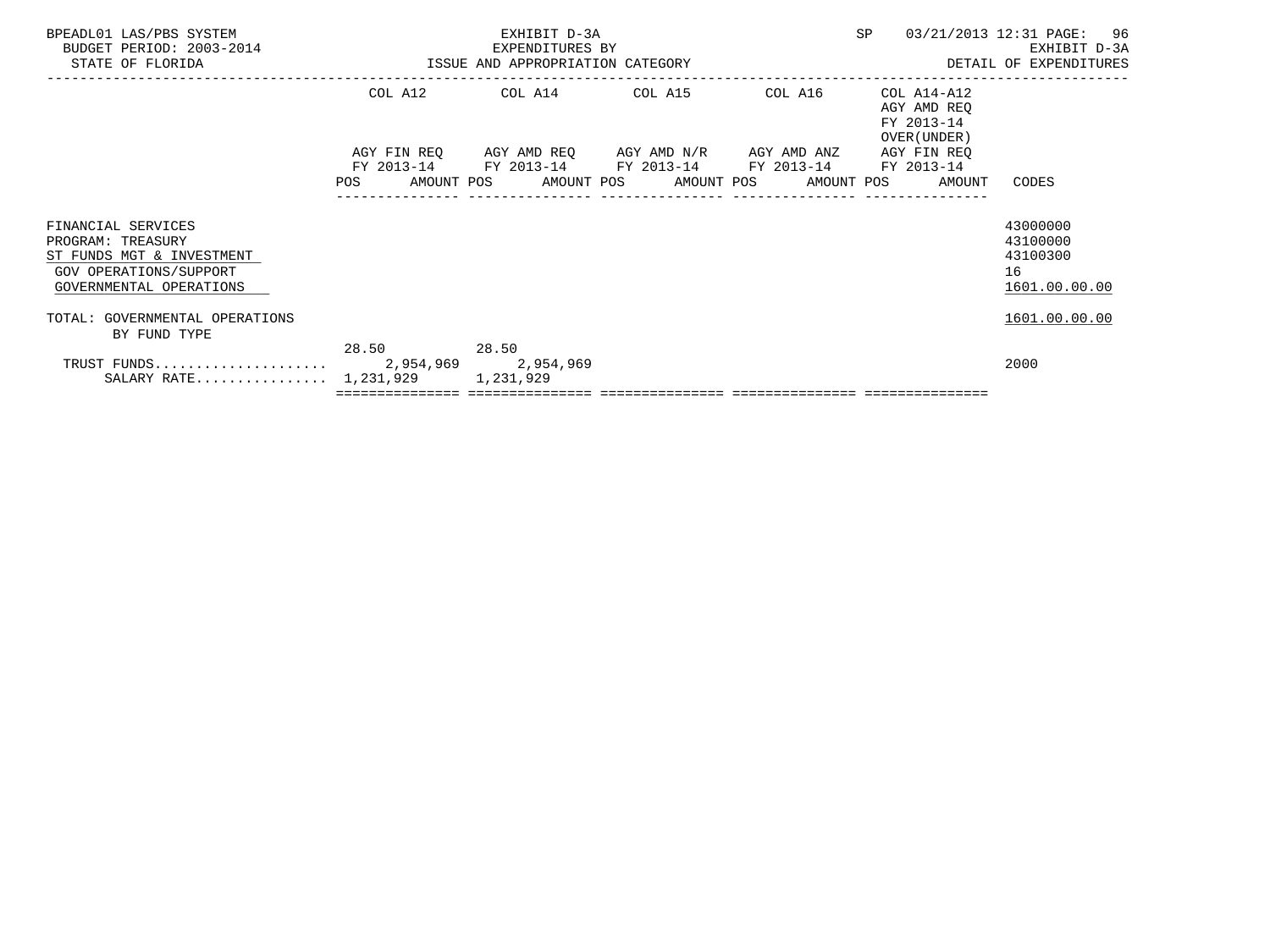| BPEADL01 LAS/PBS SYSTEM<br>BUDGET PERIOD: 2003-2014<br>STATE OF FLORIDA                                                                                                                                                            |           |                                             | EXHIBIT D-3A<br>EXPENDITURES BY<br>ISSUE AND APPROPRIATION CATEGORY<br>------------------------- |                                                                                                             | ----------------------------------- | SP                                                                                              | 03/21/2013 12:31 PAGE:<br>97<br>EXHIBIT D-3A<br>DETAIL OF EXPENDITURES<br>------------- |
|------------------------------------------------------------------------------------------------------------------------------------------------------------------------------------------------------------------------------------|-----------|---------------------------------------------|--------------------------------------------------------------------------------------------------|-------------------------------------------------------------------------------------------------------------|-------------------------------------|-------------------------------------------------------------------------------------------------|-----------------------------------------------------------------------------------------|
|                                                                                                                                                                                                                                    |           | COL A12<br>AGY FIN REQ<br>POS<br>AMOUNT POS | COL A14<br>AMOUNT POS                                                                            | COL A15<br>AGY AMD REQ AGY AMD N/R AGY AMD ANZ<br>FY 2013-14 FY 2013-14 FY 2013-14 FY 2013-14<br>AMOUNT POS | COL A16<br>AMOUNT POS               | COL A14-A12<br>AGY AMD REQ<br>FY 2013-14<br>OVER (UNDER)<br>AGY FIN REQ<br>FY 2013-14<br>AMOUNT | CODES                                                                                   |
| FINANCIAL SERVICES<br>PROGRAM: TREASURY<br>SUP RETIREMENT PLAN<br>GOV OPERATIONS/SUPPORT<br>GOVERNMENTAL OPERATIONS<br>ESTIMATED EXPENDITURES<br>ESTIMATED EXPENDITURES - OPERATIONS<br>SALARY RATE<br>SALARY RATE 437,759 437,759 |           |                                             |                                                                                                  |                                                                                                             |                                     |                                                                                                 | 43000000<br>43100000<br>43100400<br>16<br>1601.00.00.00<br>1000000<br>1001000<br>000000 |
| SALARIES AND BENEFITS                                                                                                                                                                                                              |           |                                             |                                                                                                  |                                                                                                             |                                     |                                                                                                 | 010000                                                                                  |
|                                                                                                                                                                                                                                    |           | 12.00 12.00                                 |                                                                                                  |                                                                                                             |                                     |                                                                                                 | 2725 1                                                                                  |
| TREASURY ADM/INVEST TF                                                                                                                                                                                                             | $-$ STATE | 633,121                                     | 633,121                                                                                          |                                                                                                             |                                     |                                                                                                 |                                                                                         |
| OTHER PERSONAL SERVICES                                                                                                                                                                                                            |           |                                             |                                                                                                  |                                                                                                             |                                     |                                                                                                 | 030000                                                                                  |
| TREASURY ADM/INVEST TF                                                                                                                                                                                                             |           | $-$ STATE<br>20,100                         | 20,100                                                                                           |                                                                                                             |                                     |                                                                                                 | 2725 1                                                                                  |
| <b>EXPENSES</b>                                                                                                                                                                                                                    |           |                                             |                                                                                                  |                                                                                                             |                                     |                                                                                                 | 040000                                                                                  |
| TREASURY ADM/INVEST TF                                                                                                                                                                                                             |           | -STATE 108,828                              | 108,828                                                                                          |                                                                                                             |                                     |                                                                                                 | 2725 1                                                                                  |
| SPECIAL CATEGORIES<br>CONTRACTED SERVICES                                                                                                                                                                                          |           |                                             |                                                                                                  |                                                                                                             |                                     |                                                                                                 | 100000<br>100777                                                                        |
| TREASURY ADM/INVEST TF                                                                                                                                                                                                             | $-$ STATE | 252                                         | 252                                                                                              |                                                                                                             |                                     |                                                                                                 | 2725 1                                                                                  |
| DEFERRED COMP ADM SVCS                                                                                                                                                                                                             |           |                                             |                                                                                                  |                                                                                                             |                                     |                                                                                                 | 100868                                                                                  |
| TREASURY ADM/INVEST TF                                                                                                                                                                                                             | $-$ STATE | 950,000                                     | 950,000                                                                                          |                                                                                                             |                                     |                                                                                                 | 2725 1                                                                                  |
| LEASE/PURCHASE/EQUIPMENT                                                                                                                                                                                                           |           |                                             |                                                                                                  |                                                                                                             |                                     |                                                                                                 | 105281                                                                                  |
| TREASURY ADM/INVEST TF                                                                                                                                                                                                             | $-$ STATE | 1,905                                       | 1,905                                                                                            |                                                                                                             |                                     |                                                                                                 | 2725 1                                                                                  |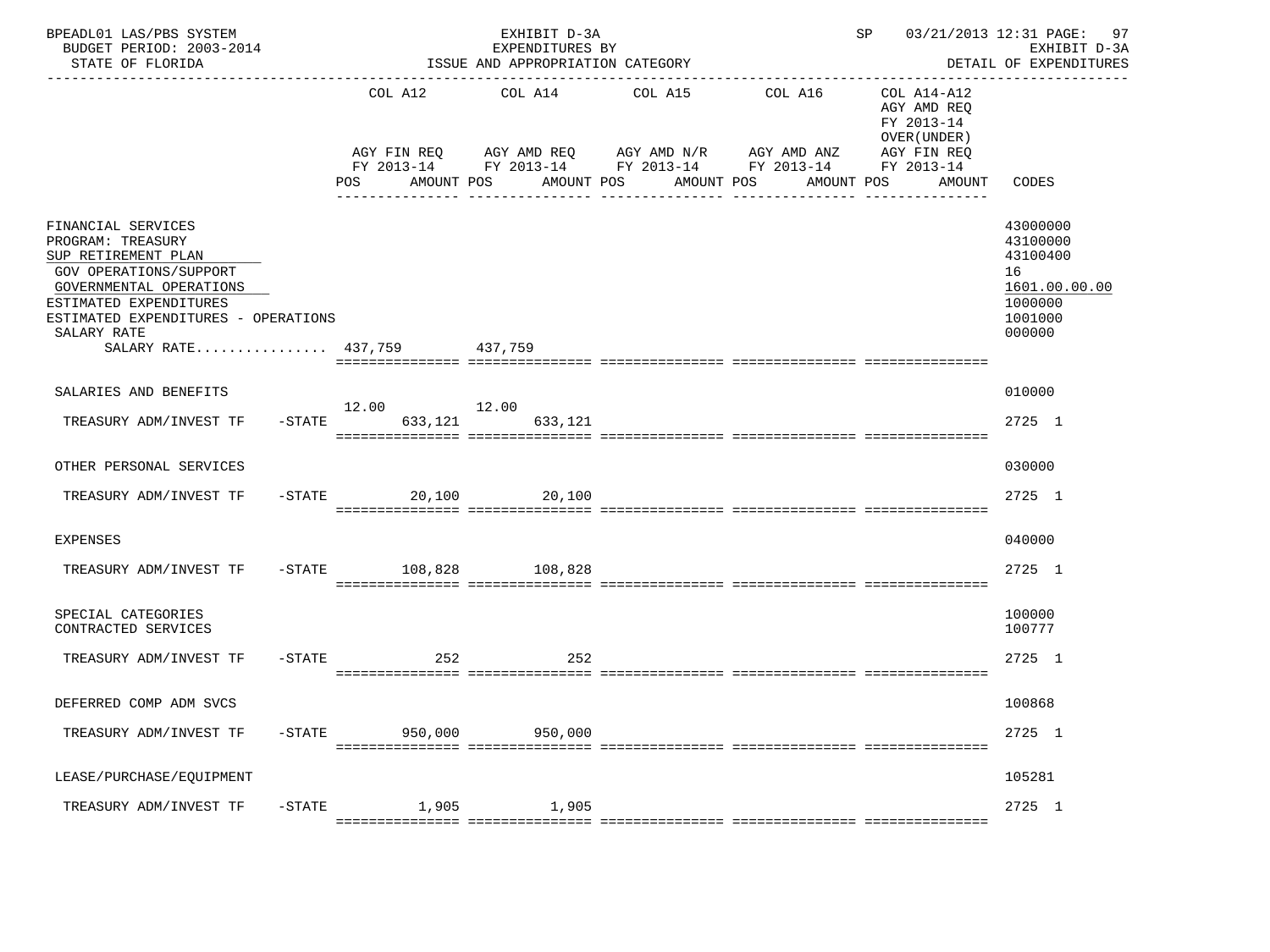| BPEADL01 LAS/PBS SYSTEM<br>BUDGET PERIOD: 2003-2014<br>STATE OF FLORIDA                                                                                                                                                                  |                   |                | EXHIBIT D-3A<br>EXPENDITURES BY<br>ISSUE AND APPROPRIATION CATEGORY |                                                                                                                                                              | 03/21/2013 12:31 PAGE:<br>SP and the set of the set of the set of the set of the set of the set of the set of the set of the set of the set of the set of the set of the set of the set of the set of the set of the set of the set of the set of the se<br>98<br>EXHIBIT D-3A<br>DETAIL OF EXPENDITURES |                                                                     |                                                                                                   |
|------------------------------------------------------------------------------------------------------------------------------------------------------------------------------------------------------------------------------------------|-------------------|----------------|---------------------------------------------------------------------|--------------------------------------------------------------------------------------------------------------------------------------------------------------|----------------------------------------------------------------------------------------------------------------------------------------------------------------------------------------------------------------------------------------------------------------------------------------------------------|---------------------------------------------------------------------|---------------------------------------------------------------------------------------------------|
|                                                                                                                                                                                                                                          |                   | COL A12<br>POS | COL A14<br>AMOUNT POS                                               | COL A15<br>AGY FIN REQ AGY AMD REQ AGY AMD N/R AGY AMD ANZ AGY FIN REQ<br>FY 2013-14 FY 2013-14 FY 2013-14 FY 2013-14 FY 2013-14<br>AMOUNT POS<br>AMOUNT POS | COL A16<br>AMOUNT POS                                                                                                                                                                                                                                                                                    | COL A14-A12<br>AGY AMD REQ<br>FY 2013-14<br>OVER (UNDER )<br>AMOUNT | CODES                                                                                             |
| FINANCIAL SERVICES<br>PROGRAM: TREASURY<br>SUP RETIREMENT PLAN<br>GOV OPERATIONS/SUPPORT<br>GOVERNMENTAL OPERATIONS<br>ESTIMATED EXPENDITURES<br>ESTIMATED EXPENDITURES - OPERATIONS<br>SPECIAL CATEGORIES<br>TR/DMS/HR SVCS/STW CONTRCT |                   |                |                                                                     |                                                                                                                                                              |                                                                                                                                                                                                                                                                                                          |                                                                     | 43000000<br>43100000<br>43100400<br>16<br>1601.00.00.00<br>1000000<br>1001000<br>100000<br>107040 |
| TREASURY ADM/INVEST TF -STATE 3,798 3,798                                                                                                                                                                                                |                   |                |                                                                     |                                                                                                                                                              |                                                                                                                                                                                                                                                                                                          |                                                                     | 2725 1                                                                                            |
| TOTAL: ESTIMATED EXPENDITURES - OPERATIONS<br>TOTAL POSITIONS $12.00$ 12.00<br>TOTAL ISSUE 1,718,004 1,718,004<br>TOTAL SALARY RATE 437,759 437,759                                                                                      |                   |                |                                                                     |                                                                                                                                                              |                                                                                                                                                                                                                                                                                                          |                                                                     | 1001000                                                                                           |
| FLORIDA RETIREMENT SYSTEM<br>CONTRIBUTION ADJUSTMENT FOR<br>FISCAL YEAR 2012-2013<br>SALARIES AND BENEFITS                                                                                                                               |                   |                |                                                                     |                                                                                                                                                              |                                                                                                                                                                                                                                                                                                          |                                                                     | 1001240<br>010000                                                                                 |
| TREASURY ADM/INVEST TF $-$ -STATE 1,419 $1,419$                                                                                                                                                                                          |                   |                |                                                                     |                                                                                                                                                              |                                                                                                                                                                                                                                                                                                          |                                                                     | 2725 1                                                                                            |
| ADJUSTMENT TO STATE HEALTH<br>INSURANCE PREMIUM CONTRIBUTION -<br>FISCAL YEAR 2012-13<br>SALARIES AND BENEFITS<br>TREASURY ADM/INVEST TF - STATE 1,749 1,749                                                                             |                   |                |                                                                     |                                                                                                                                                              |                                                                                                                                                                                                                                                                                                          |                                                                     | 1001830<br>010000<br>2725 1                                                                       |
|                                                                                                                                                                                                                                          |                   |                |                                                                     |                                                                                                                                                              |                                                                                                                                                                                                                                                                                                          |                                                                     |                                                                                                   |
| REALLOCATION OF HUMAN RESOURCES<br>OUTSOURCING<br>SPECIAL CATEGORIES<br>TR/DMS/HR SVCS/STW CONTRCT                                                                                                                                       |                   |                |                                                                     |                                                                                                                                                              |                                                                                                                                                                                                                                                                                                          |                                                                     | 1005900<br>100000<br>107040                                                                       |
| TREASURY ADM/INVEST TF                                                                                                                                                                                                                   | $-\mathtt{STATE}$ |                | $92  92 -$                                                          |                                                                                                                                                              |                                                                                                                                                                                                                                                                                                          |                                                                     | 2725 1                                                                                            |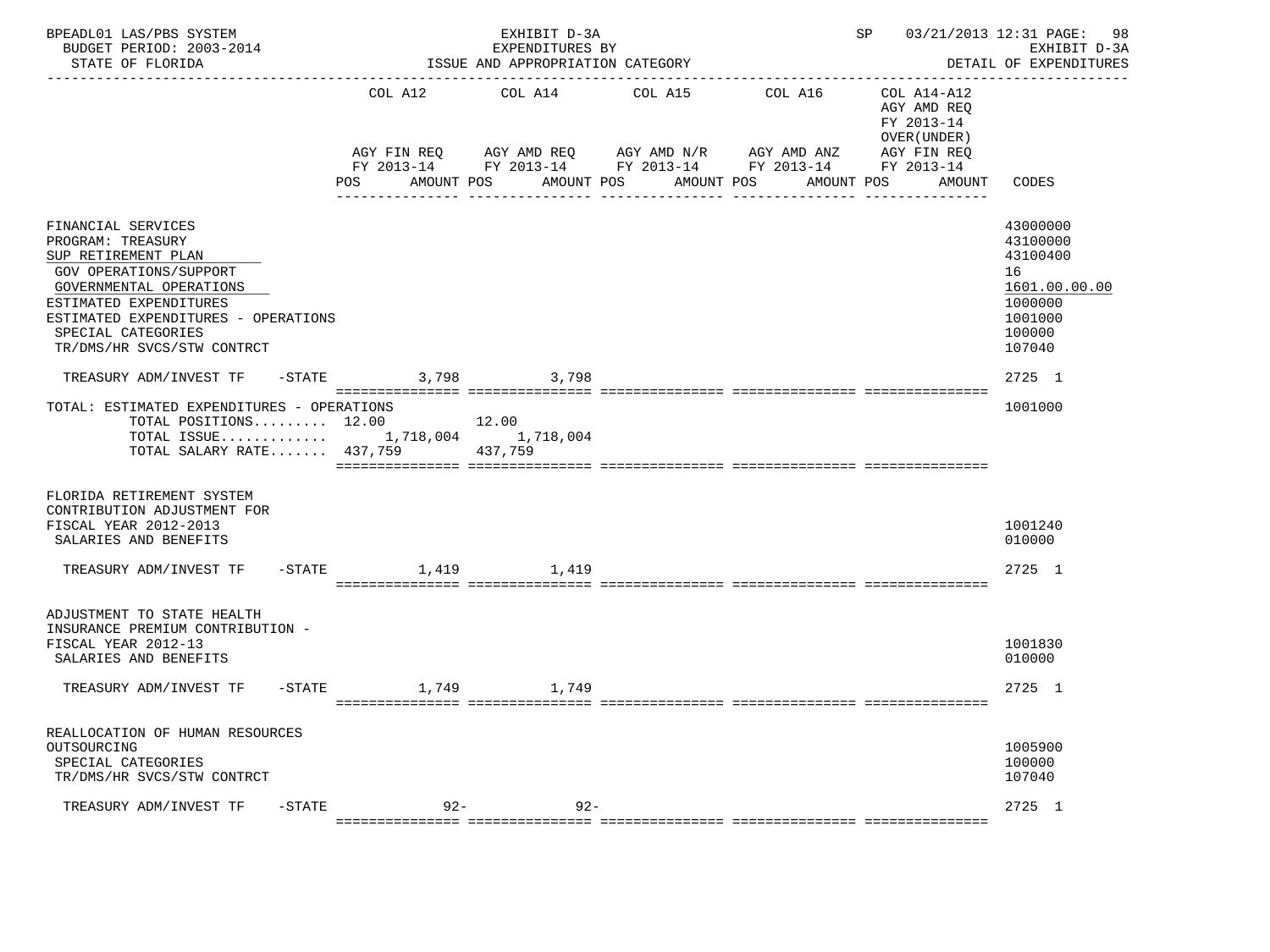| BPEADL01 LAS/PBS SYSTEM<br>BUDGET PERIOD: 2003-2014                                                                                                                                                                                                                                                                                                                                                                                                                                                                                               |            |  | EXHIBIT D-3A<br>EXPENDITURES BY                                                                                                                                     |                  |            | SP |                                                                                   | 03/21/2013 12:31 PAGE:<br>99<br>EXHIBIT D-3A<br>DETAIL OF EXPENDITURES |
|---------------------------------------------------------------------------------------------------------------------------------------------------------------------------------------------------------------------------------------------------------------------------------------------------------------------------------------------------------------------------------------------------------------------------------------------------------------------------------------------------------------------------------------------------|------------|--|---------------------------------------------------------------------------------------------------------------------------------------------------------------------|------------------|------------|----|-----------------------------------------------------------------------------------|------------------------------------------------------------------------|
|                                                                                                                                                                                                                                                                                                                                                                                                                                                                                                                                                   | <b>POS</b> |  | COL A12 COL A14 COL A15 COL A16<br>AGY FIN REQ AGY AMD REQ AGY AMD N/R AGY AMD ANZ AGY FIN REQ FY 2013-14 FY 2013-14 FY 2013-14<br>AMOUNT POS AMOUNT POS AMOUNT POS |                  | AMOUNT POS |    | COL A14-A12<br>AGY AMD REO<br>FY 2013-14<br>OVER (UNDER)<br>AGY FIN REO<br>AMOUNT | CODES                                                                  |
|                                                                                                                                                                                                                                                                                                                                                                                                                                                                                                                                                   |            |  |                                                                                                                                                                     |                  |            |    |                                                                                   |                                                                        |
| FINANCIAL SERVICES<br>PROGRAM: TREASURY<br>SUP RETIREMENT PLAN<br><b>GOV OPERATIONS/SUPPORT</b><br>GOVERNMENTAL OPERATIONS<br>ESTIMATED EXPENDITURES REALIGNMENT<br>REALIGN SALARY BUDGET AUTHORITY TO<br>MATCH RECURRING OPERATING                                                                                                                                                                                                                                                                                                               |            |  |                                                                                                                                                                     |                  |            |    |                                                                                   | 43000000<br>43100000<br>43100400<br>16<br>1601.00.00.00<br>2000000     |
| EXPENDITURES - DEDUCT<br>SALARY RATE<br>SALARY RATE 12,000- 12,000-                                                                                                                                                                                                                                                                                                                                                                                                                                                                               |            |  |                                                                                                                                                                     |                  |            |    | stationalisest sooraalisesta asteisestatest osaalisestates osaalisestates         | 2000220<br>000000                                                      |
| SALARIES AND BENEFITS                                                                                                                                                                                                                                                                                                                                                                                                                                                                                                                             |            |  |                                                                                                                                                                     |                  |            |    |                                                                                   | 010000                                                                 |
|                                                                                                                                                                                                                                                                                                                                                                                                                                                                                                                                                   |            |  | $12,000-12,000-$                                                                                                                                                    |                  |            |    |                                                                                   | 2725 1                                                                 |
| $-$ STATE<br>TREASURY ADM/INVEST TF                                                                                                                                                                                                                                                                                                                                                                                                                                                                                                               |            |  |                                                                                                                                                                     |                  |            |    | stationalisest sooraalisesta asteisestatest osaalisestates osaalisestates         |                                                                        |
| TOTAL: REALIGN SALARY BUDGET AUTHORITY TO<br>MATCH RECURRING OPERATING<br>EXPENDITURES - DEDUCT                                                                                                                                                                                                                                                                                                                                                                                                                                                   |            |  |                                                                                                                                                                     |                  |            |    |                                                                                   | 2000220                                                                |
| TOTAL ISSUE 12,000- 12,000-<br>TOTAL SALARY RATE 12,000- 12,000-                                                                                                                                                                                                                                                                                                                                                                                                                                                                                  |            |  |                                                                                                                                                                     |                  |            |    |                                                                                   |                                                                        |
|                                                                                                                                                                                                                                                                                                                                                                                                                                                                                                                                                   |            |  |                                                                                                                                                                     |                  |            |    |                                                                                   |                                                                        |
| AGENCY ISSUE NARRATIVE:<br>2013-2014 BUDGET YEAR NARRATIVE:<br>This issue is the deduct side of a salary budget authority realignment throughout the Department of Financial Services<br>proper (excluding Office of Insurance Regulation and Office of Financial Regulation). The realignment of budget was<br>first approved in FY 2012-13 General Appropriation Act. This issue continues that practice and moves salary budget for<br>realignment. This issue with corresponding issue code 2000230 will net to zero at the department level. |            |  |                                                                                                                                                                     | IT COMPONENT? NO |            |    |                                                                                   |                                                                        |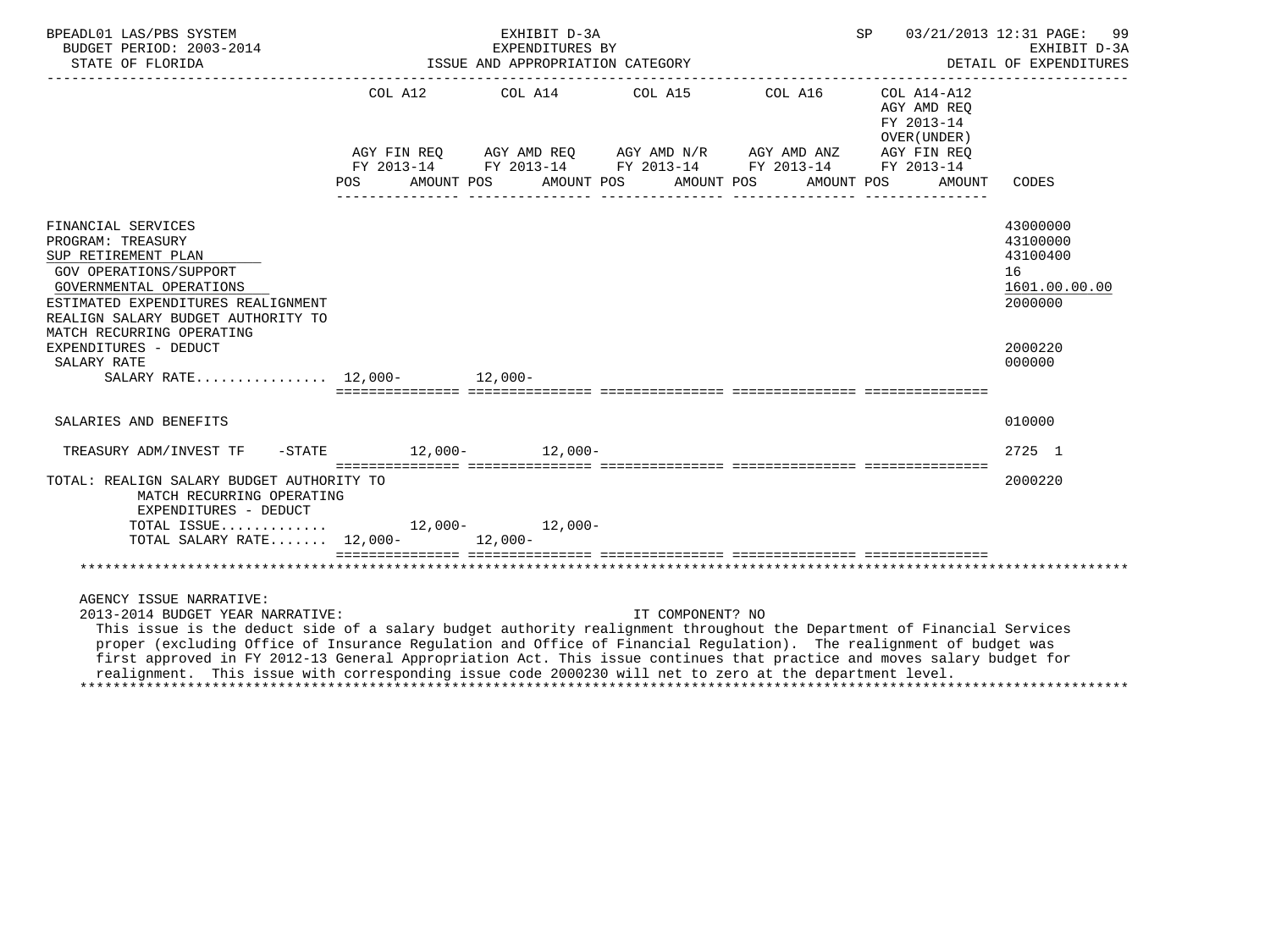| ISSUE AND APPROPRIATION CATEGORY                                                                                                                                                                                                                       |                                                                              |                  |                                                                           | EXHIBIT D-3A<br>DETAIL OF EXPENDITURES                                                                                                                |
|--------------------------------------------------------------------------------------------------------------------------------------------------------------------------------------------------------------------------------------------------------|------------------------------------------------------------------------------|------------------|---------------------------------------------------------------------------|-------------------------------------------------------------------------------------------------------------------------------------------------------|
| COL A12 COL A14                                                                                                                                                                                                                                        | COL A15                                                                      | COL A16          | COL A14-A12<br>AGY AMD REQ                                                |                                                                                                                                                       |
|                                                                                                                                                                                                                                                        |                                                                              |                  | FY 2013-14<br>OVER (UNDER)                                                |                                                                                                                                                       |
|                                                                                                                                                                                                                                                        |                                                                              | ---------------- |                                                                           | AMOUNT CODES                                                                                                                                          |
|                                                                                                                                                                                                                                                        |                                                                              |                  |                                                                           | 43000000<br>43100000<br>43100400<br>16<br>1601.00.00.00<br>2000000                                                                                    |
|                                                                                                                                                                                                                                                        |                                                                              |                  |                                                                           | 2000220                                                                                                                                               |
|                                                                                                                                                                                                                                                        |                                                                              |                  |                                                                           | LAPSE LAPSED SALARIES<br>AND BENEFITS                                                                                                                 |
|                                                                                                                                                                                                                                                        |                                                                              |                  |                                                                           |                                                                                                                                                       |
| $12,000-$                                                                                                                                                                                                                                              |                                                                              |                  |                                                                           | $12,000 - 0.00$ 12,000-                                                                                                                               |
|                                                                                                                                                                                                                                                        |                                                                              |                  |                                                                           | 12,000-                                                                                                                                               |
|                                                                                                                                                                                                                                                        |                                                                              |                  | 12,000-                                                                   | 12,000-<br>==============                                                                                                                             |
|                                                                                                                                                                                                                                                        |                                                                              |                  |                                                                           |                                                                                                                                                       |
|                                                                                                                                                                                                                                                        |                                                                              |                  |                                                                           |                                                                                                                                                       |
|                                                                                                                                                                                                                                                        |                                                                              |                  |                                                                           | $12,000 - 0.00$ 12,000-                                                                                                                               |
|                                                                                                                                                                                                                                                        |                                                                              |                  |                                                                           |                                                                                                                                                       |
|                                                                                                                                                                                                                                                        |                                                                              |                  |                                                                           | $12,000-$                                                                                                                                             |
| POSITION DETAIL OF SALARIES AND BENEFITS:<br>FTE<br>CHANGES TO CURRENTLY AUTHORIZED POSITIONS<br>RA00 RATE AND SALARY ADJ - NO FTE/BENEFITS<br>0.00<br>CHANGES TO CURRENTLY AUTHORIZED POSITIONS<br>RA00 RATE AND SALARY ADJ - NO FTE/BENEFITS<br>0.00 | POS AMOUNT POS<br>_________ _______________<br>$0.00$ $12,000-$<br>$12,000-$ |                  | AMOUNT POS AMOUNT POS<br>________________<br>BASE RATE ADDITIVES BENEFITS | AGY FIN REQ AGY AMD REQ AGY AMD N/R AGY AMD ANZ AGY FIN REQ<br>FY 2013-14 FY 2013-14 FY 2013-14 FY 2013-14 FY 2013-14<br>AMOUNT POS<br>SUBTOTAL<br>ႜೢ |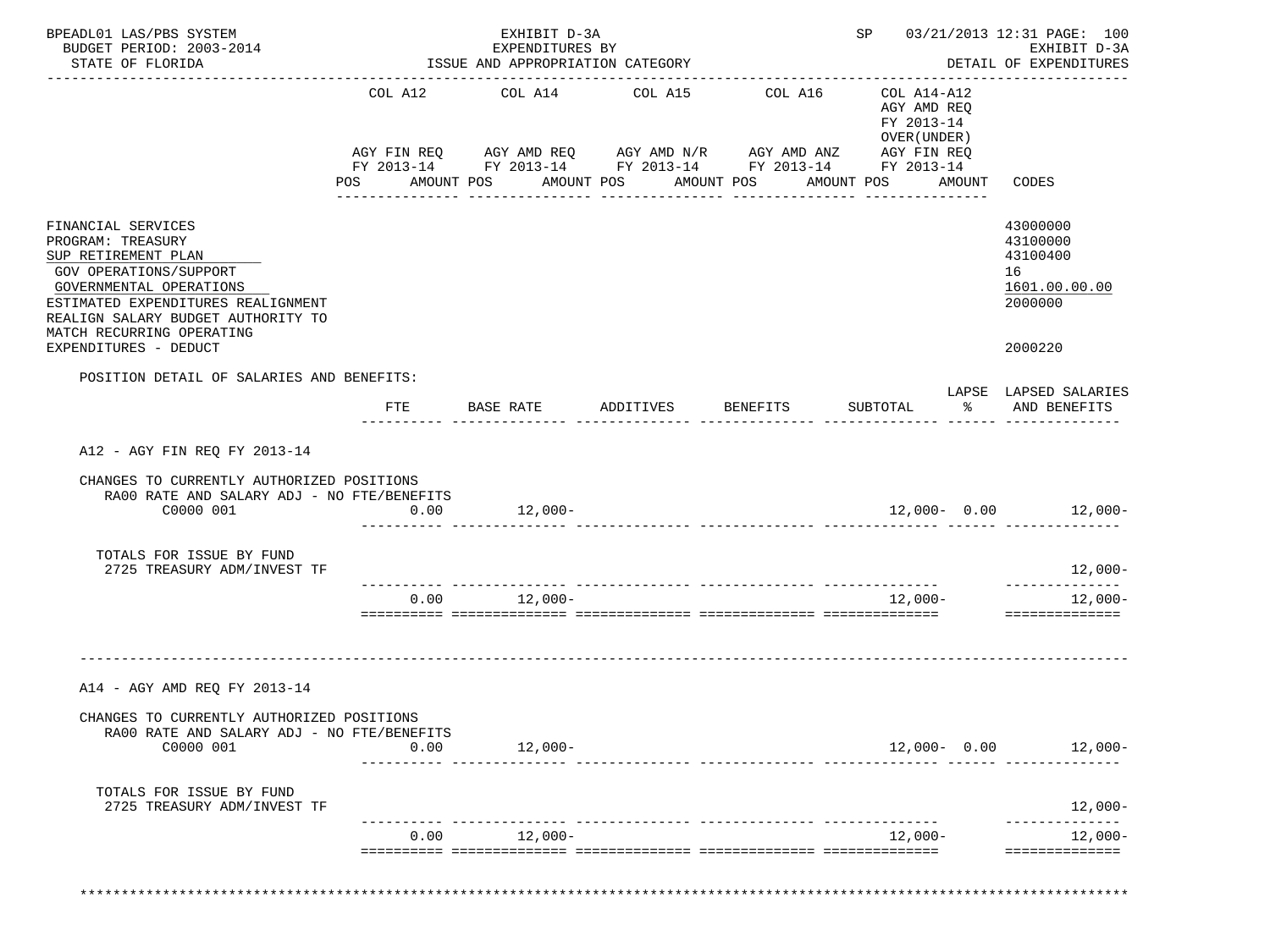| BPEADL01 LAS/PBS SYSTEM<br>BUDGET PERIOD: 2003-2014<br>STATE OF FLORIDA |             | EXHIBIT D-3A<br>EXPENDITURES BY<br>EXPENDITURES BY<br>ISSUE AND APPROPRIATION CATEGORY | SP | 03/21/2013 12:31 PAGE: 101<br>EXHIBIT D-3A<br>DETAIL OF EXPENDITURES |               |
|-------------------------------------------------------------------------|-------------|----------------------------------------------------------------------------------------|----|----------------------------------------------------------------------|---------------|
|                                                                         |             | COL A12 COL A14 COL A15 COL A16                                                        |    | $COL A14 - A12$<br>AGY AMD REO<br>FY 2013-14<br>OVER (UNDER)         |               |
|                                                                         |             | AGY FIN REQ AGY AMD REQ AGY AMD N/R AGY AMD ANZ AGY FIN REQ                            |    |                                                                      |               |
|                                                                         |             | FY 2013-14 FY 2013-14 FY 2013-14 FY 2013-14 FY 2013-14                                 |    |                                                                      |               |
|                                                                         |             | POS AMOUNT POS AMOUNT POS AMOUNT POS                                                   |    | AMOUNT POS AMOUNT                                                    | CODES         |
|                                                                         |             |                                                                                        |    |                                                                      |               |
| FINANCIAL SERVICES                                                      |             |                                                                                        |    |                                                                      | 43000000      |
| PROGRAM: TREASURY                                                       |             |                                                                                        |    |                                                                      | 43100000      |
| SUP RETIREMENT PLAN                                                     |             |                                                                                        |    |                                                                      | 43100400      |
| GOV OPERATIONS/SUPPORT                                                  |             |                                                                                        |    |                                                                      | 16            |
| GOVERNMENTAL OPERATIONS                                                 |             |                                                                                        |    |                                                                      | 1601.00.00.00 |
| ANNUALIZATION OF ADMINISTERED                                           |             |                                                                                        |    |                                                                      |               |
| FUNDS APPROPRIATIONS                                                    |             |                                                                                        |    |                                                                      | 26A0000       |
| STATE HEALTH INSURANCE ADJUSTMENT                                       |             |                                                                                        |    |                                                                      |               |
| FOR FY 2012-13 - 10 MONTHS<br><b>ANNUALIZATION</b>                      |             |                                                                                        |    |                                                                      | 26A1830       |
| SALARIES AND BENEFITS                                                   |             |                                                                                        |    |                                                                      | 010000        |
|                                                                         |             |                                                                                        |    |                                                                      |               |
| TREASURY ADM/INVEST TF -STATE 8,745 8,745                               |             |                                                                                        |    |                                                                      | 2725 1        |
|                                                                         |             |                                                                                        |    |                                                                      |               |
| TOTAL: GOVERNMENTAL OPERATIONS<br>BY FUND TYPE                          |             |                                                                                        |    |                                                                      | 1601.00.00.00 |
|                                                                         | 12.00 12.00 |                                                                                        |    |                                                                      |               |
|                                                                         |             |                                                                                        |    |                                                                      | 2000          |
| SALARY RATE 425,759 425,759                                             |             |                                                                                        |    |                                                                      |               |
|                                                                         |             |                                                                                        |    |                                                                      |               |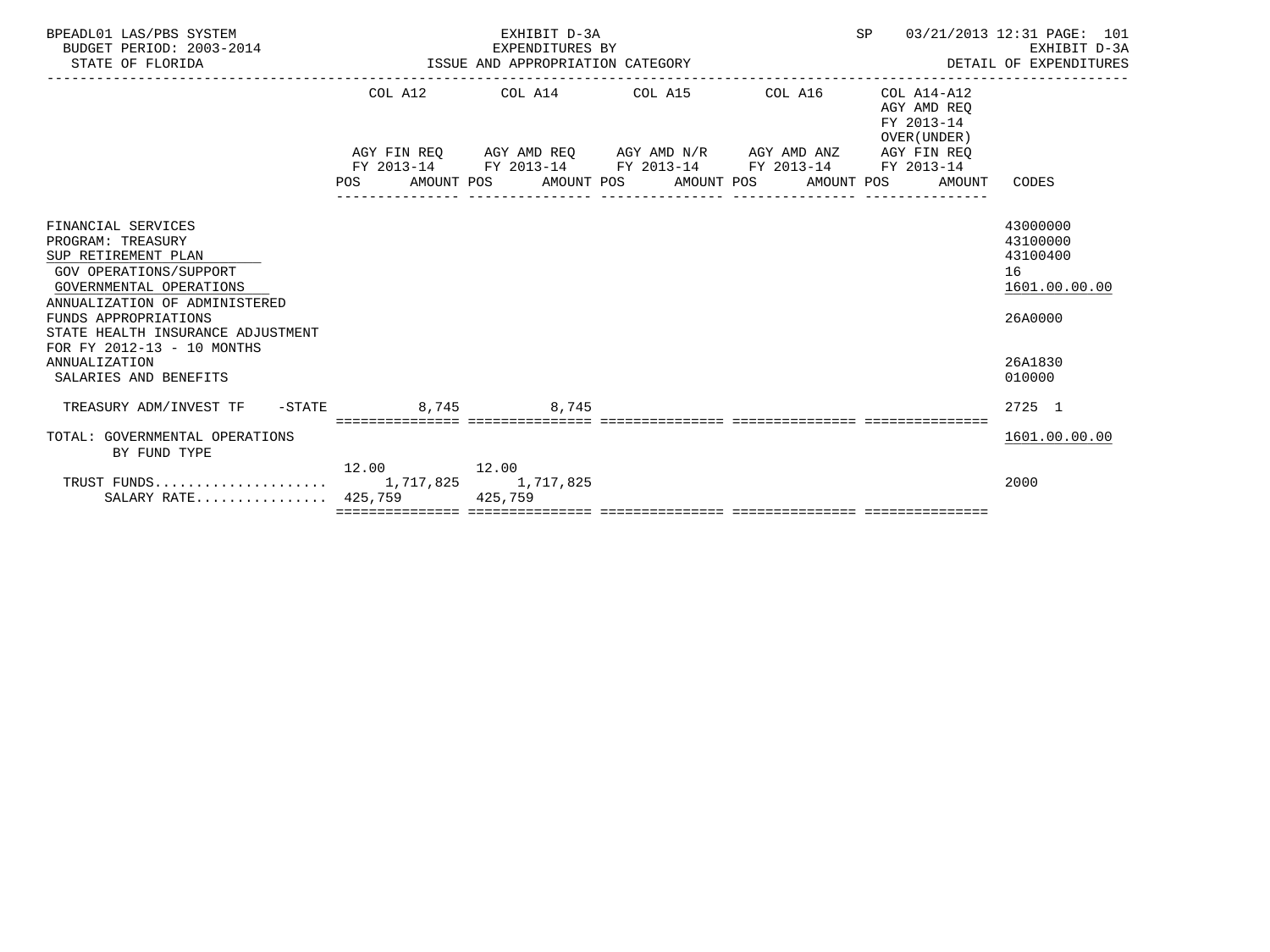| BPEADL01 LAS/PBS SYSTEM<br>BUDGET PERIOD: 2003-2014<br>STATE OF FLORIDA                                                                                                                                                                                       |                                                 | EXHIBIT D-3A<br>EXPENDITURES BY<br>ISSUE AND APPROPRIATION CATEGORY |                                                                                                              |                                      | SP 5                                                                              | 03/21/2013 12:31 PAGE: 102<br>EXHIBIT D-3A<br>DETAIL OF EXPENDITURES                    |
|---------------------------------------------------------------------------------------------------------------------------------------------------------------------------------------------------------------------------------------------------------------|-------------------------------------------------|---------------------------------------------------------------------|--------------------------------------------------------------------------------------------------------------|--------------------------------------|-----------------------------------------------------------------------------------|-----------------------------------------------------------------------------------------|
|                                                                                                                                                                                                                                                               | COL A12<br>AGY FIN REO<br>POS FOR<br>AMOUNT POS | COL A14<br>AGY AMD REQ                                              | COL A15<br>AGY AMD N/R<br>FY 2013-14 FY 2013-14 FY 2013-14 FY 2013-14 FY 2013-14<br>AMOUNT POS<br>AMOUNT POS | COL A16<br>AGY AMD ANZ<br>AMOUNT POS | COL A14-A12<br>AGY AMD REO<br>FY 2013-14<br>OVER (UNDER)<br>AGY FIN REO<br>AMOUNT | CODES                                                                                   |
| FINANCIAL SERVICES<br>PGM: FIN ACCT/PUBLIC FUNDS<br>ST FINAN INFO/ST AGY ACCTG<br><b>GOV OPERATIONS/SUPPORT</b><br>GOVERNMENTAL OPERATIONS<br>ESTIMATED EXPENDITURES<br>ESTIMATED EXPENDITURES - OPERATIONS<br>SALARY RATE<br>SALARY RATE 8,081,667 8,081,667 |                                                 |                                                                     |                                                                                                              |                                      |                                                                                   | 43000000<br>43200000<br>43200100<br>16<br>1601.00.00.00<br>1000000<br>1001000<br>000000 |
| SALARIES AND BENEFITS                                                                                                                                                                                                                                         |                                                 |                                                                     |                                                                                                              |                                      |                                                                                   | 010000                                                                                  |
| GENERAL REVENUE FUND<br>$-$ STATE<br>ADMINISTRATIVE TRUST FUND -STATE                                                                                                                                                                                         | 9,369,624                                       | 9,369,624<br>1, 249, 594 1, 249, 594                                |                                                                                                              |                                      |                                                                                   | 1000 1<br>2021 1                                                                        |
| TOTAL POSITIONS 173.00 173.00<br>TOTAL APPRO                                                                                                                                                                                                                  |                                                 | 10,619,218    10,619,218                                            |                                                                                                              |                                      |                                                                                   |                                                                                         |
| OTHER PERSONAL SERVICES                                                                                                                                                                                                                                       |                                                 |                                                                     |                                                                                                              |                                      |                                                                                   | 030000                                                                                  |
| GENERAL REVENUE FUND -STATE<br>ADMINISTRATIVE TRUST FUND -STATE                                                                                                                                                                                               |                                                 | $22,994$<br>$127,420$<br>$127,420$<br>$127,420$                     |                                                                                                              |                                      |                                                                                   | 1000 1<br>2021 1                                                                        |
| TOTAL APPRO                                                                                                                                                                                                                                                   | 150,414                                         | 150,414                                                             |                                                                                                              | ------------- --------------- ---    |                                                                                   |                                                                                         |
| <b>EXPENSES</b>                                                                                                                                                                                                                                               |                                                 |                                                                     |                                                                                                              |                                      |                                                                                   | 040000                                                                                  |
| GENERAL REVENUE FUND -STATE 1,186,562<br>ADMINISTRATIVE TRUST FUND -STATE                                                                                                                                                                                     | 129,451                                         | 1,186,562<br>129,451                                                |                                                                                                              |                                      |                                                                                   | 1000 1<br>2021 1                                                                        |
| TOTAL APPRO                                                                                                                                                                                                                                                   | 1,316,013                                       | 1,316,013                                                           |                                                                                                              |                                      |                                                                                   |                                                                                         |
| OPERATING CAPITAL OUTLAY                                                                                                                                                                                                                                      |                                                 |                                                                     |                                                                                                              |                                      |                                                                                   | 060000                                                                                  |
| GENERAL REVENUE FUND                                                                                                                                                                                                                                          | $-$ STATE 27,000 27,000                         |                                                                     |                                                                                                              |                                      |                                                                                   | 1000 1                                                                                  |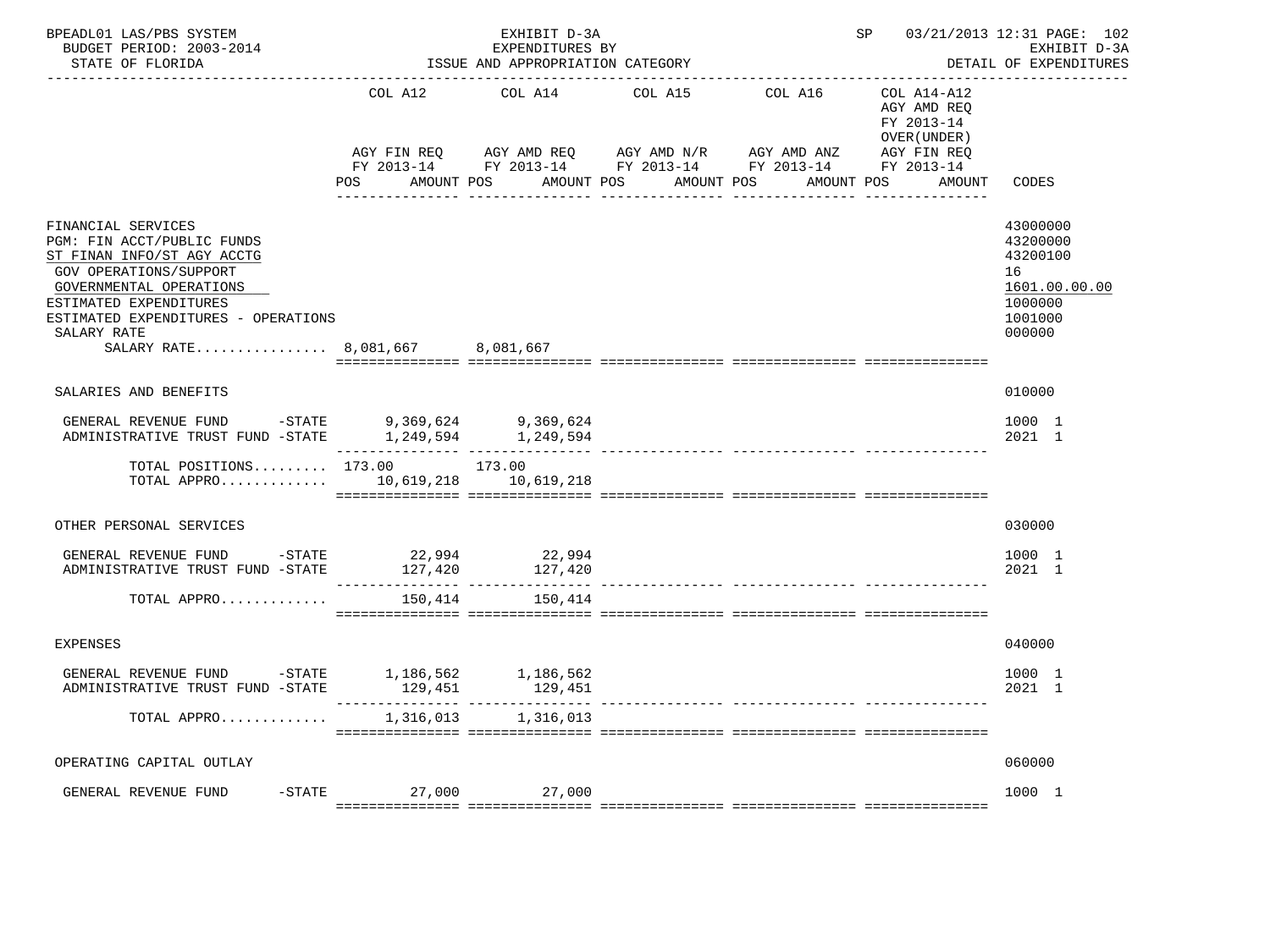| BPEADL01 LAS/PBS SYSTEM<br>BUDGET PERIOD: 2003-2014<br>STATE OF FLORIDA<br>---------------------                                                                                                                                                 |                        | EXHIBIT D-3A<br>EXPENDITURES BY<br>ISSUE AND APPROPRIATION CATEGORY |                                                                      |                                                          | SP 03/21/2013 12:31 PAGE: 103<br>EXHIBIT D-3A<br>DETAIL OF EXPENDITURES                           |
|--------------------------------------------------------------------------------------------------------------------------------------------------------------------------------------------------------------------------------------------------|------------------------|---------------------------------------------------------------------|----------------------------------------------------------------------|----------------------------------------------------------|---------------------------------------------------------------------------------------------------|
|                                                                                                                                                                                                                                                  |                        | COL A12 COL A14 COL A15 COL A16                                     | AGY FIN REQ AGY AMD REQ AGY AMD N/R AGY AMD ANZ AGY FIN REQ          | COL A14-A12<br>AGY AMD REQ<br>FY 2013-14<br>OVER (UNDER) |                                                                                                   |
|                                                                                                                                                                                                                                                  |                        | POS AMOUNT POS AMOUNT POS AMOUNT POS                                | FY 2013-14 FY 2013-14 FY 2013-14 FY 2013-14 FY 2013-14<br>AMOUNT POS |                                                          | AMOUNT CODES                                                                                      |
| FINANCIAL SERVICES<br>PGM: FIN ACCT/PUBLIC FUNDS<br>ST FINAN INFO/ST AGY ACCTG<br>GOV OPERATIONS/SUPPORT<br>GOVERNMENTAL OPERATIONS<br>ESTIMATED EXPENDITURES<br>ESTIMATED EXPENDITURES - OPERATIONS<br>SPECIAL CATEGORIES<br>REGISTRY ATTORNEYS |                        |                                                                     |                                                                      |                                                          | 43000000<br>43200000<br>43200100<br>16<br>1601.00.00.00<br>1000000<br>1001000<br>100000<br>100650 |
| ADMINISTRATIVE TRUST FUND -STATE 1,716,384 1,716,384                                                                                                                                                                                             |                        |                                                                     |                                                                      |                                                          | 2021 1                                                                                            |
| CONTRACTED SERVICES                                                                                                                                                                                                                              |                        |                                                                     |                                                                      |                                                          | 100777                                                                                            |
| GENERAL REVENUE FUND                                                                                                                                                                                                                             | -STATE 605,949 605,949 |                                                                     |                                                                      |                                                          | 1000 1                                                                                            |
| OPERATION/MOTOR VEHICLES                                                                                                                                                                                                                         |                        |                                                                     |                                                                      |                                                          | 102289                                                                                            |
| GENERAL REVENUE FUND                                                                                                                                                                                                                             | -STATE 3,100 3,100     |                                                                     |                                                                      |                                                          | 1000 1                                                                                            |
| RISK MANAGEMENT INSURANCE                                                                                                                                                                                                                        |                        |                                                                     |                                                                      |                                                          | 103241                                                                                            |
| ADMINISTRATIVE TRUST FUND -STATE 51,017 51,017                                                                                                                                                                                                   |                        |                                                                     |                                                                      |                                                          | 2021 1                                                                                            |
| SALARY INCENTIVE PAYMENTS                                                                                                                                                                                                                        |                        |                                                                     |                                                                      |                                                          | 103290                                                                                            |
| GENERAL REVENUE FUND                                                                                                                                                                                                                             | $-STATE$<br>700        | 700                                                                 |                                                                      |                                                          | 1000 1                                                                                            |
| LEASE/PURCHASE/EQUIPMENT                                                                                                                                                                                                                         |                        |                                                                     |                                                                      |                                                          | 105281                                                                                            |
| GENERAL REVENUE FUND -STATE 5,122 5,122<br>ADMINISTRATIVE TRUST FUND -STATE                                                                                                                                                                      | 3,805                  | 3,805                                                               |                                                                      |                                                          | 1000 1<br>2021 1                                                                                  |
| TOTAL APPRO                                                                                                                                                                                                                                      |                        | 8,927<br>8,927                                                      |                                                                      |                                                          |                                                                                                   |
| TR/DMS/HR SVCS/STW CONTRCT                                                                                                                                                                                                                       |                        |                                                                     |                                                                      |                                                          | 107040                                                                                            |
| GENERAL REVENUE FUND -STATE 54,247 54,247<br>ADMINISTRATIVE TRUST FUND -STATE                                                                                                                                                                    | 2,485                  | 2,485                                                               |                                                                      |                                                          | 1000 1<br>2021 1                                                                                  |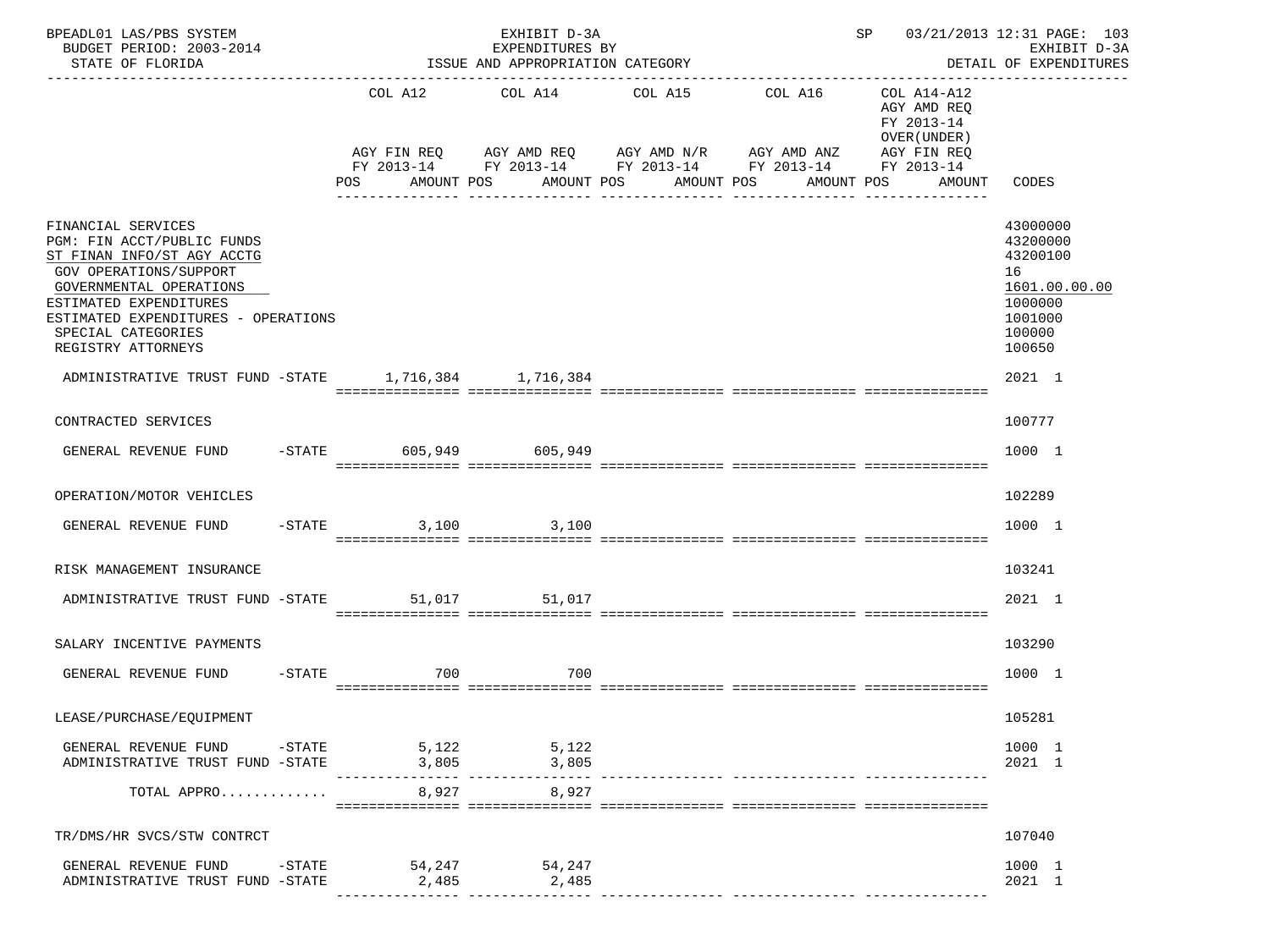|                                                                      | EXHIBIT D-3A |                                                                                                                                                                                                                                                            | 03/21/2013 12:31 PAGE: 104<br>SP<br>EXHIBIT D-3A<br>DETAIL OF EXPENDITURES                   |                                                      |                                                                                                            |
|----------------------------------------------------------------------|--------------|------------------------------------------------------------------------------------------------------------------------------------------------------------------------------------------------------------------------------------------------------------|----------------------------------------------------------------------------------------------|------------------------------------------------------|------------------------------------------------------------------------------------------------------------|
| COL A12<br>AGY FIN REQ<br>POS DO                                     | COL A14      | COL A15                                                                                                                                                                                                                                                    | AGY AMD ANZ                                                                                  | AGY AMD REO<br>FY 2013-14<br>OVER (UNDER )<br>AMOUNT | CODES                                                                                                      |
| ESTIMATED EXPENDITURES - OPERATIONS<br>TOTAL APPRO                   | 56,732       |                                                                                                                                                                                                                                                            |                                                                                              |                                                      | 43000000<br>43200000<br>43200100<br>16<br>1601.00.00.00<br>1000000<br>1001000<br>100000<br>107040          |
|                                                                      |              |                                                                                                                                                                                                                                                            |                                                                                              |                                                      | 108005                                                                                                     |
|                                                                      |              |                                                                                                                                                                                                                                                            |                                                                                              |                                                      | 2385 1                                                                                                     |
| TOTAL: ESTIMATED EXPENDITURES - OPERATIONS<br>TOTAL POSITIONS 173.00 |              |                                                                                                                                                                                                                                                            |                                                                                              |                                                      | 1001000                                                                                                    |
| ADMINISTRATIVE TRUST FUND -STATE                                     |              |                                                                                                                                                                                                                                                            |                                                                                              |                                                      | 1001090<br>100000<br>103241<br>2021 1                                                                      |
|                                                                      |              |                                                                                                                                                                                                                                                            |                                                                                              |                                                      | 1001240<br>010000                                                                                          |
| ADMINISTRATIVE TRUST FUND -STATE                                     | 3,604        |                                                                                                                                                                                                                                                            |                                                                                              |                                                      | 1000 1<br>2021 1                                                                                           |
| TOTAL APPRO                                                          | 30,618       |                                                                                                                                                                                                                                                            |                                                                                              |                                                      |                                                                                                            |
|                                                                      |              | AMOUNT POS<br>56,732<br>PRISON INDUSTRIES TF -STATE 750,000 750,000<br>173.00<br>TOTAL ISSUE 15,305,454 15,305,454<br>TOTAL SALARY RATE 8,081,667 8,081,667<br>4,774 4,774<br>GENERAL REVENUE FUND $$\tt -STATE$$ $27\,,014$ $27\,,014$<br>3,604<br>30,618 | EXPENDITURES BY<br>ISSUE AND APPROPRIATION CATEGORY<br>AGY AMD REQ AGY AMD N/R<br>AMOUNT POS | AMOUNT POS                                           | COL A16 COL A14-A12<br>AGY FIN REQ<br>FY 2013-14 FY 2013-14 FY 2013-14 FY 2013-14 FY 2013-14<br>AMOUNT POS |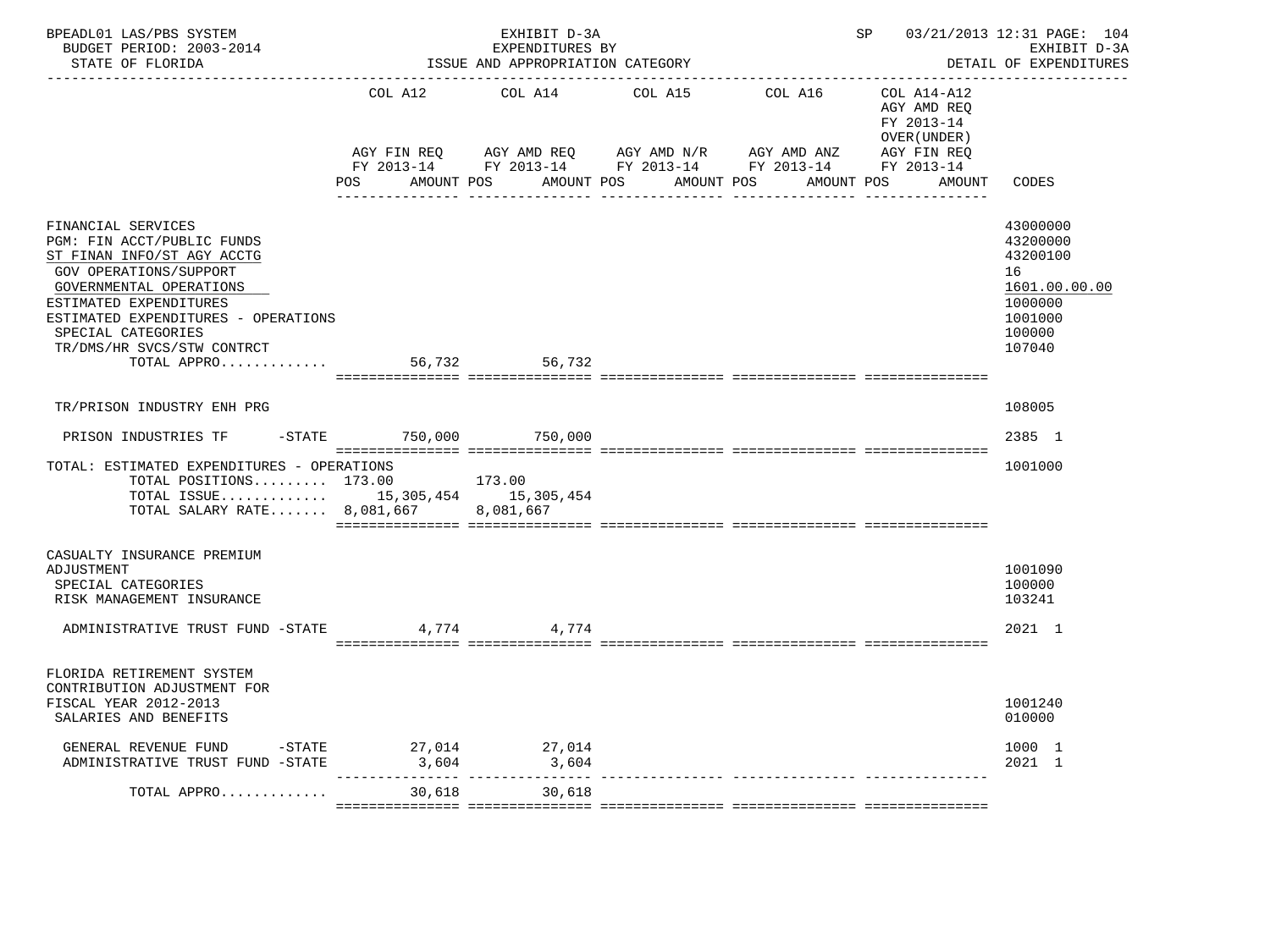| BPEADL01 LAS/PBS SYSTEM<br>BUDGET PERIOD: 2003-2014<br>STATE OF FLORIDA                                                                                                                                                                                |            | EXHIBIT D-3A<br>EXPENDITURES BY<br>ISSUE AND APPROPRIATION CATEGORY |                  | SP 03/21/2013 12:31 PAGE: 105<br>EXHIBIT D-3A<br>DETAIL OF EXPENDITURES                                                                                      |                                                                    |                                                                               |
|--------------------------------------------------------------------------------------------------------------------------------------------------------------------------------------------------------------------------------------------------------|------------|---------------------------------------------------------------------|------------------|--------------------------------------------------------------------------------------------------------------------------------------------------------------|--------------------------------------------------------------------|-------------------------------------------------------------------------------|
|                                                                                                                                                                                                                                                        | <b>POS</b> | COL A12 COL A14 COL A15<br>AMOUNT POS                               | AMOUNT POS       | COL A16<br>AGY FIN REQ AGY AMD REQ AGY AMD N/R AGY AMD ANZ AGY FIN REQ<br>FY 2013-14 FY 2013-14 FY 2013-14 FY 2013-14 FY 2013-14<br>AMOUNT POS<br>AMOUNT POS | COL A14-A12<br>AGY AMD REO<br>FY 2013-14<br>OVER (UNDER)<br>AMOUNT | CODES                                                                         |
| FINANCIAL SERVICES<br>PGM: FIN ACCT/PUBLIC FUNDS<br>ST FINAN INFO/ST AGY ACCTG<br>GOV OPERATIONS/SUPPORT<br>GOVERNMENTAL OPERATIONS<br>ESTIMATED EXPENDITURES<br>ADJUSTMENT TO STATE HEALTH<br>INSURANCE PREMIUM CONTRIBUTION -<br>FISCAL YEAR 2012-13 |            |                                                                     |                  |                                                                                                                                                              |                                                                    | 43000000<br>43200000<br>43200100<br>16<br>1601.00.00.00<br>1000000<br>1001830 |
| SALARIES AND BENEFITS                                                                                                                                                                                                                                  |            |                                                                     |                  |                                                                                                                                                              |                                                                    | 010000                                                                        |
| GENERAL REVENUE FUND -STATE 19,209<br>ADMINISTRATIVE TRUST FUND -STATE                                                                                                                                                                                 | 2,563      | 19,209<br>2,563                                                     |                  |                                                                                                                                                              |                                                                    | 1000 1<br>2021 1                                                              |
| TOTAL APPRO                                                                                                                                                                                                                                            | 21,772     | 21,772                                                              |                  |                                                                                                                                                              |                                                                    |                                                                               |
| REALLOCATION OF HUMAN RESOURCES<br>OUTSOURCING<br>SPECIAL CATEGORIES<br>TR/DMS/HR SVCS/STW CONTRCT                                                                                                                                                     |            |                                                                     |                  |                                                                                                                                                              |                                                                    | 1005900<br>100000<br>107040                                                   |
| GENERAL REVENUE FUND -STATE<br>ADMINISTRATIVE TRUST FUND -STATE                                                                                                                                                                                        | $60 -$     | $1,313-1,313-$<br>$60 -$                                            |                  |                                                                                                                                                              |                                                                    | 1000 1<br>2021 1                                                              |
| TOTAL APPRO                                                                                                                                                                                                                                            |            | $1,373-1,373-$                                                      |                  |                                                                                                                                                              |                                                                    |                                                                               |
| ADJUSTMENTS TO CURRENT YEAR                                                                                                                                                                                                                            |            |                                                                     |                  |                                                                                                                                                              |                                                                    |                                                                               |
| ESTIMATED EXPENDITURES<br>REALIGNMENT OF LEASE OR                                                                                                                                                                                                      |            |                                                                     |                  |                                                                                                                                                              |                                                                    | 1600000                                                                       |
| LEASE-PURCHASE EQUIPMENT - DEDUCT<br>EXPENSES                                                                                                                                                                                                          |            |                                                                     |                  |                                                                                                                                                              |                                                                    | 160M010<br>040000                                                             |
| GENERAL REVENUE FUND -STATE<br>ADMINISTRATIVE TRUST FUND -STATE                                                                                                                                                                                        |            | $7,300-7,300-$<br>$4,900 4,900-$                                    |                  |                                                                                                                                                              |                                                                    | 1000 1<br>2021 1                                                              |
| TOTAL APPRO                                                                                                                                                                                                                                            |            | $12,200-12,200-$                                                    |                  |                                                                                                                                                              |                                                                    |                                                                               |
|                                                                                                                                                                                                                                                        |            |                                                                     |                  |                                                                                                                                                              |                                                                    |                                                                               |
| AGENCY ISSUE NARRATIVE:<br>2013-2014 BUDGET YEAR NARRATIVE:<br>This issue further aligns budget in the correct appropriation category for lease/lease purchase expenditures. A major                                                                   |            |                                                                     | IT COMPONENT? NO |                                                                                                                                                              |                                                                    |                                                                               |

change in the FY 2012-13 instructions required departments to satisfy the requirements of Ch. 2011-45, L.O.F. (SB 1314).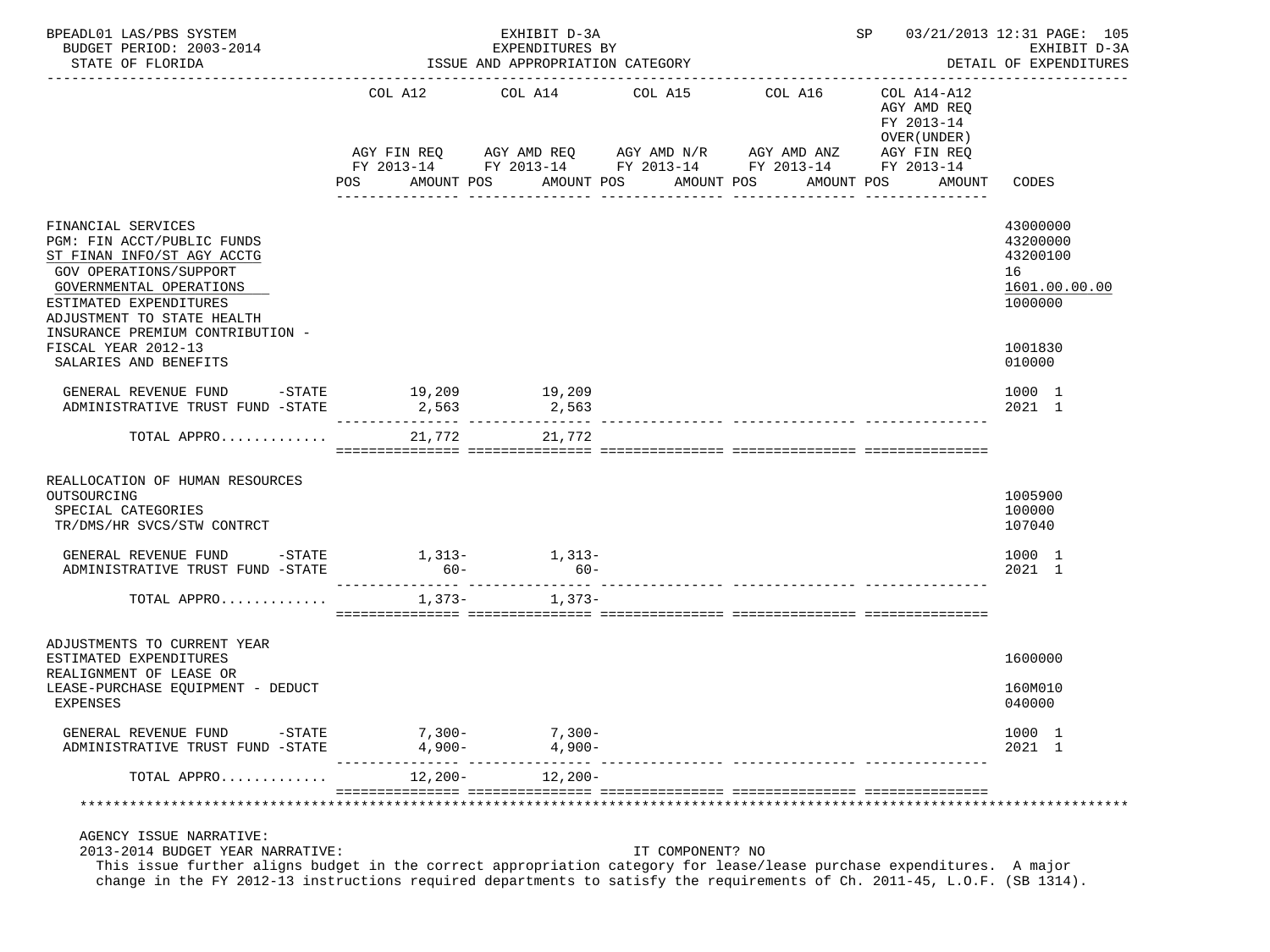| BPEADL01 LAS/PBS SYSTEM<br>BUDGET PERIOD: 2003-2014                                                                                                                                                                                                                                                                                                                                | EXHIBIT D-3A<br>EXPENDITURES BY |       |  |       |  |                                                                                                                                                                         |  |            | 03/21/2013 12:31 PAGE: 106<br>SP<br>EXHIBIT D-3A<br>DETAIL OF EXPENDITURES |                                                                    |                                                         |  |
|------------------------------------------------------------------------------------------------------------------------------------------------------------------------------------------------------------------------------------------------------------------------------------------------------------------------------------------------------------------------------------|---------------------------------|-------|--|-------|--|-------------------------------------------------------------------------------------------------------------------------------------------------------------------------|--|------------|----------------------------------------------------------------------------|--------------------------------------------------------------------|---------------------------------------------------------|--|
|                                                                                                                                                                                                                                                                                                                                                                                    |                                 |       |  |       |  | COL A12 COL A14 COL A15 COL A16<br>AGY FIN REQ AGY AMD REQ AGY AMD N/R AGY AMD ANZ AGY FIN REQ FY 2013-14 FY 2013-14 FY 2013-14<br>POS AMOUNT POS AMOUNT POS AMOUNT POS |  | AMOUNT POS |                                                                            | COL A14-A12<br>AGY AMD REO<br>FY 2013-14<br>OVER (UNDER)<br>AMOUNT | CODES                                                   |  |
| FINANCIAL SERVICES<br>PGM: FIN ACCT/PUBLIC FUNDS<br>ST FINAN INFO/ST AGY ACCTG<br><b>GOV OPERATIONS/SUPPORT</b><br>GOVERNMENTAL OPERATIONS<br>ADJUSTMENTS TO CURRENT YEAR                                                                                                                                                                                                          |                                 |       |  |       |  |                                                                                                                                                                         |  |            |                                                                            |                                                                    | 43000000<br>43200000<br>43200100<br>16<br>1601.00.00.00 |  |
| ESTIMATED EXPENDITURES<br>REALIGNMENT OF LEASE OR<br>LEASE-PURCHASE EQUIPMENT - DEDUCT                                                                                                                                                                                                                                                                                             |                                 |       |  |       |  |                                                                                                                                                                         |  |            |                                                                            |                                                                    | 1600000<br>160M010                                      |  |
| This issue nets to zero with corresponding issue code 160M020.                                                                                                                                                                                                                                                                                                                     |                                 |       |  |       |  |                                                                                                                                                                         |  |            |                                                                            |                                                                    |                                                         |  |
| REALIGNMENT OF LEASE OR<br>LEASE-PURCHASE EQUIPMENT - ADD<br>SPECIAL CATEGORIES<br>LEASE/PURCHASE/EQUIPMENT                                                                                                                                                                                                                                                                        |                                 |       |  |       |  |                                                                                                                                                                         |  |            |                                                                            |                                                                    | 160M020<br>100000<br>105281                             |  |
| $-STATE$ 7,300 7,300<br>GENERAL REVENUE FUND<br>ADMINISTRATIVE TRUST FUND -STATE                                                                                                                                                                                                                                                                                                   |                                 | 4,900 |  | 4,900 |  |                                                                                                                                                                         |  |            |                                                                            |                                                                    | 1000 1<br>2021 1                                        |  |
|                                                                                                                                                                                                                                                                                                                                                                                    |                                 |       |  |       |  |                                                                                                                                                                         |  |            |                                                                            |                                                                    |                                                         |  |
|                                                                                                                                                                                                                                                                                                                                                                                    |                                 |       |  |       |  |                                                                                                                                                                         |  |            |                                                                            |                                                                    |                                                         |  |
| AGENCY ISSUE NARRATIVE:<br>2013-2014 BUDGET YEAR NARRATIVE:<br>This issue further aligns budget in the correct appropriation category for lease/lease purchase expenditures. A major<br>change in the FY 2012-13 instructions required departments to satisfy the requirements of Ch. 2011-45, L.O.F. (SB 1314).<br>This issue nets to zero with corresponding issue code 160M010. |                                 |       |  |       |  | IT COMPONENT? NO                                                                                                                                                        |  |            |                                                                            |                                                                    |                                                         |  |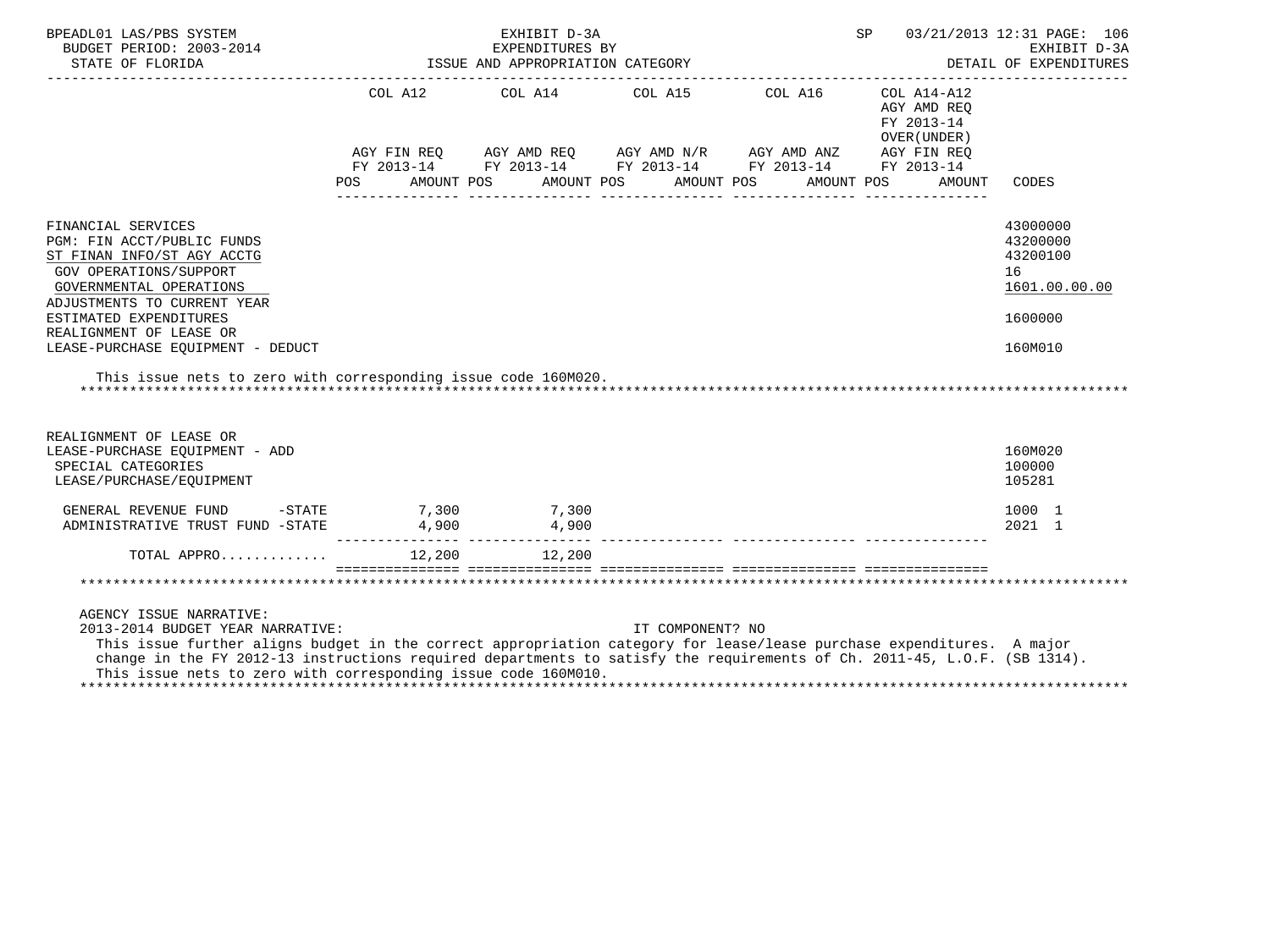| BPEADL01 LAS/PBS SYSTEM                                                                       |                                              | EXHIBIT D-3A                                           | SP 03/21/2013 12:31 PAGE: 107      |                                                        |                                           |                          |
|-----------------------------------------------------------------------------------------------|----------------------------------------------|--------------------------------------------------------|------------------------------------|--------------------------------------------------------|-------------------------------------------|--------------------------|
| BUDGET PERIOD: 2003-2014<br>STATE OF FLORIDA                                                  |                                              | EXPENDITURES BY<br>ISSUE AND APPROPRIATION CATEGORY    |                                    |                                                        | EXHIBIT D-3A<br>DETAIL OF EXPENDITURES    |                          |
|                                                                                               | COL A12                                      | COL A14                                                | COL A15                            | COL A16                                                | COL A14-A12                               | ----------------         |
|                                                                                               |                                              |                                                        |                                    |                                                        | AGY AMD REQ<br>FY 2013-14<br>OVER (UNDER) |                          |
|                                                                                               |                                              | AGY FIN REQ 6 AGY AMD REQ 6 AGY AMD N/R 66 AGY AMD ANZ |                                    | FY 2013-14 FY 2013-14 FY 2013-14 FY 2013-14 FY 2013-14 | AGY FIN REQ                               |                          |
|                                                                                               | POS                                          | AMOUNT POS                                             | AMOUNT POS                         | AMOUNT POS<br>AMOUNT POS                               | AMOUNT                                    | CODES                    |
| FINANCIAL SERVICES                                                                            |                                              |                                                        |                                    |                                                        |                                           | 43000000                 |
| PGM: FIN ACCT/PUBLIC FUNDS<br>ST FINAN INFO/ST AGY ACCTG                                      |                                              |                                                        |                                    |                                                        |                                           | 43200000<br>43200100     |
| GOV OPERATIONS/SUPPORT                                                                        |                                              |                                                        |                                    |                                                        |                                           | 16                       |
| GOVERNMENTAL OPERATIONS<br>ESTIMATED EXPENDITURES REALIGNMENT<br>REALIGN CURRENT POSITIONS TO |                                              |                                                        |                                    |                                                        |                                           | 1601.00.00.00<br>2000000 |
| FULFILL MISSION CRITICAL FUNCTIONS                                                            |                                              |                                                        |                                    |                                                        |                                           |                          |
| - ADD<br>SALARIES AND BENEFITS                                                                |                                              |                                                        |                                    |                                                        |                                           | 2000110<br>010000        |
| ADMINISTRATIVE TRUST FUND -STATE                                                              |                                              | 28,147                                                 |                                    |                                                        |                                           | 28, 147 2021 1           |
| ***********************************<br>POSITION DETAIL OF SALARIES AND BENEFITS:              |                                              |                                                        |                                    |                                                        | ************************************      | LAPSE LAPSED SALARIES    |
|                                                                                               | FTE                                          | BASE RATE                                              | ADDITIVES                          | <b>BENEFITS</b>                                        | $\sim$ $\sim$<br>SUBTOTAL                 | AND BENEFITS             |
| A14 - AGY AMD REQ FY 2013-14                                                                  |                                              |                                                        |                                    |                                                        |                                           |                          |
| CHANGES TO CURRENTLY AUTHORIZED POSITIONS<br>OTHER SALARY AMOUNT                              |                                              |                                                        |                                    |                                                        |                                           |                          |
| 2021 ADMINISTRATIVE TRUST FUND                                                                |                                              |                                                        |                                    |                                                        |                                           | 28,147<br>-----------    |
|                                                                                               |                                              |                                                        |                                    |                                                        |                                           | 28,147<br>============== |
|                                                                                               |                                              |                                                        |                                    |                                                        |                                           |                          |
| ANNUALIZATION OF ADMINISTERED<br>FUNDS APPROPRIATIONS<br>STATE HEALTH INSURANCE ADJUSTMENT    |                                              |                                                        |                                    |                                                        |                                           | 26A0000                  |
| FOR FY 2012-13 - 10 MONTHS<br><b>ANNUALIZATION</b><br>SALARIES AND BENEFITS                   |                                              |                                                        |                                    |                                                        |                                           | 26A1830<br>010000        |
| GENERAL REVENUE FUND<br>$-\mathtt{STATE}$<br>ADMINISTRATIVE TRUST FUND -STATE                 | 96,045                                       | 96,045                                                 |                                    |                                                        |                                           | 1000 1                   |
|                                                                                               | 12,815<br>__________________________________ | 12,815                                                 | __________________________________ |                                                        |                                           | 2021 1                   |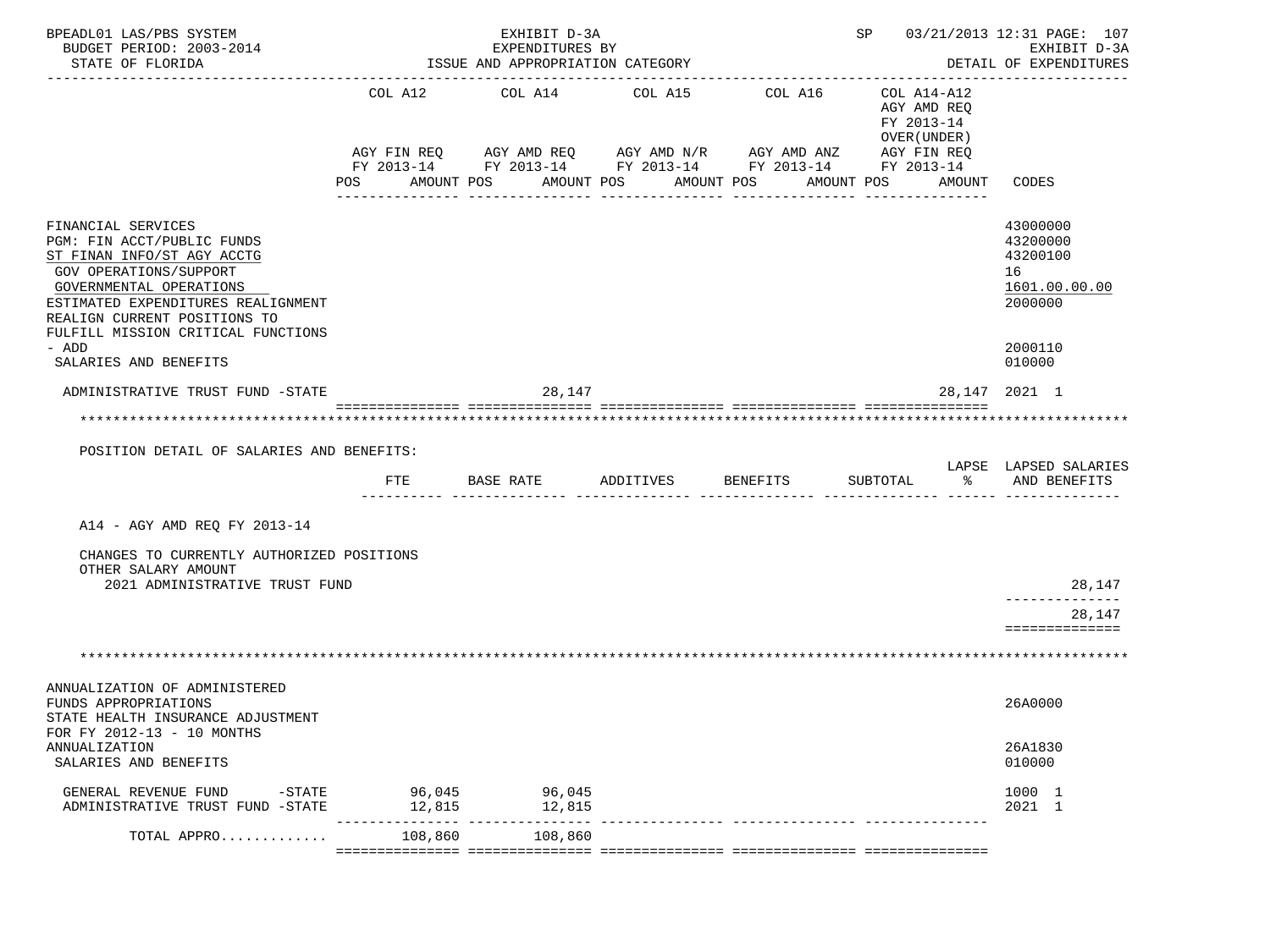| BPEADL01 LAS/PBS SYSTEM<br>BUDGET PERIOD: 2003-2014<br>STATE OF FLORIDA                                                                                                                    |                   | EXHIBIT D-3A<br>EXPENDITURES BY<br>ISSUE AND APPROPRIATION CATEGORY                            |                          |            | SP                                                       | 03/21/2013 12:31 PAGE: 108<br>EXHIBIT D-3A<br>DETAIL OF EXPENDITURES |
|--------------------------------------------------------------------------------------------------------------------------------------------------------------------------------------------|-------------------|------------------------------------------------------------------------------------------------|--------------------------|------------|----------------------------------------------------------|----------------------------------------------------------------------|
|                                                                                                                                                                                            |                   | COL A12 COL A14 COL A15                                                                        |                          | COL A16    | COL A14-A12<br>AGY AMD REO<br>FY 2013-14<br>OVER (UNDER) |                                                                      |
|                                                                                                                                                                                            | AMOUNT POS<br>POS | AGY FIN REO AGY AMD REO AGY AMD N/R AGY AMD ANZ<br>FY 2013-14 FY 2013-14 FY 2013-14 FY 2013-14 | AMOUNT POS<br>AMOUNT POS | AMOUNT POS | AGY FIN REO<br>FY 2013-14<br>AMOUNT                      | CODES                                                                |
| FINANCIAL SERVICES<br>PGM: FIN ACCT/PUBLIC FUNDS<br>ST FINAN INFO/ST AGY ACCTG<br><b>GOV OPERATIONS/SUPPORT</b><br>GOVERNMENTAL OPERATIONS<br>WORKLOAD<br>INCREASE BUDGET AUTHORITY IN THE |                   |                                                                                                |                          |            |                                                          | 43000000<br>43200000<br>43200100<br>16<br>1601.00.00.00<br>3000000   |
| TRANSFER TO THE PRISON INDUSTRY<br>ENHANCEMENT PROGRAM (PIE)<br>SPECIAL CATEGORIES<br>TR/PRISON INDUSTRY ENH PRG                                                                           |                   |                                                                                                |                          |            |                                                          | 3000290<br>100000<br>108005                                          |
| PRISON INDUSTRIES TF<br>$-\mathtt{STATE}$                                                                                                                                                  | 150,000           |                                                                                                |                          |            | 150,000-2385 1                                           |                                                                      |
|                                                                                                                                                                                            |                   |                                                                                                |                          |            |                                                          |                                                                      |

2013-2014 BUDGET YEAR NARRATIVE: IT COMPONENT? NO

 The Prison Industries Trust Fund is created in section 946.522, Florida Statutes. The fund is administered by the Department of Financial Services and is to be used for the purposes of construction or renovation of facilities or for the expansion or establishment of correctional work programs. Payments are made following the receipt of resolutions from the PRIDE board. Therefore payments are dependent upon the timing of board meetings and the amount requested.

 Originally the department filed budget amendments as needed for disbursement authority, but in Fiscal Year 2006-2007 a recurring authority amount of \$750,000 was appropriated.

 Over the last three fiscal years the revenues received into this fund have increased. Revenues in Fiscal Year 2009-2010 totaled \$565,382, Fiscal Year 2010-11 totaled \$664,970 (approximate 15% increase), and Fiscal Year 2011-2012 totaled \$812,349 (approximate 22% increase). A budget amendment in FY 2011-12 was only avoided due to the timing of the PRIDE board meetings and amount requested. The Department ended the fiscal year with only \$2,800 in remaining authority in the fund.

 The department is requesting an increase of \$150,000 in budget authority in the Transfer to the Prison Industry Enhancement (PIE) Program within the Prison Industries Trust Fund to ensure there is sufficient authority to disburse collected revenues.

Amended 2013-14 Narrative after February 1, 2013.

 The original legislative budget request (LBR) included issues intended to illustrate resource options for increasing department productivity in selected, mission critical areas. Since these resource needs are significant, the amended LBR removed various issues from consideration, in order to focus on essential operations for streamlining and increased organizational efficiencies. The department will continue to streamline operations and increase organizational efficiencies as it works with the Legislature to ensure the department's core functions are efficiently and effectively fulfilled.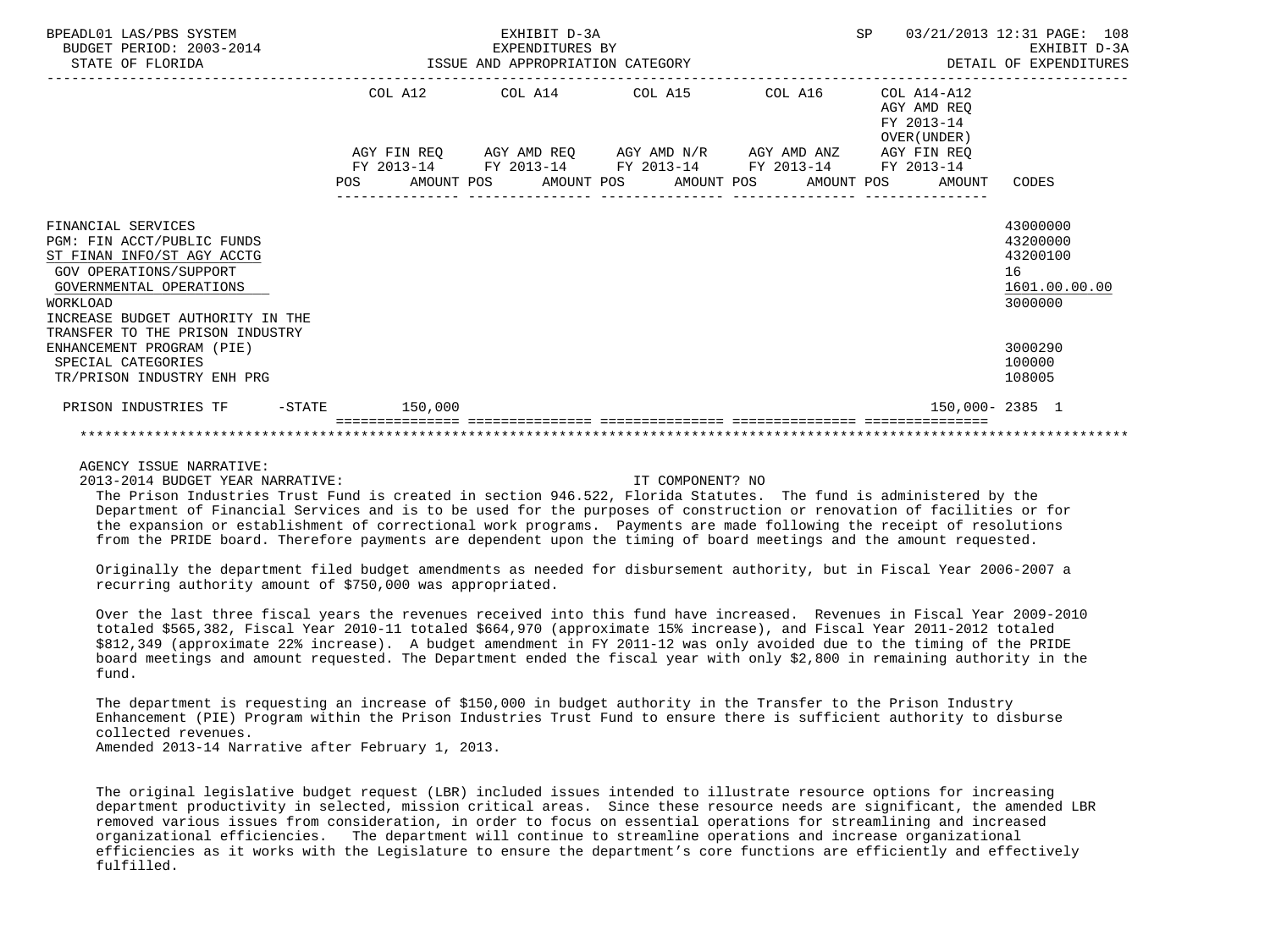| BPEADL01 LAS/PBS SYSTEM<br>BUDGET PERIOD: 2003-2014<br>STATE OF FLORIDA                                                                                                                                                                                                                                                |                                  | EXHIBIT D-3A<br>EXPENDITURES BY<br>ISSUE AND APPROPRIATION CATEGORY                                                                                        |                       |            | SP                                                                                | 03/21/2013 12:31 PAGE: 109<br>EXHIBIT D-3A<br>DETAIL OF EXPENDITURES          |
|------------------------------------------------------------------------------------------------------------------------------------------------------------------------------------------------------------------------------------------------------------------------------------------------------------------------|----------------------------------|------------------------------------------------------------------------------------------------------------------------------------------------------------|-----------------------|------------|-----------------------------------------------------------------------------------|-------------------------------------------------------------------------------|
|                                                                                                                                                                                                                                                                                                                        | POS                              | COL A12 COL A14 COL A15 COL A16<br>AGY FIN REQ AGY AMD REQ AGY AMD N/R AGY AMD ANZ<br>FY 2013-14 FY 2013-14 FY 2013-14 FY 2013-14 FY 2013-14<br>AMOUNT POS | AMOUNT POS AMOUNT POS | AMOUNT POS | COL A14-A12<br>AGY AMD REQ<br>FY 2013-14<br>OVER (UNDER)<br>AGY FIN REQ<br>AMOUNT | CODES                                                                         |
| FINANCIAL SERVICES<br>PGM: FIN ACCT/PUBLIC FUNDS<br>ST FINAN INFO/ST AGY ACCTG<br><b>GOV OPERATIONS/SUPPORT</b><br>GOVERNMENTAL OPERATIONS<br>WORKLOAD<br>INCREASE BUDGET AUTHORITY IN THE<br>TRANSFER TO THE PRISON INDUSTRY<br>ENHANCEMENT PROGRAM (PIE)<br>Summary: This issue deleted the original issue entirely. |                                  |                                                                                                                                                            |                       |            |                                                                                   | 43000000<br>43200000<br>43200100<br>16<br>1601.00.00.00<br>3000000<br>3000290 |
| ADDITIONAL STAFF FOR BUREAU OF<br>AUDITING FOR AUDITS AND TRAINING<br>SALARY RATE<br>SALARY RATE 496,171 686,927                                                                                                                                                                                                       |                                  |                                                                                                                                                            |                       |            | 190,756                                                                           | 3000660<br>000000                                                             |
| SALARIES AND BENEFITS<br>GENERAL REVENUE FUND                                                                                                                                                                                                                                                                          | 11.00 15.00<br>$-$ STATE 671,766 | 927,700                                                                                                                                                    |                       |            | 4.00<br>255,934 1000 1                                                            | 010000                                                                        |
| <b>EXPENSES</b><br>GENERAL REVENUE FUND                                                                                                                                                                                                                                                                                | -STATE 109,703 148,269 56,430    |                                                                                                                                                            |                       |            |                                                                                   | 040000<br>38,566 1000 1                                                       |
| SPECIAL CATEGORIES<br>TR/DMS/HR SVCS/STW CONTRCT                                                                                                                                                                                                                                                                       |                                  |                                                                                                                                                            |                       |            |                                                                                   | 100000<br>107040                                                              |
| GENERAL REVENUE FUND<br>-STATE                                                                                                                                                                                                                                                                                         | 3,894                            | 5,310                                                                                                                                                      |                       |            |                                                                                   | 1,416 1000 1                                                                  |
| TOTAL: ADDITIONAL STAFF FOR BUREAU OF<br>AUDITING FOR AUDITS AND TRAINING<br>TOTAL POSITIONS 11.00<br>TOTAL ISSUE<br>TOTAL SALARY RATE 496,171                                                                                                                                                                         | 785,363                          | 15.00<br>1,081,279<br>686,927                                                                                                                              | 56,430                |            | 4.00<br>295,916<br>190,756                                                        | 3000660                                                                       |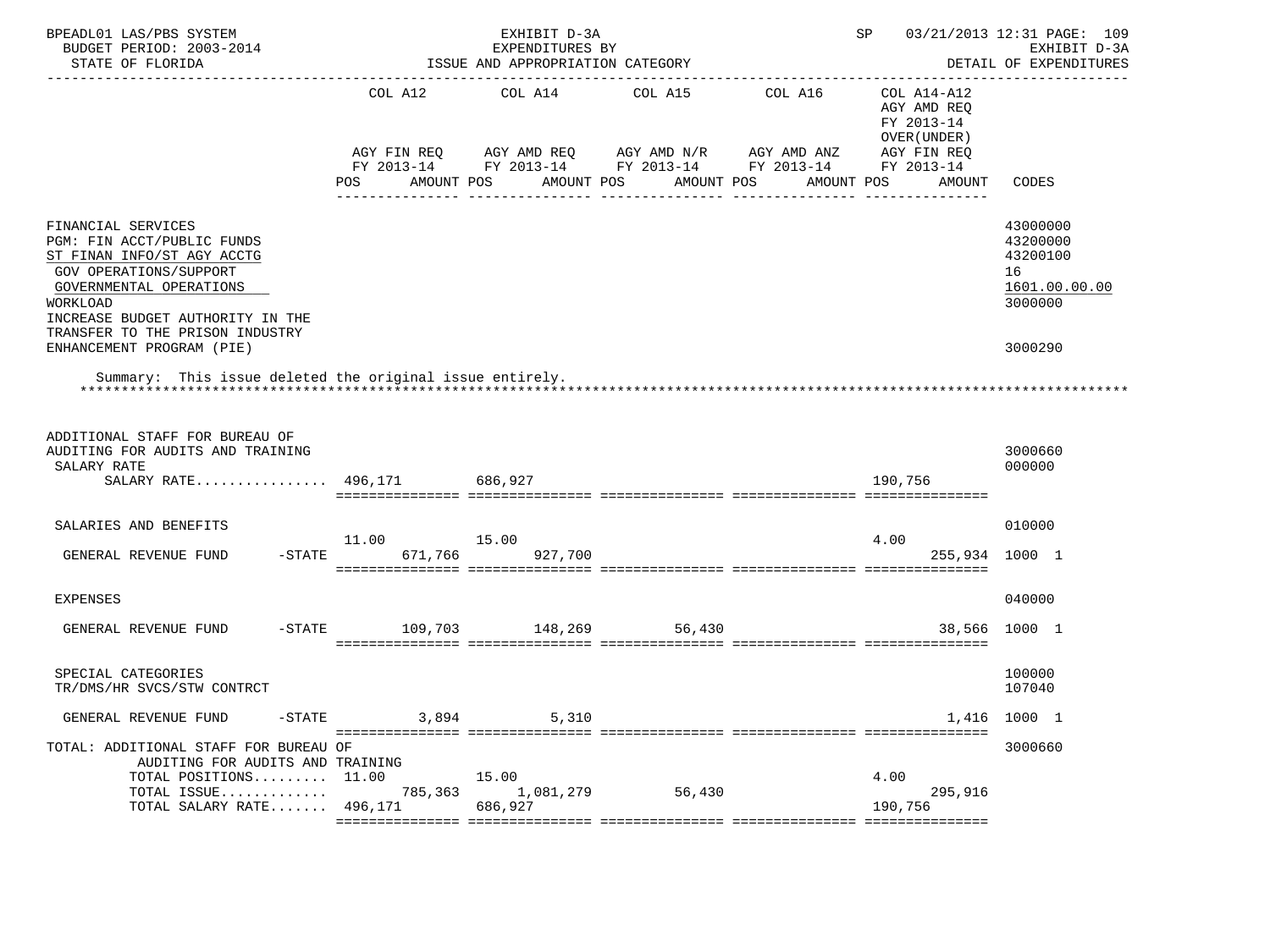| BPEADL01 LAS/PBS SYSTEM<br>BUDGET PERIOD: 2003-2014<br>STATE OF FLORIDA                                                                                                                                               |                                                | EXHIBIT D-3A<br>EXPENDITURES BY<br>ISSUE AND APPROPRIATION CATEGORY | SP.                                     | 03/21/2013 12:31 PAGE: 110<br>EXHIBIT D-3A<br>DETAIL OF EXPENDITURES |                                                          |                                                                               |
|-----------------------------------------------------------------------------------------------------------------------------------------------------------------------------------------------------------------------|------------------------------------------------|---------------------------------------------------------------------|-----------------------------------------|----------------------------------------------------------------------|----------------------------------------------------------|-------------------------------------------------------------------------------|
|                                                                                                                                                                                                                       | COL A12                                        | COL A14                                                             | COL A15                                 | COL A16                                                              | COL A14-A12<br>AGY AMD REO<br>FY 2013-14<br>OVER (UNDER) |                                                                               |
|                                                                                                                                                                                                                       | AGY FIN REO<br>FY 2013-14<br>POS<br>AMOUNT POS | AGY AMD REO<br>FY 2013-14<br>AMOUNT POS                             | AGY AMD N/R<br>FY 2013-14<br>AMOUNT POS | AGY AMD ANZ<br>FY 2013-14<br>AMOUNT POS                              | AGY FIN REO<br>FY 2013-14<br>AMOUNT                      | CODES                                                                         |
| FINANCIAL SERVICES<br>PGM: FIN ACCT/PUBLIC FUNDS<br>ST FINAN INFO/ST AGY ACCTG<br>GOV OPERATIONS/SUPPORT<br>GOVERNMENTAL OPERATIONS<br>WORKLOAD<br>ADDITIONAL STAFF FOR BUREAU OF<br>AUDITING FOR AUDITS AND TRAINING |                                                |                                                                     |                                         |                                                                      |                                                          | 43000000<br>43200000<br>43200100<br>16<br>1601.00.00.00<br>3000000<br>3000660 |
|                                                                                                                                                                                                                       |                                                |                                                                     |                                         |                                                                      |                                                          |                                                                               |

2013-2014 BUDGET YEAR NARRATIVE: IT COMPONENT? NO

 The Bureau of Auditing is requesting the establishment of eleven new positions and the reclassification of eight existing positions (requested in issue code 3001A70). This request is needed in order to recruit and retain key audit positions, in order to increase the number of state contracts and grants being reviewed by the Bureau. Over the past twelve months, the Department has shifted its Audit Plan to areas of higher risk and materiality, including the audit of agency contract and grant agreements, and the reviews of contract manager files as well as state purchasing card (PCard) activity. These types of complex reviews cannot be successfully executed within the current Bureau organizational structure.

 Using current resources, the Bureau is only able to review and audit approximately 2% (1,000) of the total number of active contracts and grants each year. The Bureau is reviewing a very small sample of agency PCard transactions, and is only able to review contract files in eight to ten agencies per year. In addition agencies demand for additional training in contracts/grants and contract management have outweighed the Bureau's ability to conduct these classes. In FY11/12, the Bureau conducted 64 training classes, training more than 1,700 employees and providers (vendors).

This request would allow the Bureau to double the number of contracts, contract manager files, and PCard transactions being audited/reviewed, as well as increase and strengthen the existing training classes being offered to the 35 state agencies, as well as service providers.

Amended 2013-14 Narrative after February 1, 2013.

 This issue increases the number of FTE for Accounting and Auditing by 4 FTE and the related salary and expense budget. The department is assessing the use of Journal Transfer (JT) transaction by state agencies. The JT transactions allow expenditures to be moved between categories. This could impact the accuracy of our state financial statements. Not only will the additional 4 FTE assist with the contract audits in the current issue, but once a analysis is completed of JT transactions, the additional FTE will assist with audits of agencies using the JT transaction.

 Summary: An additional 4 FTE and corresponding salary and expense budget. \*\*\*\*\*\*\*\*\*\*\*\*\*\*\*\*\*\*\*\*\*\*\*\*\*\*\*\*\*\*\*\*\*\*\*\*\*\*\*\*\*\*\*\*\*\*\*\*\*\*\*\*\*\*\*\*\*\*\*\*\*\*\*\*\*\*\*\*\*\*\*\*\*\*\*\*\*\*\*\*\*\*\*\*\*\*\*\*\*\*\*\*\*\*\*\*\*\*\*\*\*\*\*\*\*\*\*\*\*\*\*\*\*\*\*\*\*\*\*\*\*\*\*\*\*\*\*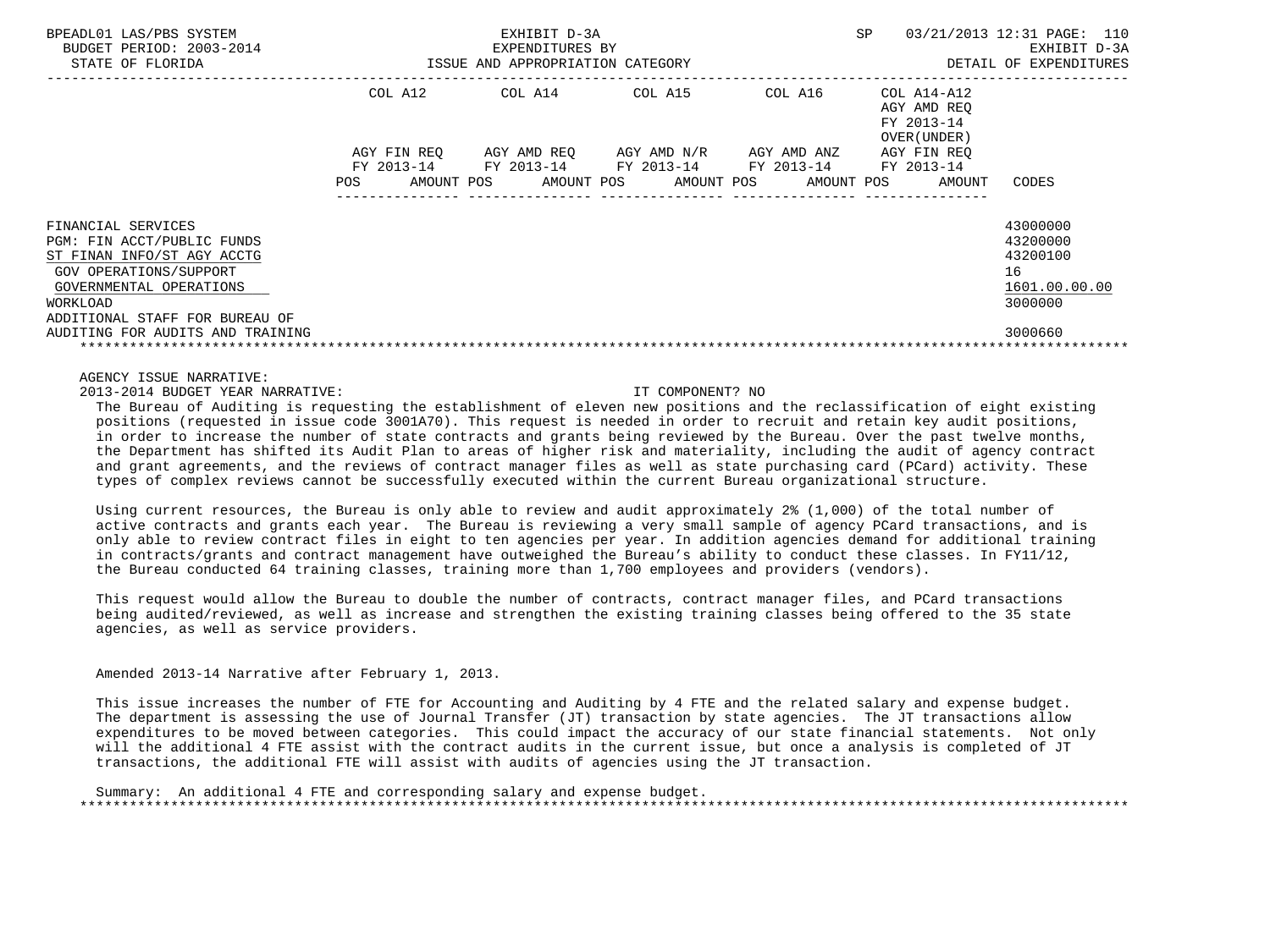| BPEADL01 LAS/PBS SYSTEM<br>BUDGET PERIOD: 2003-2014<br>STATE OF FLORIDA                                                                                                                                               |                       | EXHIBIT D-3A<br>EXPENDITURES BY<br>ISSUE AND APPROPRIATION CATEGORY<br>--------------------------------------                                  |                                  | ___________________________________ |                                                                                            |        | SP 03/21/2013 12:31 PAGE: 111<br>EXHIBIT D-3A<br>DETAIL OF EXPENDITURES<br>-------------- |
|-----------------------------------------------------------------------------------------------------------------------------------------------------------------------------------------------------------------------|-----------------------|------------------------------------------------------------------------------------------------------------------------------------------------|----------------------------------|-------------------------------------|--------------------------------------------------------------------------------------------|--------|-------------------------------------------------------------------------------------------|
|                                                                                                                                                                                                                       | COL A12<br><b>POS</b> | COL A14<br>AGY FIN REQ AGY AMD REQ AGY AMD N/R AGY AMD ANZ AGY FIN REQ<br>FY 2013-14 FY 2013-14 FY 2013-14 FY 2013-14 FY 2013-14<br>AMOUNT POS | COL A15<br>AMOUNT POS AMOUNT POS | COL A16<br>----------------         | COL A14-A12<br>AGY AMD REQ<br>FY 2013-14<br>OVER (UNDER )<br>AMOUNT POS<br>--------------- | AMOUNT | CODES                                                                                     |
| FINANCIAL SERVICES<br>PGM: FIN ACCT/PUBLIC FUNDS<br>ST FINAN INFO/ST AGY ACCTG<br>GOV OPERATIONS/SUPPORT<br>GOVERNMENTAL OPERATIONS<br>WORKLOAD<br>ADDITIONAL STAFF FOR BUREAU OF<br>AUDITING FOR AUDITS AND TRAINING |                       |                                                                                                                                                |                                  |                                     |                                                                                            |        | 43000000<br>43200000<br>43200100<br>16<br>1601.00.00.00<br>3000000<br>3000660             |
| POSITION DETAIL OF SALARIES AND BENEFITS:                                                                                                                                                                             |                       |                                                                                                                                                |                                  |                                     |                                                                                            |        |                                                                                           |
|                                                                                                                                                                                                                       | FTE                   | BASE RATE                                                                                                                                      | ADDITIVES                        | <b>BENEFITS</b>                     | SUBTOTAL                                                                                   |        | LAPSE LAPSED SALARIES<br>% AND BENEFITS                                                   |
| A12 - AGY FIN REO FY 2013-14                                                                                                                                                                                          |                       |                                                                                                                                                |                                  |                                     |                                                                                            |        |                                                                                           |
| NEW POSITIONS<br>P101 PROPOSED CLASS CODE<br>N9999 001                                                                                                                                                                |                       | 11.00 496,171                                                                                                                                  |                                  | 175,595 671,766 0.00 671,766        |                                                                                            |        |                                                                                           |
| TOTALS FOR ISSUE BY FUND<br>1000 GENERAL REVENUE FUND                                                                                                                                                                 |                       |                                                                                                                                                |                                  |                                     |                                                                                            |        | 671,766                                                                                   |
|                                                                                                                                                                                                                       | 11.00                 | 496,171                                                                                                                                        |                                  | 175,595                             | 671,766                                                                                    |        | ______________<br>671,766<br>==============                                               |
| A14 - AGY AMD REQ FY 2013-14                                                                                                                                                                                          |                       |                                                                                                                                                |                                  |                                     |                                                                                            |        |                                                                                           |
| NEW POSITIONS<br>P101 PROPOSED CLASS CODE<br>N9999 001                                                                                                                                                                |                       | 15.00 686,927                                                                                                                                  |                                  | 240,773 927,700 0.00                |                                                                                            |        | 927,700                                                                                   |
| TOTALS FOR ISSUE BY FUND<br>1000 GENERAL REVENUE FUND                                                                                                                                                                 |                       |                                                                                                                                                |                                  |                                     |                                                                                            |        | 927,700                                                                                   |
|                                                                                                                                                                                                                       | 15.00                 | 686,927                                                                                                                                        |                                  | 240,773                             | 927,700                                                                                    |        | 927,700                                                                                   |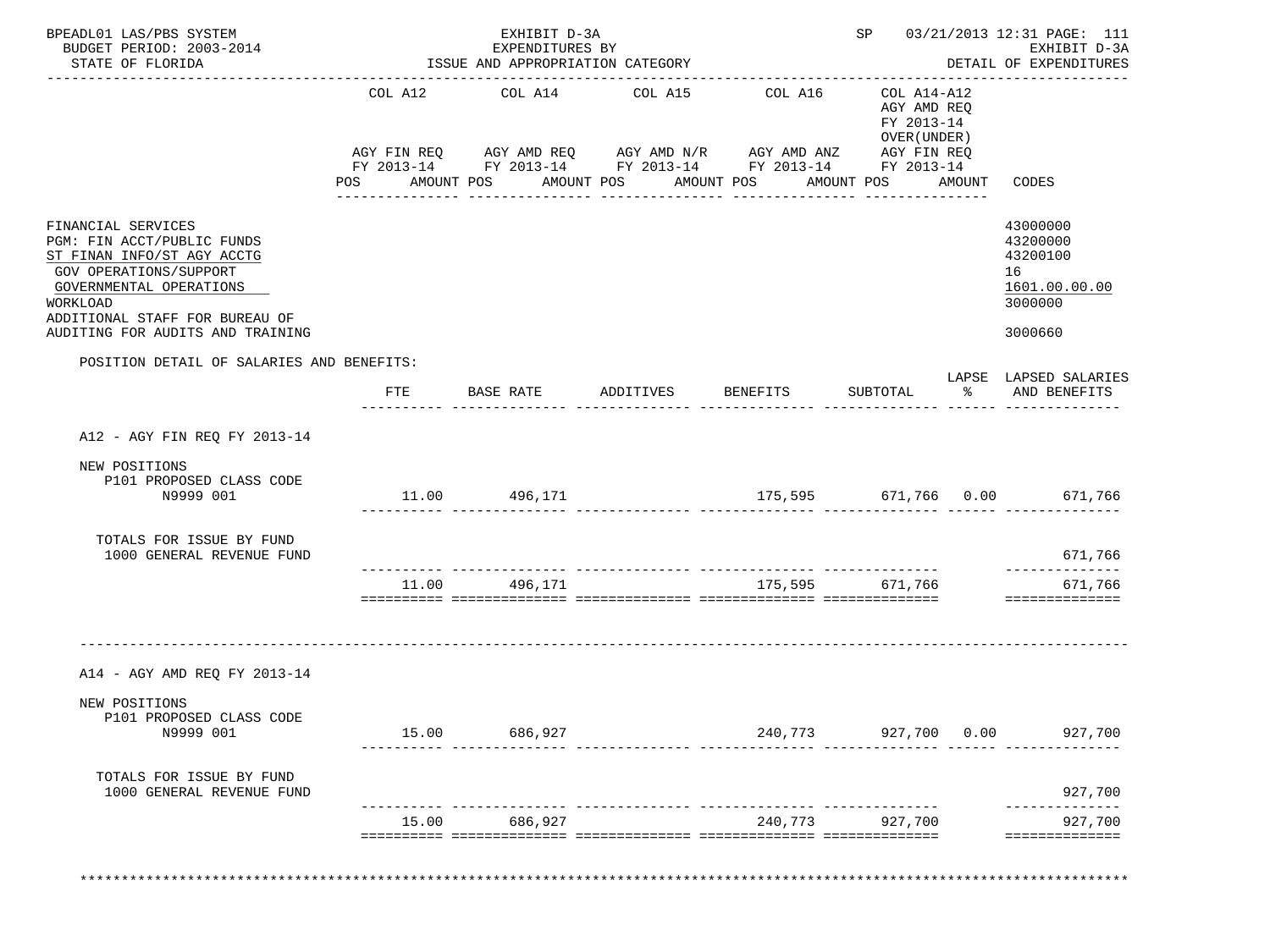| BPEADL01 LAS/PBS SYSTEM<br>BUDGET PERIOD: 2003-2014<br>STATE OF FLORIDA                                                                                                                                                                          |                                  | EXHIBIT D-3A<br>EXPENDITURES BY<br>ISSUE AND APPROPRIATION CATEGORY                                                                                                                | SP                                                                                          | 03/21/2013 12:31 PAGE: 112<br>EXHIBIT D-3A<br>DETAIL OF EXPENDITURES                    |
|--------------------------------------------------------------------------------------------------------------------------------------------------------------------------------------------------------------------------------------------------|----------------------------------|------------------------------------------------------------------------------------------------------------------------------------------------------------------------------------|---------------------------------------------------------------------------------------------|-----------------------------------------------------------------------------------------|
|                                                                                                                                                                                                                                                  | AGY FIN REO<br>AMOUNT POS<br>POS | COL A12 COL A14<br>COL A15<br>AGY AMD REQ      AGY AMD N/R      AGY AMD ANZ      AGY FIN REQ<br>FY 2013-14 FY 2013-14 FY 2013-14 FY 2013-14 FY 2013-14<br>AMOUNT POS<br>AMOUNT POS | COL A16<br>COL A14-A12<br>AGY AMD REO<br>FY 2013-14<br>OVER (UNDER)<br>AMOUNT POS<br>AMOUNT | CODES                                                                                   |
| FINANCIAL SERVICES<br>PGM: FIN ACCT/PUBLIC FUNDS<br>ST FINAN INFO/ST AGY ACCTG<br><b>GOV OPERATIONS/SUPPORT</b><br>GOVERNMENTAL OPERATIONS<br>WORKLOAD<br>ADDITIONAL STAFF IN OFFICE OF<br>FISCAL INTEGRITY<br>SALARY RATE<br>SALARY RATE 84,178 |                                  |                                                                                                                                                                                    | $84.178-$                                                                                   | 43000000<br>43200000<br>43200100<br>16<br>1601.00.00.00<br>3000000<br>3000670<br>000000 |
| SALARIES AND BENEFITS<br>$-$ STATE<br>GENERAL REVENUE FUND                                                                                                                                                                                       | 2.00<br>115,330                  |                                                                                                                                                                                    | $2.00 -$                                                                                    | 010000<br>115,330-1000 1                                                                |
| <b>EXPENSES</b>                                                                                                                                                                                                                                  |                                  |                                                                                                                                                                                    |                                                                                             | 040000                                                                                  |
| GENERAL REVENUE FUND<br>$-$ STATE                                                                                                                                                                                                                | 19,946                           |                                                                                                                                                                                    |                                                                                             | 19,946-1000 1                                                                           |
| SPECIAL CATEGORIES<br>TR/DMS/HR SVCS/STW CONTRCT                                                                                                                                                                                                 |                                  |                                                                                                                                                                                    |                                                                                             | 100000<br>107040                                                                        |
| GENERAL REVENUE FUND<br>$-$ STATE                                                                                                                                                                                                                | 708                              |                                                                                                                                                                                    |                                                                                             | 708-1000 1                                                                              |
| TOTAL: ADDITIONAL STAFF IN OFFICE OF<br>FISCAL INTEGRITY<br>TOTAL POSITIONS $2.00$<br>TOTAL ISSUE<br>TOTAL SALARY RATE 84,178                                                                                                                    | 135,984                          |                                                                                                                                                                                    | $2.00 -$<br>135,984-<br>84, 178-                                                            | 3000670                                                                                 |
|                                                                                                                                                                                                                                                  |                                  |                                                                                                                                                                                    |                                                                                             |                                                                                         |

2013-2014 BUDGET YEAR NARRATIVE: IT COMPONENT? NO

 The Office of Fiscal Integrity (OFI) is requesting the establishment of two new positions, to strengthen the overall skills of its investigation team. OFI's team is made up of five investigators (two of which are sworn officers), one (1) analyst and two (2) accountants. The OFI team currently lacks expertise in analyzing complex agency contracts and grant agreements. OFI must rely on assistance from other Bureaus for assistance in this area, and this causes delays in their investigations.

 Over the past four fiscal years, OFI has averaged ten investigations dealing with contract-related fraud. OFI intends to increase its workload using proactive investigative methods, and partner with other agencies and the Bureau of Auditing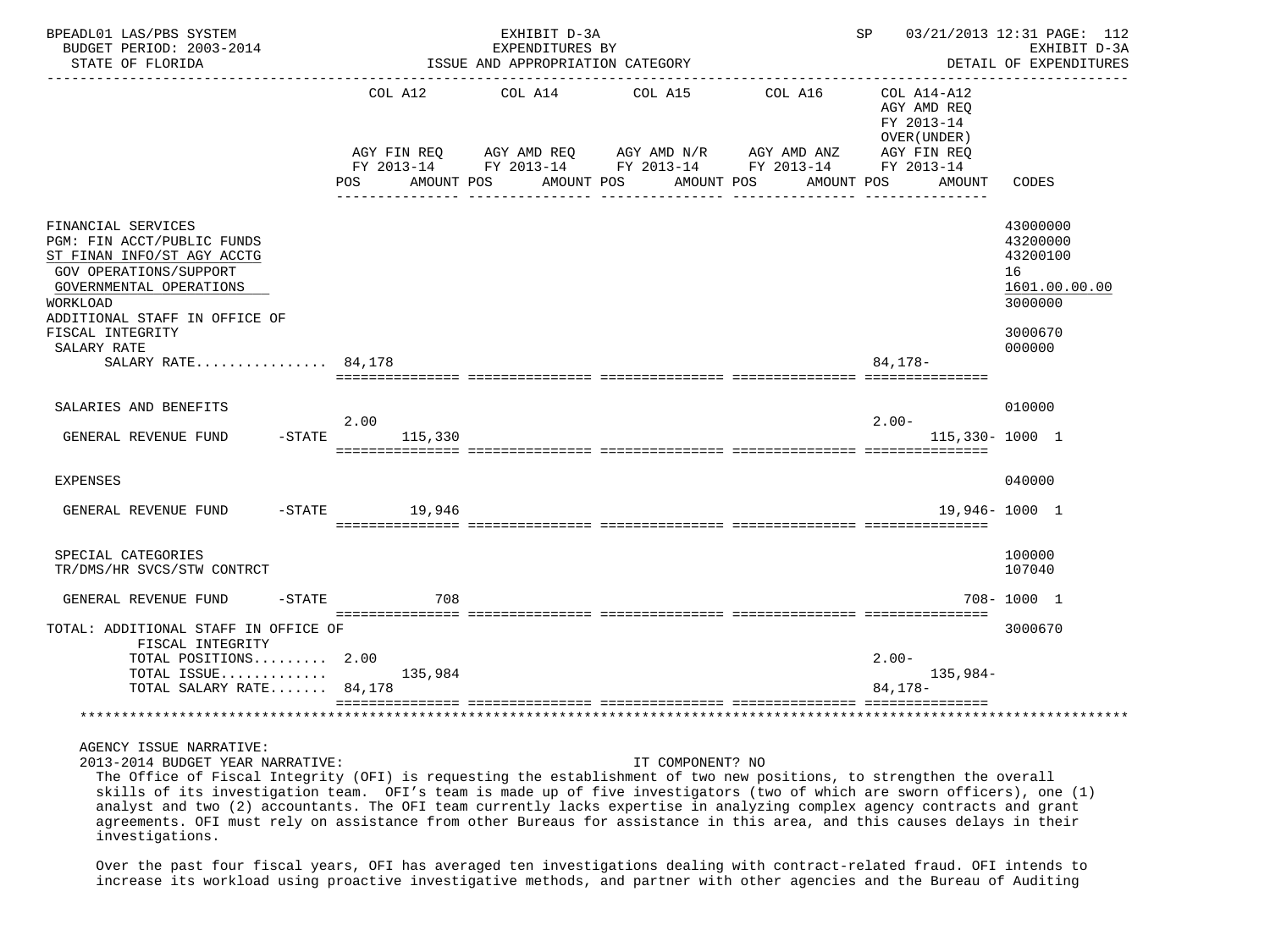| BPEADL01 LAS/PBS SYSTEM<br>BUDGET PERIOD: 2003-2014<br>STATE OF FLORIDA                                                                                                          | ISSUE AND APPROPRIATION CATEGORY | EXHIBIT D-3A<br>EXPENDITURES BY                                                                           |  | SP                                                                | 03/21/2013 12:31 PAGE: 113<br>EXHIBIT D-3A<br>DETAIL OF EXPENDITURES |
|----------------------------------------------------------------------------------------------------------------------------------------------------------------------------------|----------------------------------|-----------------------------------------------------------------------------------------------------------|--|-------------------------------------------------------------------|----------------------------------------------------------------------|
|                                                                                                                                                                                  |                                  | COL A12 COL A14 COL A15 COL A16                                                                           |  | COL A14-A12<br>AGY AMD REO<br>FY 2013-14<br>OVER (UNDER)          |                                                                      |
|                                                                                                                                                                                  | <b>POS</b>                       | AGY FIN REO AGY AMD REO AGY AMD N/R AGY AMD ANZ<br>FY 2013-14 FY 2013-14 FY 2013-14 FY 2013-14 FY 2013-14 |  | AGY FIN REO<br>AMOUNT POS AMOUNT POS AMOUNT POS AMOUNT POS AMOUNT | CODES                                                                |
| FINANCIAL SERVICES<br>PGM: FIN ACCT/PUBLIC FUNDS<br>ST FINAN INFO/ST AGY ACCTG<br>GOV OPERATIONS/SUPPORT<br>GOVERNMENTAL OPERATIONS<br>WORKLOAD<br>ADDITIONAL STAFF IN OFFICE OF |                                  |                                                                                                           |  |                                                                   | 43000000<br>43200000<br>43200100<br>16<br>1601.00.00.00<br>3000000   |
| FISCAL INTEGRITY                                                                                                                                                                 |                                  |                                                                                                           |  |                                                                   | 3000670                                                              |

 on research and investigations into contract fraud. Also, as the Bureau of Auditing begins auditing a higher number of agency contracts and grants, it is highly likely that additional allegations of fraud will be discovered and referred to OFI. Without these additional positions, OFI cases will take longer to investigate and OFI will not be able to increase its current case load of these types of cases.

Amended 2013-14 Narrative after February 1, 2013.

 The original legislative budget request (LBR) included issues intended to illustrate resource options for increasing department productivity in selected, mission critical areas. Since these resource needs are significant, the amended LBR removed various issues from consideration, in order to focus on essential operations for streamlining and increased organizational efficiencies. The department will continue to streamline operations and increase organizational efficiencies as it works with the Legislature to ensure the department's core functions are efficiently and effectively fulfilled.

| Summary | This issue deleted the original issue entirely. |  |
|---------|-------------------------------------------------|--|
|         |                                                 |  |

POSITION DETAIL OF SALARIES AND BENEFITS:

|                                                        | <b>FTE</b> | BASE RATE | ADDITIVES | BENEFITS | SUBTOTAL | LAPSE<br>°≈ | LAPSED SALARIES<br>AND BENEFITS |
|--------------------------------------------------------|------------|-----------|-----------|----------|----------|-------------|---------------------------------|
| A12 - AGY FIN REQ FY 2013-14                           |            |           |           |          |          |             |                                 |
| NEW POSITIONS<br>P101 PROPOSED CLASS CODE<br>N9999 001 | 2.00       | 84,178    |           | 31,152   | 115,330  | 0.00        | 115,330                         |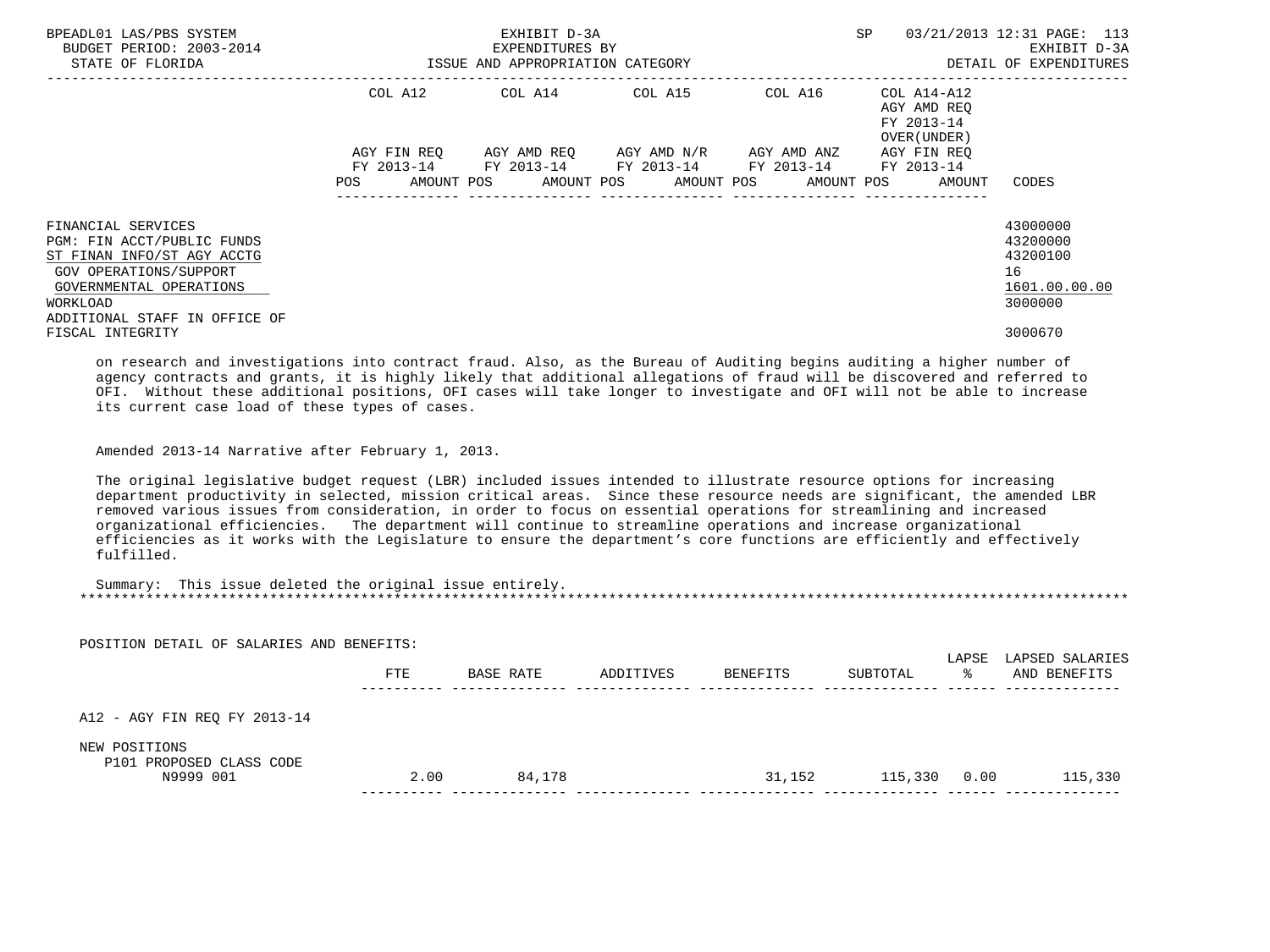| BPEADL01 LAS/PBS SYSTEM<br>BUDGET PERIOD: 2003-2014<br>STATE OF FLORIDA                                                                                                                              |                       | EXHIBIT D-3A<br>EXPENDITURES BY<br>ISSUE AND APPROPRIATION CATEGORY                                                                            |                       |                                          | SP 03/21/2013 12:31 PAGE: 114                                                                        | EXHIBIT D-3A<br>DETAIL OF EXPENDITURES<br>_____________                       |
|------------------------------------------------------------------------------------------------------------------------------------------------------------------------------------------------------|-----------------------|------------------------------------------------------------------------------------------------------------------------------------------------|-----------------------|------------------------------------------|------------------------------------------------------------------------------------------------------|-------------------------------------------------------------------------------|
|                                                                                                                                                                                                      | COL A12<br>POS        | COL A14<br>AGY FIN REQ AGY AMD REQ AGY AMD N/R AGY AMD ANZ AGY FIN REQ<br>FY 2013-14 FY 2013-14 FY 2013-14 FY 2013-14 FY 2013-14<br>AMOUNT POS | COL A15<br>AMOUNT POS | COL A16<br>AMOUNT POS<br>--------------- | COL A14-A12<br>AGY AMD REO<br>FY 2013-14<br>OVER (UNDER)<br>AMOUNT POS<br>AMOUNT<br>---------------- | CODES                                                                         |
| FINANCIAL SERVICES<br>PGM: FIN ACCT/PUBLIC FUNDS<br>ST FINAN INFO/ST AGY ACCTG<br>GOV OPERATIONS/SUPPORT<br>GOVERNMENTAL OPERATIONS<br>WORKLOAD<br>ADDITIONAL STAFF IN OFFICE OF<br>FISCAL INTEGRITY |                       |                                                                                                                                                |                       |                                          |                                                                                                      | 43000000<br>43200000<br>43200100<br>16<br>1601.00.00.00<br>3000000<br>3000670 |
| POSITION DETAIL OF SALARIES AND BENEFITS:                                                                                                                                                            | FTE                   | BASE RATE                                                                                                                                      | ADDITIVES             | BENEFITS                                 | SUBTOTAL<br>ႜೢ                                                                                       | LAPSE LAPSED SALARIES<br>AND BENEFITS                                         |
| A12 - AGY FIN REQ FY 2013-14                                                                                                                                                                         |                       |                                                                                                                                                |                       |                                          |                                                                                                      |                                                                               |
| NEW POSITIONS                                                                                                                                                                                        |                       |                                                                                                                                                |                       |                                          |                                                                                                      |                                                                               |
| TOTALS FOR ISSUE BY FUND<br>1000 GENERAL REVENUE FUND                                                                                                                                                |                       |                                                                                                                                                |                       |                                          |                                                                                                      | 115,330                                                                       |
|                                                                                                                                                                                                      | 2.00                  | 84,178                                                                                                                                         |                       |                                          | 31, 152 115, 330                                                                                     | 115,330<br>==============                                                     |
| ADDITIONAL STAFF TO SUPPORT SPECIAL<br>PROJECTS IN ACCOUNTING AND AUDITING<br>DIRECTOR'S OFFICE<br>SALARY RATE                                                                                       |                       |                                                                                                                                                |                       |                                          |                                                                                                      | 3000680<br>000000                                                             |
| SALARY RATE 399,132 199,566                                                                                                                                                                          |                       |                                                                                                                                                |                       |                                          | 199,566-                                                                                             |                                                                               |
| SALARIES AND BENEFITS<br>GENERAL REVENUE FUND<br>$-STATE$                                                                                                                                            | 6.00<br>511,397       | 3.00<br>255,699                                                                                                                                |                       |                                          | $3.00 -$<br>255,698-1000 1                                                                           | 010000                                                                        |
| EXPENSES                                                                                                                                                                                             |                       |                                                                                                                                                |                       |                                          |                                                                                                      | 040000                                                                        |
| $-STATE$<br>GENERAL REVENUE FUND                                                                                                                                                                     | 59,838<br>=========== | 29,919                                                                                                                                         | 22,572                |                                          |                                                                                                      | 29,919-1000 1                                                                 |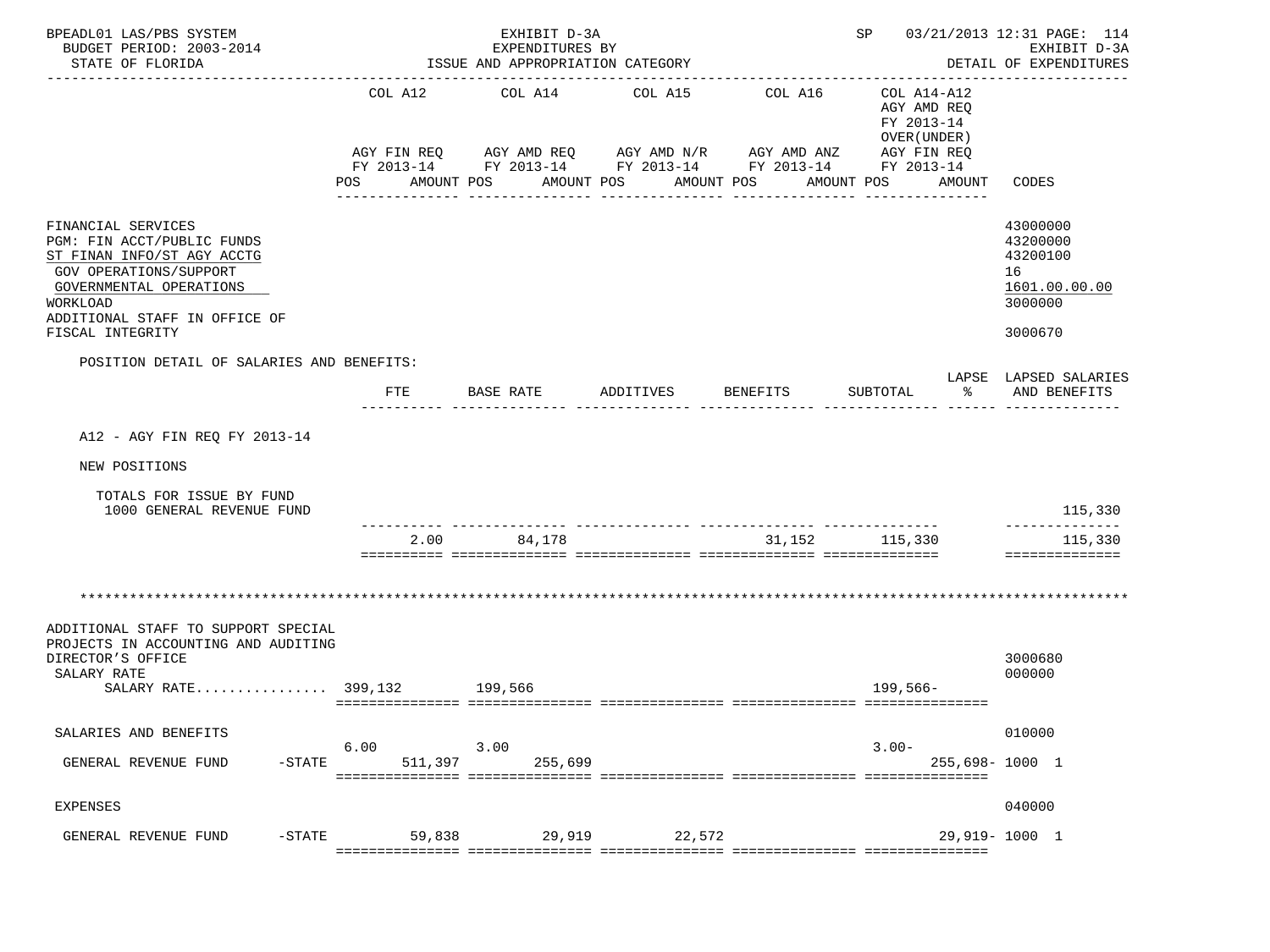| BPEADL01 LAS/PBS SYSTEM<br>BUDGET PERIOD: 2003-2014<br>STATE OF FLORIDA                                |                      | EXHIBIT D-3A<br>EXPENDITURES BY | ISSUE AND APPROPRIATION CATEGORY                                                    |            | SP                                        | 03/21/2013 12:31 PAGE: 115<br>EXHIBIT D-3A<br>DETAIL OF EXPENDITURES |
|--------------------------------------------------------------------------------------------------------|----------------------|---------------------------------|-------------------------------------------------------------------------------------|------------|-------------------------------------------|----------------------------------------------------------------------|
|                                                                                                        |                      |                                 | COL A12 COL A14 COL A15 COL A16 COL A14-A12                                         |            | AGY AMD REO<br>FY 2013-14<br>OVER (UNDER) |                                                                      |
|                                                                                                        |                      |                                 | AGY FIN REQ AGY AMD REQ AGY AMD N/R AGY AMD ANZ                                     |            | AGY FIN REO                               |                                                                      |
|                                                                                                        |                      |                                 | FY 2013-14 FY 2013-14 FY 2013-14 FY 2013-14<br>POS AMOUNT POS AMOUNT POS AMOUNT POS | AMOUNT POS | FY 2013-14<br>AMOUNT                      | CODES                                                                |
| FINANCIAL SERVICES                                                                                     |                      |                                 |                                                                                     |            |                                           | 43000000                                                             |
| PGM: FIN ACCT/PUBLIC FUNDS                                                                             |                      |                                 |                                                                                     |            |                                           | 43200000                                                             |
| ST FINAN INFO/ST AGY ACCTG                                                                             |                      |                                 |                                                                                     |            |                                           | 43200100                                                             |
| <b>GOV OPERATIONS/SUPPORT</b>                                                                          |                      |                                 |                                                                                     |            |                                           | 16                                                                   |
| GOVERNMENTAL OPERATIONS<br><b>WORKLOAD</b>                                                             |                      |                                 |                                                                                     |            |                                           | 1601.00.00.00<br>3000000                                             |
| ADDITIONAL STAFF TO SUPPORT SPECIAL                                                                    |                      |                                 |                                                                                     |            |                                           |                                                                      |
| PROJECTS IN ACCOUNTING AND AUDITING                                                                    |                      |                                 |                                                                                     |            |                                           |                                                                      |
| DIRECTOR'S OFFICE                                                                                      |                      |                                 |                                                                                     |            |                                           | 3000680                                                              |
| SPECIAL CATEGORIES                                                                                     |                      |                                 |                                                                                     |            |                                           | 100000                                                               |
| TR/DMS/HR SVCS/STW CONTRCT                                                                             |                      |                                 |                                                                                     |            |                                           | 107040                                                               |
| GENERAL REVENUE FUND                                                                                   | $-STATE$ 2,124 1,062 |                                 |                                                                                     |            | ------------- ----------------            | $1.062 - 1000$ 1                                                     |
| TOTAL: ADDITIONAL STAFF TO SUPPORT SPECIAL<br>PROJECTS IN ACCOUNTING AND AUDITING<br>DIRECTOR'S OFFICE |                      |                                 |                                                                                     |            |                                           | 3000680                                                              |
| TOTAL POSITIONS 6.00                                                                                   |                      | 3.00                            |                                                                                     |            | $3.00 -$                                  |                                                                      |
|                                                                                                        |                      |                                 | 22,572                                                                              |            | $286.679-$                                |                                                                      |
| TOTAL SALARY RATE 399,132 199,566                                                                      |                      |                                 |                                                                                     |            | $199.566 -$                               |                                                                      |
|                                                                                                        |                      |                                 |                                                                                     |            |                                           |                                                                      |
|                                                                                                        |                      |                                 |                                                                                     |            |                                           |                                                                      |
| AGENCY ISSUE NARRATIVE:                                                                                |                      |                                 |                                                                                     |            |                                           |                                                                      |

2013-2014 BUDGET YEAR NARRATIVE: IT COMPONENT? NO

 The Division of Accounting and Auditing is requesting the establishment of six (6) new positions, to be used in the Division Director's Office for current and future Department initiatives, including the replacement of the State's accounting system (FLAIR). Beginning in Fiscal Year 2013-2014, the Division will be tasked with playing a key role in implementing the initial steps surrounding the replacement of FLAIR, as determined by a Business Case Study, to be conducted in FY 2012-2013. These positions will be high-level, professional positions, with key expertise in governmental accounting, and are being requested to be established at the Financial Administrator level.

 Due to the difficulty of recruiting this level of employee, this request includes additional amounts sufficient to higher at 10% over the minimum for the paygrade.

Amended 2013-14 Narrative after February 1, 2013.

 This issue has been reduced by three FTE and retitled to omit the "FLAIR" reference. The issue will allow the Director of Accounting and Auditing to respond timely to multiple requests for information from the legislature, staff and state agencies. The amount of information requested by the division is immense. Since the FLAIR system is not able to generate understandable reports, it takes days, if not weeks, sometimes to pull the information from various places and prepare the information in an understandable form.

 Summary: This issue reduced the FTE and the budget requested by half. \*\*\*\*\*\*\*\*\*\*\*\*\*\*\*\*\*\*\*\*\*\*\*\*\*\*\*\*\*\*\*\*\*\*\*\*\*\*\*\*\*\*\*\*\*\*\*\*\*\*\*\*\*\*\*\*\*\*\*\*\*\*\*\*\*\*\*\*\*\*\*\*\*\*\*\*\*\*\*\*\*\*\*\*\*\*\*\*\*\*\*\*\*\*\*\*\*\*\*\*\*\*\*\*\*\*\*\*\*\*\*\*\*\*\*\*\*\*\*\*\*\*\*\*\*\*\*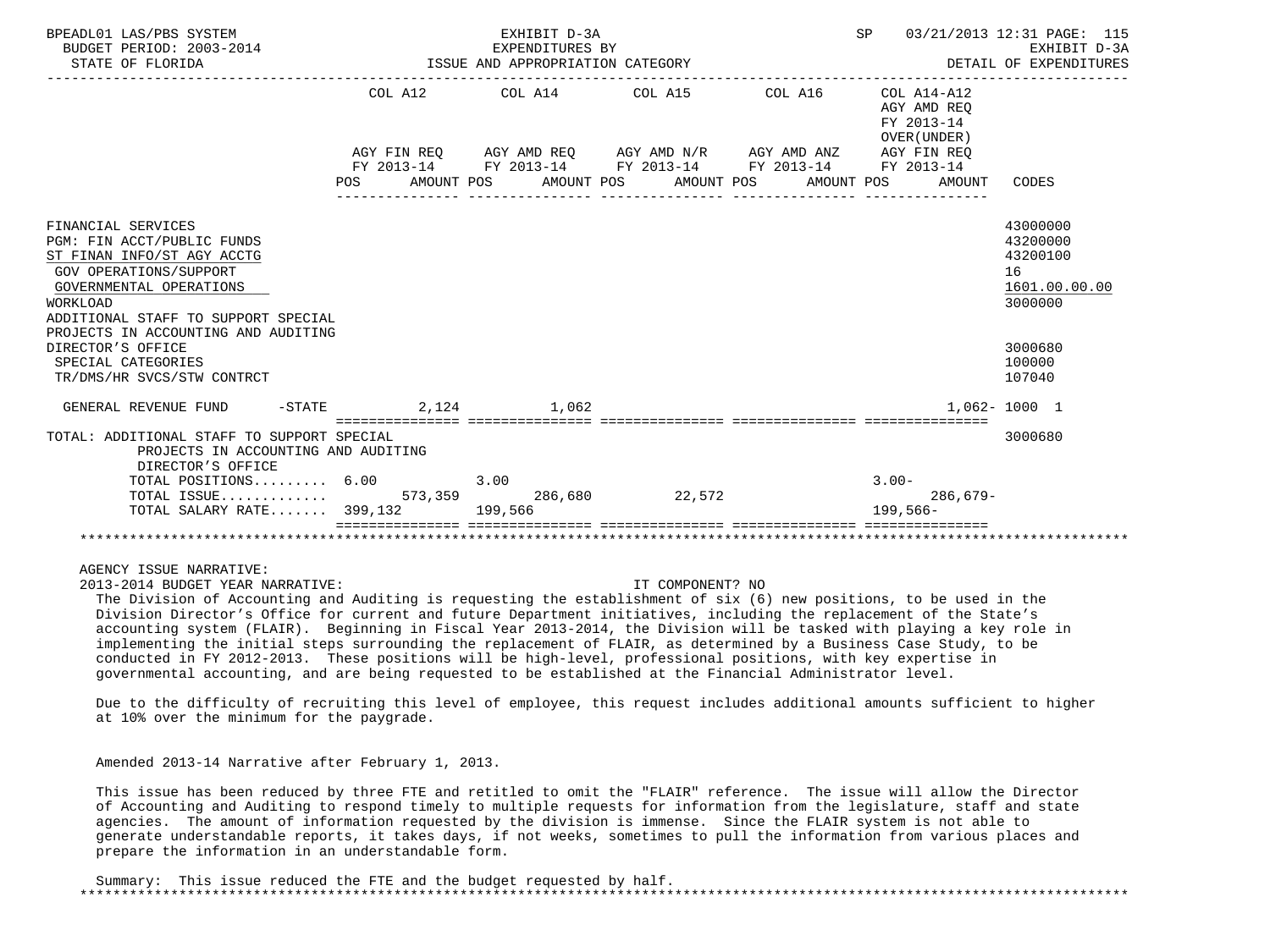| BPEADL01 LAS/PBS SYSTEM<br>BUDGET PERIOD: 2003-2014<br>STATE OF FLORIDA                                                                                                                                                       |                | EXHIBIT D-3A<br>EXPENDITURES BY<br>ISSUE AND APPROPRIATION CATEGORY                                                                      |                                          |                 |                                               |        | SP 03/21/2013 12:31 PAGE: 116<br>EXHIBIT D-3A<br>DETAIL OF EXPENDITURES |
|-------------------------------------------------------------------------------------------------------------------------------------------------------------------------------------------------------------------------------|----------------|------------------------------------------------------------------------------------------------------------------------------------------|------------------------------------------|-----------------|-----------------------------------------------|--------|-------------------------------------------------------------------------|
|                                                                                                                                                                                                                               |                | COL A12 COL A14                                                                                                                          | COL A15                                  | COL A16         | COL A14-A12<br>AGY AMD REQ<br>FY 2013-14      |        |                                                                         |
|                                                                                                                                                                                                                               | POS AMOUNT POS | AGY FIN REQ AGY AMD REQ AGY AMD N/R AGY AMD ANZ AGY FIN REQ<br>FY 2013-14 FY 2013-14 FY 2013-14 FY 2013-14 FY 2013-14<br>_______________ | AMOUNT POS AMOUNT POS<br>_______________ | --------------- | OVER (UNDER)<br>AMOUNT POS<br>--------------- | AMOUNT | CODES                                                                   |
| FINANCIAL SERVICES<br>PGM: FIN ACCT/PUBLIC FUNDS<br>ST FINAN INFO/ST AGY ACCTG<br>GOV OPERATIONS/SUPPORT<br>GOVERNMENTAL OPERATIONS<br>WORKLOAD<br>ADDITIONAL STAFF TO SUPPORT SPECIAL<br>PROJECTS IN ACCOUNTING AND AUDITING |                |                                                                                                                                          |                                          |                 |                                               |        | 43000000<br>43200000<br>43200100<br>16<br>1601.00.00.00<br>3000000      |
| DIRECTOR'S OFFICE<br>POSITION DETAIL OF SALARIES AND BENEFITS:                                                                                                                                                                |                |                                                                                                                                          |                                          |                 |                                               |        | 3000680                                                                 |
|                                                                                                                                                                                                                               | FTE            | BASE RATE ADDITIVES BENEFITS                                                                                                             |                                          |                 | SUBTOTAL                                      | ႜೢ     | LAPSE LAPSED SALARIES<br>AND BENEFITS                                   |
| A12 - AGY FIN REQ FY 2013-14                                                                                                                                                                                                  |                |                                                                                                                                          |                                          |                 |                                               |        |                                                                         |
| NEW POSITIONS<br>P101 PROPOSED CLASS CODE<br>N9999 001                                                                                                                                                                        |                | $6.00$ 399,132<br>.ii iliisiisiisii titatiisiisi titatiisiisi titatiisiisiisiisiisiisi titat titat                                       |                                          |                 |                                               |        | 112,265 511,397 0.00 511,397                                            |
| TOTALS FOR ISSUE BY FUND<br>1000 GENERAL REVENUE FUND                                                                                                                                                                         |                |                                                                                                                                          |                                          |                 |                                               |        | 511,397                                                                 |
|                                                                                                                                                                                                                               |                | 6.00 399,132                                                                                                                             |                                          |                 | 112,265 511,397                               |        | 511,397<br>==============                                               |
| A14 - AGY AMD REQ FY 2013-14                                                                                                                                                                                                  |                |                                                                                                                                          |                                          |                 |                                               |        |                                                                         |
| NEW POSITIONS<br>P101 PROPOSED CLASS CODE<br>N9999 001                                                                                                                                                                        |                | 3.00 199,566                                                                                                                             |                                          |                 | 56,133 255,699 0.00                           |        | 255,699                                                                 |
|                                                                                                                                                                                                                               |                |                                                                                                                                          |                                          |                 |                                               |        | 255,699                                                                 |
| TOTALS FOR ISSUE BY FUND<br>1000 GENERAL REVENUE FUND                                                                                                                                                                         |                |                                                                                                                                          |                                          |                 |                                               |        |                                                                         |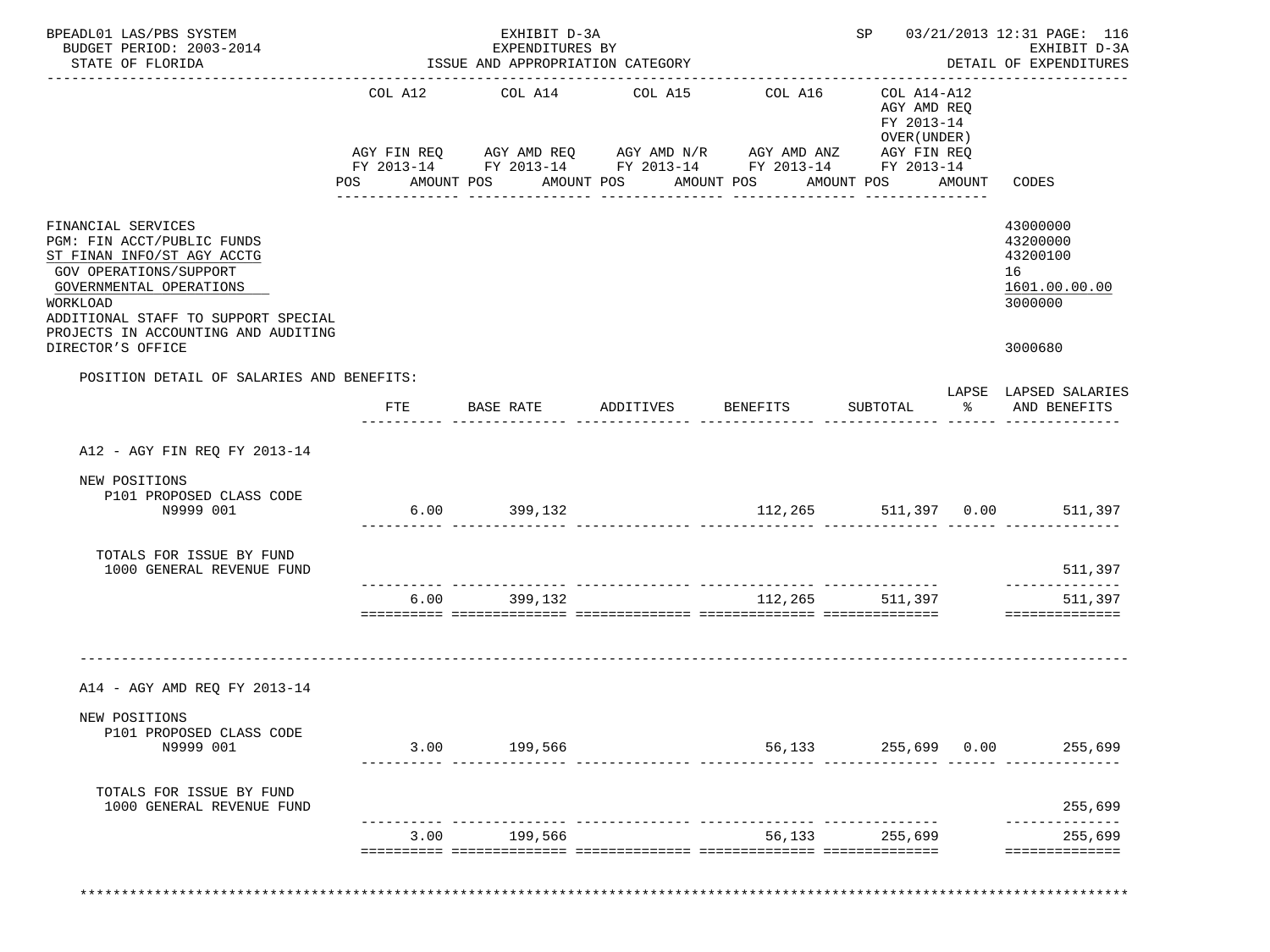| BPEADL01 LAS/PBS SYSTEM<br>BUDGET PERIOD: 2003-2014<br>STATE OF FLORIDA                                                                                                                                                                                             |                                         | EXHIBIT D-3A<br>EXPENDITURES BY<br>ISSUE AND APPROPRIATION CATEGORY                                                                    |            |                       | SP                                                                                | 03/21/2013 12:31 PAGE: 117<br>EXHIBIT D-3A<br>DETAIL OF EXPENDITURES                    |
|---------------------------------------------------------------------------------------------------------------------------------------------------------------------------------------------------------------------------------------------------------------------|-----------------------------------------|----------------------------------------------------------------------------------------------------------------------------------------|------------|-----------------------|-----------------------------------------------------------------------------------|-----------------------------------------------------------------------------------------|
|                                                                                                                                                                                                                                                                     | AGY FIN REQ<br>AMOUNT POS<br><b>POS</b> | COL A12 COL A14 COL A15<br>AGY AMD REQ AGY AMD N/R AGY AMD ANZ<br>FY 2013-14 FY 2013-14 FY 2013-14 FY 2013-14 FY 2013-14<br>AMOUNT POS | AMOUNT POS | COL A16<br>AMOUNT POS | COL A14-A12<br>AGY AMD REO<br>FY 2013-14<br>OVER (UNDER)<br>AGY FIN REQ<br>AMOUNT | CODES                                                                                   |
| FINANCIAL SERVICES<br>PGM: FIN ACCT/PUBLIC FUNDS<br>ST FINAN INFO/ST AGY ACCTG<br><b>GOV OPERATIONS/SUPPORT</b><br>GOVERNMENTAL OPERATIONS<br>WORKLOAD<br>ADDITIONAL STAFF TO PERFORM AUDITS<br>IN BUREAU OF STATE PAYROLLS<br>SALARY RATE<br>SALARY RATE $239.040$ |                                         |                                                                                                                                        |            |                       | $239.040-$                                                                        | 43000000<br>43200000<br>43200100<br>16<br>1601.00.00.00<br>3000000<br>3000690<br>000000 |
| SALARIES AND BENEFITS<br>GENERAL REVENUE FUND<br>$-$ STATE                                                                                                                                                                                                          | 5.00<br>320,589                         |                                                                                                                                        |            |                       | $5.00 -$<br>320,589-1000 1                                                        | 010000                                                                                  |
| <b>EXPENSES</b>                                                                                                                                                                                                                                                     |                                         |                                                                                                                                        |            |                       |                                                                                   | 040000                                                                                  |
| GENERAL REVENUE FUND                                                                                                                                                                                                                                                | -STATE 49,865                           |                                                                                                                                        |            |                       |                                                                                   | 49,865-1000 1                                                                           |
| SPECIAL CATEGORIES<br>TR/DMS/HR SVCS/STW CONTRCT                                                                                                                                                                                                                    |                                         |                                                                                                                                        |            |                       |                                                                                   | 100000<br>107040                                                                        |
| GENERAL REVENUE FUND                                                                                                                                                                                                                                                | $-STATE$<br>1,770                       |                                                                                                                                        |            |                       |                                                                                   | 1,770-1000 1                                                                            |
| TOTAL: ADDITIONAL STAFF TO PERFORM AUDITS<br>IN BUREAU OF STATE PAYROLLS<br>TOTAL POSITIONS 5.00<br>TOTAL ISSUE<br>TOTAL SALARY RATE 239,040                                                                                                                        | 372,224                                 |                                                                                                                                        |            |                       | $5.00 -$<br>$372, 224-$<br>$239.040-$                                             | 3000690                                                                                 |
|                                                                                                                                                                                                                                                                     |                                         |                                                                                                                                        |            |                       |                                                                                   |                                                                                         |

2013-2014 BUDGET YEAR NARRATIVE: IT COMPONENT? NO

 The Bureau of State Payrolls is requesting the establishment of five new positions, for the purposes of creating the Post Audit Section. One of the Bureau's key responsibilities is the examination and audit of the 35 state agencies' payroll processing functions. Bureau audits frequently identify weak procedures and poor practices on areas involving salary and on-call overpayments, leave payout calculations, and maintenance of accurate payroll records.

 The Bureau currently has two staff assigned to this responsibility, and they can only audit three to five agencies each year, which means the 35 agencies are only audited once every seven to ten years. Adding the additional five positions will allow the Bureau to audit each state agency more frequently, and lessen the likelihood that weak agency practices go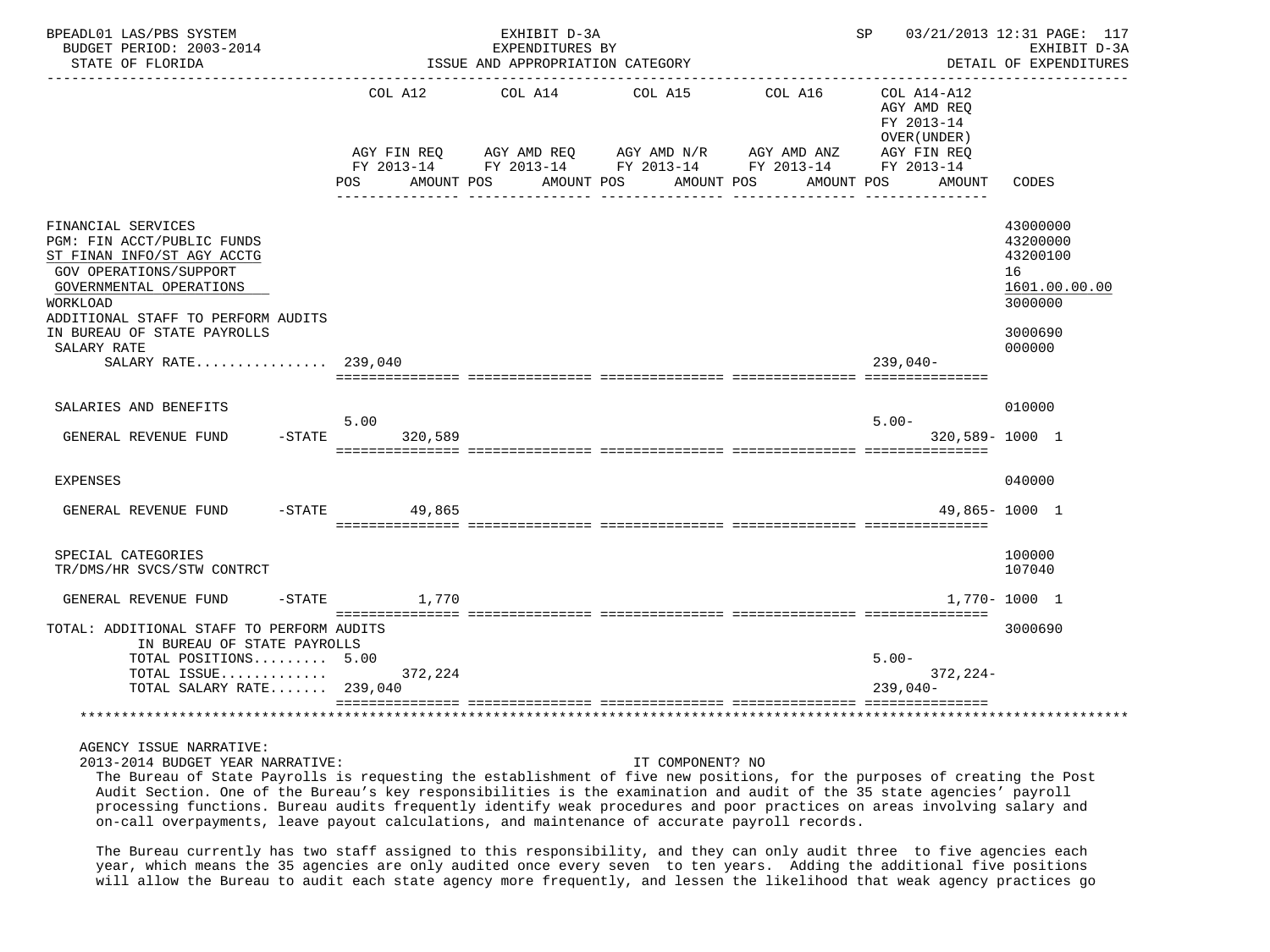| BPEADL01 LAS/PBS SYSTEM<br>BUDGET PERIOD: 2003-2014                                                                                                                                                                                                                                                                                                                                                                                                                                                                                                                                                                                                                                     | EXHIBIT D-3A<br>EXPENDITURES BY<br>ISSUE AND APPROPRIATION CATEGORY                      |  | SP 03/21/2013 12:31 PAGE: 118<br>EXHIBIT D-3A<br>DETAIL OF EXPENDITURES |                                                                                               |  |
|-----------------------------------------------------------------------------------------------------------------------------------------------------------------------------------------------------------------------------------------------------------------------------------------------------------------------------------------------------------------------------------------------------------------------------------------------------------------------------------------------------------------------------------------------------------------------------------------------------------------------------------------------------------------------------------------|------------------------------------------------------------------------------------------|--|-------------------------------------------------------------------------|-----------------------------------------------------------------------------------------------|--|
|                                                                                                                                                                                                                                                                                                                                                                                                                                                                                                                                                                                                                                                                                         | COL A12 COL A14 COL A15 COL A16 COL A14-A12<br>AGY AMD REQ<br>FY 2013-14<br>OVER (UNDER) |  |                                                                         |                                                                                               |  |
|                                                                                                                                                                                                                                                                                                                                                                                                                                                                                                                                                                                                                                                                                         | POS AMOUNT POS AMOUNT POS AMOUNT POS AMOUNT POS AMOUNT                                   |  |                                                                         | CODES                                                                                         |  |
| FINANCIAL SERVICES<br>PGM: FIN ACCT/PUBLIC FUNDS<br>ST FINAN INFO/ST AGY ACCTG<br>GOV OPERATIONS/SUPPORT<br>GOVERNMENTAL OPERATIONS<br>WORKLOAD<br>ADDITIONAL STAFF TO PERFORM AUDITS                                                                                                                                                                                                                                                                                                                                                                                                                                                                                                   |                                                                                          |  |                                                                         | 43000000<br>43200000<br>43200100<br>16<br>1601.00.00.00<br>3000000                            |  |
| IN BUREAU OF STATE PAYROLLS                                                                                                                                                                                                                                                                                                                                                                                                                                                                                                                                                                                                                                                             |                                                                                          |  |                                                                         | 3000690                                                                                       |  |
| undiscovered for up to ten years.                                                                                                                                                                                                                                                                                                                                                                                                                                                                                                                                                                                                                                                       |                                                                                          |  |                                                                         |                                                                                               |  |
| Amended 2013-14 Narrative after February 1, 2013.<br>The original legislative budget request (LBR) included issues intended to illustrate resource options for increasing<br>department productivity in selected, mission critical areas. Since these resource needs are significant, the amended LBR<br>removed various issues from consideration, in order to focus on essential operations for streamlining and increased<br>organizational efficiencies. The department will continue to streamline operations and increase organizational<br>efficiencies as it works with the Legislature to ensure the department's core functions are efficiently and effectively<br>fulfilled. |                                                                                          |  |                                                                         |                                                                                               |  |
| Summary: This issue deleted the original issue entirely.                                                                                                                                                                                                                                                                                                                                                                                                                                                                                                                                                                                                                                |                                                                                          |  |                                                                         |                                                                                               |  |
| POSITION DETAIL OF SALARIES AND BENEFITS:                                                                                                                                                                                                                                                                                                                                                                                                                                                                                                                                                                                                                                               |                                                                                          |  |                                                                         |                                                                                               |  |
|                                                                                                                                                                                                                                                                                                                                                                                                                                                                                                                                                                                                                                                                                         |                                                                                          |  |                                                                         | LAPSE LAPSED SALARIES<br>FTE BASE RATE ADDITIVES BENEFITS SUBTOTAL $\frac{1}{2}$ and benefits |  |
| A12 - AGY FIN REQ FY 2013-14                                                                                                                                                                                                                                                                                                                                                                                                                                                                                                                                                                                                                                                            |                                                                                          |  |                                                                         |                                                                                               |  |
| NEW POSITIONS<br>P101 PROPOSED CLASS CODE<br>N9999 001                                                                                                                                                                                                                                                                                                                                                                                                                                                                                                                                                                                                                                  | 5 00 239 040                                                                             |  |                                                                         |                                                                                               |  |

|                                                       | 5.00 | 239,040 | 81,549 | 320,589         | 320,589 |
|-------------------------------------------------------|------|---------|--------|-----------------|---------|
| TOTALS FOR ISSUE BY FUND<br>1000 GENERAL REVENUE FUND |      |         |        |                 | 320,589 |
|                                                       |      |         |        |                 |         |
| N9999 001                                             | 5.00 | 239,040 | 81,549 | 320,589<br>0.00 | 320,589 |

\*\*\*\*\*\*\*\*\*\*\*\*\*\*\*\*\*\*\*\*\*\*\*\*\*\*\*\*\*\*\*\*\*\*\*\*\*\*\*\*\*\*\*\*\*\*\*\*\*\*\*\*\*\*\*\*\*\*\*\*\*\*\*\*\*\*\*\*\*\*\*\*\*\*\*\*\*\*\*\*\*\*\*\*\*\*\*\*\*\*\*\*\*\*\*\*\*\*\*\*\*\*\*\*\*\*\*\*\*\*\*\*\*\*\*\*\*\*\*\*\*\*\*\*\*\*\*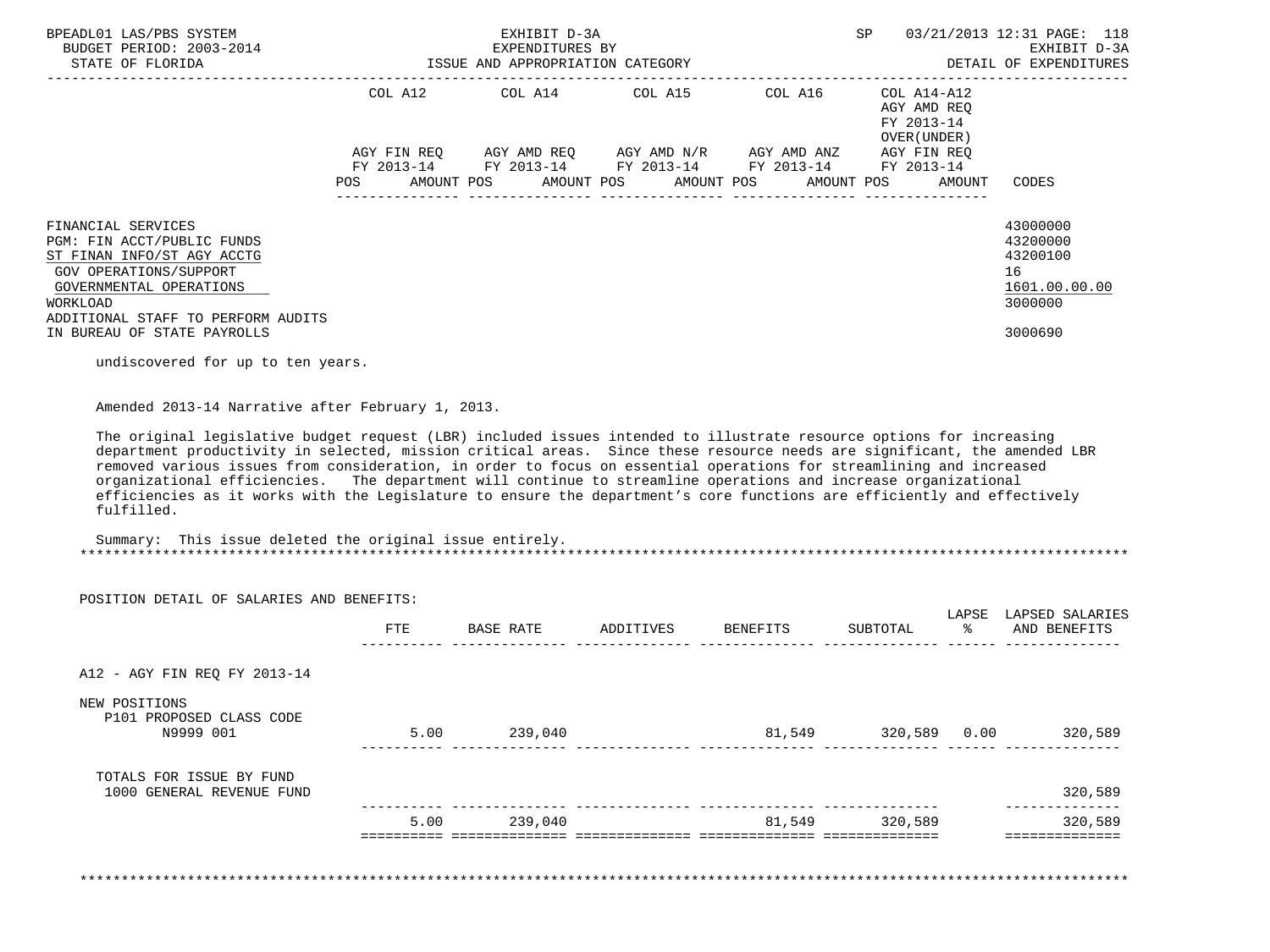| BPEADL01 LAS/PBS SYSTEM<br>BUDGET PERIOD: 2003-2014<br>STATE OF FLORIDA                                                                                                                                                                                                           | EXHIBIT D-3A<br>EXPENDITURES BY<br>ISSUE AND APPROPRIATION CATEGORY |                                                                                                           |                       |            | SP<br>03/21/2013 12:31 PAGE: 119<br>EXHIBIT D-3A<br>DETAIL OF EXPENDITURES |                                                                                         |  |
|-----------------------------------------------------------------------------------------------------------------------------------------------------------------------------------------------------------------------------------------------------------------------------------|---------------------------------------------------------------------|-----------------------------------------------------------------------------------------------------------|-----------------------|------------|----------------------------------------------------------------------------|-----------------------------------------------------------------------------------------|--|
|                                                                                                                                                                                                                                                                                   |                                                                     | COL A12 COL A14 COL A15 COL A16 COL A14-A12                                                               |                       |            | AGY AMD REO<br>FY 2013-14<br>OVER (UNDER)                                  |                                                                                         |  |
|                                                                                                                                                                                                                                                                                   |                                                                     | AGY FIN REQ AGY AMD REQ AGY AMD N/R AGY AMD ANZ<br>FY 2013-14 FY 2013-14 FY 2013-14 FY 2013-14 FY 2013-14 |                       |            | AGY FIN REQ                                                                |                                                                                         |  |
|                                                                                                                                                                                                                                                                                   | <b>POS</b>                                                          | AMOUNT POS                                                                                                | AMOUNT POS AMOUNT POS | AMOUNT POS | AMOUNT                                                                     | CODES                                                                                   |  |
| FINANCIAL SERVICES<br>PGM: FIN ACCT/PUBLIC FUNDS<br>ST FINAN INFO/ST AGY ACCTG<br><b>GOV OPERATIONS/SUPPORT</b><br>GOVERNMENTAL OPERATIONS<br>WORKLOAD<br>RECLASSIFICATION OF POSITIONS IN<br>BUREAU OF AUDITING FOR AUDITS AND<br>TRAINING<br>SALARY RATE<br>SALARY RATE 114.071 |                                                                     | 114,071                                                                                                   |                       |            |                                                                            | 43000000<br>43200000<br>43200100<br>16<br>1601.00.00.00<br>3000000<br>3001A70<br>000000 |  |
| SALARIES AND BENEFITS                                                                                                                                                                                                                                                             |                                                                     |                                                                                                           |                       |            |                                                                            | 010000                                                                                  |  |
| GENERAL REVENUE FUND                                                                                                                                                                                                                                                              | -STATE 128,706 128,706                                              |                                                                                                           |                       |            |                                                                            | 1000 1                                                                                  |  |
| TOTAL: RECLASSIFICATION OF POSITIONS IN<br>BUREAU OF AUDITING FOR AUDITS AND<br>TRAINING                                                                                                                                                                                          |                                                                     |                                                                                                           |                       |            |                                                                            | 3001A70                                                                                 |  |
| TOTAL ISSUE 128,706 128,706<br>TOTAL SALARY RATE 114,071 114,071                                                                                                                                                                                                                  |                                                                     |                                                                                                           |                       |            |                                                                            |                                                                                         |  |
|                                                                                                                                                                                                                                                                                   |                                                                     |                                                                                                           |                       |            |                                                                            |                                                                                         |  |

2013-2014 BUDGET YEAR NARRATIVE: IT COMPONENT? NO

 The Bureau of Auditing is requesting the establishment of eleven new positions (in issue code 3000660), and the reclassification of eight existing positions. This request is needed in order to recruit and retain key audit positions, in order to increase the number of state contracts and grants being reviewed by the Bureau. Over the past twelve months, the Department has shifted its Audit Plan to areas of higher risk and materiality, including the audit of agency contract and grant agreements, and the reviews of contract manager files as well as state purchasing card (PCard) activity. These types of complex reviews cannot be successfully executed within the current Bureau organizational structure.

 Using current resources, the Bureau is only able to review and audit approximately 2% (1,000) of the total number of active contracts and grants each year. The Bureau is reviewing a very small sample of agency PCard transactions, and is only able to review contract files in eight to ten agencies per year. In addition agencies demand for additional training in contracts/grants and contract management have outweighed the Bureau's ability to conduct these classes. In FY11/12, the Bureau conducted 64 training classes, training more than 1,700 employees and providers (vendors).

This request would allow the Bureau to double the number of contracts, contract manager files, and PCard transactions being audited/reviewed, as well as increase and strengthen the existing training classes being offered to the 35 state agencies, as well as service providers.

This issue requests \$128,706 in additional salaries and benefits budget authority for the reclassification of eight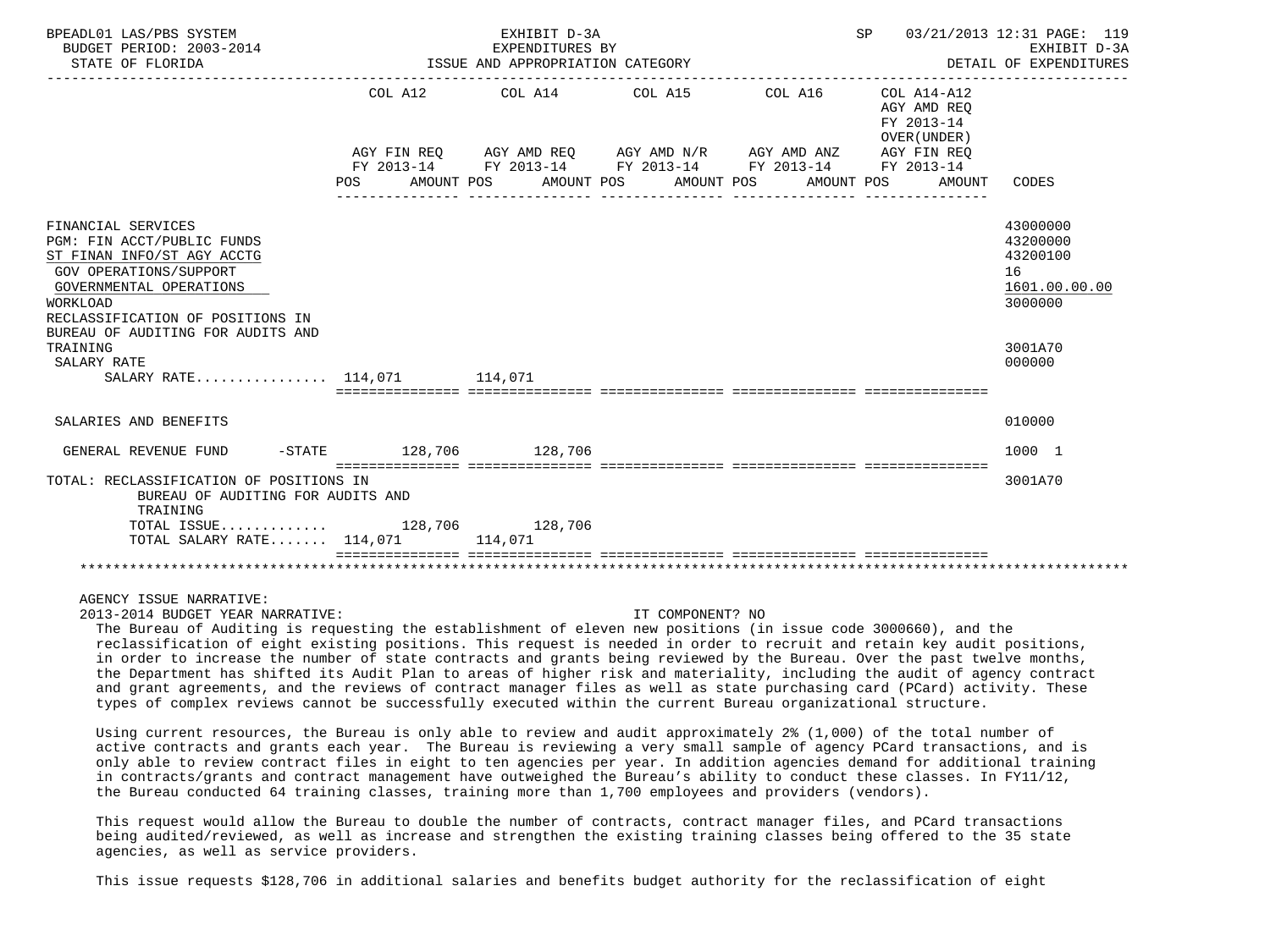| BPEADL01 LAS/PBS SYSTEM<br>BUDGET PERIOD: 2003-2014<br>STATE OF FLORIDA                                                                                                                                                              | EXHIBIT D-3A<br>EXPENDITURES BY<br>ISSUE AND APPROPRIATION CATEGORY |                       |                                                                                                                                                |                             | SP 03/21/2013 12:31 PAGE: 120<br>EXHIBIT D-3A<br>DETAIL OF EXPENDITURES  |        |                                                                               |
|--------------------------------------------------------------------------------------------------------------------------------------------------------------------------------------------------------------------------------------|---------------------------------------------------------------------|-----------------------|------------------------------------------------------------------------------------------------------------------------------------------------|-----------------------------|--------------------------------------------------------------------------|--------|-------------------------------------------------------------------------------|
|                                                                                                                                                                                                                                      |                                                                     |                       |                                                                                                                                                |                             |                                                                          |        |                                                                               |
|                                                                                                                                                                                                                                      | COL A12<br><b>POS</b>                                               | COL A14<br>AMOUNT POS | COL A15<br>AGY FIN REQ AGY AMD REQ AGY AMD N/R AGY AMD ANZ AGY FIN REQ<br>FY 2013-14 FY 2013-14 FY 2013-14 FY 2013-14 FY 2013-14<br>AMOUNT POS | COL A16<br>AMOUNT POS       | COL A14-A12<br>AGY AMD REQ<br>FY 2013-14<br>OVER ( UNDER )<br>AMOUNT POS | AMOUNT | CODES                                                                         |
| FINANCIAL SERVICES<br>PGM: FIN ACCT/PUBLIC FUNDS<br>ST FINAN INFO/ST AGY ACCTG<br>GOV OPERATIONS/SUPPORT<br>GOVERNMENTAL OPERATIONS<br>WORKLOAD<br>RECLASSIFICATION OF POSITIONS IN<br>BUREAU OF AUDITING FOR AUDITS AND<br>TRAINING |                                                                     |                       |                                                                                                                                                |                             |                                                                          |        | 43000000<br>43200000<br>43200100<br>16<br>1601.00.00.00<br>3000000<br>3001A70 |
| positions.                                                                                                                                                                                                                           |                                                                     |                       |                                                                                                                                                |                             |                                                                          |        |                                                                               |
| POSITION DETAIL OF SALARIES AND BENEFITS:                                                                                                                                                                                            | ETE                                                                 |                       |                                                                                                                                                |                             |                                                                          |        | LAPSE LAPSED SALARIES<br>% AND BENEFITS                                       |
| A12 - AGY FIN REO FY 2013-14                                                                                                                                                                                                         |                                                                     |                       |                                                                                                                                                |                             |                                                                          |        |                                                                               |
| CHANGES TO CURRENTLY AUTHORIZED POSITIONS<br>RA01 RATE & SALARY ADJ - BENEFITS NO FTE<br>C9999 001                                                                                                                                   | 0.00                                                                | 114,071               |                                                                                                                                                | 14,635 128,706 0.00 128,706 |                                                                          |        |                                                                               |
| TOTALS FOR ISSUE BY FUND<br>1000 GENERAL REVENUE FUND                                                                                                                                                                                |                                                                     |                       |                                                                                                                                                |                             |                                                                          |        | 128,706                                                                       |
|                                                                                                                                                                                                                                      | 0.00                                                                | 114,071               |                                                                                                                                                |                             | 14,635 128,706                                                           |        | ______________<br>128,706                                                     |
| A14 - AGY AMD REQ FY 2013-14<br>CHANGES TO CURRENTLY AUTHORIZED POSITIONS                                                                                                                                                            |                                                                     |                       |                                                                                                                                                |                             |                                                                          |        |                                                                               |
| RA01 RATE & SALARY ADJ - BENEFITS NO FTE<br>C9999 001                                                                                                                                                                                | $\sim$ 0.00                                                         | 114,071               |                                                                                                                                                | 14,635 128,706 0.00 128,706 |                                                                          |        |                                                                               |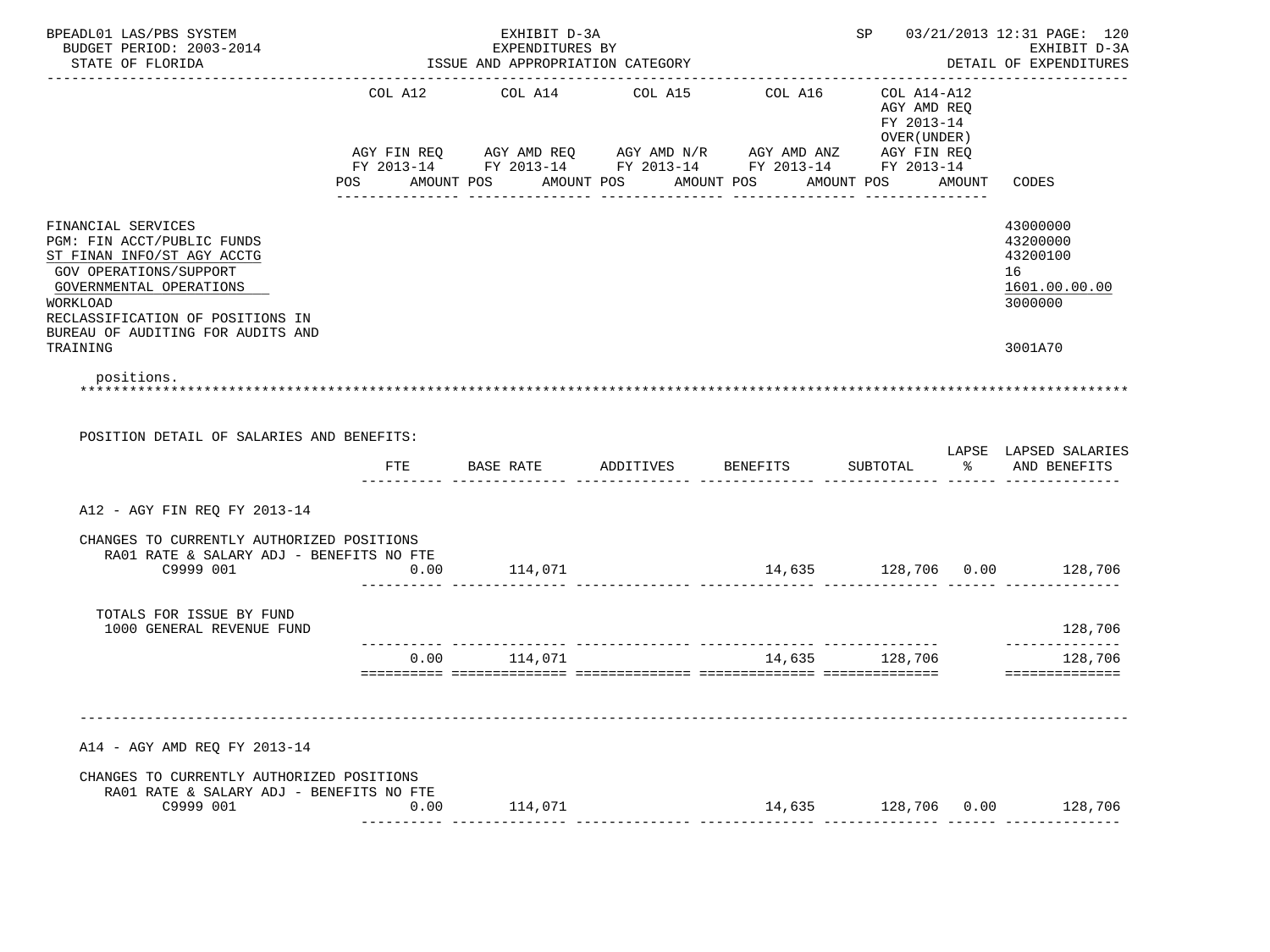| BPEADL01 LAS/PBS SYSTEM<br>BUDGET PERIOD: 2003-2014<br>STATE OF FLORIDA                                                                                                                                                         | EXHIBIT D-3A<br>EXPENDITURES BY<br>ISSUE AND APPROPRIATION CATEGORY |                         |                                                                                                                                  |                | SP 03/21/2013 12:31 PAGE: 121<br>EXHIBIT D-3A<br>DETAIL OF EXPENDITURES |                                                                    |  |
|---------------------------------------------------------------------------------------------------------------------------------------------------------------------------------------------------------------------------------|---------------------------------------------------------------------|-------------------------|----------------------------------------------------------------------------------------------------------------------------------|----------------|-------------------------------------------------------------------------|--------------------------------------------------------------------|--|
|                                                                                                                                                                                                                                 | COL A12                                                             | COL A14                 | COL A15<br>AGY FIN REQ AGY AMD REQ AGY AMD N/R AGY AMD ANZ AGY FIN REQ<br>FY 2013-14 FY 2013-14 FY 2013-14 FY 2013-14 FY 2013-14 | COL A16        | COL A14-A12<br>AGY AMD REQ<br>FY 2013-14<br>OVER (UNDER)                |                                                                    |  |
|                                                                                                                                                                                                                                 | POS AMOUNT POS AMOUNT POS                                           |                         |                                                                                                                                  | AMOUNT POS     | AMOUNT POS<br>AMOUNT                                                    | CODES                                                              |  |
| FINANCIAL SERVICES<br>PGM: FIN ACCT/PUBLIC FUNDS<br>ST FINAN INFO/ST AGY ACCTG<br><b>GOV OPERATIONS/SUPPORT</b><br>GOVERNMENTAL OPERATIONS<br>WORKLOAD<br>RECLASSIFICATION OF POSITIONS IN<br>BUREAU OF AUDITING FOR AUDITS AND |                                                                     |                         |                                                                                                                                  |                |                                                                         | 43000000<br>43200000<br>43200100<br>16<br>1601.00.00.00<br>3000000 |  |
| TRAINING                                                                                                                                                                                                                        |                                                                     |                         |                                                                                                                                  |                |                                                                         | 3001A70                                                            |  |
| POSITION DETAIL OF SALARIES AND BENEFITS:                                                                                                                                                                                       | FTE                                                                 |                         |                                                                                                                                  |                | $\sim$ $\sim$ $\sim$<br>________ _______________ ______ ____            | LAPSE LAPSED SALARIES<br>AND BENEFITS                              |  |
| A14 - AGY AMD REO FY 2013-14                                                                                                                                                                                                    |                                                                     |                         |                                                                                                                                  |                |                                                                         |                                                                    |  |
| CHANGES TO CURRENTLY AUTHORIZED POSITIONS                                                                                                                                                                                       |                                                                     |                         |                                                                                                                                  |                |                                                                         |                                                                    |  |
| TOTALS FOR ISSUE BY FUND<br>1000 GENERAL REVENUE FUND                                                                                                                                                                           |                                                                     |                         |                                                                                                                                  |                |                                                                         | 128,706                                                            |  |
|                                                                                                                                                                                                                                 |                                                                     | $0.00$ 114,071          |                                                                                                                                  | 14,635 128,706 |                                                                         | 128,706<br>==============                                          |  |
| TOTAL: GOVERNMENTAL OPERATIONS                                                                                                                                                                                                  |                                                                     |                         |                                                                                                                                  |                |                                                                         | *************************<br>1601.00.00.00                         |  |
| BY FUND TYPE<br>GENERAL REVENUE FUND<br>TRUST FUNDS                                                                                                                                                                             |                                                                     | 4, 203, 852 4, 081, 999 | 13,411,889 12,912,918 79,002                                                                                                     |                | 498,971- 1000<br>121,853- 2000                                          |                                                                    |  |
| TOTAL POSITIONS 197.00 191.00<br>TOTAL PROG COMP 17,615,741 16,994,917 79,002<br>TOTAL SALARY RATE 9,414,259 9,082,231                                                                                                          |                                                                     |                         |                                                                                                                                  |                | $6.00 -$<br>$620.824-$<br>$332,028-$                                    |                                                                    |  |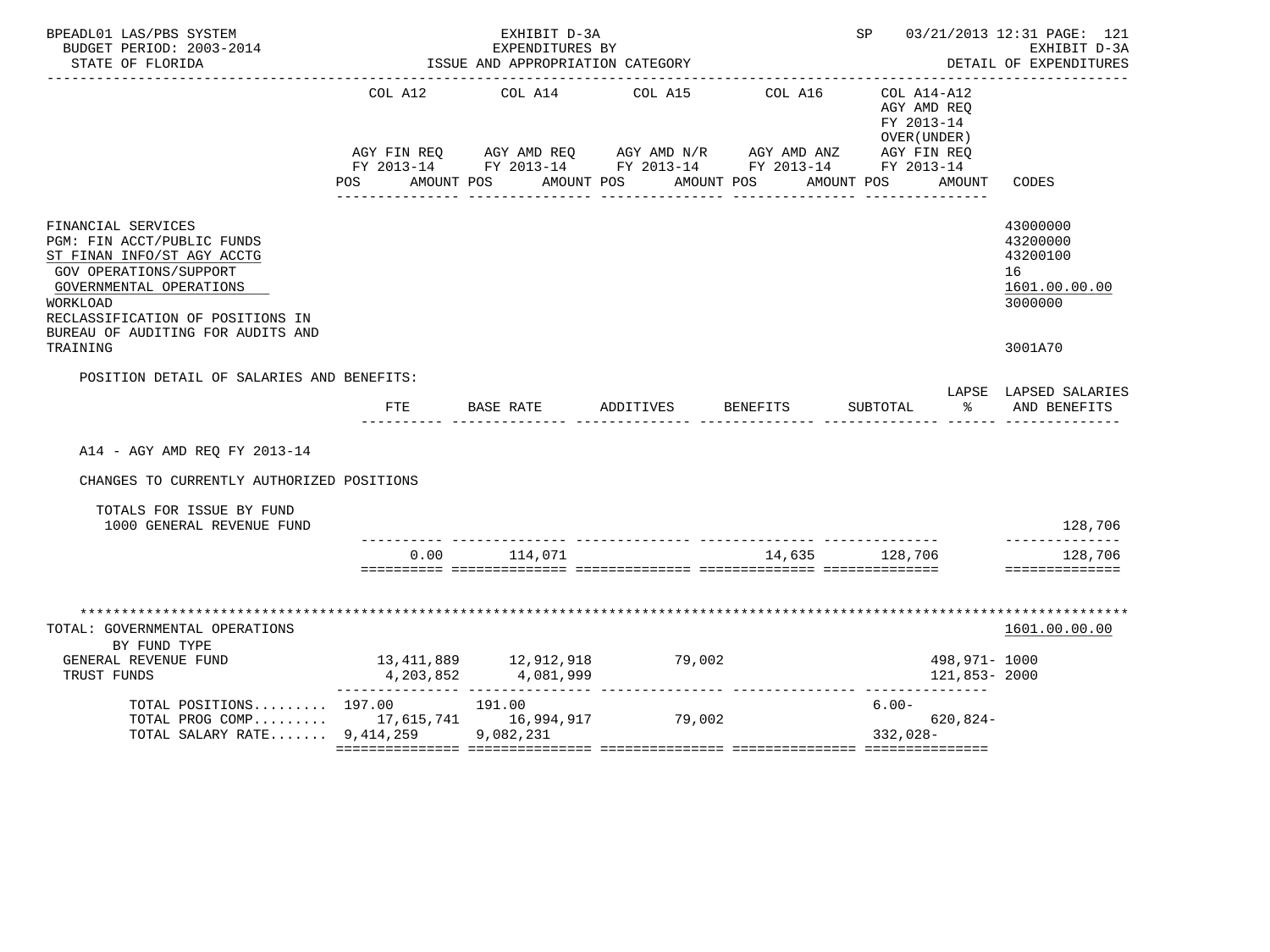| BPEADL01 LAS/PBS SYSTEM<br>BUDGET PERIOD: 2003-2014<br>STATE OF FLORIDA                                                                                                                                          | EXHIBIT D-3A<br>EXPENDITURES BY<br>ISSUE AND APPROPRIATION CATEGORY |                                                                                      |                       |                                                                      | 03/21/2013 12:31 PAGE: 122<br>SP<br>EXHIBIT D-3A<br>DETAIL OF EXPENDITURES |                                                                                         |  |
|------------------------------------------------------------------------------------------------------------------------------------------------------------------------------------------------------------------|---------------------------------------------------------------------|--------------------------------------------------------------------------------------|-----------------------|----------------------------------------------------------------------|----------------------------------------------------------------------------|-----------------------------------------------------------------------------------------|--|
|                                                                                                                                                                                                                  | COL A12<br>FY 2013-14<br>POS<br>AMOUNT POS                          | COL A14<br>AGY FIN REQ AGY AMD REQ AGY AMD N/R AGY AMD ANZ AGY FIN REQ<br>AMOUNT POS | COL A15<br>AMOUNT POS | COL A16<br>FY 2013-14 FY 2013-14 FY 2013-14 FY 2013-14<br>AMOUNT POS | COL A14-A12<br>AGY AMD REQ<br>FY 2013-14<br>OVER (UNDER )<br>AMOUNT        | CODES                                                                                   |  |
| FINANCIAL SERVICES<br>PGM: FIN ACCT/PUBLIC FUNDS<br>RECOVERY & RETURN OF UP<br>GOV OPERATIONS/SUPPORT<br>GOVERNMENTAL OPERATIONS<br>ESTIMATED EXPENDITURES<br>ESTIMATED EXPENDITURES - OPERATIONS<br>SALARY RATE |                                                                     | 2,217,150                                                                            |                       |                                                                      |                                                                            | 43000000<br>43200000<br>43200200<br>16<br>1601.00.00.00<br>1000000<br>1001000<br>000000 |  |
| SALARIES AND BENEFITS                                                                                                                                                                                            |                                                                     |                                                                                      |                       |                                                                      |                                                                            | 010000                                                                                  |  |
| UNCLAIMED PROPERTY TF                                                                                                                                                                                            | 57.00                                                               | 57.00<br>-STATE 2,786,339 2,786,339                                                  |                       |                                                                      |                                                                            | 2007 1                                                                                  |  |
| OTHER PERSONAL SERVICES                                                                                                                                                                                          |                                                                     |                                                                                      |                       |                                                                      |                                                                            | 030000                                                                                  |  |
| UNCLAIMED PROPERTY TF                                                                                                                                                                                            | -STATE 180,000 180,000                                              |                                                                                      |                       |                                                                      |                                                                            | 2007 1                                                                                  |  |
| <b>EXPENSES</b>                                                                                                                                                                                                  |                                                                     |                                                                                      |                       |                                                                      |                                                                            | 040000                                                                                  |  |
| UNCLAIMED PROPERTY TF -STATE 784,443 784,443                                                                                                                                                                     |                                                                     |                                                                                      |                       |                                                                      |                                                                            | 2007 1                                                                                  |  |
| OPERATING CAPITAL OUTLAY                                                                                                                                                                                         |                                                                     |                                                                                      |                       |                                                                      |                                                                            | 060000                                                                                  |  |
| UNCLAIMED PROPERTY TF                                                                                                                                                                                            | $-STATE$<br>7,500                                                   | 7,500                                                                                |                       |                                                                      |                                                                            | 2007 1                                                                                  |  |
| SPECIAL CATEGORIES<br>CONTRACTED SERVICES                                                                                                                                                                        |                                                                     |                                                                                      |                       |                                                                      |                                                                            | 100000<br>100777                                                                        |  |
| UNCLAIMED PROPERTY TF                                                                                                                                                                                            | -STATE 226,794 226,794                                              |                                                                                      |                       |                                                                      |                                                                            | 2007 1                                                                                  |  |
| RISK MANAGEMENT INSURANCE                                                                                                                                                                                        |                                                                     |                                                                                      |                       |                                                                      |                                                                            | 103241                                                                                  |  |
| UNCLAIMED PROPERTY TF                                                                                                                                                                                            |                                                                     | -STATE 8,361 8,361                                                                   |                       |                                                                      |                                                                            | 2007 1                                                                                  |  |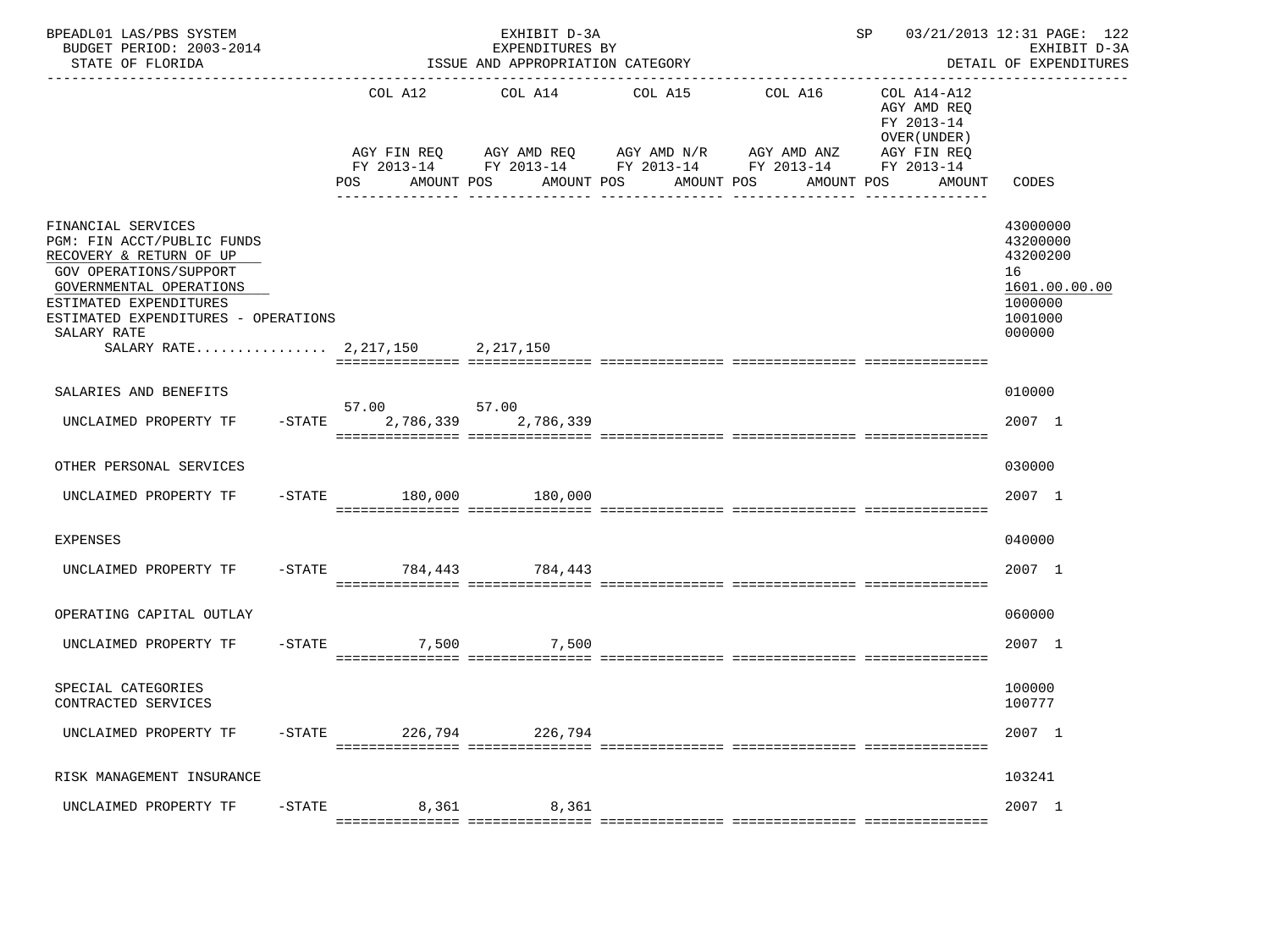| BPEADL01 LAS/PBS SYSTEM<br>BUDGET PERIOD: 2003-2014<br>STATE OF FLORIDA                                                                                                                                                                                    |                               | EXHIBIT D-3A<br>EXPENDITURES BY<br>ISSUE AND APPROPRIATION CATEGORY                                                    |                       | 03/21/2013 12:31 PAGE: 123<br>SP<br>EXHIBIT D-3A<br>DETAIL OF EXPENDITURES |                                                                                                         |                                                                                                   |
|------------------------------------------------------------------------------------------------------------------------------------------------------------------------------------------------------------------------------------------------------------|-------------------------------|------------------------------------------------------------------------------------------------------------------------|-----------------------|----------------------------------------------------------------------------|---------------------------------------------------------------------------------------------------------|---------------------------------------------------------------------------------------------------|
|                                                                                                                                                                                                                                                            | COL A12<br>AGY FIN REO<br>POS | COL A14<br>AGY AMD REQ AGY AMD N/R AGY AMD ANZ<br>FY 2013-14 FY 2013-14 FY 2013-14 FY 2013-14 FY 2013-14<br>AMOUNT POS | COL A15<br>AMOUNT POS | AMOUNT POS                                                                 | COL A16 COL A14-A12<br>AGY AMD REO<br>FY 2013-14<br>OVER (UNDER)<br>AGY FIN REO<br>AMOUNT POS<br>AMOUNT | CODES                                                                                             |
|                                                                                                                                                                                                                                                            |                               |                                                                                                                        |                       |                                                                            |                                                                                                         |                                                                                                   |
| FINANCIAL SERVICES<br>PGM: FIN ACCT/PUBLIC FUNDS<br>RECOVERY & RETURN OF UP<br><b>GOV OPERATIONS/SUPPORT</b><br>GOVERNMENTAL OPERATIONS<br>ESTIMATED EXPENDITURES<br>ESTIMATED EXPENDITURES - OPERATIONS<br>SPECIAL CATEGORIES<br>LEASE/PURCHASE/EQUIPMENT |                               |                                                                                                                        |                       |                                                                            |                                                                                                         | 43000000<br>43200000<br>43200200<br>16<br>1601.00.00.00<br>1000000<br>1001000<br>100000<br>105281 |
| UNCLAIMED PROPERTY TF -STATE 7,024 7,024                                                                                                                                                                                                                   |                               |                                                                                                                        |                       |                                                                            |                                                                                                         | 2007 1                                                                                            |
| TR/DMS/HR SVCS/STW CONTRCT                                                                                                                                                                                                                                 |                               |                                                                                                                        |                       |                                                                            |                                                                                                         | 107040                                                                                            |
| UNCLAIMED PROPERTY TF                                                                                                                                                                                                                                      | -STATE 19,116 19,116          |                                                                                                                        |                       |                                                                            |                                                                                                         | 2007 1                                                                                            |
| TOTAL: ESTIMATED EXPENDITURES - OPERATIONS<br>TOTAL POSITIONS 57.00<br>TOTAL ISSUE 4,019,577 4,019,577<br>TOTAL SALARY RATE $2,217,150$                                                                                                                    |                               | 57.00<br>2, 217, 150                                                                                                   |                       |                                                                            |                                                                                                         | 1001000                                                                                           |
| CASUALTY INSURANCE PREMIUM<br>ADJUSTMENT<br>SPECIAL CATEGORIES<br>RISK MANAGEMENT INSURANCE                                                                                                                                                                |                               |                                                                                                                        |                       |                                                                            |                                                                                                         | 1001090<br>100000<br>103241                                                                       |
| UNCLAIMED PROPERTY TF                                                                                                                                                                                                                                      | $-$ STATE<br>782              | 782                                                                                                                    |                       |                                                                            |                                                                                                         | 2007 1                                                                                            |
| FLORIDA RETIREMENT SYSTEM<br>CONTRIBUTION ADJUSTMENT FOR<br>FISCAL YEAR 2012-2013<br>SALARIES AND BENEFITS                                                                                                                                                 |                               |                                                                                                                        |                       |                                                                            |                                                                                                         | 1001240<br>010000                                                                                 |
| UNCLAIMED PROPERTY TF                                                                                                                                                                                                                                      | $-STATE$                      | 5,706 5,706                                                                                                            |                       |                                                                            |                                                                                                         | 2007 1                                                                                            |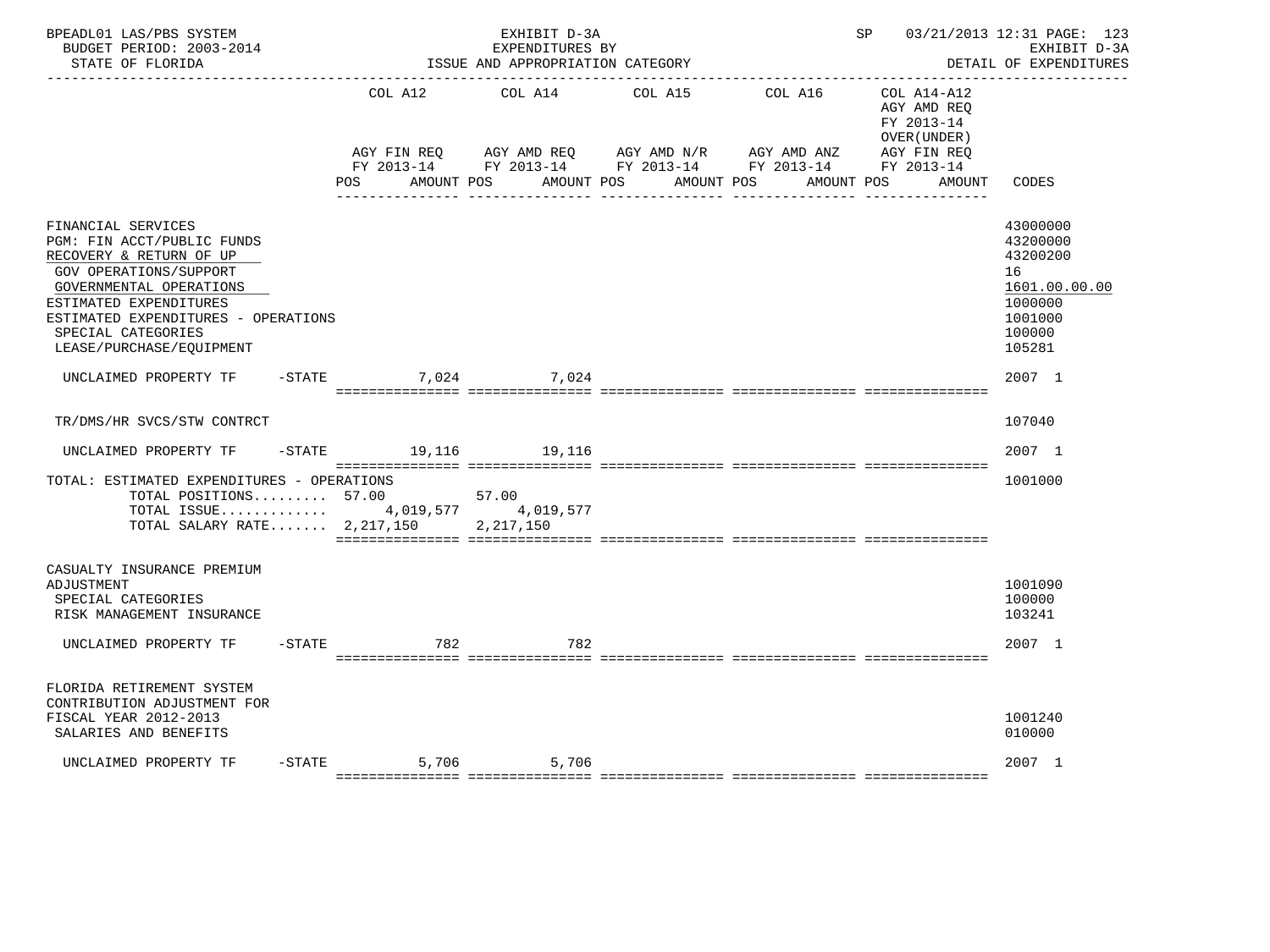| BPEADL01 LAS/PBS SYSTEM<br>BUDGET PERIOD: 2003-2014<br>STATE OF FLORIDA<br>---------------------                                                                                                                                                                                                                                                                                   |           |                           | EXHIBIT D-3A<br>EXPENDITURES BY<br>ISSUE AND APPROPRIATION CATEGORY                                                                 |                  | 03/21/2013 12:31 PAGE: 124<br>SP<br>EXHIBIT D-3A<br>DETAIL OF EXPENDITURES |                                                                                         |  |
|------------------------------------------------------------------------------------------------------------------------------------------------------------------------------------------------------------------------------------------------------------------------------------------------------------------------------------------------------------------------------------|-----------|---------------------------|-------------------------------------------------------------------------------------------------------------------------------------|------------------|----------------------------------------------------------------------------|-----------------------------------------------------------------------------------------|--|
|                                                                                                                                                                                                                                                                                                                                                                                    |           |                           | COL A12 COL A14 COL A15 COL A16                                                                                                     |                  | COL A14-A12<br>AGY AMD REO<br>FY 2013-14<br>OVER (UNDER)                   |                                                                                         |  |
|                                                                                                                                                                                                                                                                                                                                                                                    |           | AGY FIN REQ<br><b>POS</b> | AGY AMD REQ AGY AMD $N/R$ AGY AMD ANZ<br>FY 2013-14 FY 2013-14 FY 2013-14 FY 2013-14 FY 2013-14<br>AMOUNT POS AMOUNT POS AMOUNT POS |                  | AGY FIN REQ<br>AMOUNT POS<br>AMOUNT                                        | CODES                                                                                   |  |
| FINANCIAL SERVICES<br>PGM: FIN ACCT/PUBLIC FUNDS<br>RECOVERY & RETURN OF UP<br><b>GOV OPERATIONS/SUPPORT</b><br>GOVERNMENTAL OPERATIONS<br>ESTIMATED EXPENDITURES<br>ADJUSTMENT TO STATE HEALTH<br>INSURANCE PREMIUM CONTRIBUTION -<br>FISCAL YEAR 2012-13<br>SALARIES AND BENEFITS                                                                                                |           |                           |                                                                                                                                     |                  |                                                                            | 43000000<br>43200000<br>43200200<br>16<br>1601.00.00.00<br>1000000<br>1001830<br>010000 |  |
| UNCLAIMED PROPERTY TF                                                                                                                                                                                                                                                                                                                                                              |           | $-STATE$                  | 6,630 6,630                                                                                                                         |                  |                                                                            | 2007 1                                                                                  |  |
| REALLOCATION OF HUMAN RESOURCES<br>OUTSOURCING<br>SPECIAL CATEGORIES<br>TR/DMS/HR SVCS/STW CONTRCT                                                                                                                                                                                                                                                                                 |           |                           |                                                                                                                                     |                  |                                                                            | 1005900<br>100000<br>107040                                                             |  |
| UNCLAIMED PROPERTY TF                                                                                                                                                                                                                                                                                                                                                              | $-$ STATE | $463 -$                   | $463 -$                                                                                                                             |                  |                                                                            | 2007 1                                                                                  |  |
| ADJUSTMENTS TO CURRENT YEAR<br>ESTIMATED EXPENDITURES<br>REALIGNMENT OF LEASE OR<br>LEASE-PURCHASE EQUIPMENT - DEDUCT<br><b>EXPENSES</b>                                                                                                                                                                                                                                           |           |                           |                                                                                                                                     |                  |                                                                            | 1600000<br>160M010<br>040000                                                            |  |
| UNCLAIMED PROPERTY TF                                                                                                                                                                                                                                                                                                                                                              |           | $-STATE$                  | $2,500-2,500-$                                                                                                                      |                  |                                                                            | 2007 1                                                                                  |  |
|                                                                                                                                                                                                                                                                                                                                                                                    |           |                           |                                                                                                                                     |                  |                                                                            |                                                                                         |  |
| AGENCY ISSUE NARRATIVE:<br>2013-2014 BUDGET YEAR NARRATIVE:<br>This issue further aligns budget in the correct appropriation category for lease/lease purchase expenditures. A major<br>change in the FY 2012-13 instructions required departments to satisfy the requirements of Ch. 2011-45, L.O.F. (SB 1314).<br>This issue nets to zero with corresponding issue code 160M020. |           |                           |                                                                                                                                     | IT COMPONENT? NO |                                                                            |                                                                                         |  |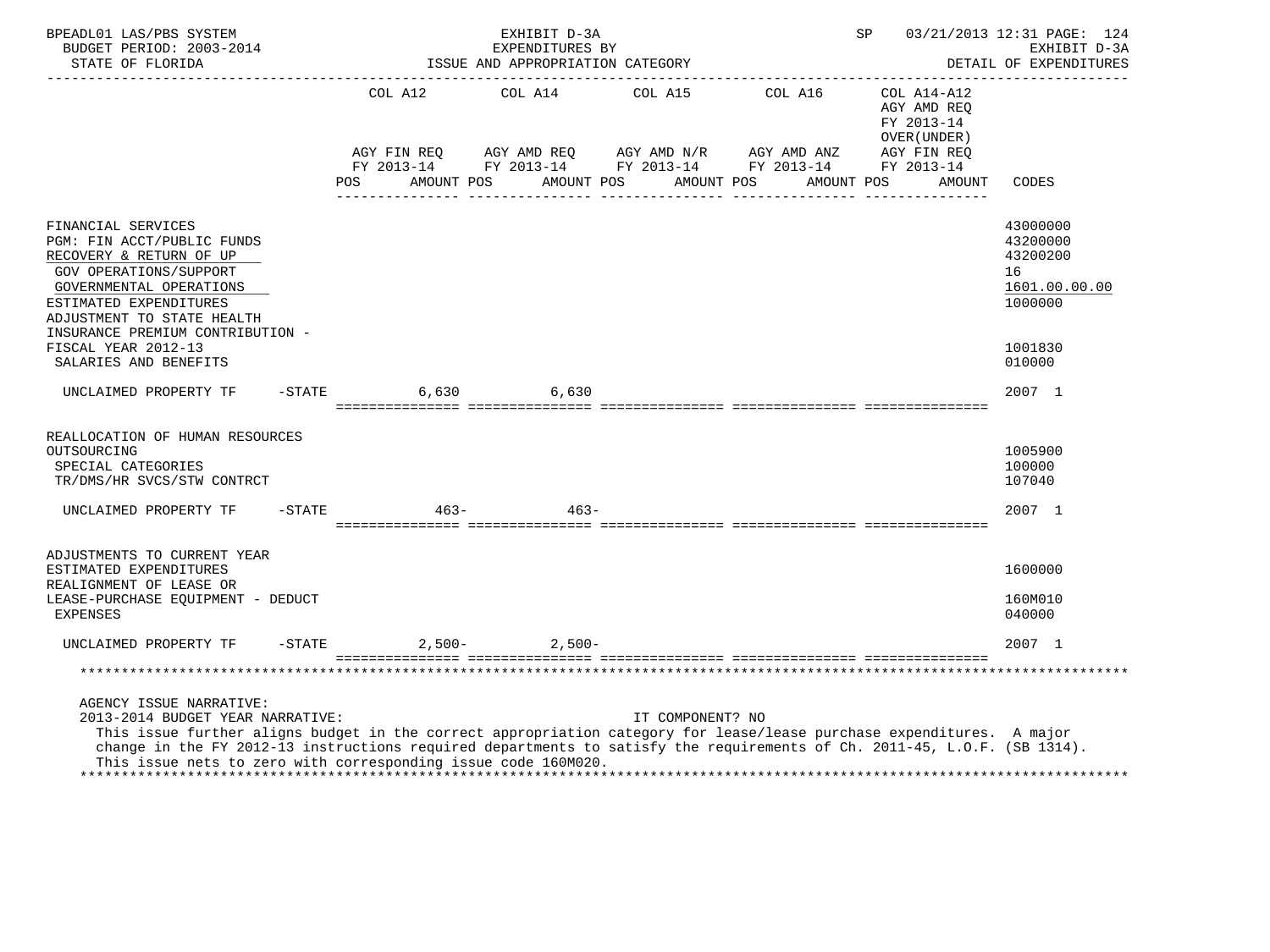| BPEADL01 LAS/PBS SYSTEM<br>BUDGET PERIOD: 2003-2014<br>STATE OF FLORIDA                                                                                                                                                                                                                                                                                 | EXHIBIT D-3A<br>SP<br>EXPENDITURES BY<br>ISSUE AND APPROPRIATION CATEGORY |                       |                                                                                                             |                       |                                                                                                 | 03/21/2013 12:31 PAGE: 125<br>EXHIBIT D-3A<br>DETAIL OF EXPENDITURES |
|---------------------------------------------------------------------------------------------------------------------------------------------------------------------------------------------------------------------------------------------------------------------------------------------------------------------------------------------------------|---------------------------------------------------------------------------|-----------------------|-------------------------------------------------------------------------------------------------------------|-----------------------|-------------------------------------------------------------------------------------------------|----------------------------------------------------------------------|
|                                                                                                                                                                                                                                                                                                                                                         | COL A12<br>AGY FIN REQ<br>AMOUNT POS<br>POS                               | COL A14<br>AMOUNT POS | COL A15<br>AGY AMD REQ AGY AMD N/R AGY AMD ANZ<br>FY 2013-14 FY 2013-14 FY 2013-14 FY 2013-14<br>AMOUNT POS | COL A16<br>AMOUNT POS | COL A14-A12<br>AGY AMD REO<br>FY 2013-14<br>OVER (UNDER)<br>AGY FIN REQ<br>FY 2013-14<br>AMOUNT | CODES                                                                |
|                                                                                                                                                                                                                                                                                                                                                         |                                                                           |                       |                                                                                                             | ________________      |                                                                                                 |                                                                      |
| FINANCIAL SERVICES<br>PGM: FIN ACCT/PUBLIC FUNDS<br>RECOVERY & RETURN OF UP<br><b>GOV OPERATIONS/SUPPORT</b><br>GOVERNMENTAL OPERATIONS<br>ADJUSTMENTS TO CURRENT YEAR<br>ESTIMATED EXPENDITURES                                                                                                                                                        |                                                                           |                       |                                                                                                             |                       |                                                                                                 | 43000000<br>43200000<br>43200200<br>16<br>1601.00.00.00<br>1600000   |
| REALIGNMENT OF LEASE OR<br>LEASE-PURCHASE EOUIPMENT - ADD<br>SPECIAL CATEGORIES<br>LEASE/PURCHASE/EQUIPMENT                                                                                                                                                                                                                                             |                                                                           |                       |                                                                                                             |                       |                                                                                                 | 160M020<br>100000<br>105281                                          |
| UNCLAIMED PROPERTY TF<br>$-$ STATE                                                                                                                                                                                                                                                                                                                      |                                                                           | 2,500 2,500           |                                                                                                             |                       |                                                                                                 | 2007 1                                                               |
| 2013-2014 BUDGET YEAR NARRATIVE:<br>This issue further aligns budget in the correct appropriation category for lease/lease purchase expenditures. A major<br>change in the FY 2012-13 instructions required departments to satisfy the requirements of Ch. 2011-45, L.O.F. (SB 1314).<br>This issue nets to zero with corresponding issue code 160M010. |                                                                           |                       | IT COMPONENT? NO                                                                                            |                       |                                                                                                 |                                                                      |
| ESTIMATED EXPENDITURES REALIGNMENT<br>REALIGN CURRENT POSITIONS TO<br>FULFILL MISSION CRITICAL FUNCTIONS<br>- ADD                                                                                                                                                                                                                                       |                                                                           |                       |                                                                                                             |                       |                                                                                                 | 2000000<br>2000110                                                   |
| SALARY RATE<br>SALARY RATE                                                                                                                                                                                                                                                                                                                              |                                                                           | 527,876               |                                                                                                             |                       | 527,876                                                                                         | 000000                                                               |
| SALARIES AND BENEFITS                                                                                                                                                                                                                                                                                                                                   |                                                                           |                       |                                                                                                             |                       |                                                                                                 | 010000                                                               |
| UNCLAIMED PROPERTY TF<br>$-$ STATE<br>ADMINISTRATIVE TRUST FUND -STATE                                                                                                                                                                                                                                                                                  |                                                                           | 527,876<br>7,394      |                                                                                                             |                       | 527,876 2007 1                                                                                  | 7,394 2021 1                                                         |
| TOTAL POSITIONS<br>TOTAL APPRO                                                                                                                                                                                                                                                                                                                          |                                                                           | 9.00<br>535,270       |                                                                                                             |                       | 9.00<br>535,270                                                                                 |                                                                      |
| TOTAL: REALIGN CURRENT POSITIONS TO<br>FULFILL MISSION CRITICAL FUNCTIONS<br>- ADD                                                                                                                                                                                                                                                                      |                                                                           |                       |                                                                                                             |                       |                                                                                                 | 2000110                                                              |
| TOTAL POSITIONS<br>TOTAL ISSUE                                                                                                                                                                                                                                                                                                                          |                                                                           | 9.00<br>535,270       |                                                                                                             |                       | 9.00<br>535,270                                                                                 |                                                                      |
| TOTAL SALARY RATE                                                                                                                                                                                                                                                                                                                                       |                                                                           | 527,876               |                                                                                                             |                       | 527,876                                                                                         |                                                                      |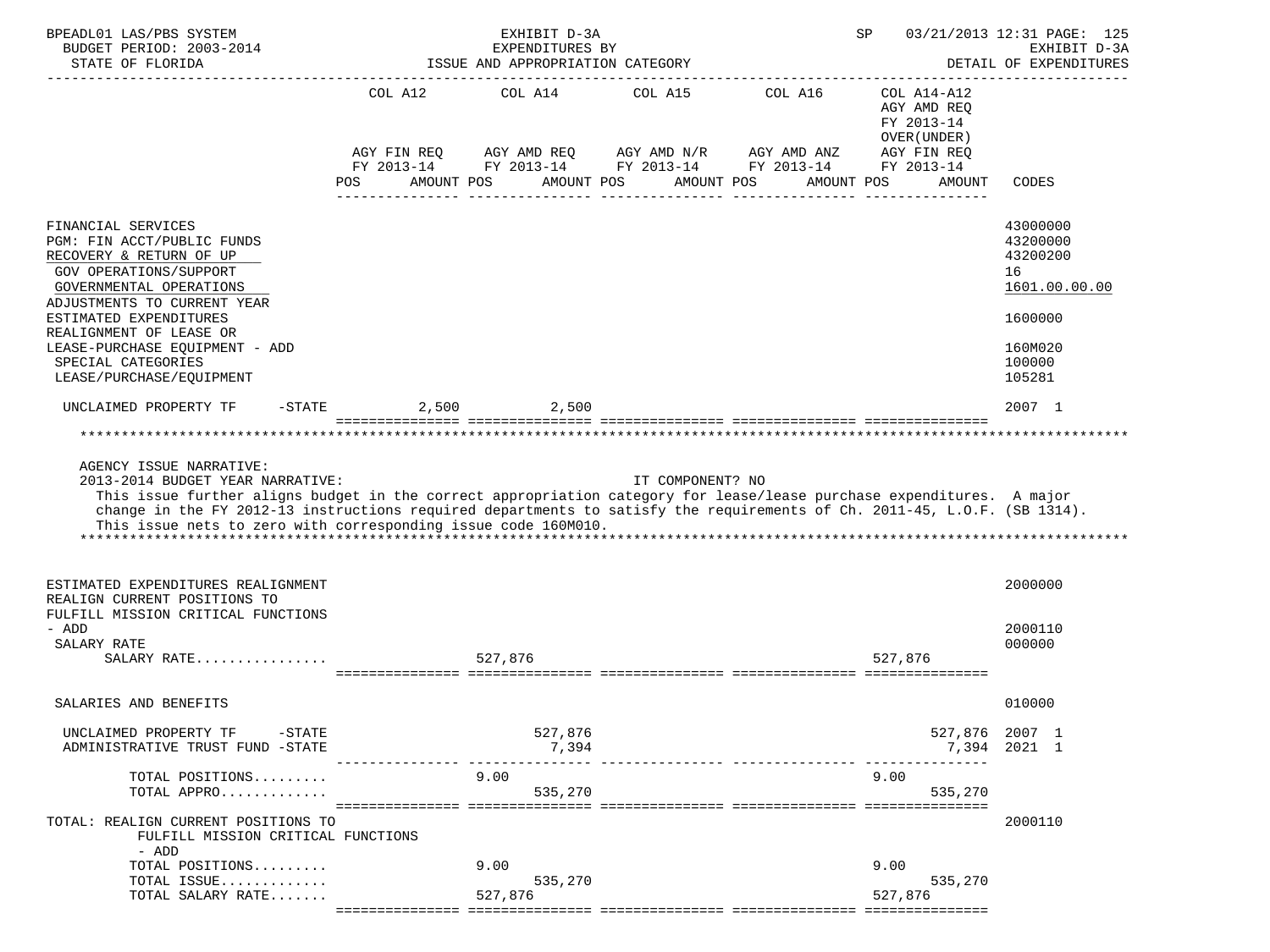| BPEADL01 LAS/PBS SYSTEM<br>BUDGET PERIOD: 2003-2014<br>STATE OF FLORIDA | EXHIBIT D-3A<br>EXPENDITURES BY<br>13-2014 ISSUE AND APPROPRIATION CATEGORY |                                                                                                |  |  | SP                                                                  | 03/21/2013 12:31 PAGE: 126<br>EXHIBIT D-3A<br>DETAIL OF EXPENDITURES |
|-------------------------------------------------------------------------|-----------------------------------------------------------------------------|------------------------------------------------------------------------------------------------|--|--|---------------------------------------------------------------------|----------------------------------------------------------------------|
|                                                                         |                                                                             | COL A12 COL A14 COL A15 COL A16                                                                |  |  | COL A14-A12<br>AGY AMD REO<br>FY 2013-14<br>OVER (UNDER )           |                                                                      |
|                                                                         |                                                                             | AGY FIN REO AGY AMD REO AGY AMD N/R AGY AMD ANZ<br>FY 2013-14 FY 2013-14 FY 2013-14 FY 2013-14 |  |  | AGY FIN REO<br>FY 2013-14                                           |                                                                      |
|                                                                         | POS                                                                         |                                                                                                |  |  | AMOUNT POS      AMOUNT POS     AMOUNT POS     AMOUNT POS     AMOUNT | CODES                                                                |
| FINANCIAL SERVICES                                                      |                                                                             |                                                                                                |  |  |                                                                     | 43000000                                                             |
| PGM: FIN ACCT/PUBLIC FUNDS<br>RECOVERY & RETURN OF UP                   |                                                                             |                                                                                                |  |  |                                                                     | 43200000<br>43200200                                                 |
| GOV OPERATIONS/SUPPORT                                                  |                                                                             |                                                                                                |  |  |                                                                     | 16                                                                   |
| GOVERNMENTAL OPERATIONS<br>ESTIMATED EXPENDITURES REALIGNMENT           |                                                                             |                                                                                                |  |  |                                                                     | 1601.00.00.00<br>2000000                                             |
| REALIGN CURRENT POSITIONS TO                                            |                                                                             |                                                                                                |  |  |                                                                     |                                                                      |
| FULFILL MISSION CRITICAL FUNCTIONS<br>- ADD                             |                                                                             |                                                                                                |  |  |                                                                     | 2000110                                                              |
|                                                                         |                                                                             |                                                                                                |  |  |                                                                     |                                                                      |
| AGENCY ISSUE NARRATIVE:                                                 |                                                                             |                                                                                                |  |  |                                                                     |                                                                      |

 2013-2014 BUDGET YEAR NARRATIVE: IT COMPONENT? NO Amended 2013-14 Narrative after February 1, 2013.

 This issue is an effort to continue the Chief Financial Officers' philosophy of focusing on core mission, reducing unnecessary workload and using regulatory reviews to find areas where reallocation of resources will allow the department to fulfill the mission critical functions without increasing the number of FTE in the department. The department has realigned 20 of the 27 vacant (180+ days) positions in various budget entities into three issues - Increased Staffing for Bureau of Unclaimed Property (IC 3000170), Internal IT Self Sufficiency Initiative for Unclaimed Property Management System (UPMIS) (IC36370C0) and Support and Maintenance for Florida Accountability Contract Tracking System (FACTS) (IC 36371C0). The remaining seven vacant positions are deleted from the department without the corresponding budget.

 Most vacant positions were lower pay grade positions. The positions that were being requested in the three issues were higher pay grade positions. This difference in pay grade levels required the department to not only use all the salary budget associated with the 27 vacancies, but we also moved over 500,000 in excess salary budget from the Public Assistance Fraud Unit. This will allow the department to not only fill the positions at the requested level, but leaves approximately 330,000 in budget to spread to budget entities to give pay raises to the employees that undertake the additional workload and are the hardest working and most dependable employees.

 Summary: This is a new issue. \*\*\*\*\*\*\*\*\*\*\*\*\*\*\*\*\*\*\*\*\*\*\*\*\*\*\*\*\*\*\*\*\*\*\*\*\*\*\*\*\*\*\*\*\*\*\*\*\*\*\*\*\*\*\*\*\*\*\*\*\*\*\*\*\*\*\*\*\*\*\*\*\*\*\*\*\*\*\*\*\*\*\*\*\*\*\*\*\*\*\*\*\*\*\*\*\*\*\*\*\*\*\*\*\*\*\*\*\*\*\*\*\*\*\*\*\*\*\*\*\*\*\*\*\*\*\*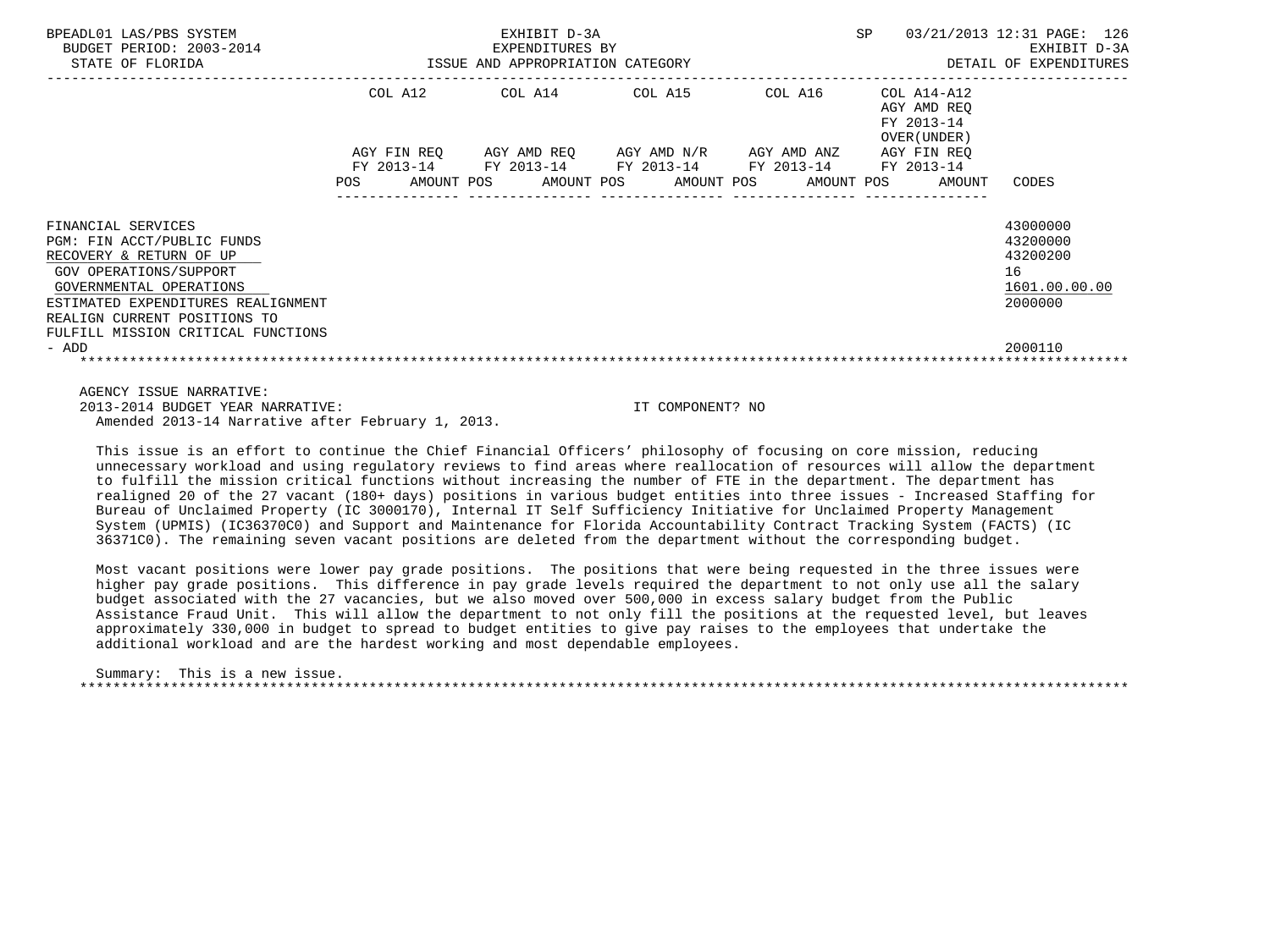| BPEADL01 LAS/PBS SYSTEM<br>BUDGET PERIOD: 2003-2014<br>STATE OF FLORIDA<br><u> - - - - - - - - - - - - - -</u>                                                                                                                                               |                                  | EXHIBIT D-3A<br>EXPENDITURES BY<br>ISSUE AND APPROPRIATION CATEGORY |                              |                                                                                                                                                                                                                                                                                                                                                                            | __________________________________                                         |        | SP 03/21/2013 12:31 PAGE: 127<br>EXHIBIT D-3A<br>DETAIL OF EXPENDITURES       |
|--------------------------------------------------------------------------------------------------------------------------------------------------------------------------------------------------------------------------------------------------------------|----------------------------------|---------------------------------------------------------------------|------------------------------|----------------------------------------------------------------------------------------------------------------------------------------------------------------------------------------------------------------------------------------------------------------------------------------------------------------------------------------------------------------------------|----------------------------------------------------------------------------|--------|-------------------------------------------------------------------------------|
|                                                                                                                                                                                                                                                              | AGY FIN REO<br>AMOUNT POS<br>POS | COL A12 COL A14 COL A15                                             | AMOUNT POS<br>AMOUNT POS     | COL A16<br>$\begin{array}{lllllll} {\text{AGY}} & {\text{FIN}} & {\text{REG}} & {\text{AGY}} & {\text{AMP}} & {\text{AGY}} & {\text{AMP}} & {\text{HU}} & {\text{HU}} & {\text{HU}} & {\text{HU}} & {\text{HU}} & {\text{HU}} \\ {\text{FY}} & 2013\text{--}14 & \text{FY}} & 2013\text{--}14 & \text{FY}} & 2013\text{--}14 & \text{FY}} & 2013\text{--}14 & \end{array}$ | $COL A14 - A12$<br>AGY AMD REO<br>FY 2013-14<br>OVER (UNDER)<br>AMOUNT POS | AMOUNT | CODES                                                                         |
| FINANCIAL SERVICES<br>PGM: FIN ACCT/PUBLIC FUNDS<br>RECOVERY & RETURN OF UP<br><b>GOV OPERATIONS/SUPPORT</b><br>GOVERNMENTAL OPERATIONS<br>ESTIMATED EXPENDITURES REALIGNMENT<br>REALIGN CURRENT POSITIONS TO<br>FULFILL MISSION CRITICAL FUNCTIONS<br>- ADD |                                  |                                                                     |                              |                                                                                                                                                                                                                                                                                                                                                                            |                                                                            |        | 43000000<br>43200000<br>43200200<br>16<br>1601.00.00.00<br>2000000<br>2000110 |
| POSITION DETAIL OF SALARIES AND BENEFITS:                                                                                                                                                                                                                    | FTE                              |                                                                     | BASE RATE ADDITIVES BENEFITS |                                                                                                                                                                                                                                                                                                                                                                            |                                                                            |        | LAPSE LAPSED SALARIES<br>SUBTOTAL % AND BENEFITS                              |
| A14 - AGY AMD REO FY 2013-14                                                                                                                                                                                                                                 |                                  |                                                                     |                              |                                                                                                                                                                                                                                                                                                                                                                            |                                                                            |        |                                                                               |
| CHANGES TO CURRENTLY AUTHORIZED POSITIONS<br>RA02 RATE & SALARY ADJ - FTE - NO BENEFITS<br>C0025 001                                                                                                                                                         | 9.00                             | 527,876                                                             |                              |                                                                                                                                                                                                                                                                                                                                                                            |                                                                            |        | 527.876 0.00 527.876                                                          |
| TOTALS FOR ISSUE BY FUND<br>2007 UNCLAIMED PROPERTY TF                                                                                                                                                                                                       |                                  |                                                                     |                              |                                                                                                                                                                                                                                                                                                                                                                            |                                                                            |        | 527,876                                                                       |
|                                                                                                                                                                                                                                                              | 9.00                             | --------- ---------------<br>527,876                                |                              |                                                                                                                                                                                                                                                                                                                                                                            | 527,876                                                                    |        | --------------<br>527,876<br>==============                                   |
| OTHER SALARY AMOUNT                                                                                                                                                                                                                                          |                                  |                                                                     |                              |                                                                                                                                                                                                                                                                                                                                                                            |                                                                            |        |                                                                               |
| 2021 ADMINISTRATIVE TRUST FUND                                                                                                                                                                                                                               |                                  |                                                                     |                              |                                                                                                                                                                                                                                                                                                                                                                            |                                                                            |        | 7,394<br>______________                                                       |
|                                                                                                                                                                                                                                                              |                                  |                                                                     |                              |                                                                                                                                                                                                                                                                                                                                                                            |                                                                            |        | 535,270<br>==============                                                     |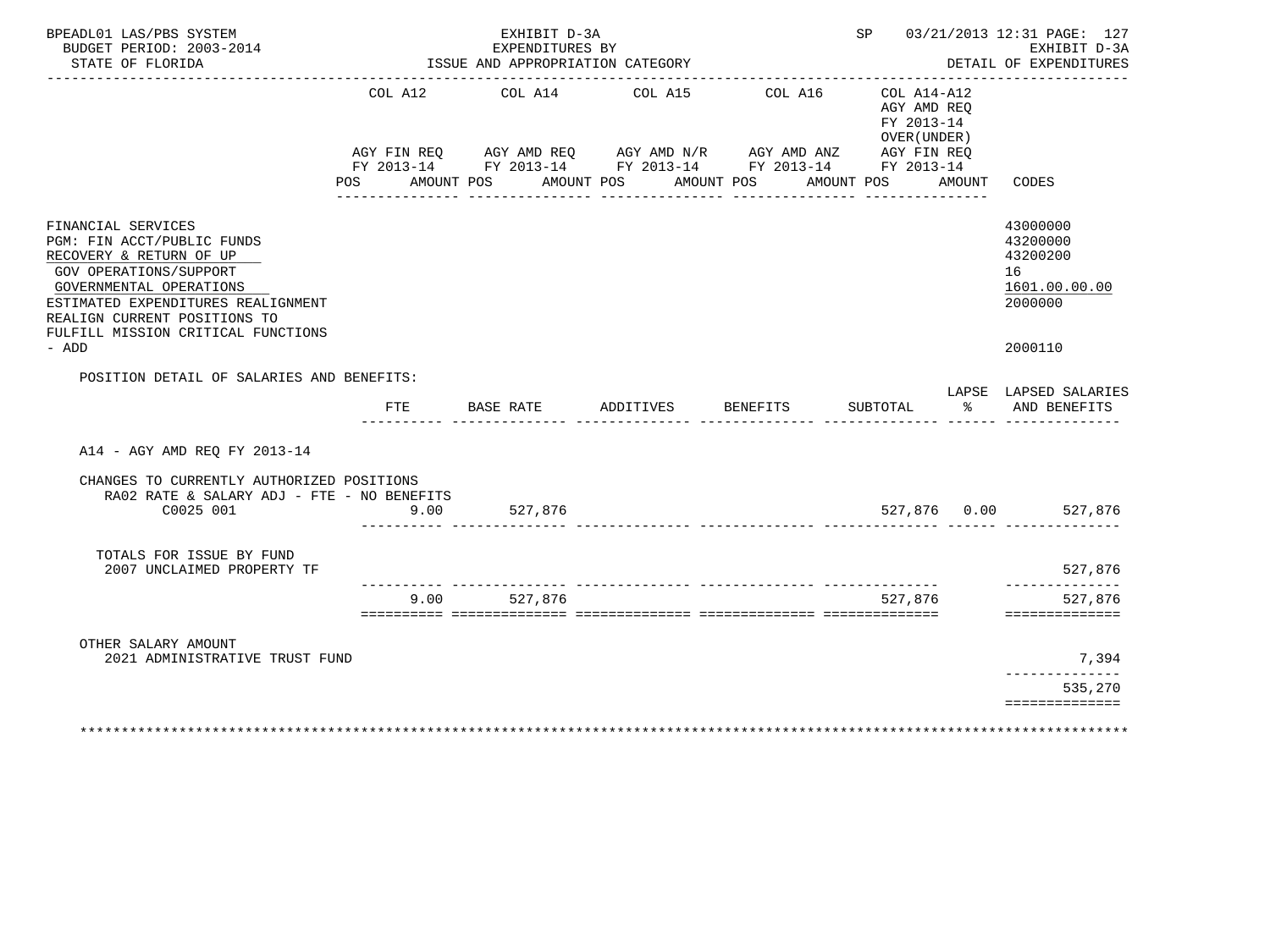| BPEADL01 LAS/PBS SYSTEM<br>BUDGET PERIOD: 2003-2014<br>STATE OF FLORIDA                                                                                                                                                                                                                                       | EXHIBIT D-3A<br>EXPENDITURES BY<br>ISSUE AND APPROPRIATION CATEGORY |                         |                                                                             |                                                                      | 03/21/2013 12:31 PAGE: 128<br>SP<br>EXHIBIT D-3A<br>DETAIL OF EXPENDITURES                      |                                                                               |  |
|---------------------------------------------------------------------------------------------------------------------------------------------------------------------------------------------------------------------------------------------------------------------------------------------------------------|---------------------------------------------------------------------|-------------------------|-----------------------------------------------------------------------------|----------------------------------------------------------------------|-------------------------------------------------------------------------------------------------|-------------------------------------------------------------------------------|--|
|                                                                                                                                                                                                                                                                                                               | POS<br>AMOUNT POS                                                   | COL A12 COL A14 COL A15 | AGY FIN REQ AGY AMD REQ AGY AMD N/R AGY AMD ANZ<br>AMOUNT POS<br>AMOUNT POS | COL A16<br>FY 2013-14 FY 2013-14 FY 2013-14 FY 2013-14<br>AMOUNT POS | COL A14-A12<br>AGY AMD REQ<br>FY 2013-14<br>OVER (UNDER)<br>AGY FIN REQ<br>FY 2013-14<br>AMOUNT | CODES                                                                         |  |
| FINANCIAL SERVICES<br>PGM: FIN ACCT/PUBLIC FUNDS<br>RECOVERY & RETURN OF UP<br><b>GOV OPERATIONS/SUPPORT</b><br>GOVERNMENTAL OPERATIONS<br>ANNUALIZATION OF ADMINISTERED<br>FUNDS APPROPRIATIONS<br>STATE HEALTH INSURANCE ADJUSTMENT<br>FOR FY 2012-13 - 10 MONTHS<br>ANNUALIZATION<br>SALARIES AND BENEFITS |                                                                     |                         |                                                                             |                                                                      |                                                                                                 | 43000000<br>43200000<br>43200200<br>16<br>1601.00.00.00<br>26A0000<br>26A1830 |  |
| $-STATE$<br>UNCLAIMED PROPERTY TF                                                                                                                                                                                                                                                                             |                                                                     | 33,150 33,150           |                                                                             |                                                                      |                                                                                                 | 010000<br>2007 1                                                              |  |
| WORKLOAD<br>INCREASED STAFFING FOR BUREAU<br>OF UNCLAIMED PROPERTY<br>SALARY RATE<br>SALARY RATE 386,681                                                                                                                                                                                                      |                                                                     |                         |                                                                             |                                                                      | $386,681-$                                                                                      | 3000000<br>3000170<br>000000                                                  |  |
| SALARIES AND BENEFITS<br>UNCLAIMED PROPERTY TF<br>$-$ STATE                                                                                                                                                                                                                                                   | 9.00<br>527,876                                                     |                         |                                                                             |                                                                      | $9.00 -$<br>$527,876 - 2007$ 1                                                                  | 010000                                                                        |  |
| EXPENSES                                                                                                                                                                                                                                                                                                      |                                                                     |                         |                                                                             |                                                                      |                                                                                                 | 040000                                                                        |  |
| -STATE<br>UNCLAIMED PROPERTY TF                                                                                                                                                                                                                                                                               | 89,757                                                              | 89,757                  | 33,858                                                                      |                                                                      |                                                                                                 | 2007 1                                                                        |  |
| SPECIAL CATEGORIES<br>TR/DMS/HR SVCS/STW CONTRCT                                                                                                                                                                                                                                                              |                                                                     |                         |                                                                             |                                                                      |                                                                                                 | 100000<br>107040                                                              |  |
| UNCLAIMED PROPERTY TF<br>$-$ STATE                                                                                                                                                                                                                                                                            | 3,186                                                               | 3,186                   |                                                                             |                                                                      |                                                                                                 | 2007 1                                                                        |  |
| TOTAL: INCREASED STAFFING FOR BUREAU<br>OF UNCLAIMED PROPERTY<br>TOTAL POSITIONS<br>TOTAL ISSUE<br>TOTAL SALARY RATE                                                                                                                                                                                          | 9.00<br>620,819<br>386,681                                          | 92,943                  | 33,858                                                                      |                                                                      | $9.00 -$<br>527,876-<br>$386,681-$                                                              | 3000170                                                                       |  |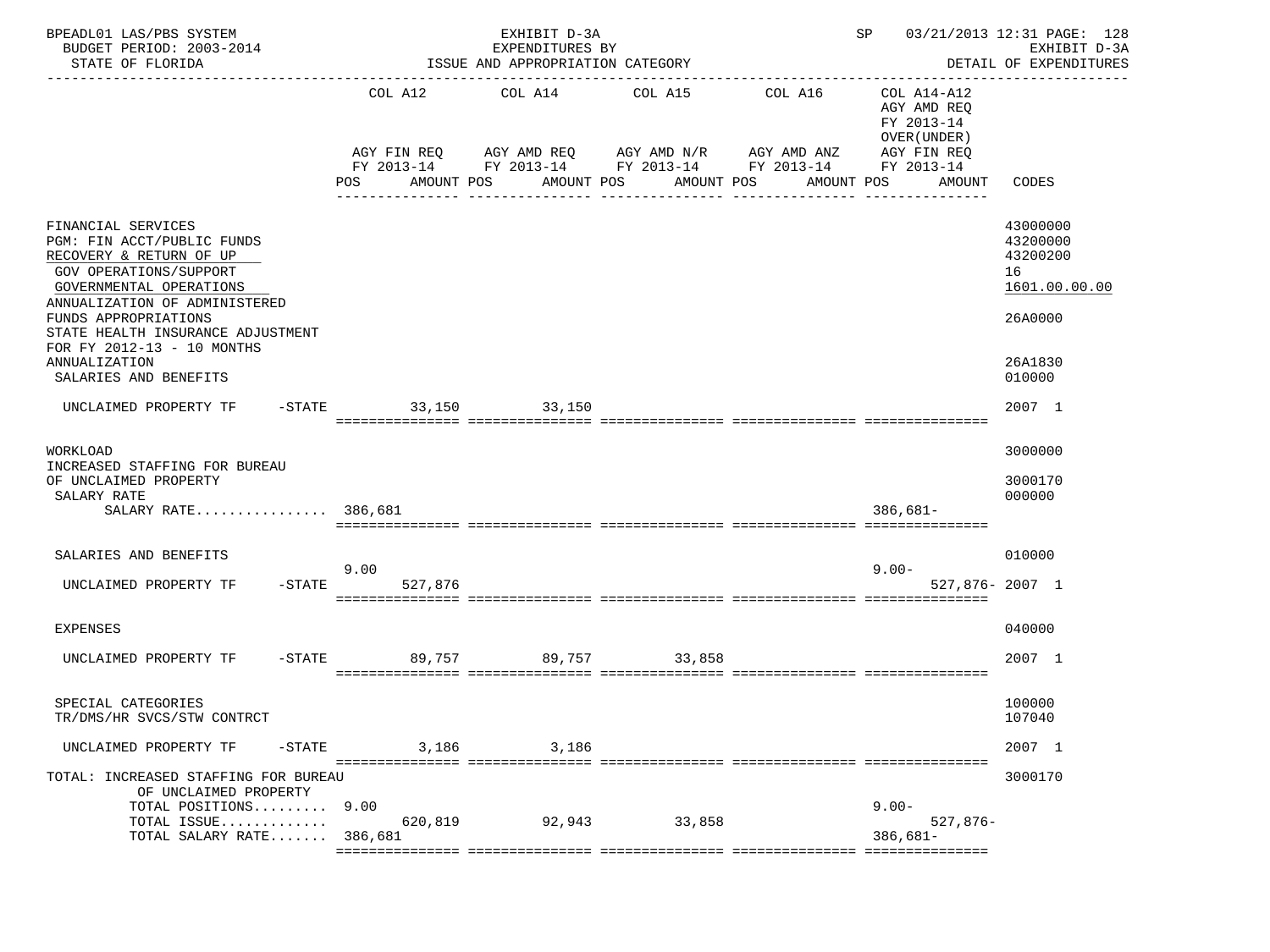| BPEADL01 LAS/PBS SYSTEM<br>BUDGET PERIOD: 2003-2014<br>STATE OF FLORIDA                                                                                                                                |                                                       | EXHIBIT D-3A<br>EXPENDITURES BY<br>ISSUE AND APPROPRIATION CATEGORY | SP                                                             | 03/21/2013 12:31 PAGE: 129<br>EXHIBIT D-3A<br>DETAIL OF EXPENDITURES |                                                          |                                                                               |
|--------------------------------------------------------------------------------------------------------------------------------------------------------------------------------------------------------|-------------------------------------------------------|---------------------------------------------------------------------|----------------------------------------------------------------|----------------------------------------------------------------------|----------------------------------------------------------|-------------------------------------------------------------------------------|
|                                                                                                                                                                                                        | COL A12                                               |                                                                     | COL A14 COL A15                                                | COL A16                                                              | COL A14-A12<br>AGY AMD REO<br>FY 2013-14<br>OVER (UNDER) |                                                                               |
|                                                                                                                                                                                                        | AGY FIN REO<br>FY 2013-14<br>AMOUNT POS<br><b>POS</b> | FY 2013-14                                                          | AGY AMD REO AGY AMD N/R<br>FY 2013-14<br>AMOUNT POS AMOUNT POS | AGY AMD ANZ<br>FY 2013-14<br>AMOUNT POS                              | AGY FIN REO<br>FY 2013-14<br>AMOUNT                      | CODES                                                                         |
| FINANCIAL SERVICES<br>PGM: FIN ACCT/PUBLIC FUNDS<br>RECOVERY & RETURN OF UP<br>GOV OPERATIONS/SUPPORT<br>GOVERNMENTAL OPERATIONS<br>WORKLOAD<br>INCREASED STAFFING FOR BUREAU<br>OF UNCLAIMED PROPERTY |                                                       |                                                                     |                                                                |                                                                      |                                                          | 43000000<br>43200000<br>43200200<br>16<br>1601.00.00.00<br>3000000<br>3000170 |

2013-2014 BUDGET YEAR NARRATIVE: IT COMPONENT? NO

 The Bureau of Unclaimed Property is requesting the establishment of nine new positions and the reclassification of twelve existing positions (as requested in issue code 3001A80) in the Claims Section. These positions are needed to keep up with the growth in the Bureau's claims volume, and the increased number of complex (those that include probate, corporate actions, trusts, wills, etc.) claims being received. Over the past 10 years, the number of claims paid has tripled (100,000 claims paid in FY 01/02 compared to 300,000 claims paid in FY 11/12). The number of positions in this section (18) has not increased since FY 04/05, and the vast majority of the current staff are low level, clerical positions.

 During the past several years, the Bureau has been forced into working overtime to meet the statutory requirement for processing claims within 90 days of receipt. The Bureau has started planning for the development of an online claims process, that once implemented, should allow approximately 27% of certain simple claims to be systematically paid. Despite this process improvement, it will still be necessary to add nine new positions and reclassify twelve current positions to higher paygrades so the Bureau can focus attention on the remaining (more complex) claims that cannot be systematically processed.

 Members of this team will also conduct research into older unclaimed accounts, and research allegations of fraudulent claims submitted to the Bureau.

 The ultimate results will be better protection of the financial interests of Floridians, and to be more effective and efficient in returning money back into the possession of its owners.

Amended 2013-14 Narrative after February 1, 2013.

 The nine FTE and the salary and benefits budget in this issue have been included in the new issue "Realign current positions to fulfill mission critical functions" (IC 2000110). This issue appropriates the remaining expenses and DMS human resource budget need for the increased staffing for the Bureau of Unclaimed Property.

 Summary: This issue deleted the FTE and salary and benefits budget authority request. \*\*\*\*\*\*\*\*\*\*\*\*\*\*\*\*\*\*\*\*\*\*\*\*\*\*\*\*\*\*\*\*\*\*\*\*\*\*\*\*\*\*\*\*\*\*\*\*\*\*\*\*\*\*\*\*\*\*\*\*\*\*\*\*\*\*\*\*\*\*\*\*\*\*\*\*\*\*\*\*\*\*\*\*\*\*\*\*\*\*\*\*\*\*\*\*\*\*\*\*\*\*\*\*\*\*\*\*\*\*\*\*\*\*\*\*\*\*\*\*\*\*\*\*\*\*\*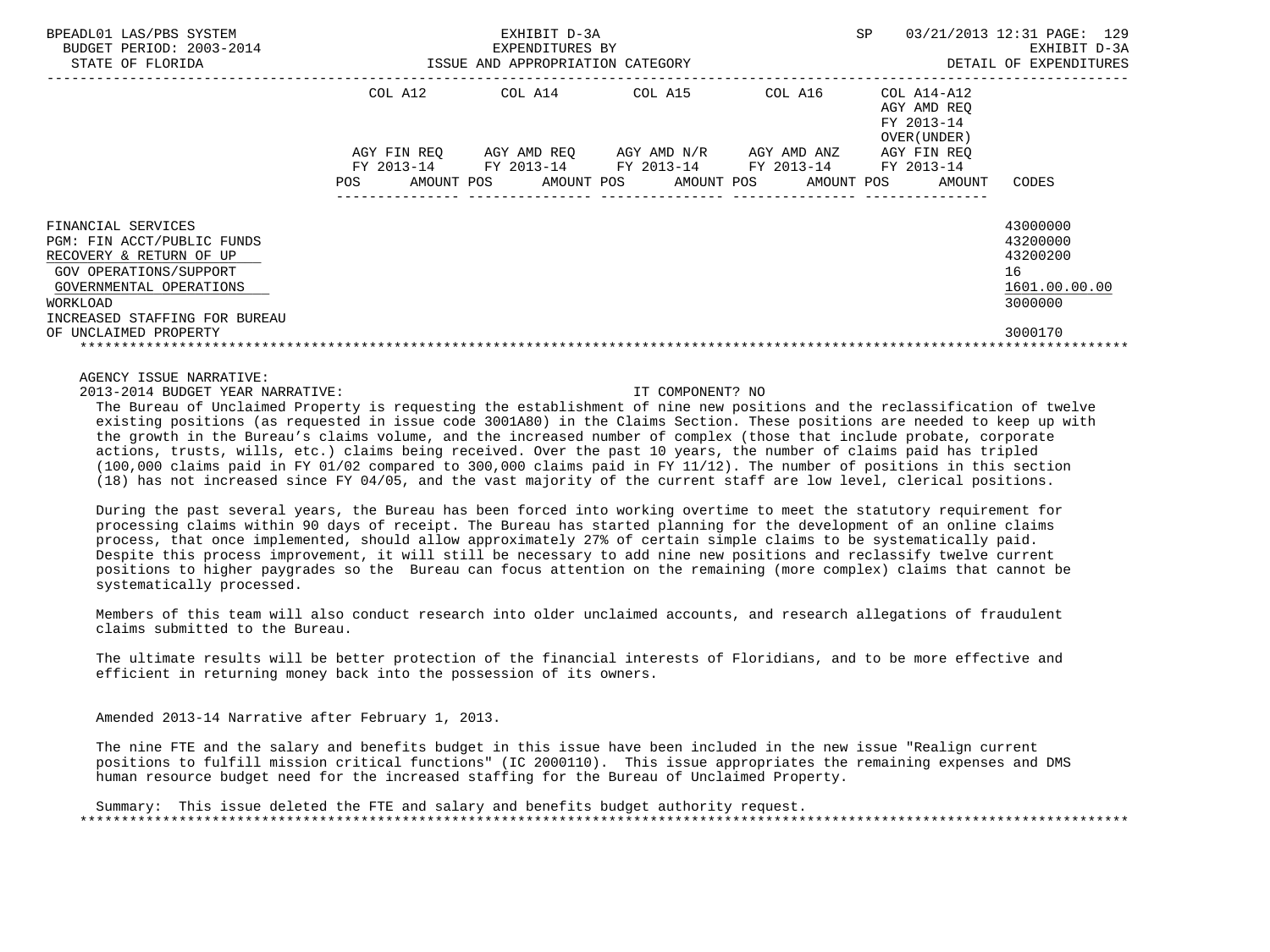| BPEADL01 LAS/PBS SYSTEM<br>BUDGET PERIOD: 2003-2014<br>STATE OF FLORIDA                                                                                                                                |         | EXHIBIT D-3A<br>EXPENDITURES BY<br>ISSUE AND APPROPRIATION CATEGORY | SP 03/21/2013 12:31 PAGE: 130<br>EXHIBIT D-3A<br>DETAIL OF EXPENDITURES |                                                                                                                                  |                                                                        |        |                                                                               |
|--------------------------------------------------------------------------------------------------------------------------------------------------------------------------------------------------------|---------|---------------------------------------------------------------------|-------------------------------------------------------------------------|----------------------------------------------------------------------------------------------------------------------------------|------------------------------------------------------------------------|--------|-------------------------------------------------------------------------------|
|                                                                                                                                                                                                        | COL A12 | COL A14<br>AMOUNT POS                                               | COL A15<br>AMOUNT POS AMOUNT POS<br>-------------                       | COL A16<br>AGY FIN REQ AGY AMD REQ AGY AMD N/R AGY AMD ANZ AGY FIN REQ<br>FY 2013-14 FY 2013-14 FY 2013-14 FY 2013-14 FY 2013-14 | COL A14-A12<br>AGY AMD REO<br>FY 2013-14<br>OVER (UNDER)<br>AMOUNT POS | AMOUNT | CODES                                                                         |
| FINANCIAL SERVICES<br>PGM: FIN ACCT/PUBLIC FUNDS<br>RECOVERY & RETURN OF UP<br>GOV OPERATIONS/SUPPORT<br>GOVERNMENTAL OPERATIONS<br>WORKLOAD<br>INCREASED STAFFING FOR BUREAU<br>OF UNCLAIMED PROPERTY |         |                                                                     |                                                                         |                                                                                                                                  |                                                                        |        | 43000000<br>43200000<br>43200200<br>16<br>1601.00.00.00<br>3000000<br>3000170 |
| POSITION DETAIL OF SALARIES AND BENEFITS:                                                                                                                                                              | FTE     | <b>BASE RATE</b>                                                    | ADDITIVES                                                               | BENEFITS                                                                                                                         | SUBTOTAL                                                               | န္မွ ေ | LAPSE LAPSED SALARIES<br>AND BENEFITS                                         |
|                                                                                                                                                                                                        |         |                                                                     |                                                                         |                                                                                                                                  |                                                                        |        |                                                                               |
| A12 - AGY FIN REQ FY 2013-14                                                                                                                                                                           |         |                                                                     |                                                                         |                                                                                                                                  |                                                                        |        |                                                                               |
| NEW POSITIONS<br>P101 PROPOSED CLASS CODE<br>N9999 001                                                                                                                                                 |         | 9.00 386,681                                                        |                                                                         | 141,195 527,876 0.00 527,876                                                                                                     |                                                                        |        |                                                                               |
| TOTALS FOR ISSUE BY FUND<br>2007 UNCLAIMED PROPERTY TF                                                                                                                                                 |         |                                                                     |                                                                         |                                                                                                                                  |                                                                        |        | 527,876<br>______________                                                     |
|                                                                                                                                                                                                        | 9.00    | 386,681                                                             |                                                                         | 141,195                                                                                                                          | 527,876                                                                |        | 527,876<br>==============                                                     |
| RECLASSIFICATION OF POSITIONS IN<br>BUREAU OF UNCLAIMED PROPERTY<br>SALARY RATE<br>SALARY RATE $116,001$                                                                                               |         | 116,001                                                             |                                                                         |                                                                                                                                  |                                                                        |        | 3001A80<br>000000                                                             |
|                                                                                                                                                                                                        |         |                                                                     |                                                                         |                                                                                                                                  |                                                                        |        |                                                                               |
| SALARIES AND BENEFITS                                                                                                                                                                                  |         |                                                                     |                                                                         |                                                                                                                                  |                                                                        |        | 010000                                                                        |
| $-$ STATE<br>UNCLAIMED PROPERTY TF                                                                                                                                                                     |         | 130,884 130,884                                                     |                                                                         |                                                                                                                                  |                                                                        |        | 2007 1                                                                        |
| TOTAL: RECLASSIFICATION OF POSITIONS IN<br>BUREAU OF UNCLAIMED PROPERTY<br>TOTAL ISSUE<br>TOTAL SALARY RATE $116,001$                                                                                  | 130,884 | 130,884<br>116,001                                                  |                                                                         |                                                                                                                                  |                                                                        |        | 3001A80                                                                       |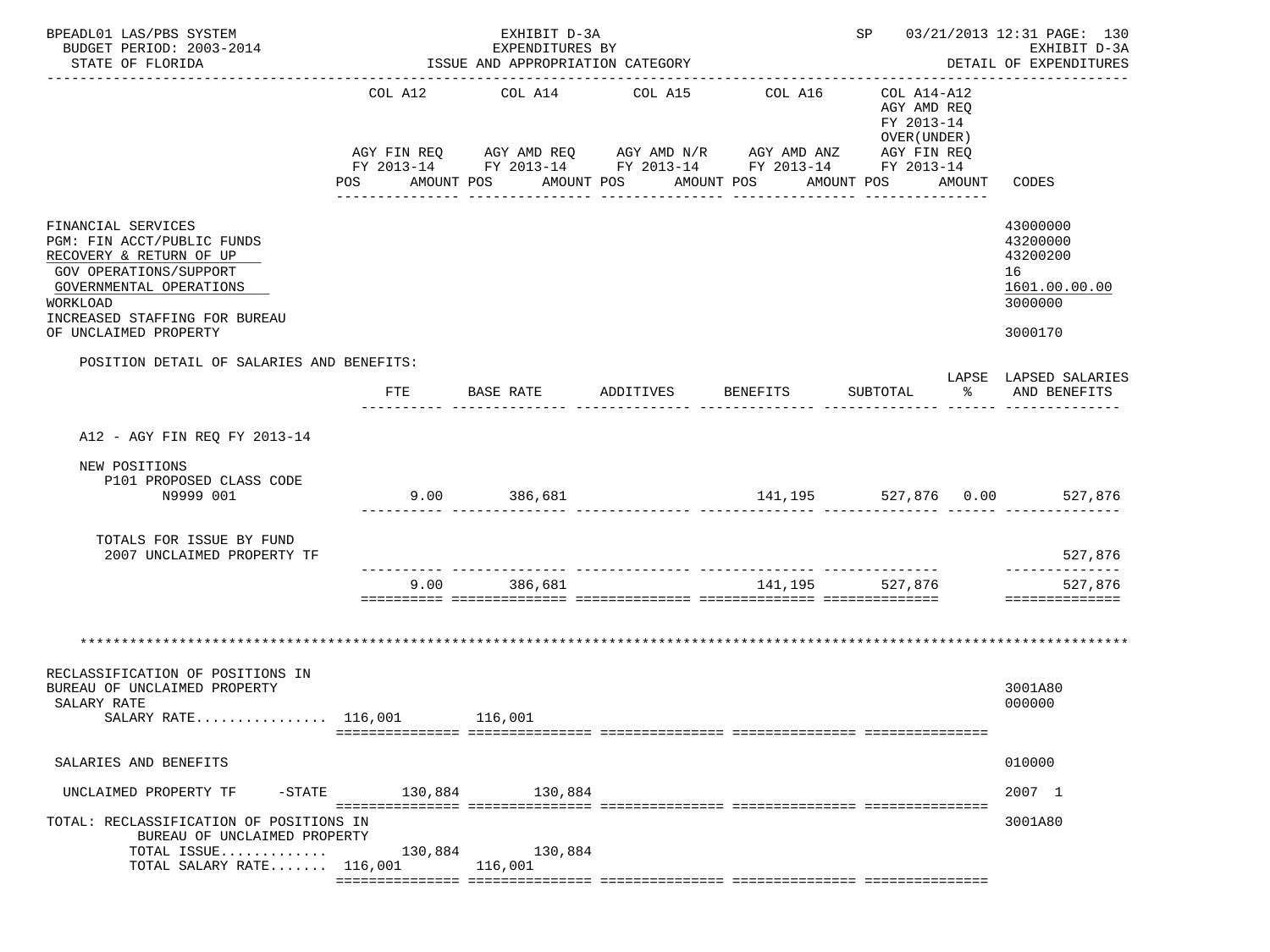| BPEADL01 LAS/PBS SYSTEM<br>BUDGET PERIOD: 2003-2014<br>STATE OF FLORIDA                                                                                                          |                           | EXHIBIT D-3A<br>EXPENDITURES BY<br>ISSUE AND APPROPRIATION CATEGORY | SP                                    | 03/21/2013 12:31 PAGE: 131<br>EXHIBIT D-3A<br>DETAIL OF EXPENDITURES |                                                          |                                                                    |
|----------------------------------------------------------------------------------------------------------------------------------------------------------------------------------|---------------------------|---------------------------------------------------------------------|---------------------------------------|----------------------------------------------------------------------|----------------------------------------------------------|--------------------------------------------------------------------|
|                                                                                                                                                                                  | COL A12                   | COL A14 COL A15                                                     |                                       | COL A16                                                              | COL A14-A12<br>AGY AMD REO<br>FY 2013-14<br>OVER (UNDER) |                                                                    |
|                                                                                                                                                                                  | AGY FIN REO<br>FY 2013-14 | FY 2013-14                                                          | AGY AMD REQ AGY AMD N/R<br>FY 2013-14 | AGY AMD ANZ                                                          | AGY FIN REO<br>FY 2013-14                                |                                                                    |
|                                                                                                                                                                                  | POS.                      | AMOUNT POS AMOUNT POS AMOUNT POS                                    |                                       | FY 2013-14                                                           | AMOUNT POS<br>AMOUNT                                     | CODES                                                              |
| FINANCIAL SERVICES<br>PGM: FIN ACCT/PUBLIC FUNDS<br>RECOVERY & RETURN OF UP<br>GOV OPERATIONS/SUPPORT<br>GOVERNMENTAL OPERATIONS<br>WORKLOAD<br>RECLASSIFICATION OF POSITIONS IN |                           |                                                                     |                                       |                                                                      |                                                          | 43000000<br>43200000<br>43200200<br>16<br>1601.00.00.00<br>3000000 |
| BUREAU OF UNCLAIMED PROPERTY                                                                                                                                                     |                           |                                                                     |                                       |                                                                      |                                                          | 3001A80                                                            |

2013-2014 BUDGET YEAR NARRATIVE: IT COMPONENT? NO

 The Bureau of Unclaimed Property is requesting the establishment of nine new positions (as requested in issue code 3000170) and the reclassification of twelve existing positions in the Claims Section. These positions are needed to keep up with the growth in the Bureau's claims volume, and the increased number of complex (those that include probate, corporate actions, trusts, wills, etc.) claims being received. Over the past 10 years, the number of claims paid has tripled (100,000 claims paid in FY 01/02 compared to 300,000 claims paid in FY 11/12). The number of positions in this section (18) has not increased since FY 04/05, and the vast majority of the current staff are low level, clerical positions.

 During the past several years, the Bureau has been forced into working overtime to meet the statutory requirement for processing claims within 90 days of receipt. The Bureau has started planning for the development of an online claims process, that once implemented, should allow approximately 27% of certain simple claims to be systematically paid. Despite this process improvement, it will still be necessary to add nine new positions and reclassify twelve current positions to higher pay grades so the Bureau can focus attention on the remaining (more complex) claims that cannot be systematically processed.

 Members of this team will also conduct research into older unclaimed accounts, and research allegations of fraudulent claims submitted to the Bureau.

 The ultimate results will be better protection of the financial interests of Floridians, and to be more effective and efficient in returning money back into the possession of its owners.

 This issue requests \$130,884 in additional salaries and benefits for the reclassification of twelve positions. \*\*\*\*\*\*\*\*\*\*\*\*\*\*\*\*\*\*\*\*\*\*\*\*\*\*\*\*\*\*\*\*\*\*\*\*\*\*\*\*\*\*\*\*\*\*\*\*\*\*\*\*\*\*\*\*\*\*\*\*\*\*\*\*\*\*\*\*\*\*\*\*\*\*\*\*\*\*\*\*\*\*\*\*\*\*\*\*\*\*\*\*\*\*\*\*\*\*\*\*\*\*\*\*\*\*\*\*\*\*\*\*\*\*\*\*\*\*\*\*\*\*\*\*\*\*\*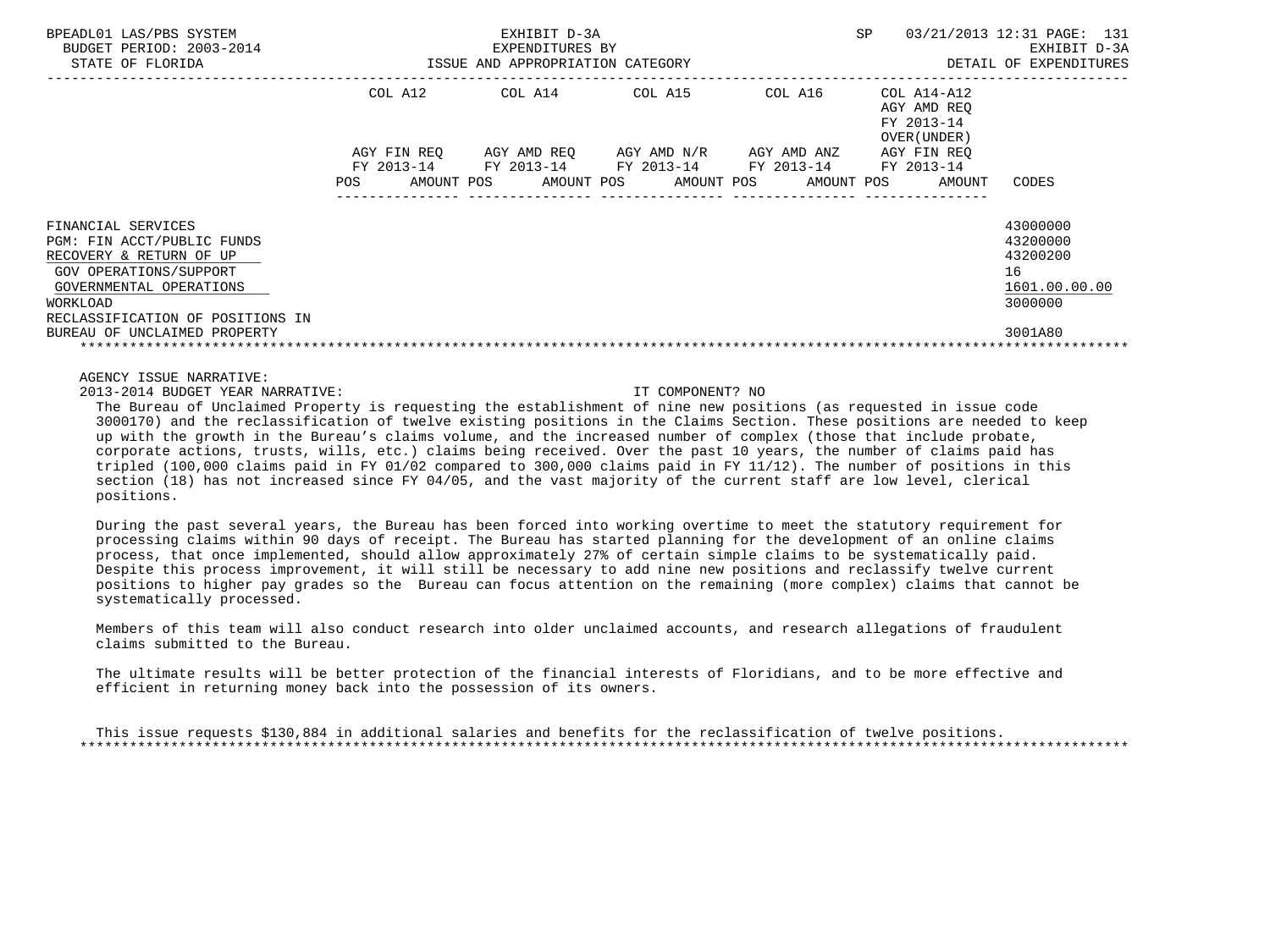| BPEADL01 LAS/PBS SYSTEM<br>BUDGET PERIOD: 2003-2014<br>STATE OF FLORIDA                                                                                                                                          |            | EXHIBIT D-3A<br>EXPENDITURES BY<br>ISSUE AND APPROPRIATION CATEGORY                                                                                                    |                       |                             |                                                                        |              | SP 03/21/2013 12:31 PAGE: 132<br>EXHIBIT D-3A<br>DETAIL OF EXPENDITURES       |
|------------------------------------------------------------------------------------------------------------------------------------------------------------------------------------------------------------------|------------|------------------------------------------------------------------------------------------------------------------------------------------------------------------------|-----------------------|-----------------------------|------------------------------------------------------------------------|--------------|-------------------------------------------------------------------------------|
|                                                                                                                                                                                                                  | <b>POS</b> | COL A12 COL A14 COL A15 COL A16<br>AGY FIN REQ AGY AMD REQ AGY AMD N/R AGY AMD ANZ AGY FIN REQ<br>FY 2013-14 FY 2013-14 FY 2013-14 FY 2013-14 FY 2013-14<br>AMOUNT POS | AMOUNT POS AMOUNT POS |                             | COL A14-A12<br>AGY AMD REQ<br>FY 2013-14<br>OVER (UNDER)<br>AMOUNT POS | AMOUNT CODES |                                                                               |
| FINANCIAL SERVICES<br>PGM: FIN ACCT/PUBLIC FUNDS<br>RECOVERY & RETURN OF UP<br>GOV OPERATIONS/SUPPORT<br>GOVERNMENTAL OPERATIONS<br>WORKLOAD<br>RECLASSIFICATION OF POSITIONS IN<br>BUREAU OF UNCLAIMED PROPERTY |            |                                                                                                                                                                        |                       |                             |                                                                        |              | 43000000<br>43200000<br>43200200<br>16<br>1601.00.00.00<br>3000000<br>3001A80 |
| POSITION DETAIL OF SALARIES AND BENEFITS:                                                                                                                                                                        | FTE        | BASE RATE ADDITIVES BENEFITS                                                                                                                                           |                       |                             | SUBTOTAL %                                                             |              | LAPSE LAPSED SALARIES<br>AND BENEFITS                                         |
| A12 - AGY FIN REO FY 2013-14                                                                                                                                                                                     |            |                                                                                                                                                                        |                       |                             |                                                                        |              |                                                                               |
| CHANGES TO CURRENTLY AUTHORIZED POSITIONS<br>RA01 RATE & SALARY ADJ - BENEFITS NO FTE<br>C9999 001                                                                                                               | 0.00       | 116,001                                                                                                                                                                |                       | 14,883 130,884 0.00 130,884 |                                                                        |              |                                                                               |
| TOTALS FOR ISSUE BY FUND<br>2007 UNCLAIMED PROPERTY TF                                                                                                                                                           |            |                                                                                                                                                                        |                       |                             |                                                                        |              | 130,884                                                                       |
|                                                                                                                                                                                                                  |            | $0.00$ 116,001                                                                                                                                                         |                       | 14,883 130,884              |                                                                        |              | --------------<br>130,884<br>==============                                   |
| A14 - AGY AMD REO FY 2013-14                                                                                                                                                                                     |            |                                                                                                                                                                        |                       |                             |                                                                        |              |                                                                               |
| CHANGES TO CURRENTLY AUTHORIZED POSITIONS<br>RAOI RATE & SALARY ADJ - BENEFITS NO FTE                                                                                                                            |            |                                                                                                                                                                        |                       |                             |                                                                        |              |                                                                               |
|                                                                                                                                                                                                                  | 0.00       | 116,001                                                                                                                                                                |                       | 14,883 130,884 0.00         |                                                                        |              | 130,884                                                                       |
| C9999 001                                                                                                                                                                                                        |            |                                                                                                                                                                        |                       |                             |                                                                        |              |                                                                               |
| TOTALS FOR ISSUE BY FUND<br>2007 UNCLAIMED PROPERTY TF                                                                                                                                                           |            |                                                                                                                                                                        |                       |                             |                                                                        |              | 130,884<br>----------                                                         |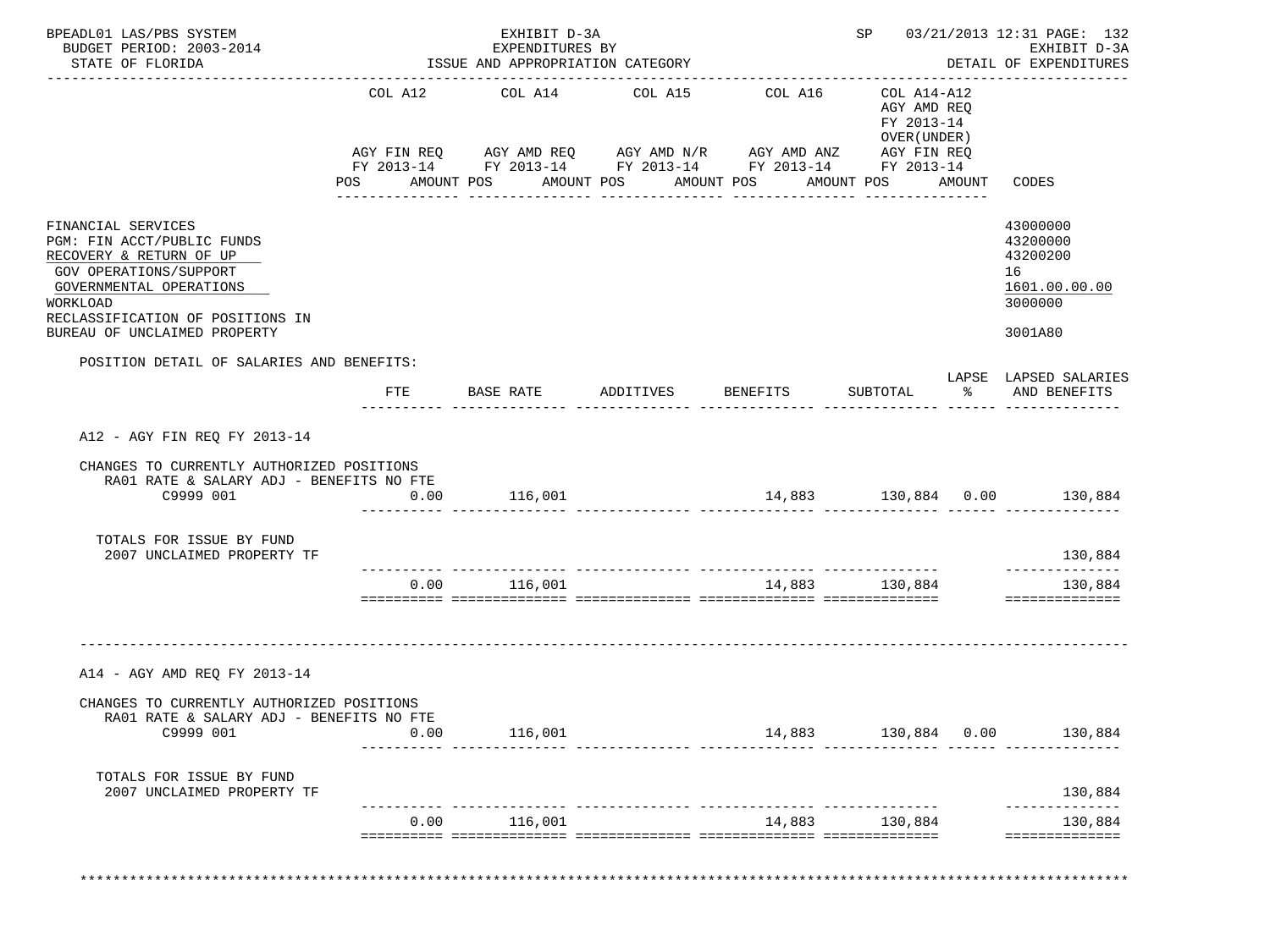| BPEADL01 LAS/PBS SYSTEM<br>BUDGET PERIOD: 2003-2014<br>STATE OF FLORIDA                                                                                                                                                                   |                                                                  | EXHIBIT D-3A<br>EXPENDITURES BY<br>ISSUE AND APPROPRIATION CATEGORY |                                                  |                                                                      | SP                                                                                | 03/21/2013 12:31 PAGE: 133<br>EXHIBIT D-3A<br>DETAIL OF EXPENDITURES                    |
|-------------------------------------------------------------------------------------------------------------------------------------------------------------------------------------------------------------------------------------------|------------------------------------------------------------------|---------------------------------------------------------------------|--------------------------------------------------|----------------------------------------------------------------------|-----------------------------------------------------------------------------------|-----------------------------------------------------------------------------------------|
|                                                                                                                                                                                                                                           | COL A12<br>AGY FIN REO<br>FY 2013-14<br><b>POS</b><br>AMOUNT POS | COL A14<br>AGY AMD REO<br>AMOUNT POS                                | COL A15<br>AGY AMD N/R AGY AMD ANZ<br>AMOUNT POS | COL A16<br>FY 2013-14 FY 2013-14 FY 2013-14 FY 2013-14<br>AMOUNT POS | COL A14-A12<br>AGY AMD REQ<br>FY 2013-14<br>OVER (UNDER)<br>AGY FIN REO<br>AMOUNT | CODES                                                                                   |
| FINANCIAL SERVICES<br>PGM: FIN ACCT/PUBLIC FUNDS<br>RECOVERY & RETURN OF UP<br>GOV OPERATIONS/SUPPORT<br>GOVERNMENTAL OPERATIONS<br>WORKLOAD<br>ADDTIONAL STAFF TO ENFORCE NON-<br>COMPLIANT HOLDERS<br>SALARY RATE<br>SALARY RATE 77,324 |                                                                  |                                                                     |                                                  |                                                                      | $77,324-$                                                                         | 43000000<br>43200000<br>43200200<br>16<br>1601.00.00.00<br>3000000<br>3001060<br>000000 |
| SALARIES AND BENEFITS<br>UNCLAIMED PROPERTY TF<br>$-$ STATE                                                                                                                                                                               | 2.00<br>107,596                                                  |                                                                     |                                                  |                                                                      | $2.00 -$<br>107,596-2007 1                                                        | 010000                                                                                  |
| <b>EXPENSES</b>                                                                                                                                                                                                                           |                                                                  |                                                                     |                                                  |                                                                      |                                                                                   | 040000                                                                                  |
| $-$ STATE<br>UNCLAIMED PROPERTY TF                                                                                                                                                                                                        | 19,946                                                           |                                                                     |                                                  |                                                                      |                                                                                   | $19.946 - 2007$ 1                                                                       |
| SPECIAL CATEGORIES<br>TR/DMS/HR SVCS/STW CONTRCT                                                                                                                                                                                          |                                                                  |                                                                     |                                                  |                                                                      |                                                                                   | 100000<br>107040                                                                        |
| $-STATE$<br>UNCLAIMED PROPERTY TF                                                                                                                                                                                                         | 708                                                              |                                                                     |                                                  |                                                                      |                                                                                   | 708-2007 1                                                                              |
| TOTAL: ADDTIONAL STAFF TO ENFORCE NON-<br>COMPLIANT HOLDERS<br>TOTAL POSITIONS 2.00<br>TOTAL ISSUE<br>TOTAL SALARY RATE 77,324                                                                                                            | 128,250                                                          |                                                                     |                                                  |                                                                      | $2.00 -$<br>$128,250-$<br>$77.324-$                                               | 3001060                                                                                 |
|                                                                                                                                                                                                                                           |                                                                  |                                                                     |                                                  |                                                                      |                                                                                   |                                                                                         |

2013-2014 BUDGET YEAR NARRATIVE: IT COMPONENT? NO

 The Bureau of Unclaimed Property is requesting the establishment of two new positions in the Holder Reporting Section. There are currently three positions in this section. These positions will be responsible for the increased volume of non-compliant holder reports being received by the Bureau. Over the past 10 years, the number of new unclaimed accounts being received has quadrupled (300,000 in FY 01/02 compared to 1.4 Million in FY 11/12).

 As the number of reports and accounts increases, the number of non-compliant reports increases at the same rate. Reports are not loaded into the Unclaimed Property database until compliant, so owners (citizens) are forced to wait to recover their unclaimed property until the Bureau can work any backlog. Without these additional positions, the Bureau will be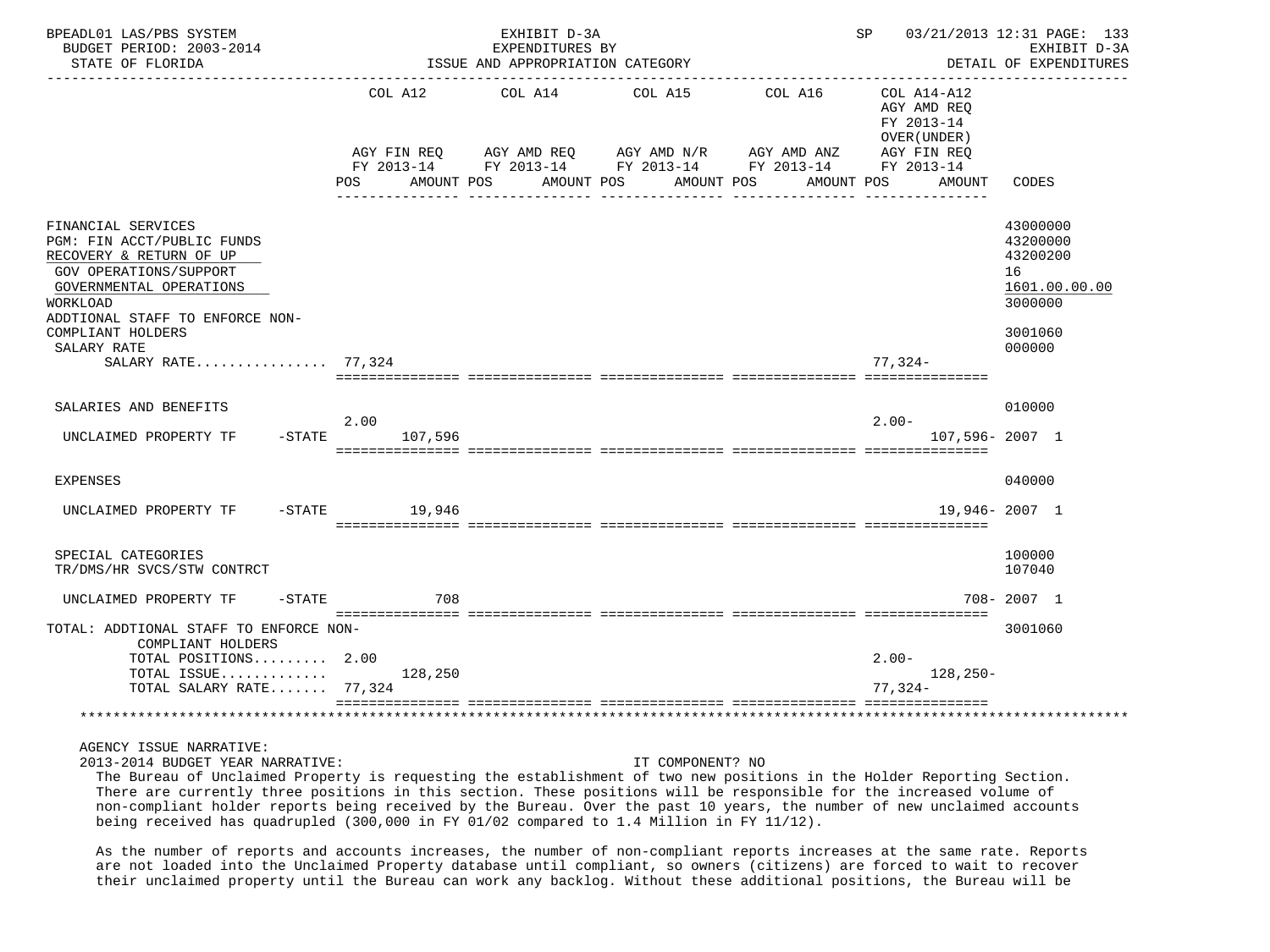| BPEADL01 LAS/PBS SYSTEM<br>BUDGET PERIOD: 2003-2014<br>STATE OF FLORIDA                                                          |                           | EXHIBIT D-3A<br>EXPENDITURES BY<br>ISSUE AND APPROPRIATION CATEGORY |             |                                                 | SP                                                       | 03/21/2013 12:31 PAGE: 134<br>EXHIBIT D-3A<br>DETAIL OF EXPENDITURES |
|----------------------------------------------------------------------------------------------------------------------------------|---------------------------|---------------------------------------------------------------------|-------------|-------------------------------------------------|----------------------------------------------------------|----------------------------------------------------------------------|
|                                                                                                                                  | COL A12                   | COL A14 COL A15                                                     |             | COL A16                                         | COL A14-A12<br>AGY AMD REO<br>FY 2013-14<br>OVER (UNDER) |                                                                      |
|                                                                                                                                  | AGY FIN REO<br>FY 2013-14 | AGY AMD REO                                                         | AGY AMD N/R | AGY AMD ANZ<br>FY 2013-14 FY 2013-14 FY 2013-14 | AGY FIN REO<br>FY 2013-14                                |                                                                      |
| FINANCIAL SERVICES<br>PGM: FIN ACCT/PUBLIC FUNDS<br>RECOVERY & RETURN OF UP<br>GOV OPERATIONS/SUPPORT<br>GOVERNMENTAL OPERATIONS | POS                       |                                                                     |             | AMOUNT POS AMOUNT POS AMOUNT POS AMOUNT POS     | AMOUNT                                                   | CODES<br>43000000<br>43200000<br>43200200<br>16<br>1601.00.00.00     |
| WORKLOAD<br>ADDTIONAL STAFF TO ENFORCE NON-<br>COMPLIANT HOLDERS                                                                 |                           |                                                                     |             |                                                 |                                                          | 3000000<br>3001060                                                   |

 unable to timely process the continual increase in non-compliant reports and enforce the collection of penalties levied against holders for late filing of the unclaimed property report. Amended 2013-14 Narrative after February 1, 2013.

 The original legislative budget request (LBR) included issues intended to illustrate resource options for increasing department productivity in selected, mission critical areas. Since these resource needs are significant, the amended LBR removed various issues from consideration, in order to focus on essential operations for streamlining and increased organizational efficiencies. The department will continue to streamline operations and increase organizational efficiencies as it works with the Legislature to ensure the department's core functions are efficiently and effectively fulfilled.

 Summary: This issue deleted the original issue entirely. \*\*\*\*\*\*\*\*\*\*\*\*\*\*\*\*\*\*\*\*\*\*\*\*\*\*\*\*\*\*\*\*\*\*\*\*\*\*\*\*\*\*\*\*\*\*\*\*\*\*\*\*\*\*\*\*\*\*\*\*\*\*\*\*\*\*\*\*\*\*\*\*\*\*\*\*\*\*\*\*\*\*\*\*\*\*\*\*\*\*\*\*\*\*\*\*\*\*\*\*\*\*\*\*\*\*\*\*\*\*\*\*\*\*\*\*\*\*\*\*\*\*\*\*\*\*\*

POSITION DETAIL OF SALARIES AND BENEFITS:

|                                                        | FTE  | BASE RATE | ADDITIVES | BENEFITS | SUBTOTAL     | LAPSE<br>ႜ | LAPSED SALARIES<br>AND BENEFITS |
|--------------------------------------------------------|------|-----------|-----------|----------|--------------|------------|---------------------------------|
| A12 - AGY FIN REQ FY 2013-14                           |      |           |           |          |              |            |                                 |
| NEW POSITIONS<br>P101 PROPOSED CLASS CODE<br>N9999 001 | 2.00 | 77,324    |           | 30,272   | 107,596 0.00 |            | 107,596                         |
| TOTALS FOR ISSUE BY FUND<br>2007 UNCLAIMED PROPERTY TF |      |           |           |          |              |            | 107,596                         |
|                                                        | 2.00 | 77,324    |           | 30,272   | 107,596      |            | 107,596                         |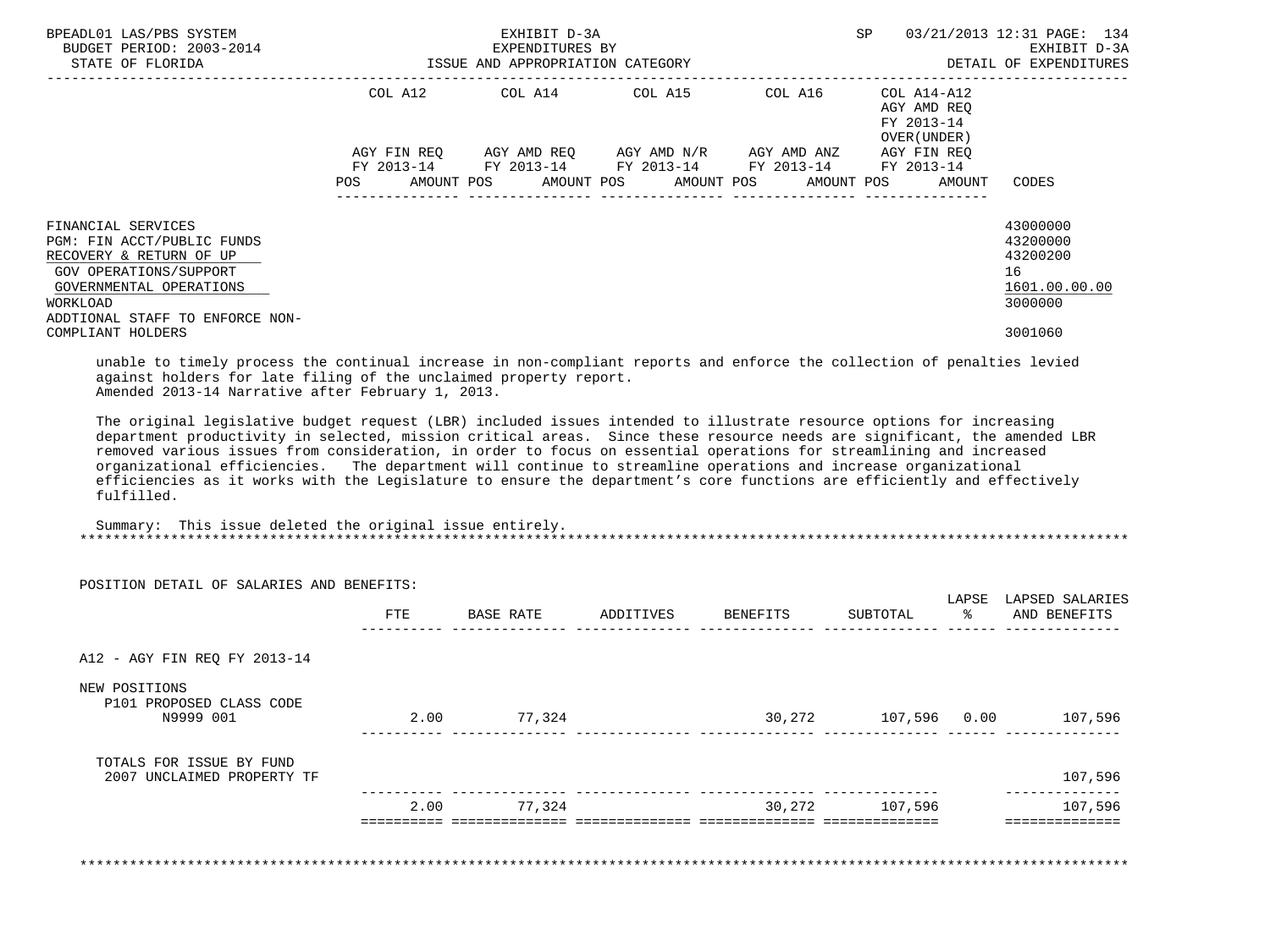| BPEADL01 LAS/PBS SYSTEM<br>BUDGET PERIOD: 2003-2014<br>STATE OF FLORIDA                                                                                                                                                          |                   |                                         |             | EXHIBIT D-3A<br>EXPENDITURES BY<br>ISSUE AND APPROPRIATION CATEGORY |                       |                                                                                                                         | SP                                                                      |            | 03/21/2013 12:31 PAGE: 135<br>EXHIBIT D-3A<br>DETAIL OF EXPENDITURES                    |
|----------------------------------------------------------------------------------------------------------------------------------------------------------------------------------------------------------------------------------|-------------------|-----------------------------------------|-------------|---------------------------------------------------------------------|-----------------------|-------------------------------------------------------------------------------------------------------------------------|-------------------------------------------------------------------------|------------|-----------------------------------------------------------------------------------------|
|                                                                                                                                                                                                                                  | <b>POS</b>        | AGY FIN REQ<br>FY 2013-14<br>AMOUNT POS | AGY AMD REQ | COL A12 COL A14<br>AMOUNT POS                                       | COL A15<br>AMOUNT POS | COL A16<br>AGY AMD REQ AGY AMD N/R AGY AMD ANZ AGY FIN REQ<br>FY 2013-14 FY 2013-14 FY 2013-14 FY 2013-14<br>AMOUNT POS | COL A14-A12<br>AGY AMD REQ<br>FY 2013-14<br>OVER (UNDER)<br>AGY FIN REQ | AMOUNT     | CODES                                                                                   |
| FINANCIAL SERVICES<br>PGM: FIN ACCT/PUBLIC FUNDS<br>RECOVERY & RETURN OF UP<br>GOV OPERATIONS/SUPPORT<br>GOVERNMENTAL OPERATIONS<br><b>WORKLOAD</b><br>ADDITIONAL STAFF TO PROCESS<br>SAFETY DEPOSIT BOX CONTENTS<br>SALARY RATE |                   |                                         |             |                                                                     |                       |                                                                                                                         |                                                                         |            | 43000000<br>43200000<br>43200200<br>16<br>1601.00.00.00<br>3000000<br>3001070<br>000000 |
| SALARY RATE 55,854                                                                                                                                                                                                               |                   |                                         |             |                                                                     |                       |                                                                                                                         | $55.854-$                                                               |            |                                                                                         |
| SALARIES AND BENEFITS<br>UNCLAIMED PROPERTY TF                                                                                                                                                                                   | 2.00<br>$-$ STATE | 83,372                                  |             |                                                                     |                       |                                                                                                                         | $2.00 -$                                                                |            | 010000<br>83, 372 - 2007 1                                                              |
| <b>EXPENSES</b>                                                                                                                                                                                                                  |                   |                                         |             |                                                                     |                       |                                                                                                                         |                                                                         |            | 040000                                                                                  |
| UNCLAIMED PROPERTY TF                                                                                                                                                                                                            | $-$ STATE         | 19,946                                  |             |                                                                     |                       |                                                                                                                         |                                                                         |            | 19,946-2007 1                                                                           |
| SPECIAL CATEGORIES<br>TR/DMS/HR SVCS/STW CONTRCT                                                                                                                                                                                 |                   |                                         |             |                                                                     |                       |                                                                                                                         |                                                                         |            | 100000<br>107040                                                                        |
| $-$ STATE<br>UNCLAIMED PROPERTY TF                                                                                                                                                                                               |                   | 708                                     |             |                                                                     |                       |                                                                                                                         |                                                                         |            | 708-2007 1                                                                              |
| TOTAL: ADDITIONAL STAFF TO PROCESS<br>SAFETY DEPOSIT BOX CONTENTS<br>TOTAL POSITIONS 2.00<br>TOTAL ISSUE<br>TOTAL SALARY RATE 55,854                                                                                             |                   | 104,026                                 |             |                                                                     |                       | ____________________________________                                                                                    | $2.00 -$<br>$55,854-$                                                   | $104,026-$ | 3001070                                                                                 |
|                                                                                                                                                                                                                                  |                   |                                         |             |                                                                     |                       |                                                                                                                         |                                                                         |            |                                                                                         |

2013-2014 BUDGET YEAR NARRATIVE: IT COMPONENT? NO

 The Bureau of Unclaimed Property is requesting the establishment of two new positions, that will be responsible for the increased volume of safe deposit box contents being received by the Bureau. There are currently two positions in this section. Over the past five (5) years, the number of safe deposit boxes being reported/delivered has doubled. This trend is expected to continue, as banks continue to merge. The two positions will have primary duties that include receipt, inventory and reconciliation of more than 50,000 pieces of safe deposit box inventory each year. Delays in the timely receipt and inventory of the contents may effect the opportunity for citizens to claim their contents before they are sold at auction.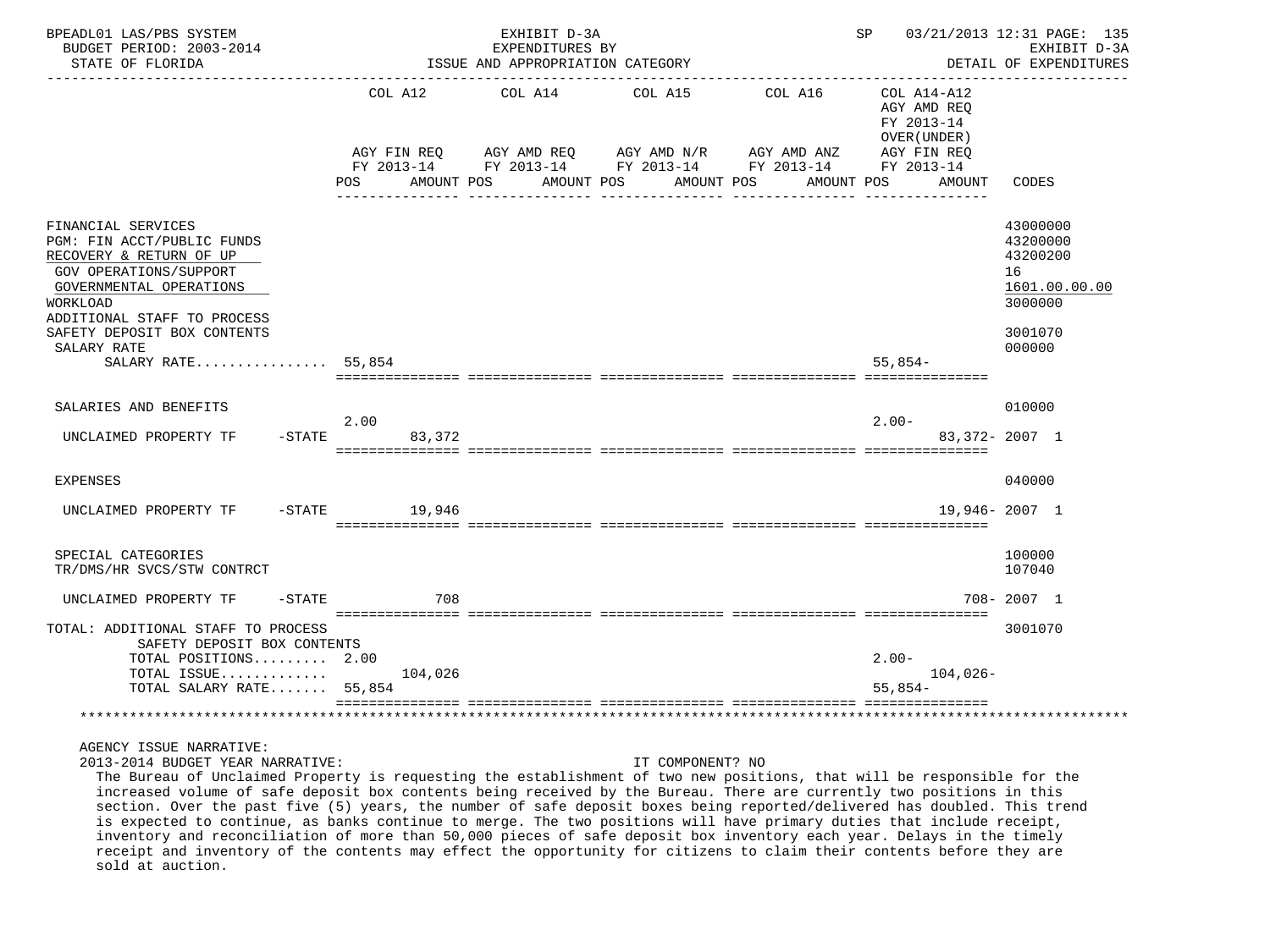| BPEADL01 LAS/PBS SYSTEM<br>BUDGET PERIOD: 2003-2014<br>STATE OF FLORIDA                                                                                                     |                                  | EXHIBIT D-3A<br>EXPENDITURES BY<br>ISSUE AND APPROPRIATION CATEGORY |                           | 03/21/2013 12:31 PAGE: 136<br>SP<br>EXHIBIT D-3A<br>DETAIL OF EXPENDITURES |                                                          |                                                                               |
|-----------------------------------------------------------------------------------------------------------------------------------------------------------------------------|----------------------------------|---------------------------------------------------------------------|---------------------------|----------------------------------------------------------------------------|----------------------------------------------------------|-------------------------------------------------------------------------------|
|                                                                                                                                                                             | COL A12                          | COL A14 COL A15                                                     |                           | COL A16                                                                    | COL A14-A12<br>AGY AMD REO<br>FY 2013-14<br>OVER (UNDER) |                                                                               |
|                                                                                                                                                                             | AGY FIN REO<br>FY 2013-14<br>POS | AGY AMD REO<br>FY 2013-14<br>AMOUNT POS AMOUNT POS AMOUNT POS       | AGY AMD N/R<br>FY 2013-14 | AGY AMD ANZ<br>FY 2013-14<br>AMOUNT POS                                    | AGY FIN REO<br>FY 2013-14<br>AMOUNT                      | CODES                                                                         |
| FINANCIAL SERVICES<br>PGM: FIN ACCT/PUBLIC FUNDS<br>RECOVERY & RETURN OF UP<br>GOV OPERATIONS/SUPPORT<br>GOVERNMENTAL OPERATIONS<br>WORKLOAD<br>ADDITIONAL STAFF TO PROCESS |                                  |                                                                     |                           |                                                                            |                                                          | 43000000<br>43200000<br>43200200<br>16<br>1601.00.00.00<br>3000000<br>3001070 |
| SAFETY DEPOSIT BOX CONTENTS                                                                                                                                                 |                                  |                                                                     |                           |                                                                            |                                                          |                                                                               |

Amended 2013-14 Narrative after February 1, 2013.

 The original legislative budget request (LBR) included issues intended to illustrate resource options for increasing department productivity in selected, mission critical areas. Since these resource needs are significant, the amended LBR removed various issues from consideration, in order to focus on essential operations for streamlining and increased organizational efficiencies. The department will continue to streamline operations and increase organizational efficiencies as it works with the Legislature to ensure the department's core functions are efficiently and effectively fulfilled.

 Summary: This issue deleted the original issue entirely. \*\*\*\*\*\*\*\*\*\*\*\*\*\*\*\*\*\*\*\*\*\*\*\*\*\*\*\*\*\*\*\*\*\*\*\*\*\*\*\*\*\*\*\*\*\*\*\*\*\*\*\*\*\*\*\*\*\*\*\*\*\*\*\*\*\*\*\*\*\*\*\*\*\*\*\*\*\*\*\*\*\*\*\*\*\*\*\*\*\*\*\*\*\*\*\*\*\*\*\*\*\*\*\*\*\*\*\*\*\*\*\*\*\*\*\*\*\*\*\*\*\*\*\*\*\*\*

|                                                        | FTE  | BASE RATE | ADDITIVES | BENEFITS | SUBTOTAL    | LAPSE<br>ႜ | LAPSED SALARIES<br>AND BENEFITS |
|--------------------------------------------------------|------|-----------|-----------|----------|-------------|------------|---------------------------------|
| A12 - AGY FIN REQ FY 2013-14                           |      |           |           |          |             |            |                                 |
| NEW POSITIONS<br>P101 PROPOSED CLASS CODE<br>N9999 001 | 2.00 | 55,854    |           | 27,518   | 83,372 0.00 |            | 83,372                          |
| TOTALS FOR ISSUE BY FUND<br>2007 UNCLAIMED PROPERTY TF |      |           |           |          |             |            | 83,372                          |
|                                                        | 2.00 | 55,854    |           | 27,518   | 83,372      |            | 83,372                          |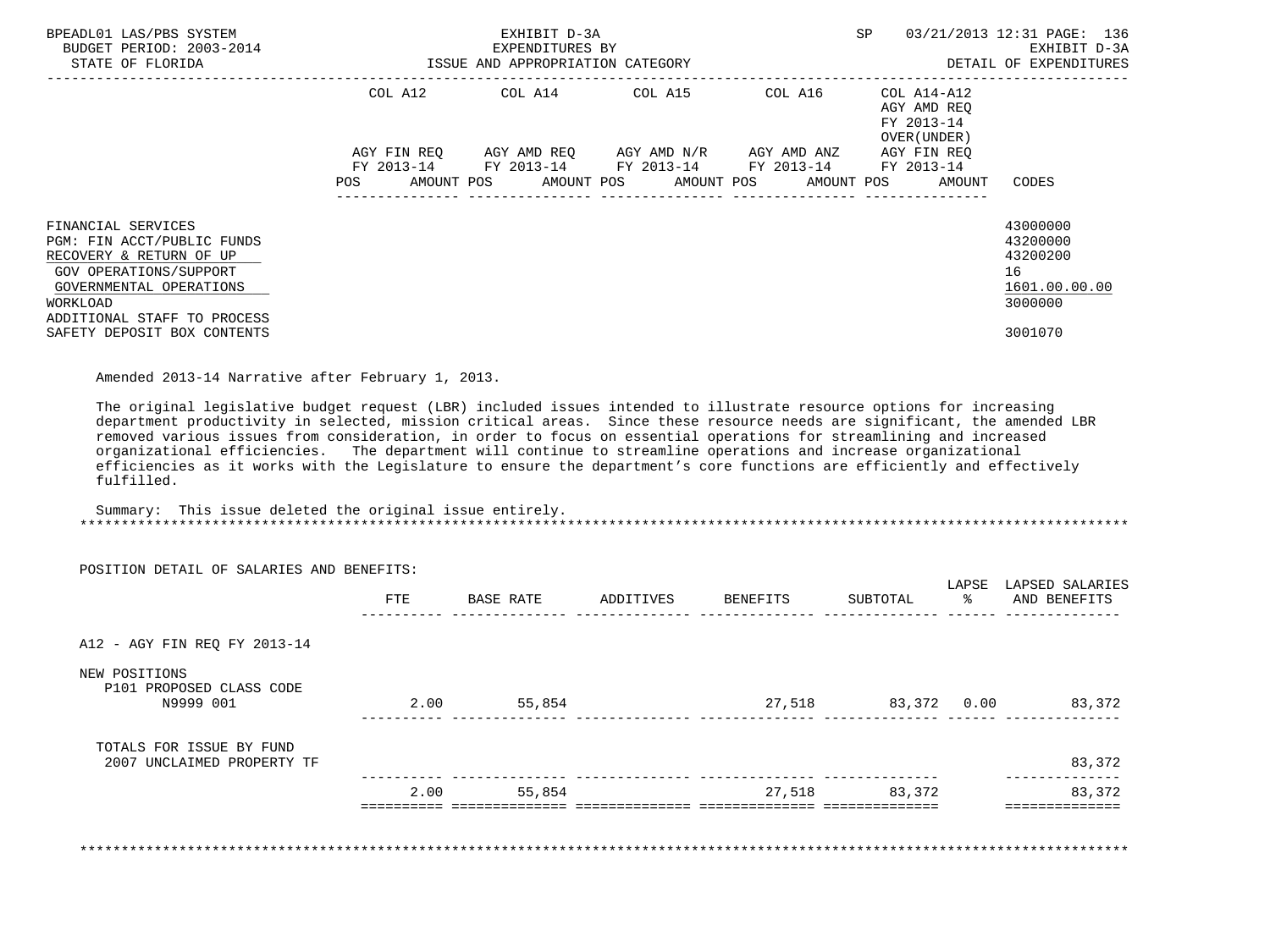| BPEADL01 LAS/PBS SYSTEM<br>BUDGET PERIOD: 2003-2014<br>STATE OF FLORIDA                                                                                                                                                        |                                         | EXHIBIT D-3A<br>EXPENDITURES BY<br>ISSUE AND APPROPRIATION CATEGORY |                                       | SP and the set of the set of the set of the set of the set of the set of the set of the set of the set of the set of the set of the set of the set of the set of the set of the set of the set of the set of the set of the se | 03/21/2013 12:31 PAGE: 137<br>EXHIBIT D-3A<br>DETAIL OF EXPENDITURES              |                                                                                         |
|--------------------------------------------------------------------------------------------------------------------------------------------------------------------------------------------------------------------------------|-----------------------------------------|---------------------------------------------------------------------|---------------------------------------|--------------------------------------------------------------------------------------------------------------------------------------------------------------------------------------------------------------------------------|-----------------------------------------------------------------------------------|-----------------------------------------------------------------------------------------|
|                                                                                                                                                                                                                                | AGY FIN REO<br>AMOUNT POS<br><b>POS</b> | COL A12 COL A14 COL A15<br>AGY AMD REO<br>AMOUNT POS                | AGY AMD N/R AGY AMD ANZ<br>AMOUNT POS | COL A16<br>FY 2013-14 FY 2013-14 FY 2013-14 FY 2013-14 FY 2013-14<br>AMOUNT POS                                                                                                                                                | COL A14-A12<br>AGY AMD REO<br>FY 2013-14<br>OVER (UNDER)<br>AGY FIN REO<br>AMOUNT | CODES                                                                                   |
| FINANCIAL SERVICES<br>PGM: FIN ACCT/PUBLIC FUNDS<br>RECOVERY & RETURN OF UP<br>GOV OPERATIONS/SUPPORT<br>GOVERNMENTAL OPERATIONS<br>WORKLOAD<br>ADDITIONAL STAFF FOR INCREASE IN<br>PROCESSING HOLDER REPORTING<br>SALARY RATE |                                         |                                                                     |                                       |                                                                                                                                                                                                                                |                                                                                   | 43000000<br>43200000<br>43200200<br>16<br>1601.00.00.00<br>3000000<br>3001080<br>000000 |
| SALARY RATE 30,990                                                                                                                                                                                                             |                                         |                                                                     |                                       |                                                                                                                                                                                                                                | $30,990 -$                                                                        |                                                                                         |
| SALARIES AND BENEFITS<br>$-$ STATE<br>UNCLAIMED PROPERTY TF                                                                                                                                                                    | 1.00<br>45,142                          |                                                                     |                                       |                                                                                                                                                                                                                                | $1.00 -$                                                                          | 010000<br>45, 142 - 2007 1                                                              |
| EXPENSES                                                                                                                                                                                                                       |                                         |                                                                     |                                       |                                                                                                                                                                                                                                |                                                                                   | 040000                                                                                  |
| UNCLAIMED PROPERTY TF<br>$-$ STATE                                                                                                                                                                                             | 9,973                                   |                                                                     |                                       |                                                                                                                                                                                                                                |                                                                                   | $9.973 - 2007$ 1                                                                        |
| SPECIAL CATEGORIES<br>TR/DMS/HR SVCS/STW CONTRCT                                                                                                                                                                               |                                         |                                                                     |                                       |                                                                                                                                                                                                                                |                                                                                   | 100000<br>107040                                                                        |
| UNCLAIMED PROPERTY TF                                                                                                                                                                                                          | $-STATE$<br>354                         |                                                                     |                                       |                                                                                                                                                                                                                                |                                                                                   | $354 - 2007$ 1                                                                          |
| TOTAL: ADDITIONAL STAFF FOR INCREASE IN<br>PROCESSING HOLDER REPORTING<br>TOTAL POSITIONS 1.00<br>TOTAL ISSUE<br>TOTAL SALARY RATE 30,990                                                                                      | 55,469                                  |                                                                     |                                       |                                                                                                                                                                                                                                | $1.00 -$<br>$55,469-$<br>$30,990 -$                                               | 3001080                                                                                 |
|                                                                                                                                                                                                                                |                                         |                                                                     |                                       |                                                                                                                                                                                                                                |                                                                                   |                                                                                         |

2013-2014 BUDGET YEAR NARRATIVE: IT COMPONENT? NO

 The Bureau of Unclaimed Property is requesting the establishment of one new position, that will be responsible for the increased volume of unclaimed property reports being received on electronic media (on CD, diskette, etc.) by the Bureau. There are currently five positions in this section. Over the past 10 years, the number of new unclaimed accounts being received has quadrupled (300,000 in FY 01/02 compared to 1.4 Million in FY 11/12). More than 60% of all reports are now being filed on electronic media. The average processing time for these reports has doubled since FY 00/01 (53 days in FY 00/01 to 104 days in FY 11/12). This lengthy processing time causes a delay in the ability for the apparent owner to be able to recover their unclaimed property.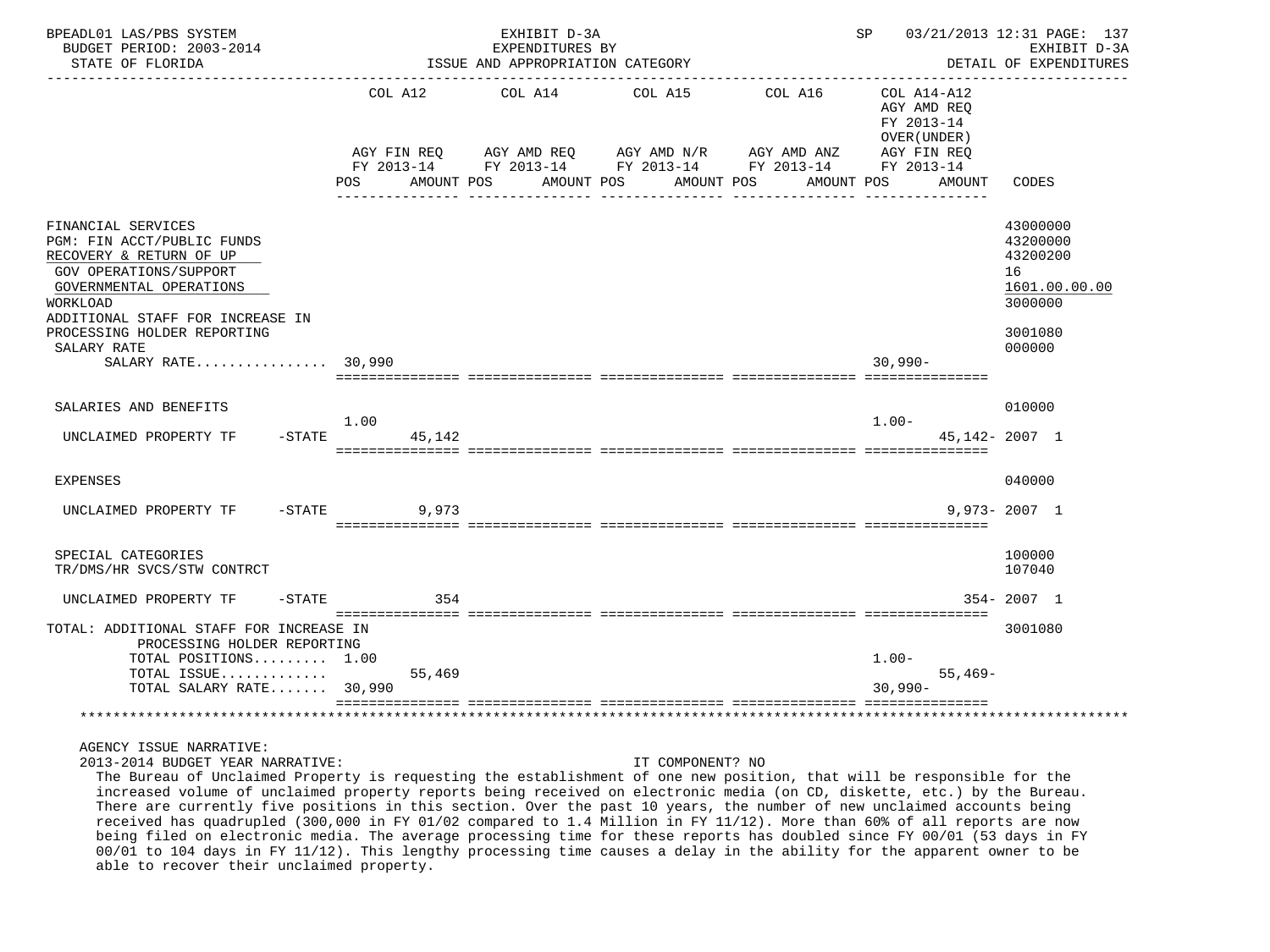| BPEADL01 LAS/PBS SYSTEM<br>BUDGET PERIOD: 2003-2014<br>STATE OF FLORIDA                                                                                                          |                                  | EXHIBIT D-3A<br>EXPENDITURES BY<br>ISSUE AND APPROPRIATION CATEGORY |                                                             | <b>SP</b>               | 03/21/2013 12:31 PAGE: 138<br>EXHIBIT D-3A<br>DETAIL OF EXPENDITURES |                                                                    |
|----------------------------------------------------------------------------------------------------------------------------------------------------------------------------------|----------------------------------|---------------------------------------------------------------------|-------------------------------------------------------------|-------------------------|----------------------------------------------------------------------|--------------------------------------------------------------------|
|                                                                                                                                                                                  | COL A12                          | COL A14 COL A15                                                     |                                                             | ------------<br>COL A16 | COL A14-A12<br>AGY AMD REO<br>FY 2013-14<br>OVER (UNDER)             |                                                                    |
|                                                                                                                                                                                  | AGY FIN REO<br>FY 2013-14<br>POS | AMOUNT POS AMOUNT POS AMOUNT POS                                    | AGY AMD REO AGY AMD N/R<br>FY 2013-14 FY 2013-14 FY 2013-14 | AGY AMD ANZ             | AGY FIN REO<br>FY 2013-14<br>AMOUNT POS<br>AMOUNT                    | CODES                                                              |
| FINANCIAL SERVICES<br>PGM: FIN ACCT/PUBLIC FUNDS<br>RECOVERY & RETURN OF UP<br>GOV OPERATIONS/SUPPORT<br>GOVERNMENTAL OPERATIONS<br>WORKLOAD<br>ADDITIONAL STAFF FOR INCREASE IN |                                  |                                                                     |                                                             |                         |                                                                      | 43000000<br>43200000<br>43200200<br>16<br>1601.00.00.00<br>3000000 |
| PROCESSING HOLDER REPORTING                                                                                                                                                      |                                  |                                                                     |                                                             |                         |                                                                      | 3001080                                                            |

Amended 2013-14 Narrative after February 1, 2013.

 The original legislative budget request (LBR) included issues intended to illustrate resource options for increasing department productivity in selected, mission critical areas. Since these resource needs are significant, the amended LBR removed various issues from consideration, in order to focus on essential operations for streamlining and increased organizational efficiencies. The department will continue to streamline operations and increase organizational efficiencies as it works with the Legislature to ensure the department's core functions are efficiently and effectively fulfilled.

 Summary: This issue deleted the original issue entirely. \*\*\*\*\*\*\*\*\*\*\*\*\*\*\*\*\*\*\*\*\*\*\*\*\*\*\*\*\*\*\*\*\*\*\*\*\*\*\*\*\*\*\*\*\*\*\*\*\*\*\*\*\*\*\*\*\*\*\*\*\*\*\*\*\*\*\*\*\*\*\*\*\*\*\*\*\*\*\*\*\*\*\*\*\*\*\*\*\*\*\*\*\*\*\*\*\*\*\*\*\*\*\*\*\*\*\*\*\*\*\*\*\*\*\*\*\*\*\*\*\*\*\*\*\*\*\*

|                                                        | FTE  | BASE RATE | ADDITIVES | BENEFITS | SUBTOTAL    | LAPSE<br>ႜ | LAPSED SALARIES<br>AND BENEFITS |
|--------------------------------------------------------|------|-----------|-----------|----------|-------------|------------|---------------------------------|
| A12 - AGY FIN REQ FY 2013-14                           |      |           |           |          |             |            |                                 |
| NEW POSITIONS<br>P101 PROPOSED CLASS CODE<br>N9999 001 | 1.00 | 30,990    |           | 14,152   | 45,142 0.00 |            | 45,142                          |
| TOTALS FOR ISSUE BY FUND<br>2007 UNCLAIMED PROPERTY TF |      |           |           |          |             |            | 45,142                          |
|                                                        | 1.00 | 30,990    |           | 14,152   | 45,142      |            | 45,142                          |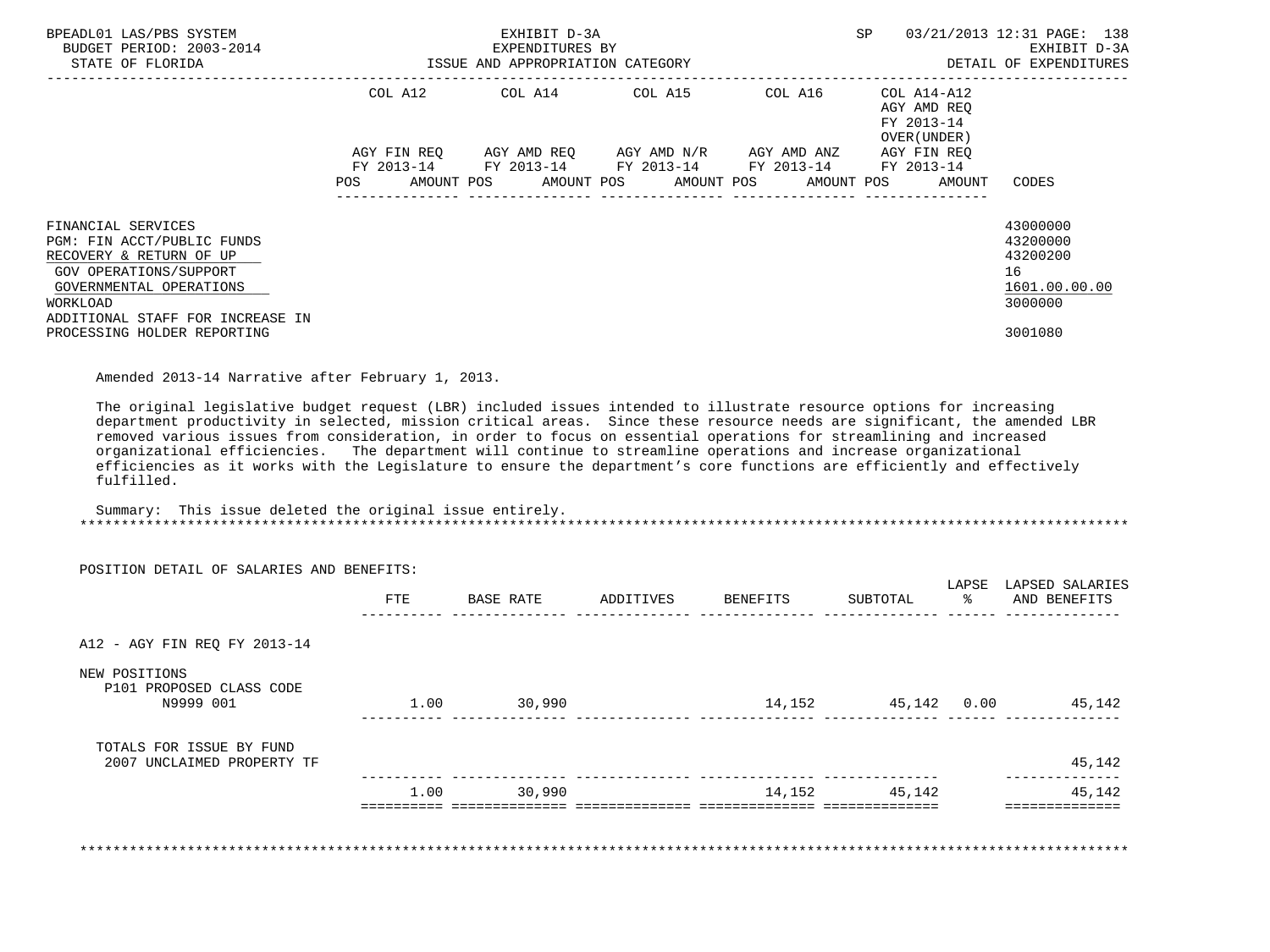| BPEADL01 LAS/PBS SYSTEM<br>BUDGET PERIOD: 2003-2014<br>STATE OF FLORIDA                                                                                                                                  |                                  | EXHIBIT D-3A<br>EXPENDITURES BY<br>ISSUE AND APPROPRIATION CATEGORY | SP                                                                                                          | 03/21/2013 12:31 PAGE: 139<br>EXHIBIT D-3A<br>DETAIL OF EXPENDITURES                    |                                                                                                                    |                                                                                         |
|----------------------------------------------------------------------------------------------------------------------------------------------------------------------------------------------------------|----------------------------------|---------------------------------------------------------------------|-------------------------------------------------------------------------------------------------------------|-----------------------------------------------------------------------------------------|--------------------------------------------------------------------------------------------------------------------|-----------------------------------------------------------------------------------------|
|                                                                                                                                                                                                          | AGY FIN REO<br>POS<br>AMOUNT POS |                                                                     | COL A12 COL A14 COL A15<br>AGY AMD REO AGY AMD N/R AGY AMD ANZ<br>AMOUNT POS<br>AMOUNT POS<br>------------- | COL A16<br>FY 2013-14 FY 2013-14 FY 2013-14 FY 2013-14<br>AMOUNT POS<br>--------------- | COL A14-A12<br>AGY AMD REO<br>FY 2013-14<br>OVER (UNDER)<br>AGY FIN REO<br>FY 2013-14<br>AMOUNT<br>--------------- | CODES                                                                                   |
| FINANCIAL SERVICES<br>PGM: FIN ACCT/PUBLIC FUNDS<br>RECOVERY & RETURN OF UP<br><b>GOV OPERATIONS/SUPPORT</b><br>GOVERNMENTAL OPERATIONS<br>WORKLOAD<br>ADDITIONAL STAFF FOR HOLDER AUDITS<br>SALARY RATE |                                  |                                                                     |                                                                                                             |                                                                                         |                                                                                                                    | 43000000<br>43200000<br>43200200<br>16<br>1601.00.00.00<br>3000000<br>3001090<br>000000 |
| SALARY RATE 324,180                                                                                                                                                                                      |                                  |                                                                     |                                                                                                             |                                                                                         | $324.180 -$                                                                                                        |                                                                                         |
| SALARIES AND BENEFITS<br>UNCLAIMED PROPERTY TF<br>$-$ STATE                                                                                                                                              | 7.00<br>437,005                  |                                                                     |                                                                                                             |                                                                                         | $7.00 -$<br>437,005-2007 1                                                                                         | 010000                                                                                  |
| <b>EXPENSES</b>                                                                                                                                                                                          |                                  |                                                                     |                                                                                                             |                                                                                         |                                                                                                                    | 040000                                                                                  |
| UNCLAIMED PROPERTY TF                                                                                                                                                                                    | $-STATE$<br>69,811               |                                                                     |                                                                                                             |                                                                                         |                                                                                                                    | 69,811- 2007 1                                                                          |
| SPECIAL CATEGORIES<br>TR/DMS/HR SVCS/STW CONTRCT                                                                                                                                                         |                                  |                                                                     |                                                                                                             |                                                                                         |                                                                                                                    | 100000<br>107040                                                                        |
| UNCLAIMED PROPERTY TF<br>$-$ STATE                                                                                                                                                                       | 2,478                            |                                                                     |                                                                                                             |                                                                                         |                                                                                                                    | $2.478 - 2007$ 1                                                                        |
| TOTAL: ADDITIONAL STAFF FOR HOLDER AUDITS<br>TOTAL POSITIONS 7.00<br>TOTAL ISSUE<br>TOTAL SALARY RATE 324,180                                                                                            | 509,294                          |                                                                     |                                                                                                             |                                                                                         | $7.00 -$<br>$509, 294 -$<br>$324.180 -$                                                                            | 3001090                                                                                 |
|                                                                                                                                                                                                          |                                  |                                                                     |                                                                                                             |                                                                                         |                                                                                                                    |                                                                                         |

2013-2014 BUDGET YEAR NARRATIVE: IT COMPONENT? NO

 The Bureau of Unclaimed Property is requesting the establishment of seven new positions, to increase the number of existing auditor positions in the field offices. There are currently six positions in this section. With its existing resources of six positions, the Bureau is able to recover approximately \$8 million in past due unclaimed property per year.

 Additional positions will increase the revenues brought into the State School Trust Fund. These positions are responsible for the enforcement of reporting requirements of businesses throughout the state. These positions would be distributed throughout the state, in existing DFS regional offices. In addition to educating and performing examinations on the business community, members of this team are also responsible for the contract management of five contract audit companies.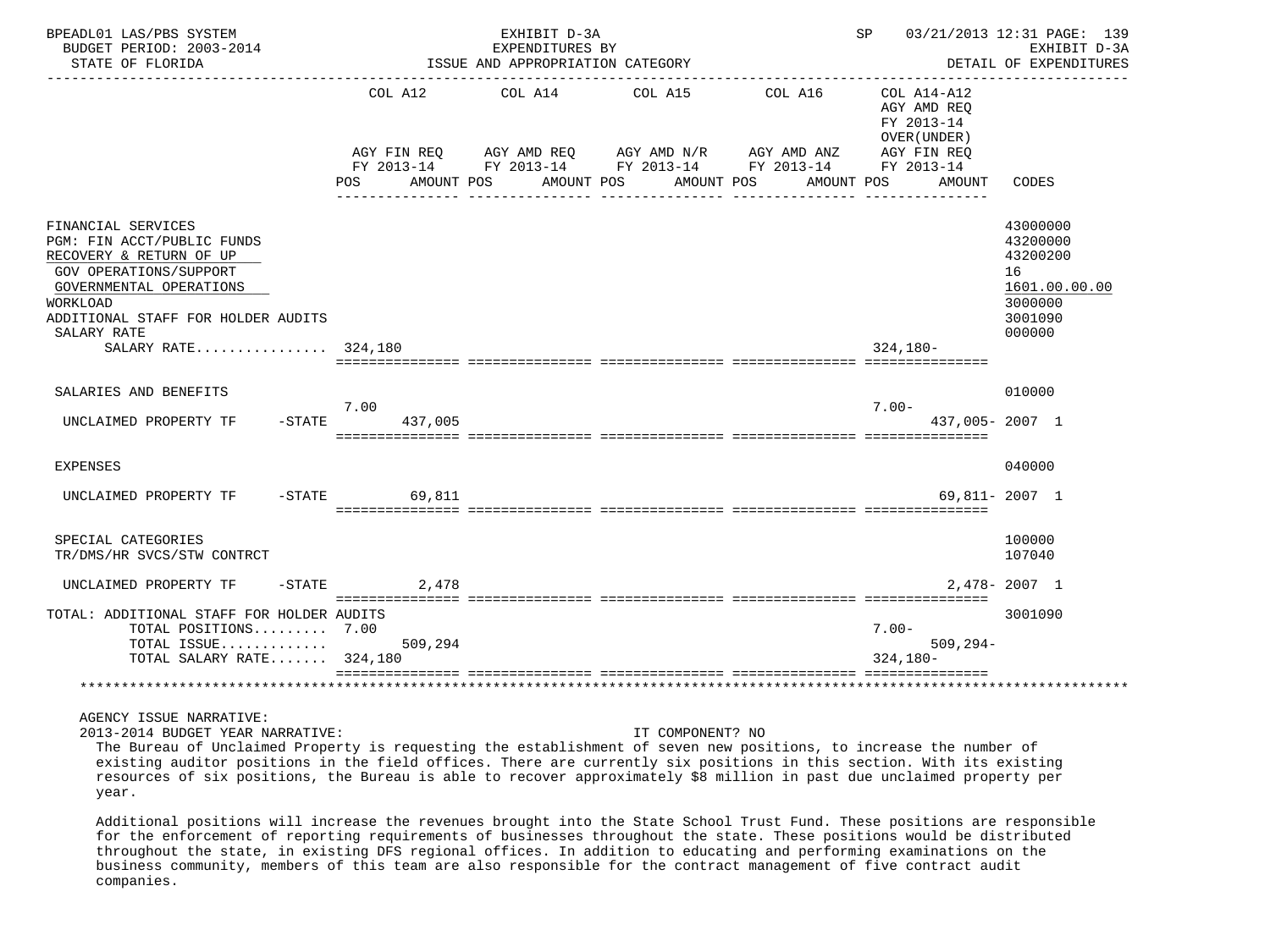| BPEADL01 LAS/PBS SYSTEM<br>BUDGET PERIOD: 2003-2014<br>STATE OF FLORIDA                                                                                                                                                                                                                                                                                                                                                                                                                                                                                                                                                                                                                                                                             | EXHIBIT D-3A<br>EXPENDITURES BY<br>ISSUE AND APPROPRIATION CATEGORY |                                                                                                                                                                                                                                          |            |                                      |                                                                         |        | 03/21/2013 12:31 PAGE: 140<br>EXHIBIT D-3A<br>DETAIL OF EXPENDITURES          |
|-----------------------------------------------------------------------------------------------------------------------------------------------------------------------------------------------------------------------------------------------------------------------------------------------------------------------------------------------------------------------------------------------------------------------------------------------------------------------------------------------------------------------------------------------------------------------------------------------------------------------------------------------------------------------------------------------------------------------------------------------------|---------------------------------------------------------------------|------------------------------------------------------------------------------------------------------------------------------------------------------------------------------------------------------------------------------------------|------------|--------------------------------------|-------------------------------------------------------------------------|--------|-------------------------------------------------------------------------------|
|                                                                                                                                                                                                                                                                                                                                                                                                                                                                                                                                                                                                                                                                                                                                                     | POS                                                                 | COL A12 COL A14 COL A15 COL A16<br>$AGY \text{ FIN REQ} \qquad \text{AGY AMD REQ} \qquad \text{AGY AMD N/R} \qquad \text{AGY AMD ANZ} \qquad \text{AGY FIN REQ}$<br>FY 2013-14 FY 2013-14 FY 2013-14 FY 2013-14 FY 2013-14<br>AMOUNT POS | AMOUNT POS | AMOUNT POS                           | COL A14-A12<br>AGY AMD REO<br>FY 2013-14<br>OVER (UNDER )<br>AMOUNT POS | AMOUNT | CODES                                                                         |
| FINANCIAL SERVICES<br>PGM: FIN ACCT/PUBLIC FUNDS<br>RECOVERY & RETURN OF UP<br>GOV OPERATIONS/SUPPORT<br>GOVERNMENTAL OPERATIONS<br>WORKLOAD<br>ADDITIONAL STAFF FOR HOLDER AUDITS                                                                                                                                                                                                                                                                                                                                                                                                                                                                                                                                                                  |                                                                     |                                                                                                                                                                                                                                          |            |                                      |                                                                         |        | 43000000<br>43200000<br>43200200<br>16<br>1601.00.00.00<br>3000000<br>3001090 |
| Amended 2013-14 Narrative after February 1, 2013.<br>The original legislative budget request (LBR) included issues intended to illustrate resource options for increasing<br>department productivity in selected, mission critical areas. Since these resource needs are significant, the amended LBR<br>removed various issues from consideration, in order to focus on essential operations for streamlining and increased<br>organizational efficiencies. The department will continue to streamline operations and increase organizational<br>efficiencies as it works with the Legislature to ensure the department's core functions are efficiently and effectively<br>fulfilled.<br>Summary: This issue deleted the original issue entirely. |                                                                     |                                                                                                                                                                                                                                          |            |                                      |                                                                         |        |                                                                               |
| POSITION DETAIL OF SALARIES AND BENEFITS:                                                                                                                                                                                                                                                                                                                                                                                                                                                                                                                                                                                                                                                                                                           |                                                                     |                                                                                                                                                                                                                                          |            |                                      |                                                                         |        | LAPSE LAPSED SALARIES                                                         |
|                                                                                                                                                                                                                                                                                                                                                                                                                                                                                                                                                                                                                                                                                                                                                     | FTE                                                                 | BASE RATE ADDITIVES BENEFITS                                                                                                                                                                                                             |            |                                      | SUBTOTAL                                                                |        | % AND BENEFITS                                                                |
| A12 - AGY FIN REQ FY 2013-14                                                                                                                                                                                                                                                                                                                                                                                                                                                                                                                                                                                                                                                                                                                        |                                                                     |                                                                                                                                                                                                                                          |            |                                      |                                                                         |        |                                                                               |
| NEW POSITIONS<br>P101 PROPOSED CLASS CODE<br>N9999 001                                                                                                                                                                                                                                                                                                                                                                                                                                                                                                                                                                                                                                                                                              |                                                                     | 7.00 324,180                                                                                                                                                                                                                             |            | $112,825$ $437,005$ $0.00$ $437,005$ |                                                                         |        |                                                                               |

| TOTALS FOR ISSUE BY FUND      |                        |         |         |         |         |
|-------------------------------|------------------------|---------|---------|---------|---------|
| 2007<br>UNCLAIMED PROPERTY TF |                        |         |         |         | 437,005 |
|                               |                        |         |         |         |         |
|                               | .00.<br>$\overline{ }$ | 324,180 | 112,825 | 437,005 | 437,005 |
|                               |                        |         |         |         |         |
|                               |                        |         |         |         |         |

\*\*\*\*\*\*\*\*\*\*\*\*\*\*\*\*\*\*\*\*\*\*\*\*\*\*\*\*\*\*\*\*\*\*\*\*\*\*\*\*\*\*\*\*\*\*\*\*\*\*\*\*\*\*\*\*\*\*\*\*\*\*\*\*\*\*\*\*\*\*\*\*\*\*\*\*\*\*\*\*\*\*\*\*\*\*\*\*\*\*\*\*\*\*\*\*\*\*\*\*\*\*\*\*\*\*\*\*\*\*\*\*\*\*\*\*\*\*\*\*\*\*\*\*\*\*\*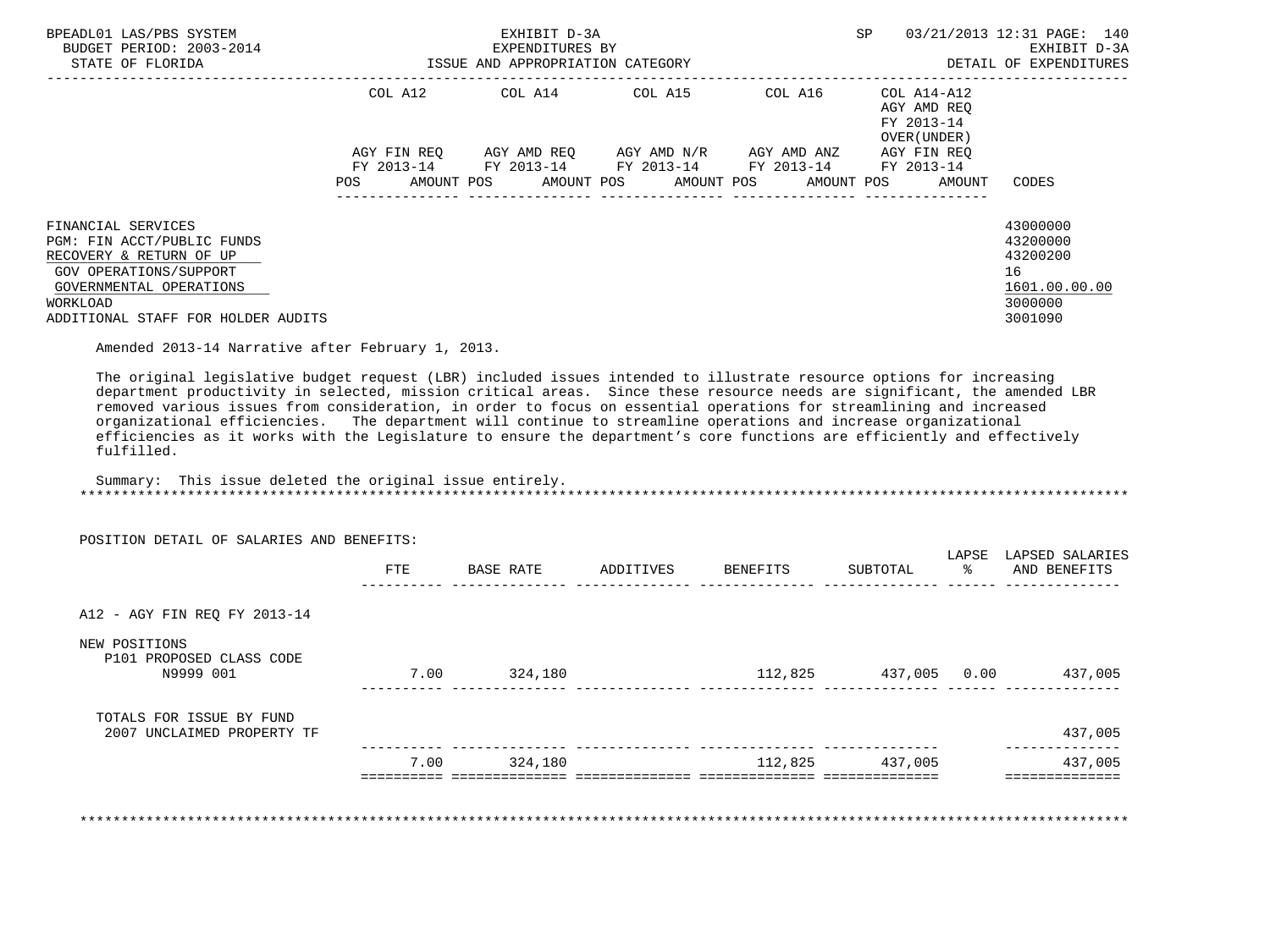| BPEADL01 LAS/PBS SYSTEM<br>BUDGET PERIOD: 2003-2014<br>STATE OF FLORIDA                                                          | EXHIBIT D-3A<br>EXPENDITURES BY<br>ISSUE AND APPROPRIATION CATEGORY |                                                                                                                                    |        |  | <b>SP</b>                                                | 03/21/2013 12:31 PAGE: 141<br>EXHIBIT D-3A<br>DETAIL OF EXPENDITURES |  |
|----------------------------------------------------------------------------------------------------------------------------------|---------------------------------------------------------------------|------------------------------------------------------------------------------------------------------------------------------------|--------|--|----------------------------------------------------------|----------------------------------------------------------------------|--|
|                                                                                                                                  |                                                                     | COL A12 COL A14 COL A15 COL A16                                                                                                    |        |  | COL A14-A12<br>AGY AMD REO<br>FY 2013-14<br>OVER (UNDER) |                                                                      |  |
|                                                                                                                                  | FY 2013-14<br>POS                                                   | AGY FIN REQ AGY AMD REQ AGY AMD N/R AGY AMD ANZ<br>FY 2013-14 FY 2013-14 FY 2013-14<br>AMOUNT POS AMOUNT POS AMOUNT POS AMOUNT POS |        |  | AGY FIN REQ<br>FY 2013-14<br>AMOUNT                      | CODES                                                                |  |
| FINANCIAL SERVICES<br>PGM: FIN ACCT/PUBLIC FUNDS<br>RECOVERY & RETURN OF UP<br>GOV OPERATIONS/SUPPORT<br>GOVERNMENTAL OPERATIONS |                                                                     |                                                                                                                                    |        |  |                                                          | 43000000<br>43200000<br>43200200<br>16<br>1601.00.00.00              |  |
| TOTAL: GOVERNMENTAL OPERATIONS<br>BY FUND TYPE                                                                                   |                                                                     |                                                                                                                                    |        |  |                                                          | 1601.00.00.00                                                        |  |
| SALARY RATE $3,208,180$                                                                                                          | 78.00 66.00                                                         | 2,861,027                                                                                                                          | 33,858 |  | $12.00 -$<br>789,645- 2000<br>347,153-                   |                                                                      |  |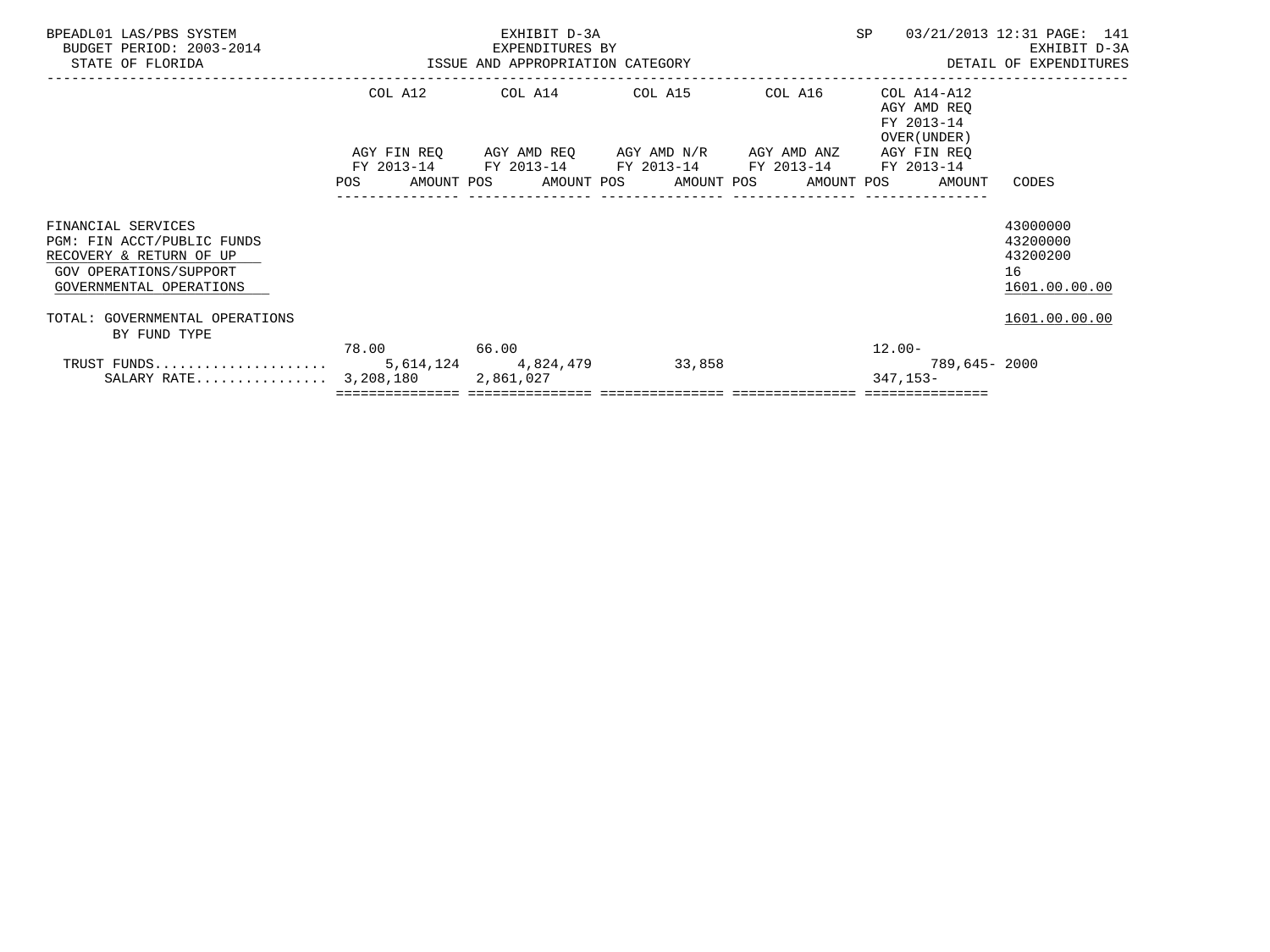| BPEADL01 LAS/PBS SYSTEM<br>BUDGET PERIOD: 2003-2014<br>STATE OF FLORIDA                                                                                                                                                            |           |                              | EXHIBIT D-3A<br>EXPENDITURES BY<br>ISSUE AND APPROPRIATION CATEGORY<br>------------------------- |                                                                                                                         | ----------------------------------- | SP 03/21/2013 12:31 PAGE: 142                                                                   | EXHIBIT D-3A<br>DETAIL OF EXPENDITURES                                                  |
|------------------------------------------------------------------------------------------------------------------------------------------------------------------------------------------------------------------------------------|-----------|------------------------------|--------------------------------------------------------------------------------------------------|-------------------------------------------------------------------------------------------------------------------------|-------------------------------------|-------------------------------------------------------------------------------------------------|-----------------------------------------------------------------------------------------|
|                                                                                                                                                                                                                                    |           | COL A12<br>POS<br>AMOUNT POS | COL A14<br>AMOUNT POS                                                                            | COL A15<br>AGY FIN REQ AGY AMD REQ AGY AMD N/R AGY AMD ANZ<br>FY 2013-14 FY 2013-14 FY 2013-14 FY 2013-14<br>AMOUNT POS | COL A16<br>AMOUNT POS               | COL A14-A12<br>AGY AMD REQ<br>FY 2013-14<br>OVER (UNDER)<br>AGY FIN REQ<br>FY 2013-14<br>AMOUNT | CODES                                                                                   |
| FINANCIAL SERVICES<br>PROGRAM: FIRE MARSHAL<br>COMPLIANCE & ENFORCEMENT<br>PUBLIC PROTECTION<br>LAW ENFORCEMENT<br>ESTIMATED EXPENDITURES<br>ESTIMATED EXPENDITURES - OPERATIONS<br>SALARY RATE<br>SALARY RATE 2,675,107 2,675,107 |           |                              |                                                                                                  |                                                                                                                         |                                     |                                                                                                 | 43000000<br>43300000<br>43300200<br>12<br>1202.00.00.00<br>1000000<br>1001000<br>000000 |
|                                                                                                                                                                                                                                    |           |                              |                                                                                                  |                                                                                                                         |                                     |                                                                                                 |                                                                                         |
| SALARIES AND BENEFITS                                                                                                                                                                                                              |           | 69.00 69.00                  |                                                                                                  |                                                                                                                         |                                     |                                                                                                 | 010000                                                                                  |
| INSURANCE REG TF                                                                                                                                                                                                                   | $-$ STATE | 3,490,648                    | 3,490,648                                                                                        |                                                                                                                         |                                     |                                                                                                 | 2393 1                                                                                  |
| OTHER PERSONAL SERVICES                                                                                                                                                                                                            |           |                              |                                                                                                  |                                                                                                                         |                                     |                                                                                                 | 030000                                                                                  |
| INSURANCE REG TF                                                                                                                                                                                                                   |           | $-$ STATE                    | 15,339 15,339                                                                                    |                                                                                                                         |                                     |                                                                                                 | 2393 1                                                                                  |
| <b>EXPENSES</b>                                                                                                                                                                                                                    |           |                              |                                                                                                  |                                                                                                                         |                                     |                                                                                                 | 040000                                                                                  |
| INSURANCE REG TF                                                                                                                                                                                                                   |           | $-$ STATE                    | 557,479 557,479                                                                                  |                                                                                                                         |                                     |                                                                                                 | 2393 1                                                                                  |
| OPERATING CAPITAL OUTLAY                                                                                                                                                                                                           |           |                              |                                                                                                  |                                                                                                                         |                                     |                                                                                                 | 060000                                                                                  |
| INSURANCE REG TF                                                                                                                                                                                                                   | $-$ STATE | 9,144                        | 9,144                                                                                            |                                                                                                                         |                                     |                                                                                                 | 2393 1                                                                                  |
| SPECIAL CATEGORIES<br>ELECTRONIC COMMERCE FEES                                                                                                                                                                                     |           |                              |                                                                                                  |                                                                                                                         |                                     |                                                                                                 | 100000<br>100064                                                                        |
| INSURANCE REG TF                                                                                                                                                                                                                   | $-$ STATE | 13,200                       | 13,200                                                                                           |                                                                                                                         |                                     |                                                                                                 | 2393 1                                                                                  |
| CONTRACTED SERVICES                                                                                                                                                                                                                |           |                              |                                                                                                  |                                                                                                                         |                                     |                                                                                                 | 100777                                                                                  |
| INSURANCE REG TF                                                                                                                                                                                                                   | $-$ STATE | 80,205                       | 80,205                                                                                           |                                                                                                                         |                                     |                                                                                                 | 2393 1                                                                                  |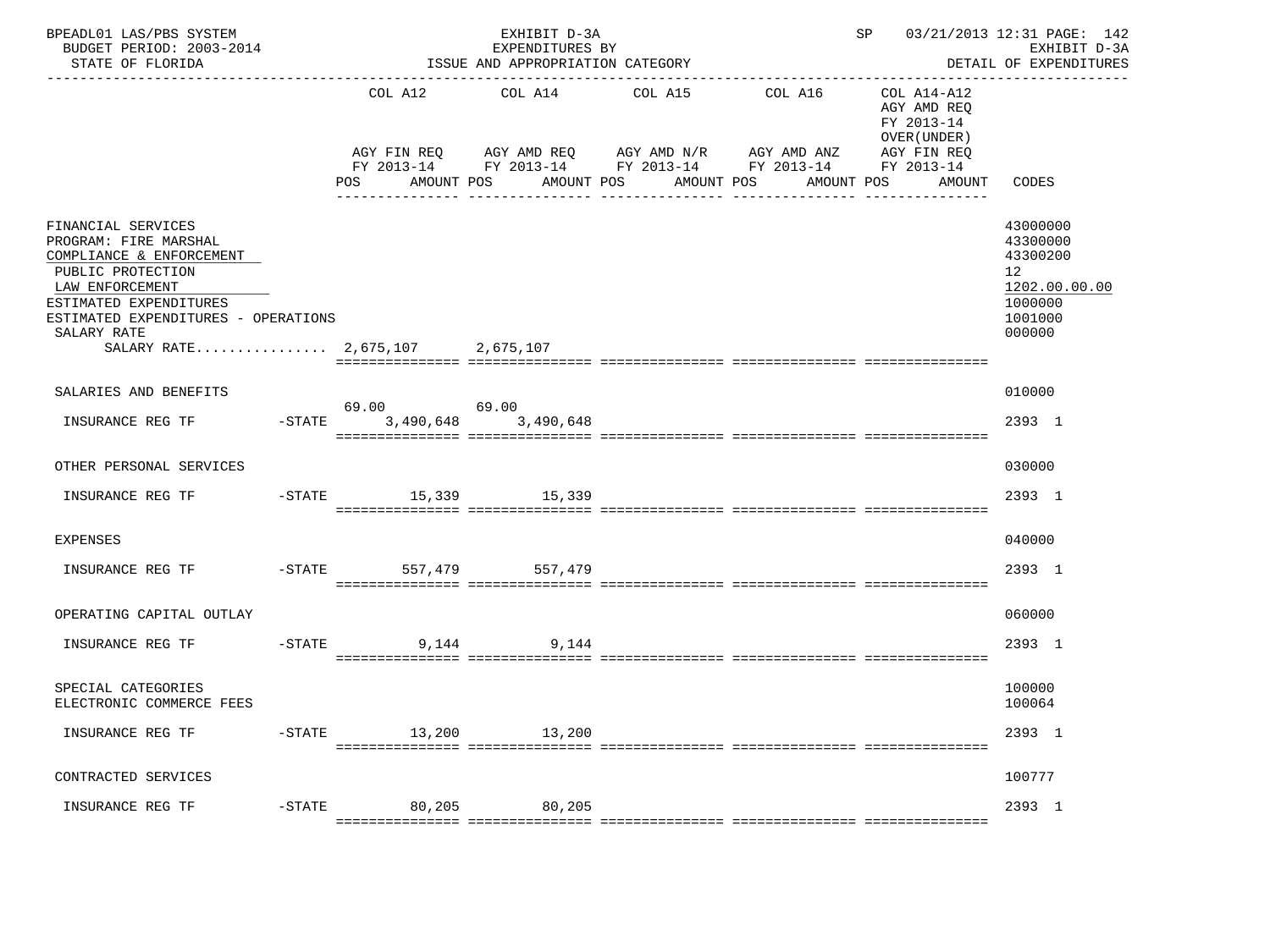| BPEADL01 LAS/PBS SYSTEM<br>BUDGET PERIOD: 2003-2014<br>STATE OF FLORIDA                                                                                                                                                            |                        | EXHIBIT D-3A<br>EXPENDITURES BY<br>ISSUE AND APPROPRIATION CATEGORY | --------------------------------                                                                                                  | SP 03/21/2013 12:31 PAGE: 143                                            | EXHIBIT D-3A<br>DETAIL OF EXPENDITURES                                                                          |
|------------------------------------------------------------------------------------------------------------------------------------------------------------------------------------------------------------------------------------|------------------------|---------------------------------------------------------------------|-----------------------------------------------------------------------------------------------------------------------------------|--------------------------------------------------------------------------|-----------------------------------------------------------------------------------------------------------------|
|                                                                                                                                                                                                                                    | COL A12<br>AGY FIN REO | COL A14                                                             | COL A16<br>COL A15<br>AGY AMD REQ        AGY AMD N/R        AGY AMD ANZ<br>FY 2013-14 FY 2013-14 FY 2013-14 FY 2013-14 FY 2013-14 | COL A14-A12<br>AGY AMD REQ<br>FY 2013-14<br>OVER (UNDER )<br>AGY FIN REO |                                                                                                                 |
|                                                                                                                                                                                                                                    | POS AMOUNT POS         |                                                                     | AMOUNT POS AMOUNT POS<br>AMOUNT POS                                                                                               | AMOUNT                                                                   | CODES                                                                                                           |
| FINANCIAL SERVICES<br>PROGRAM: FIRE MARSHAL<br>COMPLIANCE & ENFORCEMENT<br>PUBLIC PROTECTION<br>LAW ENFORCEMENT<br>ESTIMATED EXPENDITURES<br>ESTIMATED EXPENDITURES - OPERATIONS<br>SPECIAL CATEGORIES<br>OPERATION/MOTOR VEHICLES |                        |                                                                     |                                                                                                                                   |                                                                          | 43000000<br>43300000<br>43300200<br>12 <sup>12</sup><br>1202.00.00.00<br>1000000<br>1001000<br>100000<br>102289 |
| INSURANCE REG TF                                                                                                                                                                                                                   | -STATE 33,700 33,700   |                                                                     |                                                                                                                                   |                                                                          | 2393 1                                                                                                          |
| SUPP FIREFIGHTERS COMP                                                                                                                                                                                                             |                        |                                                                     |                                                                                                                                   |                                                                          | 103725                                                                                                          |
| INSURANCE REG TF                                                                                                                                                                                                                   | $-STATE$ 8,000 8,000   |                                                                     |                                                                                                                                   |                                                                          | 2393 1                                                                                                          |
| LEASE/PURCHASE/EOUIPMENT                                                                                                                                                                                                           |                        |                                                                     |                                                                                                                                   |                                                                          | 105281                                                                                                          |
| INSURANCE REG TF                                                                                                                                                                                                                   | -STATE 13, 242 13, 242 |                                                                     |                                                                                                                                   |                                                                          | 2393 1                                                                                                          |
| TR/DMS/HR SVCS/STW CONTRCT                                                                                                                                                                                                         |                        |                                                                     |                                                                                                                                   |                                                                          | 107040                                                                                                          |
| INSURANCE REG TF                                                                                                                                                                                                                   | -STATE 21,994 21,994   |                                                                     |                                                                                                                                   |                                                                          | 2393 1                                                                                                          |
| TOTAL: ESTIMATED EXPENDITURES - OPERATIONS<br>TOTAL POSITIONS $69.00$ 69.00<br>TOTAL ISSUE 4, 242, 951 4, 242, 951<br>TOTAL SALARY RATE $2,675,107$                                                                                |                        | 2,675,107                                                           |                                                                                                                                   |                                                                          | 1001000                                                                                                         |
| FLORIDA RETIREMENT SYSTEM<br>CONTRIBUTION ADJUSTMENT FOR<br>FISCAL YEAR 2012-2013<br>SALARIES AND BENEFITS                                                                                                                         |                        |                                                                     |                                                                                                                                   |                                                                          | 1001240<br>010000                                                                                               |
| INSURANCE REG TF                                                                                                                                                                                                                   | -STATE 8,329 8,329     |                                                                     |                                                                                                                                   |                                                                          | 2393 1                                                                                                          |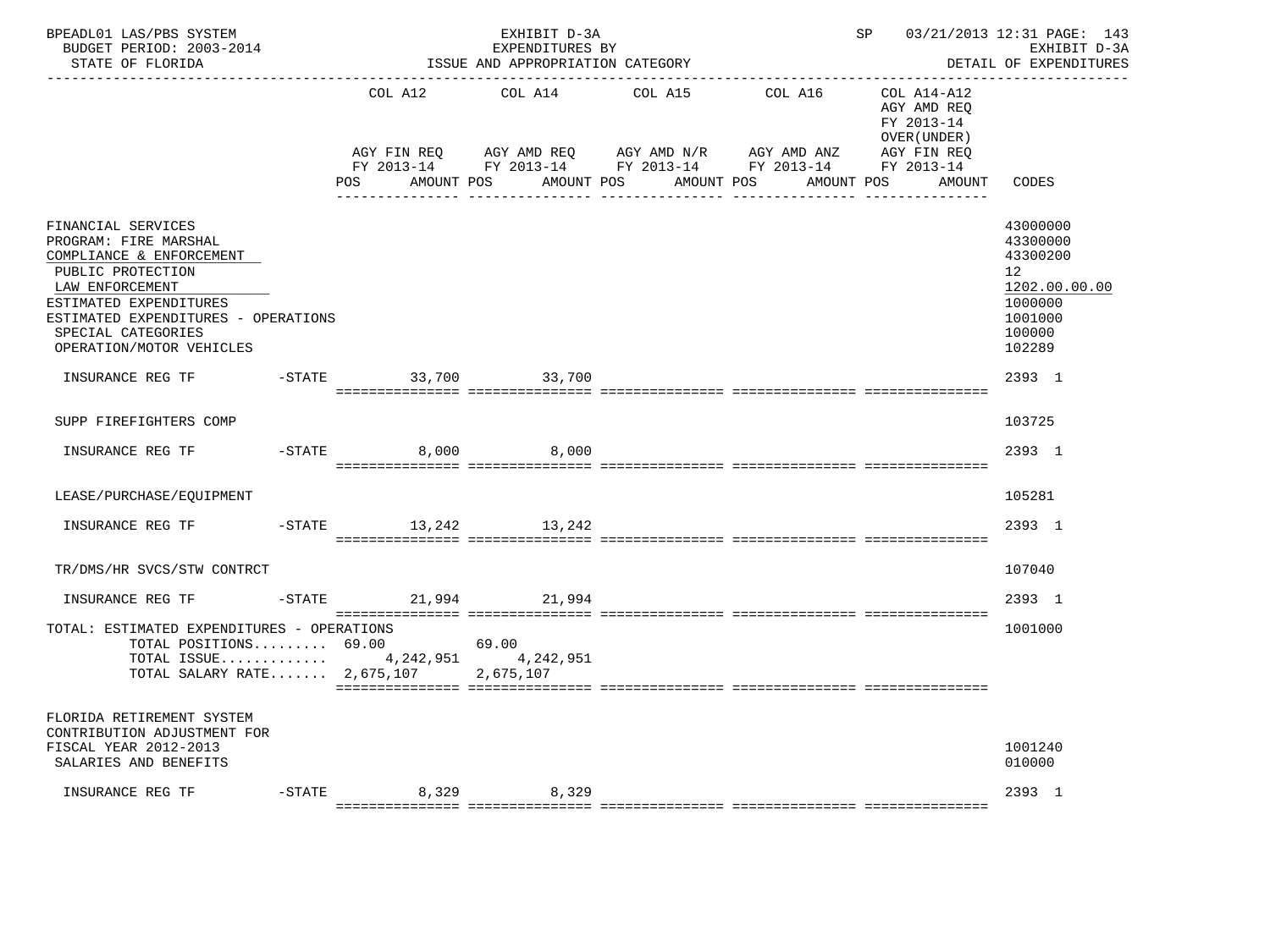| BPEADL01 LAS/PBS SYSTEM<br>BUDGET PERIOD: 2003-2014<br>STATE OF FLORIDA                                                                                                 |                   | EXHIBIT D-3A<br>EXPENDITURES BY<br>ISSUE AND APPROPRIATION CATEGORY |                                                                                                       |            | SP                                                                                    | 03/21/2013 12:31 PAGE: 144<br>EXHIBIT D-3A<br>DETAIL OF EXPENDITURES<br>______________ |
|-------------------------------------------------------------------------------------------------------------------------------------------------------------------------|-------------------|---------------------------------------------------------------------|-------------------------------------------------------------------------------------------------------|------------|---------------------------------------------------------------------------------------|----------------------------------------------------------------------------------------|
|                                                                                                                                                                         | COL A12           | COL A14 COL A15                                                     | AGY FIN REQ 6 AGY AMD REQ 6 AGY AMD N/R 66 AGY AMD ANZ<br>FY 2013-14 FY 2013-14 FY 2013-14 FY 2013-14 | COL A16    | COL A14-A12<br>AGY AMD REQ<br>FY 2013-14<br>OVER (UNDER)<br>AGY FIN REQ<br>FY 2013-14 |                                                                                        |
|                                                                                                                                                                         | POS<br>AMOUNT POS |                                                                     | AMOUNT POS<br>AMOUNT POS<br>---------------                                                           | AMOUNT POS | AMOUNT                                                                                | <b>CODES</b>                                                                           |
| FINANCIAL SERVICES<br>PROGRAM: FIRE MARSHAL<br>COMPLIANCE & ENFORCEMENT<br>PUBLIC PROTECTION<br>LAW ENFORCEMENT<br>ESTIMATED EXPENDITURES<br>ADJUSTMENT TO STATE HEALTH |                   |                                                                     |                                                                                                       |            |                                                                                       | 43000000<br>43300000<br>43300200<br>12<br>1202.00.00.00<br>1000000                     |
| INSURANCE PREMIUM CONTRIBUTION -<br>FISCAL YEAR 2012-13<br>SALARIES AND BENEFITS                                                                                        |                   |                                                                     |                                                                                                       |            |                                                                                       | 1001830<br>010000                                                                      |
| INSURANCE REG TF<br>$-\mathtt{STATE}$                                                                                                                                   |                   | 7,400 7,400                                                         |                                                                                                       |            |                                                                                       | 2393 1                                                                                 |
| REALLOCATION OF HUMAN RESOURCES<br>OUTSOURCING<br>SPECIAL CATEGORIES<br>TR/DMS/HR SVCS/STW CONTRCT<br>$-STATE$<br>INSURANCE REG TF                                      | $532 -$           | $532 -$                                                             |                                                                                                       |            |                                                                                       | 1005900<br>100000<br>107040<br>2393 1                                                  |
|                                                                                                                                                                         |                   |                                                                     |                                                                                                       |            |                                                                                       |                                                                                        |
| ESTIMATED EXPENDITURES REALIGNMENT<br>REALIGN CURRENT POSITIONS TO                                                                                                      |                   |                                                                     |                                                                                                       |            |                                                                                       | 2000000                                                                                |
| FULFILL MISSION CRITICAL FUNCTIONS<br>- DEDUCT<br>SALARY RATE<br>SALARY RATE                                                                                            |                   | $108,581-$                                                          |                                                                                                       |            | $108,581-$                                                                            | 2000100<br>000000                                                                      |
| SALARIES AND BENEFITS                                                                                                                                                   |                   |                                                                     |                                                                                                       |            |                                                                                       | 010000                                                                                 |
| $-STATE$<br>INSURANCE REG TF                                                                                                                                            |                   | $2.00 -$<br>$108,581-$                                              |                                                                                                       |            | $2.00-$<br>108,581-2393 1                                                             |                                                                                        |
| TOTAL: REALIGN CURRENT POSITIONS TO<br>FULFILL MISSION CRITICAL FUNCTIONS<br>- DEDUCT                                                                                   |                   |                                                                     |                                                                                                       |            |                                                                                       | 2000100                                                                                |
| TOTAL POSITIONS<br>TOTAL ISSUE<br>TOTAL SALARY RATE                                                                                                                     |                   | $2.00-$<br>$108,581-$<br>$108,581-$                                 |                                                                                                       |            | $2.00-$<br>$108,581-$<br>$108,581-$                                                   |                                                                                        |
|                                                                                                                                                                         |                   |                                                                     |                                                                                                       |            |                                                                                       |                                                                                        |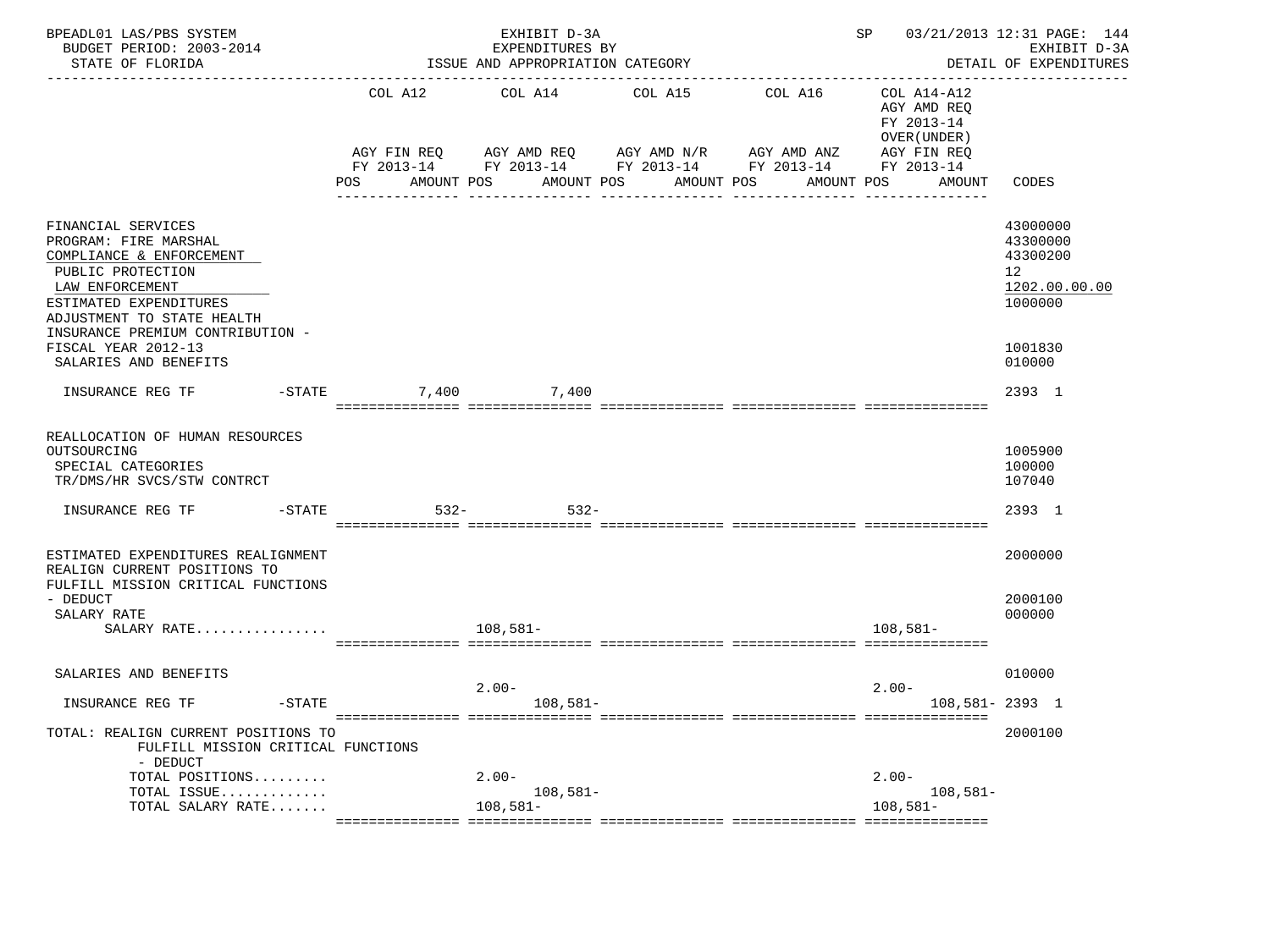| BPEADL01 LAS/PBS SYSTEM<br>BUDGET PERIOD: 2003-2014<br>STATE OF FLORIDA                                                                                                               |     | EXHIBIT D-3A<br>3-2014<br>ISSUE AND APPROPRIATION CATEGORY ISSUE AND APPROPRIATION CATEGORY    |  | SP                                                       | 03/21/2013 12:31 PAGE: 145<br>EXHIBIT D-3A<br>DETAIL OF EXPENDITURES            |
|---------------------------------------------------------------------------------------------------------------------------------------------------------------------------------------|-----|------------------------------------------------------------------------------------------------|--|----------------------------------------------------------|---------------------------------------------------------------------------------|
|                                                                                                                                                                                       |     | COL A12 COL A14 COL A15 COL A16                                                                |  | COL A14-A12<br>AGY AMD REO<br>FY 2013-14<br>OVER (UNDER) |                                                                                 |
|                                                                                                                                                                                       |     | AGY FIN REO AGY AMD REO AGY AMD N/R AGY AMD ANZ<br>FY 2013-14 FY 2013-14 FY 2013-14 FY 2013-14 |  | AGY FIN REO<br>FY 2013-14                                |                                                                                 |
|                                                                                                                                                                                       | POS | AMOUNT POS AMOUNT POS AMOUNT POS AMOUNT POS AMOUNT                                             |  |                                                          | CODES                                                                           |
| FINANCIAL SERVICES<br>PROGRAM: FIRE MARSHAL<br>COMPLIANCE & ENFORCEMENT<br>PUBLIC PROTECTION<br>LAW ENFORCEMENT<br>ESTIMATED EXPENDITURES REALIGNMENT<br>REALIGN CURRENT POSITIONS TO |     |                                                                                                |  |                                                          | 43000000<br>43300000<br>43300200<br>12 <sup>°</sup><br>1202.00.00.00<br>2000000 |
| FULFILL MISSION CRITICAL FUNCTIONS<br>- DEDUCT                                                                                                                                        |     |                                                                                                |  |                                                          | 2000100                                                                         |
| AGENCY ISSUE NARRATIVE:                                                                                                                                                               |     |                                                                                                |  |                                                          |                                                                                 |

 2013-2014 BUDGET YEAR NARRATIVE: IT COMPONENT? NO Amended 2013-14 Narrative after February 1, 2013.

 This issue is an effort to continue the Chief Financial Officers' philosophy of focusing on core mission, reducing unnecessary workload and using regulatory reviews to find areas where reallocation of resources will allow the department to fulfill the mission critical functions without increasing the number of FTE in the department. The department has realigned 20 of the 27 vacant (180+ days) positions in various budget entities into three issues - Increased Staffing for Bureau of Unclaimed Property (IC 3000170), Internal IT Self Sufficiency Initiative for Unclaimed Property Management System (UPMIS) (IC36370C0) and Support and Maintenance for Florida Accountability Contract Tracking System (FACTS) (IC 36371C0). The remaining seven vacant positions are deleted from the department without the corresponding budget.

 Most vacant positions were lower pay grade positions. The positions that were being requested in the three issues were higher pay grade positions. This difference in pay grade levels required the department to not only use all the salary budget associated with the 27 vacancies, but we also moved over 500,000 in excess salary budget from the Public Assistance Fraud Unit. This will allow the department to not only fill the positions at the requested level, but leaves approximately 330,000 in budget to spread to budget entities to give pay raises to the employees that undertake the additional workload and are the hardest working and most dependable employees.

 Summary: This is a new issue. \*\*\*\*\*\*\*\*\*\*\*\*\*\*\*\*\*\*\*\*\*\*\*\*\*\*\*\*\*\*\*\*\*\*\*\*\*\*\*\*\*\*\*\*\*\*\*\*\*\*\*\*\*\*\*\*\*\*\*\*\*\*\*\*\*\*\*\*\*\*\*\*\*\*\*\*\*\*\*\*\*\*\*\*\*\*\*\*\*\*\*\*\*\*\*\*\*\*\*\*\*\*\*\*\*\*\*\*\*\*\*\*\*\*\*\*\*\*\*\*\*\*\*\*\*\*\*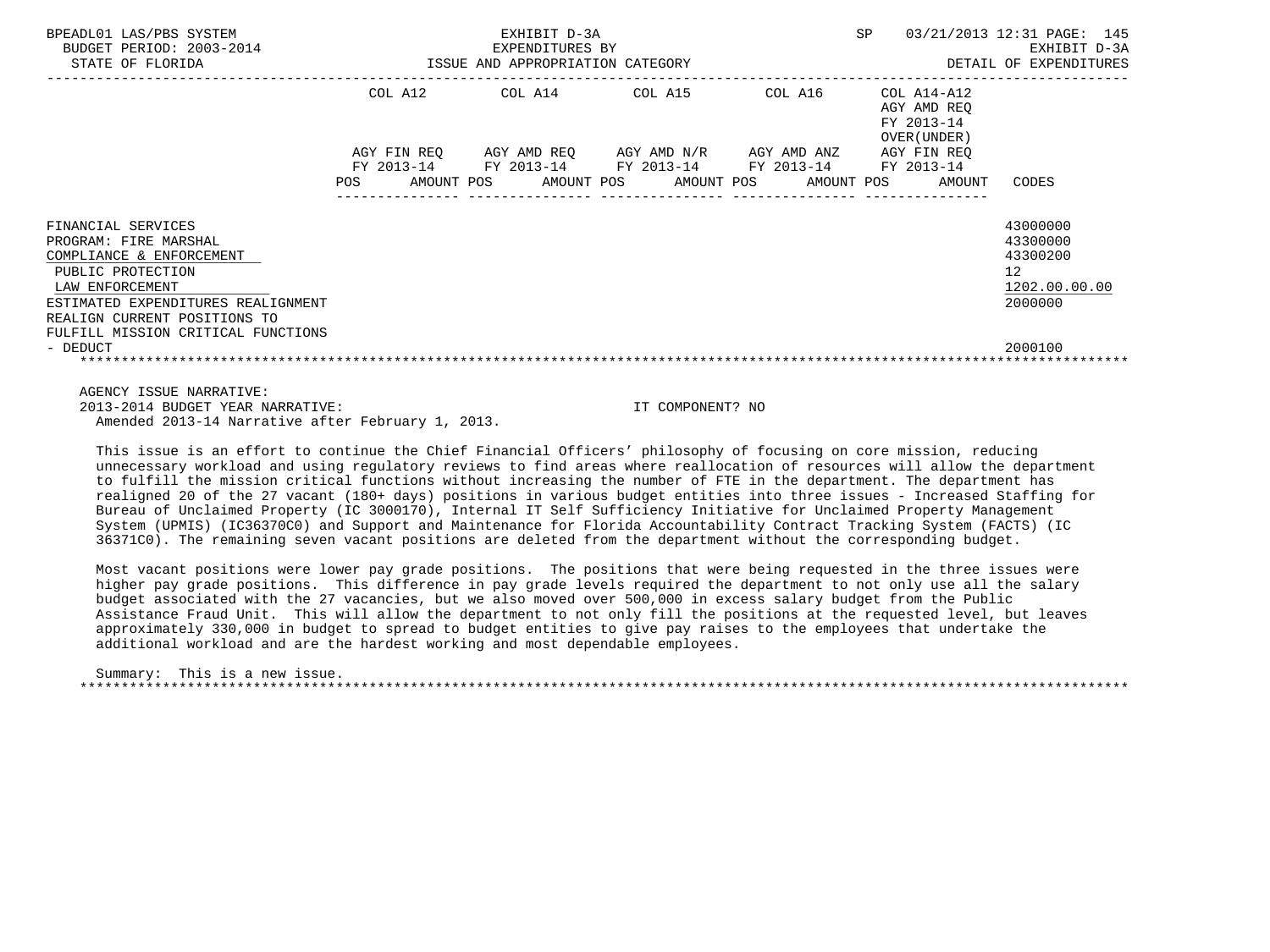| BPEADL01 LAS/PBS SYSTEM<br>BUDGET PERIOD: 2003-2014                                                                                                                                                                                                                                                                                                               |                | EXHIBIT D-3A<br>EXPENDITURES BY                                                                                                                  |                       |                                 |                                                                                        | SP 03/21/2013 12:31 PAGE: 146<br>EXHIBIT D-3A                                 |  |  |
|-------------------------------------------------------------------------------------------------------------------------------------------------------------------------------------------------------------------------------------------------------------------------------------------------------------------------------------------------------------------|----------------|--------------------------------------------------------------------------------------------------------------------------------------------------|-----------------------|---------------------------------|----------------------------------------------------------------------------------------|-------------------------------------------------------------------------------|--|--|
| STATE OF FLORIDA                                                                                                                                                                                                                                                                                                                                                  |                | ISSUE AND APPROPRIATION CATEGORY                                                                                                                 |                       |                                 | DETAIL OF EXPENDITURES                                                                 |                                                                               |  |  |
|                                                                                                                                                                                                                                                                                                                                                                   | POS AMOUNT POS | COL A12 COL A14 COL A15<br>AGY FIN REQ AGY AMD REQ AGY AMD N/R AGY AMD ANZ AGY FIN REQ<br>FY 2013-14 FY 2013-14 FY 2013-14 FY 2013-14 FY 2013-14 | AMOUNT POS AMOUNT POS | COL A16                         | COL A14-A12<br>AGY AMD REO<br>FY 2013-14<br>OVER (UNDER)<br>AMOUNT POS<br>AMOUNT CODES |                                                                               |  |  |
| FINANCIAL SERVICES<br>PROGRAM: FIRE MARSHAL<br>COMPLIANCE & ENFORCEMENT<br>PUBLIC PROTECTION<br>LAW ENFORCEMENT<br>ESTIMATED EXPENDITURES REALIGNMENT<br>REALIGN CURRENT POSITIONS TO<br>FULFILL MISSION CRITICAL FUNCTIONS<br>- DEDUCT                                                                                                                           |                |                                                                                                                                                  |                       |                                 |                                                                                        | 43000000<br>43300000<br>43300200<br>12<br>1202.00.00.00<br>2000000<br>2000100 |  |  |
| POSITION DETAIL OF SALARIES AND BENEFITS:                                                                                                                                                                                                                                                                                                                         |                |                                                                                                                                                  |                       |                                 |                                                                                        |                                                                               |  |  |
|                                                                                                                                                                                                                                                                                                                                                                   | FTE            | BASE RATE                                                                                                                                        | ADDITIVES             | BENEFITS                        | SUBTOTAL<br>ႜႂ                                                                         | LAPSE LAPSED SALARIES<br>AND BENEFITS                                         |  |  |
| CHANGES TO CURRENTLY AUTHORIZED POSITIONS<br>RA02 RATE & SALARY ADJ - FTE - NO BENEFITS<br>C0006 001                                                                                                                                                                                                                                                              | $2.00 -$       | $108,581-$                                                                                                                                       |                       |                                 |                                                                                        | 108,581- 0.00 108,581-                                                        |  |  |
| TOTALS FOR ISSUE BY FUND<br>2393 INSURANCE REG TF                                                                                                                                                                                                                                                                                                                 |                |                                                                                                                                                  |                       |                                 |                                                                                        | $108,581-$                                                                    |  |  |
|                                                                                                                                                                                                                                                                                                                                                                   |                | _____ _______________ ________________<br>$2.00 - 108,581 -$                                                                                     |                       | _______________________________ | 108,581–                                                                               | ______________<br>$108,581-$<br>==============                                |  |  |
| REALIGN CURRENT POSITIONS TO<br>FULFILL MISSION CRITICAL FUNCTIONS                                                                                                                                                                                                                                                                                                |                |                                                                                                                                                  |                       |                                 |                                                                                        |                                                                               |  |  |
| - ADD<br>SALARIES AND BENEFITS                                                                                                                                                                                                                                                                                                                                    |                |                                                                                                                                                  |                       |                                 |                                                                                        | 2000110<br>010000                                                             |  |  |
| INSURANCE REG TF<br>$-STATE$                                                                                                                                                                                                                                                                                                                                      |                | 37,864                                                                                                                                           |                       |                                 |                                                                                        | 37,864 2393 1                                                                 |  |  |
|                                                                                                                                                                                                                                                                                                                                                                   |                |                                                                                                                                                  |                       |                                 |                                                                                        |                                                                               |  |  |
| AGENCY ISSUE NARRATIVE:<br>2013-2014 BUDGET YEAR NARRATIVE:<br>Amended 2013-14 Narrative after February 1, 2013.<br>This issue is in support of the Chief Financial Officer's philosophy of focusing on core mission, reducing unnecessary<br>activities, and using regulatory reviews to find areas where reallocation of resources will allow the department to |                |                                                                                                                                                  | IT COMPONENT? NO      |                                 |                                                                                        |                                                                               |  |  |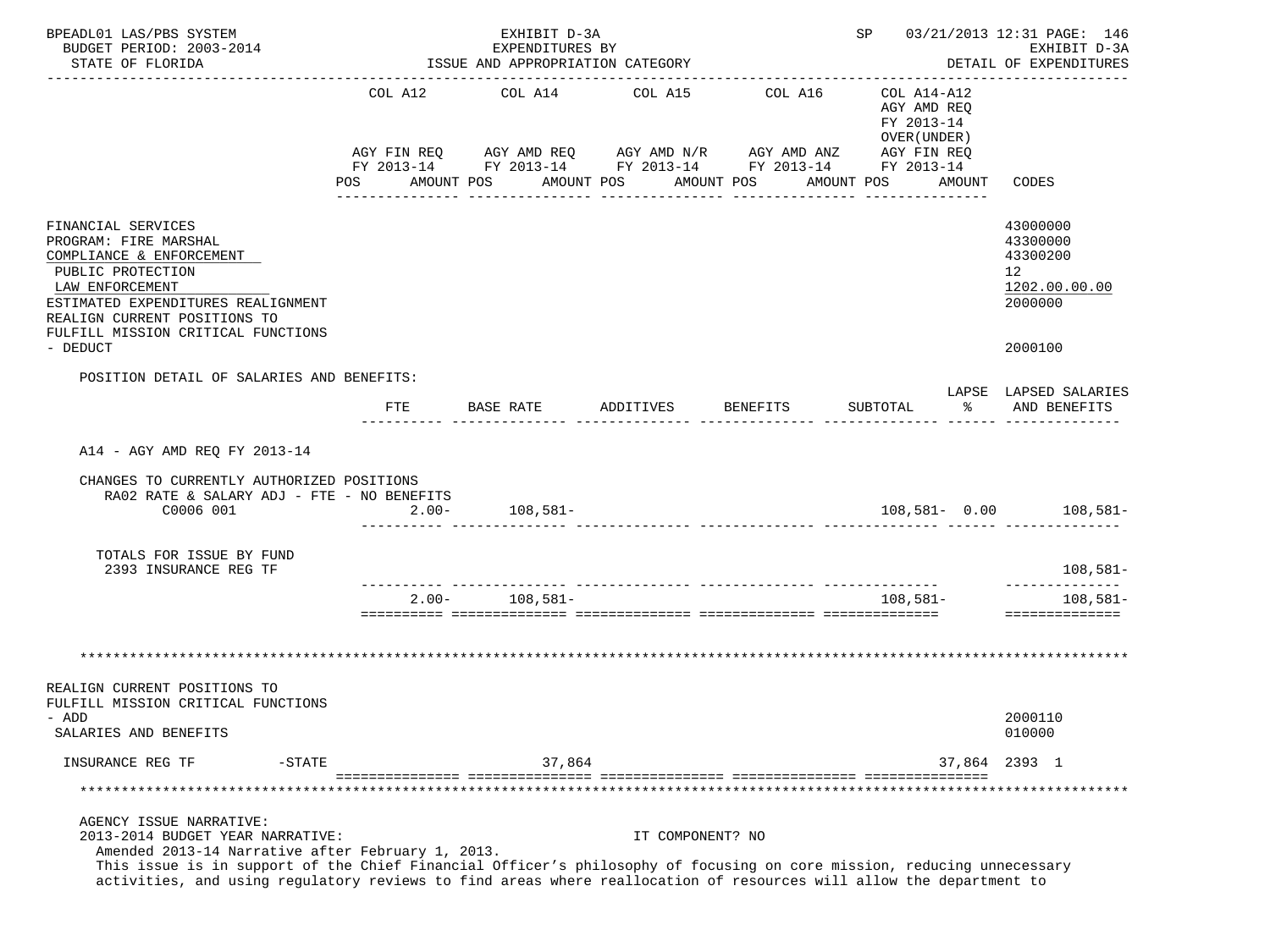| BPEADL01 LAS/PBS SYSTEM<br>BUDGET PERIOD: 2003-2014<br>STATE OF FLORIDA                                                                                                                                                                                                                                                                                                |                       | EXHIBIT D-3A<br>EXPENDITURES BY<br>ISSUE AND APPROPRIATION CATEGORY                                                                            |                       |                 | SP and the set of the set of the set of the set of the set of the set of the set of the set of the set of the set of the set of the set of the set of the set of the set of the set of the set of the set of the set of the se | 03/21/2013 12:31 PAGE: 147<br>EXHIBIT D-3A<br>DETAIL OF EXPENDITURES                       |
|------------------------------------------------------------------------------------------------------------------------------------------------------------------------------------------------------------------------------------------------------------------------------------------------------------------------------------------------------------------------|-----------------------|------------------------------------------------------------------------------------------------------------------------------------------------|-----------------------|-----------------|--------------------------------------------------------------------------------------------------------------------------------------------------------------------------------------------------------------------------------|--------------------------------------------------------------------------------------------|
|                                                                                                                                                                                                                                                                                                                                                                        | COL A12<br><b>POS</b> | COL A14<br>AGY FIN REQ AGY AMD REQ AGY AMD N/R AGY AMD ANZ AGY FIN REQ<br>FY 2013-14 FY 2013-14 FY 2013-14 FY 2013-14 FY 2013-14<br>AMOUNT POS | AMOUNT POS AMOUNT POS | COL A15 COL A16 | COL A14-A12<br>AGY AMD REQ<br>FY 2013-14<br>OVER (UNDER)<br>AMOUNT POS<br>AMOUNT                                                                                                                                               | CODES                                                                                      |
| FINANCIAL SERVICES<br>PROGRAM: FIRE MARSHAL<br>COMPLIANCE & ENFORCEMENT<br>PUBLIC PROTECTION<br>LAW ENFORCEMENT<br>ESTIMATED EXPENDITURES REALIGNMENT<br>REALIGN CURRENT POSITIONS TO<br>FULFILL MISSION CRITICAL FUNCTIONS<br>- ADD                                                                                                                                   |                       |                                                                                                                                                |                       |                 |                                                                                                                                                                                                                                | 43000000<br>43300000<br>43300200<br>12 <sup>°</sup><br>1202.00.00.00<br>2000000<br>2000110 |
| fulfill the mission critical functions most effectively without significantly increasing the number of FTE in the<br>department. The department has realigned 20 of the 27 vacant (180+ days) positions in various budget entities; the<br>remaining seven vacant positions are deleted.<br>Summary: This is a new issue.<br>POSITION DETAIL OF SALARIES AND BENEFITS: |                       |                                                                                                                                                |                       |                 | န္က<br>SUBTOTAL                                                                                                                                                                                                                | LAPSE LAPSED SALARIES<br>AND BENEFITS                                                      |
| A14 - AGY AMD REQ FY 2013-14<br>CHANGES TO CURRENTLY AUTHORIZED POSITIONS                                                                                                                                                                                                                                                                                              |                       |                                                                                                                                                |                       |                 |                                                                                                                                                                                                                                |                                                                                            |
| OTHER SALARY AMOUNT<br>2393 INSURANCE REG TF                                                                                                                                                                                                                                                                                                                           |                       |                                                                                                                                                |                       |                 |                                                                                                                                                                                                                                | 37,864<br>--------------<br>37,864<br>==============                                       |
|                                                                                                                                                                                                                                                                                                                                                                        |                       |                                                                                                                                                |                       |                 |                                                                                                                                                                                                                                |                                                                                            |
| REALIGN BUDGET AUTHORITY BETWEEN<br>CATEGORIES TO MATCH ANTICIPATED<br>RECURRING OPERATING EXPENDITURES -<br>ADD<br>EXPENSES                                                                                                                                                                                                                                           |                       |                                                                                                                                                |                       |                 |                                                                                                                                                                                                                                | 2000140<br>040000                                                                          |
| INSURANCE REG TF<br>$-$ STATE                                                                                                                                                                                                                                                                                                                                          | 50,000                | 50,000                                                                                                                                         |                       |                 |                                                                                                                                                                                                                                | 2393 1                                                                                     |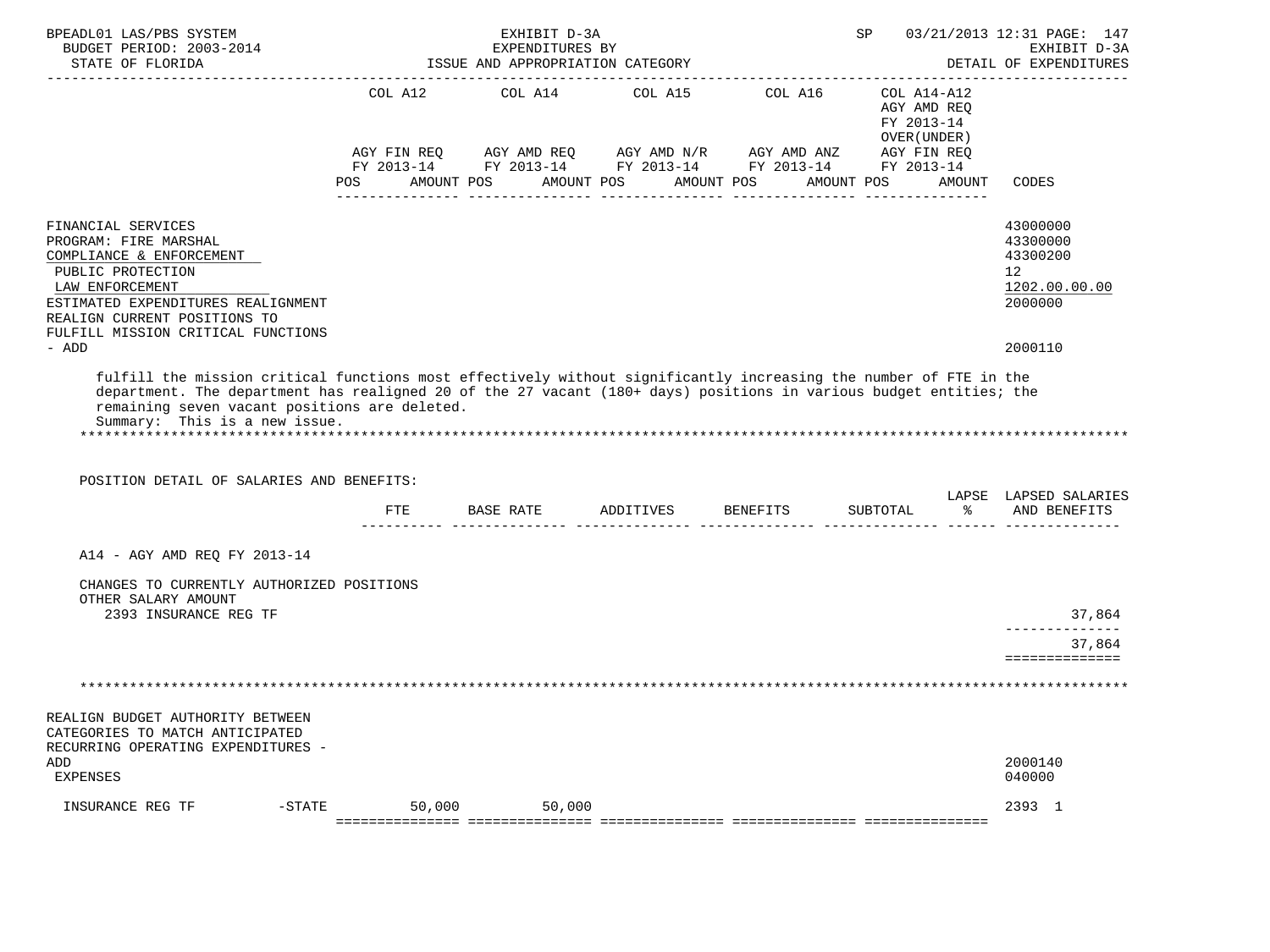| BPEADL01 LAS/PBS SYSTEM<br>BUDGET PERIOD: 2003-2014<br>STATE OF FLORIDA<br>-------------                                                                                                                                                                                                                                                                                                                                                                                                                                                                                                                                                                                                                           | EXHIBIT D-3A<br>EXPENDITURES BY | ISSUE AND APPROPRIATION CATEGORY |                                                                                                                                                                                                                                 | SP                                                  | 03/21/2013 12:31 PAGE: 148<br>EXHIBIT D-3A<br>DETAIL OF EXPENDITURES |
|--------------------------------------------------------------------------------------------------------------------------------------------------------------------------------------------------------------------------------------------------------------------------------------------------------------------------------------------------------------------------------------------------------------------------------------------------------------------------------------------------------------------------------------------------------------------------------------------------------------------------------------------------------------------------------------------------------------------|---------------------------------|----------------------------------|---------------------------------------------------------------------------------------------------------------------------------------------------------------------------------------------------------------------------------|-----------------------------------------------------|----------------------------------------------------------------------|
|                                                                                                                                                                                                                                                                                                                                                                                                                                                                                                                                                                                                                                                                                                                    |                                 |                                  | COL A12 $COL$ A14 $COL$ A15 $COL$ A16 $COL$ A14-A12<br>AGY FIN REQ AGY AMD REQ AGY AMD N/R AGY AMD ANZ AGY FIN REQ<br>FY 2013-14 FY 2013-14 FY 2013-14 FY 2013-14 FY 2013-14<br>POS AMOUNT POS AMOUNT POS AMOUNT POS AMOUNT POS | AGY AMD REO<br>FY 2013-14<br>OVER (UNDER)<br>AMOUNT | CODES                                                                |
| FINANCIAL SERVICES<br>PROGRAM: FIRE MARSHAL<br>COMPLIANCE & ENFORCEMENT<br>PUBLIC PROTECTION<br>LAW ENFORCEMENT<br>ESTIMATED EXPENDITURES REALIGNMENT<br>REALIGN BUDGET AUTHORITY BETWEEN<br>CATEGORIES TO MATCH ANTICIPATED<br>RECURRING OPERATING EXPENDITURES -                                                                                                                                                                                                                                                                                                                                                                                                                                                 |                                 |                                  |                                                                                                                                                                                                                                 |                                                     | 43000000<br>43300000<br>43300200<br>12<br>1202.00.00.00<br>2000000   |
| ADD<br>SPECIAL CATEGORIES<br>CONTRACTED SERVICES                                                                                                                                                                                                                                                                                                                                                                                                                                                                                                                                                                                                                                                                   |                                 |                                  |                                                                                                                                                                                                                                 |                                                     | 2000140<br>100000<br>100777                                          |
| INSURANCE REG TF $-$ STATE 49,000 $49,000$                                                                                                                                                                                                                                                                                                                                                                                                                                                                                                                                                                                                                                                                         |                                 |                                  |                                                                                                                                                                                                                                 |                                                     | 2393 1                                                               |
| TOTAL: REALIGN BUDGET AUTHORITY BETWEEN<br>CATEGORIES TO MATCH ANTICIPATED<br>RECURRING OPERATING EXPENDITURES -<br>ADD<br>TOTAL ISSUE 99,000 99,000                                                                                                                                                                                                                                                                                                                                                                                                                                                                                                                                                               |                                 |                                  |                                                                                                                                                                                                                                 |                                                     | 2000140                                                              |
|                                                                                                                                                                                                                                                                                                                                                                                                                                                                                                                                                                                                                                                                                                                    |                                 |                                  |                                                                                                                                                                                                                                 |                                                     |                                                                      |
| AGENCY ISSUE NARRATIVE:<br>2013-2014 BUDGET YEAR NARRATIVE:<br>This issue is the add side of a budget authority realignment throughout the Department of Financial Services proper<br>(excluding Office of Insurance Regulation and Office of Financial Regulation). The realignment of budget was first<br>approved in FY 2012-13 General Appropriation Act. This issue continues that practice and appropriates budget from<br>various categories, except salaries, to various categories where there is additional budget need. This issue with<br>corresponding issue code 2000130 will net to zero at the department level. If the budget/fund is general revenue, this<br>also nets to zero at a fund level. |                                 | IT COMPONENT? NO                 |                                                                                                                                                                                                                                 |                                                     |                                                                      |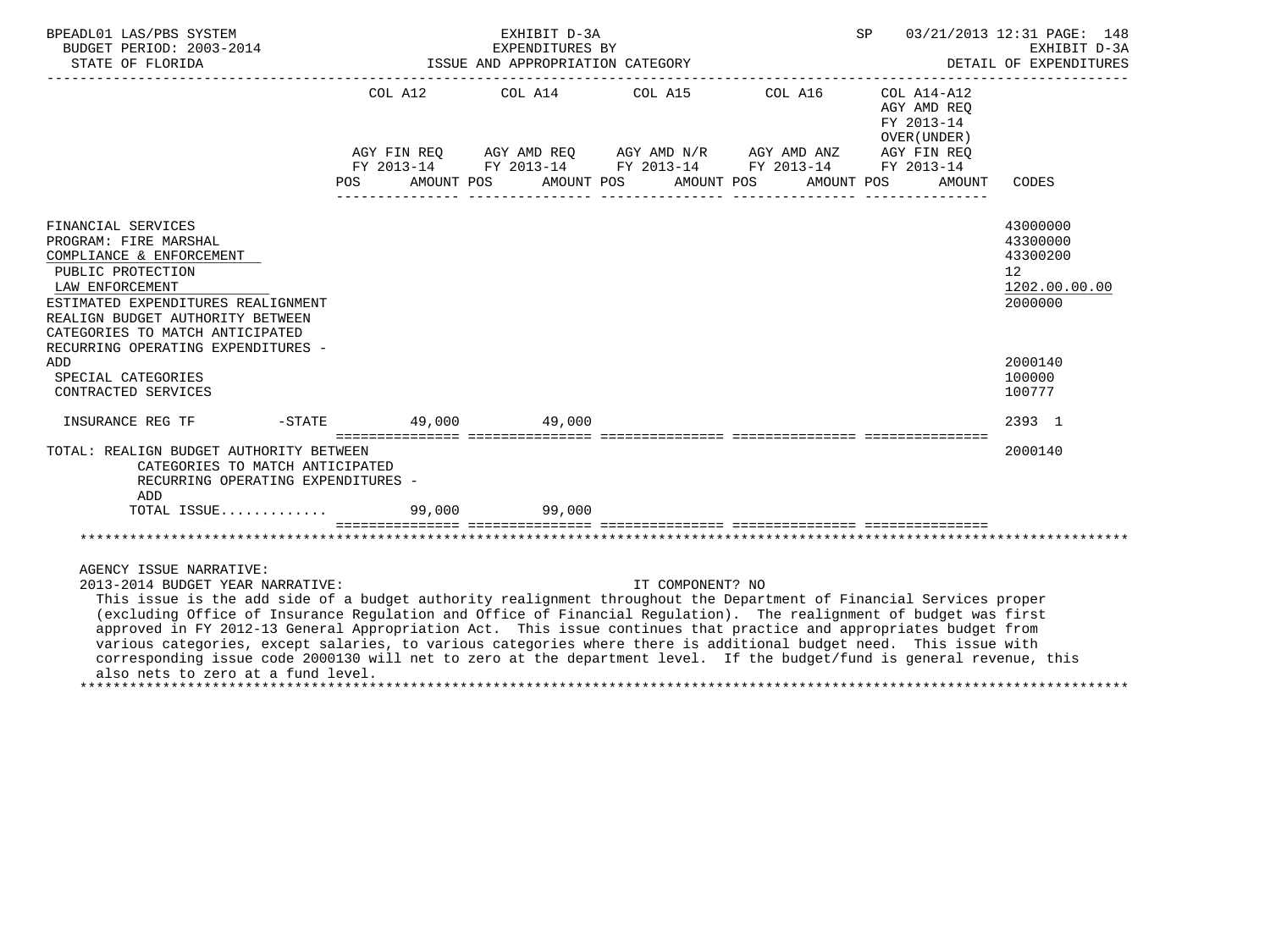| BPEADL01 LAS/PBS SYSTEM<br>BUDGET PERIOD: 2003-2014<br>STATE OF FLORIDA | EXHIBIT D-3A<br>SP<br>EXPENDITURES BY<br>ISSUE AND APPROPRIATION CATEGORY<br>____________________________________ |  |  |                                                         |  |  |  |                                                             | 03/21/2013 12:31 PAGE: 149<br>EXHIBIT D-3A<br>DETAIL OF EXPENDITURES |                                                          |                 |
|-------------------------------------------------------------------------|-------------------------------------------------------------------------------------------------------------------|--|--|---------------------------------------------------------|--|--|--|-------------------------------------------------------------|----------------------------------------------------------------------|----------------------------------------------------------|-----------------|
|                                                                         |                                                                                                                   |  |  |                                                         |  |  |  | COL A12 COL A14 COL A15 COL A16                             |                                                                      | COL A14-A12<br>AGY AMD REO<br>FY 2013-14<br>OVER (UNDER) |                 |
|                                                                         |                                                                                                                   |  |  |                                                         |  |  |  | AGY FIN REQ AGY AMD REQ AGY AMD N/R AGY AMD ANZ AGY FIN REQ |                                                                      |                                                          |                 |
|                                                                         |                                                                                                                   |  |  |                                                         |  |  |  | FY 2013-14 FY 2013-14 FY 2013-14 FY 2013-14 FY 2013-14      |                                                                      |                                                          |                 |
|                                                                         |                                                                                                                   |  |  | POS AMOUNT POS AMOUNT POS AMOUNT POS<br>_______________ |  |  |  | AMOUNT POS                                                  |                                                                      | AMOUNT                                                   | CODES           |
|                                                                         |                                                                                                                   |  |  |                                                         |  |  |  |                                                             |                                                                      |                                                          |                 |
| FINANCIAL SERVICES                                                      |                                                                                                                   |  |  |                                                         |  |  |  |                                                             |                                                                      |                                                          | 43000000        |
| PROGRAM: FIRE MARSHAL                                                   |                                                                                                                   |  |  |                                                         |  |  |  |                                                             |                                                                      |                                                          | 43300000        |
| COMPLIANCE & ENFORCEMENT                                                |                                                                                                                   |  |  |                                                         |  |  |  |                                                             |                                                                      |                                                          | 43300200        |
| PUBLIC PROTECTION                                                       |                                                                                                                   |  |  |                                                         |  |  |  |                                                             |                                                                      |                                                          | 12 <sup>°</sup> |
| LAW ENFORCEMENT                                                         |                                                                                                                   |  |  |                                                         |  |  |  |                                                             |                                                                      |                                                          | 1202.00.00.00   |
| ANNUALIZATION OF ADMINISTERED                                           |                                                                                                                   |  |  |                                                         |  |  |  |                                                             |                                                                      |                                                          |                 |
| FUNDS APPROPRIATIONS<br>STATE HEALTH INSURANCE ADJUSTMENT               |                                                                                                                   |  |  |                                                         |  |  |  |                                                             |                                                                      |                                                          | 26A0000         |
| FOR FY 2012-13 - 10 MONTHS                                              |                                                                                                                   |  |  |                                                         |  |  |  |                                                             |                                                                      |                                                          |                 |
| <b>ANNUALIZATION</b>                                                    |                                                                                                                   |  |  |                                                         |  |  |  |                                                             |                                                                      |                                                          | 26A1830         |
| SALARIES AND BENEFITS                                                   |                                                                                                                   |  |  |                                                         |  |  |  |                                                             |                                                                      |                                                          | 010000          |
|                                                                         |                                                                                                                   |  |  |                                                         |  |  |  |                                                             |                                                                      |                                                          |                 |
| INSURANCE REG TF                                                        |                                                                                                                   |  |  | -STATE 37,000 37,000                                    |  |  |  |                                                             |                                                                      |                                                          | 2393 1          |
|                                                                         |                                                                                                                   |  |  | ======================================                  |  |  |  |                                                             |                                                                      |                                                          |                 |
| TOTAL: LAW ENFORCEMENT                                                  |                                                                                                                   |  |  |                                                         |  |  |  |                                                             |                                                                      |                                                          | 1202.00.00.00   |
| BY FUND TYPE                                                            |                                                                                                                   |  |  |                                                         |  |  |  |                                                             |                                                                      |                                                          |                 |
|                                                                         | 69.00 67.00                                                                                                       |  |  |                                                         |  |  |  |                                                             | $2.00 -$                                                             |                                                          |                 |
|                                                                         |                                                                                                                   |  |  |                                                         |  |  |  |                                                             |                                                                      | 70,717- 2000                                             |                 |
| SALARY RATE $2,675,107$                                                 |                                                                                                                   |  |  | 2,566,526                                               |  |  |  |                                                             |                                                                      | $108.581 -$                                              |                 |
|                                                                         |                                                                                                                   |  |  |                                                         |  |  |  |                                                             |                                                                      |                                                          |                 |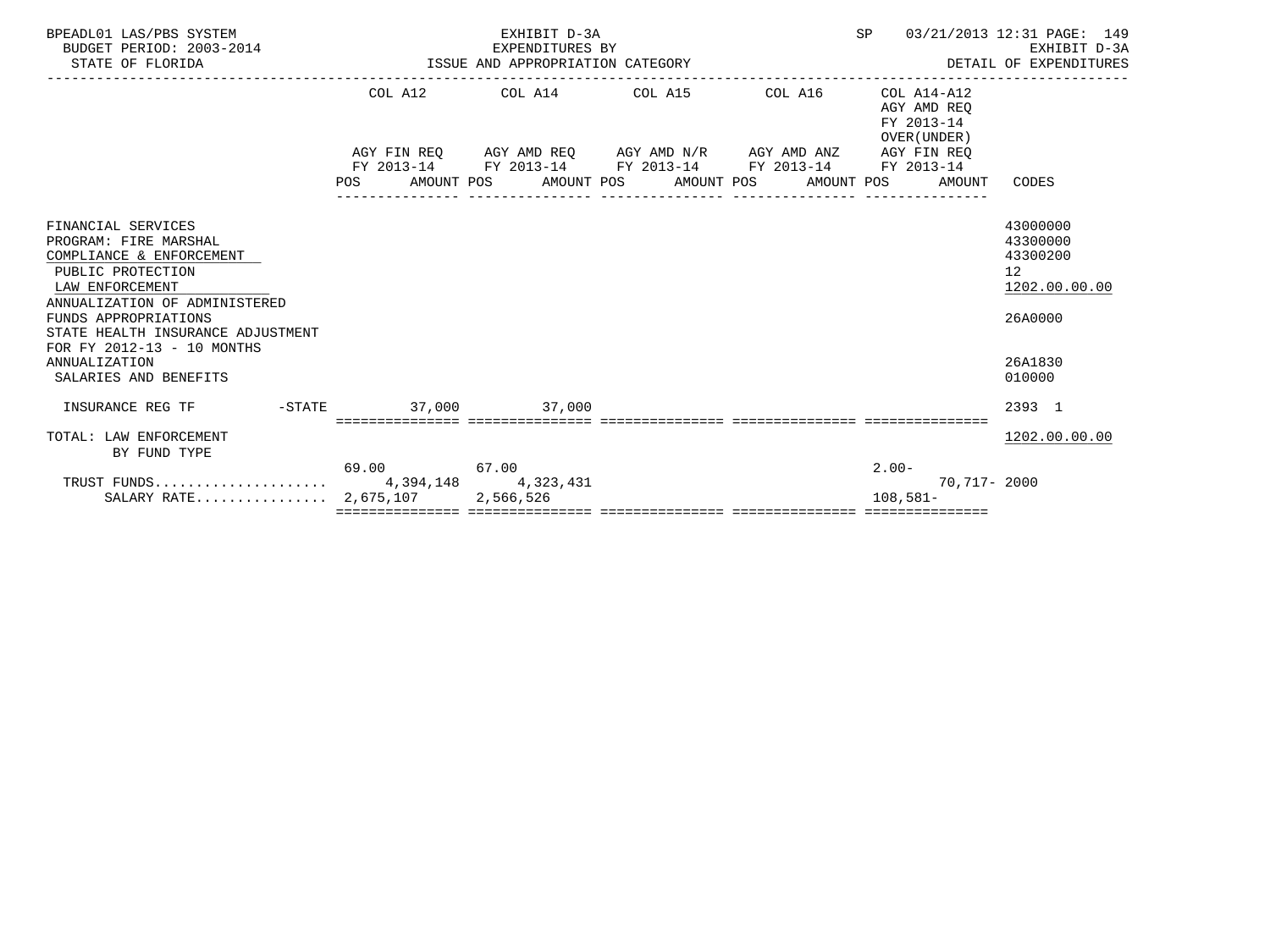| COL A12<br>COL A14<br>COL A15<br>COL A16 COL A14-A12<br>AGY AMD REO<br>FY 2013-14<br>OVER (UNDER )<br>AGY FIN REQ AGY AMD REQ AGY AMD N/R AGY AMD ANZ AGY FIN REQ<br>FY 2013-14 FY 2013-14 FY 2013-14 FY 2013-14 FY 2013-14<br>AMOUNT POS<br>AMOUNT POS<br>AMOUNT POS<br>AMOUNT POS<br>AMOUNT<br>POS<br>CODES<br>FINANCIAL SERVICES<br>43000000<br>PROGRAM: FIRE MARSHAL<br>43300000<br>FIRE & ARSON INVESTIGATION<br>43300300<br>PUBLIC PROTECTION<br>12 <sup>7</sup><br>LAW ENFORCEMENT<br>ESTIMATED EXPENDITURES<br>1000000<br>ESTIMATED EXPENDITURES - OPERATIONS<br>1001000<br>SALARY RATE<br>000000<br>SALARY RATE 5,959,009 5,959,009<br>SALARIES AND BENEFITS<br>010000<br>128.00 128.00<br>INSURANCE REG TF<br>-STATE 7,972,475 7,972,475<br>2393 1<br>OTHER PERSONAL SERVICES<br>030000<br>2393 1<br>INSURANCE REG TF<br>-STATE 19,028 19,028<br>040000<br><b>EXPENSES</b><br>-STATE 1,400,440 1,400,440<br>2393 1<br>INSURANCE REG TF<br>OPERATING CAPITAL OUTLAY<br>060000<br>-STATE 82,409 82,409<br>2393 1<br>INSURANCE REG TF<br>SPECIAL CATEGORIES<br>100000<br>CONTRACTED SERVICES<br>100777<br>-STATE 155,374 155,374<br>2393 1<br>INSURANCE REG TF<br>ON-CALL FEES<br>102261<br>-STATE 350,000 350,000<br>INSURANCE REG TF<br>2393 1 | BPEADL01 LAS/PBS SYSTEM<br>BUDGET PERIOD: 2003-2014<br>STATE OF FLORIDA | ------------------------ | EXHIBIT D-3A<br>EXPENDITURES BY<br>ISSUE AND APPROPRIATION CATEGORY | --------------------------------- | SP 03/21/2013 12:31 PAGE: 150 | EXHIBIT D-3A<br>DETAIL OF EXPENDITURES |
|---------------------------------------------------------------------------------------------------------------------------------------------------------------------------------------------------------------------------------------------------------------------------------------------------------------------------------------------------------------------------------------------------------------------------------------------------------------------------------------------------------------------------------------------------------------------------------------------------------------------------------------------------------------------------------------------------------------------------------------------------------------------------------------------------------------------------------------------------------------------------------------------------------------------------------------------------------------------------------------------------------------------------------------------------------------------------------------------------------------------------------------------------------------------------------------------------------------------------------------------------------|-------------------------------------------------------------------------|--------------------------|---------------------------------------------------------------------|-----------------------------------|-------------------------------|----------------------------------------|
|                                                                                                                                                                                                                                                                                                                                                                                                                                                                                                                                                                                                                                                                                                                                                                                                                                                                                                                                                                                                                                                                                                                                                                                                                                                         |                                                                         |                          |                                                                     |                                   |                               |                                        |
|                                                                                                                                                                                                                                                                                                                                                                                                                                                                                                                                                                                                                                                                                                                                                                                                                                                                                                                                                                                                                                                                                                                                                                                                                                                         |                                                                         |                          |                                                                     |                                   |                               | 1202.00.00.00                          |
|                                                                                                                                                                                                                                                                                                                                                                                                                                                                                                                                                                                                                                                                                                                                                                                                                                                                                                                                                                                                                                                                                                                                                                                                                                                         |                                                                         |                          |                                                                     |                                   |                               |                                        |
|                                                                                                                                                                                                                                                                                                                                                                                                                                                                                                                                                                                                                                                                                                                                                                                                                                                                                                                                                                                                                                                                                                                                                                                                                                                         |                                                                         |                          |                                                                     |                                   |                               |                                        |
|                                                                                                                                                                                                                                                                                                                                                                                                                                                                                                                                                                                                                                                                                                                                                                                                                                                                                                                                                                                                                                                                                                                                                                                                                                                         |                                                                         |                          |                                                                     |                                   |                               |                                        |
|                                                                                                                                                                                                                                                                                                                                                                                                                                                                                                                                                                                                                                                                                                                                                                                                                                                                                                                                                                                                                                                                                                                                                                                                                                                         |                                                                         |                          |                                                                     |                                   |                               |                                        |
|                                                                                                                                                                                                                                                                                                                                                                                                                                                                                                                                                                                                                                                                                                                                                                                                                                                                                                                                                                                                                                                                                                                                                                                                                                                         |                                                                         |                          |                                                                     |                                   |                               |                                        |
|                                                                                                                                                                                                                                                                                                                                                                                                                                                                                                                                                                                                                                                                                                                                                                                                                                                                                                                                                                                                                                                                                                                                                                                                                                                         |                                                                         |                          |                                                                     |                                   |                               |                                        |
|                                                                                                                                                                                                                                                                                                                                                                                                                                                                                                                                                                                                                                                                                                                                                                                                                                                                                                                                                                                                                                                                                                                                                                                                                                                         |                                                                         |                          |                                                                     |                                   |                               |                                        |
|                                                                                                                                                                                                                                                                                                                                                                                                                                                                                                                                                                                                                                                                                                                                                                                                                                                                                                                                                                                                                                                                                                                                                                                                                                                         |                                                                         |                          |                                                                     |                                   |                               |                                        |
|                                                                                                                                                                                                                                                                                                                                                                                                                                                                                                                                                                                                                                                                                                                                                                                                                                                                                                                                                                                                                                                                                                                                                                                                                                                         |                                                                         |                          |                                                                     |                                   |                               |                                        |
|                                                                                                                                                                                                                                                                                                                                                                                                                                                                                                                                                                                                                                                                                                                                                                                                                                                                                                                                                                                                                                                                                                                                                                                                                                                         |                                                                         |                          |                                                                     |                                   |                               |                                        |
|                                                                                                                                                                                                                                                                                                                                                                                                                                                                                                                                                                                                                                                                                                                                                                                                                                                                                                                                                                                                                                                                                                                                                                                                                                                         |                                                                         |                          |                                                                     |                                   |                               |                                        |
|                                                                                                                                                                                                                                                                                                                                                                                                                                                                                                                                                                                                                                                                                                                                                                                                                                                                                                                                                                                                                                                                                                                                                                                                                                                         |                                                                         |                          |                                                                     |                                   |                               |                                        |
|                                                                                                                                                                                                                                                                                                                                                                                                                                                                                                                                                                                                                                                                                                                                                                                                                                                                                                                                                                                                                                                                                                                                                                                                                                                         |                                                                         |                          |                                                                     |                                   |                               |                                        |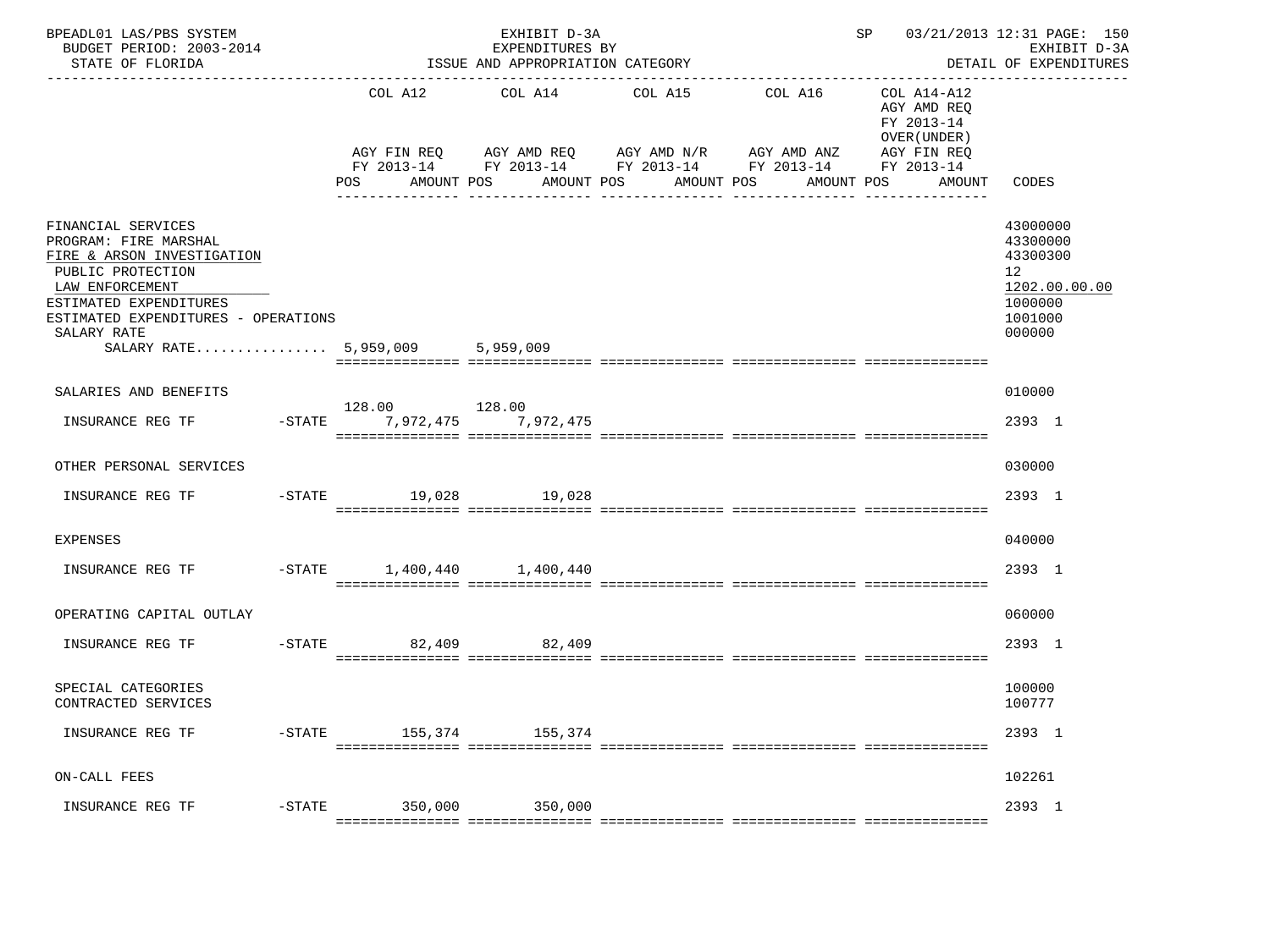| BPEADL01 LAS/PBS SYSTEM<br>BUDGET PERIOD: 2003-2014<br>STATE OF FLORIDA                                                                                                                                                              |                         | EXHIBIT D-3A<br>EXPENDITURES BY<br>ISSUE AND APPROPRIATION CATEGORY |                                                                                                                                                   |         | SP 03/21/2013 12:31 PAGE: 151                            | EXHIBIT D-3A<br>DETAIL OF EXPENDITURES                                                            |
|--------------------------------------------------------------------------------------------------------------------------------------------------------------------------------------------------------------------------------------|-------------------------|---------------------------------------------------------------------|---------------------------------------------------------------------------------------------------------------------------------------------------|---------|----------------------------------------------------------|---------------------------------------------------------------------------------------------------|
|                                                                                                                                                                                                                                      | COL A12                 | COL A14                                                             | COL A15                                                                                                                                           | COL A16 | COL A14-A12<br>AGY AMD REO<br>FY 2013-14<br>OVER (UNDER) |                                                                                                   |
|                                                                                                                                                                                                                                      | POS FOR                 | AMOUNT POS                                                          | AGY FIN REQ AGY AMD REQ AGY AMD N/R AGY AMD ANZ AGY FIN REQ<br>FY 2013-14 FY 2013-14 FY 2013-14 FY 2013-14 FY 2013-14<br>AMOUNT POS<br>AMOUNT POS |         | AMOUNT POS<br>AMOUNT                                     | CODES                                                                                             |
|                                                                                                                                                                                                                                      |                         |                                                                     |                                                                                                                                                   |         |                                                          |                                                                                                   |
| FINANCIAL SERVICES<br>PROGRAM: FIRE MARSHAL<br>FIRE & ARSON INVESTIGATION<br>PUBLIC PROTECTION<br>LAW ENFORCEMENT<br>ESTIMATED EXPENDITURES<br>ESTIMATED EXPENDITURES - OPERATIONS<br>SPECIAL CATEGORIES<br>OPERATION/MOTOR VEHICLES |                         |                                                                     |                                                                                                                                                   |         |                                                          | 43000000<br>43300000<br>43300300<br>12<br>1202.00.00.00<br>1000000<br>1001000<br>100000<br>102289 |
| INSURANCE REG TF                                                                                                                                                                                                                     | -STATE 133,900 133,900  |                                                                     |                                                                                                                                                   |         |                                                          | 2393 1                                                                                            |
| SALARY INCENTIVE PAYMENTS                                                                                                                                                                                                            |                         |                                                                     |                                                                                                                                                   |         |                                                          | 103290                                                                                            |
| INSURANCE REG TF    -STATE    103,124    103,124                                                                                                                                                                                     |                         |                                                                     |                                                                                                                                                   |         |                                                          | 2393 1                                                                                            |
| SUPP FIREFIGHTERS COMP                                                                                                                                                                                                               |                         |                                                                     |                                                                                                                                                   |         |                                                          | 103725                                                                                            |
| INSURANCE REG TF                                                                                                                                                                                                                     | $-STATE$                | 8,000 8,000                                                         |                                                                                                                                                   |         |                                                          | 2393 1                                                                                            |
| LEASE/PURCHASE/EQUIPMENT                                                                                                                                                                                                             |                         |                                                                     |                                                                                                                                                   |         |                                                          | 105281                                                                                            |
| INSURANCE REG TF                                                                                                                                                                                                                     | $-STATE$                | 26,081 26,081                                                       |                                                                                                                                                   |         |                                                          | 2393 1                                                                                            |
| TR/DMS/HR SVCS/STW CONTRCT                                                                                                                                                                                                           |                         |                                                                     |                                                                                                                                                   |         |                                                          | 107040                                                                                            |
| INSURANCE REG TF                                                                                                                                                                                                                     | $-$ STATE 41,551 41,551 |                                                                     |                                                                                                                                                   |         |                                                          | 2393 1                                                                                            |
| TOTAL: ESTIMATED EXPENDITURES - OPERATIONS<br>TOTAL POSITIONS 128.00<br>TOTAL ISSUE 10,292,382 10,292,382<br>TOTAL SALARY RATE 5,959,009 5,959,009                                                                                   | 128.00                  |                                                                     |                                                                                                                                                   |         |                                                          | 1001000                                                                                           |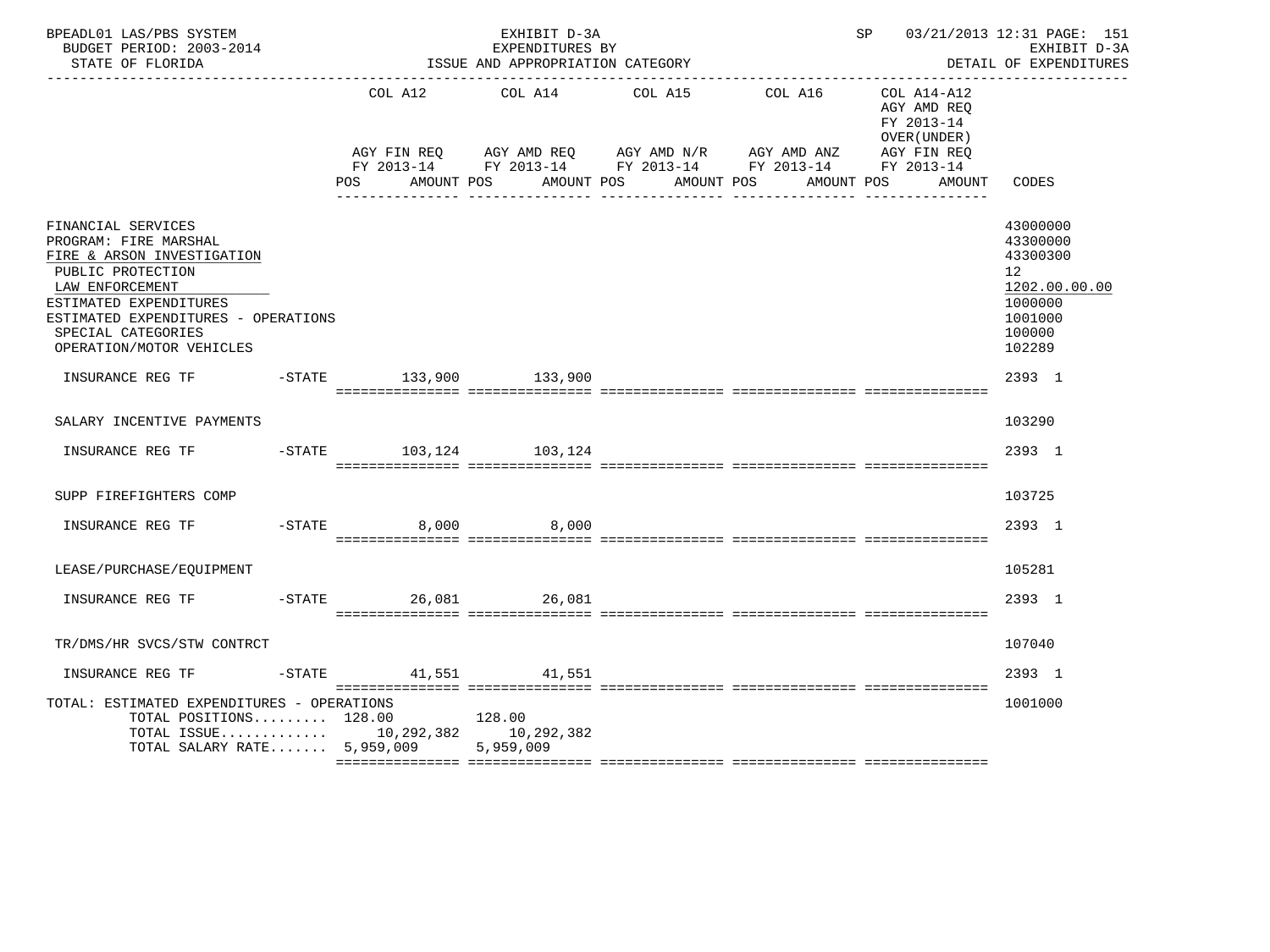| BPEADL01 LAS/PBS SYSTEM<br>BUDGET PERIOD: 2003-2014<br>STATE OF FLORIDA                                                                                                                                                                                   |           |                         |            | EXHIBIT D-3A<br>EXPENDITURES BY | ISSUE AND APPROPRIATION CATEGORY                                 |                                                                                                                                  | SP 03/21/2013 12:31 PAGE: 152                                                                             | EXHIBIT D-3A<br>DETAIL OF EXPENDITURES<br>_____________________                                      |
|-----------------------------------------------------------------------------------------------------------------------------------------------------------------------------------------------------------------------------------------------------------|-----------|-------------------------|------------|---------------------------------|------------------------------------------------------------------|----------------------------------------------------------------------------------------------------------------------------------|-----------------------------------------------------------------------------------------------------------|------------------------------------------------------------------------------------------------------|
|                                                                                                                                                                                                                                                           |           | POS                     | AMOUNT POS |                                 | COL A12 COL A14 COL A15<br>AMOUNT POS AMOUNT POS<br>------------ | COL A16<br>AGY FIN REQ AGY AMD REQ AGY AMD N/R AGY AMD ANZ AGY FIN REQ<br>FY 2013-14 FY 2013-14 FY 2013-14 FY 2013-14 FY 2013-14 | ---------------------<br>COL A14-A12<br>AGY AMD REQ<br>FY 2013-14<br>OVER (UNDER)<br>AMOUNT POS<br>AMOUNT | CODES                                                                                                |
| FINANCIAL SERVICES<br>PROGRAM: FIRE MARSHAL<br>FIRE & ARSON INVESTIGATION<br>PUBLIC PROTECTION<br>LAW ENFORCEMENT<br>ESTIMATED EXPENDITURES<br>FLORIDA RETIREMENT SYSTEM<br>CONTRIBUTION ADJUSTMENT FOR<br>FISCAL YEAR 2012-2013<br>SALARIES AND BENEFITS |           |                         |            |                                 |                                                                  |                                                                                                                                  |                                                                                                           | 43000000<br>43300000<br>43300300<br>12 <sup>°</sup><br>1202.00.00.00<br>1000000<br>1001240<br>010000 |
| INSURANCE REG TF                                                                                                                                                                                                                                          |           | $-$ STATE 40,818 40,818 |            |                                 |                                                                  |                                                                                                                                  |                                                                                                           | 2393 1                                                                                               |
| ADJUSTMENT TO STATE HEALTH<br>INSURANCE PREMIUM CONTRIBUTION -<br>FISCAL YEAR 2012-13<br>SALARIES AND BENEFITS<br>INSURANCE REG TF                                                                                                                        |           | $-STATE$ 16,380 16,380  |            |                                 |                                                                  |                                                                                                                                  |                                                                                                           | 1001830<br>010000<br>2393 1                                                                          |
| REALLOCATION OF HUMAN RESOURCES<br>OUTSOURCING<br>SPECIAL CATEGORIES<br>TR/DMS/HR SVCS/STW CONTRCT                                                                                                                                                        |           |                         |            |                                 |                                                                  |                                                                                                                                  |                                                                                                           | 1005900<br>100000<br>107040                                                                          |
| INSURANCE REG TF<br>$-STATE$                                                                                                                                                                                                                              |           |                         |            | $1,006 1,006-$                  |                                                                  |                                                                                                                                  |                                                                                                           | 2393 1                                                                                               |
| ADJUSTMENTS TO CURRENT YEAR<br>ESTIMATED EXPENDITURES<br>REALIGNMENT OF POSITIONS AND<br>SALARIES AND BENEFITS WITHIN STATE                                                                                                                               |           |                         |            |                                 |                                                                  |                                                                                                                                  |                                                                                                           | 1600000                                                                                              |
| FIRE MARSHAL - DEDUCT<br>SALARY RATE<br>SALARY RATE 87,329-                                                                                                                                                                                               |           |                         | 87,329-    |                                 |                                                                  |                                                                                                                                  |                                                                                                           | 160F220<br>000000                                                                                    |
| SALARIES AND BENEFITS                                                                                                                                                                                                                                     |           |                         |            |                                 |                                                                  |                                                                                                                                  |                                                                                                           | 010000                                                                                               |
| INSURANCE REG TF                                                                                                                                                                                                                                          | $-$ STATE | $2.00 -$<br>$120,929-$  | $2.00-$    | 120,929-                        |                                                                  |                                                                                                                                  |                                                                                                           | 2393 1                                                                                               |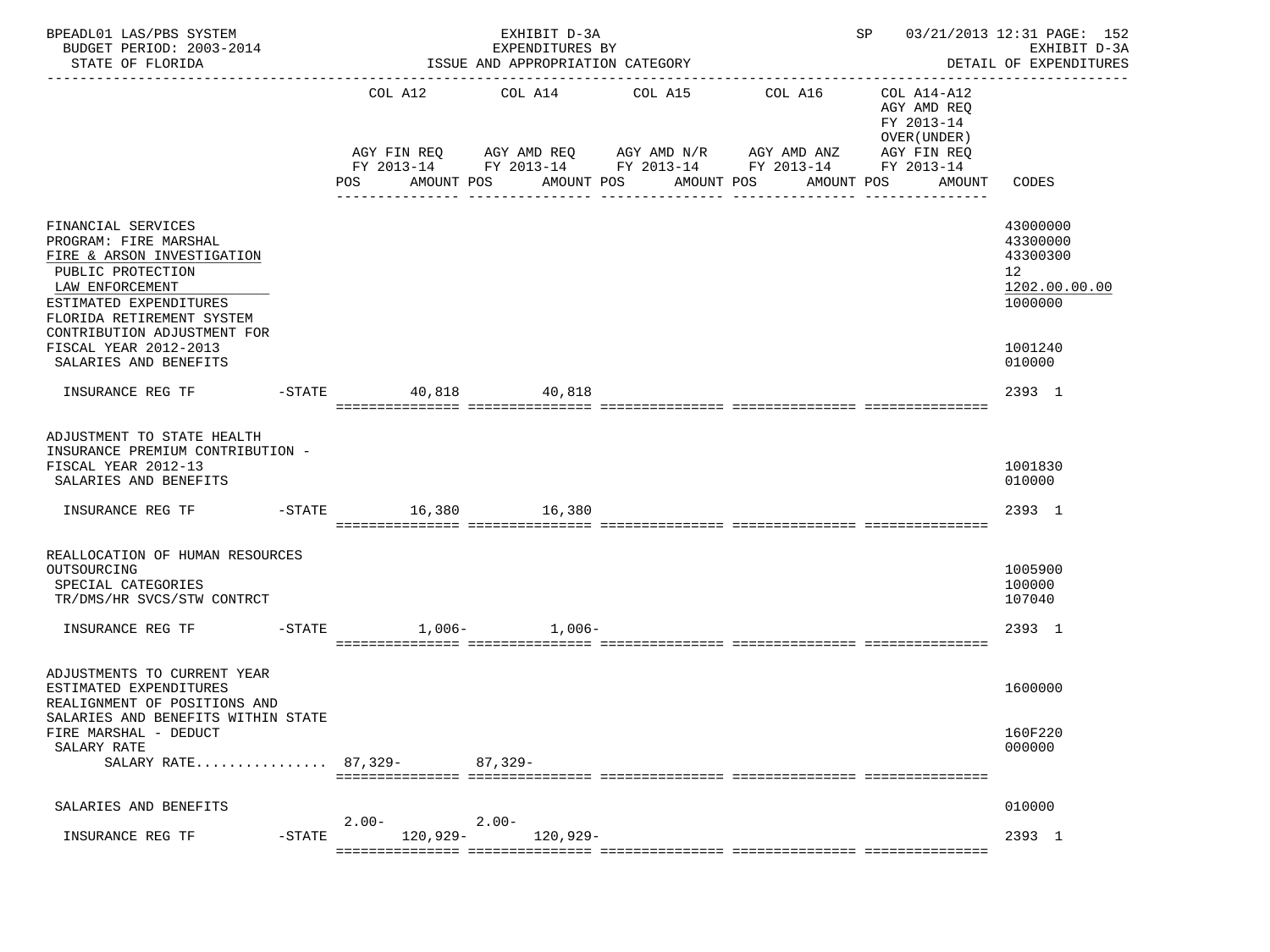| COL A12 COL A14 COL A15 COL A16<br>COL A14-A12<br>AGY AMD REQ<br>FY 2013-14<br>OVER (UNDER)<br>AGY FIN REQ $AGY$ AMD REQ $AGY$ AMD N/R $AGY$ AMD ANZ<br>AGY FIN REQ<br>FY 2013-14 FY 2013-14 FY 2013-14 FY 2013-14 FY 2013-14<br>AMOUNT POS<br>AMOUNT POS<br>AMOUNT POS<br>AMOUNT POS<br>POS<br>AMOUNT<br>CODES<br>FINANCIAL SERVICES<br>43000000<br>43300000<br>PROGRAM: FIRE MARSHAL<br>43300300<br>FIRE & ARSON INVESTIGATION<br>PUBLIC PROTECTION<br>12<br>1202.00.00.00<br>LAW ENFORCEMENT<br>ADJUSTMENTS TO CURRENT YEAR<br>ESTIMATED EXPENDITURES<br>1600000<br>REALIGNMENT OF POSITIONS AND<br>SALARIES AND BENEFITS WITHIN STATE<br>FIRE MARSHAL - DEDUCT<br>160F220<br>160F220<br>TOTAL: REALIGNMENT OF POSITIONS AND<br>SALARIES AND BENEFITS WITHIN STATE<br>FIRE MARSHAL - DEDUCT<br>TOTAL POSITIONS 2.00-<br>2.00-<br>TOTAL ISSUE 120,929- 120,929-<br>TOTAL SALARY RATE 87,329- 87,329-<br>AGENCY ISSUE NARRATIVE:<br>2013-2014 BUDGET YEAR NARRATIVE:<br>IT COMPONENT? NO<br>Issue Title: Realignment of positions and salaries and benefits within State Fire Marshal<br>Issue Description:<br>This issue is for the re-approval of the current year budget amendment approved on 7/5/2012. Agency amendment 13-02 (EOG<br>Log# Q0022) moved two (2) FTE, and associated budget, between budget entities with the Division of State Fire Marshal.<br>POSITION DETAIL OF SALARIES AND BENEFITS:<br>LAPSE LAPSED SALARIES<br>FTE<br>ADDITIVES<br><b>BENEFITS</b><br>SUBTOTAL<br>ႜ<br>AND BENEFITS<br>BASE RATE<br>A12 - AGY FIN REQ FY 2013-14<br>CHANGES TO CURRENTLY AUTHORIZED POSITIONS<br>2225 GOVERNMENT ANALYST II<br>$1.00 - 42,616 -$<br>58,260-0.00 58,260-<br>00664 001<br>$15,644-$<br>8463 CRIME LABORATORY ANALYST<br>$62,669 - 0.00$<br>$1.00 - 46,524 -$<br>$16, 145 -$<br>01590 001 | BPEADL01 LAS/PBS SYSTEM<br>BUDGET PERIOD: 2003-2014<br>STATE OF FLORIDA |  | EXHIBIT D-3A<br>EXPENDITURES BY<br>ISSUE AND APPROPRIATION CATEGORY |  | SP |  | 03/21/2013 12:31 PAGE: 153<br>EXHIBIT D-3A<br>DETAIL OF EXPENDITURES |
|---------------------------------------------------------------------------------------------------------------------------------------------------------------------------------------------------------------------------------------------------------------------------------------------------------------------------------------------------------------------------------------------------------------------------------------------------------------------------------------------------------------------------------------------------------------------------------------------------------------------------------------------------------------------------------------------------------------------------------------------------------------------------------------------------------------------------------------------------------------------------------------------------------------------------------------------------------------------------------------------------------------------------------------------------------------------------------------------------------------------------------------------------------------------------------------------------------------------------------------------------------------------------------------------------------------------------------------------------------------------------------------------------------------------------------------------------------------------------------------------------------------------------------------------------------------------------------------------------------------------------------------------------------------------------------------------------------------------------------------------------------------------------------------------------------------------|-------------------------------------------------------------------------|--|---------------------------------------------------------------------|--|----|--|----------------------------------------------------------------------|
|                                                                                                                                                                                                                                                                                                                                                                                                                                                                                                                                                                                                                                                                                                                                                                                                                                                                                                                                                                                                                                                                                                                                                                                                                                                                                                                                                                                                                                                                                                                                                                                                                                                                                                                                                                                                                     |                                                                         |  |                                                                     |  |    |  |                                                                      |
|                                                                                                                                                                                                                                                                                                                                                                                                                                                                                                                                                                                                                                                                                                                                                                                                                                                                                                                                                                                                                                                                                                                                                                                                                                                                                                                                                                                                                                                                                                                                                                                                                                                                                                                                                                                                                     |                                                                         |  |                                                                     |  |    |  |                                                                      |
|                                                                                                                                                                                                                                                                                                                                                                                                                                                                                                                                                                                                                                                                                                                                                                                                                                                                                                                                                                                                                                                                                                                                                                                                                                                                                                                                                                                                                                                                                                                                                                                                                                                                                                                                                                                                                     |                                                                         |  |                                                                     |  |    |  |                                                                      |
|                                                                                                                                                                                                                                                                                                                                                                                                                                                                                                                                                                                                                                                                                                                                                                                                                                                                                                                                                                                                                                                                                                                                                                                                                                                                                                                                                                                                                                                                                                                                                                                                                                                                                                                                                                                                                     |                                                                         |  |                                                                     |  |    |  |                                                                      |
|                                                                                                                                                                                                                                                                                                                                                                                                                                                                                                                                                                                                                                                                                                                                                                                                                                                                                                                                                                                                                                                                                                                                                                                                                                                                                                                                                                                                                                                                                                                                                                                                                                                                                                                                                                                                                     |                                                                         |  |                                                                     |  |    |  |                                                                      |
|                                                                                                                                                                                                                                                                                                                                                                                                                                                                                                                                                                                                                                                                                                                                                                                                                                                                                                                                                                                                                                                                                                                                                                                                                                                                                                                                                                                                                                                                                                                                                                                                                                                                                                                                                                                                                     |                                                                         |  |                                                                     |  |    |  |                                                                      |
|                                                                                                                                                                                                                                                                                                                                                                                                                                                                                                                                                                                                                                                                                                                                                                                                                                                                                                                                                                                                                                                                                                                                                                                                                                                                                                                                                                                                                                                                                                                                                                                                                                                                                                                                                                                                                     |                                                                         |  |                                                                     |  |    |  |                                                                      |
|                                                                                                                                                                                                                                                                                                                                                                                                                                                                                                                                                                                                                                                                                                                                                                                                                                                                                                                                                                                                                                                                                                                                                                                                                                                                                                                                                                                                                                                                                                                                                                                                                                                                                                                                                                                                                     |                                                                         |  |                                                                     |  |    |  |                                                                      |
|                                                                                                                                                                                                                                                                                                                                                                                                                                                                                                                                                                                                                                                                                                                                                                                                                                                                                                                                                                                                                                                                                                                                                                                                                                                                                                                                                                                                                                                                                                                                                                                                                                                                                                                                                                                                                     |                                                                         |  |                                                                     |  |    |  |                                                                      |
|                                                                                                                                                                                                                                                                                                                                                                                                                                                                                                                                                                                                                                                                                                                                                                                                                                                                                                                                                                                                                                                                                                                                                                                                                                                                                                                                                                                                                                                                                                                                                                                                                                                                                                                                                                                                                     |                                                                         |  |                                                                     |  |    |  | $62,669-$                                                            |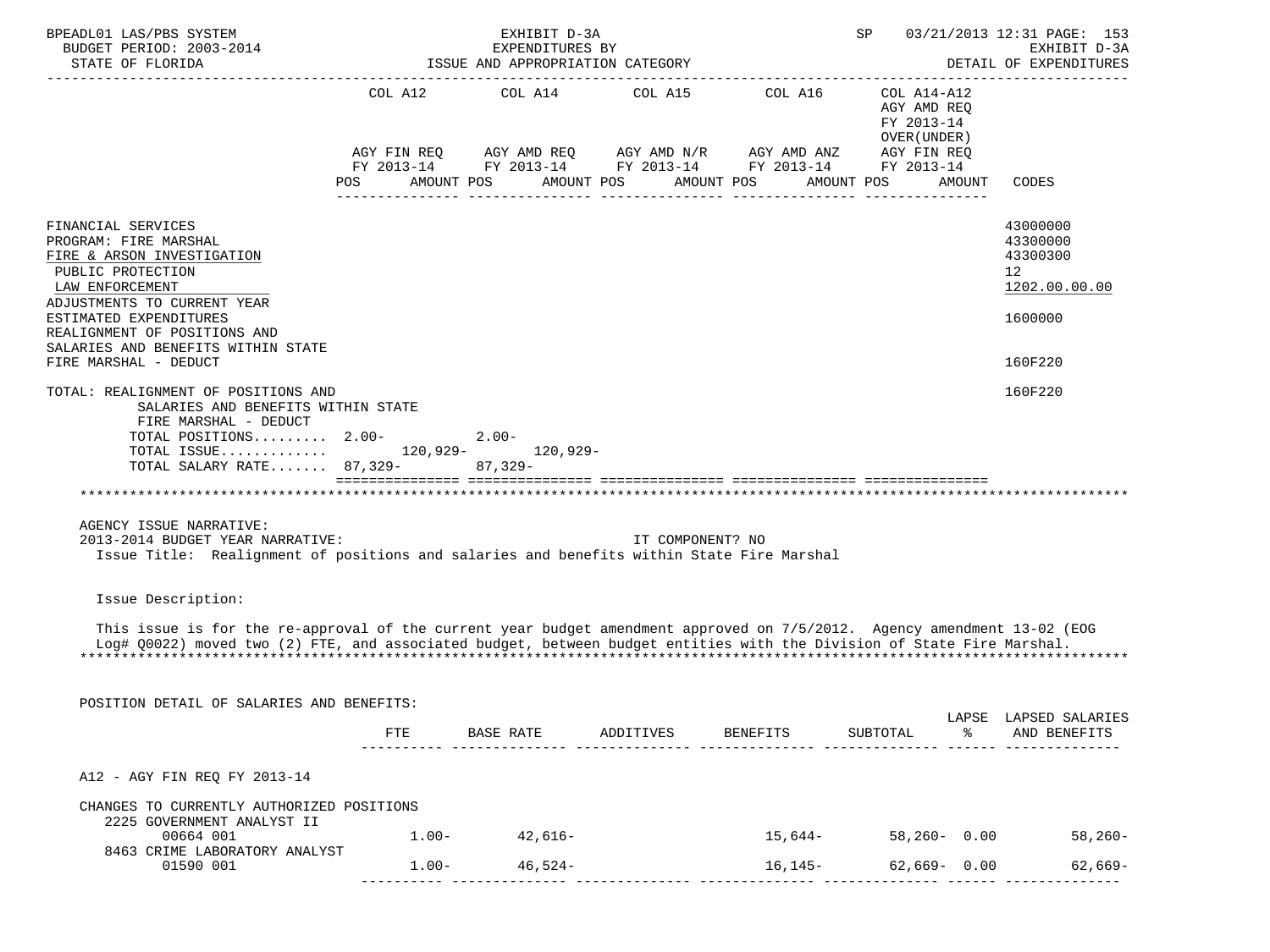| BPEADL01 LAS/PBS SYSTEM<br>BUDGET PERIOD: 2003-2014                                                                                                                                                                                                                       |          | EXHIBIT D-3A<br>EXPENDITURES BY       | SP 03/21/2013 12:31 PAGE: 154<br>EXHIBIT D-3A |                                                                                                                                    |                                                                                       |        |                                                                                            |
|---------------------------------------------------------------------------------------------------------------------------------------------------------------------------------------------------------------------------------------------------------------------------|----------|---------------------------------------|-----------------------------------------------|------------------------------------------------------------------------------------------------------------------------------------|---------------------------------------------------------------------------------------|--------|--------------------------------------------------------------------------------------------|
| STATE OF FLORIDA<br>. Le presente de la propieta de la p                                                                                                                                                                                                                  |          | ISSUE AND APPROPRIATION CATEGORY      |                                               |                                                                                                                                    |                                                                                       |        | DETAIL OF EXPENDITURES                                                                     |
|                                                                                                                                                                                                                                                                           | POS      | COL A12 COL A14 COL A15<br>AMOUNT POS | AMOUNT POS                                    | COL A16<br>AGY FIN REQ AGY AMD REQ AGY AMD N/R AGY AMD ANZ<br>FY 2013-14 FY 2013-14 FY 2013-14 FY 2013-14 FY 2013-14<br>AMOUNT POS | COL A14-A12<br>AGY AMD REQ<br>FY 2013-14<br>OVER (UNDER)<br>AGY FIN REQ<br>AMOUNT POS | AMOUNT | CODES                                                                                      |
| FINANCIAL SERVICES<br>PROGRAM: FIRE MARSHAL<br>FIRE & ARSON INVESTIGATION<br>PUBLIC PROTECTION<br>LAW ENFORCEMENT<br>ADJUSTMENTS TO CURRENT YEAR<br>ESTIMATED EXPENDITURES<br>REALIGNMENT OF POSITIONS AND<br>SALARIES AND BENEFITS WITHIN STATE<br>FIRE MARSHAL - DEDUCT |          |                                       |                                               |                                                                                                                                    |                                                                                       |        | 43000000<br>43300000<br>43300300<br>12 <sup>°</sup><br>1202.00.00.00<br>1600000<br>160F220 |
| POSITION DETAIL OF SALARIES AND BENEFITS:                                                                                                                                                                                                                                 |          |                                       |                                               |                                                                                                                                    |                                                                                       |        |                                                                                            |
|                                                                                                                                                                                                                                                                           | FTE      |                                       |                                               |                                                                                                                                    | SUBTOTAL                                                                              | ာ အေ   | LAPSE LAPSED SALARIES<br>AND BENEFITS                                                      |
| A12 - AGY FIN REQ FY 2013-14<br>CHANGES TO CURRENTLY AUTHORIZED POSITIONS<br>TOTALS FOR ISSUE BY FUND                                                                                                                                                                     |          |                                       |                                               |                                                                                                                                    |                                                                                       |        |                                                                                            |
| 2393 INSURANCE REG TF                                                                                                                                                                                                                                                     |          |                                       |                                               |                                                                                                                                    |                                                                                       |        | 120,929-<br>--------------                                                                 |
|                                                                                                                                                                                                                                                                           | $2.00 -$ | $89,140-$                             |                                               |                                                                                                                                    | $31,789 - 120,929 -$                                                                  |        | $120,929-$<br>==============                                                               |
| RA06 RATE ADJ - NO FTE - NO SALARY - NO BENEFITS<br>00664 002<br>01590 002                                                                                                                                                                                                |          | $3,765-$<br>5,576                     |                                               |                                                                                                                                    |                                                                                       |        |                                                                                            |
| TOTAL SALARY RATE                                                                                                                                                                                                                                                         |          | 1,811                                 |                                               |                                                                                                                                    |                                                                                       |        | ---------------                                                                            |
| A14 - AGY AMD REQ FY 2013-14                                                                                                                                                                                                                                              |          |                                       |                                               |                                                                                                                                    |                                                                                       |        |                                                                                            |
| CHANGES TO CURRENTLY AUTHORIZED POSITIONS<br>2225 GOVERNMENT ANALYST II                                                                                                                                                                                                   |          |                                       |                                               |                                                                                                                                    |                                                                                       |        |                                                                                            |
| 00664 001<br>8463 CRIME LABORATORY ANALYST<br>01590 001                                                                                                                                                                                                                   | $1.00-$  | $1.00 - 42,616 -$<br>$46,524-$        |                                               | $15,644-$<br>$16, 145 -$                                                                                                           | 58,260- 0.00<br>$62,669 - 0.00$                                                       |        | 58,260-<br>62,669-                                                                         |
|                                                                                                                                                                                                                                                                           |          |                                       |                                               |                                                                                                                                    |                                                                                       |        |                                                                                            |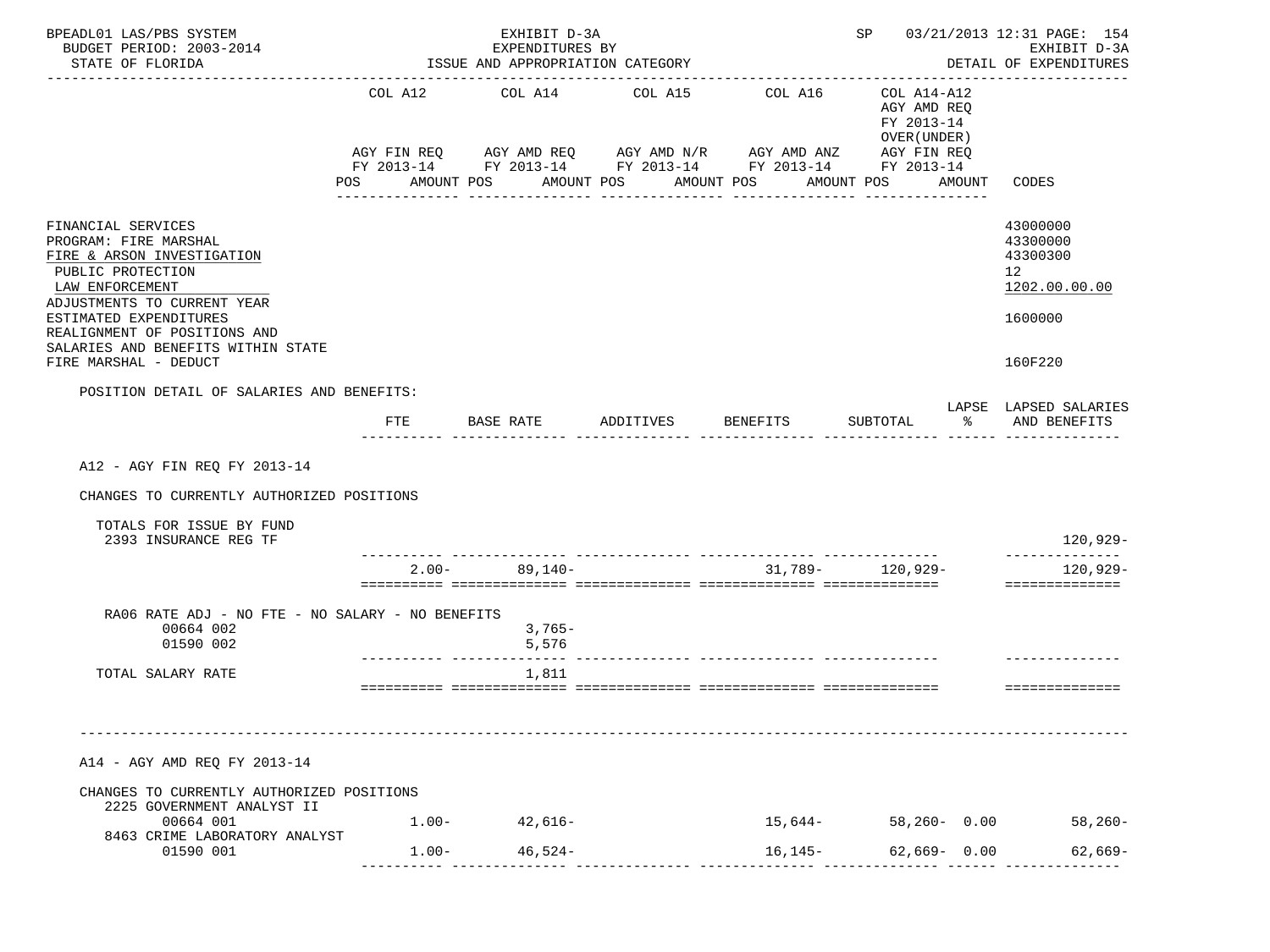| BPEADL01 LAS/PBS SYSTEM<br>BUDGET PERIOD: 2003-2014<br>STATE OF FLORIDA                                                                          |                    | EXHIBIT D-3A<br>EXPENDITURES BY<br>ISSUE AND APPROPRIATION CATEGORY                                                                   |                          |         | SP 03/21/2013 12:31 PAGE: 155                                                    | EXHIBIT D-3A<br>DETAIL OF EXPENDITURES<br>. <u>_ _ _ _ _ _ _ _ _ _ _ _ _</u> _ |
|--------------------------------------------------------------------------------------------------------------------------------------------------|--------------------|---------------------------------------------------------------------------------------------------------------------------------------|--------------------------|---------|----------------------------------------------------------------------------------|--------------------------------------------------------------------------------|
|                                                                                                                                                  | AGY FIN REO<br>POS | COL A12 COL A14 COL A15<br>AGY FIN REQ AGY AMD REQ AGY AMD N/R AGY AMD ANZ AGY FIN REQ FY 2013-14 FY 2013-14 FY 2013-14<br>AMOUNT POS | AMOUNT POS<br>AMOUNT POS | COL A16 | COL A14-A12<br>AGY AMD REO<br>FY 2013-14<br>OVER (UNDER)<br>AMOUNT POS<br>AMOUNT | CODES                                                                          |
| FINANCIAL SERVICES<br>PROGRAM: FIRE MARSHAL<br>FIRE & ARSON INVESTIGATION<br>PUBLIC PROTECTION<br>LAW ENFORCEMENT<br>ADJUSTMENTS TO CURRENT YEAR |                    |                                                                                                                                       |                          |         |                                                                                  | 43000000<br>43300000<br>43300300<br>12<br>1202.00.00.00                        |
| ESTIMATED EXPENDITURES<br>REALIGNMENT OF POSITIONS AND<br>SALARIES AND BENEFITS WITHIN STATE<br>FIRE MARSHAL - DEDUCT                            |                    |                                                                                                                                       |                          |         |                                                                                  | 1600000<br>160F220                                                             |
| POSITION DETAIL OF SALARIES AND BENEFITS:                                                                                                        | FTE                | BASE RATE ADDITIVES BENEFITS                                                                                                          |                          |         | SUBTOTAL                                                                         | LAPSE LAPSED SALARIES<br>% AND BENEFITS                                        |
| A14 - AGY AMD REQ FY 2013-14                                                                                                                     |                    |                                                                                                                                       |                          |         |                                                                                  |                                                                                |
| CHANGES TO CURRENTLY AUTHORIZED POSITIONS                                                                                                        |                    |                                                                                                                                       |                          |         |                                                                                  |                                                                                |
| TOTALS FOR ISSUE BY FUND<br>2393 INSURANCE REG TF                                                                                                |                    |                                                                                                                                       |                          |         |                                                                                  | 120,929-                                                                       |
|                                                                                                                                                  |                    | $2.00 - 89.140 -$                                                                                                                     |                          |         | $31,789 - 120,929 -$                                                             | --------------<br>$120,929-$<br>==============                                 |
| RA06 RATE ADJ - NO FTE - NO SALARY - NO BENEFITS<br>00664 002<br>01590 002                                                                       |                    | $3,765-$<br>5,576                                                                                                                     |                          |         |                                                                                  |                                                                                |
| TOTAL SALARY RATE                                                                                                                                |                    | 1,811                                                                                                                                 |                          |         |                                                                                  |                                                                                |
|                                                                                                                                                  |                    |                                                                                                                                       |                          |         |                                                                                  | ---------------<br>************************                                    |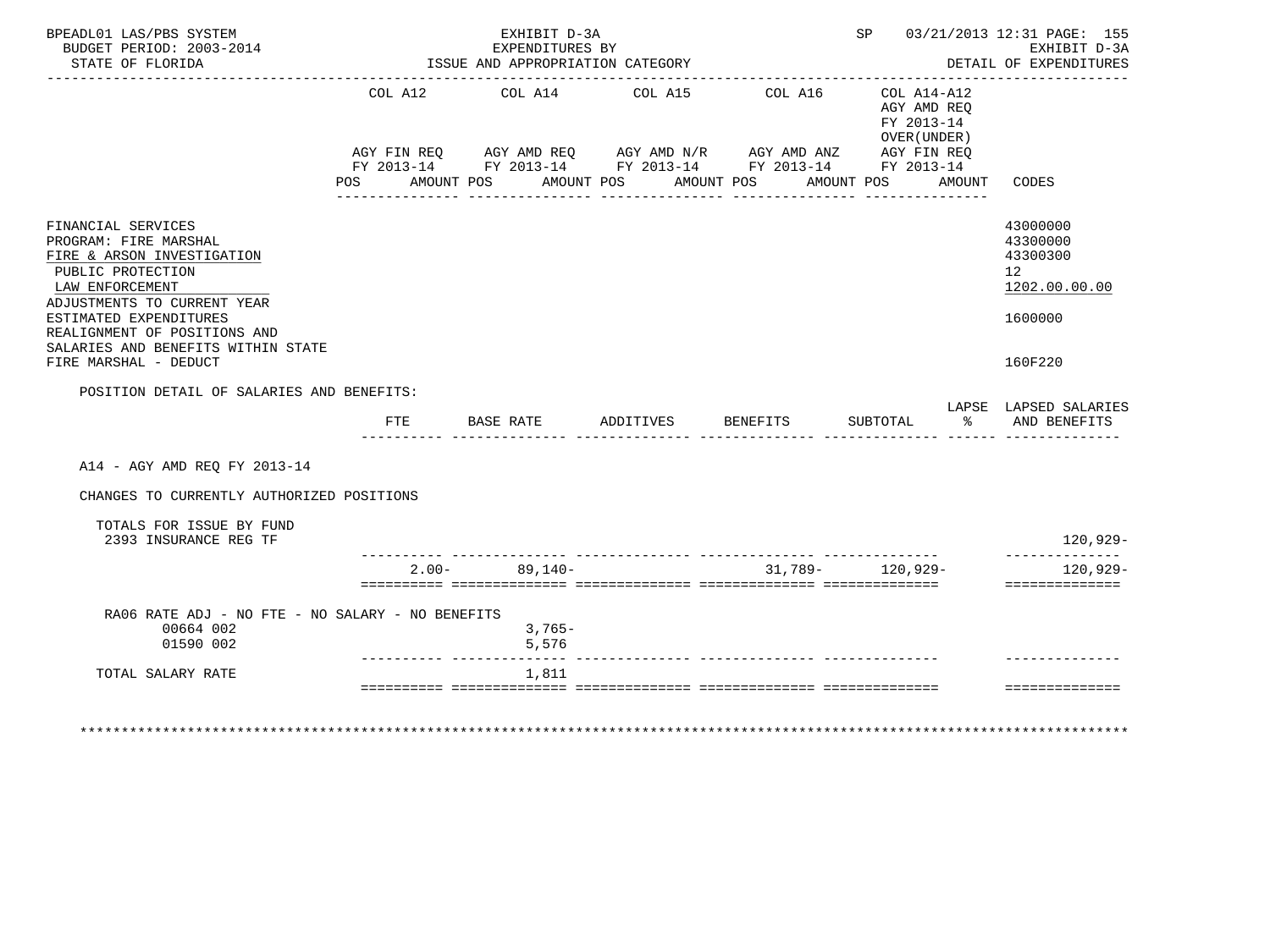| BPEADL01 LAS/PBS SYSTEM<br>BUDGET PERIOD: 2003-2014<br>STATE OF FLORIDA                                                                                                                                                                   | EXHIBIT D-3A<br>EXPENDITURES BY<br>ISSUE AND APPROPRIATION CATEGORY |                                       |           |  |                       |                                                                                                                                  |                                                                        | SP 03/21/2013 12:31 PAGE: 156<br>EXHIBIT D-3A<br>DETAIL OF EXPENDITURES |                                                                               |  |
|-------------------------------------------------------------------------------------------------------------------------------------------------------------------------------------------------------------------------------------------|---------------------------------------------------------------------|---------------------------------------|-----------|--|-----------------------|----------------------------------------------------------------------------------------------------------------------------------|------------------------------------------------------------------------|-------------------------------------------------------------------------|-------------------------------------------------------------------------------|--|
|                                                                                                                                                                                                                                           | <b>POS</b>                                                          | COL A12 COL A14 COL A15<br>AMOUNT POS |           |  | AMOUNT POS AMOUNT POS | COL A16<br>AGY FIN REQ AGY AMD REQ AGY AMD N/R AGY AMD ANZ AGY FIN REQ<br>FY 2013-14 FY 2013-14 FY 2013-14 FY 2013-14 FY 2013-14 | COL A14-A12<br>AGY AMD REO<br>FY 2013-14<br>OVER (UNDER)<br>AMOUNT POS | AMOUNT                                                                  | CODES                                                                         |  |
| FINANCIAL SERVICES<br>PROGRAM: FIRE MARSHAL<br>FIRE & ARSON INVESTIGATION<br>PUBLIC PROTECTION<br>LAW ENFORCEMENT<br>ESTIMATED EXPENDITURES REALIGNMENT<br>REALIGN CURRENT POSITIONS TO<br>FULFILL MISSION CRITICAL FUNCTIONS<br>- DEDUCT |                                                                     |                                       |           |  |                       |                                                                                                                                  |                                                                        |                                                                         | 43000000<br>43300000<br>43300300<br>12<br>1202.00.00.00<br>2000000<br>2000100 |  |
| SALARY RATE<br>SALARY RATE                                                                                                                                                                                                                |                                                                     | $42.487-$                             |           |  |                       |                                                                                                                                  | $42.487-$                                                              |                                                                         | 000000                                                                        |  |
| SALARIES AND BENEFITS<br>$-STATE$<br>INSURANCE REG TF                                                                                                                                                                                     |                                                                     | $1.00 -$                              | $42.487-$ |  |                       |                                                                                                                                  | $1.00-$                                                                |                                                                         | 010000<br>$42.487 - 2393$ 1                                                   |  |
| TOTAL: REALIGN CURRENT POSITIONS TO<br>FULFILL MISSION CRITICAL FUNCTIONS<br>- DEDUCT                                                                                                                                                     |                                                                     |                                       |           |  |                       |                                                                                                                                  |                                                                        |                                                                         | 2000100                                                                       |  |
| TOTAL POSITIONS<br>TOTAL ISSUE<br>TOTAL SALARY RATE                                                                                                                                                                                       |                                                                     | $1.00 -$<br>$42.487-$                 | $42.487-$ |  |                       |                                                                                                                                  | $1.00-$<br>$42.487-$                                                   | $42.487-$                                                               |                                                                               |  |
|                                                                                                                                                                                                                                           |                                                                     |                                       |           |  |                       |                                                                                                                                  |                                                                        |                                                                         |                                                                               |  |
| AGENCY ISSUE NARRATIVE:<br>2013-2014 BUDGET YEAR NARRATIVE:                                                                                                                                                                               |                                                                     |                                       |           |  | IT COMPONENT? NO      |                                                                                                                                  |                                                                        |                                                                         |                                                                               |  |

Amended 2013-14 Narrative after February 1, 2013.

COMPONENT? NO

 This issue is an effort to continue the Chief Financial Officers' philosophy of focusing on core mission, reducing unnecessary workload and using regulatory reviews to find areas where reallocation of resources will allow the department to fulfill the mission critical functions without increasing the number of FTE in the department. The department has realigned 20 of the 27 vacant (180+ days) positions in various budget entities into three issues - Increased Staffing for Bureau of Unclaimed Property (IC 3000170), Internal IT Self Sufficiency Initiative for Unclaimed Property Management System (UPMIS) (IC36370C0) and Support and Maintenance for Florida Accountability Contract Tracking System (FACTS) (IC 36371C0). The remaining seven vacant positions are deleted from the department without the corresponding budget.

 Most vacant positions were lower pay grade positions. The positions that were being requested in the three issues were higher pay grade positions. This difference in pay grade levels required the department to not only use all the salary budget associated with the 27 vacancies, but we also moved over 500,000 in excess salary budget from the Public Assistance Fraud Unit. This will allow the department to not only fill the positions at the requested level, but leaves approximately 330,000 in budget to spread to budget entities to give pay raises to the employees that undertake the additional workload and are the hardest working and most dependable employees.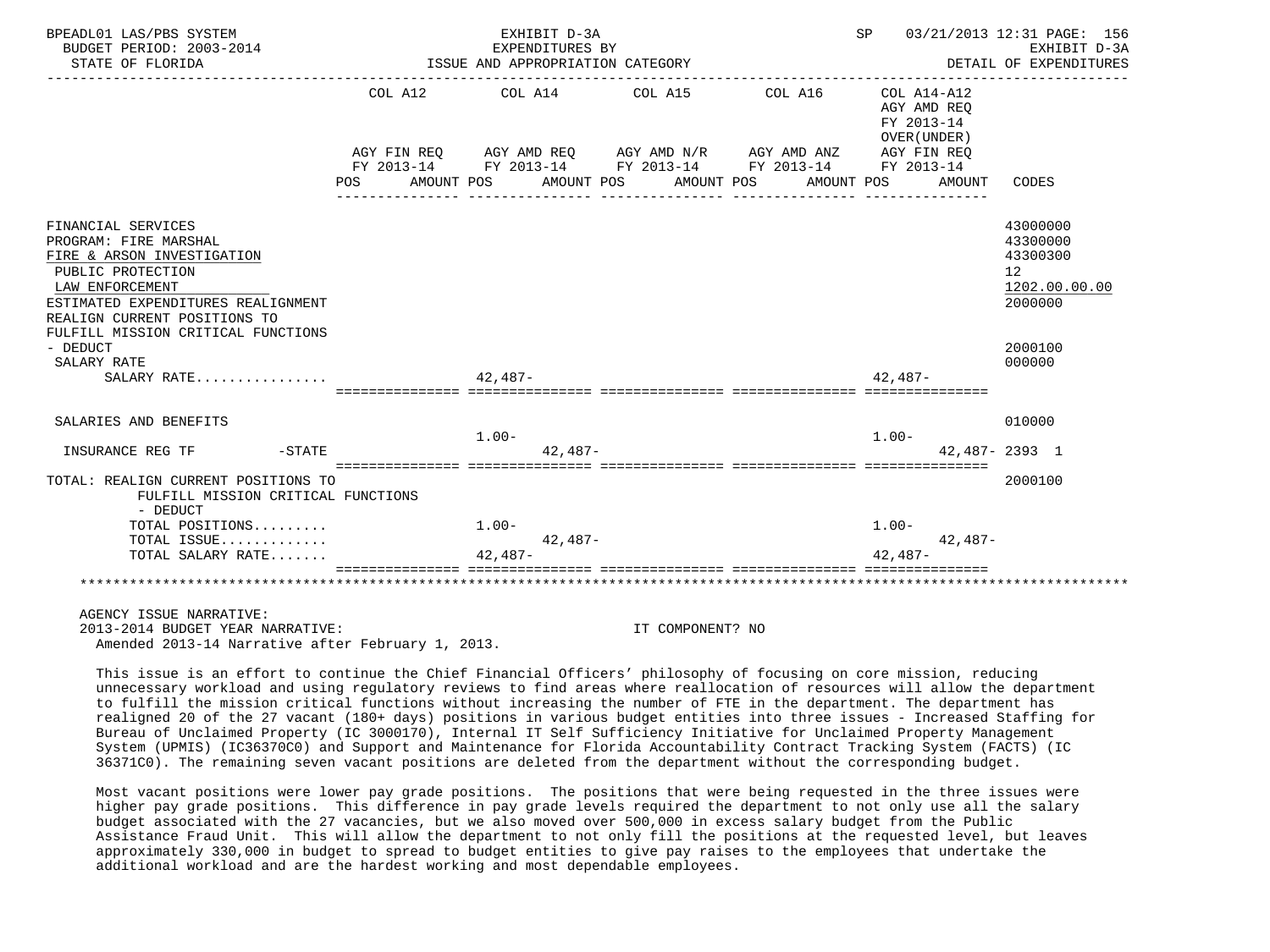| BPEADL01 LAS/PBS SYSTEM<br>BUDGET PERIOD: 2003-2014<br>STATE OF FLORIDA                                                                                                                                                                                                    |                           | EXHIBIT D-3A<br>EXPENDITURES BY<br>ISSUE AND APPROPRIATION CATEGORY |                                  |                                                                                                                                  |                                                                                     | SP 03/21/2013 12:31 PAGE: 157<br>EXHIBIT D-3A<br>DETAIL OF EXPENDITURES                    |
|----------------------------------------------------------------------------------------------------------------------------------------------------------------------------------------------------------------------------------------------------------------------------|---------------------------|---------------------------------------------------------------------|----------------------------------|----------------------------------------------------------------------------------------------------------------------------------|-------------------------------------------------------------------------------------|--------------------------------------------------------------------------------------------|
|                                                                                                                                                                                                                                                                            | COL A12<br>POS AMOUNT POS | COL A14                                                             | COL A15<br>AMOUNT POS AMOUNT POS | COL A16<br>AGY FIN REQ AGY AMD REQ AGY AMD N/R AGY AMD ANZ AGY FIN REQ<br>FY 2013-14 FY 2013-14 FY 2013-14 FY 2013-14 FY 2013-14 | COL A14-A12<br>AGY AMD REO<br>FY 2013-14<br>OVER (UNDER)<br>AMOUNT POS AMOUNT CODES |                                                                                            |
| FINANCIAL SERVICES<br>PROGRAM: FIRE MARSHAL<br>FIRE & ARSON INVESTIGATION<br>PUBLIC PROTECTION<br>LAW ENFORCEMENT<br>ESTIMATED EXPENDITURES REALIGNMENT<br>REALIGN CURRENT POSITIONS TO<br>FULFILL MISSION CRITICAL FUNCTIONS<br>- DEDUCT<br>Summary: This is a new issue. |                           |                                                                     |                                  |                                                                                                                                  |                                                                                     | 43000000<br>43300000<br>43300300<br>12 <sup>°</sup><br>1202.00.00.00<br>2000000<br>2000100 |
| POSITION DETAIL OF SALARIES AND BENEFITS:                                                                                                                                                                                                                                  | FTE                       | BASE RATE ADDITIVES                                                 |                                  | <b>BENEFITS</b>                                                                                                                  | SUBTOTAL                                                                            | LAPSE LAPSED SALARIES<br>% AND BENEFITS                                                    |
| A14 - AGY AMD REQ FY 2013-14                                                                                                                                                                                                                                               |                           |                                                                     |                                  |                                                                                                                                  |                                                                                     |                                                                                            |
| CHANGES TO CURRENTLY AUTHORIZED POSITIONS<br>RA02 RATE & SALARY ADJ - FTE - NO BENEFITS                                                                                                                                                                                    |                           |                                                                     |                                  |                                                                                                                                  |                                                                                     |                                                                                            |
| C0008 001                                                                                                                                                                                                                                                                  |                           |                                                                     |                                  |                                                                                                                                  |                                                                                     | $42,487 - 0.00$ $42,487 -$                                                                 |
| TOTALS FOR ISSUE BY FUND<br>2393 INSURANCE REG TF                                                                                                                                                                                                                          |                           |                                                                     |                                  |                                                                                                                                  |                                                                                     | 42,487-                                                                                    |
|                                                                                                                                                                                                                                                                            | $1.00 -$                  | 42,487-                                                             |                                  |                                                                                                                                  | 42,487-                                                                             | --------------<br>42,487-<br>==============                                                |
| REALIGN BUDGET AUTHORITY BETWEEN<br>CATEGORIES TO MATCH ANTICIPATED<br>RECURRING OPERATING EXPENDITURES -<br>ADD<br><b>EXPENSES</b>                                                                                                                                        |                           |                                                                     |                                  |                                                                                                                                  |                                                                                     | 2000140<br>040000                                                                          |
| INSURANCE REG TF<br>$-STATE$                                                                                                                                                                                                                                               | 226,000<br>===========    | 226,000                                                             |                                  |                                                                                                                                  |                                                                                     | 2393 1                                                                                     |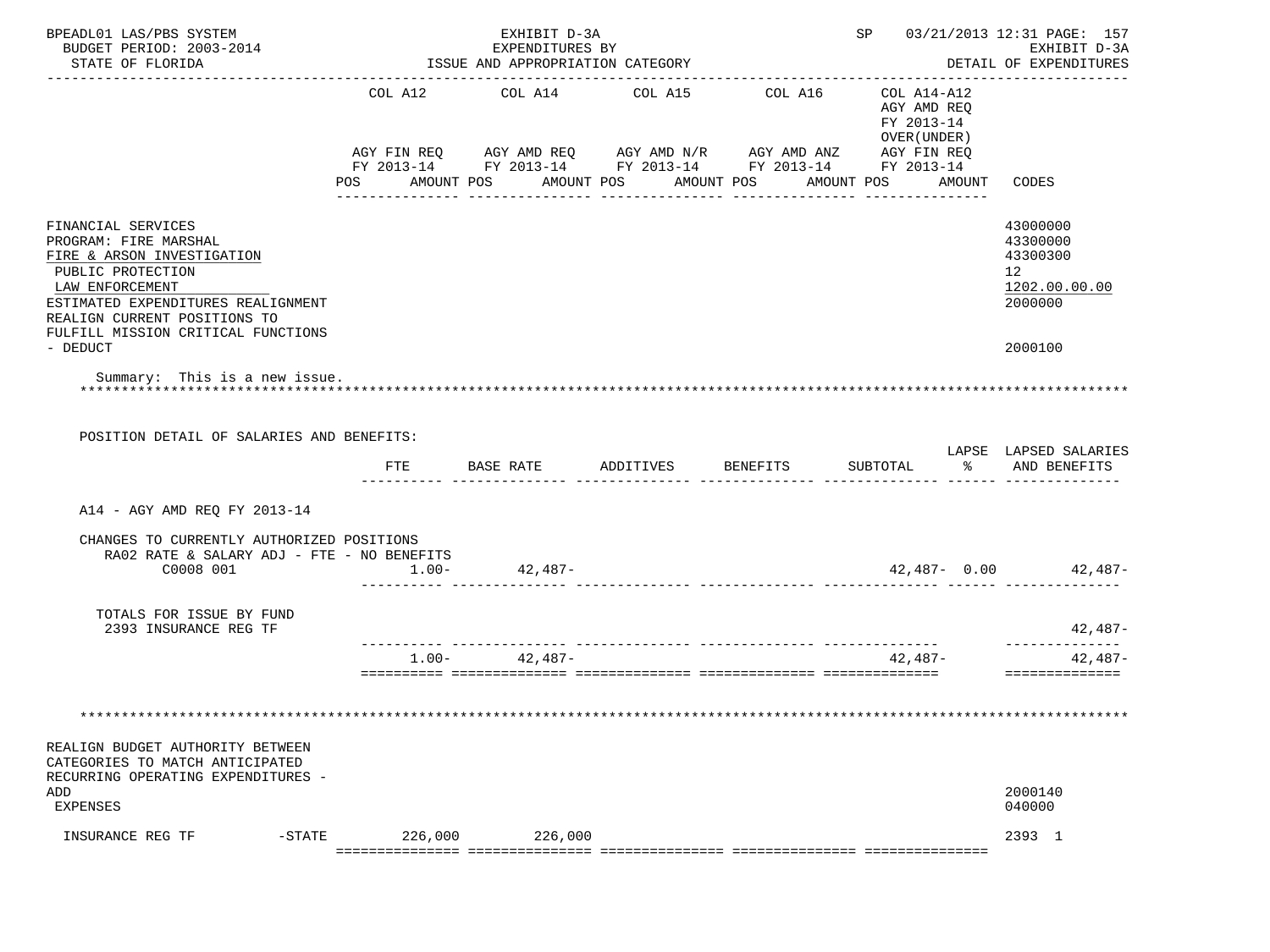| BPEADL01 LAS/PBS SYSTEM<br>BUDGET PERIOD: 2003-2014<br>DETAIL OF EXPENDIT 1SSUE AND APPROPRIATION CATEGORY DETAIL OF EXPENDIT 2011 2014                                                                                                                                                                                                                                                                                                                                                                                                                                                                                                             | EXHIBIT D-3A<br>EXPENDITURES BY |                                                                                                                                                                                                             | SP <sub>3</sub> |                                                                     | 03/21/2013 12:31 PAGE: 158<br>EXHIBIT D-3A<br>DETAIL OF EXPENDITURES            |
|-----------------------------------------------------------------------------------------------------------------------------------------------------------------------------------------------------------------------------------------------------------------------------------------------------------------------------------------------------------------------------------------------------------------------------------------------------------------------------------------------------------------------------------------------------------------------------------------------------------------------------------------------------|---------------------------------|-------------------------------------------------------------------------------------------------------------------------------------------------------------------------------------------------------------|-----------------|---------------------------------------------------------------------|---------------------------------------------------------------------------------|
|                                                                                                                                                                                                                                                                                                                                                                                                                                                                                                                                                                                                                                                     |                                 | COL A12 COL A14 COL A15 COL A16<br>AGY FIN REQ AGY AMD REQ AGY AMD N/R AGY AMD ANZ AGY FIN REQ<br>FY 2013-14 FY 2013-14 FY 2013-14 FY 2013-14 FY 2013-14<br>POS AMOUNT POS AMOUNT POS AMOUNT POS AMOUNT POS |                 | COL A14-A12<br>AGY AMD REO<br>FY 2013-14<br>OVER (UNDER )<br>AMOUNT | CODES                                                                           |
|                                                                                                                                                                                                                                                                                                                                                                                                                                                                                                                                                                                                                                                     |                                 |                                                                                                                                                                                                             |                 |                                                                     |                                                                                 |
| FINANCIAL SERVICES<br>PROGRAM: FIRE MARSHAL<br>FIRE & ARSON INVESTIGATION<br>PUBLIC PROTECTION<br>LAW ENFORCEMENT<br>ESTIMATED EXPENDITURES REALIGNMENT<br>REALIGN BUDGET AUTHORITY BETWEEN<br>CATEGORIES TO MATCH ANTICIPATED<br>RECURRING OPERATING EXPENDITURES -                                                                                                                                                                                                                                                                                                                                                                                |                                 |                                                                                                                                                                                                             |                 |                                                                     | 43000000<br>43300000<br>43300300<br>12 <sup>°</sup><br>1202.00.00.00<br>2000000 |
| ADD                                                                                                                                                                                                                                                                                                                                                                                                                                                                                                                                                                                                                                                 |                                 |                                                                                                                                                                                                             |                 |                                                                     | 2000140                                                                         |
| SPECIAL CATEGORIES<br>CONTRACTED SERVICES                                                                                                                                                                                                                                                                                                                                                                                                                                                                                                                                                                                                           |                                 |                                                                                                                                                                                                             |                 |                                                                     | 100000<br>100777                                                                |
|                                                                                                                                                                                                                                                                                                                                                                                                                                                                                                                                                                                                                                                     |                                 |                                                                                                                                                                                                             |                 |                                                                     | 2393 1                                                                          |
| TOTAL: REALIGN BUDGET AUTHORITY BETWEEN<br>CATEGORIES TO MATCH ANTICIPATED<br>RECURRING OPERATING EXPENDITURES -<br>ADD<br>TOTAL ISSUE 250,000 250,000                                                                                                                                                                                                                                                                                                                                                                                                                                                                                              |                                 |                                                                                                                                                                                                             |                 |                                                                     | 2000140                                                                         |
|                                                                                                                                                                                                                                                                                                                                                                                                                                                                                                                                                                                                                                                     |                                 |                                                                                                                                                                                                             |                 |                                                                     |                                                                                 |
|                                                                                                                                                                                                                                                                                                                                                                                                                                                                                                                                                                                                                                                     |                                 |                                                                                                                                                                                                             |                 |                                                                     |                                                                                 |
| AGENCY ISSUE NARRATIVE:<br>2013-2014 BUDGET YEAR NARRATIVE:                                                                                                                                                                                                                                                                                                                                                                                                                                                                                                                                                                                         |                                 | IT COMPONENT? NO                                                                                                                                                                                            |                 |                                                                     |                                                                                 |
| This issue is the add side of a budget authority realignment throughout the Department of Financial Services proper<br>(excluding Office of Insurance Regulation and Office of Financial Regulation). The realignment of budget was first<br>approved in FY 2012-13 General Appropriation Act. This issue continues that practice and appropriates budget from<br>various categories, except salaries, to various categories where there is additional budget need. This issue with<br>corresponding issue code 2000130 will net to zero at the department level. If the budget/fund is general revenue, this<br>also nets to zero at a fund level. |                                 |                                                                                                                                                                                                             |                 |                                                                     |                                                                                 |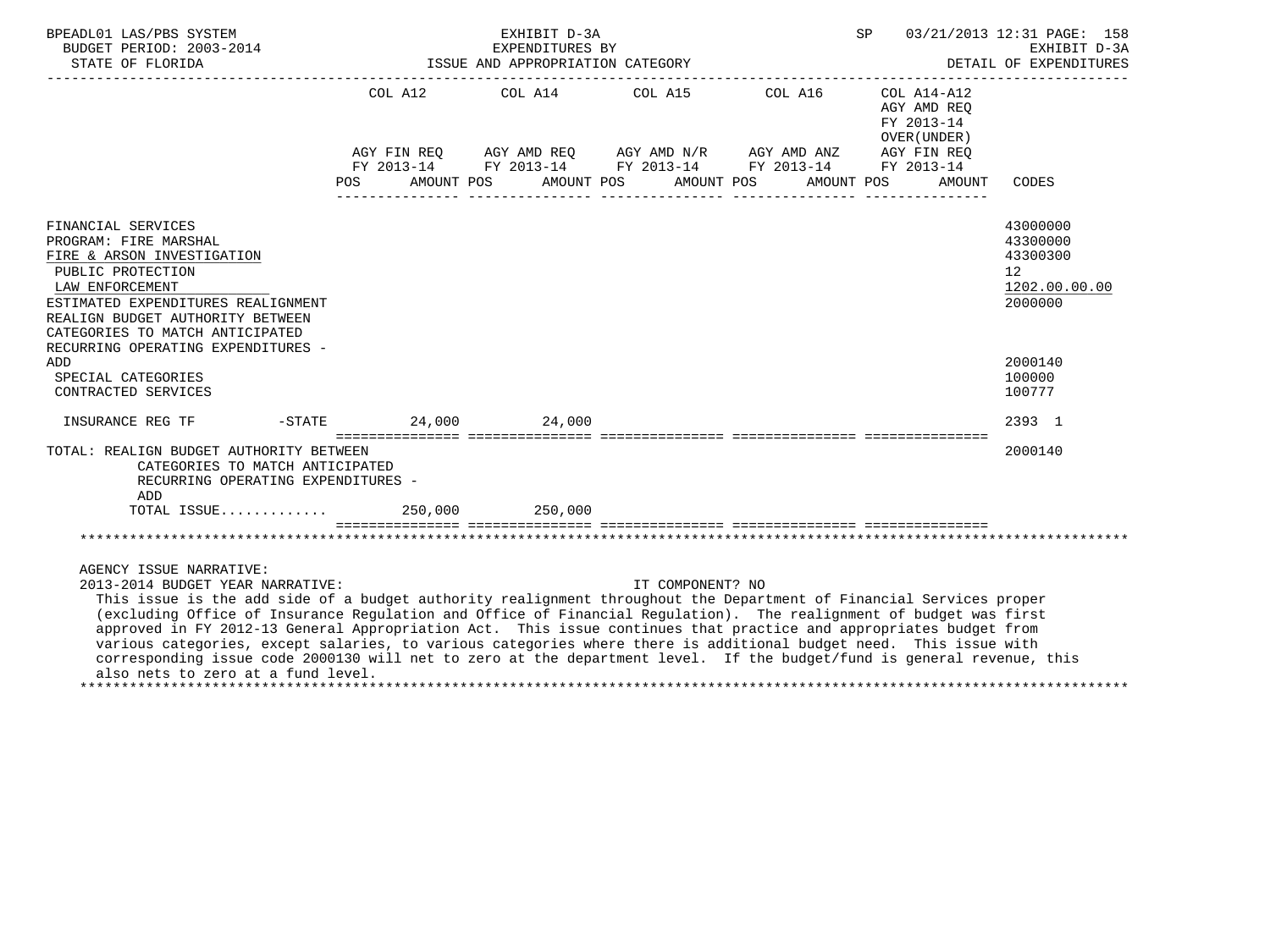| BPEADL01 LAS/PBS SYSTEM<br>BUDGET PERIOD: 2003-2014                                                                                                                       |  | EXHIBIT D-3A |                                                                                                           | SP 03/21/2013 12:31 PAGE: 159                             | EXHIBIT D-3A<br>DETAIL OF EXPENDITURES                             |
|---------------------------------------------------------------------------------------------------------------------------------------------------------------------------|--|--------------|-----------------------------------------------------------------------------------------------------------|-----------------------------------------------------------|--------------------------------------------------------------------|
|                                                                                                                                                                           |  |              | COL A12 COL A14 COL A15 COL A16<br>AGY FIN REQ AGY AMD REQ AGY AMD N/R AGY AMD ANZ AGY FIN REQ            | COL A14-A12<br>AGY AMD REO<br>FY 2013-14<br>OVER (UNDER ) |                                                                    |
|                                                                                                                                                                           |  |              | FY 2013-14 FY 2013-14 FY 2013-14 FY 2013-14 FY 2013-14<br>POS AMOUNT POS AMOUNT POS AMOUNT POS AMOUNT POS | AMOUNT                                                    | CODES                                                              |
| FINANCIAL SERVICES<br>PROGRAM: FIRE MARSHAL<br>FIRE & ARSON INVESTIGATION<br>PUBLIC PROTECTION<br>LAW ENFORCEMENT<br>EOUIPMENT NEEDS<br>REPLACEMENT OF SAFETY EOUIPMENT - |  |              |                                                                                                           |                                                           | 43000000<br>43300000<br>43300300<br>12<br>1202.00.00.00<br>2400000 |
| FIRE AND ARSON INVESTIGATIONS<br>EXPENSES                                                                                                                                 |  |              |                                                                                                           |                                                           | 2401300<br>040000                                                  |
| INSURANCE REG TF                                                                                                                                                          |  |              | -STATE 44,498 44,498 22,354                                                                               |                                                           | 2393 1                                                             |

AGENCY ISSUE NARRATIVE:

 2013-2014 BUDGET YEAR NARRATIVE: IT COMPONENT? NO Issue Title: Replacement of Safety Equipment - Fire and Arson Investigations

 Reference to Long-Range Program Plan: Goal #3 - The bureau is responsible for initial investigation of the origin and cause of fires and explosions, criminal investigative duties associated with fires and/or explosions, and the reports relative to explosions or explosive devices and other law enforcement activities, as required by ss. 633.03 and 552.113, F.S.

 The Bureau of Fire and Arson Investigations (BFAI) conducts origin and cause investigations of fires and explosions and other criminal investigations at various locations statewide. The State Fire Marshal Workplace Safety Committee examined the BFAI issued equipment to evaluate its effectiveness and make recommendations for upgrades and/or equipment improvements based on section 14.2.2 of the National Fire Protection Association (NFPA), 921 Guide for Fire and Explosion Investigations, which includes a list of equipment recommended for use by all personnel when processing fire or explosion scenes. This request is for recurring and nonrecurring funding for safety equipment upgrades and replacement for all 102 of its sworn members. The equipment needed is eye and hearing protection, breathing respirators and filters, and foot protection. This request is due to outdated life expectance of some equipment, improved safety features and/or damaged equipment.

 The request is based on 100 employees as that number should be sufficient to keep current staff refreshed as well as equip new employees as vacancies are filled. Each sworn BFAI member is issued the following Personal Protective Equipment (PPE): scene boots (fire boots), work boots, helmets, respirator, filters, eye protection, hearing protection and hand protection (work gloves). To insure proper fitting, boots are purchased for the individual members upon initial employment and when the issued equipment needs to be replaced when it becomes unserviceable. There is no on-hand inventory of boots. A small supply (less than 10) of helmets, respirators and filters is maintained at headquarters for issuing to new employees. BFAI maintains a small supply of other PPE items at headquarters and field offices to replace disposable or single use PPE items when needed.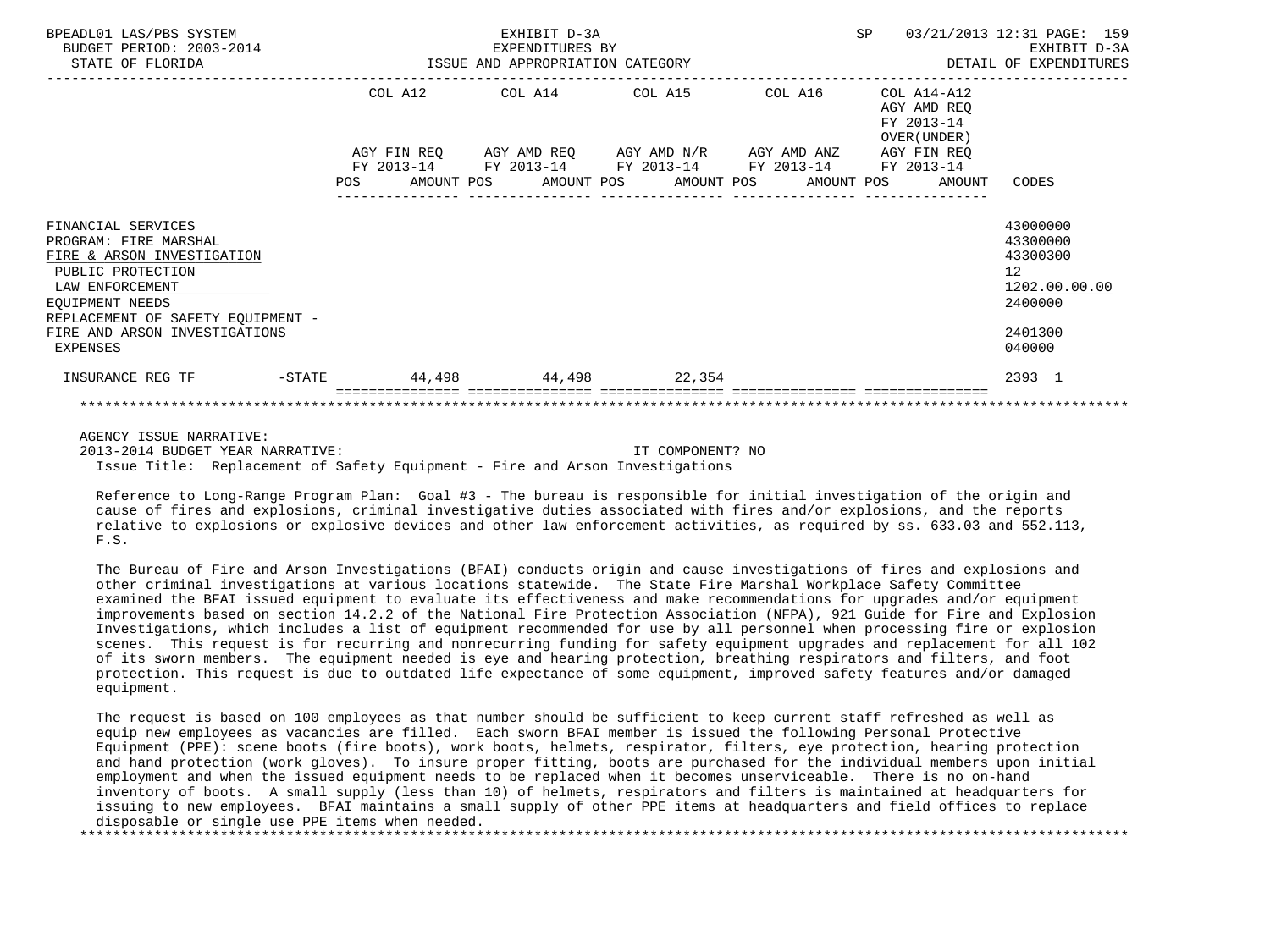| BPEADL01 LAS/PBS SYSTEM<br>BUDGET PERIOD: 2003-2014<br>STATE OF FLORIDA |                | EXHIBIT D-3A<br>EXPENDITURES BY<br>EXPENDITURES BY EXPENDITURES BY SALE AND APPROPRIATION CATEGORY | SP                                                          | 03/21/2013 12:31 PAGE: 160<br>EXHIBIT D-3A<br>DETAIL OF EXPENDITURES |                                                          |                      |
|-------------------------------------------------------------------------|----------------|----------------------------------------------------------------------------------------------------|-------------------------------------------------------------|----------------------------------------------------------------------|----------------------------------------------------------|----------------------|
|                                                                         |                |                                                                                                    | COL A12 COL A14 COL A15 COL A16                             |                                                                      | COL A14-A12<br>AGY AMD REO<br>FY 2013-14<br>OVER (UNDER) |                      |
|                                                                         |                |                                                                                                    | AGY FIN REQ AGY AMD REQ AGY AMD N/R AGY AMD ANZ AGY FIN REQ |                                                                      |                                                          |                      |
|                                                                         |                |                                                                                                    | FY 2013-14 FY 2013-14 FY 2013-14 FY 2013-14 FY 2013-14      |                                                                      |                                                          |                      |
|                                                                         | POS AMOUNT POS |                                                                                                    | AMOUNT POS AMOUNT POS                                       |                                                                      | AMOUNT POS<br>AMOUNT                                     | CODES                |
|                                                                         |                |                                                                                                    |                                                             |                                                                      |                                                          |                      |
| FINANCIAL SERVICES                                                      |                |                                                                                                    |                                                             |                                                                      |                                                          | 43000000             |
| PROGRAM: FIRE MARSHAL<br>FIRE & ARSON INVESTIGATION                     |                |                                                                                                    |                                                             |                                                                      |                                                          | 43300000<br>43300300 |
| PUBLIC PROTECTION                                                       |                |                                                                                                    |                                                             |                                                                      |                                                          | 12                   |
| LAW ENFORCEMENT                                                         |                |                                                                                                    |                                                             |                                                                      |                                                          | 1202.00.00.00        |
| ANNUALIZATION OF ADMINISTERED                                           |                |                                                                                                    |                                                             |                                                                      |                                                          |                      |
| FUNDS APPROPRIATIONS                                                    |                |                                                                                                    |                                                             |                                                                      |                                                          | 26A0000              |
| STATE HEALTH INSURANCE ADJUSTMENT                                       |                |                                                                                                    |                                                             |                                                                      |                                                          |                      |
| FOR FY 2012-13 - 10 MONTHS                                              |                |                                                                                                    |                                                             |                                                                      |                                                          |                      |
| ANNUALIZATION                                                           |                |                                                                                                    |                                                             |                                                                      |                                                          | 26A1830              |
| SALARIES AND BENEFITS                                                   |                |                                                                                                    |                                                             |                                                                      |                                                          | 010000               |
| INSURANCE REG TF                                                        |                | $-STATE$ 81,900 81,900                                                                             |                                                             |                                                                      |                                                          | 2393 1               |
| TOTAL: LAW ENFORCEMENT                                                  |                |                                                                                                    |                                                             |                                                                      |                                                          | 1202.00.00.00        |
| BY FUND TYPE                                                            |                |                                                                                                    |                                                             |                                                                      |                                                          |                      |
|                                                                         | 126.00 125.00  |                                                                                                    |                                                             |                                                                      | $1.00 -$                                                 |                      |
|                                                                         |                |                                                                                                    |                                                             |                                                                      | 42,487-2000                                              |                      |
| SALARY RATE $5,871,680$                                                 |                | 5,829,193                                                                                          |                                                             |                                                                      | $42,487-$                                                |                      |
|                                                                         |                |                                                                                                    |                                                             |                                                                      |                                                          |                      |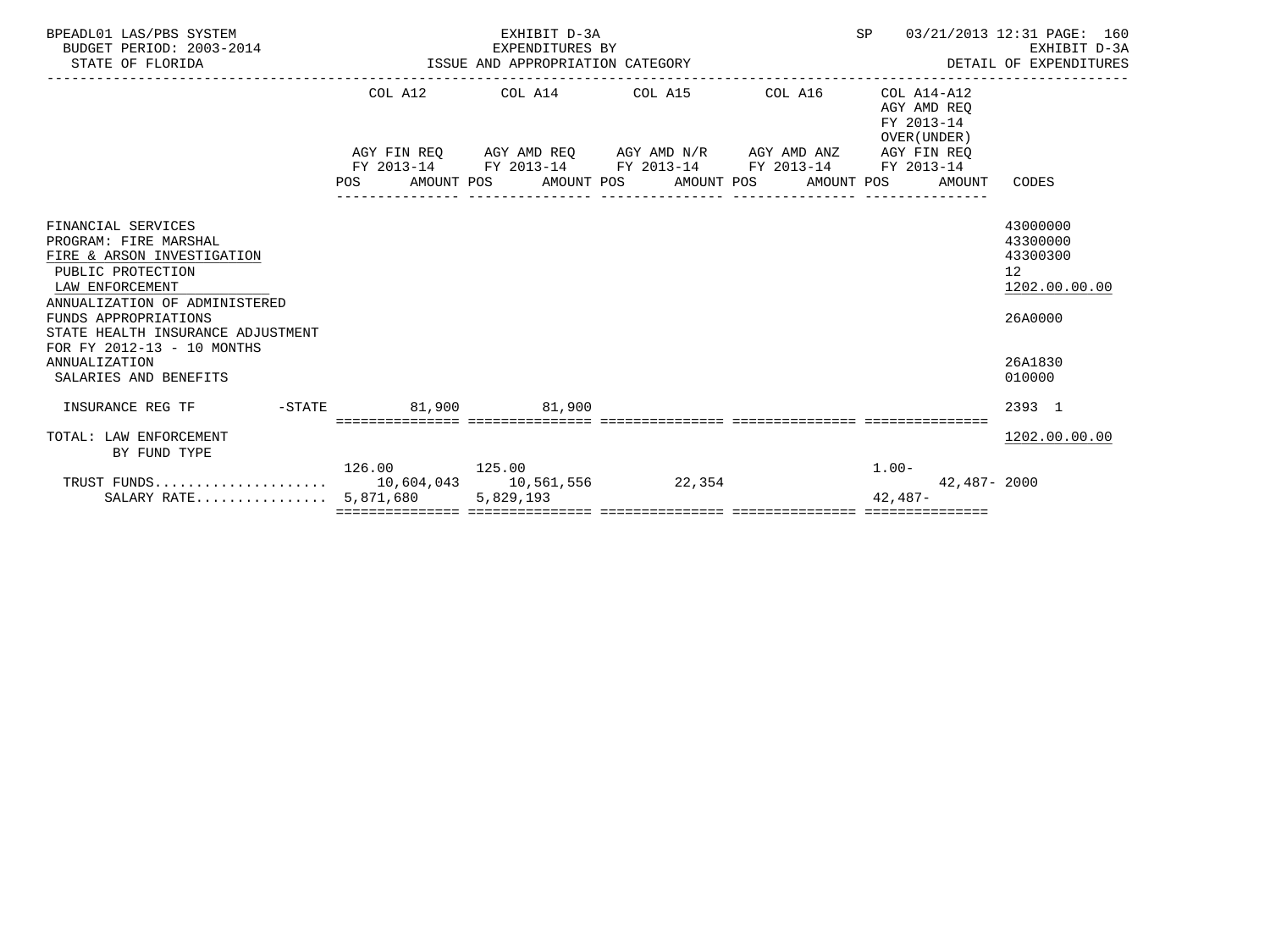| BPEADL01 LAS/PBS SYSTEM<br>BUDGET PERIOD: 2003-2014<br>STATE OF FLORIDA                                                                                                                          | ------------------------                  | EXHIBIT D-3A<br>EXPENDITURES BY<br>ISSUE AND APPROPRIATION CATEGORY |                       | ---------------------------------                                                                                                                          | SP 03/21/2013 12:31 PAGE: 161                        | EXHIBIT D-3A<br>DETAIL OF EXPENDITURES                                                               |
|--------------------------------------------------------------------------------------------------------------------------------------------------------------------------------------------------|-------------------------------------------|---------------------------------------------------------------------|-----------------------|------------------------------------------------------------------------------------------------------------------------------------------------------------|------------------------------------------------------|------------------------------------------------------------------------------------------------------|
|                                                                                                                                                                                                  | COL A12<br>AMOUNT POS<br>POS              | COL A14<br>AMOUNT POS                                               | COL A15<br>AMOUNT POS | COL A16 COL A14-A12<br>AGY FIN REQ AGY AMD REQ AGY AMD N/R AGY AMD ANZ AGY FIN REQ<br>FY 2013-14 FY 2013-14 FY 2013-14 FY 2013-14 FY 2013-14<br>AMOUNT POS | AGY AMD REO<br>FY 2013-14<br>OVER (UNDER )<br>AMOUNT | CODES                                                                                                |
| FINANCIAL SERVICES<br>PROGRAM: FIRE MARSHAL<br>PROF TRAINING & STANDARDS<br>PUBLIC PROTECTION<br>LAW ENFORCEMENT<br>ESTIMATED EXPENDITURES<br>ESTIMATED EXPENDITURES - OPERATIONS<br>SALARY RATE |                                           |                                                                     |                       |                                                                                                                                                            |                                                      | 43000000<br>43300000<br>43300400<br>12 <sup>7</sup><br>1202.00.00.00<br>1000000<br>1001000<br>000000 |
| SALARY RATE 1,183,290 1,183,290                                                                                                                                                                  |                                           |                                                                     |                       |                                                                                                                                                            |                                                      |                                                                                                      |
| SALARIES AND BENEFITS                                                                                                                                                                            |                                           |                                                                     |                       |                                                                                                                                                            |                                                      | 010000                                                                                               |
| INSURANCE REG TF                                                                                                                                                                                 | 31.00 31.00<br>-STATE 1,709,790 1,709,790 |                                                                     |                       |                                                                                                                                                            |                                                      | 2393 1                                                                                               |
| OTHER PERSONAL SERVICES                                                                                                                                                                          |                                           |                                                                     |                       |                                                                                                                                                            |                                                      | 030000                                                                                               |
| INSURANCE REG TF                                                                                                                                                                                 | -STATE 190,000 190,000                    |                                                                     |                       |                                                                                                                                                            |                                                      | 2393 1                                                                                               |
| <b>EXPENSES</b>                                                                                                                                                                                  |                                           |                                                                     |                       |                                                                                                                                                            |                                                      | 040000                                                                                               |
| INSURANCE REG TF                                                                                                                                                                                 | $-$ STATE 535,645                         | 535,645                                                             |                       |                                                                                                                                                            |                                                      | 2393 1                                                                                               |
| OPERATING CAPITAL OUTLAY                                                                                                                                                                         |                                           |                                                                     |                       |                                                                                                                                                            |                                                      | 060000                                                                                               |
| INSURANCE REG TF                                                                                                                                                                                 | -STATE 27, 254 27, 254                    |                                                                     |                       |                                                                                                                                                            |                                                      | 2393 1                                                                                               |
| SPECIAL CATEGORIES<br>ELECTRONIC COMMERCE FEES                                                                                                                                                   |                                           |                                                                     |                       |                                                                                                                                                            |                                                      | 100000<br>100064                                                                                     |
| INSURANCE REG TF                                                                                                                                                                                 | -STATE 13,200 13,200                      |                                                                     |                       |                                                                                                                                                            |                                                      | 2393 1                                                                                               |
| CONTRACTED SERVICES                                                                                                                                                                              |                                           |                                                                     |                       |                                                                                                                                                            |                                                      | 100777                                                                                               |
| INSURANCE REG TF    -STATE    190,497    190,497                                                                                                                                                 |                                           |                                                                     |                       |                                                                                                                                                            |                                                      | 2393 1                                                                                               |
|                                                                                                                                                                                                  |                                           |                                                                     |                       |                                                                                                                                                            |                                                      |                                                                                                      |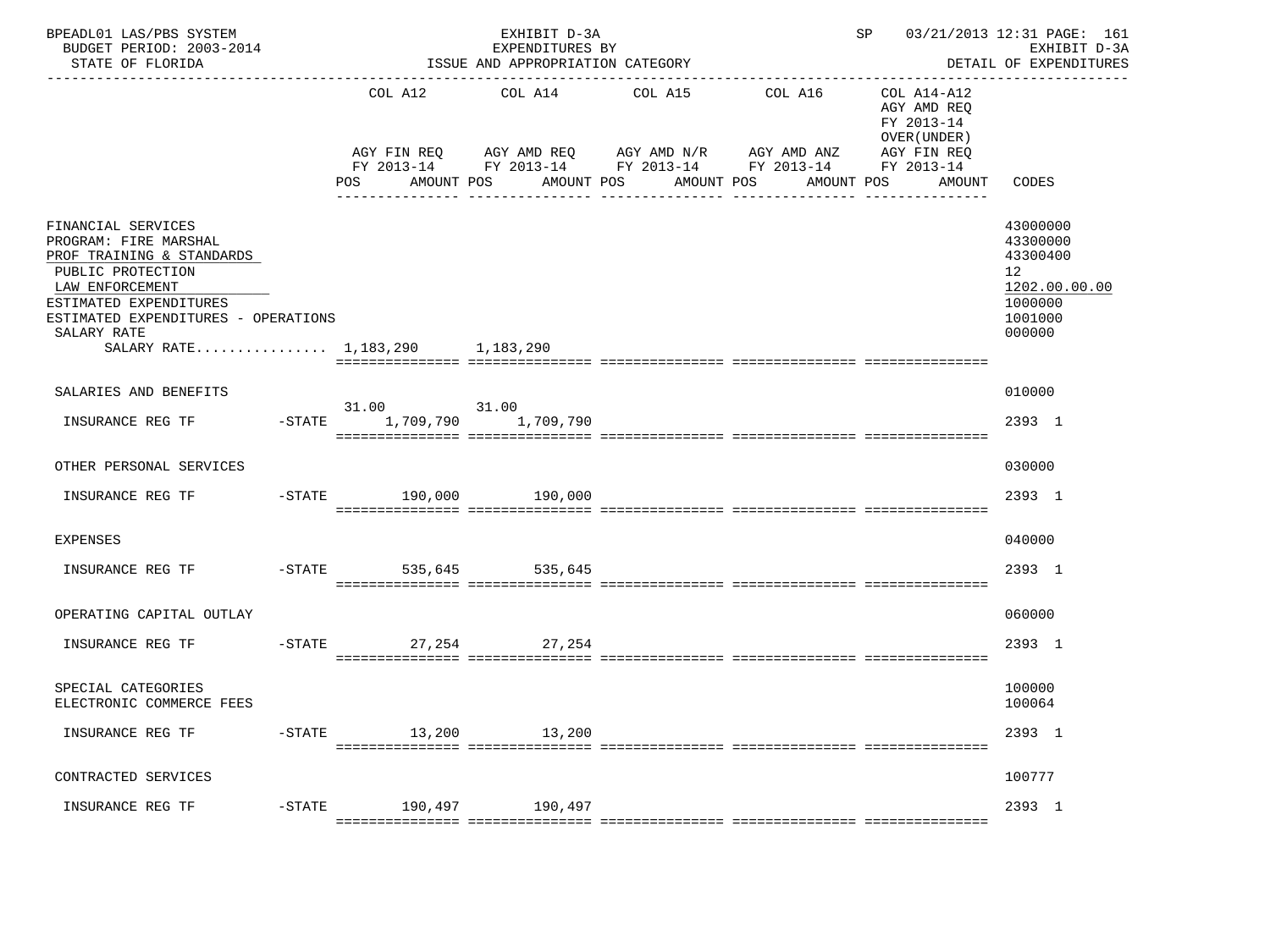| BPEADL01 LAS/PBS SYSTEM<br>BUDGET PERIOD: 2003-2014<br>STATE OF FLORIDA                                                                                                                                                      |                        | EXHIBIT D-3A<br>EXPENDITURES BY<br>ISSUE AND APPROPRIATION CATEGORY |                                                                                                                                                   |         | SP 03/21/2013 12:31 PAGE: 162                            | EXHIBIT D-3A<br>DETAIL OF EXPENDITURES                                                            |
|------------------------------------------------------------------------------------------------------------------------------------------------------------------------------------------------------------------------------|------------------------|---------------------------------------------------------------------|---------------------------------------------------------------------------------------------------------------------------------------------------|---------|----------------------------------------------------------|---------------------------------------------------------------------------------------------------|
|                                                                                                                                                                                                                              | COL A12                | COL A14                                                             | COL A15                                                                                                                                           | COL A16 | COL A14-A12<br>AGY AMD REO<br>FY 2013-14<br>OVER (UNDER) |                                                                                                   |
|                                                                                                                                                                                                                              | POS FOR                | AMOUNT POS                                                          | AGY FIN REQ AGY AMD REQ AGY AMD N/R AGY AMD ANZ AGY FIN REQ<br>FY 2013-14 FY 2013-14 FY 2013-14 FY 2013-14 FY 2013-14<br>AMOUNT POS<br>AMOUNT POS |         | AMOUNT POS<br>AMOUNT                                     | CODES                                                                                             |
|                                                                                                                                                                                                                              |                        |                                                                     |                                                                                                                                                   |         |                                                          |                                                                                                   |
| FINANCIAL SERVICES<br>PROGRAM: FIRE MARSHAL<br>PROF TRAINING & STANDARDS<br>PUBLIC PROTECTION<br>LAW ENFORCEMENT<br>ESTIMATED EXPENDITURES<br>ESTIMATED EXPENDITURES - OPERATIONS<br>SPECIAL CATEGORIES<br>DOMESTIC SECURITY |                        |                                                                     |                                                                                                                                                   |         |                                                          | 43000000<br>43300000<br>43300400<br>12<br>1202.00.00.00<br>1000000<br>1001000<br>100000<br>100851 |
| INSURANCE REG TF                                                                                                                                                                                                             | $-STATE$ 50            | 50                                                                  |                                                                                                                                                   |         |                                                          | 2393 1                                                                                            |
| OPERATION/MOTOR VEHICLES                                                                                                                                                                                                     |                        |                                                                     |                                                                                                                                                   |         |                                                          | 102289                                                                                            |
| INSURANCE REG TF                                                                                                                                                                                                             | -STATE 17,900 17,900   |                                                                     |                                                                                                                                                   |         |                                                          | 2393 1                                                                                            |
| SUPP FIREFIGHTERS COMP                                                                                                                                                                                                       |                        |                                                                     |                                                                                                                                                   |         |                                                          | 103725                                                                                            |
| INSURANCE REG TF                                                                                                                                                                                                             | -STATE 14,500 14,500   |                                                                     |                                                                                                                                                   |         |                                                          | 2393 1                                                                                            |
| LEASE/PURCHASE/EQUIPMENT                                                                                                                                                                                                     |                        |                                                                     |                                                                                                                                                   |         |                                                          | 105281                                                                                            |
| INSURANCE REG TF                                                                                                                                                                                                             | $-STATE$               | 26,519 26,519                                                       |                                                                                                                                                   |         |                                                          | 2393 1                                                                                            |
| TR/DMS/HR SVCS/STW CONTRCT                                                                                                                                                                                                   |                        |                                                                     |                                                                                                                                                   |         |                                                          | 107040                                                                                            |
| INSURANCE REG TF                                                                                                                                                                                                             | $-STATE$ 12,746 12,746 |                                                                     |                                                                                                                                                   |         |                                                          | 2393 1                                                                                            |
| TOTAL: ESTIMATED EXPENDITURES - OPERATIONS<br>TOTAL POSITIONS $31.00$<br>TOTAL ISSUE $2,738,101$<br>TOTAL SALARY RATE 1,183,290 1,183,290                                                                                    |                        | 31.00<br>2,738,101                                                  |                                                                                                                                                   |         |                                                          | 1001000                                                                                           |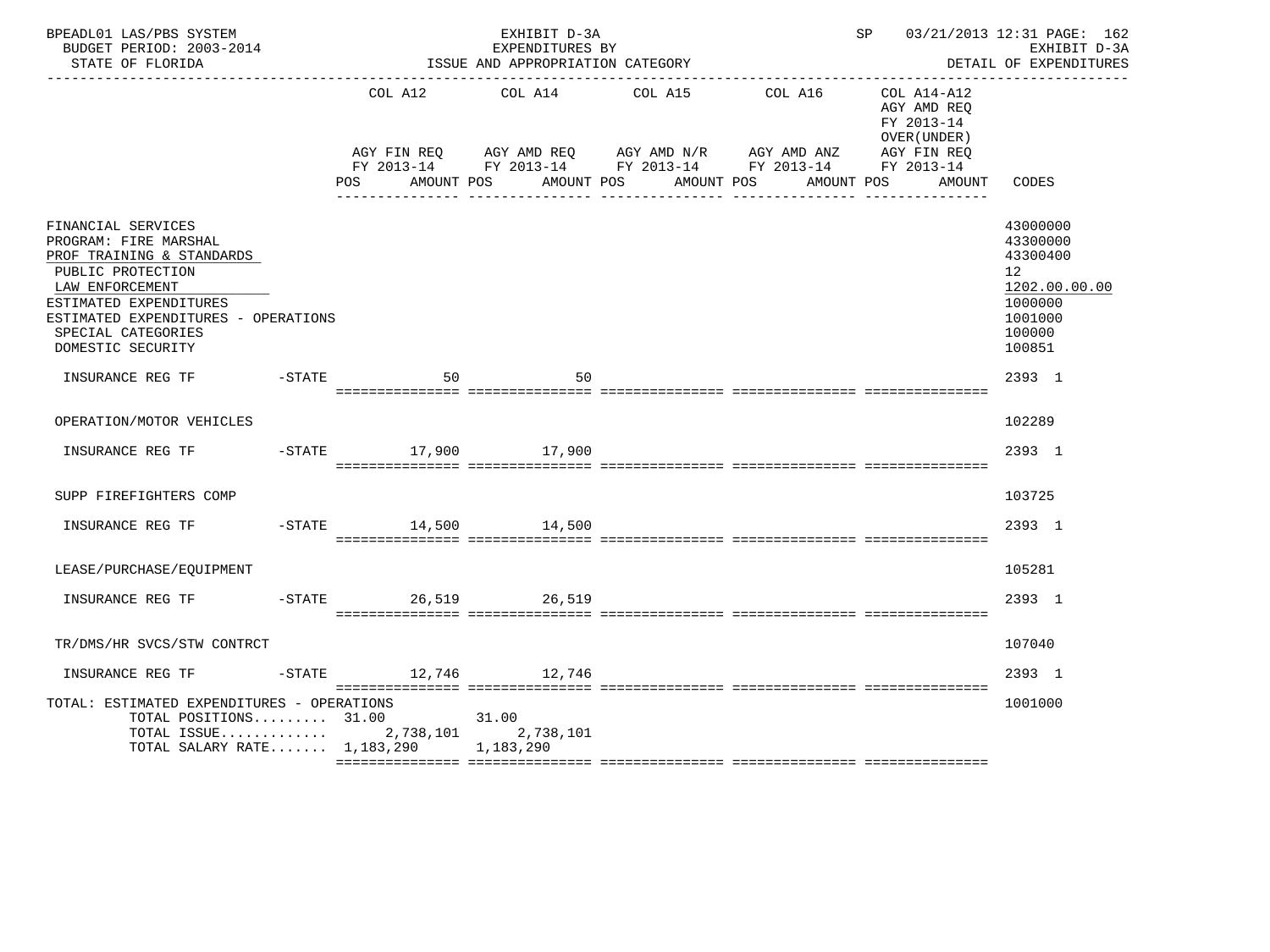| BPEADL01 LAS/PBS SYSTEM<br>BUDGET PERIOD: 2003-2014<br>STATE OF FLORIDA                                                                                                                                |                  |                    | EXHIBIT D-3A<br>EXPENDITURES BY<br>ISSUE AND APPROPRIATION CATEGORY                                                                 |                          |            | SP 03/21/2013 12:31 PAGE: 163                                 | EXHIBIT D-3A<br>DETAIL OF EXPENDITURES                                          |
|--------------------------------------------------------------------------------------------------------------------------------------------------------------------------------------------------------|------------------|--------------------|-------------------------------------------------------------------------------------------------------------------------------------|--------------------------|------------|---------------------------------------------------------------|---------------------------------------------------------------------------------|
|                                                                                                                                                                                                        |                  | COL A12            | COL A14                                                                                                                             | COL A15                  | COL A16    | $COL A14 - A12$<br>AGY AMD REO<br>FY 2013-14<br>OVER (UNDER ) |                                                                                 |
|                                                                                                                                                                                                        |                  | POS                | AGY FIN REQ AGY AMD REQ AGY AMD N/R AGY AMD ANZ AGY FIN REQ<br>FY 2013-14 FY 2013-14 FY 2013-14 FY 2013-14 FY 2013-14<br>AMOUNT POS | AMOUNT POS<br>AMOUNT POS | AMOUNT POS | AGY FIN REQ<br>AMOUNT                                         | CODES                                                                           |
| FINANCIAL SERVICES<br>PROGRAM: FIRE MARSHAL<br>PROF TRAINING & STANDARDS<br>PUBLIC PROTECTION<br>LAW ENFORCEMENT<br>ESTIMATED EXPENDITURES<br>FLORIDA RETIREMENT SYSTEM<br>CONTRIBUTION ADJUSTMENT FOR |                  |                    |                                                                                                                                     |                          |            |                                                               | 43000000<br>43300000<br>43300400<br>12 <sup>°</sup><br>1202.00.00.00<br>1000000 |
| FISCAL YEAR 2012-2013<br>SALARIES AND BENEFITS                                                                                                                                                         |                  |                    |                                                                                                                                     |                          |            |                                                               | 1001240<br>010000                                                               |
| INSURANCE REG TF                                                                                                                                                                                       |                  | $-$ STATE<br>5,324 | 5,324                                                                                                                               |                          |            |                                                               | 2393 1                                                                          |
| ADJUSTMENT TO STATE HEALTH<br>INSURANCE PREMIUM CONTRIBUTION -<br>FISCAL YEAR 2012-13<br>SALARIES AND BENEFITS                                                                                         |                  |                    |                                                                                                                                     |                          |            |                                                               | 1001830<br>010000                                                               |
| INSURANCE REG TF                                                                                                                                                                                       | $-$ STATE        | 4,136              | 4,136                                                                                                                               |                          |            |                                                               | 2393 1                                                                          |
| REALLOCATION OF HUMAN RESOURCES<br>OUTSOURCING<br>SPECIAL CATEGORIES<br>TR/DMS/HR SVCS/STW CONTRCT                                                                                                     |                  |                    |                                                                                                                                     |                          |            |                                                               | 1005900<br>100000<br>107040                                                     |
| INSURANCE REG TF                                                                                                                                                                                       | $- \text{STATE}$ | $309-$             | $309 -$                                                                                                                             |                          |            |                                                               | 2393 1                                                                          |
| ADJUSTMENTS TO CURRENT YEAR<br>ESTIMATED EXPENDITURES<br>REAPPROVAL OF CURRENT YEAR BUDGET<br>AMENDMENT - MOVE STAFF FROM STATE<br>FIRE MARSHAL TO INFORMATION SYSTEMS                                 |                  |                    |                                                                                                                                     |                          |            |                                                               | 1600000                                                                         |
| - DEDUCT<br>SALARY RATE<br>SALARY RATE                                                                                                                                                                 |                  |                    | 36,468-                                                                                                                             |                          |            | $36,468-$                                                     | 1600560<br>000000                                                               |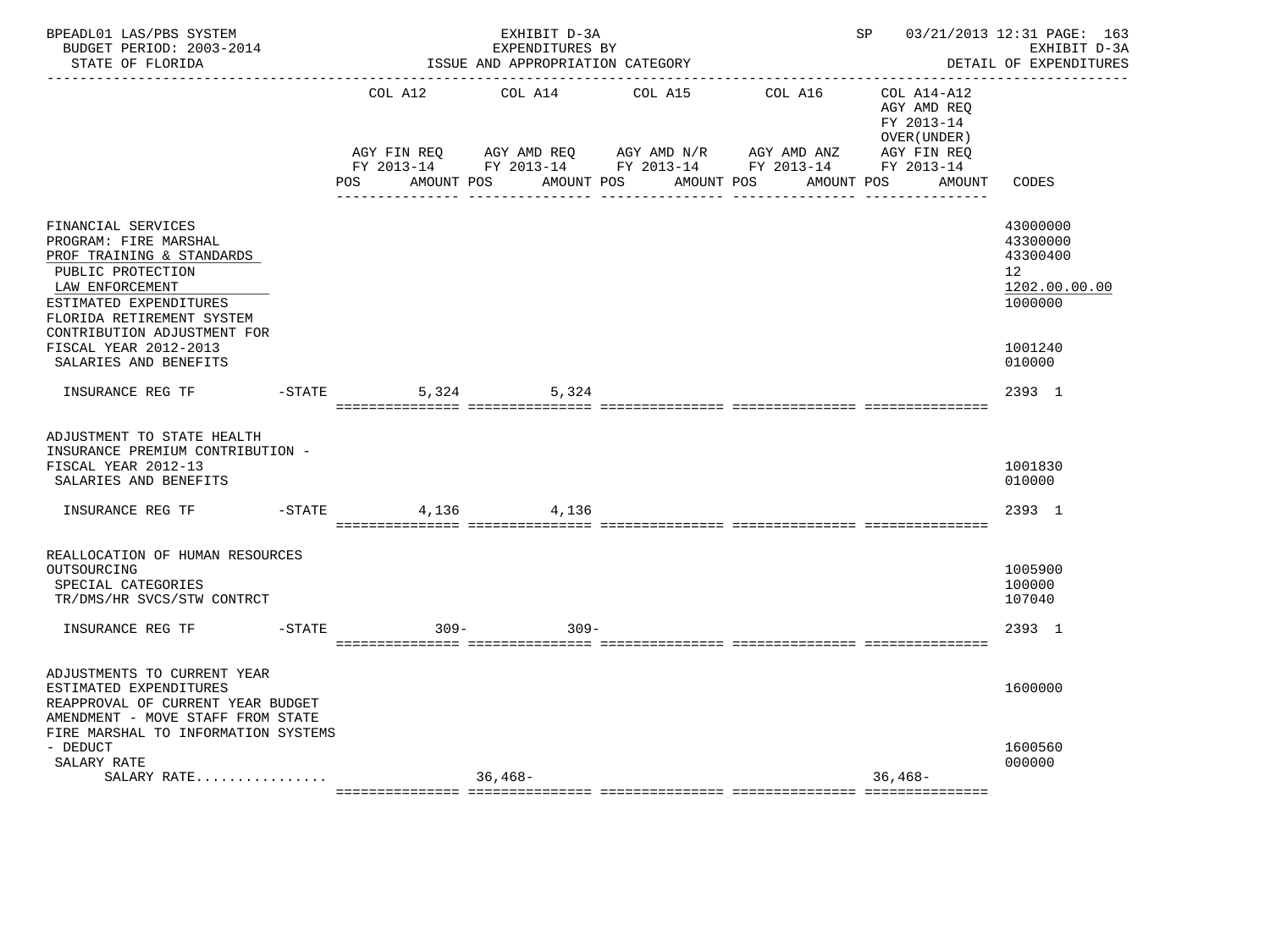| BPEADL01 LAS/PBS SYSTEM<br>BUDGET PERIOD: 2003-2014<br>STATE OF FLORIDA                                                                                                                                                                                                                    |                    | EXHIBIT D-3A<br>EXPENDITURES BY<br>ISSUE AND APPROPRIATION CATEGORY                                                       |                  | ----------------------------------- | SP                                                                 | 03/21/2013 12:31 PAGE: 164<br>EXHIBIT D-3A<br>DETAIL OF EXPENDITURES            |
|--------------------------------------------------------------------------------------------------------------------------------------------------------------------------------------------------------------------------------------------------------------------------------------------|--------------------|---------------------------------------------------------------------------------------------------------------------------|------------------|-------------------------------------|--------------------------------------------------------------------|---------------------------------------------------------------------------------|
|                                                                                                                                                                                                                                                                                            | AGY FIN REQ<br>POS | AGY AMD REQ AGY AMD N/R AGY AMD ANZ<br>FY 2013-14 FY 2013-14 FY 2013-14 FY 2013-14 FY 2013-14<br>AMOUNT POS<br>AMOUNT POS | AMOUNT POS       | AMOUNT POS                          | AGY AMD REO<br>FY 2013-14<br>OVER (UNDER)<br>AGY FIN REQ<br>AMOUNT | CODES                                                                           |
| FINANCIAL SERVICES<br>PROGRAM: FIRE MARSHAL<br>PROF TRAINING & STANDARDS<br>PUBLIC PROTECTION<br>LAW ENFORCEMENT<br>ADJUSTMENTS TO CURRENT YEAR<br>ESTIMATED EXPENDITURES<br>REAPPROVAL OF CURRENT YEAR BUDGET<br>AMENDMENT - MOVE STAFF FROM STATE<br>FIRE MARSHAL TO INFORMATION SYSTEMS |                    |                                                                                                                           |                  |                                     |                                                                    | 43000000<br>43300000<br>43300400<br>12 <sup>°</sup><br>1202.00.00.00<br>1600000 |
| - DEDUCT<br>SALARIES AND BENEFITS                                                                                                                                                                                                                                                          |                    | $1.00 -$<br>$50,526 -$                                                                                                    |                  |                                     | $1.00 -$                                                           | 1600560<br>010000<br>$50,526 - 2393$ 1                                          |
| <b>EXPENSES</b>                                                                                                                                                                                                                                                                            |                    |                                                                                                                           |                  |                                     |                                                                    | 040000                                                                          |
| $-$ STATE<br>INSURANCE REG TF<br>TOTAL: REAPPROVAL OF CURRENT YEAR BUDGET<br>AMENDMENT - MOVE STAFF FROM STATE<br>FIRE MARSHAL TO INFORMATION SYSTEMS<br>- DEDUCT<br>TOTAL POSITIONS<br>TOTAL ISSUE                                                                                        |                    | 1,800-<br>$1.00 -$<br>$52,326-$                                                                                           |                  |                                     | $1.00 -$<br>$52, 326 -$                                            | $1,800 - 2393$ 1<br>1600560                                                     |
| TOTAL SALARY RATE                                                                                                                                                                                                                                                                          |                    | $36,468-$                                                                                                                 |                  |                                     | $36.468 -$                                                         |                                                                                 |
| AGENCY ISSUE NARRATIVE:<br>2013-2014 BUDGET YEAR NARRATIVE:<br>Amended 2013-14 Narrative after February 1, 2013.                                                                                                                                                                           |                    |                                                                                                                           | IT COMPONENT? NO |                                     |                                                                    |                                                                                 |
| This issue is for the re-approval of the current year budget amendment approved on 12/28/2012. Agency amendment 13-14<br>(EOG Log# B0297) moved one (1) FTE in the State Fire Marshal - Fire College, and associated budget, to the Information<br>Technology budget entity.               |                    |                                                                                                                           |                  |                                     |                                                                    |                                                                                 |
| Summary: This is a new issue.                                                                                                                                                                                                                                                              |                    |                                                                                                                           |                  |                                     |                                                                    |                                                                                 |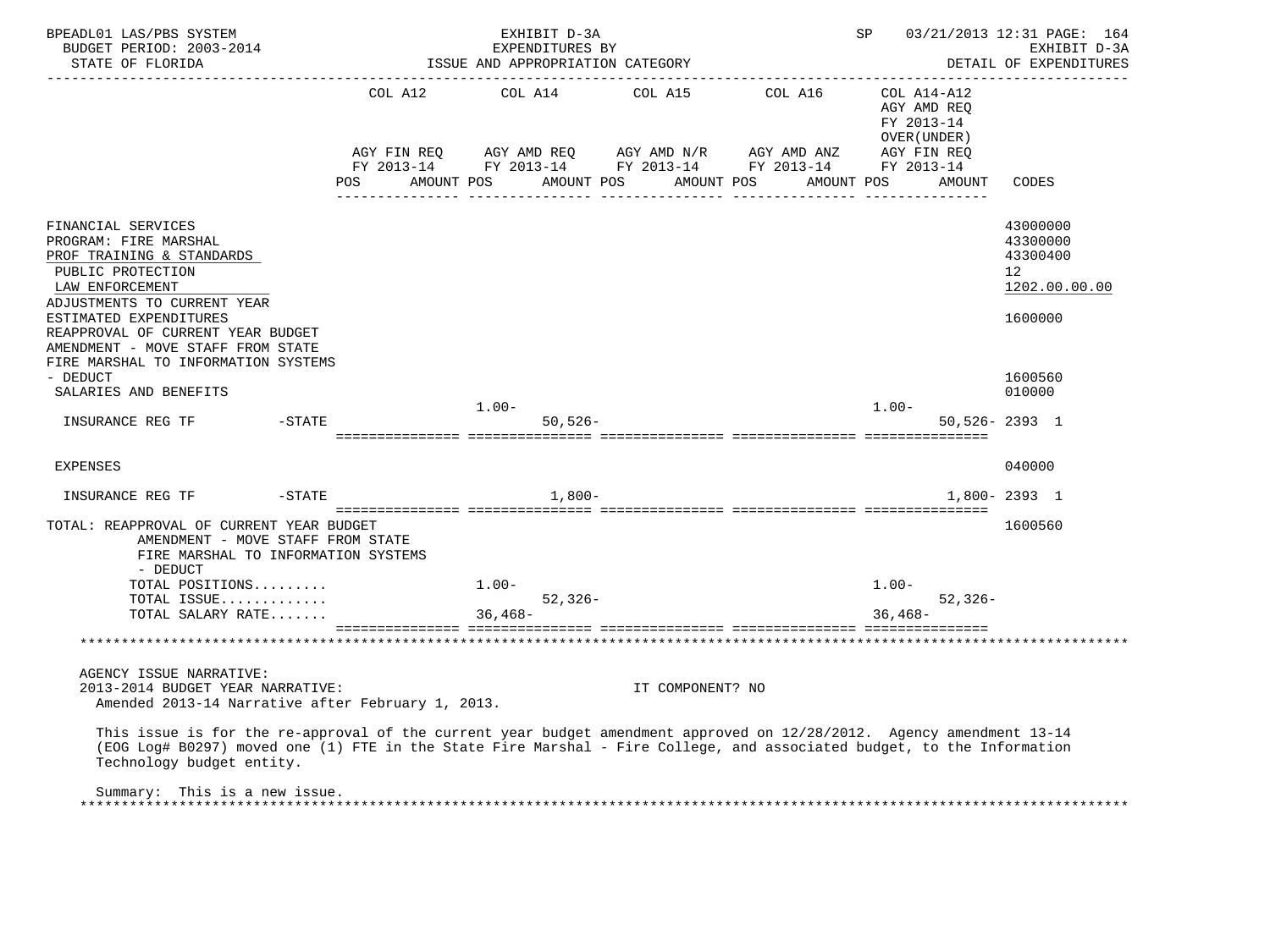| BPEADL01 LAS/PBS SYSTEM<br>BUDGET PERIOD: 2003-2014<br>STATE OF FLORIDA                                                                                                                                                                             |                           | EXHIBIT D-3A<br>EXPENDITURES BY<br>ISSUE AND APPROPRIATION CATEGORY |                                                                                                                                                |                       |                                                                           |        | SP 03/21/2013 12:31 PAGE: 165<br>EXHIBIT D-3A<br>DETAIL OF EXPENDITURES |
|-----------------------------------------------------------------------------------------------------------------------------------------------------------------------------------------------------------------------------------------------------|---------------------------|---------------------------------------------------------------------|------------------------------------------------------------------------------------------------------------------------------------------------|-----------------------|---------------------------------------------------------------------------|--------|-------------------------------------------------------------------------|
|                                                                                                                                                                                                                                                     | COL A12<br>POS AMOUNT POS | COL A14                                                             | COL A15<br>AGY FIN REQ AGY AMD REQ AGY AMD N/R AGY AMD ANZ AGY FIN REQ<br>FY 2013-14 FY 2013-14 FY 2013-14 FY 2013-14 FY 2013-14<br>AMOUNT POS | COL A16<br>AMOUNT POS | $COL A14- A12$<br>AGY AMD REO<br>FY 2013-14<br>OVER (UNDER)<br>AMOUNT POS | AMOUNT | CODES                                                                   |
| FINANCIAL SERVICES<br>PROGRAM: FIRE MARSHAL<br>PROF TRAINING & STANDARDS<br>PUBLIC PROTECTION<br>LAW ENFORCEMENT<br>ADJUSTMENTS TO CURRENT YEAR<br>ESTIMATED EXPENDITURES<br>REAPPROVAL OF CURRENT YEAR BUDGET<br>AMENDMENT - MOVE STAFF FROM STATE |                           |                                                                     |                                                                                                                                                |                       |                                                                           |        | 43000000<br>43300000<br>43300400<br>12<br>1202.00.00.00<br>1600000      |
| FIRE MARSHAL TO INFORMATION SYSTEMS<br>- DEDUCT                                                                                                                                                                                                     |                           |                                                                     |                                                                                                                                                |                       |                                                                           |        | 1600560                                                                 |
| POSITION DETAIL OF SALARIES AND BENEFITS:                                                                                                                                                                                                           |                           |                                                                     |                                                                                                                                                |                       |                                                                           |        | LAPSE LAPSED SALARIES                                                   |
|                                                                                                                                                                                                                                                     | FTE                       |                                                                     | BASE RATE ADDITIVES BENEFITS                                                                                                                   |                       | SUBTOTAL                                                                  |        | % AND BENEFITS                                                          |
| A14 - AGY AMD REQ FY 2013-14                                                                                                                                                                                                                        |                           |                                                                     |                                                                                                                                                |                       |                                                                           |        |                                                                         |
| CHANGES TO CURRENTLY AUTHORIZED POSITIONS<br>2052 DISTRIBUTED COMPUTER SYSTEMS ANALYST<br>01245 001                                                                                                                                                 | $1.00 -$                  | 35,762-                                                             |                                                                                                                                                |                       |                                                                           |        | $14,764 - 50,526 - 0.00$ 50,526-                                        |
| TOTALS FOR ISSUE BY FUND<br>2393 INSURANCE REG TF                                                                                                                                                                                                   |                           |                                                                     |                                                                                                                                                |                       |                                                                           |        | $50,526-$                                                               |
|                                                                                                                                                                                                                                                     | $1.00 -$                  | 35,762-                                                             |                                                                                                                                                |                       | 14,764- 50,526-                                                           |        | -----------<br>$50, 526 -$<br>==============                            |
| RA06 RATE ADJ - NO FTE - NO SALARY - NO BENEFITS<br>99999 001                                                                                                                                                                                       |                           | $706 -$                                                             |                                                                                                                                                |                       |                                                                           |        |                                                                         |
| TOTAL SALARY RATE                                                                                                                                                                                                                                   |                           | $706 -$                                                             |                                                                                                                                                |                       |                                                                           |        |                                                                         |
| *********************                                                                                                                                                                                                                               |                           |                                                                     |                                                                                                                                                |                       |                                                                           |        | ==============                                                          |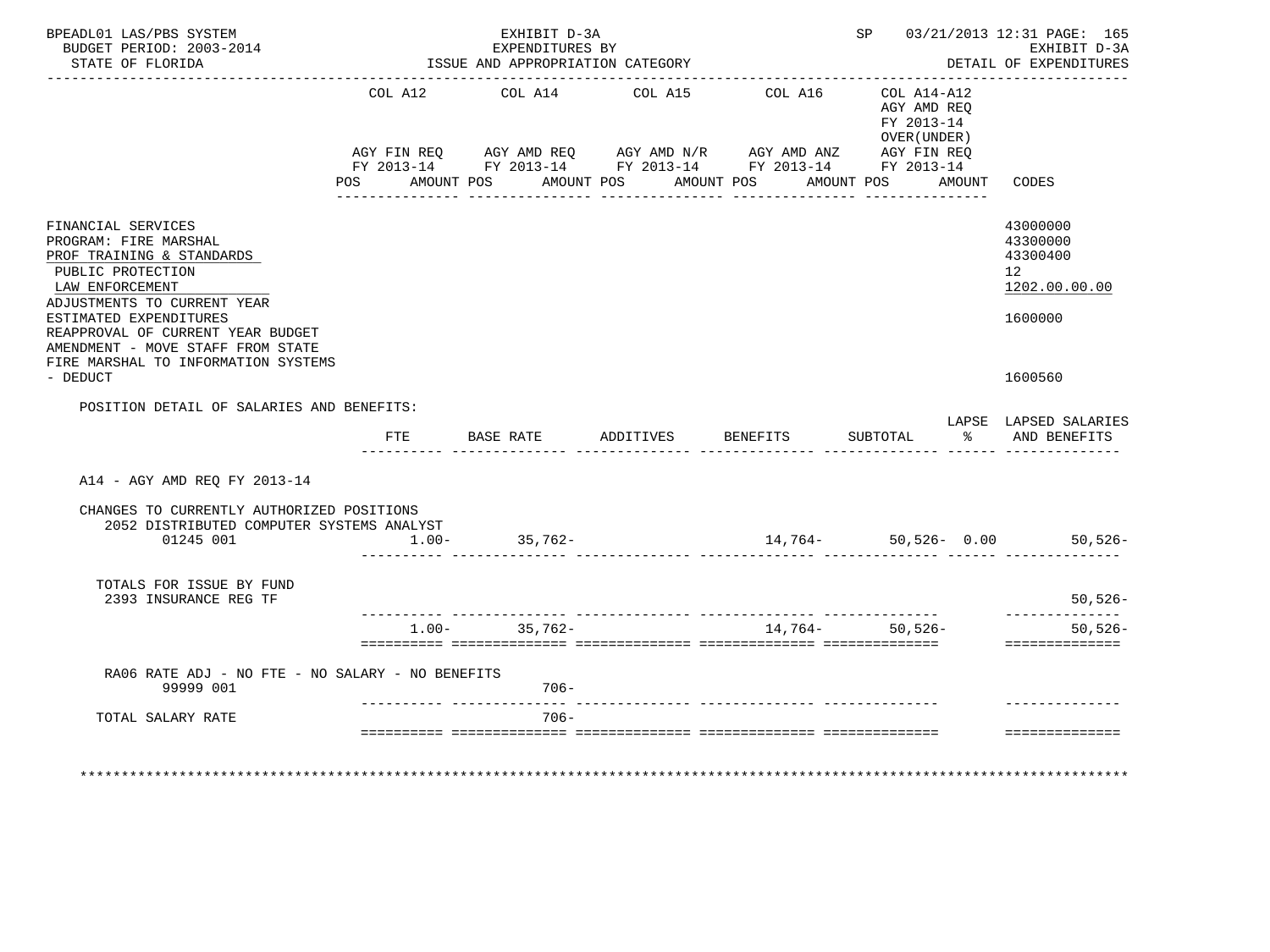| BPEADL01 LAS/PBS SYSTEM                                                                                                                                                                                                                  |            | EXHIBIT D-3A                                                                                                                                                   |                       |                                   |                                                     | SP 03/21/2013 12:31 PAGE: 166                                                 |
|------------------------------------------------------------------------------------------------------------------------------------------------------------------------------------------------------------------------------------------|------------|----------------------------------------------------------------------------------------------------------------------------------------------------------------|-----------------------|-----------------------------------|-----------------------------------------------------|-------------------------------------------------------------------------------|
| BUDGET PERIOD: 2003-2014<br>STATE OF FLORIDA                                                                                                                                                                                             |            | EXPENDITURES BY<br>ISSUE AND APPROPRIATION CATEGORY                                                                                                            |                       |                                   |                                                     | EXHIBIT D-3A<br>DETAIL OF EXPENDITURES                                        |
|                                                                                                                                                                                                                                          | <b>POS</b> | COL A12 COL A14 COL A15<br>AGY FIN REQ AGY AMD REQ AGY AMD N/R AGY AMD ANZ AGY FIN REQ<br>FY 2013-14 FY 2013-14 FY 2013-14 FY 2013-14 FY 2013-14<br>AMOUNT POS | AMOUNT POS AMOUNT POS | COL A16 COL A14-A12<br>AMOUNT POS | AGY AMD REO<br>FY 2013-14<br>OVER (UNDER)<br>AMOUNT | CODES                                                                         |
|                                                                                                                                                                                                                                          |            |                                                                                                                                                                |                       |                                   |                                                     |                                                                               |
| FINANCIAL SERVICES<br>PROGRAM: FIRE MARSHAL<br>PROF TRAINING & STANDARDS<br>PUBLIC PROTECTION<br>LAW ENFORCEMENT<br>ESTIMATED EXPENDITURES REALIGNMENT<br>REALIGN CURRENT POSITIONS TO<br>FULFILL MISSION CRITICAL FUNCTIONS<br>- DEDUCT |            |                                                                                                                                                                |                       |                                   |                                                     | 43000000<br>43300000<br>43300400<br>12<br>1202.00.00.00<br>2000000<br>2000100 |
| SALARY RATE                                                                                                                                                                                                                              |            |                                                                                                                                                                |                       |                                   |                                                     | 000000                                                                        |
| SALARY RATE                                                                                                                                                                                                                              |            | $49.449-$                                                                                                                                                      |                       |                                   | $49.449-$                                           |                                                                               |
| SALARIES AND BENEFITS                                                                                                                                                                                                                    |            |                                                                                                                                                                |                       |                                   |                                                     | 010000                                                                        |
| INSURANCE REG TF FIND - STATE                                                                                                                                                                                                            |            | $1.00 -$<br>$49.449 -$                                                                                                                                         |                       |                                   | $1.00-$                                             | $49.449 - 2393$ 1                                                             |
| TOTAL: REALIGN CURRENT POSITIONS TO<br>FULFILL MISSION CRITICAL FUNCTIONS<br>- DEDUCT                                                                                                                                                    |            |                                                                                                                                                                |                       |                                   |                                                     | 2000100                                                                       |
| TOTAL POSITIONS                                                                                                                                                                                                                          |            | $1.00 -$                                                                                                                                                       |                       |                                   | $1.00-$                                             |                                                                               |
| TOTAL ISSUE<br>TOTAL SALARY RATE                                                                                                                                                                                                         |            | 49,449-<br>49,449-                                                                                                                                             |                       |                                   | 49,449-<br>49.449-                                  |                                                                               |
|                                                                                                                                                                                                                                          |            |                                                                                                                                                                |                       |                                   | ___________________________________                 |                                                                               |
| AGENCY ISSUE NARRATIVE:                                                                                                                                                                                                                  |            |                                                                                                                                                                |                       |                                   |                                                     |                                                                               |
| 2013-2014 BUDGET YEAR NARRATIVE:                                                                                                                                                                                                         |            |                                                                                                                                                                | IT COMPONENT? NO      |                                   |                                                     |                                                                               |

Amended 2013-14 Narrative after February 1, 2013.

 This issue is an effort to continue the Chief Financial Officers' philosophy of focusing on core mission, reducing unnecessary workload and using regulatory reviews to find areas where reallocation of resources will allow the department to fulfill the mission critical functions without increasing the number of FTE in the department. The department has realigned 20 of the 27 vacant (180+ days) positions in various budget entities into three issues - Increased Staffing for Bureau of Unclaimed Property (IC 3000170), Internal IT Self Sufficiency Initiative for Unclaimed Property Management System (UPMIS) (IC36370C0) and Support and Maintenance for Florida Accountability Contract Tracking System (FACTS) (IC 36371C0). The remaining seven vacant positions are deleted from the department without the corresponding budget.

 Most vacant positions were lower pay grade positions. The positions that were being requested in the three issues were higher pay grade positions. This difference in pay grade levels required the department to not only use all the salary budget associated with the 27 vacancies, but we also moved over 500,000 in excess salary budget from the Public Assistance Fraud Unit. This will allow the department to not only fill the positions at the requested level, but leaves approximately 330,000 in budget to spread to budget entities to give pay raises to the employees that undertake the additional workload and are the hardest working and most dependable employees.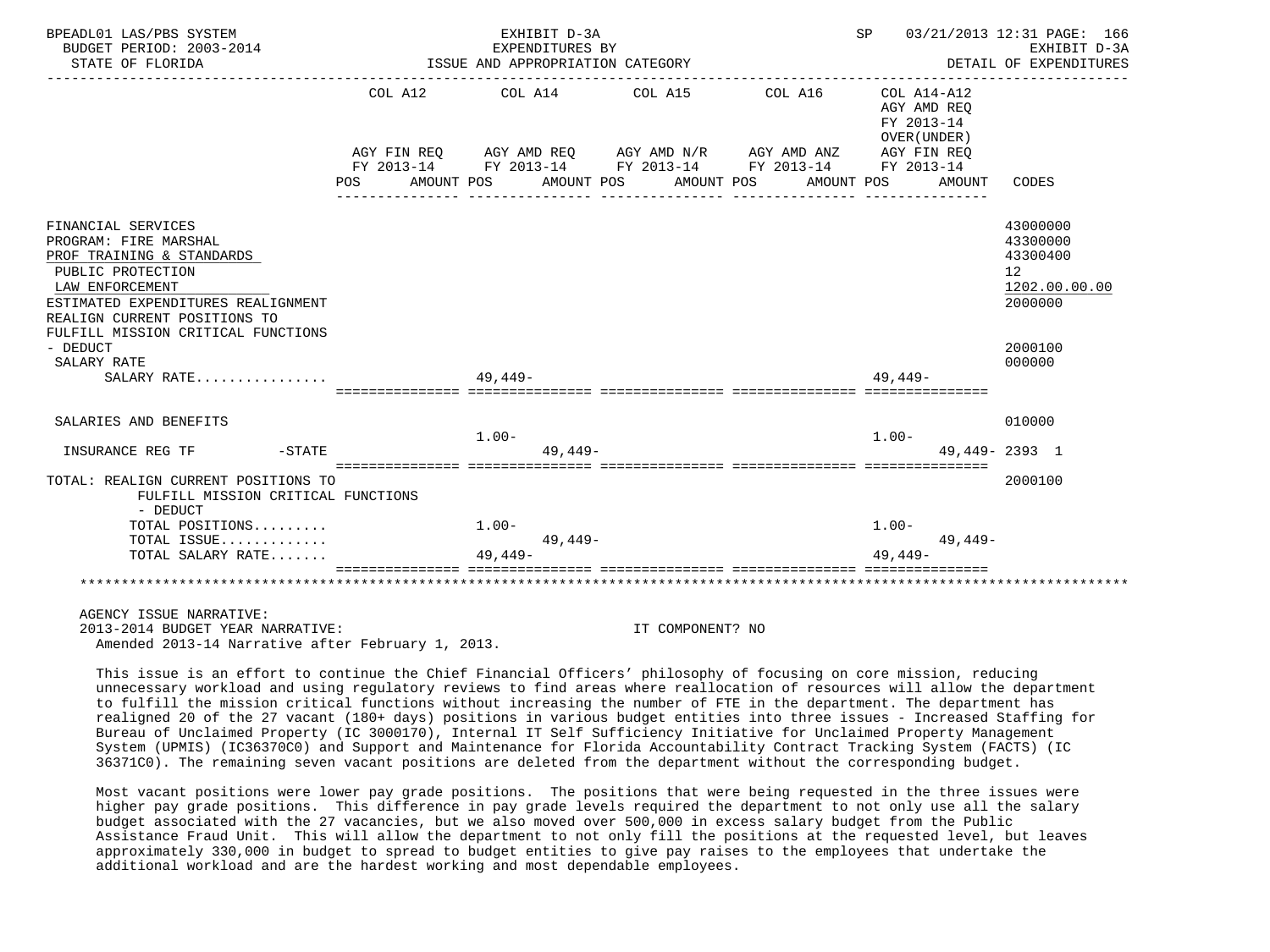| BPEADL01 LAS/PBS SYSTEM                                                                                                                                                                                                                  |                           | EXHIBIT D-3A                                        |                                  |                                                                                                                                  | SP 03/21/2013 12:31 PAGE: 167                                                       |                                                                                            |
|------------------------------------------------------------------------------------------------------------------------------------------------------------------------------------------------------------------------------------------|---------------------------|-----------------------------------------------------|----------------------------------|----------------------------------------------------------------------------------------------------------------------------------|-------------------------------------------------------------------------------------|--------------------------------------------------------------------------------------------|
| BUDGET PERIOD: 2003-2014<br>STATE OF FLORIDA                                                                                                                                                                                             |                           | EXPENDITURES BY<br>ISSUE AND APPROPRIATION CATEGORY |                                  |                                                                                                                                  |                                                                                     | EXHIBIT D-3A<br>DETAIL OF EXPENDITURES                                                     |
|                                                                                                                                                                                                                                          | COL A12<br>POS AMOUNT POS | COL A14                                             | COL A15<br>AMOUNT POS AMOUNT POS | COL A16<br>AGY FIN REQ AGY AMD REQ AGY AMD N/R AGY AMD ANZ AGY FIN REQ<br>FY 2013-14 FY 2013-14 FY 2013-14 FY 2013-14 FY 2013-14 | COL A14-A12<br>AGY AMD REO<br>FY 2013-14<br>OVER (UNDER)<br>AMOUNT POS AMOUNT CODES |                                                                                            |
| FINANCIAL SERVICES<br>PROGRAM: FIRE MARSHAL<br>PROF TRAINING & STANDARDS<br>PUBLIC PROTECTION<br>LAW ENFORCEMENT<br>ESTIMATED EXPENDITURES REALIGNMENT<br>REALIGN CURRENT POSITIONS TO<br>FULFILL MISSION CRITICAL FUNCTIONS<br>- DEDUCT |                           |                                                     |                                  |                                                                                                                                  |                                                                                     | 43000000<br>43300000<br>43300400<br>12 <sup>°</sup><br>1202.00.00.00<br>2000000<br>2000100 |
| Summary: This is a new issue.                                                                                                                                                                                                            |                           |                                                     |                                  |                                                                                                                                  |                                                                                     |                                                                                            |
| POSITION DETAIL OF SALARIES AND BENEFITS:                                                                                                                                                                                                | FTE                       | BASE RATE ADDITIVES BENEFITS                        |                                  |                                                                                                                                  | SUBTOTAL % AND BENEFITS                                                             | LAPSE LAPSED SALARIES                                                                      |
| A14 - AGY AMD REQ FY 2013-14                                                                                                                                                                                                             |                           |                                                     |                                  |                                                                                                                                  |                                                                                     |                                                                                            |
| CHANGES TO CURRENTLY AUTHORIZED POSITIONS<br>RA02 RATE & SALARY ADJ - FTE - NO BENEFITS<br>C0010 001                                                                                                                                     | $1.00-$                   | 49,449-                                             |                                  |                                                                                                                                  |                                                                                     | $49,449 - 0.00$ $49,449 -$                                                                 |
| TOTALS FOR ISSUE BY FUND<br>2393 INSURANCE REG TF                                                                                                                                                                                        |                           |                                                     |                                  |                                                                                                                                  |                                                                                     | 49,449-<br>--------------                                                                  |
|                                                                                                                                                                                                                                          | $1.00 -$                  | 49,449-                                             |                                  |                                                                                                                                  | 49,449-                                                                             | 49,449-<br>==============                                                                  |
|                                                                                                                                                                                                                                          |                           |                                                     |                                  |                                                                                                                                  |                                                                                     |                                                                                            |
| REALIGN BUDGET AUTHORITY BETWEEN<br>CATEGORIES TO MATCH ANTICIPATED<br>RECURRING OPERATING EXPENDITURES -                                                                                                                                |                           |                                                     |                                  |                                                                                                                                  |                                                                                     |                                                                                            |
| ADD<br>SPECIAL CATEGORIES<br>CONTRACTED SERVICES                                                                                                                                                                                         |                           |                                                     |                                  |                                                                                                                                  |                                                                                     | 2000140<br>100000<br>100777                                                                |
| INSURANCE REG TF<br>$-STATE$                                                                                                                                                                                                             | 63,000                    | 63,000                                              |                                  |                                                                                                                                  |                                                                                     | 2393 1                                                                                     |
|                                                                                                                                                                                                                                          |                           |                                                     |                                  |                                                                                                                                  |                                                                                     |                                                                                            |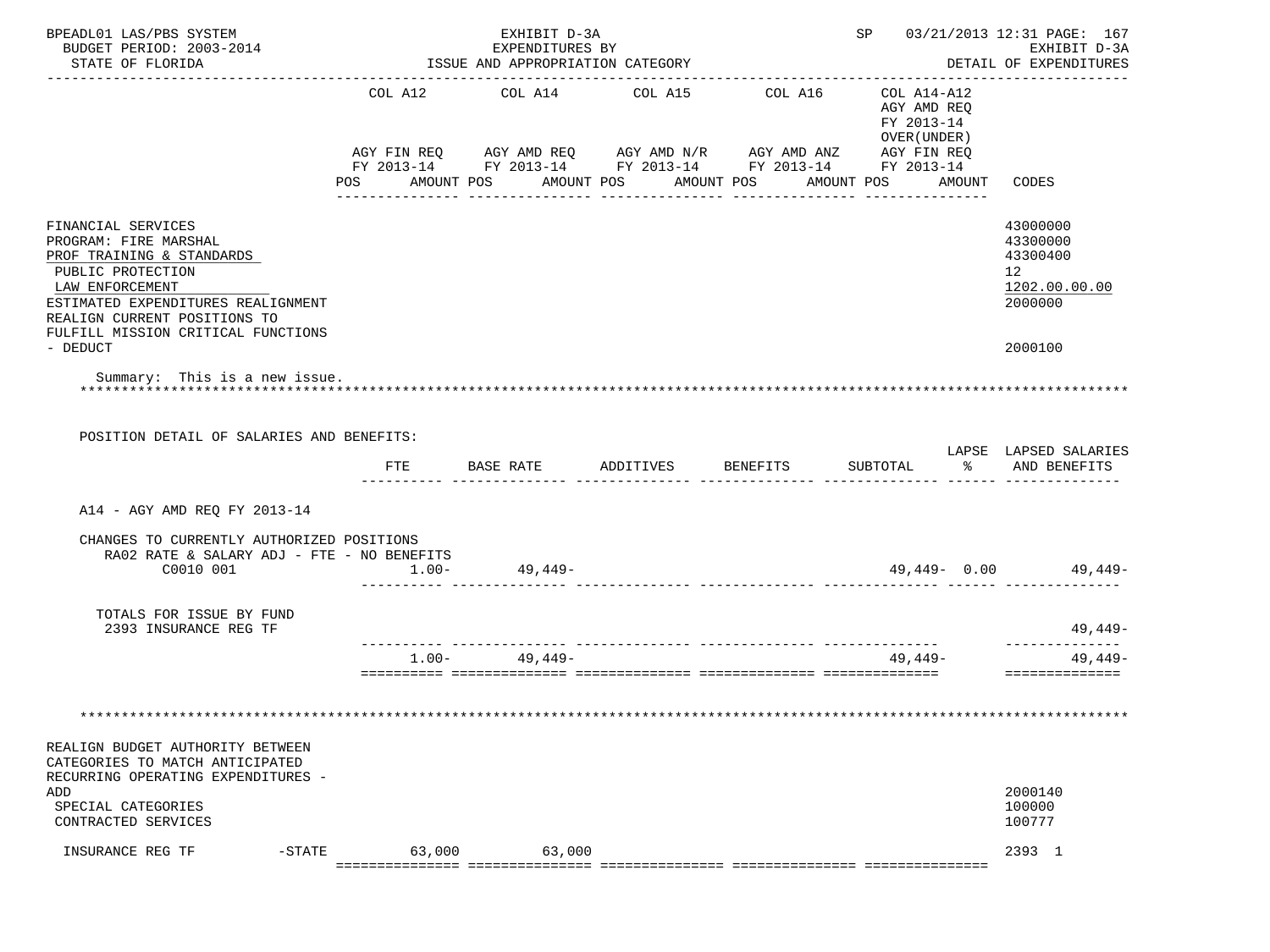| BPEADL01 LAS/PBS SYSTEM                                                                                                                                                                                                                                                                                                                                                                                                                                                                                                                                                                                                                                                                                            |                        | EXHIBIT D-3A                                        |                                 |                                                                                    | SP                                                       | 03/21/2013 12:31 PAGE: 168             |
|--------------------------------------------------------------------------------------------------------------------------------------------------------------------------------------------------------------------------------------------------------------------------------------------------------------------------------------------------------------------------------------------------------------------------------------------------------------------------------------------------------------------------------------------------------------------------------------------------------------------------------------------------------------------------------------------------------------------|------------------------|-----------------------------------------------------|---------------------------------|------------------------------------------------------------------------------------|----------------------------------------------------------|----------------------------------------|
| BUDGET PERIOD: 2003-2014<br>STATE OF FLORIDA                                                                                                                                                                                                                                                                                                                                                                                                                                                                                                                                                                                                                                                                       |                        | EXPENDITURES BY<br>ISSUE AND APPROPRIATION CATEGORY |                                 |                                                                                    |                                                          | EXHIBIT D-3A<br>DETAIL OF EXPENDITURES |
|                                                                                                                                                                                                                                                                                                                                                                                                                                                                                                                                                                                                                                                                                                                    |                        |                                                     |                                 |                                                                                    |                                                          | ----------------------                 |
|                                                                                                                                                                                                                                                                                                                                                                                                                                                                                                                                                                                                                                                                                                                    |                        |                                                     | COL A12 COL A14 COL A15 COL A16 |                                                                                    | COL A14-A12<br>AGY AMD REQ<br>FY 2013-14<br>OVER (UNDER) |                                        |
|                                                                                                                                                                                                                                                                                                                                                                                                                                                                                                                                                                                                                                                                                                                    |                        |                                                     |                                 | AGY FIN REQ AGY AMD REQ AGY AMD N/R AGY AMD ANZ AGY FIN REQ                        |                                                          |                                        |
|                                                                                                                                                                                                                                                                                                                                                                                                                                                                                                                                                                                                                                                                                                                    | POS                    | AMOUNT POS                                          | AMOUNT POS                      | FY 2013-14 FY 2013-14 FY 2013-14 FY 2013-14 FY 2013-14<br>AMOUNT POS<br>AMOUNT POS | AMOUNT                                                   | CODES                                  |
|                                                                                                                                                                                                                                                                                                                                                                                                                                                                                                                                                                                                                                                                                                                    |                        |                                                     |                                 |                                                                                    |                                                          |                                        |
| FINANCIAL SERVICES                                                                                                                                                                                                                                                                                                                                                                                                                                                                                                                                                                                                                                                                                                 |                        |                                                     |                                 |                                                                                    |                                                          |                                        |
| PROGRAM: FIRE MARSHAL                                                                                                                                                                                                                                                                                                                                                                                                                                                                                                                                                                                                                                                                                              |                        |                                                     |                                 |                                                                                    |                                                          | 43000000<br>43300000                   |
| PROF TRAINING & STANDARDS                                                                                                                                                                                                                                                                                                                                                                                                                                                                                                                                                                                                                                                                                          |                        |                                                     |                                 |                                                                                    |                                                          | 43300400                               |
| PUBLIC PROTECTION                                                                                                                                                                                                                                                                                                                                                                                                                                                                                                                                                                                                                                                                                                  |                        |                                                     |                                 |                                                                                    |                                                          | 12                                     |
| LAW ENFORCEMENT                                                                                                                                                                                                                                                                                                                                                                                                                                                                                                                                                                                                                                                                                                    |                        |                                                     |                                 |                                                                                    |                                                          | 1202.00.00.00                          |
| ESTIMATED EXPENDITURES REALIGNMENT                                                                                                                                                                                                                                                                                                                                                                                                                                                                                                                                                                                                                                                                                 |                        |                                                     |                                 |                                                                                    |                                                          | 2000000                                |
| REALIGN BUDGET AUTHORITY BETWEEN                                                                                                                                                                                                                                                                                                                                                                                                                                                                                                                                                                                                                                                                                   |                        |                                                     |                                 |                                                                                    |                                                          |                                        |
| CATEGORIES TO MATCH ANTICIPATED<br>RECURRING OPERATING EXPENDITURES -                                                                                                                                                                                                                                                                                                                                                                                                                                                                                                                                                                                                                                              |                        |                                                     |                                 |                                                                                    |                                                          |                                        |
| ADD                                                                                                                                                                                                                                                                                                                                                                                                                                                                                                                                                                                                                                                                                                                |                        |                                                     |                                 |                                                                                    |                                                          | 2000140                                |
|                                                                                                                                                                                                                                                                                                                                                                                                                                                                                                                                                                                                                                                                                                                    |                        |                                                     |                                 |                                                                                    |                                                          |                                        |
| AGENCY ISSUE NARRATIVE:<br>2013-2014 BUDGET YEAR NARRATIVE:<br>This issue is the add side of a budget authority realignment throughout the Department of Financial Services proper<br>(excluding Office of Insurance Regulation and Office of Financial Regulation). The realignment of budget was first<br>approved in FY 2012-13 General Appropriation Act. This issue continues that practice and appropriates budget from<br>various categories, except salaries, to various categories where there is additional budget need. This issue with<br>corresponding issue code 2000130 will net to zero at the department level. If the budget/fund is general revenue, this<br>also nets to zero at a fund level. |                        |                                                     | IT COMPONENT? NO                |                                                                                    |                                                          |                                        |
| CONSOLIDATE INFORMATION TECHNOLOGY                                                                                                                                                                                                                                                                                                                                                                                                                                                                                                                                                                                                                                                                                 |                        |                                                     |                                 |                                                                                    |                                                          |                                        |
| (IT) CONTRACTS - DEDUCT                                                                                                                                                                                                                                                                                                                                                                                                                                                                                                                                                                                                                                                                                            |                        |                                                     |                                 |                                                                                    |                                                          | 2007100                                |
| SPECIAL CATEGORIES                                                                                                                                                                                                                                                                                                                                                                                                                                                                                                                                                                                                                                                                                                 |                        |                                                     |                                 |                                                                                    |                                                          | 100000                                 |
| CONTRACTED SERVICES                                                                                                                                                                                                                                                                                                                                                                                                                                                                                                                                                                                                                                                                                                |                        |                                                     |                                 |                                                                                    |                                                          | 100777                                 |
| INSURANCE REG TF                                                                                                                                                                                                                                                                                                                                                                                                                                                                                                                                                                                                                                                                                                   | -STATE 45,489- 45,489- |                                                     |                                 |                                                                                    |                                                          | 2393 1                                 |
|                                                                                                                                                                                                                                                                                                                                                                                                                                                                                                                                                                                                                                                                                                                    |                        |                                                     |                                 |                                                                                    |                                                          | *******************                    |
|                                                                                                                                                                                                                                                                                                                                                                                                                                                                                                                                                                                                                                                                                                                    |                        |                                                     |                                 |                                                                                    |                                                          |                                        |
| AGENCY ISSUE NARRATIVE:                                                                                                                                                                                                                                                                                                                                                                                                                                                                                                                                                                                                                                                                                            |                        |                                                     |                                 |                                                                                    |                                                          |                                        |
| 2013-2014 BUDGET YEAR NARRATIVE:<br>Issue Title: Consolidate Information Technology (IT) Contracts                                                                                                                                                                                                                                                                                                                                                                                                                                                                                                                                                                                                                 |                        |                                                     | IT COMPONENT? NO                |                                                                                    |                                                          |                                        |
|                                                                                                                                                                                                                                                                                                                                                                                                                                                                                                                                                                                                                                                                                                                    |                        |                                                     |                                 |                                                                                    |                                                          |                                        |
| Reference to Long-Range Program Plan: Goal #5 - Operational Efficiencies. The department will strive for organizational<br>excellence by promoting and encouraging continuous improvement.                                                                                                                                                                                                                                                                                                                                                                                                                                                                                                                         |                        |                                                     |                                 |                                                                                    |                                                          |                                        |
| The Division of Information Systems (DIS) is requesting transfer of \$1,409,265 from DFS' Divisions of Agent and Agency                                                                                                                                                                                                                                                                                                                                                                                                                                                                                                                                                                                            |                        |                                                     |                                 |                                                                                    |                                                          |                                        |
| Services, State Fire Marshal and Funeral, Cemetery & Consumer Services for three existing contracts between the divisions                                                                                                                                                                                                                                                                                                                                                                                                                                                                                                                                                                                          |                        |                                                     |                                 |                                                                                    |                                                          |                                        |

 Services, State Fire Marshal and Funeral, Cemetery & Consumer Services for three existing contracts between the divisions and Information System of Florida (ISF).

The three contracts are for the purpose of application support services (enhancements, design and development technology)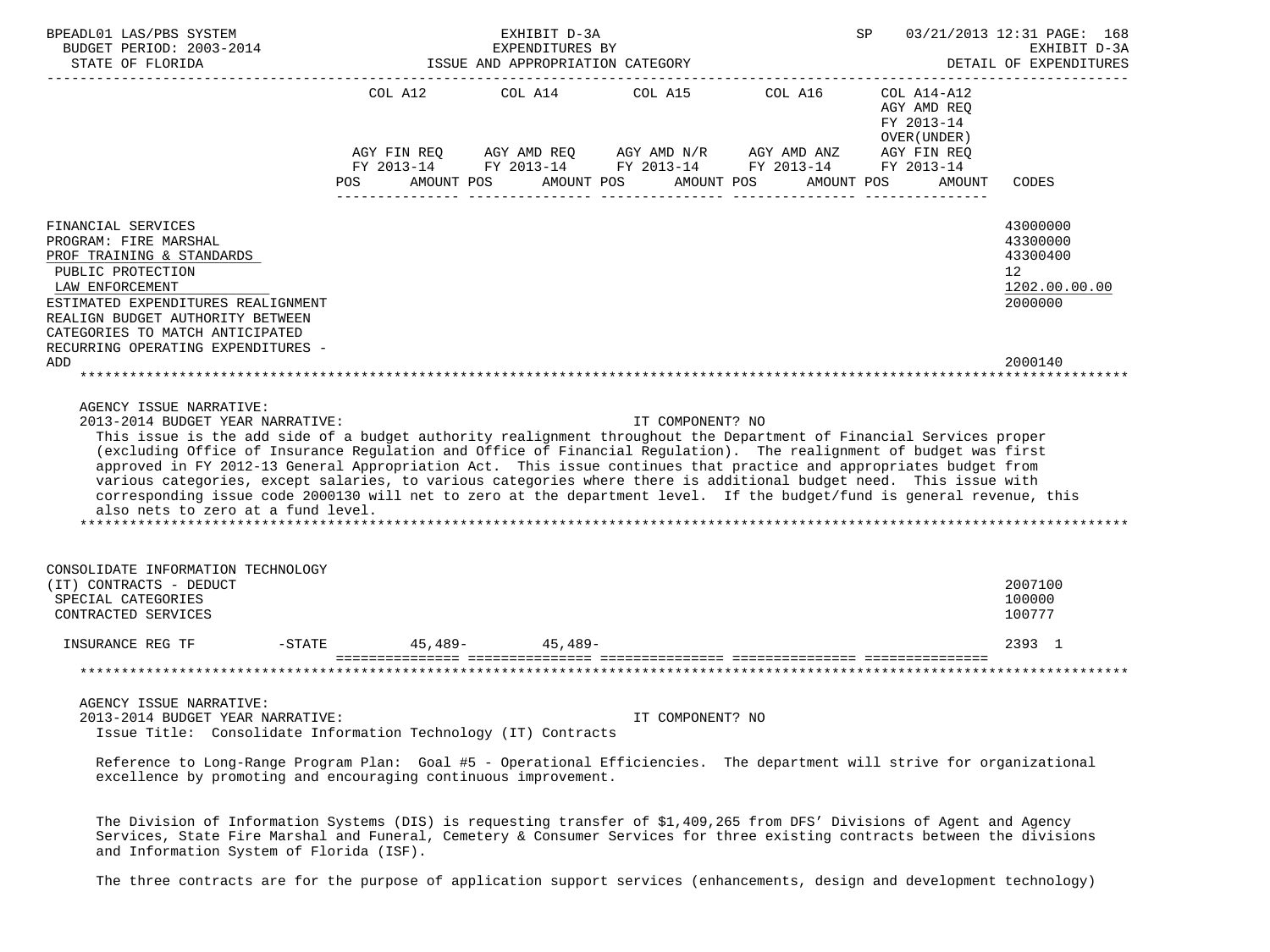| BPEADL01 LAS/PBS SYSTEM<br>BUDGET PERIOD: 2003-2014<br>STATE OF FLORIDA    |             | EXHIBIT D-3A<br>EXPENDITURES BY<br>ISSUE AND APPROPRIATION CATEGORY |                                     | <b>SP</b> | 03/21/2013 12:31 PAGE: 169<br>EXHIBIT D-3A<br>DETAIL OF EXPENDITURES |                                               |
|----------------------------------------------------------------------------|-------------|---------------------------------------------------------------------|-------------------------------------|-----------|----------------------------------------------------------------------|-----------------------------------------------|
|                                                                            | COL A12     | COL A14 COL A15                                                     |                                     | COL A16   | COL A14-A12<br>AGY AMD REO<br>FY 2013-14<br>OVER (UNDER)             |                                               |
|                                                                            | AGY FIN REO | FY 2013-14 FY 2013-14 FY 2013-14 FY 2013-14                         | AGY AMD REO AGY AMD N/R AGY AMD ANZ |           | AGY FIN REO<br>FY 2013-14                                            |                                               |
|                                                                            |             |                                                                     |                                     |           | AMOUNT POS AMOUNT POS AMOUNT POS AMOUNT POS AMOUNT                   | CODES                                         |
| FINANCIAL SERVICES<br>PROGRAM: FIRE MARSHAL<br>PROF TRAINING & STANDARDS   |             |                                                                     |                                     |           |                                                                      | 43000000<br>43300000<br>43300400              |
| PUBLIC PROTECTION<br>LAW ENFORCEMENT<br>ESTIMATED EXPENDITURES REALIGNMENT |             |                                                                     |                                     |           |                                                                      | $12 \overline{ }$<br>1202.00.00.00<br>2000000 |
| CONSOLIDATE INFORMATION TECHNOLOGY<br>(IT) CONTRACTS - DEDUCT              |             |                                                                     |                                     |           |                                                                      | 2007100                                       |

 to implement new legislation, provide maintenance and technical support, correct errors, make data changes, and perform system remediation for the divisions' custom applications. The custom application within the Division of State Fire Marshal is the Fire College Continuing Education (FCDICE) application. This issue will transfer \$45,489 from the Division of State Fire Marshal to DIS.

 This issue with corresponding issue code 2007200 will net to zero in the contracted services category at the department level.

Amended 2013-14 Narrative after February 1, 2013.

 The Division of Information Systems (DIS) is requesting transfer of \$1,409,265 from DFS' Divisions of Agent and Agency Services, State Fire Marshal and Funeral, Cemetery and Consumer Services for three existing contracts.

 The three contracts are for the purpose of application support services (enhancements, design and development technology) to implement new legislation, provide maintenance and technical support, correct errors, make data changes, and perform system remediation for the divisions' custom applications. The custom application within the Division of State Fire Marshal is the Fire College Continuing Education (FCDICE) application. This issue will transfer \$45,489 from the Division of State Fire Marshal to DIS.

 This issue with corresponding issue code 2007200 will net to zero in the contracted services category at the department level.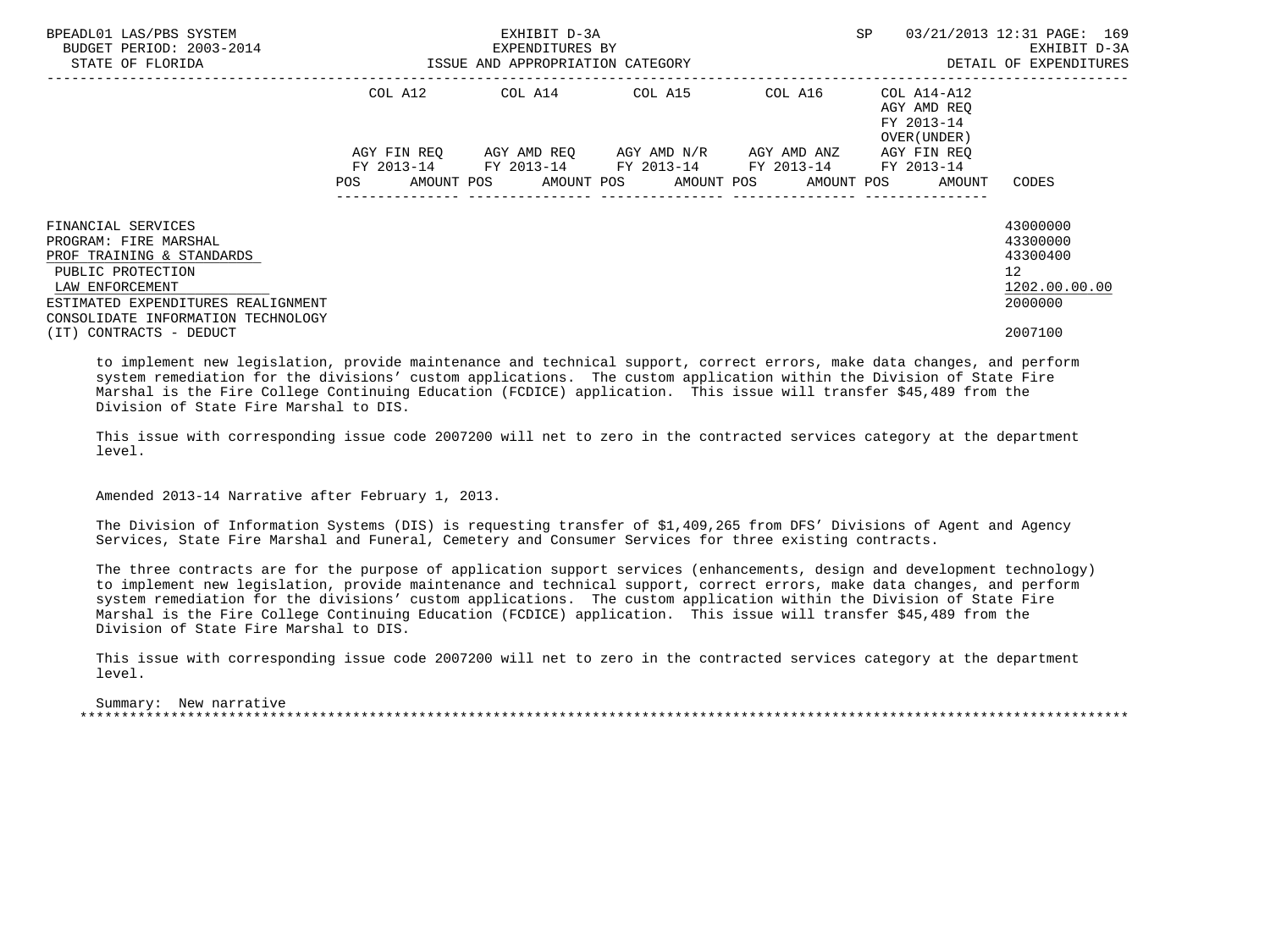| BPEADL01 LAS/PBS SYSTEM<br>BUDGET PERIOD: 2003-2014<br>STATE OF FLORIDA                                                                                                                                                                  |           |            | EXHIBIT D-3A<br>EXPENDITURES BY<br>ISSUE AND APPROPRIATION CATEGORY                                                                              |  |                       |         |            |                                                          | SP 03/21/2013 12:31 PAGE: 170<br>EXHIBIT D-3A<br>DETAIL OF EXPENDITURES<br>------------------- |
|------------------------------------------------------------------------------------------------------------------------------------------------------------------------------------------------------------------------------------------|-----------|------------|--------------------------------------------------------------------------------------------------------------------------------------------------|--|-----------------------|---------|------------|----------------------------------------------------------|------------------------------------------------------------------------------------------------|
|                                                                                                                                                                                                                                          | POS FOR   | AMOUNT POS | COL A12 COL A14 COL A15<br>AGY FIN REQ AGY AMD REQ AGY AMD N/R AGY AMD ANZ AGY FIN REQ<br>FY 2013-14 FY 2013-14 FY 2013-14 FY 2013-14 FY 2013-14 |  | AMOUNT POS AMOUNT POS | COL A16 | AMOUNT POS | COL A14-A12<br>AGY AMD REO<br>FY 2013-14<br>OVER (UNDER) | AMOUNT CODES                                                                                   |
| FINANCIAL SERVICES<br>PROGRAM: FIRE MARSHAL<br>PROF TRAINING & STANDARDS<br>PUBLIC PROTECTION<br>LAW ENFORCEMENT<br>NONRECURRING EXPENDITURES<br>REPLACEMENT OF STATEWIDE LAW<br>ENFORCEMENT RADIO EOUIPMENT<br>OPERATING CAPITAL OUTLAY |           |            |                                                                                                                                                  |  |                       |         |            |                                                          | 43000000<br>43300000<br>43300400<br>12<br>1202.00.00.00<br>2100000<br>2103144<br>060000        |
| INSURANCE REG TF                                                                                                                                                                                                                         | $-STATE$  |            | $3.960 - 3.960 -$                                                                                                                                |  |                       |         |            |                                                          | 2393 1                                                                                         |
| ANNUALIZATION OF ADMINISTERED<br>FUNDS APPROPRIATIONS<br>STATE HEALTH INSURANCE ADJUSTMENT<br>FOR FY 2012-13 - 10 MONTHS<br>ANNUALIZATION<br>SALARIES AND BENEFITS                                                                       |           |            |                                                                                                                                                  |  |                       |         |            |                                                          | 26A0000<br>26A1830<br>010000                                                                   |
| INSURANCE REG TF                                                                                                                                                                                                                         | $-STATE$  |            | 20,680 20,680                                                                                                                                    |  |                       |         |            |                                                          | 2393 1                                                                                         |
| PROGRAM ISSUES<br>STATE FIRE MARSHAL GRANT PROGRAMS<br>EXPENSES                                                                                                                                                                          |           |            |                                                                                                                                                  |  |                       |         |            |                                                          | 4000000<br>4000420<br>040000                                                                   |
| INSURANCE REG TF                                                                                                                                                                                                                         | $-$ STATE |            | 28,000 28,000                                                                                                                                    |  |                       |         |            |                                                          | 2393 1                                                                                         |
|                                                                                                                                                                                                                                          |           |            |                                                                                                                                                  |  |                       |         |            |                                                          |                                                                                                |
| AGENCY ISSUE NARRATIVE:<br>2013-2014 BUDGET YEAR NARRATIVE:<br>Issue Title: State Fire Marshal Grant Programs                                                                                                                            |           |            |                                                                                                                                                  |  | IT COMPONENT? NO      |         |            |                                                          |                                                                                                |

 Reference to Long-Range Program Plan: Goal #7 - Our customers will receive timely, helpful and accurate information upon which they can act to protect themselves and their assets.

 The Bureau of Fire Standards & Training operates the Florida State Fire College located in Ocala providing extensive training for paid and volunteer firefighters from throughout the State as well many other states. Goal 5: The department will strive for excellence by promoting and encouraging continuous improvement. By offering additional training funded by FEMA - Department of Homeland Security, courses that may not be available are offered to all regions throughout the State free of charge to fire departments and firefighters and other emergency personnel.

This issue requests recurring expense budget authority for the Department of Homeland Security (DHS), National Fire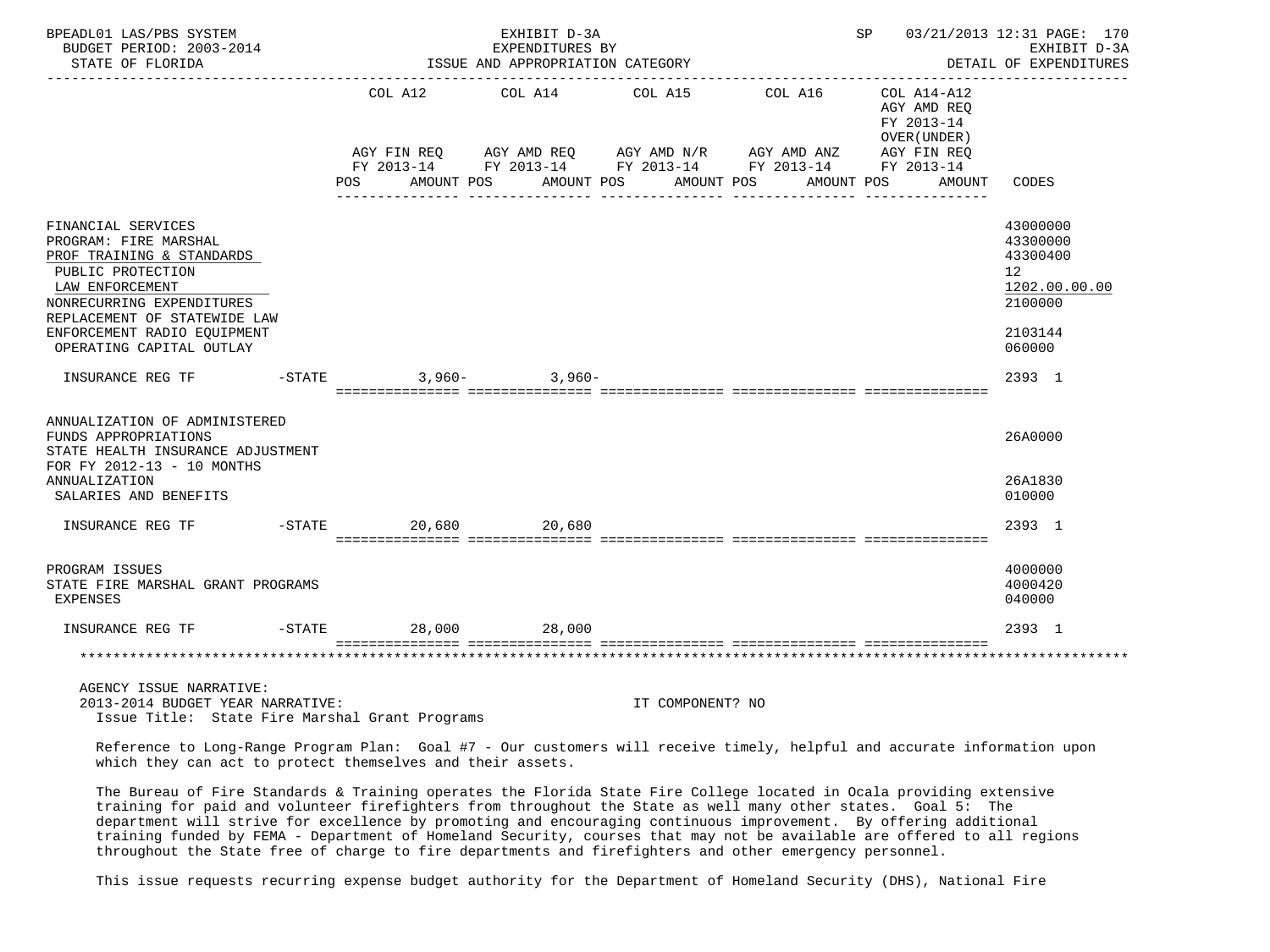| BPEADL01 LAS/PBS SYSTEM<br>BUDGET PERIOD: 2003-2014<br>STATE OF FLORIDA                                                                                                 | ISSUE AND APPROPRIATION CATEGORY | EXHIBIT D-3A<br>EXPENDITURES BY  | <b>SP</b>                           | 03/21/2013 12:31 PAGE: 171<br>EXHIBIT D-3A<br>DETAIL OF EXPENDITURES |                                                          |                                                                                            |
|-------------------------------------------------------------------------------------------------------------------------------------------------------------------------|----------------------------------|----------------------------------|-------------------------------------|----------------------------------------------------------------------|----------------------------------------------------------|--------------------------------------------------------------------------------------------|
|                                                                                                                                                                         | COL A12                          | COL A14 COL A15                  |                                     | COL A16                                                              | COL A14-A12<br>AGY AMD REO<br>FY 2013-14<br>OVER (UNDER) |                                                                                            |
|                                                                                                                                                                         | AGY FIN REO<br>POS               | AMOUNT POS AMOUNT POS AMOUNT POS | AGY AMD REO AGY AMD N/R AGY AMD ANZ | FY 2013-14 FY 2013-14 FY 2013-14 FY 2013-14 FY 2013-14<br>AMOUNT POS | AGY FIN REO<br>AMOUNT                                    | CODES                                                                                      |
| FINANCIAL SERVICES<br>PROGRAM: FIRE MARSHAL<br>PROF TRAINING & STANDARDS<br>PUBLIC PROTECTION<br>LAW ENFORCEMENT<br>PROGRAM ISSUES<br>STATE FIRE MARSHAL GRANT PROGRAMS |                                  |                                  |                                     |                                                                      |                                                          | 43000000<br>43300000<br>43300400<br>12 <sup>°</sup><br>1202.00.00.00<br>4000000<br>4000420 |

 Academy (NFA), State Fire Training Assistance (SFTA) grant. The department started receiving this funding prior to FY 1998-99. The grant was established to provide direct training assistance to states to help bridge the training and competency gaps at the local level. This is a highly regarded educational program that delivers contemporary technical and academic training in both 2-day and 6-day modules.

 The department did not request new funding for this grant when it was originally received. Instead, the department used existing budget authority in the division. However, over the past few years with the budget reductions and increases in costs associated with the economy, the entities expense budget is not sufficient to cover the required operational costs. \*\*\*\*\*\*\*\*\*\*\*\*\*\*\*\*\*\*\*\*\*\*\*\*\*\*\*\*\*\*\*\*\*\*\*\*\*\*\*\*\*\*\*\*\*\*\*\*\*\*\*\*\*\*\*\*\*\*\*\*\*\*\*\*\*\*\*\*\*\*\*\*\*\*\*\*\*\*\*\*\*\*\*\*\*\*\*\*\*\*\*\*\*\*\*\*\*\*\*\*\*\*\*\*\*\*\*\*\*\*\*\*\*\*\*\*\*\*\*\*\*\*\*\*\*\*\*

| CAPITAL IMPROVEMENT PLAN<br>MAINTENANCE AND REPAIR<br>FIXED CAPITAL OUTLAY<br>FIRE COLLEGE-BLDG MAINT |          |         |         |         | 9900000<br>990M000<br>080000<br>080990 |
|-------------------------------------------------------------------------------------------------------|----------|---------|---------|---------|----------------------------------------|
| INSURANCE REG TF                                                                                      | $-STATE$ | 163,000 | 163,000 | 163,000 | 2393 1                                 |
|                                                                                                       |          |         |         |         |                                        |

AGENCY NARRATIVE:

 2013-2014 BUDGET YEAR NARRATIVE: FIRE COLLEGE-BLDG MAINT IT COMPONENT? NO Issue Title: Maintenance and Repair

 Reference to Long-Range Program Plan: Goal #1 - The department will be a vigilant steward of the state's and its people's resources. Goal 3 - In the execution of its constitutional and statutory mandates, the department will protect the health, safety and welfare of the public. Goal 4 - The State Fire Marshal shall effectively prevent and discourage arson and arson related crimes for the protection of Florida's citizens and their property. Goal 5 - Our customers will receive timely, helpful and accurate information.

SECURITY FENCING - FIRE COLLEGE (80,000 NONRECURRING)

 The Division of the State Fire Marshal (SFM) is responsible for the Florida State Fire College, located on 37 acres in Ocala, Florida. Pursuant to s. 633.44, F.S., the Fire College is required to provide professional and volunteer firefighters with professional instruction and training in the disciplines of firefighting, fire prevention, and emergency operations.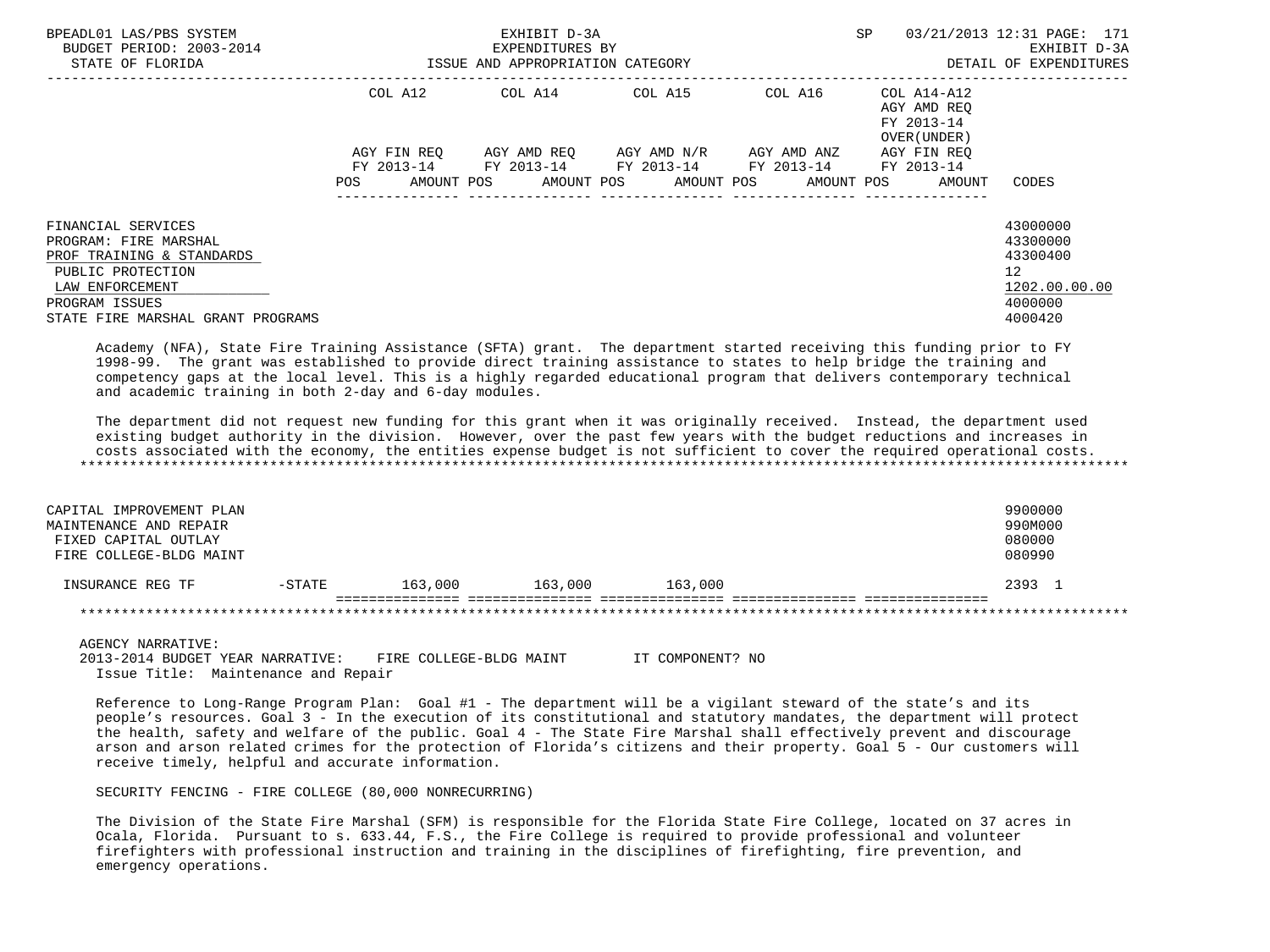| BPEADL01 LAS/PBS SYSTEM<br>BUDGET PERIOD: 2003-2014<br>STATE OF FLORIDA |                                 | EXHIBIT D-3A<br>EXPENDITURES BY<br>ISSUE AND APPROPRIATION CATEGORY | <b>SP</b>             | 03/21/2013 12:31 PAGE: 172<br>EXHIBIT D-3A<br>DETAIL OF EXPENDITURES |                                                            |                          |
|-------------------------------------------------------------------------|---------------------------------|---------------------------------------------------------------------|-----------------------|----------------------------------------------------------------------|------------------------------------------------------------|--------------------------|
|                                                                         | COL A12                         | COL A14 COL A15                                                     |                       | COL A16                                                              | $COLA14- A12$<br>AGY AMD REO<br>FY 2013-14<br>OVER (UNDER) |                          |
|                                                                         | AGY FIN REO                     | AGY AMD REO AGY AMD N/R                                             |                       | AGY AMD ANZ                                                          | AGY FIN REO                                                |                          |
|                                                                         | FY 2013-14<br>AMOUNT POS<br>POS | FY 2013-14 FY 2013-14                                               | AMOUNT POS AMOUNT POS | FY 2013-14 FY 2013-14<br>AMOUNT POS                                  | AMOUNT                                                     | CODES                    |
| FINANCIAL SERVICES<br>PROGRAM: FIRE MARSHAL                             |                                 |                                                                     |                       |                                                                      |                                                            | 43000000<br>43300000     |
| PROF TRAINING & STANDARDS                                               |                                 |                                                                     |                       |                                                                      |                                                            | 43300400                 |
| PUBLIC PROTECTION                                                       |                                 |                                                                     |                       |                                                                      |                                                            | 12                       |
| LAW ENFORCEMENT<br>CAPITAL IMPROVEMENT PLAN                             |                                 |                                                                     |                       |                                                                      |                                                            | 1202.00.00.00<br>9900000 |
| MAINTENANCE AND REPAIR                                                  |                                 |                                                                     |                       |                                                                      |                                                            | 990M000                  |

 As indicated in a regulatory review by the Department of Financial Services' (DFS) Legal team, the Florida State Fire College currently has no perimeter fencing to deter access to the property by persons not authorized to be on campus, thus creating a liability for DFS. Located on the grounds, are numerous high hazard training props such as a simulated building collapse zone with large concrete slabs, metal protrusions, unstable structures, and entrapment obstacles; large open pits; an open live fire training structure with open ledges, obstructions, and hazardous props; a six story training tower with numerous access and exit points including an open roof top area with limited parapet protection.

 Additionally, the lack of any perimeter fencing currently allows for any person to enter the grounds at any access point and gain entry into numerous administration buildings, dormitories, and classrooms. A secure campus is needed because domestic security classes are taught on campus which could be compromised by various national or international organizations.

 Adjacent to the property are residential and commercial properties where adults and children have been observed close to training props. Also on the property between two training fields is a railroad crossing that the DFS maintains and insures. The fencing of the property is a significant first step to securing the property and will allow staff to gain control of visitor and student flow to the campus.

 The department requests \$80,000 in nonrecurring Fixed Capital Outlay funds for the installation of minimum eight foot fencing with appropriate gates that encompass the facility. Project scope includes all materials and labor to install approximately 5,000 linear feet of chain link fencing, gates, and any associated hardware; including the required land clearing, and rubbish removal. Design, construction, and installation will be consistent with industry standards for this occupancy type. Special consideration will be given the highest hazard areas where training props are concentrated.

## ROOF REPLACEMENT - FIRE COLLEGE (23,000 NONRECURRING)

 The Fire College, located on 37 acres, includes numerous buildings which total over 65,000 square feet with a value of over \$6,000,000. These buildings and all other items of value on the property are protected by a private fire protection system. There is no municipal water supply to the property. The only water source is a private well system. The private well system combined with a static pond serves as the water source for the private fire protection system.

 This system includes a hydrant system distributed over the 37 acre area, that provides water for the fire sprinkler system in office buildings, classroom buildings, the dormitory, kitchen, and multi-functional areas. These fire protection systems are supported by one primary fire pump and associated generator located in a detached building called the Fire Protection System Pump and Electrical Generator Building (pump house).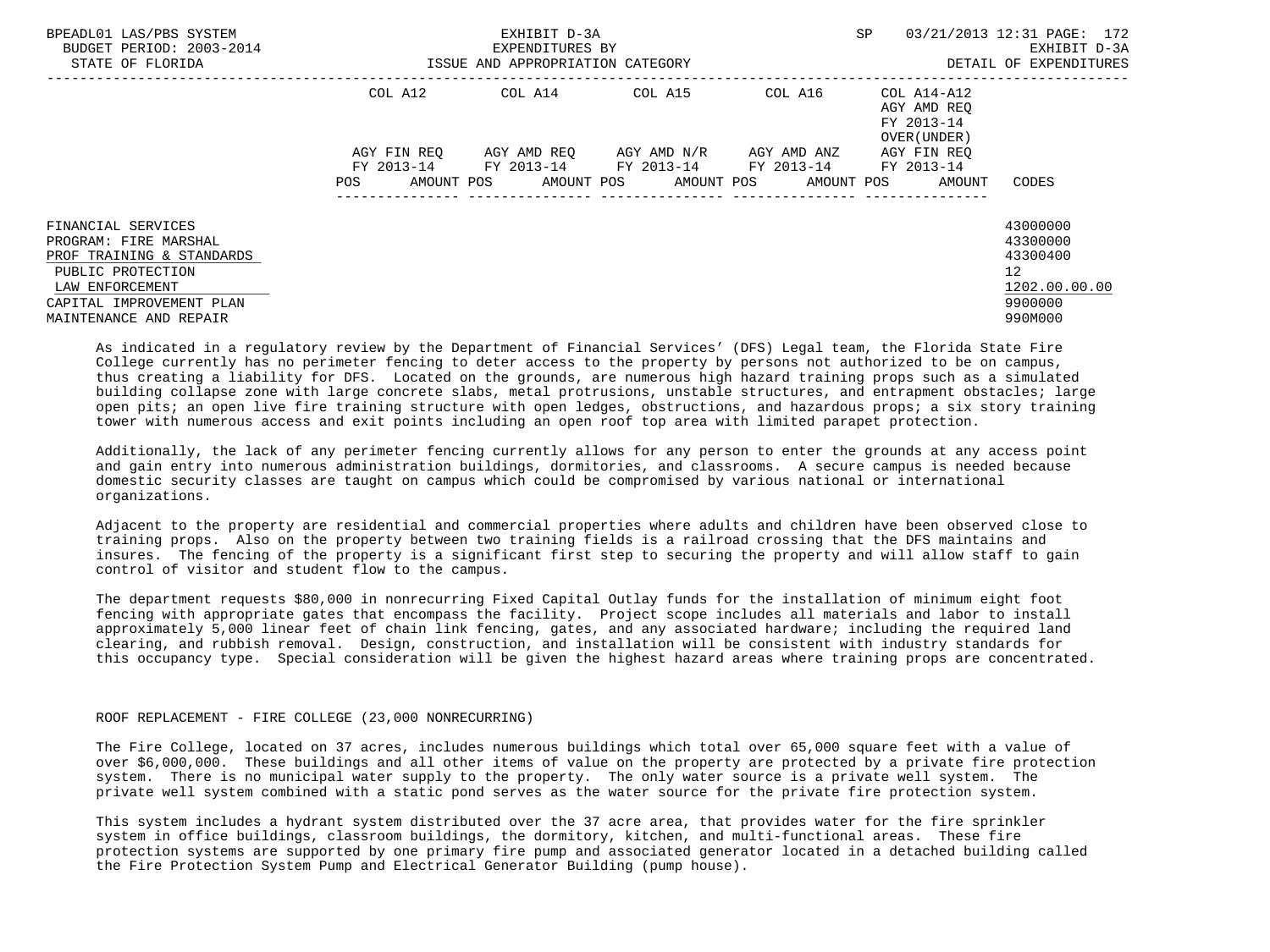| BPEADL01 LAS/PBS SYSTEM<br>BUDGET PERIOD: 2003-2014<br>STATE OF FLORIDA |                        | EXHIBIT D-3A<br>EXPENDITURES BY<br>ISSUE AND APPROPRIATION CATEGORY | SP                      | 03/21/2013 12:31 PAGE: 173<br>EXHIBIT D-3A<br>DETAIL OF EXPENDITURES |                                                                                  |                                     |
|-------------------------------------------------------------------------|------------------------|---------------------------------------------------------------------|-------------------------|----------------------------------------------------------------------|----------------------------------------------------------------------------------|-------------------------------------|
|                                                                         | COL A12<br>AGY FIN REO | COL A14 COL A15                                                     | AGY AMD REO AGY AMD N/R | AGY AMD ANZ                                                          | COL A16 COL A14-A12<br>AGY AMD REO<br>FY 2013-14<br>OVER (UNDER )<br>AGY FIN REO |                                     |
|                                                                         |                        | FY 2013-14 FY 2013-14 FY 2013-14 FY 2013-14 FY 2013-14              |                         |                                                                      |                                                                                  |                                     |
| FINANCIAL SERVICES                                                      | AMOUNT POS<br>POS.     |                                                                     | AMOUNT POS AMOUNT POS   |                                                                      | AMOUNT POS<br>AMOUNT                                                             | CODES<br>43000000                   |
| PROGRAM: FIRE MARSHAL                                                   |                        |                                                                     |                         |                                                                      |                                                                                  | 43300000                            |
| PROF TRAINING & STANDARDS<br>PUBLIC PROTECTION                          |                        |                                                                     |                         |                                                                      |                                                                                  | 43300400<br>12                      |
| LAW ENFORCEMENT<br>CAPITAL IMPROVEMENT PLAN<br>MAINTENANCE AND REPAIR   |                        |                                                                     |                         |                                                                      |                                                                                  | 1202.00.00.00<br>9900000<br>990M000 |

 The pump house roof is in need of complete replacement. The surface membrane, aggregate, structural steel decking, wall scuppers, and insulation require complete replacement. The structural steel roof framing is also deeply corroded in various areas. There is significant degradation due to heavy corrosion of some steel support beams.

 This issue requests \$23,000 in non-recurring Fixed Capital Outlay for two roof repairs: \$12,000 for the complete replacement of the roofing system of the pump house. Funds will be utilized for all services associated with this project, including, but not limited to design, engineering requirements, demolition, materials, and installation of a new roofing system; and \$11,000 for roof leaks that are currently occurring in two buildings at the Fire College. Quotes for repairs have been obtained for Building A and the Administrative Building.

## FIXED CAPITAL OUTLAY FOR REPAIRS AND MAINTENANCE - FIRE COLLEGE (60,000)

 The Division of the State Fire Marshal (SFM) is responsible for the Florida State Fire College, located on 37 acres in Ocala, Florida. Pursuant to s. 633.44, F.S., the Fire College is required to provide professional and volunteer firefighters with professional instruction and training in the disciplines of firefighting, fire prevention, and emergency operations.

 The division is requesting \$60,000 in Fixed Capital Outlay funding for the repair of buildings and infrastructure at the Fire College. The Department of Financial Services owns the property and all associated buildings and is responsible for maintaining the property. There are 11 main buildings on the campus that were constructed in 1988. These buildings total over 65,000 square feet and include office space, classrooms, dormitories, a cafeteria, maintenance facilities, and an auditorium with a combined value of \$6 million.

 Most infrastructure elements of this facility have exceeded their life cycle causing frequent repair. The buildings are old and in need of repair to include replacement of water heaters, plumbing fixtures, overhead garage doors for the apparatus bay, painting classrooms, replacing the dishwasher in the cafeteria, replacement of tables and chairs in classrooms, carpeting media consoles, as well as exterior improvements, to name a few. The division is requesting an annual funding allocation to address infrastructure and system deficiencies as they arise. Not funding this request will lead to higher future expenditures if these issues are left unattended.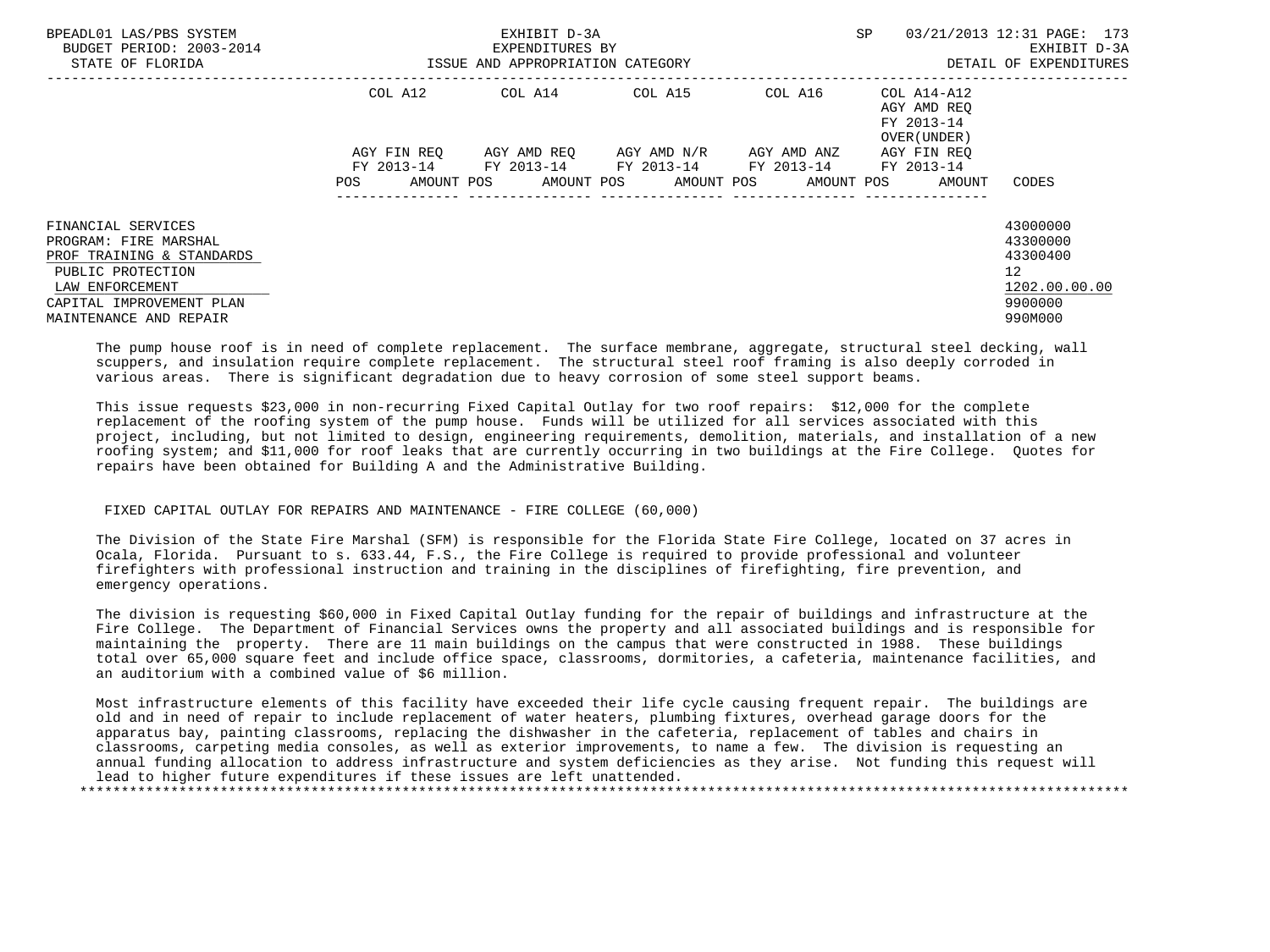| BPEADL01 LAS/PBS SYSTEM<br>BUDGET PERIOD: 2003-2014<br>STATE OF FLORIDA                                          | ISSUE AND APPROPRIATION CATEGORY | EXHIBIT D-3A<br>EXPENDITURES BY                                                                                                                 | SP | 03/21/2013 12:31 PAGE: 174<br>EXHIBIT D-3A<br>DETAIL OF EXPENDITURES |                                                                      |
|------------------------------------------------------------------------------------------------------------------|----------------------------------|-------------------------------------------------------------------------------------------------------------------------------------------------|----|----------------------------------------------------------------------|----------------------------------------------------------------------|
|                                                                                                                  |                                  | COL A12 COL A14 COL A15 COL A16                                                                                                                 |    | COL A14-A12<br>AGY AMD REO<br>FY 2013-14<br>OVER (UNDER)             |                                                                      |
|                                                                                                                  | FY 2013-14<br>POS                | AGY FIN REQ AGY AMD REQ AGY AMD N/R AGY AMD ANZ<br>FY 2013-14 FY 2013-14 FY 2013-14<br>AMOUNT POS      AMOUNT POS     AMOUNT POS     AMOUNT POS |    | AGY FIN REQ<br>FY 2013-14<br>AMOUNT                                  | CODES                                                                |
| FINANCIAL SERVICES<br>PROGRAM: FIRE MARSHAL<br>PROF TRAINING & STANDARDS<br>PUBLIC PROTECTION<br>LAW ENFORCEMENT |                                  |                                                                                                                                                 |    |                                                                      | 43000000<br>43300000<br>43300400<br>12 <sup>7</sup><br>1202.00.00.00 |
| TOTAL: LAW ENFORCEMENT<br>BY FUND TYPE                                                                           |                                  |                                                                                                                                                 |    |                                                                      | 1202.00.00.00                                                        |
| SALARY RATE 1,183,290                                                                                            | 31.00 29.00                      | 1,097,373                                                                                                                                       |    | $2.00 -$<br>101,775- 2000<br>$85,917-$                               |                                                                      |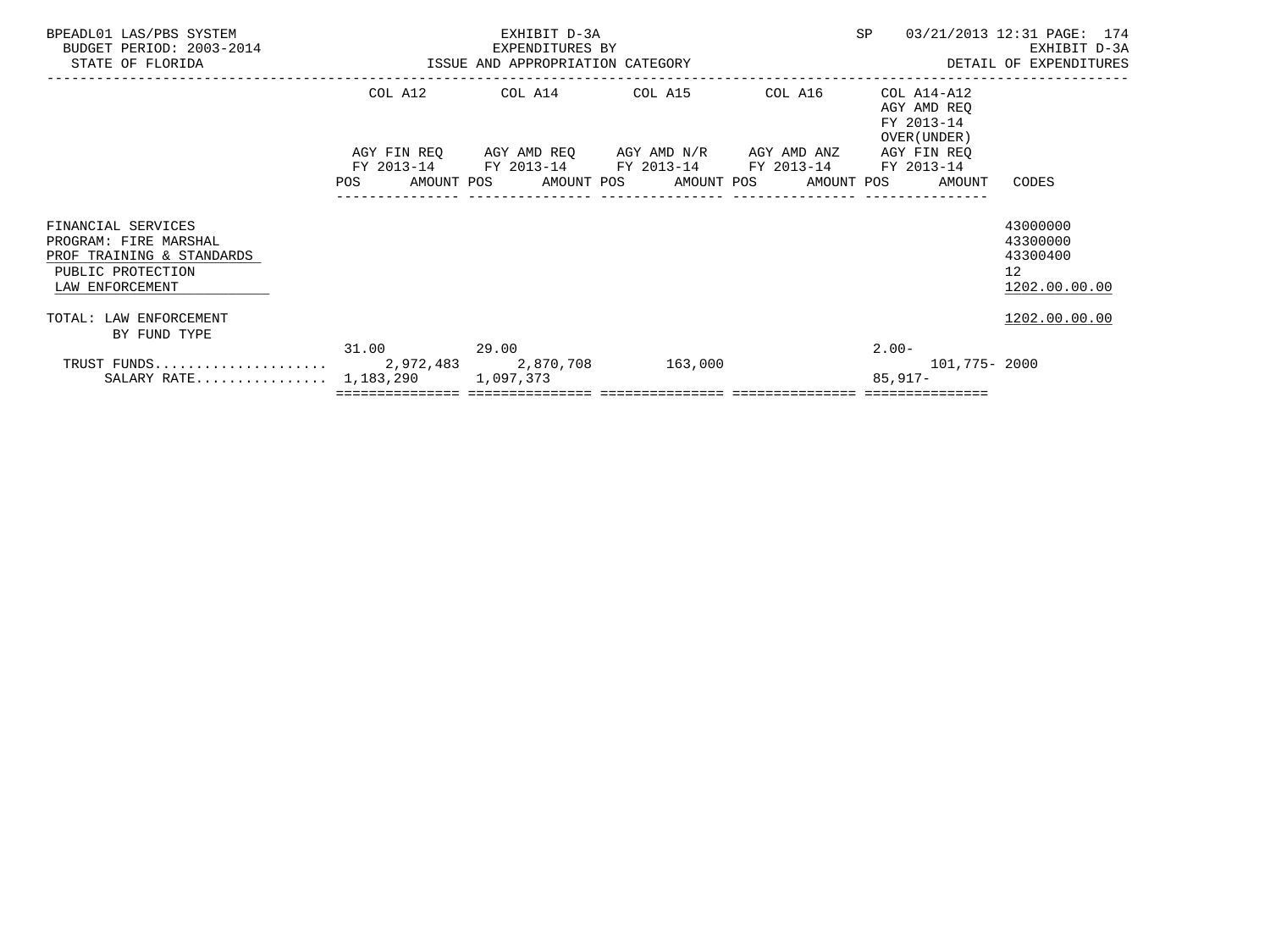| BPEADL01 LAS/PBS SYSTEM<br>BUDGET PERIOD: 2003-2014<br>STATE OF FLORIDA                                                                                                                                                          |                                              | EXHIBIT D-3A<br>EXPENDITURES BY<br>ISSUE AND APPROPRIATION CATEGORY                                                                            |                       |                       | SP 03/21/2013 12:31 PAGE: 175                                       | EXHIBIT D-3A<br>DETAIL OF EXPENDITURES                                                                |
|----------------------------------------------------------------------------------------------------------------------------------------------------------------------------------------------------------------------------------|----------------------------------------------|------------------------------------------------------------------------------------------------------------------------------------------------|-----------------------|-----------------------|---------------------------------------------------------------------|-------------------------------------------------------------------------------------------------------|
|                                                                                                                                                                                                                                  | COL A12<br>POS<br>AMOUNT POS                 | COL A14<br>AGY FIN REQ AGY AMD REQ AGY AMD N/R AGY AMD ANZ AGY FIN REQ<br>FY 2013-14 FY 2013-14 FY 2013-14 FY 2013-14 FY 2013-14<br>AMOUNT POS | COL A15<br>AMOUNT POS | COL A16<br>AMOUNT POS | COL A14-A12<br>AGY AMD REO<br>FY 2013-14<br>OVER (UNDER )<br>AMOUNT | CODES                                                                                                 |
| FINANCIAL SERVICES<br>PROGRAM: FIRE MARSHAL<br>FIRE MRSHL ADMN & SUP SRVS<br>PUBLIC PROTECTION<br>LAW ENFORCEMENT<br>ESTIMATED EXPENDITURES<br>ESTIMATED EXPENDITURES - OPERATIONS<br>SALARY RATE<br>SALARY RATE 764,673 764,673 |                                              |                                                                                                                                                |                       |                       |                                                                     | 43000000<br>43300000<br>43300500<br>12 <sup>12</sup><br>1202.00.00.00<br>1000000<br>1001000<br>000000 |
| SALARIES AND BENEFITS                                                                                                                                                                                                            |                                              |                                                                                                                                                |                       |                       |                                                                     | 010000                                                                                                |
| INSURANCE REG TF                                                                                                                                                                                                                 | 14.00    14.00<br>-STATE 1,090,679 1,090,679 |                                                                                                                                                |                       |                       |                                                                     | 2393 1                                                                                                |
| OTHER PERSONAL SERVICES                                                                                                                                                                                                          |                                              |                                                                                                                                                |                       |                       |                                                                     | 030000                                                                                                |
| INSURANCE REG TF                                                                                                                                                                                                                 | -STATE 20,102 20,102                         |                                                                                                                                                |                       |                       |                                                                     | 2393 1                                                                                                |
| <b>EXPENSES</b>                                                                                                                                                                                                                  |                                              |                                                                                                                                                |                       |                       |                                                                     | 040000                                                                                                |
| INSURANCE REG TF                                                                                                                                                                                                                 | -STATE 233, 454 233, 454                     |                                                                                                                                                |                       |                       |                                                                     | 2393 1                                                                                                |
| OPERATING CAPITAL OUTLAY                                                                                                                                                                                                         |                                              |                                                                                                                                                |                       |                       |                                                                     | 060000                                                                                                |
| INSURANCE REG TF                                                                                                                                                                                                                 | $-STATE$<br>6,000                            | 6,000                                                                                                                                          |                       |                       |                                                                     | 2393 1                                                                                                |
| SPECIAL CATEGORIES<br>CONTRACTED SERVICES                                                                                                                                                                                        |                                              |                                                                                                                                                |                       |                       |                                                                     | 100000<br>100777                                                                                      |
| INSURANCE REG TF                                                                                                                                                                                                                 | -STATE 151,189 151,189                       |                                                                                                                                                |                       |                       |                                                                     | 2393 1                                                                                                |
| OPERATION/MOTOR VEHICLES                                                                                                                                                                                                         |                                              |                                                                                                                                                |                       |                       |                                                                     | 102289                                                                                                |
| INSURANCE REG TF                                                                                                                                                                                                                 | -STATE 1,300 1,300                           |                                                                                                                                                |                       |                       |                                                                     | 2393 1                                                                                                |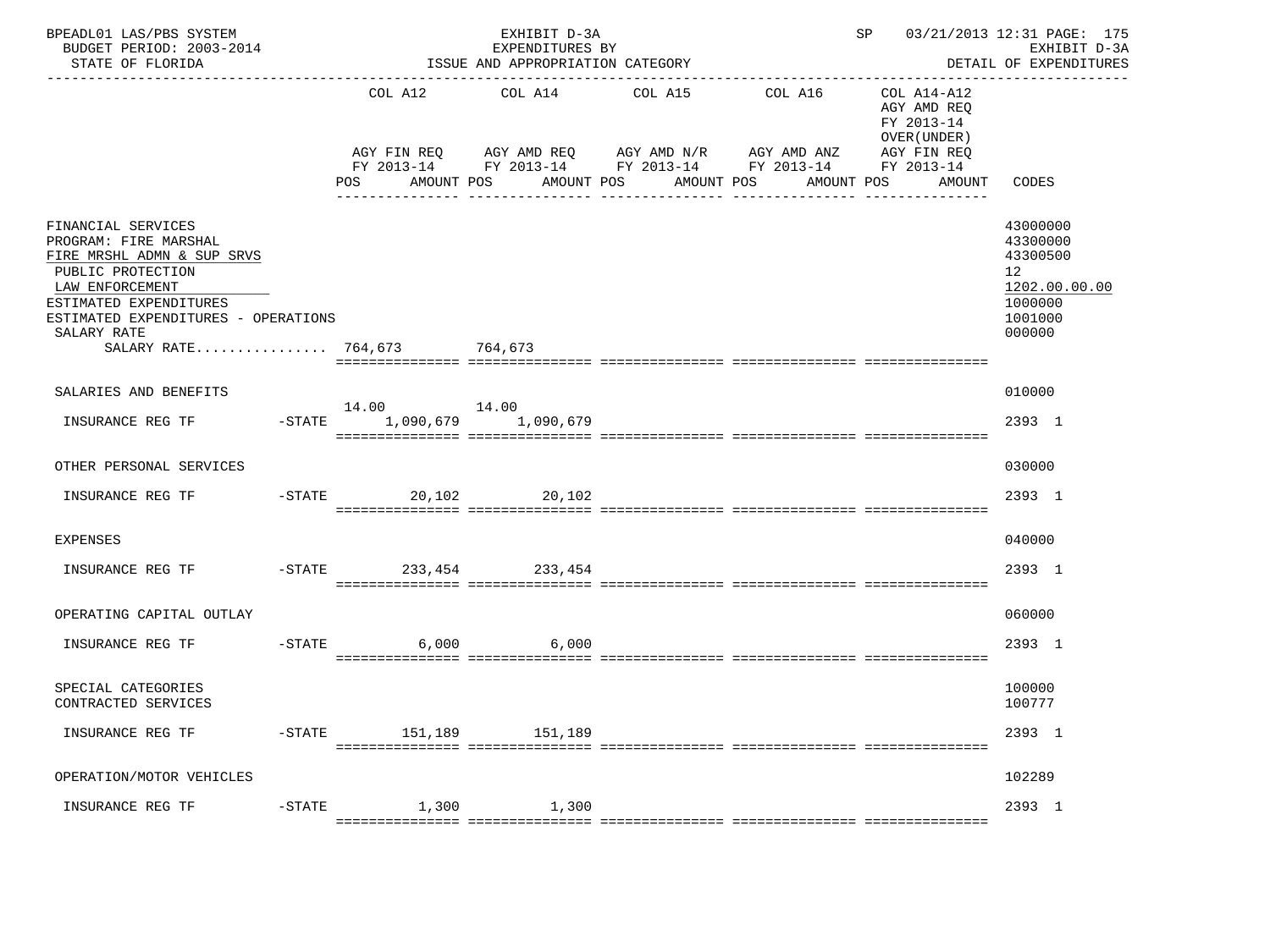| BPEADL01 LAS/PBS SYSTEM<br>BUDGET PERIOD: 2003-2014<br>STATE OF FLORIDA                                                                                                                                                               |           |                                   | EXHIBIT D-3A<br>EXPENDITURES BY<br>ISSUE AND APPROPRIATION CATEGORY | -------------------------------                                                                                                     | SP                                                                               | 03/21/2013 12:31 PAGE: 176<br>EXHIBIT D-3A<br>DETAIL OF EXPENDITURES                                           |
|---------------------------------------------------------------------------------------------------------------------------------------------------------------------------------------------------------------------------------------|-----------|-----------------------------------|---------------------------------------------------------------------|-------------------------------------------------------------------------------------------------------------------------------------|----------------------------------------------------------------------------------|----------------------------------------------------------------------------------------------------------------|
|                                                                                                                                                                                                                                       |           | COL A12<br>AGY FIN REQ<br>POS FOR | COL A14<br>AGY AMD REQ AGY AMD N/R<br>AMOUNT POS                    | COL A15<br>COL A16 COL A14-A12<br>AGY AMD ANZ<br>FY 2013-14 FY 2013-14 FY 2013-14 FY 2013-14 FY 2013-14<br>AMOUNT POS<br>AMOUNT POS | AGY AMD REO<br>FY 2013-14<br>OVER (UNDER)<br>AGY FIN REQ<br>AMOUNT POS<br>AMOUNT | CODES                                                                                                          |
| FINANCIAL SERVICES<br>PROGRAM: FIRE MARSHAL<br>FIRE MRSHL ADMN & SUP SRVS<br>PUBLIC PROTECTION<br>LAW ENFORCEMENT<br>ESTIMATED EXPENDITURES<br>ESTIMATED EXPENDITURES - OPERATIONS<br>SPECIAL CATEGORIES<br>RISK MANAGEMENT INSURANCE |           |                                   |                                                                     |                                                                                                                                     |                                                                                  | 43000000<br>43300000<br>43300500<br>12 <sup>7</sup><br>1202.00.00.00<br>1000000<br>1001000<br>100000<br>103241 |
| INSURANCE REG TF                                                                                                                                                                                                                      |           | -STATE 343,693 343,693            |                                                                     |                                                                                                                                     |                                                                                  | 2393 1                                                                                                         |
| SUPP FIREFIGHTERS COMP                                                                                                                                                                                                                |           |                                   |                                                                     |                                                                                                                                     |                                                                                  | 103725                                                                                                         |
| INSURANCE REG TF                                                                                                                                                                                                                      |           | -STATE 7,500 7,500                |                                                                     |                                                                                                                                     |                                                                                  | 2393 1                                                                                                         |
| LEASE/PURCHASE/EQUIPMENT                                                                                                                                                                                                              |           |                                   |                                                                     |                                                                                                                                     |                                                                                  | 105281                                                                                                         |
| INSURANCE REG TF                                                                                                                                                                                                                      | $-$ STATE | 4,985                             | 4,985                                                               |                                                                                                                                     |                                                                                  | 2393 1                                                                                                         |
| TR/DMS/HR SVCS/STW CONTRCT                                                                                                                                                                                                            |           |                                   |                                                                     |                                                                                                                                     |                                                                                  | 107040                                                                                                         |
| INSURANCE REG TF                                                                                                                                                                                                                      |           | -STATE 6.282 6.282                |                                                                     |                                                                                                                                     |                                                                                  | 2393 1                                                                                                         |
| TOTAL: ESTIMATED EXPENDITURES - OPERATIONS<br>TOTAL POSITIONS 14.00 14.00<br>TOTAL ISSUE 1,865,184 1,865,184<br>TOTAL SALARY RATE 764,673 764,673                                                                                     |           |                                   |                                                                     |                                                                                                                                     |                                                                                  | 1001000                                                                                                        |
| CASUALTY INSURANCE PREMIUM<br>ADJUSTMENT<br>SPECIAL CATEGORIES<br>RISK MANAGEMENT INSURANCE                                                                                                                                           |           |                                   |                                                                     |                                                                                                                                     |                                                                                  | 1001090<br>100000<br>103241                                                                                    |
| INSURANCE REG TF                                                                                                                                                                                                                      |           |                                   | -STATE 32,165 32,165                                                |                                                                                                                                     |                                                                                  | 2393 1                                                                                                         |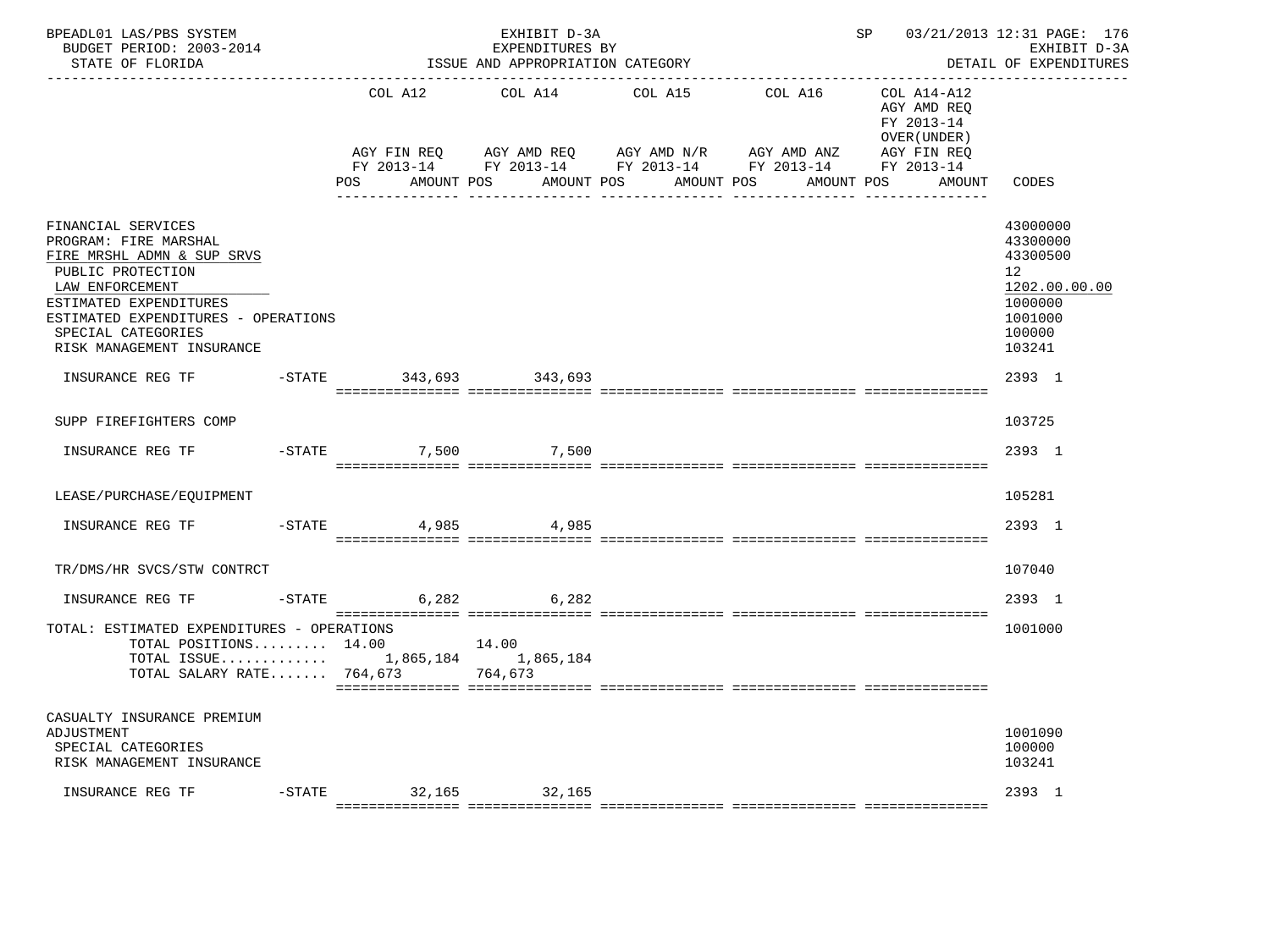| BPEADL01 LAS/PBS SYSTEM<br>BUDGET PERIOD: 2003-2014<br>STATE OF FLORIDA                                                                                                                                                                                   |           |                      | EXHIBIT D-3A<br>EXPENDITURES BY<br>ISSUE AND APPROPRIATION CATEGORY |                                  |                                                                                                                                  |                                                                                  | SP 03/21/2013 12:31 PAGE: 177<br>EXHIBIT D-3A<br>DETAIL OF EXPENDITURES                              |
|-----------------------------------------------------------------------------------------------------------------------------------------------------------------------------------------------------------------------------------------------------------|-----------|----------------------|---------------------------------------------------------------------|----------------------------------|----------------------------------------------------------------------------------------------------------------------------------|----------------------------------------------------------------------------------|------------------------------------------------------------------------------------------------------|
|                                                                                                                                                                                                                                                           |           | POS                  | COL A12 COL A14<br>AMOUNT POS                                       | COL A15<br>AMOUNT POS AMOUNT POS | COL A16<br>AGY FIN REQ AGY AMD REQ AGY AMD N/R AGY AMD ANZ AGY FIN REQ<br>FY 2013-14 FY 2013-14 FY 2013-14 FY 2013-14 FY 2013-14 | COL A14-A12<br>AGY AMD REQ<br>FY 2013-14<br>OVER (UNDER)<br>AMOUNT POS<br>AMOUNT | ------------------<br>CODES                                                                          |
| FINANCIAL SERVICES<br>PROGRAM: FIRE MARSHAL<br>FIRE MRSHL ADMN & SUP SRVS<br>PUBLIC PROTECTION<br>LAW ENFORCEMENT<br>ESTIMATED EXPENDITURES<br>FLORIDA RETIREMENT SYSTEM<br>CONTRIBUTION ADJUSTMENT FOR<br>FISCAL YEAR 2012-2013<br>SALARIES AND BENEFITS |           |                      |                                                                     |                                  |                                                                                                                                  |                                                                                  | 43000000<br>43300000<br>43300500<br>12 <sup>°</sup><br>1202.00.00.00<br>1000000<br>1001240<br>010000 |
| INSURANCE REG TF                                                                                                                                                                                                                                          |           | $-STATE$             | 5,944<br>5,944                                                      |                                  |                                                                                                                                  |                                                                                  | 2393 1                                                                                               |
| ADJUSTMENT TO STATE HEALTH<br>INSURANCE PREMIUM CONTRIBUTION -<br>FISCAL YEAR 2012-13<br>SALARIES AND BENEFITS<br>INSURANCE REG TF                                                                                                                        |           | $-STATE$ 1,733 1,733 |                                                                     |                                  |                                                                                                                                  |                                                                                  | 1001830<br>010000<br>2393 1                                                                          |
| REALLOCATION OF HUMAN RESOURCES<br>OUTSOURCING<br>SPECIAL CATEGORIES<br>TR/DMS/HR SVCS/STW CONTRCT                                                                                                                                                        |           |                      |                                                                     |                                  |                                                                                                                                  |                                                                                  | 1005900<br>100000<br>107040                                                                          |
| INSURANCE REG TF                                                                                                                                                                                                                                          |           | $-STATE$<br>152-     | $152-$                                                              |                                  |                                                                                                                                  |                                                                                  | 2393 1                                                                                               |
| ADJUSTMENTS TO CURRENT YEAR<br>ESTIMATED EXPENDITURES<br>REALIGNMENT OF POSITIONS AND<br>SALARIES AND BENEFITS WITHIN STATE                                                                                                                               |           |                      |                                                                     |                                  |                                                                                                                                  |                                                                                  | 1600000                                                                                              |
| FIRE MARSHAL - ADD<br>SALARY RATE<br>SALARY RATE 87,329                                                                                                                                                                                                   |           |                      | 87,329                                                              |                                  |                                                                                                                                  |                                                                                  | 160F210<br>000000                                                                                    |
| SALARIES AND BENEFITS                                                                                                                                                                                                                                     |           |                      |                                                                     |                                  |                                                                                                                                  |                                                                                  | 010000                                                                                               |
| INSURANCE REG TF                                                                                                                                                                                                                                          | $-$ STATE | 2.00<br>120,929      | 2.00<br>120,929                                                     |                                  |                                                                                                                                  |                                                                                  | 2393 1                                                                                               |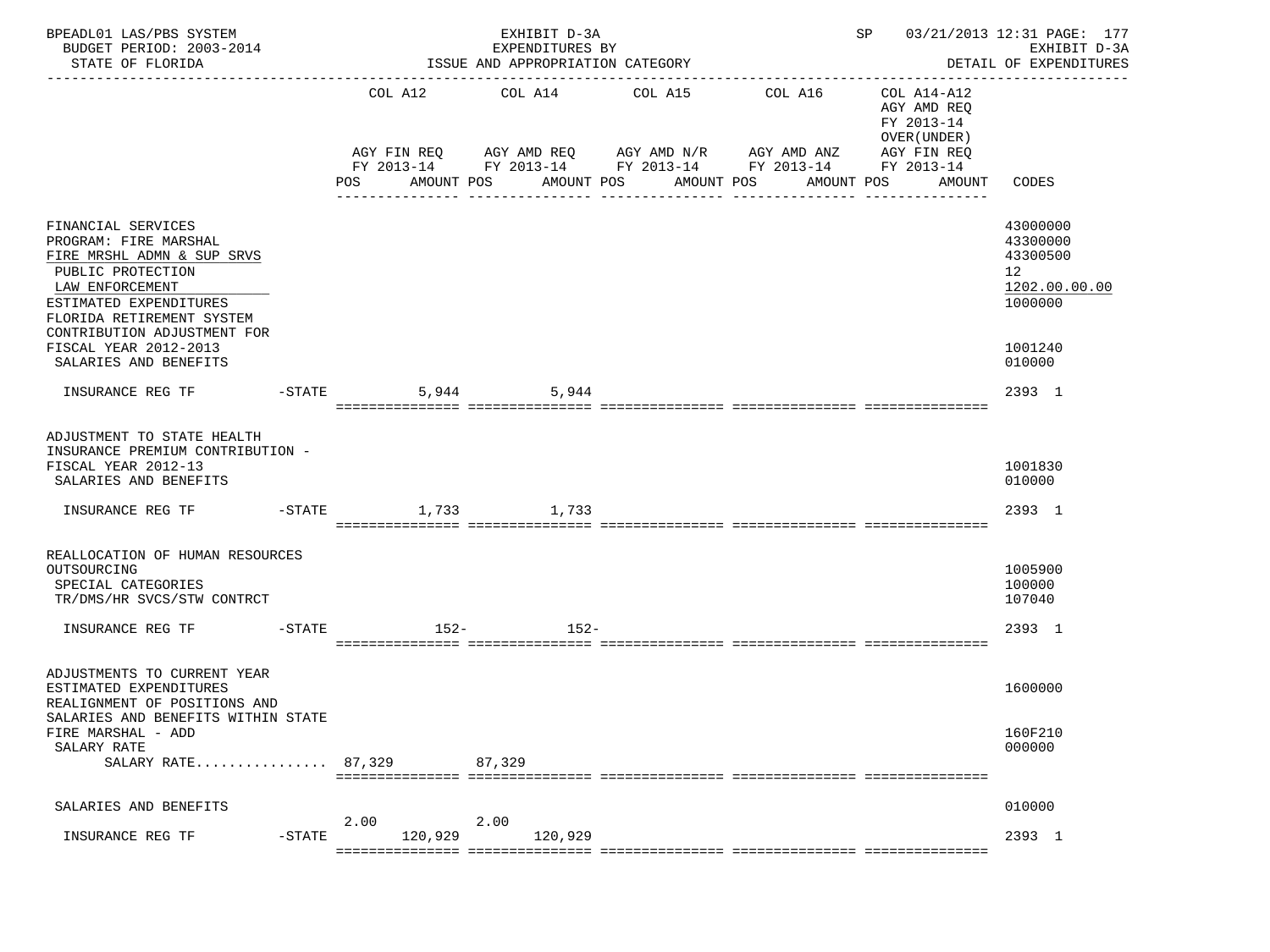| BPEADL01 LAS/PBS SYSTEM<br>BUDGET PERIOD: 2003-2014<br>STATE OF FLORIDA                                                                                                                                                                            |            | EXHIBIT D-3A<br>EXPENDITURES BY<br>ISSUE AND APPROPRIATION CATEGORY                                                                                      |                  |            | SP                                                       | 03/21/2013 12:31 PAGE: 178<br>EXHIBIT D-3A<br>DETAIL OF EXPENDITURES |
|----------------------------------------------------------------------------------------------------------------------------------------------------------------------------------------------------------------------------------------------------|------------|----------------------------------------------------------------------------------------------------------------------------------------------------------|------------------|------------|----------------------------------------------------------|----------------------------------------------------------------------|
|                                                                                                                                                                                                                                                    |            | COL A12 COL A14 COL A15 COL A16<br>AGY FIN REQ AGY AMD REQ AGY AMD N/R AGY AMD ANZ AGY FIN REQ<br>FY 2013-14 FY 2013-14 FY 2013-14 FY 2013-14 FY 2013-14 |                  |            | COL A14-A12<br>AGY AMD REQ<br>FY 2013-14<br>OVER (UNDER) |                                                                      |
|                                                                                                                                                                                                                                                    | <b>POS</b> | AMOUNT POS                                                                                                                                               | AMOUNT POS       | AMOUNT POS | AMOUNT POS<br>AMOUNT                                     | CODES                                                                |
| FINANCIAL SERVICES<br>PROGRAM: FIRE MARSHAL<br>FIRE MRSHL ADMN & SUP SRVS<br>PUBLIC PROTECTION<br>LAW ENFORCEMENT<br>ADJUSTMENTS TO CURRENT YEAR<br>ESTIMATED EXPENDITURES<br>REALIGNMENT OF POSITIONS AND                                         |            |                                                                                                                                                          |                  |            |                                                          | 43000000<br>43300000<br>43300500<br>12<br>1202.00.00.00<br>1600000   |
| SALARIES AND BENEFITS WITHIN STATE<br>FIRE MARSHAL - ADD                                                                                                                                                                                           |            |                                                                                                                                                          |                  |            |                                                          | 160F210                                                              |
| TOTAL: REALIGNMENT OF POSITIONS AND<br>SALARIES AND BENEFITS WITHIN STATE<br>FIRE MARSHAL - ADD<br>TOTAL POSITIONS $2.00$<br>$\texttt{TOTAL}$ ISSUE 120,929<br>TOTAL SALARY RATE 87,329                                                            |            | 2.00<br>120,929<br>87,329                                                                                                                                |                  |            |                                                          | 160F210                                                              |
|                                                                                                                                                                                                                                                    |            |                                                                                                                                                          |                  |            |                                                          |                                                                      |
| AGENCY ISSUE NARRATIVE:<br>2013-2014 BUDGET YEAR NARRATIVE:<br>Issue Title: Realignment of positions and salaries and benefits within State Fire Marshal                                                                                           |            |                                                                                                                                                          | IT COMPONENT? NO |            |                                                          |                                                                      |
| Issue Description:                                                                                                                                                                                                                                 |            |                                                                                                                                                          |                  |            |                                                          |                                                                      |
| This issue is for the re-approval of the current year budget amendment approved on 7/5/2012. Agency amendment 13-02 (EOG<br>Log# Q0022) moved two (2) FTE, and associated budget, between budget entities with the Division of State Fire Marshal. |            |                                                                                                                                                          |                  |            |                                                          |                                                                      |
| POSITION DETAIL OF SALARIES AND BENEFITS:                                                                                                                                                                                                          |            |                                                                                                                                                          |                  |            |                                                          |                                                                      |
|                                                                                                                                                                                                                                                    | FTE        | BASE RATE                                                                                                                                                | ADDITIVES        | BENEFITS   | SUBTOTAL<br>ႜ                                            | LAPSE LAPSED SALARIES<br>AND BENEFITS                                |
| A12 - AGY FIN REQ FY 2013-14                                                                                                                                                                                                                       |            |                                                                                                                                                          |                  |            |                                                          |                                                                      |
| CHANGES TO CURRENTLY AUTHORIZED POSITIONS                                                                                                                                                                                                          |            |                                                                                                                                                          |                  |            |                                                          |                                                                      |
| 2225 GOVERNMENT ANALYST II<br>00664 002<br>8463 CRIME LABORATORY ANALYST                                                                                                                                                                           |            | 1.00 42,616                                                                                                                                              |                  | 15,644     |                                                          | 58,260 0.00 58,260                                                   |
| 01590 001                                                                                                                                                                                                                                          | 1.00       | 46,524                                                                                                                                                   |                  | 16,145     | 62,669                                                   | 0.00<br>62,669                                                       |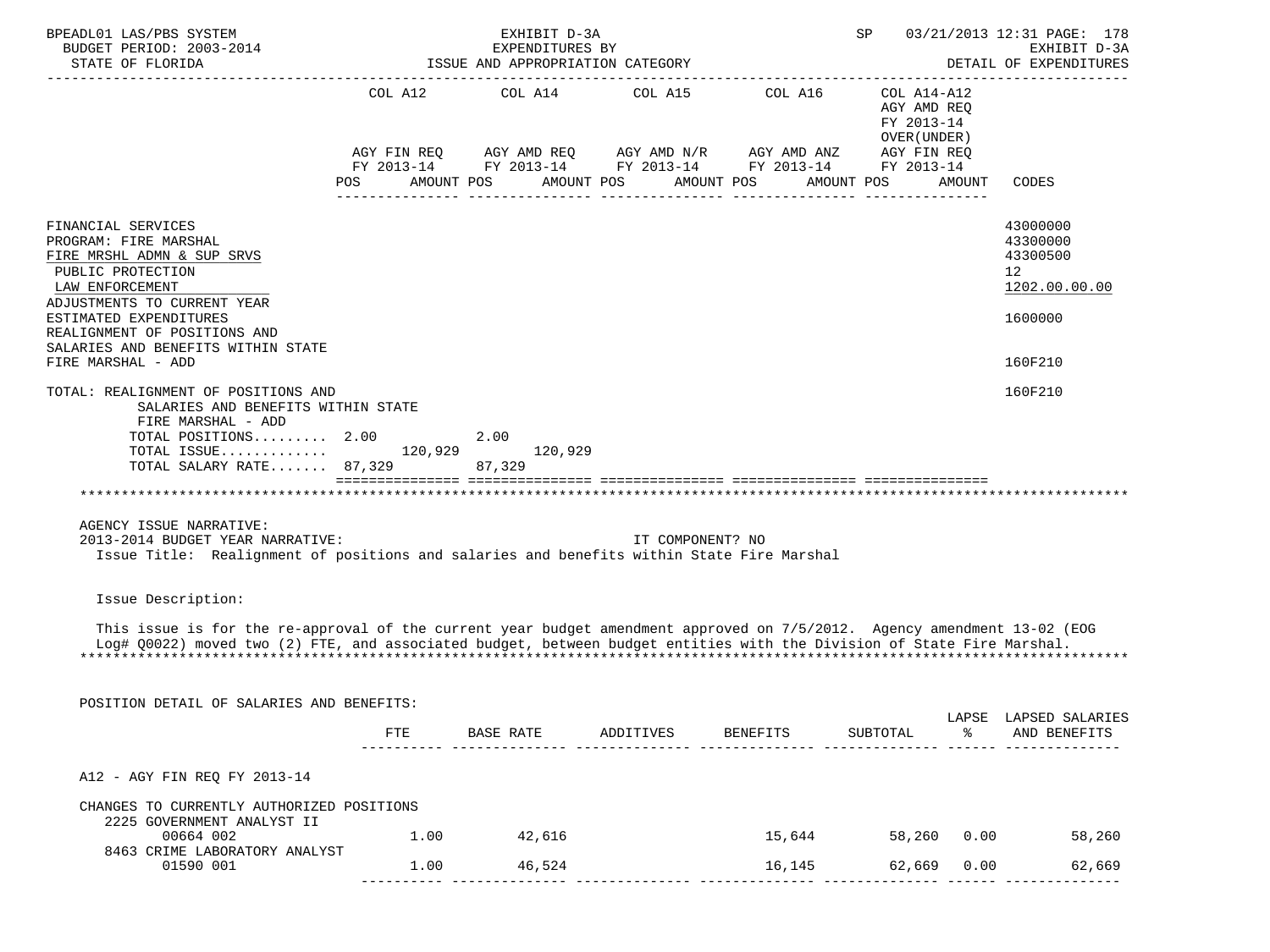| BPEADL01 LAS/PBS SYSTEM                                                                                                                                                                                                                                                |            | EXHIBIT D-3A                                        |                       |                                                                                                                                  |                                                          |        | SP 03/21/2013 12:31 PAGE: 179                                                 |
|------------------------------------------------------------------------------------------------------------------------------------------------------------------------------------------------------------------------------------------------------------------------|------------|-----------------------------------------------------|-----------------------|----------------------------------------------------------------------------------------------------------------------------------|----------------------------------------------------------|--------|-------------------------------------------------------------------------------|
| BUDGET PERIOD: 2003-2014<br>STATE OF FLORIDA                                                                                                                                                                                                                           |            | EXPENDITURES BY<br>ISSUE AND APPROPRIATION CATEGORY |                       |                                                                                                                                  |                                                          |        | EXHIBIT D-3A<br>DETAIL OF EXPENDITURES                                        |
|                                                                                                                                                                                                                                                                        |            | COL A12 COL A14 COL A15                             |                       | COL A16<br>AGY FIN REQ AGY AMD REQ AGY AMD N/R AGY AMD ANZ AGY FIN REQ<br>FY 2013-14 FY 2013-14 FY 2013-14 FY 2013-14 FY 2013-14 | COL A14-A12<br>AGY AMD REQ<br>FY 2013-14<br>OVER (UNDER) |        |                                                                               |
|                                                                                                                                                                                                                                                                        | <b>POS</b> | AMOUNT POS                                          | AMOUNT POS AMOUNT POS |                                                                                                                                  | AMOUNT POS                                               | AMOUNT | CODES                                                                         |
| FINANCIAL SERVICES<br>PROGRAM: FIRE MARSHAL<br>FIRE MRSHL ADMN & SUP SRVS<br>PUBLIC PROTECTION<br>LAW ENFORCEMENT<br>ADJUSTMENTS TO CURRENT YEAR<br>ESTIMATED EXPENDITURES<br>REALIGNMENT OF POSITIONS AND<br>SALARIES AND BENEFITS WITHIN STATE<br>FIRE MARSHAL - ADD |            |                                                     |                       |                                                                                                                                  |                                                          |        | 43000000<br>43300000<br>43300500<br>12<br>1202.00.00.00<br>1600000<br>160F210 |
| POSITION DETAIL OF SALARIES AND BENEFITS:                                                                                                                                                                                                                              |            |                                                     |                       |                                                                                                                                  |                                                          |        |                                                                               |
|                                                                                                                                                                                                                                                                        | FTE        |                                                     |                       | BASE RATE           ADDITIVES           BENEFITS           SUBTOTAL                                                              | $\sim$ $\approx$                                         |        | LAPSE LAPSED SALARIES<br>AND BENEFITS                                         |
| A12 - AGY FIN REQ FY 2013-14<br>CHANGES TO CURRENTLY AUTHORIZED POSITIONS<br>TOTALS FOR ISSUE BY FUND<br>2393 INSURANCE REG TF                                                                                                                                         |            |                                                     |                       |                                                                                                                                  |                                                          |        | 120,929                                                                       |
|                                                                                                                                                                                                                                                                        | 2.00       | 89,140                                              |                       |                                                                                                                                  | 31,789 120,929                                           |        | --------------<br>120,929                                                     |
| RA06 RATE ADJ - NO FTE - NO SALARY - NO BENEFITS<br>00664 001<br>01590 002<br>TOTAL SALARY RATE                                                                                                                                                                        |            | 3,765<br>$5,576-$<br>$1,811-$                       |                       |                                                                                                                                  |                                                          |        | ==============<br>==============                                              |
|                                                                                                                                                                                                                                                                        |            |                                                     |                       |                                                                                                                                  |                                                          |        |                                                                               |
| A14 - AGY AMD REQ FY 2013-14<br>CHANGES TO CURRENTLY AUTHORIZED POSITIONS                                                                                                                                                                                              |            |                                                     |                       |                                                                                                                                  |                                                          |        |                                                                               |
| 2225 GOVERNMENT ANALYST II<br>00664 002                                                                                                                                                                                                                                | 1.00       | 42,616                                              |                       | 15,644                                                                                                                           | 58,260 0.00                                              |        | 58,260                                                                        |
| 8463 CRIME LABORATORY ANALYST<br>01590 001                                                                                                                                                                                                                             | 1.00       | 46,524                                              |                       | 16,145                                                                                                                           | 62,669                                                   | 0.00   | 62,669                                                                        |
|                                                                                                                                                                                                                                                                        |            |                                                     |                       |                                                                                                                                  |                                                          |        |                                                                               |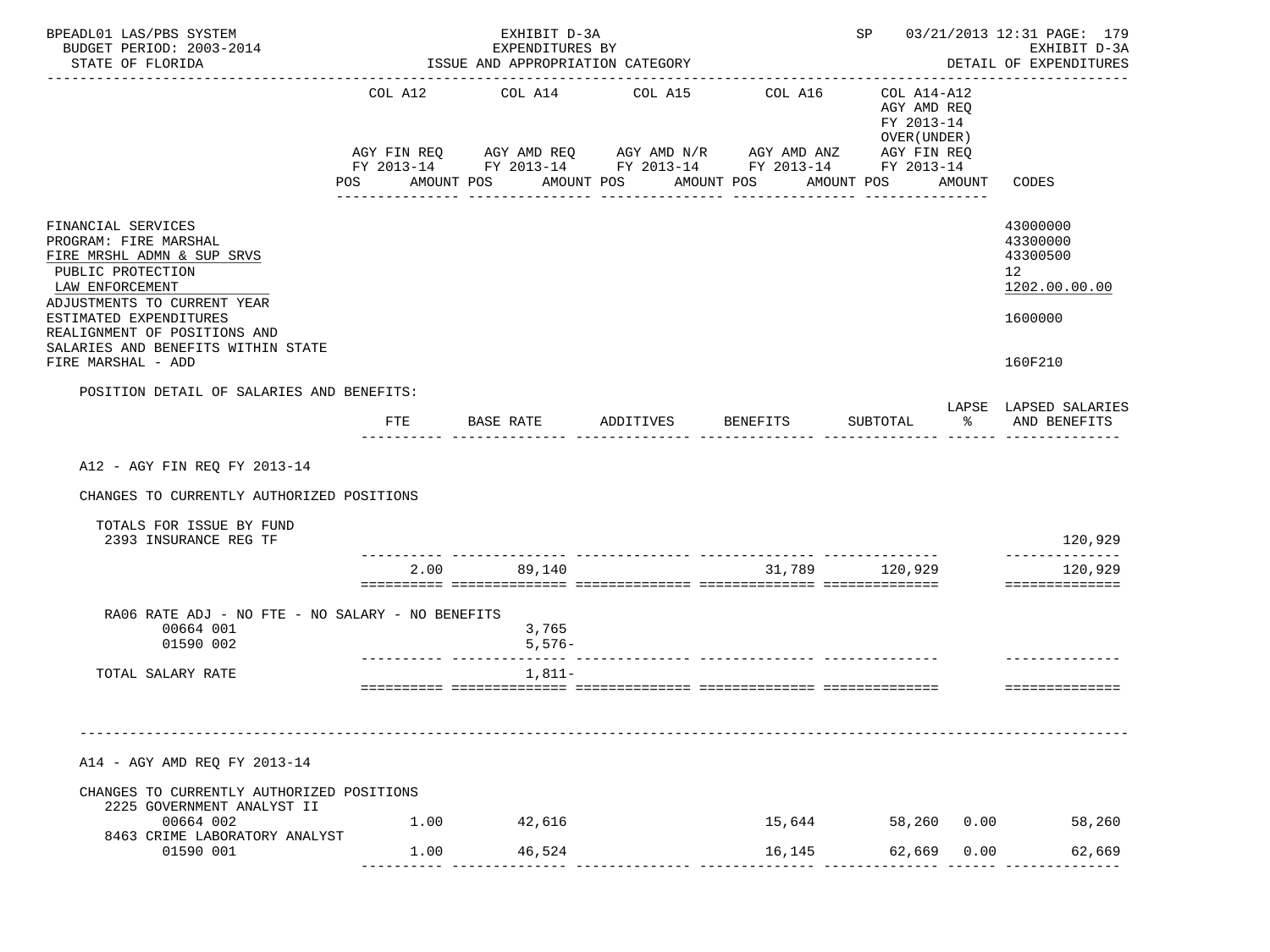| BPEADL01 LAS/PBS SYSTEM<br>BUDGET PERIOD: 2003-2014<br>STATE OF FLORIDA                                                                          |                    | EXHIBIT D-3A<br>EXPENDITURES BY<br>ISSUE AND APPROPRIATION CATEGORY                                                                   |                          | SP 03/21/2013 12:31 PAGE: 180 | EXHIBIT D-3A<br>DETAIL OF EXPENDITURES<br>. <u>_ _ _ _ _ _ _ _ _ _ _ _ _</u> _   |                                                         |
|--------------------------------------------------------------------------------------------------------------------------------------------------|--------------------|---------------------------------------------------------------------------------------------------------------------------------------|--------------------------|-------------------------------|----------------------------------------------------------------------------------|---------------------------------------------------------|
|                                                                                                                                                  | AGY FIN REO<br>POS | COL A12 COL A14 COL A15<br>AGY FIN REQ AGY AMD REQ AGY AMD N/R AGY AMD ANZ AGY FIN REQ FY 2013-14 FY 2013-14 FY 2013-14<br>AMOUNT POS | AMOUNT POS<br>AMOUNT POS | COL A16                       | COL A14-A12<br>AGY AMD REO<br>FY 2013-14<br>OVER (UNDER)<br>AMOUNT POS<br>AMOUNT | CODES                                                   |
| FINANCIAL SERVICES<br>PROGRAM: FIRE MARSHAL<br>FIRE MRSHL ADMN & SUP SRVS<br>PUBLIC PROTECTION<br>LAW ENFORCEMENT<br>ADJUSTMENTS TO CURRENT YEAR |                    |                                                                                                                                       |                          |                               |                                                                                  | 43000000<br>43300000<br>43300500<br>12<br>1202.00.00.00 |
| ESTIMATED EXPENDITURES<br>REALIGNMENT OF POSITIONS AND<br>SALARIES AND BENEFITS WITHIN STATE<br>FIRE MARSHAL - ADD                               |                    |                                                                                                                                       |                          |                               |                                                                                  | 1600000<br>160F210                                      |
| POSITION DETAIL OF SALARIES AND BENEFITS:                                                                                                        | FTE                | BASE RATE ADDITIVES BENEFITS                                                                                                          |                          |                               | SUBTOTAL                                                                         | LAPSE LAPSED SALARIES<br>% AND BENEFITS                 |
|                                                                                                                                                  |                    |                                                                                                                                       |                          |                               |                                                                                  |                                                         |
| A14 - AGY AMD REQ FY 2013-14                                                                                                                     |                    |                                                                                                                                       |                          |                               |                                                                                  |                                                         |
| CHANGES TO CURRENTLY AUTHORIZED POSITIONS                                                                                                        |                    |                                                                                                                                       |                          |                               |                                                                                  |                                                         |
| TOTALS FOR ISSUE BY FUND<br>2393 INSURANCE REG TF                                                                                                |                    |                                                                                                                                       |                          |                               |                                                                                  | 120,929                                                 |
|                                                                                                                                                  |                    | 2.00 89,140                                                                                                                           |                          | 31,789 120,929                |                                                                                  | --------------<br>120,929<br>==============             |
| RA06 RATE ADJ - NO FTE - NO SALARY - NO BENEFITS<br>00664 001<br>01590 002                                                                       |                    | 3,765<br>$5.576-$                                                                                                                     |                          |                               |                                                                                  |                                                         |
| TOTAL SALARY RATE                                                                                                                                |                    | $1.811-$                                                                                                                              |                          |                               |                                                                                  |                                                         |
|                                                                                                                                                  |                    |                                                                                                                                       |                          |                               | ************************************                                             | ---------------                                         |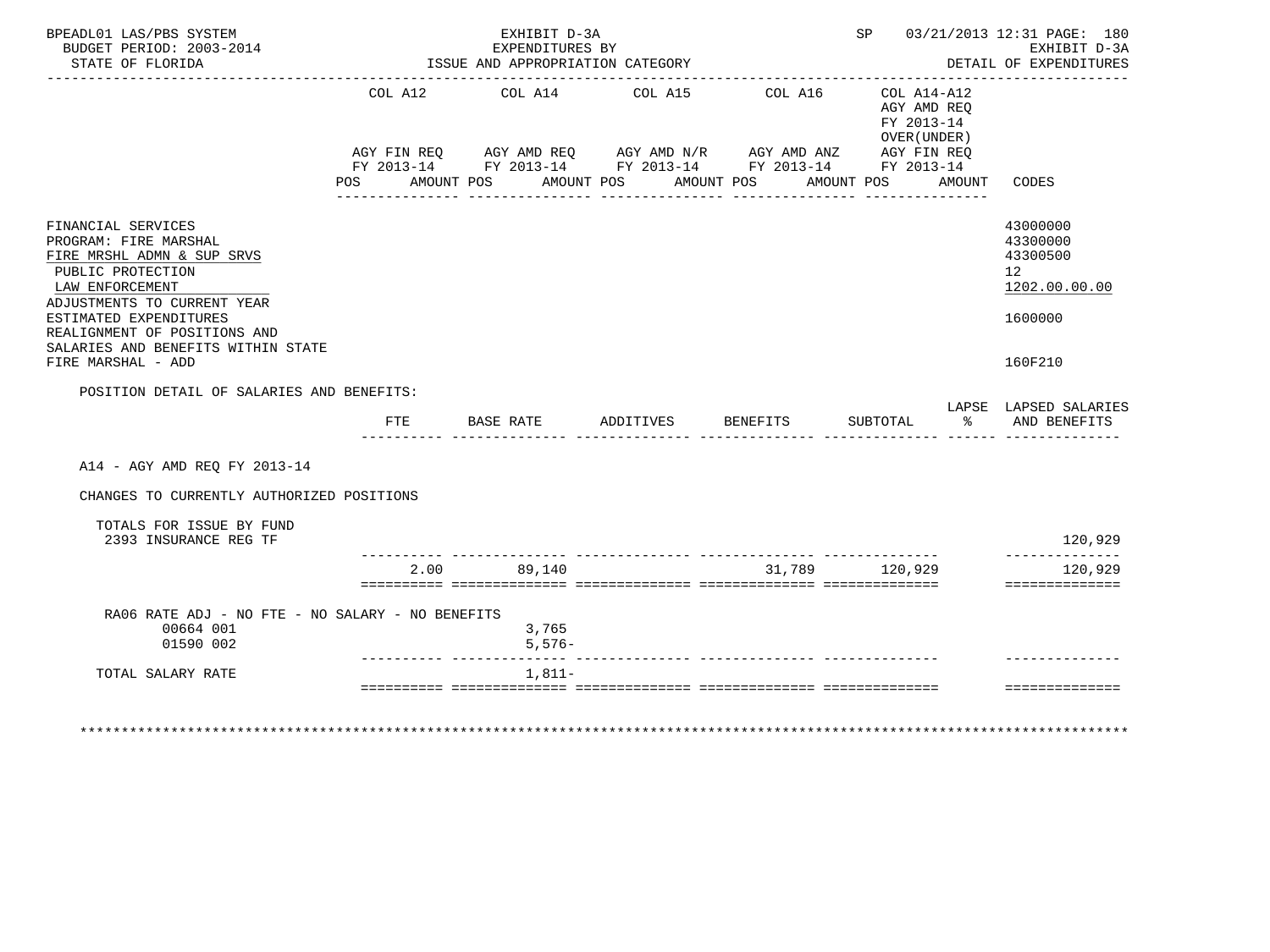| BPEADL01 LAS/PBS SYSTEM<br>BUDGET PERIOD: 2003-2014<br>SUDGET PERIOD: 2003-2014<br>STATE OF FLORIDA                                                                                                                                                                                                                                                                                |                                                 | EXHIBIT D-3A<br>EXPENDITURES BY<br>ISSUE AND APPROPRIATION CATEGORY |                  |                                                                                    | SP                                                       | 03/21/2013 12:31 PAGE: 181<br>EXHIBIT D-3A<br>DETAIL OF EXPENDITURES                    |
|------------------------------------------------------------------------------------------------------------------------------------------------------------------------------------------------------------------------------------------------------------------------------------------------------------------------------------------------------------------------------------|-------------------------------------------------|---------------------------------------------------------------------|------------------|------------------------------------------------------------------------------------|----------------------------------------------------------|-----------------------------------------------------------------------------------------|
|                                                                                                                                                                                                                                                                                                                                                                                    | AGY FIN REQ                                     |                                                                     |                  | COL A12 COL A14 COL A15 COL A16 COL A14-A12<br>AGY AMD REQ AGY AMD N/R AGY AMD ANZ | AGY AMD REO<br>FY 2013-14<br>OVER (UNDER)<br>AGY FIN REQ |                                                                                         |
|                                                                                                                                                                                                                                                                                                                                                                                    | POS AMOUNT POS AMOUNT POS AMOUNT POS AMOUNT POS |                                                                     |                  | FY 2013-14 FY 2013-14 FY 2013-14 FY 2013-14 FY 2013-14                             | AMOUNT                                                   | CODES                                                                                   |
| FINANCIAL SERVICES<br>PROGRAM: FIRE MARSHAL<br>FIRE MRSHL ADMN & SUP SRVS<br>PUBLIC PROTECTION<br>LAW ENFORCEMENT<br>ADJUSTMENTS TO CURRENT YEAR<br>ESTIMATED EXPENDITURES<br>REALIGNMENT OF LEASE OR<br>LEASE-PURCHASE EQUIPMENT - DEDUCT<br><b>EXPENSES</b>                                                                                                                      |                                                 |                                                                     |                  |                                                                                    |                                                          | 43000000<br>43300000<br>43300500<br>12<br>1202.00.00.00<br>1600000<br>160M010<br>040000 |
| INSURANCE REG TF                                                                                                                                                                                                                                                                                                                                                                   | $-$ STATE                                       | $3,300 3,300-$                                                      |                  |                                                                                    |                                                          | 2393 1                                                                                  |
|                                                                                                                                                                                                                                                                                                                                                                                    |                                                 |                                                                     |                  |                                                                                    |                                                          | *********************                                                                   |
| AGENCY ISSUE NARRATIVE:<br>2013-2014 BUDGET YEAR NARRATIVE:<br>This issue further aligns budget in the correct appropriation category for lease/lease purchase expenditures. A major<br>change in the FY 2012-13 instructions required departments to satisfy the requirements of Ch. 2011-45, L.O.F. (SB 1314).<br>This issue nets to zero with corresponding issue code 160M020. |                                                 |                                                                     | IT COMPONENT? NO |                                                                                    |                                                          |                                                                                         |
| REALIGNMENT OF LEASE OR<br>LEASE-PURCHASE EOUIPMENT - ADD<br>SPECIAL CATEGORIES<br>LEASE/PURCHASE/EQUIPMENT                                                                                                                                                                                                                                                                        |                                                 |                                                                     |                  |                                                                                    |                                                          | 160M020<br>100000<br>105281                                                             |
| INSURANCE REG TF                                                                                                                                                                                                                                                                                                                                                                   | $-STATE$                                        | 3,300 3,300                                                         |                  |                                                                                    |                                                          | 2393 1                                                                                  |
|                                                                                                                                                                                                                                                                                                                                                                                    |                                                 |                                                                     |                  |                                                                                    |                                                          |                                                                                         |
| AGENCY ISSUE NARRATIVE:<br>2013-2014 BUDGET YEAR NARRATIVE:<br>This issue further aligns budget in the correct appropriation category for lease/lease purchase expenditures. A major<br>change in the FY 2012-13 instructions required departments to satisfy the requirements of Ch. 2011-45, L.O.F. (SB 1314).<br>This issue nets to zero with corresponding issue code 160M010. |                                                 |                                                                     | IT COMPONENT? NO |                                                                                    |                                                          |                                                                                         |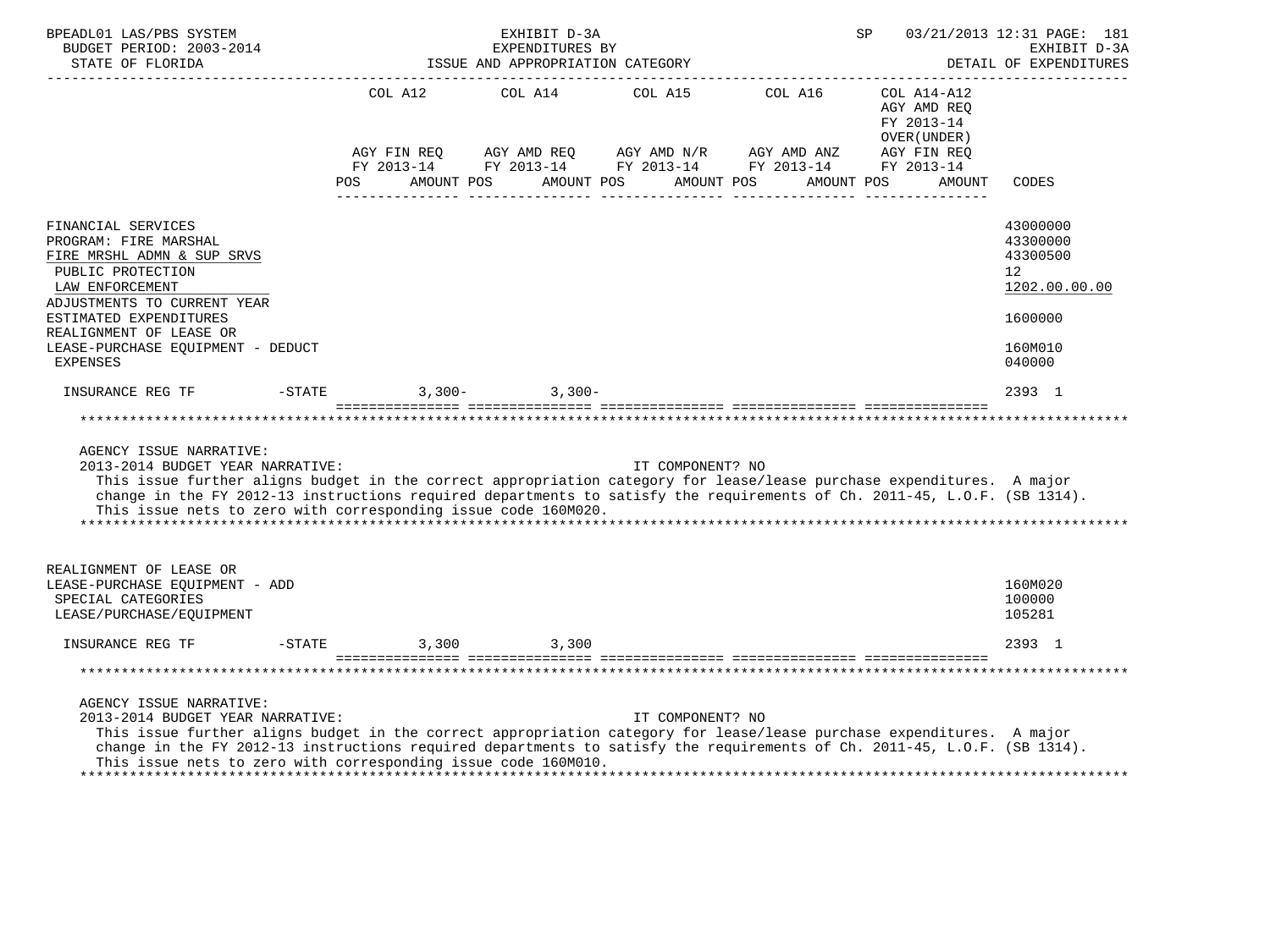| BPEADL01 LAS/PBS SYSTEM<br>BUDGET PERIOD: 2003-2014                                                                                                                                                                                                                                                                                                                                                                                                                                                                                                                                                                                                                                                                |                                                    | EXHIBIT D-3A<br>EXPENDITURES BY  |                       |                                                                                                                                              | SP                                                                         | 03/21/2013 12:31 PAGE: 182<br>EXHIBIT D-3A                         |
|--------------------------------------------------------------------------------------------------------------------------------------------------------------------------------------------------------------------------------------------------------------------------------------------------------------------------------------------------------------------------------------------------------------------------------------------------------------------------------------------------------------------------------------------------------------------------------------------------------------------------------------------------------------------------------------------------------------------|----------------------------------------------------|----------------------------------|-----------------------|----------------------------------------------------------------------------------------------------------------------------------------------|----------------------------------------------------------------------------|--------------------------------------------------------------------|
| STATE OF FLORIDA                                                                                                                                                                                                                                                                                                                                                                                                                                                                                                                                                                                                                                                                                                   |                                                    | ISSUE AND APPROPRIATION CATEGORY |                       |                                                                                                                                              |                                                                            | DETAIL OF EXPENDITURES                                             |
|                                                                                                                                                                                                                                                                                                                                                                                                                                                                                                                                                                                                                                                                                                                    | COL A12<br>AGY FIN REO<br><b>POS</b><br>AMOUNT POS | COL A14                          | AMOUNT POS AMOUNT POS | COL A15 COL A16<br>AGY AMD REQ AGY AMD $N/R$ AGY AMD ANZ AGY FIN REQ<br>FY 2013-14 FY 2013-14 FY 2013-14 FY 2013-14 FY 2013-14<br>AMOUNT POS | COL A14-A12<br>AGY AMD REQ<br>FY 2013-14<br>OVER (UNDER )<br><b>AMOUNT</b> | CODES                                                              |
| FINANCIAL SERVICES<br>PROGRAM: FIRE MARSHAL<br>FIRE MRSHL ADMN & SUP SRVS<br>PUBLIC PROTECTION<br>LAW ENFORCEMENT<br>ESTIMATED EXPENDITURES REALIGNMENT<br>REALIGN BUDGET AUTHORITY BETWEEN<br>CATEGORIES TO MATCH ANTICIPATED<br>RECURRING OPERATING EXPENDITURES -                                                                                                                                                                                                                                                                                                                                                                                                                                               |                                                    |                                  |                       |                                                                                                                                              |                                                                            | 43000000<br>43300000<br>43300500<br>12<br>1202.00.00.00<br>2000000 |
| ADD<br>SPECIAL CATEGORIES<br>CONTRACTED SERVICES                                                                                                                                                                                                                                                                                                                                                                                                                                                                                                                                                                                                                                                                   |                                                    |                                  |                       |                                                                                                                                              |                                                                            | 2000140<br>100000<br>100777                                        |
| INSURANCE REG TF                                                                                                                                                                                                                                                                                                                                                                                                                                                                                                                                                                                                                                                                                                   | $-$ STATE 24,000 24,000                            |                                  |                       |                                                                                                                                              |                                                                            | 2393 1                                                             |
|                                                                                                                                                                                                                                                                                                                                                                                                                                                                                                                                                                                                                                                                                                                    |                                                    |                                  |                       |                                                                                                                                              |                                                                            |                                                                    |
| AGENCY ISSUE NARRATIVE:<br>2013-2014 BUDGET YEAR NARRATIVE:<br>This issue is the add side of a budget authority realignment throughout the Department of Financial Services proper<br>(excluding Office of Insurance Regulation and Office of Financial Regulation). The realignment of budget was first<br>approved in FY 2012-13 General Appropriation Act. This issue continues that practice and appropriates budget from<br>various categories, except salaries, to various categories where there is additional budget need. This issue with<br>corresponding issue code 2000130 will net to zero at the department level. If the budget/fund is general revenue, this<br>also nets to zero at a fund level. |                                                    |                                  | IT COMPONENT? NO      |                                                                                                                                              |                                                                            |                                                                    |
| EQUIPMENT NEEDS<br>REPLACEMENT OF SCIENTIFIC<br>LABORATORY EQUIPMENT - ARSON LAB<br>OPERATING CAPITAL OUTLAY                                                                                                                                                                                                                                                                                                                                                                                                                                                                                                                                                                                                       |                                                    |                                  |                       |                                                                                                                                              |                                                                            | 2400000<br>2401400<br>060000                                       |
| INSURANCE REG TF                                                                                                                                                                                                                                                                                                                                                                                                                                                                                                                                                                                                                                                                                                   | $-STATE$ 185,000 185,000 185,000 185,000           |                                  |                       |                                                                                                                                              |                                                                            | 2393 1                                                             |
|                                                                                                                                                                                                                                                                                                                                                                                                                                                                                                                                                                                                                                                                                                                    |                                                    |                                  |                       |                                                                                                                                              |                                                                            |                                                                    |
| AGENCY ISSUE NARRATIVE:<br>2013-2014 BUDGET YEAR NARRATIVE:<br>Issue Title: Replace Scientific Laboratory Equipment - Arson Lab                                                                                                                                                                                                                                                                                                                                                                                                                                                                                                                                                                                    |                                                    |                                  | IT COMPONENT? NO      |                                                                                                                                              |                                                                            |                                                                    |

 Reference to Long-Range Program Plan: Goal #3 - In the execution of its constitutional and statutory mandates, the department will protect the health, safety and welfare of the public. Goal 4 - The State Fire Marshal shall effectively prevent and discourage arson and arson related crimes for the protection of Florida's citizens and their property.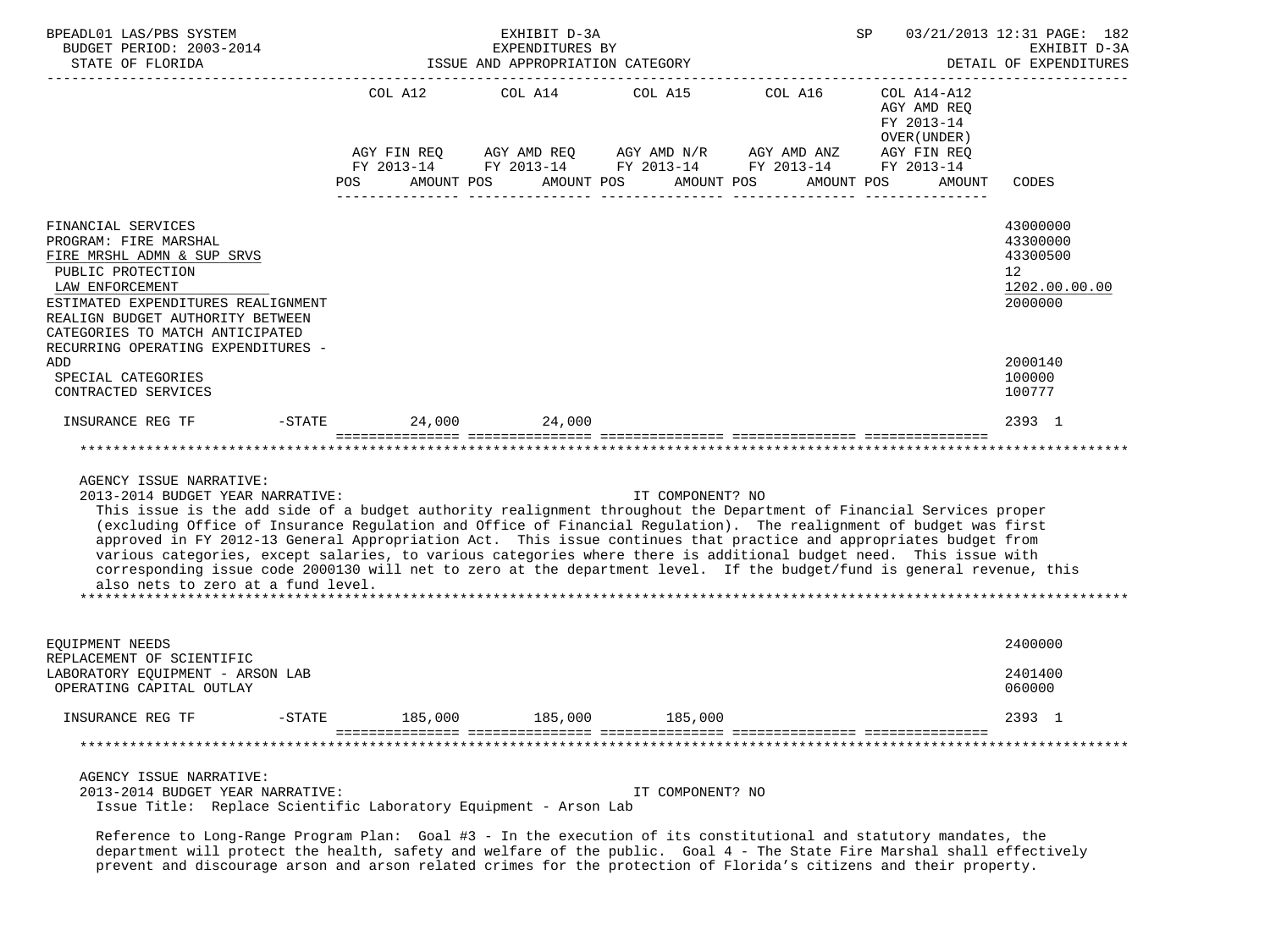| BPEADL01 LAS/PBS SYSTEM<br>BUDGET PERIOD: 2003-2014<br>STATE OF FLORIDA                                                                                           | ISSUE AND APPROPRIATION CATEGORY | EXHIBIT D-3A<br>EXPENDITURES BY | ----------------------------------                                                                        | SP      | 03/21/2013 12:31 PAGE: 183<br>EXHIBIT D-3A<br>DETAIL OF EXPENDITURES |                                                                                 |
|-------------------------------------------------------------------------------------------------------------------------------------------------------------------|----------------------------------|---------------------------------|-----------------------------------------------------------------------------------------------------------|---------|----------------------------------------------------------------------|---------------------------------------------------------------------------------|
|                                                                                                                                                                   |                                  |                                 | COL A12 COL A14 COL A15                                                                                   | COL A16 | COL A14-A12<br>AGY AMD REO<br>FY 2013-14<br>OVER (UNDER)             |                                                                                 |
|                                                                                                                                                                   | AGY FIN REO<br>POS               |                                 | AGY AMD REQ       AGY AMD N/R       AGY AMD ANZ<br>FY 2013-14 FY 2013-14 FY 2013-14 FY 2013-14 FY 2013-14 |         | AGY FIN REQ<br>AMOUNT POS AMOUNT POS AMOUNT POS AMOUNT POS AMOUNT    | CODES                                                                           |
| FINANCIAL SERVICES<br>PROGRAM: FIRE MARSHAL<br>FIRE MRSHL ADMN & SUP SRVS<br>PUBLIC PROTECTION<br>LAW ENFORCEMENT<br>EOUIPMENT NEEDS<br>REPLACEMENT OF SCIENTIFIC |                                  |                                 |                                                                                                           |         |                                                                      | 43000000<br>43300000<br>43300500<br>12 <sup>°</sup><br>1202.00.00.00<br>2400000 |
| LABORATORY EOUIPMENT - ARSON LAB                                                                                                                                  |                                  |                                 |                                                                                                           |         |                                                                      | 2401400                                                                         |

## ION CHROMATOGRAPH - ARSON LAB (60,000)

 The mission of the Bureau of Fire Forensic and Explosive Analysis is to provide timely and credible forensic analysis of evidence. The bureau has two ion chromatographs linked to a single mass detector. These tools allow analysis of both positively charged ions on one instrument and negatively charged ions on the second without down time or materials costs for switching. This is an essential instrument in the analysis of low explosives and unidentified hazardous chemicals. During Fiscal Year 2011-12, the bureau processed 3,645 of these analyses for state and local law enforcement. This service is not provided by any other State of Florida laboratory. The oldest of the two ion chromatograph instruments, used for both explosives and chemical evidence analysis, was originally obtained in 1999 for approximately \$50,000. It has continued to operate beyond its expected operational life of 10 years. The service contract for repair is no longer at a level that adequately covers the instrument, as the replacement parts are not manufactured and cannot be found. In order to ensure a staggered replacement schedule of this critical instrument, it should be replaced this year. This issue is requesting funds to replace the oldest unit with the Dionex ICS 2100 (or equivalent). This would integrate with the existing Dionex mass detector to which it would be attached. This unit directly affects both the continuous analysis of evidence and turnaround times as well as the quality of data presented in court during expert testimony in prosecutions for crimes.

## FOURIER TRANSFORM INFRARED SPECTROPHOTOMETER (FTIR) - ARSON LAB (125,000)

 A Fourier Transform Infrared Spectrophotometer (FTIR) is used in the analysis of explosives and unidentified hazardous materials. The unit is used to provide conclusive identification of "organic" compounds in explosives and chemical analyses. When linked with a Raman spectrometer a wider range of chemical species can be identified. The existing FTIR unit was originally purchased in 2001 for a cost of approximately \$120,000. This instrument has been functioning with annual preventive maintenance and contracts with the manufacturer for emergency repairs. The manufacturer has advised that beginning January 2014, the unit will be classified as obsolete and they will no longer be able to repair or maintain the unit. Therefore, it will not be possible to maintain the instrument at a level that would ensure the department's accreditation or the acceptability of the instrumental results when presented in court. The unit is coupled with a secondary Raman spectrometer and the replacement must be compatible (most likely from the same manufacturer). This unit directly affects both the continuous analysis of evidence and turnaround times, as well as the quality of data presented in court during expert testimony in prosecutions for crimes. \*\*\*\*\*\*\*\*\*\*\*\*\*\*\*\*\*\*\*\*\*\*\*\*\*\*\*\*\*\*\*\*\*\*\*\*\*\*\*\*\*\*\*\*\*\*\*\*\*\*\*\*\*\*\*\*\*\*\*\*\*\*\*\*\*\*\*\*\*\*\*\*\*\*\*\*\*\*\*\*\*\*\*\*\*\*\*\*\*\*\*\*\*\*\*\*\*\*\*\*\*\*\*\*\*\*\*\*\*\*\*\*\*\*\*\*\*\*\*\*\*\*\*\*\*\*\*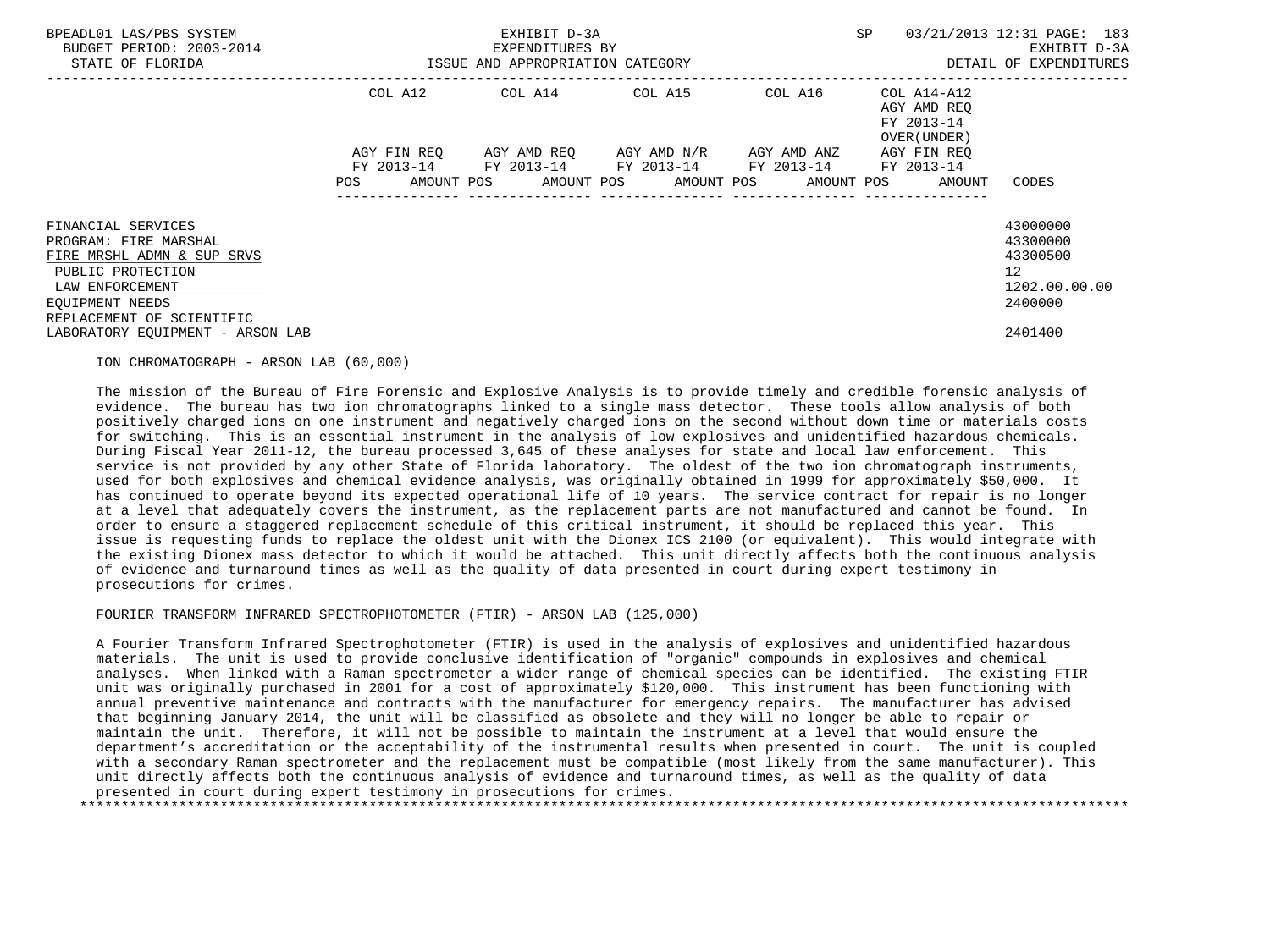| BPEADL01 LAS/PBS SYSTEM<br>BUDGET PERIOD: 2003-2014<br>STATE OF FLORIDA                                                                                                                                                         |           |            |  | EXHIBIT D-3A<br>EXPENDITURES BY | ISSUE AND APPROPRIATION CATEGORY                                                                                                                                                  |            | SP                       |                                                      | 03/21/2013 12:31 PAGE: 184<br>EXHIBIT D-3A<br>DETAIL OF EXPENDITURES                    |  |
|---------------------------------------------------------------------------------------------------------------------------------------------------------------------------------------------------------------------------------|-----------|------------|--|---------------------------------|-----------------------------------------------------------------------------------------------------------------------------------------------------------------------------------|------------|--------------------------|------------------------------------------------------|-----------------------------------------------------------------------------------------|--|
|                                                                                                                                                                                                                                 |           | <b>POS</b> |  |                                 | COL A12 COL A14 COL A15 COL A16<br>AGY FIN REQ AGY AMD REQ AGY AMD N/R AGY AMD ANZ AGY FIN REQ<br>FY 2013-14 FY 2013-14 FY 2013-14 FY 2013-14<br>AMOUNT POS AMOUNT POS AMOUNT POS | AMOUNT POS | FY 2013-14<br>FY 2013-14 | COL A14-A12<br>AGY AMD REO<br>OVER (UNDER)<br>AMOUNT | CODES                                                                                   |  |
| FINANCIAL SERVICES<br>PROGRAM: FIRE MARSHAL<br>FIRE MRSHL ADMN & SUP SRVS<br>PUBLIC PROTECTION<br>LAW ENFORCEMENT<br><b>EOUIPMENT NEEDS</b><br>REPLACEMENT OF SECURITY CAMERA<br>SYSTEM - ARSON LAB<br>OPERATING CAPITAL OUTLAY |           |            |  |                                 |                                                                                                                                                                                   |            |                          |                                                      | 43000000<br>43300000<br>43300500<br>12<br>1202.00.00.00<br>2400000<br>2401410<br>060000 |  |
| INSURANCE REG TF                                                                                                                                                                                                                | $-$ STATE |            |  |                                 | 8,400 8,400 8,400                                                                                                                                                                 |            |                          |                                                      | 2393 1                                                                                  |  |
|                                                                                                                                                                                                                                 |           |            |  |                                 |                                                                                                                                                                                   |            |                          |                                                      |                                                                                         |  |

AGENCY ISSUE NARRATIVE:

 2013-2014 BUDGET YEAR NARRATIVE: IT COMPONENT? NO Issue Title: Replacement of Security Camera System - Arson Lab

 Reference to Long-Range Program Plan: Goal #3 - In the execution of its constitutional and statutory mandates, the department will protect the health, safety and welfare of the public. Goal 4 - The State Fire Marshal shall effectively prevent and discourage arson and arson related crimes for the protection of Florida's citizens and their property.

 The State Arson Laboratory, located in Gadsden County, is owned by the Department of Financial Services and serves as the State's only forensic laboratory that can perform fire debris analysis in the investigation of possible arson or explosives/unidentified chemicals in the investigation of other crimes. The facility is not occupied 24 hours per day and 7 days per week. Because the facility stores criminal evidence as well as thousands of dollars of technical and instrumental equipment, the security of the facility must be maintained when it is unoccupied. The current system includes motion sensors, door alarms, glass break detectors, noise monitors, smoke detectors, and fire detectors.

 The system currently has a security camera system with six camera views for monitoring selected portions of the facility. It has limited capacity for recording information, but with the assistance of the Division of Information Systems (DIS), stores data via File Transfer Protocol (FTP) off site for disaster recovery. The existing system allows bureau staff to remotely monitor the facility to determine if any alarm was caused by an event that will require a response by staff, law enforcement, or the fire department. The system reduces the amount of time bureau personnel responds to any alarms and is safer than being in the physical presence of an intruder. The existing security camera system is limited to six camera views. These cover only the four exterior doors, the front lobby, and the evidence intake room. These are inadequate to cover all critical areas of the facility. A new 16 channel digital video recorder (DVR) system that is network ready and capable of archiving data via FTP is needed. In addition the existing cameras need to be replaced and six new cameras added. These would cover the area where the external Heating, Ventilation and Air Conditioning (HVAC) equipment is located; the building's external emergency generator; the external read windows of the facility; external exit only doors, and the interior hallways with connection to preparation laboratories, instrumental laboratories, and case file archives. \*\*\*\*\*\*\*\*\*\*\*\*\*\*\*\*\*\*\*\*\*\*\*\*\*\*\*\*\*\*\*\*\*\*\*\*\*\*\*\*\*\*\*\*\*\*\*\*\*\*\*\*\*\*\*\*\*\*\*\*\*\*\*\*\*\*\*\*\*\*\*\*\*\*\*\*\*\*\*\*\*\*\*\*\*\*\*\*\*\*\*\*\*\*\*\*\*\*\*\*\*\*\*\*\*\*\*\*\*\*\*\*\*\*\*\*\*\*\*\*\*\*\*\*\*\*\*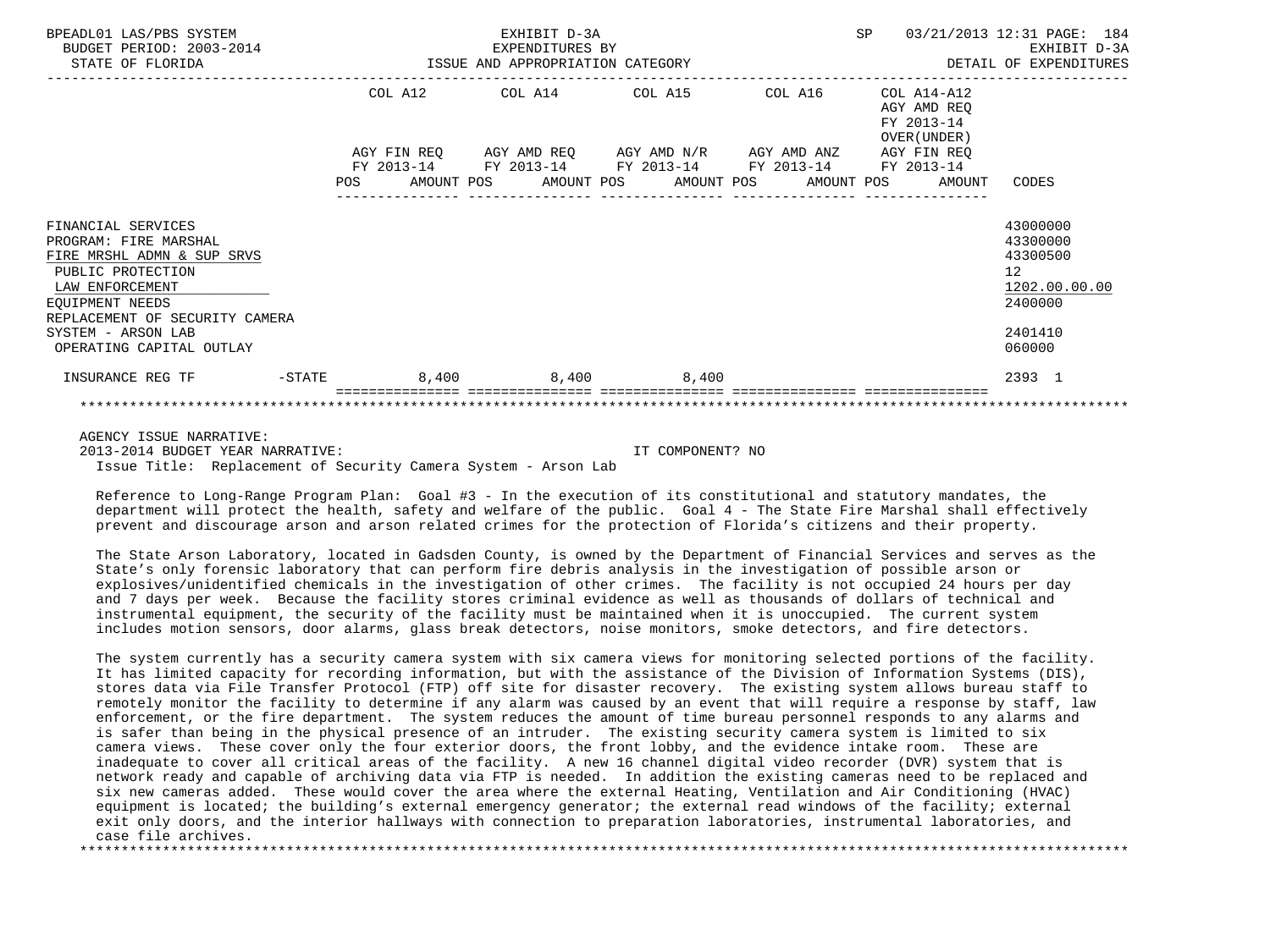| BPEADL01 LAS/PBS SYSTEM<br>BUDGET PERIOD: 2003-2014<br>STATE OF FLORIDA                                                                                                                                                                                                                        | EXHIBIT D-3A<br>SP<br>EXPENDITURES BY<br>EXPENDITURES BY<br>ISSUE AND APPROPRIATION CATEGORY                                                                                                                |  |  |  |  |  |  |  |                                                                    | 03/21/2013 12:31 PAGE: 185<br>EXHIBIT D-3A<br>DETAIL OF EXPENDITURES                    |  |
|------------------------------------------------------------------------------------------------------------------------------------------------------------------------------------------------------------------------------------------------------------------------------------------------|-------------------------------------------------------------------------------------------------------------------------------------------------------------------------------------------------------------|--|--|--|--|--|--|--|--------------------------------------------------------------------|-----------------------------------------------------------------------------------------|--|
|                                                                                                                                                                                                                                                                                                | COL A12 COL A14 COL A15 COL A16<br>AGY FIN REQ AGY AMD REQ AGY AMD N/R AGY AMD ANZ AGY FIN REQ<br>FY 2013-14 FY 2013-14 FY 2013-14 FY 2013-14 FY 2013-14<br>POS AMOUNT POS AMOUNT POS AMOUNT POS AMOUNT POS |  |  |  |  |  |  |  | COL A14-A12<br>AGY AMD REO<br>FY 2013-14<br>OVER (UNDER)<br>AMOUNT | CODES                                                                                   |  |
| FINANCIAL SERVICES<br>PROGRAM: FIRE MARSHAL<br>FIRE MRSHL ADMN & SUP SRVS<br>PUBLIC PROTECTION<br>LAW ENFORCEMENT<br>ANNUALIZATION OF ADMINISTERED<br>FUNDS APPROPRIATIONS<br>STATE HEALTH INSURANCE ADJUSTMENT<br>FOR FY 2012-13 - 10 MONTHS<br><b>ANNUALIZATION</b><br>SALARIES AND BENEFITS |                                                                                                                                                                                                             |  |  |  |  |  |  |  |                                                                    | 43000000<br>43300000<br>43300500<br>12<br>1202.00.00.00<br>26A0000<br>26A1830<br>010000 |  |
| INSURANCE REG TF                                                                                                                                                                                                                                                                               | $-$ STATE 8,665 8,665                                                                                                                                                                                       |  |  |  |  |  |  |  |                                                                    | 2393 1                                                                                  |  |
| PROGRAM ISSUES<br>STATE FIRE MARSHAL GRANT PROGRAMS<br>EXPENSES                                                                                                                                                                                                                                |                                                                                                                                                                                                             |  |  |  |  |  |  |  |                                                                    | 4000000<br>4000420<br>040000                                                            |  |
| INSURANCE REG TF -STATE 12,000 12,000                                                                                                                                                                                                                                                          |                                                                                                                                                                                                             |  |  |  |  |  |  |  |                                                                    | 2393 1                                                                                  |  |
|                                                                                                                                                                                                                                                                                                |                                                                                                                                                                                                             |  |  |  |  |  |  |  |                                                                    |                                                                                         |  |

 AGENCY ISSUE NARRATIVE: 2013-2014 BUDGET YEAR NARRATIVE: IT COMPONENT? NO Issue Title: State Fire Marshal Grant Programs

 Reference to Long-Range Program Plan: Goal #3 - In the execution of its constitutional and statutory mandates, the department will protect the health, safety and welfare of the public. Goal 4 - The State Fire Marshal shall effectively prevent and discourage arson and arson related crimes for the protection of Florida's citizens and their property.

 The Bureau of Fire Forensic and Explosive Analysis (BFFEA) is requesting legislative budget authority to expend funds under the Florida Department of Law Enforcement (FDLE) Coverdell Grant. BFFEA is a sub-recipient of the 2012 federal Paul Coverdell grant for forensic sciences. These funds are provided to forensic laboratories in Florida through FDLE who is the primary recipient of the funding. BFFEA has been notified that the portion of the funding it will receive for the period March 1, 2013 through February 28, 2014 will be \$12,019.00.

 The department did not request new funding for this grant back in FY 2007-08 when the grant was received. Instead, the department used existing budget authority in the division. However, over the past few years with the budget reductions and increases in costs associated with the economy, the entities expense budget is not sufficient to cover the required operational costs.

\*\*\*\*\*\*\*\*\*\*\*\*\*\*\*\*\*\*\*\*\*\*\*\*\*\*\*\*\*\*\*\*\*\*\*\*\*\*\*\*\*\*\*\*\*\*\*\*\*\*\*\*\*\*\*\*\*\*\*\*\*\*\*\*\*\*\*\*\*\*\*\*\*\*\*\*\*\*\*\*\*\*\*\*\*\*\*\*\*\*\*\*\*\*\*\*\*\*\*\*\*\*\*\*\*\*\*\*\*\*\*\*\*\*\*\*\*\*\*\*\*\*\*\*\*\*\*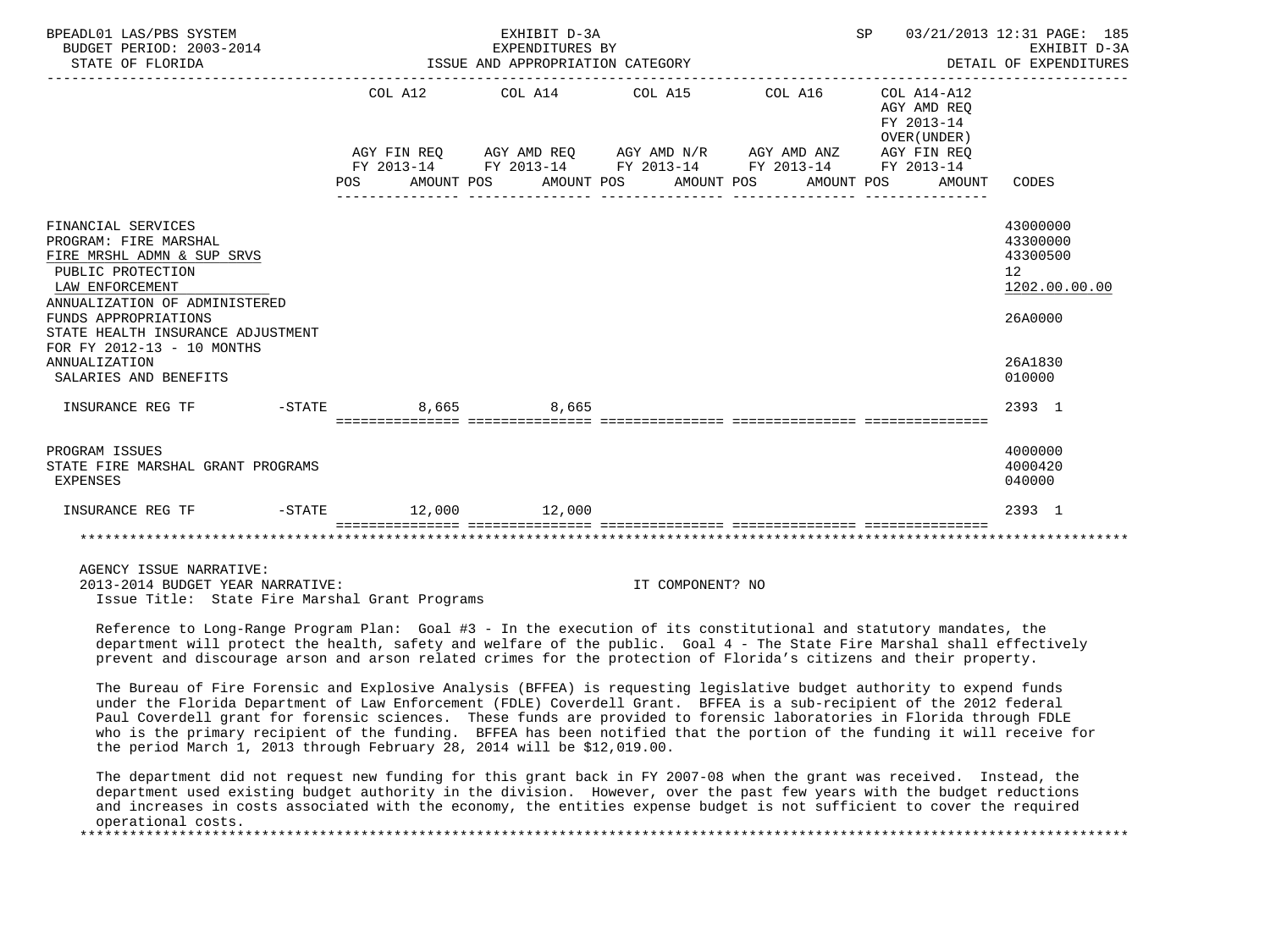| BPEADL01 LAS/PBS SYSTEM<br>BUDGET PERIOD: 2003-2014                                                                                                                                                                         |  |  | EXHIBIT D-3A<br>-------------------------------- |                                                                                                                                                                                               |  |                                                             | SP 03/21/2013 12:31 PAGE: 186<br>EXHIBIT D-3A<br>DETAIL OF EXPENDITURES                           |
|-----------------------------------------------------------------------------------------------------------------------------------------------------------------------------------------------------------------------------|--|--|--------------------------------------------------|-----------------------------------------------------------------------------------------------------------------------------------------------------------------------------------------------|--|-------------------------------------------------------------|---------------------------------------------------------------------------------------------------|
|                                                                                                                                                                                                                             |  |  |                                                  | COL A12 COL A14 COL A15 COL A16                                                                                                                                                               |  | $COL A14- A12$<br>AGY AMD REO<br>FY 2013-14<br>OVER (UNDER) |                                                                                                   |
|                                                                                                                                                                                                                             |  |  |                                                  | AGY FIN REQ 6 AGY AMD REQ 6 AGY AMD N/R 6 AGY AMD ANZ 6 AGY FIN REQ<br>FY 2013-14 FY 2013-14 FY 2013-14 FY 2013-14 FY 2013-14<br>POS AMOUNT POS AMOUNT POS AMOUNT POS AMOUNT POS AMOUNT CODES |  |                                                             |                                                                                                   |
| FINANCIAL SERVICES<br>PROGRAM: FIRE MARSHAL<br>FIRE MRSHL ADMN & SUP SRVS<br>PUBLIC PROTECTION<br>LAW ENFORCEMENT<br>CAPITAL IMPROVEMENT PLAN<br>MAINTENANCE AND REPAIR<br>FIXED CAPITAL OUTLAY<br>ARSON LAB-BLDG REP/MAINT |  |  |                                                  |                                                                                                                                                                                               |  |                                                             | 43000000<br>43300000<br>43300500<br>12<br>1202.00.00.00<br>9900000<br>990M000<br>080000<br>080940 |
| INSURANCE REG TF                                                                                                                                                                                                            |  |  |                                                  | $-$ STATE $25,000$ $25,000$ $25,000$                                                                                                                                                          |  |                                                             | 2393 1                                                                                            |
|                                                                                                                                                                                                                             |  |  |                                                  |                                                                                                                                                                                               |  |                                                             |                                                                                                   |

## AGENCY NARRATIVE:

 2013-2014 BUDGET YEAR NARRATIVE: ARSON LAB-BLDG REP/MAINT IT COMPONENT? NO Issue Title: Maintenance and Repair

 Reference to Long-Range Program Plan: Goal #3 - In the execution of its constitutional and statutory mandates, the department will protect the health, safety and welfare of the public. Goal 4 - The State Fire Marshal shall effectively prevent and discourage arson and arson related crimes for the protection of Florida's citizens and their property.

 The mission of the Bureau of Fire Forensic and Explosive Analysis is to provide timely and credible forensic analysis of evidence. The Department of Financial Services (DFS) operates a forensic laboratory through its Division of State Fire Marshal. It is the only State of Florida laboratory providing the forensic services of Fire Debris Analysis (for investigation of Arson) or Explosives Analysis (for investigation of bombings or criminal intent). The building is located on the grounds of the Florida Public Safety Institute in Gadsden County, Florida and is wholly owned and maintained by DFS. The department is responsible for all maintenance and upkeep of the facility and does not receive any funding from the Department of Management Services for this purpose.

 The building was originally built in 1990, received some remodeling in 2000, and had its Heating, Ventilation and Air Conditioning (HVAC) system modified in 2006. It is scheduled to have its attic enclosed to improve functionality of air handling, fume hoods, and roof longevity in Fiscal Year 2012-13. The facility and its primary fixtures are over 20 years old and as it continues to age; its fixed systems will require recurring repair or replacement. This issue seeks \$25,000 per year in recurring funds to affect these repairs and ensure that the facility remains in operational order and that DFS ensures stewardship for the State of Florida property under its control. In the past the department has utilized expense funds for facility upkeep diverting them from operation expenses for the forensic work done in the facility. The examples of items to be purchased with the funds include: doors; locks; air, water, electrical, or plumbing fixtures; electrical wiring and supplies; fume hoods; floor coverings; windows; furnishings; custodial supplies; piping; hardware; paint; or building materials. DFS has a Maintenance Mechanic on staff that will use these materials to ensure the continued repair and operation of the facility. \*\*\*\*\*\*\*\*\*\*\*\*\*\*\*\*\*\*\*\*\*\*\*\*\*\*\*\*\*\*\*\*\*\*\*\*\*\*\*\*\*\*\*\*\*\*\*\*\*\*\*\*\*\*\*\*\*\*\*\*\*\*\*\*\*\*\*\*\*\*\*\*\*\*\*\*\*\*\*\*\*\*\*\*\*\*\*\*\*\*\*\*\*\*\*\*\*\*\*\*\*\*\*\*\*\*\*\*\*\*\*\*\*\*\*\*\*\*\*\*\*\*\*\*\*\*\*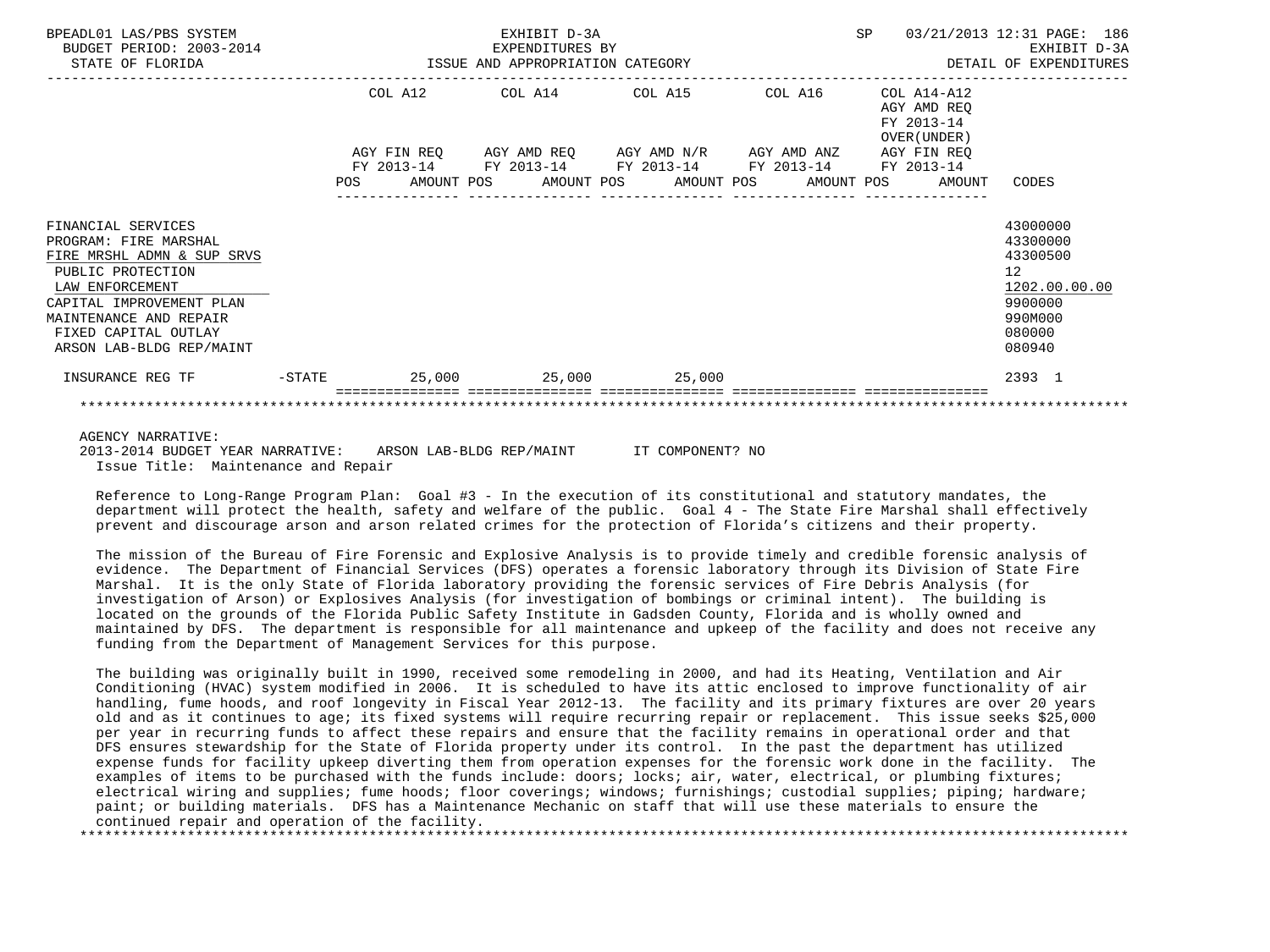| BPEADL01 LAS/PBS SYSTEM<br>BUDGET PERIOD: 2003-2014<br>STATE OF FLORIDA                                           |             | EXHIBIT D-3A<br>EXPENDITURES BY<br>ISSUE AND APPROPRIATION CATEGORY                            | SP | 03/21/2013 12:31 PAGE: 187<br>EXHIBIT D-3A<br>DETAIL OF EXPENDITURES |                                                                      |
|-------------------------------------------------------------------------------------------------------------------|-------------|------------------------------------------------------------------------------------------------|----|----------------------------------------------------------------------|----------------------------------------------------------------------|
|                                                                                                                   |             | COL A12 COL A14 COL A15 COL A16                                                                |    | COL A14-A12<br>AGY AMD REO<br>FY 2013-14<br>OVER (UNDER)             |                                                                      |
|                                                                                                                   |             | AGY FIN REQ 6GY AMD REQ 6GY AMD N/R 6GY AMD ANZ<br>FY 2013-14 FY 2013-14 FY 2013-14 FY 2013-14 |    | AGY FIN REO<br>FY 2013-14                                            | CODES                                                                |
|                                                                                                                   |             |                                                                                                |    | POS AMOUNT POS AMOUNT POS AMOUNT POS AMOUNT POS AMOUNT POS           |                                                                      |
| FINANCIAL SERVICES<br>PROGRAM: FIRE MARSHAL<br>FIRE MRSHL ADMN & SUP SRVS<br>PUBLIC PROTECTION<br>LAW ENFORCEMENT |             |                                                                                                |    |                                                                      | 43000000<br>43300000<br>43300500<br>12 <sup>1</sup><br>1202.00.00.00 |
| TOTAL: LAW ENFORCEMENT<br>BY FUND TYPE                                                                            |             |                                                                                                |    |                                                                      | 1202.00.00.00                                                        |
| SALARY RATE 852,002 852,002                                                                                       | 16.00 16.00 |                                                                                                |    |                                                                      | 2000                                                                 |
|                                                                                                                   |             |                                                                                                |    |                                                                      |                                                                      |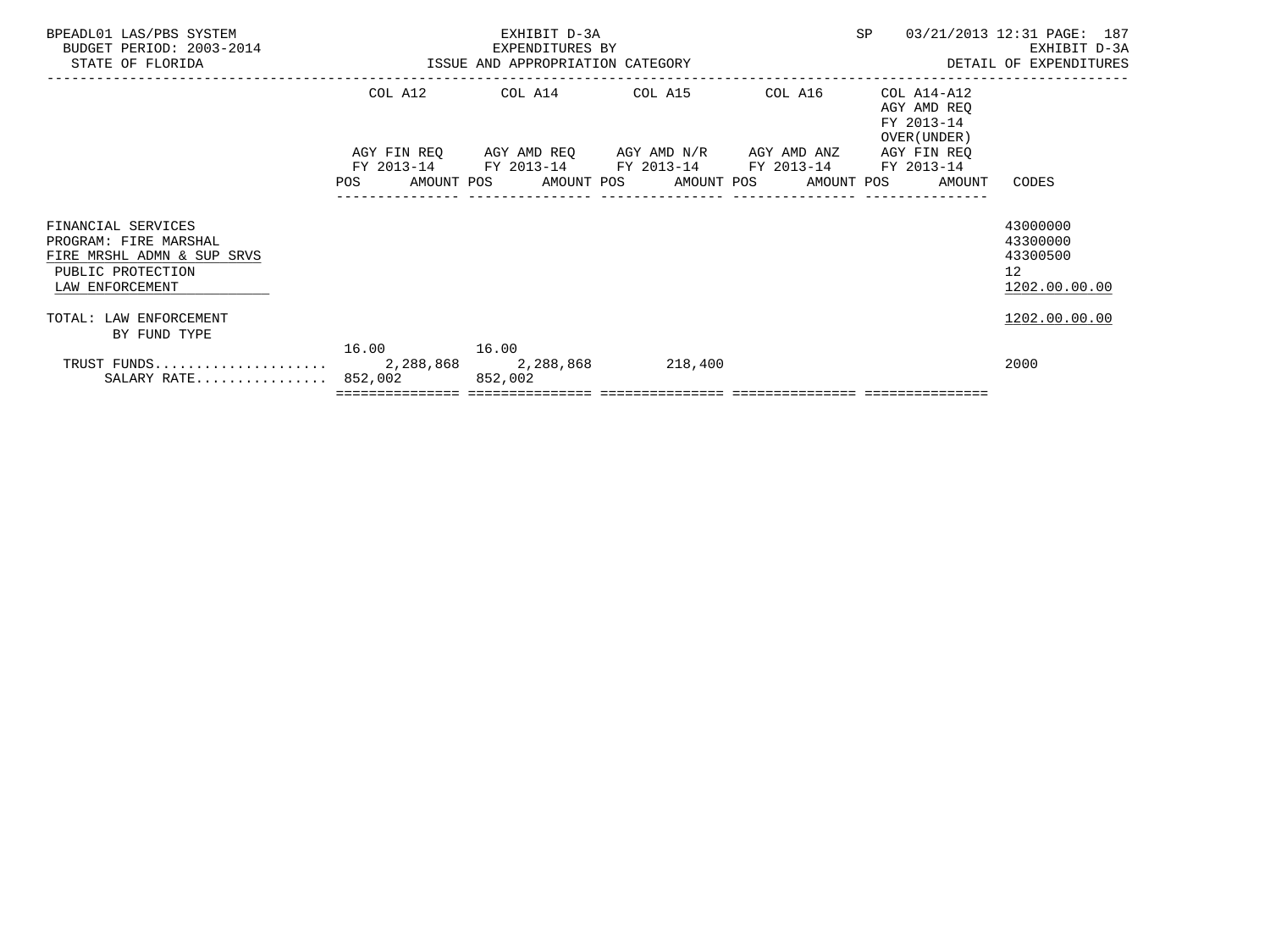| BPEADL01 LAS/PBS SYSTEM<br>BUDGET PERIOD: 2003-2014<br>STATE OF FLORIDA                                                                                                                                                                      |                                             | EXHIBIT D-3A<br>EXPENDITURES BY<br>ISSUE AND APPROPRIATION CATEGORY                                                                            | SP 03/21/2013 12:31 PAGE: 188<br>EXHIBIT D-3A<br>DETAIL OF EXPENDITURES |                                   |                                                      |                                                                                         |
|----------------------------------------------------------------------------------------------------------------------------------------------------------------------------------------------------------------------------------------------|---------------------------------------------|------------------------------------------------------------------------------------------------------------------------------------------------|-------------------------------------------------------------------------|-----------------------------------|------------------------------------------------------|-----------------------------------------------------------------------------------------|
|                                                                                                                                                                                                                                              | COL A12<br>POS<br>AMOUNT POS                | COL A14<br>AGY FIN REQ AGY AMD REQ AGY AMD N/R AGY AMD ANZ AGY FIN REQ<br>FY 2013-14 FY 2013-14 FY 2013-14 FY 2013-14 FY 2013-14<br>AMOUNT POS | COL A15<br>AMOUNT POS                                                   | COL A16 COL A14-A12<br>AMOUNT POS | AGY AMD REQ<br>FY 2013-14<br>OVER (UNDER )<br>AMOUNT | CODES                                                                                   |
| FINANCIAL SERVICES<br>PGM: ST PROP/CASUALTY CLMS<br>ST SELF-INSURED CLAIMS ADJ<br>GOV OPERATIONS/SUPPORT<br>GOVERNMENTAL OPERATIONS<br>ESTIMATED EXPENDITURES<br>ESTIMATED EXPENDITURES - OPERATIONS<br>SALARY RATE<br>SALARY RATE 3,976,205 |                                             | 3,976,205                                                                                                                                      |                                                                         |                                   |                                                      | 43000000<br>43400000<br>43400100<br>16<br>1601.00.00.00<br>1000000<br>1001000<br>000000 |
| SALARIES AND BENEFITS                                                                                                                                                                                                                        |                                             |                                                                                                                                                |                                                                         |                                   |                                                      | 010000                                                                                  |
| STATE RISK MGMT TF                                                                                                                                                                                                                           | 106.00 106.00<br>-STATE 5,397,503 5,397,503 |                                                                                                                                                |                                                                         |                                   |                                                      | 2078 1                                                                                  |
| OTHER PERSONAL SERVICES                                                                                                                                                                                                                      |                                             |                                                                                                                                                |                                                                         |                                   |                                                      | 030000                                                                                  |
| STATE RISK MGMT TF                                                                                                                                                                                                                           | -STATE 35,000 35,000                        |                                                                                                                                                |                                                                         |                                   |                                                      | 2078 1                                                                                  |
| <b>EXPENSES</b>                                                                                                                                                                                                                              |                                             |                                                                                                                                                |                                                                         |                                   |                                                      | 040000                                                                                  |
| STATE RISK MGMT TF                                                                                                                                                                                                                           | $-$ STATE 900.292                           | 900,292                                                                                                                                        |                                                                         |                                   |                                                      | 2078 1                                                                                  |
| OPERATING CAPITAL OUTLAY                                                                                                                                                                                                                     |                                             |                                                                                                                                                |                                                                         |                                   |                                                      | 060000                                                                                  |
| STATE RISK MGMT TF                                                                                                                                                                                                                           | $-STATE$<br>5,405                           | 5,405                                                                                                                                          |                                                                         |                                   |                                                      | 2078 1                                                                                  |
| SPECIAL CATEGORIES<br>CONTRACTED SERVICES                                                                                                                                                                                                    |                                             |                                                                                                                                                |                                                                         |                                   |                                                      | 100000<br>100777                                                                        |
| STATE RISK MGMT TF                                                                                                                                                                                                                           | -STATE 14,210,951 14,210,951                |                                                                                                                                                |                                                                         |                                   |                                                      | 2078 1                                                                                  |
| CONTRACT LEGAL - ATTY GEN                                                                                                                                                                                                                    |                                             |                                                                                                                                                |                                                                         |                                   |                                                      | 100904                                                                                  |
| STATE RISK MGMT TF -STATE 6,302,284 6,302,284                                                                                                                                                                                                |                                             |                                                                                                                                                |                                                                         |                                   |                                                      | 2078 1                                                                                  |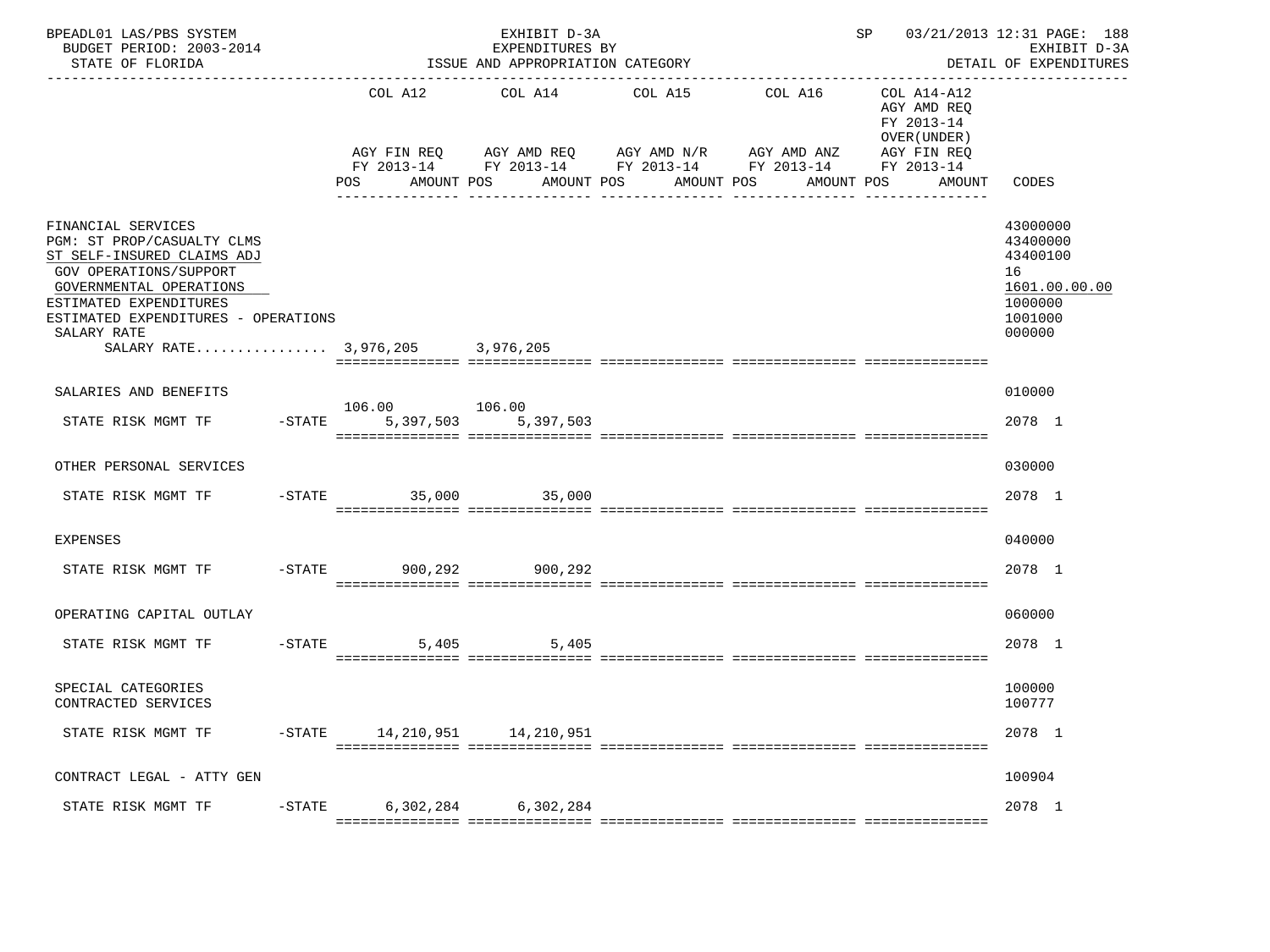| BPEADL01 LAS/PBS SYSTEM<br>BUDGET PERIOD: 2003-2014<br>STATE OF FLORIDA                                                                                                                                                                                        |                        | EXHIBIT D-3A<br>EXPENDITURES BY<br>ISSUE AND APPROPRIATION CATEGORY |                                                                                                                                                   | SP 03/21/2013 12:31 PAGE: 189                            | EXHIBIT D-3A<br>DETAIL OF EXPENDITURES                                                            |
|----------------------------------------------------------------------------------------------------------------------------------------------------------------------------------------------------------------------------------------------------------------|------------------------|---------------------------------------------------------------------|---------------------------------------------------------------------------------------------------------------------------------------------------|----------------------------------------------------------|---------------------------------------------------------------------------------------------------|
|                                                                                                                                                                                                                                                                | COL A12                | COL A14                                                             | COL A15<br>COL A16                                                                                                                                | COL A14-A12<br>AGY AMD REO<br>FY 2013-14<br>OVER (UNDER) |                                                                                                   |
|                                                                                                                                                                                                                                                                | POS                    | AMOUNT POS                                                          | AGY FIN REQ AGY AMD REQ AGY AMD N/R AGY AMD ANZ AGY FIN REQ<br>FY 2013-14 FY 2013-14 FY 2013-14 FY 2013-14 FY 2013-14<br>AMOUNT POS<br>AMOUNT POS | AMOUNT POS<br>AMOUNT                                     | CODES                                                                                             |
| FINANCIAL SERVICES<br>PGM: ST PROP/CASUALTY CLMS<br>ST SELF-INSURED CLAIMS ADJ<br><b>GOV OPERATIONS/SUPPORT</b><br>GOVERNMENTAL OPERATIONS<br>ESTIMATED EXPENDITURES<br>ESTIMATED EXPENDITURES - OPERATIONS<br>SPECIAL CATEGORIES<br>CONTRACTED LEGAL SERVICES |                        |                                                                     |                                                                                                                                                   |                                                          | 43000000<br>43400000<br>43400100<br>16<br>1601.00.00.00<br>1000000<br>1001000<br>100000<br>100905 |
| STATE RISK MGMT TF -STATE 18,001,020 18,001,020                                                                                                                                                                                                                |                        |                                                                     |                                                                                                                                                   |                                                          | 2078 1                                                                                            |
| EXCESS INSUR. & CLAIM SER                                                                                                                                                                                                                                      |                        |                                                                     |                                                                                                                                                   |                                                          | 101221                                                                                            |
| STATE RISK MGMT TF -STATE 13,700,000 13,700,000                                                                                                                                                                                                                |                        |                                                                     |                                                                                                                                                   |                                                          | 2078 1                                                                                            |
| RISK MANAGEMENT INSURANCE                                                                                                                                                                                                                                      |                        |                                                                     |                                                                                                                                                   |                                                          | 103241                                                                                            |
| STATE RISK MGMT TF                                                                                                                                                                                                                                             | -STATE 102,380 102,380 |                                                                     |                                                                                                                                                   |                                                          | 2078 1                                                                                            |
| LEASE/PURCHASE/EQUIPMENT                                                                                                                                                                                                                                       |                        |                                                                     |                                                                                                                                                   |                                                          | 105281                                                                                            |
| STATE RISK MGMT TF                                                                                                                                                                                                                                             | -STATE 14,031 14,031   |                                                                     |                                                                                                                                                   |                                                          | 2078 1                                                                                            |
| TR/DMS/HR SVCS/STW CONTRCT                                                                                                                                                                                                                                     |                        |                                                                     |                                                                                                                                                   |                                                          | 107040                                                                                            |
| STATE RISK MGMT TF                                                                                                                                                                                                                                             | $-STATE$ 34,623 34,623 |                                                                     |                                                                                                                                                   |                                                          | 2078 1                                                                                            |
| TOTAL: ESTIMATED EXPENDITURES - OPERATIONS<br>TOTAL POSITIONS 106.00<br>TOTAL ISSUE $58,703,489$<br>TOTAL SALARY RATE $3,976,205$                                                                                                                              |                        | 106.00<br>58,703,489<br>3,976,205                                   |                                                                                                                                                   |                                                          | 1001000                                                                                           |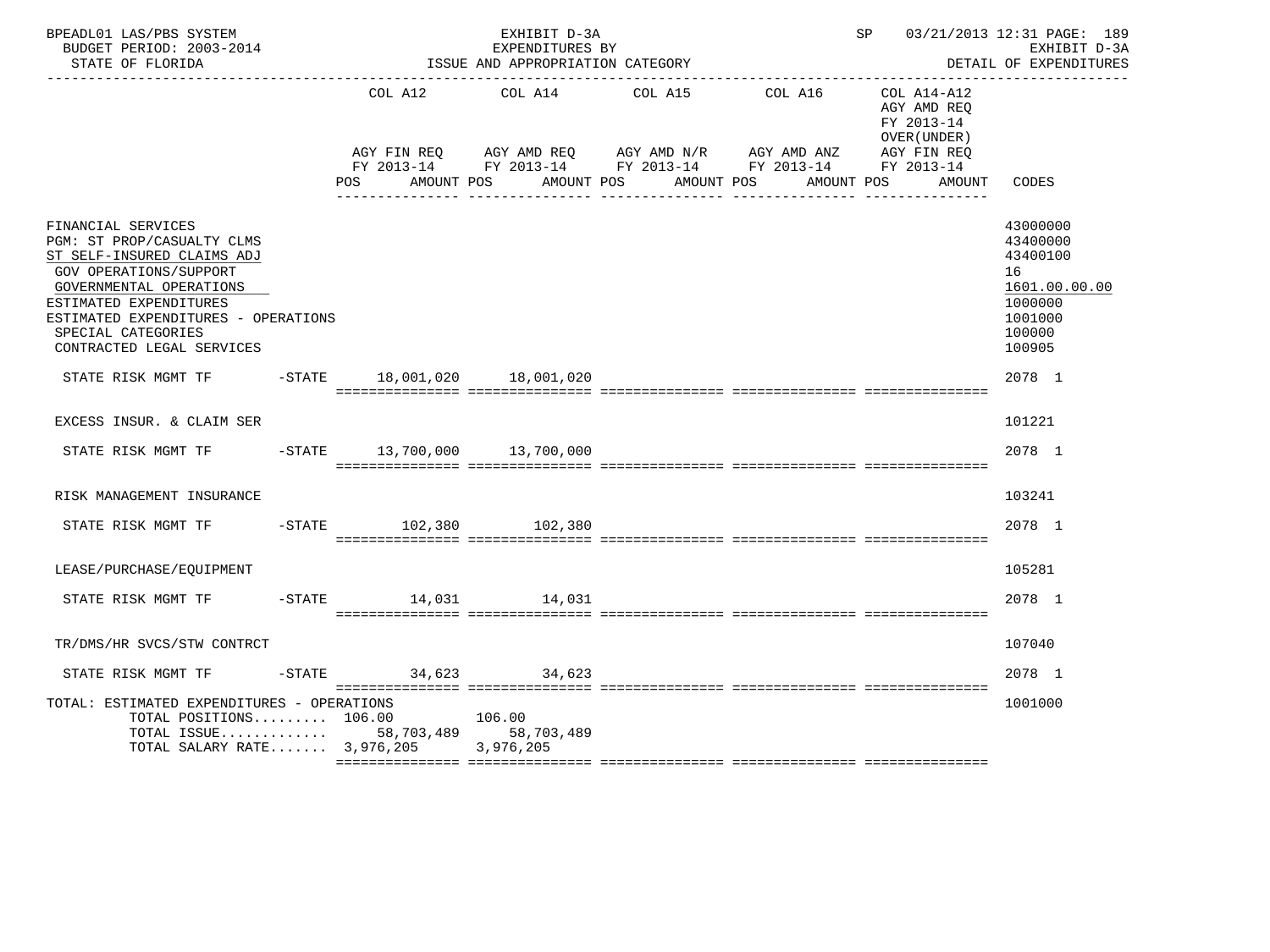| BPEADL01 LAS/PBS SYSTEM<br>BUDGET PERIOD: 2003-2014<br>STATE OF FLORIDA<br><u> - - - - - - - - - - - - - -</u>                                                                                                                                                      |           |                      | EXHIBIT D-3A<br>EXPENDITURES BY<br>ISSUE AND APPROPRIATION CATEGORY |            | SP                                                                                                                                                          | 03/21/2013 12:31 PAGE: 190<br>EXHIBIT D-3A<br>DETAIL OF EXPENDITURES                              |
|---------------------------------------------------------------------------------------------------------------------------------------------------------------------------------------------------------------------------------------------------------------------|-----------|----------------------|---------------------------------------------------------------------|------------|-------------------------------------------------------------------------------------------------------------------------------------------------------------|---------------------------------------------------------------------------------------------------|
|                                                                                                                                                                                                                                                                     |           | COL A12              | COL A14                                                             | COL A15    | COL A16<br>COL A14-A12<br>AGY AMD REQ<br>FY 2013-14<br>OVER (UNDER)                                                                                         |                                                                                                   |
|                                                                                                                                                                                                                                                                     |           | POS                  | AMOUNT POS                                                          | AMOUNT POS | AGY FIN REQ AGY AMD REQ AGY AMD N/R AGY AMD ANZ AGY FIN REQ<br>FY 2013-14 FY 2013-14 FY 2013-14 FY 2013-14 FY 2013-14<br>AMOUNT POS<br>AMOUNT POS<br>AMOUNT | CODES                                                                                             |
| FINANCIAL SERVICES<br>PGM: ST PROP/CASUALTY CLMS<br>ST SELF-INSURED CLAIMS ADJ<br><b>GOV OPERATIONS/SUPPORT</b><br>GOVERNMENTAL OPERATIONS<br>ESTIMATED EXPENDITURES<br>CASUALTY INSURANCE PREMIUM<br>ADJUSTMENT<br>SPECIAL CATEGORIES<br>RISK MANAGEMENT INSURANCE |           |                      |                                                                     |            |                                                                                                                                                             | 43000000<br>43400000<br>43400100<br>16<br>1601.00.00.00<br>1000000<br>1001090<br>100000<br>103241 |
| STATE RISK MGMT TF                                                                                                                                                                                                                                                  |           | $-STATE$             | 9,581                                                               |            |                                                                                                                                                             | 2078 1                                                                                            |
| FLORIDA RETIREMENT SYSTEM<br>CONTRIBUTION ADJUSTMENT FOR<br>FISCAL YEAR 2012-2013<br>SALARIES AND BENEFITS                                                                                                                                                          |           |                      |                                                                     |            |                                                                                                                                                             | 1001240<br>010000                                                                                 |
| STATE RISK MGMT TF                                                                                                                                                                                                                                                  |           | -STATE 12,144 12,144 |                                                                     |            |                                                                                                                                                             | 2078 1                                                                                            |
| ADJUSTMENT TO STATE HEALTH<br>INSURANCE PREMIUM CONTRIBUTION -<br>FISCAL YEAR 2012-13<br>SALARIES AND BENEFITS                                                                                                                                                      |           |                      |                                                                     |            |                                                                                                                                                             | 1001830<br>010000                                                                                 |
| STATE RISK MGMT TF                                                                                                                                                                                                                                                  |           | -STATE 12,681 12,681 |                                                                     |            |                                                                                                                                                             | 2078 1                                                                                            |
| REALLOCATION OF HUMAN RESOURCES<br>OUTSOURCING<br>SPECIAL CATEGORIES<br>TR/DMS/HR SVCS/STW CONTRCT                                                                                                                                                                  |           |                      |                                                                     |            |                                                                                                                                                             | 1005900<br>100000<br>107040                                                                       |
| STATE RISK MGMT TF                                                                                                                                                                                                                                                  | $-$ STATE | $838-$               | $838 -$                                                             |            |                                                                                                                                                             | 2078 1                                                                                            |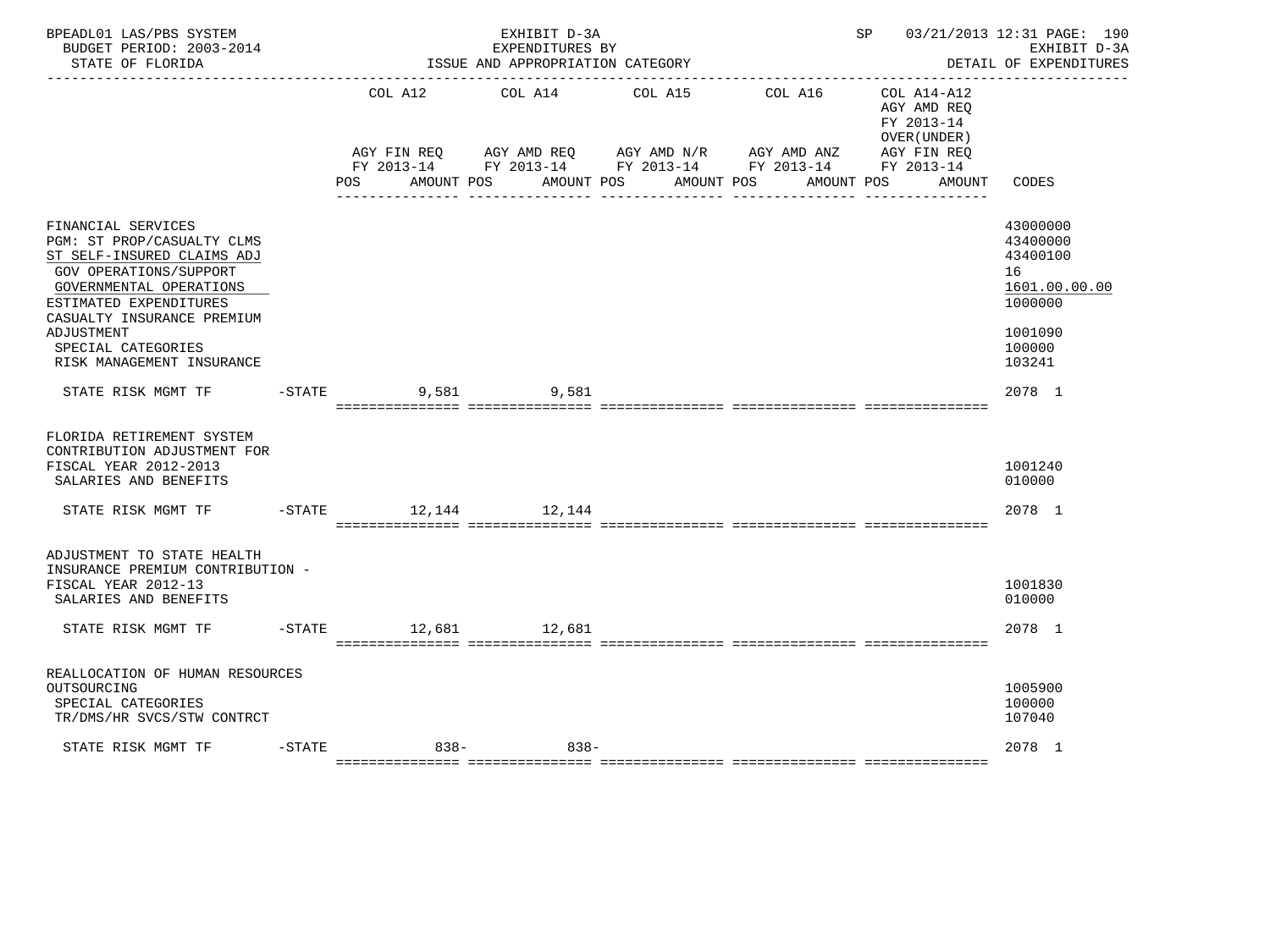| BPEADL01 LAS/PBS SYSTEM<br>BUDGET PERIOD: 2003-2014<br>STATE OF FLORIDA<br>_____________________                                                                                                                                                                                                                                                                                   |                                                 | EXHIBIT D-3A<br>EXPENDITURES BY<br>ISSUE AND APPROPRIATION CATEGORY |                  |                                                                                      | SP                                                       | 03/21/2013 12:31 PAGE: 191<br>EXHIBIT D-3A<br>DETAIL OF EXPENDITURES                    |
|------------------------------------------------------------------------------------------------------------------------------------------------------------------------------------------------------------------------------------------------------------------------------------------------------------------------------------------------------------------------------------|-------------------------------------------------|---------------------------------------------------------------------|------------------|--------------------------------------------------------------------------------------|----------------------------------------------------------|-----------------------------------------------------------------------------------------|
|                                                                                                                                                                                                                                                                                                                                                                                    | AGY FIN REQ                                     |                                                                     |                  | COL A12 COL A14 COL A15 COL A16 COL A14-A12<br>AGY AMD REQ AGY AMD $N/R$ AGY AMD ANZ | AGY AMD REO<br>FY 2013-14<br>OVER (UNDER)<br>AGY FIN REO |                                                                                         |
|                                                                                                                                                                                                                                                                                                                                                                                    | POS AMOUNT POS AMOUNT POS AMOUNT POS AMOUNT POS |                                                                     |                  | FY 2013-14 FY 2013-14 FY 2013-14 FY 2013-14 FY 2013-14                               | AMOUNT                                                   | CODES                                                                                   |
| FINANCIAL SERVICES<br>PGM: ST PROP/CASUALTY CLMS<br>ST SELF-INSURED CLAIMS ADJ<br><b>GOV OPERATIONS/SUPPORT</b><br>GOVERNMENTAL OPERATIONS<br>ADJUSTMENTS TO CURRENT YEAR<br>ESTIMATED EXPENDITURES<br>REALIGNMENT OF LEASE OR<br>LEASE-PURCHASE EQUIPMENT - DEDUCT<br><b>EXPENSES</b>                                                                                             |                                                 |                                                                     |                  |                                                                                      |                                                          | 43000000<br>43400000<br>43400100<br>16<br>1601.00.00.00<br>1600000<br>160M010<br>040000 |
| STATE RISK MGMT TF                                                                                                                                                                                                                                                                                                                                                                 | $-$ STATE                                       | $6,000-$ 6,000-                                                     |                  |                                                                                      |                                                          | 2078 1                                                                                  |
|                                                                                                                                                                                                                                                                                                                                                                                    |                                                 |                                                                     |                  |                                                                                      |                                                          |                                                                                         |
| AGENCY ISSUE NARRATIVE:<br>2013-2014 BUDGET YEAR NARRATIVE:<br>This issue further aligns budget in the correct appropriation category for lease/lease purchase expenditures. A major<br>change in the FY 2012-13 instructions required departments to satisfy the requirements of Ch. 2011-45, L.O.F. (SB 1314).<br>This issue nets to zero with corresponding issue code 160M020. |                                                 |                                                                     | IT COMPONENT? NO |                                                                                      |                                                          |                                                                                         |
| REALIGNMENT OF LEASE OR<br>LEASE-PURCHASE EOUIPMENT - ADD<br>SPECIAL CATEGORIES<br>LEASE/PURCHASE/EQUIPMENT                                                                                                                                                                                                                                                                        |                                                 |                                                                     |                  |                                                                                      |                                                          | 160M020<br>100000<br>105281                                                             |
| STATE RISK MGMT TF                                                                                                                                                                                                                                                                                                                                                                 | $-STATE$                                        | 6,000 6,000                                                         |                  |                                                                                      |                                                          | 2078 1                                                                                  |
|                                                                                                                                                                                                                                                                                                                                                                                    |                                                 |                                                                     |                  |                                                                                      |                                                          |                                                                                         |
| AGENCY ISSUE NARRATIVE:<br>2013-2014 BUDGET YEAR NARRATIVE:<br>This issue further aligns budget in the correct appropriation category for lease/lease purchase expenditures. A major<br>change in the FY 2012-13 instructions required departments to satisfy the requirements of Ch. 2011-45, L.O.F. (SB 1314).<br>This issue nets to zero with corresponding issue code 160M010. |                                                 |                                                                     | IT COMPONENT? NO |                                                                                      |                                                          |                                                                                         |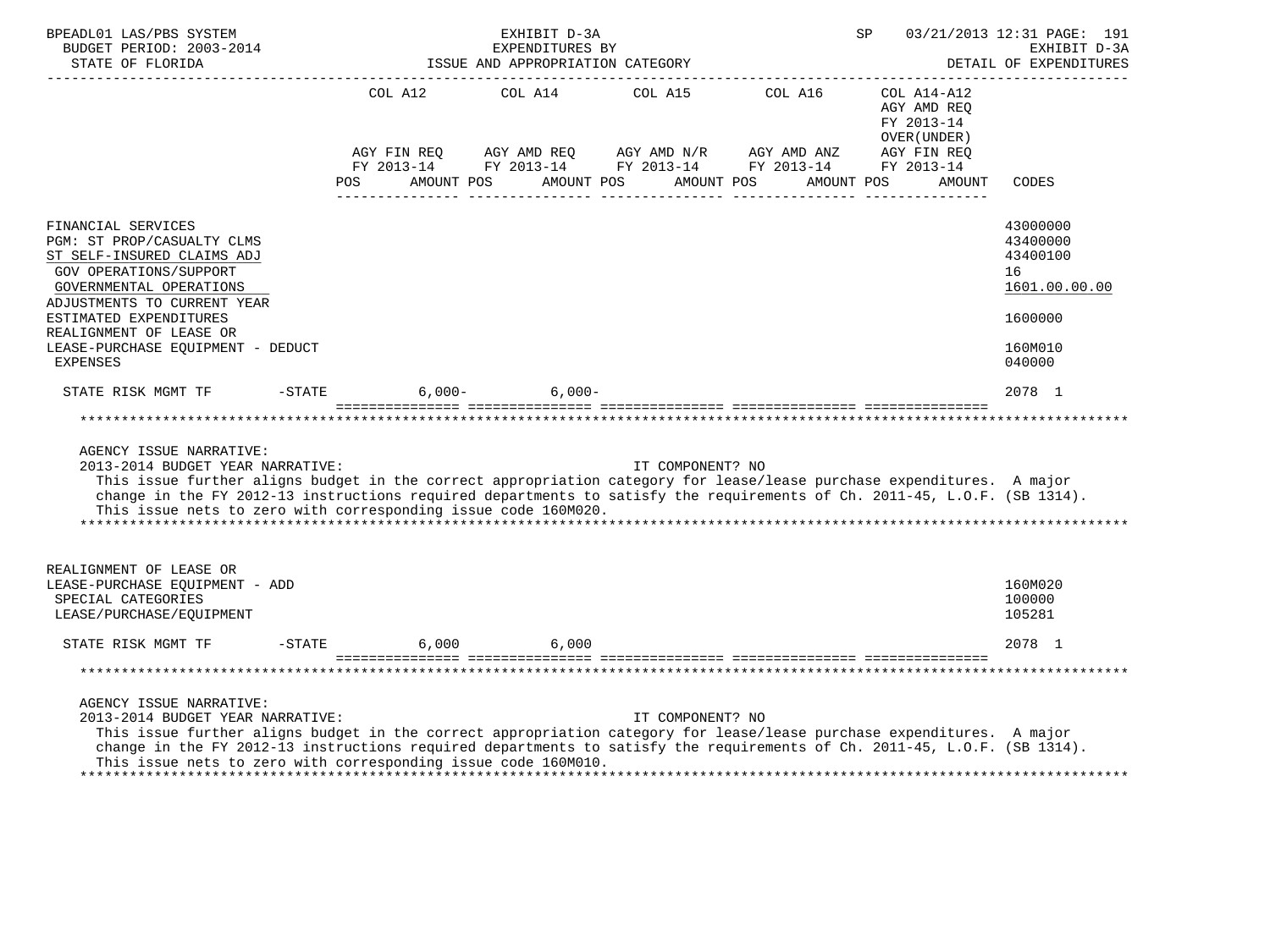| BPEADL01 LAS/PBS SYSTEM<br>BUDGET PERIOD: 2003-2014<br>STATE OF FLORIDA                                                                                                                                                                         |                 | EXHIBIT D-3A<br>EXPENDITURES BY<br>ISSUE AND APPROPRIATION CATEGORY |                                                                                                                                                |                       | SP 03/21/2013 12:31 PAGE: 192                                                    | EXHIBIT D-3A<br>DETAIL OF EXPENDITURES                             |
|-------------------------------------------------------------------------------------------------------------------------------------------------------------------------------------------------------------------------------------------------|-----------------|---------------------------------------------------------------------|------------------------------------------------------------------------------------------------------------------------------------------------|-----------------------|----------------------------------------------------------------------------------|--------------------------------------------------------------------|
|                                                                                                                                                                                                                                                 | COL A12<br>POS. | COL A14<br>AMOUNT POS                                               | COL A15<br>AGY FIN REQ AGY AMD REQ AGY AMD N/R AGY AMD ANZ AGY FIN REQ<br>FY 2013-14 FY 2013-14 FY 2013-14 FY 2013-14<br>AMOUNT POS AMOUNT POS | COL A16<br>AMOUNT POS | COL A14-A12<br>AGY AMD REO<br>FY 2013-14<br>OVER (UNDER)<br>FY 2013-14<br>AMOUNT | CODES                                                              |
|                                                                                                                                                                                                                                                 |                 |                                                                     |                                                                                                                                                |                       |                                                                                  |                                                                    |
| FINANCIAL SERVICES<br>PGM: ST PROP/CASUALTY CLMS<br>ST SELF-INSURED CLAIMS ADJ<br>GOV OPERATIONS/SUPPORT<br>GOVERNMENTAL OPERATIONS<br>ESTIMATED EXPENDITURES REALIGNMENT<br>REALIGN CURRENT POSITIONS TO<br>FULFILL MISSION CRITICAL FUNCTIONS |                 |                                                                     |                                                                                                                                                |                       |                                                                                  | 43000000<br>43400000<br>43400100<br>16<br>1601.00.00.00<br>2000000 |
| - DEDUCT<br>SALARY RATE                                                                                                                                                                                                                         |                 |                                                                     |                                                                                                                                                |                       |                                                                                  | 2000100<br>000000                                                  |
| SALARY RATE                                                                                                                                                                                                                                     |                 | 156,632-                                                            |                                                                                                                                                |                       | 156,632-                                                                         |                                                                    |
| SALARIES AND BENEFITS                                                                                                                                                                                                                           |                 |                                                                     |                                                                                                                                                |                       |                                                                                  | 010000                                                             |
| $-STATE$<br>STATE RISK MGMT TF                                                                                                                                                                                                                  |                 | $3.00 -$<br>$156.632-$                                              |                                                                                                                                                |                       | $3.00 -$<br>156,632- 2078 1                                                      |                                                                    |
| TOTAL: REALIGN CURRENT POSITIONS TO<br>FULFILL MISSION CRITICAL FUNCTIONS<br>- DEDUCT                                                                                                                                                           |                 |                                                                     |                                                                                                                                                |                       |                                                                                  | 2000100                                                            |
| TOTAL POSITIONS                                                                                                                                                                                                                                 |                 | $3.00 -$                                                            |                                                                                                                                                |                       | $3.00 -$                                                                         |                                                                    |
| TOTAL ISSUE<br>TOTAL SALARY RATE                                                                                                                                                                                                                |                 | $156.632-$<br>$156,632-$                                            |                                                                                                                                                |                       | $156.632-$<br>$156.632-$                                                         |                                                                    |
|                                                                                                                                                                                                                                                 |                 |                                                                     |                                                                                                                                                |                       |                                                                                  |                                                                    |
| AGENCY ISSUE NARRATIVE:<br>2013-2014 BUDGET YEAR NARRATIVE:                                                                                                                                                                                     |                 |                                                                     | TT COMPONENT? NO                                                                                                                               |                       |                                                                                  |                                                                    |

Amended 2013-14 Narrative after February 1, 2013.

COMPONENT? NO

 This issue is an effort to continue the Chief Financial Officers' philosophy of focusing on core mission, reducing unnecessary workload and using regulatory reviews to find areas where reallocation of resources will allow the department to fulfill the mission critical functions without increasing the number of FTE in the department. The department has realigned 20 of the 27 vacant (180+ days) positions in various budget entities into three issues - Increased Staffing for Bureau of Unclaimed Property (IC 3000170), Internal IT Self Sufficiency Initiative for Unclaimed Property Management System (UPMIS) (IC36370C0) and Support and Maintenance for Florida Accountability Contract Tracking System (FACTS) (IC 36371C0). The remaining seven vacant positions are deleted from the department without the corresponding budget.

 Most vacant positions were lower pay grade positions. The positions that were being requested in the three issues were higher pay grade positions. This difference in pay grade levels required the department to not only use all the salary budget associated with the 27 vacancies, but we also moved over 500,000 in excess salary budget from the Public Assistance Fraud Unit. This will allow the department to not only fill the positions at the requested level, but leaves approximately 330,000 in budget to spread to budget entities to give pay raises to the employees that undertake the additional workload and are the hardest working and most dependable employees.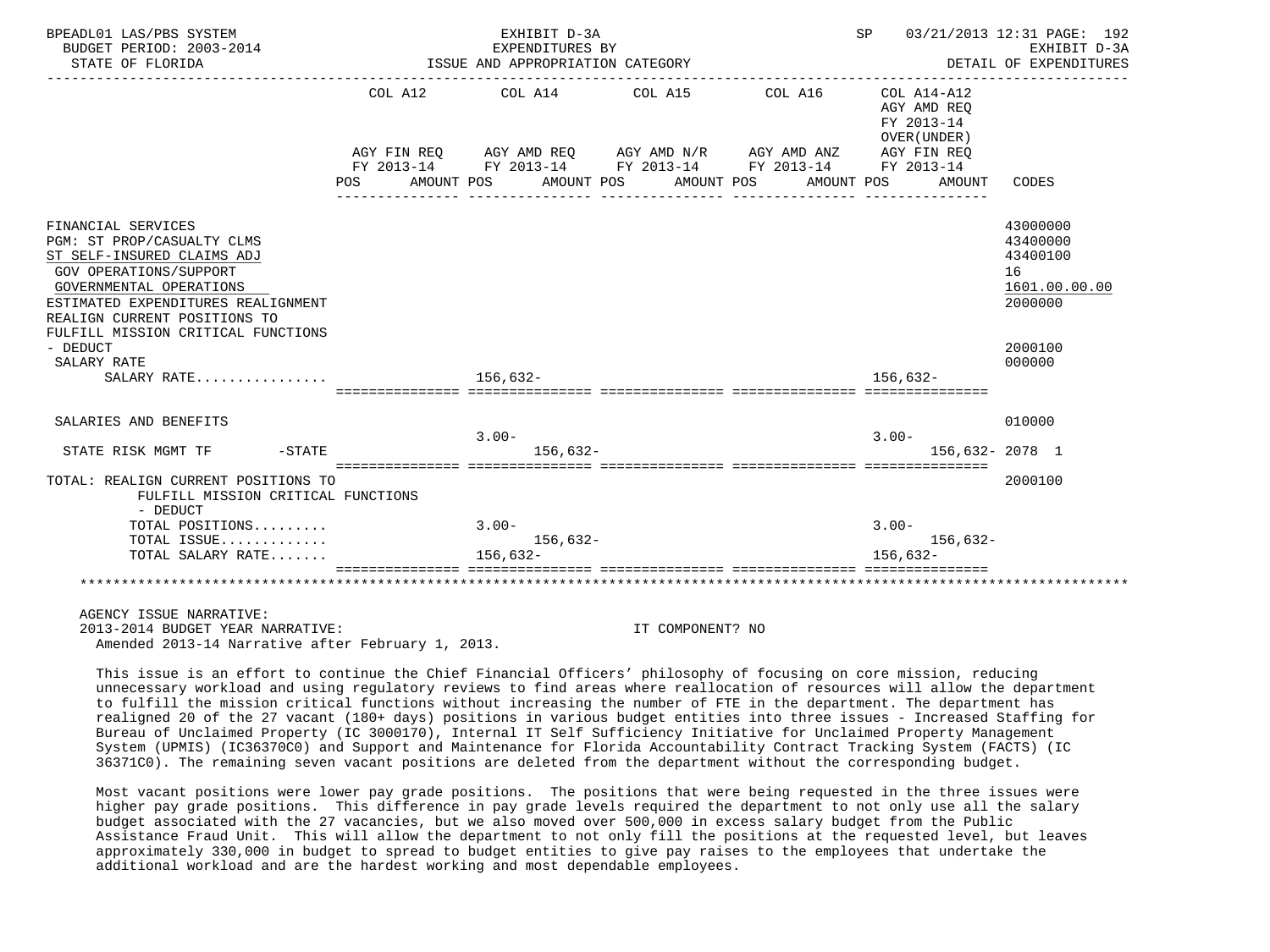| BPEADL01 LAS/PBS SYSTEM<br>BUDGET PERIOD: 2003-2014<br>STATE OF FLORIDA                                                                                                                                                                                     |                           | EXHIBIT D-3A<br>EXPENDITURES BY<br>ISSUE AND APPROPRIATION CATEGORY                                                              |                                  |                 | SP 03/21/2013 12:31 PAGE: 193                                                 | EXHIBIT D-3A<br>DETAIL OF EXPENDITURES                                        |
|-------------------------------------------------------------------------------------------------------------------------------------------------------------------------------------------------------------------------------------------------------------|---------------------------|----------------------------------------------------------------------------------------------------------------------------------|----------------------------------|-----------------|-------------------------------------------------------------------------------|-------------------------------------------------------------------------------|
|                                                                                                                                                                                                                                                             | COL A12<br>POS AMOUNT POS | COL A14<br>AGY FIN REQ AGY AMD REQ AGY AMD N/R AGY AMD ANZ AGY FIN REQ<br>FY 2013-14 FY 2013-14 FY 2013-14 FY 2013-14 FY 2013-14 | COL A15<br>AMOUNT POS AMOUNT POS | COL A16         | COL A14-A12<br>AGY AMD REQ<br>FY 2013-14<br>OVER (UNDER)<br>AMOUNT POS AMOUNT | CODES                                                                         |
| FINANCIAL SERVICES<br>PGM: ST PROP/CASUALTY CLMS<br>ST SELF-INSURED CLAIMS ADJ<br>GOV OPERATIONS/SUPPORT<br>GOVERNMENTAL OPERATIONS<br>ESTIMATED EXPENDITURES REALIGNMENT<br>REALIGN CURRENT POSITIONS TO<br>FULFILL MISSION CRITICAL FUNCTIONS<br>- DEDUCT |                           |                                                                                                                                  |                                  |                 |                                                                               | 43000000<br>43400000<br>43400100<br>16<br>1601.00.00.00<br>2000000<br>2000100 |
| Summary: This is a new issue.<br>POSITION DETAIL OF SALARIES AND BENEFITS:                                                                                                                                                                                  |                           |                                                                                                                                  |                                  |                 |                                                                               | LAPSE LAPSED SALARIES                                                         |
|                                                                                                                                                                                                                                                             | FTE                       | BASE RATE ADDITIVES                                                                                                              |                                  | <b>BENEFITS</b> | SUBTOTAL                                                                      | % AND BENEFITS                                                                |
| A14 - AGY AMD REQ FY 2013-14                                                                                                                                                                                                                                |                           |                                                                                                                                  |                                  |                 |                                                                               |                                                                               |
| CHANGES TO CURRENTLY AUTHORIZED POSITIONS<br>RA02 RATE & SALARY ADJ - FTE - NO BENEFITS<br>C0012 001                                                                                                                                                        |                           | $3.00 - 156,632 -$                                                                                                               |                                  |                 |                                                                               | 156,632- 0.00 156,632-                                                        |
| TOTALS FOR ISSUE BY FUND<br>2078 STATE RISK MGMT TF                                                                                                                                                                                                         |                           |                                                                                                                                  |                                  |                 |                                                                               | $156,632-$                                                                    |
|                                                                                                                                                                                                                                                             |                           | $3.00 - 156,632 -$                                                                                                               |                                  |                 | 156,632-                                                                      | --------------<br>$156,632-$<br>==============                                |
|                                                                                                                                                                                                                                                             |                           |                                                                                                                                  |                                  |                 |                                                                               |                                                                               |
| REALIGN CURRENT POSITIONS TO<br>FULFILL MISSION CRITICAL FUNCTIONS                                                                                                                                                                                          |                           |                                                                                                                                  |                                  |                 |                                                                               |                                                                               |
| - ADD<br>SALARIES AND BENEFITS                                                                                                                                                                                                                              |                           |                                                                                                                                  |                                  |                 |                                                                               | 2000110<br>010000                                                             |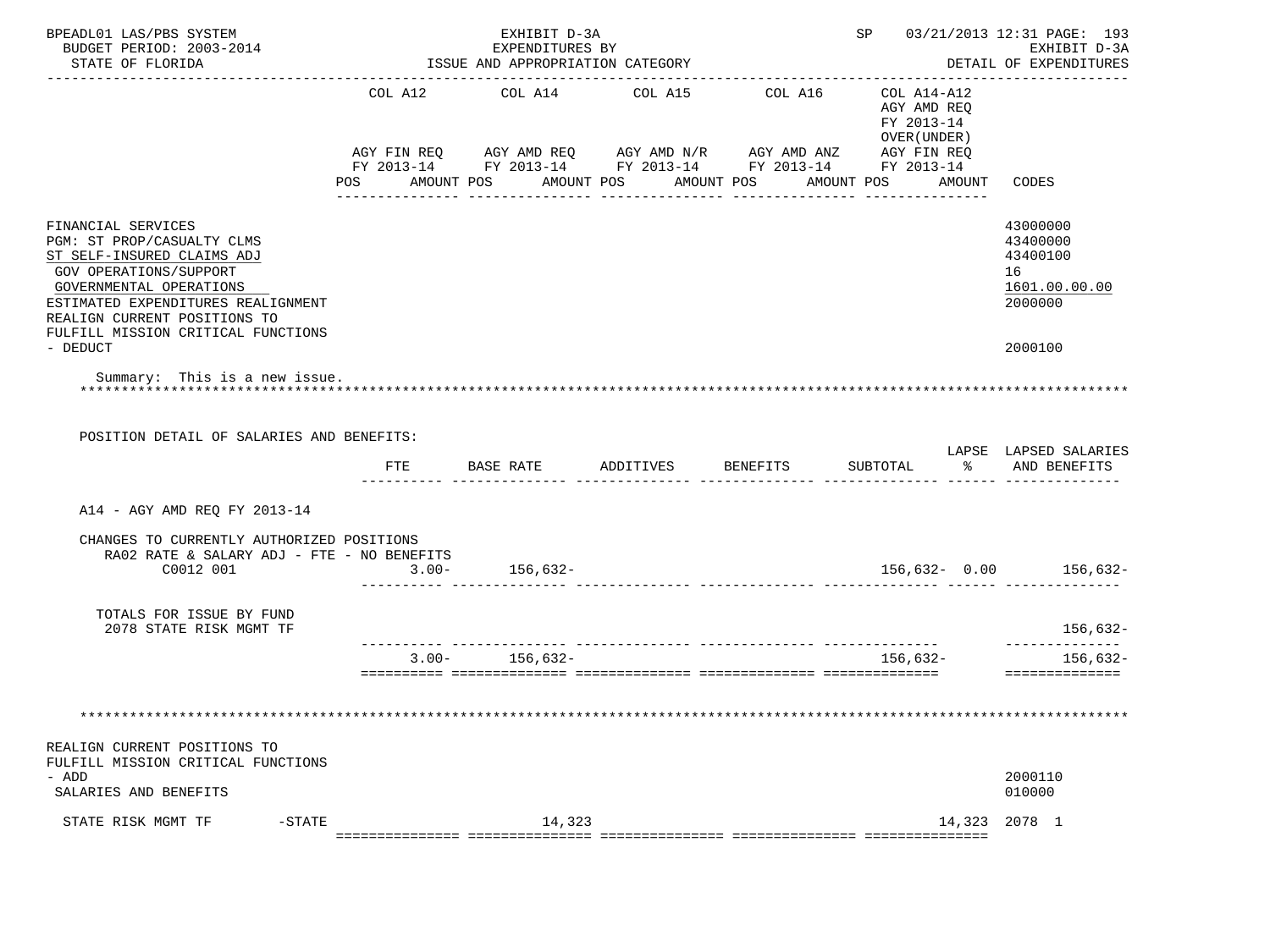| STATE OF FLORIDA                                                                                                                                                                                                                                                                                                                                                                                                                                                                                                                                                                                                                |     | EXHIBIT D-3A<br>EXPENDITURES BY<br>ISSUE AND APPROPRIATION CATEGORY                                                                                                                                   |                  |          | SP                                         | 03/21/2013 12:31 PAGE: 194                        | EXHIBIT D-3A<br>DETAIL OF EXPENDITURES |
|---------------------------------------------------------------------------------------------------------------------------------------------------------------------------------------------------------------------------------------------------------------------------------------------------------------------------------------------------------------------------------------------------------------------------------------------------------------------------------------------------------------------------------------------------------------------------------------------------------------------------------|-----|-------------------------------------------------------------------------------------------------------------------------------------------------------------------------------------------------------|------------------|----------|--------------------------------------------|---------------------------------------------------|----------------------------------------|
|                                                                                                                                                                                                                                                                                                                                                                                                                                                                                                                                                                                                                                 |     | COL A12 COL A14 COL A15 COL A16 COL A14-A12<br>AGY FIN REQ AGY AMD REQ AGY AMD N/R AGY AMD ANZ AGY FIN REQ FY 2013-14 FY 2013-14 FY 2013-14<br>POS AMOUNT POS AMOUNT POS AMOUNT POS AMOUNT POS AMOUNT |                  |          | AGY AMD REO<br>FY 2013-14<br>OVER (UNDER ) | CODES                                             |                                        |
|                                                                                                                                                                                                                                                                                                                                                                                                                                                                                                                                                                                                                                 |     |                                                                                                                                                                                                       |                  |          |                                            |                                                   |                                        |
| FINANCIAL SERVICES<br>PGM: ST PROP/CASUALTY CLMS<br>ST SELF-INSURED CLAIMS ADJ<br><b>GOV OPERATIONS/SUPPORT</b><br>GOVERNMENTAL OPERATIONS<br>ESTIMATED EXPENDITURES REALIGNMENT<br>REALIGN CURRENT POSITIONS TO                                                                                                                                                                                                                                                                                                                                                                                                                |     |                                                                                                                                                                                                       |                  |          |                                            | 43000000<br>43400000<br>43400100<br>16<br>2000000 | 1601.00.00.00                          |
| FULFILL MISSION CRITICAL FUNCTIONS<br>- ADD                                                                                                                                                                                                                                                                                                                                                                                                                                                                                                                                                                                     |     |                                                                                                                                                                                                       |                  |          |                                            | 2000110                                           |                                        |
|                                                                                                                                                                                                                                                                                                                                                                                                                                                                                                                                                                                                                                 |     |                                                                                                                                                                                                       |                  |          |                                            |                                                   |                                        |
| AGENCY ISSUE NARRATIVE:<br>2013-2014 BUDGET YEAR NARRATIVE:                                                                                                                                                                                                                                                                                                                                                                                                                                                                                                                                                                     |     |                                                                                                                                                                                                       | IT COMPONENT? NO |          |                                            |                                                   |                                        |
| Amended 2013-14 Narrative after February 1, 2013.<br>This issue is in support of the Chief Financial Officer's philosophy of focusing on core mission, reducing unnecessary<br>activities, and using regulatory reviews to find areas where reallocation of resources will allow the department to<br>fulfill the mission critical functions most effectively without significantly increasing the number of FTE in the<br>department. The department has realigned 20 of the 27 vacant (180+ days) positions in various budget entities; the<br>remaining seven vacant positions are deleted.<br>Summary: This is a new issue. |     |                                                                                                                                                                                                       |                  |          |                                            |                                                   |                                        |
| POSITION DETAIL OF SALARIES AND BENEFITS:                                                                                                                                                                                                                                                                                                                                                                                                                                                                                                                                                                                       |     |                                                                                                                                                                                                       |                  |          |                                            |                                                   |                                        |
|                                                                                                                                                                                                                                                                                                                                                                                                                                                                                                                                                                                                                                 | FTE | BASE RATE ADDITIVES                                                                                                                                                                                   |                  | BENEFITS | SUBTOTAL                                   | $rac{1}{2}$                                       | LAPSE LAPSED SALARIES<br>AND BENEFITS  |
| A14 - AGY AMD REQ FY 2013-14                                                                                                                                                                                                                                                                                                                                                                                                                                                                                                                                                                                                    |     |                                                                                                                                                                                                       |                  |          |                                            |                                                   |                                        |
| CHANGES TO CURRENTLY AUTHORIZED POSITIONS<br>OTHER SALARY AMOUNT<br>2078 STATE RISK MGMT TF                                                                                                                                                                                                                                                                                                                                                                                                                                                                                                                                     |     |                                                                                                                                                                                                       |                  |          |                                            |                                                   | 14,323                                 |
|                                                                                                                                                                                                                                                                                                                                                                                                                                                                                                                                                                                                                                 |     |                                                                                                                                                                                                       |                  |          |                                            |                                                   | --------------<br>14,323               |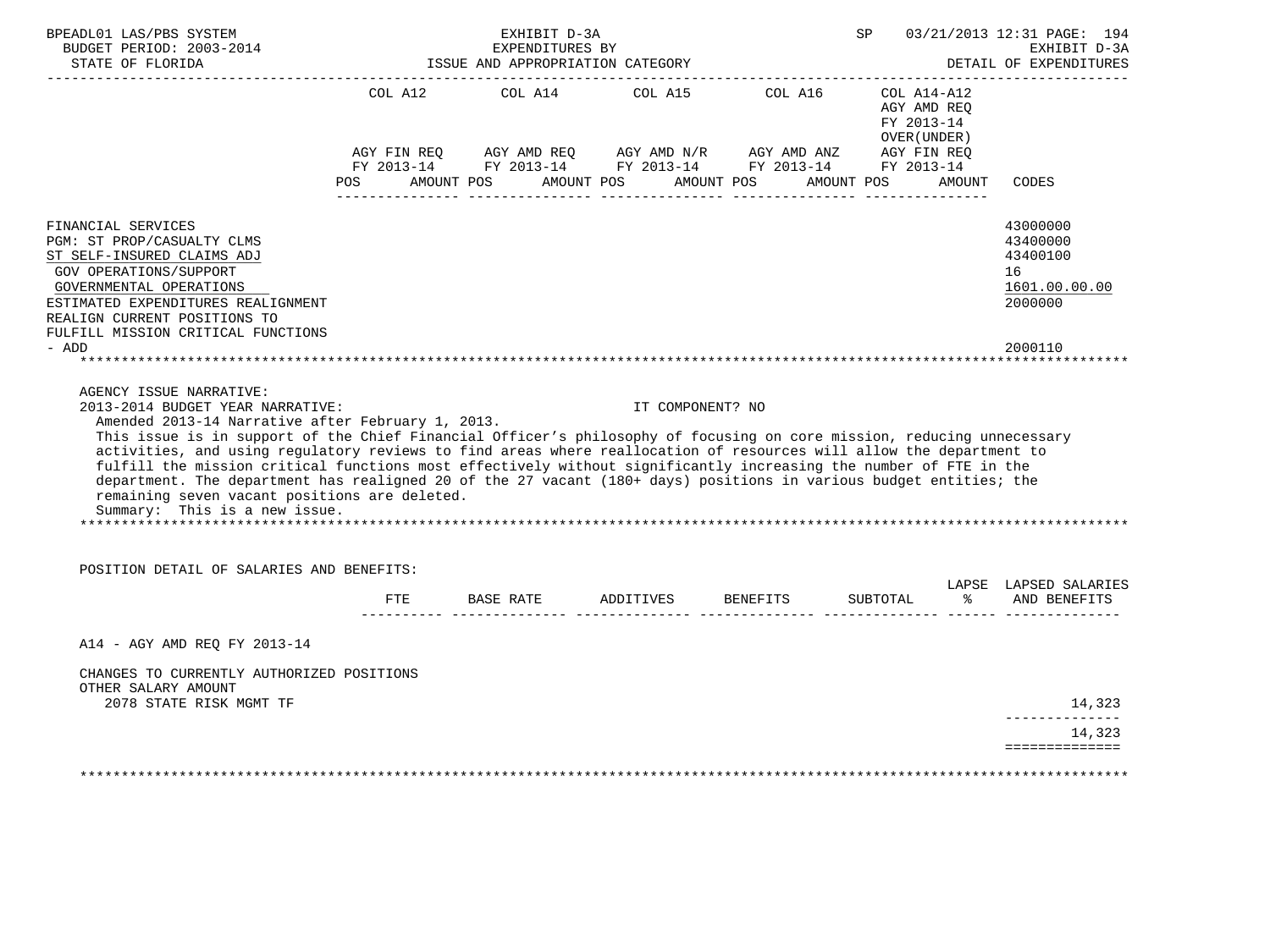| BPEADL01 LAS/PBS SYSTEM<br>BUDGET PERIOD: 2003-2014<br>STATE OF FLORIDA                                                                                                                                                         |           |      |            | EXHIBIT D-3A<br>EXPENDITURES BY<br>ISSUE AND APPROPRIATION CATEGORY                                                                                                       |            |            |             |                                                                                   | SP 03/21/2013 12:31 PAGE: 195<br>EXHIBIT D-3A<br>DETAIL OF EXPENDITURES                 |
|---------------------------------------------------------------------------------------------------------------------------------------------------------------------------------------------------------------------------------|-----------|------|------------|---------------------------------------------------------------------------------------------------------------------------------------------------------------------------|------------|------------|-------------|-----------------------------------------------------------------------------------|-----------------------------------------------------------------------------------------|
|                                                                                                                                                                                                                                 |           | POS  | AMOUNT POS | COL A12 COL A14 COL A15 COL A16<br>AGY FIN REQ      AGY AMD REQ      AGY AMD N/R      AGY AMD ANZ<br>FY 2013-14 FY 2013-14 FY 2013-14 FY 2013-14 FY 2013-14<br>AMOUNT POS | AMOUNT POS | AMOUNT POS |             | COL A14-A12<br>AGY AMD REQ<br>FY 2013-14<br>OVER (UNDER)<br>AGY FIN REQ<br>AMOUNT | CODES                                                                                   |
| FINANCIAL SERVICES<br>PGM: ST PROP/CASUALTY CLMS<br>ST SELF-INSURED CLAIMS ADJ<br>GOV OPERATIONS/SUPPORT<br>GOVERNMENTAL OPERATIONS<br>NONRECURRING EXPENDITURES<br>STAFF FOR PROACTIVE LOSS PREVENTION<br>SERVICES<br>EXPENSES |           |      |            |                                                                                                                                                                           |            |            |             |                                                                                   | 43000000<br>43400000<br>43400100<br>16<br>1601.00.00.00<br>2100000<br>2103146<br>040000 |
|                                                                                                                                                                                                                                 |           |      |            | 7,296- 7,296-                                                                                                                                                             |            |            |             |                                                                                   | 2078 1                                                                                  |
| STAFF FOR INDEMNITY AND MEDICAL<br>PAYMENTS<br>EXPENSES<br>STATE RISK MGMT TF                                                                                                                                                   |           |      |            | -STATE 1,935- 1,935-                                                                                                                                                      |            |            |             |                                                                                   | 2103147<br>040000<br>2078 1                                                             |
| ANNUALIZATION OF ADMINISTERED<br>FUNDS APPROPRIATIONS<br>STATE HEALTH INSURANCE ADJUSTMENT<br>FOR FY 2012-13 - 10 MONTHS<br>ANNUALIZATION<br>SALARIES AND BENEFITS                                                              |           |      |            |                                                                                                                                                                           |            |            |             |                                                                                   | 26A0000<br>26A1830<br>010000                                                            |
| STATE RISK MGMT TF    -STATE    63,405    63,405                                                                                                                                                                                |           |      |            |                                                                                                                                                                           |            |            |             |                                                                                   | 2078 1                                                                                  |
| WORKLOAD<br>LOSS PREVENTION SECTION STAFFING -<br>RISK MANAGEMENT<br>SALARY RATE<br>SALARY RATE $42,233$                                                                                                                        |           |      |            |                                                                                                                                                                           |            |            | $42, 233 -$ |                                                                                   | 3000000<br>3000890<br>000000                                                            |
| SALARIES AND BENEFITS                                                                                                                                                                                                           |           | 2.00 |            |                                                                                                                                                                           |            |            | $2.00-$     |                                                                                   | 010000                                                                                  |
| STATE RISK MGMT TF                                                                                                                                                                                                              | $-$ STATE |      | 68,004     |                                                                                                                                                                           |            |            |             |                                                                                   | 68,004-2078 1                                                                           |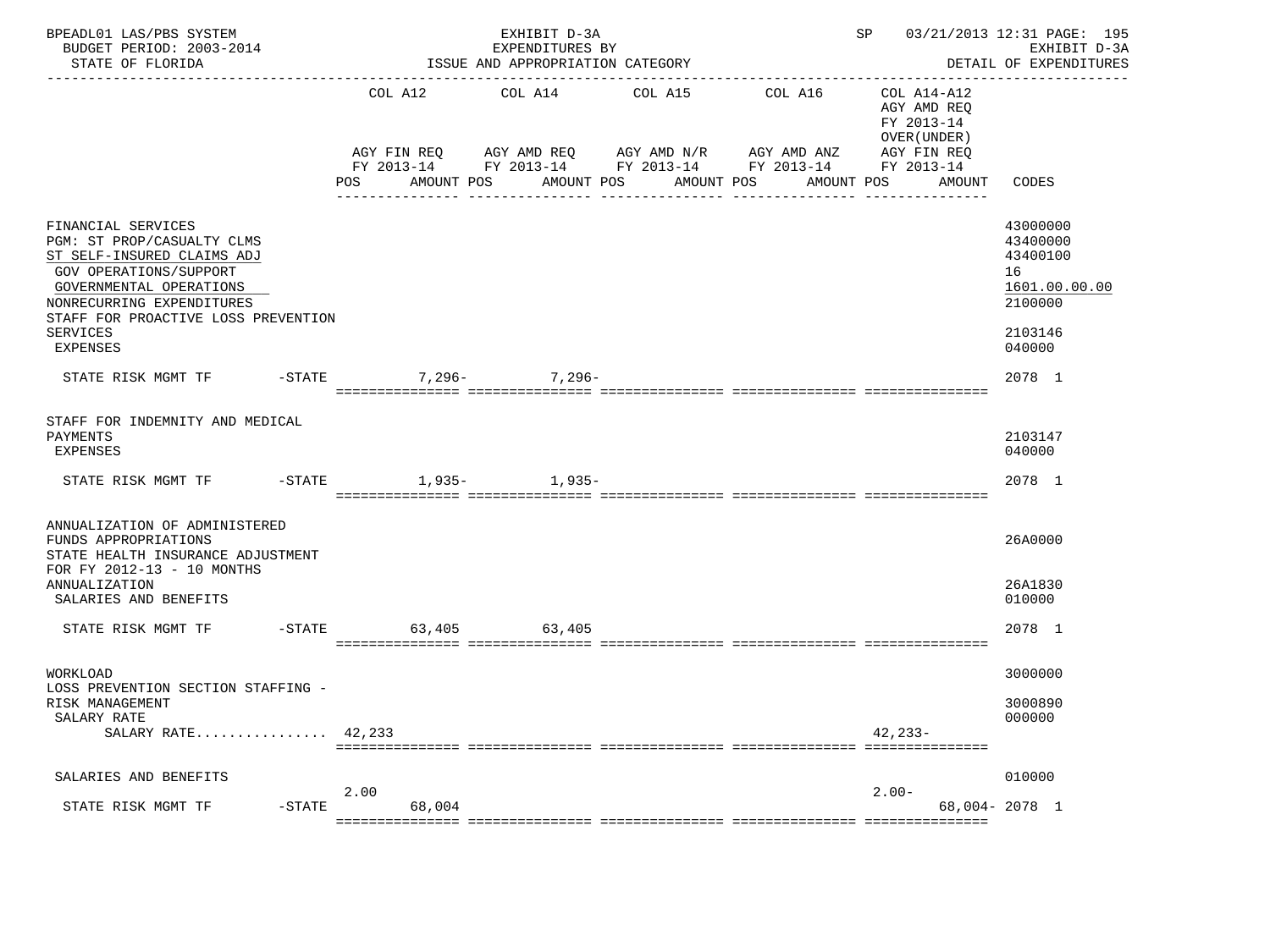| BPEADL01 LAS/PBS SYSTEM<br>BUDGET PERIOD: 2003-2014<br>STATE OF FLORIDA                                                                                                                                                            |        | EXHIBIT D-3A<br>EXPENDITURES BY<br>ISSUE AND APPROPRIATION CATEGORY |                                                                                                                                                |                       | SP 03/21/2013 12:31 PAGE: 196                                      | EXHIBIT D-3A<br>DETAIL OF EXPENDITURES                                                  |
|------------------------------------------------------------------------------------------------------------------------------------------------------------------------------------------------------------------------------------|--------|---------------------------------------------------------------------|------------------------------------------------------------------------------------------------------------------------------------------------|-----------------------|--------------------------------------------------------------------|-----------------------------------------------------------------------------------------|
|                                                                                                                                                                                                                                    | POS    | COL A12 COL A14 COL A15<br>AMOUNT POS                               | AGY FIN REQ AGY AMD REQ AGY AMD N/R AGY AMD ANZ AGY FIN REQ<br>FY 2013-14 FY 2013-14 FY 2013-14 FY 2013-14 FY 2013-14<br>AMOUNT POS AMOUNT POS | COL A16<br>AMOUNT POS | COL A14-A12<br>AGY AMD REO<br>FY 2013-14<br>OVER (UNDER)<br>AMOUNT | CODES                                                                                   |
| FINANCIAL SERVICES<br>PGM: ST PROP/CASUALTY CLMS<br>ST SELF-INSURED CLAIMS ADJ<br><b>GOV OPERATIONS/SUPPORT</b><br>GOVERNMENTAL OPERATIONS<br>WORKLOAD<br>LOSS PREVENTION SECTION STAFFING -<br>RISK MANAGEMENT<br><b>EXPENSES</b> |        |                                                                     |                                                                                                                                                |                       |                                                                    | 43000000<br>43400000<br>43400100<br>16<br>1601.00.00.00<br>3000000<br>3000890<br>040000 |
| STATE RISK MGMT TF    -STATE    18,536                                                                                                                                                                                             |        |                                                                     |                                                                                                                                                |                       |                                                                    | 18,536-2078 1                                                                           |
| SPECIAL CATEGORIES<br>TR/DMS/HR SVCS/STW CONTRCT                                                                                                                                                                                   |        |                                                                     |                                                                                                                                                |                       |                                                                    | 100000<br>107040                                                                        |
| STATE RISK MGMT TF    -STATE                                                                                                                                                                                                       | 708    |                                                                     |                                                                                                                                                |                       |                                                                    | 708-2078 1                                                                              |
| TOTAL: LOSS PREVENTION SECTION STAFFING -<br>RISK MANAGEMENT                                                                                                                                                                       |        |                                                                     |                                                                                                                                                |                       |                                                                    | 3000890                                                                                 |
| TOTAL POSITIONS 2.00                                                                                                                                                                                                               |        |                                                                     |                                                                                                                                                |                       | $2.00-$                                                            |                                                                                         |
| TOTAL ISSUE<br>TOTAL SALARY RATE 42,233                                                                                                                                                                                            | 87,248 |                                                                     |                                                                                                                                                |                       | $87,248-$<br>$42.233 -$                                            |                                                                                         |
|                                                                                                                                                                                                                                    |        |                                                                     |                                                                                                                                                |                       |                                                                    |                                                                                         |
| AGENCY ISSUE NARRATIVE:<br>2013-2014 BUDGET YEAR NARRATIVE:<br>Issue Title: Loss Prevention Section Staffing - Risk Management                                                                                                     |        |                                                                     | IT COMPONENT? NO                                                                                                                               |                       |                                                                    |                                                                                         |

Reference to Long-Range Program Plan: Goal #1: The department will be a vigilant steward of the state's resources.

 This issue requests two full time equivalent positions (FTE) in the Loss Prevention Section; a Government Operations Consultant II and an Administrative Assistant II. The Government Operations Consultant II is being requested to provide dedicated data analysis support to the Loss Prevention Section in order to target loss prevention efforts and to assist in conducting agency loss prevention program reviews as mandated in chapter 284.50, F.S. The position will also provide data analysis reports and training to agencies and universities in order to allow agency safety coordinators the capability to make data-driven decisions on the conduct of their loss prevention programs. Currently, the Loss Prevention Section does not have an employee dedicated for data analysis and must rely on the division's only data analysis employee for support services.

 The Administrative Assistant II is a support staff position requested to provide dedicated staff support to the Loss Prevention section, which currently is operating without any administrative support. Due to the mission of the Loss Prevention Section, staff members travel frequently, conduct many meetings that involve high levels of coordination due to the number and geographic location of attendees, and the section maintains multiple contact listings of agency and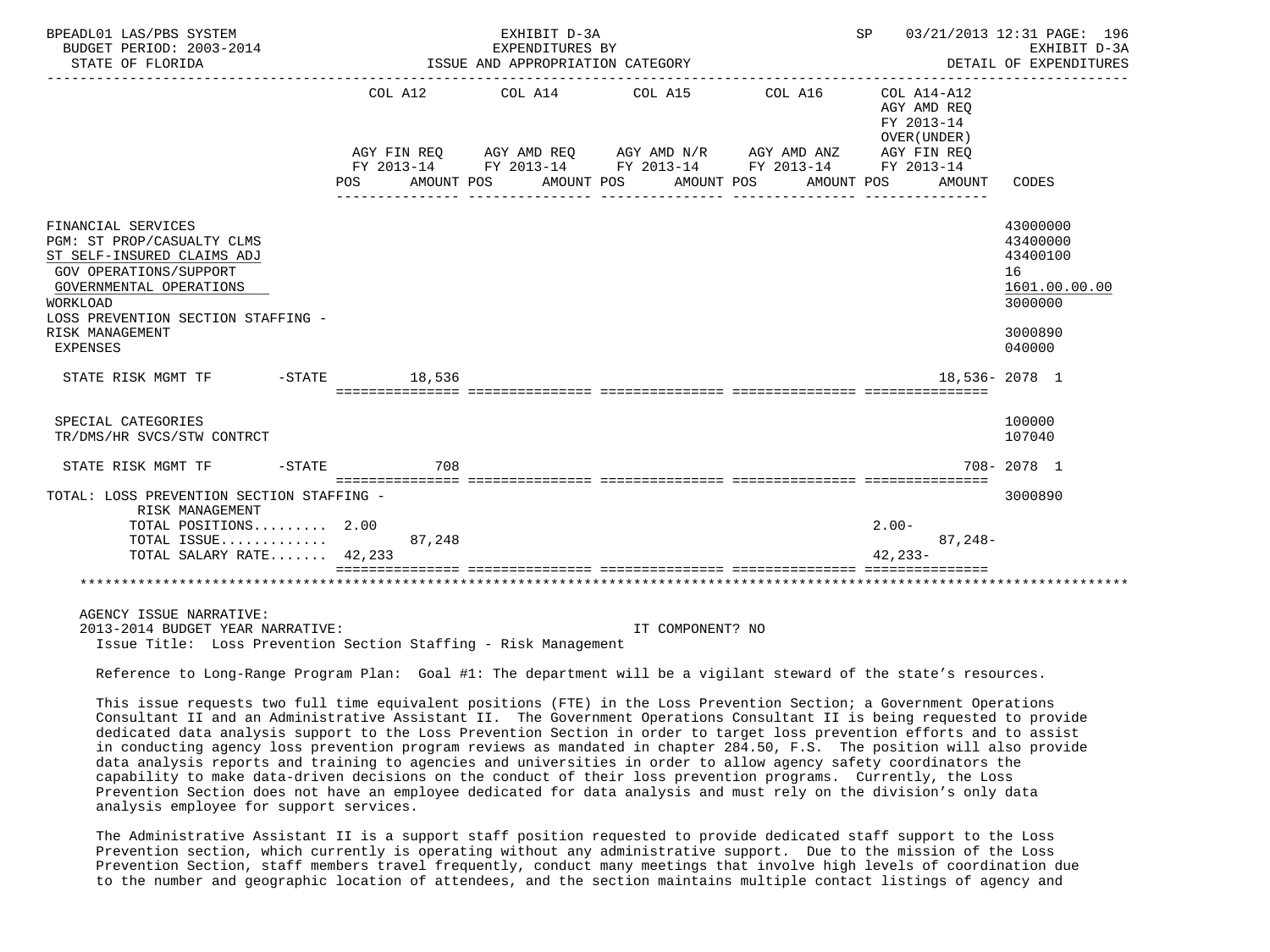| BPEADL01 LAS/PBS SYSTEM<br>BUDGET PERIOD: 2003-2014<br>STATE OF FLORIDA                                                                                                               | ISSUE AND APPROPRIATION CATEGORY | EXHIBIT D-3A<br>EXPENDITURES BY |                                                                                                                                  |                                 | <b>SP</b>                                                | 03/21/2013 12:31 PAGE: 197<br>EXHIBIT D-3A<br>DETAIL OF EXPENDITURES |
|---------------------------------------------------------------------------------------------------------------------------------------------------------------------------------------|----------------------------------|---------------------------------|----------------------------------------------------------------------------------------------------------------------------------|---------------------------------|----------------------------------------------------------|----------------------------------------------------------------------|
|                                                                                                                                                                                       |                                  |                                 | COL A12 COL A14 COL A15                                                                                                          | COL A16                         | COL A14-A12<br>AGY AMD REO<br>FY 2013-14<br>OVER (UNDER) |                                                                      |
|                                                                                                                                                                                       | AGY FIN REO<br>POS               |                                 | AGY AMD REQ AGY AMD N/R<br>FY 2013-14 FY 2013-14 FY 2013-14 FY 2013-14 FY 2013-14<br>AMOUNT POS AMOUNT POS AMOUNT POS AMOUNT POS | AGY AMD ANZ<br>---------------- | AGY FIN REO<br>AMOUNT                                    | CODES                                                                |
| FINANCIAL SERVICES<br>PGM: ST PROP/CASUALTY CLMS<br>ST SELF-INSURED CLAIMS ADJ<br>GOV OPERATIONS/SUPPORT<br>GOVERNMENTAL OPERATIONS<br>WORKLOAD<br>LOSS PREVENTION SECTION STAFFING - |                                  |                                 |                                                                                                                                  |                                 |                                                          | 43000000<br>43400000<br>43400100<br>16<br>1601.00.00.00<br>3000000   |
| RISK MANAGEMENT                                                                                                                                                                       |                                  |                                 |                                                                                                                                  |                                 |                                                          | 3000890                                                              |

 university staff. This position will provide administrative support to the Loss Prevention Section by maintaining contact listings, scheduling and assisting in the preparations for training events and meetings, preparing and proofing correspondence and reports, making travel reservations and filing travel forms. These duties are currently being performed by other sections.

Amended 2013-14 Narrative after February 1, 2013.

POSITION DETAIL OF SALARIES AND BENEFITS:

 The original legislative budget request (LBR) included issues intended to illustrate resource options for increasing department productivity in selected, mission critical areas. The department was not requesting nor assuming all the issues would be funded, however, no other official budget planning method was available to highlight these issues. The amended legislative budget request (amended LBR) does not include all of these highlighted issues; rather, it focuses on the most significant resource issues facing the department for the 2013-2014 fiscal year. The department will continue to streamline operations and increase organizational efficiencies as it works with the Legislature to ensure the department's core functions are efficiently and effectively fulfilled.

 Summary: This issue deleted the original issue entirely. \*\*\*\*\*\*\*\*\*\*\*\*\*\*\*\*\*\*\*\*\*\*\*\*\*\*\*\*\*\*\*\*\*\*\*\*\*\*\*\*\*\*\*\*\*\*\*\*\*\*\*\*\*\*\*\*\*\*\*\*\*\*\*\*\*\*\*\*\*\*\*\*\*\*\*\*\*\*\*\*\*\*\*\*\*\*\*\*\*\*\*\*\*\*\*\*\*\*\*\*\*\*\*\*\*\*\*\*\*\*\*\*\*\*\*\*\*\*\*\*\*\*\*\*\*\*\*

| PUSIIIUN DEIAIL UP SALAKIES AND BENEPIIS.              | <b>FTE</b> | BASE RATE | ADDITIVES | BENEFITS | SUBTOTAL | LAPSE<br>⋇ | LAPSED SALARIES<br>AND BENEFITS |
|--------------------------------------------------------|------------|-----------|-----------|----------|----------|------------|---------------------------------|
| A12 - AGY FIN REQ FY 2013-14                           |            |           |           |          |          |            |                                 |
| NEW POSITIONS<br>P101 PROPOSED CLASS CODE<br>C9999 001 | 2.00       | 42,233    |           | 25,771   | 68,004   | 0.00       | 68,004                          |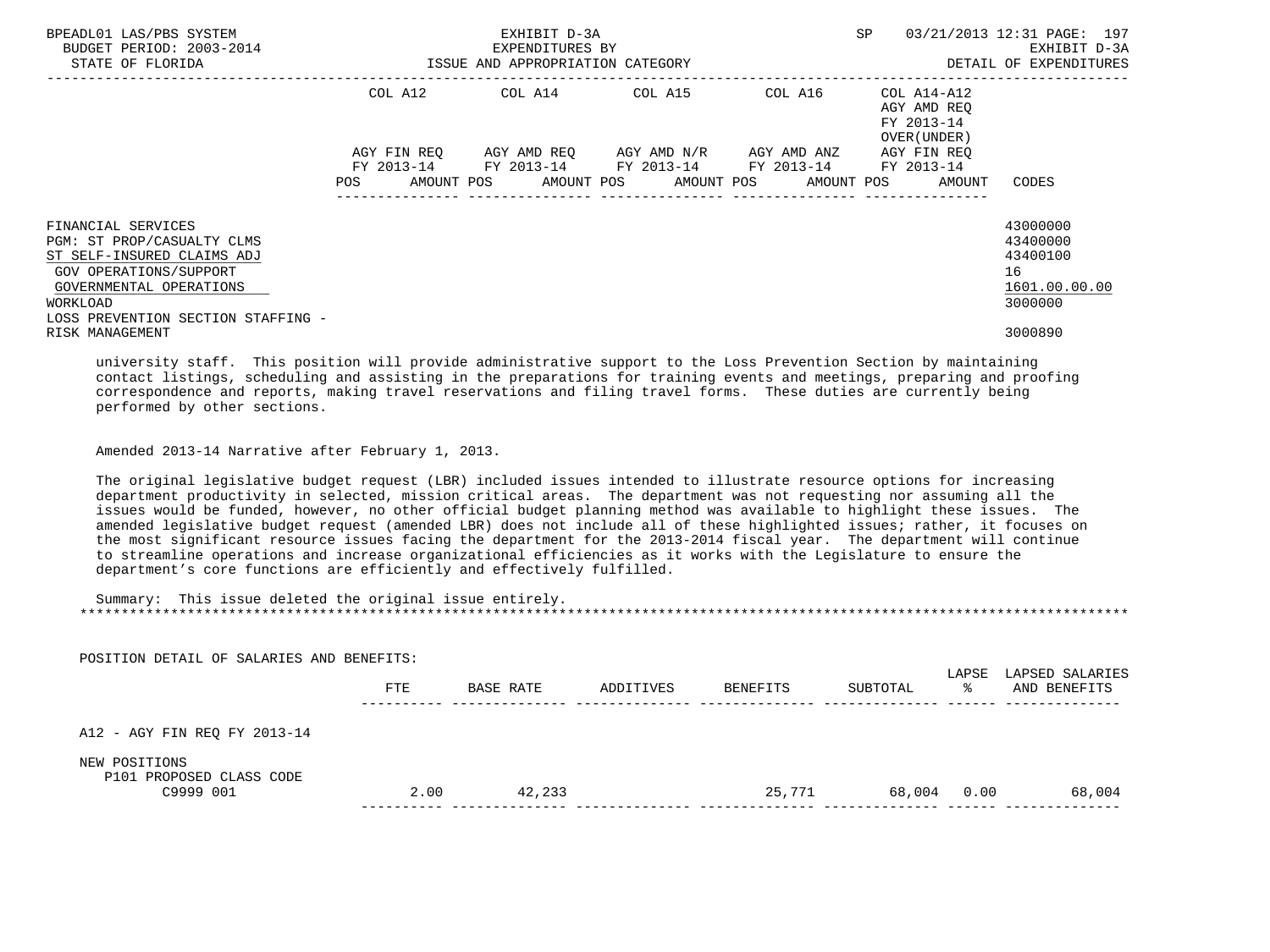| BPEADL01 LAS/PBS SYSTEM<br>BUDGET PERIOD: 2003-2014<br>STATE OF FLORIDA                                                                                                                                  |                       | EXHIBIT D-3A<br>EXPENDITURES BY<br>ISSUE AND APPROPRIATION CATEGORY |                                                                                                                                                                               |          | SP 03/21/2013 12:31 PAGE: 198                                                    | EXHIBIT D-3A<br>DETAIL OF EXPENDITURES                                        |
|----------------------------------------------------------------------------------------------------------------------------------------------------------------------------------------------------------|-----------------------|---------------------------------------------------------------------|-------------------------------------------------------------------------------------------------------------------------------------------------------------------------------|----------|----------------------------------------------------------------------------------|-------------------------------------------------------------------------------|
|                                                                                                                                                                                                          | COL A12<br><b>POS</b> | COL A14<br>AMOUNT POS                                               | COL A15<br>AGY FIN REQ AGY AMD REQ AGY AMD N/R AGY AMD ANZ AGY FIN REQ<br>FY 2013-14 FY 2013-14 FY 2013-14 FY 2013-14 FY 2013-14<br>AMOUNT POS AMOUNT POS<br>________________ | COL A16  | COL A14-A12<br>AGY AMD REQ<br>FY 2013-14<br>OVER (UNDER)<br>AMOUNT POS<br>AMOUNT | CODES                                                                         |
| FINANCIAL SERVICES<br>PGM: ST PROP/CASUALTY CLMS<br>ST SELF-INSURED CLAIMS ADJ<br>GOV OPERATIONS/SUPPORT<br>GOVERNMENTAL OPERATIONS<br>WORKLOAD<br>LOSS PREVENTION SECTION STAFFING -<br>RISK MANAGEMENT |                       |                                                                     |                                                                                                                                                                               |          |                                                                                  | 43000000<br>43400000<br>43400100<br>16<br>1601.00.00.00<br>3000000<br>3000890 |
| POSITION DETAIL OF SALARIES AND BENEFITS:                                                                                                                                                                | FTE                   | BASE RATE                                                           | ADDITIVES                                                                                                                                                                     | BENEFITS | န္မွ ေ<br>SUBTOTAL                                                               | LAPSE LAPSED SALARIES<br>AND BENEFITS                                         |
| A12 - AGY FIN REO FY 2013-14                                                                                                                                                                             |                       |                                                                     |                                                                                                                                                                               |          |                                                                                  |                                                                               |
| NEW POSITIONS                                                                                                                                                                                            |                       |                                                                     |                                                                                                                                                                               |          |                                                                                  |                                                                               |
| TOTALS FOR ISSUE BY FUND<br>2078 STATE RISK MGMT TF                                                                                                                                                      |                       |                                                                     |                                                                                                                                                                               |          |                                                                                  | 68,004                                                                        |
|                                                                                                                                                                                                          |                       | 2.00 42,233                                                         |                                                                                                                                                                               |          | 25,771 68,004                                                                    | --------------<br>68,004<br>==============                                    |
|                                                                                                                                                                                                          |                       |                                                                     |                                                                                                                                                                               |          |                                                                                  |                                                                               |
| WORKERS' COMPENSATION CLAIMS<br>STAFFING - RISK MANAGEMENT<br>SALARY RATE<br>SALARY RATE 180,230                                                                                                         |                       |                                                                     |                                                                                                                                                                               |          | 180,230-                                                                         | 3000940<br>000000                                                             |
| SALARIES AND BENEFITS                                                                                                                                                                                    |                       |                                                                     |                                                                                                                                                                               |          |                                                                                  | 010000                                                                        |
| STATE RISK MGMT TF<br>$-$ STATE                                                                                                                                                                          | 10.00<br>305,114      |                                                                     |                                                                                                                                                                               |          | $10.00 -$<br>305, 114 - 2078 1                                                   |                                                                               |
| <b>EXPENSES</b>                                                                                                                                                                                          |                       |                                                                     |                                                                                                                                                                               |          |                                                                                  | 040000                                                                        |
| $-$ STATE<br>STATE RISK MGMT TF                                                                                                                                                                          | 98,820                |                                                                     |                                                                                                                                                                               |          |                                                                                  | 98,820-2078 1                                                                 |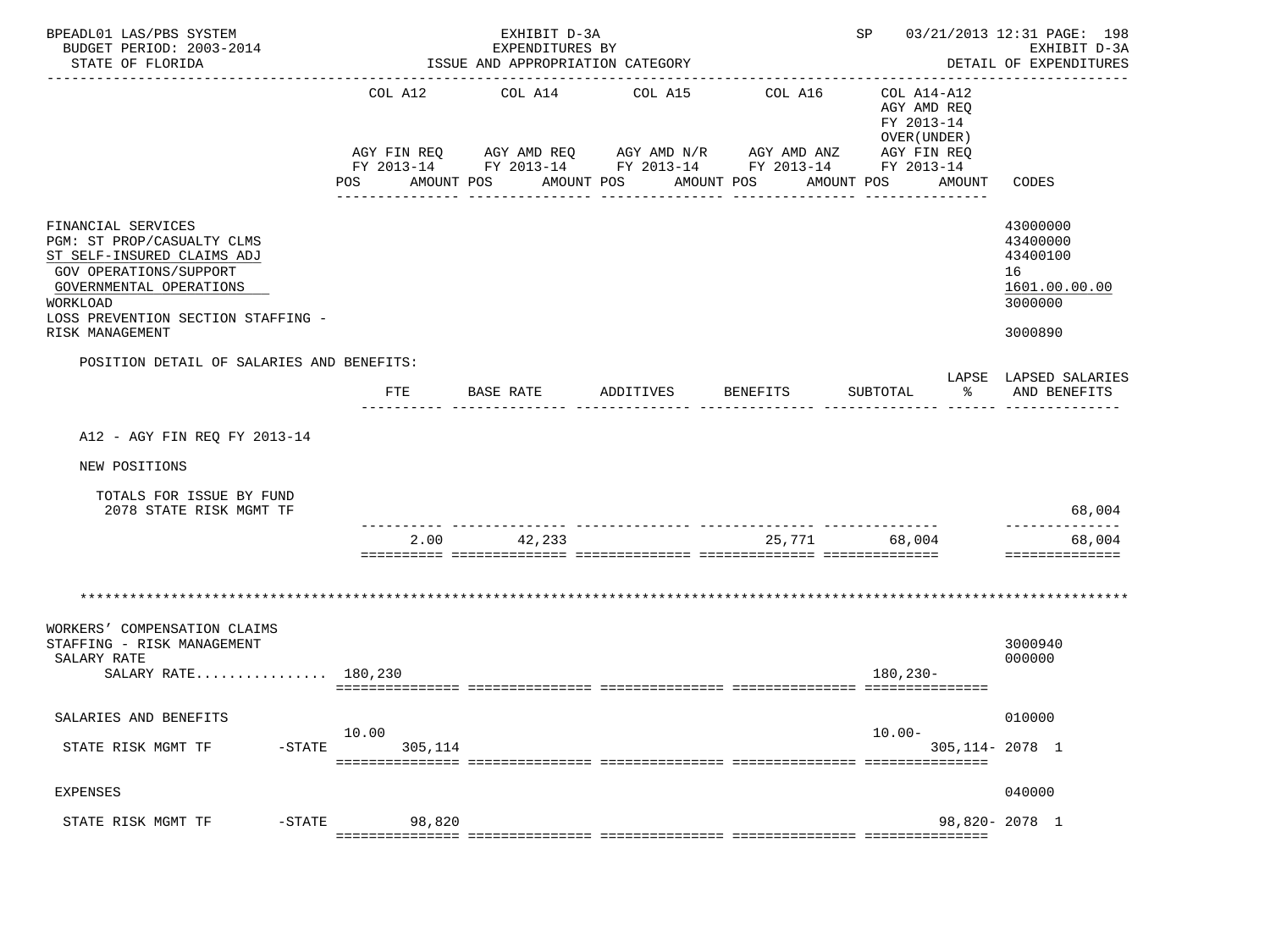| BPEADL01 LAS/PBS SYSTEM<br>BUDGET PERIOD: 2003-2014<br>STATE OF FLORIDA                                                                                                                                                                                                                      |      |                        | EXHIBIT D-3A<br>EXPENDITURES BY<br>ISSUE AND APPROPRIATION CATEGORY                                                          |                       |            |                          |                                                          | SP 03/21/2013 12:31 PAGE: 199<br>EXHIBIT D-3A<br>DETAIL OF EXPENDITURES                           |
|----------------------------------------------------------------------------------------------------------------------------------------------------------------------------------------------------------------------------------------------------------------------------------------------|------|------------------------|------------------------------------------------------------------------------------------------------------------------------|-----------------------|------------|--------------------------|----------------------------------------------------------|---------------------------------------------------------------------------------------------------|
|                                                                                                                                                                                                                                                                                              |      | COL A12<br>AGY FIN REQ | COL A14 COL A15<br>AGY AMD REQ AGY AMD N/R AGY AMD ANZ AGY FIN REQ<br>FY 2013-14 FY 2013-14 FY 2013-14 FY 2013-14 FY 2013-14 |                       | COL A16    |                          | COL A14-A12<br>AGY AMD REO<br>FY 2013-14<br>OVER (UNDER) |                                                                                                   |
|                                                                                                                                                                                                                                                                                              | POS. | AMOUNT POS             |                                                                                                                              | AMOUNT POS AMOUNT POS | AMOUNT POS |                          | AMOUNT                                                   | CODES                                                                                             |
| FINANCIAL SERVICES<br>PGM: ST PROP/CASUALTY CLMS<br>ST SELF-INSURED CLAIMS ADJ<br>GOV OPERATIONS/SUPPORT<br>GOVERNMENTAL OPERATIONS<br>WORKLOAD<br>WORKERS' COMPENSATION CLAIMS<br>STAFFING - RISK MANAGEMENT<br>SPECIAL CATEGORIES<br>CONTRACTED SERVICES<br>$-STATE$<br>STATE RISK MGMT TF |      |                        | 203,010                                                                                                                      |                       |            |                          | 203,010 2078 1                                           | 43000000<br>43400000<br>43400100<br>16<br>1601.00.00.00<br>3000000<br>3000940<br>100000<br>100777 |
|                                                                                                                                                                                                                                                                                              |      |                        |                                                                                                                              |                       |            |                          |                                                          |                                                                                                   |
| TR/DMS/HR SVCS/STW CONTRCT                                                                                                                                                                                                                                                                   |      |                        |                                                                                                                              |                       |            |                          |                                                          | 107040                                                                                            |
| $-STATE$<br>STATE RISK MGMT TF                                                                                                                                                                                                                                                               |      | 3,540                  |                                                                                                                              |                       |            |                          |                                                          | $3.540 - 2078$ 1                                                                                  |
| TOTAL: WORKERS' COMPENSATION CLAIMS<br>STAFFING - RISK MANAGEMENT<br>TOTAL POSITIONS 10.00<br>TOTAL ISSUE 407,474 203,010<br>TOTAL SALARY RATE 180,230                                                                                                                                       |      |                        | =================================                                                                                            |                       |            | $10.00 -$<br>$180.230 -$ | $204.464-$                                               | 3000940                                                                                           |
|                                                                                                                                                                                                                                                                                              |      |                        |                                                                                                                              |                       |            |                          |                                                          |                                                                                                   |
| AGENCY ISSUE NARRATIVE:<br>2013-2014 BUDGET YEAR NARRATIVE:                                                                                                                                                                                                                                  |      |                        |                                                                                                                              | IT COMPONENT? NO      |            |                          |                                                          |                                                                                                   |

Issue Title: Workers' Compensation Claims Staffing - Risk Management

Reference to Long-Range Program Plan: Goal #1: The department will be a vigilant steward of the state's resources.

 The division requests four Workers' Compensation Specialists and six Senior Workers' Compensation Examiners to ensure compliance with the numerous and complex regulatory requirements imposed upon the division regarding timely filings and payments, particularly those where non-compliance results in the assessment of penalties and interest due to claimants. As described below, the division's lost time claim load ratio far outweighs that of the other self-insurers surveyed. To properly manage the thousands of medical only claims each year, staff would have to be significantly increased, as the average number of medical only claims per Senior Examiner is approximately 1,200. Even considering only the more active medical only claims (approximately 6,400); the Senior Examiners are currently expected to maintain claim loads of approximately 700.

 Chapter 284, Florida Statutes, establishes the Risk Management Trust Fund, which provides among other insurance coverage's, workers' compensation coverage and adjusting services to state agencies, their employees, and volunteers. Also pursuant to chapter 284, F.S., the Division of Risk Management was created to implement and administer these responsibilities in addition to loss prevention services. Specifically, the division's Bureau of State Employee Workers'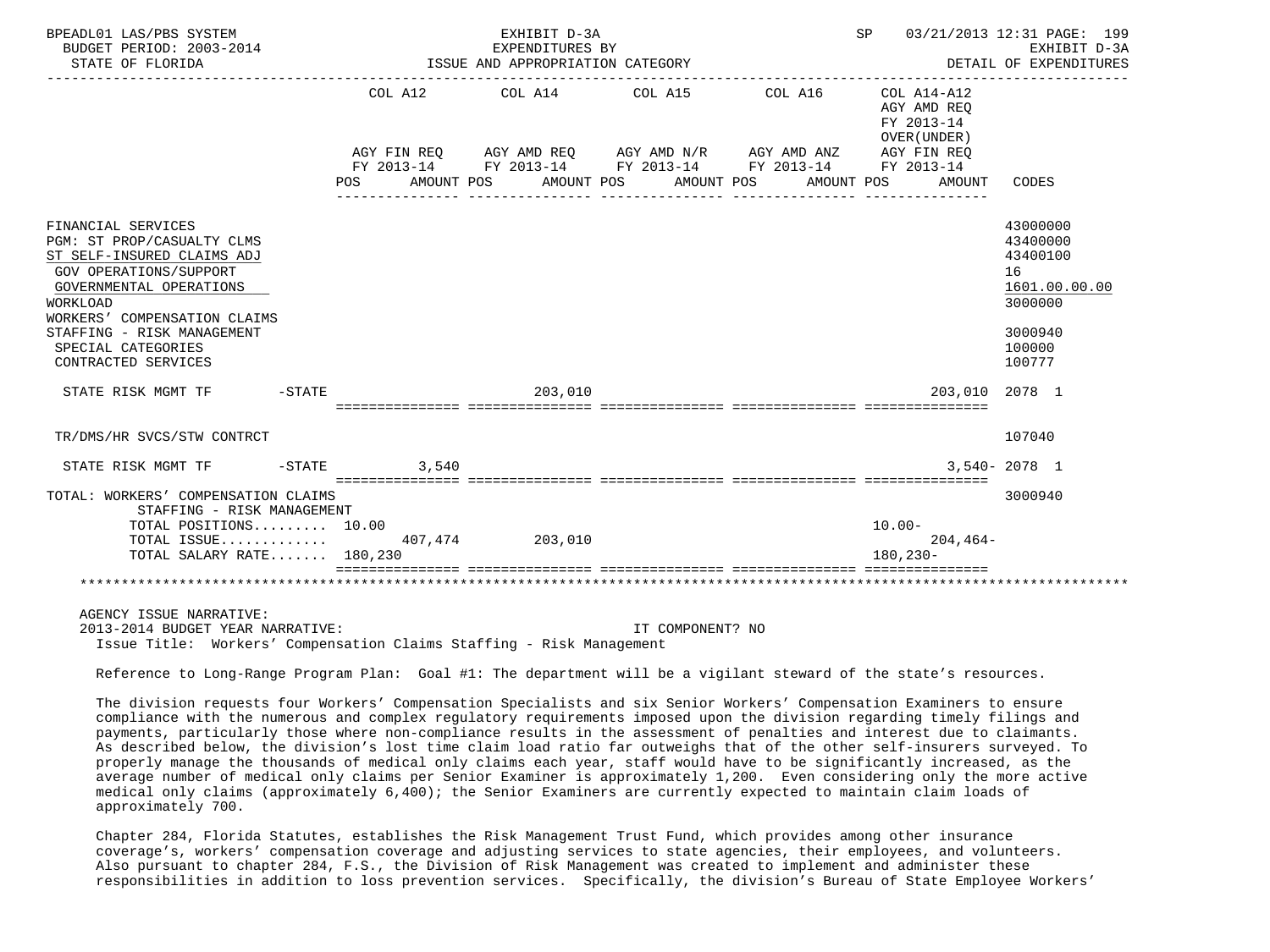| BPEADL01 LAS/PBS SYSTEM<br>BUDGET PERIOD: 2003-2014<br>STATE OF FLORIDA                                                                                                         | ISSUE AND APPROPRIATION CATEGORY | EXHIBIT D-3A<br>EXPENDITURES BY | SP                      | 03/21/2013 12:31 PAGE: 200<br>EXHIBIT D-3A<br>DETAIL OF EXPENDITURES  |                                                                   |                                                                    |
|---------------------------------------------------------------------------------------------------------------------------------------------------------------------------------|----------------------------------|---------------------------------|-------------------------|-----------------------------------------------------------------------|-------------------------------------------------------------------|--------------------------------------------------------------------|
|                                                                                                                                                                                 | COL A12                          | COL A14 COL A15                 |                         | COL A16                                                               | COL A14-A12<br>AGY AMD REO<br>FY 2013-14<br>OVER (UNDER)          |                                                                    |
|                                                                                                                                                                                 | AGY FIN REO<br>POS               |                                 | AGY AMD REO AGY AMD N/R | AGY AMD ANZ<br>FY 2013-14 FY 2013-14 FY 2013-14 FY 2013-14 FY 2013-14 | AGY FIN REO<br>AMOUNT POS AMOUNT POS AMOUNT POS AMOUNT POS AMOUNT | CODES                                                              |
| FINANCIAL SERVICES<br>PGM: ST PROP/CASUALTY CLMS<br>ST SELF-INSURED CLAIMS ADJ<br>GOV OPERATIONS/SUPPORT<br>GOVERNMENTAL OPERATIONS<br>WORKLOAD<br>WORKERS' COMPENSATION CLAIMS |                                  |                                 |                         |                                                                       |                                                                   | 43000000<br>43400000<br>43400100<br>16<br>1601.00.00.00<br>3000000 |
| STAFFING - RISK MANAGEMENT                                                                                                                                                      |                                  |                                 |                         |                                                                       |                                                                   | 3000940                                                            |

 Compensation Claims administers the workers' compensation claims for all state employees and volunteers who are injured on the job. Currently, there are 19 Workers' Compensation (WC) Specialists and three Insurance Specialist II's whose primary responsibilities include adjusting "lost time" claims, which involve payments to employees to compensate for their lost time from work. WC Specialists also adjust some of the more costly "medical only claims." Medical only claims do not involve lost time payments to employees but can be very lengthy and costly. The division employs nine Senior Examiners whose responsibilities include reviewing the medical only claims and identifying settlement potential and/or other opportunities to close the claims. The Examiners also provide some clerical support to the WC Specialists, as the entire bureau employs only one clerical support position, responsible for importing the high volume of injury related documents on a daily basis, in addition to assisting the Bureau Chief with multiple tasks.

 Claims are assigned to adjusters in one of three units, which are primarily categorized by type of claim and agency employing the injured worker. As of July 1, 2012, the division was administering approximately 4,000 lost time claims and approximately 11,200 medical only claims (approximately 4,800 of which involve only sporadic medical treatment each year). Approximately 6,400 medical only claims involve more active and/or more serious medical care and, in turn, warrant closer monitoring. WC Specialists in Unit 1 (permanent and total disability and pre-1997 accident dates) maintain claim loads of approximately 300. WC Specialists in Units 2 and 3 (primarily presumption, DOC, Universities, & State Court System) maintain claim loads of approximately 215. Insurance Specialist II's have an average lost time case load of approximately 165 claims. However, the Insurance Specialist II's are also responsible for handling some medical only files and providing 100 percent of their own clerical support.

 In surveying other large Employers in the State of Florida, the following information regarding lost time claim workloads was obtained:

| #WC Lost Time<br>Adjusters | # Employees | # Lost Time of<br>Claims in Workload |
|----------------------------|-------------|--------------------------------------|
|                            |             |                                      |
|                            |             | $150 - 175$                          |
|                            | 62,000      | $120 - 130$                          |
| 19 (TPA)                   | 91,954      | 113 (Average)                        |
| 24                         | 80,000      | 135                                  |
| 25                         |             | $125 - 150$                          |
| 17                         | 200,000     | $235**$                              |
|                            |             | 14,000                               |

 \*Based upon a 2008 Publix Report to Division of Risk Management \*\*Not including the three Insurance Specialists II positions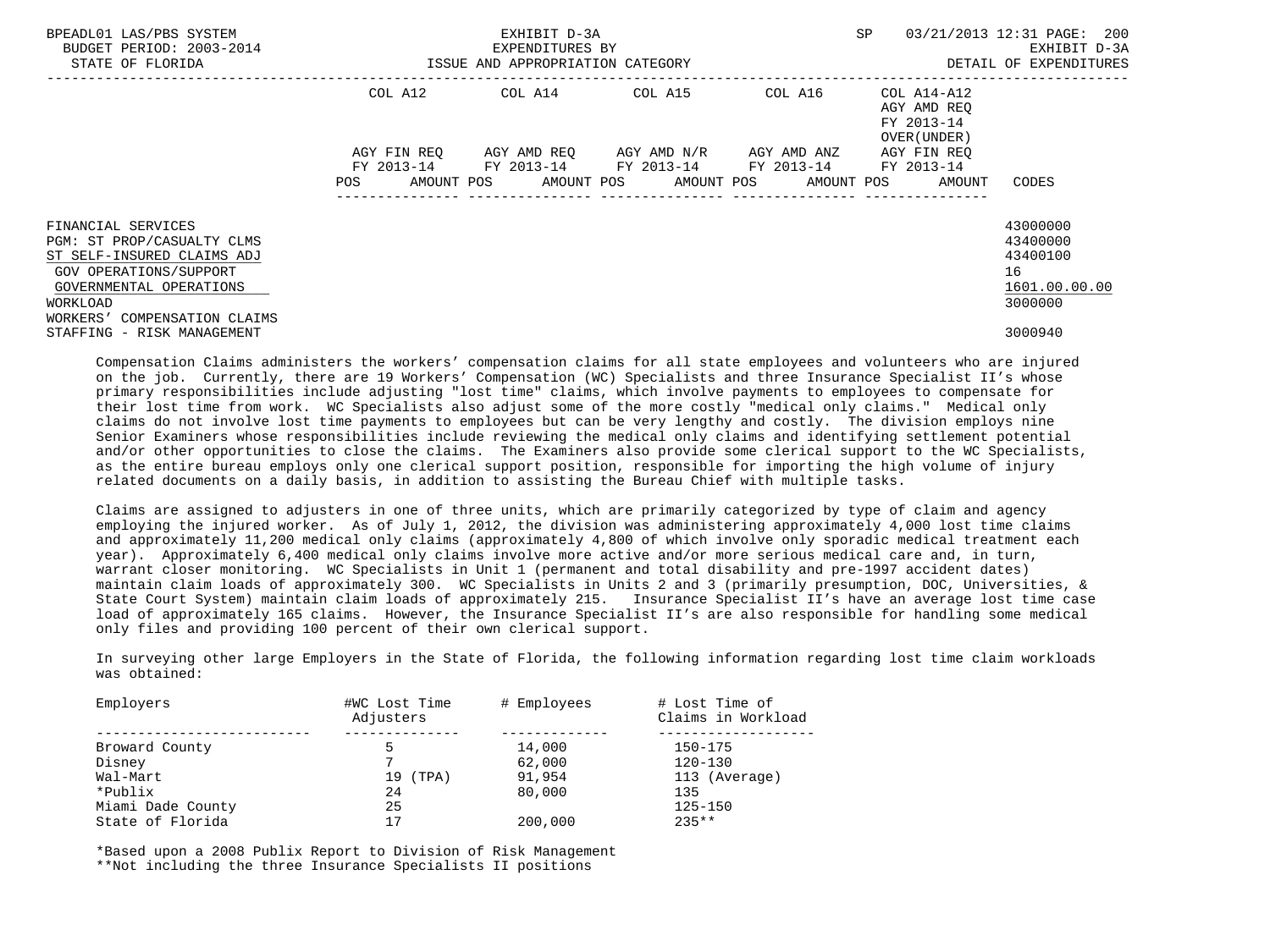| BPEADL01 LAS/PBS SYSTEM<br>BUDGET PERIOD: 2003-2014<br>STATE OF FLORIDA                                                     | ISSUE AND APPROPRIATION CATEGORY | EXHIBIT D-3A<br>EXPENDITURES BY             | SP                      | 03/21/2013 12:31 PAGE: 201<br>EXHIBIT D-3A<br>DETAIL OF EXPENDITURES |                                                          |                                            |
|-----------------------------------------------------------------------------------------------------------------------------|----------------------------------|---------------------------------------------|-------------------------|----------------------------------------------------------------------|----------------------------------------------------------|--------------------------------------------|
|                                                                                                                             |                                  | COL A12 COL A14 COL A15                     |                         | COL A16                                                              | COL A14-A12<br>AGY AMD REO<br>FY 2013-14<br>OVER (UNDER) |                                            |
|                                                                                                                             | AGY FIN REO                      | FY 2013-14 FY 2013-14 FY 2013-14 FY 2013-14 | AGY AMD REO AGY AMD N/R | AGY AMD ANZ                                                          | AGY FIN REO<br>FY 2013-14                                |                                            |
| FINANCIAL SERVICES<br>PGM: ST PROP/CASUALTY CLMS                                                                            | POS                              | AMOUNT POS AMOUNT POS AMOUNT POS            | ----------------        | ----------------                                                     | AMOUNT POS<br>AMOUNT                                     | CODES<br>43000000<br>43400000              |
| ST SELF-INSURED CLAIMS ADJ<br>GOV OPERATIONS/SUPPORT<br>GOVERNMENTAL OPERATIONS<br>WORKLOAD<br>WORKERS' COMPENSATION CLAIMS |                                  |                                             |                         |                                                                      |                                                          | 43400100<br>16<br>1601.00.00.00<br>3000000 |
| STAFFING - RISK MANAGEMENT                                                                                                  |                                  |                                             |                         |                                                                      |                                                          | 3000940                                    |

 As demonstrated above, the division's lost time claim load ratio far outweighs that of the other self-insurers surveyed. To properly manage the thousands of medical only claims each year, staff would have to be significantly increased, as the average number of medical only claims per Senior Examiner is approximately 1,200. Even considering only the more active medical only claims (approximately 6,400); the Senior Examiners are currently expected to maintain claim loads of approximately 700. One of the division's primary goals is to manage risks and contain claim costs. Workers' compensation claims costs represent the highest percentage of the division's expenditures. Therefore, the focus should be on adequately staffing the Bureau of State Employee Workers' Compensation Claims to better manage and contain indemnity and medical costs with the ultimate goal of efficiently and timely closing claims when appropriate.

## Amended 2013-14 Narrative after February 1, 2013.

 This issue has been changed from requesting 10 FTE and funding to requesting additional contracted services so the department can contract for the work. The department felt it important to raise the workers' compensation claims staffing, however it is also important to see how the new Risk Management Information System (RMIS) will assist in the auditing of workers' compensation claims.

 Summary: This issue changes 10 FTE to funding for contractual services. \*\*\*\*\*\*\*\*\*\*\*\*\*\*\*\*\*\*\*\*\*\*\*\*\*\*\*\*\*\*\*\*\*\*\*\*\*\*\*\*\*\*\*\*\*\*\*\*\*\*\*\*\*\*\*\*\*\*\*\*\*\*\*\*\*\*\*\*\*\*\*\*\*\*\*\*\*\*\*\*\*\*\*\*\*\*\*\*\*\*\*\*\*\*\*\*\*\*\*\*\*\*\*\*\*\*\*\*\*\*\*\*\*\*\*\*\*\*\*\*\*\*\*\*\*\*\*

| POSITION DETAIL OF SALARIES AND BENEFITS:                                              | <b>FTE</b> | BASE RATE | ADDITIVES | <b>BENEFITS</b> | SUBTOTAL | LAPSE<br>°≈ | LAPSED SALARIES<br>AND BENEFITS |
|----------------------------------------------------------------------------------------|------------|-----------|-----------|-----------------|----------|-------------|---------------------------------|
| A12 - AGY FIN REQ FY 2013-14<br>NEW POSITIONS<br>P101 PROPOSED CLASS CODE<br>C9999 001 | 10.00      | 180,230   |           | 124,884         | 305,114  | 0.00        | 305,114                         |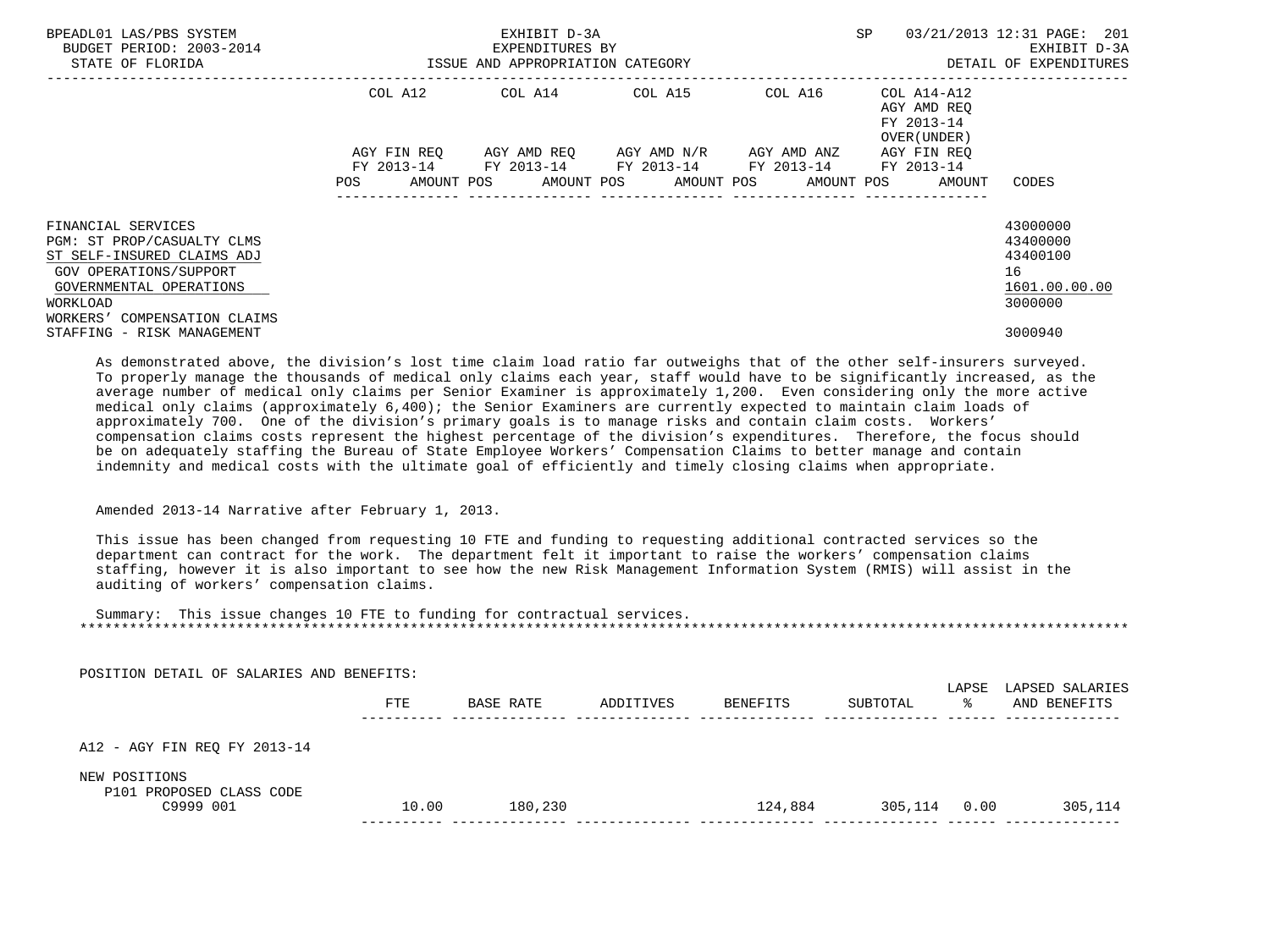| BPEADL01 LAS/PBS SYSTEM<br>BUDGET PERIOD: 2003-2014<br>STATE OF FLORIDA                                                                                                         |                | EXHIBIT D-3A<br>EXPENDITURES BY<br>ISSUE AND APPROPRIATION CATEGORY |                   |                                                                                                                                                | SP 03/21/2013 12:31 PAGE: 202                                                    | EXHIBIT D-3A<br>DETAIL OF EXPENDITURES                             |
|---------------------------------------------------------------------------------------------------------------------------------------------------------------------------------|----------------|---------------------------------------------------------------------|-------------------|------------------------------------------------------------------------------------------------------------------------------------------------|----------------------------------------------------------------------------------|--------------------------------------------------------------------|
|                                                                                                                                                                                 | COL A12<br>POS | COL A14 COL A15<br>AMOUNT POS                                       | AMOUNT POS        | COL A16<br>AGY FIN REQ AGY AMD REQ AGY AMD N/R AGY AMD ANZ AGY FIN REQ<br>FY 2013-14 FY 2013-14 FY 2013-14 FY 2013-14 FY 2013-14<br>AMOUNT POS | COL A14-A12<br>AGY AMD REO<br>FY 2013-14<br>OVER (UNDER)<br>AMOUNT POS<br>AMOUNT | CODES                                                              |
|                                                                                                                                                                                 |                |                                                                     |                   |                                                                                                                                                |                                                                                  |                                                                    |
| FINANCIAL SERVICES<br>PGM: ST PROP/CASUALTY CLMS<br>ST SELF-INSURED CLAIMS ADJ<br>GOV OPERATIONS/SUPPORT<br>GOVERNMENTAL OPERATIONS<br>WORKLOAD<br>WORKERS' COMPENSATION CLAIMS |                |                                                                     |                   |                                                                                                                                                |                                                                                  | 43000000<br>43400000<br>43400100<br>16<br>1601.00.00.00<br>3000000 |
| STAFFING - RISK MANAGEMENT                                                                                                                                                      |                |                                                                     |                   |                                                                                                                                                |                                                                                  | 3000940                                                            |
| POSITION DETAIL OF SALARIES AND BENEFITS:                                                                                                                                       | FTE            | BASE RATE                                                           | ADDITIVES         | <b>BENEFITS</b>                                                                                                                                | SUBTOTAL<br>$\approx$                                                            | LAPSE LAPSED SALARIES<br>AND BENEFITS                              |
|                                                                                                                                                                                 |                |                                                                     |                   |                                                                                                                                                |                                                                                  |                                                                    |
| A12 - AGY FIN REQ FY 2013-14                                                                                                                                                    |                |                                                                     |                   |                                                                                                                                                |                                                                                  |                                                                    |
| NEW POSITIONS                                                                                                                                                                   |                |                                                                     |                   |                                                                                                                                                |                                                                                  |                                                                    |
| TOTALS FOR ISSUE BY FUND<br>2078 STATE RISK MGMT TF                                                                                                                             |                |                                                                     |                   |                                                                                                                                                |                                                                                  | 305,114<br>--------------                                          |
|                                                                                                                                                                                 | 10.00          | 180,230                                                             |                   | 124,884 305,114                                                                                                                                |                                                                                  | 305,114<br>==============                                          |
|                                                                                                                                                                                 |                |                                                                     |                   |                                                                                                                                                |                                                                                  |                                                                    |
| PROGRAM OR SERVICE-LEVEL<br>INFORMATION TECHNOLOGY<br>RISK MANAGEMENT INFORMATION SYSTEM<br>SPECIAL CATEGORIES<br>EXCESS INSUR. & CLAIM SER                                     |                |                                                                     |                   |                                                                                                                                                |                                                                                  | 3630000<br>36323C0<br>100000<br>101221                             |
| STATE RISK MGMT TF<br>$-STATE$                                                                                                                                                  | 5,000,000      | 2,225,000                                                           | 2,225,000         | 2,225,000                                                                                                                                      | 2,775,000-2078 1                                                                 |                                                                    |
|                                                                                                                                                                                 |                |                                                                     |                   |                                                                                                                                                |                                                                                  |                                                                    |
| AGENCY ISSUE NARRATIVE:<br>2013-2014 BUDGET YEAR NARRATIVE:<br>Issue Title: Risk Management Information System                                                                  |                |                                                                     | IT COMPONENT? YES |                                                                                                                                                |                                                                                  |                                                                    |
| Reference to Long-Range Program Plan: Goal #1: The department will be a vigilant steward of the state's resources.                                                              |                |                                                                     |                   |                                                                                                                                                |                                                                                  |                                                                    |

 The department is in the process of procuring a replacement information system for the Division of Risk Management's current Risk Management Information System (RMIS). A consultant is currently reviewing system requirements and assessing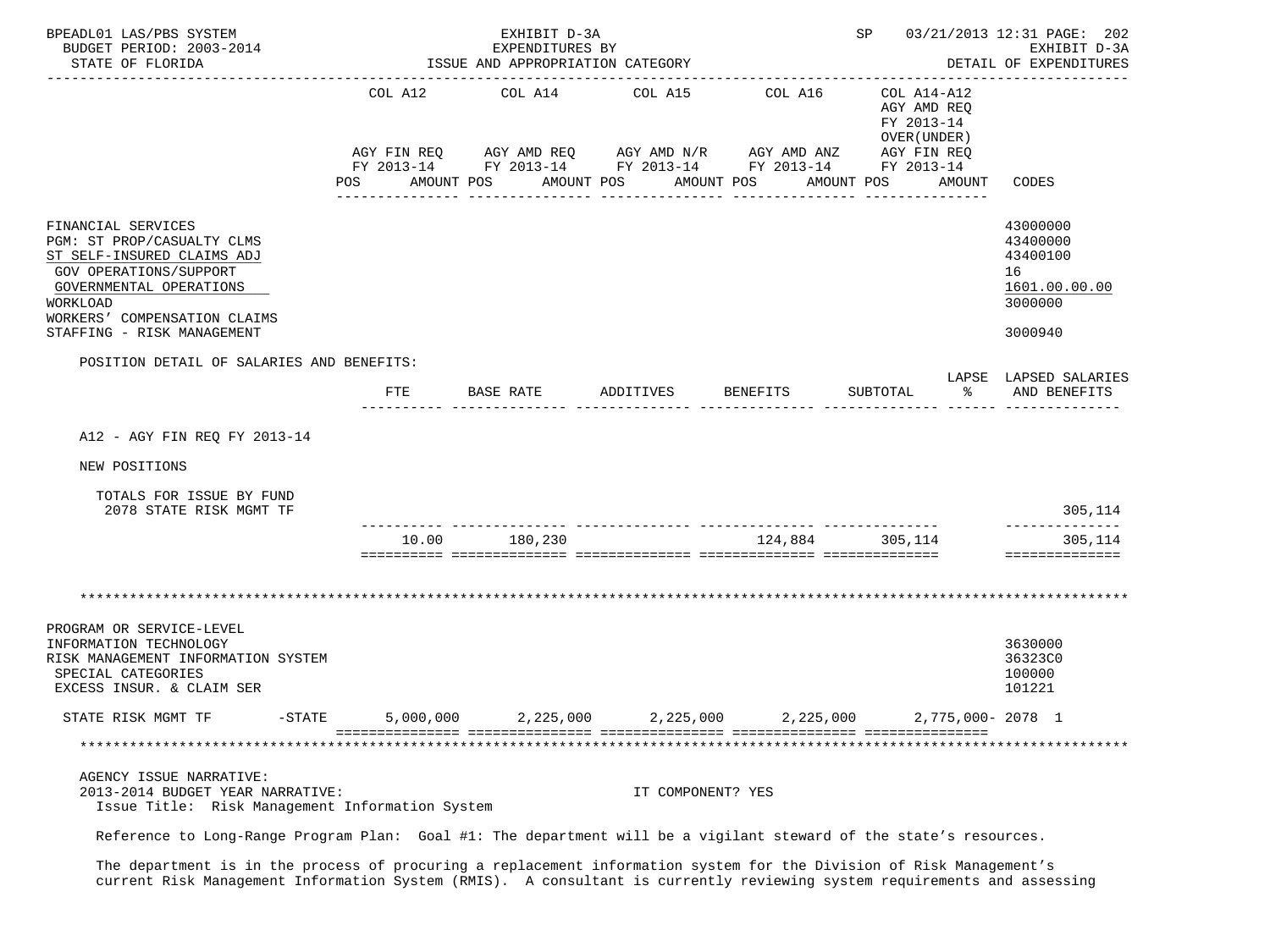| BPEADL01 LAS/PBS SYSTEM<br>BUDGET PERIOD: 2003-2014<br>STATE OF FLORIDA                                                                                                                                                                                                                                                                                                                                                                                                                                                                                                                                                                                                                                                                                                                                                                                                                        |                   | EXHIBIT D-3A<br>EXPENDITURES BY<br>ISSUE AND APPROPRIATION CATEGORY |                                               |                                                                                                                                     | SP 03/21/2013 12:31 PAGE: 203                                       | EXHIBIT D-3A<br>DETAIL OF EXPENDITURES                                        |
|------------------------------------------------------------------------------------------------------------------------------------------------------------------------------------------------------------------------------------------------------------------------------------------------------------------------------------------------------------------------------------------------------------------------------------------------------------------------------------------------------------------------------------------------------------------------------------------------------------------------------------------------------------------------------------------------------------------------------------------------------------------------------------------------------------------------------------------------------------------------------------------------|-------------------|---------------------------------------------------------------------|-----------------------------------------------|-------------------------------------------------------------------------------------------------------------------------------------|---------------------------------------------------------------------|-------------------------------------------------------------------------------|
|                                                                                                                                                                                                                                                                                                                                                                                                                                                                                                                                                                                                                                                                                                                                                                                                                                                                                                | AMOUNT POS<br>POS | AMOUNT POS                                                          | COL A12 COL A14 COL A15 COL A16<br>AMOUNT POS | AGY FIN REQ AGY AMD REQ AGY AMD N/R AGY AMD ANZ AGY FIN REQ<br>FY 2013-14 FY 2013-14 FY 2013-14 FY 2013-14 FY 2013-14<br>AMOUNT POS | COL A14-A12<br>AGY AMD REQ<br>FY 2013-14<br>OVER (UNDER )<br>AMOUNT | CODES                                                                         |
| FINANCIAL SERVICES<br>PGM: ST PROP/CASUALTY CLMS<br>ST SELF-INSURED CLAIMS ADJ<br>GOV OPERATIONS/SUPPORT<br>GOVERNMENTAL OPERATIONS<br>PROGRAM OR SERVICE-LEVEL<br>INFORMATION TECHNOLOGY<br>RISK MANAGEMENT INFORMATION SYSTEM                                                                                                                                                                                                                                                                                                                                                                                                                                                                                                                                                                                                                                                                |                   |                                                                     |                                               |                                                                                                                                     |                                                                     | 43000000<br>43400000<br>43400100<br>16<br>1601.00.00.00<br>3630000<br>36323C0 |
| what information systems are available that will meet those requirements, with a report expected in October 2012, at<br>which time estimated costs will be available.  An ITN (invitation to negotiate) will be issued in late 2012 with<br>responses due in the spring of 2013. Cost components will include data migration, software purchase or license fees,<br>staff training, hardware purchases and possible staff augmentation. The Division of Risk Management is working with the<br>Division of Information Systems on this issue.<br>Amended 2013-14 Narrative after February 1, 2013.<br>The final report has been submitted by the company chosen from October 2012 ITN. It has been recommended the new system<br>will cost a total of \$4,450,000 divided evenly over two years - \$2,225,000 in FY 13-14 and FY 14-15. Both years will<br>have a non-recurring appropriation. |                   |                                                                     |                                               |                                                                                                                                     |                                                                     |                                                                               |
| Summary: This issue has been decreased from $$5,000,000$ to $$2,225,000$ .                                                                                                                                                                                                                                                                                                                                                                                                                                                                                                                                                                                                                                                                                                                                                                                                                     |                   |                                                                     |                                               |                                                                                                                                     |                                                                     |                                                                               |
| FILENET P8 DOCUMENT MANAGEMENT<br>IMPLEMENTATION AND MIGRATION<br>SPECIAL CATEGORIES<br>CONTRACTED SERVICES                                                                                                                                                                                                                                                                                                                                                                                                                                                                                                                                                                                                                                                                                                                                                                                    |                   |                                                                     |                                               |                                                                                                                                     |                                                                     | 36380C0<br>100000<br>100777                                                   |
| STATE RISK MGMT TF -STATE                                                                                                                                                                                                                                                                                                                                                                                                                                                                                                                                                                                                                                                                                                                                                                                                                                                                      |                   | $51,301 51,301-$                                                    |                                               |                                                                                                                                     |                                                                     | 2078 1                                                                        |
|                                                                                                                                                                                                                                                                                                                                                                                                                                                                                                                                                                                                                                                                                                                                                                                                                                                                                                |                   |                                                                     |                                               |                                                                                                                                     |                                                                     |                                                                               |
| AGENCY ISSUE NARRATIVE:<br>2013-2014 BUDGET YEAR NARRATIVE:<br>Issue Title: FileNet P8 Document Management Implementation and Migration - Deduct                                                                                                                                                                                                                                                                                                                                                                                                                                                                                                                                                                                                                                                                                                                                               |                   |                                                                     | IT COMPONENT? YES                             |                                                                                                                                     |                                                                     |                                                                               |

 Reference to Long-Range Program Plan: Goal #5 - Operational Efficiencies. The department will strive for organizational excellence by promoting and encouraging continuous improvement.

 The Department of Financial Services (DFS) is requesting funding to implement the migration of three separate document management systems to a single enterprise document management system, FileNet P8. Currently, DFS has three separate and distinct outdated instances of FileNet supporting the following six business units: Division of Workers' Compensation, Division of Risk Management, Division of Consumer Assistance, Division of Agent & Agency Services, Division of Funeral and Cemetery Services, Consumer Services, and the Office of Insurance Regulation. Together these three FileNet systems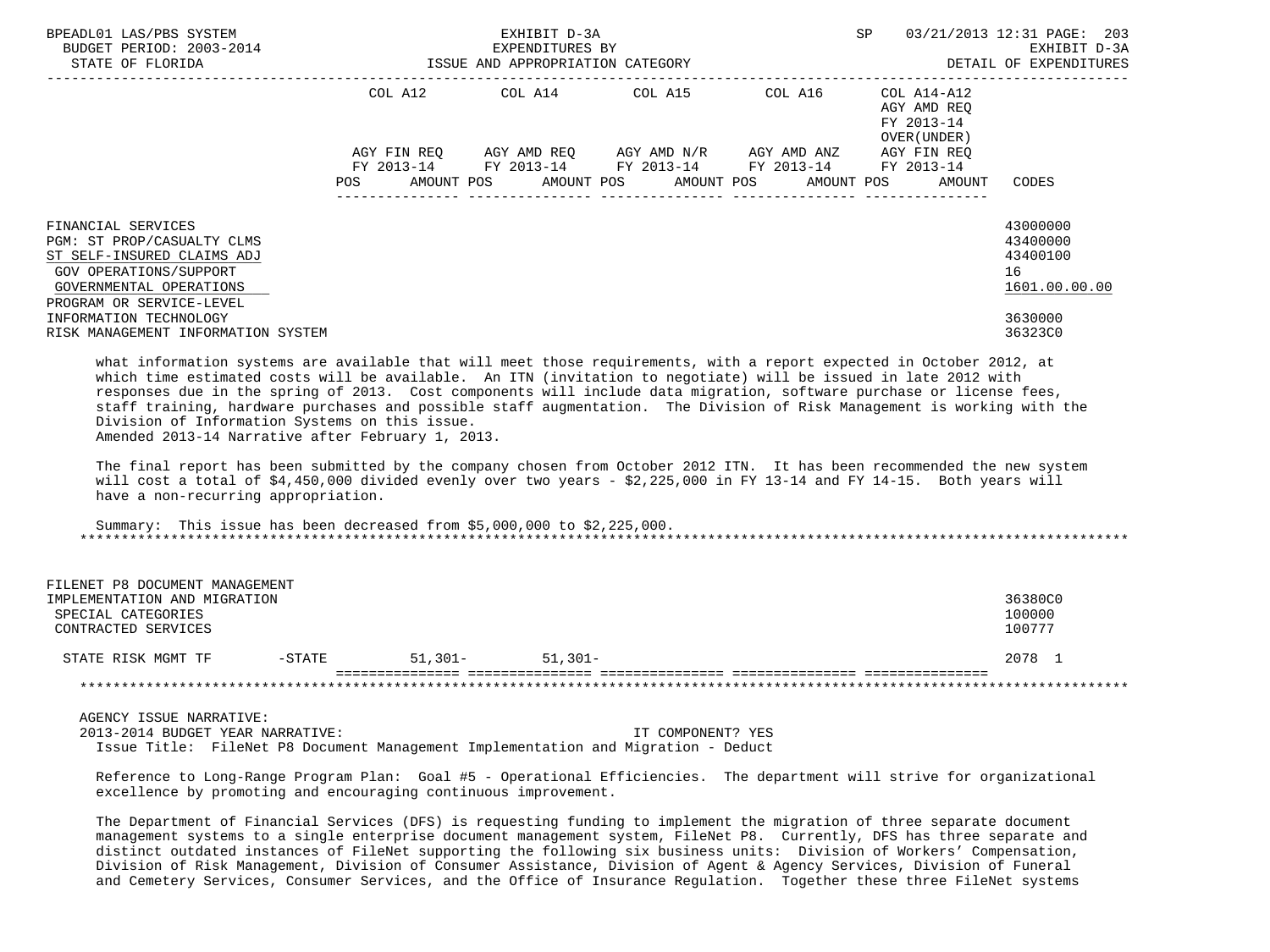| BPEADL01 LAS/PBS SYSTEM<br>BUDGET PERIOD: 2003-2014<br>STATE OF FLORIDA<br>__________________________________                                                                                                                                                                                                                                                                                                                                                                                                                                                                                                                                                                                                            |                                                           | EXHIBIT D-3A<br>EXPENDITURES BY<br>ISSUE AND APPROPRIATION CATEGORY |                                                                                                 |                                         | SP                                                                                                  | 03/21/2013 12:31 PAGE:<br>204<br>EXHIBIT D-3A<br>DETAIL OF EXPENDITURES       |
|--------------------------------------------------------------------------------------------------------------------------------------------------------------------------------------------------------------------------------------------------------------------------------------------------------------------------------------------------------------------------------------------------------------------------------------------------------------------------------------------------------------------------------------------------------------------------------------------------------------------------------------------------------------------------------------------------------------------------|-----------------------------------------------------------|---------------------------------------------------------------------|-------------------------------------------------------------------------------------------------|-----------------------------------------|-----------------------------------------------------------------------------------------------------|-------------------------------------------------------------------------------|
|                                                                                                                                                                                                                                                                                                                                                                                                                                                                                                                                                                                                                                                                                                                          | COL A12<br>AGY FIN REQ<br>FY 2013-14<br>POS<br>AMOUNT POS | COL A14                                                             | COL A15 COL A16<br>AGY AMD REQ AGY AMD N/R<br>FY 2013-14 FY 2013-14<br>AMOUNT POS<br>AMOUNT POS | AGY AMD ANZ<br>FY 2013-14<br>AMOUNT POS | $COL A14 - A12$<br>AGY AMD REQ<br>FY 2013-14<br>OVER (UNDER)<br>AGY FIN REQ<br>FY 2013-14<br>AMOUNT | CODES                                                                         |
| FINANCIAL SERVICES<br>PGM: ST PROP/CASUALTY CLMS<br>ST SELF-INSURED CLAIMS ADJ<br><b>GOV OPERATIONS/SUPPORT</b><br>GOVERNMENTAL OPERATIONS<br>PROGRAM OR SERVICE-LEVEL<br>INFORMATION TECHNOLOGY<br>FILENET P8 DOCUMENT MANAGEMENT<br>IMPLEMENTATION AND MIGRATION                                                                                                                                                                                                                                                                                                                                                                                                                                                       |                                                           |                                                                     |                                                                                                 |                                         |                                                                                                     | 43000000<br>43400000<br>43400100<br>16<br>1601.00.00.00<br>3630000<br>36380C0 |
| and OIR is paid from the divisions of Workers' Compensation, Risk Management, and Information Systems' budgets.<br>The department's intent is to consolidate the three FileNet systems onto the single, secure, and highly available FileNet<br>P8 enterprise-level instance. The current maintenance and support for the duplicative and outdated instances of FileNet<br>cost of \$309,041 is paid from three separate divisions (Division of Workers' Compensation \$145,867, Division of Risk<br>Management \$51,301 and Division of Information Systems \$111,873). This request is to transfer existing contracted<br>services budget from the Division of Risk Management to the Division of Information Systems. |                                                           |                                                                     |                                                                                                 |                                         |                                                                                                     |                                                                               |
| AUDIT FINDINGS AND RECOMMENDATIONS<br>MONITORING OF THIRD-PARTY<br>ADMINISTRATORS - RISK MANAGEMENT<br>SALARY RATE<br>SALARY RATE 108,218                                                                                                                                                                                                                                                                                                                                                                                                                                                                                                                                                                                |                                                           |                                                                     |                                                                                                 |                                         | $108,218-$                                                                                          | 4A00000<br>4A04000<br>000000                                                  |
| SALARIES AND BENEFITS<br>STATE RISK MGMT TF<br>$-STATE$                                                                                                                                                                                                                                                                                                                                                                                                                                                                                                                                                                                                                                                                  | 5.00<br>172,983                                           |                                                                     |                                                                                                 |                                         | $5.00 -$<br>172,983-2078 1                                                                          | 010000                                                                        |
| EXPENSES<br>STATE RISK MGMT TF<br>$-$ STATE                                                                                                                                                                                                                                                                                                                                                                                                                                                                                                                                                                                                                                                                              | 49,410                                                    |                                                                     |                                                                                                 |                                         |                                                                                                     | 040000<br>49,410-2078 1                                                       |
| SPECIAL CATEGORIES<br>TR/DMS/HR SVCS/STW CONTRCT                                                                                                                                                                                                                                                                                                                                                                                                                                                                                                                                                                                                                                                                         |                                                           |                                                                     |                                                                                                 |                                         |                                                                                                     | 100000<br>107040                                                              |
| STATE RISK MGMT TF<br>$-STATE$                                                                                                                                                                                                                                                                                                                                                                                                                                                                                                                                                                                                                                                                                           | 1,770                                                     |                                                                     |                                                                                                 |                                         |                                                                                                     | 1,770-2078 1                                                                  |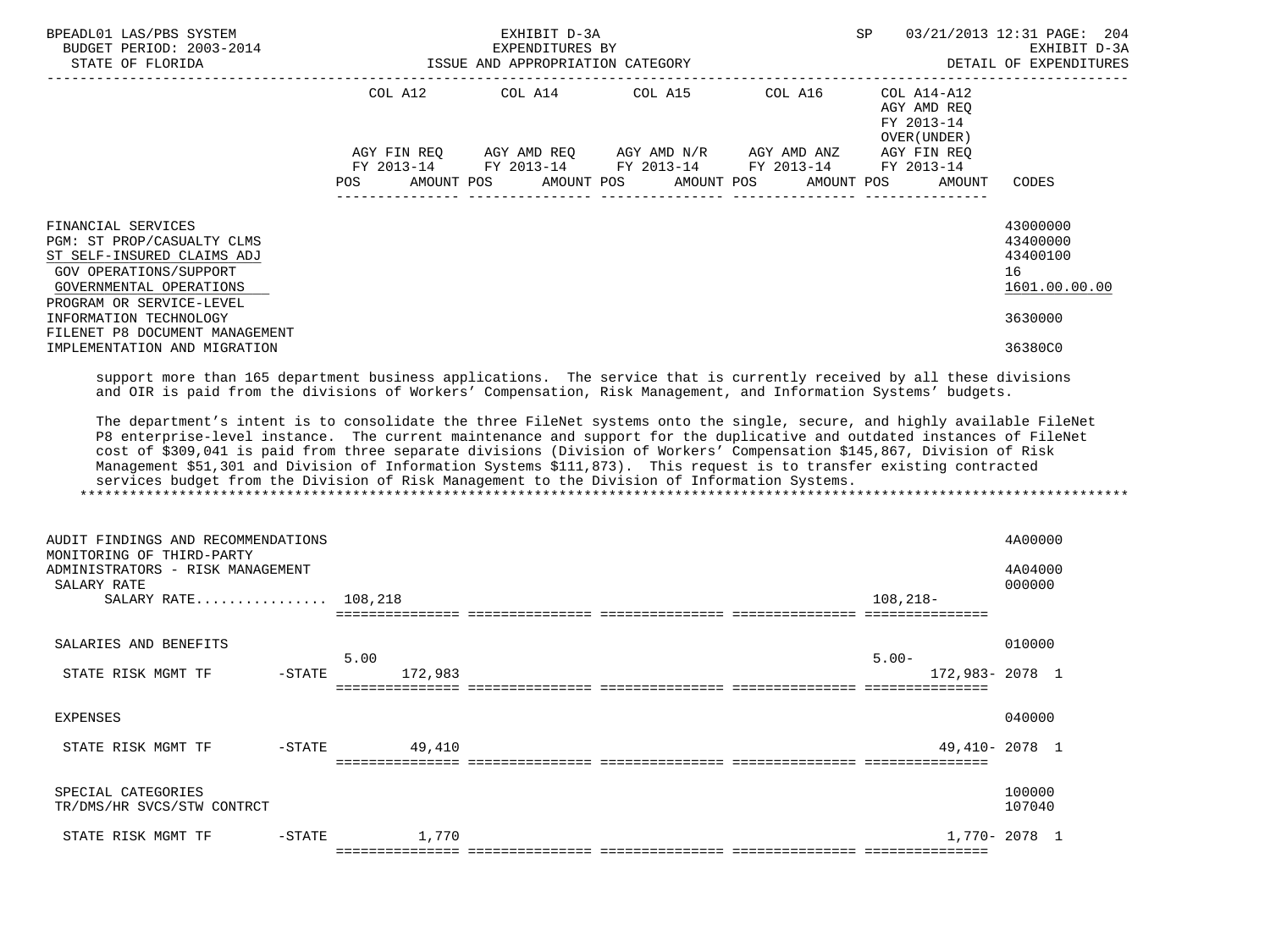| BPEADL01 LAS/PBS SYSTEM<br>BUDGET PERIOD: 2003-2014<br>STATE OF FLORIDA<br>STATE OF FLORIDA | EXHIBIT D-3A<br>EXPENDITURES BY<br>ISSUE AND APPROPRIATION CATEGORY |  |  |                                                             |  | SP<br>03/21/2013 12:31 PAGE: 205<br>EXHIBIT D-3A<br>DETAIL OF EXPENDITURES |  |  |             |                                                          |               |
|---------------------------------------------------------------------------------------------|---------------------------------------------------------------------|--|--|-------------------------------------------------------------|--|----------------------------------------------------------------------------|--|--|-------------|----------------------------------------------------------|---------------|
|                                                                                             |                                                                     |  |  | COL A12 COL A14 COL A15 COL A16                             |  |                                                                            |  |  |             | COL A14-A12<br>AGY AMD REO<br>FY 2013-14<br>OVER (UNDER) |               |
|                                                                                             |                                                                     |  |  | AGY FIN REQ AGY AMD REQ AGY AMD N/R AGY AMD ANZ AGY FIN REQ |  |                                                                            |  |  |             |                                                          |               |
|                                                                                             |                                                                     |  |  | FY 2013-14 FY 2013-14 FY 2013-14 FY 2013-14 FY 2013-14      |  |                                                                            |  |  |             |                                                          |               |
|                                                                                             |                                                                     |  |  | POS AMOUNT POS AMOUNT POS AMOUNT POS AMOUNT POS             |  |                                                                            |  |  |             | AMOUNT                                                   | CODES         |
| FINANCIAL SERVICES                                                                          |                                                                     |  |  |                                                             |  |                                                                            |  |  |             |                                                          | 43000000      |
| PGM: ST PROP/CASUALTY CLMS                                                                  |                                                                     |  |  |                                                             |  |                                                                            |  |  |             |                                                          | 43400000      |
| ST SELF-INSURED CLAIMS ADJ                                                                  |                                                                     |  |  |                                                             |  |                                                                            |  |  |             |                                                          | 43400100      |
| GOV OPERATIONS/SUPPORT                                                                      |                                                                     |  |  |                                                             |  |                                                                            |  |  |             |                                                          | 16            |
| GOVERNMENTAL OPERATIONS                                                                     |                                                                     |  |  |                                                             |  |                                                                            |  |  |             |                                                          | 1601.00.00.00 |
| AUDIT FINDINGS AND RECOMMENDATIONS                                                          |                                                                     |  |  |                                                             |  |                                                                            |  |  |             |                                                          | 4A00000       |
| MONITORING OF THIRD-PARTY                                                                   |                                                                     |  |  |                                                             |  |                                                                            |  |  |             |                                                          |               |
| ADMINISTRATORS - RISK MANAGEMENT                                                            |                                                                     |  |  |                                                             |  |                                                                            |  |  |             |                                                          | 4A04000       |
| TOTAL: MONITORING OF THIRD-PARTY                                                            |                                                                     |  |  |                                                             |  |                                                                            |  |  |             |                                                          | 4A04000       |
| ADMINISTRATORS - RISK MANAGEMENT                                                            |                                                                     |  |  |                                                             |  |                                                                            |  |  |             |                                                          |               |
| TOTAL POSITIONS 5.00                                                                        |                                                                     |  |  |                                                             |  |                                                                            |  |  | $5.00 -$    |                                                          |               |
| TOTAL ISSUE $224,163$                                                                       |                                                                     |  |  |                                                             |  |                                                                            |  |  |             | $224, 163-$                                              |               |
| TOTAL SALARY RATE 108,218                                                                   |                                                                     |  |  |                                                             |  |                                                                            |  |  | $108.218 -$ |                                                          |               |
|                                                                                             |                                                                     |  |  |                                                             |  |                                                                            |  |  |             |                                                          |               |
|                                                                                             |                                                                     |  |  |                                                             |  |                                                                            |  |  |             |                                                          |               |

AGENCY ISSUE NARRATIVE:

 2013-2014 BUDGET YEAR NARRATIVE: IT COMPONENT? NO Issue Title: Monitoring of Third-Party Administrators - Risk Management

Reference to Long-Range Program Plan: Goal #1: The department will be a vigilant steward of the state's resources.

 This issue will address audit findings identified in the Auditor General (AG) Report 2012-067, Division of Risk Management Monitoring of Third Party Administrators, by adding three full time equivalent positions (FTE) to the Contract Monitoring Section and two FTE to the Trust Fund Management Section. The audit disclosed that the division's monitoring of the Third Party Administrators (TPA) contracts associated with the workers' compensation program was not sufficient. The report provided specific deficiencies to which the department responded to in agreement with the findings.

 A Registered Nursing Consultant will be dedicated to performing medical and pharmaceutical reimbursement audits of workers' compensation claims. The audits will evaluate the effectiveness of contracted medical services provided, and if medical services performed were medically necessary, cost effective and related to the injury. This position will work with the audit evaluation and review analyst and other contract monitoring staff in conducting contract monitoring activities and providing feedback to the vendor as needed. The salary requested for this position is 10 percent over the base salary due to the shortage of nurses and current salaries offered in the Tallahassee area, combined with the need to have an experienced registered nurse in this position. Currently, there is one Registered Nursing Consultant available to provide contract monitoring services for seven medically-related contracts. In FY 2011-12, \$66,887,214 was spent in total on these contracts, with \$8,277,930 spent in the contracted services operating category and \$58,609,284 spent in the loss payments non-operating category.

 Two Government Analyst I positions are being requested to address a need for increased contract monitoring activities as noted in the audit finding. The AG Report recommended that audit tests and on-site monitoring of TPAs be performed to ensure that contractors are operating in compliance with contract terms. These positions will be dedicated to maintaining contract files, preparing contract amendments, renewals and extensions, and preparing and implementing contract monitoring plans.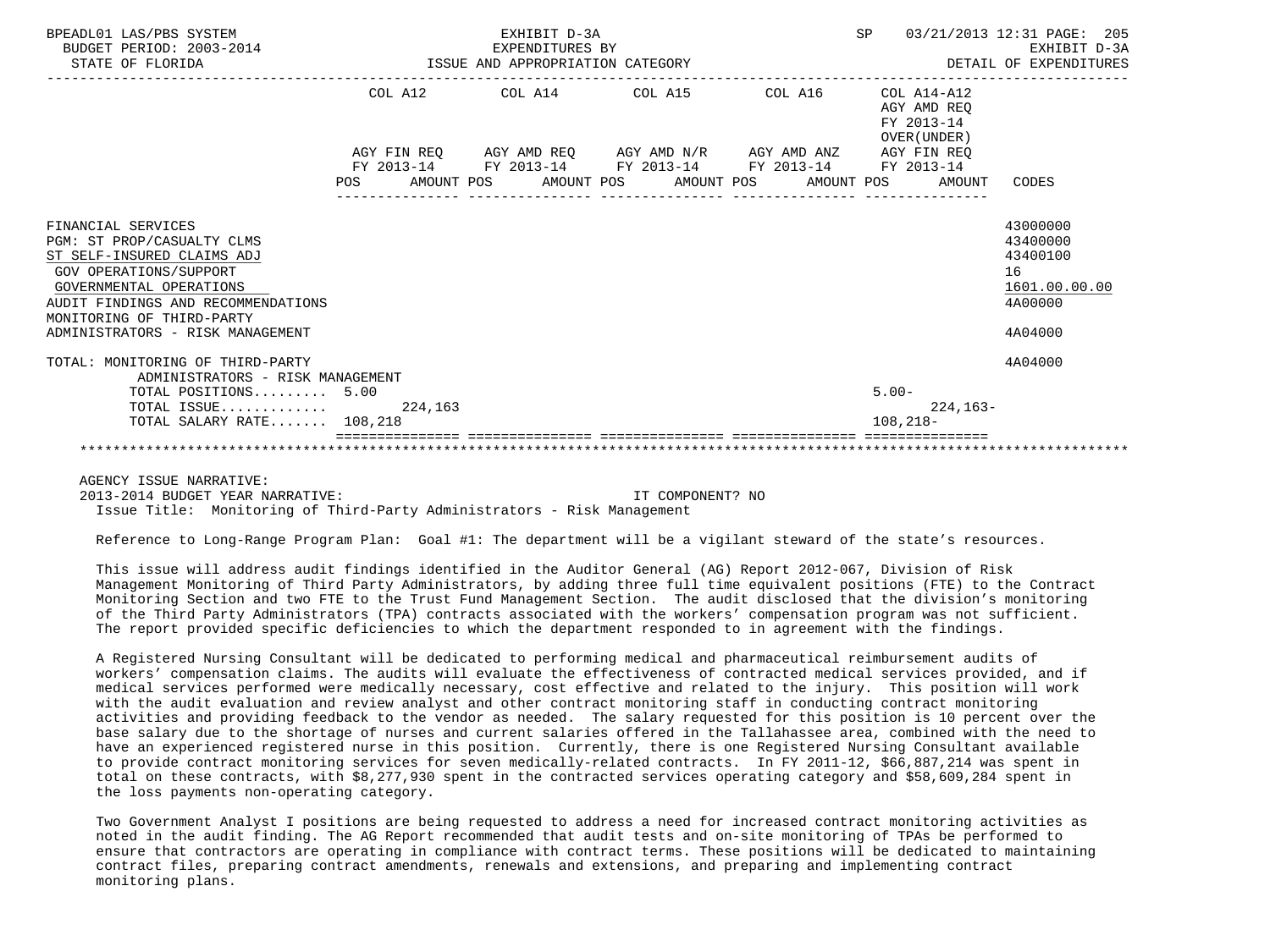| BPEADL01 LAS/PBS SYSTEM<br>BUDGET PERIOD: 2003-2014<br>STATE OF FLORIDA                                                                                                                                | ISSUE AND APPROPRIATION CATEGORY | EXHIBIT D-3A<br>EXPENDITURES BY | SP                      | 03/21/2013 12:31 PAGE: 206<br>EXHIBIT D-3A<br>DETAIL OF EXPENDITURES |                                                          |                                                                    |
|--------------------------------------------------------------------------------------------------------------------------------------------------------------------------------------------------------|----------------------------------|---------------------------------|-------------------------|----------------------------------------------------------------------|----------------------------------------------------------|--------------------------------------------------------------------|
|                                                                                                                                                                                                        | COL A12                          |                                 |                         | COL A14 COL A15 COL A16                                              | COL A14-A12<br>AGY AMD REO<br>FY 2013-14<br>OVER (UNDER) |                                                                    |
|                                                                                                                                                                                                        | AGY FIN REO                      |                                 | AGY AMD REO AGY AMD N/R | AGY AMD ANZ<br>FY 2013-14 FY 2013-14 FY 2013-14 FY 2013-14           | AGY FIN REO<br>FY 2013-14                                |                                                                    |
|                                                                                                                                                                                                        | POS                              |                                 |                         | AMOUNT POS AMOUNT POS AMOUNT POS AMOUNT POS                          | AMOUNT                                                   | CODES                                                              |
| FINANCIAL SERVICES<br>PGM: ST PROP/CASUALTY CLMS<br>ST SELF-INSURED CLAIMS ADJ<br>GOV OPERATIONS/SUPPORT<br>GOVERNMENTAL OPERATIONS<br>AUDIT FINDINGS AND RECOMMENDATIONS<br>MONITORING OF THIRD-PARTY |                                  |                                 |                         |                                                                      |                                                          | 43000000<br>43400000<br>43400100<br>16<br>1601.00.00.00<br>4A00000 |
| ADMINISTRATORS - RISK MANAGEMENT                                                                                                                                                                       |                                  |                                 |                         |                                                                      |                                                          | 4A04000                                                            |

 The AG Report specifically noted that the division needed to provide quality assurance and post-audit capabilities for payments issued to claimants and TPAs. An Accountant I position is being requested to provide quality assurance and post-audit capabilities for payments issued by the Disbursements Unit.

 An Accountant II position is also requested for the Trust Fund Management Section to assume duties currently being performed by an Accountant IV. The Accountant IV will assist in performing contract monitoring of the division's TPAs. The addition of this position will allow more senior positions to concentrate on contract monitoring and tax compliance activities.

Amended 2013-14 Narrative after February 1, 2013.

 The original legislative budget request (LBR) included issues intended to illustrate resource options for increasing department productivity in selected, mission critical areas. Since these resource needs are significant, the amended LBR removed various issues from consideration, in order to focus on essential operations for streamlining and increased organizational efficiencies. The department will continue to streamline operations and increase organizational efficiencies as it works with the Legislature to ensure the department's core functions are efficiently and effectively fulfilled.

 Summary: This issue deleted the original issue entirely. \*\*\*\*\*\*\*\*\*\*\*\*\*\*\*\*\*\*\*\*\*\*\*\*\*\*\*\*\*\*\*\*\*\*\*\*\*\*\*\*\*\*\*\*\*\*\*\*\*\*\*\*\*\*\*\*\*\*\*\*\*\*\*\*\*\*\*\*\*\*\*\*\*\*\*\*\*\*\*\*\*\*\*\*\*\*\*\*\*\*\*\*\*\*\*\*\*\*\*\*\*\*\*\*\*\*\*\*\*\*\*\*\*\*\*\*\*\*\*\*\*\*\*\*\*\*\*

| POSITION DETAIL OF SALARIES AND BENEFITS: |            |           |           |          |          | LAPSE | LAPSED SALARIES |
|-------------------------------------------|------------|-----------|-----------|----------|----------|-------|-----------------|
|                                           | <b>FTE</b> | BASE RATE | ADDITIVES | BENEFITS | SUBTOTAL | ⋇     | AND BENEFITS    |
|                                           |            |           |           |          |          |       |                 |
| A12 - AGY FIN REQ FY 2013-14              |            |           |           |          |          |       |                 |
| NEW POSITIONS<br>P101 PROPOSED CLASS CODE |            |           |           |          |          |       |                 |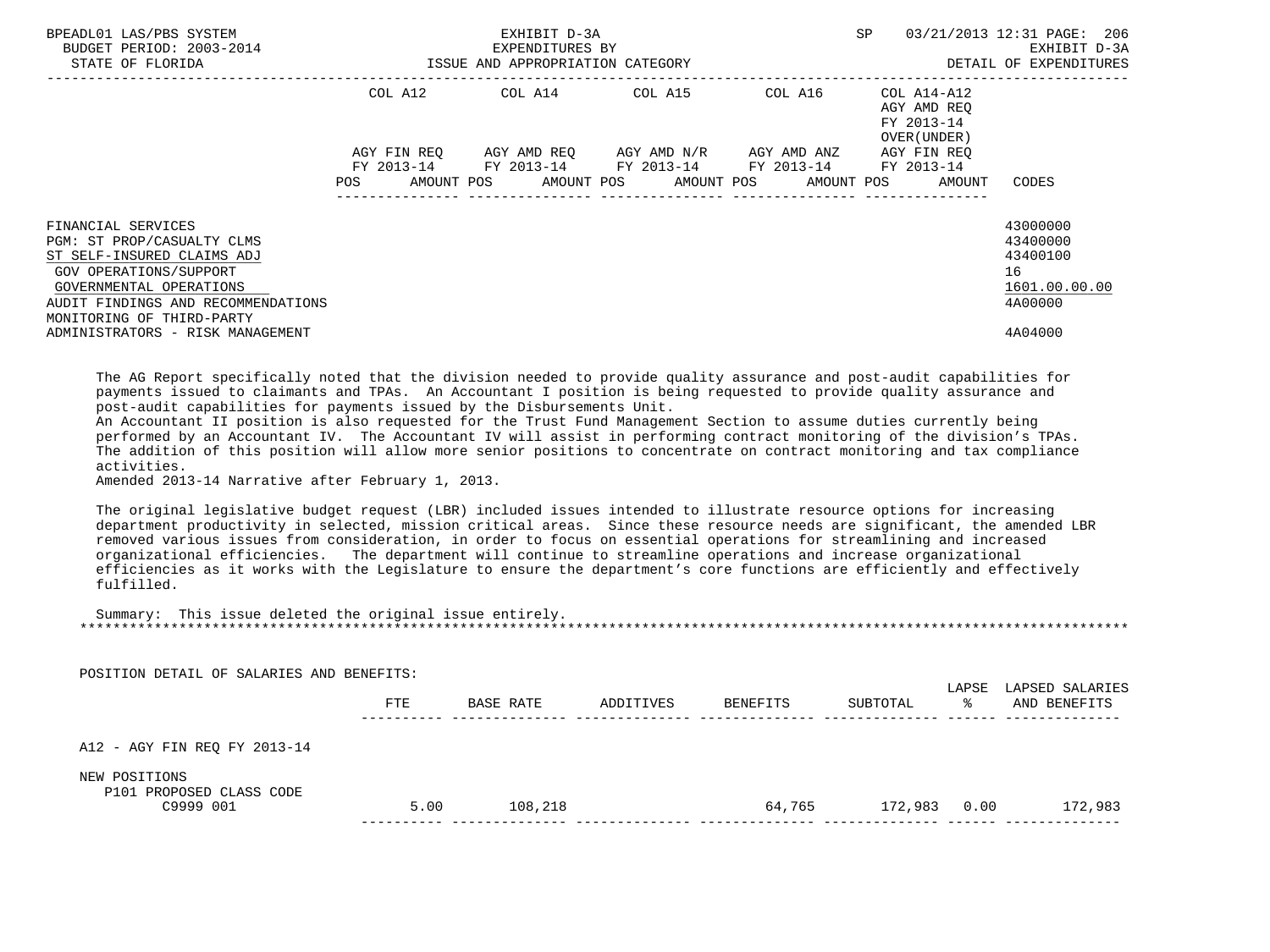| BPEADL01 LAS/PBS SYSTEM<br>BUDGET PERIOD: 2003-2014<br>STATE OF FLORIDA                                                                                                                                                                                                                        |                       | EXHIBIT D-3A<br>EXPENDITURES BY<br>ISSUE AND APPROPRIATION CATEGORY |                                                                                                                                                           |                  | SP 03/21/2013 12:31 PAGE: 207                                                    | EXHIBIT D-3A<br>DETAIL OF EXPENDITURES<br>______________                      |
|------------------------------------------------------------------------------------------------------------------------------------------------------------------------------------------------------------------------------------------------------------------------------------------------|-----------------------|---------------------------------------------------------------------|-----------------------------------------------------------------------------------------------------------------------------------------------------------|------------------|----------------------------------------------------------------------------------|-------------------------------------------------------------------------------|
|                                                                                                                                                                                                                                                                                                | COL A12<br><b>POS</b> | COL A14<br>AMOUNT POS                                               | COL A15<br>AGY FIN REQ AGY AMD REQ AGY AMD N/R AGY AMD ANZ AGY FIN REQ<br>FY 2013-14 FY 2013-14 FY 2013-14 FY 2013-14 FY 2013-14<br>AMOUNT POS AMOUNT POS | COL A16          | COL A14-A12<br>AGY AMD REQ<br>FY 2013-14<br>OVER (UNDER)<br>AMOUNT POS<br>AMOUNT | CODES                                                                         |
| FINANCIAL SERVICES<br>PGM: ST PROP/CASUALTY CLMS<br>ST SELF-INSURED CLAIMS ADJ<br><b>GOV OPERATIONS/SUPPORT</b><br>GOVERNMENTAL OPERATIONS<br>AUDIT FINDINGS AND RECOMMENDATIONS<br>MONITORING OF THIRD-PARTY<br>ADMINISTRATORS - RISK MANAGEMENT<br>POSITION DETAIL OF SALARIES AND BENEFITS: |                       |                                                                     |                                                                                                                                                           | ---------------- | ________________                                                                 | 43000000<br>43400000<br>43400100<br>16<br>1601.00.00.00<br>4A00000<br>4A04000 |
|                                                                                                                                                                                                                                                                                                | FTE                   | BASE RATE                                                           | ADDITIVES                                                                                                                                                 | <b>BENEFITS</b>  | SUBTOTAL<br>ႜ                                                                    | LAPSE LAPSED SALARIES<br>AND BENEFITS                                         |
| A12 - AGY FIN REQ FY 2013-14<br>NEW POSITIONS<br>TOTALS FOR ISSUE BY FUND<br>2078 STATE RISK MGMT TF                                                                                                                                                                                           |                       |                                                                     |                                                                                                                                                           |                  |                                                                                  | 172,983                                                                       |
|                                                                                                                                                                                                                                                                                                | 5.00                  | 108,218                                                             |                                                                                                                                                           | 64,765 172,983   |                                                                                  | 172,983<br>==============                                                     |
| INFORMATION TECHNOLOGY OPERATIONAL<br>AUDIT - RISK MANAGEMENT<br>SALARY RATE<br>SALARY RATE 79,321                                                                                                                                                                                             |                       |                                                                     |                                                                                                                                                           |                  | $79,321-$                                                                        | 4A04100<br>000000                                                             |
| SALARIES AND BENEFITS<br>STATE RISK MGMT TF<br>$-STATE$                                                                                                                                                                                                                                        | 3.00<br>120,026       |                                                                     |                                                                                                                                                           |                  | $3.00 -$<br>120,026-2078 1                                                       | 010000                                                                        |
| <b>EXPENSES</b>                                                                                                                                                                                                                                                                                |                       |                                                                     |                                                                                                                                                           |                  |                                                                                  | 040000                                                                        |
| $-$ STATE<br>STATE RISK MGMT TF                                                                                                                                                                                                                                                                | 29,646                |                                                                     |                                                                                                                                                           |                  |                                                                                  | 29,646-2078 1                                                                 |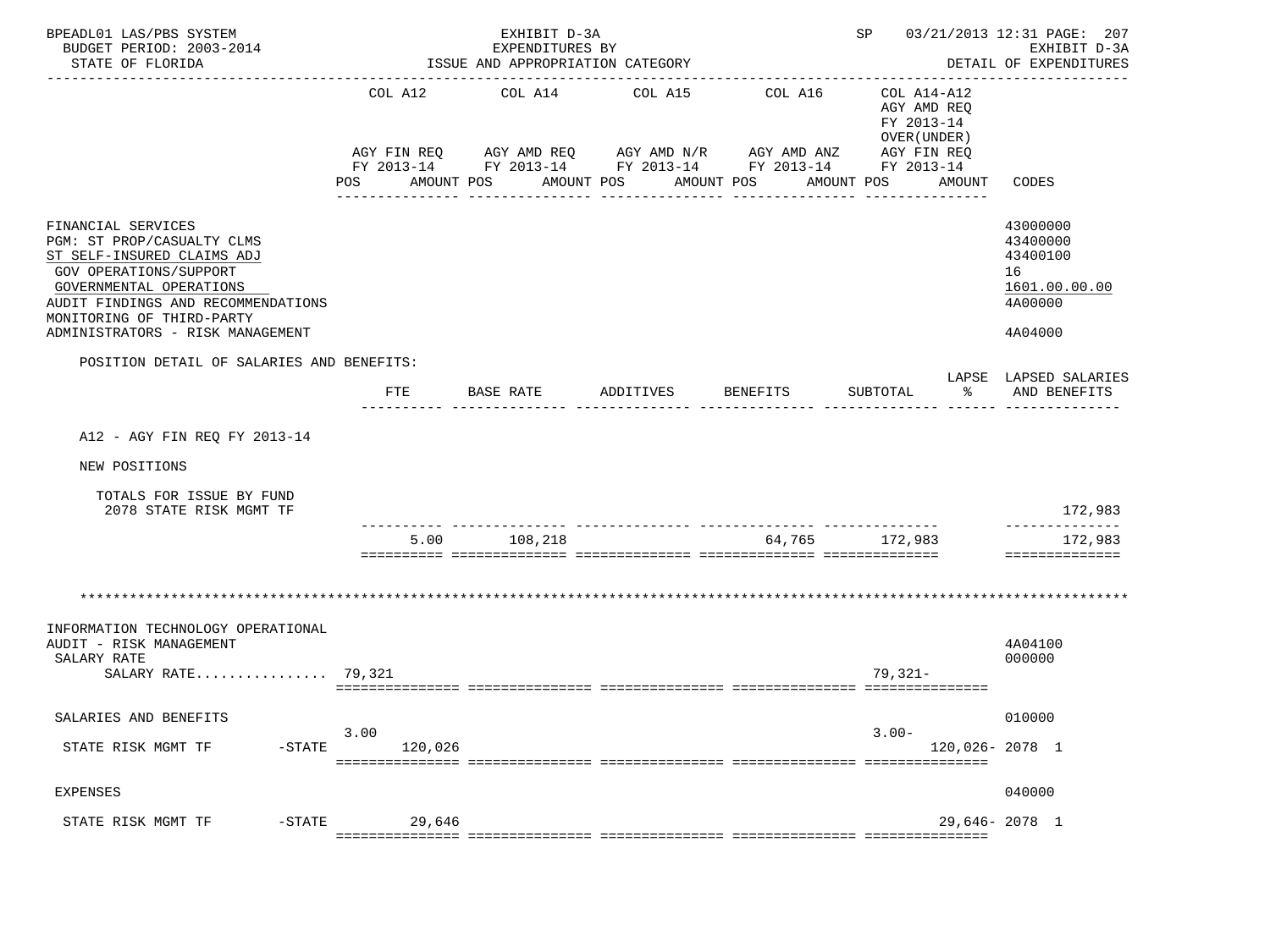| BPEADL01 LAS/PBS SYSTEM<br>BUDGET PERIOD: 2003-2014<br>STATE OF FLORIDA                                                                                                                                                                                                                        |       | EXHIBIT D-3A<br>EXPENDITURES BY<br>ISSUE AND APPROPRIATION CATEGORY |                                                                                                | SP 03/21/2013 12:31 PAGE: 208                            | EXHIBIT D-3A<br>DETAIL OF EXPENDITURES                                                            |
|------------------------------------------------------------------------------------------------------------------------------------------------------------------------------------------------------------------------------------------------------------------------------------------------|-------|---------------------------------------------------------------------|------------------------------------------------------------------------------------------------|----------------------------------------------------------|---------------------------------------------------------------------------------------------------|
|                                                                                                                                                                                                                                                                                                |       |                                                                     | COL A12 COL A14 COL A15 COL A16                                                                | COL A14-A12<br>AGY AMD REO<br>FY 2013-14<br>OVER (UNDER) |                                                                                                   |
|                                                                                                                                                                                                                                                                                                |       |                                                                     | AGY FIN REQ AGY AMD REQ AGY AMD N/R AGY AMD ANZ AGY FIN REQ                                    |                                                          |                                                                                                   |
|                                                                                                                                                                                                                                                                                                |       |                                                                     | FY 2013-14 FY 2013-14 FY 2013-14 FY 2013-14 FY 2013-14<br>POS AMOUNT POS AMOUNT POS AMOUNT POS | AMOUNT POS<br>AMOUNT                                     | CODES                                                                                             |
| FINANCIAL SERVICES<br>PGM: ST PROP/CASUALTY CLMS<br>ST SELF-INSURED CLAIMS ADJ<br>GOV OPERATIONS/SUPPORT<br>GOVERNMENTAL OPERATIONS<br>AUDIT FINDINGS AND RECOMMENDATIONS<br>INFORMATION TECHNOLOGY OPERATIONAL<br>AUDIT - RISK MANAGEMENT<br>SPECIAL CATEGORIES<br>TR/DMS/HR SVCS/STW CONTRCT |       |                                                                     |                                                                                                |                                                          | 43000000<br>43400000<br>43400100<br>16<br>1601.00.00.00<br>4A00000<br>4A04100<br>100000<br>107040 |
| STATE RISK MGMT TF<br>$-$ STATE                                                                                                                                                                                                                                                                | 1.062 |                                                                     |                                                                                                |                                                          | 1,062-2078 1                                                                                      |
|                                                                                                                                                                                                                                                                                                |       | ;===============================                                    |                                                                                                |                                                          |                                                                                                   |
| TOTAL: INFORMATION TECHNOLOGY OPERATIONAL<br>AUDIT - RISK MANAGEMENT                                                                                                                                                                                                                           |       |                                                                     |                                                                                                |                                                          | 4A04100                                                                                           |
| TOTAL POSITIONS 3.00                                                                                                                                                                                                                                                                           |       |                                                                     |                                                                                                | $3.00 -$                                                 |                                                                                                   |
| TOTAL ISSUE $150.734$<br>TOTAL SALARY RATE 79,321                                                                                                                                                                                                                                              |       |                                                                     |                                                                                                | $150,734-$<br>$79.321 -$                                 |                                                                                                   |
|                                                                                                                                                                                                                                                                                                |       |                                                                     |                                                                                                |                                                          |                                                                                                   |

AGENCY ISSUE NARRATIVE:

 2013-2014 BUDGET YEAR NARRATIVE: IT COMPONENT? NO Issue Title: Information Technology Operational Audit - Risk Management

Reference to Long-Range Program Plan: Goal #1: The department will be a vigilant steward of the state's resources.

 This issue is being requested to address audit findings identified in the Auditor General (AG) Report 2012-071, STARS Information Technology Operational Audit; and the AG Report 2012-067, Division of Risk Management Monitoring of Third Party Administrators.

 The AG Report 2012-071 recommended, and the division requests, a Government Analyst II position to maintain and manage authorized user access to the STARS risk management information system. The position is needed to assist the Data Management Section manager with Information Technology (IT) issues and will act as the division's Information System Internal Control Compliance Officer. As such, the Government Analyst II will monitor IT security controls, IT program change controls, and IT application controls to ensure that the Division's IT internal control system adequately safeguards the use of IT systems and data integrity in accordance with established policies, procedures and practices. Currently, the Data Management Section has two FTEs dedicated to support the division's STARS risk management information system, which is unique to the department.

 An Operations Review Specialist and an Office Operations Manager I SES positions are being requested to address audit findings identified in the AG Report 2012-067.

 This report recommended that the division be able monitor and obtain detailed data on claims paid by Third Party Administrators to ensure contract compliance. The Operations Review Specialist position is needed to allow more time to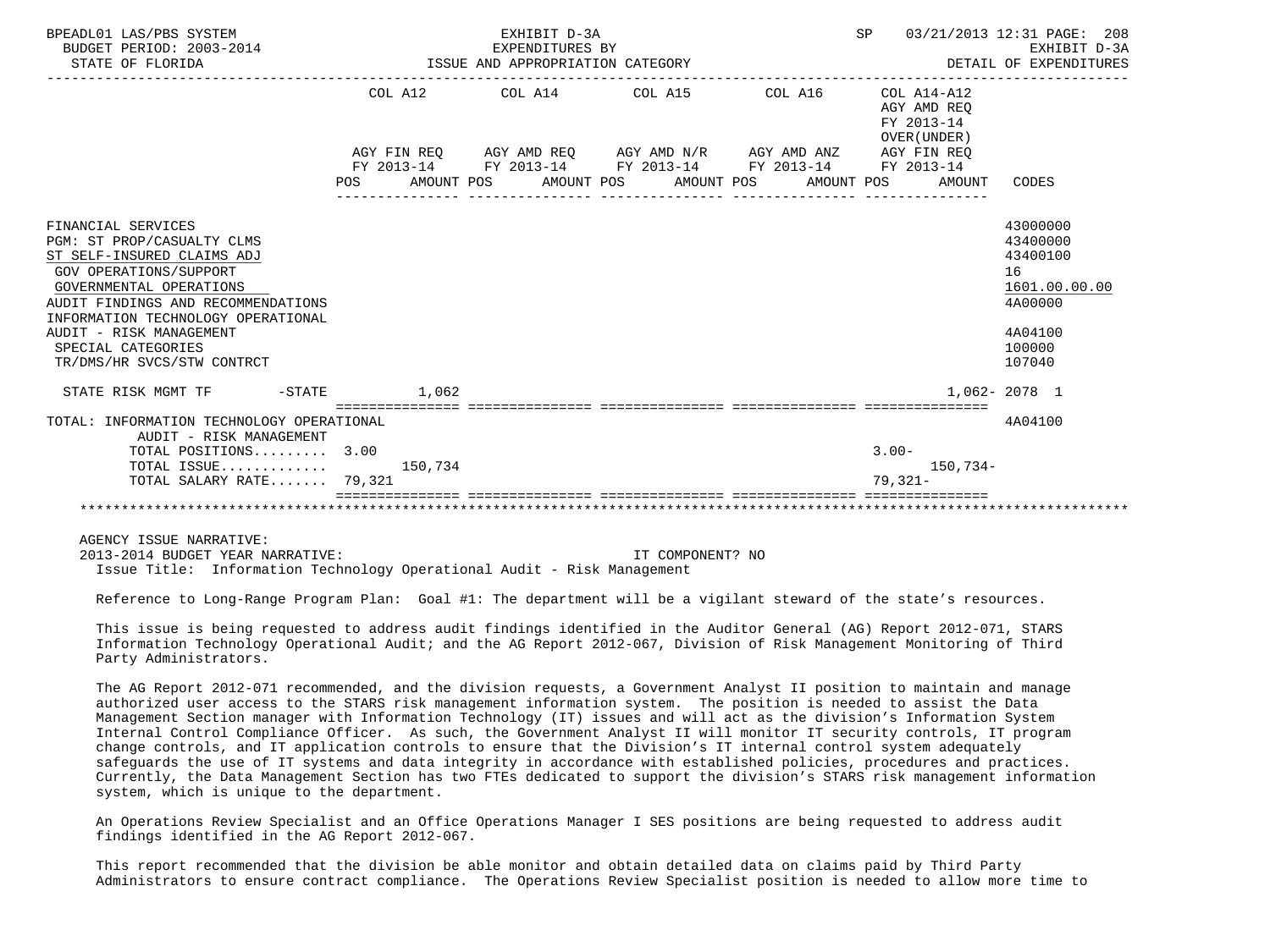| BPEADL01 LAS/PBS SYSTEM<br>BUDGET PERIOD: 2003-2014<br>STATE OF FLORIDA                 | ISSUE AND APPROPRIATION CATEGORY | EXHIBIT D-3A<br>EXPENDITURES BY | SP                                                                                             | 03/21/2013 12:31 PAGE: 209<br>EXHIBIT D-3A<br>DETAIL OF EXPENDITURES |                                                                                 |                                  |
|-----------------------------------------------------------------------------------------|----------------------------------|---------------------------------|------------------------------------------------------------------------------------------------|----------------------------------------------------------------------|---------------------------------------------------------------------------------|----------------------------------|
|                                                                                         |                                  |                                 | COL A12 COL A14 COL A15                                                                        | COL A16                                                              | COL A14-A12<br>AGY AMD REO<br>FY 2013-14<br>OVER (UNDER )                       |                                  |
|                                                                                         | POS                              |                                 | AGY FIN REO AGY AMD REO AGY AMD N/R AGY AMD ANZ<br>FY 2013-14 FY 2013-14 FY 2013-14 FY 2013-14 |                                                                      | AGY FIN REO<br>FY 2013-14<br>AMOUNT POS AMOUNT POS AMOUNT POS AMOUNT POS AMOUNT | CODES                            |
| FINANCIAL SERVICES<br>PGM: ST PROP/CASUALTY CLMS<br>ST SELF-INSURED CLAIMS ADJ          |                                  |                                 |                                                                                                |                                                                      |                                                                                 | 43000000<br>43400000<br>43400100 |
| GOV OPERATIONS/SUPPORT<br>GOVERNMENTAL OPERATIONS<br>AUDIT FINDINGS AND RECOMMENDATIONS |                                  |                                 |                                                                                                |                                                                      |                                                                                 | 16<br>1601.00.00.00<br>4A00000   |
| INFORMATION TECHNOLOGY OPERATIONAL<br>AUDIT - RISK MANAGEMENT                           |                                  |                                 |                                                                                                |                                                                      |                                                                                 | 4A04100                          |

 be devoted to analysis of data rather than report generation. Currently, the Data Management Section has one FTE dedicated to provide reports and special data extraction requests to the division's 106 FTEs and all state agencies and universities, with as many as 600-plus reports being generated per month. This position will assist the Government Analyst II in preparing and analyzing reports extracted from the RMIS, including data mining activities, detecting overpayments, fraud and other cost containment measures.

 The Office Operations Manager I SES position is requested to supervise the division's centralized mail room operations. Currently, the Data Management Section supervisor has eight positions directly reporting to it, including five mail room staff. The mail room receives a high volume of checks and confidential documents that must be processed immediately to avoid operational delays. Having a mail room supervisor will allow documents and checks to be processed in an efficient manner and will allow the Data Management Section supervisor to spend less time on mail room operations, resulting in greater time being devoted to contract monitoring activities related to the division's IT systems. This position will supervise and provide support to the current mail room staff and ensure all documents are distributed to the appropriate sections in a timely manner.

Amended 2013-14 Narrative after February 1, 2013.

 The original legislative budget request (LBR) included issues intended to illustrate resource options for increasing department productivity in selected, mission critical areas. Since these resource needs are significant, the amended LBR removed various issues from consideration, in order to focus on essential operations for streamlining and increased organizational efficiencies. The department will continue to streamline operations and increase organizational efficiencies as it works with the Legislature to ensure the department's core functions are efficiently and effectively fulfilled.

 Summary: This issue deleted the original issue entirely. \*\*\*\*\*\*\*\*\*\*\*\*\*\*\*\*\*\*\*\*\*\*\*\*\*\*\*\*\*\*\*\*\*\*\*\*\*\*\*\*\*\*\*\*\*\*\*\*\*\*\*\*\*\*\*\*\*\*\*\*\*\*\*\*\*\*\*\*\*\*\*\*\*\*\*\*\*\*\*\*\*\*\*\*\*\*\*\*\*\*\*\*\*\*\*\*\*\*\*\*\*\*\*\*\*\*\*\*\*\*\*\*\*\*\*\*\*\*\*\*\*\*\*\*\*\*\*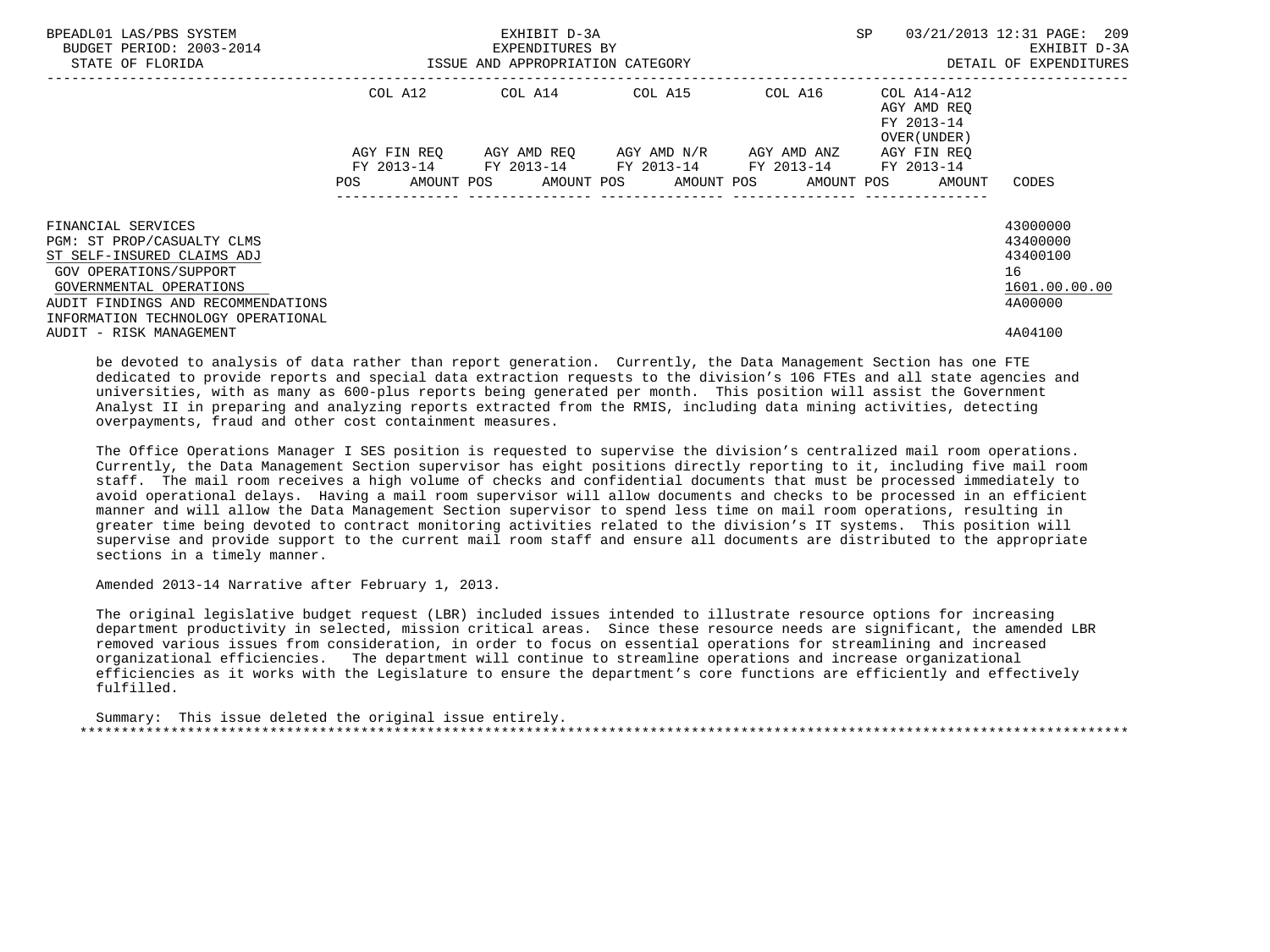| BPEADL01 LAS/PBS SYSTEM<br>BUDGET PERIOD: 2003-2014<br>STATE OF FLORIDA                                                                                                                                                                    |               | EXHIBIT D-3A<br>EXPENDITURES BY<br>ISSUE AND APPROPRIATION CATEGORY |                                  |          |                                                                           |        | SP 03/21/2013 12:31 PAGE: 210<br>EXHIBIT D-3A<br>DETAIL OF EXPENDITURES       |
|--------------------------------------------------------------------------------------------------------------------------------------------------------------------------------------------------------------------------------------------|---------------|---------------------------------------------------------------------|----------------------------------|----------|---------------------------------------------------------------------------|--------|-------------------------------------------------------------------------------|
|                                                                                                                                                                                                                                            | POS           | COL A12 COL A14 COL A15                                             | AMOUNT POS AMOUNT POS AMOUNT POS | COL A16  | $COL A14- A12$<br>AGY AMD REQ<br>FY 2013-14<br>OVER (UNDER)<br>AMOUNT POS | AMOUNT | CODES                                                                         |
| FINANCIAL SERVICES<br>PGM: ST PROP/CASUALTY CLMS<br>ST SELF-INSURED CLAIMS ADJ<br>GOV OPERATIONS/SUPPORT<br>GOVERNMENTAL OPERATIONS<br>AUDIT FINDINGS AND RECOMMENDATIONS<br>INFORMATION TECHNOLOGY OPERATIONAL<br>AUDIT - RISK MANAGEMENT |               |                                                                     |                                  |          |                                                                           |        | 43000000<br>43400000<br>43400100<br>16<br>1601.00.00.00<br>4A00000<br>4A04100 |
| POSITION DETAIL OF SALARIES AND BENEFITS:                                                                                                                                                                                                  |               |                                                                     |                                  |          |                                                                           |        | LAPSE LAPSED SALARIES                                                         |
|                                                                                                                                                                                                                                            | <b>FTE</b>    | BASE RATE                                                           | ADDITIVES                        | BENEFITS | SUBTOTAL                                                                  | ႜႂ     | AND BENEFITS                                                                  |
| A12 - AGY FIN REO FY 2013-14                                                                                                                                                                                                               |               |                                                                     |                                  |          |                                                                           |        |                                                                               |
| NEW POSITIONS<br>P101 PROPOSED CLASS CODE<br>C9999 001                                                                                                                                                                                     |               | $3.00$ $79,321$                                                     |                                  |          |                                                                           |        | $40,705$ $120,026$ $0.00$ $120,026$                                           |
| TOTALS FOR ISSUE BY FUND<br>2078 STATE RISK MGMT TF                                                                                                                                                                                        |               |                                                                     |                                  |          |                                                                           |        | 120,026<br>--------------                                                     |
|                                                                                                                                                                                                                                            |               | 3.00 79.321                                                         |                                  |          | 40.705 120.026                                                            |        | 120,026<br>==============                                                     |
| TOTAL: GOVERNMENTAL OPERATIONS<br>BY FUND TYPE<br>TRUST FUNDS 64,609,549 61,025,631 2,225,000 2,225,000 3,583,918-2000<br>SALARY RATE 4,386,207 3,819,573                                                                                  | 126.00 103.00 |                                                                     |                                  |          | $23.00-$<br>566,634-                                                      |        | 1601.00.00.00                                                                 |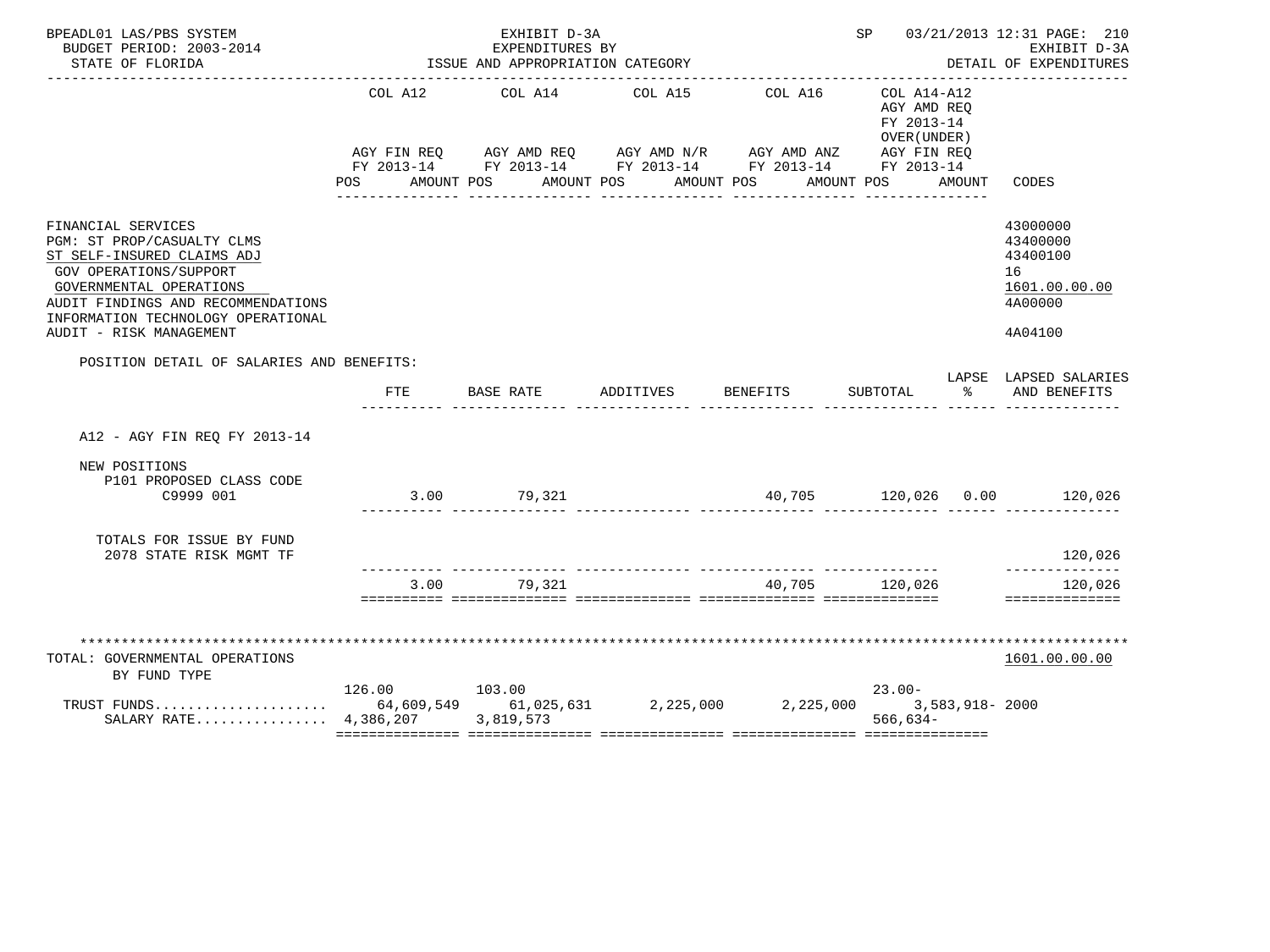| BPEADL01 LAS/PBS SYSTEM<br>BUDGET PERIOD: 2003-2014<br>STATE OF FLORIDA                                                                                                                                                                        |                |                              | EXHIBIT D-3A<br>EXPENDITURES BY<br>ISSUE AND APPROPRIATION CATEGORY | ______________________________________                                                                                                                           |            |                                                                                                 | SP 03/21/2013 12:31 PAGE: 211<br>EXHIBIT D-3A<br>DETAIL OF EXPENDITURES<br>----------------- |
|------------------------------------------------------------------------------------------------------------------------------------------------------------------------------------------------------------------------------------------------|----------------|------------------------------|---------------------------------------------------------------------|------------------------------------------------------------------------------------------------------------------------------------------------------------------|------------|-------------------------------------------------------------------------------------------------|----------------------------------------------------------------------------------------------|
|                                                                                                                                                                                                                                                |                | COL A12<br>POS<br>AMOUNT POS | COL A14                                                             | COL A15<br>COL A16<br>AGY FIN REQ AGY AMD REQ AGY AMD N/R AGY AMD ANZ<br>FY 2013-14 FY 2013-14 FY 2013-14 FY 2013-14<br>AMOUNT POS<br>AMOUNT POS<br>------------ | AMOUNT POS | COL A14-A12<br>AGY AMD REQ<br>FY 2013-14<br>OVER (UNDER)<br>AGY FIN REQ<br>FY 2013-14<br>AMOUNT | CODES                                                                                        |
| FINANCIAL SERVICES<br>PGM: LICNSNG/CNSMER PROTEC<br>INSURANCE CO REHAB/LIQDATN<br>PUBLIC PROTECTION<br>REGULATION AND LICENSING<br>ESTIMATED EXPENDITURES<br>ESTIMATED EXPENDITURES - OPERATIONS<br>SALARY RATE<br>SALARY RATE 431,201 431,201 |                |                              |                                                                     |                                                                                                                                                                  |            |                                                                                                 | 43000000<br>43500000<br>43500100<br>12<br>1204.00.00.00<br>1000000<br>1001000<br>000000      |
| SALARIES AND BENEFITS                                                                                                                                                                                                                          |                |                              |                                                                     |                                                                                                                                                                  |            |                                                                                                 | 010000                                                                                       |
| INSURANCE REG TF                                                                                                                                                                                                                               | $-$ STATE      | 7.00<br>565,721              | 7.00<br>565,721                                                     |                                                                                                                                                                  |            |                                                                                                 | 2393 1                                                                                       |
| OTHER PERSONAL SERVICES                                                                                                                                                                                                                        |                |                              |                                                                     |                                                                                                                                                                  |            |                                                                                                 | 030000                                                                                       |
| INSURANCE REG TF                                                                                                                                                                                                                               | $-$ STATE      |                              | 34,771 34,771                                                       |                                                                                                                                                                  |            |                                                                                                 | 2393 1                                                                                       |
| <b>EXPENSES</b>                                                                                                                                                                                                                                |                |                              |                                                                     |                                                                                                                                                                  |            |                                                                                                 | 040000                                                                                       |
| INSURANCE REG TF                                                                                                                                                                                                                               |                | -STATE 119,364 119,364       |                                                                     |                                                                                                                                                                  |            |                                                                                                 | 2393 1                                                                                       |
| OPERATING CAPITAL OUTLAY                                                                                                                                                                                                                       |                |                              |                                                                     |                                                                                                                                                                  |            |                                                                                                 | 060000                                                                                       |
| INSURANCE REG TF                                                                                                                                                                                                                               | $-$ STATE      | 1,120                        | 1,120                                                               |                                                                                                                                                                  |            |                                                                                                 | 2393 1                                                                                       |
| SPECIAL CATEGORIES<br>CONTRACTED SERVICES                                                                                                                                                                                                      |                |                              |                                                                     |                                                                                                                                                                  |            |                                                                                                 | 100000<br>100777                                                                             |
| INSURANCE REG TF                                                                                                                                                                                                                               | $-{\rm STATE}$ | 232,517                      | 232,517                                                             |                                                                                                                                                                  |            |                                                                                                 | 2393 1                                                                                       |
| RISK MANAGEMENT INSURANCE                                                                                                                                                                                                                      |                |                              |                                                                     |                                                                                                                                                                  |            |                                                                                                 | 103241                                                                                       |
| INSURANCE REG TF                                                                                                                                                                                                                               | $-$ STATE      | 1,847                        | 1,847                                                               |                                                                                                                                                                  |            |                                                                                                 | 2393 1                                                                                       |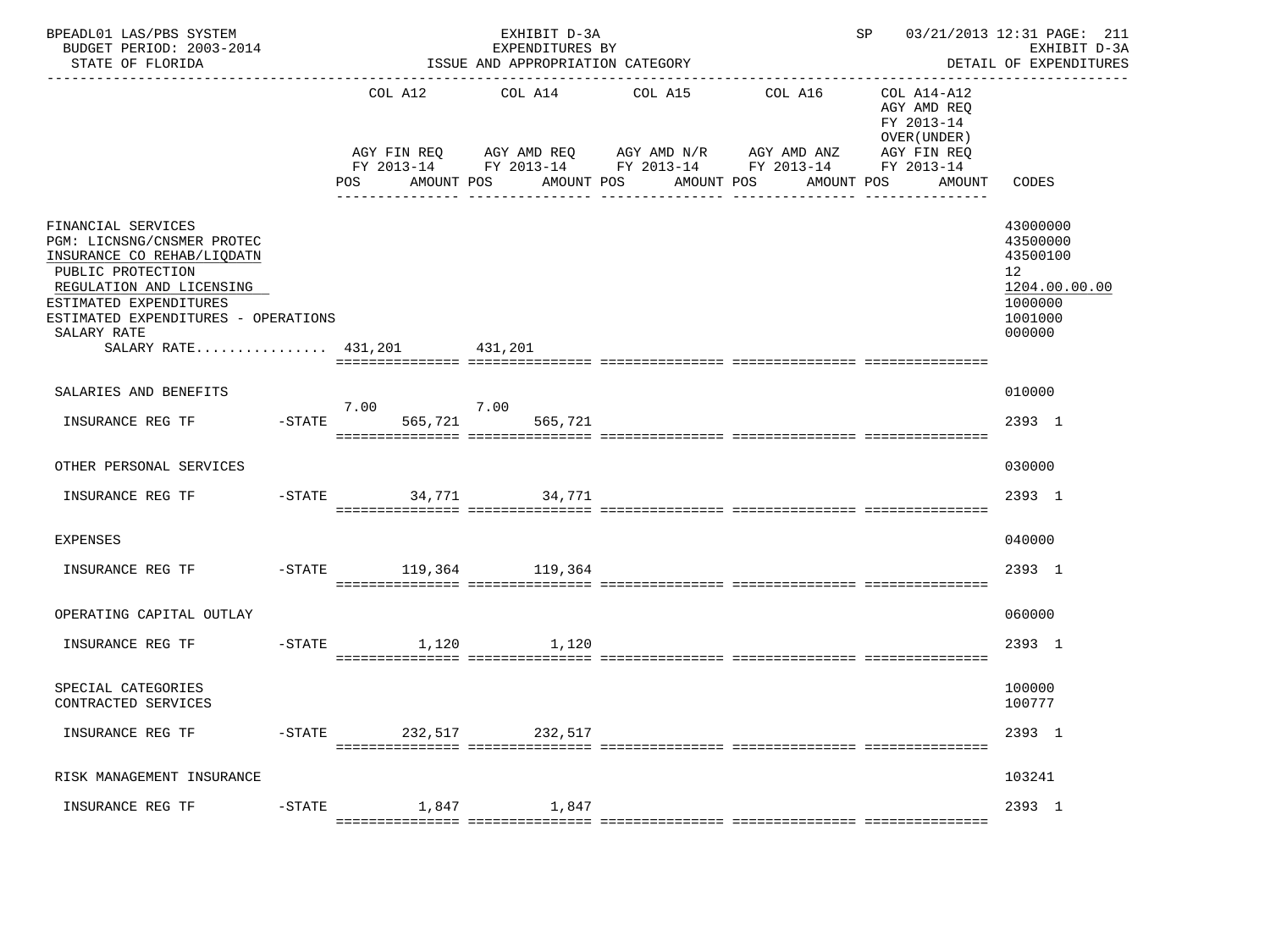| BPEADL01 LAS/PBS SYSTEM<br>BUDGET PERIOD: 2003-2014<br>STATE OF FLORIDA                                                                                                                                                                              | EXHIBIT D-3A<br>EXPENDITURES BY<br>ISSUE AND APPROPRIATION CATEGORY |                                                                                                                                                              |                       |                       | 03/21/2013 12:31 PAGE: 212<br>SP and the set of the set of the set of the set of the set of the set of the set of the set of the set of the set of the set of the set of the set of the set of the set of the set of the set of the set of the set of the se<br>EXHIBIT D-3A<br>DETAIL OF EXPENDITURES |                                                                                                   |
|------------------------------------------------------------------------------------------------------------------------------------------------------------------------------------------------------------------------------------------------------|---------------------------------------------------------------------|--------------------------------------------------------------------------------------------------------------------------------------------------------------|-----------------------|-----------------------|--------------------------------------------------------------------------------------------------------------------------------------------------------------------------------------------------------------------------------------------------------------------------------------------------------|---------------------------------------------------------------------------------------------------|
|                                                                                                                                                                                                                                                      | COL A12<br>POS                                                      | COL A14<br>AGY FIN REQ AGY AMD REQ AGY AMD N/R AGY AMD ANZ AGY FIN REQ<br>FY 2013-14 FY 2013-14 FY 2013-14 FY 2013-14 FY 2013-14<br>AMOUNT POS<br>AMOUNT POS | COL A15<br>AMOUNT POS | COL A16<br>AMOUNT POS | COL A14-A12<br>AGY AMD REQ<br>FY 2013-14<br>OVER (UNDER )<br>AMOUNT                                                                                                                                                                                                                                    | CODES                                                                                             |
| FINANCIAL SERVICES<br>PGM: LICNSNG/CNSMER PROTEC<br>INSURANCE CO REHAB/LIQDATN<br>PUBLIC PROTECTION<br>REGULATION AND LICENSING<br>ESTIMATED EXPENDITURES<br>ESTIMATED EXPENDITURES - OPERATIONS<br>SPECIAL CATEGORIES<br>TR/DMS/HR SVCS/STW CONTRCT |                                                                     |                                                                                                                                                              |                       |                       |                                                                                                                                                                                                                                                                                                        | 43000000<br>43500000<br>43500100<br>12<br>1204.00.00.00<br>1000000<br>1001000<br>100000<br>107040 |
| INSURANCE REG TF                                                                                                                                                                                                                                     | $-$ STATE 2,565 2,565                                               |                                                                                                                                                              |                       |                       |                                                                                                                                                                                                                                                                                                        | 2393 1                                                                                            |
| TOTAL: ESTIMATED EXPENDITURES - OPERATIONS<br>TOTAL POSITIONS $7.00$ 7.00<br>TOTAL ISSUE 957,905 957,905<br>TOTAL SALARY RATE 431,201 431,201                                                                                                        |                                                                     |                                                                                                                                                              |                       |                       |                                                                                                                                                                                                                                                                                                        | 1001000                                                                                           |
| CASUALTY INSURANCE PREMIUM<br>ADJUSTMENT<br>SPECIAL CATEGORIES<br>RISK MANAGEMENT INSURANCE                                                                                                                                                          |                                                                     |                                                                                                                                                              |                       |                       |                                                                                                                                                                                                                                                                                                        | 1001090<br>100000<br>103241                                                                       |
|                                                                                                                                                                                                                                                      |                                                                     |                                                                                                                                                              |                       |                       |                                                                                                                                                                                                                                                                                                        | 2393 1                                                                                            |
| FLORIDA RETIREMENT SYSTEM<br>CONTRIBUTION ADJUSTMENT FOR<br>FISCAL YEAR 2012-2013<br>SALARIES AND BENEFITS                                                                                                                                           |                                                                     |                                                                                                                                                              |                       |                       |                                                                                                                                                                                                                                                                                                        | 1001240<br>010000                                                                                 |
| INSURANCE REG TF                                                                                                                                                                                                                                     | -STATE 1,325 1,325                                                  |                                                                                                                                                              |                       |                       |                                                                                                                                                                                                                                                                                                        | 2393 1                                                                                            |
| ADJUSTMENT TO STATE HEALTH<br>INSURANCE PREMIUM CONTRIBUTION -<br>FISCAL YEAR 2012-13<br>SALARIES AND BENEFITS                                                                                                                                       |                                                                     |                                                                                                                                                              |                       |                       |                                                                                                                                                                                                                                                                                                        | 1001830<br>010000                                                                                 |
| $-\mathtt{STATE}$<br>INSURANCE REG TF                                                                                                                                                                                                                | 828                                                                 | 828                                                                                                                                                          |                       |                       |                                                                                                                                                                                                                                                                                                        | 2393 1                                                                                            |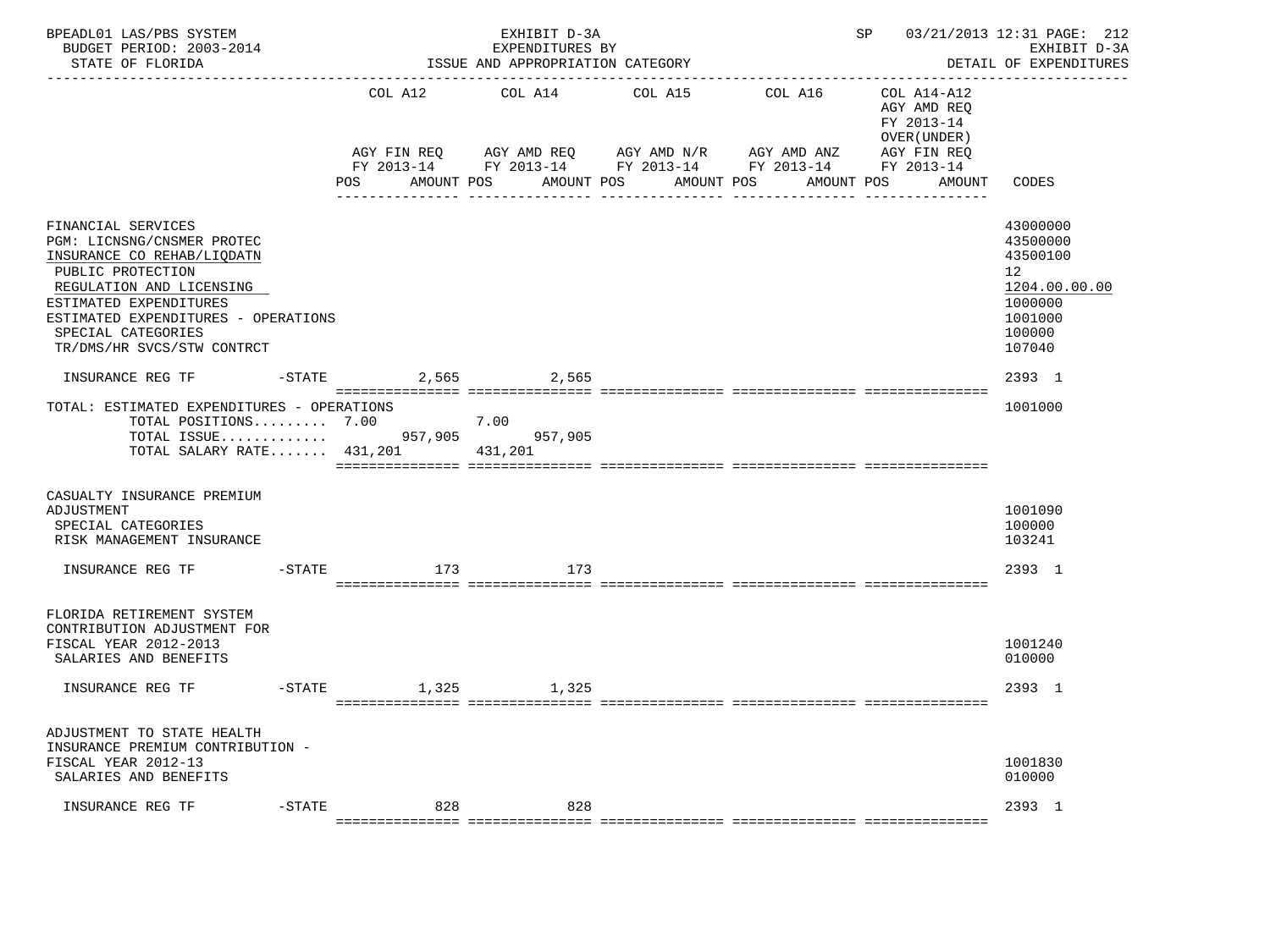| BPEADL01 LAS/PBS SYSTEM<br>BUDGET PERIOD: 2003-2014<br>STATE OF FLORIDA                                                                                                                                                                                                                                                                                                                                                                                                                                                                                                                                                                                                                        | EXHIBIT D-3A<br>EXPENDITURES BY<br>ISSUE AND APPROPRIATION CATEGORY |                                                                                                    |                  |                                                | 03/21/2013 12:31 PAGE: 213<br>SP<br>EXHIBIT D-3A<br>DETAIL OF EXPENDITURES                         |                                                                                                                |  |
|------------------------------------------------------------------------------------------------------------------------------------------------------------------------------------------------------------------------------------------------------------------------------------------------------------------------------------------------------------------------------------------------------------------------------------------------------------------------------------------------------------------------------------------------------------------------------------------------------------------------------------------------------------------------------------------------|---------------------------------------------------------------------|----------------------------------------------------------------------------------------------------|------------------|------------------------------------------------|----------------------------------------------------------------------------------------------------|----------------------------------------------------------------------------------------------------------------|--|
|                                                                                                                                                                                                                                                                                                                                                                                                                                                                                                                                                                                                                                                                                                | AGY FIN REO<br>FY 2013-14<br>POS                                    | COL A12 COL A14 COL A15 COL A16<br>AGY AMD REQ AGY AMD N/R AGY AMD ANZ<br>AMOUNT POS<br>AMOUNT POS | AMOUNT POS       | FY 2013-14 FY 2013-14 FY 2013-14<br>AMOUNT POS | $COL A14- A12$<br>AGY AMD REQ<br>FY 2013-14<br>OVER (UNDER)<br>AGY FIN REQ<br>FY 2013-14<br>AMOUNT | CODES                                                                                                          |  |
| FINANCIAL SERVICES<br>PGM: LICNSNG/CNSMER PROTEC<br>INSURANCE CO REHAB/LIQDATN<br>PUBLIC PROTECTION<br>REGULATION AND LICENSING<br>ESTIMATED EXPENDITURES<br>REALLOCATION OF HUMAN RESOURCES<br>OUTSOURCING<br>SPECIAL CATEGORIES<br>TR/DMS/HR SVCS/STW CONTRCT                                                                                                                                                                                                                                                                                                                                                                                                                                |                                                                     |                                                                                                    |                  |                                                |                                                                                                    | 43000000<br>43500000<br>43500100<br>12 <sup>°</sup><br>1204.00.00.00<br>1000000<br>1005900<br>100000<br>107040 |  |
| $-STATE$<br>INSURANCE REG TF                                                                                                                                                                                                                                                                                                                                                                                                                                                                                                                                                                                                                                                                   | $62 -$                                                              | $62 -$                                                                                             |                  |                                                |                                                                                                    | 2393 1                                                                                                         |  |
| ESTIMATED EXPENDITURES REALIGNMENT<br>REALIGN CURRENT POSITIONS TO<br>FULFILL MISSION CRITICAL FUNCTIONS<br>- ADD<br>SALARIES AND BENEFITS                                                                                                                                                                                                                                                                                                                                                                                                                                                                                                                                                     |                                                                     |                                                                                                    |                  |                                                |                                                                                                    | 2000000<br>2000110<br>010000                                                                                   |  |
| $-STATE$<br>INSURANCE REG TF                                                                                                                                                                                                                                                                                                                                                                                                                                                                                                                                                                                                                                                                   |                                                                     | 1,494                                                                                              |                  |                                                |                                                                                                    | 1,494 2393 1                                                                                                   |  |
|                                                                                                                                                                                                                                                                                                                                                                                                                                                                                                                                                                                                                                                                                                |                                                                     |                                                                                                    |                  |                                                |                                                                                                    |                                                                                                                |  |
| AGENCY ISSUE NARRATIVE:<br>2013-2014 BUDGET YEAR NARRATIVE:<br>Amended 2013-14 Narrative after February 1, 2013.<br>This issue is in support of the Chief Financial Officer's philosophy of focusing on core mission, reducing unnecessary<br>activities, and using regulatory reviews to find areas where reallocation of resources will allow the department to<br>fulfill the mission critical functions most effectively without significantly increasing the number of FTE in the<br>department. The department has realigned 20 of the 27 vacant (180+ days) positions in various budget entities; the<br>remaining seven vacant positions are deleted.<br>Summary: This is a new issue. |                                                                     |                                                                                                    | IT COMPONENT? NO |                                                |                                                                                                    |                                                                                                                |  |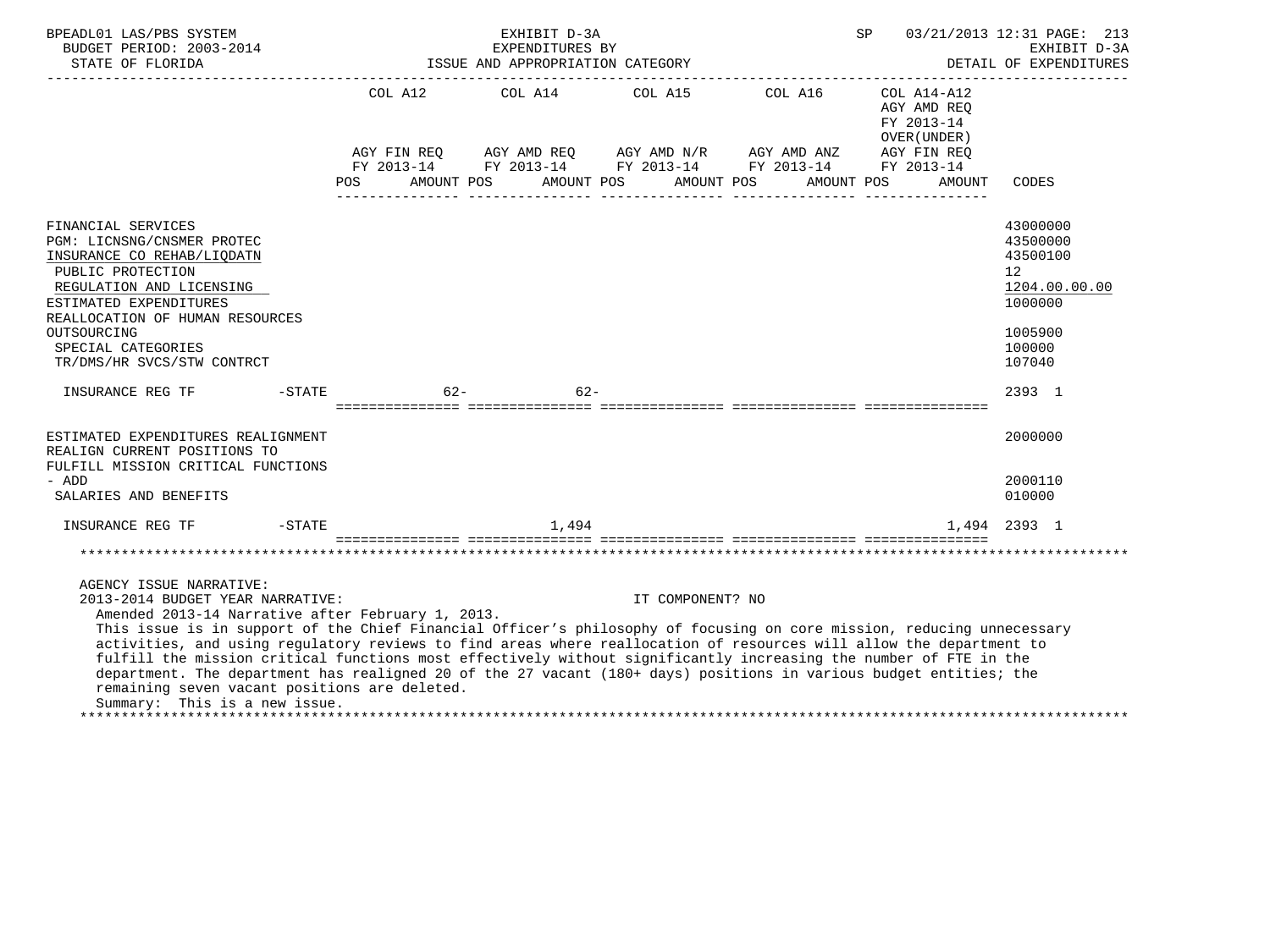| BPEADL01 LAS/PBS SYSTEM<br>BUDGET PERIOD: 2003-2014<br>STATE OF FLORIDA                                                                                                                                                                              | EXHIBIT D-3A<br>EXPENDITURES BY<br>ISSUE AND APPROPRIATION CATEGORY |                       |                                                                                        |                                                                                                    | SP 03/21/2013 12:31 PAGE: 214                                                                        | EXHIBIT D-3A<br>DETAIL OF EXPENDITURES<br>--------------                                   |
|------------------------------------------------------------------------------------------------------------------------------------------------------------------------------------------------------------------------------------------------------|---------------------------------------------------------------------|-----------------------|----------------------------------------------------------------------------------------|----------------------------------------------------------------------------------------------------|------------------------------------------------------------------------------------------------------|--------------------------------------------------------------------------------------------|
|                                                                                                                                                                                                                                                      | COL A12<br>POS                                                      | COL A14<br>AMOUNT POS | COL A15<br>AGY FIN REQ AGY AMD REQ AGY AMD N/R AGY AMD ANZ<br>AMOUNT POS<br>AMOUNT POS | COL A16<br>FY 2013-14 FY 2013-14 FY 2013-14 FY 2013-14 FY 2013-14<br>AMOUNT POS<br>--------------- | COL A14-A12<br>AGY AMD REQ<br>FY 2013-14<br>OVER (UNDER)<br>AGY FIN REQ<br>AMOUNT<br>--------------- | CODES                                                                                      |
| FINANCIAL SERVICES<br>PGM: LICNSNG/CNSMER PROTEC<br>INSURANCE CO REHAB/LIQDATN<br>PUBLIC PROTECTION<br>REGULATION AND LICENSING<br>ESTIMATED EXPENDITURES REALIGNMENT<br>REALIGN CURRENT POSITIONS TO<br>FULFILL MISSION CRITICAL FUNCTIONS<br>- ADD |                                                                     |                       |                                                                                        |                                                                                                    |                                                                                                      | 43000000<br>43500000<br>43500100<br>12 <sup>°</sup><br>1204.00.00.00<br>2000000<br>2000110 |
| POSITION DETAIL OF SALARIES AND BENEFITS:                                                                                                                                                                                                            | <b>FTE</b>                                                          | BASE RATE             | ADDITIVES                                                                              | BENEFITS                                                                                           | ႜೢ<br>SUBTOTAL                                                                                       | LAPSE LAPSED SALARIES<br>AND BENEFITS                                                      |
| A14 - AGY AMD REO FY 2013-14<br>CHANGES TO CURRENTLY AUTHORIZED POSITIONS<br>OTHER SALARY AMOUNT<br>2393 INSURANCE REG TF                                                                                                                            |                                                                     |                       |                                                                                        |                                                                                                    |                                                                                                      | 1,494<br>-------------<br>1,494<br>==============                                          |
| ANNUALIZATION OF ADMINISTERED<br>FUNDS APPROPRIATIONS<br>STATE HEALTH INSURANCE ADJUSTMENT<br>FOR FY 2012-13 - 10 MONTHS<br>ANNUALIZATION<br>SALARIES AND BENEFITS                                                                                   |                                                                     |                       |                                                                                        |                                                                                                    |                                                                                                      | 26A0000<br>26A1830<br>010000                                                               |
| INSURANCE REG TF<br>$-STATE$                                                                                                                                                                                                                         | 4,140                                                               | 4,140                 |                                                                                        |                                                                                                    |                                                                                                      | 2393 1                                                                                     |
| TOTAL: REGULATION AND LICENSING<br>BY FUND TYPE                                                                                                                                                                                                      | 7.00                                                                | 7.00                  |                                                                                        |                                                                                                    |                                                                                                      | 1204.00.00.00                                                                              |
| TRUST FUNDS<br>SALARY RATE                                                                                                                                                                                                                           | 964,309<br>431,201                                                  | 965,803<br>431,201    |                                                                                        |                                                                                                    | 1,494 2000                                                                                           |                                                                                            |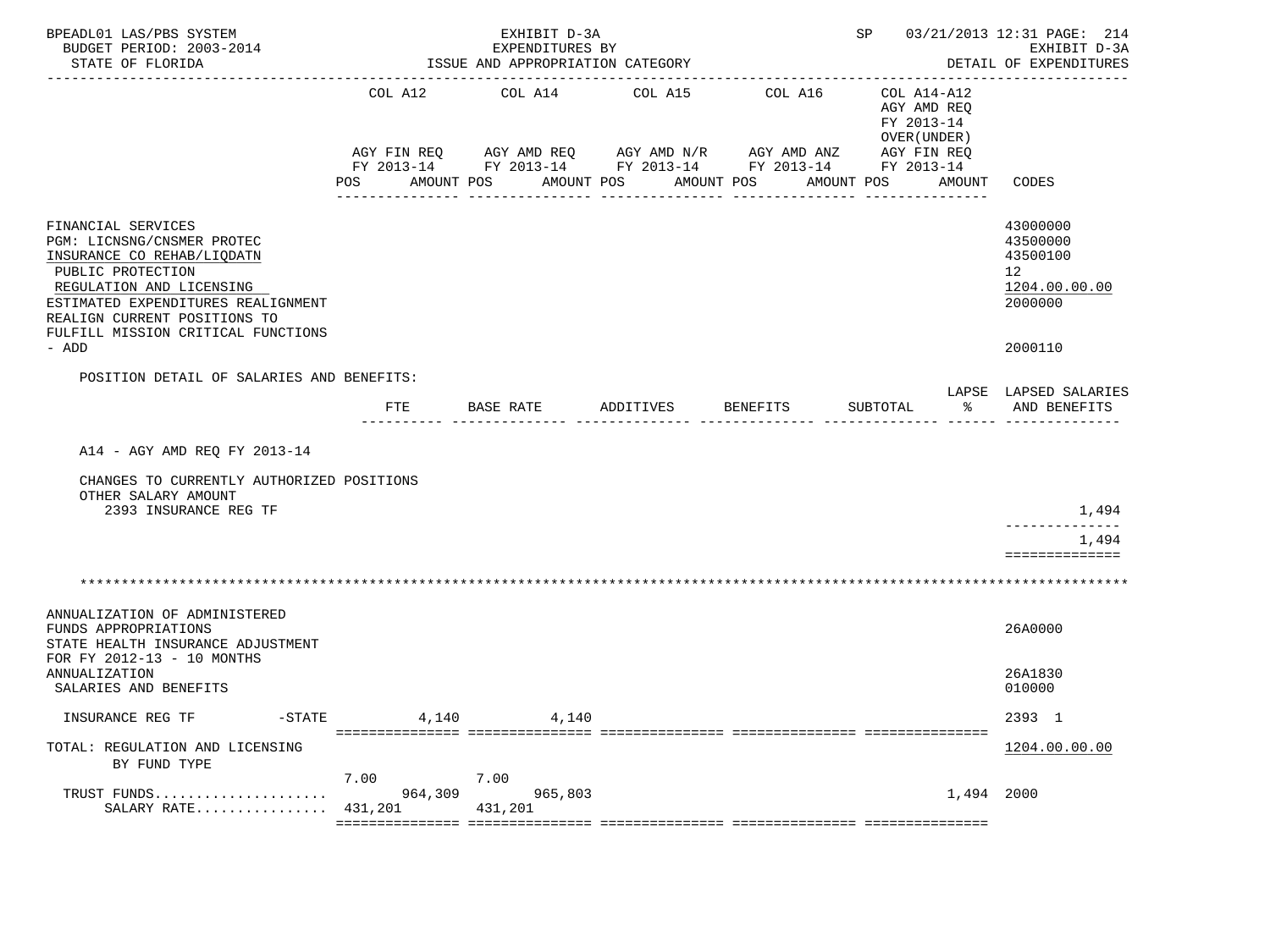| BPEADL01 LAS/PBS SYSTEM<br>BUDGET PERIOD: 2003-2014<br>STATE OF FLORIDA                                                                                                                                                                            | EXHIBIT D-3A<br>EXPENDITURES BY<br>ISSUE AND APPROPRIATION CATEGORY<br>------------------------------ |                                                                                                                                                |                       |                                   | SP 03/21/2013 12:31 PAGE: 215<br>EXHIBIT D-3A<br>DETAIL OF EXPENDITURES |                                                                                                      |
|----------------------------------------------------------------------------------------------------------------------------------------------------------------------------------------------------------------------------------------------------|-------------------------------------------------------------------------------------------------------|------------------------------------------------------------------------------------------------------------------------------------------------|-----------------------|-----------------------------------|-------------------------------------------------------------------------|------------------------------------------------------------------------------------------------------|
|                                                                                                                                                                                                                                                    | COL A12<br>POS<br>AMOUNT POS                                                                          | COL A14<br>AGY FIN REQ AGY AMD REQ AGY AMD N/R AGY AMD ANZ AGY FIN REQ<br>FY 2013-14 FY 2013-14 FY 2013-14 FY 2013-14 FY 2013-14<br>AMOUNT POS | COL A15<br>AMOUNT POS | COL A16 COL A14-A12<br>AMOUNT POS | AGY AMD REQ<br>FY 2013-14<br>OVER (UNDER )<br>AMOUNT                    | CODES                                                                                                |
| FINANCIAL SERVICES<br>PGM: LICNSNG/CNSMER PROTEC<br>LICENSURE, SALES/APPT/OVST<br>PUBLIC PROTECTION<br>REGULATION AND LICENSING<br>ESTIMATED EXPENDITURES<br>ESTIMATED EXPENDITURES - OPERATIONS<br>SALARY RATE<br>SALARY RATE 4,985,551 4,985,551 |                                                                                                       |                                                                                                                                                |                       |                                   |                                                                         | 43000000<br>43500000<br>43500200<br>12 <sup>°</sup><br>1204.00.00.00<br>1000000<br>1001000<br>000000 |
| SALARIES AND BENEFITS                                                                                                                                                                                                                              |                                                                                                       |                                                                                                                                                |                       |                                   |                                                                         | 010000                                                                                               |
| INSURANCE REG TF                                                                                                                                                                                                                                   | 129.00 129.00<br>-STATE 6,498,240 6,498,240                                                           |                                                                                                                                                |                       |                                   |                                                                         | 2393 1                                                                                               |
| OTHER PERSONAL SERVICES                                                                                                                                                                                                                            |                                                                                                       |                                                                                                                                                |                       |                                   |                                                                         | 030000                                                                                               |
| INSURANCE REG TF                                                                                                                                                                                                                                   | $-STATE$                                                                                              | 3,938 3,938                                                                                                                                    |                       |                                   |                                                                         | 2393 1                                                                                               |
| <b>EXPENSES</b>                                                                                                                                                                                                                                    |                                                                                                       |                                                                                                                                                |                       |                                   |                                                                         | 040000                                                                                               |
| INSURANCE REG TF                                                                                                                                                                                                                                   | -STATE 1,046,918 1,046,918                                                                            |                                                                                                                                                |                       |                                   |                                                                         | 2393 1                                                                                               |
| OPERATING CAPITAL OUTLAY                                                                                                                                                                                                                           |                                                                                                       |                                                                                                                                                |                       |                                   |                                                                         | 060000                                                                                               |
| INSURANCE REG TF                                                                                                                                                                                                                                   | $-STATE$                                                                                              | 2,500 2,500                                                                                                                                    |                       |                                   |                                                                         | 2393 1                                                                                               |
| SPECIAL CATEGORIES<br>ELECTRONIC COMMERCE FEES                                                                                                                                                                                                     |                                                                                                       |                                                                                                                                                |                       |                                   |                                                                         | 100000<br>100064                                                                                     |
| INSURANCE REG TF                                                                                                                                                                                                                                   | $-STATE$ 2,100,000 2,100,000                                                                          |                                                                                                                                                |                       |                                   |                                                                         | 2393 1                                                                                               |
| CONTRACTED SERVICES                                                                                                                                                                                                                                |                                                                                                       |                                                                                                                                                |                       |                                   |                                                                         | 100777                                                                                               |
| INSURANCE REG TF                                                                                                                                                                                                                                   | -STATE 2,188,892 2,188,892                                                                            |                                                                                                                                                |                       |                                   |                                                                         | 2393 1                                                                                               |
|                                                                                                                                                                                                                                                    |                                                                                                       |                                                                                                                                                |                       |                                   |                                                                         |                                                                                                      |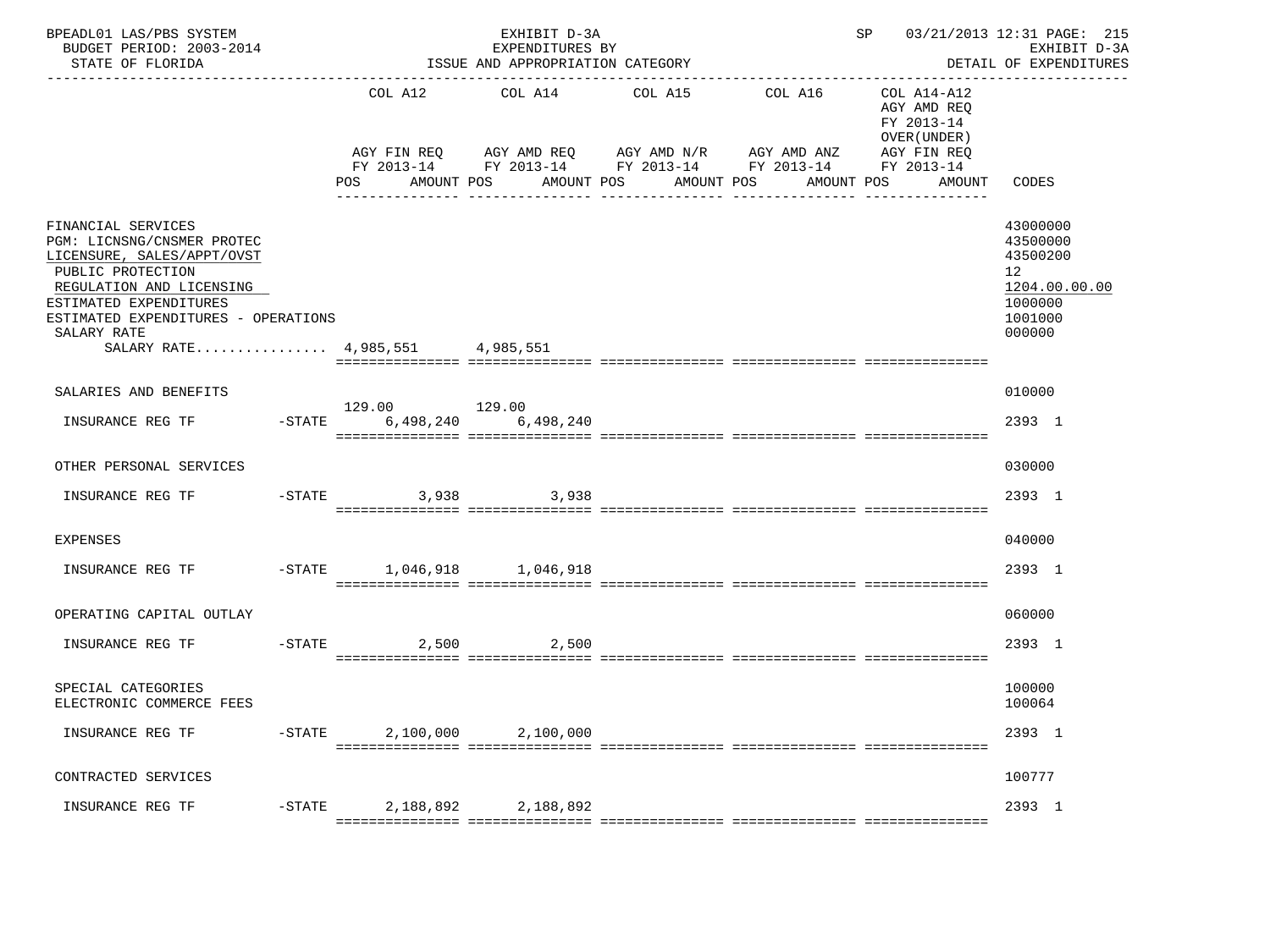| BPEADL01 LAS/PBS SYSTEM<br>BUDGET PERIOD: 2003-2014<br>STATE OF FLORIDA                                                                                                                                                                            |                        | EXHIBIT D-3A<br>EXPENDITURES BY<br>ISSUE AND APPROPRIATION CATEGORY | 03/21/2013 12:31 PAGE: 216<br>SP<br>EXHIBIT D-3A<br>DETAIL OF EXPENDITURES<br>--------------------------------                      |                                                                                  |                                                                                                                 |  |
|----------------------------------------------------------------------------------------------------------------------------------------------------------------------------------------------------------------------------------------------------|------------------------|---------------------------------------------------------------------|-------------------------------------------------------------------------------------------------------------------------------------|----------------------------------------------------------------------------------|-----------------------------------------------------------------------------------------------------------------|--|
|                                                                                                                                                                                                                                                    | AGY FIN REQ<br>POS FOR | COL A12 COL A14<br>AGY AMD REQ AGY AMD N/R<br>AMOUNT POS            | COL A15<br>COL A16 COL A14-A12<br>AGY AMD ANZ<br>FY 2013-14 FY 2013-14 FY 2013-14 FY 2013-14 FY 2013-14<br>AMOUNT POS<br>AMOUNT POS | AGY AMD REO<br>FY 2013-14<br>OVER (UNDER)<br>AGY FIN REQ<br>AMOUNT POS<br>AMOUNT | CODES                                                                                                           |  |
| FINANCIAL SERVICES<br>PGM: LICNSNG/CNSMER PROTEC<br>LICENSURE, SALES/APPT/OVST<br>PUBLIC PROTECTION<br>REGULATION AND LICENSING<br>ESTIMATED EXPENDITURES<br>ESTIMATED EXPENDITURES - OPERATIONS<br>SPECIAL CATEGORIES<br>OPERATION/MOTOR VEHICLES |                        |                                                                     |                                                                                                                                     |                                                                                  | 43000000<br>43500000<br>43500200<br>12 <sup>12</sup><br>1204.00.00.00<br>1000000<br>1001000<br>100000<br>102289 |  |
| INSURANCE REG TF                                                                                                                                                                                                                                   | $-STATE$               | 5,200 5,200                                                         |                                                                                                                                     |                                                                                  | 2393 1                                                                                                          |  |
| RISK MANAGEMENT INSURANCE                                                                                                                                                                                                                          |                        |                                                                     |                                                                                                                                     |                                                                                  | 103241                                                                                                          |  |
| INSURANCE REG TF                                                                                                                                                                                                                                   |                        | -STATE 108,444 108,444                                              |                                                                                                                                     |                                                                                  | 2393 1                                                                                                          |  |
| LEASE/PURCHASE/EQUIPMENT                                                                                                                                                                                                                           |                        |                                                                     |                                                                                                                                     |                                                                                  | 105281                                                                                                          |  |
| INSURANCE REG TF                                                                                                                                                                                                                                   |                        | -STATE 15,534 15,534                                                |                                                                                                                                     |                                                                                  | 2393 1                                                                                                          |  |
| TR/DMS/HR SVCS/STW CONTRCT                                                                                                                                                                                                                         |                        |                                                                     |                                                                                                                                     |                                                                                  | 107040                                                                                                          |  |
| INSURANCE REG TF                                                                                                                                                                                                                                   | -STATE 49.191 49.191   |                                                                     |                                                                                                                                     |                                                                                  | 2393 1                                                                                                          |  |
| TOTAL: ESTIMATED EXPENDITURES - OPERATIONS<br>TOTAL POSITIONS $129.00$ 129.00<br>TOTAL ISSUE 12,018,857 12,018,857<br>TOTAL SALARY RATE $4,985,551$                                                                                                |                        | 4,985,551                                                           |                                                                                                                                     |                                                                                  | 1001000                                                                                                         |  |
| CASUALTY INSURANCE PREMIUM<br>ADJUSTMENT<br>SPECIAL CATEGORIES<br>RISK MANAGEMENT INSURANCE                                                                                                                                                        |                        |                                                                     |                                                                                                                                     |                                                                                  | 1001090<br>100000<br>103241                                                                                     |  |
| INSURANCE REG TF                                                                                                                                                                                                                                   |                        | -STATE 10,149 10,149                                                |                                                                                                                                     |                                                                                  | 2393 1                                                                                                          |  |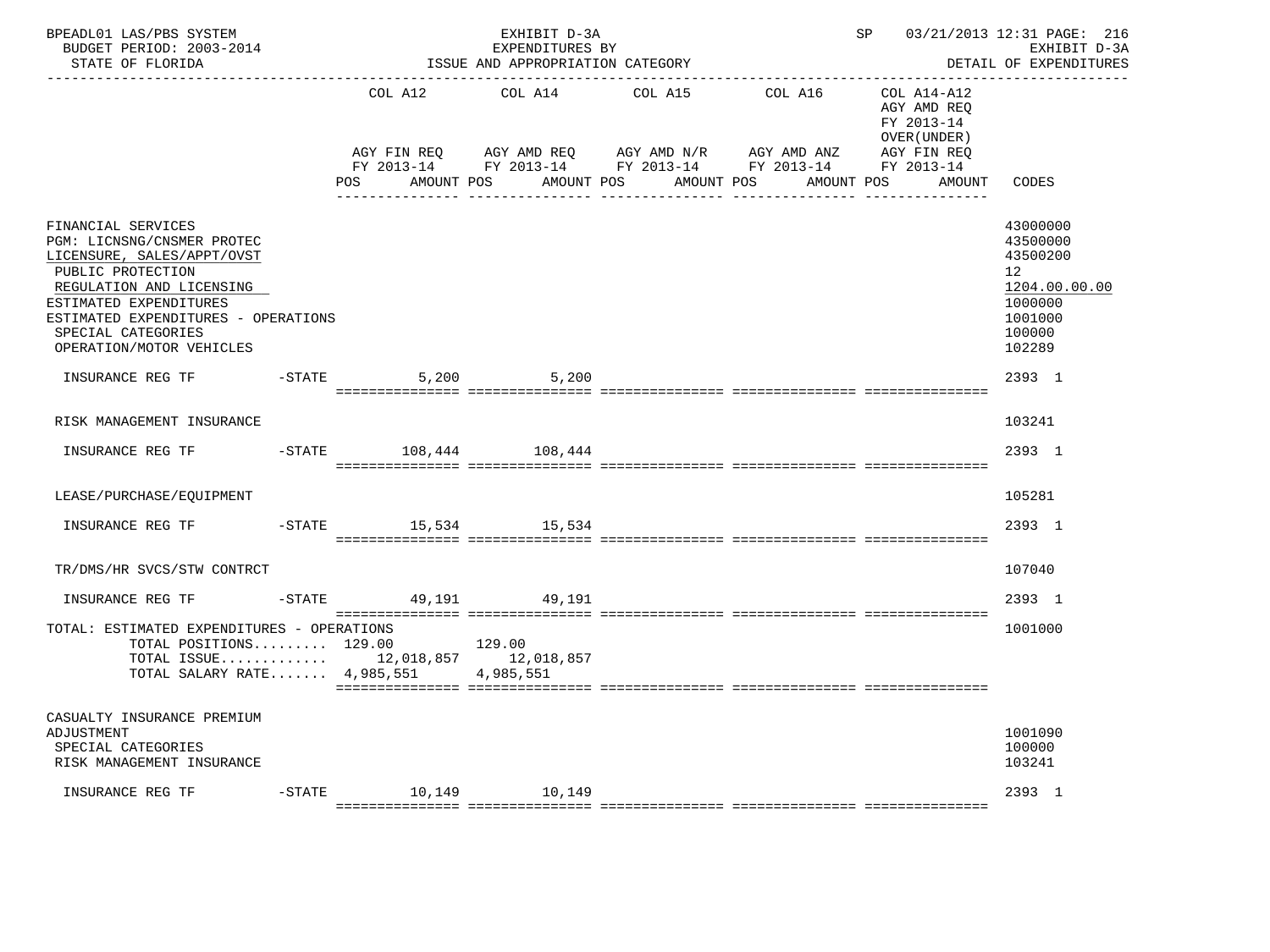| BPEADL01 LAS/PBS SYSTEM<br>BUDGET PERIOD: 2003-2014<br>STATE OF FLORIDA                                                                                                                                                                                                                                                                                                            | EXHIBIT D-3A<br>EXPENDITURES BY<br>ISSUE AND APPROPRIATION CATEGORY |                      |            |  |                |                                                                                                       |                  |                            |            |  | SP<br>03/21/2013 12:31 PAGE: 217<br>EXHIBIT D-3A<br>DETAIL OF EXPENDITURES            |                                                                    |  |
|------------------------------------------------------------------------------------------------------------------------------------------------------------------------------------------------------------------------------------------------------------------------------------------------------------------------------------------------------------------------------------|---------------------------------------------------------------------|----------------------|------------|--|----------------|-------------------------------------------------------------------------------------------------------|------------------|----------------------------|------------|--|---------------------------------------------------------------------------------------|--------------------------------------------------------------------|--|
|                                                                                                                                                                                                                                                                                                                                                                                    |                                                                     | AGY FIN REQ          | COL A12    |  |                | COL A14 COL A15<br>AGY AMD REQ AGY AMD N/R AGY AMD ANZ<br>FY 2013-14 FY 2013-14 FY 2013-14 FY 2013-14 |                  | COL A16                    |            |  | COL A14-A12<br>AGY AMD REO<br>FY 2013-14<br>OVER (UNDER)<br>AGY FIN REQ<br>FY 2013-14 |                                                                    |  |
|                                                                                                                                                                                                                                                                                                                                                                                    |                                                                     | POS                  | AMOUNT POS |  |                | AMOUNT POS                                                                                            | AMOUNT POS       | <u>Liste de les de les</u> | AMOUNT POS |  | AMOUNT                                                                                | CODES                                                              |  |
| FINANCIAL SERVICES<br>PGM: LICNSNG/CNSMER PROTEC<br>LICENSURE, SALES/APPT/OVST<br>PUBLIC PROTECTION<br>REGULATION AND LICENSING<br>ESTIMATED EXPENDITURES<br>FLORIDA RETIREMENT SYSTEM<br>CONTRIBUTION ADJUSTMENT FOR                                                                                                                                                              |                                                                     |                      |            |  |                |                                                                                                       |                  |                            |            |  |                                                                                       | 43000000<br>43500000<br>43500200<br>12<br>1204.00.00.00<br>1000000 |  |
| <b>FISCAL YEAR 2012-2013</b><br>SALARIES AND BENEFITS                                                                                                                                                                                                                                                                                                                              |                                                                     |                      |            |  |                |                                                                                                       |                  |                            |            |  |                                                                                       | 1001240<br>010000                                                  |  |
| INSURANCE REG TF                                                                                                                                                                                                                                                                                                                                                                   |                                                                     | -STATE 16,254 16,254 |            |  |                |                                                                                                       |                  |                            |            |  |                                                                                       | 2393 1                                                             |  |
| ADJUSTMENT TO STATE HEALTH<br>INSURANCE PREMIUM CONTRIBUTION -<br>FISCAL YEAR 2012-13<br>SALARIES AND BENEFITS                                                                                                                                                                                                                                                                     |                                                                     |                      |            |  |                |                                                                                                       |                  |                            |            |  |                                                                                       | 1001830<br>010000                                                  |  |
| INSURANCE REG TF                                                                                                                                                                                                                                                                                                                                                                   |                                                                     | -STATE 15,275 15,275 |            |  |                |                                                                                                       |                  |                            |            |  |                                                                                       | 2393 1                                                             |  |
| REALLOCATION OF HUMAN RESOURCES<br>OUTSOURCING<br>SPECIAL CATEGORIES<br>TR/DMS/HR SVCS/STW CONTRCT                                                                                                                                                                                                                                                                                 |                                                                     |                      |            |  |                |                                                                                                       |                  |                            |            |  |                                                                                       | 1005900<br>100000<br>107040                                        |  |
| INSURANCE REG TF                                                                                                                                                                                                                                                                                                                                                                   |                                                                     | $-STATE$             |            |  | $1,191 1,191-$ |                                                                                                       |                  |                            |            |  |                                                                                       | 2393 1                                                             |  |
| ADJUSTMENTS TO CURRENT YEAR<br>ESTIMATED EXPENDITURES<br>REALIGNMENT OF LEASE OR                                                                                                                                                                                                                                                                                                   |                                                                     |                      |            |  |                |                                                                                                       |                  |                            |            |  |                                                                                       | 1600000                                                            |  |
| LEASE-PURCHASE EQUIPMENT - DEDUCT<br><b>EXPENSES</b>                                                                                                                                                                                                                                                                                                                               |                                                                     |                      |            |  |                |                                                                                                       |                  |                            |            |  |                                                                                       | 160M010<br>040000                                                  |  |
| INSURANCE REG TF                                                                                                                                                                                                                                                                                                                                                                   | $-STATE$                                                            |                      | $3,000-$   |  | $3,000-$       |                                                                                                       |                  |                            |            |  |                                                                                       | 2393 1                                                             |  |
|                                                                                                                                                                                                                                                                                                                                                                                    |                                                                     |                      |            |  |                |                                                                                                       |                  |                            |            |  |                                                                                       | ***********************************                                |  |
| AGENCY ISSUE NARRATIVE:<br>2013-2014 BUDGET YEAR NARRATIVE:<br>This issue further aligns budget in the correct appropriation category for lease/lease purchase expenditures. A major<br>change in the FY 2012-13 instructions required departments to satisfy the requirements of Ch. 2011-45, L.O.F. (SB 1314).<br>This issue nets to zero with corresponding issue code 160M020. |                                                                     |                      |            |  |                |                                                                                                       | IT COMPONENT? NO |                            |            |  |                                                                                       |                                                                    |  |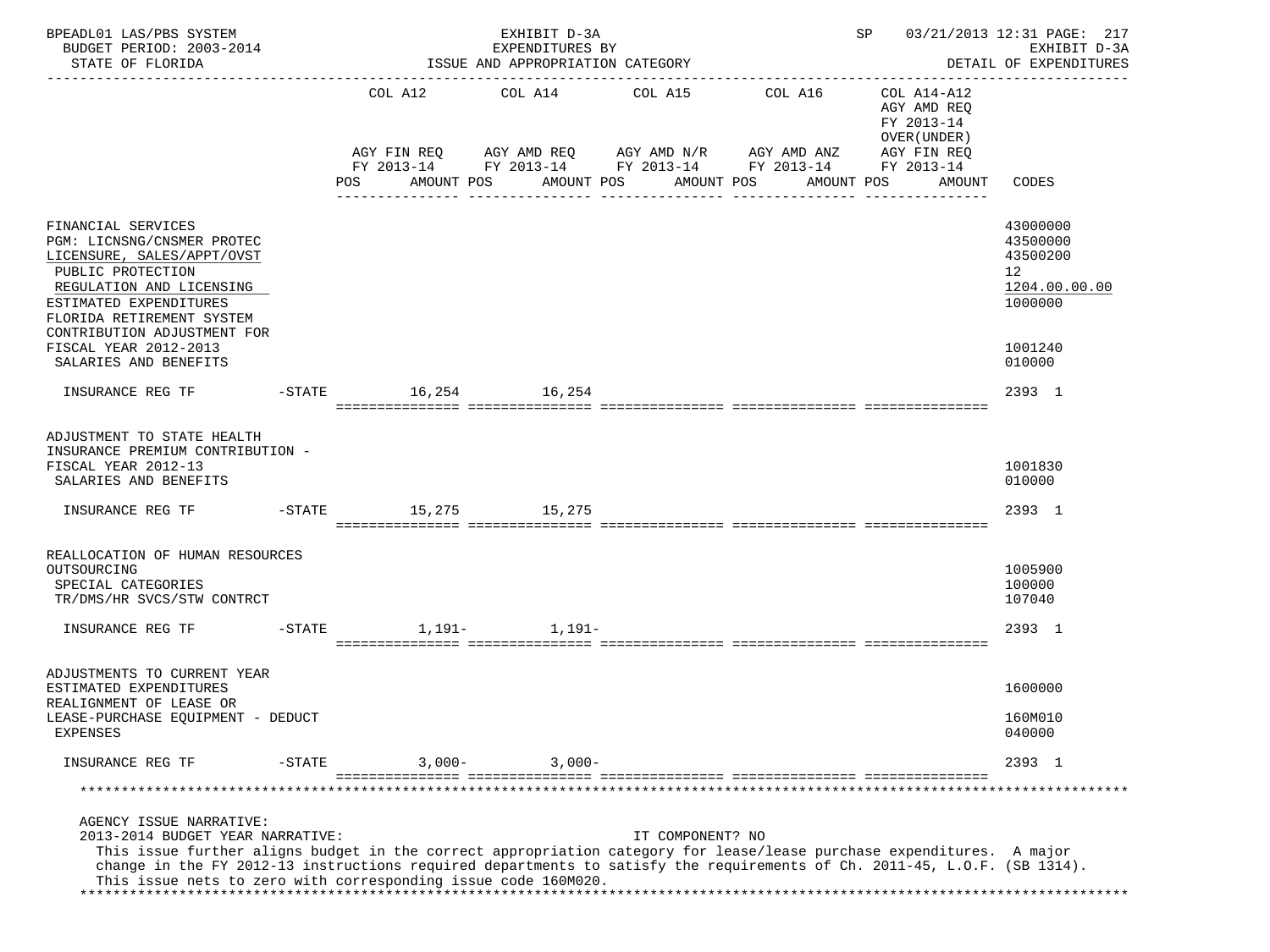| BPEADL01 LAS/PBS SYSTEM<br>BUDGET PERIOD: 2003-2014                                                                                                                                                                                                                                                                                                                                |                                             | EXHIBIT D-3A<br>EXPENDITURES BY  |                                                                                                                                           |            | SP                                                                                              | 03/21/2013 12:31 PAGE: 218<br>EXHIBIT D-3A                                                                     |
|------------------------------------------------------------------------------------------------------------------------------------------------------------------------------------------------------------------------------------------------------------------------------------------------------------------------------------------------------------------------------------|---------------------------------------------|----------------------------------|-------------------------------------------------------------------------------------------------------------------------------------------|------------|-------------------------------------------------------------------------------------------------|----------------------------------------------------------------------------------------------------------------|
| STATE OF FLORIDA                                                                                                                                                                                                                                                                                                                                                                   |                                             | ISSUE AND APPROPRIATION CATEGORY |                                                                                                                                           |            |                                                                                                 | DETAIL OF EXPENDITURES                                                                                         |
|                                                                                                                                                                                                                                                                                                                                                                                    | COL A12<br>AGY FIN REQ<br>POS<br>AMOUNT POS |                                  | COL A14 COL A15 COL A16<br>AGY AMD REQ AGY AMD N/R AGY AMD ANZ<br>FY 2013-14 FY 2013-14 FY 2013-14 FY 2013-14<br>AMOUNT POS<br>AMOUNT POS | AMOUNT POS | COL A14-A12<br>AGY AMD REQ<br>FY 2013-14<br>OVER (UNDER)<br>AGY FIN REQ<br>FY 2013-14<br>AMOUNT | CODES                                                                                                          |
| FINANCIAL SERVICES<br>PGM: LICNSNG/CNSMER PROTEC<br>LICENSURE, SALES/APPT/OVST<br>PUBLIC PROTECTION<br>REGULATION AND LICENSING<br>ADJUSTMENTS TO CURRENT YEAR<br>ESTIMATED EXPENDITURES<br>REALIGNMENT OF LEASE OR<br>LEASE-PURCHASE EQUIPMENT - ADD<br>SPECIAL CATEGORIES<br>LEASE/PURCHASE/EQUIPMENT                                                                            |                                             |                                  |                                                                                                                                           |            |                                                                                                 | 43000000<br>43500000<br>43500200<br>12 <sup>°</sup><br>1204.00.00.00<br>1600000<br>160M020<br>100000<br>105281 |
| INSURANCE REG TF<br>$-$ STATE                                                                                                                                                                                                                                                                                                                                                      | 3,000                                       | 3,000                            |                                                                                                                                           |            |                                                                                                 | 2393 1                                                                                                         |
| AGENCY ISSUE NARRATIVE:<br>2013-2014 BUDGET YEAR NARRATIVE:<br>This issue further aligns budget in the correct appropriation category for lease/lease purchase expenditures. A major<br>change in the FY 2012-13 instructions required departments to satisfy the requirements of Ch. 2011-45, L.O.F. (SB 1314).<br>This issue nets to zero with corresponding issue code 160M010. |                                             |                                  | IT COMPONENT? NO                                                                                                                          |            |                                                                                                 |                                                                                                                |
| ESTIMATED EXPENDITURES REALIGNMENT<br>REALIGN CURRENT POSITIONS TO<br>FULFILL MISSION CRITICAL FUNCTIONS                                                                                                                                                                                                                                                                           |                                             |                                  |                                                                                                                                           |            |                                                                                                 | 2000000                                                                                                        |
| - DEDUCT<br>SALARY RATE<br>SALARY RATE                                                                                                                                                                                                                                                                                                                                             |                                             | $33,674-$                        |                                                                                                                                           |            | $33.674-$                                                                                       | 2000100<br>000000                                                                                              |
| SALARIES AND BENEFITS                                                                                                                                                                                                                                                                                                                                                              |                                             |                                  |                                                                                                                                           |            |                                                                                                 | 010000                                                                                                         |
| INSURANCE REG TF                                                                                                                                                                                                                                                                                                                                                                   |                                             | $1.00 -$<br>$33,674-$            |                                                                                                                                           |            | $1.00-$                                                                                         |                                                                                                                |
| $-$ STATE                                                                                                                                                                                                                                                                                                                                                                          |                                             |                                  |                                                                                                                                           |            |                                                                                                 | 33,674-2393 1                                                                                                  |
| TOTAL: REALIGN CURRENT POSITIONS TO<br>FULFILL MISSION CRITICAL FUNCTIONS<br>- DEDUCT<br>TOTAL POSITIONS                                                                                                                                                                                                                                                                           |                                             | $1.00 -$                         |                                                                                                                                           |            | $1.00 -$                                                                                        | 2000100                                                                                                        |
| TOTAL ISSUE                                                                                                                                                                                                                                                                                                                                                                        |                                             | $33,674-$                        |                                                                                                                                           |            | $33,674-$                                                                                       |                                                                                                                |
| TOTAL SALARY RATE                                                                                                                                                                                                                                                                                                                                                                  |                                             | $33,674-$                        |                                                                                                                                           |            | $33,674-$                                                                                       |                                                                                                                |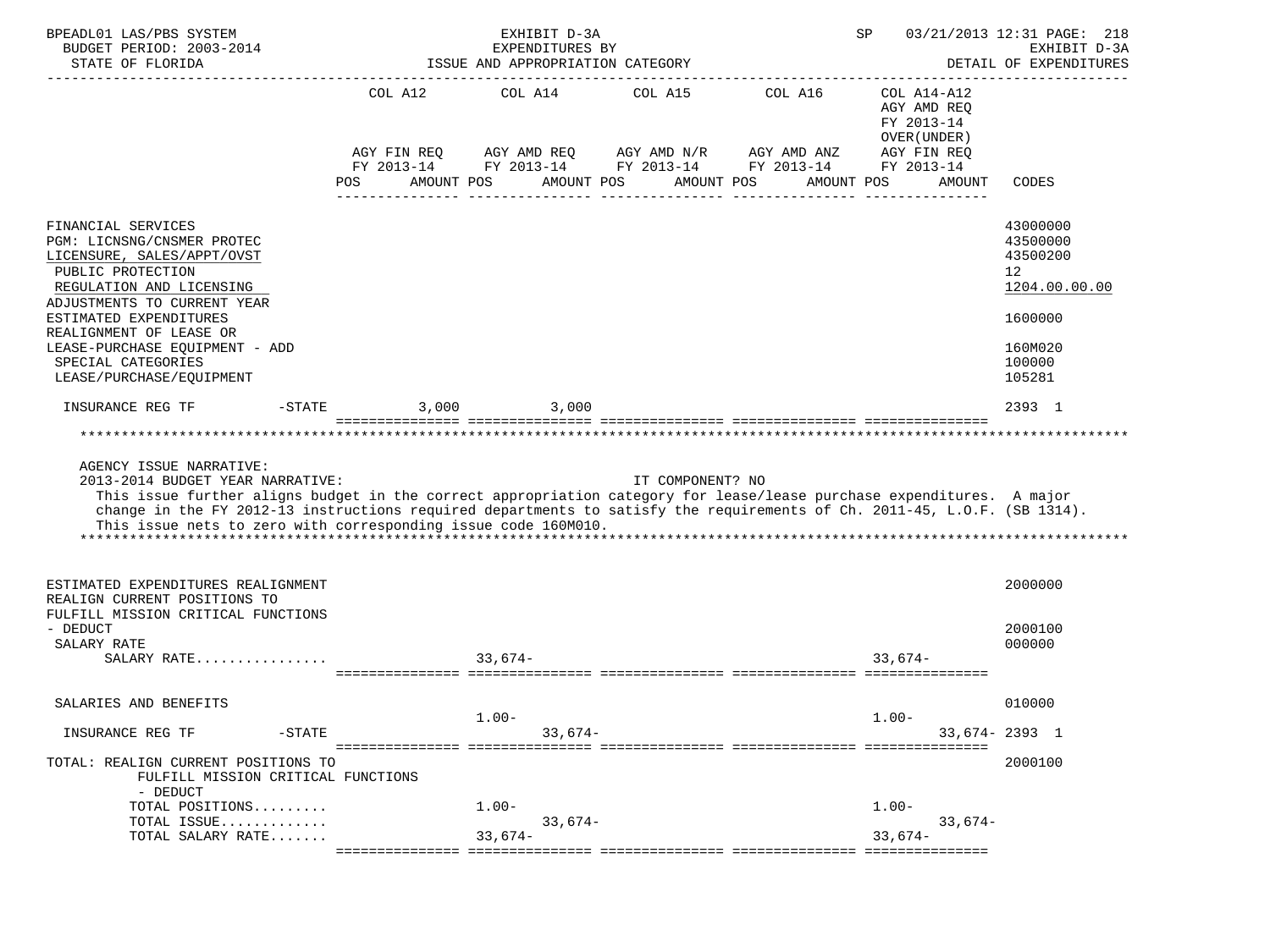| BPEADL01 LAS/PBS SYSTEM<br>BUDGET PERIOD: 2003-2014<br>STATE OF FLORIDA                                                                                                                               | EXHIBIT D-3A<br>EXPENDITURES BY<br>ISSUE AND APPROPRIATION CATEGORY |  |  |  |  |                                                                                                                                |  |  |  |                                                           | 03/21/2013 12:31 PAGE: 219<br>EXHIBIT D-3A<br>DETAIL OF EXPENDITURES            |  |
|-------------------------------------------------------------------------------------------------------------------------------------------------------------------------------------------------------|---------------------------------------------------------------------|--|--|--|--|--------------------------------------------------------------------------------------------------------------------------------|--|--|--|-----------------------------------------------------------|---------------------------------------------------------------------------------|--|
|                                                                                                                                                                                                       |                                                                     |  |  |  |  | COL A12 COL A14 COL A15 COL A16                                                                                                |  |  |  | COL A14-A12<br>AGY AMD REO<br>FY 2013-14<br>OVER (UNDER ) |                                                                                 |  |
|                                                                                                                                                                                                       |                                                                     |  |  |  |  | AGY FIN REO        AGY AMD REO        AGY AMD N/R        AGY AMD ANZ<br>FY 2013-14 FY 2013-14 FY 2013-14 FY 2013-14 FY 2013-14 |  |  |  | AGY FIN REO                                               |                                                                                 |  |
|                                                                                                                                                                                                       | POS FOR                                                             |  |  |  |  |                                                                                                                                |  |  |  | AMOUNT POS AMOUNT POS AMOUNT POS AMOUNT POS AMOUNT        | CODES                                                                           |  |
| FINANCIAL SERVICES<br>PGM: LICNSNG/CNSMER PROTEC<br>LICENSURE, SALES/APPT/OVST<br>PUBLIC PROTECTION<br>REGULATION AND LICENSING<br>ESTIMATED EXPENDITURES REALIGNMENT<br>REALIGN CURRENT POSITIONS TO |                                                                     |  |  |  |  |                                                                                                                                |  |  |  |                                                           | 43000000<br>43500000<br>43500200<br>12 <sup>°</sup><br>1204.00.00.00<br>2000000 |  |
| FULFILL MISSION CRITICAL FUNCTIONS<br>- DEDUCT                                                                                                                                                        |                                                                     |  |  |  |  |                                                                                                                                |  |  |  |                                                           | 2000100                                                                         |  |
| AGENCY ISSUE NARRATIVE:                                                                                                                                                                               |                                                                     |  |  |  |  |                                                                                                                                |  |  |  |                                                           |                                                                                 |  |

 2013-2014 BUDGET YEAR NARRATIVE: IT COMPONENT? NO Amended 2013-14 Narrative after February 1, 2013.

 This issue is an effort to continue the Chief Financial Officers' philosophy of focusing on core mission, reducing unnecessary workload and using regulatory reviews to find areas where reallocation of resources will allow the department to fulfill the mission critical functions without increasing the number of FTE in the department. The department has realigned 20 of the 27 vacant (180+ days) positions in various budget entities into three issues - Increased Staffing for Bureau of Unclaimed Property (IC 3000170), Internal IT Self Sufficiency Initiative for Unclaimed Property Management System (UPMIS) (IC36370C0) and Support and Maintenance for Florida Accountability Contract Tracking System (FACTS) (IC 36371C0). The remaining seven vacant positions are deleted from the department without the corresponding budget.

 Most vacant positions were lower pay grade positions. The positions that were being requested in the three issues were higher pay grade positions. This difference in pay grade levels required the department to not only use all the salary budget associated with the 27 vacancies, but we also moved over 500,000 in excess salary budget from the Public Assistance Fraud Unit. This will allow the department to not only fill the positions at the requested level, but leaves approximately 330,000 in budget to spread to budget entities to give pay raises to the employees that undertake the additional workload and are the hardest working and most dependable employees.

 Summary: This is a new issue. \*\*\*\*\*\*\*\*\*\*\*\*\*\*\*\*\*\*\*\*\*\*\*\*\*\*\*\*\*\*\*\*\*\*\*\*\*\*\*\*\*\*\*\*\*\*\*\*\*\*\*\*\*\*\*\*\*\*\*\*\*\*\*\*\*\*\*\*\*\*\*\*\*\*\*\*\*\*\*\*\*\*\*\*\*\*\*\*\*\*\*\*\*\*\*\*\*\*\*\*\*\*\*\*\*\*\*\*\*\*\*\*\*\*\*\*\*\*\*\*\*\*\*\*\*\*\*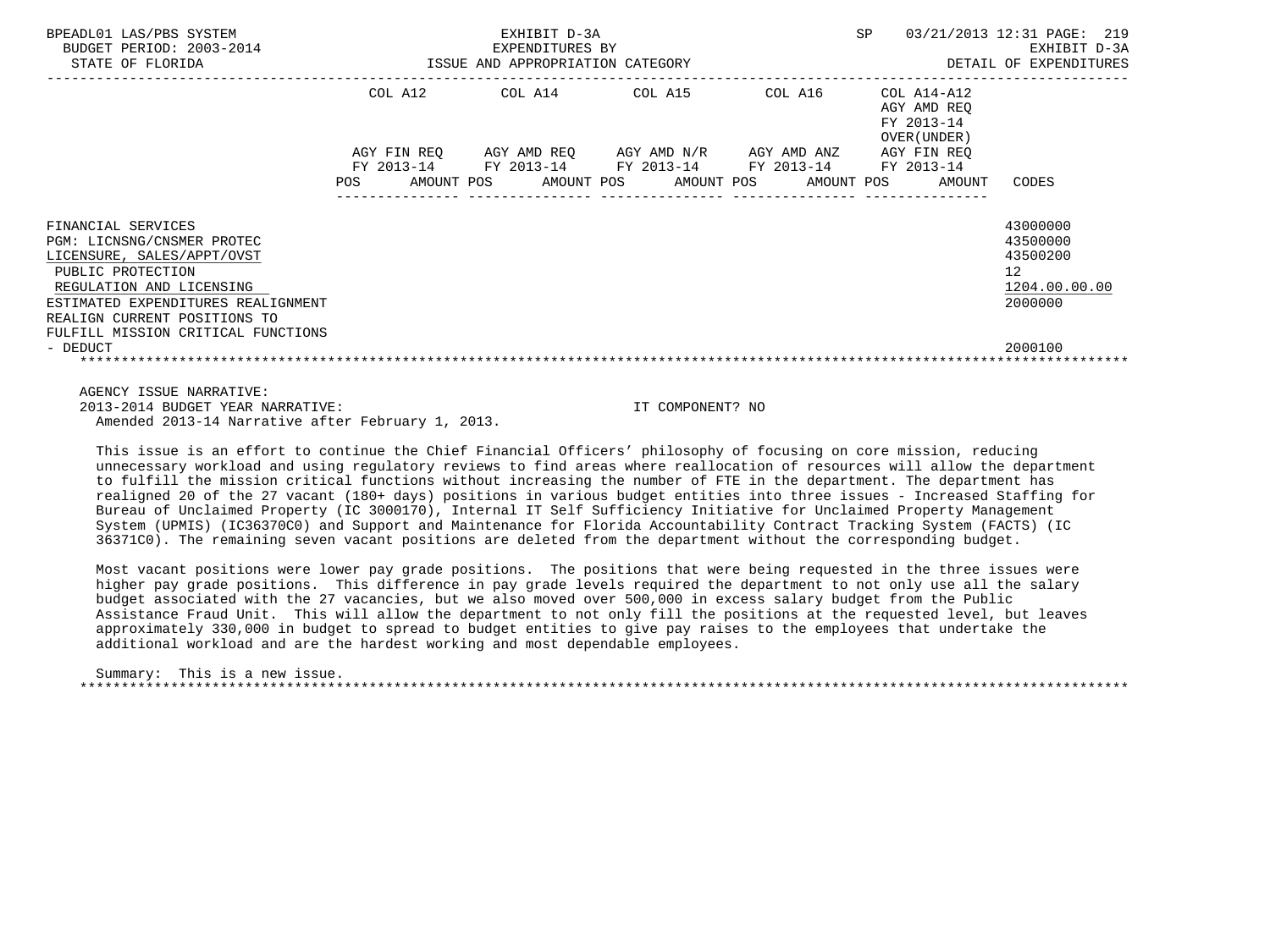| BPEADL01 LAS/PBS SYSTEM<br>BUDGET PERIOD: 2003-2014<br>STATE OF FLORIDA                                                                                                                                                                                                                                                                                           | EXHIBIT D-3A<br>EXPENDITURES BY<br>ISSUE AND APPROPRIATION CATEGORY                                                                     |  |                   |                         |           |                       |                 |  |                                           |                                        | SP 03/21/2013 12:31 PAGE: 220<br>EXHIBIT D-3A<br>DETAIL OF EXPENDITURES       |
|-------------------------------------------------------------------------------------------------------------------------------------------------------------------------------------------------------------------------------------------------------------------------------------------------------------------------------------------------------------------|-----------------------------------------------------------------------------------------------------------------------------------------|--|-------------------|-------------------------|-----------|-----------------------|-----------------|--|-------------------------------------------|----------------------------------------|-------------------------------------------------------------------------------|
|                                                                                                                                                                                                                                                                                                                                                                   | AGY FIN REQ AGY AMD REQ AGY AMD N/R AGY AMD ANZ AGY FIN REQ<br>FY 2013-14 FY 2013-14 FY 2013-14 FY 2013-14 FY 2013-14<br>POS AMOUNT POS |  |                   | COL A12 COL A14 COL A15 |           | AMOUNT POS AMOUNT POS | COL A16         |  | AGY AMD REQ<br>FY 2013-14<br>OVER (UNDER) | COL A14-A12<br>AMOUNT POS AMOUNT CODES |                                                                               |
| FINANCIAL SERVICES<br>PGM: LICNSNG/CNSMER PROTEC<br>LICENSURE, SALES/APPT/OVST<br>PUBLIC PROTECTION<br>REGULATION AND LICENSING<br>ESTIMATED EXPENDITURES REALIGNMENT<br>REALIGN CURRENT POSITIONS TO<br>FULFILL MISSION CRITICAL FUNCTIONS<br>- DEDUCT                                                                                                           |                                                                                                                                         |  |                   |                         |           |                       |                 |  |                                           |                                        | 43000000<br>43500000<br>43500200<br>12<br>1204.00.00.00<br>2000000<br>2000100 |
| POSITION DETAIL OF SALARIES AND BENEFITS:                                                                                                                                                                                                                                                                                                                         |                                                                                                                                         |  |                   |                         |           |                       |                 |  |                                           |                                        | LAPSE LAPSED SALARIES                                                         |
|                                                                                                                                                                                                                                                                                                                                                                   | FTE                                                                                                                                     |  | BASE RATE         |                         | ADDITIVES |                       | <b>BENEFITS</b> |  | SUBTOTAL                                  | ႜႂ                                     | AND BENEFITS                                                                  |
| A14 - AGY AMD REQ FY 2013-14<br>CHANGES TO CURRENTLY AUTHORIZED POSITIONS<br>RA02 RATE & SALARY ADJ - FTE - NO BENEFITS<br>C0014 001                                                                                                                                                                                                                              | $1.00 -$                                                                                                                                |  |                   | $33,674-$               |           |                       |                 |  |                                           |                                        | $33,674 - 0.00$ 33,674-                                                       |
| TOTALS FOR ISSUE BY FUND<br>2393 INSURANCE REG TF                                                                                                                                                                                                                                                                                                                 |                                                                                                                                         |  |                   |                         |           |                       |                 |  |                                           |                                        | 33,674-                                                                       |
|                                                                                                                                                                                                                                                                                                                                                                   |                                                                                                                                         |  | $1.00 - 33.674 -$ |                         |           |                       |                 |  | 33,674-                                   |                                        | --------------<br>33,674-<br>==============                                   |
|                                                                                                                                                                                                                                                                                                                                                                   |                                                                                                                                         |  |                   |                         |           |                       |                 |  |                                           |                                        |                                                                               |
| REALIGN CURRENT POSITIONS TO<br>FULFILL MISSION CRITICAL FUNCTIONS<br>- ADD<br>SALARIES AND BENEFITS                                                                                                                                                                                                                                                              |                                                                                                                                         |  |                   |                         |           |                       |                 |  |                                           |                                        | 2000110<br>010000                                                             |
| INSURANCE REG TF<br>$-$ STATE                                                                                                                                                                                                                                                                                                                                     |                                                                                                                                         |  |                   | 17,248                  |           |                       |                 |  |                                           |                                        | 17,248 2393 1                                                                 |
|                                                                                                                                                                                                                                                                                                                                                                   |                                                                                                                                         |  |                   |                         |           |                       |                 |  |                                           |                                        |                                                                               |
| AGENCY ISSUE NARRATIVE:<br>2013-2014 BUDGET YEAR NARRATIVE:<br>Amended 2013-14 Narrative after February 1, 2013.<br>This issue is in support of the Chief Financial Officer's philosophy of focusing on core mission, reducing unnecessary<br>activities, and using regulatory reviews to find areas where reallocation of resources will allow the department to |                                                                                                                                         |  |                   |                         |           | IT COMPONENT? NO      |                 |  |                                           |                                        |                                                                               |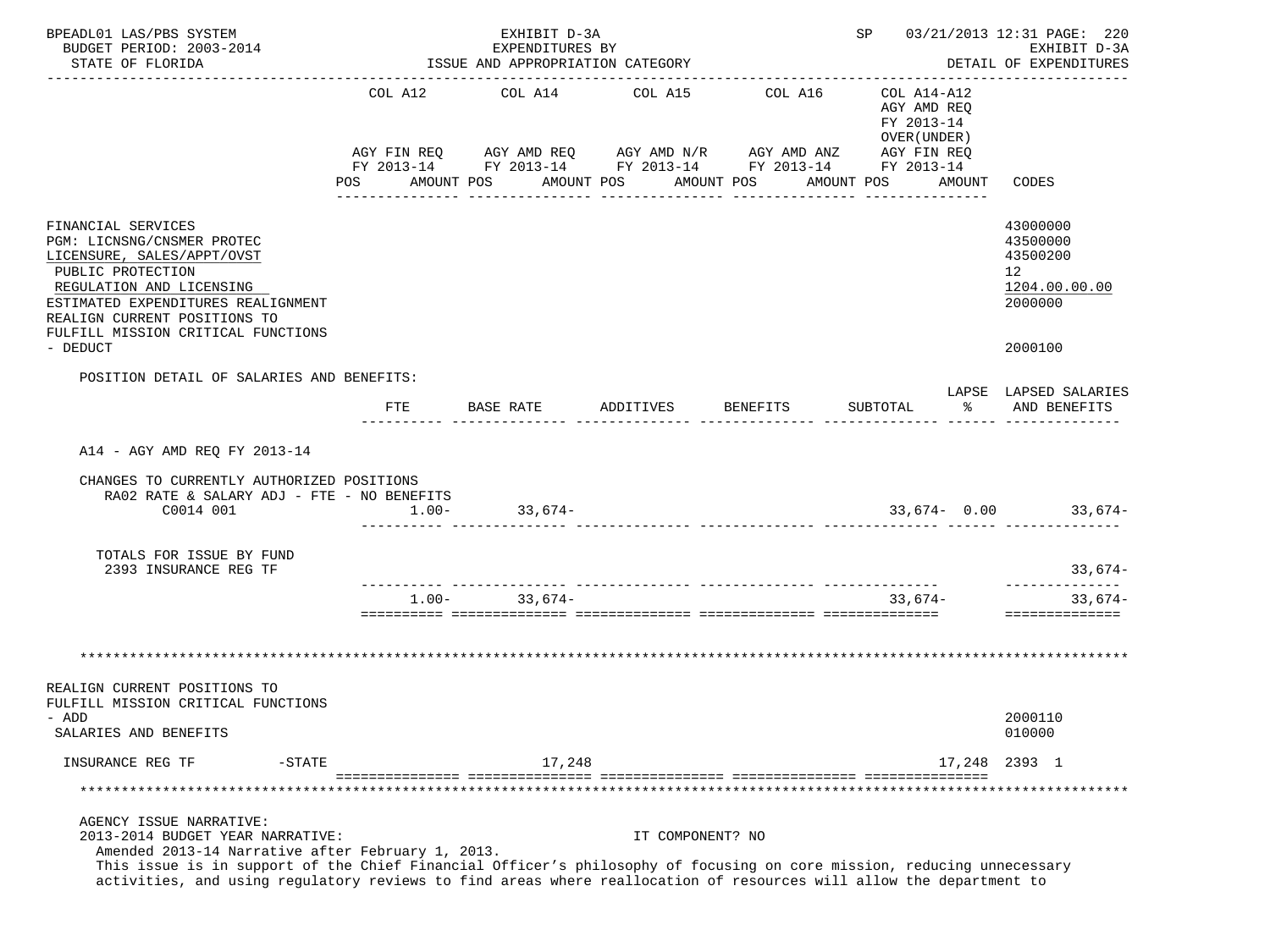| BPEADL01 LAS/PBS SYSTEM<br>BUDGET PERIOD: 2003-2014<br>STATE OF FLORIDA                                                                                                                                                                                                                                                                                                |                       | EXHIBIT D-3A<br>EXPENDITURES BY<br>ISSUE AND APPROPRIATION CATEGORY |                       |                                                                                                                                          | SP and the set of the set of the set of the set of the set of the set of the set of the set of the set of the set of the set of the set of the set of the set of the set of the set of the set of the set of the set of the se | 03/21/2013 12:31 PAGE: 221<br>EXHIBIT D-3A<br>DETAIL OF EXPENDITURES                       |
|------------------------------------------------------------------------------------------------------------------------------------------------------------------------------------------------------------------------------------------------------------------------------------------------------------------------------------------------------------------------|-----------------------|---------------------------------------------------------------------|-----------------------|------------------------------------------------------------------------------------------------------------------------------------------|--------------------------------------------------------------------------------------------------------------------------------------------------------------------------------------------------------------------------------|--------------------------------------------------------------------------------------------|
|                                                                                                                                                                                                                                                                                                                                                                        | COL A12<br><b>POS</b> | COL A14<br>AMOUNT POS                                               | AMOUNT POS AMOUNT POS | COL A15 COL A16<br>AGY FIN REQ AGY AMD REQ AGY AMD N/R AGY AMD ANZ AGY FIN REQ<br>FY 2013-14 FY 2013-14 FY 2013-14 FY 2013-14 FY 2013-14 | COL A14-A12<br>AGY AMD REQ<br>FY 2013-14<br>OVER (UNDER)<br>AMOUNT POS<br>AMOUNT                                                                                                                                               | <b>CODES</b>                                                                               |
| FINANCIAL SERVICES<br>PGM: LICNSNG/CNSMER PROTEC<br>LICENSURE, SALES/APPT/OVST<br>PUBLIC PROTECTION<br>REGULATION AND LICENSING<br>ESTIMATED EXPENDITURES REALIGNMENT<br>REALIGN CURRENT POSITIONS TO<br>FULFILL MISSION CRITICAL FUNCTIONS<br>- ADD                                                                                                                   |                       |                                                                     |                       |                                                                                                                                          |                                                                                                                                                                                                                                | 43000000<br>43500000<br>43500200<br>12 <sup>°</sup><br>1204.00.00.00<br>2000000<br>2000110 |
| fulfill the mission critical functions most effectively without significantly increasing the number of FTE in the<br>department. The department has realigned 20 of the 27 vacant (180+ days) positions in various budget entities; the<br>remaining seven vacant positions are deleted.<br>Summary: This is a new issue.<br>POSITION DETAIL OF SALARIES AND BENEFITS: |                       |                                                                     |                       |                                                                                                                                          | ိ<br>SUBTOTAL                                                                                                                                                                                                                  | LAPSE LAPSED SALARIES<br>AND BENEFITS                                                      |
| A14 - AGY AMD REQ FY 2013-14<br>CHANGES TO CURRENTLY AUTHORIZED POSITIONS                                                                                                                                                                                                                                                                                              |                       |                                                                     |                       |                                                                                                                                          |                                                                                                                                                                                                                                |                                                                                            |
| OTHER SALARY AMOUNT<br>2393 INSURANCE REG TF                                                                                                                                                                                                                                                                                                                           |                       |                                                                     |                       |                                                                                                                                          |                                                                                                                                                                                                                                | 17,248<br>______________<br>17,248<br>==============                                       |
|                                                                                                                                                                                                                                                                                                                                                                        |                       |                                                                     |                       |                                                                                                                                          |                                                                                                                                                                                                                                |                                                                                            |
| REALIGN BUDGET AUTHORITY BETWEEN<br>CATEGORIES TO MATCH ANTICIPATED<br>RECURRING OPERATING EXPENDITURES -<br><b>DEDUCT</b><br><b>EXPENSES</b>                                                                                                                                                                                                                          |                       |                                                                     |                       |                                                                                                                                          |                                                                                                                                                                                                                                | 2000130<br>040000                                                                          |
| INSURANCE REG TF<br>$-$ STATE                                                                                                                                                                                                                                                                                                                                          | $5,000-$              | $5,000-$                                                            |                       |                                                                                                                                          |                                                                                                                                                                                                                                | 2393 1                                                                                     |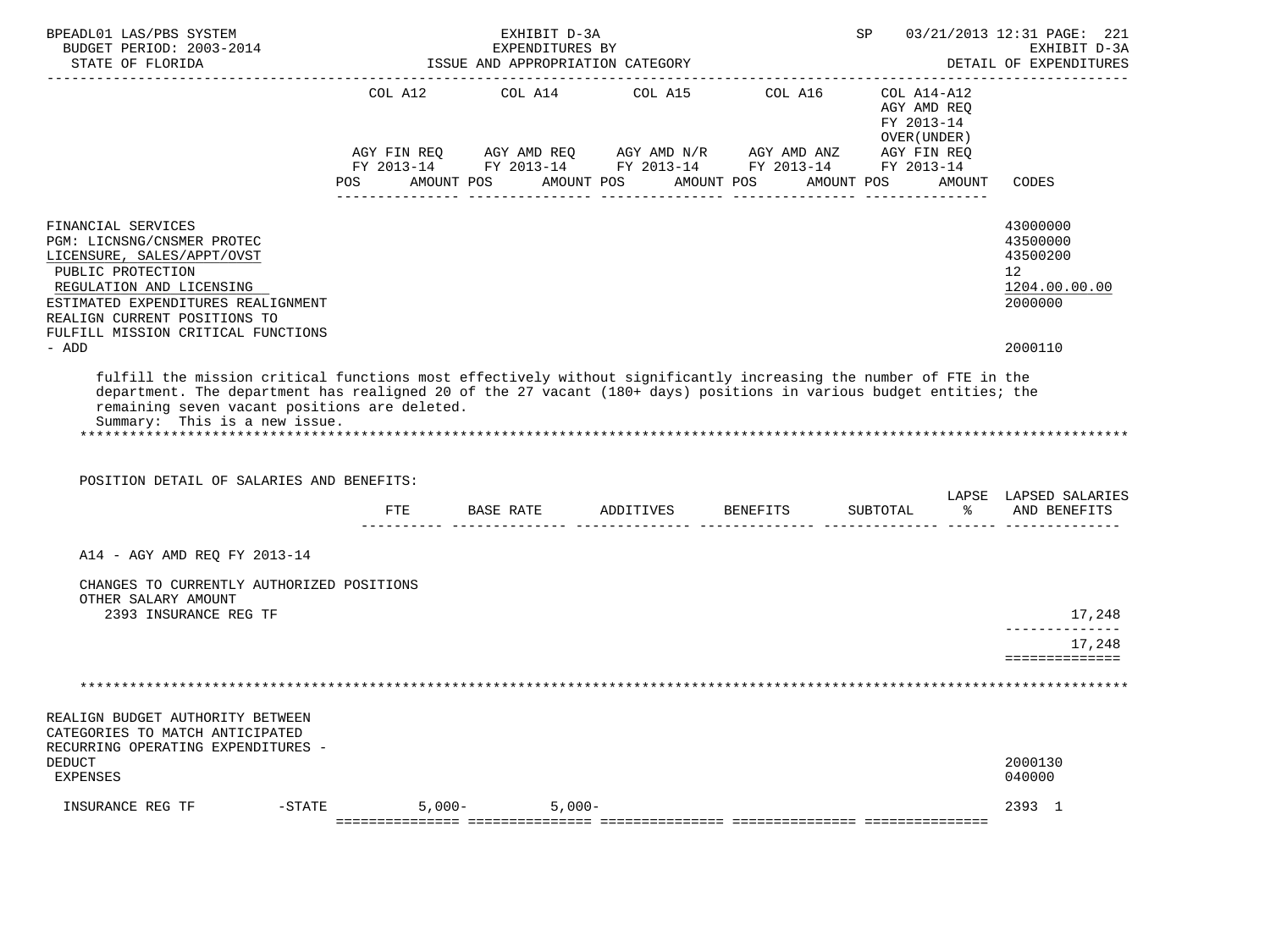| BPEADL01 LAS/PBS SYSTEM<br><u>--------------------</u> -                                                                                                                                                                                                                                                                                                                                                                                                                                                                                                                                                                                                        | EXHIBIT D-3A                                                                                               |  |  |                                                        |  |                  |  |            |                                           | 03/21/2013 12:31 PAGE: 222<br>SP<br>EXHIBIT D-3A<br>DETAIL OF EXPENDITURES |                                                                                 |  |  |
|-----------------------------------------------------------------------------------------------------------------------------------------------------------------------------------------------------------------------------------------------------------------------------------------------------------------------------------------------------------------------------------------------------------------------------------------------------------------------------------------------------------------------------------------------------------------------------------------------------------------------------------------------------------------|------------------------------------------------------------------------------------------------------------|--|--|--------------------------------------------------------|--|------------------|--|------------|-------------------------------------------|----------------------------------------------------------------------------|---------------------------------------------------------------------------------|--|--|
|                                                                                                                                                                                                                                                                                                                                                                                                                                                                                                                                                                                                                                                                 | COL A12 COL A14 COL A15 COL A16 COL A14-A12<br>AGY FIN REQ AGY AMD REQ AGY AMD N/R AGY AMD ANZ AGY FIN REQ |  |  |                                                        |  |                  |  |            | AGY AMD REQ<br>FY 2013-14<br>OVER (UNDER) |                                                                            |                                                                                 |  |  |
|                                                                                                                                                                                                                                                                                                                                                                                                                                                                                                                                                                                                                                                                 |                                                                                                            |  |  | FY 2013-14 FY 2013-14 FY 2013-14 FY 2013-14 FY 2013-14 |  |                  |  |            |                                           |                                                                            |                                                                                 |  |  |
|                                                                                                                                                                                                                                                                                                                                                                                                                                                                                                                                                                                                                                                                 | POS                                                                                                        |  |  | AMOUNT POS AMOUNT POS AMOUNT POS                       |  |                  |  | AMOUNT POS |                                           | AMOUNT                                                                     | CODES                                                                           |  |  |
| FINANCIAL SERVICES<br>PGM: LICNSNG/CNSMER PROTEC<br>LICENSURE, SALES/APPT/OVST<br>PUBLIC PROTECTION<br>REGULATION AND LICENSING<br>ESTIMATED EXPENDITURES REALIGNMENT<br>REALIGN BUDGET AUTHORITY BETWEEN<br>CATEGORIES TO MATCH ANTICIPATED<br>RECURRING OPERATING EXPENDITURES -                                                                                                                                                                                                                                                                                                                                                                              |                                                                                                            |  |  |                                                        |  |                  |  |            |                                           |                                                                            | 43000000<br>43500000<br>43500200<br>12 <sup>°</sup><br>1204.00.00.00<br>2000000 |  |  |
| <b>DEDUCT</b><br>SPECIAL CATEGORIES<br>ELECTRONIC COMMERCE FEES                                                                                                                                                                                                                                                                                                                                                                                                                                                                                                                                                                                                 |                                                                                                            |  |  |                                                        |  |                  |  |            |                                           |                                                                            | 2000130<br>100000<br>100064                                                     |  |  |
|                                                                                                                                                                                                                                                                                                                                                                                                                                                                                                                                                                                                                                                                 |                                                                                                            |  |  |                                                        |  |                  |  |            |                                           |                                                                            | 2393 1                                                                          |  |  |
| CONTRACTED SERVICES                                                                                                                                                                                                                                                                                                                                                                                                                                                                                                                                                                                                                                             |                                                                                                            |  |  |                                                        |  |                  |  |            |                                           |                                                                            | 100777                                                                          |  |  |
|                                                                                                                                                                                                                                                                                                                                                                                                                                                                                                                                                                                                                                                                 |                                                                                                            |  |  |                                                        |  |                  |  |            |                                           |                                                                            | 2393 1                                                                          |  |  |
| TOTAL: REALIGN BUDGET AUTHORITY BETWEEN<br>CATEGORIES TO MATCH ANTICIPATED<br>RECURRING OPERATING EXPENDITURES -<br><b>DEDUCT</b>                                                                                                                                                                                                                                                                                                                                                                                                                                                                                                                               |                                                                                                            |  |  |                                                        |  |                  |  |            |                                           |                                                                            | 2000130                                                                         |  |  |
| TOTAL ISSUE 916,000-916,000-                                                                                                                                                                                                                                                                                                                                                                                                                                                                                                                                                                                                                                    |                                                                                                            |  |  |                                                        |  |                  |  |            |                                           |                                                                            |                                                                                 |  |  |
|                                                                                                                                                                                                                                                                                                                                                                                                                                                                                                                                                                                                                                                                 |                                                                                                            |  |  |                                                        |  |                  |  |            |                                           |                                                                            |                                                                                 |  |  |
| AGENCY ISSUE NARRATIVE:<br>2013-2014 BUDGET YEAR NARRATIVE:<br>This issue is the deduct side of a budget authority realignment throughout the Department of Financial Services proper<br>(excluding Office of Insurance Regulation and Office of Financial Regulation). The realignment of budget was first<br>approved in FY 2012-13 General Appropriation Act. This issue continues that practice and moves budget from various<br>categories, except salaries, for realignment. This issue with corresponding issue code 2000140 will net to zero at the<br>department level. If the budget/fund is general revenue, this also nets to zero at a fund level. |                                                                                                            |  |  |                                                        |  | IT COMPONENT? NO |  |            |                                           |                                                                            |                                                                                 |  |  |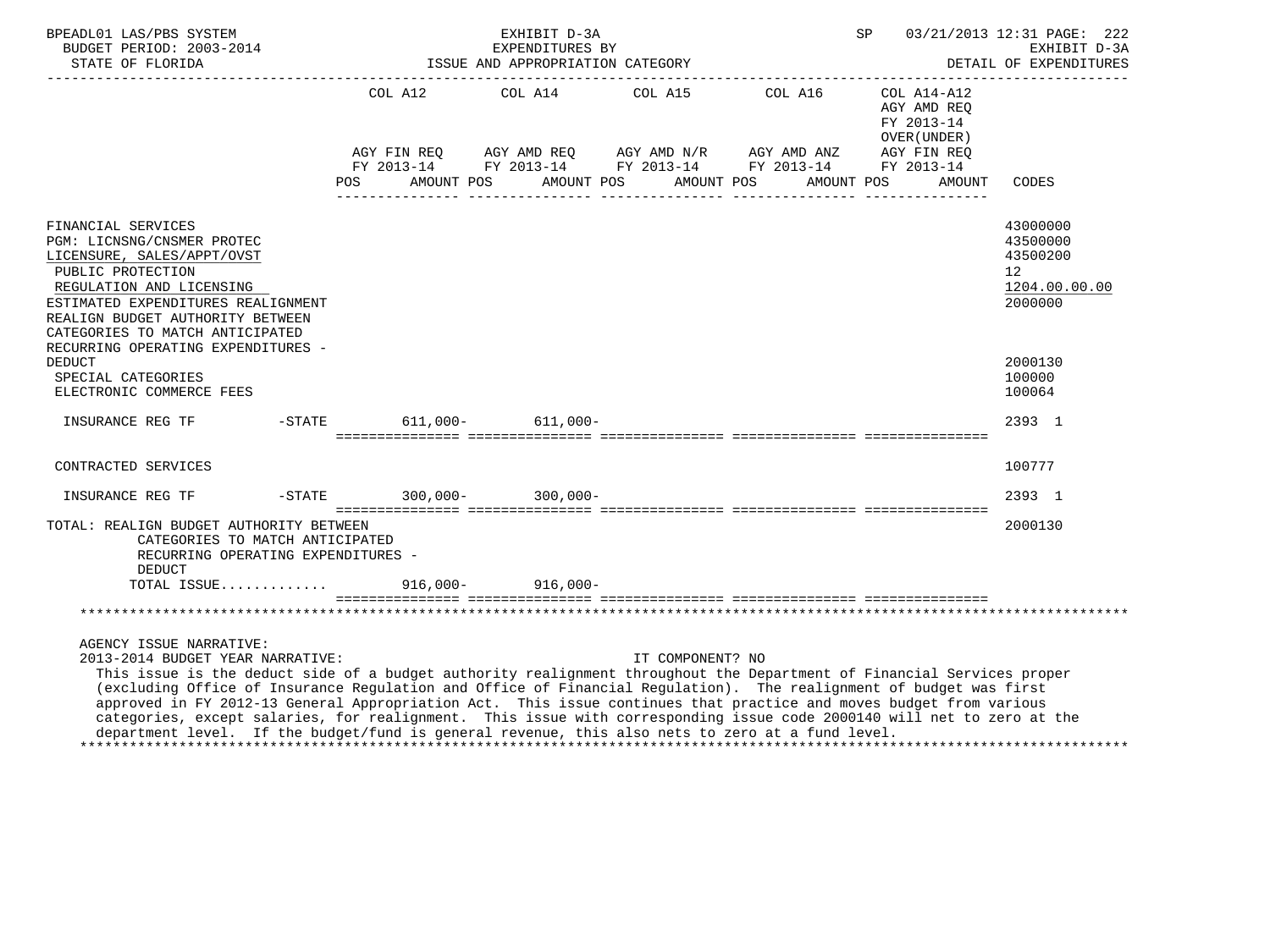|                                                                                                                                                                                                                                                                                                                                                                                                        |                                         | EXHIBIT D-3A<br>EXPENDITURES BY<br>ISSUE AND APPROPRIATION CATEGORY                                                                            | 03/21/2013 12:31 PAGE: 223<br>SP<br>EXHIBIT D-3A<br>DETAIL OF EXPENDITURES |            |                                                                                    |                                                                    |
|--------------------------------------------------------------------------------------------------------------------------------------------------------------------------------------------------------------------------------------------------------------------------------------------------------------------------------------------------------------------------------------------------------|-----------------------------------------|------------------------------------------------------------------------------------------------------------------------------------------------|----------------------------------------------------------------------------|------------|------------------------------------------------------------------------------------|--------------------------------------------------------------------|
|                                                                                                                                                                                                                                                                                                                                                                                                        | AGY FIN REQ<br>AMOUNT POS<br><b>POS</b> | COL A12 COL A14 COL A15 COL A16<br>AGY AMD REQ AGY AMD N/R AGY AMD ANZ<br>FY 2013-14 FY 2013-14 FY 2013-14 FY 2013-14 FY 2013-14<br>AMOUNT POS | AMOUNT POS                                                                 | AMOUNT POS | COL A14-A12<br>AGY AMD REQ<br>FY 2013-14<br>OVER (UNDER )<br>AGY FIN REQ<br>AMOUNT | CODES                                                              |
| FINANCIAL SERVICES<br>PGM: LICNSNG/CNSMER PROTEC<br>LICENSURE, SALES/APPT/OVST<br>PUBLIC PROTECTION<br>REGULATION AND LICENSING<br>ESTIMATED EXPENDITURES REALIGNMENT<br>REALIGN BUDGET AUTHORITY BETWEEN<br>CATEGORIES TO MATCH ANTICIPATED<br>RECURRING OPERATING EXPENDITURES -                                                                                                                     |                                         |                                                                                                                                                |                                                                            |            |                                                                                    | 43000000<br>43500000<br>43500200<br>12<br>1204.00.00.00<br>2000000 |
| ADD<br>SPECIAL CATEGORIES<br>OPERATION/MOTOR VEHICLES                                                                                                                                                                                                                                                                                                                                                  |                                         |                                                                                                                                                |                                                                            |            |                                                                                    | 2000140<br>100000<br>102289                                        |
| $-STATE$<br>INSURANCE REG TF                                                                                                                                                                                                                                                                                                                                                                           |                                         | 5,000 5,000                                                                                                                                    |                                                                            |            |                                                                                    | 2393 1                                                             |
| AGENCY ISSUE NARRATIVE:<br>2013-2014 BUDGET YEAR NARRATIVE:<br>This issue is the add side of a budget authority realignment throughout the Department of Financial Services proper<br>(excluding Office of Insurance Regulation and Office of Financial Regulation). The realignment of budget was first                                                                                               |                                         |                                                                                                                                                | IT COMPONENT? NO                                                           |            |                                                                                    |                                                                    |
| approved in FY 2012-13 General Appropriation Act. This issue continues that practice and appropriates budget from<br>various categories, except salaries, to various categories where there is additional budget need. This issue with<br>corresponding issue code 2000130 will net to zero at the department level. If the budget/fund is general revenue, this<br>also nets to zero at a fund level. |                                         |                                                                                                                                                |                                                                            |            |                                                                                    |                                                                    |
| CONSOLIDATE INFORMATION TECHNOLOGY<br>(IT) CONTRACTS - DEDUCT<br>SALARY RATE<br>SALARY RATE 57,746- 57,746-                                                                                                                                                                                                                                                                                            |                                         |                                                                                                                                                |                                                                            |            |                                                                                    | 2007100<br>000000                                                  |
| SALARIES AND BENEFITS                                                                                                                                                                                                                                                                                                                                                                                  |                                         |                                                                                                                                                |                                                                            |            |                                                                                    | 010000                                                             |
| $-STATE$<br>INSURANCE REG TF                                                                                                                                                                                                                                                                                                                                                                           | $1.00 -$<br>$75,331-$                   | $1.00 -$<br>$75,331-$                                                                                                                          |                                                                            |            |                                                                                    | 2393 1                                                             |
| EXPENSES                                                                                                                                                                                                                                                                                                                                                                                               |                                         |                                                                                                                                                |                                                                            |            |                                                                                    | 040000                                                             |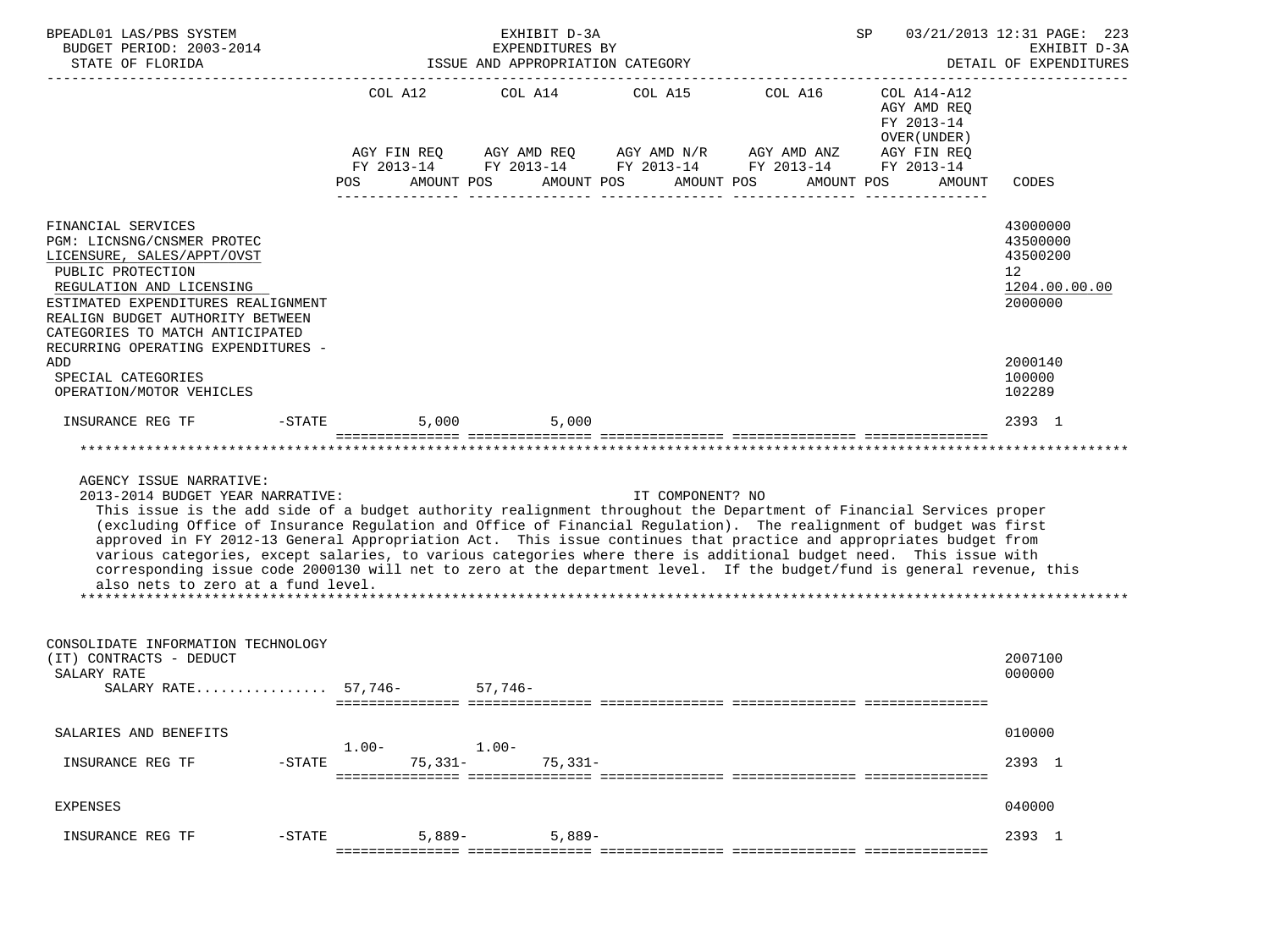| BPEADL01 LAS/PBS SYSTEM<br>BUDGET PERIOD: 2003-2014<br>STATE OF FLORIDA                                                                                                                                                                                                             |                                                                                          | EXHIBIT D-3A<br>EXPENDITURES BY<br>ISSUE AND APPROPRIATION CATEGORY |                       |                                                                                                                      | SP 03/21/2013 12:31 PAGE: 224<br>EXHIBIT D-3A<br>DETAIL OF EXPENDITURES |                                                                                                                           |  |  |
|-------------------------------------------------------------------------------------------------------------------------------------------------------------------------------------------------------------------------------------------------------------------------------------|------------------------------------------------------------------------------------------|---------------------------------------------------------------------|-----------------------|----------------------------------------------------------------------------------------------------------------------|-------------------------------------------------------------------------|---------------------------------------------------------------------------------------------------------------------------|--|--|
|                                                                                                                                                                                                                                                                                     |                                                                                          | COL A12 COL A14 COL A15                                             |                       | COL A16<br>AGY FIN REQ AGY AMD REQ AGY AMD N/R AGY AMD ANZ<br>FY 2013-14 FY 2013-14 FY 2013-14 FY 2013-14 FY 2013-14 | COL A14-A12<br>AGY AMD REO<br>FY 2013-14<br>OVER (UNDER)<br>AGY FIN REO |                                                                                                                           |  |  |
|                                                                                                                                                                                                                                                                                     | POS FOR<br>AMOUNT POS                                                                    |                                                                     | AMOUNT POS AMOUNT POS | AMOUNT POS                                                                                                           | AMOUNT CODES                                                            |                                                                                                                           |  |  |
| FINANCIAL SERVICES<br>PGM: LICNSNG/CNSMER PROTEC<br>LICENSURE, SALES/APPT/OVST<br>PUBLIC PROTECTION<br>REGULATION AND LICENSING<br>ESTIMATED EXPENDITURES REALIGNMENT<br>CONSOLIDATE INFORMATION TECHNOLOGY<br>(IT) CONTRACTS - DEDUCT<br>SPECIAL CATEGORIES<br>CONTRACTED SERVICES |                                                                                          |                                                                     |                       |                                                                                                                      |                                                                         | 43000000<br>43500000<br>43500200<br>12 <sup>12</sup><br>1204.00.00.00<br>2000000<br>2007100<br>100000<br>100777<br>2393 1 |  |  |
|                                                                                                                                                                                                                                                                                     |                                                                                          |                                                                     |                       |                                                                                                                      |                                                                         |                                                                                                                           |  |  |
| TR/DMS/HR SVCS/STW CONTRCT                                                                                                                                                                                                                                                          |                                                                                          |                                                                     |                       |                                                                                                                      |                                                                         | 107040                                                                                                                    |  |  |
| $-STATE$<br>INSURANCE REG TF                                                                                                                                                                                                                                                        | $354-$                                                                                   | $354 -$                                                             |                       |                                                                                                                      |                                                                         | 2393 1                                                                                                                    |  |  |
| TOTAL: CONSOLIDATE INFORMATION TECHNOLOGY<br>(IT) CONTRACTS - DEDUCT<br>TOTAL POSITIONS $1.00-1.00-$<br>TOTAL ISSUE 1,431,574- 1,431,574-<br>TOTAL SALARY RATE 57,746- 57,746-                                                                                                      |                                                                                          |                                                                     |                       |                                                                                                                      |                                                                         | 2007100                                                                                                                   |  |  |
| AGENCY ISSUE NARRATIVE:<br>2013-2014 BUDGET YEAR NARRATIVE:                                                                                                                                                                                                                         | $\mathbf{r}$ , and $\mathbf{r}$ , and $\mathbf{r}$ , and $\mathbf{r}$ , and $\mathbf{r}$ |                                                                     | IT COMPONENT? NO      |                                                                                                                      |                                                                         |                                                                                                                           |  |  |

Issue Title: Consolidate Information Technology (IT) Contracts

 Reference to Long-Range Program Plan: Goal #5 - Operational Efficiencies. The department will strive for organizational excellence by promoting and encouraging continuous improvement.

 The Division of Information Systems (DIS) is requesting transfer of \$1,409,265 from DFS' Divisions of Agent and Agency Services, State Fire Marshal and Funeral, Cemetery & Consumer Services for three existing contracts between the divisions and Information System of Florida (ISF).

 The three contracts are for the purpose of application support services (enhancements, design and development technology) to implement new legislation, provide maintenance and technical support, correct errors, make data changes, and perform system remediation for the divisions' custom applications. The custom applications within the Division of Agent and Agency Services are: Agent & Agency Licensing Functions (AALF), Automated Licensing Information System (ALIS), Department of Insurance Continuing Education (DICE), ALIS /NIPR Data Interchange (ANDI), Internet Appointment module of ALIS (eAppoint), and Non-resident Interface for transfer of Information (NFTI). This issue will transfer \$1,350,000 from the Division of Agent and Agency Services to DIS.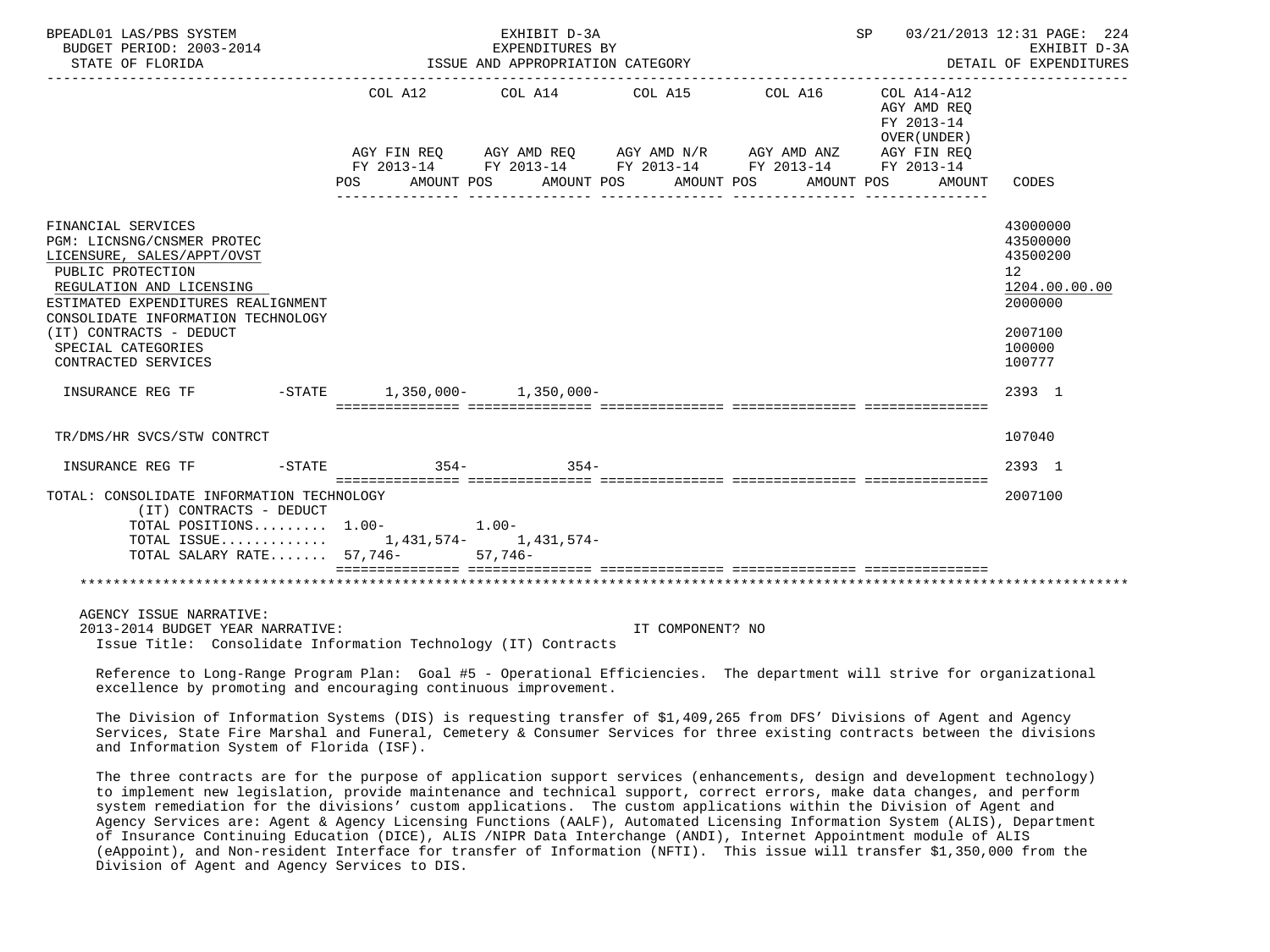| BPEADL01 LAS/PBS SYSTEM<br>BUDGET PERIOD: 2003-2014<br>STATE OF FLORIDA             | EXHIBIT D-3A<br>EXPENDITURES BY<br>ISSUE AND APPROPRIATION CATEGORY |             |  |                                               |  |  |         | SP<br>03/21/2013 12:31 PAGE: 225<br>EXHIBIT D-3A<br>DETAIL OF EXPENDITURES |  |                                                          |                                               |
|-------------------------------------------------------------------------------------|---------------------------------------------------------------------|-------------|--|-----------------------------------------------|--|--|---------|----------------------------------------------------------------------------|--|----------------------------------------------------------|-----------------------------------------------|
|                                                                                     | COL A12                                                             |             |  | COL A14 COL A15                               |  |  | COL A16 |                                                                            |  | COL A14-A12<br>AGY AMD REO<br>FY 2013-14<br>OVER (UNDER) |                                               |
|                                                                                     |                                                                     | AGY FIN REO |  | AGY AMD REQ      AGY AMD N/R      AGY AMD ANZ |  |  |         | FY 2013-14 FY 2013-14 FY 2013-14 FY 2013-14 FY 2013-14                     |  | AGY FIN REO                                              |                                               |
|                                                                                     | <b>POS</b>                                                          |             |  |                                               |  |  |         |                                                                            |  | AMOUNT POS AMOUNT POS AMOUNT POS AMOUNT POS AMOUNT       | CODES                                         |
| FINANCIAL SERVICES<br>PGM: LICNSNG/CNSMER PROTEC<br>LICENSURE, SALES/APPT/OVST      |                                                                     |             |  |                                               |  |  |         |                                                                            |  |                                                          | 43000000<br>43500000<br>43500200              |
| PUBLIC PROTECTION<br>REGULATION AND LICENSING<br>ESTIMATED EXPENDITURES REALIGNMENT |                                                                     |             |  |                                               |  |  |         |                                                                            |  |                                                          | $12 \overline{ }$<br>1204.00.00.00<br>2000000 |
| CONSOLIDATE INFORMATION TECHNOLOGY<br>(IT) CONTRACTS - DEDUCT                       |                                                                     |             |  |                                               |  |  |         |                                                                            |  |                                                          | 2007100                                       |

 This issue with corresponding issue code 2007200 will net to zero in the contracted services category at the department level.

Amended 2013-14 Narrative after February 1, 2013.

 The Division of Information Systems (DIS) is requesting transfer of \$1,409,265 from DFS' Divisions of Agent and Agency Services, State Fire Marshal and Funeral, Cemetery and Consumer Services for three existing contracts.

 The three contracts are for the purpose of application support services (enhancements, design and development technology) to implement new legislation, provide maintenance and technical support, correct errors, make data changes, and perform system remediation for the divisions' custom applications. The custom applications within the Division of Agent and Agency Services are: Agent and Agency Licensing Functions (AALF), Automated Licensing Information System (ALIS), Department

 of Insurance Continuing Education (DICE), ALIS /NIPR Data Interchange (ANDI), Internet Appointment module of ALIS (eAppoint), and Non-resident Interface for transfer of Information (NFTI). This issue will transfer \$1,350,000 from the Division of Agent and Agency Services to DIS.

 This issue with corresponding issue code 2007200 will net to zero in the contracted services category at the department level.

 Summary: New narrative \*\*\*\*\*\*\*\*\*\*\*\*\*\*\*\*\*\*\*\*\*\*\*\*\*\*\*\*\*\*\*\*\*\*\*\*\*\*\*\*\*\*\*\*\*\*\*\*\*\*\*\*\*\*\*\*\*\*\*\*\*\*\*\*\*\*\*\*\*\*\*\*\*\*\*\*\*\*\*\*\*\*\*\*\*\*\*\*\*\*\*\*\*\*\*\*\*\*\*\*\*\*\*\*\*\*\*\*\*\*\*\*\*\*\*\*\*\*\*\*\*\*\*\*\*\*\*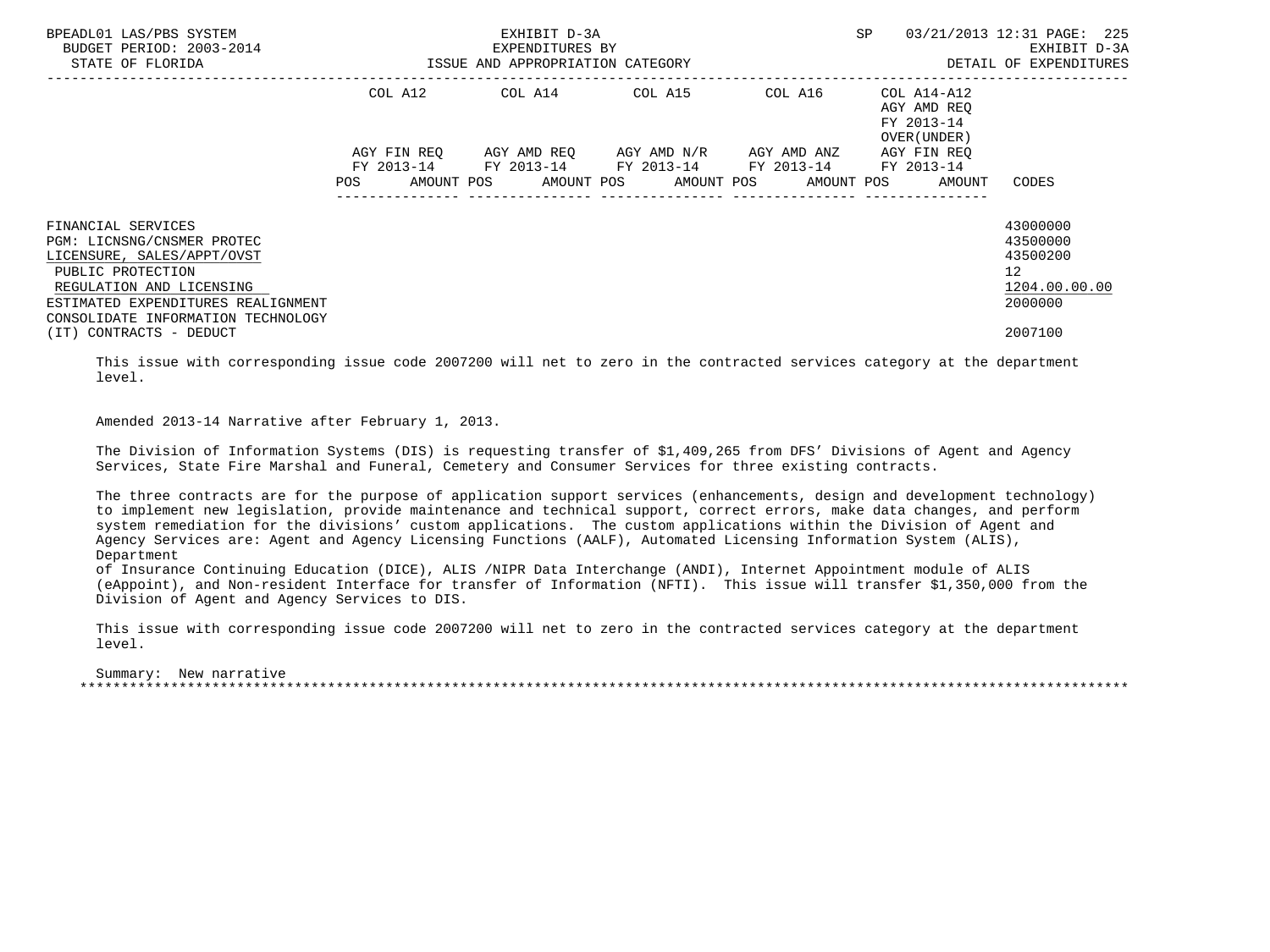| BPEADL01 LAS/PBS SYSTEM<br>BUDGET PERIOD: 2003-2014<br>STATE OF FLORIDA                                                                                                                                                                |          | EXHIBIT D-3A<br>EXPENDITURES BY                                                                                                                        |                                  | SP 03/21/2013 12:31 PAGE: 226<br>EXHIBIT D-3A<br>DETAIL OF EXPENDITURES |                                                                                           |        |                                                                               |
|----------------------------------------------------------------------------------------------------------------------------------------------------------------------------------------------------------------------------------------|----------|--------------------------------------------------------------------------------------------------------------------------------------------------------|----------------------------------|-------------------------------------------------------------------------|-------------------------------------------------------------------------------------------|--------|-------------------------------------------------------------------------------|
|                                                                                                                                                                                                                                        |          | ISSUE AND APPROPRIATION CATEGORY                                                                                                                       |                                  |                                                                         |                                                                                           |        |                                                                               |
|                                                                                                                                                                                                                                        | POS DO   | COL A12 COL A14<br>AGY FIN REQ AGY AMD REQ AGY AMD N/R AGY AMD ANZ AGY FIN REQ<br>FY 2013-14 FY 2013-14 FY 2013-14 FY 2013-14 FY 2013-14<br>AMOUNT POS | COL A15<br>AMOUNT POS AMOUNT POS | COL A16<br>_______________                                              | COL A14-A12<br>AGY AMD REQ<br>FY 2013-14<br>OVER (UNDER)<br>AMOUNT POS<br>--------------- | AMOUNT | CODES                                                                         |
| FINANCIAL SERVICES<br>PGM: LICNSNG/CNSMER PROTEC<br>LICENSURE, SALES/APPT/OVST<br>PUBLIC PROTECTION<br>REGULATION AND LICENSING<br>ESTIMATED EXPENDITURES REALIGNMENT<br>CONSOLIDATE INFORMATION TECHNOLOGY<br>(IT) CONTRACTS - DEDUCT |          |                                                                                                                                                        |                                  |                                                                         |                                                                                           |        | 43000000<br>43500000<br>43500200<br>12<br>1204.00.00.00<br>2000000<br>2007100 |
| POSITION DETAIL OF SALARIES AND BENEFITS:                                                                                                                                                                                              |          |                                                                                                                                                        |                                  |                                                                         |                                                                                           |        |                                                                               |
|                                                                                                                                                                                                                                        | FTE      | BASE RATE                                                                                                                                              | ADDITIVES                        | <b>BENEFITS</b>                                                         | SUBTOTAL                                                                                  |        | LAPSE LAPSED SALARIES<br>% AND BENEFITS                                       |
| A12 - AGY FIN REQ FY 2013-14                                                                                                                                                                                                           |          |                                                                                                                                                        |                                  |                                                                         |                                                                                           |        |                                                                               |
| CHANGES TO CURRENTLY AUTHORIZED POSITIONS<br>P101 PROPOSED CLASS CODE<br>C9999 001                                                                                                                                                     |          | $1.00 - 57,746 -$                                                                                                                                      |                                  | $17,585-75,331-0.00$ 75,331-                                            |                                                                                           |        |                                                                               |
| TOTALS FOR ISSUE BY FUND<br>2393 INSURANCE REG TF                                                                                                                                                                                      |          |                                                                                                                                                        |                                  |                                                                         |                                                                                           |        | $75,331-$                                                                     |
|                                                                                                                                                                                                                                        |          | $1.00 - 57,746 -$                                                                                                                                      |                                  |                                                                         | 17,585- 75,331-                                                                           |        | ______________<br>$75,331-$<br>==============                                 |
| A14 - AGY AMD REO FY 2013-14                                                                                                                                                                                                           |          |                                                                                                                                                        |                                  |                                                                         |                                                                                           |        |                                                                               |
| CHANGES TO CURRENTLY AUTHORIZED POSITIONS<br>P101 PROPOSED CLASS CODE                                                                                                                                                                  |          |                                                                                                                                                        |                                  |                                                                         |                                                                                           |        |                                                                               |
| C9999 001                                                                                                                                                                                                                              | $1.00 -$ | 57,746–                                                                                                                                                |                                  |                                                                         | $17,585-75,331-0.00$                                                                      |        | $75,331-$                                                                     |
| TOTALS FOR ISSUE BY FUND                                                                                                                                                                                                               |          |                                                                                                                                                        |                                  |                                                                         |                                                                                           |        | 75,331-                                                                       |
| 2393 INSURANCE REG TF                                                                                                                                                                                                                  |          |                                                                                                                                                        |                                  |                                                                         |                                                                                           |        |                                                                               |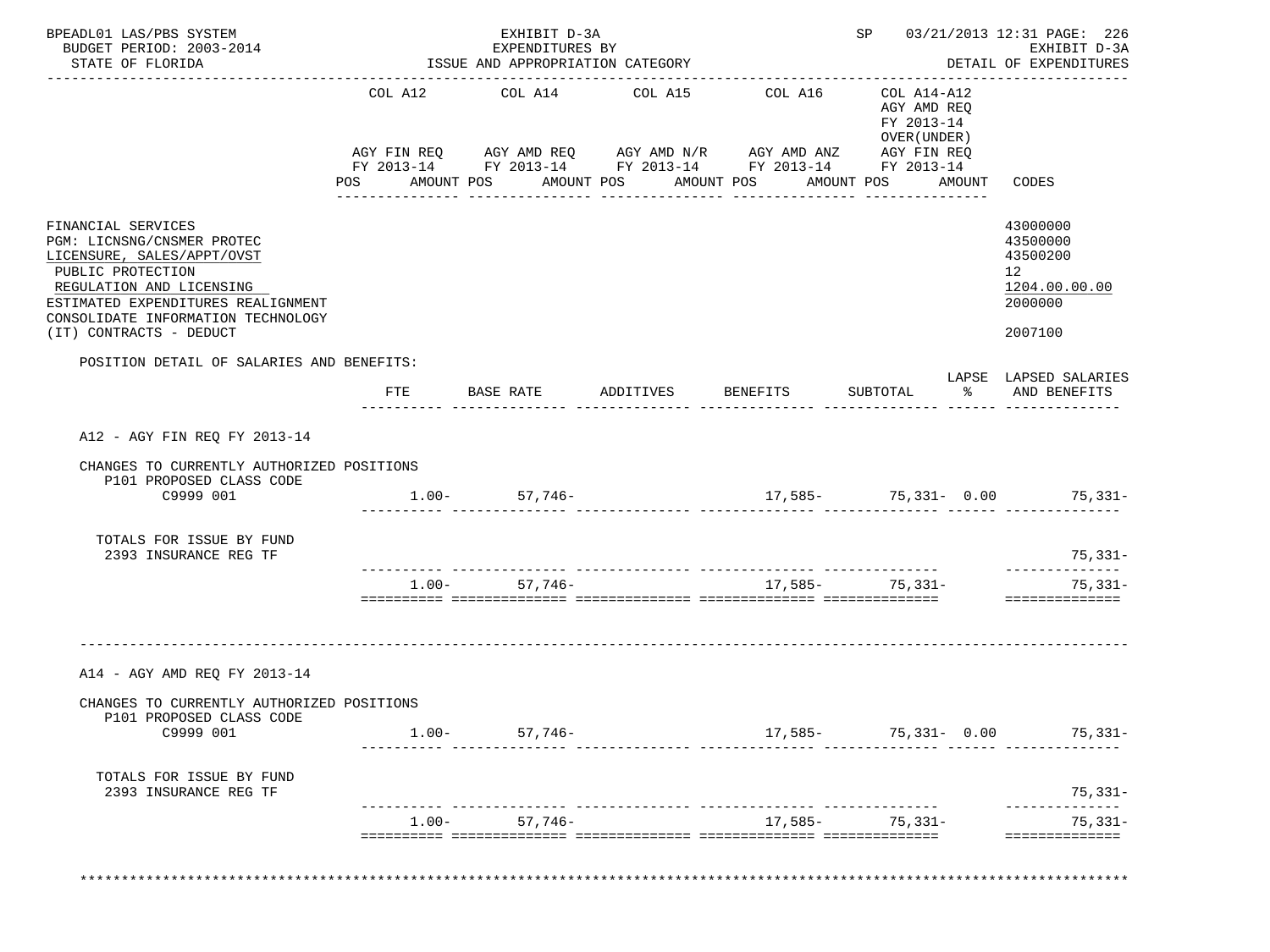| BPEADL01 LAS/PBS SYSTEM<br>BUDGET PERIOD: 2003-2014                                                                                                                                                                                                                                                   |                        | EXHIBIT D-3A<br>EXPENDITURES BY    | 03/21/2013 12:31 PAGE: 227<br>SP<br>EXHIBIT D-3A                |                                                                                                                                             |                                                                                                     |                                                                                         |
|-------------------------------------------------------------------------------------------------------------------------------------------------------------------------------------------------------------------------------------------------------------------------------------------------------|------------------------|------------------------------------|-----------------------------------------------------------------|---------------------------------------------------------------------------------------------------------------------------------------------|-----------------------------------------------------------------------------------------------------|-----------------------------------------------------------------------------------------|
| STATE OF FLORIDA                                                                                                                                                                                                                                                                                      |                        | ISSUE AND APPROPRIATION CATEGORY   |                                                                 |                                                                                                                                             |                                                                                                     | DETAIL OF EXPENDITURES<br>--------------                                                |
|                                                                                                                                                                                                                                                                                                       | POS                    | COL A12 COL A14<br>AMOUNT POS      | COL A15 COL A16<br>AMOUNT POS<br>AMOUNT POS<br>---------------- | AGY FIN REQ AGY AMD REQ AGY AMD N/R AGY AMD ANZ AGY FIN REQ<br>FY 2013-14 FY 2013-14 FY 2013-14 FY 2013-14<br>AMOUNT POS<br>--------------- | COL A14-A12<br>AGY AMD REO<br>FY 2013-14<br>OVER (UNDER)<br>FY 2013-14<br>AMOUNT<br>--------------- | CODES                                                                                   |
| FINANCIAL SERVICES<br>PGM: LICNSNG/CNSMER PROTEC<br>LICENSURE, SALES/APPT/OVST<br>PUBLIC PROTECTION<br>REGULATION AND LICENSING<br>ANNUALIZATION OF ADMINISTERED<br>FUNDS APPROPRIATIONS<br>STATE HEALTH INSURANCE ADJUSTMENT<br>FOR FY 2012-13 - 10 MONTHS<br>ANNUALIZATION<br>SALARIES AND BENEFITS |                        |                                    |                                                                 |                                                                                                                                             |                                                                                                     | 43000000<br>43500000<br>43500200<br>12<br>1204.00.00.00<br>26A0000<br>26A1830<br>010000 |
| INSURANCE REG TF                                                                                                                                                                                                                                                                                      | -STATE 76,375 76,375   |                                    |                                                                 |                                                                                                                                             |                                                                                                     | 2393 1                                                                                  |
| PROGRAM REDUCTIONS<br>REDUCE POSITION(S) IN INSURANCE<br>AGENT PRE-LICENSING EDUCATION<br><b>SECTION</b><br>SALARY RATE<br>SALARY RATE 31,912- 31,912-                                                                                                                                                |                        |                                    |                                                                 |                                                                                                                                             |                                                                                                     | 33V0000<br>33V6130<br>000000                                                            |
| SALARIES AND BENEFITS                                                                                                                                                                                                                                                                                 | $1.00 - 1.00 -$        |                                    |                                                                 |                                                                                                                                             |                                                                                                     | 010000                                                                                  |
| INSURANCE REG TF                                                                                                                                                                                                                                                                                      | -STATE 46,182- 46,182- |                                    |                                                                 |                                                                                                                                             |                                                                                                     | 2393 1                                                                                  |
| SPECIAL CATEGORIES<br>TR/DMS/HR SVCS/STW CONTRCT                                                                                                                                                                                                                                                      |                        |                                    |                                                                 |                                                                                                                                             |                                                                                                     | 100000<br>107040                                                                        |
| INSURANCE REG TF<br>$-$ STATE                                                                                                                                                                                                                                                                         | $356-$                 | $356-$                             |                                                                 |                                                                                                                                             |                                                                                                     | 2393 1                                                                                  |
| TOTAL: REDUCE POSITION(S) IN INSURANCE<br>AGENT PRE-LICENSING EDUCATION<br>SECTION<br>TOTAL POSITIONS 1.00-<br>TOTAL ISSUE<br>TOTAL SALARY RATE 31,912-                                                                                                                                               | 46,538-                | $1.00 -$<br>$46,538-$<br>$31,912-$ |                                                                 |                                                                                                                                             |                                                                                                     | 33V6130                                                                                 |
|                                                                                                                                                                                                                                                                                                       |                        |                                    |                                                                 |                                                                                                                                             |                                                                                                     |                                                                                         |
| AGENCY ISSUE NARRATIVE:<br>2013-2014 BUDGET YEAR NARRATIVE:<br>Reference to Long-Range Program Plan: Goal 4. The department will protect the health, safety and welfare of the public.                                                                                                                |                        |                                    | IT COMPONENT? NO                                                |                                                                                                                                             |                                                                                                     |                                                                                         |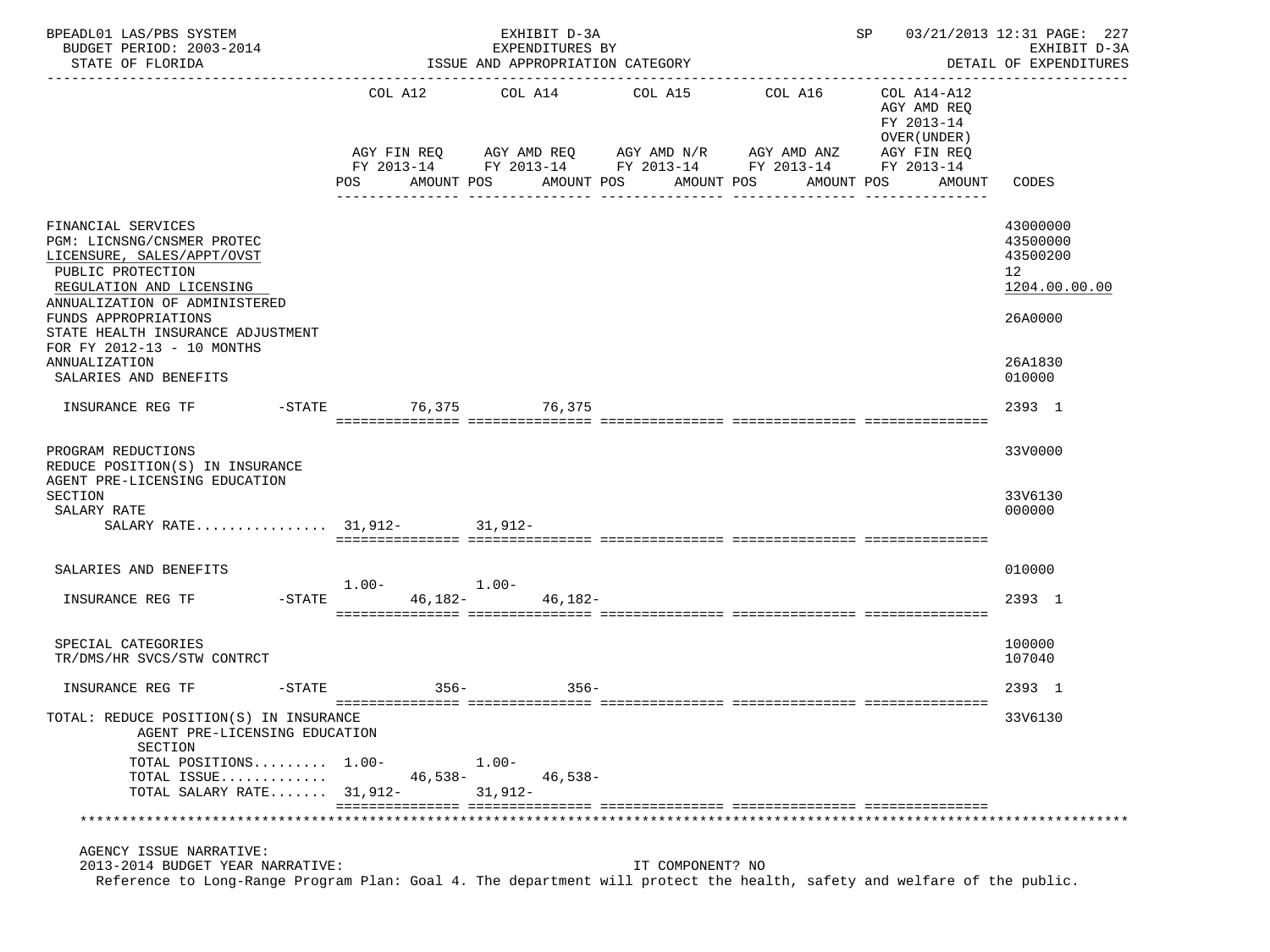| BPEADL01 LAS/PBS SYSTEM<br>BUDGET PERIOD: 2003-2014<br>STATE OF FLORIDA                                                                                                                                                   | EXHIBIT D-3A<br>EXPENDITURES BY<br>ISSUE AND APPROPRIATION CATEGORY                                                                                                  |  | SP                                                        | 03/21/2013 12:31 PAGE: 228<br>EXHIBIT D-3A<br>DETAIL OF EXPENDITURES            |
|---------------------------------------------------------------------------------------------------------------------------------------------------------------------------------------------------------------------------|----------------------------------------------------------------------------------------------------------------------------------------------------------------------|--|-----------------------------------------------------------|---------------------------------------------------------------------------------|
|                                                                                                                                                                                                                           | COL A12 COL A14 COL A15 COL A16                                                                                                                                      |  | COL A14-A12<br>AGY AMD REO<br>FY 2013-14<br>OVER (UNDER ) |                                                                                 |
|                                                                                                                                                                                                                           | AGY FIN REQ AGY AMD REQ AGY AMD N/R AGY AMD ANZ AGY FIN REQ<br>FY 2013-14 FY 2013-14 FY 2013-14 FY 2013-14<br>POS AMOUNT POS AMOUNT POS AMOUNT POS AMOUNT POS AMOUNT |  | FY 2013-14                                                | CODES                                                                           |
| FINANCIAL SERVICES<br>PGM: LICNSNG/CNSMER PROTEC<br>LICENSURE, SALES/APPT/OVST<br>PUBLIC PROTECTION<br>REGULATION AND LICENSING<br>PROGRAM REDUCTIONS<br>REDUCE POSITION(S) IN INSURANCE<br>AGENT PRE-LICENSING EDUCATION |                                                                                                                                                                      |  |                                                           | 43000000<br>43500000<br>43500200<br>12 <sup>°</sup><br>1204.00.00.00<br>33V0000 |
| SECTION                                                                                                                                                                                                                   |                                                                                                                                                                      |  |                                                           | 33V6130                                                                         |

 LAW CHANGE REQUIRED: Sections 626.171, 626.221, 626.231, 626.2817, 626.292, 626.681, 626.731, 626.7351, 626.785, 626.7851, 626.831, 626.8311, 626.8417, 626.865, 626.927, 648.385, and 648.386, F.S. will need to be repealed or amended.

 In 1981, legislation was passed requiring an applicant to successfully complete a pre-licensing education course prior to taking the state examination. Elimination of Pre-licensing Education will allow licensees to qualify by passing the required state examination without first taking pre-licensing education courses. Passage of the examination is adequate to verify the applicants are qualified and competent to transact insurance. Also, many times the appointing entity (insurance company) requires licensees to complete in-house training prior to being able to sell the entities' product(s).

 Pre-licensing courses will no longer be required of applicants prior to taking the state examination. The FTE will no longer approve or disapprove courses applicants may wish to take prior to taking the state examination.

 This issue reduces one (1) FTE and (46,538) in appropriation: (46,182) in salary and benefits and (356) in HR outsourcing. The position is currently filled; however, other needs within the division should allow the displaced employee to transfer to another critical function.

\*\*\*\*\*\*\*\*\*\*\*\*\*\*\*\*\*\*\*\*\*\*\*\*\*\*\*\*\*\*\*\*\*\*\*\*\*\*\*\*\*\*\*\*\*\*\*\*\*\*\*\*\*\*\*\*\*\*\*\*\*\*\*\*\*\*\*\*\*\*\*\*\*\*\*\*\*\*\*\*\*\*\*\*\*\*\*\*\*\*\*\*\*\*\*\*\*\*\*\*\*\*\*\*\*\*\*\*\*\*\*\*\*\*\*\*\*\*\*\*\*\*\*\*\*\*\*

|                      | LAPSE        | LAPSED SALARIES |
|----------------------|--------------|-----------------|
| BENEFITS<br>SUBTOTAL | °≈           | AND BENEFITS    |
|                      |              |                 |
|                      |              |                 |
| 14,270-              | 46,182- 0.00 | 46,182-         |
|                      |              |                 |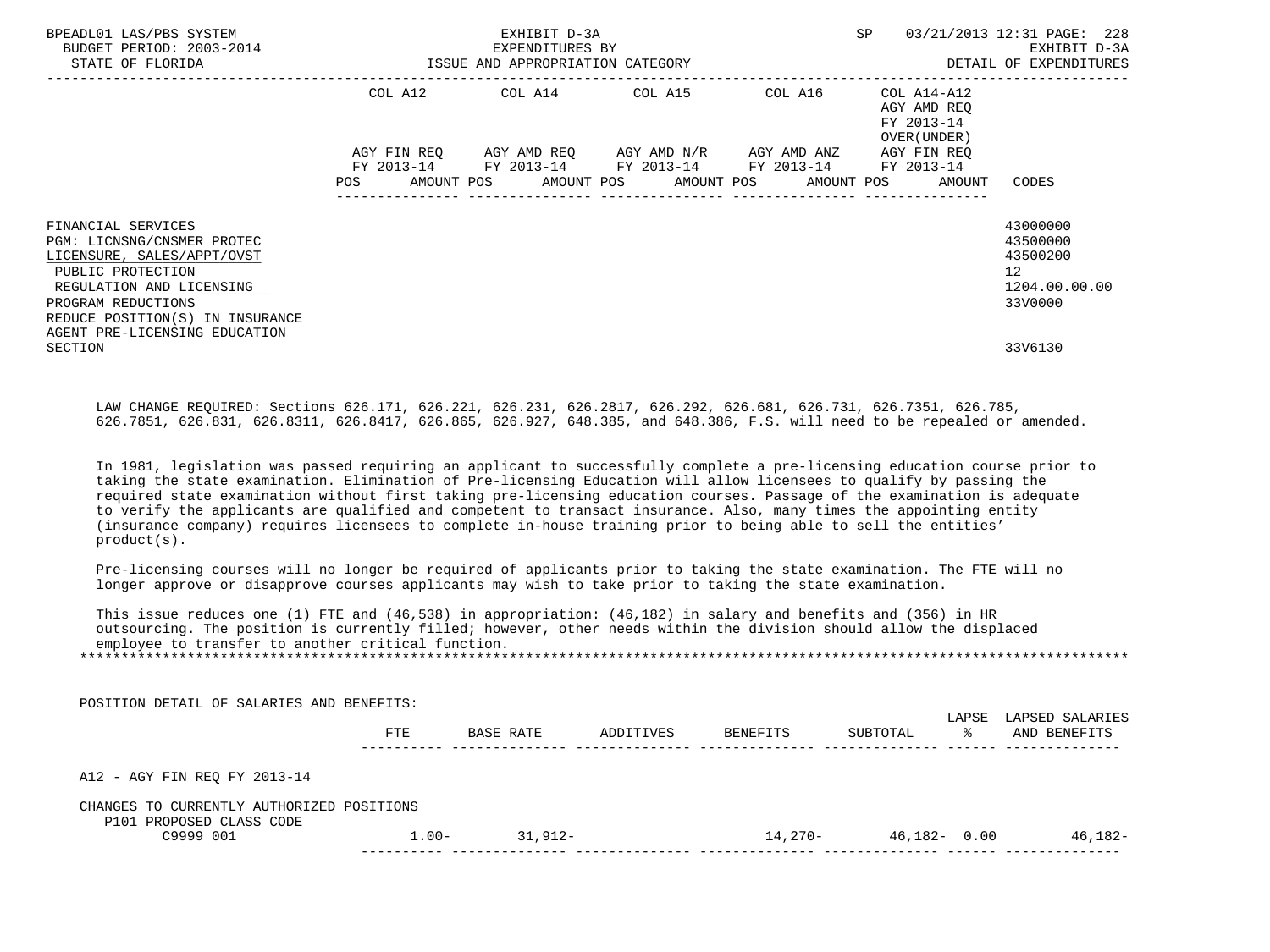| FINANCIAL SERVICES<br>PGM: LICNSNG/CNSMER PROTEC<br>LICENSURE, SALES/APPT/OVST<br>PUBLIC PROTECTION<br>REGULATION AND LICENSING<br>PROGRAM REDUCTIONS<br>REDUCE POSITION(S) IN INSURANCE<br>AGENT PRE-LICENSING EDUCATION<br><b>SECTION</b><br>POSITION DETAIL OF SALARIES AND BENEFITS: | POS | COL A12 COL A14<br>AGY FIN REQ AGY AMD REQ AGY AMD N/R AGY AMD ANZ AGY FIN REQ<br>FY 2013-14 FY 2013-14 FY 2013-14 FY 2013-14 FY 2013-14<br>AMOUNT POS<br>_______________ | COL A15<br>AMOUNT POS<br>_______________ | COL A16<br>AMOUNT POS<br>---------------- | COL A14-A12<br>AGY AMD REQ<br>FY 2013-14<br>OVER (UNDER)<br>AMOUNT POS<br>AMOUNT<br>________________ | CODES                                                                           |
|------------------------------------------------------------------------------------------------------------------------------------------------------------------------------------------------------------------------------------------------------------------------------------------|-----|---------------------------------------------------------------------------------------------------------------------------------------------------------------------------|------------------------------------------|-------------------------------------------|------------------------------------------------------------------------------------------------------|---------------------------------------------------------------------------------|
|                                                                                                                                                                                                                                                                                          |     |                                                                                                                                                                           |                                          |                                           |                                                                                                      |                                                                                 |
|                                                                                                                                                                                                                                                                                          |     |                                                                                                                                                                           |                                          |                                           |                                                                                                      |                                                                                 |
|                                                                                                                                                                                                                                                                                          |     |                                                                                                                                                                           |                                          |                                           |                                                                                                      |                                                                                 |
|                                                                                                                                                                                                                                                                                          |     |                                                                                                                                                                           |                                          |                                           |                                                                                                      | 43000000<br>43500000<br>43500200<br>12 <sup>°</sup><br>1204.00.00.00<br>33V0000 |
|                                                                                                                                                                                                                                                                                          |     |                                                                                                                                                                           |                                          |                                           |                                                                                                      | 33V6130                                                                         |
|                                                                                                                                                                                                                                                                                          |     |                                                                                                                                                                           |                                          |                                           |                                                                                                      |                                                                                 |
|                                                                                                                                                                                                                                                                                          |     | FTE BASE RATE                                                                                                                                                             | ADDITIVES BENEFITS                       |                                           | $\frac{1}{6}$<br>SUBTOTAL                                                                            | LAPSE LAPSED SALARIES<br>AND BENEFITS                                           |
| A12 - AGY FIN REO FY 2013-14<br>CHANGES TO CURRENTLY AUTHORIZED POSITIONS                                                                                                                                                                                                                |     |                                                                                                                                                                           |                                          |                                           |                                                                                                      |                                                                                 |
| TOTALS FOR ISSUE BY FUND<br>2393 INSURANCE REG TF                                                                                                                                                                                                                                        |     |                                                                                                                                                                           |                                          |                                           |                                                                                                      | 46,182-                                                                         |
|                                                                                                                                                                                                                                                                                          |     | $1.00 - 31,912 -$                                                                                                                                                         |                                          |                                           | 14,270- 46,182-                                                                                      | --------------<br>46,182-<br>==============                                     |
| A14 - AGY AMD REQ FY 2013-14                                                                                                                                                                                                                                                             |     |                                                                                                                                                                           |                                          |                                           |                                                                                                      |                                                                                 |
| CHANGES TO CURRENTLY AUTHORIZED POSITIONS<br>P101 PROPOSED CLASS CODE<br>C9999 001                                                                                                                                                                                                       |     | $1.00 - 31,912 -$                                                                                                                                                         |                                          |                                           | $14,270 46,182-$ 0.00 $46,182-$                                                                      |                                                                                 |
|                                                                                                                                                                                                                                                                                          |     |                                                                                                                                                                           |                                          |                                           |                                                                                                      |                                                                                 |
| TOTALS FOR ISSUE BY FUND<br>2393 INSURANCE REG TF                                                                                                                                                                                                                                        |     |                                                                                                                                                                           |                                          |                                           |                                                                                                      | $46,182-$                                                                       |
|                                                                                                                                                                                                                                                                                          |     | $1.00 - 31,912 -$                                                                                                                                                         |                                          |                                           |                                                                                                      |                                                                                 |
|                                                                                                                                                                                                                                                                                          |     |                                                                                                                                                                           |                                          |                                           | 14,270- 46,182-                                                                                      | 46,182-<br>==============                                                       |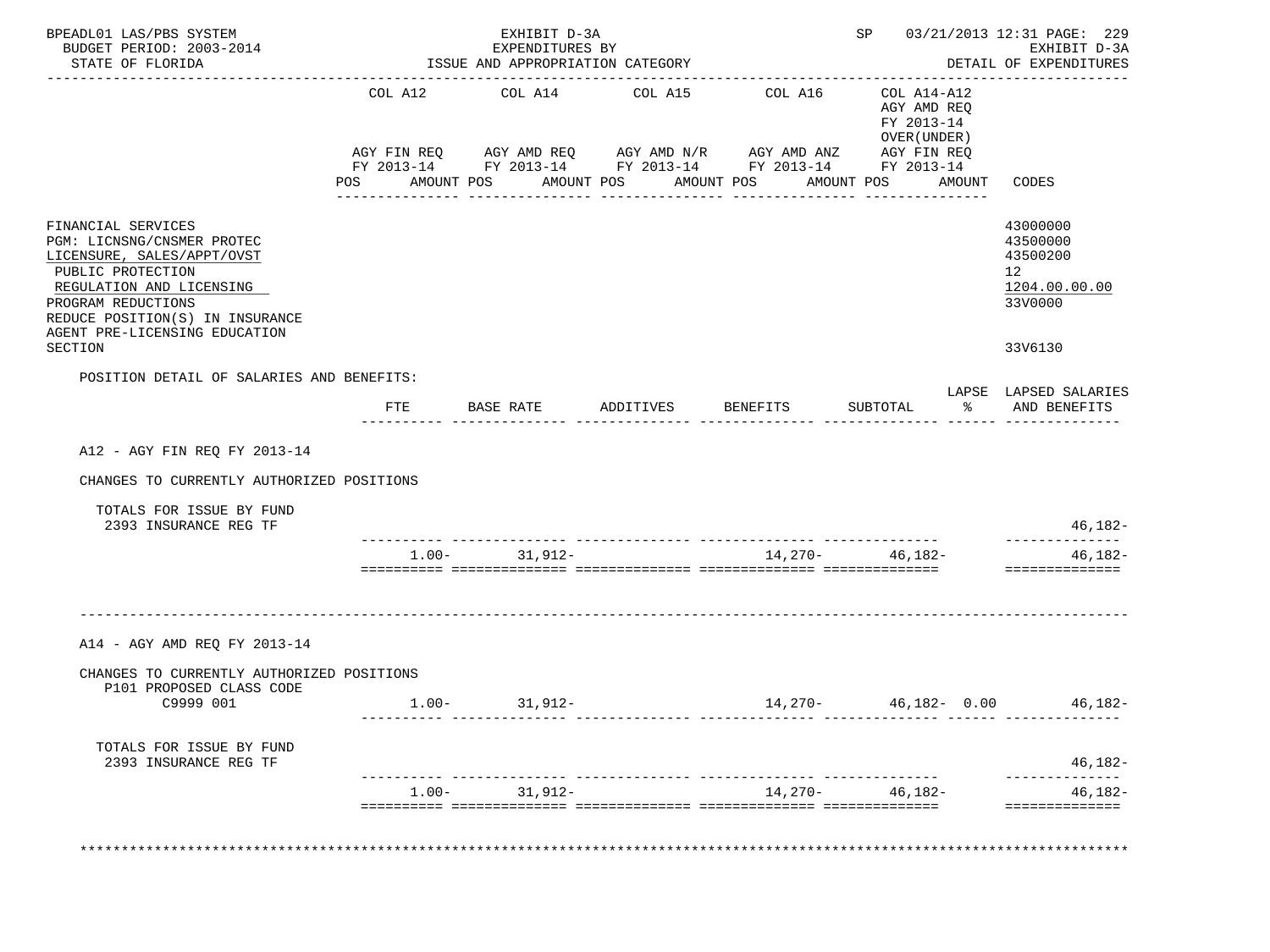| BPEADL01 LAS/PBS SYSTEM<br>BUDGET PERIOD: 2003-2014<br>STATE OF FLORIDA                                                                                                                                                                                     |                                      | EXHIBIT D-3A<br>EXPENDITURES BY<br>ISSUE AND APPROPRIATION CATEGORY |                                                                                                                                                    | SP 03/21/2013 12:31 PAGE: 230<br>EXHIBIT D-3A<br>DETAIL OF EXPENDITURES         |
|-------------------------------------------------------------------------------------------------------------------------------------------------------------------------------------------------------------------------------------------------------------|--------------------------------------|---------------------------------------------------------------------|----------------------------------------------------------------------------------------------------------------------------------------------------|---------------------------------------------------------------------------------|
|                                                                                                                                                                                                                                                             |                                      |                                                                     | COL A12 COL A14 COL A15 COL A16 COL A14-A12<br>AGY AMD REO<br>FY 2013-14<br>OVER (UNDER )                                                          |                                                                                 |
|                                                                                                                                                                                                                                                             | POS                                  | AMOUNT POS<br>AMOUNT POS                                            | AGY FIN REQ AGY AMD REQ AGY AMD N/R AGY AMD ANZ AGY FIN REQ FY 2013-14 FY 2013-14 FY 2013-14<br>AMOUNT POS<br>AMOUNT POS<br>AMOUNT<br>____________ | CODES                                                                           |
| FINANCIAL SERVICES<br>PGM: LICNSNG/CNSMER PROTEC<br>LICENSURE, SALES/APPT/OVST<br>PUBLIC PROTECTION<br>REGULATION AND LICENSING<br>PROGRAM REDUCTIONS<br>REDUCE POSITION(S) - AGENT AND<br>AGENCY SERVICES - CLERICAL STAFF<br>REDUCTION DUE TO OPERATIONAL |                                      |                                                                     |                                                                                                                                                    | 43000000<br>43500000<br>43500200<br>12 <sup>°</sup><br>1204.00.00.00<br>33V0000 |
| EFFICIENCIES<br>SALARY RATE<br>SALARY RATE 103,873- 103,873-                                                                                                                                                                                                |                                      |                                                                     |                                                                                                                                                    | 33V6170<br>000000                                                               |
| SALARIES AND BENEFITS                                                                                                                                                                                                                                       |                                      |                                                                     |                                                                                                                                                    | 010000                                                                          |
| INSURANCE REG TF                                                                                                                                                                                                                                            | $5.00 -$<br>-STATE 168,080- 168,080- | $5.00 -$                                                            |                                                                                                                                                    | 2393 1                                                                          |
| SPECIAL CATEGORIES<br>TR/DMS/HR SVCS/STW CONTRCT                                                                                                                                                                                                            |                                      |                                                                     |                                                                                                                                                    | 100000<br>107040                                                                |
| INSURANCE REG TF                                                                                                                                                                                                                                            | -STATE 1,780- 1,780-                 |                                                                     |                                                                                                                                                    | 2393 1                                                                          |
| TOTAL: REDUCE POSITION(S) - AGENT AND<br>AGENCY SERVICES - CLERICAL STAFF<br>REDUCTION DUE TO OPERATIONAL<br><b>EFFICIENCIES</b>                                                                                                                            |                                      |                                                                     |                                                                                                                                                    | 33V6170                                                                         |
| TOTAL POSITIONS 5.00-                                                                                                                                                                                                                                       |                                      | $5.00 -$                                                            |                                                                                                                                                    |                                                                                 |
| TOTAL ISSUE 169,860- 169,860-<br>TOTAL SALARY RATE 103,873- 103,873-                                                                                                                                                                                        |                                      |                                                                     |                                                                                                                                                    |                                                                                 |
|                                                                                                                                                                                                                                                             |                                      |                                                                     |                                                                                                                                                    |                                                                                 |
| AGENCY ISSUE NARRATIVE:<br>2013-2014 BUDGET YEAR NARRATIVE:                                                                                                                                                                                                 |                                      | IT COMPONENT? NO                                                    | Reference to Long-Range Program Plan: Goal 4. The department will protect the health, safety and welfare of the public.                            |                                                                                 |

LAW CHANGE REQUIRED: None

 Pursuant to s. 626.171 and s.626.172, F.S., applicants for licensure and owners, partners, sole proprietors, of an insurance agency are required to furnish fingerprints to the department as part of the application process. The above-listed sections also provides fingerprints are to be taken by a law enforcement agency or other entity approved by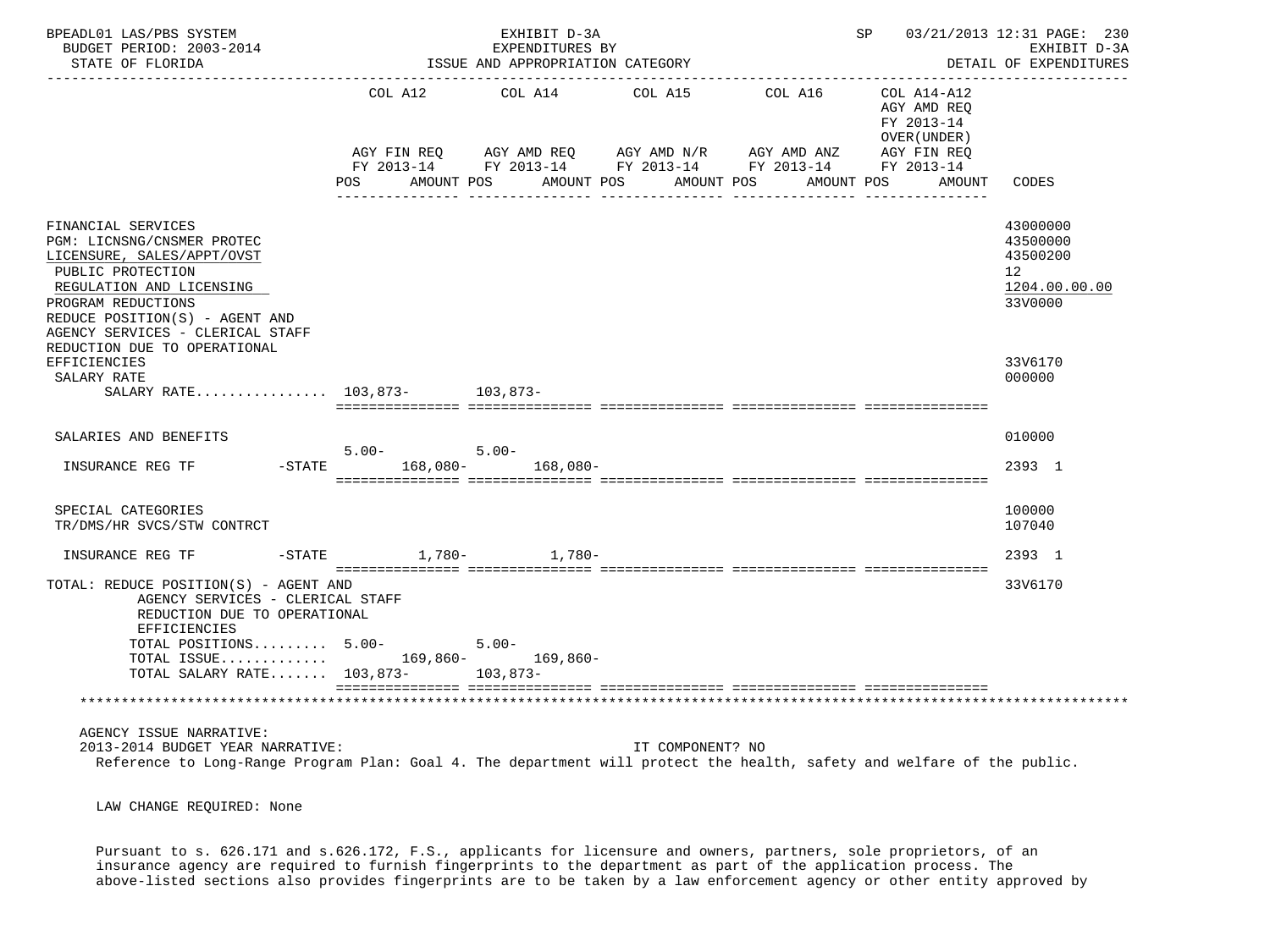| BPEADL01 LAS/PBS SYSTEM<br>BUDGET PERIOD: 2003-2014<br>STATE OF FLORIDA                               |         | EXHIBIT D-3A<br>EXPENDITURES BY<br>ISSUE AND APPROPRIATION CATEGORY |                                                                                                                                    |                 | <b>SP</b>                                                | 03/21/2013 12:31 PAGE: 231<br>EXHIBIT D-3A<br>DETAIL OF EXPENDITURES |
|-------------------------------------------------------------------------------------------------------|---------|---------------------------------------------------------------------|------------------------------------------------------------------------------------------------------------------------------------|-----------------|----------------------------------------------------------|----------------------------------------------------------------------|
|                                                                                                       | COL A12 |                                                                     | COL A14 COL A15 COL A16                                                                                                            | --------------- | COL A14-A12<br>AGY AMD REO<br>FY 2013-14<br>OVER (UNDER) |                                                                      |
|                                                                                                       | POS     |                                                                     | AGY FIN REO AGY AMD REO AGY AMD N/R AGY AMD ANZ<br>FY 2013-14 FY 2013-14 FY 2013-14 FY 2013-14<br>AMOUNT POS AMOUNT POS AMOUNT POS |                 | AGY FIN REO<br>FY 2013-14<br>AMOUNT POS<br>AMOUNT        | CODES                                                                |
| FINANCIAL SERVICES<br>PGM: LICNSNG/CNSMER PROTEC<br>LICENSURE, SALES/APPT/OVST                        |         |                                                                     |                                                                                                                                    |                 |                                                          | 43000000<br>43500000<br>43500200                                     |
| PUBLIC PROTECTION<br>REGULATION AND LICENSING<br>PROGRAM REDUCTIONS<br>REDUCE POSITION(S) - AGENT AND |         |                                                                     |                                                                                                                                    |                 |                                                          | 12 <sup>°</sup><br>1204.00.00.00<br>33V0000                          |
| AGENCY SERVICES - CLERICAL STAFF<br>REDUCTION DUE TO OPERATIONAL<br>EFFICIENCIES                      |         |                                                                     |                                                                                                                                    |                 |                                                          | 33V6170                                                              |

 the department. The division has contracts with vendors that will provide fingerprinting services for the department without the fingerprint cards having to be sent to the department.

 Elimination of the process of mailing and receiving paper fingerprint cards in house reduces the need for the 3 FTEs in the Bureau of Licensing. When non-resident persons apply, the applicants will contact the current fingerprint vendor to pay the fingerprint processing fee and obtain the fingerprint cards. The fingerprint cards will be pre-populated with the applicant's demographic information in order to reduce errors. Once the applicants have been fingerprinted, the completed cards are submitted back to the vendor. The vendor will then digitally scan the fingerprint cards and electronically submit the prints to the Florida Department of Law Enforcement which in turn will submit the images to the Federal Bureau of Investigation. The fingerprint results are then submitted to the Bureau of Licensing for review.

 The Bureau of Investigation is automating transmittal of investigative files; therefore, field office staff will no longer be required to compile and make copies of documents/files prior to mailing them to Tallahassee. Changes to Licensing's Automated Licensing Information System (ALIS) are in process that will provide the automation necessary for the investigative files to be scanned and electronically transmitted. The changes are currently being made through the division's current vendor and paid for with the division's current funding.

 This issue reduces (5) FTE and (169,860) in appropriation: (168,080) in salary and benefits and (1,780) in HR outsourcing. Of the 5 FTEs in this issue, 4 positions are vacant and 1 position is currently filled. Normal attrition within the division should allow any displaced employees to transfer to another critical function. \*\*\*\*\*\*\*\*\*\*\*\*\*\*\*\*\*\*\*\*\*\*\*\*\*\*\*\*\*\*\*\*\*\*\*\*\*\*\*\*\*\*\*\*\*\*\*\*\*\*\*\*\*\*\*\*\*\*\*\*\*\*\*\*\*\*\*\*\*\*\*\*\*\*\*\*\*\*\*\*\*\*\*\*\*\*\*\*\*\*\*\*\*\*\*\*\*\*\*\*\*\*\*\*\*\*\*\*\*\*\*\*\*\*\*\*\*\*\*\*\*\*\*\*\*\*\*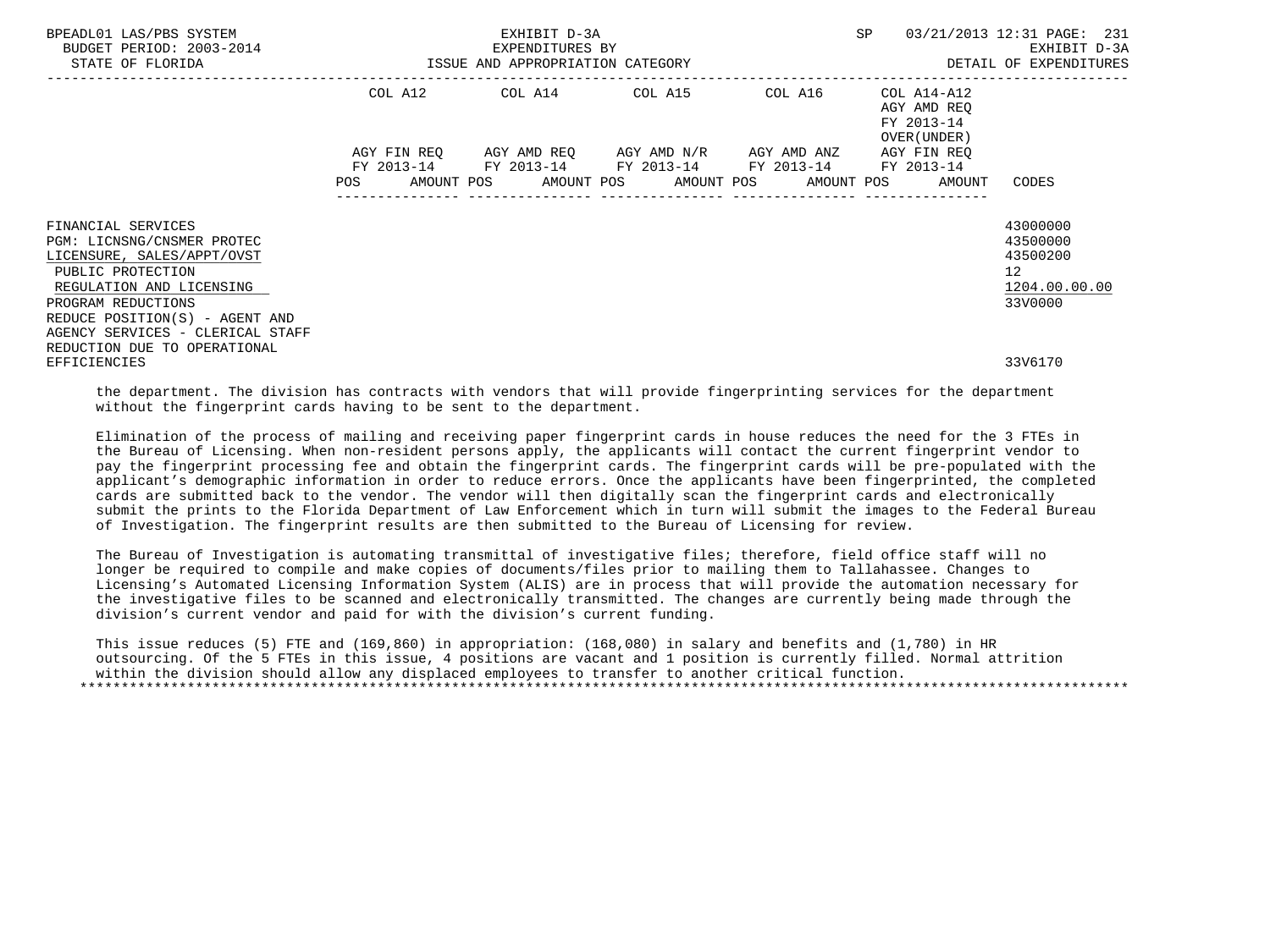| BPEADL01 LAS/PBS SYSTEM<br>BUDGET PERIOD: 2003-2014                                                                                                                                                                                                         |                       | EXHIBIT D-3A<br>EXPENDITURES BY  |                       |                                                                                                                                  |                                                                        |                  | SP 03/21/2013 12:31 PAGE: 232<br>EXHIBIT D-3A                      |
|-------------------------------------------------------------------------------------------------------------------------------------------------------------------------------------------------------------------------------------------------------------|-----------------------|----------------------------------|-----------------------|----------------------------------------------------------------------------------------------------------------------------------|------------------------------------------------------------------------|------------------|--------------------------------------------------------------------|
| STATE OF FLORIDA                                                                                                                                                                                                                                            |                       | ISSUE AND APPROPRIATION CATEGORY |                       |                                                                                                                                  |                                                                        |                  | DETAIL OF EXPENDITURES                                             |
|                                                                                                                                                                                                                                                             | COL A12<br><b>POS</b> | COL A14 COL A15<br>AMOUNT POS    | AMOUNT POS AMOUNT POS | COL A16<br>AGY FIN REQ AGY AMD REQ AGY AMD N/R AGY AMD ANZ AGY FIN REQ<br>FY 2013-14 FY 2013-14 FY 2013-14 FY 2013-14 FY 2013-14 | COL A14-A12<br>AGY AMD REQ<br>FY 2013-14<br>OVER (UNDER)<br>AMOUNT POS | AMOUNT           | CODES                                                              |
| FINANCIAL SERVICES<br>PGM: LICNSNG/CNSMER PROTEC<br>LICENSURE, SALES/APPT/OVST<br>PUBLIC PROTECTION<br>REGULATION AND LICENSING<br>PROGRAM REDUCTIONS<br>REDUCE POSITION(S) - AGENT AND<br>AGENCY SERVICES - CLERICAL STAFF<br>REDUCTION DUE TO OPERATIONAL |                       |                                  |                       |                                                                                                                                  |                                                                        |                  | 43000000<br>43500000<br>43500200<br>12<br>1204.00.00.00<br>33V0000 |
| EFFICIENCIES                                                                                                                                                                                                                                                |                       |                                  |                       |                                                                                                                                  |                                                                        |                  | 33V6170                                                            |
| POSITION DETAIL OF SALARIES AND BENEFITS:                                                                                                                                                                                                                   | FTE                   |                                  |                       |                                                                                                                                  |                                                                        | $\sim$ $\approx$ | LAPSE LAPSED SALARIES<br>AND BENEFITS                              |
|                                                                                                                                                                                                                                                             |                       |                                  |                       |                                                                                                                                  |                                                                        |                  |                                                                    |
| A12 - AGY FIN REQ FY 2013-14                                                                                                                                                                                                                                |                       |                                  |                       |                                                                                                                                  |                                                                        |                  |                                                                    |
| CHANGES TO CURRENTLY AUTHORIZED POSITIONS<br>P101 PROPOSED CLASS CODE<br>C9898 001                                                                                                                                                                          |                       | $5.00 - 103,873 -$               |                       | $64,207 - 168,080 - 0.00$ 168,080-                                                                                               |                                                                        |                  |                                                                    |
| TOTALS FOR ISSUE BY FUND<br>2393 INSURANCE REG TF                                                                                                                                                                                                           |                       |                                  |                       |                                                                                                                                  |                                                                        |                  | $168,080-$                                                         |
|                                                                                                                                                                                                                                                             |                       | $5.00 - 103,873 -$               |                       |                                                                                                                                  | $64,207 - 168,080 -$                                                   |                  | --------------<br>$168,080-$<br>==============                     |
| A14 - AGY AMD REQ FY 2013-14                                                                                                                                                                                                                                |                       |                                  |                       |                                                                                                                                  |                                                                        |                  |                                                                    |
| CHANGES TO CURRENTLY AUTHORIZED POSITIONS                                                                                                                                                                                                                   |                       |                                  |                       |                                                                                                                                  |                                                                        |                  |                                                                    |
| P101 PROPOSED CLASS CODE<br>C9898 001                                                                                                                                                                                                                       |                       | $5.00 - 103,873 -$               |                       |                                                                                                                                  |                                                                        |                  | $64,207 - 168,080 - 0.00$ 168,080-                                 |
| TOTALS FOR ISSUE BY FUND<br>2393 INSURANCE REG TF                                                                                                                                                                                                           |                       |                                  |                       |                                                                                                                                  |                                                                        |                  | $168,080-$                                                         |
|                                                                                                                                                                                                                                                             |                       | $5.00 - 103,873 -$               |                       |                                                                                                                                  | $64,207 - 168,080 -$                                                   |                  | 168,080-                                                           |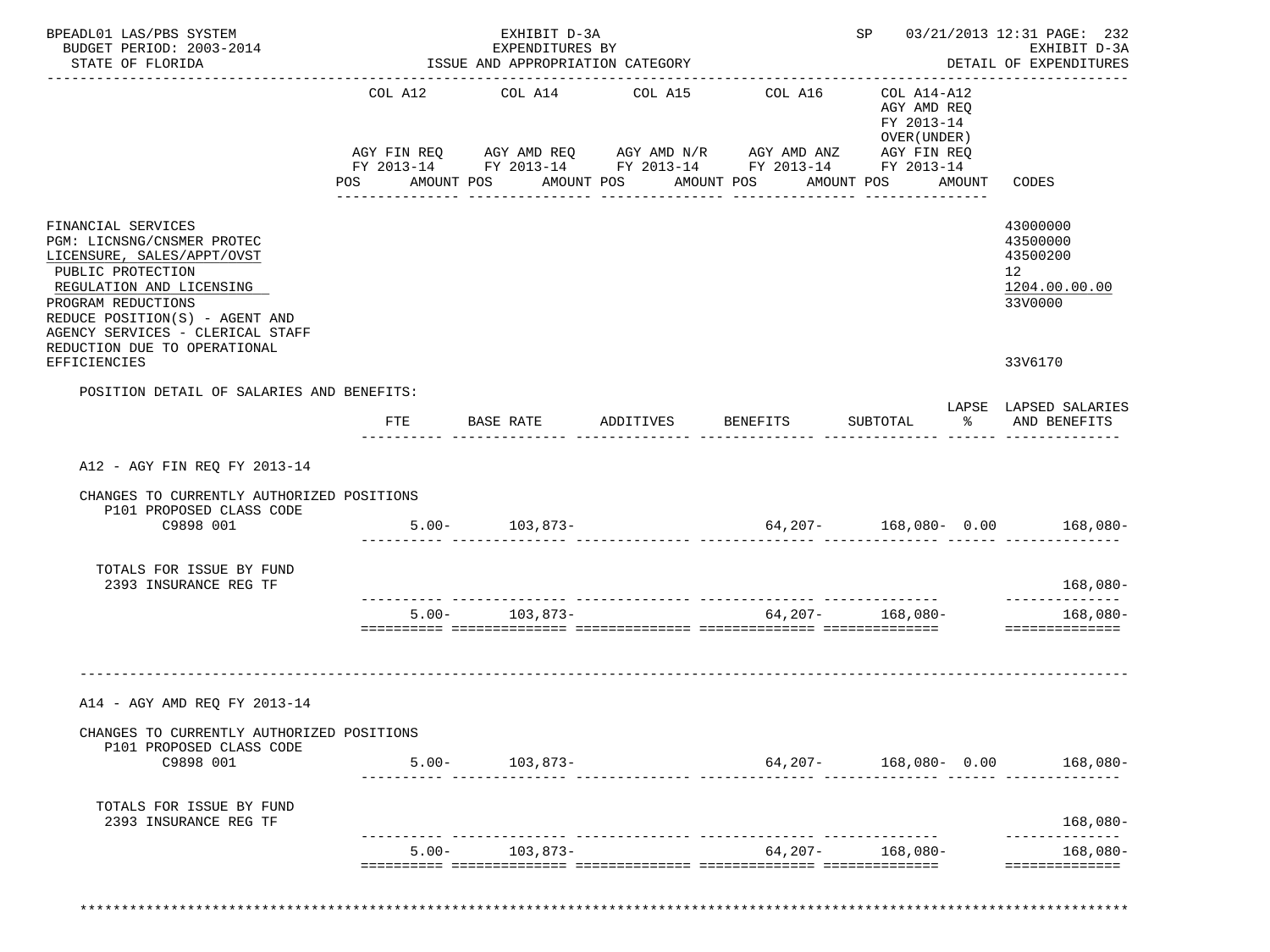| BPEADL01 LAS/PBS SYSTEM<br>BUDGET PERIOD: 2003-2014<br>STATE OF FLORIDA                                                         | ISSUE AND APPROPRIATION CATEGORY | EXHIBIT D-3A<br>EXPENDITURES BY |                                                                                                                                                         | <b>SP</b>                                                | 03/21/2013 12:31 PAGE: 233<br>EXHIBIT D-3A<br>DETAIL OF EXPENDITURES |  |  |
|---------------------------------------------------------------------------------------------------------------------------------|----------------------------------|---------------------------------|---------------------------------------------------------------------------------------------------------------------------------------------------------|----------------------------------------------------------|----------------------------------------------------------------------|--|--|
|                                                                                                                                 |                                  |                                 | COL A12 COL A14 COL A15 COL A16                                                                                                                         | COL A14-A12<br>AGY AMD REO<br>FY 2013-14<br>OVER (UNDER) |                                                                      |  |  |
|                                                                                                                                 | POS                              |                                 | AGY FIN REQ AGY AMD REQ AGY AMD N/R AGY AMD ANZ AGY FIN REQ<br>FY 2013-14 FY 2013-14 FY 2013-14 FY 2013-14<br>AMOUNT POS      AMOUNT POS     AMOUNT POS | FY 2013-14<br>AMOUNT POS<br>AMOUNT                       | CODES                                                                |  |  |
| FINANCIAL SERVICES<br>PGM: LICNSNG/CNSMER PROTEC<br>LICENSURE, SALES/APPT/OVST<br>PUBLIC PROTECTION<br>REGULATION AND LICENSING |                                  |                                 |                                                                                                                                                         |                                                          | 43000000<br>43500000<br>43500200<br>12 <sup>°</sup><br>1204.00.00.00 |  |  |
| TOTAL: REGULATION AND LICENSING<br>BY FUND TYPE                                                                                 |                                  |                                 |                                                                                                                                                         |                                                          | 1204.00.00.00                                                        |  |  |
| SALARY RATE $4,792,020$                                                                                                         | 122.00 121.00                    | 4,758,346                       |                                                                                                                                                         | $1.00-$<br>$33,674-$                                     | $16,426 - 2000$                                                      |  |  |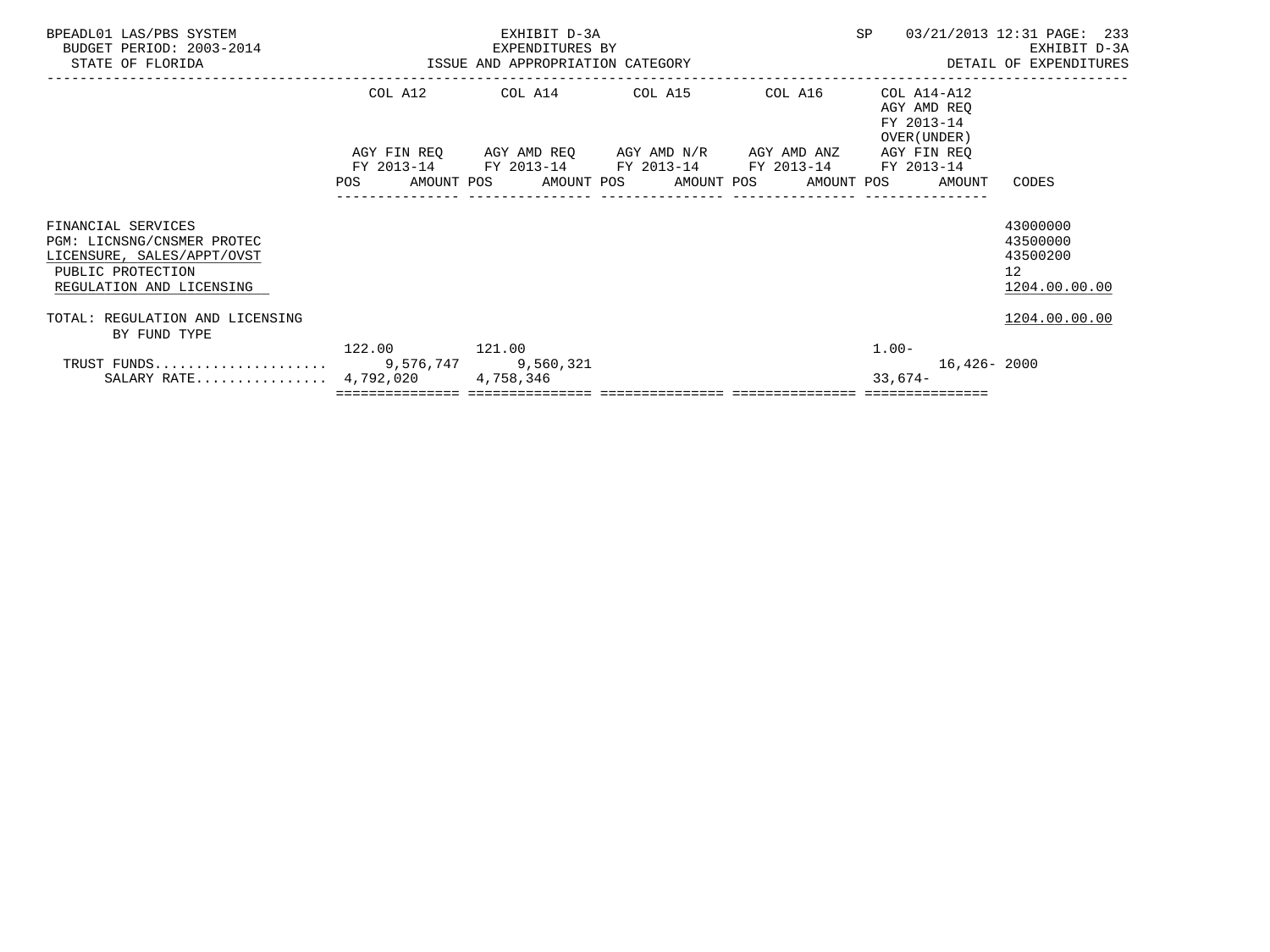| BPEADL01 LAS/PBS SYSTEM<br>BUDGET PERIOD: 2003-2014<br>STATE OF FLORIDA                                                                                                                                                         |                               | EXHIBIT D-3A<br>EXPENDITURES BY<br>ISSUE AND APPROPRIATION CATEGORY                                                                            |                       | ------------------------------ | SP 03/21/2013 12:31 PAGE: 234                                       | EXHIBIT D-3A<br>DETAIL OF EXPENDITURES                                                               |
|---------------------------------------------------------------------------------------------------------------------------------------------------------------------------------------------------------------------------------|-------------------------------|------------------------------------------------------------------------------------------------------------------------------------------------|-----------------------|--------------------------------|---------------------------------------------------------------------|------------------------------------------------------------------------------------------------------|
|                                                                                                                                                                                                                                 | COL A12<br>POS<br>AMOUNT POS  | COL A14<br>AGY FIN REQ AGY AMD REQ AGY AMD N/R AGY AMD ANZ AGY FIN REQ<br>FY 2013-14 FY 2013-14 FY 2013-14 FY 2013-14 FY 2013-14<br>AMOUNT POS | COL A15<br>AMOUNT POS | COL A16<br>AMOUNT POS          | COL A14-A12<br>AGY AMD REO<br>FY 2013-14<br>OVER (UNDER )<br>AMOUNT | CODES                                                                                                |
| FINANCIAL SERVICES<br>PGM: LICNSNG/CNSMER PROTEC<br>INSURANCE FRAUD<br>PUBLIC PROTECTION<br>CONSUMER SAFETY/PROTECTION<br>ESTIMATED EXPENDITURES<br>ESTIMATED EXPENDITURES - OPERATIONS<br>SALARY RATE<br>SALARY RATE 9,291,557 |                               | 9,291,557                                                                                                                                      |                       |                                |                                                                     | 43000000<br>43500000<br>43500300<br>12 <sup>°</sup><br>1205.00.00.00<br>1000000<br>1001000<br>000000 |
| SALARIES AND BENEFITS                                                                                                                                                                                                           | 193.00 193.00                 |                                                                                                                                                |                       |                                |                                                                     | 010000                                                                                               |
| INSURANCE REG TF                                                                                                                                                                                                                | -STATE 12,119,465 12,119,465  |                                                                                                                                                |                       |                                |                                                                     | 2393 1                                                                                               |
| OTHER PERSONAL SERVICES                                                                                                                                                                                                         |                               |                                                                                                                                                |                       |                                |                                                                     | 030000                                                                                               |
| INSURANCE REG TF                                                                                                                                                                                                                | $-$ STATE 45,000 45,000       |                                                                                                                                                |                       |                                |                                                                     | 2393 1                                                                                               |
| <b>EXPENSES</b>                                                                                                                                                                                                                 |                               |                                                                                                                                                |                       |                                |                                                                     | 040000                                                                                               |
| INSURANCE REG TF                                                                                                                                                                                                                | -STATE 1,951,619 1,951,619    |                                                                                                                                                |                       |                                |                                                                     | 2393 1                                                                                               |
| OPERATING CAPITAL OUTLAY                                                                                                                                                                                                        |                               |                                                                                                                                                |                       |                                |                                                                     | 060000                                                                                               |
| INSURANCE REG TF                                                                                                                                                                                                                | -STATE 103,635 103,635        |                                                                                                                                                |                       |                                |                                                                     | 2393 1                                                                                               |
| SPECIAL CATEGORIES<br>ACOUISITION/MOTOR VEHICLES                                                                                                                                                                                |                               |                                                                                                                                                |                       |                                |                                                                     | 100000<br>100021                                                                                     |
| INSURANCE REG TF                                                                                                                                                                                                                | -STATE 79,200 79,200          |                                                                                                                                                |                       |                                |                                                                     | 2393 1                                                                                               |
| TRANS TO JAC FOR PIP FRAUD                                                                                                                                                                                                      |                               |                                                                                                                                                |                       |                                |                                                                     | 100522                                                                                               |
| INSURANCE REG TF                                                                                                                                                                                                                | $-$ STATE 1,196,826 1,196,826 |                                                                                                                                                |                       |                                |                                                                     | 2393 1                                                                                               |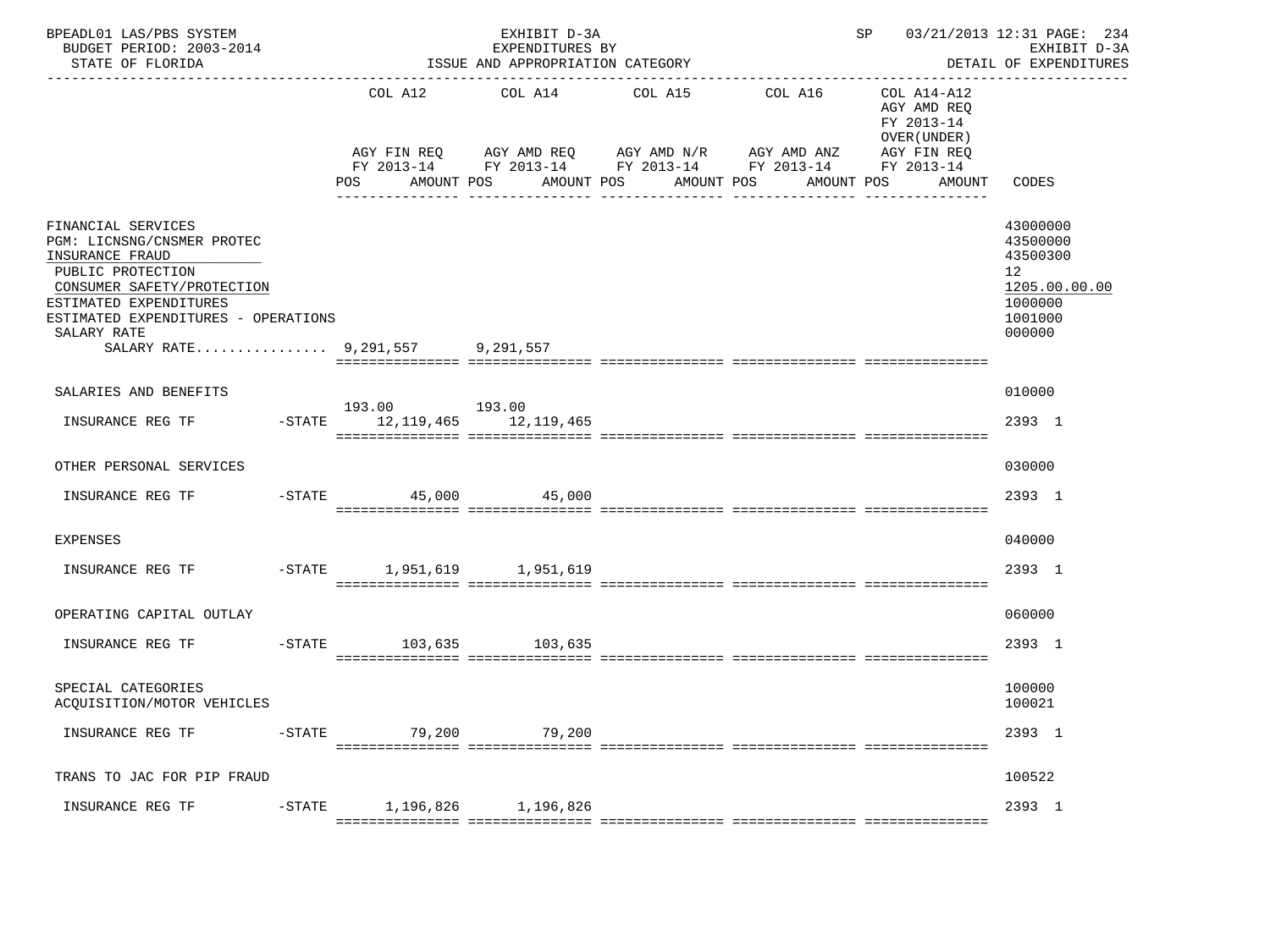| BPEADL01 LAS/PBS SYSTEM<br>BUDGET PERIOD: 2003-2014<br>STATE OF FLORIDA                                                                                                                                                              |           |            | EXHIBIT D-3A<br>EXPENDITURES BY<br>ISSUE AND APPROPRIATION CATEGORY |                                        |                                                                        | SP                                                       | 03/21/2013 12:31 PAGE: 235<br>EXHIBIT D-3A<br>DETAIL OF EXPENDITURES<br>------------------                     |
|--------------------------------------------------------------------------------------------------------------------------------------------------------------------------------------------------------------------------------------|-----------|------------|---------------------------------------------------------------------|----------------------------------------|------------------------------------------------------------------------|----------------------------------------------------------|----------------------------------------------------------------------------------------------------------------|
|                                                                                                                                                                                                                                      |           |            | COL A12 COL A14                                                     | COL A15                                | COL A16<br>AGY FIN REQ AGY AMD REQ AGY AMD N/R AGY AMD ANZ AGY FIN REQ | COL A14-A12<br>AGY AMD REQ<br>FY 2013-14<br>OVER (UNDER) |                                                                                                                |
|                                                                                                                                                                                                                                      |           | <b>POS</b> | AMOUNT POS                                                          | AMOUNT POS AMOUNT POS<br>------------- | FY 2013-14 FY 2013-14 FY 2013-14 FY 2013-14 FY 2013-14<br>AMOUNT POS   | AMOUNT                                                   | CODES                                                                                                          |
| FINANCIAL SERVICES<br>PGM: LICNSNG/CNSMER PROTEC<br>INSURANCE FRAUD<br>PUBLIC PROTECTION<br>CONSUMER SAFETY/PROTECTION<br>ESTIMATED EXPENDITURES<br>ESTIMATED EXPENDITURES - OPERATIONS<br>SPECIAL CATEGORIES<br>CONTRACTED SERVICES |           |            |                                                                     |                                        |                                                                        |                                                          | 43000000<br>43500000<br>43500300<br>12 <sup>°</sup><br>1205.00.00.00<br>1000000<br>1001000<br>100000<br>100777 |
| INSURANCE REG TF<br>FED LAW ENFORCEMENT TF                                                                                                                                                                                           |           | 50,000     | -STATE 214,617 214,617<br>NT TF -RECPNT 50,000 50,000<br>50,000     |                                        |                                                                        |                                                          | 2393 1<br>2719 9                                                                                               |
| TOTAL APPRO                                                                                                                                                                                                                          |           | 264,617    | 264,617                                                             |                                        |                                                                        |                                                          |                                                                                                                |
| OPERATION/MOTOR VEHICLES                                                                                                                                                                                                             |           |            |                                                                     |                                        |                                                                        |                                                          | 102289                                                                                                         |
| INSURANCE REG TF                                                                                                                                                                                                                     |           | $-STATE$   | 96,600 96,600                                                       |                                        |                                                                        |                                                          | 2393 1                                                                                                         |
| RISK MANAGEMENT INSURANCE                                                                                                                                                                                                            |           |            |                                                                     |                                        |                                                                        |                                                          | 103241                                                                                                         |
| INSURANCE REG TF                                                                                                                                                                                                                     |           |            | -STATE 155,002 155,002                                              |                                        |                                                                        |                                                          | 2393 1                                                                                                         |
| SALARY INCENTIVE PAYMENTS                                                                                                                                                                                                            |           |            |                                                                     |                                        |                                                                        |                                                          | 103290                                                                                                         |
| INSURANCE REG TF                                                                                                                                                                                                                     |           | $-STATE$   | 202,496 202,496                                                     |                                        |                                                                        |                                                          | 2393 1                                                                                                         |
| LEASE/PURCHASE/EOUIPMENT                                                                                                                                                                                                             |           |            |                                                                     |                                        |                                                                        |                                                          | 105281                                                                                                         |
| INSURANCE REG TF                                                                                                                                                                                                                     | $-STATE$  | 46,047     | 46,047                                                              |                                        |                                                                        |                                                          | 2393 1                                                                                                         |
| TR/DMS/HR SVCS/STW CONTRCT                                                                                                                                                                                                           |           |            |                                                                     |                                        |                                                                        |                                                          | 107040                                                                                                         |
| INSURANCE REG TF                                                                                                                                                                                                                     | $-$ STATE |            | 66,374 66,374                                                       |                                        |                                                                        |                                                          | 2393 1                                                                                                         |
| TOTAL: ESTIMATED EXPENDITURES - OPERATIONS<br>TOTAL POSITIONS 193.00<br>TOTAL ISSUE $16,326,881$<br>TOTAL SALARY RATE $9,291,557$                                                                                                    |           |            | 193.00<br>16,326,881<br>9,291,557                                   |                                        |                                                                        |                                                          | 1001000                                                                                                        |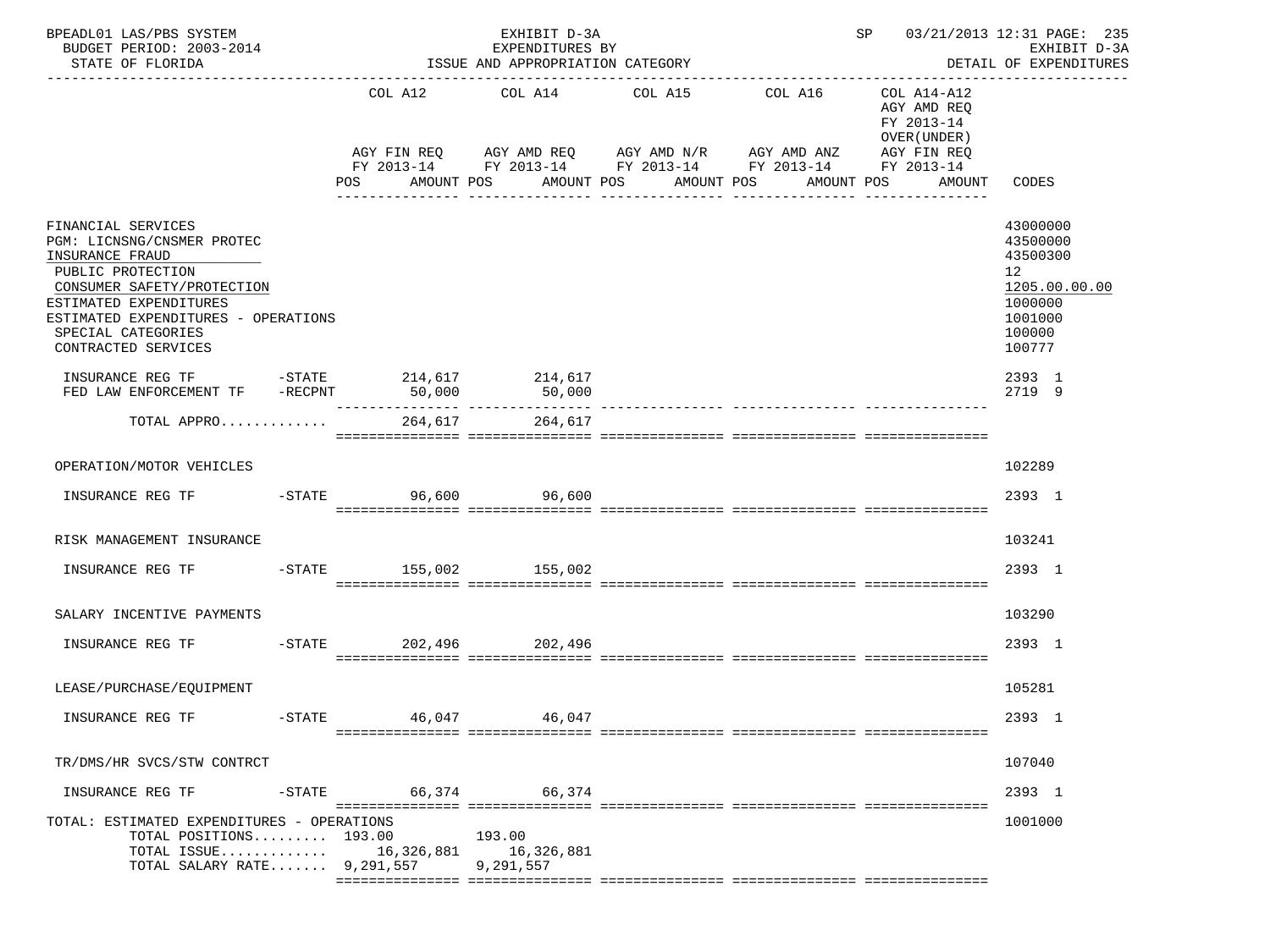| BPEADL01 LAS/PBS SYSTEM<br>BUDGET PERIOD: 2003-2014<br>STATE OF FLORIDA                                                                                                        |           |                                  | EXHIBIT D-3A<br>EXPENDITURES BY<br>ISSUE AND APPROPRIATION CATEGORY |                                                                                            |                        | SP                                                                                                    | 03/21/2013 12:31 PAGE: 236<br>EXHIBIT D-3A<br>DETAIL OF EXPENDITURES            |
|--------------------------------------------------------------------------------------------------------------------------------------------------------------------------------|-----------|----------------------------------|---------------------------------------------------------------------|--------------------------------------------------------------------------------------------|------------------------|-------------------------------------------------------------------------------------------------------|---------------------------------------------------------------------------------|
|                                                                                                                                                                                |           | COL A12<br>AGY FIN REO<br>POS DO | COL A14<br>AGY AMD REQ AGY AMD N/R<br>AMOUNT POS                    | COL A15<br>FY 2013-14 FY 2013-14 FY 2013-14 FY 2013-14 FY 2013-14<br>AMOUNT POS AMOUNT POS | COL A16<br>AGY AMD ANZ | COL A14-A12<br>AGY AMD REQ<br>FY 2013-14<br>OVER (UNDER)<br>AGY FIN REO<br>AMOUNT CODES<br>AMOUNT POS |                                                                                 |
|                                                                                                                                                                                |           |                                  |                                                                     |                                                                                            |                        |                                                                                                       |                                                                                 |
| FINANCIAL SERVICES<br>PGM: LICNSNG/CNSMER PROTEC<br>INSURANCE FRAUD<br>PUBLIC PROTECTION<br>CONSUMER SAFETY/PROTECTION<br>ESTIMATED EXPENDITURES<br>CASUALTY INSURANCE PREMIUM |           |                                  |                                                                     |                                                                                            |                        |                                                                                                       | 43000000<br>43500000<br>43500300<br>12 <sup>1</sup><br>1205.00.00.00<br>1000000 |
| ADJUSTMENT<br>SPECIAL CATEGORIES<br>RISK MANAGEMENT INSURANCE                                                                                                                  |           |                                  |                                                                     |                                                                                            |                        |                                                                                                       | 1001090<br>100000<br>103241                                                     |
|                                                                                                                                                                                |           |                                  |                                                                     |                                                                                            |                        |                                                                                                       | 2393 1                                                                          |
| FLORIDA RETIREMENT SYSTEM<br>CONTRIBUTION ADJUSTMENT FOR<br>FISCAL YEAR 2012-2013<br>SALARIES AND BENEFITS                                                                     |           |                                  |                                                                     |                                                                                            |                        |                                                                                                       | 1001240<br>010000                                                               |
| INSURANCE REG TF                                                                                                                                                               | $ STATE$  |                                  | 62,527 62,527                                                       |                                                                                            |                        |                                                                                                       | 2393 1                                                                          |
| SPECIAL CATEGORIES<br>TRANS TO JAC FOR PIP FRAUD                                                                                                                               |           |                                  |                                                                     |                                                                                            |                        |                                                                                                       | 100000<br>100522                                                                |
| INSURANCE REG TF                                                                                                                                                               | $-$ STATE |                                  | 687 — 100<br>687                                                    |                                                                                            |                        |                                                                                                       | 2393 1                                                                          |
| TOTAL: FLORIDA RETIREMENT SYSTEM<br>CONTRIBUTION ADJUSTMENT FOR<br>FISCAL YEAR 2012-2013<br>TOTAL ISSUE                                                                        |           |                                  | 63, 214 63, 214                                                     |                                                                                            |                        |                                                                                                       | 1001240                                                                         |
|                                                                                                                                                                                |           |                                  |                                                                     |                                                                                            |                        |                                                                                                       |                                                                                 |
| ADJUSTMENT TO STATE HEALTH<br>INSURANCE PREMIUM CONTRIBUTION -<br>FISCAL YEAR 2012-13<br>SALARIES AND BENEFITS                                                                 |           |                                  |                                                                     |                                                                                            |                        |                                                                                                       | 1001830<br>010000                                                               |
| INSURANCE REG TF                                                                                                                                                               |           | -STATE 22,338 22,338             |                                                                     |                                                                                            |                        |                                                                                                       | 2393 1                                                                          |
|                                                                                                                                                                                |           |                                  |                                                                     |                                                                                            |                        |                                                                                                       |                                                                                 |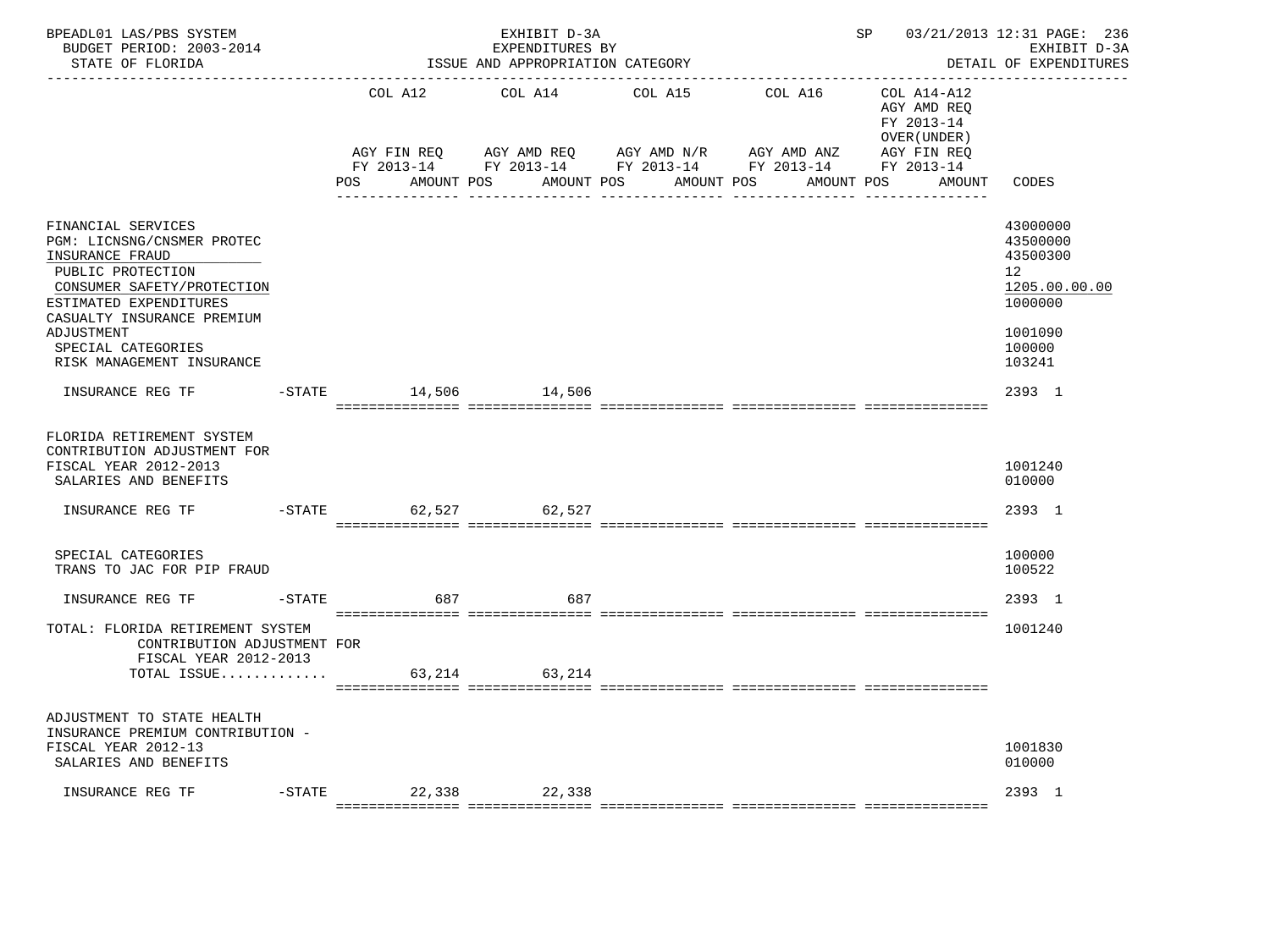| BPEADL01 LAS/PBS SYSTEM<br>BUDGET PERIOD: 2003-2014<br>STATE OF FLORIDA                                                                                                                                                                                                                                                                                                            |                       | EXHIBIT D-3A<br>EXPENDITURES BY<br>ISSUE AND APPROPRIATION CATEGORY                                                                                            |                       |                       | SP                                                                 | 03/21/2013 12:31 PAGE: 237<br>EXHIBIT D-3A<br>DETAIL OF EXPENDITURES                    |
|------------------------------------------------------------------------------------------------------------------------------------------------------------------------------------------------------------------------------------------------------------------------------------------------------------------------------------------------------------------------------------|-----------------------|----------------------------------------------------------------------------------------------------------------------------------------------------------------|-----------------------|-----------------------|--------------------------------------------------------------------|-----------------------------------------------------------------------------------------|
|                                                                                                                                                                                                                                                                                                                                                                                    | POS                   | COL A12 COL A14 COL A15<br>AGY FIN REQ AGY AMD REQ AGY AMD N/R AGY AMD ANZ AGY FIN REQ<br>FY 2013-14 FY 2013-14 FY 2013-14 FY 2013-14 FY 2013-14<br>AMOUNT POS | AMOUNT POS AMOUNT POS | COL A16<br>AMOUNT POS | COL A14-A12<br>AGY AMD REQ<br>FY 2013-14<br>OVER (UNDER)<br>AMOUNT | CODES                                                                                   |
| FINANCIAL SERVICES<br>PGM: LICNSNG/CNSMER PROTEC<br>INSURANCE FRAUD<br>PUBLIC PROTECTION<br>CONSUMER SAFETY/PROTECTION<br>ESTIMATED EXPENDITURES<br>ADJUSTMENT TO STATE HEALTH<br>INSURANCE PREMIUM CONTRIBUTION -<br>FISCAL YEAR 2012-13<br>SPECIAL CATEGORIES                                                                                                                    |                       |                                                                                                                                                                |                       |                       |                                                                    | 43000000<br>43500000<br>43500300<br>12<br>1205.00.00.00<br>1000000<br>1001830<br>100000 |
| TRANS TO JAC FOR PIP FRAUD                                                                                                                                                                                                                                                                                                                                                         | $-$ STATE<br>2,028    | 2,028                                                                                                                                                          |                       |                       |                                                                    | 100522<br>2393 1                                                                        |
| INSURANCE REG TF<br>TOTAL: ADJUSTMENT TO STATE HEALTH<br>INSURANCE PREMIUM CONTRIBUTION -<br>FISCAL YEAR 2012-13<br>TOTAL ISSUE                                                                                                                                                                                                                                                    |                       | 24,366 24,366                                                                                                                                                  |                       |                       |                                                                    | 1001830                                                                                 |
| REALLOCATION OF HUMAN RESOURCES<br>OUTSOURCING<br>SPECIAL CATEGORIES<br>TR/DMS/HR SVCS/STW CONTRCT                                                                                                                                                                                                                                                                                 |                       |                                                                                                                                                                |                       |                       |                                                                    | 1005900<br>100000<br>107040                                                             |
| INSURANCE REG TF                                                                                                                                                                                                                                                                                                                                                                   |                       |                                                                                                                                                                |                       |                       |                                                                    | 2393 1                                                                                  |
| ADJUSTMENTS TO CURRENT YEAR<br>ESTIMATED EXPENDITURES<br>REALIGNMENT OF LEASE OR<br>LEASE-PURCHASE EQUIPMENT - DEDUCT<br>EXPENSES                                                                                                                                                                                                                                                  |                       |                                                                                                                                                                |                       |                       |                                                                    | 1600000<br>160M010<br>040000                                                            |
| INSURANCE REG TF                                                                                                                                                                                                                                                                                                                                                                   | $1,000-$<br>$-$ STATE | $1,000-$                                                                                                                                                       |                       |                       |                                                                    | 2393 1                                                                                  |
|                                                                                                                                                                                                                                                                                                                                                                                    |                       |                                                                                                                                                                |                       |                       |                                                                    |                                                                                         |
| AGENCY ISSUE NARRATIVE:<br>2013-2014 BUDGET YEAR NARRATIVE:<br>This issue further aligns budget in the correct appropriation category for lease/lease purchase expenditures. A major<br>change in the FY 2012-13 instructions required departments to satisfy the requirements of Ch. 2011-45, L.O.F. (SB 1314).<br>This issue nets to zero with corresponding issue code 160M020. |                       |                                                                                                                                                                | IT COMPONENT? NO      |                       |                                                                    |                                                                                         |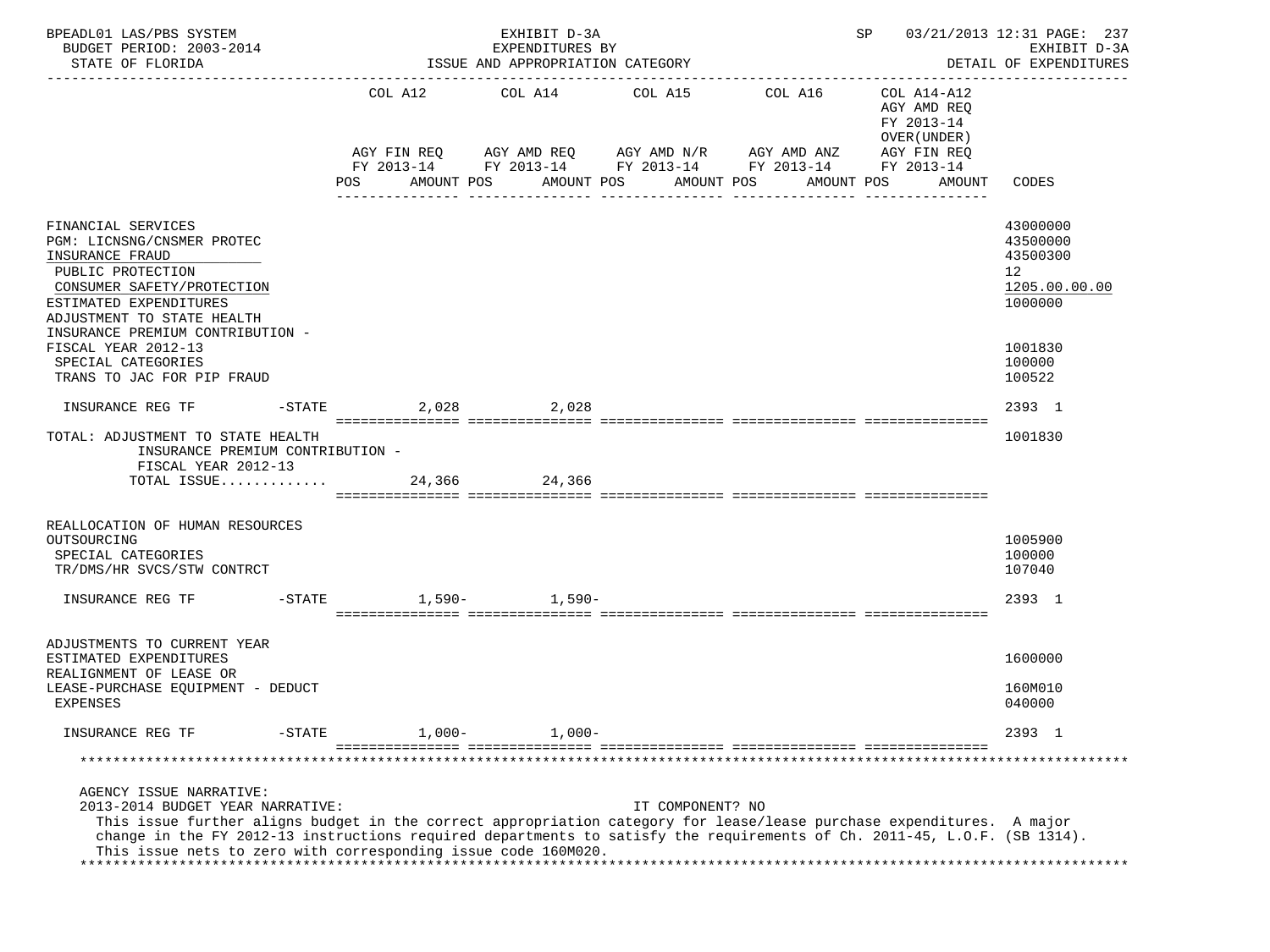| BPEADL01 LAS/PBS SYSTEM<br>BUDGET PERIOD: 2003-2014<br>STATE OF FLORIDA                                                                                                                                                                                                                                                                                                            | ____________________________                                     | EXHIBIT D-3A<br>EXPENDITURES BY<br>ISSUE AND APPROPRIATION CATEGORY |                                      |                                                                          | SP                                                                                                 | 03/21/2013 12:31 PAGE: 238<br>EXHIBIT D-3A<br>DETAIL OF EXPENDITURES                                           |
|------------------------------------------------------------------------------------------------------------------------------------------------------------------------------------------------------------------------------------------------------------------------------------------------------------------------------------------------------------------------------------|------------------------------------------------------------------|---------------------------------------------------------------------|--------------------------------------|--------------------------------------------------------------------------|----------------------------------------------------------------------------------------------------|----------------------------------------------------------------------------------------------------------------|
|                                                                                                                                                                                                                                                                                                                                                                                    | COL A12<br>AGY FIN REO<br>FY 2013-14<br><b>POS</b><br>AMOUNT POS | COL A14<br>AGY AMD REO<br>AMOUNT POS                                | COL A15<br>AGY AMD N/R<br>AMOUNT POS | COL A16<br>AGY AMD ANZ<br>FY 2013-14 FY 2013-14 FY 2013-14<br>AMOUNT POS | $COL A14- A12$<br>AGY AMD REQ<br>FY 2013-14<br>OVER (UNDER)<br>AGY FIN REO<br>FY 2013-14<br>AMOUNT | CODES                                                                                                          |
| FINANCIAL SERVICES<br>PGM: LICNSNG/CNSMER PROTEC<br>INSURANCE FRAUD<br>PUBLIC PROTECTION<br>CONSUMER SAFETY/PROTECTION<br>ADJUSTMENTS TO CURRENT YEAR<br>ESTIMATED EXPENDITURES<br>REALIGNMENT OF LEASE OR<br>LEASE-PURCHASE EQUIPMENT - ADD<br>SPECIAL CATEGORIES<br>LEASE/PURCHASE/EQUIPMENT                                                                                     |                                                                  |                                                                     |                                      |                                                                          |                                                                                                    | 43000000<br>43500000<br>43500300<br>12 <sup>°</sup><br>1205.00.00.00<br>1600000<br>160M020<br>100000<br>105281 |
| INSURANCE REG TF<br>$-STATE$                                                                                                                                                                                                                                                                                                                                                       | 1,000                                                            | 1,000                                                               |                                      |                                                                          |                                                                                                    | 2393 1                                                                                                         |
|                                                                                                                                                                                                                                                                                                                                                                                    |                                                                  |                                                                     |                                      |                                                                          |                                                                                                    |                                                                                                                |
| AGENCY ISSUE NARRATIVE:<br>2013-2014 BUDGET YEAR NARRATIVE:<br>This issue further aligns budget in the correct appropriation category for lease/lease purchase expenditures. A major<br>change in the FY 2012-13 instructions required departments to satisfy the requirements of Ch. 2011-45, L.O.F. (SB 1314).<br>This issue nets to zero with corresponding issue code 160M010. |                                                                  |                                                                     | IT COMPONENT? NO                     |                                                                          |                                                                                                    |                                                                                                                |
| REAPPROVAL OF CURRENT YEAR BUDGET<br>AMENDMENT - MOVE LEGAL STAFF FROM<br>FRAUD TO LEGAL - DEDUCT<br>SALARY RATE<br>SALARY RATE 107,803- 107,803-                                                                                                                                                                                                                                  |                                                                  |                                                                     |                                      |                                                                          |                                                                                                    | 1600640<br>000000                                                                                              |
| SALARIES AND BENEFITS                                                                                                                                                                                                                                                                                                                                                              |                                                                  |                                                                     |                                      |                                                                          |                                                                                                    | 010000                                                                                                         |
| INSURANCE REG TF<br>-STATE                                                                                                                                                                                                                                                                                                                                                         | $2.00 -$                                                         | $2.00 -$<br>$138,467-138,467-$                                      |                                      |                                                                          |                                                                                                    | 2393 1                                                                                                         |
| <b>EXPENSES</b>                                                                                                                                                                                                                                                                                                                                                                    |                                                                  |                                                                     |                                      |                                                                          |                                                                                                    | 040000                                                                                                         |
| $-STATE$<br>INSURANCE REG TF                                                                                                                                                                                                                                                                                                                                                       | $3,600-$                                                         | $3,600-$                                                            |                                      |                                                                          |                                                                                                    | 2393 1                                                                                                         |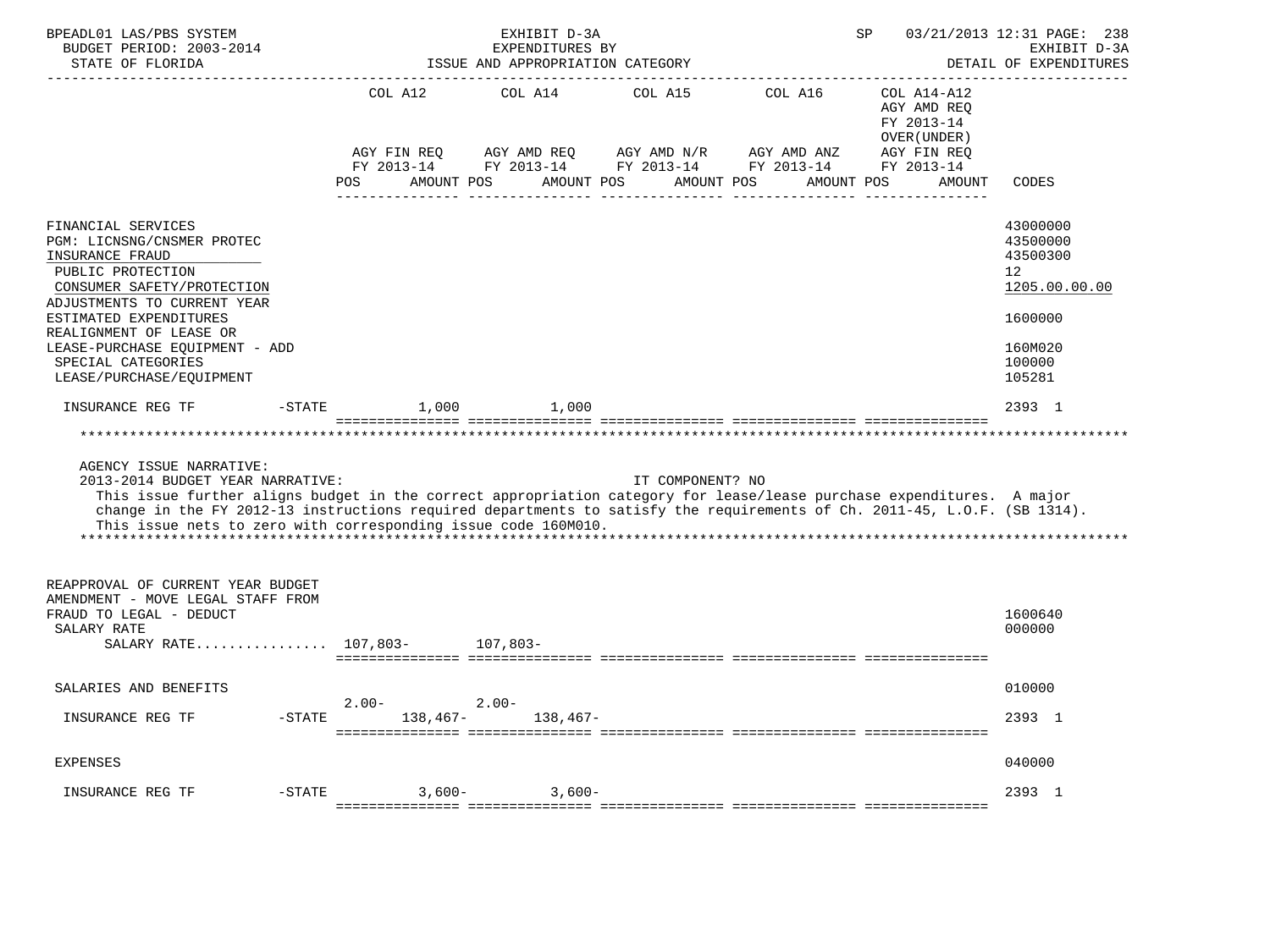| BPEADL01 LAS/PBS SYSTEM<br>BUDGET PERIOD: 2003-2014<br>STATE OF FLORIDA                                                                                                                                                                                                                                                                  |               | EXHIBIT D-3A<br>EXPENDITURES BY<br>ISSUE AND APPROPRIATION CATEGORY |                  |                                                                                                                                                          | SP                                                                               | 03/21/2013 12:31 PAGE: 239<br>EXHIBIT D-3A<br>DETAIL OF EXPENDITURES                              |
|------------------------------------------------------------------------------------------------------------------------------------------------------------------------------------------------------------------------------------------------------------------------------------------------------------------------------------------|---------------|---------------------------------------------------------------------|------------------|----------------------------------------------------------------------------------------------------------------------------------------------------------|----------------------------------------------------------------------------------|---------------------------------------------------------------------------------------------------|
|                                                                                                                                                                                                                                                                                                                                          | POS           | AMOUNT POS AMOUNT POS AMOUNT POS                                    |                  | COL A12 COL A14 COL A15 COL A16 COL A14-A12<br>AGY FIN REQ AGY AMD REQ AGY AMD N/R AGY AMD ANZ<br>FY 2013-14 FY 2013-14 FY 2013-14 FY 2013-14 FY 2013-14 | AGY AMD REQ<br>FY 2013-14<br>OVER (UNDER)<br>AGY FIN REO<br>AMOUNT POS<br>AMOUNT | CODES                                                                                             |
| FINANCIAL SERVICES<br>PGM: LICNSNG/CNSMER PROTEC<br>INSURANCE FRAUD<br>PUBLIC PROTECTION<br>CONSUMER SAFETY/PROTECTION<br>ADJUSTMENTS TO CURRENT YEAR<br>ESTIMATED EXPENDITURES<br>REAPPROVAL OF CURRENT YEAR BUDGET<br>AMENDMENT - MOVE LEGAL STAFF FROM<br>FRAUD TO LEGAL - DEDUCT<br>SPECIAL CATEGORIES<br>TR/DMS/HR SVCS/STW CONTRCT |               |                                                                     |                  |                                                                                                                                                          |                                                                                  | 43000000<br>43500000<br>43500300<br>12<br>1205.00.00.00<br>1600000<br>1600640<br>100000<br>107040 |
| INSURANCE REG TF<br>$-$ STATE                                                                                                                                                                                                                                                                                                            | $712 - 712 -$ |                                                                     |                  |                                                                                                                                                          |                                                                                  | 2393 1                                                                                            |
| TOTAL: REAPPROVAL OF CURRENT YEAR BUDGET<br>AMENDMENT - MOVE LEGAL STAFF FROM<br>FRAUD TO LEGAL - DEDUCT<br>TOTAL POSITIONS 2.00-<br>TOTAL ISSUE 142,779- 142,779-<br>TOTAL SALARY RATE 107,803- 107,803-                                                                                                                                |               | $2.00 -$                                                            |                  |                                                                                                                                                          |                                                                                  | 1600640                                                                                           |
|                                                                                                                                                                                                                                                                                                                                          |               |                                                                     |                  |                                                                                                                                                          |                                                                                  |                                                                                                   |
| AGENCY ISSUE NARRATIVE:<br>2013-2014 BUDGET YEAR NARRATIVE:<br>Issue Title: Re-approval of current year budget amendment - move Legal staff from Fraud to Legal                                                                                                                                                                          |               |                                                                     | IT COMPONENT? NO |                                                                                                                                                          |                                                                                  |                                                                                                   |
| Issue Description:                                                                                                                                                                                                                                                                                                                       |               |                                                                     |                  |                                                                                                                                                          |                                                                                  |                                                                                                   |
| This issue is for the re-approval of the current year budget amendment approved on 6/29/2012. Agency amendment 13-05<br>(EOG Log# B0049) moves two (2) FTE performing legal duties, and the associated budget, from the Division of Insurance                                                                                            |               |                                                                     |                  |                                                                                                                                                          |                                                                                  |                                                                                                   |

Fraud to the Division of Legal Services.

\*\*\*\*\*\*\*\*\*\*\*\*\*\*\*\*\*\*\*\*\*\*\*\*\*\*\*\*\*\*\*\*\*\*\*\*\*\*\*\*\*\*\*\*\*\*\*\*\*\*\*\*\*\*\*\*\*\*\*\*\*\*\*\*\*\*\*\*\*\*\*\*\*\*\*\*\*\*\*\*\*\*\*\*\*\*\*\*\*\*\*\*\*\*\*\*\*\*\*\*\*\*\*\*\*\*\*\*\*\*\*\*\*\*\*\*\*\*\*\*\*\*\*\*\*\*\*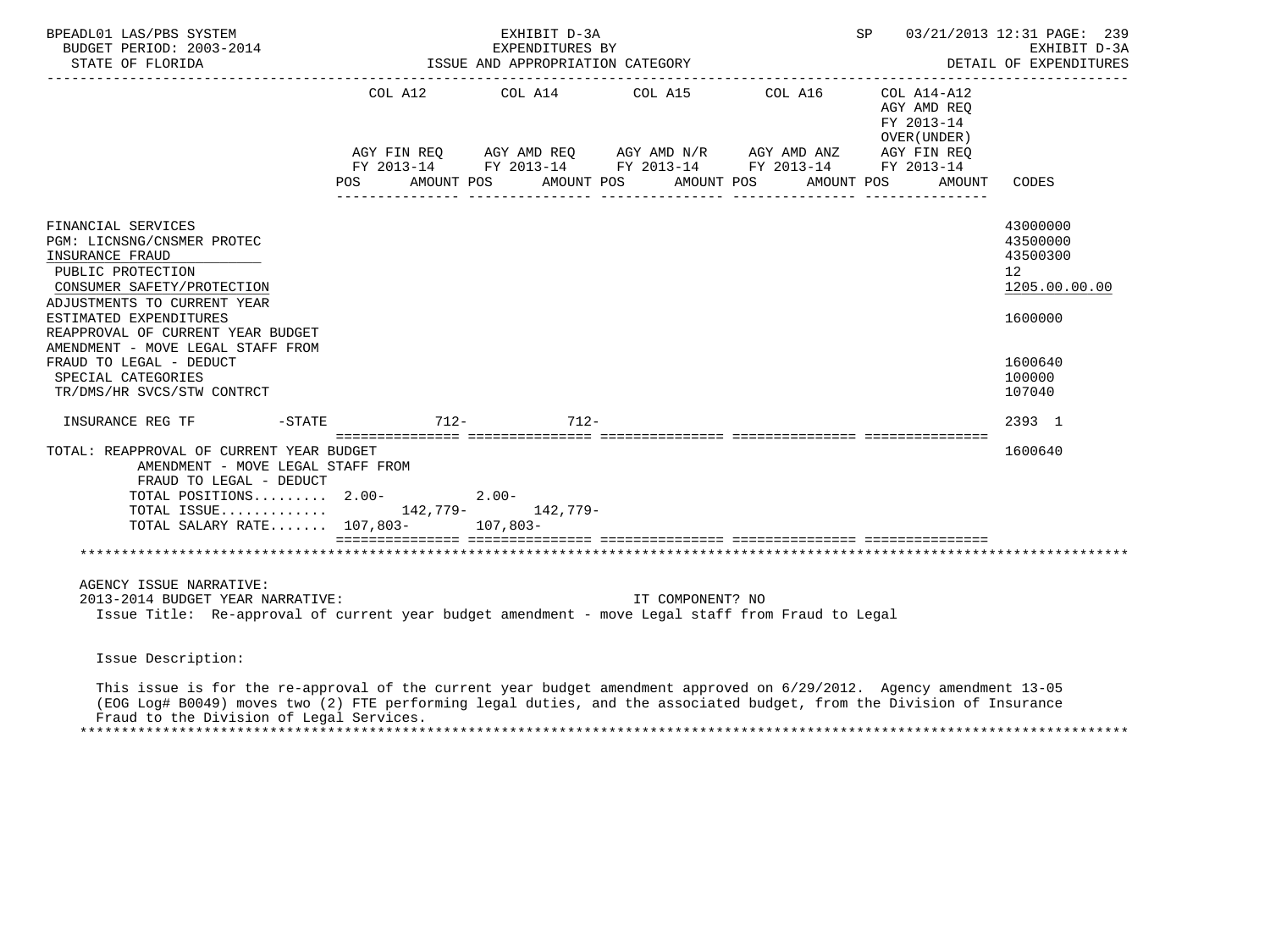| BPEADL01 LAS/PBS SYSTEM<br>BUDGET PERIOD: 2003-2014<br>STATE OF FLORIDA                                                                                                                                                                                                              |            | EXHIBIT D-3A<br>EXPENDITURES BY<br>ISSUE AND APPROPRIATION CATEGORY<br>-------------------------------------- |                                                     | SP 03/21/2013 12:31 PAGE: 240<br>EXHIBIT D-3A<br>DETAIL OF EXPENDITURES                                                                             |                                                                                           |        |                                                                                            |
|--------------------------------------------------------------------------------------------------------------------------------------------------------------------------------------------------------------------------------------------------------------------------------------|------------|---------------------------------------------------------------------------------------------------------------|-----------------------------------------------------|-----------------------------------------------------------------------------------------------------------------------------------------------------|-------------------------------------------------------------------------------------------|--------|--------------------------------------------------------------------------------------------|
|                                                                                                                                                                                                                                                                                      | <b>POS</b> | COL A12 COL A14<br>AMOUNT POS<br>---------------                                                              | COL A15<br>AMOUNT POS AMOUNT POS<br>_______________ | COL A16<br>AGY FIN REQ AGY AMD REQ AGY AMD N/R AGY AMD ANZ AGY FIN REQ<br>FY 2013-14 FY 2013-14 FY 2013-14 FY 2013-14 FY 2013-14<br>--------------- | COL A14-A12<br>AGY AMD REQ<br>FY 2013-14<br>OVER (UNDER)<br>AMOUNT POS<br>--------------- | AMOUNT | CODES                                                                                      |
| FINANCIAL SERVICES<br>PGM: LICNSNG/CNSMER PROTEC<br>INSURANCE FRAUD<br>PUBLIC PROTECTION<br>CONSUMER SAFETY/PROTECTION<br>ADJUSTMENTS TO CURRENT YEAR<br>ESTIMATED EXPENDITURES<br>REAPPROVAL OF CURRENT YEAR BUDGET<br>AMENDMENT - MOVE LEGAL STAFF FROM<br>FRAUD TO LEGAL - DEDUCT |            |                                                                                                               |                                                     |                                                                                                                                                     |                                                                                           |        | 43000000<br>43500000<br>43500300<br>12 <sup>°</sup><br>1205.00.00.00<br>1600000<br>1600640 |
| POSITION DETAIL OF SALARIES AND BENEFITS:                                                                                                                                                                                                                                            | FTE        | BASE RATE                                                                                                     | ADDITIVES                                           | <b>BENEFITS</b>                                                                                                                                     | SUBTOTAL                                                                                  | ႜ      | LAPSE LAPSED SALARIES<br>AND BENEFITS                                                      |
| A12 - AGY FIN REO FY 2013-14<br>CHANGES TO CURRENTLY AUTHORIZED POSITIONS<br>7738 SENIOR ATTORNEY<br>C0575 001<br>TOTALS FOR ISSUE BY FUND                                                                                                                                           |            | $2.00 - 102,608 -$                                                                                            |                                                     | $35,859-138,467-0.00$ 138,467-                                                                                                                      |                                                                                           |        |                                                                                            |
| 2393 INSURANCE REG TF                                                                                                                                                                                                                                                                |            | $2.00 - 102,608 -$                                                                                            |                                                     |                                                                                                                                                     | $35,859-138,467-$                                                                         |        | $138,467-$<br>--------------<br>$138,467-$<br>==============                               |
| RA06 RATE ADJ - NO FTE - NO SALARY - NO BENEFITS<br>C9998 001                                                                                                                                                                                                                        |            | $5,195-$                                                                                                      |                                                     |                                                                                                                                                     |                                                                                           |        |                                                                                            |
| TOTAL SALARY RATE                                                                                                                                                                                                                                                                    |            | $5,195-$<br>=========================                                                                         |                                                     |                                                                                                                                                     |                                                                                           |        | ==============                                                                             |
| A14 - AGY AMD REQ FY 2013-14                                                                                                                                                                                                                                                         |            |                                                                                                               |                                                     |                                                                                                                                                     |                                                                                           |        |                                                                                            |
| CHANGES TO CURRENTLY AUTHORIZED POSITIONS<br>7738 SENIOR ATTORNEY<br>C0575 001                                                                                                                                                                                                       | $2.00 -$   | $102,608-$                                                                                                    |                                                     |                                                                                                                                                     |                                                                                           |        | $35,859-$ 138,467- 0.00 138,467-                                                           |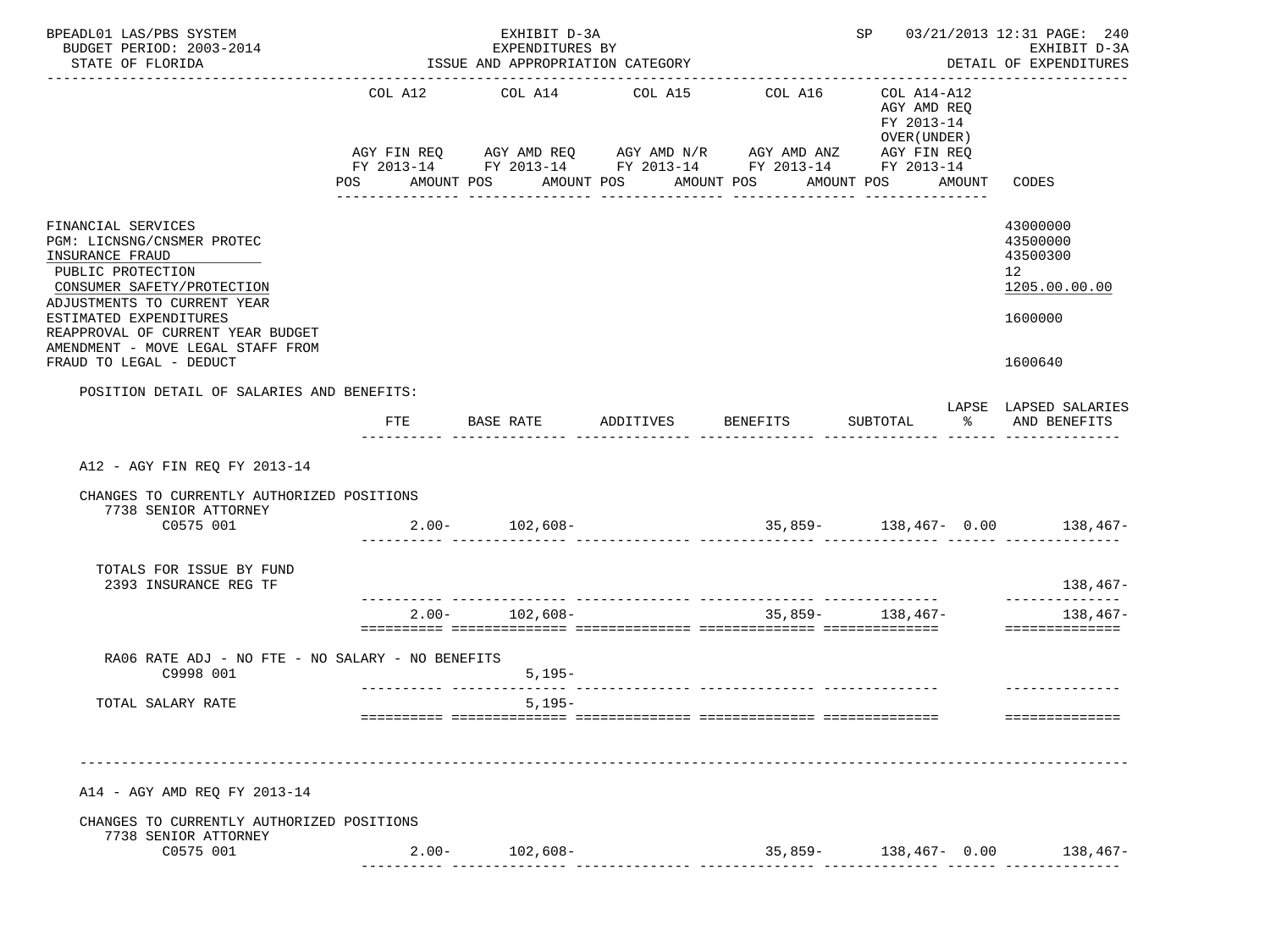| BUDGET PERIOD: 2003-2014<br>STATE OF FLORIDA                                                                                                                                                                                                                                                                                      |            |               | EXHIBIT D-3A<br>EXPENDITURES BY<br>ISSUE AND APPROPRIATION CATEGORY |                                           |                                                                                                                                  |                                                                        |   | SP 03/21/2013 12:31 PAGE: 241<br>EXHIBIT D-3A<br>DETAIL OF EXPENDITURES<br>. _ _ _ _ _ _ _ _ _ _ _ _ _ _ _ _ _ |
|-----------------------------------------------------------------------------------------------------------------------------------------------------------------------------------------------------------------------------------------------------------------------------------------------------------------------------------|------------|---------------|---------------------------------------------------------------------|-------------------------------------------|----------------------------------------------------------------------------------------------------------------------------------|------------------------------------------------------------------------|---|----------------------------------------------------------------------------------------------------------------|
|                                                                                                                                                                                                                                                                                                                                   | <b>POS</b> | AMOUNT POS    | COL A12 COL A14 COL A15                                             | AMOUNT POS AMOUNT POS<br>________________ | COL A16<br>AGY FIN REQ AGY AMD REQ AGY AMD N/R AGY AMD ANZ AGY FIN REQ<br>FY 2013-14 FY 2013-14 FY 2013-14 FY 2013-14 FY 2013-14 | COL A14-A12<br>AGY AMD REQ<br>FY 2013-14<br>OVER (UNDER)<br>AMOUNT POS |   | AMOUNT CODES                                                                                                   |
| FINANCIAL SERVICES<br>PGM: LICNSNG/CNSMER PROTEC<br>INSURANCE FRAUD<br>PUBLIC PROTECTION<br>CONSUMER SAFETY/PROTECTION<br>ADJUSTMENTS TO CURRENT YEAR<br>ESTIMATED EXPENDITURES<br>REAPPROVAL OF CURRENT YEAR BUDGET<br>AMENDMENT - MOVE LEGAL STAFF FROM<br>FRAUD TO LEGAL - DEDUCT<br>POSITION DETAIL OF SALARIES AND BENEFITS: |            |               |                                                                     |                                           |                                                                                                                                  |                                                                        |   | 43000000<br>43500000<br>43500300<br>12 <sup>°</sup><br>1205.00.00.00<br>1600000<br>1600640                     |
|                                                                                                                                                                                                                                                                                                                                   |            | FTE BASE RATE |                                                                     | ADDITIVES                                 | <b>BENEFITS</b>                                                                                                                  | SUBTOTAL                                                               | ိ | LAPSE LAPSED SALARIES<br>AND BENEFITS                                                                          |
| A14 - AGY AMD REO FY 2013-14                                                                                                                                                                                                                                                                                                      |            |               |                                                                     |                                           |                                                                                                                                  |                                                                        |   |                                                                                                                |
| CHANGES TO CURRENTLY AUTHORIZED POSITIONS                                                                                                                                                                                                                                                                                         |            |               |                                                                     |                                           |                                                                                                                                  |                                                                        |   |                                                                                                                |
| TOTALS FOR ISSUE BY FUND<br>2393 INSURANCE REG TF                                                                                                                                                                                                                                                                                 |            |               |                                                                     |                                           |                                                                                                                                  |                                                                        |   | $138,467-$<br>--------------                                                                                   |
|                                                                                                                                                                                                                                                                                                                                   |            |               | $2.00 - 102.608 -$                                                  |                                           |                                                                                                                                  | $35.859 - 138.467 -$                                                   |   | $138.467-$                                                                                                     |
|                                                                                                                                                                                                                                                                                                                                   |            |               |                                                                     |                                           |                                                                                                                                  |                                                                        |   | ==============                                                                                                 |
|                                                                                                                                                                                                                                                                                                                                   |            |               |                                                                     |                                           |                                                                                                                                  |                                                                        |   |                                                                                                                |
| RA06 RATE ADJ - NO FTE - NO SALARY - NO BENEFITS<br>C9998 001                                                                                                                                                                                                                                                                     |            |               | $5.195 -$                                                           |                                           |                                                                                                                                  |                                                                        |   |                                                                                                                |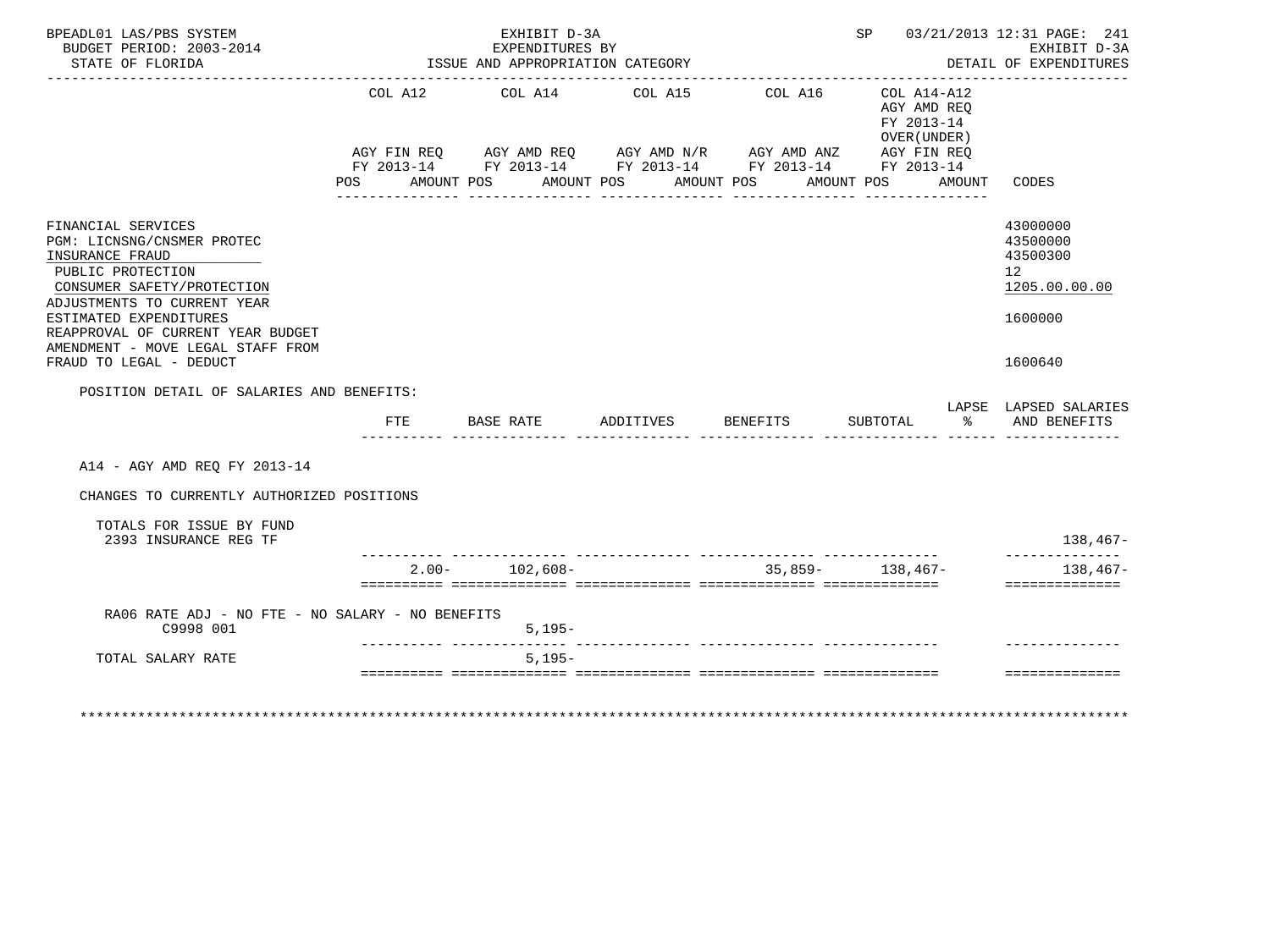| BPEADL01 LAS/PBS SYSTEM<br>BUDGET PERIOD: 2003-2014<br>STATE OF FLORIDA                                                                                                                                                                                                                                                                                                                                                                                                                                                                                                                                                                                                                        |                       | EXHIBIT D-3A<br>EXPENDITURES BY<br>ISSUE AND APPROPRIATION CATEGORY                                                                            |                       | SP              | 03/21/2013 12:31 PAGE: 242<br>EXHIBIT D-3A<br>DETAIL OF EXPENDITURES             |                                                                                                      |
|------------------------------------------------------------------------------------------------------------------------------------------------------------------------------------------------------------------------------------------------------------------------------------------------------------------------------------------------------------------------------------------------------------------------------------------------------------------------------------------------------------------------------------------------------------------------------------------------------------------------------------------------------------------------------------------------|-----------------------|------------------------------------------------------------------------------------------------------------------------------------------------|-----------------------|-----------------|----------------------------------------------------------------------------------|------------------------------------------------------------------------------------------------------|
|                                                                                                                                                                                                                                                                                                                                                                                                                                                                                                                                                                                                                                                                                                | COL A12<br><b>POS</b> | COL A14<br>AGY FIN REQ AGY AMD REQ AGY AMD N/R AGY AMD ANZ AGY FIN REQ<br>FY 2013-14 FY 2013-14 FY 2013-14 FY 2013-14 FY 2013-14<br>AMOUNT POS | AMOUNT POS AMOUNT POS | COL A15 COL A16 | COL A14-A12<br>AGY AMD REQ<br>FY 2013-14<br>OVER (UNDER)<br>AMOUNT POS<br>AMOUNT | CODES                                                                                                |
| FINANCIAL SERVICES<br>PGM: LICNSNG/CNSMER PROTEC<br>INSURANCE FRAUD<br>PUBLIC PROTECTION<br>CONSUMER SAFETY/PROTECTION<br>ESTIMATED EXPENDITURES REALIGNMENT<br>REALIGN CURRENT POSITIONS TO<br>FULFILL MISSION CRITICAL FUNCTIONS<br>- ADD<br>SALARIES AND BENEFITS                                                                                                                                                                                                                                                                                                                                                                                                                           |                       |                                                                                                                                                |                       |                 |                                                                                  | 43000000<br>43500000<br>43500300<br>12 <sup>°</sup><br>1205.00.00.00<br>2000000<br>2000110<br>010000 |
| INSURANCE REG TF<br>-STATE                                                                                                                                                                                                                                                                                                                                                                                                                                                                                                                                                                                                                                                                     |                       | 31,795                                                                                                                                         |                       |                 |                                                                                  | 31,795 2393 1                                                                                        |
| AGENCY ISSUE NARRATIVE:<br>2013-2014 BUDGET YEAR NARRATIVE:<br>Amended 2013-14 Narrative after February 1, 2013.<br>This issue is in support of the Chief Financial Officer's philosophy of focusing on core mission, reducing unnecessary<br>activities, and using regulatory reviews to find areas where reallocation of resources will allow the department to<br>fulfill the mission critical functions most effectively without significantly increasing the number of FTE in the<br>department. The department has realigned 20 of the 27 vacant (180+ days) positions in various budget entities; the<br>remaining seven vacant positions are deleted.<br>Summary: This is a new issue. |                       |                                                                                                                                                | IT COMPONENT? NO      |                 |                                                                                  |                                                                                                      |
| POSITION DETAIL OF SALARIES AND BENEFITS:                                                                                                                                                                                                                                                                                                                                                                                                                                                                                                                                                                                                                                                      | FTE                   | BASE RATE ADDITIVES BENEFITS                                                                                                                   |                       |                 | SUBTOTAL<br>ႜႜႜႜႜ                                                                | LAPSE LAPSED SALARIES<br>AND BENEFITS                                                                |
| A14 - AGY AMD REO FY 2013-14                                                                                                                                                                                                                                                                                                                                                                                                                                                                                                                                                                                                                                                                   |                       |                                                                                                                                                |                       |                 |                                                                                  |                                                                                                      |
| CHANGES TO CURRENTLY AUTHORIZED POSITIONS<br>OTHER SALARY AMOUNT<br>2393 INSURANCE REG TF                                                                                                                                                                                                                                                                                                                                                                                                                                                                                                                                                                                                      |                       |                                                                                                                                                |                       |                 |                                                                                  | 31,795                                                                                               |
|                                                                                                                                                                                                                                                                                                                                                                                                                                                                                                                                                                                                                                                                                                |                       |                                                                                                                                                |                       |                 |                                                                                  | 31,795<br>==============                                                                             |
|                                                                                                                                                                                                                                                                                                                                                                                                                                                                                                                                                                                                                                                                                                |                       |                                                                                                                                                |                       |                 |                                                                                  |                                                                                                      |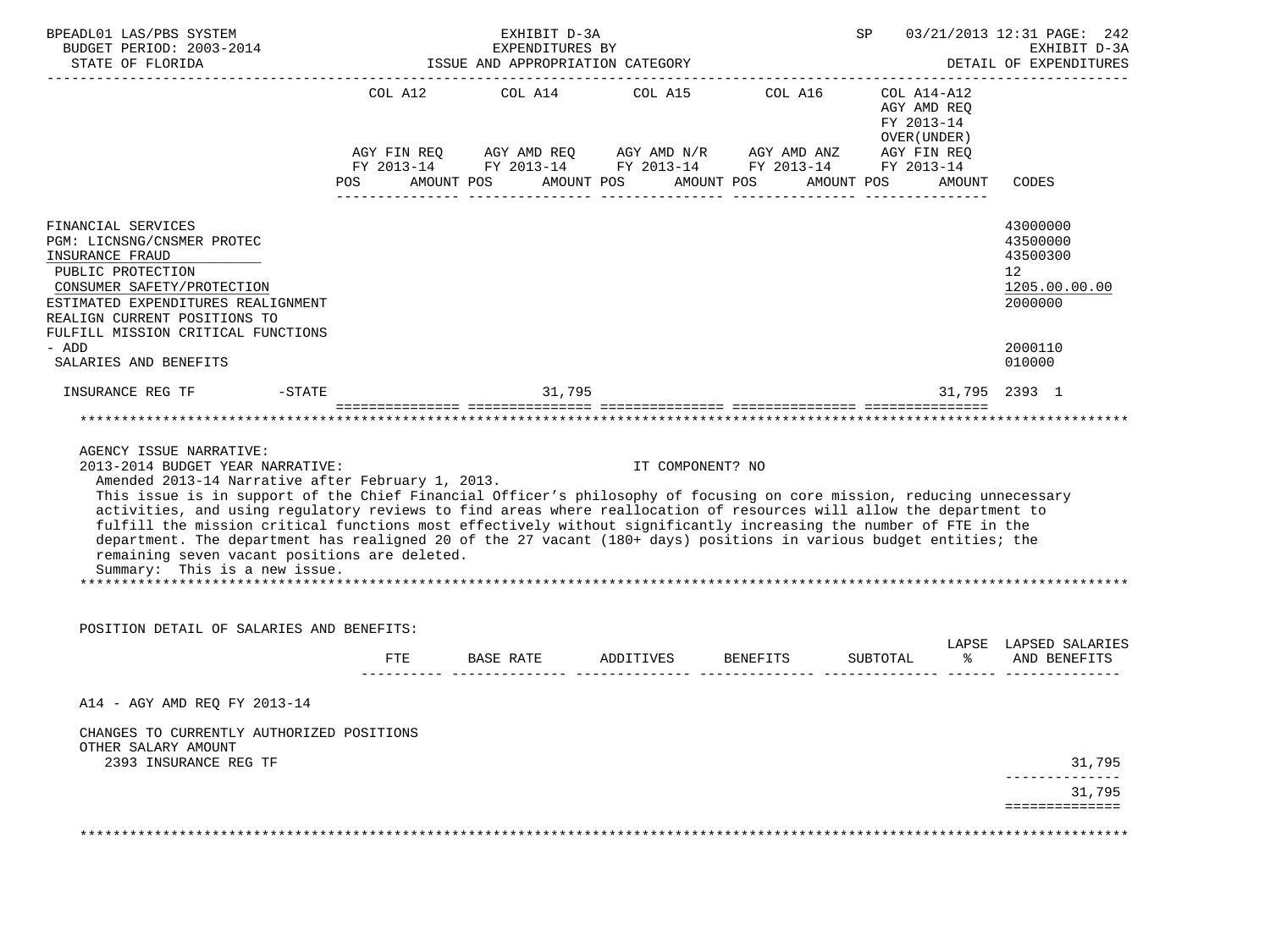| BPEADL01 LAS/PBS SYSTEM<br>BUDGET PERIOD: 2003-2014<br>STATE OF FLORIDA                                                                                                                                                                                                                                                                                                                                                                                                                                                                                                                                                                                                                                            |                                                                                   | EXHIBIT D-3A<br>EXPENDITURES BY<br>ISSUE AND APPROPRIATION CATEGORY |                                                  |                                                           | SP                                                                                                     | 03/21/2013 12:31 PAGE: 243<br>EXHIBIT D-3A<br>DETAIL OF EXPENDITURES            |
|--------------------------------------------------------------------------------------------------------------------------------------------------------------------------------------------------------------------------------------------------------------------------------------------------------------------------------------------------------------------------------------------------------------------------------------------------------------------------------------------------------------------------------------------------------------------------------------------------------------------------------------------------------------------------------------------------------------------|-----------------------------------------------------------------------------------|---------------------------------------------------------------------|--------------------------------------------------|-----------------------------------------------------------|--------------------------------------------------------------------------------------------------------|---------------------------------------------------------------------------------|
|                                                                                                                                                                                                                                                                                                                                                                                                                                                                                                                                                                                                                                                                                                                    | COL A12<br>AGY FIN REO<br>FY 2013-14<br>AMOUNT POS<br><b>POS</b>                  | COL A14<br>AGY AMD REO<br>AMOUNT POS                                | COL A15<br>AGY AMD N/R AGY AMD ANZ<br>AMOUNT POS | COL A16<br>FY 2013-14 FY 2013-14 FY 2013-14<br>AMOUNT POS | COL A14-A12<br>AGY AMD REO<br>FY 2013-14<br>OVER (UNDER)<br>AGY FIN REQ<br>FY 2013-14<br><b>AMOUNT</b> | CODES                                                                           |
| FINANCIAL SERVICES<br>PGM: LICNSNG/CNSMER PROTEC<br>INSURANCE FRAUD<br>PUBLIC PROTECTION<br>CONSUMER SAFETY/PROTECTION<br>ESTIMATED EXPENDITURES REALIGNMENT<br>REALIGN BUDGET AUTHORITY BETWEEN<br>CATEGORIES TO MATCH ANTICIPATED                                                                                                                                                                                                                                                                                                                                                                                                                                                                                |                                                                                   |                                                                     |                                                  |                                                           |                                                                                                        | 43000000<br>43500000<br>43500300<br>12 <sup>°</sup><br>1205.00.00.00<br>2000000 |
| RECURRING OPERATING EXPENDITURES -<br>ADD<br>SPECIAL CATEGORIES<br>OPERATION/MOTOR VEHICLES                                                                                                                                                                                                                                                                                                                                                                                                                                                                                                                                                                                                                        |                                                                                   |                                                                     |                                                  |                                                           |                                                                                                        | 2000140<br>100000<br>102289                                                     |
| INSURANCE REG TF<br>$-$ STATE                                                                                                                                                                                                                                                                                                                                                                                                                                                                                                                                                                                                                                                                                      | 50,000                                                                            | 50,000                                                              |                                                  |                                                           |                                                                                                        | 2393 1                                                                          |
|                                                                                                                                                                                                                                                                                                                                                                                                                                                                                                                                                                                                                                                                                                                    | <u> soosoosoosoos soosoosoosoosa soosoosoosoosa soosoosoosoosa aseosoosoosoos</u> |                                                                     |                                                  |                                                           |                                                                                                        |                                                                                 |
| AGENCY ISSUE NARRATIVE:<br>2013-2014 BUDGET YEAR NARRATIVE:<br>This issue is the add side of a budget authority realignment throughout the Department of Financial Services proper<br>(excluding Office of Insurance Regulation and Office of Financial Regulation). The realignment of budget was first<br>approved in FY 2012-13 General Appropriation Act. This issue continues that practice and appropriates budget from<br>various categories, except salaries, to various categories where there is additional budget need. This issue with<br>corresponding issue code 2000130 will net to zero at the department level. If the budget/fund is general revenue, this<br>also nets to zero at a fund level. |                                                                                   |                                                                     | IT COMPONENT? NO                                 |                                                           |                                                                                                        |                                                                                 |
| NONRECURRING EXPENDITURES<br>REPLACEMENT OF STATEWIDE LAW                                                                                                                                                                                                                                                                                                                                                                                                                                                                                                                                                                                                                                                          |                                                                                   |                                                                     |                                                  |                                                           |                                                                                                        | 2100000                                                                         |
| ENFORCEMENT RADIO EQUIPMENT<br>OPERATING CAPITAL OUTLAY                                                                                                                                                                                                                                                                                                                                                                                                                                                                                                                                                                                                                                                            |                                                                                   |                                                                     |                                                  |                                                           |                                                                                                        | 2103144<br>060000                                                               |
| $-$ STATE<br>INSURANCE REG TF                                                                                                                                                                                                                                                                                                                                                                                                                                                                                                                                                                                                                                                                                      |                                                                                   | $79,935 - 79,935 -$                                                 |                                                  |                                                           |                                                                                                        | 2393 1                                                                          |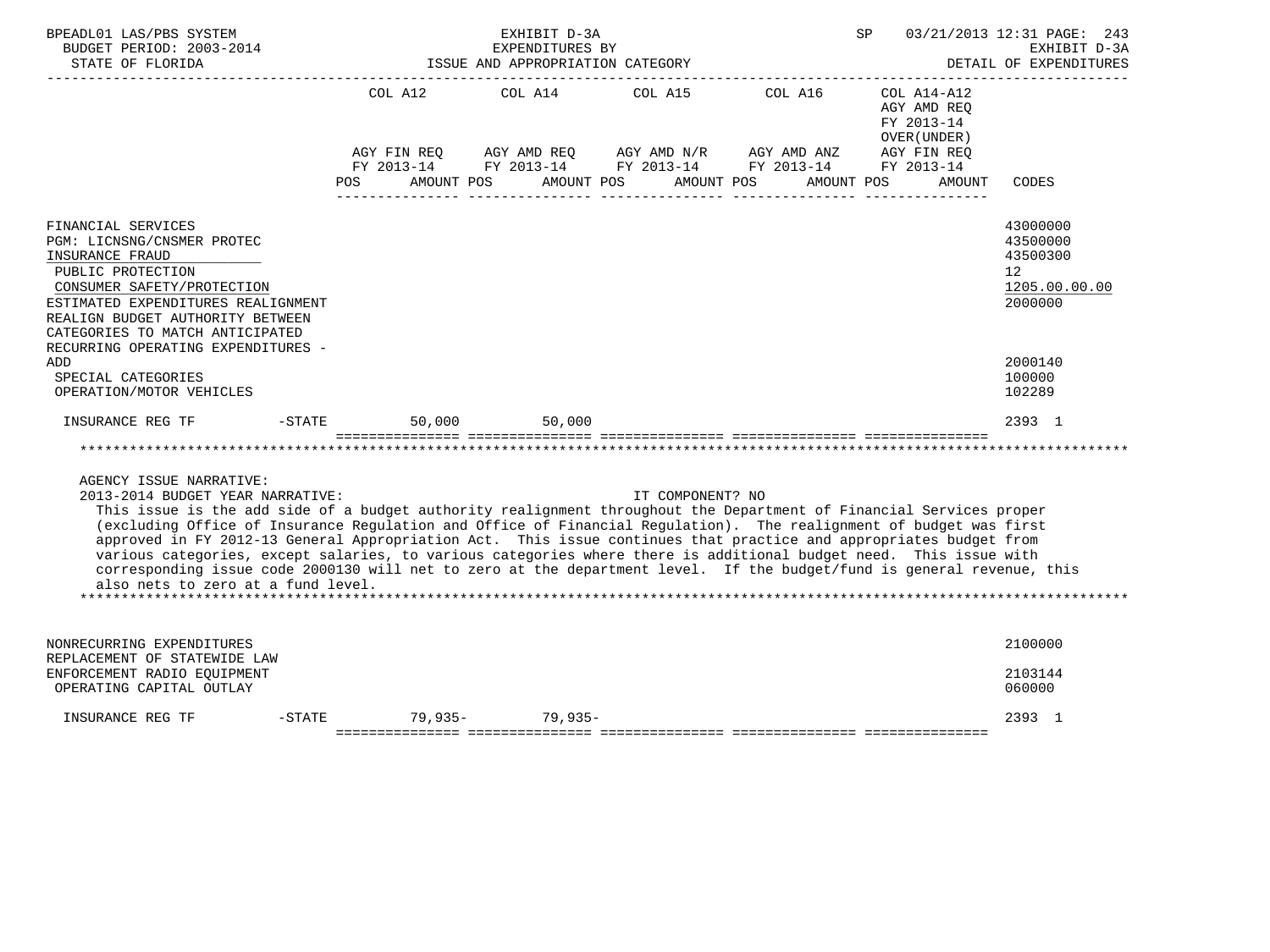| BPEADL01 LAS/PBS SYSTEM<br>BUDGET PERIOD: 2003-2014<br>STATE OF FLORIDA                                                                                                                                                      |           |                            | EXHIBIT D-3A<br>EXPENDITURES BY<br>ISSUE AND APPROPRIATION CATEGORY |                                 |                                                                                                                         | SP 03/21/2013 12:31 PAGE: 244<br>EXHIBIT D-3A<br>DETAIL OF EXPENDITURES |                                                                                         |  |
|------------------------------------------------------------------------------------------------------------------------------------------------------------------------------------------------------------------------------|-----------|----------------------------|---------------------------------------------------------------------|---------------------------------|-------------------------------------------------------------------------------------------------------------------------|-------------------------------------------------------------------------|-----------------------------------------------------------------------------------------|--|
|                                                                                                                                                                                                                              |           |                            |                                                                     | COL A12 COL A14 COL A15 COL A16 |                                                                                                                         | COL A14-A12<br>AGY AMD REQ<br>FY 2013-14<br>OVER (UNDER)                |                                                                                         |  |
|                                                                                                                                                                                                                              |           | POS DO                     | AMOUNT POS                                                          | AMOUNT POS AMOUNT POS           | AGY FIN REQ AGY AMD REQ AGY AMD N/R AGY AMD ANZ<br>FY 2013-14 FY 2013-14 FY 2013-14 FY 2013-14 FY 2013-14<br>AMOUNT POS | AGY FIN REQ<br>AMOUNT CODES                                             |                                                                                         |  |
| FINANCIAL SERVICES<br>PGM: LICNSNG/CNSMER PROTEC<br>INSURANCE FRAUD<br>PUBLIC PROTECTION<br>CONSUMER SAFETY/PROTECTION<br>NONRECURRING EXPENDITURES<br>CREATE NEW PERSONAL INJURY<br>PROTECTION (PIP) FRAUD UNIT<br>EXPENSES |           |                            |                                                                     |                                 |                                                                                                                         |                                                                         | 43000000<br>43500000<br>43500300<br>12<br>1205.00.00.00<br>2100000<br>2103154<br>040000 |  |
| INSURANCE REG TF                                                                                                                                                                                                             |           | -STATE 34,702- 34,702-     |                                                                     |                                 |                                                                                                                         |                                                                         | 2393 1                                                                                  |  |
| OPERATING CAPITAL OUTLAY                                                                                                                                                                                                     |           |                            |                                                                     |                                 |                                                                                                                         |                                                                         | 060000                                                                                  |  |
| INSURANCE REG TF                                                                                                                                                                                                             |           | $-$ STATE $22,000-22,000-$ |                                                                     |                                 |                                                                                                                         |                                                                         | 2393 1                                                                                  |  |
| SPECIAL CATEGORIES<br>ACQUISITION/MOTOR VEHICLES                                                                                                                                                                             |           |                            |                                                                     |                                 |                                                                                                                         |                                                                         | 100000<br>100021                                                                        |  |
| INSURANCE REG TF                                                                                                                                                                                                             |           | -STATE 79,200- 79,200-     |                                                                     |                                 |                                                                                                                         |                                                                         | 2393 1                                                                                  |  |
| TOTAL: CREATE NEW PERSONAL INJURY<br>PROTECTION (PIP) FRAUD UNIT<br>TOTAL ISSUE 135,902- 135,902-                                                                                                                            |           |                            |                                                                     |                                 |                                                                                                                         |                                                                         | 2103154                                                                                 |  |
| ANNUALIZATION OF ADMINISTERED<br>FUNDS APPROPRIATIONS<br>STATE HEALTH INSURANCE ADJUSTMENT<br>FOR FY 2012-13 - 10 MONTHS<br>ANNUALIZATION                                                                                    |           |                            |                                                                     |                                 |                                                                                                                         |                                                                         | 26A0000<br>26A1830                                                                      |  |
| SALARIES AND BENEFITS                                                                                                                                                                                                        |           |                            |                                                                     |                                 |                                                                                                                         |                                                                         | 010000                                                                                  |  |
| INSURANCE REG TF                                                                                                                                                                                                             | $-$ STATE | 111,690                    | 111,690                                                             |                                 |                                                                                                                         |                                                                         | 2393 1                                                                                  |  |
| SPECIAL CATEGORIES<br>TRANS TO JAC FOR PIP FRAUD                                                                                                                                                                             |           |                            |                                                                     |                                 |                                                                                                                         |                                                                         | 100000<br>100522                                                                        |  |
| INSURANCE REG TF                                                                                                                                                                                                             | $-$ STATE | 10,140<br>===========      | 10,140<br>=== =============                                         |                                 |                                                                                                                         |                                                                         | 2393 1                                                                                  |  |
|                                                                                                                                                                                                                              |           |                            |                                                                     |                                 |                                                                                                                         |                                                                         |                                                                                         |  |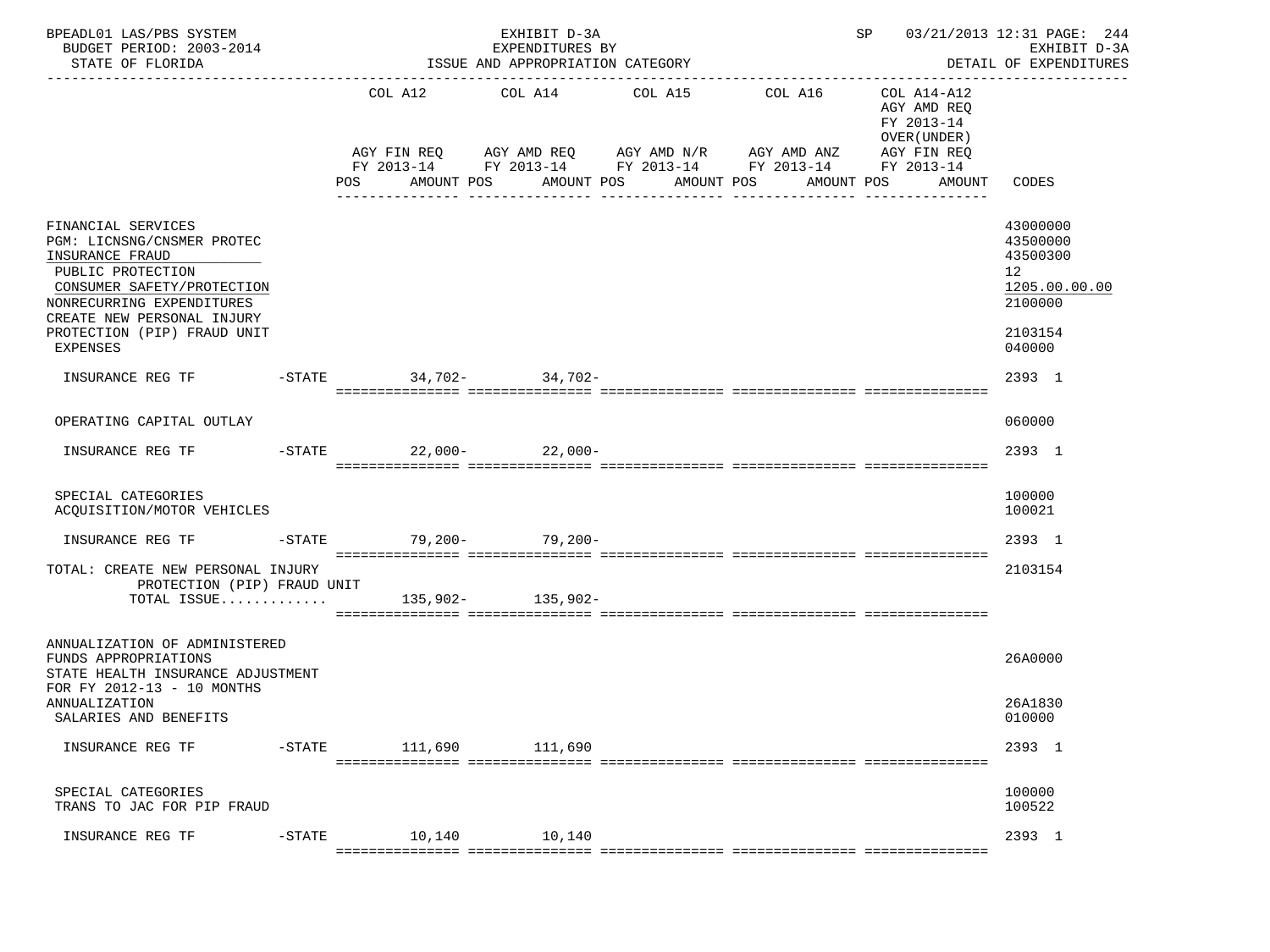| BPEADL01 LAS/PBS SYSTEM<br>BUDGET PERIOD: 2003-2014<br>STATE OF FLORIDA                                                                                                                                                                                             |                      | EXHIBIT D-3A<br>EXPENDITURES BY<br>ISSUE AND APPROPRIATION CATEGORY                      |                          | SP                                                                              | 03/21/2013 12:31 PAGE: 245<br>EXHIBIT D-3A<br>DETAIL OF EXPENDITURES              |                                                                               |
|---------------------------------------------------------------------------------------------------------------------------------------------------------------------------------------------------------------------------------------------------------------------|----------------------|------------------------------------------------------------------------------------------|--------------------------|---------------------------------------------------------------------------------|-----------------------------------------------------------------------------------|-------------------------------------------------------------------------------|
|                                                                                                                                                                                                                                                                     | POS                  | COL A12 COL A14 COL A15<br>AGY FIN REQ 6GY AMD REQ 6GY AMD N/R 6GY AMD ANZ<br>AMOUNT POS | AMOUNT POS<br>AMOUNT POS | COL A16<br>FY 2013-14 FY 2013-14 FY 2013-14 FY 2013-14 FY 2013-14<br>AMOUNT POS | COL A14-A12<br>AGY AMD REQ<br>FY 2013-14<br>OVER (UNDER)<br>AGY FIN REQ<br>AMOUNT | --------------<br>CODES                                                       |
| FINANCIAL SERVICES<br>PGM: LICNSNG/CNSMER PROTEC<br>INSURANCE FRAUD<br>PUBLIC PROTECTION<br>CONSUMER SAFETY/PROTECTION<br>ANNUALIZATION OF ADMINISTERED<br>FUNDS APPROPRIATIONS<br>STATE HEALTH INSURANCE ADJUSTMENT<br>FOR FY 2012-13 - 10 MONTHS<br>ANNUALIZATION |                      |                                                                                          |                          |                                                                                 |                                                                                   | 43000000<br>43500000<br>43500300<br>12<br>1205.00.00.00<br>26A0000<br>26A1830 |
| TOTAL: STATE HEALTH INSURANCE ADJUSTMENT<br>FOR FY 2012-13 - 10 MONTHS<br>ANNUALIZATION<br>TOTAL ISSUE 121,830 121,830                                                                                                                                              |                      |                                                                                          |                          |                                                                                 |                                                                                   | 26A1830                                                                       |
| WORKLOAD<br>INSURANCE FRAUD - FINANCIAL CRIMES,<br>LEADERSHIP, AND BEST PRACTICES<br>TRAINING FOR LAW ENFORCEMENT<br>PERSONNEL<br>EXPENSES                                                                                                                          |                      |                                                                                          |                          |                                                                                 |                                                                                   | 3000000<br>3001190<br>040000                                                  |
| FED LAW ENFORCEMENT TF -STATE 23,850 23,850                                                                                                                                                                                                                         |                      |                                                                                          |                          |                                                                                 |                                                                                   | 2719 1                                                                        |
| SPECIAL CATEGORIES<br>CONTRACTED SERVICES                                                                                                                                                                                                                           |                      |                                                                                          |                          |                                                                                 |                                                                                   | 100000<br>100777                                                              |
| FED LAW ENFORCEMENT TF                                                                                                                                                                                                                                              | -STATE 51,150 51,150 |                                                                                          |                          |                                                                                 |                                                                                   | 2719 1                                                                        |
| TOTAL: INSURANCE FRAUD - FINANCIAL CRIMES,<br>LEADERSHIP, AND BEST PRACTICES<br>TRAINING FOR LAW ENFORCEMENT<br>PERSONNEL                                                                                                                                           |                      |                                                                                          |                          |                                                                                 |                                                                                   | 3001190                                                                       |
| TOTAL ISSUE                                                                                                                                                                                                                                                         | 75,000               | 75,000                                                                                   |                          |                                                                                 |                                                                                   |                                                                               |
| AGENCY ISSUE NARRATIVE:<br>2013-2014 BUDGET YEAR NARRATIVE:<br>Issue Title: INSURANCE FRAUD - FINANCIAL CRIMES, LEADERSHIP, AND BEST PRACTICES TRAINING FOR LAW ENFORCEMENT PERSONNEL<br>Issue Description/Need:                                                    |                      |                                                                                          | IT COMPONENT? NO         |                                                                                 |                                                                                   |                                                                               |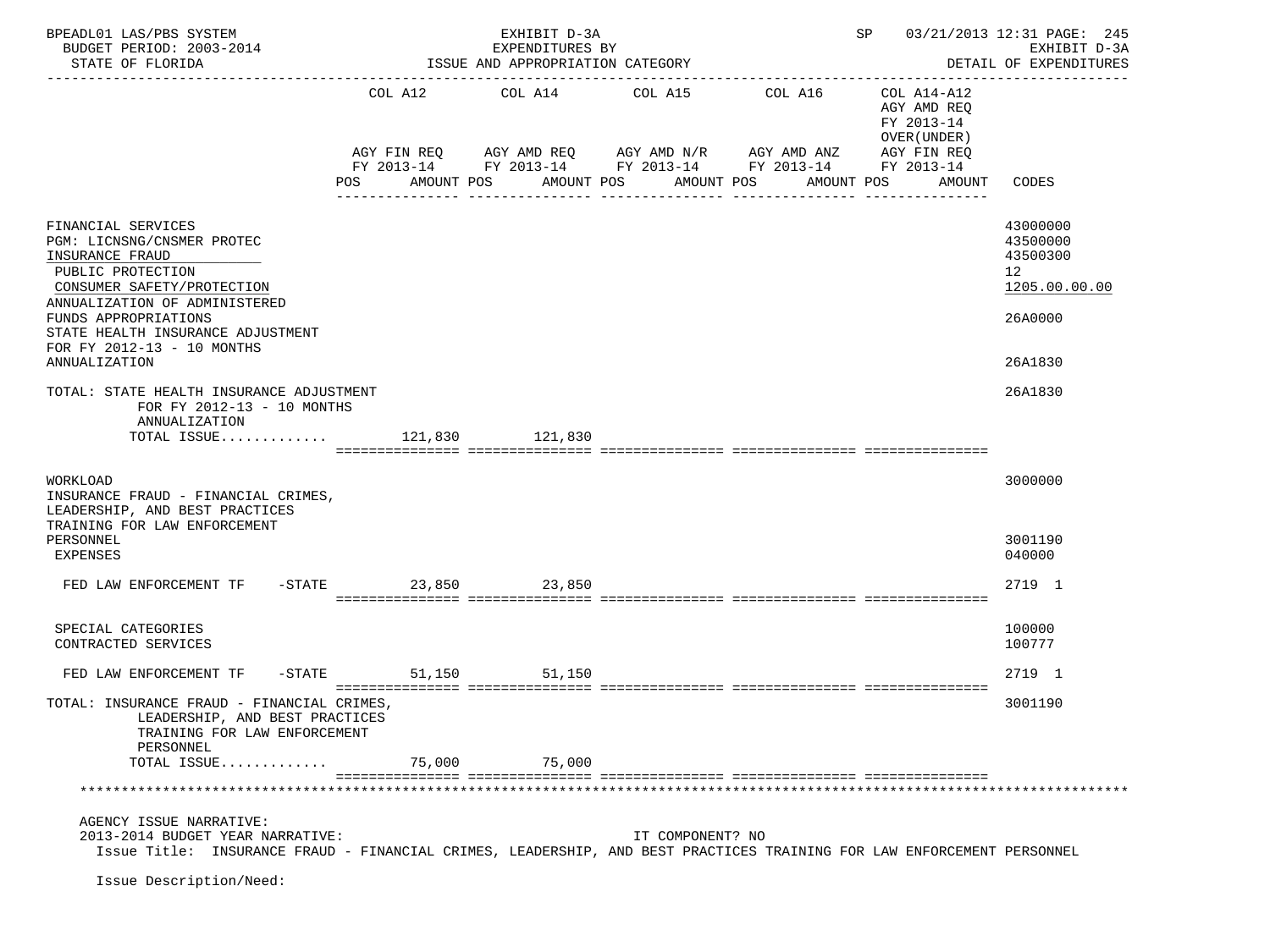| BPEADL01 LAS/PBS SYSTEM<br>BUDGET PERIOD: 2003-2014<br>STATE OF FLORIDA |            | EXHIBIT D-3A<br>EXPENDITURES BY<br>ISSUE AND APPROPRIATION CATEGORY             |  | SP                                        | 03/21/2013 12:31 PAGE: 246<br>EXHIBIT D-3A<br>DETAIL OF EXPENDITURES |
|-------------------------------------------------------------------------|------------|---------------------------------------------------------------------------------|--|-------------------------------------------|----------------------------------------------------------------------|
|                                                                         |            | COL A12 COL A14 COL A15 COL A16                                                 |  | COL A14-A12                               |                                                                      |
|                                                                         |            |                                                                                 |  | AGY AMD REO<br>FY 2013-14<br>OVER (UNDER) |                                                                      |
|                                                                         |            | AGY FIN REQ AGY AMD REQ AGY AMD N/R AGY AMD ANZ                                 |  | AGY FIN REQ                               |                                                                      |
|                                                                         | <b>POS</b> | FY 2013-14 FY 2013-14 FY 2013-14 FY 2013-14<br>AMOUNT POS AMOUNT POS AMOUNT POS |  | FY 2013-14<br>AMOUNT POS<br>AMOUNT        | CODES                                                                |
|                                                                         |            |                                                                                 |  |                                           |                                                                      |
| FINANCIAL SERVICES<br>PGM: LICNSNG/CNSMER PROTEC<br>INSURANCE FRAUD     |            |                                                                                 |  |                                           | 43000000<br>43500000<br>43500300                                     |
| PUBLIC PROTECTION                                                       |            |                                                                                 |  |                                           | 12 <sup>12</sup>                                                     |
| CONSUMER SAFETY/PROTECTION                                              |            |                                                                                 |  |                                           | 1205.00.00.00                                                        |
| WORKLOAD                                                                |            |                                                                                 |  |                                           | 3000000                                                              |
| INSURANCE FRAUD - FINANCIAL CRIMES,<br>LEADERSHIP, AND BEST PRACTICES   |            |                                                                                 |  |                                           |                                                                      |
| TRAINING FOR LAW ENFORCEMENT                                            |            |                                                                                 |  |                                           |                                                                      |
| PERSONNEL                                                               |            |                                                                                 |  |                                           | 3001190                                                              |

 DIF is requesting 75,000 in recurring authority from the forfeiture fund account in the Federal Law Enforcement Trust Fund. This funding will provide needed professional development training in financial crimes investigations for sworn investigative and managerial personnel.

 The DIF management team will also benefit from these financial crimes investigative courses, and gain even greater benefit from the leadership and best practices courses rooted in the practices and principles of managing law enforcement investigative units. This training will assist field management in monitoring and directing their detectives, and controlling other resources to ensure the effectiveness and efficiency of the division. The training is necessary in order to reduce the risk exposure to the division and department when supervisors are required to make important management decisions.

 In general, law enforcement agencies provide in-service training to sworn officers on an ongoing basis for the purpose of complying with mandatory requirement set forth by the Florida statues and to maintain officer certification. However, many agencies, including the Department of Financial Services, Division of Insurance Fraud, do not go beyond the mandatory requirements because of budget limitations. It also must be considered that addressing law enforcement issues is different than addressing non law enforcement issues, because of specific statutes which govern the law enforcement officer and contract considerations.

The cost estimates for training specific to white collar crime investigations and supervision is as follows:

Cost Estimates

 $\frac{1}{2}$  ,  $\frac{1}{2}$  ,  $\frac{1}{2}$  ,  $\frac{1}{2}$  ,  $\frac{1}{2}$  ,  $\frac{1}{2}$  ,  $\frac{1}{2}$  ,  $\frac{1}{2}$  ,  $\frac{1}{2}$  ,  $\frac{1}{2}$  ,  $\frac{1}{2}$  ,  $\frac{1}{2}$  ,  $\frac{1}{2}$  ,  $\frac{1}{2}$  ,  $\frac{1}{2}$  ,  $\frac{1}{2}$  ,  $\frac{1}{2}$  ,  $\frac{1}{2}$  ,  $\frac{1$ 

| Training Classes                | Contracted Fees | Travel Expenses |  |  |
|---------------------------------|-----------------|-----------------|--|--|
|                                 |                 |                 |  |  |
| Money Laundering Investigations | \$9,000         | \$3,500         |  |  |
| Financial Crimes Investigations | \$12,050        | \$3,600         |  |  |
| Computer Crimes Investigations  | \$12,050        | \$3,600         |  |  |
| Managing an Investigative Unit  | \$6,000         | \$9.550         |  |  |
| Healthcare Fraud                | \$12,050        | \$3,600         |  |  |
|                                 |                 |                 |  |  |
| Totals:                         | \$51.150        | \$23,850        |  |  |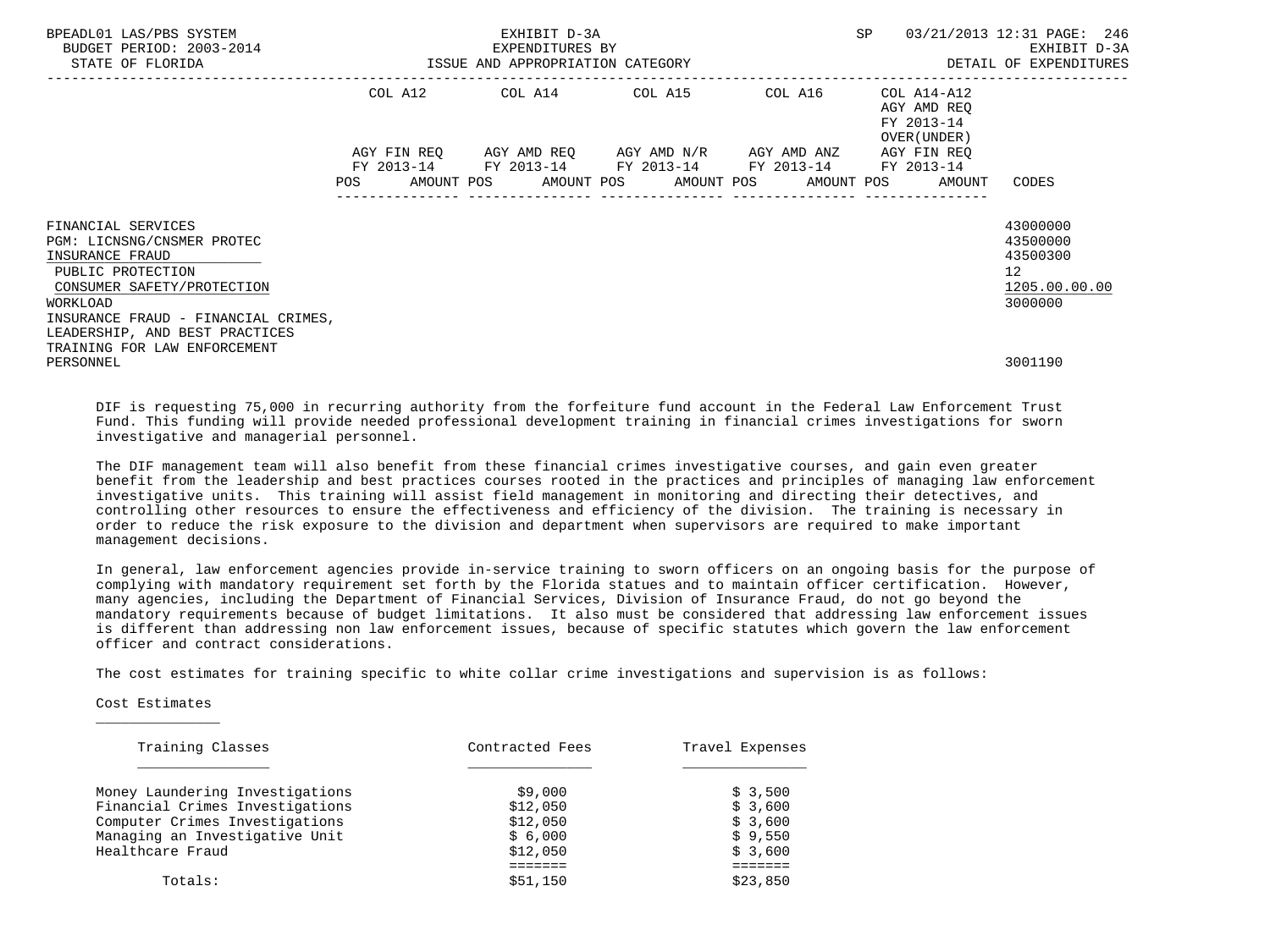| BPEADL01 LAS/PBS SYSTEM<br>BUDGET PERIOD: 2003-2014<br>STATE OF FLORIDA                                                                                                                                     | EXHIBIT D-3A<br>EXPENDITURES BY<br>ISSUE AND APPROPRIATION CATEGORY |                                         |  |                                                                         |  |                       | SP |            | 03/21/2013 12:31 PAGE: 247<br>EXHIBIT D-3A<br>DETAIL OF EXPENDITURES |                                                          |                                                                                 |
|-------------------------------------------------------------------------------------------------------------------------------------------------------------------------------------------------------------|---------------------------------------------------------------------|-----------------------------------------|--|-------------------------------------------------------------------------|--|-----------------------|----|------------|----------------------------------------------------------------------|----------------------------------------------------------|---------------------------------------------------------------------------------|
|                                                                                                                                                                                                             |                                                                     | COL A12                                 |  | COL A14 COL A15                                                         |  |                       |    | COL A16    |                                                                      | COL A14-A12<br>AGY AMD REO<br>FY 2013-14<br>OVER (UNDER) |                                                                                 |
|                                                                                                                                                                                                             | POS                                                                 | AGY FIN REO<br>FY 2013-14<br>AMOUNT POS |  | AGY AMD REO AGY AMD N/R AGY AMD ANZ<br>FY 2013-14 FY 2013-14 FY 2013-14 |  | AMOUNT POS AMOUNT POS |    | AMOUNT POS |                                                                      | AGY FIN REO<br>FY 2013-14<br>AMOUNT                      | CODES                                                                           |
| FINANCIAL SERVICES<br>PGM: LICNSNG/CNSMER PROTEC<br>INSURANCE FRAUD<br>PUBLIC PROTECTION<br>CONSUMER SAFETY/PROTECTION<br>WORKLOAD<br>INSURANCE FRAUD - FINANCIAL CRIMES,<br>LEADERSHIP, AND BEST PRACTICES |                                                                     |                                         |  |                                                                         |  |                       |    |            |                                                                      |                                                          | 43000000<br>43500000<br>43500300<br>12 <sup>°</sup><br>1205.00.00.00<br>3000000 |
| TRAINING FOR LAW ENFORCEMENT<br>PERSONNEL                                                                                                                                                                   |                                                                     |                                         |  |                                                                         |  |                       |    |            |                                                                      |                                                          | 3001190                                                                         |

 Cost estimates are based on historical data and a survey of a reliable vendor which has previously been contracted and proven to meet and exceed our training expectations. Fees are based on quotes for "blocks" of training for a certain number of hours. Travel is based on establishing training in geographical areas in order to lessen travel and the deficiencies of taking detectives out of the field for longer periods of time. This approach will enable the training to be held in their locations so they may quickly return to their field investigations. This template for training has worked well in the past for the division.

 Successful appropriation of this request will allow the Division of Insurance Fraud will conduct needed training, professional-level training, which has been missing and is mission critical to the success of our criminal investigations and the management of the agency. Investigations will be more thorough and presentations to prosecutors will be more effective. A greater percentage of presentation for prosecution to arrests ratio takes more criminals off the street and better protects the public.

## Additional information and background:

 The Division of Insurance Fraud (DIF) is a statewide criminal investigative agency with a mission of investigating all aspects of insurance fraud, workers' compensation fraud, and other financial related crimes. Division detectives are constantly investigating complex criminal cases, such as money laundering, mortgage fraud, workers' compensation premium fraud, money service businesses, schemes to defraud, organized crime, and other financial crimes related to insurance fraud. The Division has 149 sworn law enforcement positions statewide.

 It is estimated insurance fraud costs Floridians at least \$80 billion every year. Florida is considered a haven for white collar criminal activity and these types of crimes significantly impact the Florida economy. As the economic recovery is occurring at a rate much slower than anticipated and unemployment remains high, opportunities for increased fraudulent activities and the development of more highly sophisticated scams is inevitable. Many of these are perpetrated by organized criminal enterprises using sophisticated computer technology, money service businesses (MSB's),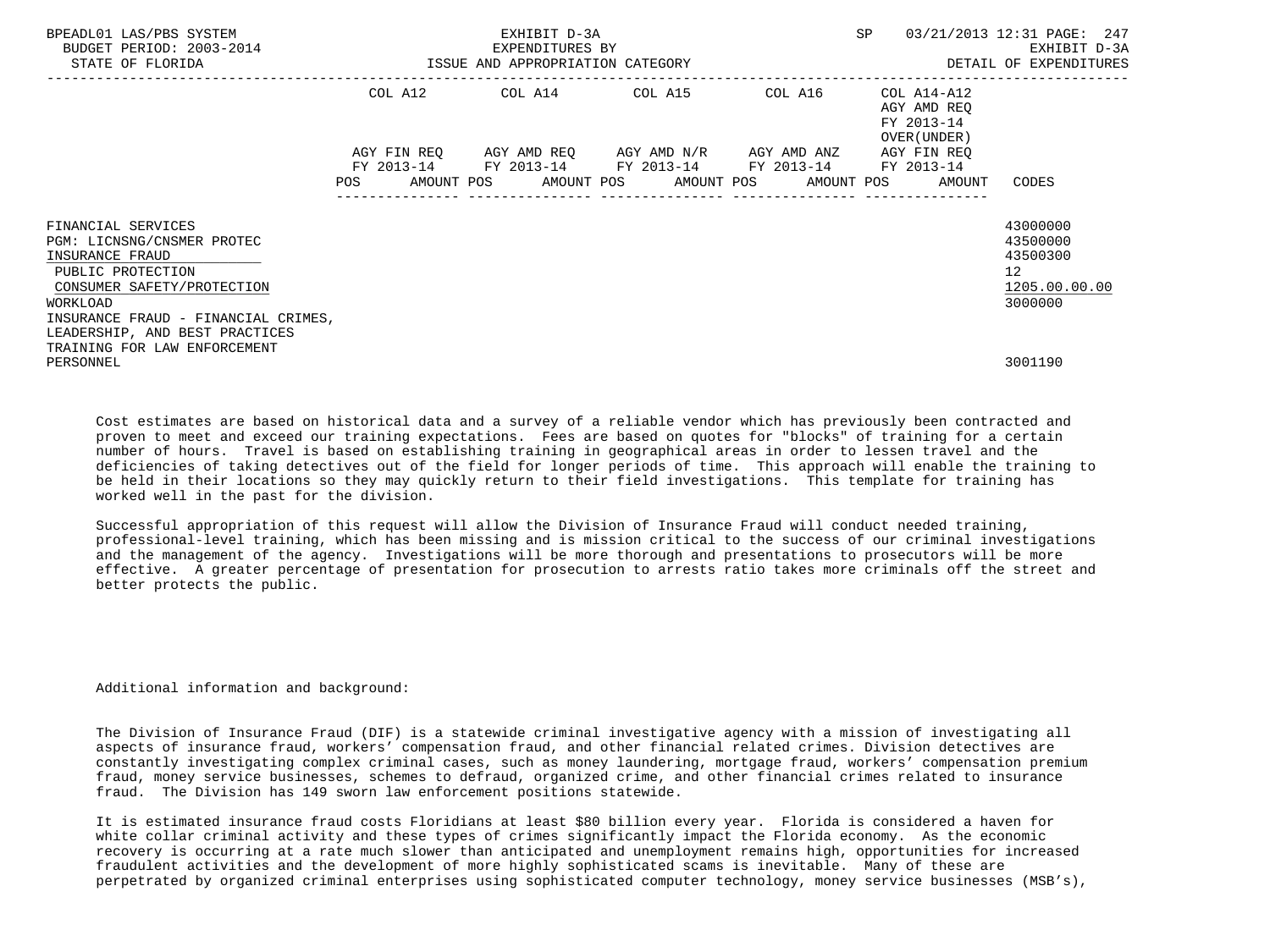| BPEADL01 LAS/PBS SYSTEM<br>BUDGET PERIOD: 2003-2014<br>STATE OF FLORIDA                                                                                                   | ISSUE AND APPROPRIATION CATEGORY | SP                                                                                              | 03/21/2013 12:31 PAGE: 248<br>EXHIBIT D-3A<br>DETAIL OF EXPENDITURES |                                                          |                                                                                 |
|---------------------------------------------------------------------------------------------------------------------------------------------------------------------------|----------------------------------|-------------------------------------------------------------------------------------------------|----------------------------------------------------------------------|----------------------------------------------------------|---------------------------------------------------------------------------------|
|                                                                                                                                                                           | COL A12                          | COL A14 COL A15                                                                                 | ------------------------------<br>COL A16                            | COL A14-A12<br>AGY AMD REO<br>FY 2013-14<br>OVER (UNDER) |                                                                                 |
|                                                                                                                                                                           | AGY FIN REO<br>FY 2013-14<br>POS | AGY AMD REO AGY AMD N/R<br>FY 2013-14 FY 2013-14 FY 2013-14<br>AMOUNT POS AMOUNT POS AMOUNT POS | AGY AMD ANZ                                                          | AGY FIN REQ<br>FY 2013-14<br>AMOUNT POS<br>AMOUNT        | CODES                                                                           |
| FINANCIAL SERVICES<br>PGM: LICNSNG/CNSMER PROTEC<br>INSURANCE FRAUD<br>PUBLIC PROTECTION<br>CONSUMER SAFETY/PROTECTION<br>WORKLOAD<br>INSURANCE FRAUD - FINANCIAL CRIMES, |                                  |                                                                                                 |                                                                      |                                                          | 43000000<br>43500000<br>43500300<br>12 <sup>°</sup><br>1205.00.00.00<br>3000000 |
| LEADERSHIP, AND BEST PRACTICES<br>TRAINING FOR LAW ENFORCEMENT<br>PERSONNEL                                                                                               |                                  |                                                                                                 |                                                                      |                                                          | 3001190                                                                         |

 offshore accounts and other complex financial mechanisms to facilitate their criminal activity and hide illicit proceeds. Financial crimes have the potential to further destabilize Florida's economy and slow down the recovery process even further. The growth in insurance related crimes is evidenced by the continual increase, over the last five (5) years, in referrals of suspected fraudulent activity. The five year increase from FY 2007-08 to FY 2011-12 of 9916 referrals to 15,146, represents a 52.8% increase. The increase just in FY 2010-11 was 13%.

 The Division must be sophisticated enough to keep ahead of these schemes to protect the public and companies that do business in Florida. Aggressive investigation and prosecution of insurance fraud and other financial crimes will be a key factor in restoring the long-term confidence in our business leaders and reducing exposure to the state and its residents. With the complexity of these crimes, the effectiveness of the division is severely compromised when a detective with limited training is assigned to an investigation of this type. By funding this issue, division detectives will be provided with professional training by acknowledged experts in the field and learn the most efficient and effective techniques for combating financial crimes and returning money to the state and victims.

 The funds requested for this issue will come from the forfeiture funds account within the Federal Law Enforcement Trust Fund. No new or additional revenue is needed for this request. There are sufficient cash balances in this fund to pay for this request. As of June 30, 2012 there was a balance of more than \$890,000 in the forfeiture funds account. Considering other budget authority previously appropriated in FY 2012-13 and the budget authority being requested for all issues in the FY 2013-14 Legislative Budget Request, including this training request, there will be a balance of more than \$640,000 in the forfeiture fund. This balance does not account for anticipated revenues into the forfeiture funds account. However, the Division of Insurance Fraud expects to receive additional forfeiture funds which will continually increase the projected balance during the current and future fiscal years. As an example, \$110,869 was received in FY 2011-12, which was considered a light year for receipts, while \$205,125 was receipted in FY 2009-10 and \$379,908 in FY 2010-11.

 The "Guide to Equitable Sharing" published by the U.S. Department of Justice in Section VIII (A)(1)(b) describes one of the permissible uses as follows: "Law enforcement training - the training officers, investigators, prosecutors, and law enforcement support personnel in any area that is necessary to perform official law enforcement duties." \*\*\*\*\*\*\*\*\*\*\*\*\*\*\*\*\*\*\*\*\*\*\*\*\*\*\*\*\*\*\*\*\*\*\*\*\*\*\*\*\*\*\*\*\*\*\*\*\*\*\*\*\*\*\*\*\*\*\*\*\*\*\*\*\*\*\*\*\*\*\*\*\*\*\*\*\*\*\*\*\*\*\*\*\*\*\*\*\*\*\*\*\*\*\*\*\*\*\*\*\*\*\*\*\*\*\*\*\*\*\*\*\*\*\*\*\*\*\*\*\*\*\*\*\*\*\*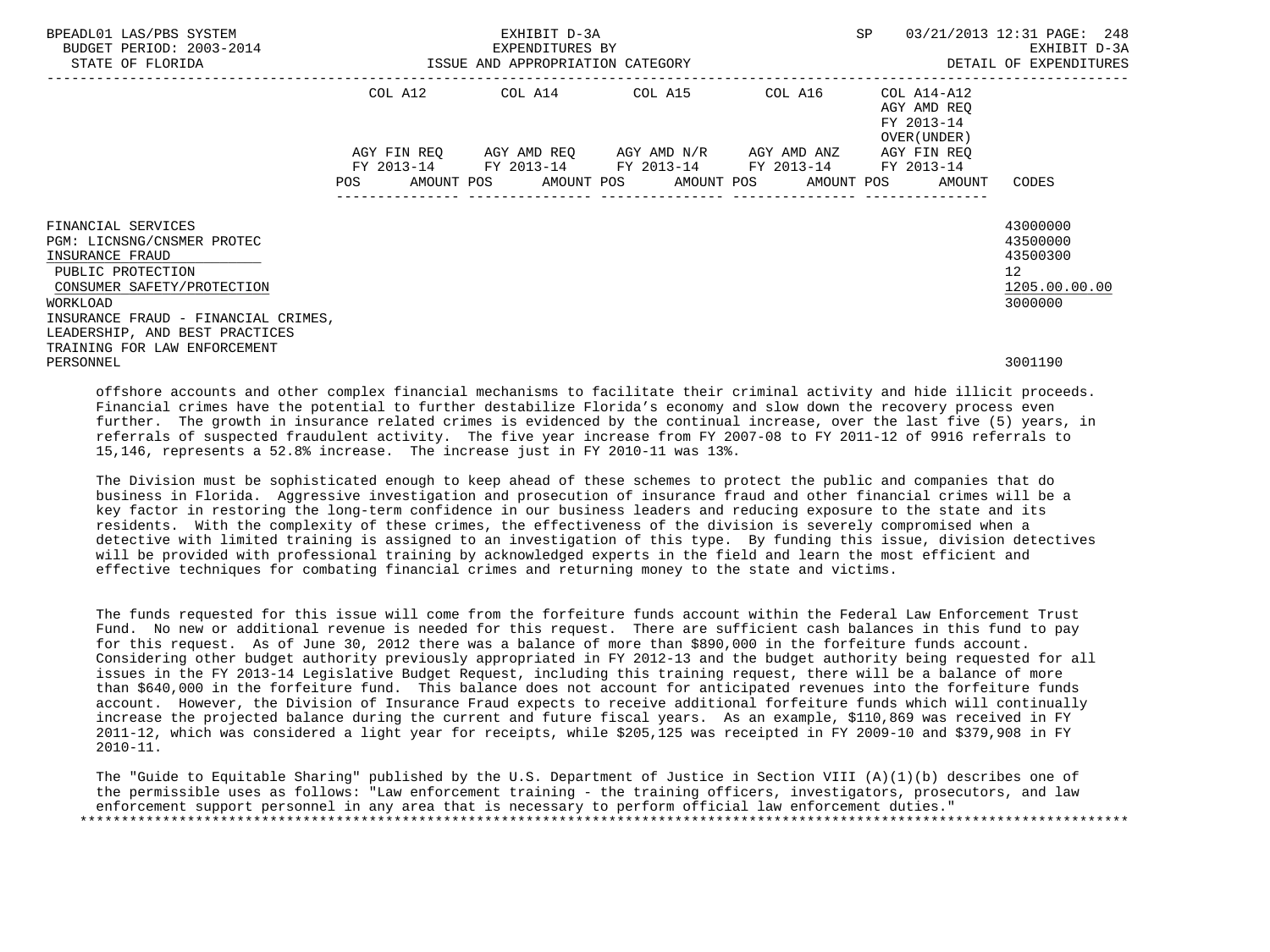| BPEADL01 LAS/PBS SYSTEM<br>BUDGET PERIOD: 2003-2014<br>STATE OF FLORIDA                                                                                                                                                                                                                                                                                                                                                                                                                                                                                                                                                                                                                                                                                                                                                                                | ISSUE AND APPROPRIATION CATEGORY | 03/21/2013 12:31 PAGE: 249<br>EXHIBIT D-3A<br>DETAIL OF EXPENDITURES                                                                                                                                     |                  |                                                                    |                                                                                                                |
|--------------------------------------------------------------------------------------------------------------------------------------------------------------------------------------------------------------------------------------------------------------------------------------------------------------------------------------------------------------------------------------------------------------------------------------------------------------------------------------------------------------------------------------------------------------------------------------------------------------------------------------------------------------------------------------------------------------------------------------------------------------------------------------------------------------------------------------------------------|----------------------------------|----------------------------------------------------------------------------------------------------------------------------------------------------------------------------------------------------------|------------------|--------------------------------------------------------------------|----------------------------------------------------------------------------------------------------------------|
|                                                                                                                                                                                                                                                                                                                                                                                                                                                                                                                                                                                                                                                                                                                                                                                                                                                        | POS                              | COL A12 COL A14 COL A15 COL A16 COL A14-A12<br>AGY FIN REQ AGY AMD REQ AGY AMD N/R AGY AMD ANZ AGY FIN REQ<br>FY 2013-14 FY 2013-14 FY 2013-14 FY 2013-14 FY 2013-14<br>AMOUNT POS AMOUNT POS AMOUNT POS |                  | AGY AMD REQ<br>FY 2013-14<br>OVER (UNDER )<br>AMOUNT POS<br>AMOUNT | CODES                                                                                                          |
| FINANCIAL SERVICES<br>PGM: LICNSNG/CNSMER PROTEC<br>INSURANCE FRAUD<br>PUBLIC PROTECTION<br>CONSUMER SAFETY/PROTECTION<br>WORKLOAD<br>PROSECUTE INSURANCE FRAUD<br>SPECIAL CATEGORIES<br>TRANS TO JAC FOR PIP FRAUD                                                                                                                                                                                                                                                                                                                                                                                                                                                                                                                                                                                                                                    |                                  |                                                                                                                                                                                                          |                  |                                                                    | 43000000<br>43500000<br>43500300<br>12 <sup>°</sup><br>1205.00.00.00<br>3000000<br>3001260<br>100000<br>100522 |
| INSURANCE REG TF                                                                                                                                                                                                                                                                                                                                                                                                                                                                                                                                                                                                                                                                                                                                                                                                                                       | $-STATE$                         | 150,000                                                                                                                                                                                                  |                  | $150,000$ 2393 1                                                   |                                                                                                                |
| AGENCY ISSUE NARRATIVE:<br>2013-2014 BUDGET YEAR NARRATIVE:<br>Amended 2013-14 Narrative after February 1, 2013.<br>Insurance fraud is a problem in many states. As with many crimes, different crime occurs in different areas of the<br>state. It has been determined by the Division of Insurance Fraud and Statewide Prosecutors, Duval and Dade counties are<br>having a spike in insurance fraud crime. This issue requests to realign 2 FTE from the Hillsborough circuit (paralegal<br>and attorney) and fund an attorney in both Duval and Dade counties. Workers' compensation and PIP fraud will continue to<br>be investigated and prosecuted in Hillsborough County.<br>Summary: Moves a paralegal and attorney position and related funding from Hillsborough circuit and funds an attorney<br>position in both Dade and Duval circuits. |                                  |                                                                                                                                                                                                          | IT COMPONENT? NO |                                                                    |                                                                                                                |
| OVERTIME PAY FOR CERTIFIED LAW<br>ENFORCEMENT OFFICERS - FRAUD<br>SPECIAL CATEGORIES<br>OVERTIME<br>FED LAW ENFORCEMENT TF                                                                                                                                                                                                                                                                                                                                                                                                                                                                                                                                                                                                                                                                                                                             | 100,000<br>$-$ STATE             | 100,000                                                                                                                                                                                                  |                  |                                                                    | 3008A80<br>100000<br>102331<br>2719 1                                                                          |
| AGENCY ISSUE NARRATIVE:<br>2013-2014 BUDGET YEAR NARRATIVE:<br>Issue Title: Division of Insurance Fraud Overtime Pay Issue<br>Issue Description/Need:                                                                                                                                                                                                                                                                                                                                                                                                                                                                                                                                                                                                                                                                                                  |                                  |                                                                                                                                                                                                          | IT COMPONENT? NO |                                                                    |                                                                                                                |

The Division of Insurance Fraud (DIF) is requesting 100,000 in recurring funds for overtime spending authority in order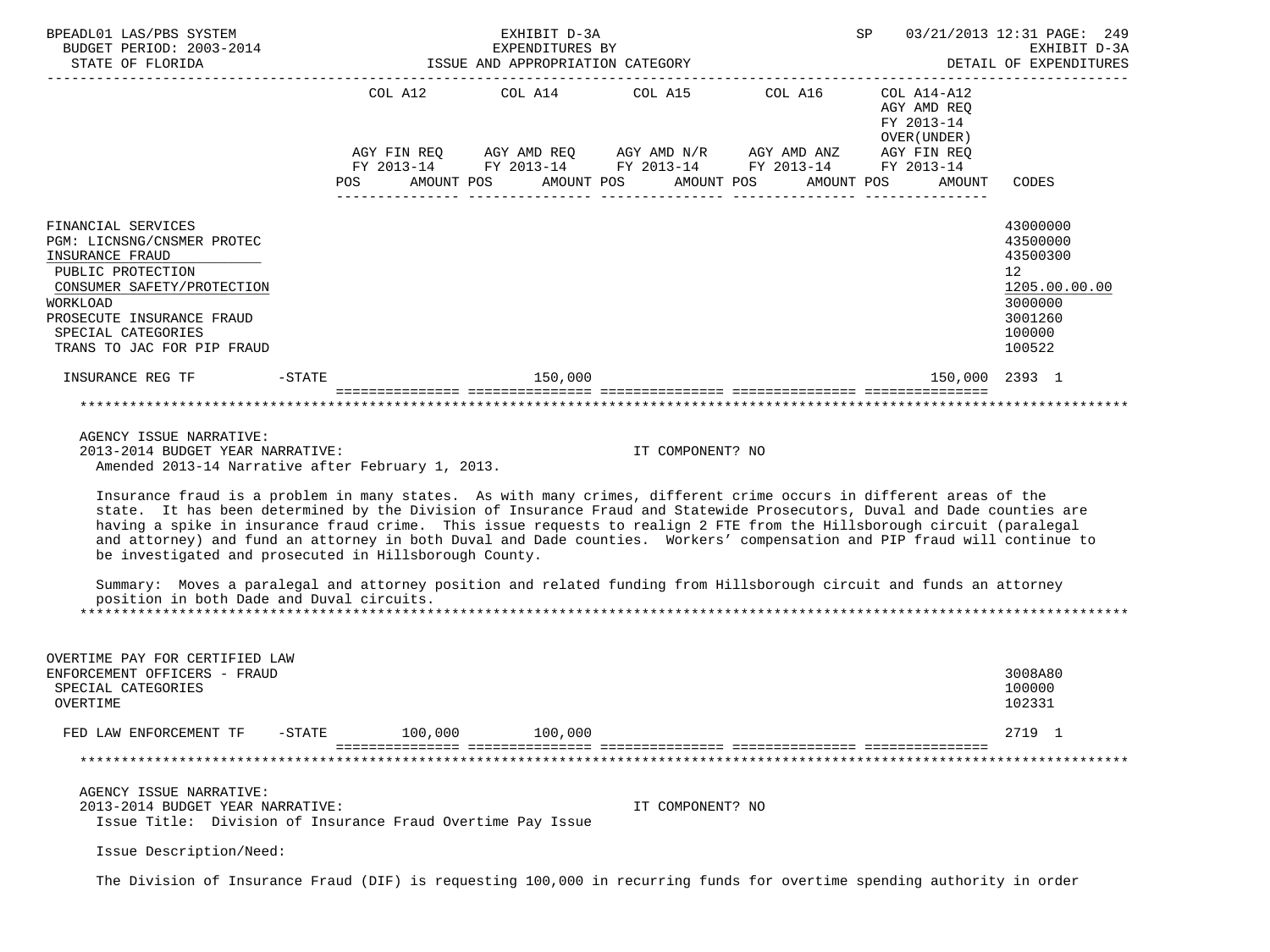| BPEADL01 LAS/PBS SYSTEM<br>BUDGET PERIOD: 2003-2014<br>STATE OF FLORIDA                                                                                              | ISSUE AND APPROPRIATION CATEGORY | EXHIBIT D-3A<br>EXPENDITURES BY             | SP      | 03/21/2013 12:31 PAGE: 250<br>EXHIBIT D-3A<br>DETAIL OF EXPENDITURES            |                                                                    |
|----------------------------------------------------------------------------------------------------------------------------------------------------------------------|----------------------------------|---------------------------------------------|---------|---------------------------------------------------------------------------------|--------------------------------------------------------------------|
|                                                                                                                                                                      |                                  | COL A12 COL A14 COL A15                     | COL A16 | COL A14-A12<br>AGY AMD REQ<br>FY 2013-14<br>OVER (UNDER)                        |                                                                    |
|                                                                                                                                                                      | POS                              | FY 2013-14 FY 2013-14 FY 2013-14 FY 2013-14 |         | AGY FIN REO<br>FY 2013-14<br>AMOUNT POS AMOUNT POS AMOUNT POS AMOUNT POS AMOUNT | CODES                                                              |
| FINANCIAL SERVICES<br>PGM: LICNSNG/CNSMER PROTEC<br>INSURANCE FRAUD<br>PUBLIC PROTECTION<br>CONSUMER SAFETY/PROTECTION<br>WORKLOAD<br>OVERTIME PAY FOR CERTIFIED LAW |                                  |                                             |         |                                                                                 | 43000000<br>43500000<br>43500300<br>12<br>1205.00.00.00<br>3000000 |
| ENFORCEMENT OFFICERS - FRAUD                                                                                                                                         |                                  |                                             |         |                                                                                 | 3008A80                                                            |

to provide line personnel and their supervisors overtime pay when required.

 The DIF is charged with the statutory responsibility of investigating general insurance and workers' compensation fraud for the State of Florida. Within that purview, sworn officers investigate white collar crimes such as mortgage fraud, premium fraud, medical provider fraud, annuity fraud, PIP fraud, workers compensation fraud, staged accident rings, etc. Investigations require long hours which exceed the span of normal working business hours. These investigations are highly complex, labor intensive, and time consuming; even so, the Division's performance standards and customer expectations continue to increase each year. Additionally, the need for assistance to other federal, state and local law enforcement partners has increased significantly. This is especially true for participation in several task forces (mortgage fraud, auto theft, money laundering, workers compensation, etc.) across the state, including partnerships with the Drug Enforcement Agency, Federal Bureau of Investigation, North Florida High Intensity Drug Trafficking Area, Attorney General, and others. Referrals and tips for all insurance related crimes received during Fiscal Year 2011-12 increased 13.7 percent over the number of tips received during FY 2010-11. This level of increase is expected to continue into the FY 2012-13 and FY 2013-14, placing additional pressure on the existing workload.

 Funding this issue will help provide relief for the increase in insurance fraud cases and related workload currently assigned to DIF personnel throughout the state and further, will ultimately result in a positive impact on the Division's mission of serving and protecting the citizens of Florida from acts of insurance fraud.

Additional information and background:

 It is mission critical that DIF maintains and improves its effectiveness in protecting the health, safety and welfare of Florida's residents. Our sworn officers are often called upon to assist the State Emergency Operations Center (Emergency Services Functions (ESF) 16) during times of manmade and natural disasters (hurricanes, floods, oil spills, etc.). Such disaster situations require a law enforcement presence and investigation efforts above and beyond the normal core mission of the division. Insurance claims and fraudulent activity also greatly increase after such incidents and can last for years. While DIF receives federal reimbursement for some of these activities, not every service provided is reimbursable. There is usually a considerable lag between the time the service is required and the associated reimbursement being received. The Division must front the cost of this expense not knowing if, or when, it will receive reimbursement.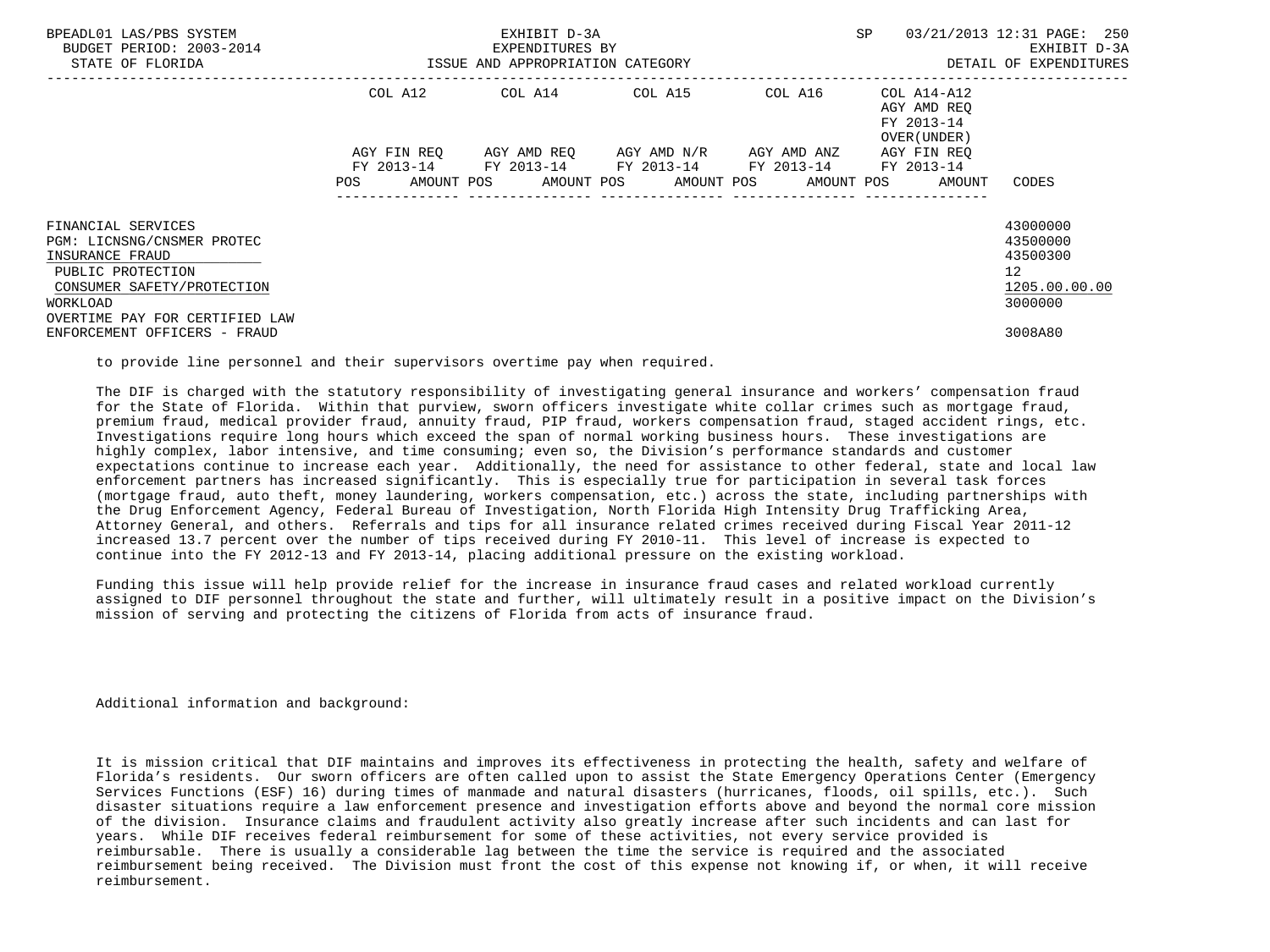| BPEADL01 LAS/PBS SYSTEM<br>BUDGET PERIOD: 2003-2014<br>STATE OF FLORIDA                                                                                              | ISSUE AND APPROPRIATION CATEGORY | EXHIBIT D-3A<br>EXPENDITURES BY                        | SP                                            | 03/21/2013 12:31 PAGE: 251<br>EXHIBIT D-3A<br>DETAIL OF EXPENDITURES |                                                                   |                                                                                   |
|----------------------------------------------------------------------------------------------------------------------------------------------------------------------|----------------------------------|--------------------------------------------------------|-----------------------------------------------|----------------------------------------------------------------------|-------------------------------------------------------------------|-----------------------------------------------------------------------------------|
|                                                                                                                                                                      | COL A12                          | COL A14 COL A15                                        |                                               | COL A16                                                              | COL A14-A12<br>AGY AMD REO<br>FY 2013-14<br>OVER (UNDER)          |                                                                                   |
|                                                                                                                                                                      | AGY FIN REO<br>POS               | FY 2013-14 FY 2013-14 FY 2013-14 FY 2013-14 FY 2013-14 | AGY AMD REO      AGY AMD N/R      AGY AMD ANZ |                                                                      | AGY FIN REO<br>AMOUNT POS AMOUNT POS AMOUNT POS AMOUNT POS AMOUNT | CODES                                                                             |
| FINANCIAL SERVICES<br>PGM: LICNSNG/CNSMER PROTEC<br>INSURANCE FRAUD<br>PUBLIC PROTECTION<br>CONSUMER SAFETY/PROTECTION<br>WORKLOAD<br>OVERTIME PAY FOR CERTIFIED LAW |                                  |                                                        |                                               |                                                                      |                                                                   | 43000000<br>43500000<br>43500300<br>$12 \overline{ }$<br>1205.00.00.00<br>3000000 |
| ENFORCEMENT OFFICERS - FRAUD                                                                                                                                         |                                  |                                                        |                                               |                                                                      |                                                                   | 3008A80                                                                           |

 The increase, to twelve, in dedicated prosecutors across the state has furthered DIF's goal for increases in criminal presentations and court ordered restitution to victims. The most recent available statistics provided by the Coalition Against Insurance Fraud (CAIF) ranked Florida 4th among all states in the number of referrals received. Florida ranked first in court ordered restitution, and ranked second in all other key standard measurements, including: arrests; cases presented for prosecution; convictions; and number of cases opened for investigation. Over the past three fiscal years, the number of arrests made by DIF has exceeded 800 annually. In FY 2011-12, the DIF made 1224 arrests, a 22.7% increase from the prior fiscal year, and 1,242 presentations for prosecution, a 2.3% increase over the prior fiscal year. Increased workload for future fiscal years is anticipated to continue as shown by last year's trend.

 Additionally, public awareness and outreach tasks (such as the Florida Housing Help Workshop, Consumer Service workshop and outreach projects, industry presentations, law enforcement community and insurance fraud industry educational projects), along with other agency assistance programs have created additional workloads for investigative personnel. Combined with reductions in support personnel these additional activities have resulted in the distribution of additional duties to various supervisors, and line level employees, resulting in an increase in time spent on case related paperwork, administrative paperwork, citizen inquiries and public records requests. Many detectives choose to take leave in lieu of working overtime, which in turn creates increased staffing needs to already strained resources, further necessitating a need for additional resources. As a result of the increase in workload, detectives could feasibly work between four and ten hours of overtime each month; hours beyond their regular schedules.

 The State of Florida (represented by the Department of Management Services)negotiated a new labor contract with the state's police union (PBA), and within that contract are stipulations of limits on the state's ability to require sworn employees to adjust overtime hours downward, or nullify excess work hours (those hours exceeding 160 in a 28 day period). There are no excess salaries and benefits available to cover the overtime, because the division is getting closer to having all of its positions filled. Absent this funding, overtime without adequate appropriation is a foreseeable funding liability as demands increase and resources decline. \*\*\*\*\*\*\*\*\*\*\*\*\*\*\*\*\*\*\*\*\*\*\*\*\*\*\*\*\*\*\*\*\*\*\*\*\*\*\*\*\*\*\*\*\*\*\*\*\*\*\*\*\*\*\*\*\*\*\*\*\*\*\*\*\*\*\*\*\*\*\*\*\*\*\*\*\*\*\*\*\*\*\*\*\*\*\*\*\*\*\*\*\*\*\*\*\*\*\*\*\*\*\*\*\*\*\*\*\*\*\*\*\*\*\*\*\*\*\*\*\*\*\*\*\*\*\*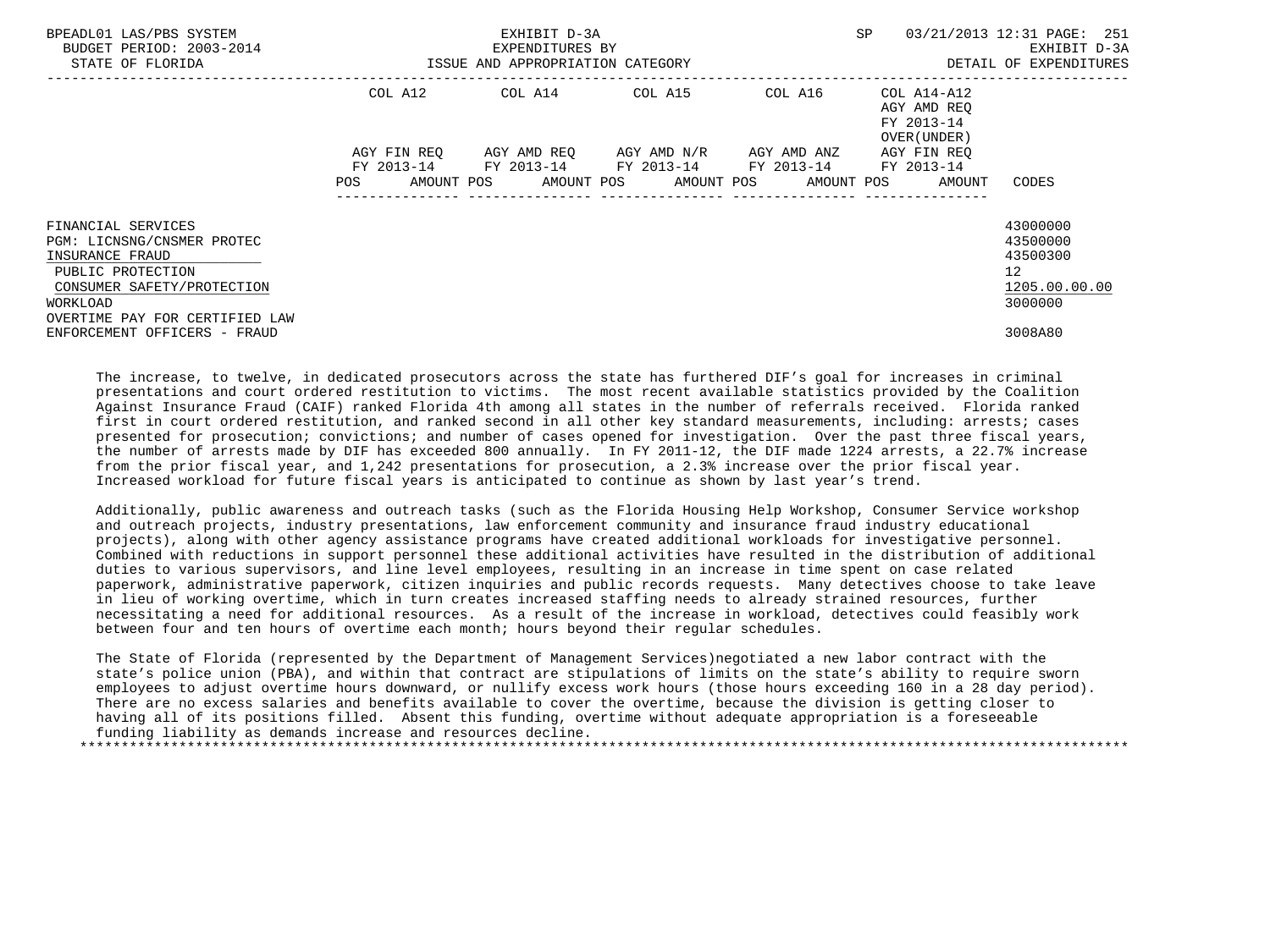| BPEADL01 LAS/PBS SYSTEM<br>BUDGET PERIOD: 2003-2014<br>STATE OF FLORIDA                                                                                                                                                                                                          |          | EXHIBIT D-3A<br>EXPENDITURES BY<br>ISSUE AND APPROPRIATION CATEGORY                                                                                                                      |                   | SP 03/21/2013 12:31 PAGE: 252 | EXHIBIT D-3A<br>DETAIL OF EXPENDITURES                            |                                                                                                      |
|----------------------------------------------------------------------------------------------------------------------------------------------------------------------------------------------------------------------------------------------------------------------------------|----------|------------------------------------------------------------------------------------------------------------------------------------------------------------------------------------------|-------------------|-------------------------------|-------------------------------------------------------------------|------------------------------------------------------------------------------------------------------|
|                                                                                                                                                                                                                                                                                  |          | COL A12 COL A14 COL A15<br>AGY FIN REQ AGY AMD REQ AGY AMD N/R AGY AMD ANZ AGY FIN REQ<br>FY 2013-14 FY 2013-14 FY 2013-14 FY 2013-14 FY 2013-14<br>POS AMOUNT POS AMOUNT POS AMOUNT POS |                   | COL A16 COL A14-A12           | AGY AMD REO<br>FY 2013-14<br>OVER (UNDER)<br>AMOUNT POS<br>AMOUNT | CODES                                                                                                |
| FINANCIAL SERVICES<br>PGM: LICNSNG/CNSMER PROTEC<br>INSURANCE FRAUD<br>PUBLIC PROTECTION<br>CONSUMER SAFETY/PROTECTION<br>PROGRAM OR SERVICE-LEVEL<br>INFORMATION TECHNOLOGY<br>DIVISION OF INSURANCE FRAUD -<br>ANALYTICS SOFTWARE LICENSE AND<br>MAINTENANCE COSTS<br>EXPENSES |          |                                                                                                                                                                                          |                   |                               |                                                                   | 43000000<br>43500000<br>43500300<br>12 <sup>°</sup><br>1205.00.00.00<br>3630000<br>36330C0<br>040000 |
| FED LAW ENFORCEMENT TF                                                                                                                                                                                                                                                           | $-STATE$ | $9,000$ $9,000$                                                                                                                                                                          |                   |                               |                                                                   | 2719 1                                                                                               |
| SPECIAL CATEGORIES<br>CONTRACTED SERVICES                                                                                                                                                                                                                                        |          |                                                                                                                                                                                          |                   |                               |                                                                   | 100000<br>100777                                                                                     |
| FED LAW ENFORCEMENT TF                                                                                                                                                                                                                                                           |          | -STATE 15,000 15,000                                                                                                                                                                     |                   |                               |                                                                   | 2719 1                                                                                               |
| TOTAL: DIVISION OF INSURANCE FRAUD -<br>ANALYTICS SOFTWARE LICENSE AND<br>MAINTENANCE COSTS<br>TOTAL ISSUE                                                                                                                                                                       |          | 24,000 24,000                                                                                                                                                                            |                   |                               |                                                                   | 36330C0                                                                                              |
|                                                                                                                                                                                                                                                                                  |          |                                                                                                                                                                                          |                   |                               |                                                                   |                                                                                                      |
| AGENCY ISSUE NARRATIVE:<br>2013-2014 BUDGET YEAR NARRATIVE:<br>Issue Title: Division of Insurance Fraud - Analytics Software Licenses and Maintenance                                                                                                                            |          |                                                                                                                                                                                          | IT COMPONENT? YES |                               |                                                                   |                                                                                                      |

Issue Description/Need:

 The goal is to work with a basic analytics tool to start determining what data sources we want to analyze and what information we want the software to capture. The division wants to integrate a basic entry-level analytics software package to analyze claims data in NetMap with historical in house data located in our current case tracking system (ACISS).

 DIF believes that Insurance Services Office, Inc. (ISO) is a sole source vendor as they are the only company with property and casualty insurance claim data through the National Insurance Crime Bureau (NICB). In addition, their analytics software product (NetMap) is compatible with the present data system and offers the user the capability of uploading and downloading additional data sources.

Additionally, the Division will be able to receive an analyze data in real time, allowing our investigators to keep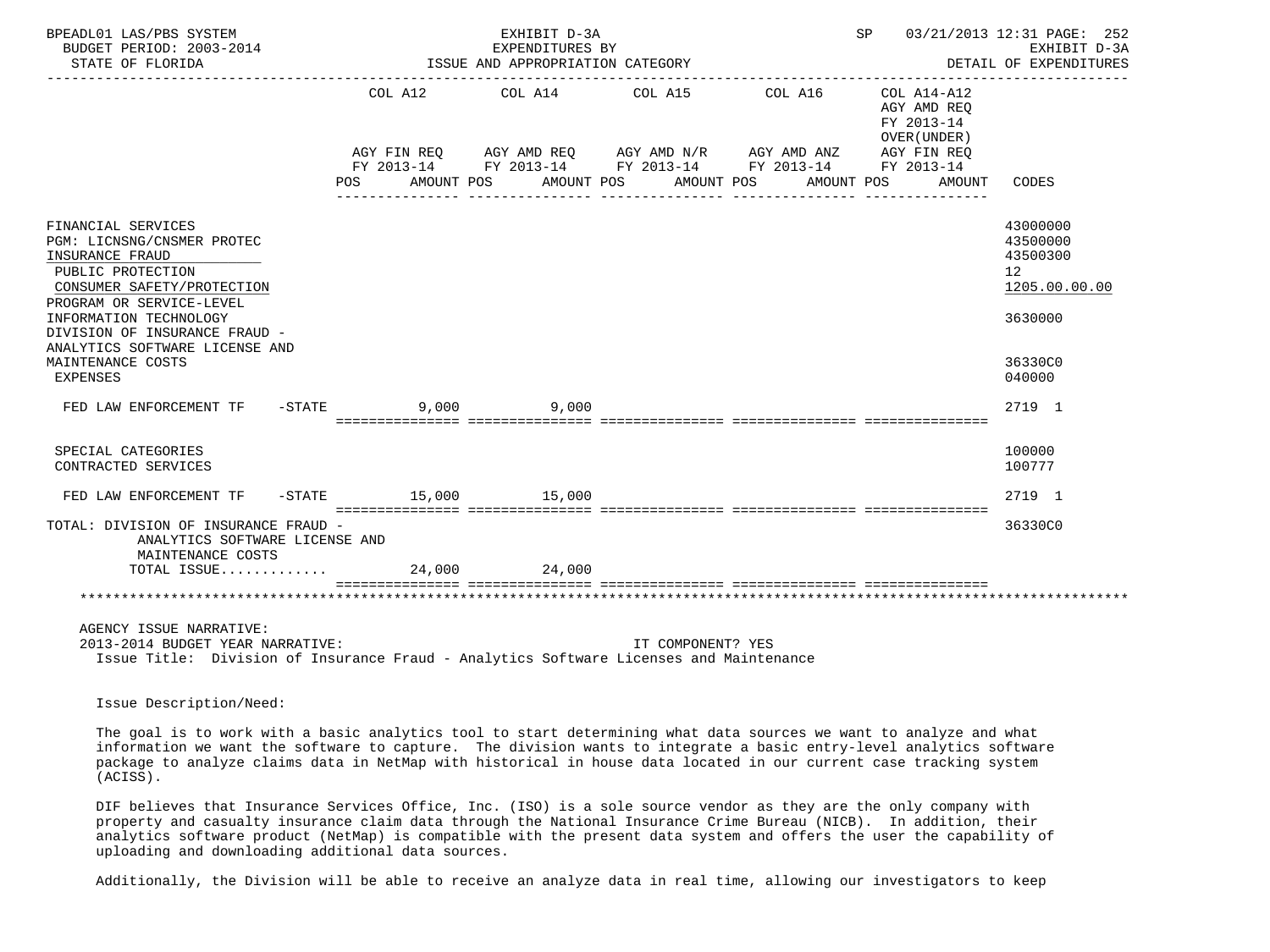| BPEADL01 LAS/PBS SYSTEM<br>BUDGET PERIOD: 2003-2014<br>STATE OF FLORIDA                                                                            | ISSUE AND APPROPRIATION CATEGORY | EXHIBIT D-3A<br>EXPENDITURES BY                                                                | SP      | 03/21/2013 12:31 PAGE: 253<br>EXHIBIT D-3A<br>DETAIL OF EXPENDITURES            |                                                                      |
|----------------------------------------------------------------------------------------------------------------------------------------------------|----------------------------------|------------------------------------------------------------------------------------------------|---------|---------------------------------------------------------------------------------|----------------------------------------------------------------------|
|                                                                                                                                                    |                                  | COL A12 COL A14 COL A15                                                                        | COL A16 | COL A14-A12<br>AGY AMD REO<br>FY 2013-14<br>OVER (UNDER)                        |                                                                      |
|                                                                                                                                                    | POS                              | AGY FIN REQ AGY AMD REQ AGY AMD N/R AGY AMD ANZ<br>FY 2013-14 FY 2013-14 FY 2013-14 FY 2013-14 |         | AGY FIN REO<br>FY 2013-14<br>AMOUNT POS AMOUNT POS AMOUNT POS AMOUNT POS AMOUNT | CODES                                                                |
| FINANCIAL SERVICES<br>PGM: LICNSNG/CNSMER PROTEC<br>INSURANCE FRAUD<br>PUBLIC PROTECTION<br>CONSUMER SAFETY/PROTECTION<br>PROGRAM OR SERVICE-LEVEL |                                  |                                                                                                |         |                                                                                 | 43000000<br>43500000<br>43500300<br>12 <sup>°</sup><br>1205.00.00.00 |
| INFORMATION TECHNOLOGY<br>DIVISION OF INSURANCE FRAUD -<br>ANALYTICS SOFTWARE LICENSE AND<br>MAINTENANCE COSTS                                     |                                  |                                                                                                |         |                                                                                 | 3630000<br>36330C0                                                   |

 current with the crime trends. This gives the divisions an advantage in enforcing the statutes that prevent insurance fraud and a tool to help keep those who prey on the innocent and unsuspecting off the streets.

Visual Analytics Software Maintenance:

 There are minimal recurring costs associated with the maintenance and support of the software, which will ensure the maximum effectiveness of the software for the analytical aspect of enforcement. The division is requesting 15,000 in recurring budget authority for this maintenance of the analytical software program.

## NetMap Software Licenses:

 Division of Insurance Fraud (DIF) is requesting the purchase of a software licenses to use analytics to help analyze and interrupt data (incoming and historical). The price of a license is \$9,000 per year, and will be needed for a minimum of two more years (based on the current 3 year contract). The purchase of one license would be \$9,000 per year for a three-year contract totaling \$27,000. The first year would be prorated for the number of months remaining in the current fiscal year. In addition, the third year would be prorated for the balance of that fiscal year. The software would be installed on one stand-alone computer which would be used in Tallahassee (HO). According to the vendor, training is very extensive and user oriented. With the purchase of one license, the vendor will train two analysts, a primary user and a backup, for the stand-alone system.

## Additional information and background:

 The Division of Insurance Fraud (DIF) is responsible for investigating insurance fraud crimes associated with personal injury protection insurance fraud, insurance premium fraud, workers' compensation fraud, workers' compensation premium avoidance and diversions, insurer insolvency fraud, unauthorized entity fraud, and insurance agent crimes. The division utilizes analytical software that fully integrates data from all required sources and has the capacity to add new data bases when discovered. It has given DIF personnel the ability to import and analyze data in real time; provides full audit logging capabilities; and demonstrates past experience in deploying solutions in investigating cases in the areas of money service business data, insurance claims data, workers' compensation data, mortgage fraud data, etc.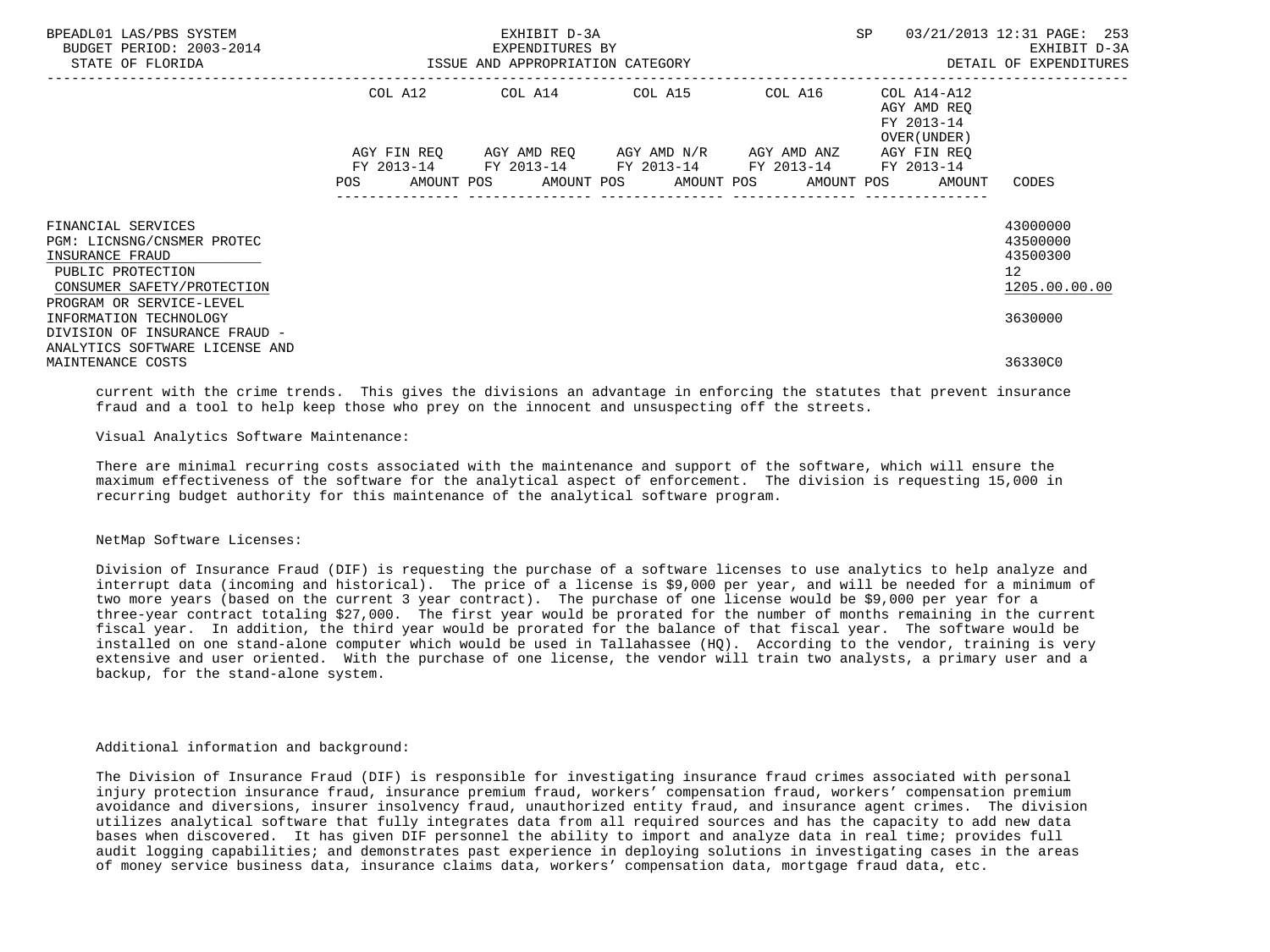| BPEADL01 LAS/PBS SYSTEM<br>BUDGET PERIOD: 2003-2014<br>STATE OF FLORIDA | ISSUE AND APPROPRIATION CATEGORY | EXHIBIT D-3A<br>EXPENDITURES BY | SP                                                                                              | 03/21/2013 12:31 PAGE: 254<br>EXHIBIT D-3A<br>DETAIL OF EXPENDITURES |                                                          |                      |
|-------------------------------------------------------------------------|----------------------------------|---------------------------------|-------------------------------------------------------------------------------------------------|----------------------------------------------------------------------|----------------------------------------------------------|----------------------|
|                                                                         | COL A12                          |                                 | COL A14 COL A15                                                                                 | COL A16                                                              | COL A14-A12<br>AGY AMD REO<br>FY 2013-14<br>OVER (UNDER) |                      |
|                                                                         | AGY FIN REO<br>FY 2013-14<br>POS |                                 | AGY AMD REO AGY AMD N/R<br>FY 2013-14 FY 2013-14 FY 2013-14<br>AMOUNT POS AMOUNT POS AMOUNT POS | AGY AMD ANZ                                                          | AGY FIN REO<br>FY 2013-14<br>AMOUNT POS<br>AMOUNT        | CODES                |
|                                                                         |                                  |                                 |                                                                                                 |                                                                      |                                                          |                      |
| FINANCIAL SERVICES                                                      |                                  |                                 |                                                                                                 |                                                                      |                                                          | 43000000             |
| PGM: LICNSNG/CNSMER PROTEC<br>INSURANCE FRAUD                           |                                  |                                 |                                                                                                 |                                                                      |                                                          | 43500000<br>43500300 |
| PUBLIC PROTECTION                                                       |                                  |                                 |                                                                                                 |                                                                      |                                                          | 12 <sup>°</sup>      |
| CONSUMER SAFETY/PROTECTION                                              |                                  |                                 |                                                                                                 |                                                                      |                                                          | 1205.00.00.00        |
| PROGRAM OR SERVICE-LEVEL                                                |                                  |                                 |                                                                                                 |                                                                      |                                                          |                      |
| INFORMATION TECHNOLOGY                                                  |                                  |                                 |                                                                                                 |                                                                      |                                                          | 3630000              |
| DIVISION OF INSURANCE FRAUD -                                           |                                  |                                 |                                                                                                 |                                                                      |                                                          |                      |
| ANALYTICS SOFTWARE LICENSE AND<br>MAINTENANCE COSTS                     |                                  |                                 |                                                                                                 |                                                                      |                                                          | 36330C0              |

The funds requested for this issue will come from the forfeiture funds account within the Federal Law Enforcement Trust<br>Fund. No new or additional revenue is needed to be found for this request. There are sufficient ca Fund. No new or additional revenue is needed to be found for this request. account for this request. As of June 30, 2012 there was a balance of \$893,972 in the forfeiture funds account. Considering all budget authority already appropriated in FY 2012-13 General Appropriations Act, budget amendment requests in FY 2012-13, and the budget authority being requested for all issues in FY 2013-14 Legislative Budget Request, including this training request, there will be a balance of \$644,972 in the forfeiture funds. This balance does not take into account for any new revenues into the forfeiture funds account. However, the Division of Insurance Fraud expects to receive additional forfeiture funds which will continually increase the projected balance during the current and future fiscal years. As an example, \$110,869 was received in FY 2011-12, which was considered a light year for receipts. Fiscal Year 2009-10 produced \$205,125 in forfeiture receipts and in FY 2010-11 \$379,908.08 were received.

 The "Guide to Equitable Sharing" published by the U.S. Department of Justice in Section VIII (A)(1)(d) describe one of the permissible uses as follows: "Law enforcement equipment - the costs associated with the purchase, lease, maintenance, or operation of law enforcement equipment for use by law enforcement personnel that supports law enforcement activities. For example, furniture, file cabinets, office supplies, telecommunications equipment, copiers, safes, fitness equipment, computers, computer accessories and software, body armor, uniforms, firearms, radios, cellular telephones, electronic surveillance equipment, and vehicles (e.g., patrol cars and surveillance vehicles)."

 NetMap Analytics, a subsidiary of Insurance Services Office, Inc., (ISO), has created a suite of products that use visual link-analysis technology to help you see and fight insurance fraud. NetMap software helps you discover critical, previously hidden connections within data. Seeing those connections - within company data, in data from external sources, or through a combination of sources - gives investigators insight and knowledge to streamline investigations.

 NetMap's advanced link-analysis technology helps agencies analyze critical questions based on large quantities of data and make the results easy to understand. NetMap finds all data elements applicable to a question and draws a picture of the connections among those elements - revealing relationships that you couldn't see before. NetMap's power lies in its unique combination of link analysis and data visualization. Using sophisticated algorithms, the software works quickly and efficiently to find every pertinent connection among billions of pieces of data - not only direct links and relationships, but indirect links as well. Data visualization makes the implications of those connections easy to understand.

 NetMap software will show the relationship between suspects, linking claim data, addresses, phone numbers, vehicles, clinics, etc. Currently Division analysts work closely with detectives as they develop insurance fraud cases. These cases may involve PIP fraud, mortgage fraud, workers' compensation fraud, etc. With the growing issues with PIP fraud in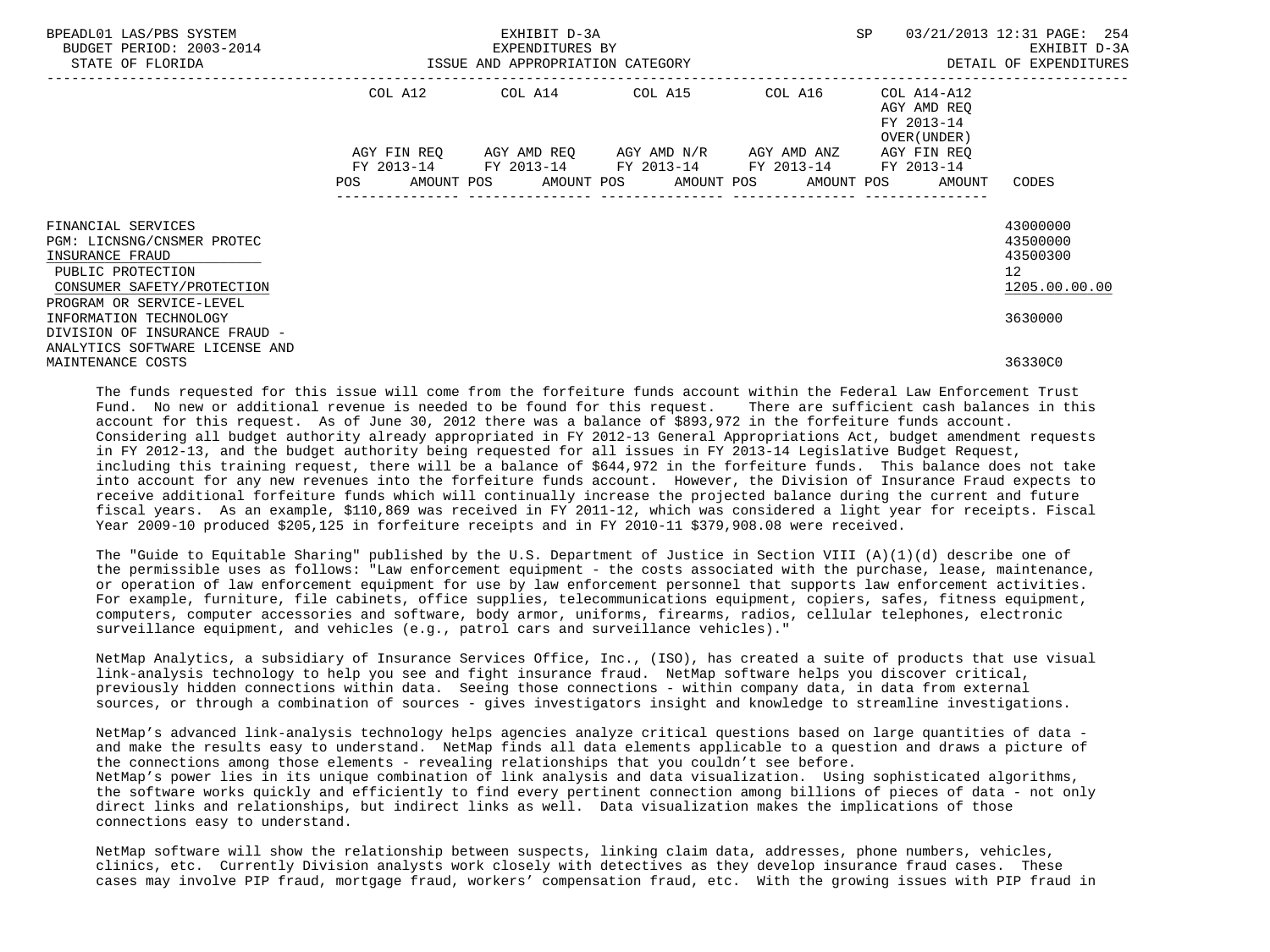| BPEADL01 LAS/PBS SYSTEM<br>BUDGET PERIOD: 2003-2014<br>STATE OF FLORIDA                                                                                                                                                                                                                                                                                |                        | EXHIBIT D-3A<br>EXPENDITURES BY<br>ISSUE AND APPROPRIATION CATEGORY |                                       |                                                                      | SP                                                                                              | 03/21/2013 12:31 PAGE: 255<br>EXHIBIT D-3A<br>DETAIL OF EXPENDITURES                       |
|--------------------------------------------------------------------------------------------------------------------------------------------------------------------------------------------------------------------------------------------------------------------------------------------------------------------------------------------------------|------------------------|---------------------------------------------------------------------|---------------------------------------|----------------------------------------------------------------------|-------------------------------------------------------------------------------------------------|--------------------------------------------------------------------------------------------|
|                                                                                                                                                                                                                                                                                                                                                        | AGY FIN REQ<br>POS FOR | COL A12 COL A14 COL A15 COL A16<br>AGY AMD REQ<br>AMOUNT POS        | AGY AMD N/R AGY AMD ANZ<br>AMOUNT POS | FY 2013-14 FY 2013-14 FY 2013-14 FY 2013-14 FY 2013-14<br>AMOUNT POS | COL A14-A12<br>AGY AMD REO<br>FY 2013-14<br>OVER (UNDER)<br>AGY FIN REO<br>AMOUNT POS<br>AMOUNT | CODES                                                                                      |
| FINANCIAL SERVICES<br>PGM: LICNSNG/CNSMER PROTEC<br>INSURANCE FRAUD<br>PUBLIC PROTECTION<br>CONSUMER SAFETY/PROTECTION<br>PROGRAM OR SERVICE-LEVEL<br>INFORMATION TECHNOLOGY<br>DIVISION OF INSURANCE FRAUD -<br>ANALYTICS SOFTWARE LICENSE AND<br>MAINTENANCE COSTS                                                                                   |                        |                                                                     |                                       |                                                                      |                                                                                                 | 43000000<br>43500000<br>43500300<br>12 <sup>°</sup><br>1205.00.00.00<br>3630000<br>36330C0 |
| the state, this software would hopefully enable the analyst to provide the detectives with the link between suspects<br>within certain geographical areas of the state as they move operations through the state (organized schemes to defraud).<br>The time savings for research in several databases would allow for time spent on additional cases. |                        |                                                                     |                                       |                                                                      |                                                                                                 |                                                                                            |
| PROGRAM ISSUES<br>DIVISION OF INSURANCE FRAUD -<br>ADDITIONAL RESOURCES FOR TARGETED<br>INVESTIGATION OF CRIMINAL ACTIVITY                                                                                                                                                                                                                             |                        |                                                                     |                                       |                                                                      |                                                                                                 | 4000000<br>4001510                                                                         |
| <b>EXPENSES</b>                                                                                                                                                                                                                                                                                                                                        |                        |                                                                     |                                       |                                                                      |                                                                                                 | 040000                                                                                     |
| FED LAW ENFORCEMENT TF<br>$- \text{STATE}$                                                                                                                                                                                                                                                                                                             |                        | 70,000 70,000                                                       |                                       |                                                                      |                                                                                                 | 2719 1<br>*********************                                                            |
| AGENCY ISSUE NARRATIVE:<br>2013-2014 BUDGET YEAR NARRATIVE:<br>Issue Title: DIVISION OF INSURANCE FRAUD - ADDITIONAL RESOURCES FOR TARGETED INVESTIGATION OF CRIMINAL ACTIVITY                                                                                                                                                                         |                        |                                                                     | IT COMPONENT? NO                      |                                                                      |                                                                                                 |                                                                                            |

Issue Description/Need:

 The Division of Insurance Fraud (DIF) is requesting 70,000 in additional expenses authority, from the forfeiture funds received, for the purpose of operational travel and other expenses related to expanded and aggressive strategies to combat insurance fraud. The Division of Insurance Fraud is a statewide criminal investigative agency with a mission of investigating all aspects of insurance fraud, workers' compensation fraud, and other financial related crimes. Division detectives are constantly investigating complex criminal cases, such as PIP fraud rings, money laundering, mortgage fraud, workers' compensation premium fraud, money service businesses, schemes to defraud, organized crime, and other financial crimes related to insurance fraud.

 Providing funding for the implementation of more aggressive strategies will allow DIF greater flexibility and mobility in allocating its resources (both manpower and equipment) where, and precisely when, it is needed. With the implementation of the new PIP legislation, DIF is working with its partner law enforcement agencies (county sheriff's offices, the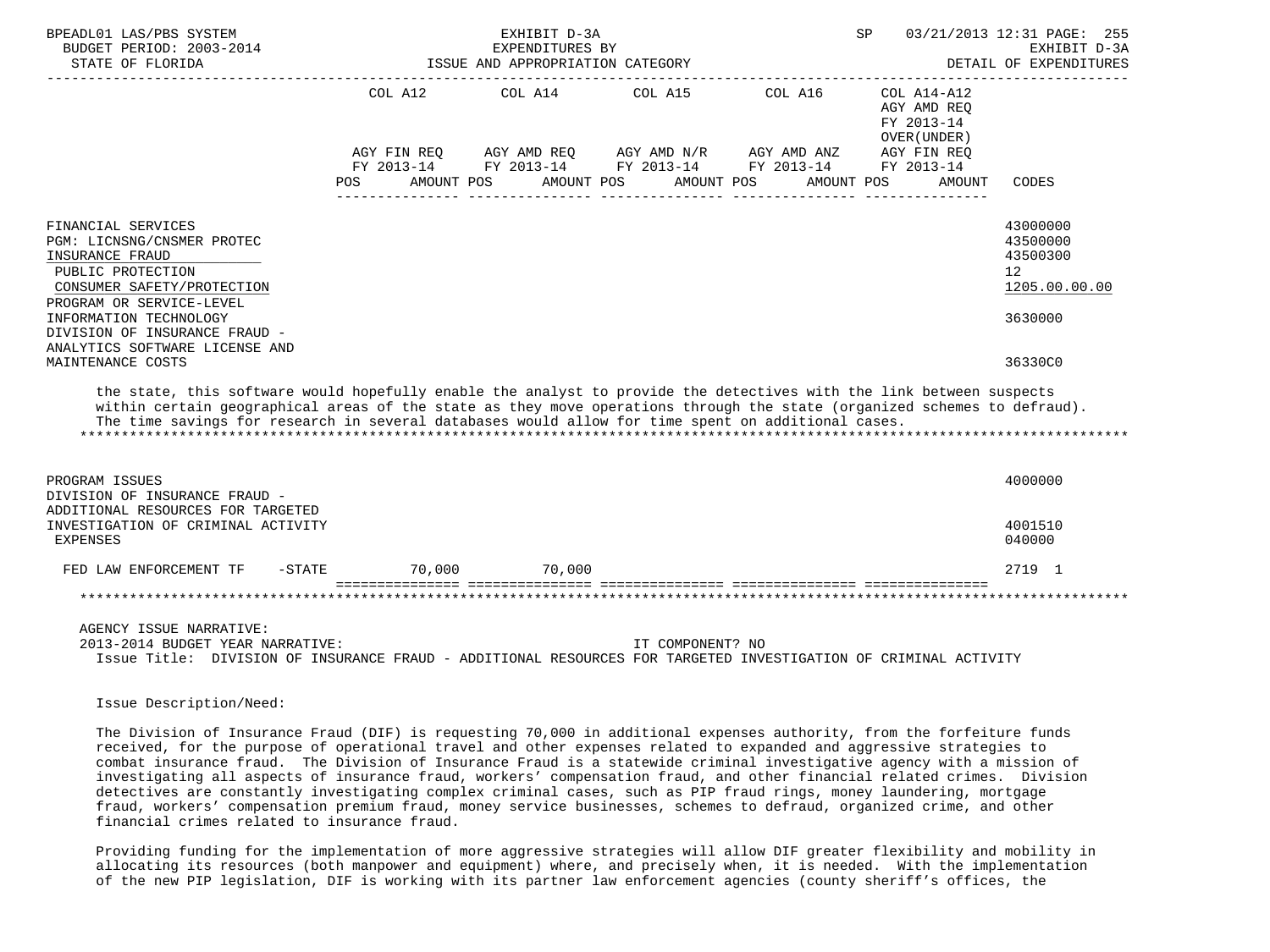| BPEADL01 LAS/PBS SYSTEM<br>BUDGET PERIOD: 2003-2014<br>STATE OF FLORIDA                                                                                                                                        | EXHIBIT D-3A<br>EXPENDITURES BY<br>ISSUE AND APPROPRIATION CATEGORY                                            |             |  |                                                                                               |  |  |  | <b>SP</b> |  | 03/21/2013 12:31 PAGE: 256<br>EXHIBIT D-3A<br>DETAIL OF EXPENDITURES |                                                                    |
|----------------------------------------------------------------------------------------------------------------------------------------------------------------------------------------------------------------|----------------------------------------------------------------------------------------------------------------|-------------|--|-----------------------------------------------------------------------------------------------|--|--|--|-----------|--|----------------------------------------------------------------------|--------------------------------------------------------------------|
|                                                                                                                                                                                                                |                                                                                                                |             |  | COL A12 COL A14 COL A15 COL A16                                                               |  |  |  |           |  | COL A14-A12<br>AGY AMD REO<br>FY 2013-14<br>OVER (UNDER)             |                                                                    |
|                                                                                                                                                                                                                |                                                                                                                | AGY FIN REO |  | AGY AMD REO AGY AMD N/R AGY AMD ANZ<br>FY 2013-14 FY 2013-14 FY 2013-14 FY 2013-14 FY 2013-14 |  |  |  |           |  | AGY FIN REO                                                          |                                                                    |
|                                                                                                                                                                                                                | POS FOR THE POST OF THE POST OF THE POST OF THE POST OF THE POST OF THE POST OF THE POST OF THE POST OF THE PO |             |  | AMOUNT POS AMOUNT POS AMOUNT POS AMOUNT POS AMOUNT                                            |  |  |  |           |  |                                                                      | CODES                                                              |
| FINANCIAL SERVICES<br>PGM: LICNSNG/CNSMER PROTEC<br>INSURANCE FRAUD<br>PUBLIC PROTECTION<br>CONSUMER SAFETY/PROTECTION<br>PROGRAM ISSUES<br>DIVISION OF INSURANCE FRAUD -<br>ADDITIONAL RESOURCES FOR TARGETED |                                                                                                                |             |  |                                                                                               |  |  |  |           |  |                                                                      | 43000000<br>43500000<br>43500300<br>12<br>1205.00.00.00<br>4000000 |
| INVESTIGATION OF CRIMINAL ACTIVITY                                                                                                                                                                             |                                                                                                                |             |  |                                                                                               |  |  |  |           |  |                                                                      | 4001510                                                            |

 Florida Highway Patrol, as well as federal agencies) to conduct sting operations and sweeps of suspected organized PIP rings and fraudulent medical providers. Temporarily transferring sworn manpower from other offices within the state, as well as moving limited technological resources (such as surveillance vehicles) to strengthen the staffing of the lead field office, is critical to the success of this strategy.

 The approval of funding resulting in the flexibility as outlined will provide DIF the ability to move its resources and make adjustments to attack the criminal element in the state as insurance fraud reinvents itself to circumvent new and changing legislation.

## Additional information and background:

 As fraudulent activities expand into previously "untainted" areas of the state from high crime regions (migrating northward), it is necessary to have staffing with certain levels of expertise mobile enough to share that knowledge and be available as a physical presence to ensure DIF's less experienced investigators have the tools necessary to be successful. Insuring these investigations are well equipped and brought successfully to prosecution. For an example, certain units in southeast Florida (Palm Beach, Broward, and Dade counties) specializing in Workers' Compensation fraud as related to criminal money service businesses, have experienced "big ticket" successes in breaking organized, illegal activities. They have developed a template for investigation, resulting in arrests. DIF is now receiving tips and beginning to experience an increase in activity for criminal money service business activity in the Orlando and Tampa Bay areas. The ability to temporarily move this expertise is mission critical in developing a more professional staff and removing criminals from the street.

 Historically, operational related travel has been important to the successful enforcement of insurance fraud laws and has been used effectively for training and moving resources (personnel and otherwise) when required. The three year average expenditures for Fiscal Years 2009-10, 2010-11, and 2011-12 is (\$97,722). The Division of Insurance Fraud's request of 70,000 reflects its need and commitment to responsibly manage its budget authority.

 The Division of Insurance Fraud has been in compliance with the restrictions for mission critical in state travel as imposed in Chapter 2012-119 Laws of Florida and the inter office memorandum on travel released by Chief Financial Officer Jeff Atwater. However, the memorandum does not apply for law enforcement purposes where law enforcement personnel is performing investigative functions or providing testimony in criminal proceedings. DIF has been very cost conscientious with their travel the last few years and has reduced that expenditure significantly. The expenditures for operational related travel for the fiscal years referenced above were: FY 2009-10 - (\$156,326); FY 2010-11 - (\$83,333); and FY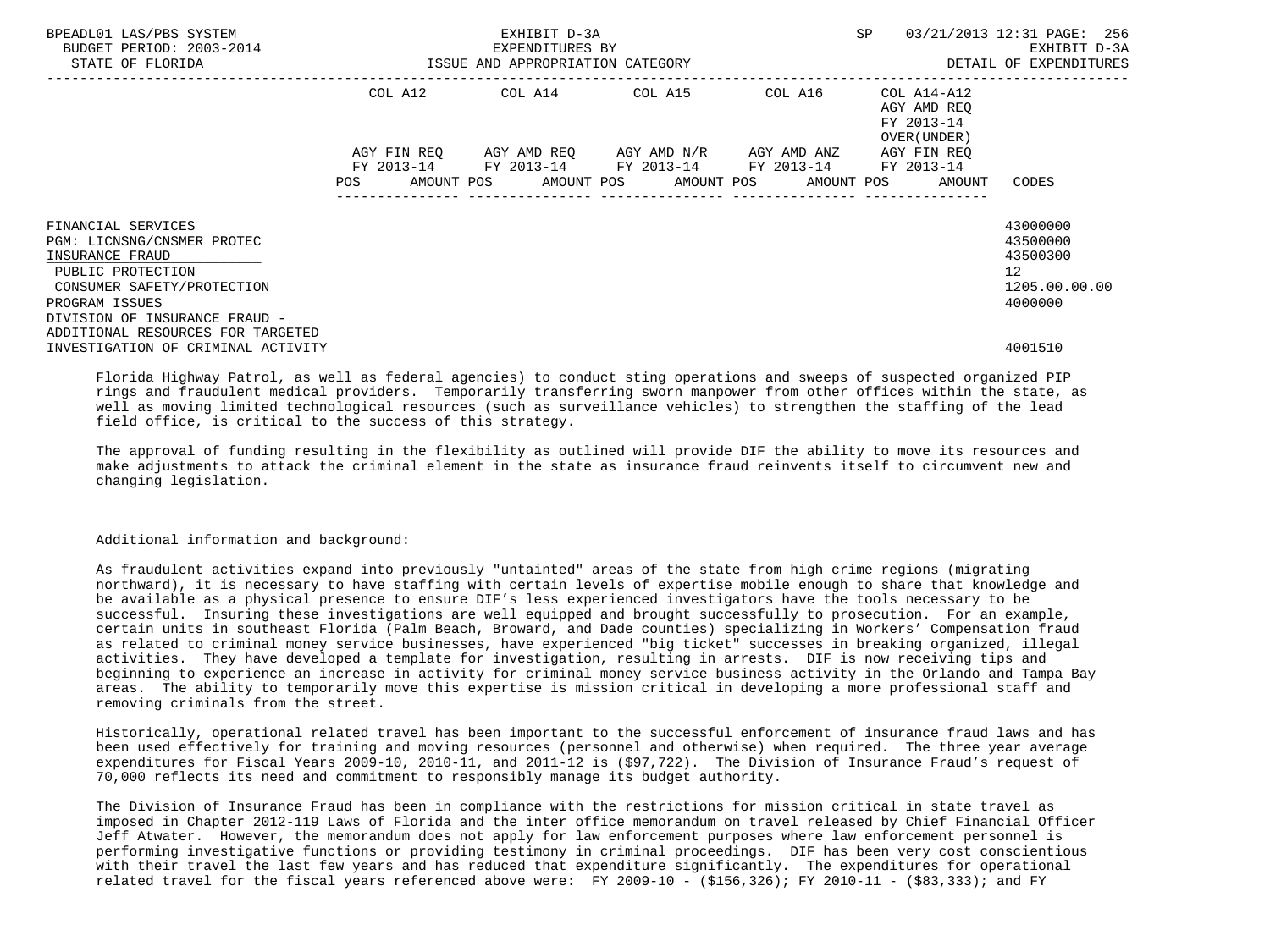| BPEADL01 LAS/PBS SYSTEM<br>BUDGET PERIOD: 2003-2014<br>STATE OF FLORIDA | EXHIBIT D-3A<br>EXPENDITURES BY<br>ISSUE AND APPROPRIATION CATEGORY                                            |             |  |                                                                                   |  |  |  | 03/21/2013 12:31 PAGE: 257<br>SP |  |                                                           | EXHIBIT D-3A<br>DETAIL OF EXPENDITURES |
|-------------------------------------------------------------------------|----------------------------------------------------------------------------------------------------------------|-------------|--|-----------------------------------------------------------------------------------|--|--|--|----------------------------------|--|-----------------------------------------------------------|----------------------------------------|
|                                                                         |                                                                                                                |             |  | COL A12 COL A14 COL A15 COL A16                                                   |  |  |  |                                  |  | COL A14-A12<br>AGY AMD REO<br>FY 2013-14<br>OVER (UNDER ) |                                        |
|                                                                         |                                                                                                                | AGY FIN REO |  | AGY AMD REO AGY AMD N/R<br>FY 2013-14 FY 2013-14 FY 2013-14 FY 2013-14 FY 2013-14 |  |  |  | AGY AMD ANZ                      |  | AGY FIN REO                                               |                                        |
|                                                                         | POS FOR THE POST OF THE POST OF THE POST OF THE POST OF THE POST OF THE POST OF THE POST OF THE POST OF THE PO |             |  | AMOUNT POS AMOUNT POS AMOUNT POS AMOUNT POS AMOUNT                                |  |  |  |                                  |  |                                                           | CODES                                  |
| FINANCIAL SERVICES<br>PGM: LICNSNG/CNSMER PROTEC                        |                                                                                                                |             |  |                                                                                   |  |  |  |                                  |  |                                                           | 43000000<br>43500000                   |
| INSURANCE FRAUD<br>PUBLIC PROTECTION<br>CONSUMER SAFETY/PROTECTION      |                                                                                                                |             |  |                                                                                   |  |  |  |                                  |  |                                                           | 43500300<br>12<br>1205.00.00.00        |
| PROGRAM ISSUES<br>DIVISION OF INSURANCE FRAUD -                         |                                                                                                                |             |  |                                                                                   |  |  |  |                                  |  |                                                           | 4000000                                |
| ADDITIONAL RESOURCES FOR TARGETED<br>INVESTIGATION OF CRIMINAL ACTIVITY |                                                                                                                |             |  |                                                                                   |  |  |  |                                  |  |                                                           | 4001510                                |

 2011-12 - (\$53,506). This travel becomes mission critical, especially with the emphasis on reducing and/or eliminating PIP fraud and insurance fraud, in general.

 The funds requested for this issue will come from the forfeiture funds account within the Federal Law Enforcement Trust Fund. No new or additional revenue is needed for this request, as sufficient cash balances are currently available. As of June 30, 2012 there was a balance of over \$890,000 in the forfeiture funds account. There is a projected balance of \$640,000 in the forfeiture funds before this request is considered. Additionally, the Division of Insurance Fraud expects to receive other forfeiture funds which will continually increase the projected future balances. As an example, \$110,869 was received in FY 2011-12, which was considered a light year for receipts, while FY 2009-10 had \$205,125 in receipts and FY 2010-11 had \$379,908.

 These funds can only be used for law enforcement activities in fighting criminal actions. Seizures made in the early part the 2012-2013 Fiscal Year will increase the available balance of funds by more than \$400,000. Additional operations throughout the year involving forfeitures will increase the balance even more. \*\*\*\*\*\*\*\*\*\*\*\*\*\*\*\*\*\*\*\*\*\*\*\*\*\*\*\*\*\*\*\*\*\*\*\*\*\*\*\*\*\*\*\*\*\*\*\*\*\*\*\*\*\*\*\*\*\*\*\*\*\*\*\*\*\*\*\*\*\*\*\*\*\*\*\*\*\*\*\*\*\*\*\*\*\*\*\*\*\*\*\*\*\*\*\*\*\*\*\*\*\*\*\*\*\*\*\*\*\*\*\*\*\*\*\*\*\*\*\*\*\*\*\*\*\*\*

| TOTAL: CONSUMER SAFETY/PROTECTION |        |        |              | 1205.00.00.00 |
|-----------------------------------|--------|--------|--------------|---------------|
| BY FUND TYPE                      |        |        |              |               |
|                                   | 191.00 | 191.00 |              |               |
| TRUST FUNDS 16,509,591 16,691,386 |        |        | 181,795 2000 |               |
| SALARY RATE 9,183,754 9,183,754   |        |        |              |               |
|                                   |        |        |              |               |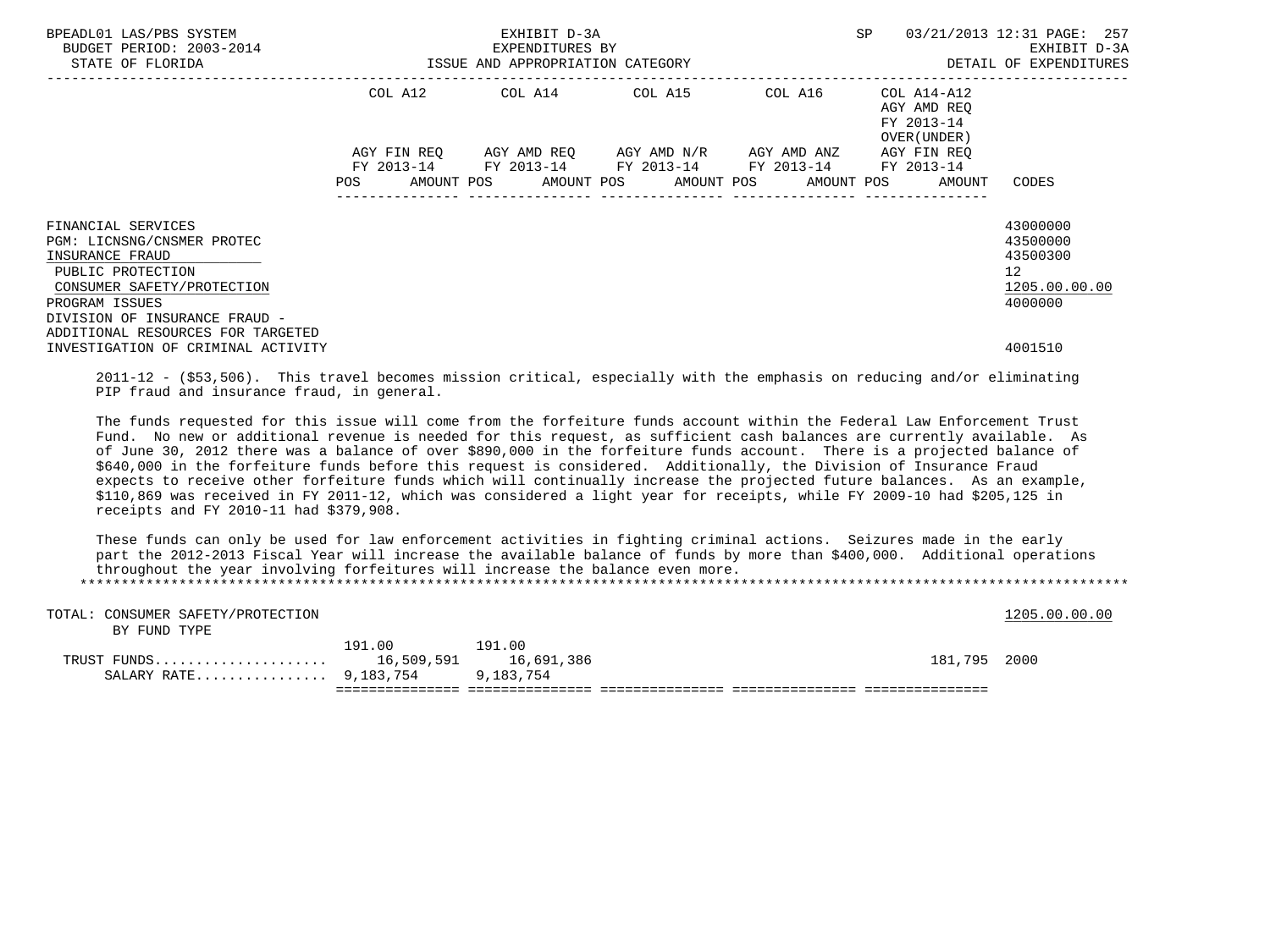| BPEADL01 LAS/PBS SYSTEM<br>BUDGET PERIOD: 2003-2014<br>STATE OF FLORIDA                                                                                                                                                                       |                                             | EXHIBIT D-3A<br>EXPENDITURES BY<br>ISSUE AND APPROPRIATION CATEGORY                                                                            | 03/21/2013 12:31 PAGE: 258<br>SP<br>EXHIBIT D-3A<br>DETAIL OF EXPENDITURES |                       |                                                                     |                                                                                                      |
|-----------------------------------------------------------------------------------------------------------------------------------------------------------------------------------------------------------------------------------------------|---------------------------------------------|------------------------------------------------------------------------------------------------------------------------------------------------|----------------------------------------------------------------------------|-----------------------|---------------------------------------------------------------------|------------------------------------------------------------------------------------------------------|
|                                                                                                                                                                                                                                               | COL A12<br>POS<br>AMOUNT POS                | COL A14<br>AGY FIN REQ AGY AMD REQ AGY AMD N/R AGY AMD ANZ AGY FIN REQ<br>FY 2013-14 FY 2013-14 FY 2013-14 FY 2013-14 FY 2013-14<br>AMOUNT POS | COL A15<br>AMOUNT POS                                                      | COL A16<br>AMOUNT POS | COL A14-A12<br>AGY AMD REO<br>FY 2013-14<br>OVER (UNDER )<br>AMOUNT | CODES                                                                                                |
| FINANCIAL SERVICES<br>PGM: LICNSNG/CNSMER PROTEC<br>CONSUMER ASSISTANCE<br>PUBLIC PROTECTION<br>CONSUMER SAFETY/PROTECTION<br>ESTIMATED EXPENDITURES<br>ESTIMATED EXPENDITURES - OPERATIONS<br>SALARY RATE<br>SALARY RATE 4,767,296 4,767,296 |                                             |                                                                                                                                                |                                                                            |                       |                                                                     | 43000000<br>43500000<br>43500400<br>12 <sup>1</sup><br>1205.00.00.00<br>1000000<br>1001000<br>000000 |
| SALARIES AND BENEFITS                                                                                                                                                                                                                         |                                             |                                                                                                                                                |                                                                            |                       |                                                                     | 010000                                                                                               |
| INSURANCE REG TF                                                                                                                                                                                                                              | 119.00 119.00<br>-STATE 6,006,716 6,006,716 |                                                                                                                                                |                                                                            |                       |                                                                     | 2393 1                                                                                               |
| OTHER PERSONAL SERVICES                                                                                                                                                                                                                       |                                             |                                                                                                                                                |                                                                            |                       |                                                                     | 030000                                                                                               |
| INSURANCE REG TF                                                                                                                                                                                                                              | -STATE 85,231 85,231                        |                                                                                                                                                |                                                                            |                       |                                                                     | 2393 1                                                                                               |
| <b>EXPENSES</b>                                                                                                                                                                                                                               |                                             |                                                                                                                                                |                                                                            |                       |                                                                     | 040000                                                                                               |
| INSURANCE REG TF                                                                                                                                                                                                                              | -STATE 997,935 997,935                      |                                                                                                                                                |                                                                            |                       |                                                                     | 2393 1                                                                                               |
| OPERATING CAPITAL OUTLAY                                                                                                                                                                                                                      |                                             |                                                                                                                                                |                                                                            |                       |                                                                     | 060000                                                                                               |
| INSURANCE REG TF                                                                                                                                                                                                                              | $-STATE$<br>2,200                           | 2,200                                                                                                                                          |                                                                            |                       |                                                                     | 2393 1                                                                                               |
| SPECIAL CATEGORIES<br>CONTRACTED SERVICES                                                                                                                                                                                                     |                                             |                                                                                                                                                |                                                                            |                       |                                                                     | 100000<br>100777                                                                                     |
| INSURANCE REG TF                                                                                                                                                                                                                              | -STATE 645,374 645,374                      |                                                                                                                                                |                                                                            |                       |                                                                     | 2393 1                                                                                               |
| OPERATION/MOTOR VEHICLES                                                                                                                                                                                                                      |                                             |                                                                                                                                                |                                                                            |                       |                                                                     | 102289                                                                                               |
| INSURANCE REG TF                                                                                                                                                                                                                              | -STATE 1,500 1,500                          |                                                                                                                                                |                                                                            |                       |                                                                     | 2393 1                                                                                               |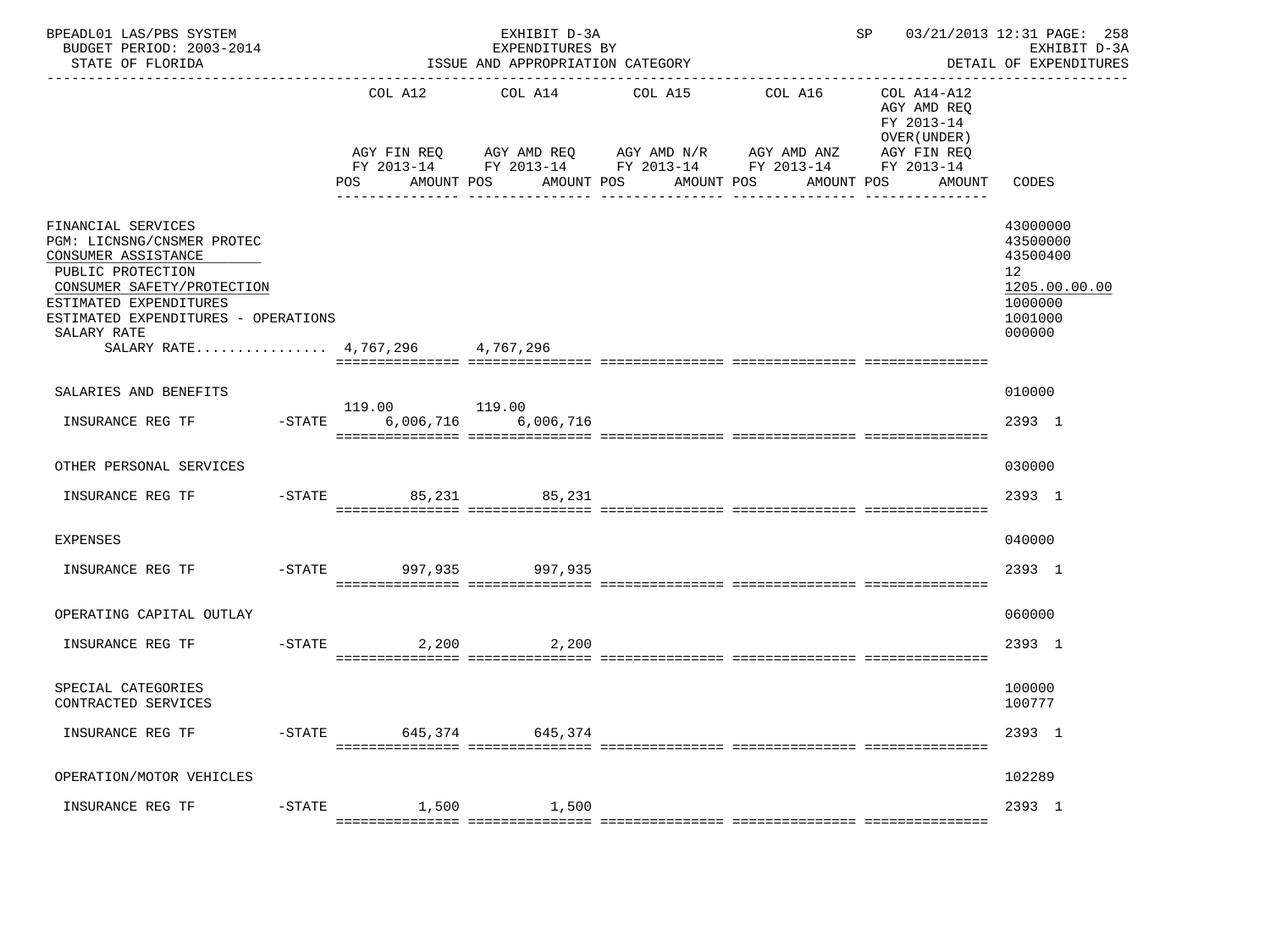| BPEADL01 LAS/PBS SYSTEM<br>BUDGET PERIOD: 2003-2014<br>STATE OF FLORIDA                                                                                                                                                                        |                      | EXHIBIT D-3A<br>EXPENDITURES BY<br>ISSUE AND APPROPRIATION CATEGORY |                                                                                                                                                                                                | SP 03/21/2013 12:31 PAGE: 259                                                     | EXHIBIT D-3A<br>DETAIL OF EXPENDITURES                                                                         |
|------------------------------------------------------------------------------------------------------------------------------------------------------------------------------------------------------------------------------------------------|----------------------|---------------------------------------------------------------------|------------------------------------------------------------------------------------------------------------------------------------------------------------------------------------------------|-----------------------------------------------------------------------------------|----------------------------------------------------------------------------------------------------------------|
|                                                                                                                                                                                                                                                | POS                  | COL A12 COL A14 COL A15<br>AMOUNT POS AMOUNT POS AMOUNT POS         | COL A16<br>AGY FIN REQ        AGY AMD REQ        AGY AMD N/R        AGY AMD ANZ         AGY FIN REQ<br>FY 2013-14         FY 2013-14         FY 2013-14          FY 2013-14         FY 2013-14 | COL A14-A12<br>AGY AMD REQ<br>FY 2013-14<br>OVER (UNDER )<br>AMOUNT POS<br>AMOUNT | CODES                                                                                                          |
| FINANCIAL SERVICES<br>PGM: LICNSNG/CNSMER PROTEC<br>CONSUMER ASSISTANCE<br>PUBLIC PROTECTION<br>CONSUMER SAFETY/PROTECTION<br>ESTIMATED EXPENDITURES<br>ESTIMATED EXPENDITURES - OPERATIONS<br>SPECIAL CATEGORIES<br>RISK MANAGEMENT INSURANCE |                      |                                                                     |                                                                                                                                                                                                |                                                                                   | 43000000<br>43500000<br>43500400<br>12 <sup>°</sup><br>1205.00.00.00<br>1000000<br>1001000<br>100000<br>103241 |
| INSURANCE REG TF    -STATE                                                                                                                                                                                                                     |                      | 93,199 93,199                                                       |                                                                                                                                                                                                |                                                                                   | 2393 1                                                                                                         |
| LEASE/PURCHASE/EQUIPMENT                                                                                                                                                                                                                       |                      |                                                                     |                                                                                                                                                                                                |                                                                                   | 105281                                                                                                         |
|                                                                                                                                                                                                                                                |                      |                                                                     |                                                                                                                                                                                                |                                                                                   | 2393 1                                                                                                         |
| TR/DMS/HR SVCS/STW CONTRCT                                                                                                                                                                                                                     |                      |                                                                     |                                                                                                                                                                                                |                                                                                   | 107040                                                                                                         |
| INSURANCE REG TF                                                                                                                                                                                                                               | -STATE 40,729 40,729 |                                                                     |                                                                                                                                                                                                |                                                                                   | 2393 1                                                                                                         |
| TOTAL: ESTIMATED EXPENDITURES - OPERATIONS<br>TOTAL POSITIONS 119.00 119.00<br>TOTAL ISSUE 7,880,708 7,880,708<br>TOTAL SALARY RATE 4,767,296 4,767,296                                                                                        |                      |                                                                     |                                                                                                                                                                                                |                                                                                   | 1001000                                                                                                        |
| CASUALTY INSURANCE PREMIUM<br>ADJUSTMENT<br>SPECIAL CATEGORIES<br>RISK MANAGEMENT INSURANCE                                                                                                                                                    |                      |                                                                     |                                                                                                                                                                                                |                                                                                   | 1001090<br>100000<br>103241                                                                                    |
| INSURANCE REG TF                                                                                                                                                                                                                               | -STATE 8,722 8,722   |                                                                     |                                                                                                                                                                                                |                                                                                   | 2393 1                                                                                                         |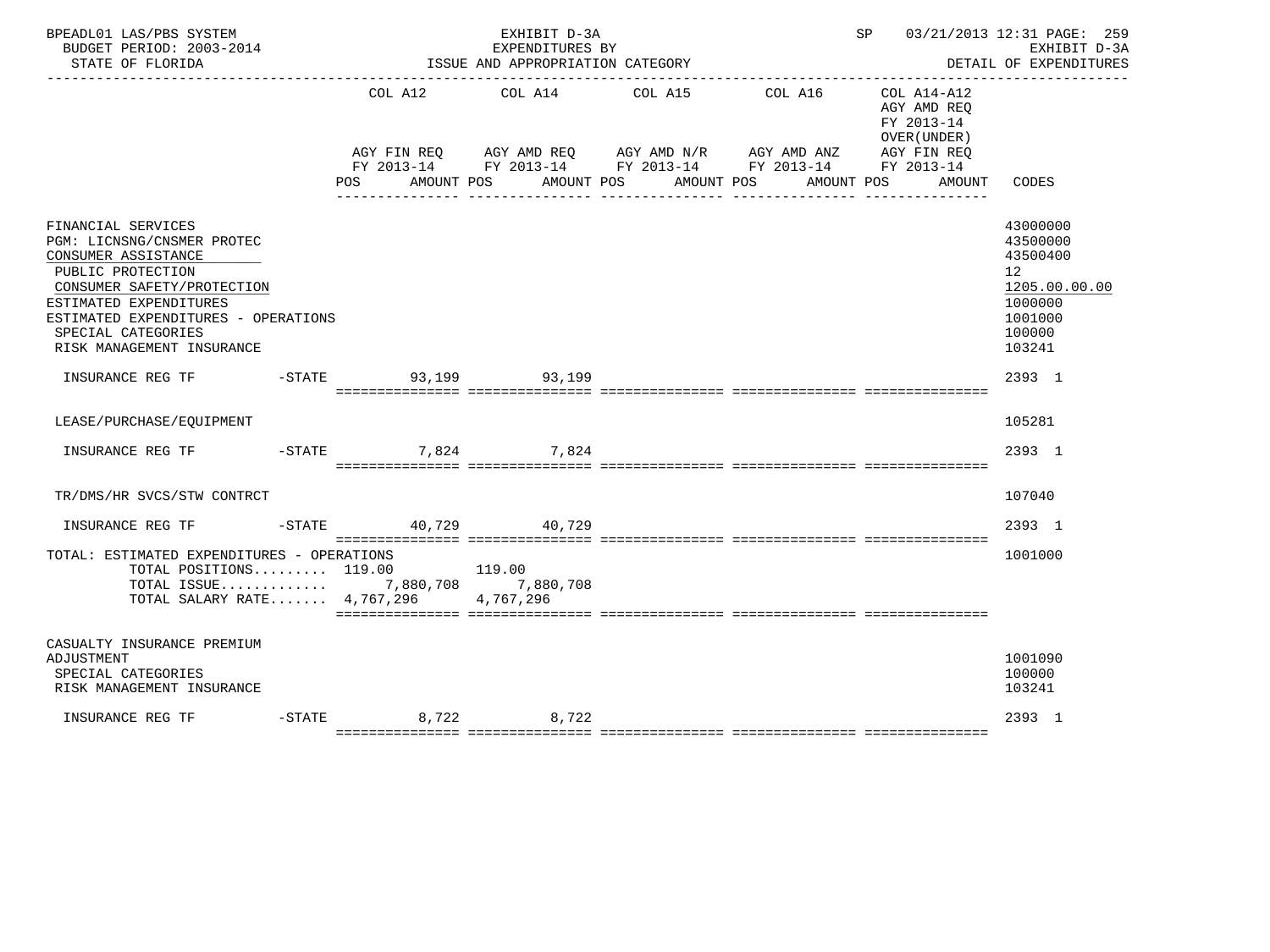| BPEADL01 LAS/PBS SYSTEM<br>BUDGET PERIOD: 2003-2014<br>STATE OF FLORIDA                                                                                                                                                                                                                                                                                                            |           |                                                               |            | EXPENDITURES BY | EXHIBIT D-3A | ISSUE AND APPROPRIATION CATEGORY          |                  |            |                                                                         |        | SP 03/21/2013 12:31 PAGE: 260<br>EXHIBIT D-3A<br>DETAIL OF EXPENDITURES<br>--------------- |
|------------------------------------------------------------------------------------------------------------------------------------------------------------------------------------------------------------------------------------------------------------------------------------------------------------------------------------------------------------------------------------|-----------|---------------------------------------------------------------|------------|-----------------|--------------|-------------------------------------------|------------------|------------|-------------------------------------------------------------------------|--------|--------------------------------------------------------------------------------------------|
|                                                                                                                                                                                                                                                                                                                                                                                    |           | AGY FIN REQ AGY AMD REQ AGY AMD N/R AGY AMD ANZ               |            |                 |              | COL A12 COL A14 COL A15                   |                  | COL A16    | COL A14-A12<br>AGY AMD REO<br>FY 2013-14<br>OVER (UNDER)<br>AGY FIN REQ |        |                                                                                            |
|                                                                                                                                                                                                                                                                                                                                                                                    |           | FY 2013-14 FY 2013-14 FY 2013-14 FY 2013-14 FY 2013-14<br>POS | AMOUNT POS |                 |              | AMOUNT POS AMOUNT POS<br>---------------- |                  | AMOUNT POS |                                                                         | AMOUNT | CODES                                                                                      |
| FINANCIAL SERVICES<br>PGM: LICNSNG/CNSMER PROTEC<br>CONSUMER ASSISTANCE<br>PUBLIC PROTECTION<br>CONSUMER SAFETY/PROTECTION<br>ESTIMATED EXPENDITURES<br>FLORIDA RETIREMENT SYSTEM                                                                                                                                                                                                  |           |                                                               |            |                 |              |                                           |                  |            |                                                                         |        | 43000000<br>43500000<br>43500400<br>12 <sup>°</sup><br>1205.00.00.00<br>1000000            |
| CONTRIBUTION ADJUSTMENT FOR<br>FISCAL YEAR 2012-2013<br>SALARIES AND BENEFITS                                                                                                                                                                                                                                                                                                      |           |                                                               |            |                 |              |                                           |                  |            |                                                                         |        | 1001240<br>010000                                                                          |
| INSURANCE REG TF                                                                                                                                                                                                                                                                                                                                                                   |           | $-$ STATE $ 14,695$ $14,695$                                  |            |                 |              |                                           |                  |            |                                                                         |        | 2393 1                                                                                     |
| ADJUSTMENT TO STATE HEALTH<br>INSURANCE PREMIUM CONTRIBUTION -<br>FISCAL YEAR 2012-13<br>SALARIES AND BENEFITS                                                                                                                                                                                                                                                                     |           |                                                               |            |                 |              |                                           |                  |            |                                                                         |        | 1001830<br>010000                                                                          |
| INSURANCE REG TF                                                                                                                                                                                                                                                                                                                                                                   |           | $-STATE$ 13,667 13,667                                        |            |                 |              |                                           |                  |            |                                                                         |        | 2393 1                                                                                     |
| REALLOCATION OF HUMAN RESOURCES<br>OUTSOURCING<br>SPECIAL CATEGORIES<br>TR/DMS/HR SVCS/STW CONTRCT                                                                                                                                                                                                                                                                                 |           |                                                               |            |                 |              |                                           |                  |            |                                                                         |        | 1005900<br>100000<br>107040                                                                |
| INSURANCE REG TF                                                                                                                                                                                                                                                                                                                                                                   |           | $-STATE$                                                      | 986-       |                 | $986 -$      |                                           |                  |            |                                                                         |        | 2393 1                                                                                     |
| ADJUSTMENTS TO CURRENT YEAR<br>ESTIMATED EXPENDITURES<br>REALIGNMENT OF LEASE OR                                                                                                                                                                                                                                                                                                   |           |                                                               |            |                 |              |                                           |                  |            |                                                                         |        | 1600000                                                                                    |
| LEASE-PURCHASE EQUIPMENT - DEDUCT<br><b>EXPENSES</b>                                                                                                                                                                                                                                                                                                                               |           |                                                               |            |                 |              |                                           |                  |            |                                                                         |        | 160M010<br>040000                                                                          |
| INSURANCE REG TF                                                                                                                                                                                                                                                                                                                                                                   | $-$ STATE |                                                               | $1,000-$   |                 | $1,000-$     |                                           |                  |            |                                                                         |        | 2393 1                                                                                     |
|                                                                                                                                                                                                                                                                                                                                                                                    |           |                                                               |            |                 |              |                                           |                  |            |                                                                         |        | ******************                                                                         |
| AGENCY ISSUE NARRATIVE:<br>2013-2014 BUDGET YEAR NARRATIVE:<br>This issue further aligns budget in the correct appropriation category for lease/lease purchase expenditures. A major<br>change in the FY 2012-13 instructions required departments to satisfy the requirements of Ch. 2011-45, L.O.F. (SB 1314).<br>This issue nets to zero with corresponding issue code 160M020. |           |                                                               |            |                 |              |                                           | IT COMPONENT? NO |            |                                                                         |        |                                                                                            |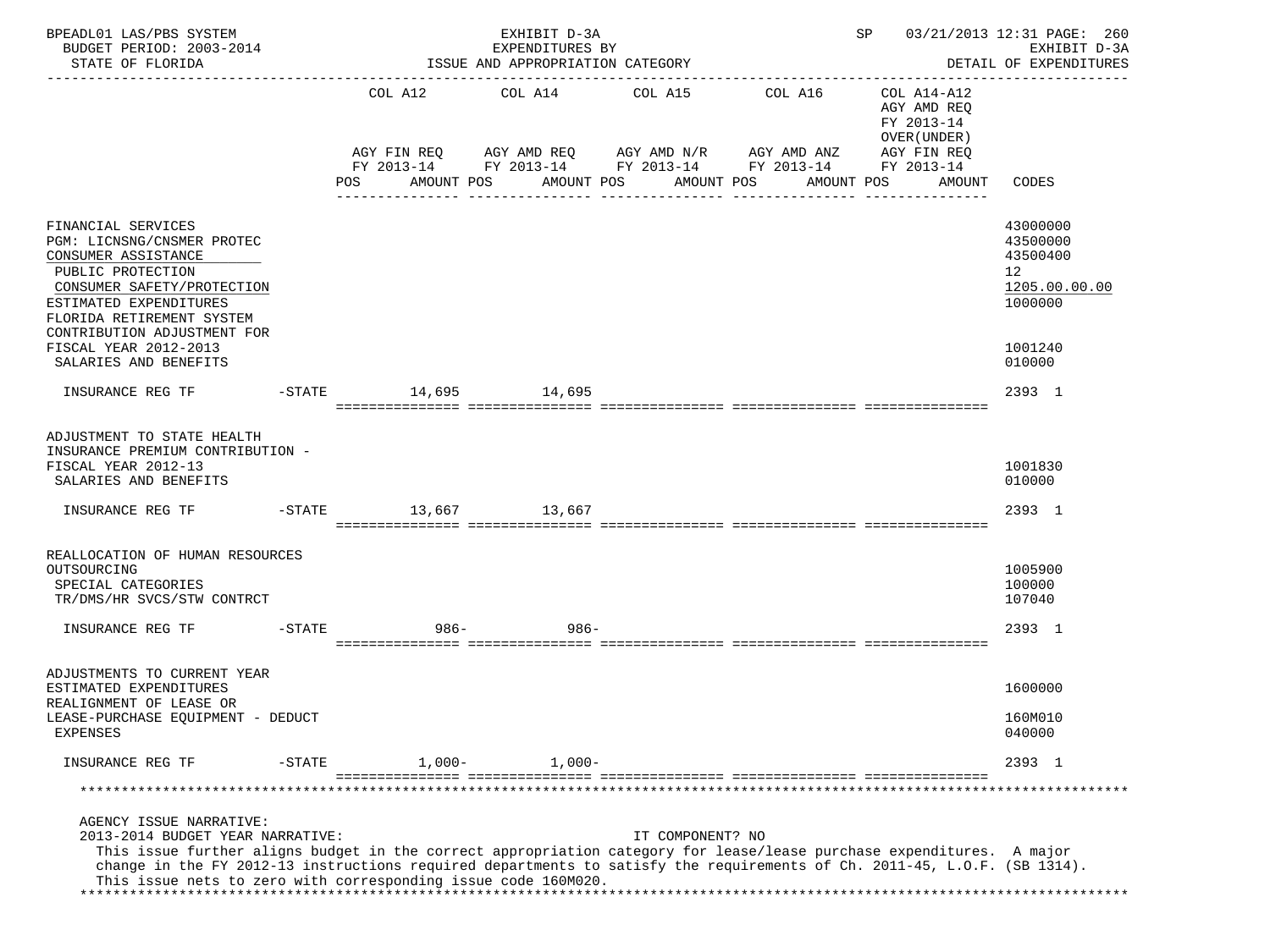| BPEADL01 LAS/PBS SYSTEM                                                                                                                                                                    |                    | EXHIBIT D-3A                                        |                                                 | SP                                          |                            | 03/21/2013 12:31 PAGE: 261             |
|--------------------------------------------------------------------------------------------------------------------------------------------------------------------------------------------|--------------------|-----------------------------------------------------|-------------------------------------------------|---------------------------------------------|----------------------------|----------------------------------------|
| BUDGET PERIOD: 2003-2014<br>STATE OF FLORIDA                                                                                                                                               |                    | EXPENDITURES BY<br>ISSUE AND APPROPRIATION CATEGORY |                                                 |                                             |                            | EXHIBIT D-3A<br>DETAIL OF EXPENDITURES |
|                                                                                                                                                                                            |                    |                                                     |                                                 |                                             |                            |                                        |
|                                                                                                                                                                                            |                    | COL A12 COL A14                                     | COL A15 COL A16                                 |                                             | COL A14-A12                |                                        |
|                                                                                                                                                                                            |                    |                                                     |                                                 |                                             | AGY AMD REQ                |                                        |
|                                                                                                                                                                                            |                    |                                                     |                                                 |                                             | FY 2013-14<br>OVER (UNDER) |                                        |
|                                                                                                                                                                                            |                    |                                                     | AGY FIN REQ AGY AMD REQ AGY AMD N/R AGY AMD ANZ |                                             | AGY FIN REQ                |                                        |
|                                                                                                                                                                                            |                    |                                                     |                                                 | FY 2013-14 FY 2013-14 FY 2013-14 FY 2013-14 | FY 2013-14                 |                                        |
|                                                                                                                                                                                            | POS<br>AMOUNT POS  |                                                     | AMOUNT POS<br>AMOUNT POS                        | AMOUNT POS                                  | AMOUNT                     | CODES                                  |
|                                                                                                                                                                                            |                    |                                                     |                                                 |                                             |                            |                                        |
| FINANCIAL SERVICES                                                                                                                                                                         |                    |                                                     |                                                 |                                             |                            | 43000000                               |
| PGM: LICNSNG/CNSMER PROTEC                                                                                                                                                                 |                    |                                                     |                                                 |                                             |                            | 43500000                               |
| CONSUMER ASSISTANCE                                                                                                                                                                        |                    |                                                     |                                                 |                                             |                            | 43500400                               |
| PUBLIC PROTECTION                                                                                                                                                                          |                    |                                                     |                                                 |                                             |                            | 12 <sup>°</sup>                        |
| CONSUMER SAFETY/PROTECTION                                                                                                                                                                 |                    |                                                     |                                                 |                                             |                            | 1205.00.00.00                          |
| ADJUSTMENTS TO CURRENT YEAR                                                                                                                                                                |                    |                                                     |                                                 |                                             |                            |                                        |
| ESTIMATED EXPENDITURES                                                                                                                                                                     |                    |                                                     |                                                 |                                             |                            | 1600000                                |
| REALIGNMENT OF LEASE OR<br>LEASE-PURCHASE EQUIPMENT - ADD                                                                                                                                  |                    |                                                     |                                                 |                                             |                            | 160M020                                |
| SPECIAL CATEGORIES                                                                                                                                                                         |                    |                                                     |                                                 |                                             |                            | 100000                                 |
| LEASE/PURCHASE/EOUIPMENT                                                                                                                                                                   |                    |                                                     |                                                 |                                             |                            | 105281                                 |
|                                                                                                                                                                                            |                    |                                                     |                                                 |                                             |                            |                                        |
| INSURANCE REG TF                                                                                                                                                                           | $-$ STATE<br>1,000 | 1,000                                               |                                                 |                                             |                            | 2393 1                                 |
|                                                                                                                                                                                            |                    |                                                     |                                                 |                                             |                            |                                        |
|                                                                                                                                                                                            |                    |                                                     |                                                 |                                             |                            |                                        |
| AGENCY ISSUE NARRATIVE:                                                                                                                                                                    |                    |                                                     |                                                 |                                             |                            |                                        |
| 2013-2014 BUDGET YEAR NARRATIVE:                                                                                                                                                           |                    |                                                     | IT COMPONENT? NO                                |                                             |                            |                                        |
| This issue further aligns budget in the correct appropriation category for lease/lease purchase expenditures. A major                                                                      |                    |                                                     |                                                 |                                             |                            |                                        |
| change in the FY 2012-13 instructions required departments to satisfy the requirements of Ch. 2011-45, L.O.F. (SB 1314).<br>This issue nets to zero with corresponding issue code 160M010. |                    |                                                     |                                                 |                                             |                            |                                        |
|                                                                                                                                                                                            |                    |                                                     |                                                 |                                             |                            |                                        |
|                                                                                                                                                                                            |                    |                                                     |                                                 |                                             |                            |                                        |
|                                                                                                                                                                                            |                    |                                                     |                                                 |                                             |                            |                                        |
| ESTIMATED EXPENDITURES REALIGNMENT<br>REALIGN CURRENT POSITIONS TO                                                                                                                         |                    |                                                     |                                                 |                                             |                            | 2000000                                |
| FULFILL MISSION CRITICAL FUNCTIONS                                                                                                                                                         |                    |                                                     |                                                 |                                             |                            |                                        |
| - DEDUCT                                                                                                                                                                                   |                    |                                                     |                                                 |                                             |                            | 2000100                                |
| SALARY RATE                                                                                                                                                                                |                    |                                                     |                                                 |                                             |                            | 000000                                 |
| SALARY RATE                                                                                                                                                                                |                    | $231,691-$                                          |                                                 |                                             | $231.691 -$                |                                        |
|                                                                                                                                                                                            |                    |                                                     |                                                 |                                             |                            |                                        |
| SALARIES AND BENEFITS                                                                                                                                                                      |                    |                                                     |                                                 |                                             |                            | 010000                                 |
|                                                                                                                                                                                            |                    | $5.00 -$                                            |                                                 |                                             | $5.00 -$                   |                                        |
| INSURANCE REG TF                                                                                                                                                                           | $-$ STATE          | $231,691-$                                          |                                                 |                                             | 231,691-2393 1             |                                        |
| TOTAL: REALIGN CURRENT POSITIONS TO                                                                                                                                                        |                    |                                                     |                                                 |                                             |                            | 2000100                                |
| FULFILL MISSION CRITICAL FUNCTIONS                                                                                                                                                         |                    |                                                     |                                                 |                                             |                            |                                        |
| - DEDUCT                                                                                                                                                                                   |                    |                                                     |                                                 |                                             |                            |                                        |
| TOTAL POSITIONS                                                                                                                                                                            |                    | $5.00 -$                                            |                                                 |                                             | $5.00 -$                   |                                        |
| TOTAL ISSUE                                                                                                                                                                                |                    | $231,691-$                                          |                                                 |                                             | 231,691–                   |                                        |
| TOTAL SALARY RATE                                                                                                                                                                          |                    | $231,691-$                                          |                                                 |                                             | $231,691-$                 |                                        |
|                                                                                                                                                                                            |                    |                                                     |                                                 |                                             |                            |                                        |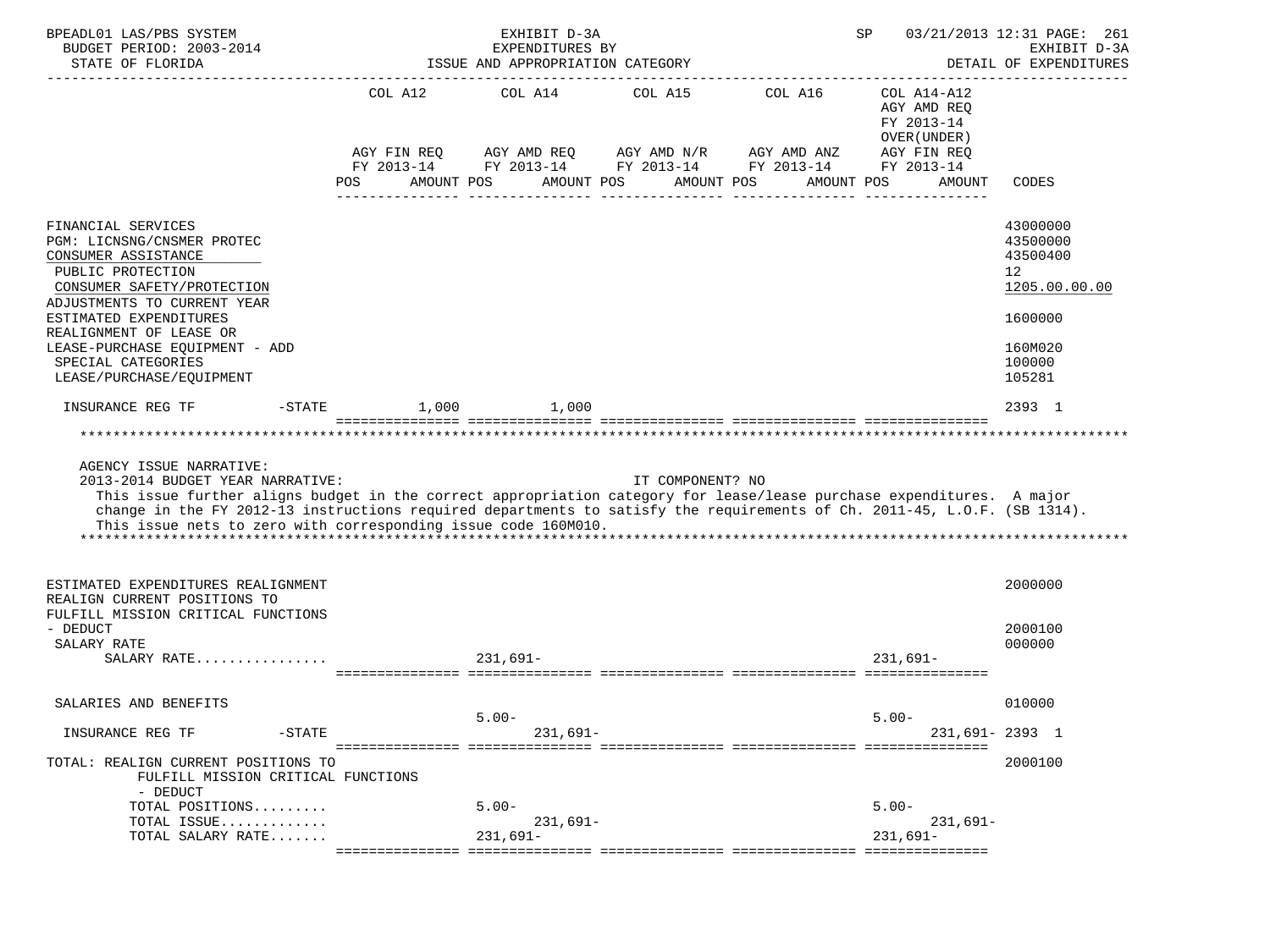| BPEADL01 LAS/PBS SYSTEM<br>BUDGET PERIOD: 2003-2014<br>STATE OF FLORIDA                                                                                                                          |         | EXHIBIT D-3A<br>3-2014 EXPENDITURES BY<br>ISSUE AND APPROPRIATION CATEGORY                     |  | SP                                                       | 03/21/2013 12:31 PAGE: 262<br>EXHIBIT D-3A<br>DETAIL OF EXPENDITURES            |
|--------------------------------------------------------------------------------------------------------------------------------------------------------------------------------------------------|---------|------------------------------------------------------------------------------------------------|--|----------------------------------------------------------|---------------------------------------------------------------------------------|
|                                                                                                                                                                                                  |         | COL A12 COL A14 COL A15 COL A16                                                                |  | COL A14-A12<br>AGY AMD REO<br>FY 2013-14<br>OVER (UNDER) |                                                                                 |
|                                                                                                                                                                                                  |         | AGY FIN REQ AGY AMD REQ AGY AMD N/R AGY AMD ANZ<br>FY 2013-14 FY 2013-14 FY 2013-14 FY 2013-14 |  | AGY FIN REO<br>FY 2013-14                                |                                                                                 |
|                                                                                                                                                                                                  | POS FOR |                                                                                                |  | AMOUNT POS AMOUNT POS AMOUNT POS AMOUNT POS AMOUNT       | CODES                                                                           |
| FINANCIAL SERVICES<br>PGM: LICNSNG/CNSMER PROTEC<br>CONSUMER ASSISTANCE<br>PUBLIC PROTECTION<br>CONSUMER SAFETY/PROTECTION<br>ESTIMATED EXPENDITURES REALIGNMENT<br>REALIGN CURRENT POSITIONS TO |         |                                                                                                |  |                                                          | 43000000<br>43500000<br>43500400<br>12 <sup>°</sup><br>1205.00.00.00<br>2000000 |
| FULFILL MISSION CRITICAL FUNCTIONS<br>- DEDUCT                                                                                                                                                   |         |                                                                                                |  |                                                          | 2000100                                                                         |
| AGENCY ISSUE NARRATIVE:                                                                                                                                                                          |         |                                                                                                |  |                                                          |                                                                                 |

 2013-2014 BUDGET YEAR NARRATIVE: IT COMPONENT? NO Amended 2013-14 Narrative after February 1, 2013.

 This issue is an effort to continue the Chief Financial Officers' philosophy of focusing on core mission, reducing unnecessary workload and using regulatory reviews to find areas where reallocation of resources will allow the department to fulfill the mission critical functions without increasing the number of FTE in the department. The department has realigned 20 of the 27 vacant (180+ days) positions in various budget entities into three issues - Increased Staffing for Bureau of Unclaimed Property (IC 3000170), Internal IT Self Sufficiency Initiative for Unclaimed Property Management System (UPMIS) (IC36370C0) and Support and Maintenance for Florida Accountability Contract Tracking System (FACTS) (IC 36371C0). The remaining seven vacant positions are deleted from the department without the corresponding budget.

 Most vacant positions were lower pay grade positions. The positions that were being requested in the three issues were higher pay grade positions. This difference in pay grade levels required the department to not only use all the salary budget associated with the 27 vacancies, but we also moved over 500,000 in excess salary budget from the Public Assistance Fraud Unit. This will allow the department to not only fill the positions at the requested level, but leaves approximately 330,000 in budget to spread to budget entities to give pay raises to the employees that undertake the additional workload and are the hardest working and most dependable employees.

 Summary: This is a new issue. \*\*\*\*\*\*\*\*\*\*\*\*\*\*\*\*\*\*\*\*\*\*\*\*\*\*\*\*\*\*\*\*\*\*\*\*\*\*\*\*\*\*\*\*\*\*\*\*\*\*\*\*\*\*\*\*\*\*\*\*\*\*\*\*\*\*\*\*\*\*\*\*\*\*\*\*\*\*\*\*\*\*\*\*\*\*\*\*\*\*\*\*\*\*\*\*\*\*\*\*\*\*\*\*\*\*\*\*\*\*\*\*\*\*\*\*\*\*\*\*\*\*\*\*\*\*\*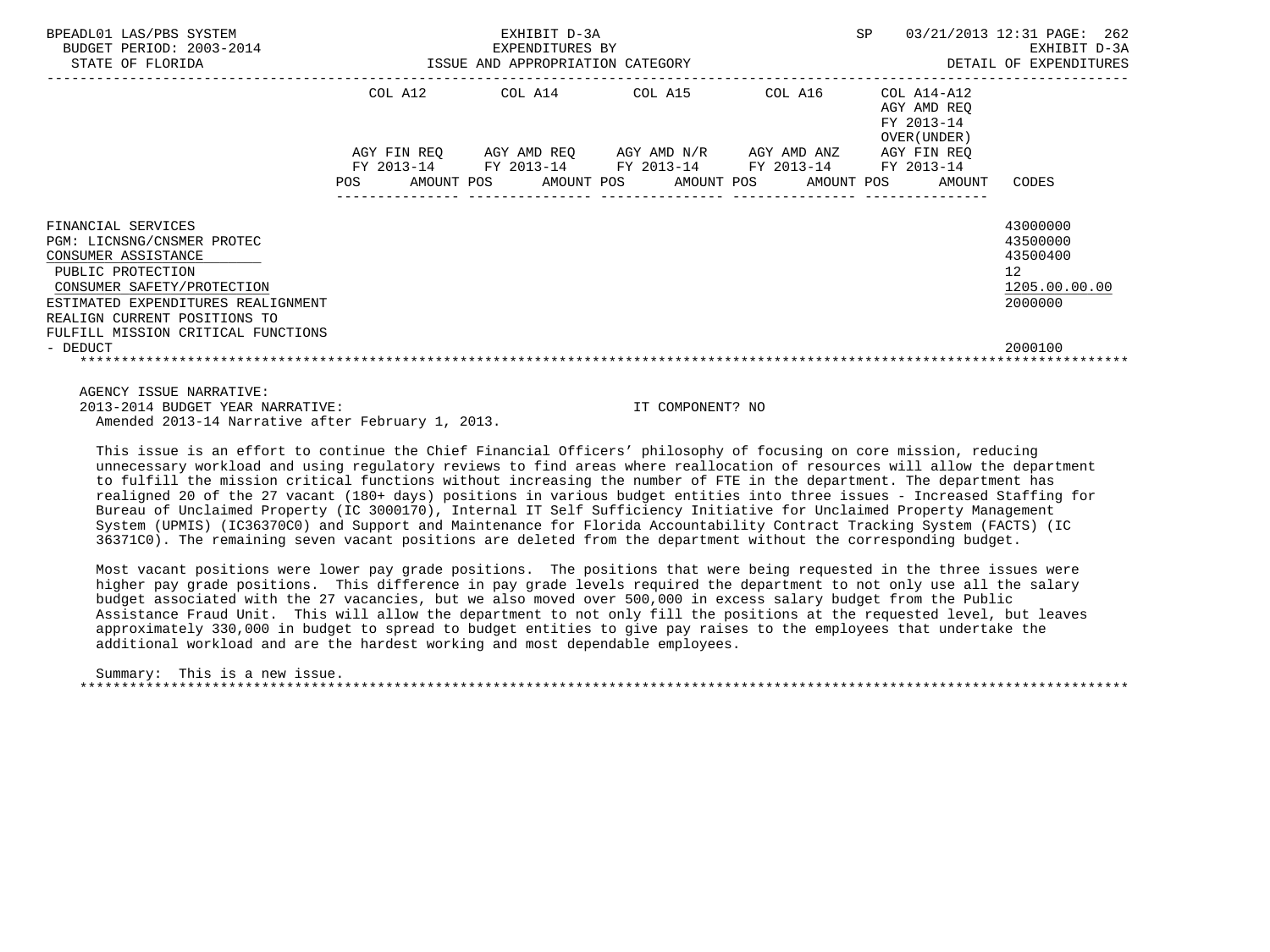| BPEADL01 LAS/PBS SYSTEM<br>BUDGET PERIOD: 2003-2014<br>STATE OF FLORIDA                                                                                                                                                                                                                                                                                           | EXHIBIT D-3A<br>EXPENDITURES BY<br>ISSUE AND APPROPRIATION CATEGORY |                                                                                                                                                                    |                    |                                  |                       |                  |                                 | SP 03/21/2013 12:31 PAGE: 263<br>EXHIBIT D-3A<br>DETAIL OF EXPENDITURES |                                                                                     |    |                                                                               |  |
|-------------------------------------------------------------------------------------------------------------------------------------------------------------------------------------------------------------------------------------------------------------------------------------------------------------------------------------------------------------------|---------------------------------------------------------------------|--------------------------------------------------------------------------------------------------------------------------------------------------------------------|--------------------|----------------------------------|-----------------------|------------------|---------------------------------|-------------------------------------------------------------------------|-------------------------------------------------------------------------------------|----|-------------------------------------------------------------------------------|--|
|                                                                                                                                                                                                                                                                                                                                                                   |                                                                     | COL A12 COL A14 COL A15<br>AGY FIN REQ AGY AMD REQ AGY AMD N/R AGY AMD ANZ AGY FIN REQ<br>FY 2013-14 FY 2013-14 FY 2013-14 FY 2013-14 FY 2013-14<br>POS AMOUNT POS |                    |                                  | AMOUNT POS AMOUNT POS |                  | COL A16                         |                                                                         | COL A14-A12<br>AGY AMD REO<br>FY 2013-14<br>OVER (UNDER)<br>AMOUNT POS AMOUNT CODES |    |                                                                               |  |
| FINANCIAL SERVICES<br>PGM: LICNSNG/CNSMER PROTEC<br>CONSUMER ASSISTANCE<br>PUBLIC PROTECTION<br>CONSUMER SAFETY/PROTECTION<br>ESTIMATED EXPENDITURES REALIGNMENT<br>REALIGN CURRENT POSITIONS TO<br>FULFILL MISSION CRITICAL FUNCTIONS<br>- DEDUCT                                                                                                                |                                                                     |                                                                                                                                                                    |                    |                                  |                       |                  |                                 |                                                                         |                                                                                     |    | 43000000<br>43500000<br>43500400<br>12<br>1205.00.00.00<br>2000000<br>2000100 |  |
| POSITION DETAIL OF SALARIES AND BENEFITS:                                                                                                                                                                                                                                                                                                                         |                                                                     |                                                                                                                                                                    |                    |                                  |                       |                  |                                 |                                                                         |                                                                                     |    | LAPSE LAPSED SALARIES                                                         |  |
|                                                                                                                                                                                                                                                                                                                                                                   |                                                                     | FTE                                                                                                                                                                | BASE RATE          |                                  | ADDITIVES             |                  | BENEFITS                        |                                                                         | SUBTOTAL                                                                            | ႜႂ | AND BENEFITS                                                                  |  |
| A14 - AGY AMD REQ FY 2013-14<br>CHANGES TO CURRENTLY AUTHORIZED POSITIONS<br>RA02 RATE & SALARY ADJ - FTE - NO BENEFITS<br>C0016 001<br>TOTALS FOR ISSUE BY FUND                                                                                                                                                                                                  |                                                                     | $5.00 -$                                                                                                                                                           | $231,691-$         |                                  |                       |                  |                                 |                                                                         |                                                                                     |    | 231,691- 0.00 231,691-                                                        |  |
| 2393 INSURANCE REG TF                                                                                                                                                                                                                                                                                                                                             |                                                                     |                                                                                                                                                                    |                    | ____ ______________ ____________ |                       |                  | _______________________________ |                                                                         |                                                                                     |    | $231,691-$<br>______________                                                  |  |
|                                                                                                                                                                                                                                                                                                                                                                   |                                                                     |                                                                                                                                                                    | $5.00 - 231,691 -$ |                                  |                       |                  |                                 |                                                                         | 231,691-                                                                            |    | 231,691-<br>==============                                                    |  |
|                                                                                                                                                                                                                                                                                                                                                                   |                                                                     |                                                                                                                                                                    |                    |                                  |                       |                  |                                 |                                                                         |                                                                                     |    |                                                                               |  |
| REALIGN CURRENT POSITIONS TO<br>FULFILL MISSION CRITICAL FUNCTIONS<br>- ADD<br>SALARIES AND BENEFITS                                                                                                                                                                                                                                                              |                                                                     |                                                                                                                                                                    |                    |                                  |                       |                  |                                 |                                                                         |                                                                                     |    | 2000110<br>010000                                                             |  |
| INSURANCE REG TF<br>$-STATE$                                                                                                                                                                                                                                                                                                                                      |                                                                     |                                                                                                                                                                    |                    | 15,936                           |                       |                  |                                 |                                                                         |                                                                                     |    | 15,936 2393 1                                                                 |  |
|                                                                                                                                                                                                                                                                                                                                                                   |                                                                     |                                                                                                                                                                    |                    |                                  |                       |                  |                                 |                                                                         |                                                                                     |    |                                                                               |  |
| AGENCY ISSUE NARRATIVE:<br>2013-2014 BUDGET YEAR NARRATIVE:<br>Amended 2013-14 Narrative after February 1, 2013.<br>This issue is in support of the Chief Financial Officer's philosophy of focusing on core mission, reducing unnecessary<br>activities, and using regulatory reviews to find areas where reallocation of resources will allow the department to |                                                                     |                                                                                                                                                                    |                    |                                  |                       | IT COMPONENT? NO |                                 |                                                                         |                                                                                     |    |                                                                               |  |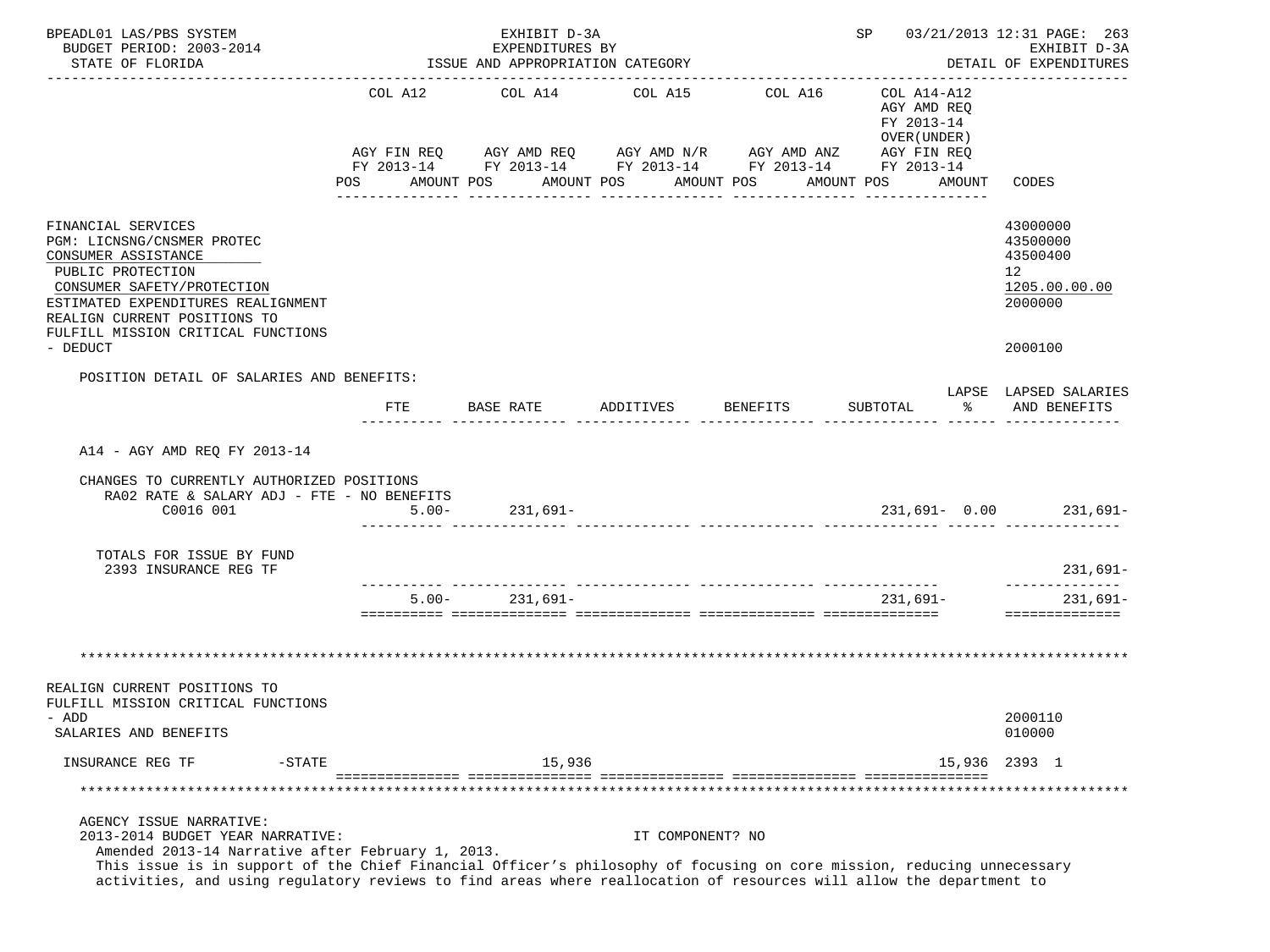| BPEADL01 LAS/PBS SYSTEM<br>BUDGET PERIOD: 2003-2014<br>STATE OF FLORIDA                                                                                                                                                                                                                                                                                                |                       | EXHIBIT D-3A<br>EXPENDITURES BY<br>ISSUE AND APPROPRIATION CATEGORY | 03/21/2013 12:31 PAGE: 264<br>SP and the set of the set of the set of the set of the set of the set of the set of the set of the set of the set of the set of the set of the set of the set of the set of the set of the set of the set of the set of the se<br>EXHIBIT D-3A<br>DETAIL OF EXPENDITURES |                                                                                                                                                        |                                                                                  |                                                                                            |
|------------------------------------------------------------------------------------------------------------------------------------------------------------------------------------------------------------------------------------------------------------------------------------------------------------------------------------------------------------------------|-----------------------|---------------------------------------------------------------------|--------------------------------------------------------------------------------------------------------------------------------------------------------------------------------------------------------------------------------------------------------------------------------------------------------|--------------------------------------------------------------------------------------------------------------------------------------------------------|----------------------------------------------------------------------------------|--------------------------------------------------------------------------------------------|
|                                                                                                                                                                                                                                                                                                                                                                        | COL A12<br><b>POS</b> | COL A14<br>AMOUNT POS                                               | AMOUNT POS                                                                                                                                                                                                                                                                                             | COL A15 COL A16<br>AGY FIN REQ AGY AMD REQ AGY AMD N/R AGY AMD ANZ AGY FIN REQ<br>FY 2013-14 FY 2013-14 FY 2013-14 FY 2013-14 FY 2013-14<br>AMOUNT POS | COL A14-A12<br>AGY AMD REQ<br>FY 2013-14<br>OVER (UNDER)<br>AMOUNT POS<br>AMOUNT | CODES                                                                                      |
| FINANCIAL SERVICES<br>PGM: LICNSNG/CNSMER PROTEC<br>CONSUMER ASSISTANCE<br>PUBLIC PROTECTION<br>CONSUMER SAFETY/PROTECTION<br>ESTIMATED EXPENDITURES REALIGNMENT<br>REALIGN CURRENT POSITIONS TO<br>FULFILL MISSION CRITICAL FUNCTIONS<br>- ADD                                                                                                                        |                       |                                                                     |                                                                                                                                                                                                                                                                                                        |                                                                                                                                                        |                                                                                  | 43000000<br>43500000<br>43500400<br>12 <sup>°</sup><br>1205.00.00.00<br>2000000<br>2000110 |
| fulfill the mission critical functions most effectively without significantly increasing the number of FTE in the<br>department. The department has realigned 20 of the 27 vacant (180+ days) positions in various budget entities; the<br>remaining seven vacant positions are deleted.<br>Summary: This is a new issue.<br>POSITION DETAIL OF SALARIES AND BENEFITS: |                       |                                                                     |                                                                                                                                                                                                                                                                                                        |                                                                                                                                                        | ိ<br>SUBTOTAL                                                                    | LAPSE LAPSED SALARIES<br>AND BENEFITS                                                      |
| A14 - AGY AMD REQ FY 2013-14                                                                                                                                                                                                                                                                                                                                           |                       |                                                                     |                                                                                                                                                                                                                                                                                                        |                                                                                                                                                        |                                                                                  |                                                                                            |
| CHANGES TO CURRENTLY AUTHORIZED POSITIONS<br>OTHER SALARY AMOUNT<br>2393 INSURANCE REG TF                                                                                                                                                                                                                                                                              |                       |                                                                     |                                                                                                                                                                                                                                                                                                        |                                                                                                                                                        |                                                                                  | 15,936<br>______________<br>15,936<br>==============                                       |
|                                                                                                                                                                                                                                                                                                                                                                        |                       |                                                                     |                                                                                                                                                                                                                                                                                                        |                                                                                                                                                        |                                                                                  |                                                                                            |
| REALIGN BUDGET AUTHORITY BETWEEN<br>CATEGORIES TO MATCH ANTICIPATED<br>RECURRING OPERATING EXPENDITURES -<br><b>DEDUCT</b><br>EXPENSES                                                                                                                                                                                                                                 |                       |                                                                     |                                                                                                                                                                                                                                                                                                        |                                                                                                                                                        |                                                                                  | 2000130<br>040000                                                                          |
| INSURANCE REG TF<br>$-$ STATE                                                                                                                                                                                                                                                                                                                                          | $15,000-$             | $15,000-$                                                           |                                                                                                                                                                                                                                                                                                        |                                                                                                                                                        |                                                                                  | 2393 1                                                                                     |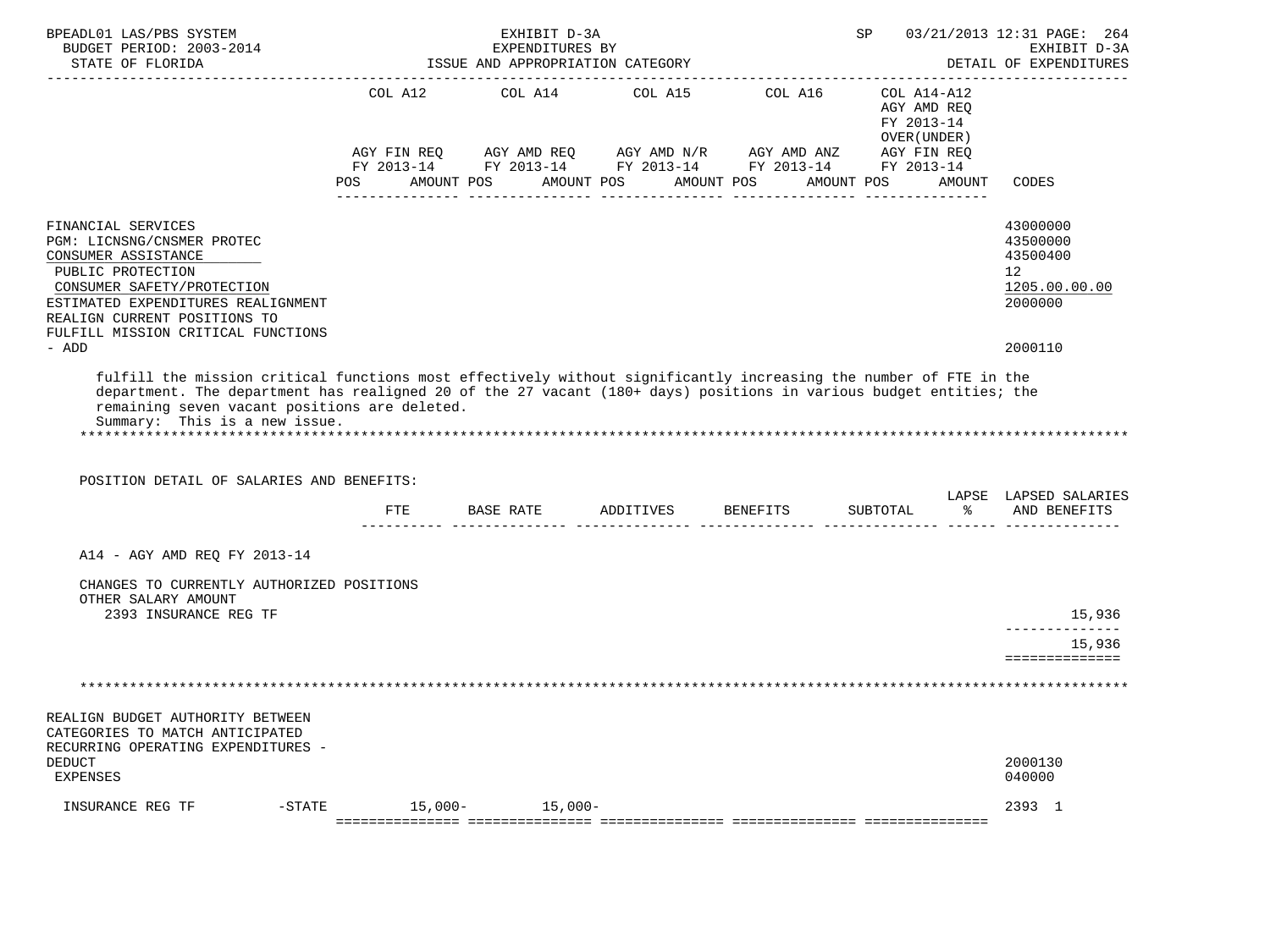| BPEADL01 LAS/PBS SYSTEM<br>BUDGET PERIOD: 2003-2014<br>STATE OF FLORIDA                                                                                                                                                                                                                                                                                                                                                                                                                                                                                                                                                                                         |                                                    | EXHIBIT D-3A<br>EXPENDITURES BY<br>ISSUE AND APPROPRIATION CATEGORY |                       | SP                                                                                                                                 | 03/21/2013 12:31 PAGE: 265<br>EXHIBIT D-3A<br>DETAIL OF EXPENDITURES   |                                                                                   |
|-----------------------------------------------------------------------------------------------------------------------------------------------------------------------------------------------------------------------------------------------------------------------------------------------------------------------------------------------------------------------------------------------------------------------------------------------------------------------------------------------------------------------------------------------------------------------------------------------------------------------------------------------------------------|----------------------------------------------------|---------------------------------------------------------------------|-----------------------|------------------------------------------------------------------------------------------------------------------------------------|------------------------------------------------------------------------|-----------------------------------------------------------------------------------|
|                                                                                                                                                                                                                                                                                                                                                                                                                                                                                                                                                                                                                                                                 | COL A12<br>AGY FIN REO<br>AMOUNT POS<br><b>POS</b> | COL A14<br>AMOUNT POS                                               | COL A15<br>AMOUNT POS | COL A16<br>AGY AMD REQ AGY AMD N/R AGY AMD ANZ AGY FIN REQ<br>FY 2013-14 FY 2013-14 FY 2013-14 FY 2013-14 FY 2013-14<br>AMOUNT POS | $COL A14 - A12$<br>AGY AMD REO<br>FY 2013-14<br>OVER (UNDER)<br>AMOUNT | CODES                                                                             |
| FINANCIAL SERVICES<br>PGM: LICNSNG/CNSMER PROTEC<br>CONSUMER ASSISTANCE<br>PUBLIC PROTECTION<br>CONSUMER SAFETY/PROTECTION<br>ESTIMATED EXPENDITURES REALIGNMENT<br>REALIGN BUDGET AUTHORITY BETWEEN<br>CATEGORIES TO MATCH ANTICIPATED<br>RECURRING OPERATING EXPENDITURES -                                                                                                                                                                                                                                                                                                                                                                                   |                                                    |                                                                     |                       |                                                                                                                                    |                                                                        | 43000000<br>43500000<br>43500400<br>$12 \overline{ }$<br>1205.00.00.00<br>2000000 |
| <b>DEDUCT</b><br>SPECIAL CATEGORIES<br>CONTRACTED SERVICES                                                                                                                                                                                                                                                                                                                                                                                                                                                                                                                                                                                                      |                                                    |                                                                     |                       |                                                                                                                                    |                                                                        | 2000130<br>100000<br>100777                                                       |
| INSURANCE REG TF                                                                                                                                                                                                                                                                                                                                                                                                                                                                                                                                                                                                                                                | -STATE 300,000- 300,000-                           |                                                                     |                       |                                                                                                                                    |                                                                        | 2393 1                                                                            |
| TOTAL: REALIGN BUDGET AUTHORITY BETWEEN<br>CATEGORIES TO MATCH ANTICIPATED<br>RECURRING OPERATING EXPENDITURES -<br><b>DEDUCT</b><br>TOTAL ISSUE                                                                                                                                                                                                                                                                                                                                                                                                                                                                                                                |                                                    | $315,000 - 315,000 -$                                               |                       |                                                                                                                                    |                                                                        | 2000130                                                                           |
|                                                                                                                                                                                                                                                                                                                                                                                                                                                                                                                                                                                                                                                                 |                                                    |                                                                     |                       |                                                                                                                                    |                                                                        |                                                                                   |
| AGENCY ISSUE NARRATIVE:<br>2013-2014 BUDGET YEAR NARRATIVE:<br>This issue is the deduct side of a budget authority realignment throughout the Department of Financial Services proper<br>(excluding Office of Insurance Regulation and Office of Financial Regulation). The realignment of budget was first<br>approved in FY 2012-13 General Appropriation Act. This issue continues that practice and moves budget from various<br>categories, except salaries, for realignment. This issue with corresponding issue code 2000140 will net to zero at the<br>department level. If the budget/fund is general revenue, this also nets to zero at a fund level. |                                                    |                                                                     | IT COMPONENT? NO      |                                                                                                                                    |                                                                        |                                                                                   |
| REALIGN BUDGET AUTHORITY BETWEEN<br>CATEGORIES TO MATCH ANTICIPATED<br>RECURRING OPERATING EXPENDITURES -                                                                                                                                                                                                                                                                                                                                                                                                                                                                                                                                                       |                                                    |                                                                     |                       |                                                                                                                                    |                                                                        | 2000140                                                                           |
| ADD<br>OTHER PERSONAL SERVICES                                                                                                                                                                                                                                                                                                                                                                                                                                                                                                                                                                                                                                  |                                                    |                                                                     |                       |                                                                                                                                    |                                                                        | 030000                                                                            |
| $- \text{STATE}$<br>INSURANCE REG TF                                                                                                                                                                                                                                                                                                                                                                                                                                                                                                                                                                                                                            | 100,000                                            | 100,000                                                             |                       |                                                                                                                                    |                                                                        | 2393 1                                                                            |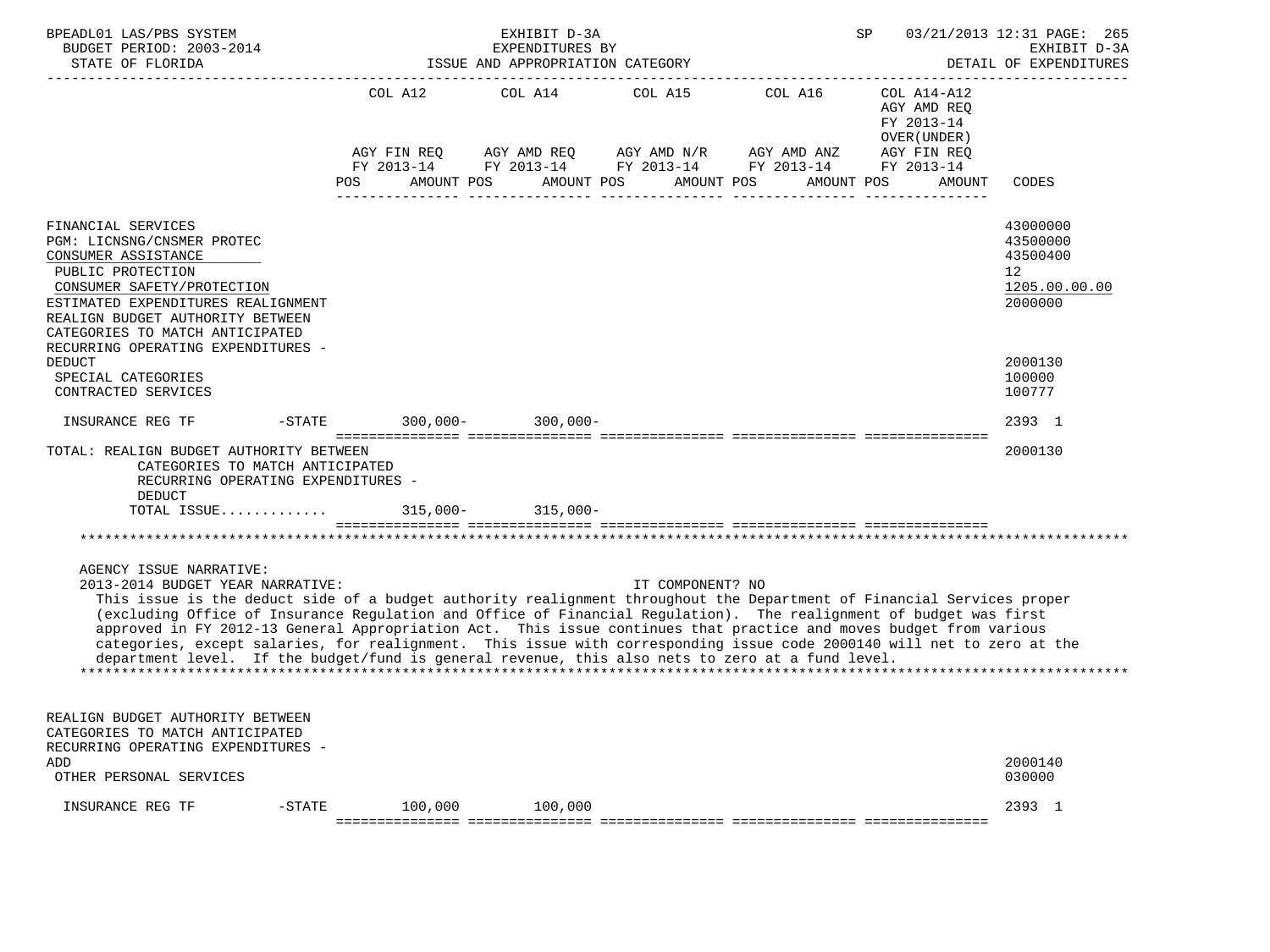| BPEADL01 LAS/PBS SYSTEM<br>BUDGET PERIOD: 2003-2014                                                                                                                                                                                                                                                                                                                                                                                                                                                                                                                                                                                                                                                                |  | SP 03/21/2013 12:31 PAGE: 266<br>EXHIBIT D-3A<br>DETAIL OF EXPENDITURES                                                                                                                                  |                                           |                                                                    |
|--------------------------------------------------------------------------------------------------------------------------------------------------------------------------------------------------------------------------------------------------------------------------------------------------------------------------------------------------------------------------------------------------------------------------------------------------------------------------------------------------------------------------------------------------------------------------------------------------------------------------------------------------------------------------------------------------------------------|--|----------------------------------------------------------------------------------------------------------------------------------------------------------------------------------------------------------|-------------------------------------------|--------------------------------------------------------------------|
| STATE OF FLORIDA                                                                                                                                                                                                                                                                                                                                                                                                                                                                                                                                                                                                                                                                                                   |  | ISSUE AND APPROPRIATION CATEGORY                                                                                                                                                                         |                                           |                                                                    |
|                                                                                                                                                                                                                                                                                                                                                                                                                                                                                                                                                                                                                                                                                                                    |  | COL A12 $\qquad$ COL A14 $\qquad$ COL A15 $\qquad$ COL A16 $\qquad$ COL A14-A12<br>AGY FIN REQ AGY AMD REQ AGY AMD N/R AGY AMD ANZ AGY FIN REQ<br>FY 2013-14 FY 2013-14 FY 2013-14 FY 2013-14 FY 2013-14 | AGY AMD REQ<br>FY 2013-14<br>OVER (UNDER) |                                                                    |
|                                                                                                                                                                                                                                                                                                                                                                                                                                                                                                                                                                                                                                                                                                                    |  | POS AMOUNT POS AMOUNT POS AMOUNT POS AMOUNT POS                                                                                                                                                          | AMOUNT                                    | CODES                                                              |
| FINANCIAL SERVICES<br>PGM: LICNSNG/CNSMER PROTEC<br>CONSUMER ASSISTANCE<br>PUBLIC PROTECTION<br>CONSUMER SAFETY/PROTECTION<br>ESTIMATED EXPENDITURES REALIGNMENT<br>REALIGN BUDGET AUTHORITY BETWEEN<br>CATEGORIES TO MATCH ANTICIPATED<br>RECURRING OPERATING EXPENDITURES -                                                                                                                                                                                                                                                                                                                                                                                                                                      |  |                                                                                                                                                                                                          |                                           | 43000000<br>43500000<br>43500400<br>12<br>1205.00.00.00<br>2000000 |
| ADD<br>SPECIAL CATEGORIES<br>OPERATION/MOTOR VEHICLES                                                                                                                                                                                                                                                                                                                                                                                                                                                                                                                                                                                                                                                              |  |                                                                                                                                                                                                          |                                           | 2000140<br>100000<br>102289                                        |
| INSURANCE REG TF    -STATE    15,000    15,000                                                                                                                                                                                                                                                                                                                                                                                                                                                                                                                                                                                                                                                                     |  |                                                                                                                                                                                                          |                                           | 2393 1                                                             |
| TOTAL: REALIGN BUDGET AUTHORITY BETWEEN<br>CATEGORIES TO MATCH ANTICIPATED<br>RECURRING OPERATING EXPENDITURES -<br>ADD<br>TOTAL ISSUE 115,000 115,000                                                                                                                                                                                                                                                                                                                                                                                                                                                                                                                                                             |  |                                                                                                                                                                                                          |                                           | 2000140                                                            |
|                                                                                                                                                                                                                                                                                                                                                                                                                                                                                                                                                                                                                                                                                                                    |  |                                                                                                                                                                                                          |                                           |                                                                    |
| AGENCY ISSUE NARRATIVE:<br>2013-2014 BUDGET YEAR NARRATIVE:<br>This issue is the add side of a budget authority realignment throughout the Department of Financial Services proper<br>(excluding Office of Insurance Regulation and Office of Financial Regulation). The realignment of budget was first<br>approved in FY 2012-13 General Appropriation Act. This issue continues that practice and appropriates budget from<br>various categories, except salaries, to various categories where there is additional budget need. This issue with<br>corresponding issue code 2000130 will net to zero at the department level. If the budget/fund is general revenue, this<br>also nets to zero at a fund level. |  | IT COMPONENT? NO                                                                                                                                                                                         |                                           |                                                                    |

\*\*\*\*\*\*\*\*\*\*\*\*\*\*\*\*\*\*\*\*\*\*\*\*\*\*\*\*\*\*\*\*\*\*\*\*\*\*\*\*\*\*\*\*\*\*\*\*\*\*\*\*\*\*\*\*\*\*\*\*\*\*\*\*\*\*\*\*\*\*\*\*\*\*\*\*\*\*\*\*\*\*\*\*\*\*\*\*\*\*\*\*\*\*\*\*\*\*\*\*\*\*\*\*\*\*\*\*\*\*\*\*\*\*\*\*\*\*\*\*\*\*\*\*\*\*\*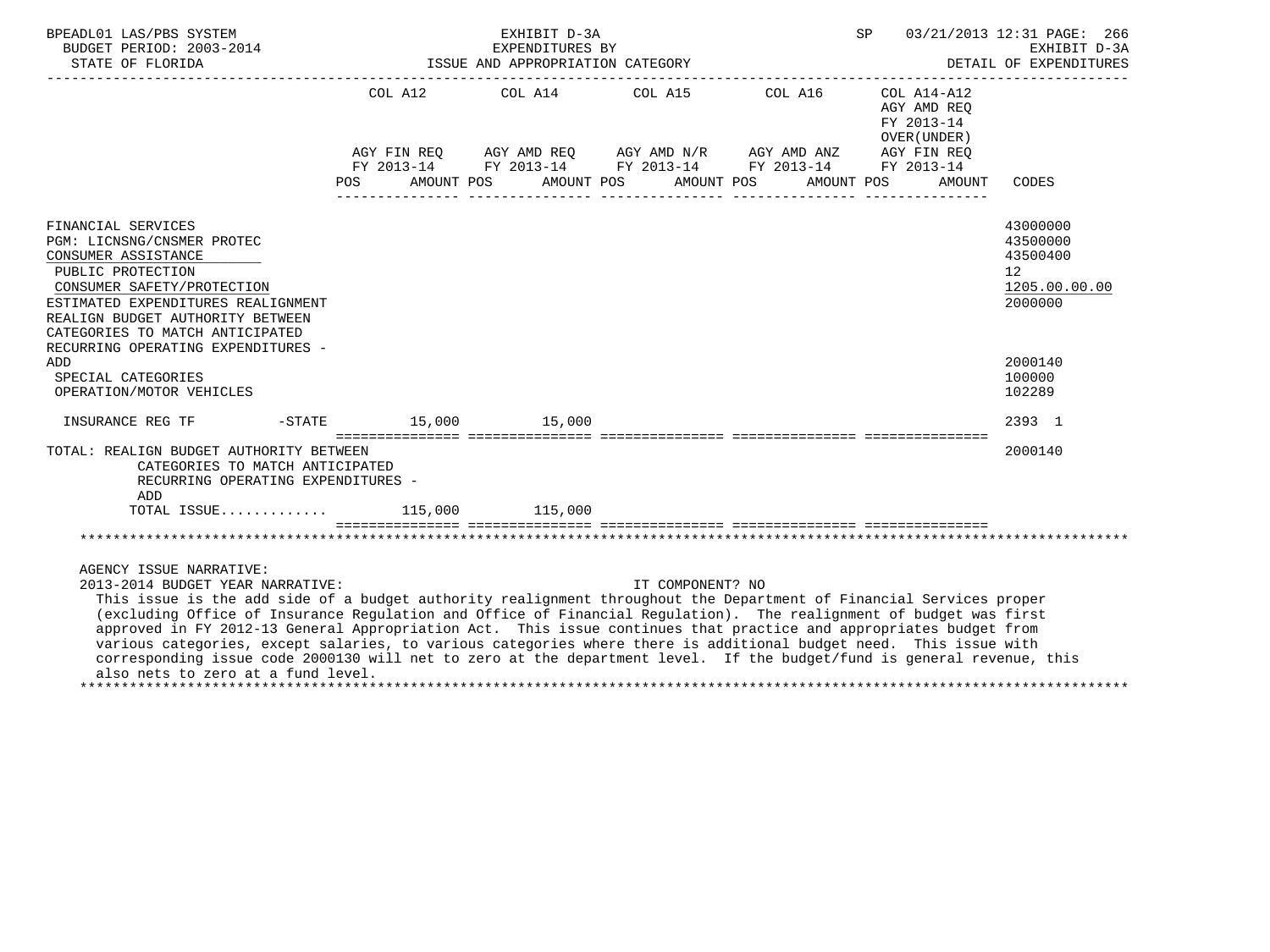| BPEADL01 LAS/PBS SYSTEM<br>BUDGET PERIOD: 2003-2014<br>STATE OF FLORIDA                                                                                                                                                                                                                          |                    | EXHIBIT D-3A<br>EXPENDITURES BY<br>ISSUE AND APPROPRIATION CATEGORY |                                                                                                                                        | -------------------------------- | 03/21/2013 12:31 PAGE: 267<br>SP<br>EXHIBIT D-3A<br>DETAIL OF EXPENDITURES |                                                                                         |  |  |
|--------------------------------------------------------------------------------------------------------------------------------------------------------------------------------------------------------------------------------------------------------------------------------------------------|--------------------|---------------------------------------------------------------------|----------------------------------------------------------------------------------------------------------------------------------------|----------------------------------|----------------------------------------------------------------------------|-----------------------------------------------------------------------------------------|--|--|
|                                                                                                                                                                                                                                                                                                  |                    | COL A12 COL A14                                                     | COL A15                                                                                                                                | COL A16 COL A14-A12              | AGY AMD REO<br>FY 2013-14<br>OVER (UNDER )                                 |                                                                                         |  |  |
|                                                                                                                                                                                                                                                                                                  | AGY FIN REQ<br>POS | AMOUNT POS                                                          | AGY AMD REQ      AGY AMD N/R      AGY AMD ANZ      AGY FIN REQ<br>FY 2013-14 FY 2013-14 FY 2013-14 FY 2013-14 FY 2013-14<br>AMOUNT POS | AMOUNT POS<br>AMOUNT POS         | AMOUNT                                                                     | CODES                                                                                   |  |  |
| FINANCIAL SERVICES<br>PGM: LICNSNG/CNSMER PROTEC<br>CONSUMER ASSISTANCE<br>PUBLIC PROTECTION<br>CONSUMER SAFETY/PROTECTION<br>ANNUALIZATION OF ADMINISTERED<br>FUNDS APPROPRIATIONS<br>STATE HEALTH INSURANCE ADJUSTMENT<br>FOR FY 2012-13 - 10 MONTHS<br>ANNUALIZATION<br>SALARIES AND BENEFITS |                    |                                                                     |                                                                                                                                        |                                  |                                                                            | 43000000<br>43500000<br>43500400<br>12<br>1205.00.00.00<br>26A0000<br>26A1830<br>010000 |  |  |
| INSURANCE REG TF -STATE                                                                                                                                                                                                                                                                          |                    | 68,335 68,335                                                       |                                                                                                                                        |                                  |                                                                            | 2393 1                                                                                  |  |  |
| WORKLOAD<br>UTILIZATION OF CLASS ACTION<br>SETTLEMENTS TO EXPAND CONSUMER<br>OUTREACH PROGRAM<br><b>EXPENSES</b>                                                                                                                                                                                 |                    |                                                                     |                                                                                                                                        |                                  |                                                                            | 3000000<br>3000200<br>040000                                                            |  |  |
| INSURANCE REG TF                                                                                                                                                                                                                                                                                 | $-$ STATE $15,000$ |                                                                     |                                                                                                                                        |                                  |                                                                            | $15,000 - 2393$ 1                                                                       |  |  |
| SPECIAL CATEGORIES<br>CONTRACTED SERVICES                                                                                                                                                                                                                                                        |                    |                                                                     |                                                                                                                                        |                                  |                                                                            | 100000<br>100777                                                                        |  |  |
| INSURANCE REG TF                                                                                                                                                                                                                                                                                 | $-$ STATE 135,000  |                                                                     |                                                                                                                                        |                                  | 135,000-2393 1                                                             |                                                                                         |  |  |
| TOTAL: UTILIZATION OF CLASS ACTION<br>SETTLEMENTS TO EXPAND CONSUMER<br>OUTREACH PROGRAM                                                                                                                                                                                                         |                    |                                                                     |                                                                                                                                        |                                  |                                                                            | 3000200                                                                                 |  |  |
| TOTAL ISSUE                                                                                                                                                                                                                                                                                      | 150,000            |                                                                     |                                                                                                                                        |                                  | $150,000 -$                                                                |                                                                                         |  |  |
|                                                                                                                                                                                                                                                                                                  |                    |                                                                     |                                                                                                                                        |                                  |                                                                            |                                                                                         |  |  |
| AGENCY ISSUE NARRATIVE:<br>2013-2014 BUDGET YEAR NARRATIVE:<br>Issue Title: Provide Proactive Consumer Outreach on Insurance Financial Services Products                                                                                                                                         |                    |                                                                     | IT COMPONENT? NO                                                                                                                       |                                  |                                                                            |                                                                                         |  |  |

Issue Description/Need:

 Financial literacy is a key component in the health and stability of Florida's economy. Every day, Floridians are victimized by unscrupulous agents and scam artists who use deceptive marketing and sales tactics to target consumers who are often unaware of the pitfalls of making uneducated financial decisions.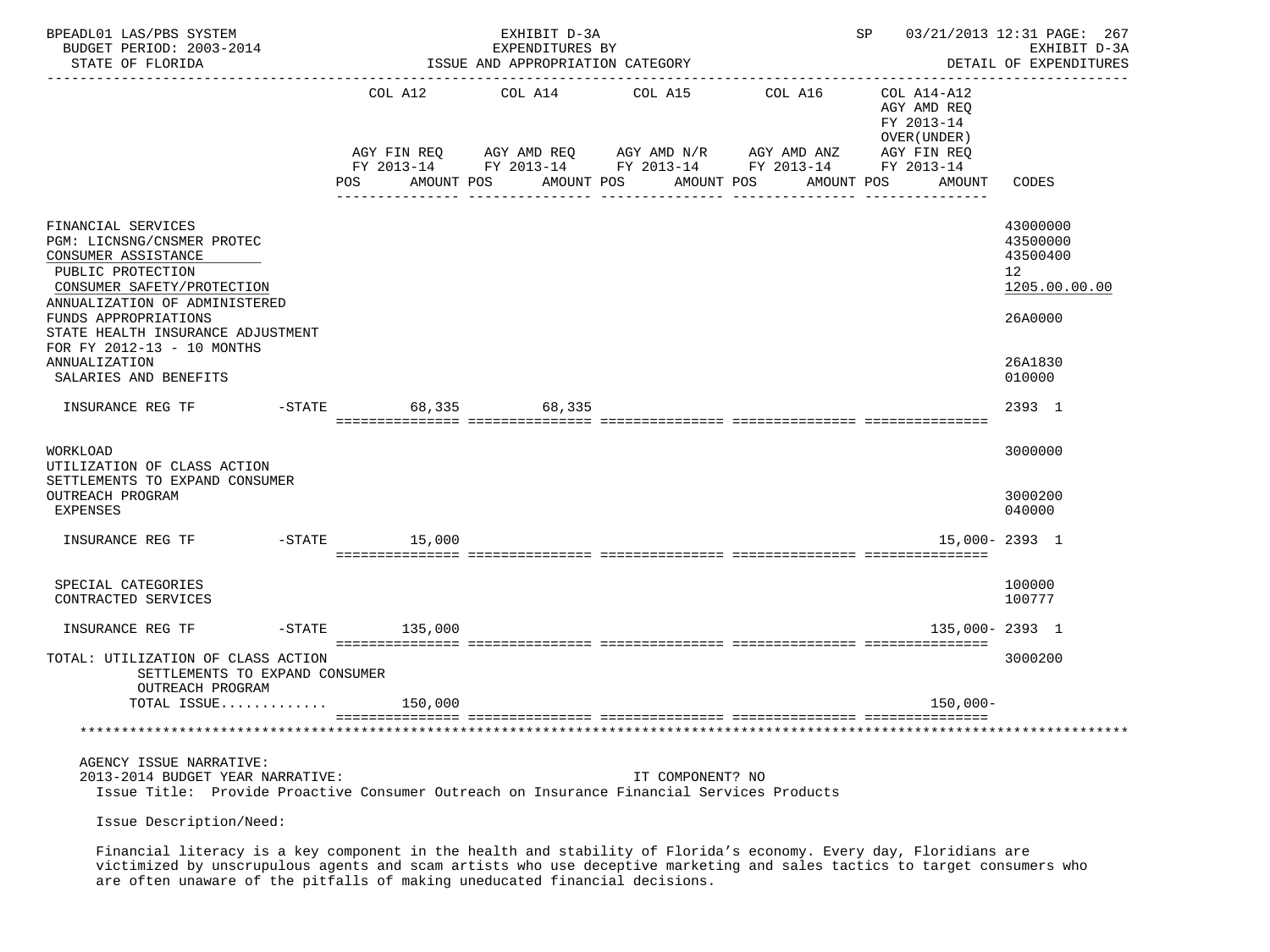| BPEADL01 LAS/PBS SYSTEM<br>BUDGET PERIOD: 2003-2014<br>STATE OF FLORIDA                                                                                                                                 | ISSUE AND APPROPRIATION CATEGORY | EXHIBIT D-3A<br>EXPENDITURES BY                        | SP                                  | 03/21/2013 12:31 PAGE: 268<br>EXHIBIT D-3A<br>DETAIL OF EXPENDITURES |                                                                   |                                                                    |
|---------------------------------------------------------------------------------------------------------------------------------------------------------------------------------------------------------|----------------------------------|--------------------------------------------------------|-------------------------------------|----------------------------------------------------------------------|-------------------------------------------------------------------|--------------------------------------------------------------------|
|                                                                                                                                                                                                         |                                  | COL A12 COL A14 COL A15 COL A16                        |                                     |                                                                      | COL A14-A12<br>AGY AMD REO<br>FY 2013-14<br>OVER (UNDER)          |                                                                    |
|                                                                                                                                                                                                         | AGY FIN REO<br><b>POS</b>        | FY 2013-14 FY 2013-14 FY 2013-14 FY 2013-14 FY 2013-14 | AGY AMD REO AGY AMD N/R AGY AMD ANZ |                                                                      | AGY FIN REO<br>AMOUNT POS AMOUNT POS AMOUNT POS AMOUNT POS AMOUNT | CODES                                                              |
| FINANCIAL SERVICES<br>PGM: LICNSNG/CNSMER PROTEC<br>CONSUMER ASSISTANCE<br>PUBLIC PROTECTION<br>CONSUMER SAFETY/PROTECTION<br>WORKLOAD<br>UTILIZATION OF CLASS ACTION<br>SETTLEMENTS TO EXPAND CONSUMER |                                  |                                                        |                                     |                                                                      |                                                                   | 43000000<br>43500000<br>43500400<br>12<br>1205.00.00.00<br>3000000 |
| OUTREACH PROGRAM                                                                                                                                                                                        |                                  |                                                        |                                     |                                                                      |                                                                   | 3000200                                                            |

 Using funds that have been specifically received and reserved for consumer outreach, the department will provide consumer outreach activities and educational information on insurance and financial topics and how to avoid frauds and scams. Additionally, the Department will develop an outreach campaign to educate consumers on the services offered by the Division. This will result in an increase in consumers' awareness on who to call for help or educational materials and to report potential fraudulent activities.

 The department will be able to increase educational and outreach efforts to seniors, non-English and limited English speaking communities, first-time insurance buyers, and small business owners. This will aid them in making sound financial decisions and avoiding unnecessary monetary losses. Outreach activities, including television, radio, online, and print advertising, will help the department target these specific consumers.

 Through close interaction with the public, the department will be able to identify trends in illegal activities, develop and deliver effective outreach programs and enhance our assistance to consumers before they become victimized. If this recurring issue is not funded, these educational activities will cease, resulting in higher numbers of Floridians who will be victimized by unscrupulous insurers, insurance agents, and financial services entities. This will also result in higher costs for insurance and financial products, as the cost of fraud is passed on to the consumer.

 This issue requests a total of 150,000 in recurring authority: 135,000 in contracted services; and 15,000 in expenses. Amended 2013-14 Narrative after February 1, 2013.

 The original legislative budget request (LBR) included issues intended to illustrate resource options for increasing department productivity in selected, mission critical areas. Since these resource needs are significant, the amended LBR removed various issues from consideration, in order to focus on essential operations for streamlining and increased organizational efficiencies. The department will continue to streamline operations and increase organizational efficiencies as it works with the Legislature to ensure the department's core functions are efficiently and effectively fulfilled.

 Summary: This issue deleted the original issue entirely. \*\*\*\*\*\*\*\*\*\*\*\*\*\*\*\*\*\*\*\*\*\*\*\*\*\*\*\*\*\*\*\*\*\*\*\*\*\*\*\*\*\*\*\*\*\*\*\*\*\*\*\*\*\*\*\*\*\*\*\*\*\*\*\*\*\*\*\*\*\*\*\*\*\*\*\*\*\*\*\*\*\*\*\*\*\*\*\*\*\*\*\*\*\*\*\*\*\*\*\*\*\*\*\*\*\*\*\*\*\*\*\*\*\*\*\*\*\*\*\*\*\*\*\*\*\*\*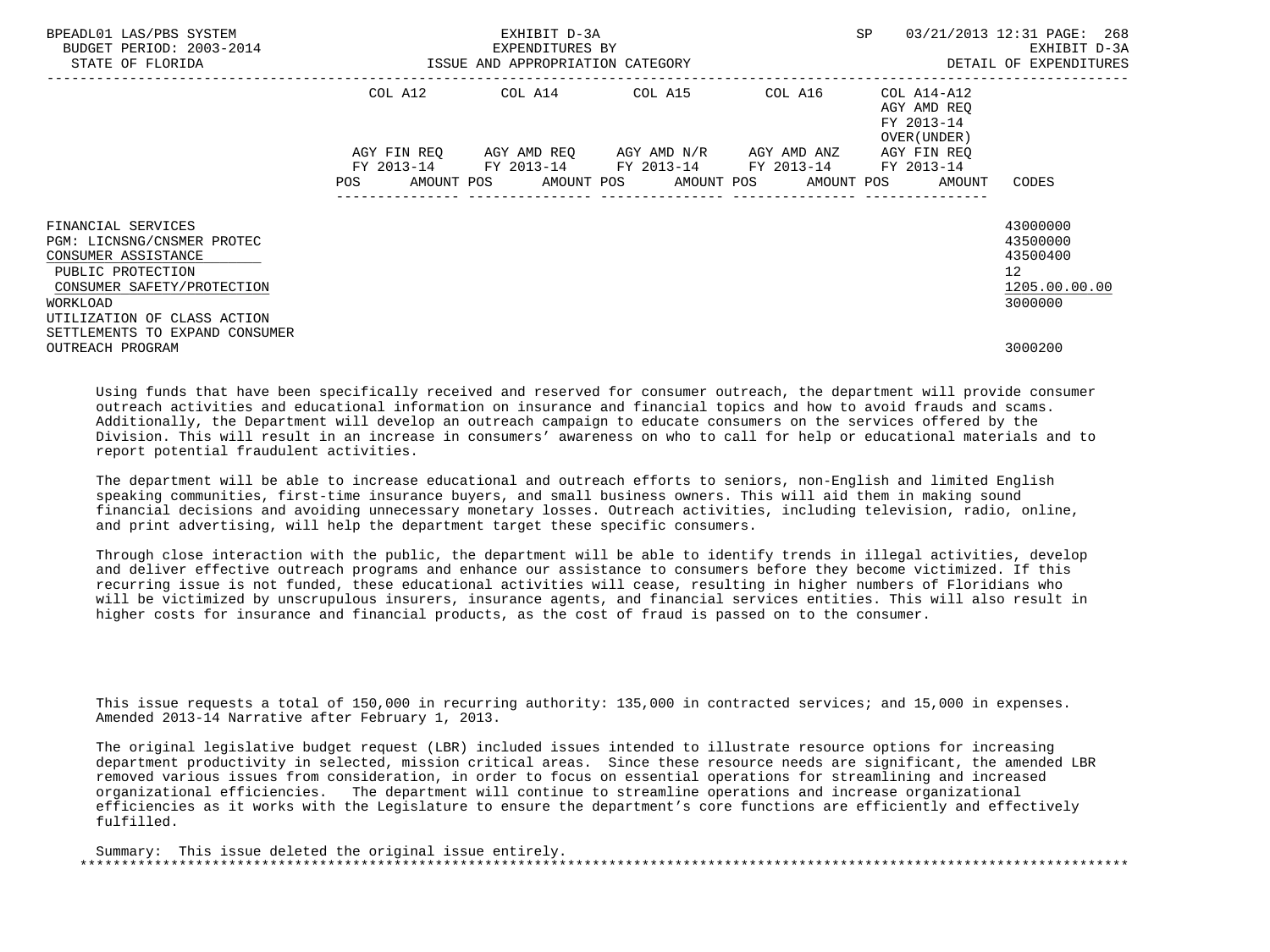| BPEADL01 LAS/PBS SYSTEM<br>BUDGET PERIOD: 2003-2014<br>STATE OF FLORIDA                                                    | ISSUE AND APPROPRIATION CATEGORY | EXHIBIT D-3A<br>EXPENDITURES BY                                                                                                                                        | SP | 03/21/2013 12:31 PAGE: 269<br>EXHIBIT D-3A<br>DETAIL OF EXPENDITURES |                                                                      |
|----------------------------------------------------------------------------------------------------------------------------|----------------------------------|------------------------------------------------------------------------------------------------------------------------------------------------------------------------|----|----------------------------------------------------------------------|----------------------------------------------------------------------|
|                                                                                                                            |                                  | COL A12 COL A14 COL A15 COL A16                                                                                                                                        |    | COL A14-A12<br>AGY AMD REO<br>FY 2013-14<br>OVER (UNDER)             |                                                                      |
|                                                                                                                            | POS                              | AGY FIN REQ AGY AMD REQ AGY AMD N/R AGY AMD ANZ AGY FIN REQ<br>FY 2013-14 FY 2013-14 FY 2013-14 FY 2013-14<br>AMOUNT POS      AMOUNT POS     AMOUNT POS     AMOUNT POS |    | FY 2013-14<br>AMOUNT                                                 | CODES                                                                |
| FINANCIAL SERVICES<br>PGM: LICNSNG/CNSMER PROTEC<br>CONSUMER ASSISTANCE<br>PUBLIC PROTECTION<br>CONSUMER SAFETY/PROTECTION |                                  |                                                                                                                                                                        |    |                                                                      | 43000000<br>43500000<br>43500400<br>12 <sup>°</sup><br>1205.00.00.00 |
| TOTAL: CONSUMER SAFETY/PROTECTION<br>BY FUND TYPE                                                                          |                                  |                                                                                                                                                                        |    |                                                                      | 1205.00.00.00                                                        |
| SALARY RATE $4,767,296$                                                                                                    | 119.00 114.00                    | 4,535,605                                                                                                                                                              |    | $5.00 -$<br>365,755-2000<br>231,691-                                 |                                                                      |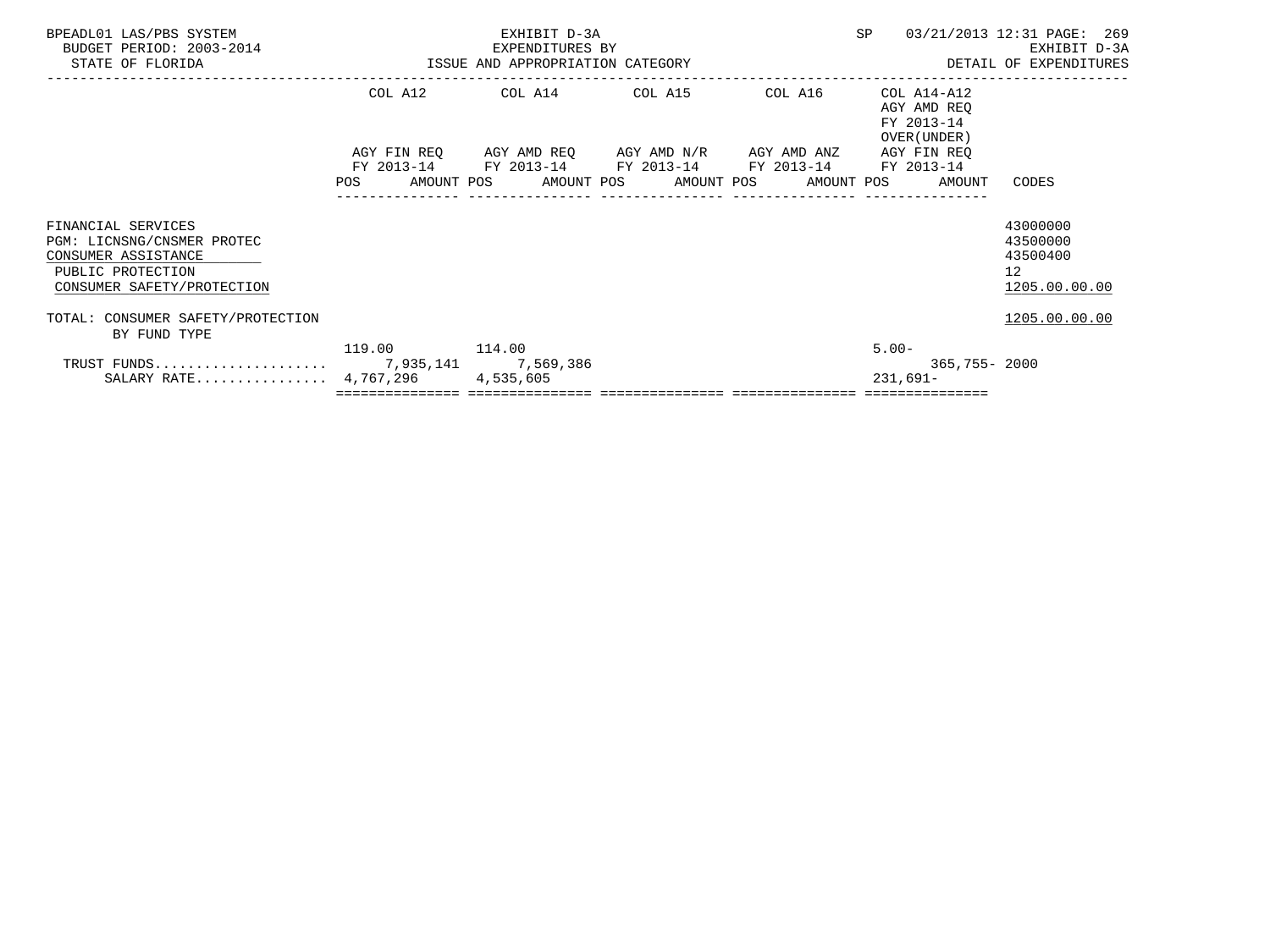| BPEADL01 LAS/PBS SYSTEM<br>BUDGET PERIOD: 2003-2014<br>STATE OF FLORIDA                                                                                                                                                                           |                |                              | EXHIBIT D-3A<br>EXPENDITURES BY<br>ISSUE AND APPROPRIATION CATEGORY                                                     | SP 03/21/2013 12:31 PAGE: 270<br>EXHIBIT D-3A<br>DETAIL OF EXPENDITURES<br>-----------------<br>____________________________________ |                       |                                                                                                 |                                                                                         |
|---------------------------------------------------------------------------------------------------------------------------------------------------------------------------------------------------------------------------------------------------|----------------|------------------------------|-------------------------------------------------------------------------------------------------------------------------|--------------------------------------------------------------------------------------------------------------------------------------|-----------------------|-------------------------------------------------------------------------------------------------|-----------------------------------------------------------------------------------------|
|                                                                                                                                                                                                                                                   |                | COL A12<br>POS<br>AMOUNT POS | COL A14<br>AGY FIN REQ AGY AMD REQ AGY AMD N/R AGY AMD ANZ<br>FY 2013-14 FY 2013-14 FY 2013-14 FY 2013-14<br>AMOUNT POS | COL A15<br>AMOUNT POS<br>-----------                                                                                                 | COL A16<br>AMOUNT POS | COL A14-A12<br>AGY AMD REQ<br>FY 2013-14<br>OVER (UNDER)<br>AGY FIN REQ<br>FY 2013-14<br>AMOUNT | CODES                                                                                   |
| FINANCIAL SERVICES<br>PGM: LICNSNG/CNSMER PROTEC<br>FUNERAL/CEMETERY SERVICES<br>PUBLIC PROTECTION<br>REGULATION AND LICENSING<br>ESTIMATED EXPENDITURES<br>ESTIMATED EXPENDITURES - OPERATIONS<br>SALARY RATE<br>SALARY RATE 1.032.727 1.032.727 |                |                              |                                                                                                                         |                                                                                                                                      |                       |                                                                                                 | 43000000<br>43500000<br>43500500<br>12<br>1204.00.00.00<br>1000000<br>1001000<br>000000 |
| SALARIES AND BENEFITS                                                                                                                                                                                                                             |                |                              |                                                                                                                         |                                                                                                                                      |                       |                                                                                                 | 010000                                                                                  |
| REGULATORY TRUST FUND                                                                                                                                                                                                                             | $-$ STATE      | 23.00<br>23.00<br>1,367,190  | 1,367,190                                                                                                               |                                                                                                                                      |                       |                                                                                                 | 2573 1                                                                                  |
| OTHER PERSONAL SERVICES                                                                                                                                                                                                                           |                |                              |                                                                                                                         |                                                                                                                                      |                       |                                                                                                 | 030000                                                                                  |
| REGULATORY TRUST FUND                                                                                                                                                                                                                             |                | $-$ STATE<br>55,000          | 55,000                                                                                                                  |                                                                                                                                      |                       |                                                                                                 | 2573 1                                                                                  |
| <b>EXPENSES</b>                                                                                                                                                                                                                                   |                |                              |                                                                                                                         |                                                                                                                                      |                       |                                                                                                 | 040000                                                                                  |
| REGULATORY TRUST FUND                                                                                                                                                                                                                             |                | -STATE 335, 210 335, 210     |                                                                                                                         |                                                                                                                                      |                       |                                                                                                 | 2573 1                                                                                  |
| OPERATING CAPITAL OUTLAY                                                                                                                                                                                                                          |                |                              |                                                                                                                         |                                                                                                                                      |                       |                                                                                                 | 060000                                                                                  |
| REGULATORY TRUST FUND                                                                                                                                                                                                                             | $-$ STATE      | 9,500                        | 9,500                                                                                                                   |                                                                                                                                      |                       |                                                                                                 | 2573 1                                                                                  |
| SPECIAL CATEGORIES<br>ELECTRONIC COMMERCE FEES                                                                                                                                                                                                    |                |                              |                                                                                                                         |                                                                                                                                      |                       |                                                                                                 | 100000<br>100064                                                                        |
| REGULATORY TRUST FUND                                                                                                                                                                                                                             | $-{\rm STATE}$ | 14,100                       | 14,100                                                                                                                  |                                                                                                                                      |                       |                                                                                                 | 2573 1                                                                                  |
| CONTRACTED SERVICES                                                                                                                                                                                                                               |                |                              |                                                                                                                         |                                                                                                                                      |                       |                                                                                                 | 100777                                                                                  |
| REGULATORY TRUST FUND                                                                                                                                                                                                                             | $-$ STATE      | 113,325                      | 113,325                                                                                                                 |                                                                                                                                      |                       |                                                                                                 | 2573 1                                                                                  |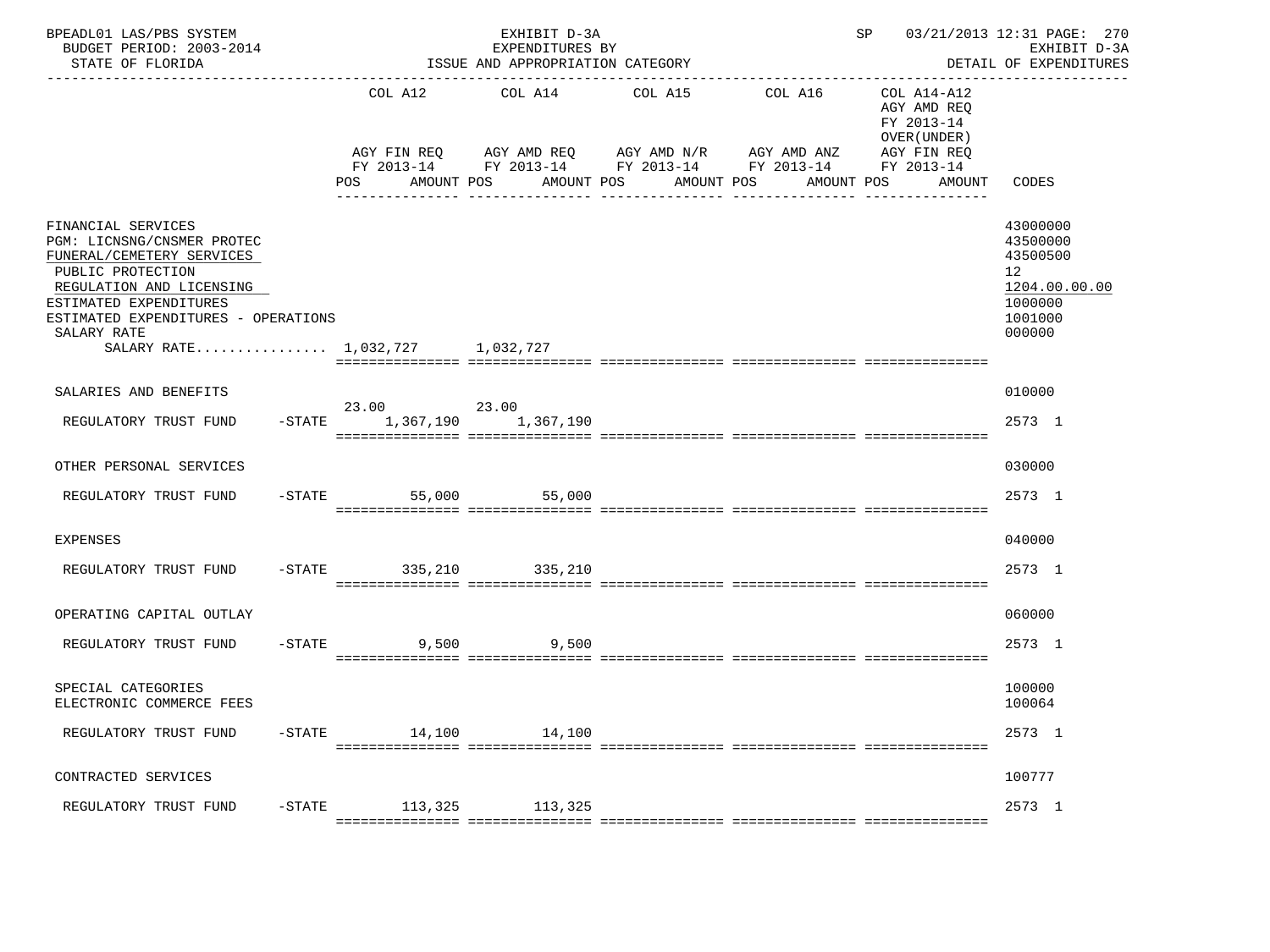| BPEADL01 LAS/PBS SYSTEM<br>BUDGET PERIOD: 2003-2014<br>STATE OF FLORIDA                                                                                                                                                                           |           | ISSUE AND APPROPRIATION CATEGORY               | SP and the set of the set of the set of the set of the set of the set of the set of the set of the set of the s<br>------------------------------- | 03/21/2013 12:31 PAGE: 271<br>EXHIBIT D-3A<br>DETAIL OF EXPENDITURES                                                    |                                                                                                 |                                                                                                                |
|---------------------------------------------------------------------------------------------------------------------------------------------------------------------------------------------------------------------------------------------------|-----------|------------------------------------------------|----------------------------------------------------------------------------------------------------------------------------------------------------|-------------------------------------------------------------------------------------------------------------------------|-------------------------------------------------------------------------------------------------|----------------------------------------------------------------------------------------------------------------|
|                                                                                                                                                                                                                                                   |           | COL A12<br>AGY FIN REO<br>POS DO<br>AMOUNT POS | COL A14<br>AGY AMD REQ AGY AMD N/R                                                                                                                 | COL A15<br>COL A16<br>AGY AMD ANZ<br>FY 2013-14 FY 2013-14 FY 2013-14 FY 2013-14 FY 2013-14<br>AMOUNT POS<br>AMOUNT POS | COL A14-A12<br>AGY AMD REO<br>FY 2013-14<br>OVER (UNDER)<br>AGY FIN REO<br>AMOUNT POS<br>AMOUNT | CODES                                                                                                          |
| FINANCIAL SERVICES<br>PGM: LICNSNG/CNSMER PROTEC<br>FUNERAL/CEMETERY SERVICES<br>PUBLIC PROTECTION<br>REGULATION AND LICENSING<br>ESTIMATED EXPENDITURES<br>ESTIMATED EXPENDITURES - OPERATIONS<br>SPECIAL CATEGORIES<br>OPERATION/MOTOR VEHICLES |           |                                                |                                                                                                                                                    |                                                                                                                         |                                                                                                 | 43000000<br>43500000<br>43500500<br>12 <sup>°</sup><br>1204.00.00.00<br>1000000<br>1001000<br>100000<br>102289 |
| REGULATORY TRUST FUND                                                                                                                                                                                                                             |           | $-STATE$                                       | 8,700 8,700                                                                                                                                        |                                                                                                                         |                                                                                                 | 2573 1                                                                                                         |
| RISK MANAGEMENT INSURANCE                                                                                                                                                                                                                         |           |                                                |                                                                                                                                                    |                                                                                                                         |                                                                                                 | 103241                                                                                                         |
| REGULATORY TRUST FUND                                                                                                                                                                                                                             |           | $-STATE$                                       | 8,751 8,751                                                                                                                                        |                                                                                                                         |                                                                                                 | 2573 1                                                                                                         |
| LEASE/PURCHASE/EQUIPMENT                                                                                                                                                                                                                          |           |                                                |                                                                                                                                                    |                                                                                                                         |                                                                                                 | 105281                                                                                                         |
| REGULATORY TRUST FUND                                                                                                                                                                                                                             |           | $-$ STATE                                      | 2,962 2,962                                                                                                                                        |                                                                                                                         |                                                                                                 | 2573 1                                                                                                         |
| TR/DMS/HR SVCS/STW CONTRCT                                                                                                                                                                                                                        |           |                                                |                                                                                                                                                    |                                                                                                                         |                                                                                                 | 107040                                                                                                         |
| REGULATORY TRUST FUND                                                                                                                                                                                                                             |           | -STATE 12,458 12,458                           |                                                                                                                                                    |                                                                                                                         |                                                                                                 | 2573 1                                                                                                         |
| TOTAL: ESTIMATED EXPENDITURES - OPERATIONS<br>TOTAL POSITIONS 23.00<br>TOTAL ISSUE 1,927,196 1,927,196<br>TOTAL SALARY RATE 1,032,727 1,032,727                                                                                                   |           |                                                | 23.00                                                                                                                                              |                                                                                                                         |                                                                                                 | 1001000                                                                                                        |
| CASUALTY INSURANCE PREMIUM<br>ADJUSTMENT<br>SPECIAL CATEGORIES<br>RISK MANAGEMENT INSURANCE                                                                                                                                                       |           |                                                |                                                                                                                                                    |                                                                                                                         |                                                                                                 | 1001090<br>100000<br>103241                                                                                    |
| REGULATORY TRUST FUND                                                                                                                                                                                                                             | $-$ STATE | 819                                            | 819                                                                                                                                                |                                                                                                                         |                                                                                                 | 2573 1                                                                                                         |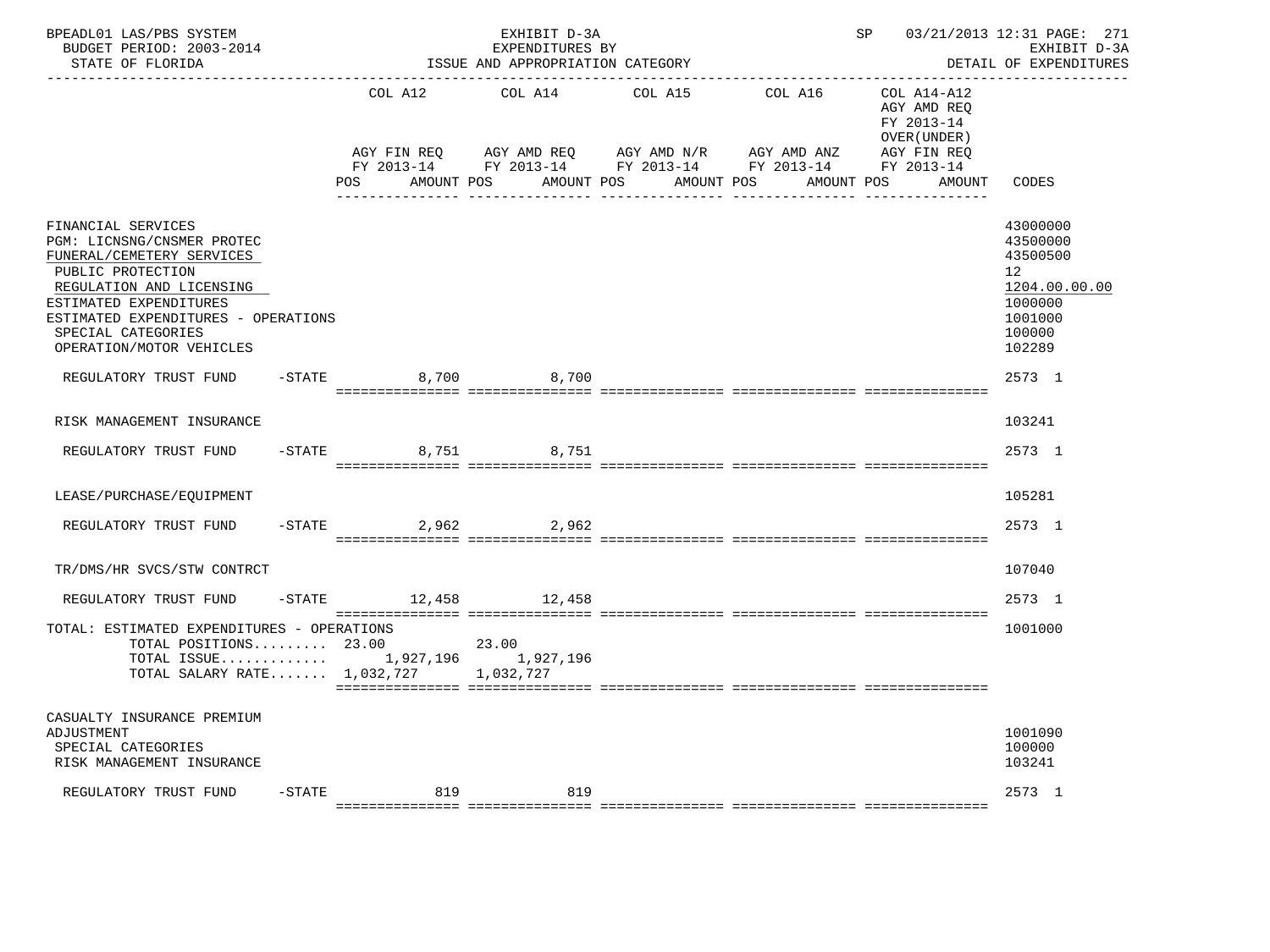| BPEADL01 LAS/PBS SYSTEM<br>BUDGET PERIOD: 2003-2014<br>STATE OF FLORIDA                                                                                                                                                                       |                     | EXHIBIT D-3A<br>EXPENDITURES BY<br>ISSUE AND APPROPRIATION CATEGORY |                                     |                                                                                                                                    | SP                                                                                | 03/21/2013 12:31 PAGE: 272<br>EXHIBIT D-3A<br>DETAIL OF EXPENDITURES          |
|-----------------------------------------------------------------------------------------------------------------------------------------------------------------------------------------------------------------------------------------------|---------------------|---------------------------------------------------------------------|-------------------------------------|------------------------------------------------------------------------------------------------------------------------------------|-----------------------------------------------------------------------------------|-------------------------------------------------------------------------------|
|                                                                                                                                                                                                                                               | POS<br>AMOUNT POS   | COL A12 COL A14                                                     | COL A15<br>AMOUNT POS<br>AMOUNT POS | COL A16<br>AGY FIN REQ AGY AMD REQ AGY AMD N/R AGY AMD ANZ<br>FY 2013-14 FY 2013-14 FY 2013-14 FY 2013-14 FY 2013-14<br>AMOUNT POS | COL A14-A12<br>AGY AMD REQ<br>FY 2013-14<br>OVER (UNDER)<br>AGY FIN REQ<br>AMOUNT | CODES                                                                         |
|                                                                                                                                                                                                                                               |                     |                                                                     |                                     |                                                                                                                                    |                                                                                   |                                                                               |
| FINANCIAL SERVICES<br>PGM: LICNSNG/CNSMER PROTEC<br>FUNERAL/CEMETERY SERVICES<br>PUBLIC PROTECTION<br>REGULATION AND LICENSING<br>ESTIMATED EXPENDITURES<br>FLORIDA RETIREMENT SYSTEM<br>CONTRIBUTION ADJUSTMENT FOR<br>FISCAL YEAR 2012-2013 |                     |                                                                     |                                     |                                                                                                                                    |                                                                                   | 43000000<br>43500000<br>43500500<br>12<br>1204.00.00.00<br>1000000<br>1001240 |
| SALARIES AND BENEFITS                                                                                                                                                                                                                         |                     |                                                                     |                                     |                                                                                                                                    |                                                                                   | 010000                                                                        |
| REGULATORY TRUST FUND                                                                                                                                                                                                                         | $-$ STATE           | 2.973 2.973                                                         |                                     |                                                                                                                                    |                                                                                   | 2573 1                                                                        |
| ADJUSTMENT TO STATE HEALTH<br>INSURANCE PREMIUM CONTRIBUTION -<br>FISCAL YEAR 2012-13<br>SALARIES AND BENEFITS                                                                                                                                |                     |                                                                     |                                     |                                                                                                                                    |                                                                                   | 1001830<br>010000                                                             |
| REGULATORY TRUST FUND                                                                                                                                                                                                                         | $-STATE$            | 2,763 2,763                                                         |                                     |                                                                                                                                    |                                                                                   | 2573 1                                                                        |
| REALLOCATION OF HUMAN RESOURCES<br>OUTSOURCING<br>SPECIAL CATEGORIES<br>TR/DMS/HR SVCS/STW CONTRCT                                                                                                                                            |                     |                                                                     |                                     |                                                                                                                                    |                                                                                   | 1005900<br>100000<br>107040                                                   |
| REGULATORY TRUST FUND                                                                                                                                                                                                                         | $302 -$<br>$-STATE$ | $302 -$                                                             |                                     |                                                                                                                                    |                                                                                   | 2573 1                                                                        |
| ESTIMATED EXPENDITURES REALIGNMENT<br>REALIGN CURRENT POSITIONS TO<br>FULFILL MISSION CRITICAL FUNCTIONS                                                                                                                                      |                     |                                                                     |                                     |                                                                                                                                    |                                                                                   | 2000000                                                                       |
| - DEDUCT<br>SALARY RATE<br>SALARY RATE                                                                                                                                                                                                        |                     | $62, 542 -$                                                         |                                     |                                                                                                                                    | $62.542-$                                                                         | 2000100<br>000000                                                             |
| SALARIES AND BENEFITS                                                                                                                                                                                                                         |                     |                                                                     |                                     |                                                                                                                                    |                                                                                   | 010000                                                                        |
| REGULATORY TRUST FUND<br>$-$ STATE                                                                                                                                                                                                            |                     | $2.00-$<br>$62, 542 -$                                              |                                     |                                                                                                                                    | $2.00-$                                                                           | $62,542 - 2573$ 1                                                             |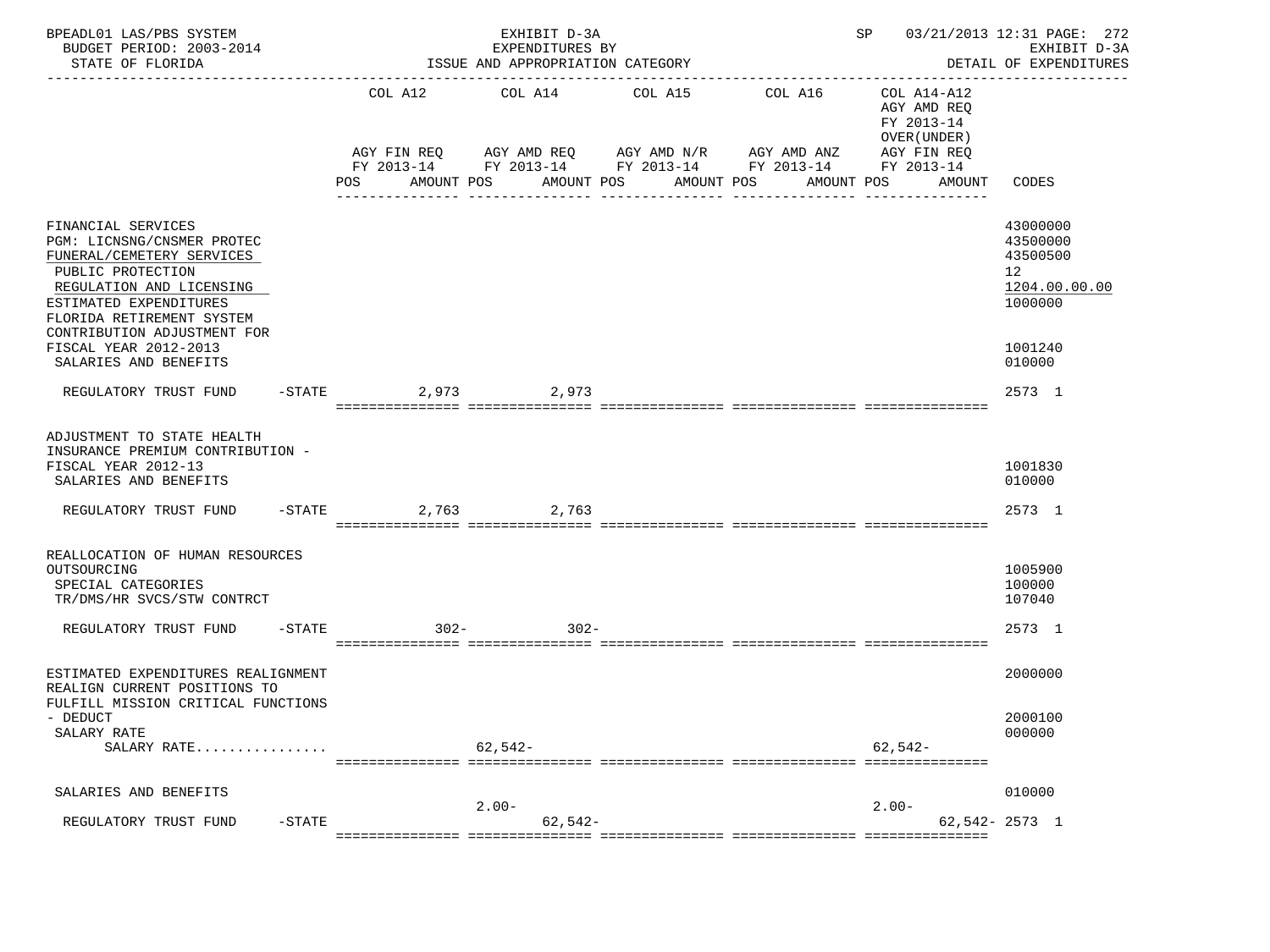| BPEADL01 LAS/PBS SYSTEM<br>BUDGET PERIOD: 2003-2014<br>STATE OF FLORIDA | EXHIBIT D-3A<br>EXPENDITURES BY<br>EXPENDITURES BY<br>ISSUE AND APPROPRIATION CATEGORY<br>-------------------------- |                                                             | SP<br>03/21/2013 12:31 PAGE: 273<br>EXHIBIT D-3A<br>DETAIL OF EXPENDITURES |                                                              |                          |  |  |
|-------------------------------------------------------------------------|----------------------------------------------------------------------------------------------------------------------|-------------------------------------------------------------|----------------------------------------------------------------------------|--------------------------------------------------------------|--------------------------|--|--|
|                                                                         |                                                                                                                      | COL A12 COL A14 COL A15 COL A16                             |                                                                            | COL A14-A12<br>AGY AMD REO<br>FY 2013-14<br>OVER (UNDER)     |                          |  |  |
|                                                                         |                                                                                                                      | AGY FIN REO AGY AMD REO AGY AMD N/R AGY AMD ANZ AGY FIN REO |                                                                            |                                                              |                          |  |  |
|                                                                         |                                                                                                                      | FY 2013-14 FY 2013-14 FY 2013-14 FY 2013-14                 |                                                                            | FY 2013-14                                                   |                          |  |  |
|                                                                         |                                                                                                                      |                                                             | ______________________________________                                     | POS AMOUNT POS AMOUNT POS AMOUNT POS AMOUNT POS AMOUNT CODES |                          |  |  |
| FINANCIAL SERVICES                                                      |                                                                                                                      |                                                             |                                                                            |                                                              | 43000000                 |  |  |
| PGM: LICNSNG/CNSMER PROTEC                                              |                                                                                                                      |                                                             |                                                                            |                                                              | 43500000                 |  |  |
| FUNERAL/CEMETERY SERVICES                                               |                                                                                                                      |                                                             |                                                                            |                                                              | 43500500                 |  |  |
| PUBLIC PROTECTION                                                       |                                                                                                                      |                                                             |                                                                            |                                                              | 12 <sup>°</sup>          |  |  |
| REGULATION AND LICENSING                                                |                                                                                                                      |                                                             |                                                                            |                                                              | 1204.00.00.00<br>2000000 |  |  |
| ESTIMATED EXPENDITURES REALIGNMENT<br>REALIGN CURRENT POSITIONS TO      |                                                                                                                      |                                                             |                                                                            |                                                              |                          |  |  |
| FULFILL MISSION CRITICAL FUNCTIONS                                      |                                                                                                                      |                                                             |                                                                            |                                                              |                          |  |  |
| - DEDUCT                                                                |                                                                                                                      |                                                             |                                                                            |                                                              | 2000100                  |  |  |
| TOTAL: REALIGN CURRENT POSITIONS TO                                     |                                                                                                                      |                                                             |                                                                            |                                                              | 2000100                  |  |  |
| FULFILL MISSION CRITICAL FUNCTIONS                                      |                                                                                                                      |                                                             |                                                                            |                                                              |                          |  |  |
| - DEDUCT                                                                |                                                                                                                      |                                                             |                                                                            |                                                              |                          |  |  |
| TOTAL POSITIONS                                                         | $2.00 -$                                                                                                             |                                                             |                                                                            | $2.00 -$                                                     |                          |  |  |
| TOTAL ISSUE                                                             | $62,542-$                                                                                                            |                                                             |                                                                            | $62,542-$                                                    |                          |  |  |
| TOTAL SALARY RATE                                                       | $62.542-$                                                                                                            |                                                             |                                                                            | $62.542-$                                                    |                          |  |  |
|                                                                         |                                                                                                                      |                                                             |                                                                            |                                                              |                          |  |  |

AGENCY ISSUE NARRATIVE:

2013-2014 BUDGET YEAR NARRATIVE: IT COMPONENT? NO

Amended 2013-14 Narrative after February 1, 2013.

 This issue is an effort to continue the Chief Financial Officers' philosophy of focusing on core mission, reducing unnecessary workload and using regulatory reviews to find areas where reallocation of resources will allow the department to fulfill the mission critical functions without increasing the number of FTE in the department. The department has realigned 20 of the 27 vacant (180+ days) positions in various budget entities into three issues - Increased Staffing for Bureau of Unclaimed Property (IC 3000170), Internal IT Self Sufficiency Initiative for Unclaimed Property Management System (UPMIS) (IC36370C0) and Support and Maintenance for Florida Accountability Contract Tracking System (FACTS) (IC 36371C0). The remaining seven vacant positions are deleted from the department without the corresponding budget.

 Most vacant positions were lower pay grade positions. The positions that were being requested in the three issues were higher pay grade positions. This difference in pay grade levels required the department to not only use all the salary budget associated with the 27 vacancies, but we also moved over 500,000 in excess salary budget from the Public Assistance Fraud Unit. This will allow the department to not only fill the positions at the requested level, but leaves approximately 330,000 in budget to spread to budget entities to give pay raises to the employees that undertake the additional workload and are the hardest working and most dependable employees.

## Summary: This is a new issue. \*\*\*\*\*\*\*\*\*\*\*\*\*\*\*\*\*\*\*\*\*\*\*\*\*\*\*\*\*\*\*\*\*\*\*\*\*\*\*\*\*\*\*\*\*\*\*\*\*\*\*\*\*\*\*\*\*\*\*\*\*\*\*\*\*\*\*\*\*\*\*\*\*\*\*\*\*\*\*\*\*\*\*\*\*\*\*\*\*\*\*\*\*\*\*\*\*\*\*\*\*\*\*\*\*\*\*\*\*\*\*\*\*\*\*\*\*\*\*\*\*\*\*\*\*\*\*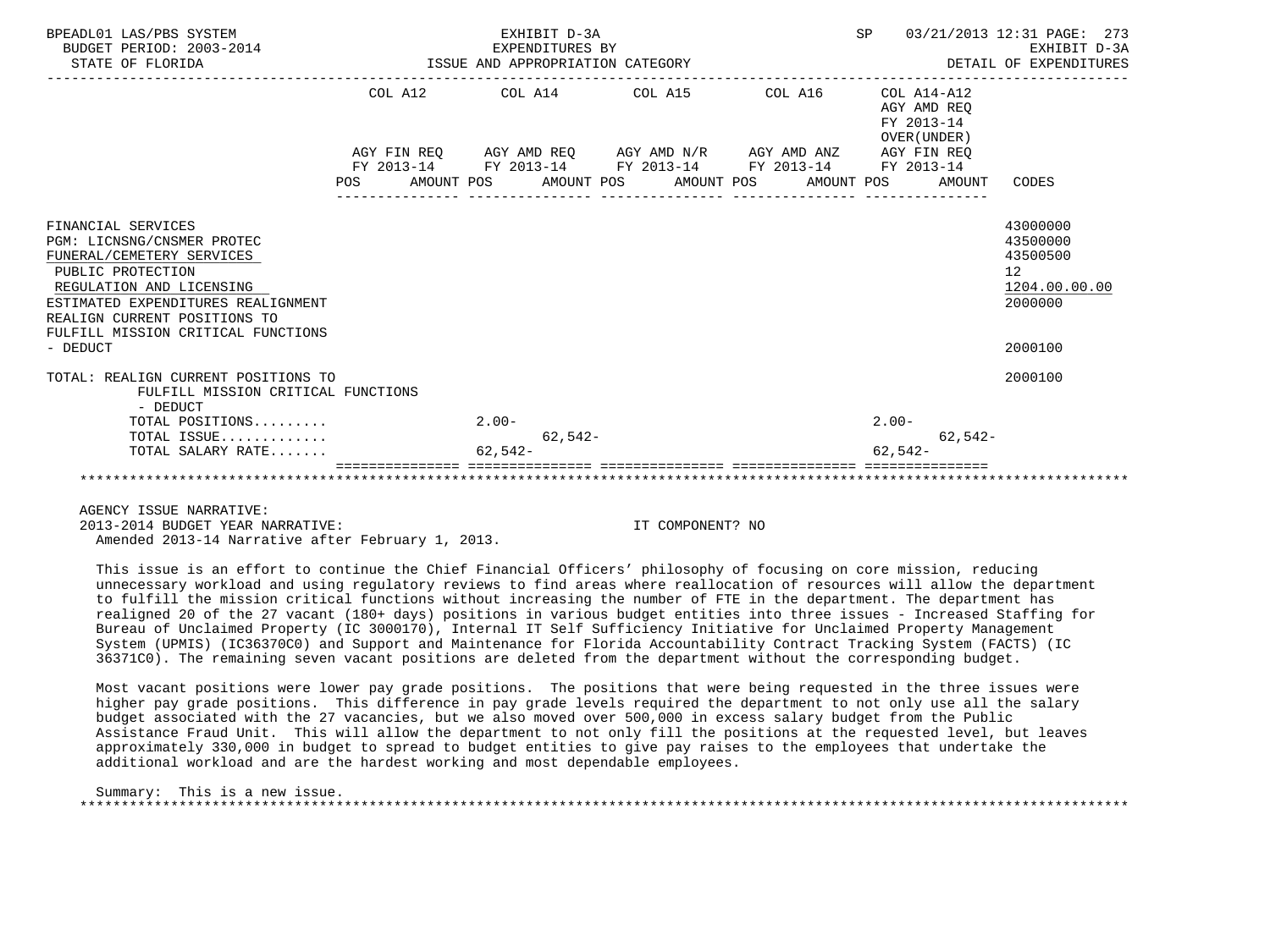| BPEADL01 LAS/PBS SYSTEM<br>BUDGET PERIOD: 2003-2014<br>STATE OF FLORIDA                                                                                                                                                                                                                                                                                           | EXHIBIT D-3A<br>EXPENDITURES BY<br>ISSUE AND APPROPRIATION CATEGORY |                |           |                                                                                                                                                  |           |                       |          |  | SP 03/21/2013 12:31 PAGE: 274<br>EXHIBIT D-3A<br>DETAIL OF EXPENDITURES             |    |                                                                               |
|-------------------------------------------------------------------------------------------------------------------------------------------------------------------------------------------------------------------------------------------------------------------------------------------------------------------------------------------------------------------|---------------------------------------------------------------------|----------------|-----------|--------------------------------------------------------------------------------------------------------------------------------------------------|-----------|-----------------------|----------|--|-------------------------------------------------------------------------------------|----|-------------------------------------------------------------------------------|
|                                                                                                                                                                                                                                                                                                                                                                   |                                                                     | POS AMOUNT POS |           | COL A12 COL A14 COL A15<br>AGY FIN REQ AGY AMD REQ AGY AMD N/R AGY AMD ANZ AGY FIN REQ<br>FY 2013-14 FY 2013-14 FY 2013-14 FY 2013-14 FY 2013-14 |           | AMOUNT POS AMOUNT POS | COL A16  |  | COL A14-A12<br>AGY AMD REO<br>FY 2013-14<br>OVER (UNDER)<br>AMOUNT POS AMOUNT CODES |    |                                                                               |
| FINANCIAL SERVICES<br>PGM: LICNSNG/CNSMER PROTEC<br>FUNERAL/CEMETERY SERVICES<br>PUBLIC PROTECTION<br>REGULATION AND LICENSING<br>ESTIMATED EXPENDITURES REALIGNMENT<br>REALIGN CURRENT POSITIONS TO<br>FULFILL MISSION CRITICAL FUNCTIONS<br>- DEDUCT                                                                                                            |                                                                     |                |           |                                                                                                                                                  |           |                       |          |  |                                                                                     |    | 43000000<br>43500000<br>43500500<br>12<br>1204.00.00.00<br>2000000<br>2000100 |
| POSITION DETAIL OF SALARIES AND BENEFITS:                                                                                                                                                                                                                                                                                                                         |                                                                     |                |           |                                                                                                                                                  |           |                       |          |  |                                                                                     |    | LAPSE LAPSED SALARIES                                                         |
|                                                                                                                                                                                                                                                                                                                                                                   |                                                                     | FTE            | BASE RATE |                                                                                                                                                  | ADDITIVES |                       | BENEFITS |  | SUBTOTAL                                                                            | ႜႂ | AND BENEFITS                                                                  |
| A14 - AGY AMD REO FY 2013-14<br>CHANGES TO CURRENTLY AUTHORIZED POSITIONS<br>RA02 RATE & SALARY ADJ - FTE - NO BENEFITS<br>C0030 001                                                                                                                                                                                                                              |                                                                     | $2.00 -$       |           | $62,542-$<br>.coorder coorderenteerd coorderenteerd coorderenteerd coorderenteerd coorderenteerd                                                 |           |                       |          |  |                                                                                     |    | $62,542 - 0.00$ 62,542-                                                       |
| TOTALS FOR ISSUE BY FUND<br>2573 REGULATORY TRUST FUND                                                                                                                                                                                                                                                                                                            |                                                                     |                |           |                                                                                                                                                  |           |                       |          |  |                                                                                     |    | 62,542-                                                                       |
|                                                                                                                                                                                                                                                                                                                                                                   |                                                                     |                |           | $2.00 - 62,542 -$                                                                                                                                |           |                       |          |  | ------------ --------------- -<br>62,542-                                           |    | 62,542-<br>==============                                                     |
| REALIGN CURRENT POSITIONS TO<br>FULFILL MISSION CRITICAL FUNCTIONS<br>- ADD<br>SALARIES AND BENEFITS                                                                                                                                                                                                                                                              |                                                                     |                |           |                                                                                                                                                  |           |                       |          |  |                                                                                     |    | 2000110<br>010000                                                             |
| REGULATORY TRUST FUND<br>$-STATE$                                                                                                                                                                                                                                                                                                                                 |                                                                     |                |           | 3,621                                                                                                                                            |           |                       |          |  |                                                                                     |    | 3,621 2573 1                                                                  |
|                                                                                                                                                                                                                                                                                                                                                                   |                                                                     |                |           |                                                                                                                                                  |           |                       |          |  |                                                                                     |    |                                                                               |
| AGENCY ISSUE NARRATIVE:<br>2013-2014 BUDGET YEAR NARRATIVE:<br>Amended 2013-14 Narrative after February 1, 2013.<br>This issue is in support of the Chief Financial Officer's philosophy of focusing on core mission, reducing unnecessary<br>activities, and using regulatory reviews to find areas where reallocation of resources will allow the department to |                                                                     |                |           |                                                                                                                                                  |           | IT COMPONENT? NO      |          |  |                                                                                     |    |                                                                               |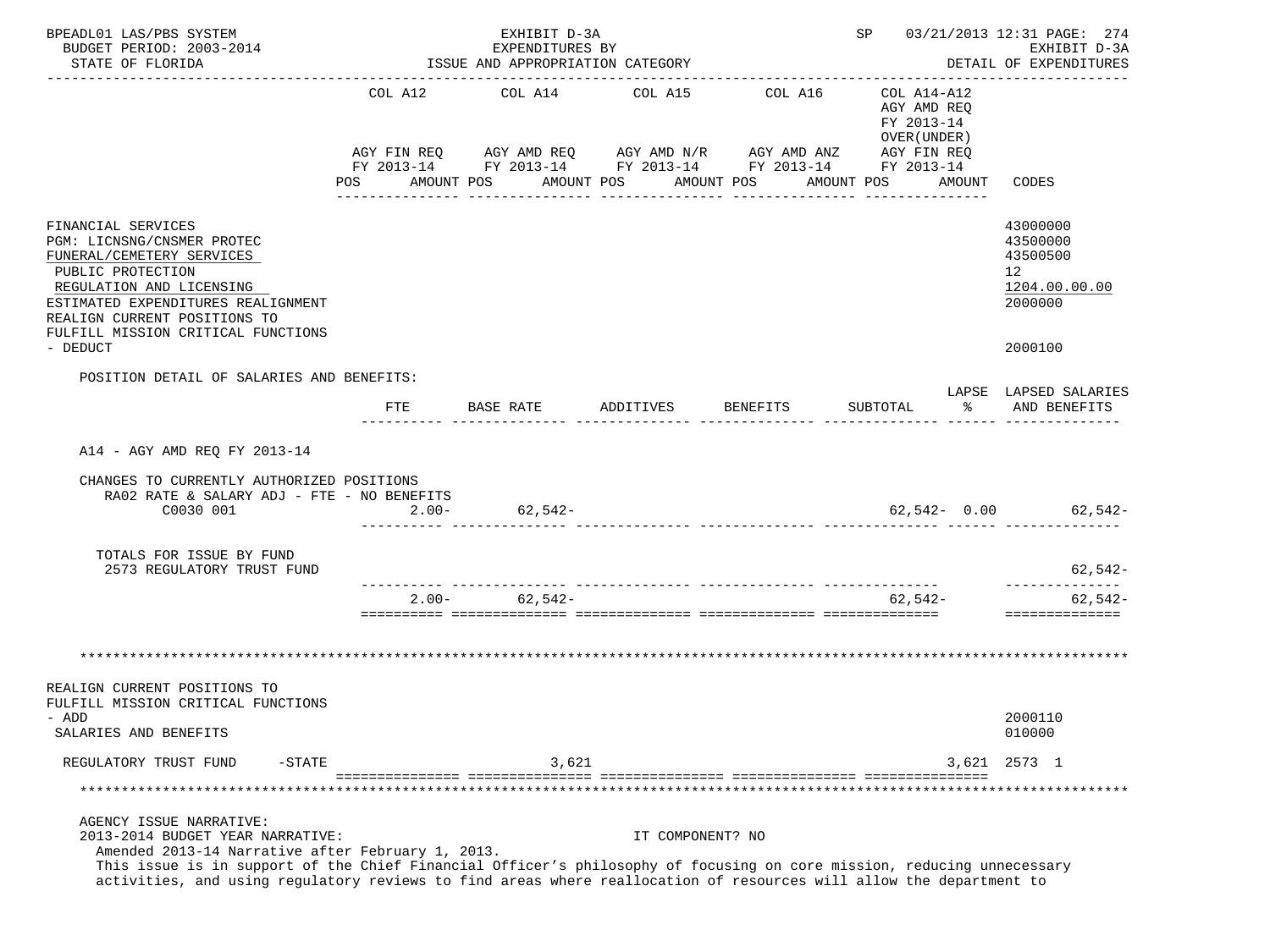| BPEADL01 LAS/PBS SYSTEM<br>BUDGET PERIOD: 2003-2014<br>STATE OF FLORIDA                                                                                                                                                                    |                                      | ISSUE AND APPROPRIATION CATEGORY | EXHIBIT D-3A<br>EXPENDITURES BY |                                                                                                | 03/21/2013 12:31 PAGE: 275<br>SP<br>EXHIBIT D-3A<br>DETAIL OF EXPENDITURES |            |                                            |        |                                                                                 |
|--------------------------------------------------------------------------------------------------------------------------------------------------------------------------------------------------------------------------------------------|--------------------------------------|----------------------------------|---------------------------------|------------------------------------------------------------------------------------------------|----------------------------------------------------------------------------|------------|--------------------------------------------|--------|---------------------------------------------------------------------------------|
|                                                                                                                                                                                                                                            | AGY FIN REQ                          |                                  |                                 | COL A12 COL A14 COL A15 COL A16 COL A14-A12<br>AGY AMD REQ AGY AMD N/R AGY AMD ANZ AGY FIN REQ |                                                                            |            | AGY AMD REO<br>FY 2013-14<br>OVER (UNDER ) |        |                                                                                 |
|                                                                                                                                                                                                                                            | POS AMOUNT POS AMOUNT POS AMOUNT POS |                                  |                                 | FY 2013-14 FY 2013-14 FY 2013-14 FY 2013-14 FY 2013-14                                         |                                                                            | AMOUNT POS |                                            | AMOUNT | CODES                                                                           |
| FINANCIAL SERVICES<br>PGM: LICNSNG/CNSMER PROTEC<br>FUNERAL/CEMETERY SERVICES<br>PUBLIC PROTECTION<br>REGULATION AND LICENSING<br>ESTIMATED EXPENDITURES REALIGNMENT<br>REALIGN CURRENT POSITIONS TO<br>FULFILL MISSION CRITICAL FUNCTIONS |                                      |                                  |                                 |                                                                                                |                                                                            |            |                                            |        | 43000000<br>43500000<br>43500500<br>12 <sup>°</sup><br>1204.00.00.00<br>2000000 |
| - ADD                                                                                                                                                                                                                                      |                                      |                                  |                                 |                                                                                                |                                                                            |            |                                            |        | 2000110                                                                         |
| remaining seven vacant positions are deleted.<br>Summary: This is a new issue.<br>POSITION DETAIL OF SALARIES AND BENEFITS:                                                                                                                |                                      |                                  |                                 |                                                                                                |                                                                            |            |                                            |        | LAPSE LAPSED SALARIES                                                           |
|                                                                                                                                                                                                                                            | ETE                                  |                                  |                                 |                                                                                                |                                                                            |            | SUBTOTAL                                   |        | % AND BENEFITS                                                                  |
| A14 - AGY AMD REQ FY 2013-14                                                                                                                                                                                                               |                                      |                                  |                                 |                                                                                                |                                                                            |            |                                            |        |                                                                                 |
| CHANGES TO CURRENTLY AUTHORIZED POSITIONS<br>OTHER SALARY AMOUNT<br>2573 REGULATORY TRUST FUND                                                                                                                                             |                                      |                                  |                                 |                                                                                                |                                                                            |            |                                            |        | 3,621                                                                           |
|                                                                                                                                                                                                                                            |                                      |                                  |                                 |                                                                                                |                                                                            |            |                                            |        | 3,621                                                                           |
|                                                                                                                                                                                                                                            |                                      |                                  |                                 |                                                                                                |                                                                            |            |                                            |        | ==============                                                                  |
|                                                                                                                                                                                                                                            |                                      |                                  |                                 |                                                                                                |                                                                            |            |                                            |        |                                                                                 |
| REALIGN SALARY BUDGET AUTHORITY TO<br>MATCH RECURRING OPERATING<br>EXPENDITURES - ADD                                                                                                                                                      |                                      |                                  |                                 |                                                                                                |                                                                            |            |                                            |        | 2000230                                                                         |
| SALARY RATE<br>$SALARY RATE$ 30,000                                                                                                                                                                                                        |                                      | 30,000                           |                                 |                                                                                                |                                                                            |            |                                            |        | 000000                                                                          |
|                                                                                                                                                                                                                                            |                                      |                                  |                                 |                                                                                                |                                                                            |            |                                            |        |                                                                                 |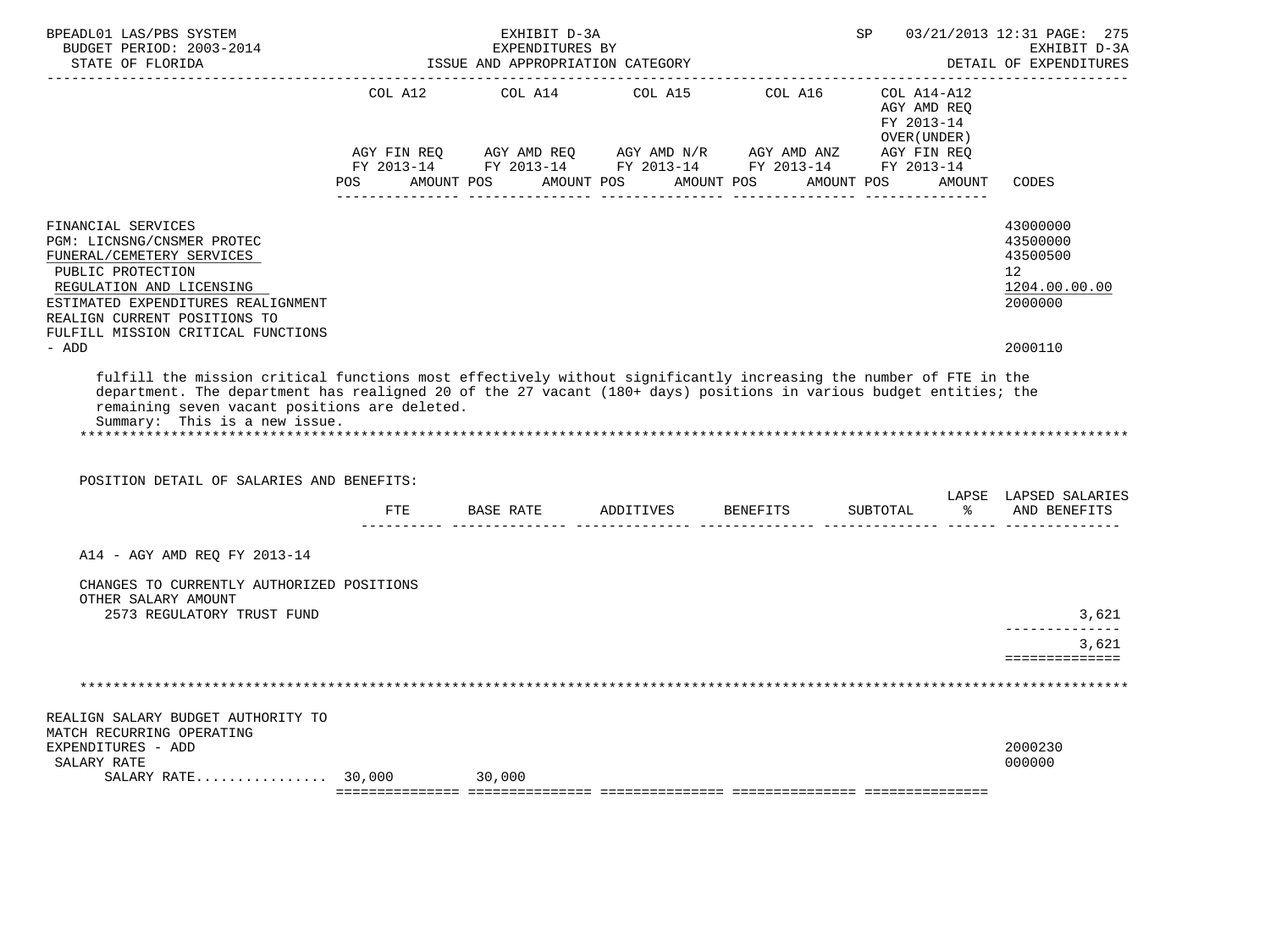| BPEADL01 LAS/PBS SYSTEM<br>BUDGET PERIOD: 2003-2014<br>STATE OF FLORIDA                                                                                                                                                                                                                                                                                                                                                                                                                                                                                                     |      | EXHIBIT D-3A<br>EXPENDITURES BY<br>ISSUE AND APPROPRIATION CATEGORY |                                 | SP<br>03/21/2013 12:31 PAGE: 276<br>EXHIBIT D-3A<br>DETAIL OF EXPENDITURES                                                                                               |                                                                     |      |                                                                                 |  |  |
|-----------------------------------------------------------------------------------------------------------------------------------------------------------------------------------------------------------------------------------------------------------------------------------------------------------------------------------------------------------------------------------------------------------------------------------------------------------------------------------------------------------------------------------------------------------------------------|------|---------------------------------------------------------------------|---------------------------------|--------------------------------------------------------------------------------------------------------------------------------------------------------------------------|---------------------------------------------------------------------|------|---------------------------------------------------------------------------------|--|--|
|                                                                                                                                                                                                                                                                                                                                                                                                                                                                                                                                                                             |      |                                                                     | COL A12 COL A14 COL A15 COL A16 | AGY FIN REQ AGY AMD REQ AGY AMD N/R AGY AMD ANZ AGY FIN REQ<br>FY 2013-14 FY 2013-14 FY 2013-14 FY 2013-14 FY 2013-14<br>POS AMOUNT POS AMOUNT POS AMOUNT POS AMOUNT POS | COL A14-A12<br>AGY AMD REO<br>FY 2013-14<br>OVER (UNDER )<br>AMOUNT |      | CODES                                                                           |  |  |
|                                                                                                                                                                                                                                                                                                                                                                                                                                                                                                                                                                             |      |                                                                     |                                 |                                                                                                                                                                          |                                                                     |      |                                                                                 |  |  |
| FINANCIAL SERVICES<br>PGM: LICNSNG/CNSMER PROTEC<br>FUNERAL/CEMETERY SERVICES<br>PUBLIC PROTECTION<br>REGULATION AND LICENSING<br>ESTIMATED EXPENDITURES REALIGNMENT<br>REALIGN SALARY BUDGET AUTHORITY TO<br>MATCH RECURRING OPERATING                                                                                                                                                                                                                                                                                                                                     |      |                                                                     |                                 |                                                                                                                                                                          |                                                                     |      | 43000000<br>43500000<br>43500500<br>12 <sup>°</sup><br>1204.00.00.00<br>2000000 |  |  |
| EXPENDITURES - ADD<br>SALARIES AND BENEFITS                                                                                                                                                                                                                                                                                                                                                                                                                                                                                                                                 |      |                                                                     |                                 |                                                                                                                                                                          |                                                                     |      | 2000230<br>010000                                                               |  |  |
| REGULATORY TRUST FUND -STATE 30,000 30,000                                                                                                                                                                                                                                                                                                                                                                                                                                                                                                                                  |      |                                                                     |                                 |                                                                                                                                                                          |                                                                     |      | 2573 1                                                                          |  |  |
| TOTAL: REALIGN SALARY BUDGET AUTHORITY TO<br>MATCH RECURRING OPERATING<br>EXPENDITURES - ADD<br>TOTAL ISSUE 30,000 30,000<br>TOTAL SALARY RATE 30,000 30,000                                                                                                                                                                                                                                                                                                                                                                                                                |      |                                                                     |                                 |                                                                                                                                                                          |                                                                     |      | 2000230                                                                         |  |  |
|                                                                                                                                                                                                                                                                                                                                                                                                                                                                                                                                                                             |      |                                                                     |                                 |                                                                                                                                                                          |                                                                     |      |                                                                                 |  |  |
| AGENCY ISSUE NARRATIVE:<br>2013-2014 BUDGET YEAR NARRATIVE:<br>This issue is the add side of a salary budget authority realignment throughout the Department of Financial Services<br>proper (excluding Office of Insurance Regulation and Office of Financial Regulation). The realignment of budget was<br>first approved in FY 2012-13 General Appropriation Act. This issue continues that practice and appropriates the salary<br>budget where there is additional need. This issue with corresponding issue code 2000220 will net to zero at the<br>department level. |      |                                                                     | IT COMPONENT? NO                |                                                                                                                                                                          |                                                                     |      |                                                                                 |  |  |
| POSITION DETAIL OF SALARIES AND BENEFITS:                                                                                                                                                                                                                                                                                                                                                                                                                                                                                                                                   |      |                                                                     |                                 |                                                                                                                                                                          |                                                                     |      |                                                                                 |  |  |
|                                                                                                                                                                                                                                                                                                                                                                                                                                                                                                                                                                             | FTE  | BASE RATE                                                           | ADDITIVES                       | <b>BENEFITS</b>                                                                                                                                                          | SUBTOTAL                                                            | °≈   | LAPSE LAPSED SALARIES<br>AND BENEFITS                                           |  |  |
| A12 - AGY FIN REQ FY 2013-14                                                                                                                                                                                                                                                                                                                                                                                                                                                                                                                                                |      |                                                                     |                                 |                                                                                                                                                                          |                                                                     |      |                                                                                 |  |  |
| CHANGES TO CURRENTLY AUTHORIZED POSITIONS                                                                                                                                                                                                                                                                                                                                                                                                                                                                                                                                   |      |                                                                     |                                 |                                                                                                                                                                          |                                                                     |      |                                                                                 |  |  |
| RA00 RATE AND SALARY ADJ - NO FTE/BENEFITS<br>C0000 001                                                                                                                                                                                                                                                                                                                                                                                                                                                                                                                     | 0.00 | 30,000                                                              |                                 |                                                                                                                                                                          | 30,000                                                              | 0.00 | 30,000                                                                          |  |  |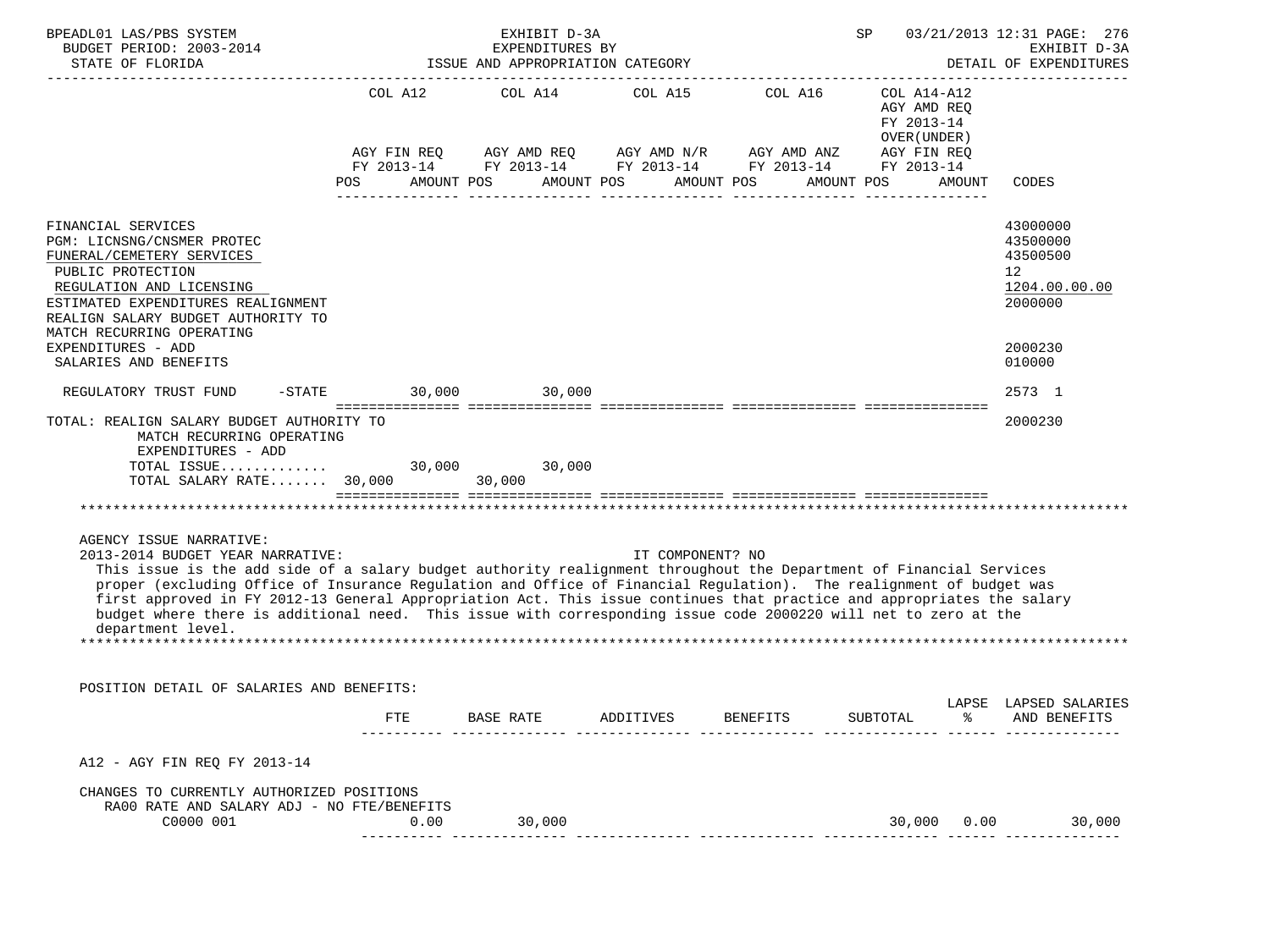| BPEADL01 LAS/PBS SYSTEM<br>BUDGET PERIOD: 2003-2014<br>STATE OF FLORIDA                                                                                                                                                                                       |                | EXHIBIT D-3A<br>EXPENDITURES BY<br>ISSUE AND APPROPRIATION CATEGORY |                                                                                                                                                                     |                                        |                                                                                                      | SP 03/21/2013 12:31 PAGE: 277<br>EXHIBIT D-3A<br>DETAIL OF EXPENDITURES                    |
|---------------------------------------------------------------------------------------------------------------------------------------------------------------------------------------------------------------------------------------------------------------|----------------|---------------------------------------------------------------------|---------------------------------------------------------------------------------------------------------------------------------------------------------------------|----------------------------------------|------------------------------------------------------------------------------------------------------|--------------------------------------------------------------------------------------------|
|                                                                                                                                                                                                                                                               | COL A12<br>POS | COL A14<br>AMOUNT POS<br>------------                               | COL A15<br>AGY FIN REQ AGY AMD REQ AGY AMD N/R AGY AMD ANZ<br>FY 2013-14 FY 2013-14 FY 2013-14 FY 2013-14 FY 2013-14<br>AMOUNT POS<br>AMOUNT POS<br>--------------- | COL A16<br>AMOUNT POS<br>------------- | COL A14-A12<br>AGY AMD REQ<br>FY 2013-14<br>OVER (UNDER)<br>AGY FIN REQ<br>AMOUNT<br>--------------- | CODES                                                                                      |
| FINANCIAL SERVICES<br>PGM: LICNSNG/CNSMER PROTEC<br>FUNERAL/CEMETERY SERVICES<br>PUBLIC PROTECTION<br>REGULATION AND LICENSING<br>ESTIMATED EXPENDITURES REALIGNMENT<br>REALIGN SALARY BUDGET AUTHORITY TO<br>MATCH RECURRING OPERATING<br>EXPENDITURES - ADD |                |                                                                     |                                                                                                                                                                     |                                        |                                                                                                      | 43000000<br>43500000<br>43500500<br>12 <sup>°</sup><br>1204.00.00.00<br>2000000<br>2000230 |
| POSITION DETAIL OF SALARIES AND BENEFITS:                                                                                                                                                                                                                     | FTE            | BASE RATE                                                           | ADDITIVES                                                                                                                                                           | BENEFITS                               | ာ အောက် အောက် အောက် အောက် အောက် အောက် အောက် အောက် အောက် အောက် အောက် အောက် အောက် အ<br>SUBTOTAL        | LAPSE LAPSED SALARIES<br>AND BENEFITS                                                      |
| A12 - AGY FIN REQ FY 2013-14<br>CHANGES TO CURRENTLY AUTHORIZED POSITIONS                                                                                                                                                                                     |                |                                                                     |                                                                                                                                                                     |                                        |                                                                                                      |                                                                                            |
| TOTALS FOR ISSUE BY FUND<br>2573 REGULATORY TRUST FUND                                                                                                                                                                                                        |                |                                                                     |                                                                                                                                                                     |                                        |                                                                                                      | 30,000                                                                                     |
|                                                                                                                                                                                                                                                               | 0.00           | 30,000                                                              |                                                                                                                                                                     |                                        | 30,000                                                                                               | --------------<br>30,000<br>==============                                                 |
| A14 - AGY AMD REQ FY 2013-14<br>CHANGES TO CURRENTLY AUTHORIZED POSITIONS<br>RA00 RATE AND SALARY ADJ - NO FTE/BENEFITS<br>C0000 001                                                                                                                          | 0.00           | 30,000                                                              |                                                                                                                                                                     |                                        | 30,000 0.00                                                                                          | 30,000                                                                                     |
| TOTALS FOR ISSUE BY FUND<br>2573 REGULATORY TRUST FUND                                                                                                                                                                                                        |                |                                                                     |                                                                                                                                                                     |                                        |                                                                                                      | 30,000                                                                                     |
|                                                                                                                                                                                                                                                               |                | $0.00$ 30,000                                                       |                                                                                                                                                                     |                                        | 30,000                                                                                               | 30,000<br>==============                                                                   |
|                                                                                                                                                                                                                                                               |                |                                                                     |                                                                                                                                                                     |                                        |                                                                                                      |                                                                                            |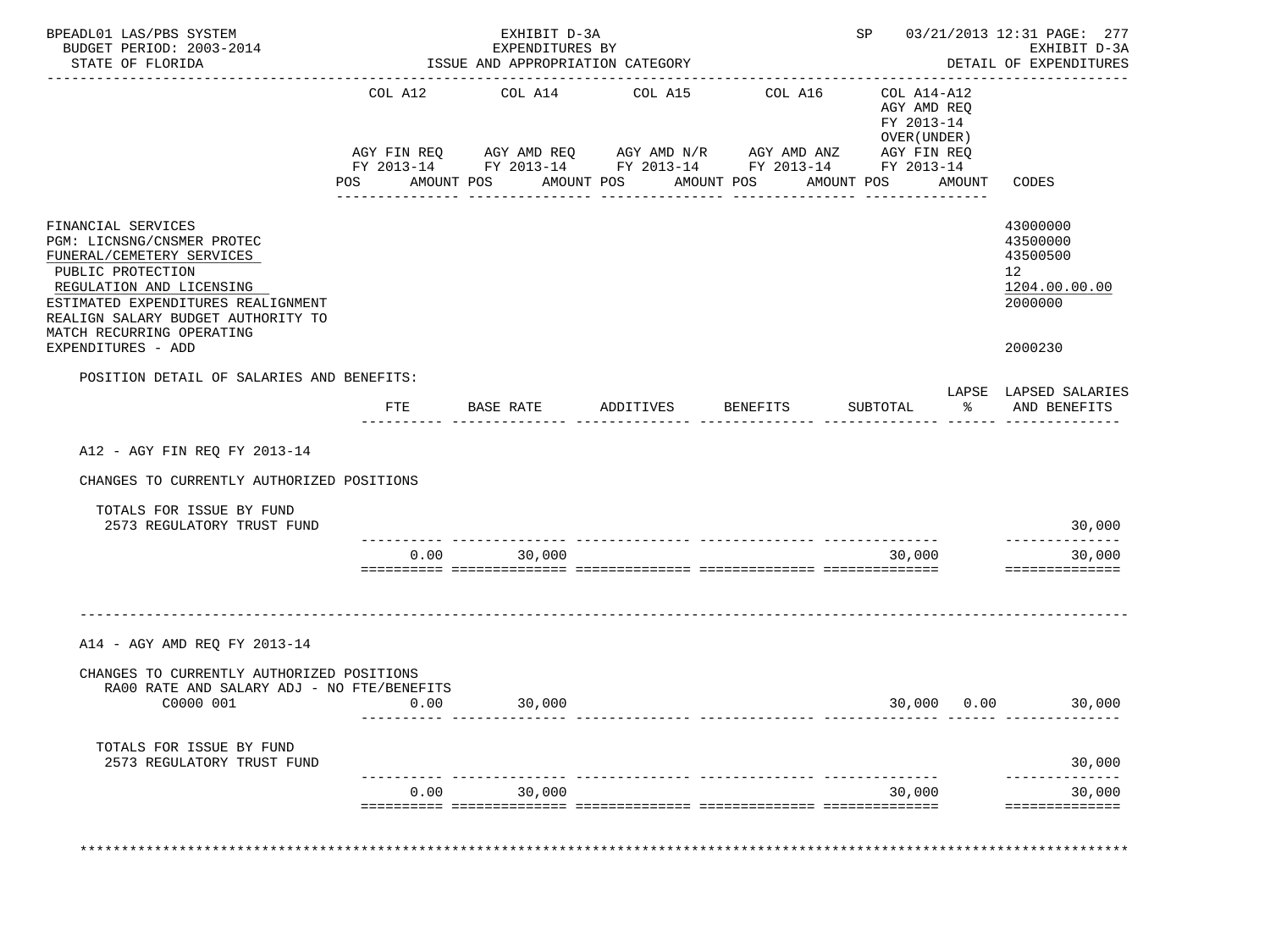| BPEADL01 LAS/PBS SYSTEM<br>BUDGET PERIOD: 2003-2014<br>ISSUE AND APPROPRIATION CATEGORY<br>STATE OF FLORIDA                                                                                                                                                                        |  |                                                             | EXHIBIT D-3A<br>EXPENDITURES BY                                                                                        |  |  |         | SP |                                                          | 03/21/2013 12:31 PAGE: 278<br>EXHIBIT D-3A<br>DETAIL OF EXPENDITURES                                           |
|------------------------------------------------------------------------------------------------------------------------------------------------------------------------------------------------------------------------------------------------------------------------------------|--|-------------------------------------------------------------|------------------------------------------------------------------------------------------------------------------------|--|--|---------|----|----------------------------------------------------------|----------------------------------------------------------------------------------------------------------------|
|                                                                                                                                                                                                                                                                                    |  |                                                             | COL A12 COL A14 COL A15                                                                                                |  |  | COL A16 |    | COL A14-A12<br>AGY AMD REO<br>FY 2013-14<br>OVER (UNDER) |                                                                                                                |
|                                                                                                                                                                                                                                                                                    |  | AGY FIN REO AGY AMD REO AGY AMD N/R AGY AMD ANZ AGY FIN REO |                                                                                                                        |  |  |         |    |                                                          |                                                                                                                |
|                                                                                                                                                                                                                                                                                    |  |                                                             | FY 2013-14 FY 2013-14 FY 2013-14 FY 2013-14 FY 2013-14<br>POS AMOUNT POS AMOUNT POS AMOUNT POS AMOUNT POS AMOUNT CODES |  |  |         |    |                                                          |                                                                                                                |
| FINANCIAL SERVICES<br>PGM: LICNSNG/CNSMER PROTEC<br>FUNERAL/CEMETERY SERVICES<br>PUBLIC PROTECTION<br>REGULATION AND LICENSING<br>ESTIMATED EXPENDITURES REALIGNMENT<br>CONSOLIDATE INFORMATION TECHNOLOGY<br>(IT) CONTRACTS - DEDUCT<br>SPECIAL CATEGORIES<br>CONTRACTED SERVICES |  |                                                             |                                                                                                                        |  |  |         |    |                                                          | 43000000<br>43500000<br>43500500<br>12 <sup>°</sup><br>1204.00.00.00<br>2000000<br>2007100<br>100000<br>100777 |
| REGULATORY TRUST FUND -STATE 13,776- 13,776-                                                                                                                                                                                                                                       |  |                                                             |                                                                                                                        |  |  |         |    |                                                          | 2573 1                                                                                                         |
|                                                                                                                                                                                                                                                                                    |  |                                                             |                                                                                                                        |  |  |         |    |                                                          |                                                                                                                |

 AGENCY ISSUE NARRATIVE: 2013-2014 BUDGET YEAR NARRATIVE: IT COMPONENT? NO Issue Title: Consolidate Information Technology (IT) Contracts

 Reference to Long-Range Program Plan: Goal #5 - Operational Efficiencies. The department will strive for organizational excellence by promoting and encouraging continuous improvement.

 The Division of Information Systems (DIS) is requesting transfer of \$1,409,265 from DFS' Divisions of Agent and Agency Services, State Fire Marshal and Funeral, Cemetery & Consumer Services for three existing contracts between the divisions and Information System of Florida (ISF).

 The three contracts are for the purpose of application support services (enhancements, design and development technology) to implement new legislation, provide maintenance and technical support, correct errors, make data changes, and perform system remediation for the divisions' custom applications. The custom applications within the Division of State and Funeral, Cemetery & Consumer Services are: Agent & Agency Licensing Functions (AALF), Automated Licensing Information System (ALIS), Department of Insurance Continuing Education (DICE), and Internet Appointment module of ALIS (eAppoint). This issue will transfer \$13,776 from the Division of State and Funeral, Cemetery & Consumer Services to DIS.

 This issue with corresponding issue code 2007200 will net to zero in the contracted services category at the department level.

Amended 2013-14 Narrative after February 1, 2013.

 The Division of Information Systems (DIS) is requesting transfer of \$1,409,265 from DFS' Divisions of Agent and Agency Services, State Fire Marshal and Funeral, Cemetery and Consumer Services for three existing contracts.

 The three contracts are for the purpose of application support services (enhancements, design and development technology) to implement new legislation, provide maintenance and technical support, correct errors, make data changes, and perform system remediation for the divisions' custom applications. The custom applications within the Division of State and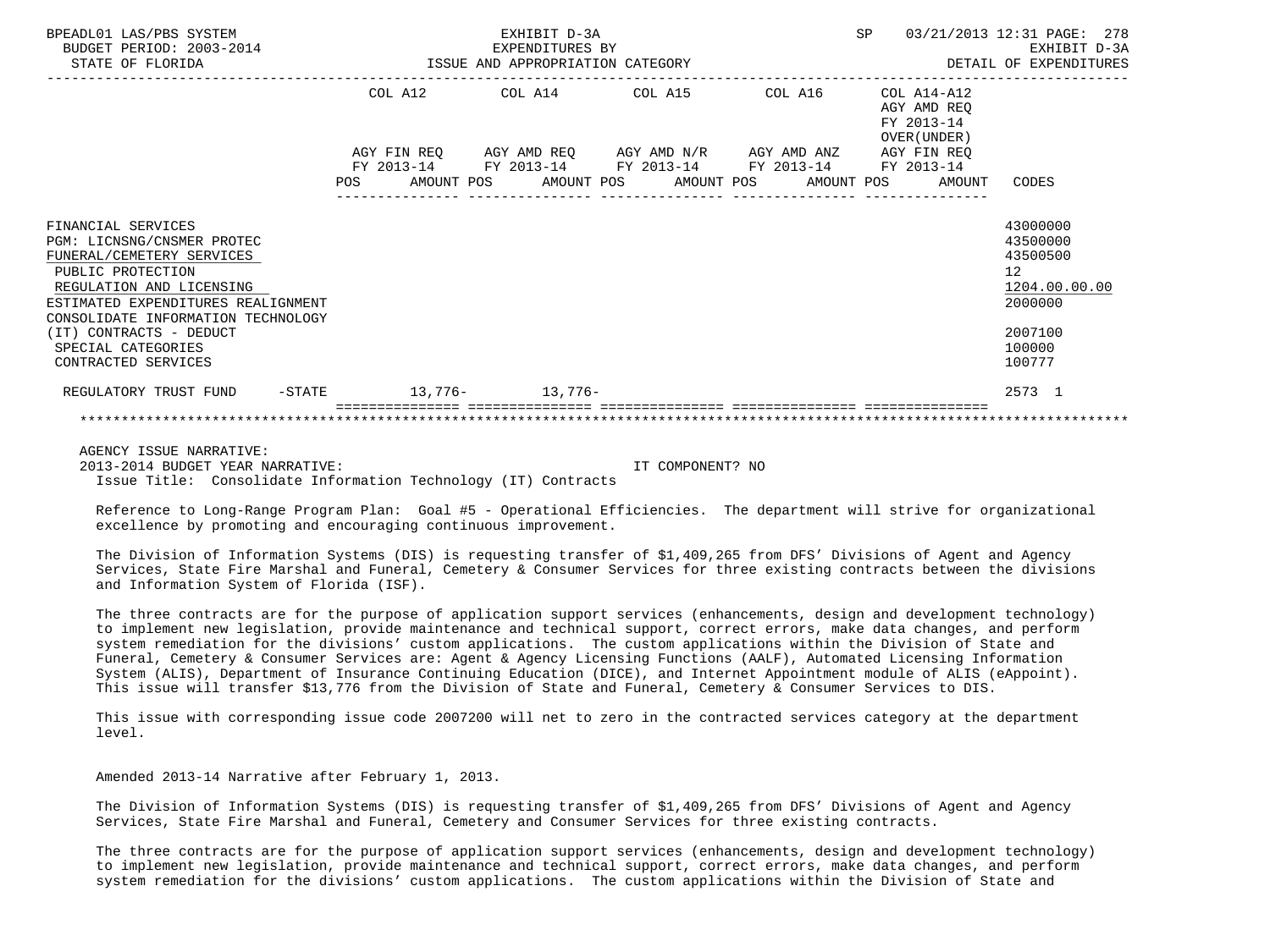| BPEADL01 LAS/PBS SYSTEM<br>BUDGET PERIOD: 2003-2014<br>STATE OF FLORIDA                                                                                                                                                                                                                                                                                                                                    |     | EXHIBIT D-3A<br>EXPENDITURES BY<br>ISSUE AND APPROPRIATION CATEGORY | SP                                                                                                                                                                     | 03/21/2013 12:31 PAGE: 279<br>EXHIBIT D-3A<br>DETAIL OF EXPENDITURES |                                                                     |                                                                                            |
|------------------------------------------------------------------------------------------------------------------------------------------------------------------------------------------------------------------------------------------------------------------------------------------------------------------------------------------------------------------------------------------------------------|-----|---------------------------------------------------------------------|------------------------------------------------------------------------------------------------------------------------------------------------------------------------|----------------------------------------------------------------------|---------------------------------------------------------------------|--------------------------------------------------------------------------------------------|
|                                                                                                                                                                                                                                                                                                                                                                                                            | POS | AMOUNT POS                                                          | COL A12 COL A14 COL A15 COL A16<br>AGY FIN REQ AGY AMD REQ AGY AMD N/R AGY AMD ANZ AGY FIN REQ<br>FY 2013-14 FY 2013-14 FY 2013-14 FY 2013-14 FY 2013-14<br>AMOUNT POS | AMOUNT POS<br>AMOUNT POS                                             | COL A14-A12<br>AGY AMD REO<br>FY 2013-14<br>OVER (UNDER )<br>AMOUNT | CODES                                                                                      |
| FINANCIAL SERVICES<br>PGM: LICNSNG/CNSMER PROTEC<br>FUNERAL/CEMETERY SERVICES<br>PUBLIC PROTECTION<br>REGULATION AND LICENSING<br>ESTIMATED EXPENDITURES REALIGNMENT<br>CONSOLIDATE INFORMATION TECHNOLOGY<br>(IT) CONTRACTS - DEDUCT                                                                                                                                                                      |     |                                                                     |                                                                                                                                                                        |                                                                      |                                                                     | 43000000<br>43500000<br>43500500<br>12 <sup>°</sup><br>1204.00.00.00<br>2000000<br>2007100 |
| System (ALIS), Department of Insurance Continuing Education (DICE), and Internet Appointment module of ALIS (eAppoint).<br>This issue will transfer \$13,776 from the Division of State and Funeral, Cemetery and Consumer Services to DIS.<br>This issue with corresponding issue code 2007200 will net to zero in the contracted services category at the department<br>level.<br>Summary: New narrative |     |                                                                     |                                                                                                                                                                        |                                                                      |                                                                     |                                                                                            |
| ANNUALIZATION OF ADMINISTERED<br>FUNDS APPROPRIATIONS<br>STATE HEALTH INSURANCE ADJUSTMENT<br>FOR FY 2012-13 - 10 MONTHS<br>ANNUALIZATION                                                                                                                                                                                                                                                                  |     |                                                                     |                                                                                                                                                                        |                                                                      |                                                                     | 26A0000<br>26A1830<br>010000                                                               |
| SALARIES AND BENEFITS<br>REGULATORY TRUST FUND -STATE 13,815 13,815                                                                                                                                                                                                                                                                                                                                        |     |                                                                     |                                                                                                                                                                        |                                                                      |                                                                     | 2573 1                                                                                     |
| WORKLOAD<br>FUNERAL AND CEMETERY INVESTIGATIONS<br>SPECIAL CATEGORIES<br>CONTRACTED SERVICES                                                                                                                                                                                                                                                                                                               |     |                                                                     |                                                                                                                                                                        |                                                                      |                                                                     | 3000000<br>3000010<br>100000<br>100777                                                     |
| REGULATORY TRUST FUND<br>$-STATE$                                                                                                                                                                                                                                                                                                                                                                          |     | 150,000                                                             | 150,000                                                                                                                                                                |                                                                      | 150,000 2573 1                                                      |                                                                                            |
|                                                                                                                                                                                                                                                                                                                                                                                                            |     |                                                                     |                                                                                                                                                                        |                                                                      |                                                                     |                                                                                            |
| AGENCY ISSUE NARRATIVE:<br>2013-2014 BUDGET YEAR NARRATIVE:                                                                                                                                                                                                                                                                                                                                                |     |                                                                     | IT COMPONENT? NO                                                                                                                                                       |                                                                      |                                                                     |                                                                                            |

Amended 2013-14 Narrative after February 1, 2013.

 The division is in need of some more in depth investigations. This funding will allow the division to contract with outside auditors to complete audits of some funeral homes.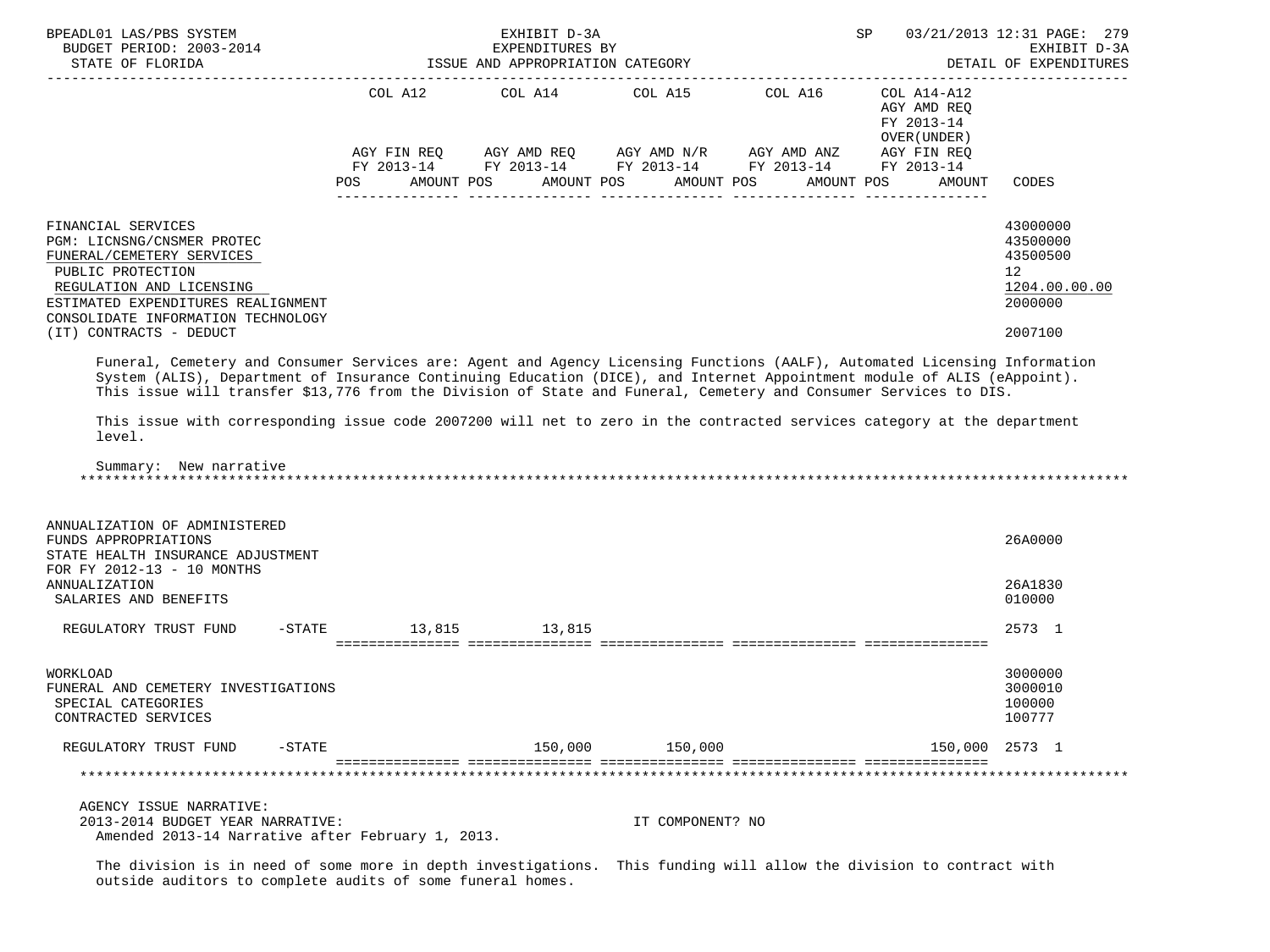| BPEADL01 LAS/PBS SYSTEM<br>BUDGET PERIOD: 2003-2014<br>STATE OF FLORIDA                                                                                                           |             | SP<br>EXHIBIT D-3A<br>03/21/2013 12:31 PAGE: 280<br>EXHIBIT D-3A<br>2014 EXPENDITURES BY<br>ISSUE AND APPROPRIATION CATEGORY<br>DETAIL OF EXPENDITURES |                                                                                     |  |           |             |                                                                               |  |  |  |
|-----------------------------------------------------------------------------------------------------------------------------------------------------------------------------------|-------------|--------------------------------------------------------------------------------------------------------------------------------------------------------|-------------------------------------------------------------------------------------|--|-----------|-------------|-------------------------------------------------------------------------------|--|--|--|
|                                                                                                                                                                                   | COL A12     |                                                                                                                                                        | COL A14 $\phantom{000}$ COL A15 $\phantom{000}$ COL A16 $\phantom{000}$ COL A14-A12 |  |           |             |                                                                               |  |  |  |
|                                                                                                                                                                                   |             |                                                                                                                                                        | AGY FIN REQ AGY AMD REQ AGY AMD N/R AGY AMD ANZ AGY FIN REQ                         |  |           |             |                                                                               |  |  |  |
|                                                                                                                                                                                   |             |                                                                                                                                                        | FY 2013-14 FY 2013-14 FY 2013-14 FY 2013-14 FY 2013-14                              |  |           |             |                                                                               |  |  |  |
|                                                                                                                                                                                   | <b>POS</b>  |                                                                                                                                                        | AMOUNT POS AMOUNT POS AMOUNT POS AMOUNT POS AMOUNT                                  |  |           |             | CODES                                                                         |  |  |  |
| FINANCIAL SERVICES<br>PGM: LICNSNG/CNSMER PROTEC<br>FUNERAL/CEMETERY SERVICES<br>PUBLIC PROTECTION<br>REGULATION AND LICENSING<br>WORKLOAD<br>FUNERAL AND CEMETERY INVESTIGATIONS |             |                                                                                                                                                        |                                                                                     |  |           |             | 43000000<br>43500000<br>43500500<br>12<br>1204.00.00.00<br>3000000<br>3000010 |  |  |  |
| Summary: This is a new issue.                                                                                                                                                     |             |                                                                                                                                                        |                                                                                     |  |           |             |                                                                               |  |  |  |
| TOTAL: REGULATION AND LICENSING<br>BY FUND TYPE                                                                                                                                   |             |                                                                                                                                                        |                                                                                     |  |           |             | 1204.00.00.00                                                                 |  |  |  |
|                                                                                                                                                                                   | 23.00 21.00 |                                                                                                                                                        |                                                                                     |  | $2.00 -$  |             |                                                                               |  |  |  |
|                                                                                                                                                                                   |             |                                                                                                                                                        |                                                                                     |  |           | 91,079 2000 |                                                                               |  |  |  |
| SALARY RATE $1,062,727$                                                                                                                                                           |             | 1,000,185                                                                                                                                              |                                                                                     |  | $62,542-$ |             |                                                                               |  |  |  |
|                                                                                                                                                                                   |             |                                                                                                                                                        |                                                                                     |  |           |             |                                                                               |  |  |  |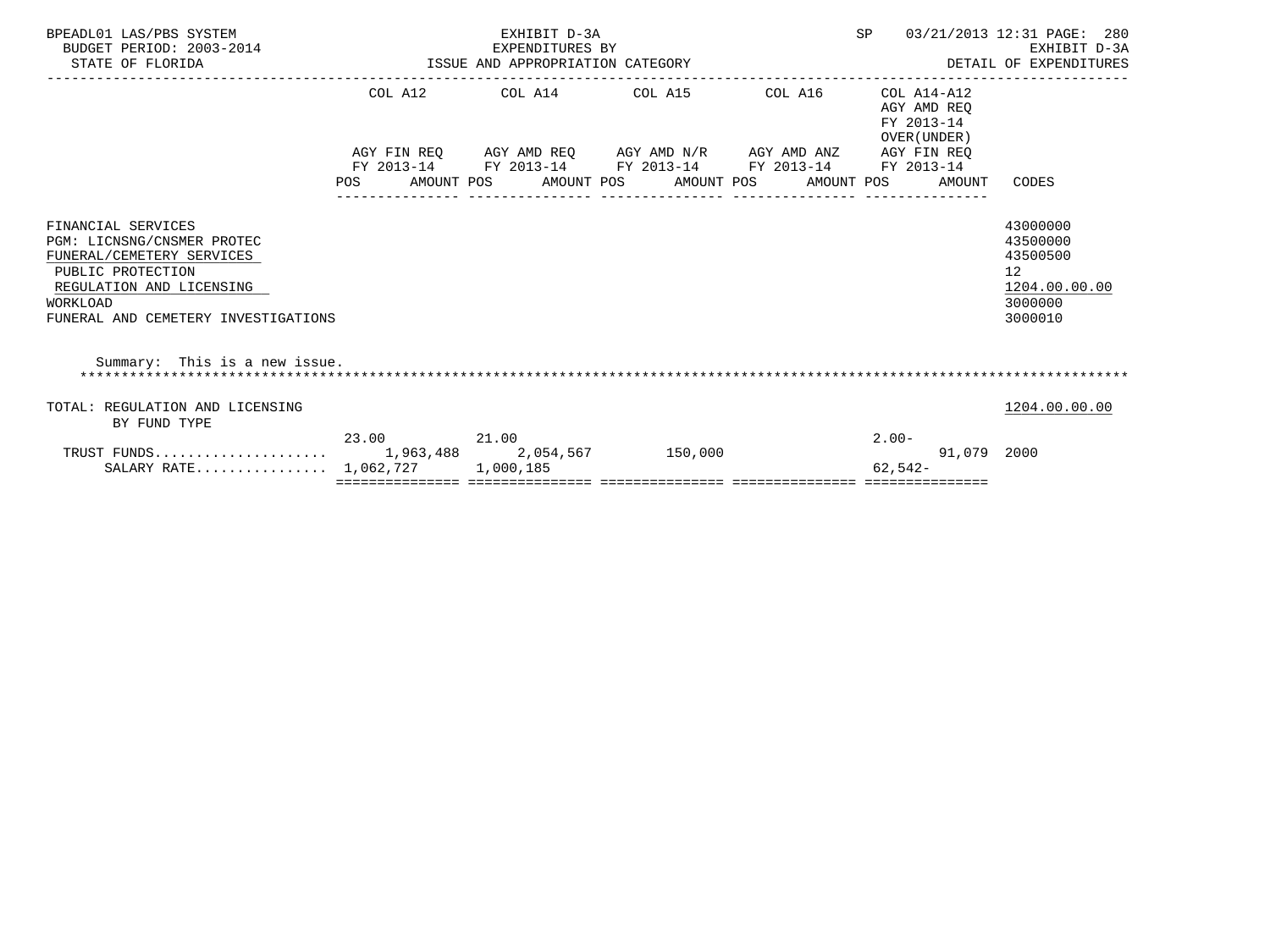| BPEADL01 LAS/PBS SYSTEM<br>BUDGET PERIOD: 2003-2014<br>STATE OF FLORIDA                                                                                                                                                                               | ISSUE AND APPROPRIATION CATEGORY | 03/21/2013 12:31 PAGE: 281<br>EXHIBIT D-3A<br>DETAIL OF EXPENDITURES                                                                           |                       |                                                            |                                                                     |                                                                                                      |
|-------------------------------------------------------------------------------------------------------------------------------------------------------------------------------------------------------------------------------------------------------|----------------------------------|------------------------------------------------------------------------------------------------------------------------------------------------|-----------------------|------------------------------------------------------------|---------------------------------------------------------------------|------------------------------------------------------------------------------------------------------|
|                                                                                                                                                                                                                                                       | COL A12<br>POS<br>AMOUNT POS     | COL A14<br>AGY FIN REQ AGY AMD REQ AGY AMD N/R AGY AMD ANZ AGY FIN REQ<br>FY 2013-14 FY 2013-14 FY 2013-14 FY 2013-14 FY 2013-14<br>AMOUNT POS | COL A15<br>AMOUNT POS | ---------------------------------<br>COL A16<br>AMOUNT POS | COL A14-A12<br>AGY AMD REO<br>FY 2013-14<br>OVER (UNDER )<br>AMOUNT | CODES                                                                                                |
| FINANCIAL SERVICES<br>PGM: LICNSNG/CNSMER PROTEC<br>PUBLIC ASSISTANCE FRAUD<br>PUBLIC PROTECTION<br>CONSUMER SAFETY/PROTECTION<br>ESTIMATED EXPENDITURES<br>ESTIMATED EXPENDITURES - OPERATIONS<br>SALARY RATE<br>SALARY RATE 4, 291, 185 4, 291, 185 |                                  |                                                                                                                                                |                       |                                                            |                                                                     | 43000000<br>43500000<br>43500700<br>12 <sup>°</sup><br>1205.00.00.00<br>1000000<br>1001000<br>000000 |
| SALARIES AND BENEFITS                                                                                                                                                                                                                                 |                                  |                                                                                                                                                |                       |                                                            |                                                                     | 010000                                                                                               |
| ADMINISTRATIVE TRUST FUND -STATE 148,160 148,160<br>FEDERAL GRANTS TRUST FUND -RECPNT 2,696,745<br>INSURANCE REG TF -STATE 1,870,725 1,870,725                                                                                                        |                                  |                                                                                                                                                |                       |                                                            |                                                                     | 2021 1<br>2261 9<br>2393 1                                                                           |
| TOTAL POSITIONS $63.00$ 63.00<br>TOTAL APPRO 4,715,630 4,715,630                                                                                                                                                                                      |                                  |                                                                                                                                                |                       |                                                            |                                                                     |                                                                                                      |
| OTHER PERSONAL SERVICES                                                                                                                                                                                                                               |                                  |                                                                                                                                                |                       |                                                            |                                                                     | 030000                                                                                               |
| FEDERAL GRANTS TRUST FUND -RECPNT 144 144 144<br>INSURANCE REG TF FTATE                                                                                                                                                                               | 1,406                            | 1,406                                                                                                                                          |                       |                                                            |                                                                     | 2261 9<br>2393 1                                                                                     |
| TOTAL APPRO                                                                                                                                                                                                                                           | 1,550                            | 1,550                                                                                                                                          |                       |                                                            |                                                                     |                                                                                                      |
| <b>EXPENSES</b>                                                                                                                                                                                                                                       |                                  |                                                                                                                                                |                       |                                                            |                                                                     | 040000                                                                                               |
| FEDERAL GRANTS TRUST FUND -RECPNT 30,869 30,869<br>INSURANCE REG TF FTATE                                                                                                                                                                             |                                  | 427,270 427,270                                                                                                                                |                       |                                                            |                                                                     | 2261 9<br>2393 1                                                                                     |
| TOTAL APPRO                                                                                                                                                                                                                                           | 458,139                          | 458,139                                                                                                                                        |                       |                                                            |                                                                     |                                                                                                      |
| OPERATING CAPITAL OUTLAY                                                                                                                                                                                                                              |                                  |                                                                                                                                                |                       |                                                            |                                                                     | 060000                                                                                               |
|                                                                                                                                                                                                                                                       |                                  |                                                                                                                                                |                       |                                                            |                                                                     | 2393 1                                                                                               |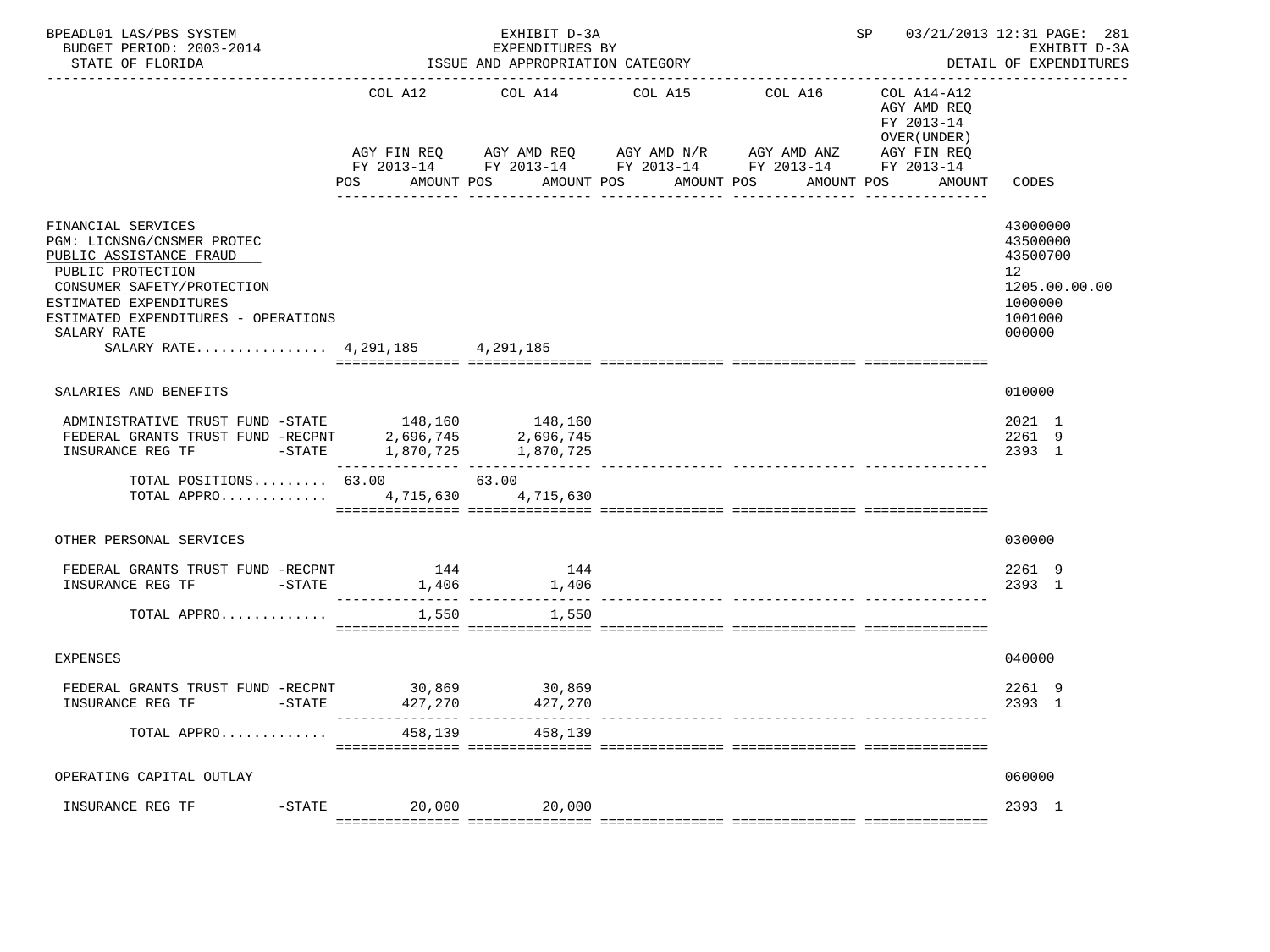| BPEADL01 LAS/PBS SYSTEM<br>BUDGET PERIOD: 2003-2014<br>STATE OF FLORIDA                                                                                                                                                                      |           | SP 03/21/2013 12:31 PAGE: 282<br>EXHIBIT D-3A<br>EXPENDITURES BY<br>ISSUE AND APPROPRIATION CATEGORY<br>DETAIL OF EXPENDITURES |                           |                      |  |                                                                            |         |            |  |                                                                         |                                                                                               |               |
|----------------------------------------------------------------------------------------------------------------------------------------------------------------------------------------------------------------------------------------------|-----------|--------------------------------------------------------------------------------------------------------------------------------|---------------------------|----------------------|--|----------------------------------------------------------------------------|---------|------------|--|-------------------------------------------------------------------------|-----------------------------------------------------------------------------------------------|---------------|
|                                                                                                                                                                                                                                              |           |                                                                                                                                |                           |                      |  | COL A12 COL A14 COL A15<br>AGY FIN REQ AGY AMD REQ AGY AMD N/R AGY AMD ANZ | COL A16 |            |  | COL A14-A12<br>AGY AMD REQ<br>FY 2013-14<br>OVER (UNDER)<br>AGY FIN REQ |                                                                                               |               |
|                                                                                                                                                                                                                                              |           |                                                                                                                                |                           |                      |  | FY 2013-14 FY 2013-14 FY 2013-14 FY 2013-14 FY 2013-14                     |         |            |  |                                                                         |                                                                                               |               |
|                                                                                                                                                                                                                                              |           |                                                                                                                                | POS AMOUNT POS            |                      |  | AMOUNT POS<br>AMOUNT POS<br>________________                               |         | AMOUNT POS |  | AMOUNT CODES                                                            |                                                                                               |               |
| FINANCIAL SERVICES<br>PGM: LICNSNG/CNSMER PROTEC<br>PUBLIC ASSISTANCE FRAUD<br>PUBLIC PROTECTION<br>CONSUMER SAFETY/PROTECTION<br>ESTIMATED EXPENDITURES<br>ESTIMATED EXPENDITURES - OPERATIONS<br>SPECIAL CATEGORIES<br>CONTRACTED SERVICES |           |                                                                                                                                |                           |                      |  |                                                                            |         |            |  |                                                                         | 43000000<br>43500000<br>43500700<br>12 <sup>°</sup><br>1000000<br>1001000<br>100000<br>100777 | 1205.00.00.00 |
| ${\small \begin{tabular}{lcccccc} FEDERAL GRANTS TRUST FUND & -RECPNT & & & 60,527 & & & 60,527 \\ INSUMANCE REG TF & & & & & 185,791 & & & 185,791 \end{tabular}}$                                                                          |           |                                                                                                                                |                           |                      |  |                                                                            |         |            |  |                                                                         | 2261 9<br>2393 1                                                                              |               |
| TOTAL APPRO                                                                                                                                                                                                                                  |           |                                                                                                                                | 246,318                   | 246,318              |  |                                                                            |         |            |  |                                                                         |                                                                                               |               |
| OPERATION/MOTOR VEHICLES                                                                                                                                                                                                                     |           |                                                                                                                                |                           |                      |  |                                                                            |         |            |  |                                                                         | 102289                                                                                        |               |
| FEDERAL GRANTS TRUST FUND -RECPNT                                                                                                                                                                                                            |           |                                                                                                                                |                           | 20,000 20,000        |  |                                                                            |         |            |  |                                                                         | 2261 9                                                                                        |               |
| RISK MANAGEMENT INSURANCE                                                                                                                                                                                                                    |           |                                                                                                                                |                           |                      |  |                                                                            |         |            |  |                                                                         | 103241                                                                                        |               |
| INSURANCE REG TF                                                                                                                                                                                                                             |           |                                                                                                                                |                           | -STATE 12,036 12,036 |  |                                                                            |         |            |  |                                                                         | 2393 1                                                                                        |               |
| LEASE/PURCHASE/EQUIPMENT                                                                                                                                                                                                                     |           |                                                                                                                                |                           |                      |  |                                                                            |         |            |  |                                                                         | 105281                                                                                        |               |
| INSURANCE REG TF                                                                                                                                                                                                                             | $-$ STATE |                                                                                                                                |                           | 9,300 9,300          |  |                                                                            |         |            |  |                                                                         | 2393 1                                                                                        |               |
| TR/DMS/HR SVCS/STW CONTRCT                                                                                                                                                                                                                   |           |                                                                                                                                |                           |                      |  |                                                                            |         |            |  |                                                                         | 107040                                                                                        |               |
| FEDERAL GRANTS TRUST FUND -RECPNT<br>INSURANCE REG TF                                                                                                                                                                                        | $-$ STATE |                                                                                                                                | 22,913<br>16,850          | 22,913<br>16,850     |  |                                                                            |         |            |  |                                                                         | 2261 9<br>2393 1                                                                              |               |
| TOTAL APPRO                                                                                                                                                                                                                                  |           |                                                                                                                                | ---------------<br>39,763 | 39,763               |  |                                                                            |         |            |  |                                                                         |                                                                                               |               |
| DATA PROCESSING SERVICES<br>OTHER DATA PROCESSING SVCS                                                                                                                                                                                       |           |                                                                                                                                |                           |                      |  |                                                                            |         |            |  |                                                                         | 210000<br>210014                                                                              |               |
| FEDERAL GRANTS TRUST FUND -RECPNT<br>INSURANCE REG TF                                                                                                                                                                                        | $-$ STATE |                                                                                                                                | 5,000<br>10,000           | 5,000<br>10,000      |  |                                                                            |         |            |  |                                                                         | 2261 9<br>2393 1                                                                              |               |
|                                                                                                                                                                                                                                              |           |                                                                                                                                |                           |                      |  |                                                                            |         |            |  |                                                                         |                                                                                               |               |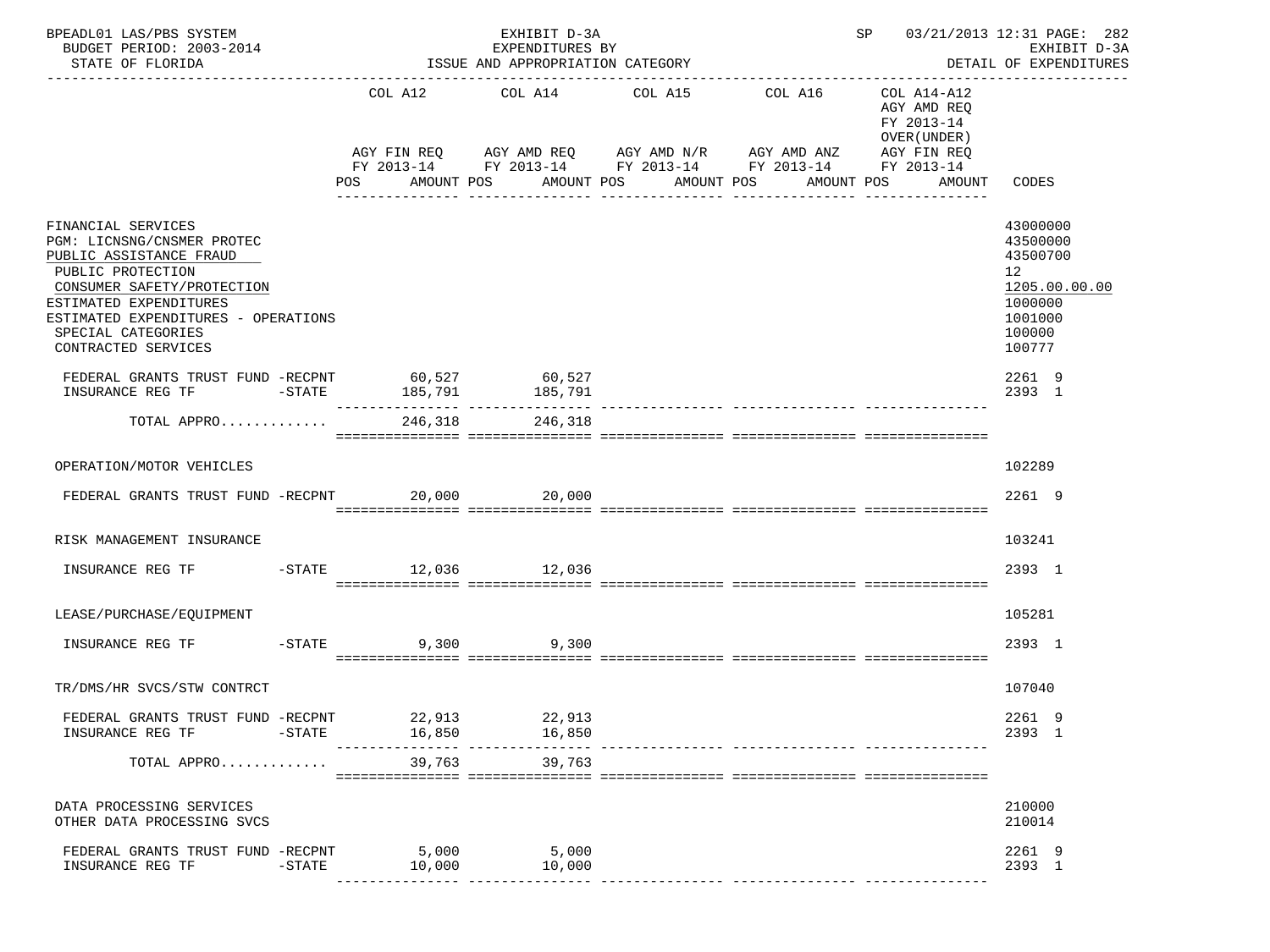| BPEADL01 LAS/PBS SYSTEM<br>BUDGET PERIOD: 2003-2014<br>STATE OF FLORIDA                                                                                                                                                                                                                |                                | EXHIBIT D-3A<br>EXPENDITURES BY<br>ISSUE AND APPROPRIATION CATEGORY                                                                                                                                                                                                            |  |  | SP 03/21/2013 12:31 PAGE: 283<br>EXHIBIT D-3A<br>DETAIL OF EXPENDITURES |                                                                                                                |  |  |  |  |  |
|----------------------------------------------------------------------------------------------------------------------------------------------------------------------------------------------------------------------------------------------------------------------------------------|--------------------------------|--------------------------------------------------------------------------------------------------------------------------------------------------------------------------------------------------------------------------------------------------------------------------------|--|--|-------------------------------------------------------------------------|----------------------------------------------------------------------------------------------------------------|--|--|--|--|--|
|                                                                                                                                                                                                                                                                                        |                                | COL A12 COL A14 COL A15<br>COL A16<br>COL A14-A12<br>AGY AMD REQ<br>FY 2013-14<br>OVER (UNDER )<br>AGY FIN REQ AGY AMD REQ AGY AMD N/R AGY AMD ANZ AGY FIN REQ<br>FY 2013-14 FY 2013-14 FY 2013-14 FY 2013-14 FY 2013-14<br>POS AMOUNT POS AMOUNT POS AMOUNT POS<br>AMOUNT POS |  |  |                                                                         |                                                                                                                |  |  |  |  |  |
|                                                                                                                                                                                                                                                                                        |                                |                                                                                                                                                                                                                                                                                |  |  | AMOUNT                                                                  | CODES                                                                                                          |  |  |  |  |  |
| FINANCIAL SERVICES<br>PGM: LICNSNG/CNSMER PROTEC<br>PUBLIC ASSISTANCE FRAUD<br>PUBLIC PROTECTION<br>CONSUMER SAFETY/PROTECTION<br>ESTIMATED EXPENDITURES<br>ESTIMATED EXPENDITURES - OPERATIONS<br>DATA PROCESSING SERVICES<br>OTHER DATA PROCESSING SVCS<br>TOTAL APPRO 15,000 15,000 |                                |                                                                                                                                                                                                                                                                                |  |  |                                                                         | 43000000<br>43500000<br>43500700<br>12 <sup>°</sup><br>1205.00.00.00<br>1000000<br>1001000<br>210000<br>210014 |  |  |  |  |  |
| TOTAL: ESTIMATED EXPENDITURES - OPERATIONS<br>TOTAL POSITIONS $63.00$ 63.00<br>TOTAL ISSUE 5,537,736 5,537,736<br>TOTAL SALARY RATE 4, 291, 185 4, 291, 185                                                                                                                            |                                |                                                                                                                                                                                                                                                                                |  |  |                                                                         | 1001000                                                                                                        |  |  |  |  |  |
| CASUALTY INSURANCE PREMIUM<br>ADJUSTMENT<br>SPECIAL CATEGORIES<br>RISK MANAGEMENT INSURANCE                                                                                                                                                                                            |                                |                                                                                                                                                                                                                                                                                |  |  |                                                                         | 1001090<br>100000<br>103241                                                                                    |  |  |  |  |  |
| INSURANCE REG TF $-$ STATE $1,126$ $1,126$                                                                                                                                                                                                                                             |                                |                                                                                                                                                                                                                                                                                |  |  |                                                                         | 2393 1                                                                                                         |  |  |  |  |  |
| FLORIDA RETIREMENT SYSTEM<br>CONTRIBUTION ADJUSTMENT FOR<br>FISCAL YEAR 2012-2013<br>SALARIES AND BENEFITS                                                                                                                                                                             |                                |                                                                                                                                                                                                                                                                                |  |  |                                                                         | 1001240<br>010000                                                                                              |  |  |  |  |  |
| ADMINISTRATIVE TRUST FUND -STATE<br>FEDERAL GRANTS TRUST FUND -RECPNT<br>$-STATE$<br>INSURANCE REG TF                                                                                                                                                                                  | 383<br>6,968<br>6,968<br>4,833 | 383<br>6,968<br>4,833                                                                                                                                                                                                                                                          |  |  |                                                                         | 2021 1<br>2261 9<br>2393 1                                                                                     |  |  |  |  |  |
| TOTAL APPRO                                                                                                                                                                                                                                                                            | 12,184                         | 12,184                                                                                                                                                                                                                                                                         |  |  |                                                                         |                                                                                                                |  |  |  |  |  |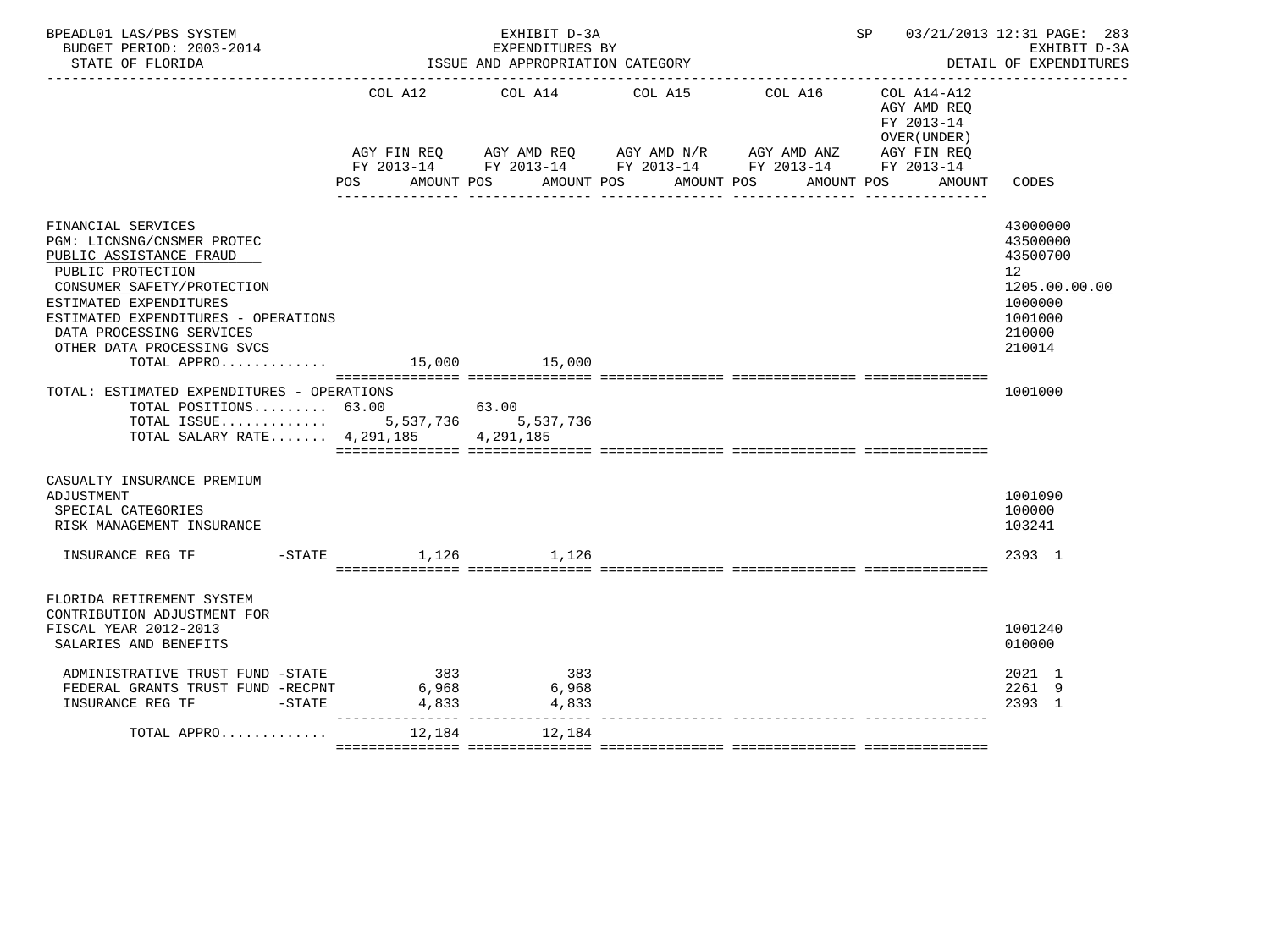| BPEADL01 LAS/PBS SYSTEM<br>BUDGET PERIOD: 2003-2014<br>STATE OF FLORIDA                                                                                                                |                                                                 | EXHIBIT D-3A<br>EXPENDITURES BY<br>ISSUE AND APPROPRIATION CATEGORY<br>-------------------------------------- |                                                                                                                                                             | SP 03/21/2013 12:31 PAGE: 284                             | EXHIBIT D-3A<br>DETAIL OF EXPENDITURES                                          |
|----------------------------------------------------------------------------------------------------------------------------------------------------------------------------------------|-----------------------------------------------------------------|---------------------------------------------------------------------------------------------------------------|-------------------------------------------------------------------------------------------------------------------------------------------------------------|-----------------------------------------------------------|---------------------------------------------------------------------------------|
|                                                                                                                                                                                        | COL A12                                                         | COL A14                                                                                                       | COL A15<br>COL A16                                                                                                                                          | COL A14-A12<br>AGY AMD REQ<br>FY 2013-14<br>OVER (UNDER ) |                                                                                 |
|                                                                                                                                                                                        | AMOUNT POS<br>POS                                               | AMOUNT POS                                                                                                    | AGY FIN REQ 6 AGY AMD REQ 6 AGY AMD N/R 66 AGY AMD ANZ<br>FY 2013-14 FY 2013-14 FY 2013-14 FY 2013-14 FY 2013-14<br>AMOUNT POS<br>----------<br>----------- | AGY FIN REQ<br>AMOUNT POS<br>AMOUNT                       | CODES                                                                           |
| FINANCIAL SERVICES<br>PGM: LICNSNG/CNSMER PROTEC<br>PUBLIC ASSISTANCE FRAUD<br>PUBLIC PROTECTION<br>CONSUMER SAFETY/PROTECTION<br>ESTIMATED EXPENDITURES<br>ADJUSTMENT TO STATE HEALTH |                                                                 |                                                                                                               |                                                                                                                                                             |                                                           | 43000000<br>43500000<br>43500700<br>12 <sup>°</sup><br>1205.00.00.00<br>1000000 |
| INSURANCE PREMIUM CONTRIBUTION -<br>FISCAL YEAR 2012-13<br>SALARIES AND BENEFITS                                                                                                       |                                                                 |                                                                                                               |                                                                                                                                                             |                                                           | 1001830<br>010000                                                               |
| ADMINISTRATIVE TRUST FUND -STATE<br>FEDERAL GRANTS TRUST FUND -RECPNT<br>INSURANCE REG TF<br>$-$ STATE                                                                                 | 251<br>4,577<br>3,175<br>______________________________________ | 251<br>4,577<br>3,175                                                                                         |                                                                                                                                                             |                                                           | 2021 1<br>2261 9<br>2393 1                                                      |
| TOTAL APPRO                                                                                                                                                                            | 8,003                                                           | 8,003                                                                                                         |                                                                                                                                                             |                                                           |                                                                                 |
| REALLOCATION OF HUMAN RESOURCES<br>OUTSOURCING<br>SPECIAL CATEGORIES<br>TR/DMS/HR SVCS/STW CONTRCT<br>FEDERAL GRANTS TRUST FUND -RECPNT                                                | $555 -$                                                         | $555 -$                                                                                                       |                                                                                                                                                             |                                                           | 1005900<br>100000<br>107040<br>2261 9                                           |
| INSURANCE REG TF<br>$-\mathtt{STATE}$                                                                                                                                                  | - 408–                                                          | 408-                                                                                                          |                                                                                                                                                             |                                                           | 2393 1                                                                          |
| TOTAL APPRO                                                                                                                                                                            |                                                                 | $963 -$<br>$963 -$                                                                                            |                                                                                                                                                             |                                                           |                                                                                 |
| ESTIMATED EXPENDITURES REALIGNMENT<br>REALIGN CURRENT POSITIONS TO                                                                                                                     |                                                                 |                                                                                                               |                                                                                                                                                             |                                                           | 2000000                                                                         |
| FULFILL MISSION CRITICAL FUNCTIONS<br>- DEDUCT<br>SALARY RATE<br>SALARY RATE                                                                                                           |                                                                 | $632,930-$                                                                                                    |                                                                                                                                                             | $632,930-$                                                | 2000100<br>000000                                                               |
| SALARIES AND BENEFITS                                                                                                                                                                  |                                                                 |                                                                                                               |                                                                                                                                                             |                                                           | 010000                                                                          |
| FEDERAL GRANTS TRUST FUND -RECPNT                                                                                                                                                      |                                                                 | $1.00-$<br>$632,930-$                                                                                         |                                                                                                                                                             | $1.00 -$                                                  | 632,930-2261 9                                                                  |
| TOTAL: REALIGN CURRENT POSITIONS TO<br>FULFILL MISSION CRITICAL FUNCTIONS<br>- DEDUCT                                                                                                  |                                                                 |                                                                                                               |                                                                                                                                                             |                                                           | 2000100                                                                         |
| TOTAL POSITIONS<br>TOTAL ISSUE                                                                                                                                                         |                                                                 | $1.00 -$                                                                                                      |                                                                                                                                                             | $1.00 -$<br>$632,930-$                                    |                                                                                 |
| TOTAL SALARY RATE                                                                                                                                                                      |                                                                 | 632,930-<br>$632,930-$                                                                                        |                                                                                                                                                             | $632,930-$                                                |                                                                                 |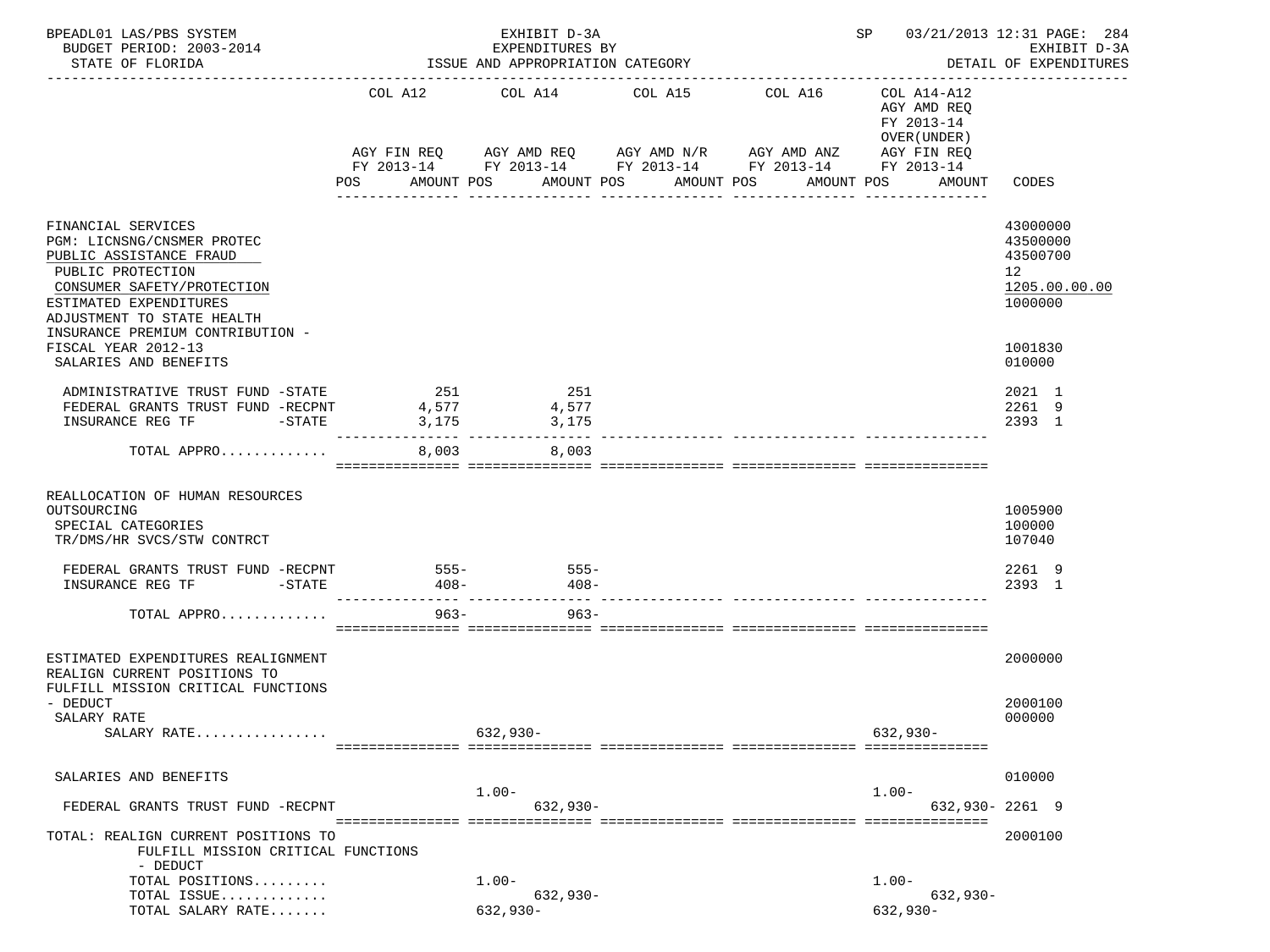| BPEADL01 LAS/PBS SYSTEM<br>BUDGET PERIOD: 2003-2014<br>STATE OF FLORIDA                                                                                                                                                                    | EXHIBIT D-3A<br>SP<br>03/21/2013 12:31 PAGE: 285<br>EXPENDITURES BY<br>ISSUE AND APPROPRIATION CATEGORY |  |  |                                                             |  |  |         |                                                        |  | EXHIBIT D-3A<br>DETAIL OF EXPENDITURES                       |                                                                    |
|--------------------------------------------------------------------------------------------------------------------------------------------------------------------------------------------------------------------------------------------|---------------------------------------------------------------------------------------------------------|--|--|-------------------------------------------------------------|--|--|---------|--------------------------------------------------------|--|--------------------------------------------------------------|--------------------------------------------------------------------|
|                                                                                                                                                                                                                                            | COL A12 COL A14 COL A15                                                                                 |  |  |                                                             |  |  | COL A16 |                                                        |  | $COL A14 - A12$<br>AGY AMD REO<br>FY 2013-14<br>OVER (UNDER) |                                                                    |
|                                                                                                                                                                                                                                            |                                                                                                         |  |  | AGY FIN REQ AGY AMD REQ AGY AMD N/R AGY AMD ANZ AGY FIN REQ |  |  |         | FY 2013-14 FY 2013-14 FY 2013-14 FY 2013-14 FY 2013-14 |  |                                                              |                                                                    |
|                                                                                                                                                                                                                                            |                                                                                                         |  |  |                                                             |  |  |         |                                                        |  | POS AMOUNT POS AMOUNT POS AMOUNT POS AMOUNT POS AMOUNT CODES |                                                                    |
| FINANCIAL SERVICES<br>PGM: LICNSNG/CNSMER PROTEC<br>PUBLIC ASSISTANCE FRAUD<br>PUBLIC PROTECTION<br>CONSUMER SAFETY/PROTECTION<br>ESTIMATED EXPENDITURES REALIGNMENT<br>REALIGN CURRENT POSITIONS TO<br>FULFILL MISSION CRITICAL FUNCTIONS |                                                                                                         |  |  |                                                             |  |  |         |                                                        |  |                                                              | 43000000<br>43500000<br>43500700<br>12<br>1205.00.00.00<br>2000000 |
| - DEDUCT                                                                                                                                                                                                                                   |                                                                                                         |  |  |                                                             |  |  |         |                                                        |  |                                                              | 2000100                                                            |
|                                                                                                                                                                                                                                            |                                                                                                         |  |  |                                                             |  |  |         |                                                        |  |                                                              |                                                                    |
| AGENCY ISSUE NARRATIVE:                                                                                                                                                                                                                    |                                                                                                         |  |  |                                                             |  |  |         |                                                        |  |                                                              |                                                                    |

 2013-2014 BUDGET YEAR NARRATIVE: IT COMPONENT? NO Amended 2013-14 Narrative after February 1, 2013.

 This issue is an effort to continue the Chief Financial Officers' philosophy of focusing on core mission, reducing unnecessary workload and using regulatory reviews to find areas where reallocation of resources will allow the department to fulfill the mission critical functions without increasing the number of FTE in the department. The department has realigned 20 of the 27 vacant (180+ days) positions in various budget entities into three issues - Increased Staffing for Bureau of Unclaimed Property (IC 3000170), Internal IT Self Sufficiency Initiative for Unclaimed Property Management System (UPMIS) (IC36370C0) and Support and Maintenance for Florida Accountability Contract Tracking System (FACTS) (IC 36371C0). The remaining seven vacant positions are deleted from the department without the corresponding budget.

 Most vacant positions were lower pay grade positions. The positions that were being requested in the three issues were higher pay grade positions. This difference in pay grade levels required the department to not only use all the salary budget associated with the 27 vacancies, but we also moved over 500,000 in excess salary budget from the Public Assistance Fraud Unit. This will allow the department to not only fill the positions at the requested level, but leaves approximately 330,000 in budget to spread to budget entities to give pay raises to the employees that undertake the additional workload and are the hardest working and most dependable employees.

 Summary: This is a new issue. \*\*\*\*\*\*\*\*\*\*\*\*\*\*\*\*\*\*\*\*\*\*\*\*\*\*\*\*\*\*\*\*\*\*\*\*\*\*\*\*\*\*\*\*\*\*\*\*\*\*\*\*\*\*\*\*\*\*\*\*\*\*\*\*\*\*\*\*\*\*\*\*\*\*\*\*\*\*\*\*\*\*\*\*\*\*\*\*\*\*\*\*\*\*\*\*\*\*\*\*\*\*\*\*\*\*\*\*\*\*\*\*\*\*\*\*\*\*\*\*\*\*\*\*\*\*\*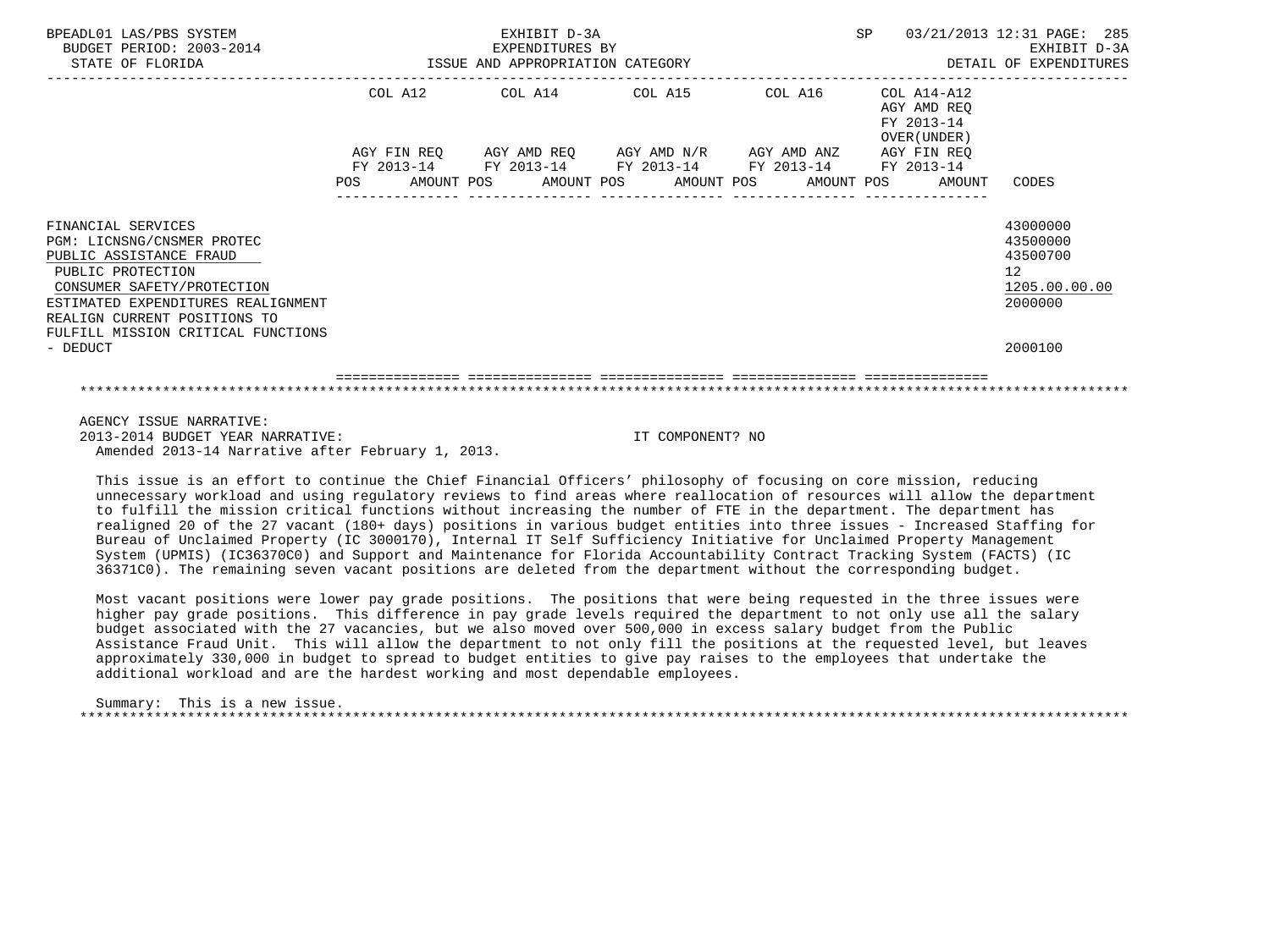| BPEADL01 LAS/PBS SYSTEM<br>BUDGET PERIOD: 2003-2014<br>STATE OF FLORIDA                                                                                                                                                                                                                                                                                           |                                                                                                                                                                    |           | EXHIBIT D-3A<br>EXPENDITURES BY<br>ISSUE AND APPROPRIATION CATEGORY |                       |                  |          |                                                                        |              | SP 03/21/2013 12:31 PAGE: 286<br>EXHIBIT D-3A<br>DETAIL OF EXPENDITURES       |
|-------------------------------------------------------------------------------------------------------------------------------------------------------------------------------------------------------------------------------------------------------------------------------------------------------------------------------------------------------------------|--------------------------------------------------------------------------------------------------------------------------------------------------------------------|-----------|---------------------------------------------------------------------|-----------------------|------------------|----------|------------------------------------------------------------------------|--------------|-------------------------------------------------------------------------------|
|                                                                                                                                                                                                                                                                                                                                                                   | COL A12 COL A14 COL A15<br>AGY FIN REQ AGY AMD REQ AGY AMD N/R AGY AMD ANZ AGY FIN REQ<br>FY 2013-14 FY 2013-14 FY 2013-14 FY 2013-14 FY 2013-14<br>POS AMOUNT POS |           |                                                                     | AMOUNT POS AMOUNT POS |                  | COL A16  | COL A14-A12<br>AGY AMD REO<br>FY 2013-14<br>OVER (UNDER)<br>AMOUNT POS | AMOUNT CODES |                                                                               |
| FINANCIAL SERVICES<br>PGM: LICNSNG/CNSMER PROTEC<br>PUBLIC ASSISTANCE FRAUD<br>PUBLIC PROTECTION<br>CONSUMER SAFETY/PROTECTION<br>ESTIMATED EXPENDITURES REALIGNMENT<br>REALIGN CURRENT POSITIONS TO<br>FULFILL MISSION CRITICAL FUNCTIONS<br>- DEDUCT                                                                                                            |                                                                                                                                                                    |           |                                                                     |                       |                  |          |                                                                        |              | 43000000<br>43500000<br>43500700<br>12<br>1205.00.00.00<br>2000000<br>2000100 |
| POSITION DETAIL OF SALARIES AND BENEFITS:                                                                                                                                                                                                                                                                                                                         |                                                                                                                                                                    |           |                                                                     |                       |                  |          |                                                                        |              | LAPSE LAPSED SALARIES                                                         |
|                                                                                                                                                                                                                                                                                                                                                                   | FTE                                                                                                                                                                | BASE RATE |                                                                     | ADDITIVES             |                  | BENEFITS | SUBTOTAL                                                               | ႜႂ           | AND BENEFITS                                                                  |
| A14 - AGY AMD REO FY 2013-14<br>CHANGES TO CURRENTLY AUTHORIZED POSITIONS<br>RA02 RATE & SALARY ADJ - FTE - NO BENEFITS<br>C0022 001                                                                                                                                                                                                                              | $1.00 -$                                                                                                                                                           |           | $632,930-$                                                          |                       |                  |          |                                                                        |              | 632,930- 0.00 632,930-                                                        |
| TOTALS FOR ISSUE BY FUND<br>2261 FEDERAL GRANTS TRUST FUND                                                                                                                                                                                                                                                                                                        |                                                                                                                                                                    |           |                                                                     |                       |                  |          |                                                                        |              | $632,930-$                                                                    |
|                                                                                                                                                                                                                                                                                                                                                                   | $1.00 - 632,930 -$                                                                                                                                                 |           |                                                                     |                       |                  |          | 632,930-                                                               |              | --------------<br>$632,930-$<br>==============                                |
| REALIGN CURRENT POSITIONS TO<br>FULFILL MISSION CRITICAL FUNCTIONS<br>- ADD<br>SALARIES AND BENEFITS                                                                                                                                                                                                                                                              |                                                                                                                                                                    |           |                                                                     |                       |                  |          |                                                                        |              | 2000110<br>010000                                                             |
| INSURANCE REG TF<br>$-STATE$                                                                                                                                                                                                                                                                                                                                      |                                                                                                                                                                    |           | 12,469                                                              |                       |                  |          |                                                                        |              | 12,469 2393 1                                                                 |
|                                                                                                                                                                                                                                                                                                                                                                   |                                                                                                                                                                    |           |                                                                     |                       |                  |          |                                                                        |              |                                                                               |
| AGENCY ISSUE NARRATIVE:<br>2013-2014 BUDGET YEAR NARRATIVE:<br>Amended 2013-14 Narrative after February 1, 2013.<br>This issue is in support of the Chief Financial Officer's philosophy of focusing on core mission, reducing unnecessary<br>activities, and using regulatory reviews to find areas where reallocation of resources will allow the department to |                                                                                                                                                                    |           |                                                                     |                       | IT COMPONENT? NO |          |                                                                        |              |                                                                               |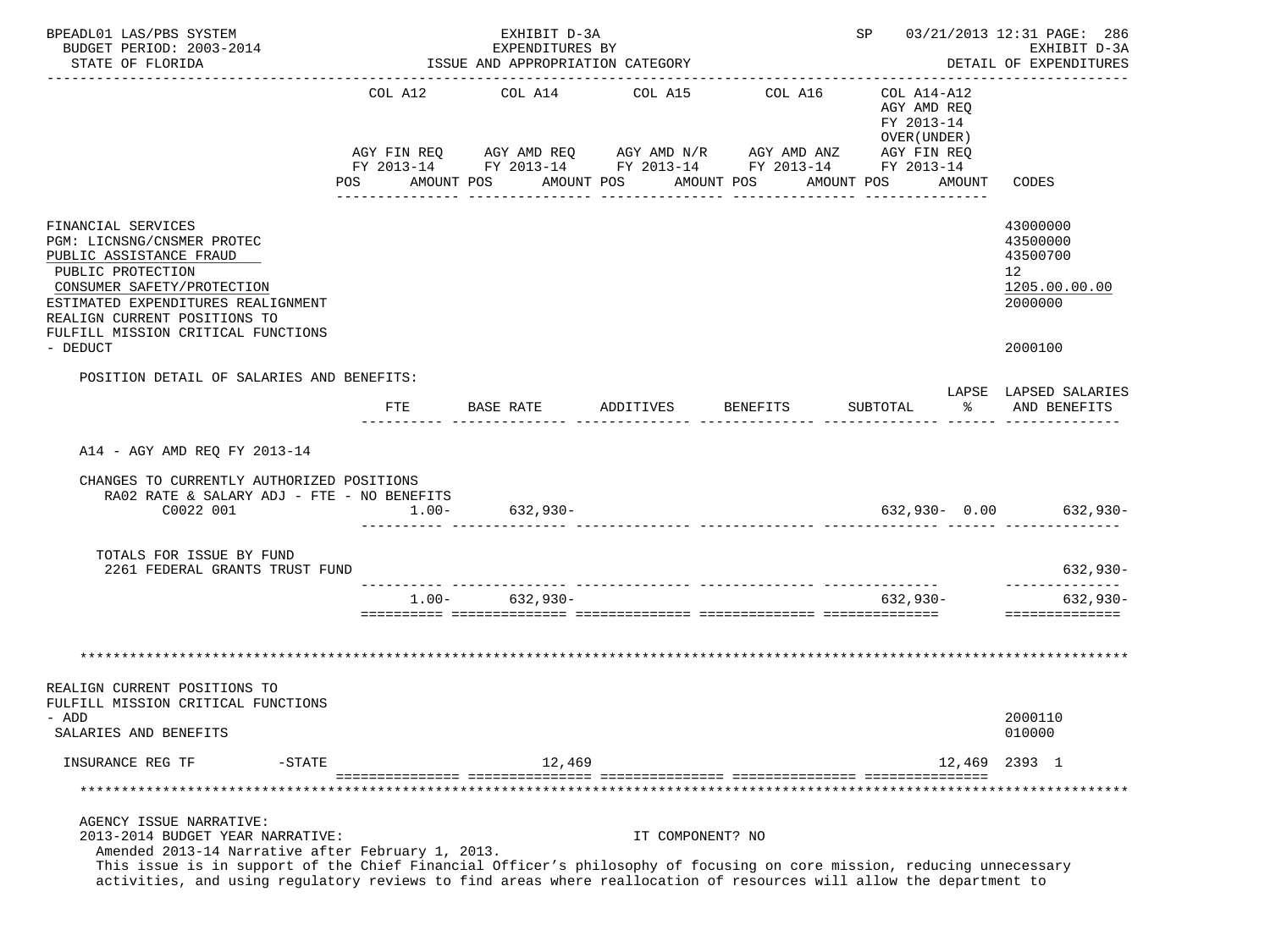| BPEADL01 LAS/PBS SYSTEM<br>BUDGET PERIOD: 2003-2014<br>STATE OF FLORIDA                                                                                                                                                                    | EXHIBIT D-3A<br>EXPENDITURES BY<br>ISSUE AND APPROPRIATION CATEGORY |            |                                      |                                                                                                                         | 03/21/2013 12:31 PAGE: 287<br>SP<br>EXHIBIT D-3A<br>DETAIL OF EXPENDITURES |                                                                                 |
|--------------------------------------------------------------------------------------------------------------------------------------------------------------------------------------------------------------------------------------------|---------------------------------------------------------------------|------------|--------------------------------------|-------------------------------------------------------------------------------------------------------------------------|----------------------------------------------------------------------------|---------------------------------------------------------------------------------|
|                                                                                                                                                                                                                                            |                                                                     |            |                                      | COL A12 COL A14 COL A15 COL A16 COL A14-A12                                                                             | AGY AMD REO<br>FY 2013-14<br>OVER (UNDER )                                 |                                                                                 |
|                                                                                                                                                                                                                                            | AGY FIN REQ                                                         |            | POS AMOUNT POS AMOUNT POS AMOUNT POS | AGY AMD REQ AGY AMD N/R AGY AMD ANZ AGY FIN REQ<br>FY 2013-14 FY 2013-14 FY 2013-14 FY 2013-14 FY 2013-14<br>AMOUNT POS | AMOUNT                                                                     | CODES                                                                           |
| FINANCIAL SERVICES<br>PGM: LICNSNG/CNSMER PROTEC<br>PUBLIC ASSISTANCE FRAUD<br>PUBLIC PROTECTION<br>CONSUMER SAFETY/PROTECTION<br>ESTIMATED EXPENDITURES REALIGNMENT<br>REALIGN CURRENT POSITIONS TO<br>FULFILL MISSION CRITICAL FUNCTIONS |                                                                     |            |                                      |                                                                                                                         |                                                                            | 43000000<br>43500000<br>43500700<br>12 <sup>°</sup><br>1205.00.00.00<br>2000000 |
| - ADD                                                                                                                                                                                                                                      |                                                                     |            |                                      |                                                                                                                         |                                                                            | 2000110                                                                         |
| remaining seven vacant positions are deleted.<br>Summary: This is a new issue.<br>POSITION DETAIL OF SALARIES AND BENEFITS:                                                                                                                |                                                                     |            |                                      |                                                                                                                         |                                                                            | LAPSE LAPSED SALARIES                                                           |
|                                                                                                                                                                                                                                            |                                                                     |            | FTE BASE RATE ADDITIVES BENEFITS     |                                                                                                                         | SUBTOTAL % AND BENEFITS                                                    |                                                                                 |
| A14 - AGY AMD REQ FY 2013-14                                                                                                                                                                                                               |                                                                     |            |                                      |                                                                                                                         |                                                                            |                                                                                 |
| CHANGES TO CURRENTLY AUTHORIZED POSITIONS<br>OTHER SALARY AMOUNT<br>2393 INSURANCE REG TF                                                                                                                                                  |                                                                     |            |                                      |                                                                                                                         |                                                                            | 12,469                                                                          |
|                                                                                                                                                                                                                                            |                                                                     |            |                                      |                                                                                                                         |                                                                            | -------------<br>12,469                                                         |
|                                                                                                                                                                                                                                            |                                                                     |            |                                      |                                                                                                                         |                                                                            | ==============                                                                  |
| REALIGN SALARY BUDGET AUTHORITY TO                                                                                                                                                                                                         |                                                                     |            |                                      |                                                                                                                         |                                                                            |                                                                                 |
| MATCH RECURRING OPERATING<br>EXPENDITURES - DEDUCT<br>SALARY RATE                                                                                                                                                                          |                                                                     |            |                                      |                                                                                                                         |                                                                            | 2000220<br>000000                                                               |
| SALARY RATE $280,000-$                                                                                                                                                                                                                     |                                                                     | $280,000-$ |                                      |                                                                                                                         |                                                                            |                                                                                 |
|                                                                                                                                                                                                                                            |                                                                     |            |                                      |                                                                                                                         |                                                                            |                                                                                 |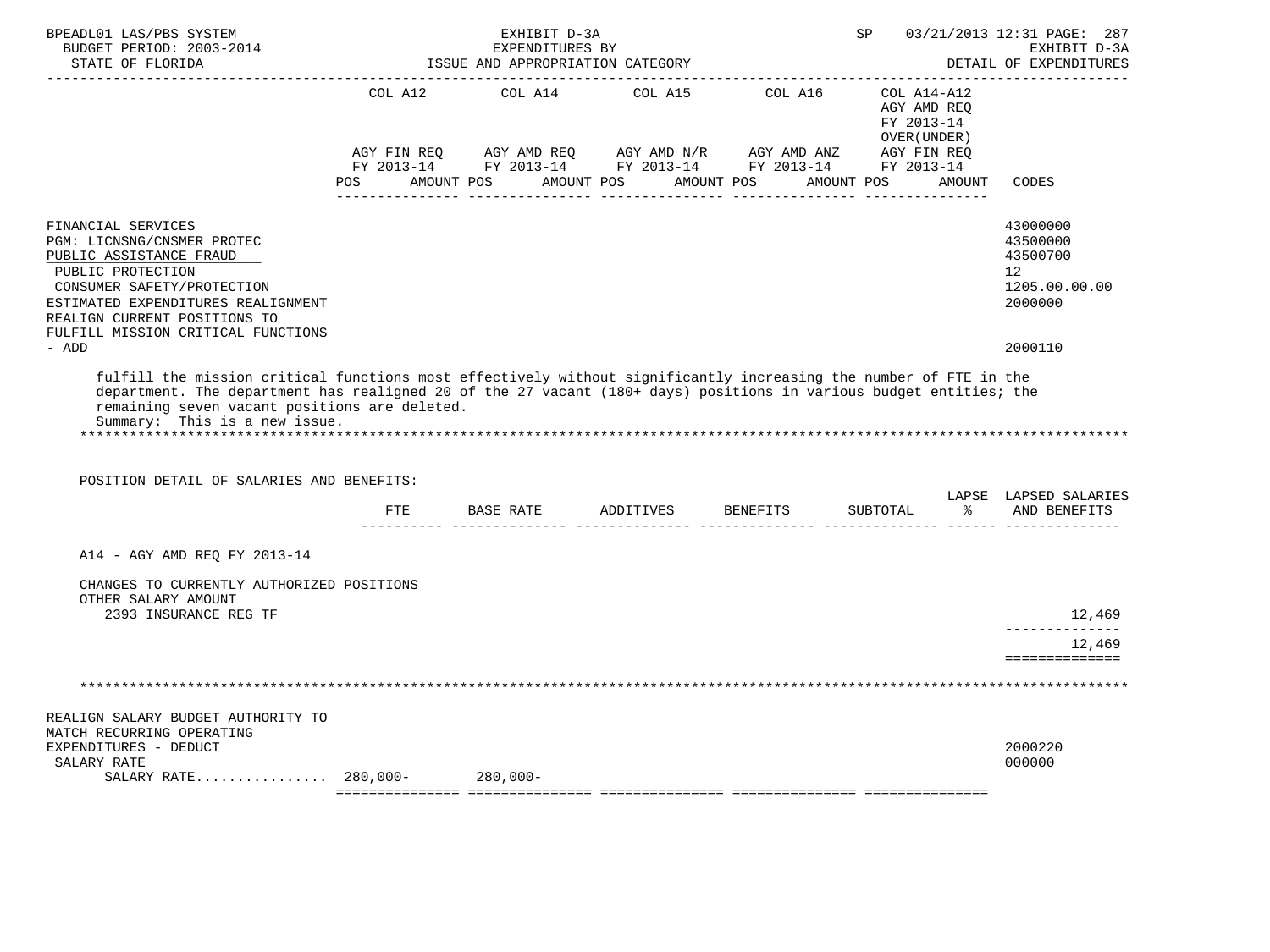| BPEADL01 LAS/PBS SYSTEM<br>BUDGET PERIOD: 2003-2014<br>STATE OF FLORIDA                                                                                                                                                                                                                                                                                                                                                                                                                                                                           |                                     | EXHIBIT D-3A<br>EXPENDITURES BY<br>ISSUE AND APPROPRIATION CATEGORY | 03/21/2013 12:31 PAGE: 288<br>SP<br>EXHIBIT D-3A<br>DETAIL OF EXPENDITURES                          |                                                                      |                                                                                   |                                                                                 |
|---------------------------------------------------------------------------------------------------------------------------------------------------------------------------------------------------------------------------------------------------------------------------------------------------------------------------------------------------------------------------------------------------------------------------------------------------------------------------------------------------------------------------------------------------|-------------------------------------|---------------------------------------------------------------------|-----------------------------------------------------------------------------------------------------|----------------------------------------------------------------------|-----------------------------------------------------------------------------------|---------------------------------------------------------------------------------|
|                                                                                                                                                                                                                                                                                                                                                                                                                                                                                                                                                   | COL A12<br>AMOUNT POS<br><b>POS</b> |                                                                     | COL A14 COL A15 COL A16<br>AGY FIN REQ AGY AMD REQ AGY AMD N/R AGY AMD ANZ<br>AMOUNT POS AMOUNT POS | FY 2013-14 FY 2013-14 FY 2013-14 FY 2013-14 FY 2013-14<br>AMOUNT POS | COL A14-A12<br>AGY AMD REQ<br>FY 2013-14<br>OVER (UNDER)<br>AGY FIN REQ<br>AMOUNT | CODES                                                                           |
| FINANCIAL SERVICES<br>PGM: LICNSNG/CNSMER PROTEC<br>PUBLIC ASSISTANCE FRAUD<br>PUBLIC PROTECTION<br>CONSUMER SAFETY/PROTECTION<br>ESTIMATED EXPENDITURES REALIGNMENT<br>REALIGN SALARY BUDGET AUTHORITY TO<br>MATCH RECURRING OPERATING                                                                                                                                                                                                                                                                                                           |                                     |                                                                     |                                                                                                     |                                                                      |                                                                                   | 43000000<br>43500000<br>43500700<br>12 <sup>°</sup><br>1205.00.00.00<br>2000000 |
| EXPENDITURES - DEDUCT<br>SALARIES AND BENEFITS                                                                                                                                                                                                                                                                                                                                                                                                                                                                                                    |                                     |                                                                     |                                                                                                     |                                                                      |                                                                                   | 2000220<br>010000                                                               |
| ADMINISTRATIVE TRUST FUND -STATE 150,049-<br>150,049-                                                                                                                                                                                                                                                                                                                                                                                                                                                                                             |                                     |                                                                     |                                                                                                     |                                                                      |                                                                                   | 2021 1<br>2261 1                                                                |
| TOTAL APPRO                                                                                                                                                                                                                                                                                                                                                                                                                                                                                                                                       |                                     | 280.000- 280.000-                                                   |                                                                                                     |                                                                      |                                                                                   |                                                                                 |
| TOTAL: REALIGN SALARY BUDGET AUTHORITY TO<br>MATCH RECURRING OPERATING<br>EXPENDITURES - DEDUCT<br>TOTAL ISSUE 280,000- 280,000-<br>TOTAL SALARY RATE 280,000- 280,000-                                                                                                                                                                                                                                                                                                                                                                           |                                     |                                                                     |                                                                                                     |                                                                      |                                                                                   | 2000220                                                                         |
|                                                                                                                                                                                                                                                                                                                                                                                                                                                                                                                                                   |                                     |                                                                     |                                                                                                     |                                                                      |                                                                                   |                                                                                 |
| AGENCY ISSUE NARRATIVE:<br>2013-2014 BUDGET YEAR NARRATIVE:<br>This issue is the deduct side of a salary budget authority realignment throughout the Department of Financial Services<br>proper (excluding Office of Insurance Regulation and Office of Financial Regulation). The realignment of budget was<br>first approved in FY 2012-13 General Appropriation Act. This issue continues that practice and moves salary budget for<br>realignment. This issue with corresponding issue code 2000230 will net to zero at the department level. |                                     |                                                                     | IT COMPONENT? NO                                                                                    |                                                                      |                                                                                   |                                                                                 |
| POSITION DETAIL OF SALARIES AND BENEFITS:                                                                                                                                                                                                                                                                                                                                                                                                                                                                                                         |                                     |                                                                     |                                                                                                     |                                                                      |                                                                                   |                                                                                 |
|                                                                                                                                                                                                                                                                                                                                                                                                                                                                                                                                                   | FTE                                 | BASE RATE                                                           | ADDITIVES BENEFITS                                                                                  |                                                                      | ိ<br>SUBTOTAL                                                                     | LAPSE LAPSED SALARIES<br>AND BENEFITS                                           |
| A12 - AGY FIN REO FY 2013-14                                                                                                                                                                                                                                                                                                                                                                                                                                                                                                                      |                                     |                                                                     |                                                                                                     |                                                                      |                                                                                   |                                                                                 |
| CHANGES TO CURRENTLY AUTHORIZED POSITIONS<br>RA00 RATE AND SALARY ADJ - NO FTE/BENEFITS<br>C0000 001<br>C0001 001                                                                                                                                                                                                                                                                                                                                                                                                                                 | 0.00<br>0.00                        | 150,049-<br>$129,951-$                                              |                                                                                                     |                                                                      | $129,951 - 0.00$                                                                  | 150,049- 0.00 150,049-<br>$129,951-$                                            |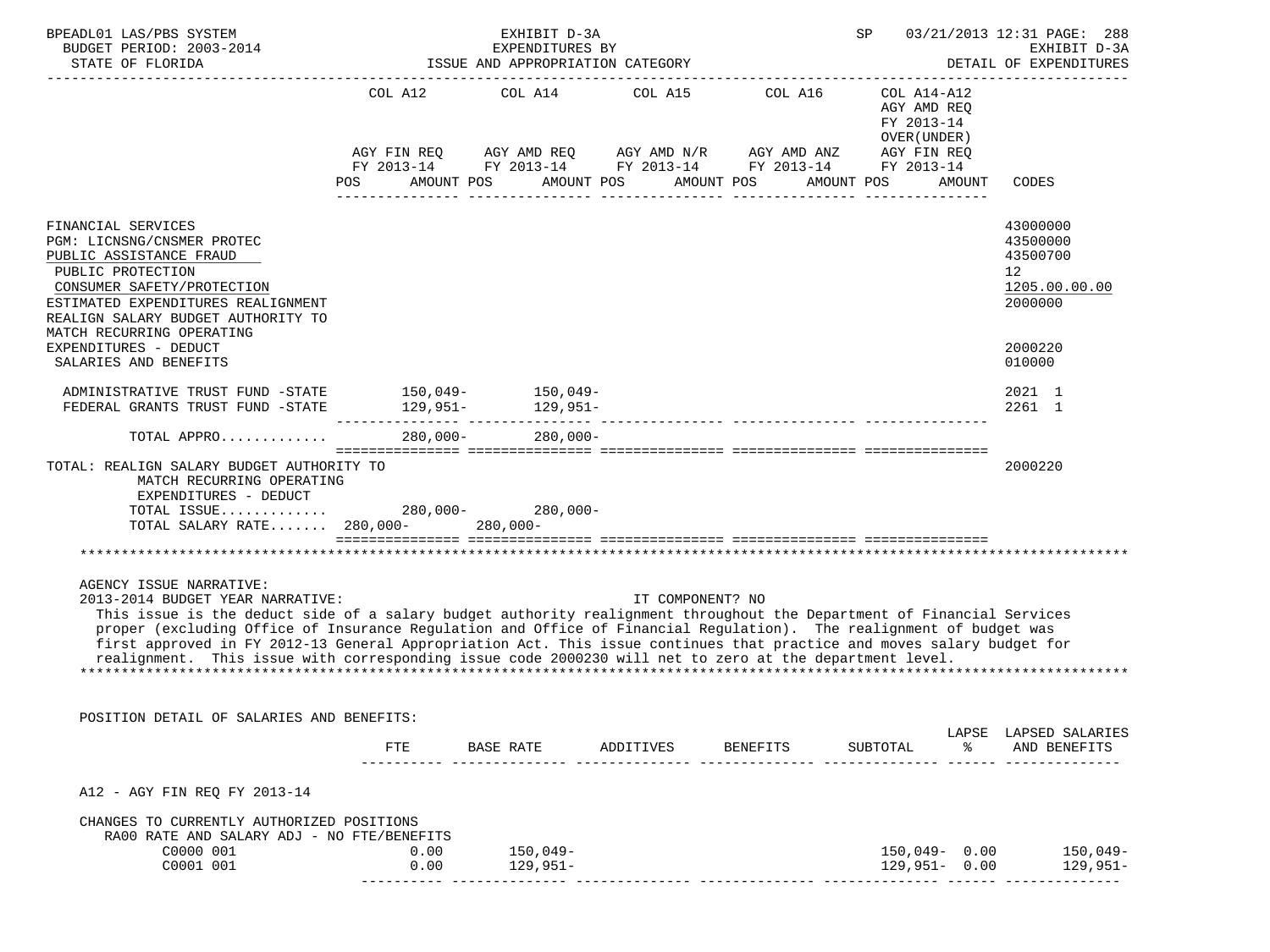| BPEADL01 LAS/PBS SYSTEM<br>BUDGET PERIOD: 2003-2014<br>STATE OF FLORIDA                                                                                                                                                                 |                | EXHIBIT D-3A<br>EXPENDITURES BY<br>ISSUE AND APPROPRIATION CATEGORY<br>-------------------------------------- |                       |                                                                                                                                    |                                                                                                 | SP 03/21/2013 12:31 PAGE: 289<br>EXHIBIT D-3A<br>DETAIL OF EXPENDITURES         |
|-----------------------------------------------------------------------------------------------------------------------------------------------------------------------------------------------------------------------------------------|----------------|---------------------------------------------------------------------------------------------------------------|-----------------------|------------------------------------------------------------------------------------------------------------------------------------|-------------------------------------------------------------------------------------------------|---------------------------------------------------------------------------------|
|                                                                                                                                                                                                                                         | COL A12<br>POS | COL A14<br>AMOUNT POS                                                                                         | COL A15<br>AMOUNT POS | COL A16<br>AGY FIN REQ AGY AMD REQ AGY AMD N/R AGY AMD ANZ<br>FY 2013-14 FY 2013-14 FY 2013-14 FY 2013-14 FY 2013-14<br>AMOUNT POS | COL A14-A12<br>AGY AMD REQ<br>FY 2013-14<br>OVER (UNDER)<br>AGY FIN REQ<br>AMOUNT POS<br>AMOUNT | CODES                                                                           |
| FINANCIAL SERVICES<br>PGM: LICNSNG/CNSMER PROTEC<br>PUBLIC ASSISTANCE FRAUD<br>PUBLIC PROTECTION<br>CONSUMER SAFETY/PROTECTION<br>ESTIMATED EXPENDITURES REALIGNMENT<br>REALIGN SALARY BUDGET AUTHORITY TO<br>MATCH RECURRING OPERATING |                | _____________                                                                                                 | _______________       | ----------------                                                                                                                   | ________________                                                                                | 43000000<br>43500000<br>43500700<br>12 <sup>°</sup><br>1205.00.00.00<br>2000000 |
| EXPENDITURES - DEDUCT                                                                                                                                                                                                                   |                |                                                                                                               |                       |                                                                                                                                    |                                                                                                 | 2000220                                                                         |
| POSITION DETAIL OF SALARIES AND BENEFITS:                                                                                                                                                                                               |                | FTE BASE RATE                                                                                                 | ADDITIVES BENEFITS    |                                                                                                                                    | $\sim$ $\sim$ $\sim$<br>SUBTOTAL                                                                | LAPSE LAPSED SALARIES<br>AND BENEFITS                                           |
| A12 - AGY FIN REQ FY 2013-14<br>CHANGES TO CURRENTLY AUTHORIZED POSITIONS<br>TOTALS FOR ISSUE BY FUND<br>2021 ADMINISTRATIVE TRUST FUND                                                                                                 |                |                                                                                                               |                       |                                                                                                                                    |                                                                                                 | $150,049-$                                                                      |
| 2261 FEDERAL GRANTS TRUST FUND                                                                                                                                                                                                          |                |                                                                                                               |                       |                                                                                                                                    |                                                                                                 | 129,951-<br>--------------                                                      |
|                                                                                                                                                                                                                                         | 0.00           | $280,000-$                                                                                                    |                       |                                                                                                                                    | 280,000-                                                                                        | $280,000 -$<br>==============                                                   |
| A14 - AGY AMD REO FY 2013-14                                                                                                                                                                                                            |                |                                                                                                               |                       |                                                                                                                                    |                                                                                                 |                                                                                 |
| CHANGES TO CURRENTLY AUTHORIZED POSITIONS<br>RA00 RATE AND SALARY ADJ - NO FTE/BENEFITS                                                                                                                                                 |                |                                                                                                               |                       |                                                                                                                                    |                                                                                                 |                                                                                 |
| C0000 001<br>C0001 001                                                                                                                                                                                                                  | 0.00<br>0.00   | $150,049-$<br>$129,951-$                                                                                      |                       |                                                                                                                                    | $150,049 - 0.00$<br>$129,951 - 0.00$                                                            | $150,049-$<br>129,951-                                                          |
| TOTALS FOR ISSUE BY FUND<br>2021 ADMINISTRATIVE TRUST FUND<br>2261 FEDERAL GRANTS TRUST FUND                                                                                                                                            |                |                                                                                                               |                       |                                                                                                                                    |                                                                                                 | $150,049-$<br>129,951-<br>--------------                                        |
|                                                                                                                                                                                                                                         | 0.00           | $280,000 -$                                                                                                   |                       |                                                                                                                                    | $280,000-$                                                                                      | $280,000 -$                                                                     |
|                                                                                                                                                                                                                                         |                |                                                                                                               |                       |                                                                                                                                    |                                                                                                 | ==============                                                                  |

\*\*\*\*\*\*\*\*\*\*\*\*\*\*\*\*\*\*\*\*\*\*\*\*\*\*\*\*\*\*\*\*\*\*\*\*\*\*\*\*\*\*\*\*\*\*\*\*\*\*\*\*\*\*\*\*\*\*\*\*\*\*\*\*\*\*\*\*\*\*\*\*\*\*\*\*\*\*\*\*\*\*\*\*\*\*\*\*\*\*\*\*\*\*\*\*\*\*\*\*\*\*\*\*\*\*\*\*\*\*\*\*\*\*\*\*\*\*\*\*\*\*\*\*\*\*\*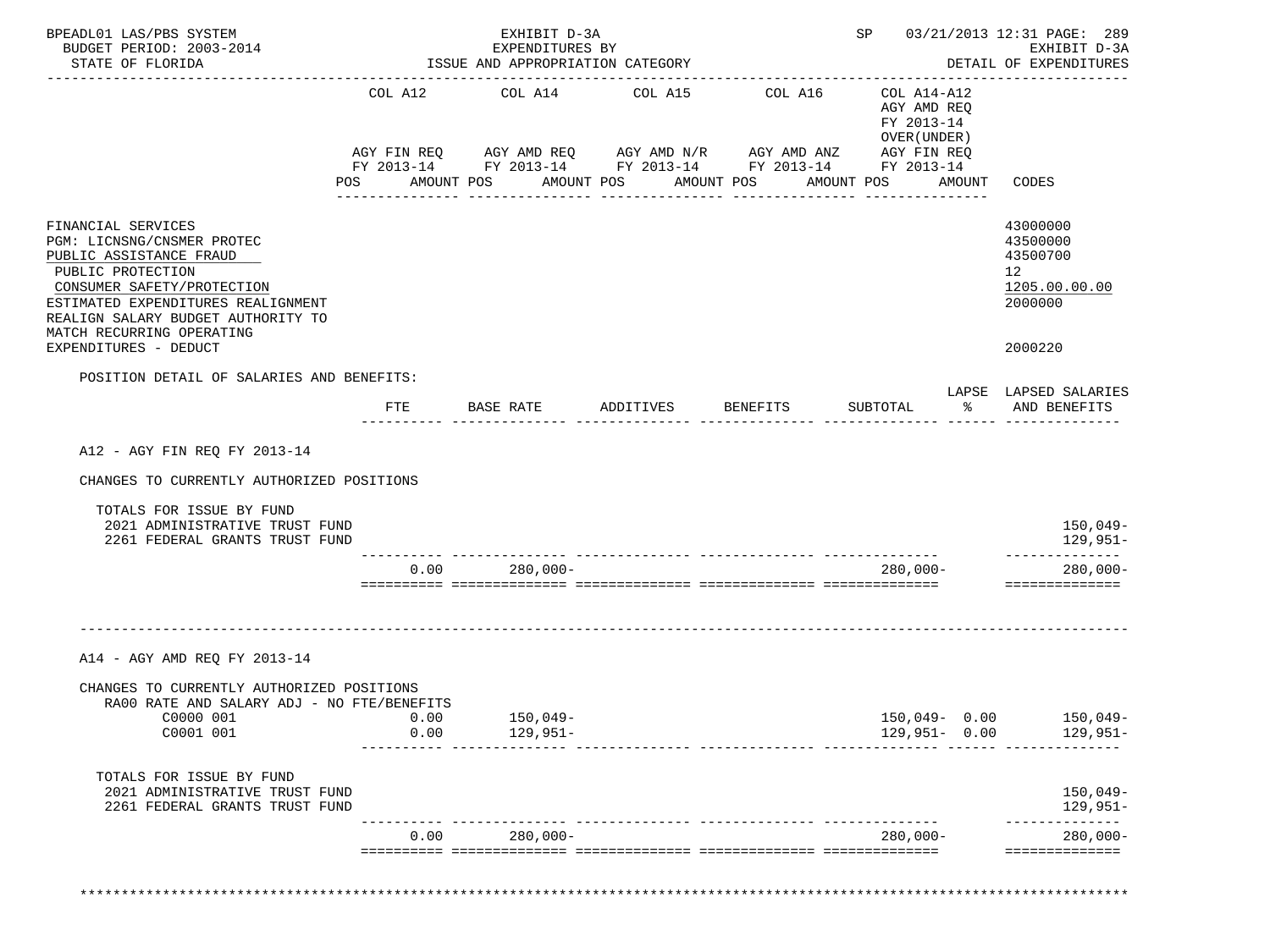| BPEADL01 LAS/PBS SYSTEM<br>BUDGET PERIOD: 2003-2014<br>STATE OF FLORIDA                                                                                                                                                                                    | EXHIBIT D-3A<br>EXPENDITURES BY<br>ISSUE AND APPROPRIATION CATEGORY |                           |                                                                                                                                                   |            | 03/21/2013 12:31 PAGE: 290<br>SP<br>EXHIBIT D-3A<br>DETAIL OF EXPENDITURES |                                                                                 |  |
|------------------------------------------------------------------------------------------------------------------------------------------------------------------------------------------------------------------------------------------------------------|---------------------------------------------------------------------|---------------------------|---------------------------------------------------------------------------------------------------------------------------------------------------|------------|----------------------------------------------------------------------------|---------------------------------------------------------------------------------|--|
|                                                                                                                                                                                                                                                            | COL A12                                                             | COL A14                   | COL A15                                                                                                                                           | COL A16    | COL A14-A12<br>AGY AMD REO<br>FY 2013-14<br>OVER ( UNDER )                 |                                                                                 |  |
|                                                                                                                                                                                                                                                            | AGY FIN REQ<br>POS FOR<br>AMOUNT POS                                |                           | AGY AMD REQ      AGY AMD N/R      AGY AMD ANZ      AGY FIN REQ<br>FY 2013-14 FY 2013-14 FY 2013-14 FY 2013-14 FY 2013-14<br>AMOUNT POS AMOUNT POS | AMOUNT POS | AMOUNT                                                                     | CODES                                                                           |  |
| FINANCIAL SERVICES<br>PGM: LICNSNG/CNSMER PROTEC<br>PUBLIC ASSISTANCE FRAUD<br>PUBLIC PROTECTION<br>CONSUMER SAFETY/PROTECTION<br>ANNUALIZATION OF ADMINISTERED<br>FUNDS APPROPRIATIONS<br>STATE HEALTH INSURANCE ADJUSTMENT<br>FOR FY 2012-13 - 10 MONTHS |                                                                     |                           |                                                                                                                                                   |            |                                                                            | 43000000<br>43500000<br>43500700<br>12 <sup>°</sup><br>1205.00.00.00<br>26A0000 |  |
| ANNUALIZATION<br>SALARIES AND BENEFITS                                                                                                                                                                                                                     |                                                                     |                           |                                                                                                                                                   |            |                                                                            | 26A1830<br>010000                                                               |  |
| ADMINISTRATIVE TRUST FUND -STATE<br>FEDERAL GRANTS TRUST FUND -RECPNT<br>$-STATE$<br>INSURANCE REG TF                                                                                                                                                      | 1,255<br>22,885<br>15,875                                           | 1,255<br>22,885<br>15,875 |                                                                                                                                                   |            |                                                                            | 2021 1<br>2261 9<br>2393 1                                                      |  |
| TOTAL APPRO                                                                                                                                                                                                                                                | 40,015                                                              | 40,015                    |                                                                                                                                                   |            |                                                                            |                                                                                 |  |
| WORKLOAD<br>PUBLIC ASSISTANCE FRAUD -<br>ADDITIONAL RESOURCES TO COMBAT<br>ELECTRONIC BENEFIT TRANSACTIONS                                                                                                                                                 |                                                                     |                           |                                                                                                                                                   |            |                                                                            | 3000000                                                                         |  |
| (EBT) FRAUD<br>OTHER PERSONAL SERVICES                                                                                                                                                                                                                     |                                                                     |                           |                                                                                                                                                   |            |                                                                            | 3001130<br>030000                                                               |  |
|                                                                                                                                                                                                                                                            | ---------------- ---------------                                    |                           |                                                                                                                                                   |            |                                                                            | 2261 1<br>2393 1                                                                |  |
| TOTAL APPRO                                                                                                                                                                                                                                                | 236,250                                                             | 236,250                   |                                                                                                                                                   |            |                                                                            |                                                                                 |  |
| <b>EXPENSES</b>                                                                                                                                                                                                                                            |                                                                     |                           |                                                                                                                                                   |            |                                                                            | 040000                                                                          |  |
| FEDERAL GRANTS TRUST FUND -STATE 16,142<br>$-STATE$<br>INSURANCE REG TF                                                                                                                                                                                    | 17,488                                                              | 16,142                    |                                                                                                                                                   |            |                                                                            | 2261 1<br>2393 1                                                                |  |
| TOTAL APPRO                                                                                                                                                                                                                                                | 33,630                                                              | 33,630                    |                                                                                                                                                   |            |                                                                            |                                                                                 |  |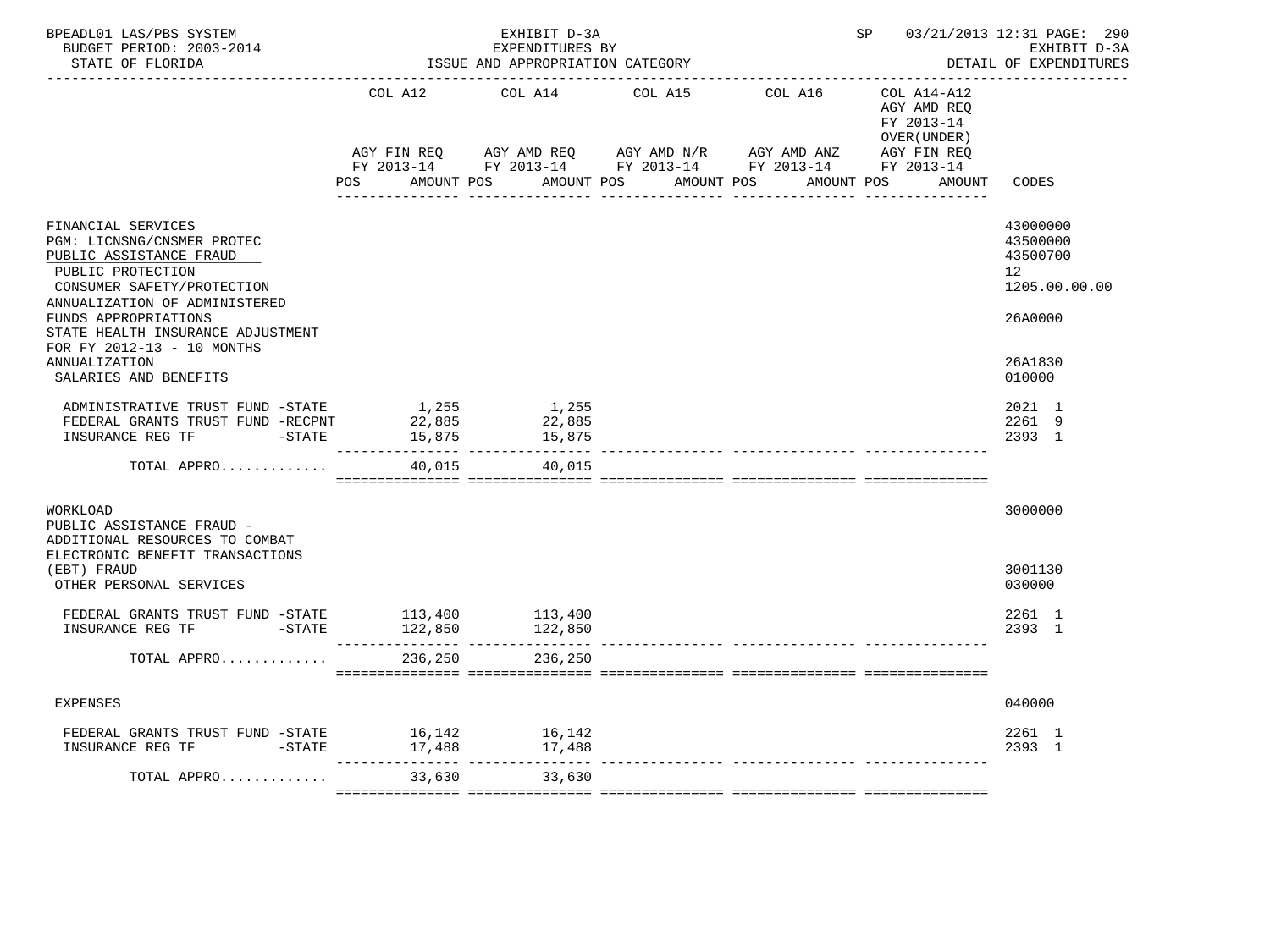| BPEADL01 LAS/PBS SYSTEM<br>BUDGET PERIOD: 2003-2014<br>STATE OF FLORIDA                                                                                                                                   | EXHIBIT D-3A<br>EXPENDITURES BY<br>ISSUE AND APPROPRIATION CATEGORY |                                 |                          |                                                             | 03/21/2013 12:31 PAGE: 291<br>SP and the set of the set of the set of the set of the set of the set of the set of the set of the set of the s<br>EXHIBIT D-3A<br>DETAIL OF EXPENDITURES |                                                                    |  |
|-----------------------------------------------------------------------------------------------------------------------------------------------------------------------------------------------------------|---------------------------------------------------------------------|---------------------------------|--------------------------|-------------------------------------------------------------|-----------------------------------------------------------------------------------------------------------------------------------------------------------------------------------------|--------------------------------------------------------------------|--|
|                                                                                                                                                                                                           |                                                                     | COL A12 COL A14 COL A15 COL A16 |                          | AGY FIN REQ AGY AMD REQ AGY AMD N/R AGY AMD ANZ AGY FIN REQ | COL A14-A12<br>AGY AMD REO<br>FY 2013-14<br>OVER (UNDER)                                                                                                                                |                                                                    |  |
|                                                                                                                                                                                                           | POS                                                                 | AMOUNT POS                      | AMOUNT POS<br>AMOUNT POS | FY 2013-14 FY 2013-14 FY 2013-14 FY 2013-14 FY 2013-14      | AMOUNT POS                                                                                                                                                                              | AMOUNT CODES                                                       |  |
| FINANCIAL SERVICES<br>PGM: LICNSNG/CNSMER PROTEC<br>PUBLIC ASSISTANCE FRAUD<br>PUBLIC PROTECTION<br>CONSUMER SAFETY/PROTECTION<br>WORKLOAD<br>PUBLIC ASSISTANCE FRAUD -<br>ADDITIONAL RESOURCES TO COMBAT |                                                                     |                                 |                          |                                                             |                                                                                                                                                                                         | 43000000<br>43500000<br>43500700<br>12<br>1205.00.00.00<br>3000000 |  |
| ELECTRONIC BENEFIT TRANSACTIONS<br>(EBT) FRAUD<br>SPECIAL CATEGORIES<br>CONTRACTED SERVICES                                                                                                               |                                                                     |                                 |                          |                                                             |                                                                                                                                                                                         | 3001130<br>100000<br>100777                                        |  |
| FEDERAL GRANTS TRUST FUND -STATE                                                                                                                                                                          | 528<br>572                                                          | 528<br>572                      |                          |                                                             |                                                                                                                                                                                         | 2261 1<br>2393 1                                                   |  |
| TOTAL APPRO                                                                                                                                                                                               | 1,100                                                               | 1,100                           |                          |                                                             |                                                                                                                                                                                         |                                                                    |  |
| LEASE/PURCHASE/EQUIPMENT                                                                                                                                                                                  |                                                                     |                                 |                          |                                                             |                                                                                                                                                                                         | 105281                                                             |  |
| FEDERAL GRANTS TRUST FUND -STATE 480<br>INSURANCE REG TF<br>$-STATE$                                                                                                                                      | 520                                                                 | 480<br>520                      |                          |                                                             |                                                                                                                                                                                         | 2261 1<br>2393 1                                                   |  |
| TOTAL APPRO                                                                                                                                                                                               |                                                                     | $1,000$ $1,000$                 |                          |                                                             |                                                                                                                                                                                         |                                                                    |  |
| TR/DMS/HR SVCS/STW CONTRCT                                                                                                                                                                                |                                                                     |                                 |                          |                                                             |                                                                                                                                                                                         | 107040                                                             |  |
| FEDERAL GRANTS TRUST FUND -STATE<br>INSURANCE REG TF FINSURANCE                                                                                                                                           | 566<br>614                                                          | 566<br>614                      |                          |                                                             |                                                                                                                                                                                         | 2261 1<br>2393 1                                                   |  |
| TOTAL APPRO $\ldots \ldots \ldots$                                                                                                                                                                        |                                                                     | 1.180                           |                          |                                                             |                                                                                                                                                                                         |                                                                    |  |
| TOTAL: PUBLIC ASSISTANCE FRAUD -<br>ADDITIONAL RESOURCES TO COMBAT<br>ELECTRONIC BENEFIT TRANSACTIONS<br>(EBT) FRAUD<br>TOTAL ISSUE                                                                       | 273,160                                                             | 273,160                         |                          |                                                             |                                                                                                                                                                                         | 3001130                                                            |  |
|                                                                                                                                                                                                           |                                                                     |                                 |                          |                                                             |                                                                                                                                                                                         |                                                                    |  |
| AGENCY ISSUE NARRATIVE:<br>2013-2014 BUDGET YEAR NARRATIVE:<br>Issue title: Electronic Benefit Transfer (EBT) Trafficking Squad Proposal                                                                  |                                                                     |                                 | IT COMPONENT? NO         |                                                             |                                                                                                                                                                                         |                                                                    |  |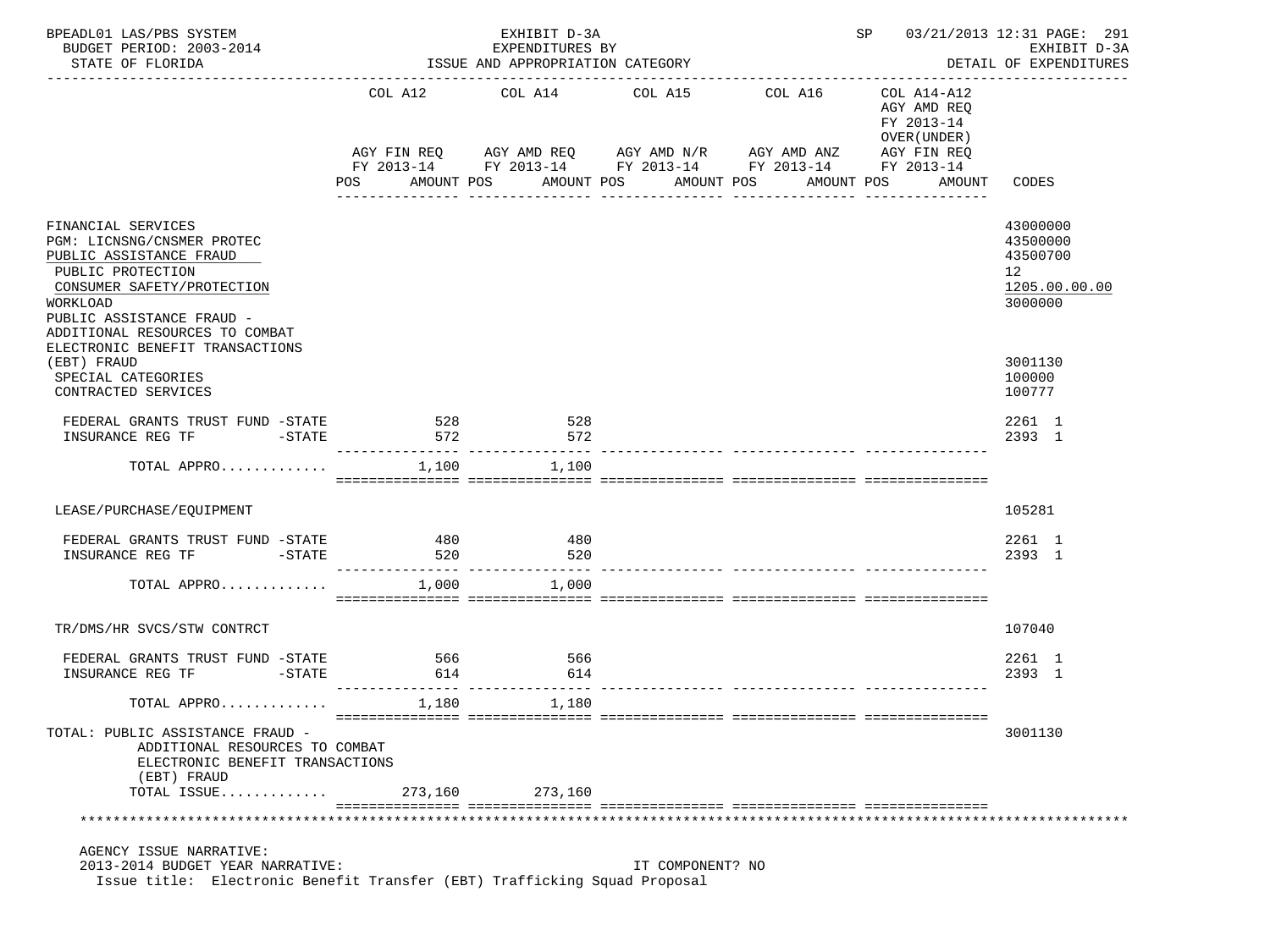| BPEADL01 LAS/PBS SYSTEM<br>BUDGET PERIOD: 2003-2014<br>STATE OF FLORIDA                                                                                                                                   | EXHIBIT D-3A<br>EXPENDITURES BY<br>ISSUE AND APPROPRIATION CATEGORY |                                                                                     |  |                                                | SP                                                       | 03/21/2013 12:31 PAGE: 292<br>EXHIBIT D-3A<br>DETAIL OF EXPENDITURES |
|-----------------------------------------------------------------------------------------------------------------------------------------------------------------------------------------------------------|---------------------------------------------------------------------|-------------------------------------------------------------------------------------|--|------------------------------------------------|----------------------------------------------------------|----------------------------------------------------------------------|
|                                                                                                                                                                                                           |                                                                     | COL A12 COL A14 COL A15 COL A16                                                     |  |                                                | COL A14-A12<br>AGY AMD REO<br>FY 2013-14<br>OVER (UNDER) |                                                                      |
|                                                                                                                                                                                                           | FY 2013-14<br>POS                                                   | AGY FIN REO AGY AMD REO AGY AMD N/R AGY AMD ANZ<br>AMOUNT POS AMOUNT POS AMOUNT POS |  | FY 2013-14 FY 2013-14 FY 2013-14<br>AMOUNT POS | AGY FIN REO<br>FY 2013-14<br>AMOUNT                      | CODES                                                                |
| FINANCIAL SERVICES<br>PGM: LICNSNG/CNSMER PROTEC<br>PUBLIC ASSISTANCE FRAUD<br>PUBLIC PROTECTION<br>CONSUMER SAFETY/PROTECTION<br>WORKLOAD<br>PUBLIC ASSISTANCE FRAUD -<br>ADDITIONAL RESOURCES TO COMBAT |                                                                     |                                                                                     |  |                                                |                                                          | 43000000<br>43500000<br>43500700<br>12<br>1205.00.00.00<br>3000000   |
| ELECTRONIC BENEFIT TRANSACTIONS<br>(EBT) FRAUD                                                                                                                                                            |                                                                     |                                                                                     |  |                                                |                                                          | 3001130                                                              |

 Link to Long-range Program Plan: Goal 2: The Department will protect the health, safety and welfare of the public.

Issue Description:

 The Division of Public Assistance Fraud (PAF) as the Florida State Law Enforcement Bureau (SLEB) for Electronic Benefit Transfer (EBT) trafficking investigations is responsible for the investigation of trafficking in SNAP (Food Stamp benefits for both authorized retail grocery stores and by recipients of Supplemental Nutrition Assistance Program (SNAP) benefits. SNAP trafficking occurs when a retail store owner or employee accepts EBT benefits in exchange for cash. Both the store owner/employee and recipient are liable for the criminal act which constitutes a felony when benefits greater than \$200 are trafficked. Investigations of retail grocery stores authorized to accept SNAP EBT benefits often result in the Store owners/employees being prosecuted and then the store is disqualified from future participation in SNAP EBT.

 Further investigation of the recipients, who have been illegally using their SNAP EBT cards at these stores, is necessary to address the criminal activity being perpetrated by both the benefits recipients and the stores. These investigations can result in hundreds of recipients being disqualified from SNAP participation, resulting in thousands of dollars in SNAP program cost avoidance and collection of lost benefit dollars through recipient repayment. Some of these dollars are also retained by the State of Florida as incentive money for taking action to fight fraud in benefit programs. Each recipient disqualification results in a savings in program dollars equal to the number of months of disqualification times \$200. An example is a first time disqualification results in a saving in program dollars of \$2,400 for each recipient. Stores who are caught illegally redeeming EBT benefits often have hundreds of recipients who are also participating in this criminal activity.

 In order to target investigations related to SNAP EBT fraud, PAF is requesting 273,160 in additional appropriation: 236,250 in other personal services (OPS); 33,630 in expenses; 1,100 in contracted services; 1,180 in HR outsourcing; and 1,000 in lease/office equipment.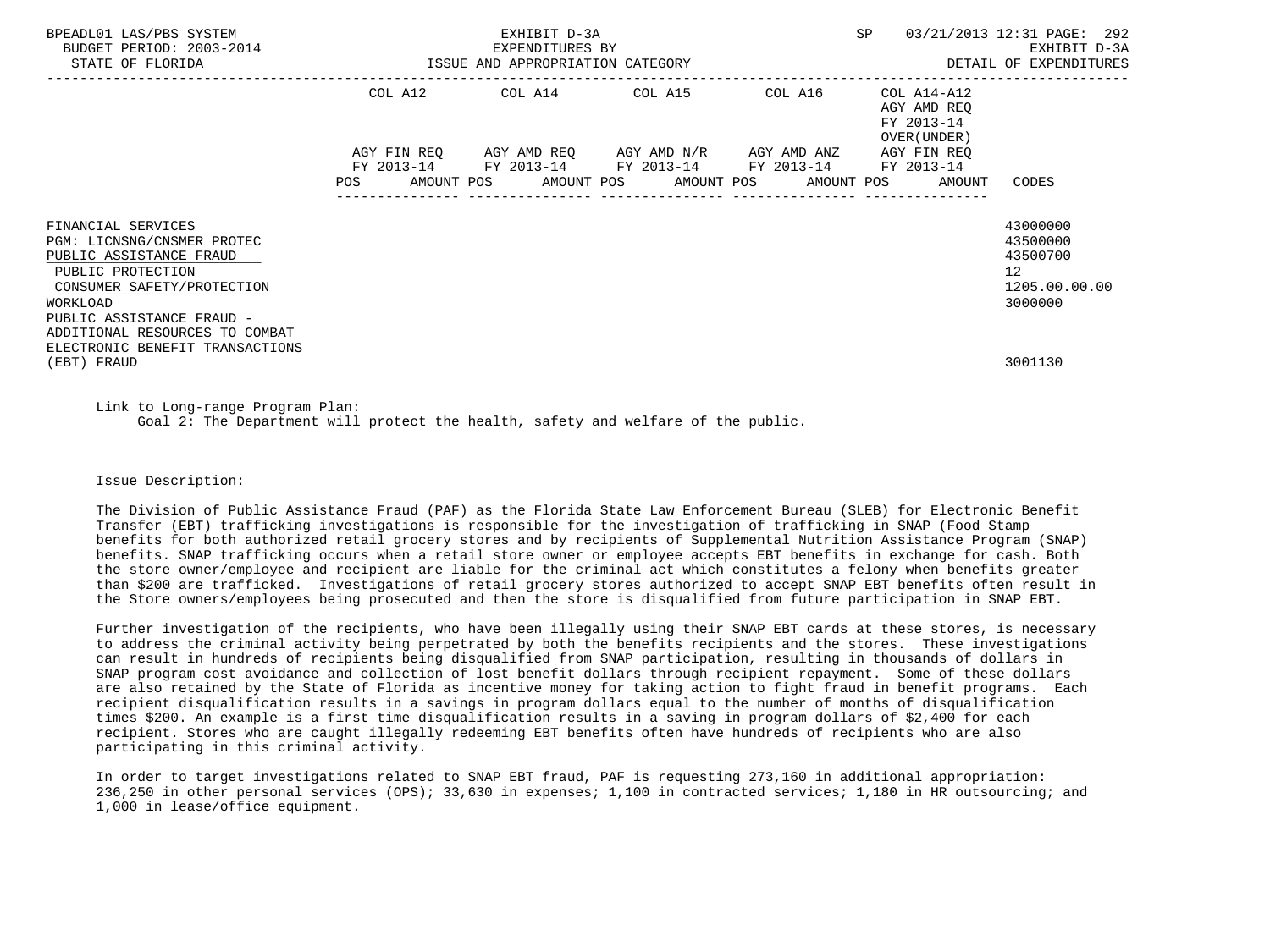| BPEADL01 LAS/PBS SYSTEM<br>BUDGET PERIOD: 2003-2014<br>STATE OF FLORIDA                                                                                                                                                                      | ISSUE AND APPROPRIATION CATEGORY | EXHIBIT D-3A<br>EXPENDITURES BY                                                                                                               |                                 | SP                                                       | 03/21/2013 12:31 PAGE: 293<br>EXHIBIT D-3A<br>DETAIL OF EXPENDITURES            |
|----------------------------------------------------------------------------------------------------------------------------------------------------------------------------------------------------------------------------------------------|----------------------------------|-----------------------------------------------------------------------------------------------------------------------------------------------|---------------------------------|----------------------------------------------------------|---------------------------------------------------------------------------------|
|                                                                                                                                                                                                                                              |                                  | COL A12 COL A14 COL A15 COL A16                                                                                                               | ------------------------------- | COL A14-A12<br>AGY AMD REO<br>FY 2013-14<br>OVER (UNDER) |                                                                                 |
|                                                                                                                                                                                                                                              | POS                              | AGY FIN REQ AGY AMD REQ AGY AMD N/R AGY AMD ANZ<br>FY 2013-14 FY 2013-14 FY 2013-14 FY 2013-14<br>AMOUNT POS AMOUNT POS AMOUNT POS AMOUNT POS |                                 | AGY FIN REQ<br>FY 2013-14<br>AMOUNT                      | CODES                                                                           |
| FINANCIAL SERVICES<br>PGM: LICNSNG/CNSMER PROTEC<br>PUBLIC ASSISTANCE FRAUD<br>PUBLIC PROTECTION<br>CONSUMER SAFETY/PROTECTION<br>WORKLOAD<br>PUBLIC ASSISTANCE FRAUD -<br>ADDITIONAL RESOURCES TO COMBAT<br>ELECTRONIC BENEFIT TRANSACTIONS |                                  |                                                                                                                                               |                                 |                                                          | 43000000<br>43500000<br>43500700<br>12 <sup>°</sup><br>1205.00.00.00<br>3000000 |
| (EBT) FRAUD                                                                                                                                                                                                                                  |                                  |                                                                                                                                               |                                 |                                                          | 3001130                                                                         |

Additional information and background:

 The recent increased activity by PAF in the SLEB program will result in a significant increase in stores being disqualified for trafficking in benefits. PAF is requesting consideration by the Chief Financial Officer (CFO) to create a Specialized EBT Trafficking Squad for the purpose of investigating recipients suspected of trafficking in SNAP benefits. These investigations could be handled by a specialized unit trained and equipped to specialize in these cases and therefore increase productivity through efficiencies in mass production of similar duties and functions. These types of investigations currently occur in the field offices however the investigative staff members are also engaged in other high priority investigations that limit their ability to address trafficking in great numbers. This unit would focus solely on the trafficking cases and therefore would be able to complete more investigations per employee than currently takes place.

 The following outlines the basics of this centralized effort and the anticipated outcomes from this squad. There is a significant increase in the return on Investment for a centralized unit. Workload expectations for a 40 hour equivalent OPS position are higher and would require a minimum completion of 12 signed Administrative Disqualification Waivers per month equal to 144 signed waivers per year.

Each Full Time OPS Employee completing 144 cases would yield the following results:

 144 cases completed = \$ 100,800 in SNAP benefits lost due to trafficking. Disqualification of 144 SNAP recipients equals \$ 439,200 in SNAP benefits cost avoidance Total Impact per FTE equals \$ 540,000 Estimated Cost per FTE including expenses equals \$ 26,883 Return on Investment (ROI) equals 2008.70%, or 20.08 times the cost per FTE.

 Basis of return on investment for these positions. These figures are approximate averages. Trafficking cases average approx \$700.00 in SNAP benefits trafficked per case. 90 % of cases Disqualified result in a 12 month Disqualification 7.5% of cases Disqualified result in a 24 month Disqualification 2.5% of cases Disqualified result in a 99 month or lifetime Disqualification 130 cases X 12 months = 1,560 months of disqualification and \$ 312,000 in cost avoidance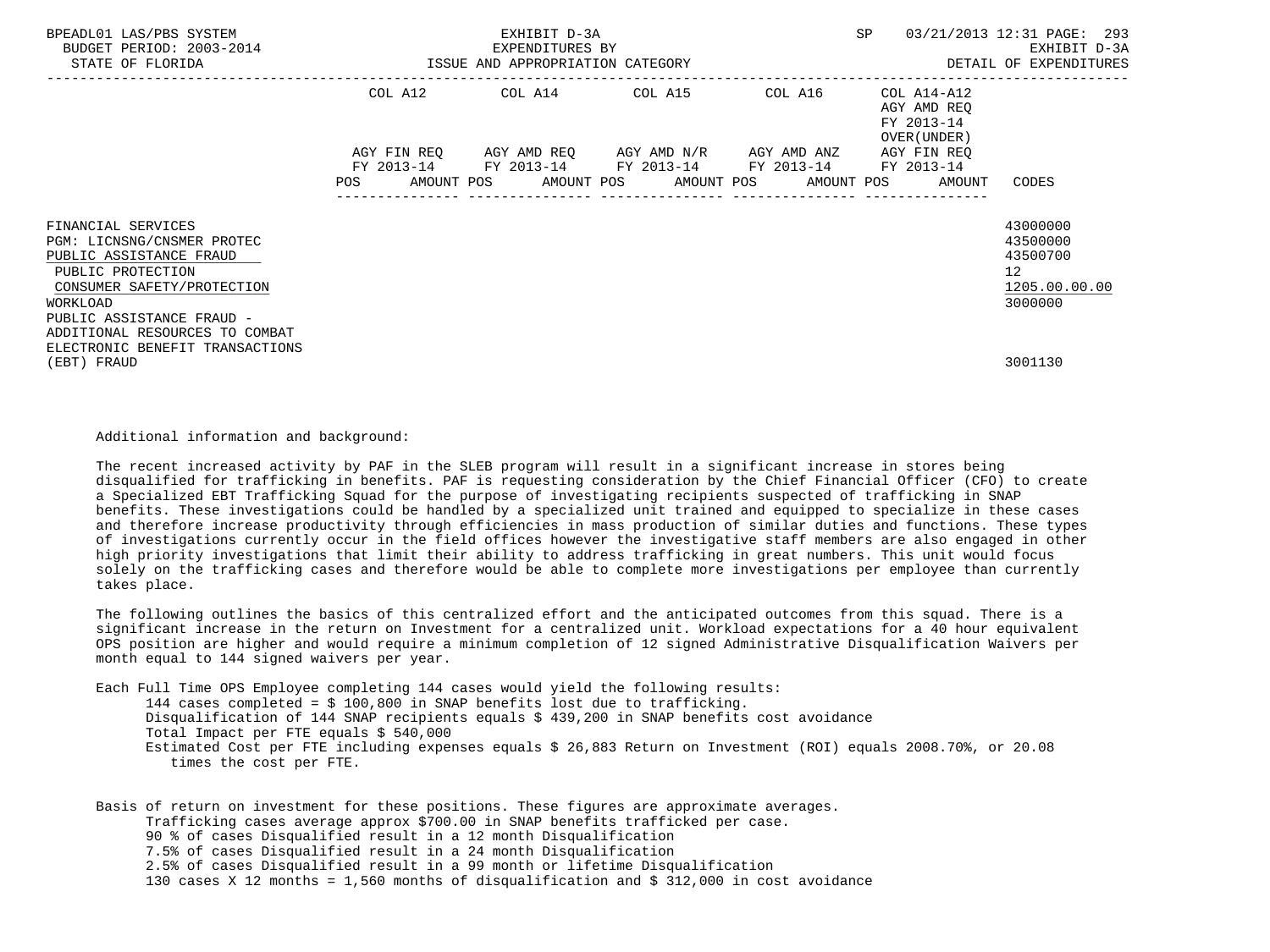| BPEADL01 LAS/PBS SYSTEM<br>BUDGET PERIOD: 2003-2014                                                                                                                                                                          |         | EXHIBIT D-3A<br>EXPENDITURES BY  |                                                                                                                                                 |            | SP                                                                                              | 03/21/2013 12:31 PAGE: 294<br>EXHIBIT D-3A                         |
|------------------------------------------------------------------------------------------------------------------------------------------------------------------------------------------------------------------------------|---------|----------------------------------|-------------------------------------------------------------------------------------------------------------------------------------------------|------------|-------------------------------------------------------------------------------------------------|--------------------------------------------------------------------|
| STATE OF FLORIDA                                                                                                                                                                                                             |         | ISSUE AND APPROPRIATION CATEGORY |                                                                                                                                                 |            |                                                                                                 | DETAIL OF EXPENDITURES<br>______________                           |
|                                                                                                                                                                                                                              | POS.    | AMOUNT POS<br>AMOUNT POS         | COL A12 COL A14 COL A15 COL A16<br>AGY FIN REQ AGY AMD REQ AGY AMD N/R AGY AMD ANZ<br>FY 2013-14 FY 2013-14 FY 2013-14 FY 2013-14<br>AMOUNT POS | AMOUNT POS | COL A14-A12<br>AGY AMD REO<br>FY 2013-14<br>OVER (UNDER)<br>AGY FIN REQ<br>FY 2013-14<br>AMOUNT | CODES                                                              |
| FINANCIAL SERVICES<br>PGM: LICNSNG/CNSMER PROTEC<br>PUBLIC ASSISTANCE FRAUD<br>PUBLIC PROTECTION<br>CONSUMER SAFETY/PROTECTION<br>WORKLOAD<br>PUBLIC ASSISTANCE FRAUD -<br>ADDITIONAL RESOURCES TO COMBAT                    |         |                                  |                                                                                                                                                 |            |                                                                                                 | 43000000<br>43500000<br>43500700<br>12<br>1205.00.00.00<br>3000000 |
| ELECTRONIC BENEFIT TRANSACTIONS<br>(EBT) FRAUD                                                                                                                                                                               |         |                                  |                                                                                                                                                 |            |                                                                                                 | 3001130                                                            |
| months of disqualification and \$ 79,200 in cost avoidance<br>PROGRAM ISSUES<br>PUBLIC ASSISTANCE FRAUD -<br>RECRUITMENT AND RETENTION OF<br>OUALIFIED FINANCIAL INVESTIGATORS<br>SALARY RATE<br>SALARY RATE 329,081 329,081 |         |                                  |                                                                                                                                                 |            |                                                                                                 | 4000000<br>4002A10<br>000000                                       |
|                                                                                                                                                                                                                              |         |                                  |                                                                                                                                                 |            |                                                                                                 |                                                                    |
| SALARIES AND BENEFITS                                                                                                                                                                                                        |         |                                  |                                                                                                                                                 |            |                                                                                                 | 010000                                                             |
| FEDERAL GRANTS TRUST FUND -STATE 178, 225 178, 225<br>$-$ STATE<br>INSURANCE REG TF                                                                                                                                          |         | 193,077 193,077                  |                                                                                                                                                 |            |                                                                                                 | 2261 1<br>2393 1                                                   |
| TOTAL APPRO                                                                                                                                                                                                                  | 371,302 | 371,302                          |                                                                                                                                                 |            |                                                                                                 |                                                                    |
| TOTAL: PUBLIC ASSISTANCE FRAUD -<br>RECRUITMENT AND RETENTION OF<br>QUALIFIED FINANCIAL INVESTIGATORS<br>TOTAL ISSUE<br>TOTAL SALARY RATE 329,081                                                                            | 371,302 | 371,302<br>329,081               |                                                                                                                                                 |            |                                                                                                 | 4002A10                                                            |
|                                                                                                                                                                                                                              |         |                                  |                                                                                                                                                 |            |                                                                                                 |                                                                    |
| AGENCY ISSUE NARRATIVE:<br>2013-2014 BUDGET YEAR NARRATIVE:<br>Issue Title: PUBLIC ASSISTANCE FRAUD - RECRUITMENT AND RETENTION OF QUALIFIED FINANCIAL INVESTIGATORS                                                         |         |                                  | IT COMPONENT? NO                                                                                                                                |            |                                                                                                 |                                                                    |
| Reference to Long-Range Program Plan: Goal 2: The department will protect the health, safety and welfare of the public.                                                                                                      |         |                                  |                                                                                                                                                 |            |                                                                                                 |                                                                    |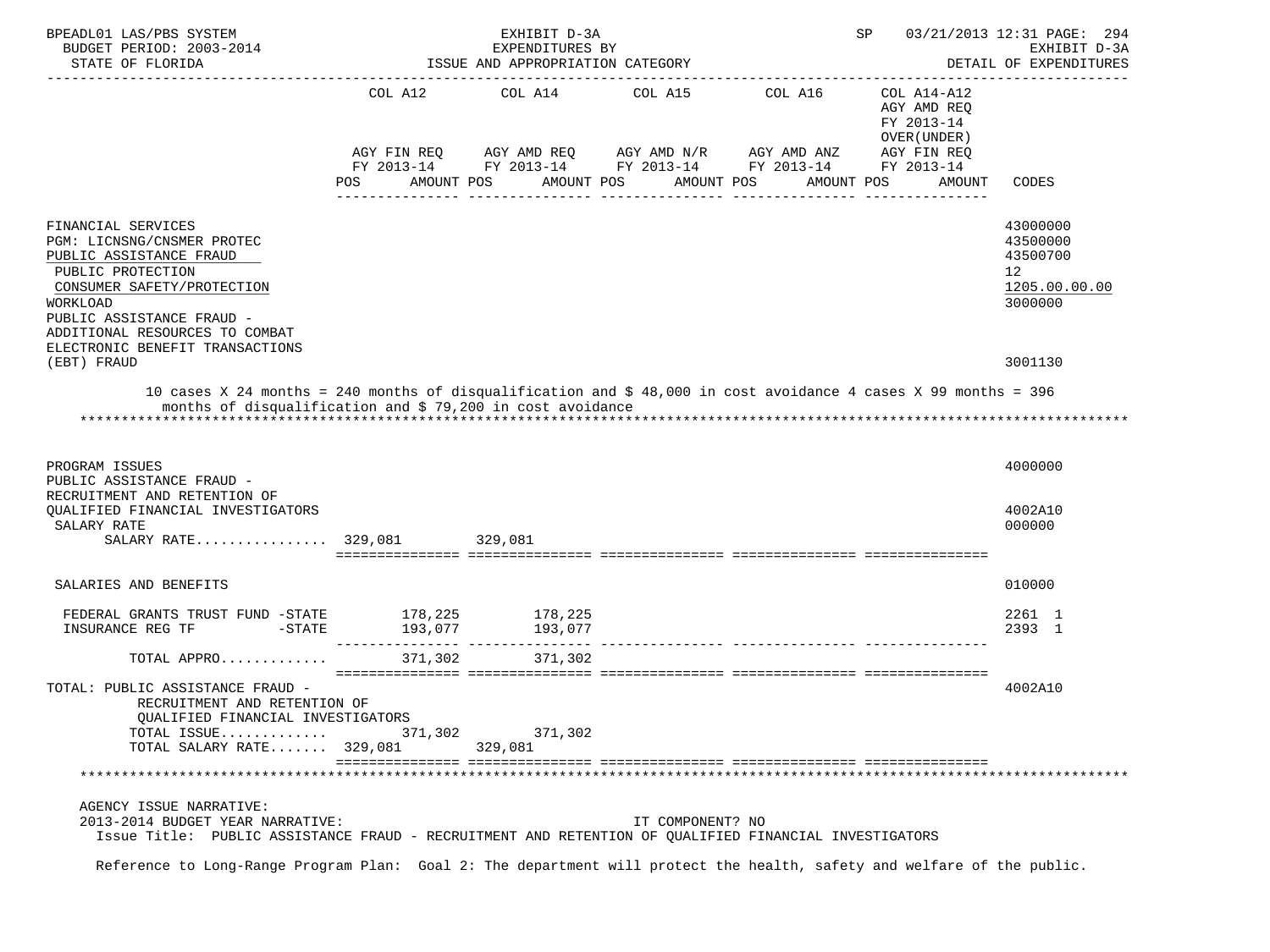| BPEADL01 LAS/PBS SYSTEM<br>BUDGET PERIOD: 2003-2014                                                                                                                                                           | EXHIBIT D-3A<br>EXPENDITURES BY<br>ISSUE AND APPROPRIATION CATEGORY |  |  |  | SP                                                                                                                                                                  |  | 03/21/2013 12:31 PAGE: 295<br>EXHIBIT D-3A               |                                                                                 |
|---------------------------------------------------------------------------------------------------------------------------------------------------------------------------------------------------------------|---------------------------------------------------------------------|--|--|--|---------------------------------------------------------------------------------------------------------------------------------------------------------------------|--|----------------------------------------------------------|---------------------------------------------------------------------------------|
| STATE OF FLORIDA                                                                                                                                                                                              |                                                                     |  |  |  |                                                                                                                                                                     |  |                                                          | DETAIL OF EXPENDITURES                                                          |
|                                                                                                                                                                                                               |                                                                     |  |  |  | COL A12 COL A14 COL A15 COL A16                                                                                                                                     |  | COL A14-A12<br>AGY AMD REO<br>FY 2013-14<br>OVER (UNDER) |                                                                                 |
|                                                                                                                                                                                                               |                                                                     |  |  |  | AGY FIN REQ AGY AMD REQ AGY AMD N/R AGY AMD ANZ<br>FY 2013-14 FY 2013-14 FY 2013-14 FY 2013-14 FY 2013-14<br>POS AMOUNT POS AMOUNT POS AMOUNT POS AMOUNT POS AMOUNT |  | AGY FIN REO                                              | CODES                                                                           |
| FINANCIAL SERVICES<br>PGM: LICNSNG/CNSMER PROTEC<br>PUBLIC ASSISTANCE FRAUD<br>PUBLIC PROTECTION<br>CONSUMER SAFETY/PROTECTION<br>PROGRAM ISSUES<br>PUBLIC ASSISTANCE FRAUD -<br>RECRUITMENT AND RETENTION OF |                                                                     |  |  |  |                                                                                                                                                                     |  |                                                          | 43000000<br>43500000<br>43500700<br>12 <sup>°</sup><br>1205.00.00.00<br>4000000 |
| OUALIFIED FINANCIAL INVESTIGATORS                                                                                                                                                                             |                                                                     |  |  |  |                                                                                                                                                                     |  |                                                          | 4002A10                                                                         |

 The Department of Financial Services (DFS) is losing well trained and experienced staff to other local, state, and federal agencies and private employers due to a very limited career path in the Division of Public Assistance Fraud (PAF). The DFS currently struggles to retain the skilled, trained and experienced investigators due to limited salary and benefit packages and a solid career path that supports the career minded government employees looking for long term employment and advancement to supervisor and leadership positions.

 Financial Crime Investigator (FCI) I and II positions are required to have a four (4) year college degree and FCI I's must complete an intense 1 year training period in order to qualify for advancement to FCI II. At the completion of that training period they are expected have a high degree of knowledge and the ability to understand and use multiple public assistance agency program policies and the ability use of a variety of computer systems and databases. They're also expected to have an expanded understanding of the public assistance program rules, statutes, criminal procedures and evidence requirements and the ability to investigate cases and prepare evidence and documentation in public assistance fraud cases. Beyond this position there is, currently, little to no advancement opportunities within the division.

 Increasing salaries at the entry level and first advancement level of FCI-II will help recruit and retain these staff. Additionally, after 2-4 years these individuals are looking for long term career opportunities for advancement, additional training and jobs requiring greater skill, and specialization. The Division is seeking another career service level position, a Senior Financial Investigator, (SFI) to offer the highest performing and qualified individuals the opportunity to advance and prepare for supervisory positions and leadership roles within the agency. Career progression and flexibility to advance into roles offering more challenge and opportunities throughout the agency will benefit the department as a whole.

 PAF is requesting a total of 371,302 in additional salaries and benefits appropriation to allow for the payment of the increased salaries of the FCI I and FCI II positions and for the upgrade of 11 of the FCI II positions to the Senior Financial Investigator (or equivalent) class. Specifically, PAF requests: 74,481 to provide the 11 currently authorized FCI I positions with a potential 17% salary increase, allowing for a higher starting salary, and for potential pay increases for the highest performing investigators; 158,815 to provide 23 currently authorized FCI II positions with a potential 15% salary increase, allowing for a higher starting salary, and for potential pay increases for the highest performing investigators; and 138,006 to provide the ability to upgrade 11 currently authorized FCI II positions to the Senior Financial Investigators and allow for the potential of hiring these positions at as much as 15% over the minimum of the class.

 Again, the investment in human resources for the State of Florida is wasted when highly skilled employees leave to take private sector, local, state or Federal positions at higher salaries when we could retain them for a small investment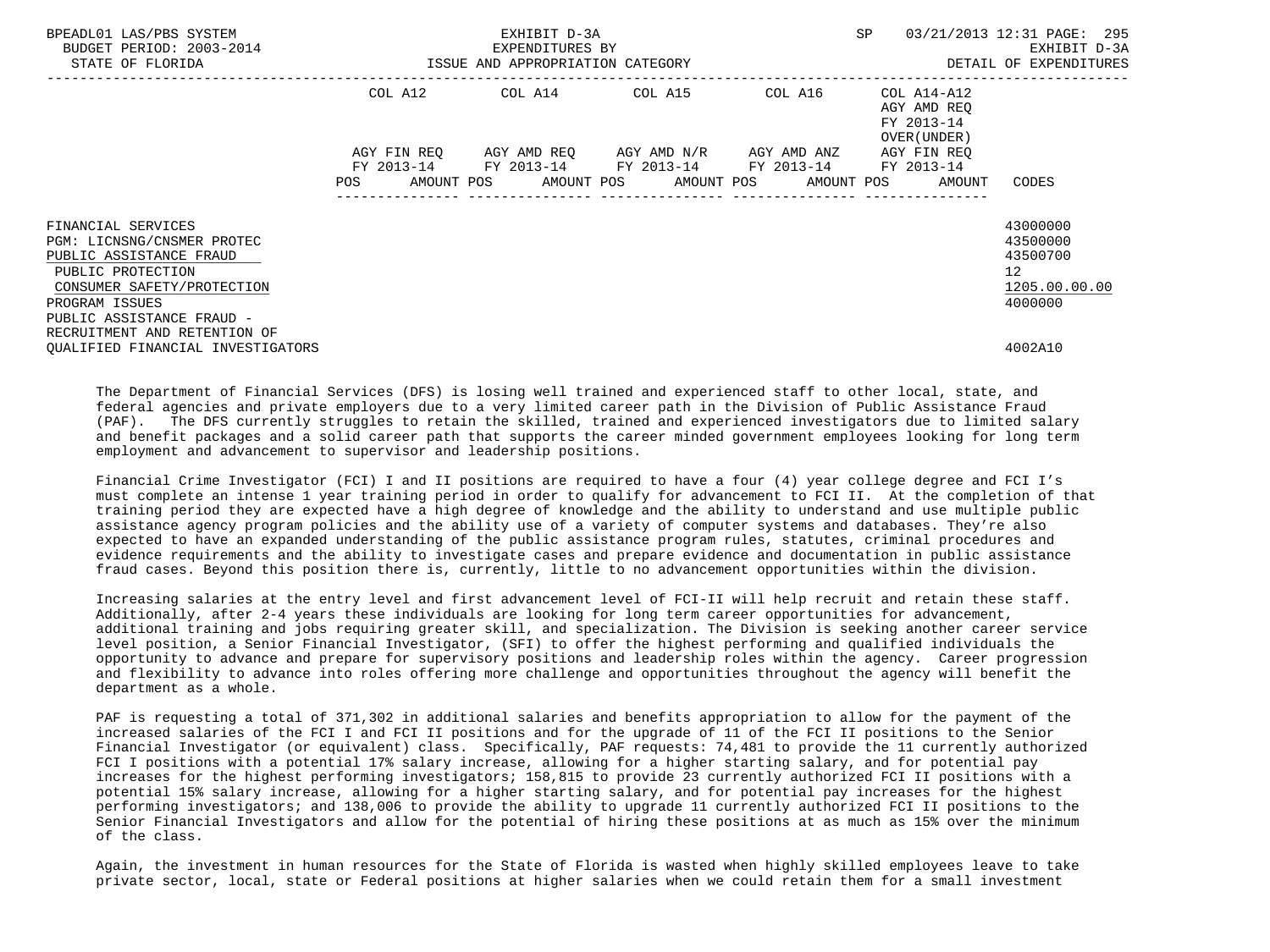| BPEADL01 LAS/PBS SYSTEM<br>BUDGET PERIOD: 2003-2014<br>STATE OF FLORIDA                                                                                                       |      | EXHIBIT D-3A<br>EXPENDITURES BY<br>ISSUE AND APPROPRIATION CATEGORY |                                                                                                                                                          |        | SP                                                        |        | 03/21/2013 12:31 PAGE: 296<br>EXHIBIT D-3A<br>DETAIL OF EXPENDITURES            |
|-------------------------------------------------------------------------------------------------------------------------------------------------------------------------------|------|---------------------------------------------------------------------|----------------------------------------------------------------------------------------------------------------------------------------------------------|--------|-----------------------------------------------------------|--------|---------------------------------------------------------------------------------|
|                                                                                                                                                                               |      |                                                                     | COL A12 COL A14 COL A15 COL A16<br>AGY FIN REQ AGY AMD REQ AGY AMD N/R AGY AMD ANZ AGY FIN REQ<br>FY 2013-14 FY 2013-14 FY 2013-14 FY 2013-14 FY 2013-14 |        | COL A14-A12<br>AGY AMD REO<br>FY 2013-14<br>OVER (UNDER ) |        |                                                                                 |
|                                                                                                                                                                               |      |                                                                     | POS AMOUNT POS AMOUNT POS AMOUNT POS                                                                                                                     |        | AMOUNT POS                                                | AMOUNT | CODES                                                                           |
| FINANCIAL SERVICES<br>PGM: LICNSNG/CNSMER PROTEC<br>PUBLIC ASSISTANCE FRAUD<br>PUBLIC PROTECTION<br>CONSUMER SAFETY/PROTECTION<br>PROGRAM ISSUES<br>PUBLIC ASSISTANCE FRAUD - |      |                                                                     |                                                                                                                                                          |        |                                                           |        | 43000000<br>43500000<br>43500700<br>12 <sup>°</sup><br>1205.00.00.00<br>4000000 |
| RECRUITMENT AND RETENTION OF<br>QUALIFIED FINANCIAL INVESTIGATORS                                                                                                             |      |                                                                     |                                                                                                                                                          |        |                                                           |        | 4002A10                                                                         |
| thereby continuing the return on investment to our stakeholders and the State of Florida.<br>POSITION DETAIL OF SALARIES AND BENEFITS:                                        |      |                                                                     |                                                                                                                                                          |        |                                                           |        | LAPSE LAPSED SALARIES                                                           |
|                                                                                                                                                                               | FTE  |                                                                     |                                                                                                                                                          |        |                                                           |        | % AND BENEFITS                                                                  |
| A12 - AGY FIN REQ FY 2013-14                                                                                                                                                  |      |                                                                     |                                                                                                                                                          |        |                                                           |        |                                                                                 |
| CHANGES TO CURRENTLY AUTHORIZED POSITIONS<br>RA01 RATE & SALARY ADJ - BENEFITS NO FTE<br>N0003 001                                                                            | 0.00 | 329,081                                                             | $42,221$ $371,302$ $0.00$ $371,302$                                                                                                                      |        |                                                           |        |                                                                                 |
| TOTALS FOR ISSUE BY FUND                                                                                                                                                      |      |                                                                     |                                                                                                                                                          |        |                                                           |        |                                                                                 |
| 2393 INSURANCE REG TF<br>2261 FEDERAL GRANTS TRUST FUND                                                                                                                       |      |                                                                     |                                                                                                                                                          |        |                                                           |        | 193,077<br>178,225                                                              |
|                                                                                                                                                                               | 0.00 | 329,081                                                             |                                                                                                                                                          | 42,221 | 371,302                                                   |        | ______________<br>371,302<br>==============                                     |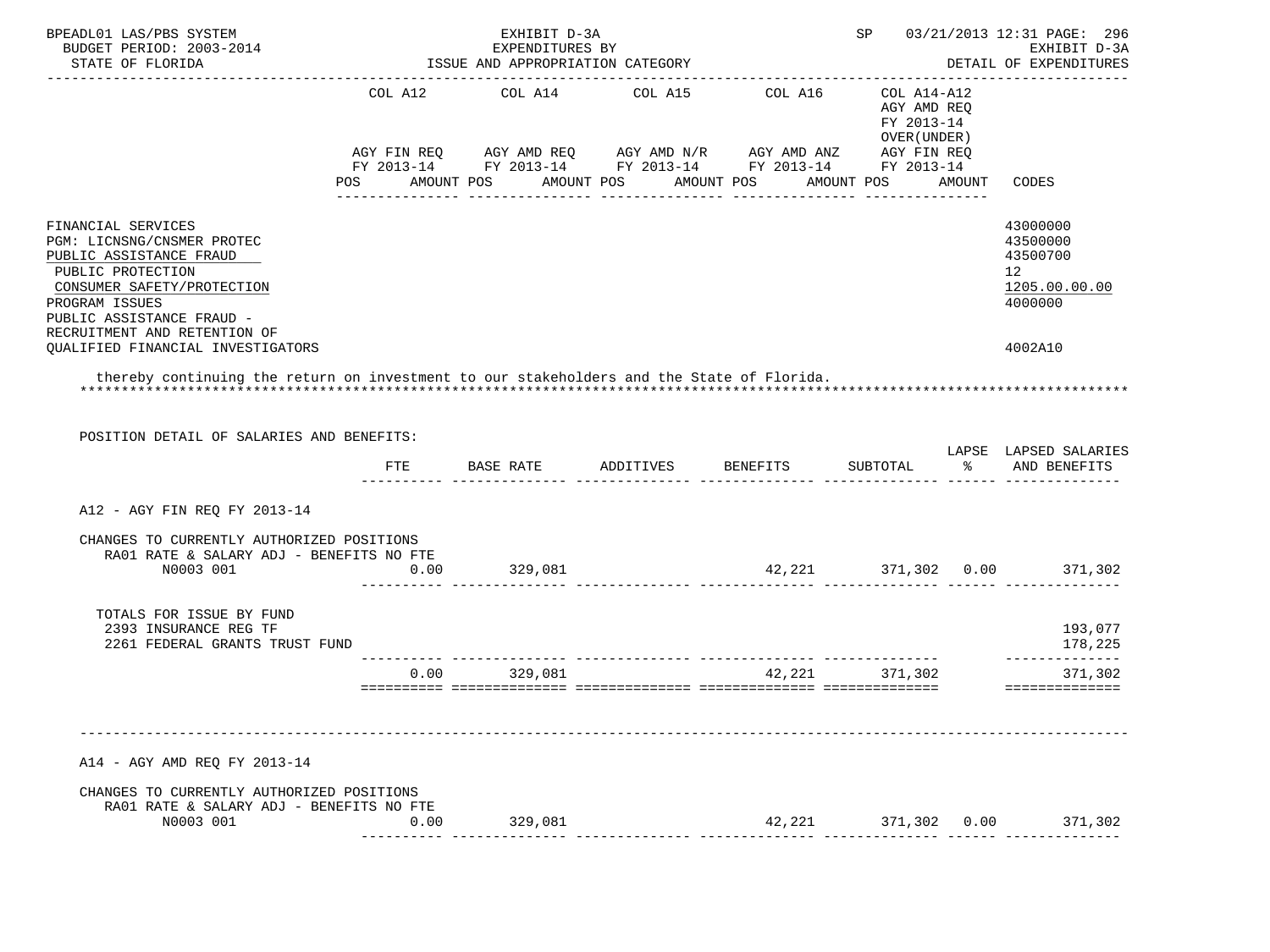| BPEADL01 LAS/PBS SYSTEM<br>BUDGET PERIOD: 2003-2014<br>STATE OF FLORIDA                                                                                                                                       | EXHIBIT D-3A<br>EXPENDITURES BY<br>ISSUE AND APPROPRIATION CATEGORY |                                           |                                                                                                                                    |                                                  | SP 03/21/2013 12:31 PAGE: 297<br>EXHIBIT D-3A<br>DETAIL OF EXPENDITURES                         |                                                                                 |  |
|---------------------------------------------------------------------------------------------------------------------------------------------------------------------------------------------------------------|---------------------------------------------------------------------|-------------------------------------------|------------------------------------------------------------------------------------------------------------------------------------|--------------------------------------------------|-------------------------------------------------------------------------------------------------|---------------------------------------------------------------------------------|--|
|                                                                                                                                                                                                               | COL A12<br>POS                                                      | COL A14<br>AMOUNT POS                     | COL A15<br>AGY FIN REQ AGY AMD REQ AGY AMD N/R AGY AMD ANZ<br>FY 2013-14 FY 2013-14 FY 2013-14 FY 2013-14 FY 2013-14<br>AMOUNT POS | COL A16<br>AMOUNT POS                            | COL A14-A12<br>AGY AMD REO<br>FY 2013-14<br>OVER (UNDER)<br>AGY FIN REQ<br>AMOUNT POS<br>AMOUNT | CODES                                                                           |  |
| FINANCIAL SERVICES<br>PGM: LICNSNG/CNSMER PROTEC<br>PUBLIC ASSISTANCE FRAUD<br>PUBLIC PROTECTION<br>CONSUMER SAFETY/PROTECTION<br>PROGRAM ISSUES<br>PUBLIC ASSISTANCE FRAUD -<br>RECRUITMENT AND RETENTION OF |                                                                     |                                           |                                                                                                                                    |                                                  |                                                                                                 | 43000000<br>43500000<br>43500700<br>12 <sup>°</sup><br>1205.00.00.00<br>4000000 |  |
| OUALIFIED FINANCIAL INVESTIGATORS                                                                                                                                                                             |                                                                     |                                           |                                                                                                                                    |                                                  |                                                                                                 | 4002A10                                                                         |  |
| POSITION DETAIL OF SALARIES AND BENEFITS:                                                                                                                                                                     |                                                                     |                                           |                                                                                                                                    |                                                  |                                                                                                 | LAPSE LAPSED SALARIES                                                           |  |
|                                                                                                                                                                                                               |                                                                     | FTE BASE RATE                             | ADDITIVES                                                                                                                          | <b>BENEFITS</b>                                  | SUBTOTAL<br>°≈                                                                                  | AND BENEFITS                                                                    |  |
| A14 - AGY AMD REQ FY 2013-14                                                                                                                                                                                  |                                                                     |                                           |                                                                                                                                    |                                                  |                                                                                                 |                                                                                 |  |
| CHANGES TO CURRENTLY AUTHORIZED POSITIONS                                                                                                                                                                     |                                                                     |                                           |                                                                                                                                    |                                                  |                                                                                                 |                                                                                 |  |
| TOTALS FOR ISSUE BY FUND<br>2393 INSURANCE REG TF<br>2261 FEDERAL GRANTS TRUST FUND                                                                                                                           |                                                                     |                                           |                                                                                                                                    |                                                  |                                                                                                 | 193,077<br>178,225                                                              |  |
|                                                                                                                                                                                                               |                                                                     | $0.00$ 329,081                            |                                                                                                                                    | ------------- ----------------<br>42.221 371.302 |                                                                                                 | -------------<br>371,302<br>==============                                      |  |
|                                                                                                                                                                                                               |                                                                     |                                           |                                                                                                                                    |                                                  |                                                                                                 |                                                                                 |  |
|                                                                                                                                                                                                               |                                                                     |                                           |                                                                                                                                    |                                                  |                                                                                                 |                                                                                 |  |
| TOTAL: CONSUMER SAFETY/PROTECTION<br>BY FUND TYPE                                                                                                                                                             |                                                                     |                                           |                                                                                                                                    |                                                  |                                                                                                 | 1205.00.00.00                                                                   |  |
| TRUST FUNDS<br>SALARY RATE $4,340,266$                                                                                                                                                                        | 63.00                                                               | 62.00<br>5,962,563 5,342,102<br>3,707,336 |                                                                                                                                    |                                                  | $1.00 -$<br>620,461-2000<br>$632,930-$                                                          |                                                                                 |  |
|                                                                                                                                                                                                               |                                                                     |                                           |                                                                                                                                    |                                                  |                                                                                                 |                                                                                 |  |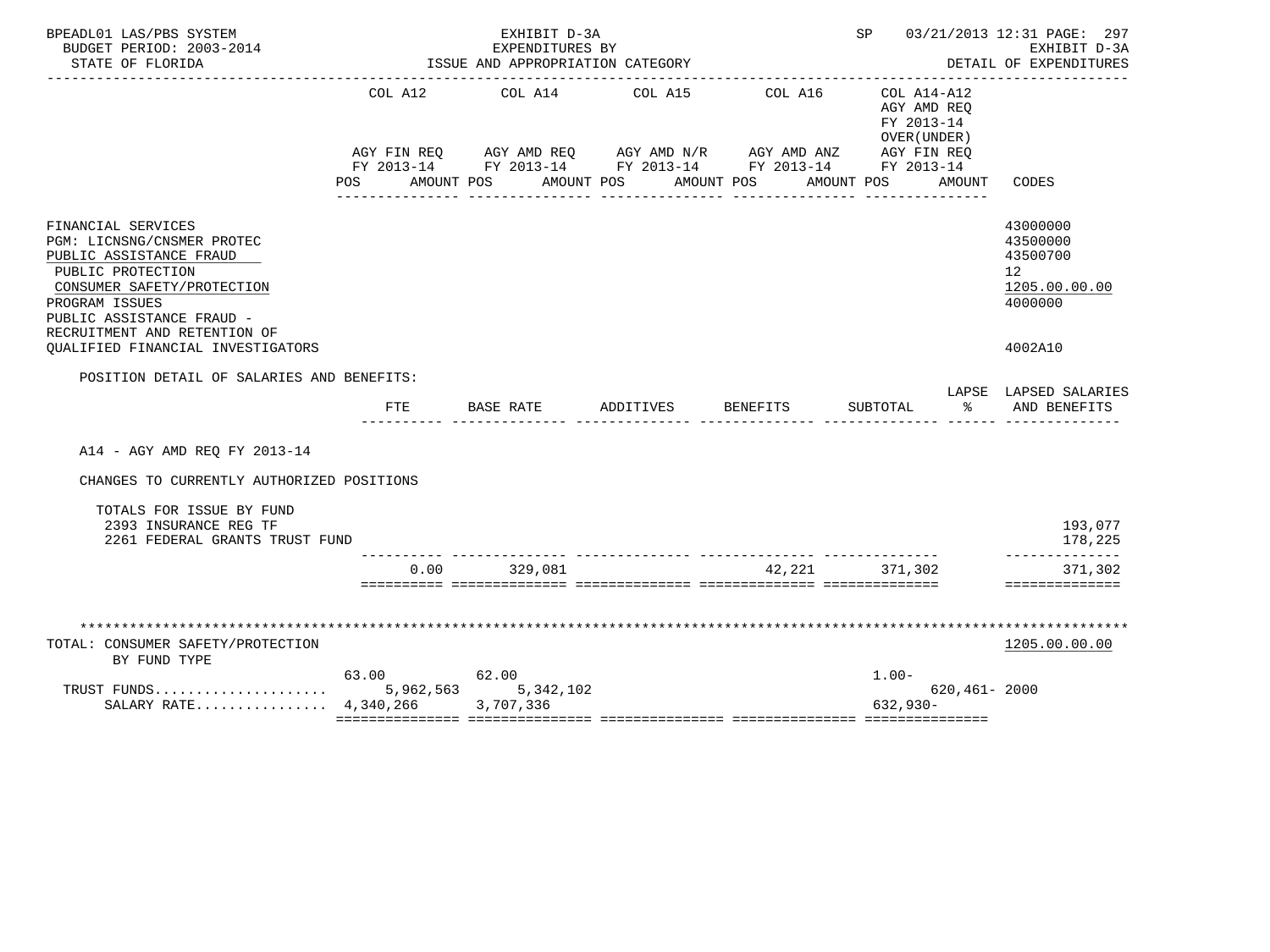| BPEADL01 LAS/PBS SYSTEM<br>BUDGET PERIOD: 2003-2014<br>STATE OF FLORIDA                                                                                                                                                                           |                                             | EXHIBIT D-3A<br>EXPENDITURES BY<br>ISSUE AND APPROPRIATION CATEGORY                                                                                                                                                                       | 03/21/2013 12:31 PAGE: 298<br>SP<br>EXHIBIT D-3A<br>DETAIL OF EXPENDITURES<br>------------------------ |                                   |                                                                    |                                                                                         |
|---------------------------------------------------------------------------------------------------------------------------------------------------------------------------------------------------------------------------------------------------|---------------------------------------------|-------------------------------------------------------------------------------------------------------------------------------------------------------------------------------------------------------------------------------------------|--------------------------------------------------------------------------------------------------------|-----------------------------------|--------------------------------------------------------------------|-----------------------------------------------------------------------------------------|
|                                                                                                                                                                                                                                                   | COL A12<br>AGY FIN REQ<br>POS<br>AMOUNT POS | COL A14<br>AGY AMD REQ<br>FY 2013-14 FY 2013-14 FY 2013-14 FY 2013-14 FY 2013-14                                                                                                                                                          | COL A15<br>AGY AMD N/R AGY AMD ANZ<br>AMOUNT POS AMOUNT POS                                            | COL A16 COL A14-A12<br>AMOUNT POS | AGY AMD REQ<br>FY 2013-14<br>OVER (UNDER)<br>AGY FIN REQ<br>AMOUNT | CODES                                                                                   |
| FINANCIAL SERVICES<br>PGM: WORKERS' COMPENSATION<br>WORKERS' COMPENSATION<br>ECONOMIC OPPORTUNITIES<br>WORKERS' COMPENSATION<br>ESTIMATED EXPENDITURES<br>ESTIMATED EXPENDITURES - OPERATIONS<br>SALARY RATE<br>SALARY RATE 11,581,906 11,581,906 |                                             |                                                                                                                                                                                                                                           |                                                                                                        |                                   |                                                                    | 43000000<br>43600000<br>43600100<br>11<br>1102.02.00.00<br>1000000<br>1001000<br>000000 |
| SALARIES AND BENEFITS                                                                                                                                                                                                                             |                                             |                                                                                                                                                                                                                                           |                                                                                                        |                                   |                                                                    | 010000                                                                                  |
| WORKERS' COMP ADMIN TF<br>-MATCH                                                                                                                                                                                                                  | -STATE 14,927,902<br>139,052                | 14,927,902<br>$139,052$ $139,052$ $139,052$ $139,052$ $139,052$ $139,052$ $139,052$ $139,052$ $139,052$ $139,052$ $139,052$ $139,052$ $139,052$ $139,052$ $139,052$ $139,052$ $139,052$ $139,052$ $139,052$ $139,052$ $139,052$ $139,052$ |                                                                                                        |                                   |                                                                    | 2795 1<br>2795 2                                                                        |
| TOTAL WORKERS' COMP ADMIN TF                                                                                                                                                                                                                      |                                             |                                                                                                                                                                                                                                           |                                                                                                        |                                   |                                                                    | 2795                                                                                    |
| WORKERS'COMP SPEC DISAB TF-STATE 877,616 877,616                                                                                                                                                                                                  |                                             |                                                                                                                                                                                                                                           |                                                                                                        |                                   |                                                                    | 2798 1                                                                                  |
| TOTAL POSITIONS $301.00$ 301.00<br>TOTAL APPRO $15,944,570$ $15,944,570$                                                                                                                                                                          |                                             |                                                                                                                                                                                                                                           |                                                                                                        |                                   |                                                                    |                                                                                         |
| OTHER PERSONAL SERVICES                                                                                                                                                                                                                           |                                             |                                                                                                                                                                                                                                           |                                                                                                        |                                   |                                                                    | 030000                                                                                  |
| WORKERS' COMP ADMIN TF $-$ STATE 177,570 177,570<br>WORKERS'COMP SPEC DISAB TF-STATE                                                                                                                                                              | 17,550                                      | 17,550                                                                                                                                                                                                                                    |                                                                                                        |                                   |                                                                    | 2795 1<br>2798 1                                                                        |
| TOTAL APPRO                                                                                                                                                                                                                                       | 195,120                                     | 195,120                                                                                                                                                                                                                                   |                                                                                                        |                                   |                                                                    |                                                                                         |
| <b>EXPENSES</b>                                                                                                                                                                                                                                   |                                             |                                                                                                                                                                                                                                           |                                                                                                        |                                   |                                                                    | 040000                                                                                  |
| WORKERS' COMP ADMIN TF -STATE<br>WORKERS'COMP SPEC DISAB TF-STATE                                                                                                                                                                                 | 3,371,128<br>128,070                        | 3,371,128<br>128,070                                                                                                                                                                                                                      |                                                                                                        |                                   |                                                                    | 2795 1<br>2798 1                                                                        |
| TOTAL APPRO                                                                                                                                                                                                                                       | 3,499,198                                   | 3,499,198                                                                                                                                                                                                                                 |                                                                                                        |                                   |                                                                    |                                                                                         |
|                                                                                                                                                                                                                                                   |                                             |                                                                                                                                                                                                                                           |                                                                                                        |                                   |                                                                    |                                                                                         |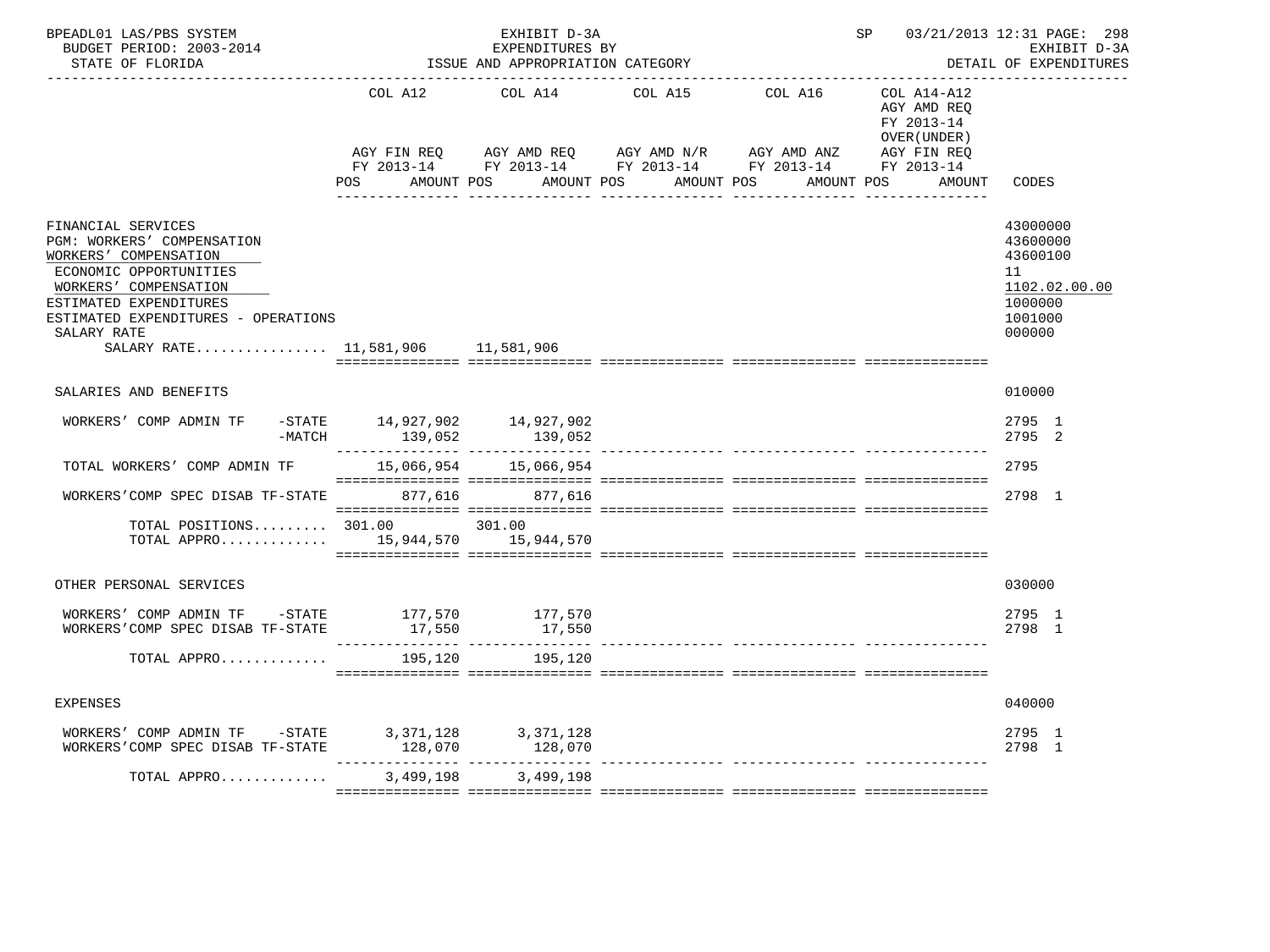| BPEADL01 LAS/PBS SYSTEM<br>BUDGET PERIOD: 2003-2014<br>STATE OF FLORIDA                                                                                                                                                   |           | EXHIBIT D-3A<br>EXPENDITURES BY<br>ISSUE AND APPROPRIATION CATEGORY |                     |                                                                                                                                                                  |                                          |                                                                                                      | SP 03/21/2013 12:31 PAGE: 299<br>EXHIBIT D-3A<br>DETAIL OF EXPENDITURES                 |  |
|---------------------------------------------------------------------------------------------------------------------------------------------------------------------------------------------------------------------------|-----------|---------------------------------------------------------------------|---------------------|------------------------------------------------------------------------------------------------------------------------------------------------------------------|------------------------------------------|------------------------------------------------------------------------------------------------------|-----------------------------------------------------------------------------------------|--|
|                                                                                                                                                                                                                           |           | COL A12<br>AMOUNT POS<br>POS                                        | COL A14 COL A15     | AGY FIN REQ 6 AGY AMD REQ 6 AGY AMD N/R 66 AGY AMD ANZ<br>FY 2013-14 FY 2013-14 FY 2013-14 FY 2013-14 FY 2013-14<br>AMOUNT POS<br>AMOUNT POS<br>________________ | COL A16<br>AMOUNT POS<br>_______________ | COL A14-A12<br>AGY AMD REQ<br>FY 2013-14<br>OVER (UNDER)<br>AGY FIN REQ<br>AMOUNT<br>_______________ | CODES                                                                                   |  |
| FINANCIAL SERVICES<br>PGM: WORKERS' COMPENSATION<br>WORKERS' COMPENSATION<br>ECONOMIC OPPORTUNITIES<br>WORKERS' COMPENSATION<br>ESTIMATED EXPENDITURES<br>ESTIMATED EXPENDITURES - OPERATIONS<br>OPERATING CAPITAL OUTLAY |           |                                                                     |                     |                                                                                                                                                                  |                                          |                                                                                                      | 43000000<br>43600000<br>43600100<br>11<br>1102.02.00.00<br>1000000<br>1001000<br>060000 |  |
| WORKERS' COMP ADMIN TF -STATE 100,021 100,021<br>WORKERS'COMP SPEC DISAB TF-STATE                                                                                                                                         |           | 16,851                                                              | 16,851              |                                                                                                                                                                  |                                          |                                                                                                      | 2795 1<br>2798 1                                                                        |  |
| TOTAL APPRO                                                                                                                                                                                                               |           | 116,872                                                             | 116,872             |                                                                                                                                                                  |                                          |                                                                                                      |                                                                                         |  |
| SPECIAL CATEGORIES<br>ELECTRONIC COMMERCE FEES                                                                                                                                                                            |           |                                                                     |                     |                                                                                                                                                                  |                                          |                                                                                                      | 100000<br>100064                                                                        |  |
| WORKERS' COMP ADMIN TF                                                                                                                                                                                                    |           | -STATE 288,000 288,000                                              |                     |                                                                                                                                                                  |                                          |                                                                                                      | 2795 1                                                                                  |  |
| TR DIST CT OF AP-WORK COMP                                                                                                                                                                                                |           |                                                                     |                     |                                                                                                                                                                  |                                          |                                                                                                      | 100507                                                                                  |  |
| WORKERS' COMP ADMIN TF                                                                                                                                                                                                    |           | -STATE 1,761,055 1,761,055                                          |                     |                                                                                                                                                                  |                                          |                                                                                                      | 2795 1                                                                                  |  |
| TR/USF-OSHA MATCH                                                                                                                                                                                                         |           |                                                                     |                     |                                                                                                                                                                  |                                          |                                                                                                      | 100521                                                                                  |  |
| WORKERS' COMP ADMIN TF                                                                                                                                                                                                    |           | -STATE 250,000 250,000                                              |                     |                                                                                                                                                                  |                                          |                                                                                                      | 2795 1                                                                                  |  |
| TR JAC - PROS WRKS COMP FR                                                                                                                                                                                                |           |                                                                     |                     |                                                                                                                                                                  |                                          |                                                                                                      | 100526                                                                                  |  |
| WORKERS' COMP ADMIN TF                                                                                                                                                                                                    | $-$ STATE | 257,705                                                             | 257,705             |                                                                                                                                                                  |                                          |                                                                                                      | 2795 1                                                                                  |  |
| CONTRACTED SERVICES                                                                                                                                                                                                       |           |                                                                     |                     |                                                                                                                                                                  |                                          |                                                                                                      | 100777                                                                                  |  |
| WORKERS' COMP ADMIN TF -STATE 2,577,656 2,577,656<br>WORKERS'COMP SPEC DISAB TF-STATE                                                                                                                                     |           |                                                                     |                     |                                                                                                                                                                  |                                          |                                                                                                      | 2795 1<br>2798 1                                                                        |  |
| TOTAL APPRO                                                                                                                                                                                                               |           |                                                                     | 2.664.016 2.664.016 |                                                                                                                                                                  |                                          |                                                                                                      |                                                                                         |  |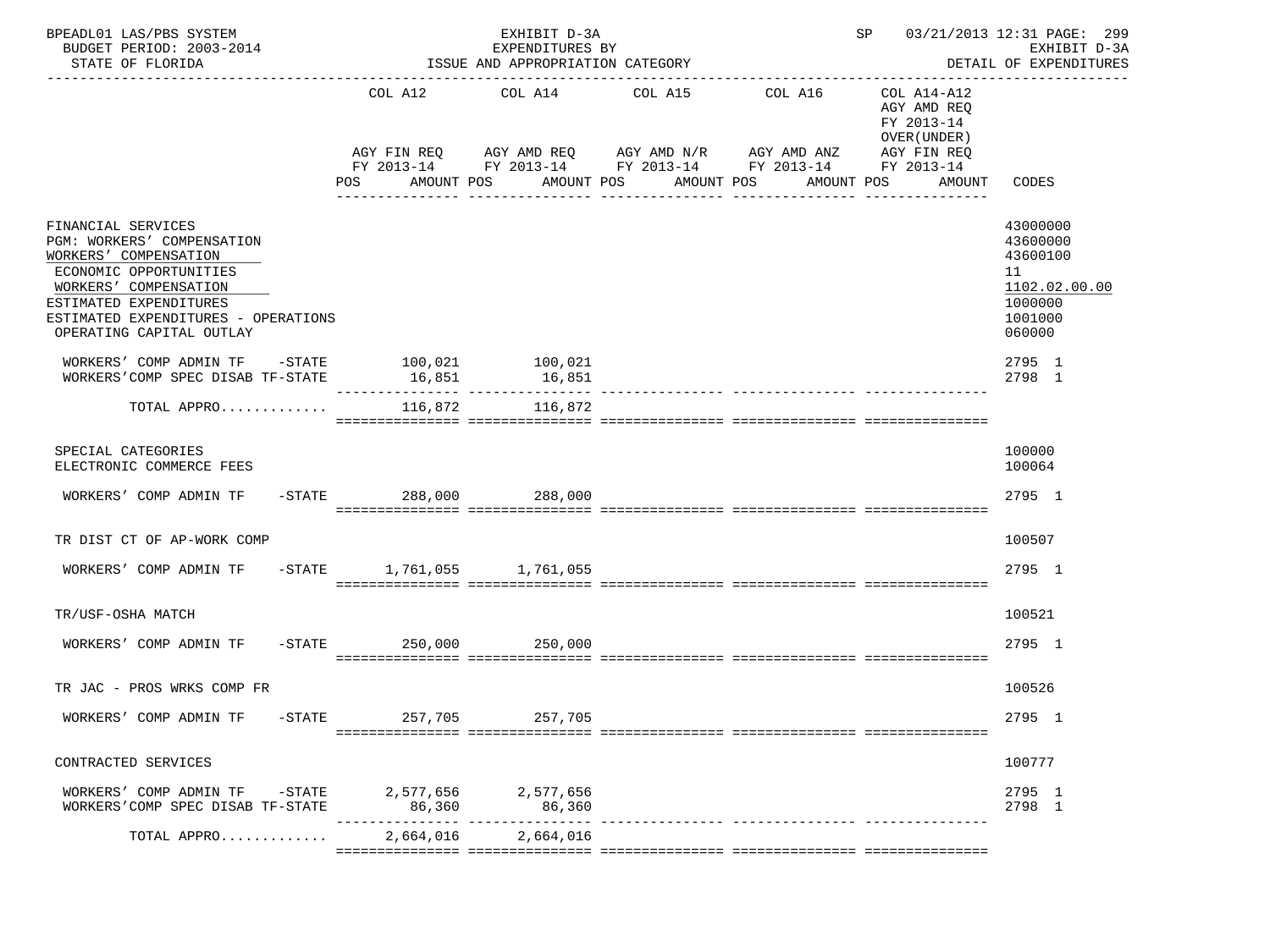| BPEADL01 LAS/PBS SYSTEM<br>BUDGET PERIOD: 2003-2014<br>STATE OF FLORIDA                                                                                                                                                                         |                        | EXHIBIT D-3A<br>EXPENDITURES BY<br>ISSUE AND APPROPRIATION CATEGORY |                                                                                                                                             | SP 03/21/2013 12:31 PAGE: 300 | EXHIBIT D-3A<br>DETAIL OF EXPENDITURES                   |                                                                                                   |
|-------------------------------------------------------------------------------------------------------------------------------------------------------------------------------------------------------------------------------------------------|------------------------|---------------------------------------------------------------------|---------------------------------------------------------------------------------------------------------------------------------------------|-------------------------------|----------------------------------------------------------|---------------------------------------------------------------------------------------------------|
|                                                                                                                                                                                                                                                 |                        | COL A12 COL A14 COL A15                                             |                                                                                                                                             | COL A16                       | COL A14-A12<br>AGY AMD REO<br>FY 2013-14<br>OVER (UNDER) |                                                                                                   |
|                                                                                                                                                                                                                                                 | POS                    |                                                                     | AGY FIN REQ AGY AMD REQ AGY AMD N/R AGY AMD ANZ AGY FIN REQ FIN REQ AGY AMD N/R AGY AMD ANZ AGY FIN REQ<br>AMOUNT POS AMOUNT POS AMOUNT POS |                               | AMOUNT POS<br>AMOUNT                                     | CODES                                                                                             |
| FINANCIAL SERVICES<br>PGM: WORKERS' COMPENSATION<br>WORKERS' COMPENSATION<br>ECONOMIC OPPORTUNITIES<br>WORKERS' COMPENSATION<br>ESTIMATED EXPENDITURES<br>ESTIMATED EXPENDITURES - OPERATIONS<br>SPECIAL CATEGORIES<br>OPERATION/MOTOR VEHICLES |                        |                                                                     |                                                                                                                                             |                               |                                                          | 43000000<br>43600000<br>43600100<br>11<br>1102.02.00.00<br>1000000<br>1001000<br>100000<br>102289 |
| WORKERS' COMP ADMIN TF -STATE 44,800 44,800                                                                                                                                                                                                     |                        |                                                                     |                                                                                                                                             |                               |                                                          | 2795 1                                                                                            |
| RISK MANAGEMENT INSURANCE                                                                                                                                                                                                                       |                        |                                                                     |                                                                                                                                             |                               |                                                          | 103241                                                                                            |
| WORKERS' COMP ADMIN TF                                                                                                                                                                                                                          | -STATE 315,520 315,520 |                                                                     |                                                                                                                                             |                               |                                                          | 2795 1                                                                                            |
| LEASE/PURCHASE/EQUIPMENT                                                                                                                                                                                                                        |                        |                                                                     |                                                                                                                                             |                               |                                                          | 105281                                                                                            |
| WORKERS' COMP ADMIN TF -STATE 69,320 69,320<br>WORKERS'COMP SPEC DISAB TF-STATE                                                                                                                                                                 |                        | 1,080 1,080                                                         |                                                                                                                                             |                               |                                                          | 2795 1<br>2798 1                                                                                  |
| TOTAL APPRO                                                                                                                                                                                                                                     | 70,400                 | 70,400                                                              |                                                                                                                                             |                               |                                                          |                                                                                                   |
| TR/DMS/HR SVCS/STW CONTRCT                                                                                                                                                                                                                      |                        |                                                                     |                                                                                                                                             |                               |                                                          | 107040                                                                                            |
| WORKERS' COMP ADMIN TF $-$ STATE 104,658 104,658<br>WORKERS'COMP SPEC DISAB TF-STATE                                                                                                                                                            |                        | 6,769 6,769                                                         |                                                                                                                                             |                               |                                                          | 2795 1<br>2798 1                                                                                  |
| TOTAL APPRO                                                                                                                                                                                                                                     | 111,427                | 111,427                                                             |                                                                                                                                             |                               |                                                          |                                                                                                   |
| TOTAL: ESTIMATED EXPENDITURES - OPERATIONS<br>TOTAL POSITIONS 301.00 301.00<br>TOTAL ISSUE 25,518,683 25,518,683<br>TOTAL SALARY RATE 11,581,906 11,581,906                                                                                     |                        |                                                                     |                                                                                                                                             |                               |                                                          | 1001000                                                                                           |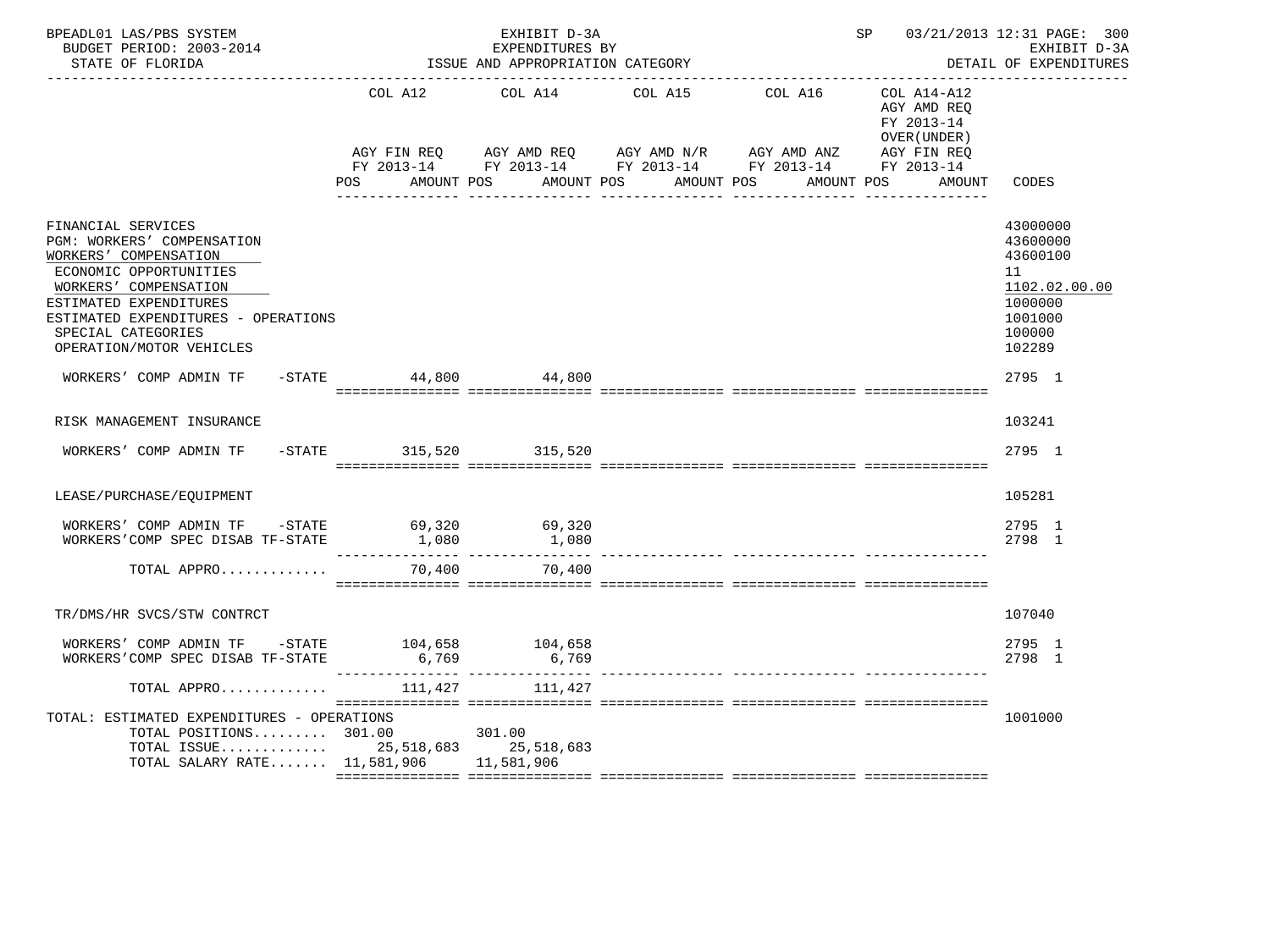| BPEADL01 LAS/PBS SYSTEM<br>BUDGET PERIOD: 2003-2014<br>STATE OF FLORIDA                                                      |                   |           | EXHIBIT D-3A<br>EXPENDITURES BY<br>ISSUE AND APPROPRIATION CATEGORY |                                             |                                                           | SP and the set of the set of the set of the set of the set of the set of the set of the set of the set of the set of the set of the set of the set of the set of the set of the set of the set of the set of the set of the se | 03/21/2013 12:31 PAGE: 301<br>EXHIBIT D-3A<br>DETAIL OF EXPENDITURES |
|------------------------------------------------------------------------------------------------------------------------------|-------------------|-----------|---------------------------------------------------------------------|---------------------------------------------|-----------------------------------------------------------|--------------------------------------------------------------------------------------------------------------------------------------------------------------------------------------------------------------------------------|----------------------------------------------------------------------|
|                                                                                                                              |                   |           | COL A12 COL A14 COL A15                                             |                                             | COL A16                                                   | COL A14-A12<br>AGY AMD REQ<br>FY 2013-14<br>OVER (UNDER)                                                                                                                                                                       | --------------                                                       |
|                                                                                                                              |                   | POS       | AGY FIN REQ AGY AMD REQ AGY AMD N/R AGY AMD ANZ<br>AMOUNT POS       | AMOUNT POS<br>AMOUNT POS<br>_______________ | FY 2013-14 FY 2013-14 FY 2013-14 FY 2013-14<br>AMOUNT POS | AGY FIN REQ<br>FY 2013-14<br>AMOUNT                                                                                                                                                                                            | CODES                                                                |
| FINANCIAL SERVICES<br>PGM: WORKERS' COMPENSATION<br>WORKERS' COMPENSATION<br>ECONOMIC OPPORTUNITIES<br>WORKERS' COMPENSATION |                   |           |                                                                     |                                             |                                                           |                                                                                                                                                                                                                                | 43000000<br>43600000<br>43600100<br>11<br>1102.02.00.00              |
| ESTIMATED EXPENDITURES<br>CASUALTY INSURANCE PREMIUM<br>ADJUSTMENT<br>SPECIAL CATEGORIES<br>RISK MANAGEMENT INSURANCE        |                   |           |                                                                     |                                             |                                                           |                                                                                                                                                                                                                                | 1000000<br>1001090<br>100000<br>103241                               |
| WORKERS' COMP ADMIN TF                                                                                                       |                   | $-$ STATE | 29,528 29,528                                                       |                                             |                                                           |                                                                                                                                                                                                                                | 2795 1                                                               |
| FLORIDA RETIREMENT SYSTEM<br>CONTRIBUTION ADJUSTMENT FOR<br>FISCAL YEAR 2012-2013<br>SALARIES AND BENEFITS                   |                   |           |                                                                     |                                             |                                                           |                                                                                                                                                                                                                                | 1001240<br>010000                                                    |
| WORKERS' COMP ADMIN TF                                                                                                       | -MATCH            | 351       | -STATE 37,830 37,830<br>351                                         |                                             |                                                           |                                                                                                                                                                                                                                | 2795 1<br>2795 2                                                     |
| TOTAL WORKERS' COMP ADMIN TF                                                                                                 |                   | 38,181    | 38,181                                                              |                                             |                                                           |                                                                                                                                                                                                                                | 2795                                                                 |
| WORKERS'COMP SPEC DISAB TF-STATE                                                                                             |                   | 2,222     | 2,222                                                               |                                             |                                                           |                                                                                                                                                                                                                                | 2798 1                                                               |
| TOTAL APPRO $\ldots \ldots \ldots \ldots$ 40,403 40,403                                                                      |                   |           |                                                                     |                                             |                                                           |                                                                                                                                                                                                                                |                                                                      |
| SPECIAL CATEGORIES<br>TR DIST CT OF AP-WORK COMP                                                                             |                   |           |                                                                     |                                             |                                                           |                                                                                                                                                                                                                                | 100000<br>100507                                                     |
| WORKERS' COMP ADMIN TF -STATE 4,721 4,721                                                                                    |                   |           |                                                                     |                                             |                                                           |                                                                                                                                                                                                                                | 2795 1                                                               |
| TR JAC - PROS WRKS COMP FR                                                                                                   |                   |           |                                                                     |                                             |                                                           |                                                                                                                                                                                                                                | 100526                                                               |
| WORKERS' COMP ADMIN TF                                                                                                       | $-\mathtt{STATE}$ | 184       | 184                                                                 |                                             |                                                           |                                                                                                                                                                                                                                | 2795 1                                                               |
| TOTAL: FLORIDA RETIREMENT SYSTEM<br>CONTRIBUTION ADJUSTMENT FOR                                                              |                   |           |                                                                     |                                             |                                                           |                                                                                                                                                                                                                                | 1001240                                                              |
| FISCAL YEAR 2012-2013<br>TOTAL ISSUE                                                                                         |                   | 45,308    | 45,308                                                              |                                             |                                                           |                                                                                                                                                                                                                                |                                                                      |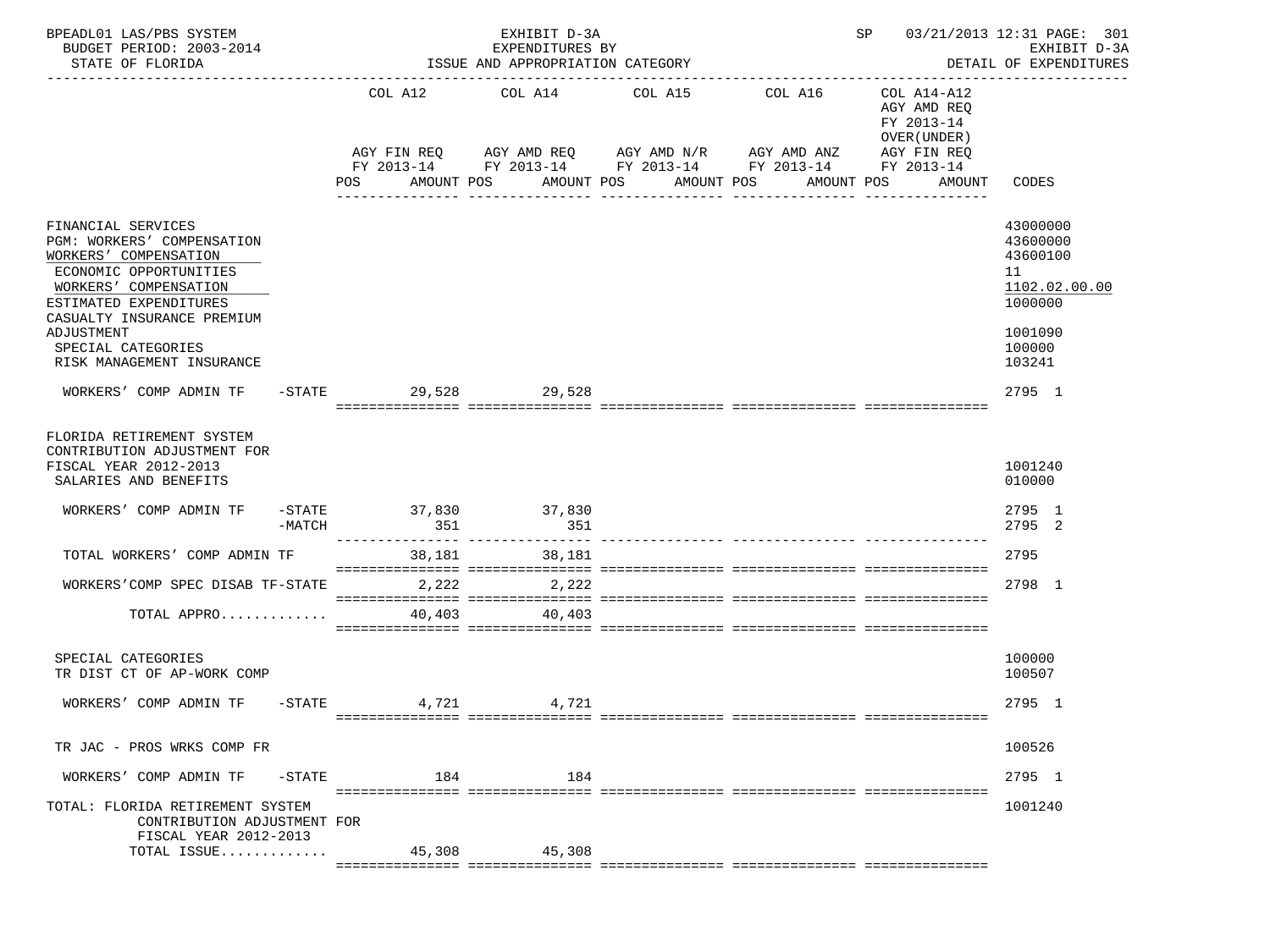| BPEADL01 LAS/PBS SYSTEM<br>BUDGET PERIOD: 2003-2014<br>STATE OF FLORIDA                                                                                                                                                  |                          | EXHIBIT D-3A<br>EXPENDITURES BY<br>ISSUE AND APPROPRIATION CATEGORY |                                                                                                                       | SP 03/21/2013 12:31 PAGE: 302                             | EXHIBIT D-3A<br>DETAIL OF EXPENDITURES                             |
|--------------------------------------------------------------------------------------------------------------------------------------------------------------------------------------------------------------------------|--------------------------|---------------------------------------------------------------------|-----------------------------------------------------------------------------------------------------------------------|-----------------------------------------------------------|--------------------------------------------------------------------|
|                                                                                                                                                                                                                          |                          | COL A12 COL A14 COL A15                                             | COL A16                                                                                                               | COL A14-A12<br>AGY AMD REO<br>FY 2013-14<br>OVER (UNDER ) |                                                                    |
|                                                                                                                                                                                                                          |                          |                                                                     | AGY FIN REQ AGY AMD REQ AGY AMD N/R AGY AMD ANZ AGY FIN REQ<br>FY 2013-14 FY 2013-14 FY 2013-14 FY 2013-14 FY 2013-14 |                                                           |                                                                    |
|                                                                                                                                                                                                                          | <b>POS</b><br>AMOUNT POS |                                                                     | AMOUNT POS<br>AMOUNT POS                                                                                              | AMOUNT POS<br>AMOUNT                                      | CODES                                                              |
| FINANCIAL SERVICES<br>PGM: WORKERS' COMPENSATION<br>WORKERS' COMPENSATION<br>ECONOMIC OPPORTUNITIES<br>WORKERS' COMPENSATION<br>ESTIMATED EXPENDITURES<br>ADJUSTMENT TO STATE HEALTH<br>INSURANCE PREMIUM CONTRIBUTION - |                          |                                                                     |                                                                                                                       |                                                           | 43000000<br>43600000<br>43600100<br>11<br>1102.02.00.00<br>1000000 |
| FISCAL YEAR 2012-13<br>SALARIES AND BENEFITS                                                                                                                                                                             |                          |                                                                     |                                                                                                                       |                                                           | 1001830<br>010000                                                  |
| WORKERS' COMP ADMIN TF<br>$-\mathtt{STATE}$<br>$-MATCH$                                                                                                                                                                  | 32, 239 32, 239<br>299   | 299                                                                 |                                                                                                                       |                                                           | 2795 1<br>2795 2                                                   |
| TOTAL WORKERS' COMP ADMIN TF                                                                                                                                                                                             | 32,538                   | 32,538                                                              |                                                                                                                       |                                                           | 2795                                                               |
| WORKERS'COMP SPEC DISAB TF-STATE 1,894                                                                                                                                                                                   |                          | 1,894                                                               |                                                                                                                       |                                                           | 2798 1                                                             |
| TOTAL APPRO                                                                                                                                                                                                              | 34,432                   | 34,432                                                              |                                                                                                                       |                                                           |                                                                    |
| SPECIAL CATEGORIES<br>TR DIST CT OF AP-WORK COMP                                                                                                                                                                         |                          |                                                                     |                                                                                                                       |                                                           | 100000<br>100507                                                   |
| WORKERS' COMP ADMIN TF                                                                                                                                                                                                   | $-$ STATE 2,524 2,524    |                                                                     |                                                                                                                       |                                                           | 2795 1                                                             |
| TR JAC - PROS WRKS COMP FR                                                                                                                                                                                               |                          |                                                                     |                                                                                                                       |                                                           | 100526                                                             |
| WORKERS' COMP ADMIN TF -STATE 399                                                                                                                                                                                        |                          | 399                                                                 |                                                                                                                       |                                                           | 2795 1                                                             |
| TOTAL: ADJUSTMENT TO STATE HEALTH<br>INSURANCE PREMIUM CONTRIBUTION -<br>FISCAL YEAR 2012-13                                                                                                                             |                          |                                                                     |                                                                                                                       |                                                           | 1001830                                                            |
|                                                                                                                                                                                                                          |                          |                                                                     |                                                                                                                       |                                                           |                                                                    |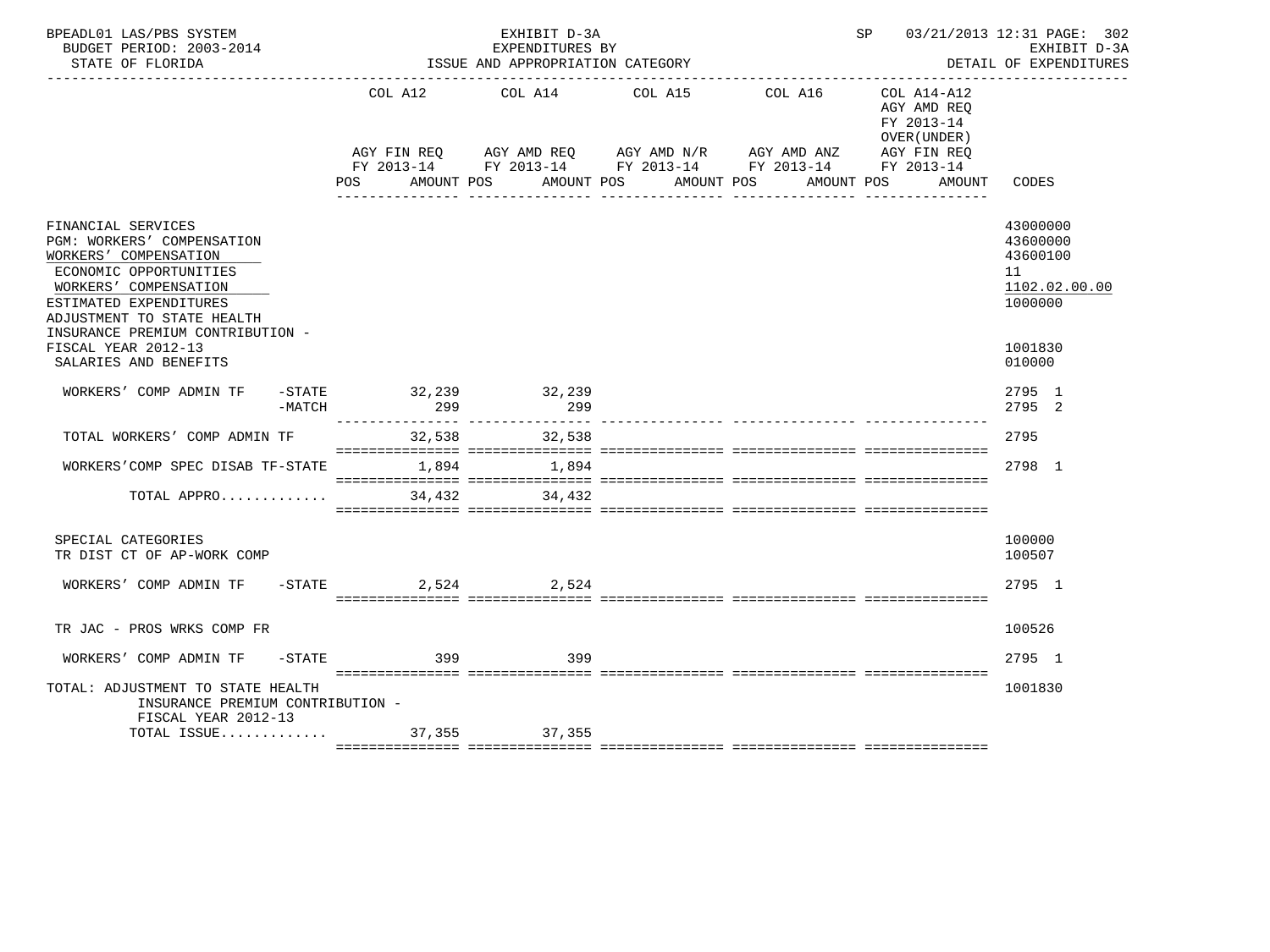| BPEADL01 LAS/PBS SYSTEM<br>BUDGET PERIOD: 2003-2014<br>STATE OF FLORIDA                                                                                                                                                                                                                                                                                                            |                                                                                         | EXHIBIT D-3A<br>EXPENDITURES BY<br>ISSUE AND APPROPRIATION CATEGORY | <b>SP</b> SP     | 03/21/2013 12:31 PAGE: 303<br>EXHIBIT D-3A<br>DETAIL OF EXPENDITURES |                                                                    |                                                                                                   |
|------------------------------------------------------------------------------------------------------------------------------------------------------------------------------------------------------------------------------------------------------------------------------------------------------------------------------------------------------------------------------------|-----------------------------------------------------------------------------------------|---------------------------------------------------------------------|------------------|----------------------------------------------------------------------|--------------------------------------------------------------------|---------------------------------------------------------------------------------------------------|
|                                                                                                                                                                                                                                                                                                                                                                                    | POS                                                                                     | COL A12 COL A14 COL A15 COL A16<br>AMOUNT POS AMOUNT POS AMOUNT POS |                  | AMOUNT POS                                                           | COL A14-A12<br>AGY AMD REQ<br>FY 2013-14<br>OVER (UNDER)<br>AMOUNT | CODES                                                                                             |
| FINANCIAL SERVICES<br>PGM: WORKERS' COMPENSATION<br>WORKERS' COMPENSATION<br>ECONOMIC OPPORTUNITIES<br>WORKERS' COMPENSATION<br>ESTIMATED EXPENDITURES<br>REALLOCATION OF HUMAN RESOURCES<br>OUTSOURCING<br>SPECIAL CATEGORIES<br>TR/DMS/HR SVCS/STW CONTRCT                                                                                                                       |                                                                                         |                                                                     |                  |                                                                      |                                                                    | 43000000<br>43600000<br>43600100<br>11<br>1102.02.00.00<br>1000000<br>1005900<br>100000<br>107040 |
| WORKERS' COMP ADMIN TF $-$ STATE 2,534- 2,534-<br>WORKERS'COMP SPEC DISAB TF-STATE                                                                                                                                                                                                                                                                                                 | $164-$                                                                                  | $164-$                                                              |                  |                                                                      |                                                                    | 2795 1<br>2798 1                                                                                  |
| TOTAL APPRO                                                                                                                                                                                                                                                                                                                                                                        | <u> sisitististist sisitististist sisitististist sisitististist sisitististististis</u> | $2.698 - 2.698 -$                                                   |                  |                                                                      |                                                                    |                                                                                                   |
| ADJUSTMENTS TO CURRENT YEAR<br>ESTIMATED EXPENDITURES<br>REALIGNMENT OF LEASE OR<br>LEASE-PURCHASE EQUIPMENT - DEDUCT<br>EXPENSES                                                                                                                                                                                                                                                  |                                                                                         |                                                                     |                  |                                                                      |                                                                    | 1600000<br>160M010<br>040000                                                                      |
| WORKERS'COMP SPEC DISAB TF-STATE                                                                                                                                                                                                                                                                                                                                                   |                                                                                         |                                                                     |                  |                                                                      |                                                                    | 2795 1<br>2798 1                                                                                  |
| TOTAL APPRO                                                                                                                                                                                                                                                                                                                                                                        |                                                                                         | $4,000 4,000-$                                                      |                  |                                                                      |                                                                    |                                                                                                   |
|                                                                                                                                                                                                                                                                                                                                                                                    |                                                                                         |                                                                     |                  |                                                                      |                                                                    |                                                                                                   |
| AGENCY ISSUE NARRATIVE:<br>2013-2014 BUDGET YEAR NARRATIVE:<br>This issue further aligns budget in the correct appropriation category for lease/lease purchase expenditures. A major<br>change in the FY 2012-13 instructions required departments to satisfy the requirements of Ch. 2011-45, L.O.F. (SB 1314).<br>This issue nets to zero with corresponding issue code 160M020. |                                                                                         |                                                                     | IT COMPONENT? NO |                                                                      |                                                                    |                                                                                                   |

\*\*\*\*\*\*\*\*\*\*\*\*\*\*\*\*\*\*\*\*\*\*\*\*\*\*\*\*\*\*\*\*\*\*\*\*\*\*\*\*\*\*\*\*\*\*\*\*\*\*\*\*\*\*\*\*\*\*\*\*\*\*\*\*\*\*\*\*\*\*\*\*\*\*\*\*\*\*\*\*\*\*\*\*\*\*\*\*\*\*\*\*\*\*\*\*\*\*\*\*\*\*\*\*\*\*\*\*\*\*\*\*\*\*\*\*\*\*\*\*\*\*\*\*\*\*\*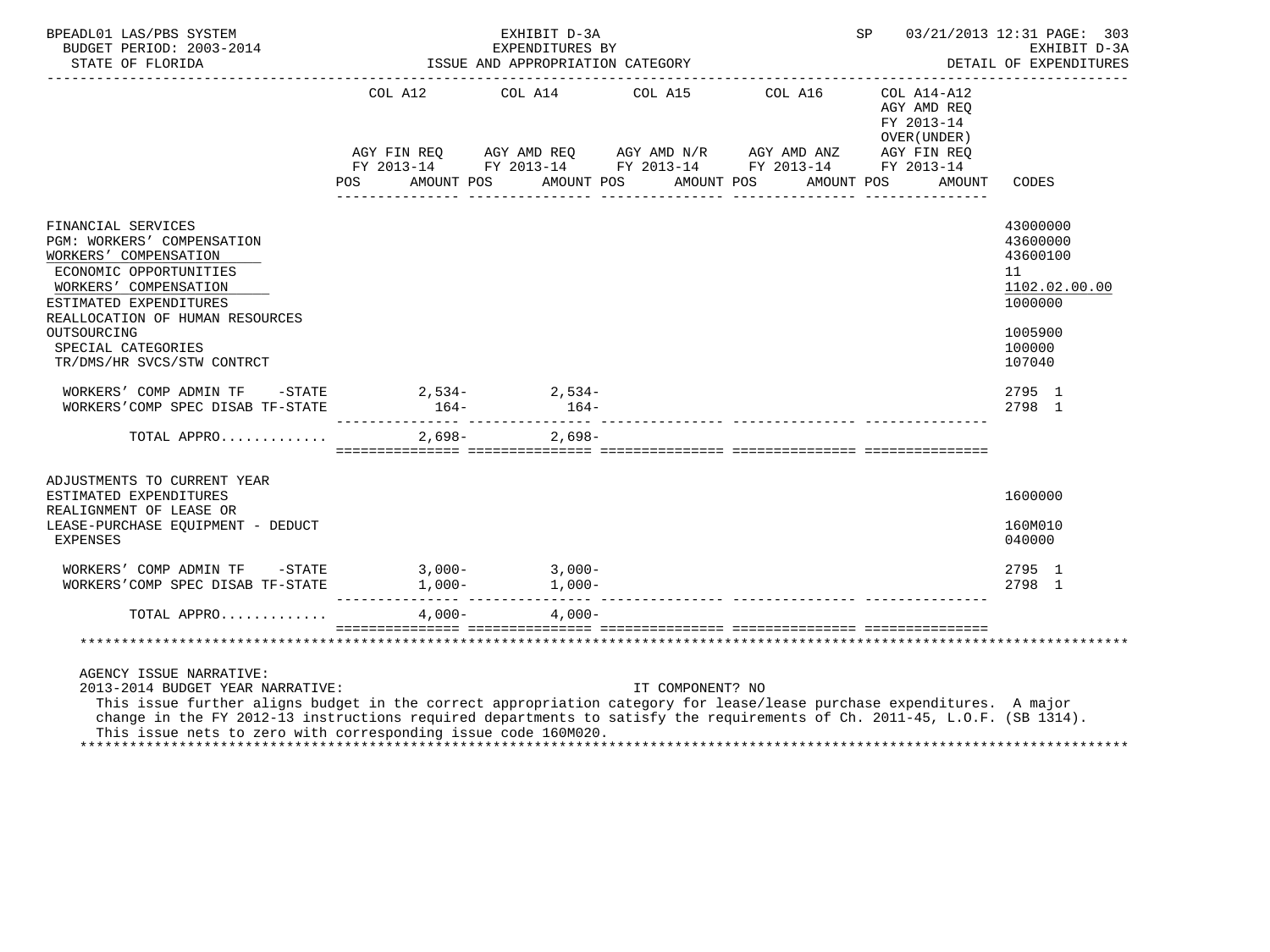| BPEADL01 LAS/PBS SYSTEM<br>BUDGET PERIOD: 2003-2014<br>STATE OF FLORIDA                                                                                                                                                                                                                                                                                                            |                                                                                                                                                                                                                                                  | EXHIBIT D-3A<br>EXPENDITURES BY<br>ISSUE AND APPROPRIATION CATEGORY |                  | SP                                                                                             | 03/21/2013 12:31 PAGE: 304<br>EXHIBIT D-3A<br>DETAIL OF EXPENDITURES   |                                                         |
|------------------------------------------------------------------------------------------------------------------------------------------------------------------------------------------------------------------------------------------------------------------------------------------------------------------------------------------------------------------------------------|--------------------------------------------------------------------------------------------------------------------------------------------------------------------------------------------------------------------------------------------------|---------------------------------------------------------------------|------------------|------------------------------------------------------------------------------------------------|------------------------------------------------------------------------|---------------------------------------------------------|
|                                                                                                                                                                                                                                                                                                                                                                                    | AGY FIN REQ                                                                                                                                                                                                                                      | COL A12 COL A14 COL A15 COL A16                                     |                  | AGY AMD REQ AGY AMD N/R AGY AMD ANZ AGY FIN REQ<br>FY 2013-14 FY 2013-14 FY 2013-14 FY 2013-14 | COL A14-A12<br>AGY AMD REQ<br>FY 2013-14<br>OVER (UNDER)<br>FY 2013-14 |                                                         |
|                                                                                                                                                                                                                                                                                                                                                                                    | <b>POS</b><br>AMOUNT POS                                                                                                                                                                                                                         | AMOUNT POS                                                          |                  | AMOUNT POS<br>AMOUNT POS                                                                       | AMOUNT                                                                 | CODES                                                   |
| FINANCIAL SERVICES<br>PGM: WORKERS' COMPENSATION<br>WORKERS' COMPENSATION<br>ECONOMIC OPPORTUNITIES<br>WORKERS' COMPENSATION<br>ADJUSTMENTS TO CURRENT YEAR                                                                                                                                                                                                                        |                                                                                                                                                                                                                                                  |                                                                     |                  |                                                                                                |                                                                        | 43000000<br>43600000<br>43600100<br>11<br>1102.02.00.00 |
| ESTIMATED EXPENDITURES<br>REALIGNMENT OF LEASE OR<br>LEASE-PURCHASE EQUIPMENT - ADD<br>SPECIAL CATEGORIES<br>LEASE/PURCHASE/EQUIPMENT                                                                                                                                                                                                                                              |                                                                                                                                                                                                                                                  |                                                                     |                  |                                                                                                |                                                                        | 1600000<br>160M020<br>100000<br>105281                  |
| WORKERS' COMP ADMIN TF -STATE<br>WORKERS'COMP SPEC DISAB TF-STATE                                                                                                                                                                                                                                                                                                                  | 3,000<br>1,000<br>$1,000$ $1,000$ $1,000$ $1,000$ $1,000$ $1,000$ $1,000$ $1,000$ $1,000$ $1,000$ $1,000$ $1,000$ $1,000$ $1,000$ $1,000$ $1,000$ $1,000$ $1,000$ $1,000$ $1,000$ $1,000$ $1,000$ $1,000$ $1,000$ $1,000$ $1,000$ $1,000$ $1,00$ | 3,000                                                               |                  |                                                                                                |                                                                        | 2795 1<br>2798 1                                        |
| TOTAL APPRO                                                                                                                                                                                                                                                                                                                                                                        |                                                                                                                                                                                                                                                  | 4,000 4,000                                                         |                  |                                                                                                |                                                                        |                                                         |
|                                                                                                                                                                                                                                                                                                                                                                                    |                                                                                                                                                                                                                                                  |                                                                     |                  |                                                                                                |                                                                        |                                                         |
| AGENCY ISSUE NARRATIVE:<br>2013-2014 BUDGET YEAR NARRATIVE:<br>This issue further aligns budget in the correct appropriation category for lease/lease purchase expenditures. A major<br>change in the FY 2012-13 instructions required departments to satisfy the requirements of Ch. 2011-45, L.O.F. (SB 1314).<br>This issue nets to zero with corresponding issue code 160M010. |                                                                                                                                                                                                                                                  |                                                                     | IT COMPONENT? NO |                                                                                                |                                                                        |                                                         |
| ESTIMATED EXPENDITURES REALIGNMENT<br>REALIGN CURRENT POSITIONS TO<br>FULFILL MISSION CRITICAL FUNCTIONS<br>- DEDUCT                                                                                                                                                                                                                                                               |                                                                                                                                                                                                                                                  |                                                                     |                  |                                                                                                |                                                                        | 2000000<br>2000100                                      |
| SALARY RATE<br>SALARY RATE                                                                                                                                                                                                                                                                                                                                                         |                                                                                                                                                                                                                                                  | 150,159-                                                            |                  |                                                                                                | 150,159-                                                               | 000000                                                  |
| SALARIES AND BENEFITS                                                                                                                                                                                                                                                                                                                                                              |                                                                                                                                                                                                                                                  | $3.00 -$                                                            |                  |                                                                                                | $3.00 -$                                                               | 010000                                                  |
| WORKERS' COMP ADMIN TF<br>$-$ STATE                                                                                                                                                                                                                                                                                                                                                |                                                                                                                                                                                                                                                  | $150, 159 -$                                                        |                  |                                                                                                | 150, 159 - 2795 1                                                      |                                                         |
| TOTAL: REALIGN CURRENT POSITIONS TO<br>FULFILL MISSION CRITICAL FUNCTIONS<br>- DEDUCT                                                                                                                                                                                                                                                                                              |                                                                                                                                                                                                                                                  |                                                                     |                  |                                                                                                |                                                                        | 2000100                                                 |
|                                                                                                                                                                                                                                                                                                                                                                                    |                                                                                                                                                                                                                                                  |                                                                     |                  |                                                                                                |                                                                        |                                                         |
| TOTAL POSITIONS<br>TOTAL ISSUE                                                                                                                                                                                                                                                                                                                                                     |                                                                                                                                                                                                                                                  | $3.00 -$<br>$150.159 -$                                             |                  |                                                                                                | $3.00 -$<br>150,159–                                                   |                                                         |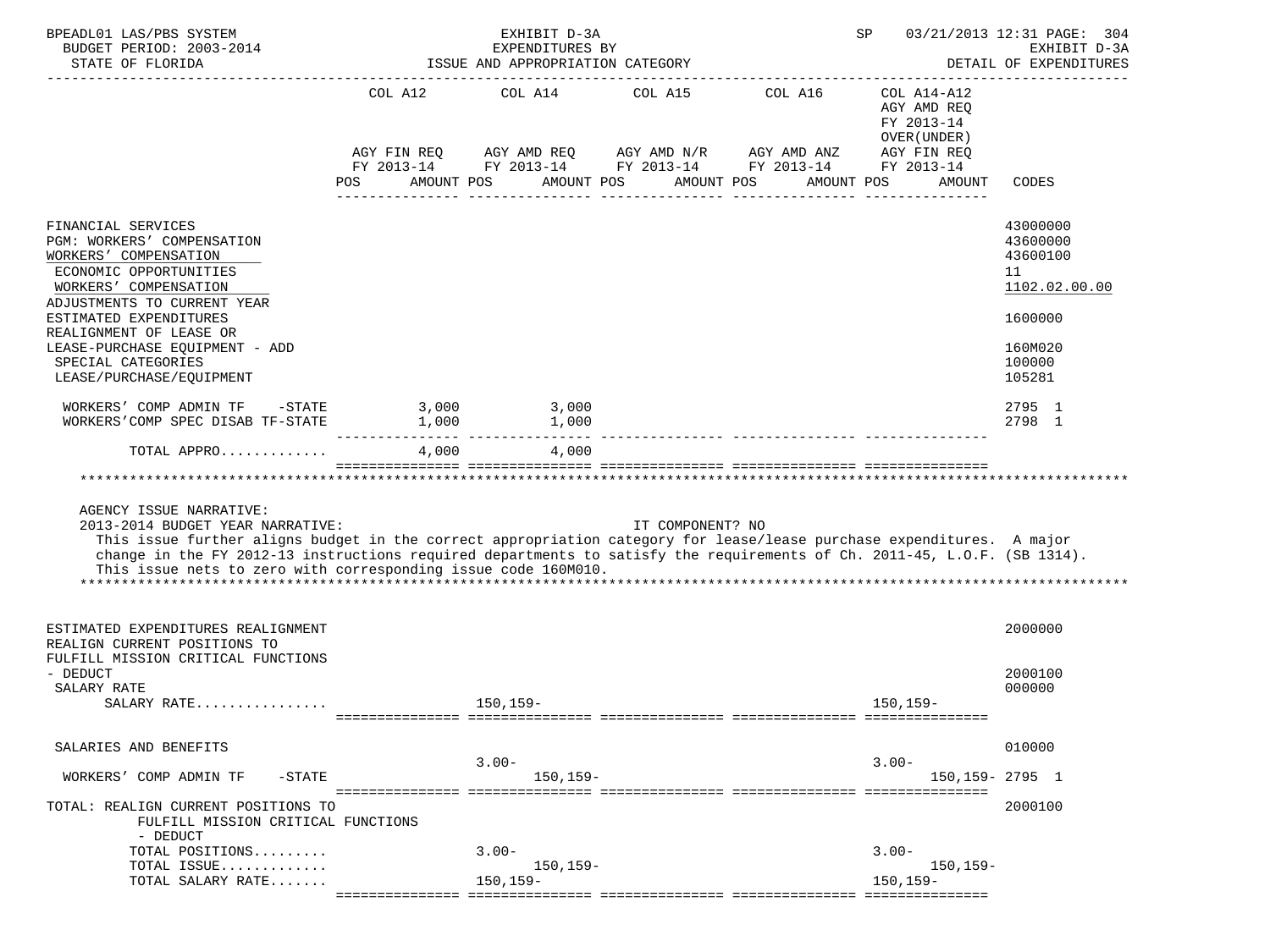| BPEADL01 LAS/PBS SYSTEM<br>BUDGET PERIOD: 2003-2014<br>STATE OF FLORIDA                                                                                                                            | EXHIBIT D-3A<br>3-2014 EXPENDITURES BY<br>ISSUE AND APPROPRIATION CATEGORY |  |                                                                                                            |  | SP 03/21/2013 12:31 PAGE: 305<br>DETAIL OF EXPENDITURES   | EXHIBIT D-3A                                                       |
|----------------------------------------------------------------------------------------------------------------------------------------------------------------------------------------------------|----------------------------------------------------------------------------|--|------------------------------------------------------------------------------------------------------------|--|-----------------------------------------------------------|--------------------------------------------------------------------|
|                                                                                                                                                                                                    |                                                                            |  | COL A12 COL A14 COL A15 COL A16                                                                            |  | COL A14-A12<br>AGY AMD REQ<br>FY 2013-14<br>OVER (UNDER ) |                                                                    |
|                                                                                                                                                                                                    |                                                                            |  | AGY FIN REQ AGY AMD REQ AGY AMD N/R AGY AMD ANZ AGY FIN REQ<br>FY 2013-14 FY 2013-14 FY 2013-14 FY 2013-14 |  | FY 2013-14                                                |                                                                    |
|                                                                                                                                                                                                    |                                                                            |  |                                                                                                            |  | POS AMOUNT POS AMOUNT POS AMOUNT POS AMOUNT POS AMOUNT    | CODES                                                              |
| FINANCIAL SERVICES<br>PGM: WORKERS' COMPENSATION<br>WORKERS' COMPENSATION<br>ECONOMIC OPPORTUNITIES<br>WORKERS' COMPENSATION<br>ESTIMATED EXPENDITURES REALIGNMENT<br>REALIGN CURRENT POSITIONS TO |                                                                            |  |                                                                                                            |  |                                                           | 43000000<br>43600000<br>43600100<br>11<br>1102.02.00.00<br>2000000 |
| FULFILL MISSION CRITICAL FUNCTIONS<br>- DEDUCT<br>AGENCY ISSUE NARRATIVE:                                                                                                                          |                                                                            |  |                                                                                                            |  |                                                           | 2000100                                                            |

 2013-2014 BUDGET YEAR NARRATIVE: IT COMPONENT? NO Amended 2013-14 Narrative after February 1, 2013.

 This issue is an effort to continue the Chief Financial Officers' philosophy of focusing on core mission, reducing unnecessary workload and using regulatory reviews to find areas where reallocation of resources will allow the department to fulfill the mission critical functions without increasing the number of FTE in the department. The department has realigned 20 of the 27 vacant (180+ days) positions in various budget entities into three issues - Increased Staffing for Bureau of Unclaimed Property (IC 3000170), Internal IT Self Sufficiency Initiative for Unclaimed Property Management System (UPMIS) (IC36370C0) and Support and Maintenance for Florida Accountability Contract Tracking System (FACTS) (IC 36371C0). The remaining seven vacant positions are deleted from the department without the corresponding budget.

 Most vacant positions were lower pay grade positions. The positions that were being requested in the three issues were higher pay grade positions. This difference in pay grade levels required the department to not only use all the salary budget associated with the 27 vacancies, but we also moved over 500,000 in excess salary budget from the Public Assistance Fraud Unit. This will allow the department to not only fill the positions at the requested level, but leaves approximately 330,000 in budget to spread to budget entities to give pay raises to the employees that undertake the additional workload and are the hardest working and most dependable employees.

 Summary: This is a new issue. \*\*\*\*\*\*\*\*\*\*\*\*\*\*\*\*\*\*\*\*\*\*\*\*\*\*\*\*\*\*\*\*\*\*\*\*\*\*\*\*\*\*\*\*\*\*\*\*\*\*\*\*\*\*\*\*\*\*\*\*\*\*\*\*\*\*\*\*\*\*\*\*\*\*\*\*\*\*\*\*\*\*\*\*\*\*\*\*\*\*\*\*\*\*\*\*\*\*\*\*\*\*\*\*\*\*\*\*\*\*\*\*\*\*\*\*\*\*\*\*\*\*\*\*\*\*\*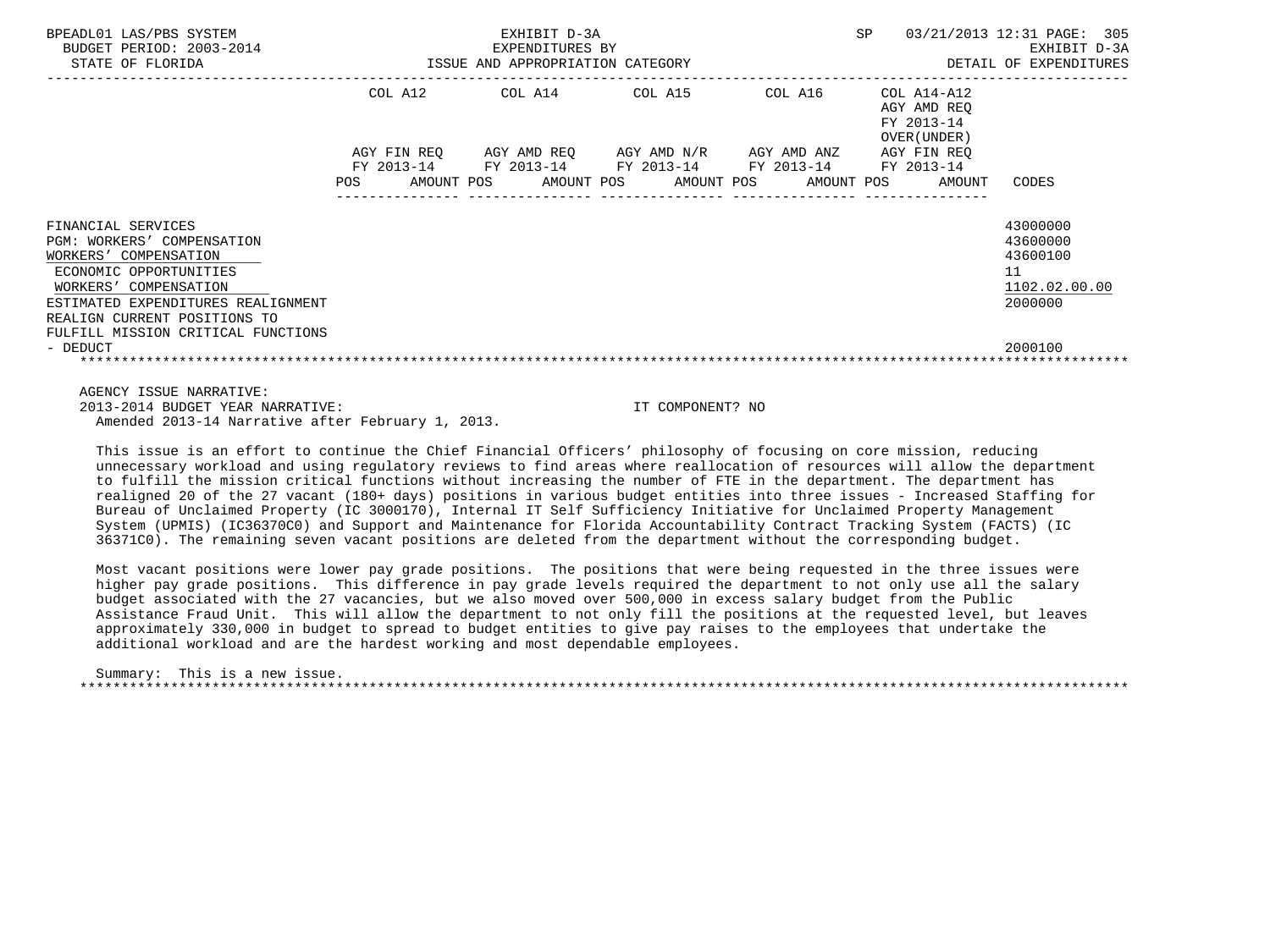| BPEADL01 LAS/PBS SYSTEM<br>BUDGET PERIOD: 2003-2014<br>STATE OF FLORIDA                                                                                                                                                                                                                                                                                           | EXHIBIT D-3A<br>EXPENDITURES BY<br>ISSUE AND APPROPRIATION CATEGORY |  |                    |                         |                       |                  | SP 03/21/2013 12:31 PAGE: 306<br>EXHIBIT D-3A<br>DETAIL OF EXPENDITURES                                                          |                                                                                     |    |                                                                               |
|-------------------------------------------------------------------------------------------------------------------------------------------------------------------------------------------------------------------------------------------------------------------------------------------------------------------------------------------------------------------|---------------------------------------------------------------------|--|--------------------|-------------------------|-----------------------|------------------|----------------------------------------------------------------------------------------------------------------------------------|-------------------------------------------------------------------------------------|----|-------------------------------------------------------------------------------|
|                                                                                                                                                                                                                                                                                                                                                                   | POS AMOUNT POS                                                      |  |                    | COL A12 COL A14 COL A15 | AMOUNT POS AMOUNT POS |                  | COL A16<br>AGY FIN REQ AGY AMD REQ AGY AMD N/R AGY AMD ANZ AGY FIN REQ<br>FY 2013-14 FY 2013-14 FY 2013-14 FY 2013-14 FY 2013-14 | COL A14-A12<br>AGY AMD REO<br>FY 2013-14<br>OVER (UNDER)<br>AMOUNT POS AMOUNT CODES |    |                                                                               |
| FINANCIAL SERVICES<br>PGM: WORKERS' COMPENSATION<br>WORKERS' COMPENSATION<br>ECONOMIC OPPORTUNITIES<br>WORKERS' COMPENSATION<br>ESTIMATED EXPENDITURES REALIGNMENT<br>REALIGN CURRENT POSITIONS TO<br>FULFILL MISSION CRITICAL FUNCTIONS<br>- DEDUCT                                                                                                              |                                                                     |  |                    |                         |                       |                  |                                                                                                                                  |                                                                                     |    | 43000000<br>43600000<br>43600100<br>11<br>1102.02.00.00<br>2000000<br>2000100 |
| POSITION DETAIL OF SALARIES AND BENEFITS:                                                                                                                                                                                                                                                                                                                         |                                                                     |  |                    |                         |                       |                  |                                                                                                                                  |                                                                                     |    | LAPSE LAPSED SALARIES                                                         |
|                                                                                                                                                                                                                                                                                                                                                                   | FTE                                                                 |  | BASE RATE          |                         | ADDITIVES             |                  | <b>BENEFITS</b>                                                                                                                  | SUBTOTAL                                                                            | ႜႂ | AND BENEFITS                                                                  |
| A14 - AGY AMD REO FY 2013-14<br>CHANGES TO CURRENTLY AUTHORIZED POSITIONS<br>RA02 RATE & SALARY ADJ - FTE - NO BENEFITS<br>C0022 001                                                                                                                                                                                                                              | $3.00 - 150,159 -$                                                  |  |                    |                         |                       |                  |                                                                                                                                  |                                                                                     |    | $150, 159 - 0.00$ 150, 159-                                                   |
| TOTALS FOR ISSUE BY FUND<br>2795 WORKERS' COMP ADMIN TF                                                                                                                                                                                                                                                                                                           |                                                                     |  |                    |                         |                       |                  |                                                                                                                                  |                                                                                     |    | 150,159-                                                                      |
|                                                                                                                                                                                                                                                                                                                                                                   |                                                                     |  | $3.00 - 150,159 -$ |                         |                       |                  |                                                                                                                                  | 150,159-                                                                            |    | 150,159-<br>==============                                                    |
|                                                                                                                                                                                                                                                                                                                                                                   |                                                                     |  |                    |                         |                       |                  |                                                                                                                                  |                                                                                     |    |                                                                               |
| REALIGN CURRENT POSITIONS TO<br>FULFILL MISSION CRITICAL FUNCTIONS<br>– ADD<br>SALARIES AND BENEFITS                                                                                                                                                                                                                                                              |                                                                     |  |                    |                         |                       |                  |                                                                                                                                  |                                                                                     |    | 2000110<br>010000                                                             |
| WORKERS' COMP ADMIN TF<br>$-$ STATE                                                                                                                                                                                                                                                                                                                               |                                                                     |  |                    | 42,275                  |                       |                  |                                                                                                                                  |                                                                                     |    | 42, 275 2795 1                                                                |
|                                                                                                                                                                                                                                                                                                                                                                   |                                                                     |  |                    |                         |                       |                  |                                                                                                                                  |                                                                                     |    |                                                                               |
| AGENCY ISSUE NARRATIVE:<br>2013-2014 BUDGET YEAR NARRATIVE:<br>Amended 2013-14 Narrative after February 1, 2013.<br>This issue is in support of the Chief Financial Officer's philosophy of focusing on core mission, reducing unnecessary<br>activities, and using regulatory reviews to find areas where reallocation of resources will allow the department to |                                                                     |  |                    |                         |                       | IT COMPONENT? NO |                                                                                                                                  |                                                                                     |    |                                                                               |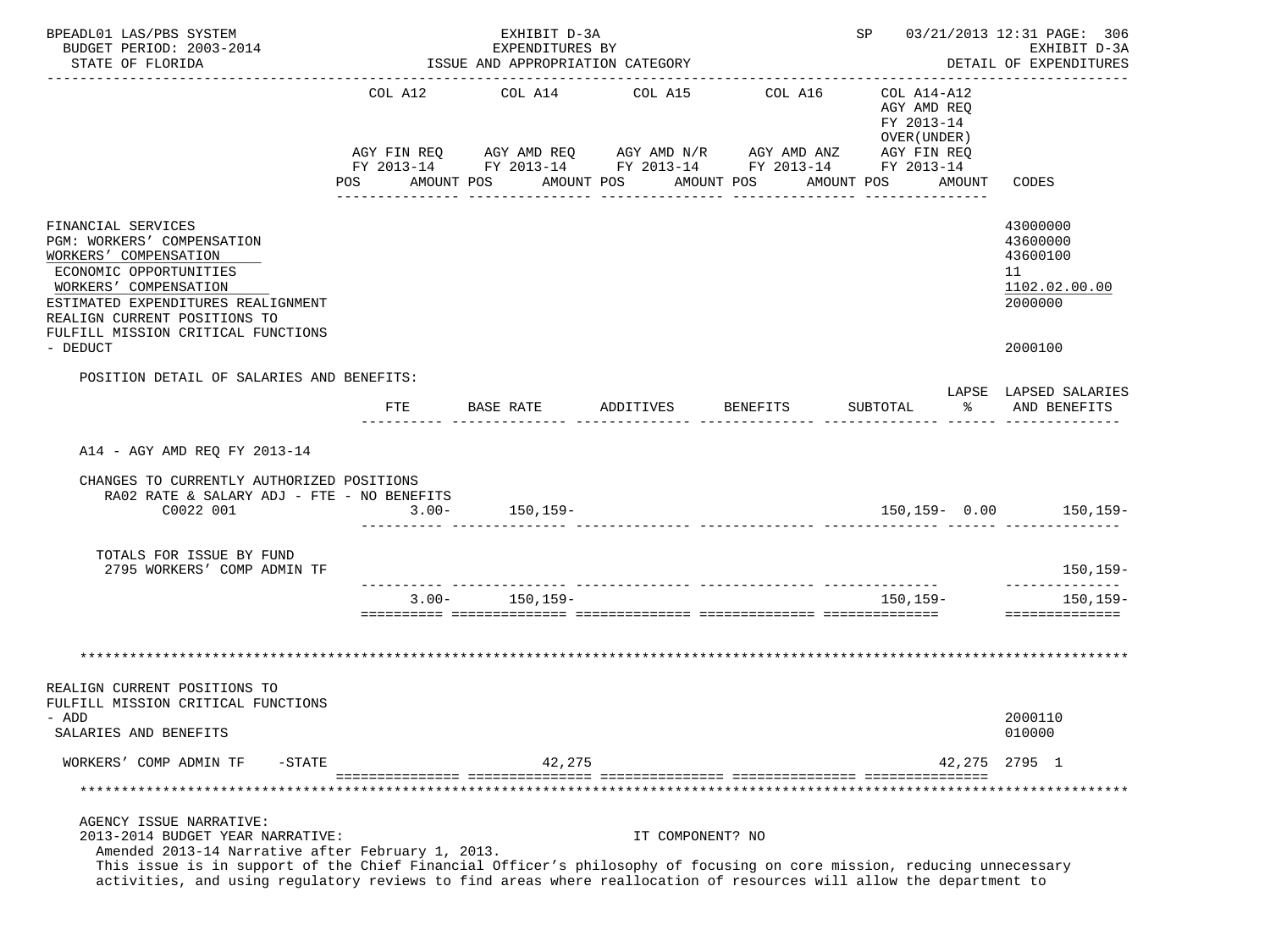| BPEADL01 LAS/PBS SYSTEM<br>BUDGET PERIOD: 2003-2014<br>STATE OF FLORIDA                                                                                                                                                                                                                                                                                                | SP and the set of the set of the set of the set of the set of the set of the set of the set of the set of the set of the set of the set of the set of the set of the set of the set of the set of the set of the set of the se |                                                                                                                                                | 03/21/2013 12:31 PAGE: 307<br>EXHIBIT D-3A<br>DETAIL OF EXPENDITURES |                               |                                                                        |        |                                                                               |
|------------------------------------------------------------------------------------------------------------------------------------------------------------------------------------------------------------------------------------------------------------------------------------------------------------------------------------------------------------------------|--------------------------------------------------------------------------------------------------------------------------------------------------------------------------------------------------------------------------------|------------------------------------------------------------------------------------------------------------------------------------------------|----------------------------------------------------------------------|-------------------------------|------------------------------------------------------------------------|--------|-------------------------------------------------------------------------------|
|                                                                                                                                                                                                                                                                                                                                                                        | COL A12<br><b>POS</b>                                                                                                                                                                                                          | COL A14<br>AGY FIN REQ AGY AMD REQ AGY AMD N/R AGY AMD ANZ AGY FIN REQ<br>FY 2013-14 FY 2013-14 FY 2013-14 FY 2013-14 FY 2013-14<br>AMOUNT POS | AMOUNT POS                                                           | COL A15 COL A16<br>AMOUNT POS | COL A14-A12<br>AGY AMD REQ<br>FY 2013-14<br>OVER (UNDER)<br>AMOUNT POS | AMOUNT | <b>CODES</b>                                                                  |
| FINANCIAL SERVICES<br>PGM: WORKERS' COMPENSATION<br>WORKERS' COMPENSATION<br>ECONOMIC OPPORTUNITIES<br>WORKERS' COMPENSATION<br>ESTIMATED EXPENDITURES REALIGNMENT<br>REALIGN CURRENT POSITIONS TO<br>FULFILL MISSION CRITICAL FUNCTIONS<br>- ADD                                                                                                                      |                                                                                                                                                                                                                                |                                                                                                                                                |                                                                      |                               |                                                                        |        | 43000000<br>43600000<br>43600100<br>11<br>1102.02.00.00<br>2000000<br>2000110 |
| fulfill the mission critical functions most effectively without significantly increasing the number of FTE in the<br>department. The department has realigned 20 of the 27 vacant (180+ days) positions in various budget entities; the<br>remaining seven vacant positions are deleted.<br>Summary: This is a new issue.<br>POSITION DETAIL OF SALARIES AND BENEFITS: |                                                                                                                                                                                                                                | FTE BASE RATE ADDITIVES BENEFITS                                                                                                               |                                                                      |                               | SUBTOTAL                                                               | ိ      | LAPSE LAPSED SALARIES<br>AND BENEFITS                                         |
| A14 - AGY AMD REQ FY 2013-14<br>CHANGES TO CURRENTLY AUTHORIZED POSITIONS<br>OTHER SALARY AMOUNT<br>2795 WORKERS' COMP ADMIN TF                                                                                                                                                                                                                                        |                                                                                                                                                                                                                                |                                                                                                                                                |                                                                      |                               |                                                                        |        | 42,275                                                                        |
|                                                                                                                                                                                                                                                                                                                                                                        |                                                                                                                                                                                                                                |                                                                                                                                                |                                                                      |                               |                                                                        |        | --------------<br>42,275<br>==============                                    |
| REALIGN BUDGET AUTHORITY BETWEEN<br>CATEGORIES TO MATCH ANTICIPATED<br>RECURRING OPERATING EXPENDITURES -<br><b>DEDUCT</b><br>SPECIAL CATEGORIES<br>CONTRACTED SERVICES<br>$-$ STATE<br>WORKERS' COMP ADMIN TF                                                                                                                                                         | $250,000-$                                                                                                                                                                                                                     | $250,000 -$                                                                                                                                    |                                                                      |                               |                                                                        |        | 2000130<br>100000<br>100777<br>2795 1                                         |
|                                                                                                                                                                                                                                                                                                                                                                        |                                                                                                                                                                                                                                |                                                                                                                                                |                                                                      |                               |                                                                        |        |                                                                               |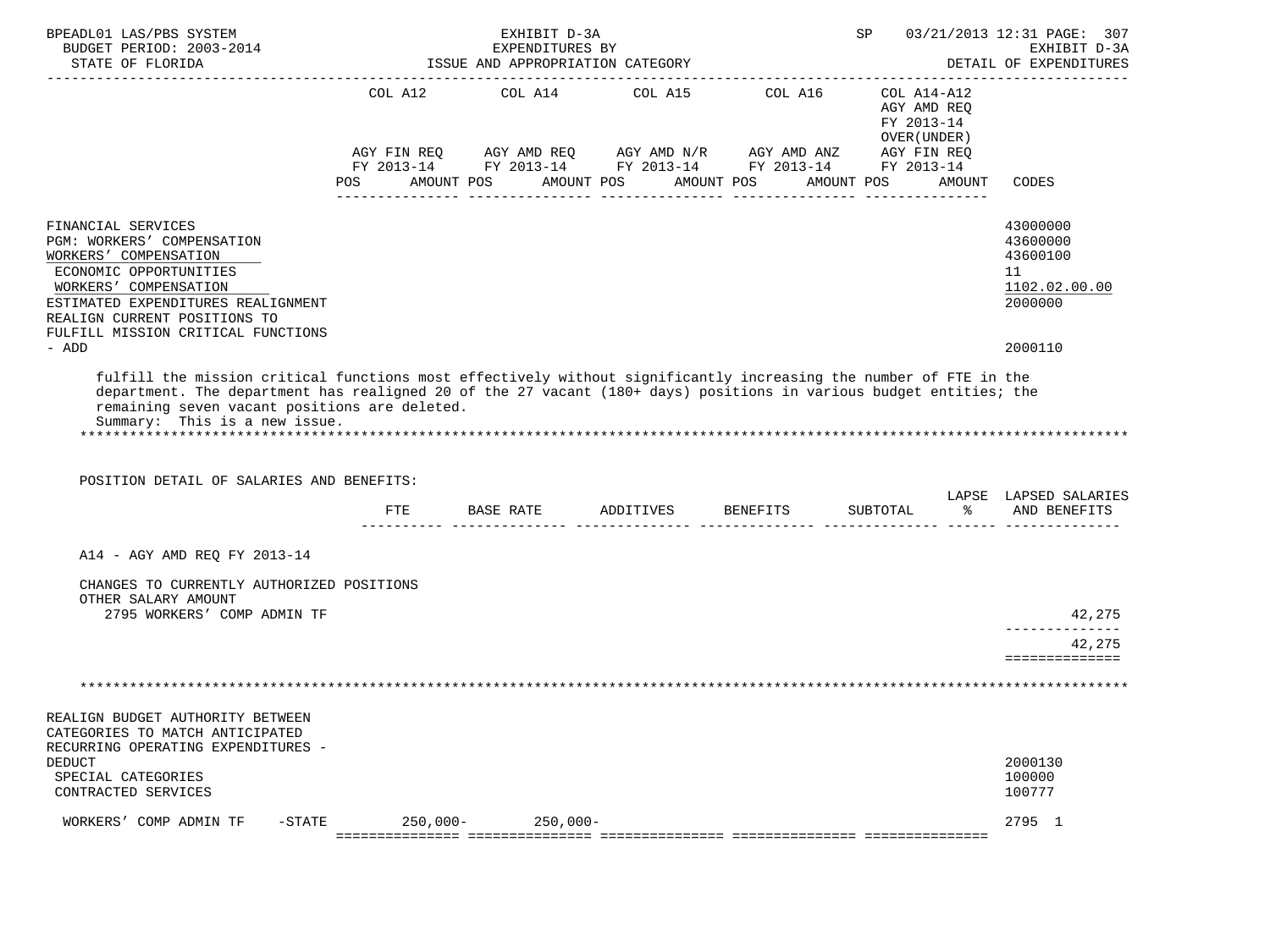| BPEADL01 LAS/PBS SYSTEM<br>BUDGET PERIOD: 2003-2014<br>STATE OF FLORIDA                                                                                                                                                                                                                                                                                                                                                                                                                                                                                                                                                                                               |                                                                    | EXHIBIT D-3A<br>EXPENDITURES BY<br>ISSUE AND APPROPRIATION CATEGORY |                  | SP                                                                                                                    |                                                          | 03/21/2013 12:31 PAGE: 308<br>EXHIBIT D-3A<br>DETAIL OF EXPENDITURES |
|-----------------------------------------------------------------------------------------------------------------------------------------------------------------------------------------------------------------------------------------------------------------------------------------------------------------------------------------------------------------------------------------------------------------------------------------------------------------------------------------------------------------------------------------------------------------------------------------------------------------------------------------------------------------------|--------------------------------------------------------------------|---------------------------------------------------------------------|------------------|-----------------------------------------------------------------------------------------------------------------------|----------------------------------------------------------|----------------------------------------------------------------------|
|                                                                                                                                                                                                                                                                                                                                                                                                                                                                                                                                                                                                                                                                       |                                                                    | COL A12 COL A14 COL A15 COL A16                                     |                  | AGY FIN REQ AGY AMD REQ AGY AMD N/R AGY AMD ANZ AGY FIN REQ<br>FY 2013-14 FY 2013-14 FY 2013-14 FY 2013-14 FY 2013-14 | COL A14-A12<br>AGY AMD REO<br>FY 2013-14<br>OVER (UNDER) |                                                                      |
|                                                                                                                                                                                                                                                                                                                                                                                                                                                                                                                                                                                                                                                                       | POS                                                                | AMOUNT POS                                                          |                  | AMOUNT POS AMOUNT POS AMOUNT POS                                                                                      | AMOUNT                                                   | CODES                                                                |
| FINANCIAL SERVICES<br>PGM: WORKERS' COMPENSATION<br>WORKERS' COMPENSATION<br>ECONOMIC OPPORTUNITIES<br>WORKERS' COMPENSATION<br>ESTIMATED EXPENDITURES REALIGNMENT<br>REALIGN BUDGET AUTHORITY BETWEEN<br>CATEGORIES TO MATCH ANTICIPATED<br>RECURRING OPERATING EXPENDITURES -                                                                                                                                                                                                                                                                                                                                                                                       |                                                                    |                                                                     |                  |                                                                                                                       |                                                          | 43000000<br>43600000<br>43600100<br>11<br>1102.02.00.00<br>2000000   |
| <b>DEDUCT</b>                                                                                                                                                                                                                                                                                                                                                                                                                                                                                                                                                                                                                                                         |                                                                    |                                                                     |                  |                                                                                                                       |                                                          | 2000130                                                              |
| 2013-2014 BUDGET YEAR NARRATIVE:<br>This issue is the deduct side of a budget authority realignment throughout the Department of Financial Services proper<br>(excluding Office of Insurance Regulation and Office of Financial Regulation). The realignment of budget was first<br>approved in FY 2012-13 General Appropriation Act. This issue continues that practice and moves budget from various<br>categories, except salaries, for realignment. This issue with corresponding issue code 2000140 will net to zero at the<br>department level. If the budget/fund is general revenue, this also nets to zero at a fund level.<br>ANNUALIZATION OF ADMINISTERED |                                                                    |                                                                     | IT COMPONENT? NO |                                                                                                                       |                                                          |                                                                      |
| FUNDS APPROPRIATIONS<br>STATE HEALTH INSURANCE ADJUSTMENT<br>FOR FY 2012-13 - 10 MONTHS                                                                                                                                                                                                                                                                                                                                                                                                                                                                                                                                                                               |                                                                    |                                                                     |                  |                                                                                                                       |                                                          | 26A0000                                                              |
| ANNUALIZATION<br>SALARIES AND BENEFITS                                                                                                                                                                                                                                                                                                                                                                                                                                                                                                                                                                                                                                |                                                                    |                                                                     |                  |                                                                                                                       |                                                          | 26A1830<br>010000                                                    |
| WORKERS' COMP ADMIN TF<br>$-$ STATE<br>$-MATCH$                                                                                                                                                                                                                                                                                                                                                                                                                                                                                                                                                                                                                       | 161,195 161,195<br>1,495<br>______________________________________ | 1,495                                                               |                  |                                                                                                                       |                                                          | 2795 1<br>2795 2                                                     |
| TOTAL WORKERS' COMP ADMIN TF                                                                                                                                                                                                                                                                                                                                                                                                                                                                                                                                                                                                                                          | 162,690                                                            | 162,690                                                             |                  |                                                                                                                       |                                                          | 2795                                                                 |
| WORKERS'COMP SPEC DISAB TF-STATE                                                                                                                                                                                                                                                                                                                                                                                                                                                                                                                                                                                                                                      | 9,470                                                              | 9,470                                                               |                  |                                                                                                                       |                                                          | 2798 1                                                               |
| TOTAL APPRO                                                                                                                                                                                                                                                                                                                                                                                                                                                                                                                                                                                                                                                           | 172,160                                                            | 172,160                                                             |                  |                                                                                                                       |                                                          |                                                                      |
| SPECIAL CATEGORIES<br>TR DIST CT OF AP-WORK COMP                                                                                                                                                                                                                                                                                                                                                                                                                                                                                                                                                                                                                      |                                                                    |                                                                     |                  |                                                                                                                       |                                                          | 100000<br>100507                                                     |
| WORKERS' COMP ADMIN TF<br>$-$ STATE                                                                                                                                                                                                                                                                                                                                                                                                                                                                                                                                                                                                                                   | 12,620                                                             | 12,620                                                              |                  |                                                                                                                       |                                                          | 2795 1                                                               |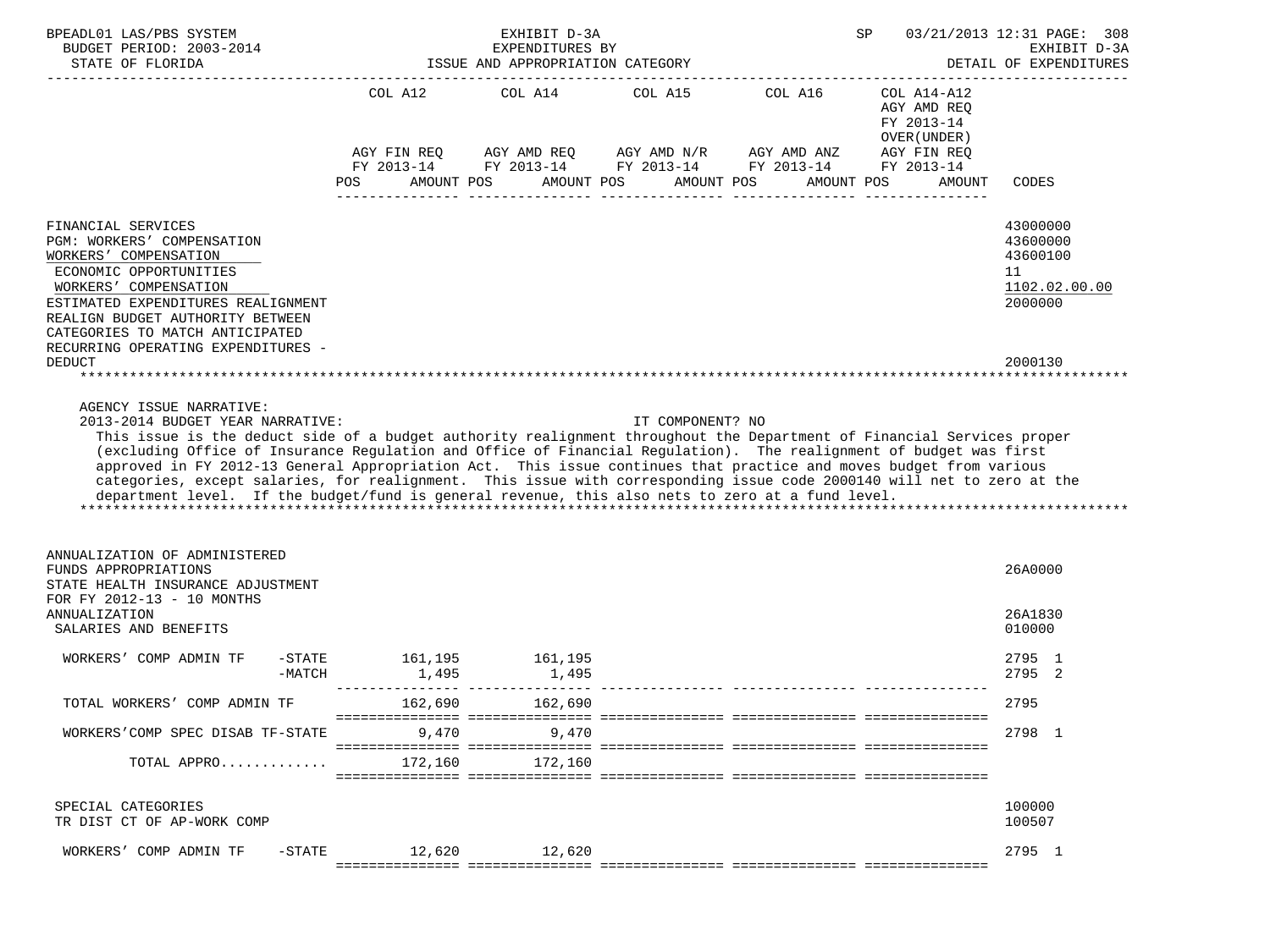| BPEADL01 LAS/PBS SYSTEM<br>BUDGET PERIOD: 2003-2014<br>STATE OF FLORIDA                                                                                                                                                                                  |                    | EXHIBIT D-3A<br>EXPENDITURES BY<br>ISSUE AND APPROPRIATION CATEGORY      |                                                     | SP                                                                   | 03/21/2013 12:31 PAGE: 309<br>EXHIBIT D-3A<br>DETAIL OF EXPENDITURES                            |                                                                    |
|----------------------------------------------------------------------------------------------------------------------------------------------------------------------------------------------------------------------------------------------------------|--------------------|--------------------------------------------------------------------------|-----------------------------------------------------|----------------------------------------------------------------------|-------------------------------------------------------------------------------------------------|--------------------------------------------------------------------|
|                                                                                                                                                                                                                                                          | COL A12<br>POS     | COL A14<br>AGY FIN REQ 6GY AMD REQ 6GY AMD N/R 6GY AMD ANZ<br>AMOUNT POS | COL A15<br>AMOUNT POS<br>AMOUNT POS<br>------------ | COL A16<br>FY 2013-14 FY 2013-14 FY 2013-14 FY 2013-14<br>AMOUNT POS | COL A14-A12<br>AGY AMD REQ<br>FY 2013-14<br>OVER (UNDER)<br>AGY FIN REQ<br>FY 2013-14<br>AMOUNT | CODES                                                              |
| FINANCIAL SERVICES<br>PGM: WORKERS' COMPENSATION<br>WORKERS' COMPENSATION<br>ECONOMIC OPPORTUNITIES<br>WORKERS' COMPENSATION<br>ANNUALIZATION OF ADMINISTERED<br>FUNDS APPROPRIATIONS<br>STATE HEALTH INSURANCE ADJUSTMENT<br>FOR FY 2012-13 - 10 MONTHS |                    |                                                                          |                                                     |                                                                      |                                                                                                 | 43000000<br>43600000<br>43600100<br>11<br>1102.02.00.00<br>26A0000 |
| ANNUALIZATION<br>SPECIAL CATEGORIES<br>TR JAC - PROS WRKS COMP FR                                                                                                                                                                                        |                    |                                                                          |                                                     |                                                                      |                                                                                                 | 26A1830<br>100000<br>100526                                        |
| WORKERS' COMP ADMIN TF                                                                                                                                                                                                                                   | -STATE 1,995 1,995 |                                                                          |                                                     |                                                                      |                                                                                                 | 2795 1                                                             |
| TOTAL: STATE HEALTH INSURANCE ADJUSTMENT<br>FOR FY 2012-13 - 10 MONTHS<br>ANNUALIZATION<br>TOTAL ISSUE                                                                                                                                                   |                    | 186,775 186,775                                                          |                                                     |                                                                      |                                                                                                 | 26A1830                                                            |
| WORKLOAD<br>DIVISION OF WORKERS' COMPENSATION -<br>RE-EMPLOYMENT SERVICES PROGRAM<br>IMPLEMENTATION                                                                                                                                                      |                    |                                                                          |                                                     |                                                                      |                                                                                                 | 3000000<br>3000950                                                 |
| SALARY RATE<br>SALARY RATE                                                                                                                                                                                                                               |                    | 93,480                                                                   |                                                     |                                                                      | 93,480                                                                                          | 000000                                                             |
| SALARIES AND BENEFITS                                                                                                                                                                                                                                    | 1.00               | 3.00                                                                     |                                                     |                                                                      | 2.00                                                                                            | 010000                                                             |
| WORKERS' COMP ADMIN TF<br>$-$ STATE                                                                                                                                                                                                                      |                    | 136,001                                                                  |                                                     |                                                                      | 136,001 2795 1                                                                                  |                                                                    |
| OTHER PERSONAL SERVICES                                                                                                                                                                                                                                  |                    |                                                                          |                                                     |                                                                      |                                                                                                 | 030000                                                             |
| WORKERS' COMP ADMIN TF<br>$-$ STATE                                                                                                                                                                                                                      |                    | 340,640                                                                  |                                                     |                                                                      | 340,640                                                                                         | 2795 1                                                             |
| <b>EXPENSES</b>                                                                                                                                                                                                                                          |                    |                                                                          |                                                     |                                                                      |                                                                                                 | 040000                                                             |
| WORKERS' COMP ADMIN TF<br>$-$ STATE                                                                                                                                                                                                                      |                    | 122,436                                                                  | 47,916<br>== ==========                             | -================================                                    | 122,436 2795 1                                                                                  |                                                                    |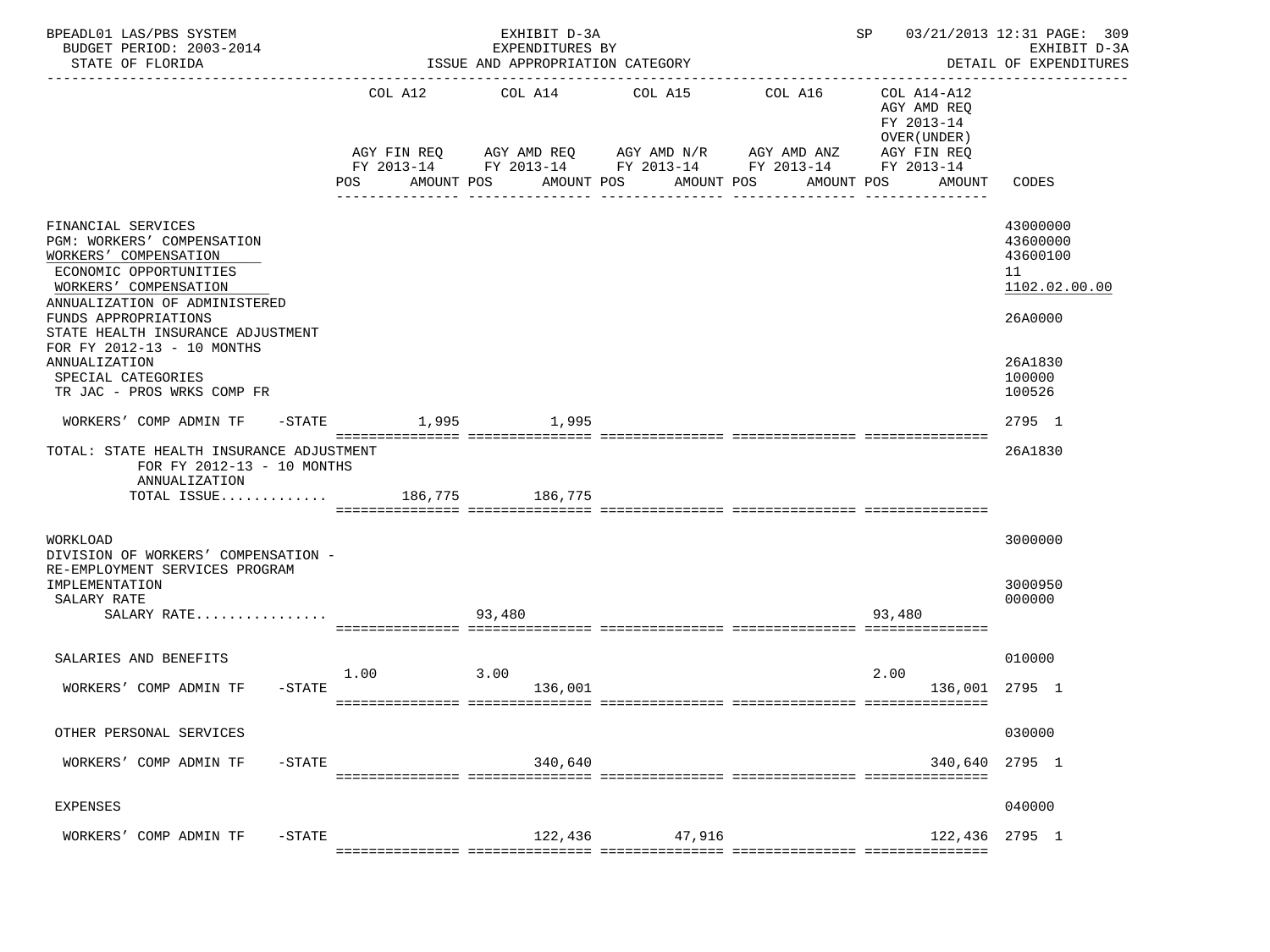| BPEADL01 LAS/PBS SYSTEM<br>BUDGET PERIOD: 2003-2014                                                                                                                                                                      |          | EXHIBIT D-3A<br>EXPENDITURES BY  | SP 03/21/2013 12:31 PAGE: 310<br>EXHIBIT D-3A                                                                                                                                                    |  |                                                                   |                                                                    |  |
|--------------------------------------------------------------------------------------------------------------------------------------------------------------------------------------------------------------------------|----------|----------------------------------|--------------------------------------------------------------------------------------------------------------------------------------------------------------------------------------------------|--|-------------------------------------------------------------------|--------------------------------------------------------------------|--|
| STATE OF FLORIDA                                                                                                                                                                                                         |          | ISSUE AND APPROPRIATION CATEGORY |                                                                                                                                                                                                  |  | DETAIL OF EXPENDITURES                                            |                                                                    |  |
|                                                                                                                                                                                                                          | POS DO   | AMOUNT POS                       | COL A12 COL A14 COL A15 COL A16 COL A14-A12<br>AGY FIN REQ AGY AMD REQ AGY AMD N/R AGY AMD ANZ AGY FIN REQ<br>FY 2013-14 FY 2013-14 FY 2013-14 FY 2013-14 FY 2013-14<br>AMOUNT POS<br>AMOUNT POS |  | AGY AMD REQ<br>FY 2013-14<br>OVER (UNDER)<br>AMOUNT POS<br>AMOUNT | CODES                                                              |  |
| FINANCIAL SERVICES<br><b>PGM: WORKERS' COMPENSATION</b><br>WORKERS' COMPENSATION<br>ECONOMIC OPPORTUNITIES<br>WORKERS' COMPENSATION<br>WORKLOAD<br>DIVISION OF WORKERS' COMPENSATION -<br>RE-EMPLOYMENT SERVICES PROGRAM |          |                                  |                                                                                                                                                                                                  |  |                                                                   | 43000000<br>43600000<br>43600100<br>11<br>1102.02.00.00<br>3000000 |  |
| IMPLEMENTATION<br>SPECIAL CATEGORIES<br>PURCHASED CLIENT SERVICES                                                                                                                                                        |          |                                  |                                                                                                                                                                                                  |  |                                                                   | 3000950<br>100000<br>102933                                        |  |
| WORKERS' COMP ADMIN TF                                                                                                                                                                                                   | $-STATE$ | 1, 2, 400, 000                   |                                                                                                                                                                                                  |  | 2,399,999 2795 1                                                  |                                                                    |  |
| TR/DMS/HR SVCS/STW CONTRCT                                                                                                                                                                                               |          |                                  |                                                                                                                                                                                                  |  |                                                                   | 107040                                                             |  |
| WORKERS' COMP ADMIN TF -STATE                                                                                                                                                                                            |          | 2,124                            |                                                                                                                                                                                                  |  |                                                                   | 2.124 2795 1                                                       |  |
| TOTAL: DIVISION OF WORKERS' COMPENSATION -<br>RE-EMPLOYMENT SERVICES PROGRAM<br>IMPLEMENTATION                                                                                                                           |          |                                  |                                                                                                                                                                                                  |  |                                                                   | 3000950                                                            |  |
| TOTAL POSITIONS 1.00                                                                                                                                                                                                     |          | 3.00                             |                                                                                                                                                                                                  |  | 2.00                                                              |                                                                    |  |
| TOTAL ISSUE<br>TOTAL SALARY RATE                                                                                                                                                                                         |          | 93,480                           | 1 3,001,201 47,916                                                                                                                                                                               |  | 3,001,200<br>93,480                                               |                                                                    |  |
|                                                                                                                                                                                                                          |          |                                  |                                                                                                                                                                                                  |  |                                                                   |                                                                    |  |

AGENCY ISSUE NARRATIVE:

2013-2014 BUDGET YEAR NARRATIVE: IT COMPONENT? NO

 During the 2012 Legislative Session, the Legislature passed CS/HB 5203 and the Governor signed the bill into law. Provisions of the bill remove the Department of Education (DOE) as the agency responsible for providing reemployment services to injured workers (section 440.491, F.S., and Rule 6A-22.001, F.A.C.) and transfer the responsibility to the Department of Financial Services (DFS). Additionally, the bill shifts responsibilities related to the ARAMIS system to DFS. The DFS Division of Information Systems (DIS) will be responsible for the migration of the system and all aspects of future application development and support activities. Provisions of the bill also authorize the department to contract with one or more third parties, including but not limited to rehabilitation providers, to administer training and education screenings, reemployment assessments, vocational evaluations, and reemployment services. These changes became effective July 1, 2012.

 In order to accomplish the duties specified by the Legislature, additional resources were requested to support the Department of Financial Services' reemployment program activities and information technology needs. The anticipated expenditures in the requested categories were developed by reviewing the model operated by the Department of Education, estimated amount of injured workers served, and expenditures of the program over the past four fiscal years. This request is in addition to, and takes into consideration, the five (5) FTE authorized in the HB 5203 and current resources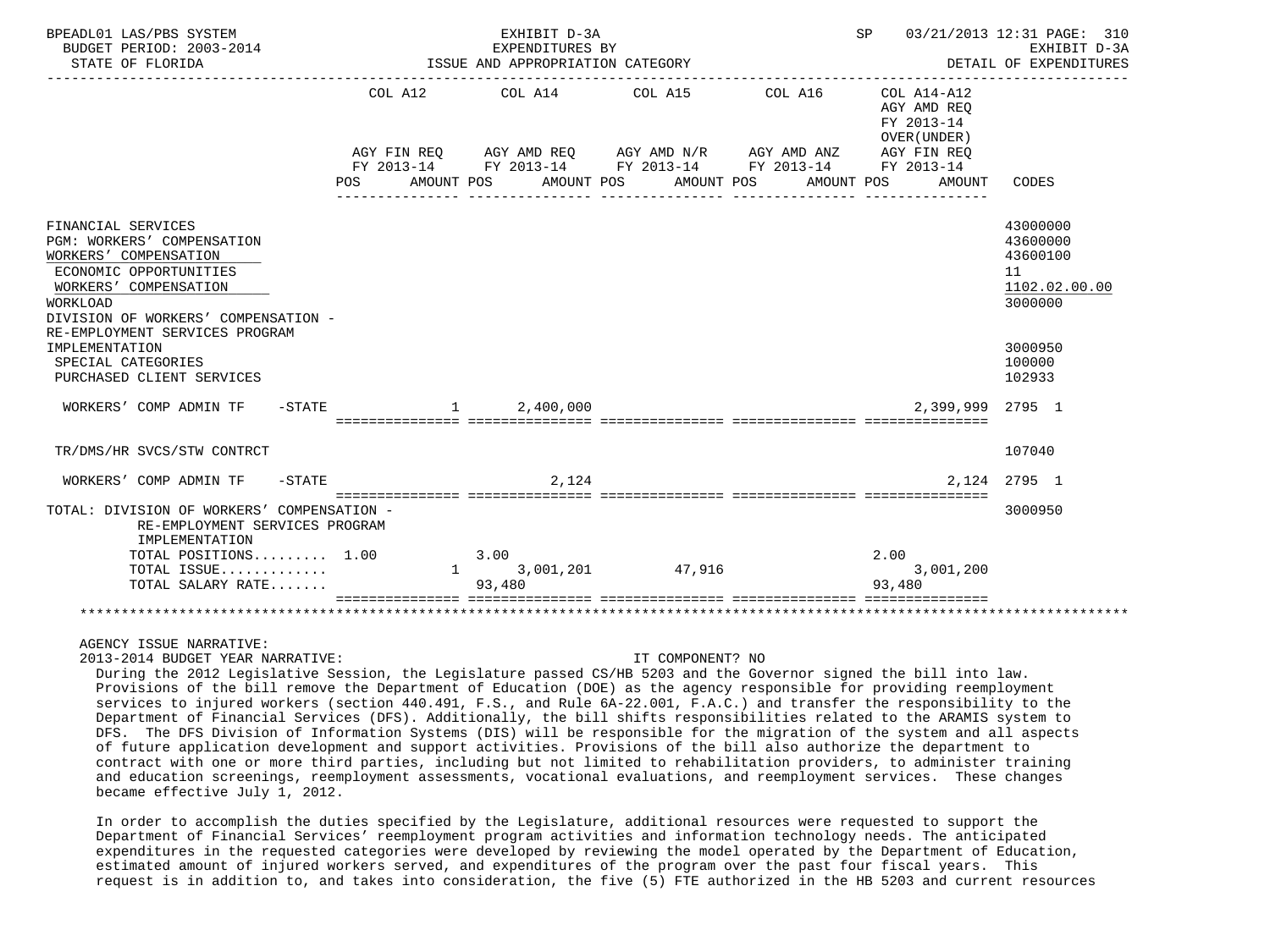| BPEADL01 LAS/PBS SYSTEM<br>BUDGET PERIOD: 2003-2014<br>STATE OF FLORIDA                                                                                                                                                                                                                                                                                                                                                                                                                                                                     | ISSUE AND APPROPRIATION CATEGORY | EXHIBIT D-3A<br>EXPENDITURES BY |                                                                                                                                                                        |            | 03/21/2013 12:31 PAGE: 311<br>SP<br>EXHIBIT D-3A<br>DETAIL OF EXPENDITURES |                                                                    |  |
|---------------------------------------------------------------------------------------------------------------------------------------------------------------------------------------------------------------------------------------------------------------------------------------------------------------------------------------------------------------------------------------------------------------------------------------------------------------------------------------------------------------------------------------------|----------------------------------|---------------------------------|------------------------------------------------------------------------------------------------------------------------------------------------------------------------|------------|----------------------------------------------------------------------------|--------------------------------------------------------------------|--|
|                                                                                                                                                                                                                                                                                                                                                                                                                                                                                                                                             | POS                              | AMOUNT POS AMOUNT POS           | COL A12 COL A14 COL A15 COL A16<br>AGY FIN REQ AGY AMD REQ AGY AMD N/R AGY AMD ANZ AGY FIN REQ<br>FY 2013-14 FY 2013-14 FY 2013-14 FY 2013-14 FY 2013-14<br>AMOUNT POS | AMOUNT POS | COL A14-A12<br>AGY AMD REO<br>FY 2013-14<br>OVER (UNDER)<br>AMOUNT         | CODES                                                              |  |
| FINANCIAL SERVICES<br><b>PGM: WORKERS' COMPENSATION</b><br>WORKERS' COMPENSATION<br>ECONOMIC OPPORTUNITIES<br>WORKERS' COMPENSATION<br><b>WORKLOAD</b><br>DIVISION OF WORKERS' COMPENSATION -<br>RE-EMPLOYMENT SERVICES PROGRAM                                                                                                                                                                                                                                                                                                             |                                  |                                 |                                                                                                                                                                        |            |                                                                            | 43000000<br>43600000<br>43600100<br>11<br>1102.02.00.00<br>3000000 |  |
| IMPLEMENTATION<br>that the Department will reallocate to the program.                                                                                                                                                                                                                                                                                                                                                                                                                                                                       |                                  |                                 |                                                                                                                                                                        |            |                                                                            | 3000950                                                            |  |
| During the current fiscal year (FY 2012-13), the Governor's Office of Policy and Budget (OPB) in conjunction with the<br>Legislature approved Agency Budget Amendment 13-08 (EOG Log# B0055), and Agency Budget Amendment 13-03 (EOG Log# B0036)<br>were approved, granting the resources requested for this program for the first year (FY 2013). The department will work<br>with the House, Senate and Governor's Office to develop a request for the FY 2013-14 as is appropriate.<br>Amended 2013-14 Narrative after February 1, 2013. |                                  |                                 |                                                                                                                                                                        |            |                                                                            |                                                                    |  |
| The Legislative Budget Commission budget amendment approved in October, 2012, appears to cover the majority of the<br>department's need for the new program. The department is requesting two changes to the original budget amendment. We<br>request to convert two existing OPS positions to FTE and add one new FTE. This should allow the department to fulfill<br>the needs of Injured Worker's Program and continue with the original intent of the program.                                                                          |                                  |                                 |                                                                                                                                                                        |            |                                                                            |                                                                    |  |

| Summary: This issue reduces OPS and increases FTE by 3. |
|---------------------------------------------------------|
|                                                         |

| POSITION DETAIL OF SALARIES AND BENEFITS:                             |      |           |           |          |          |             |                                 |
|-----------------------------------------------------------------------|------|-----------|-----------|----------|----------|-------------|---------------------------------|
|                                                                       | FTE  | BASE RATE | ADDITIVES | BENEFITS | SUBTOTAL | LAPSE<br>ႜၟ | LAPSED SALARIES<br>AND BENEFITS |
|                                                                       |      |           |           |          |          |             |                                 |
| A12 - AGY FIN REQ FY 2013-14                                          |      |           |           |          |          |             |                                 |
| CHANGES TO CURRENTLY AUTHORIZED POSITIONS<br>P101 PROPOSED CLASS CODE |      |           |           |          |          |             |                                 |
| N0001 001                                                             | 1.00 |           |           |          |          | 0.00        |                                 |
| TOTALS FOR ISSUE BY FUND                                              |      |           |           |          |          |             |                                 |
|                                                                       | 1.00 |           |           |          |          |             |                                 |
|                                                                       |      |           |           |          |          |             |                                 |
|                                                                       |      |           |           |          |          |             |                                 |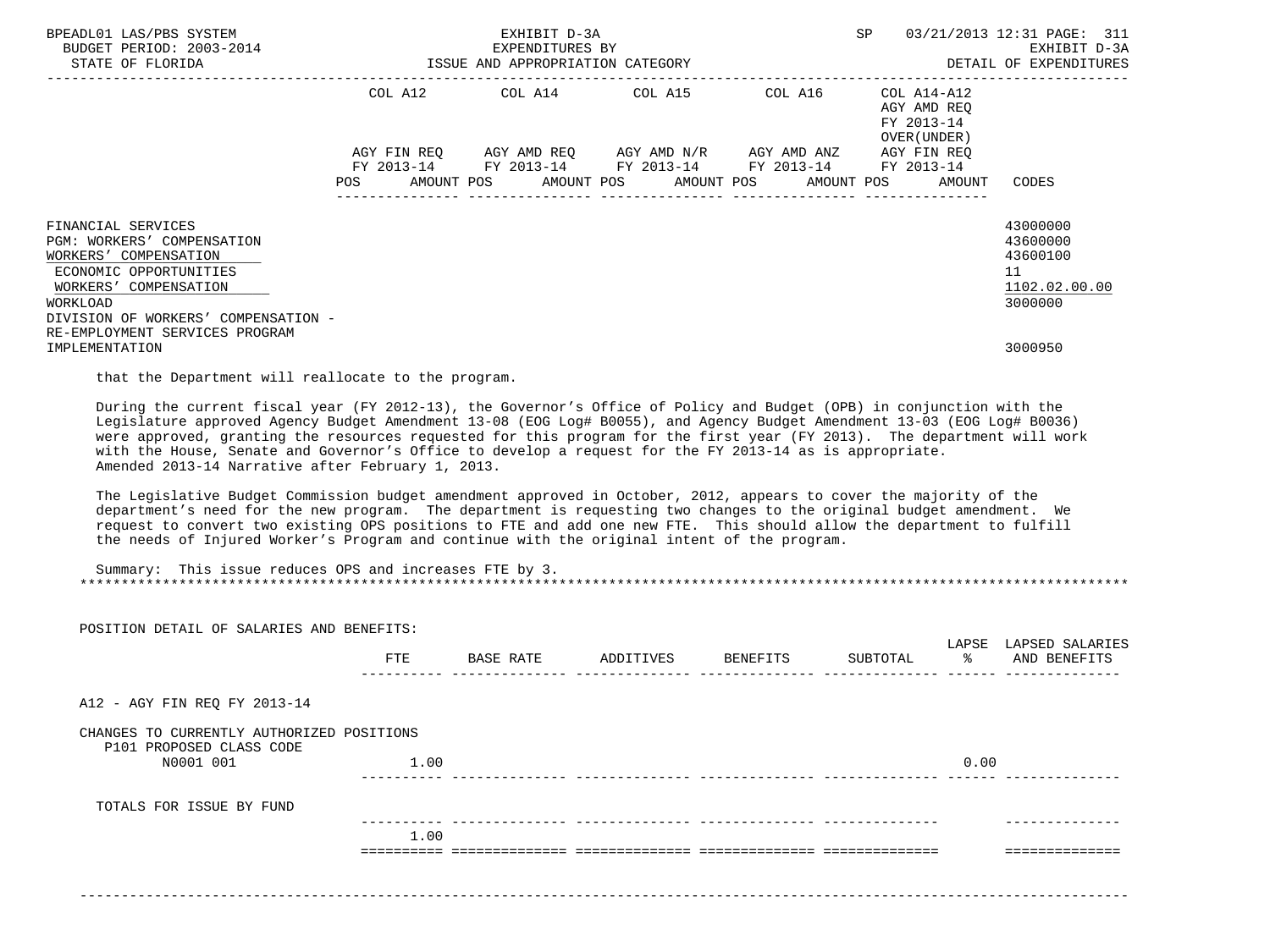| BPEADL01 LAS/PBS SYSTEM<br>BUDGET PERIOD: 2003-2014<br>STATE OF FLORIDA                                                                                                                                                             |          | EXHIBIT D-3A<br>EXPENDITURES BY<br>ISSUE AND APPROPRIATION CATEGORY | <b>SP</b>        | 03/21/2013 12:31 PAGE: 312<br>EXHIBIT D-3A<br>DETAIL OF EXPENDITURES                                                                           |                                                                        |        |                                                                               |
|-------------------------------------------------------------------------------------------------------------------------------------------------------------------------------------------------------------------------------------|----------|---------------------------------------------------------------------|------------------|------------------------------------------------------------------------------------------------------------------------------------------------|------------------------------------------------------------------------|--------|-------------------------------------------------------------------------------|
|                                                                                                                                                                                                                                     | POS FOR  | COL A12 COL A14 COL A15<br>AMOUNT POS                               | AMOUNT POS       | COL A16<br>AGY FIN REQ AGY AMD REQ AGY AMD N/R AGY AMD ANZ AGY FIN REQ<br>FY 2013-14 FY 2013-14 FY 2013-14 FY 2013-14 FY 2013-14<br>AMOUNT POS | COL A14-A12<br>AGY AMD REQ<br>FY 2013-14<br>OVER (UNDER)<br>AMOUNT POS | AMOUNT | CODES                                                                         |
| FINANCIAL SERVICES<br>PGM: WORKERS' COMPENSATION<br>WORKERS' COMPENSATION<br>ECONOMIC OPPORTUNITIES<br>WORKERS' COMPENSATION<br>WORKLOAD<br>DIVISION OF WORKERS' COMPENSATION -<br>RE-EMPLOYMENT SERVICES PROGRAM<br>IMPLEMENTATION |          |                                                                     |                  |                                                                                                                                                |                                                                        |        | 43000000<br>43600000<br>43600100<br>11<br>1102.02.00.00<br>3000000<br>3000950 |
| POSITION DETAIL OF SALARIES AND BENEFITS:                                                                                                                                                                                           | FTE      | BASE RATE                                                           | ADDITIVES        | BENEFITS                                                                                                                                       | SUBTOTAL                                                               | ిన     | LAPSE LAPSED SALARIES<br>AND BENEFITS                                         |
|                                                                                                                                                                                                                                     |          |                                                                     |                  |                                                                                                                                                |                                                                        |        |                                                                               |
| A14 - AGY AMD REQ FY 2013-14                                                                                                                                                                                                        |          |                                                                     |                  |                                                                                                                                                |                                                                        |        |                                                                               |
| NEW POSITIONS<br>3509 INSURANCE SPECIALIST II<br>N0001 001                                                                                                                                                                          |          | $3.00$ 93,480                                                       |                  |                                                                                                                                                |                                                                        |        | 42,521 136,001 0.00 136,001                                                   |
| TOTALS FOR ISSUE BY FUND<br>2795 WORKERS' COMP ADMIN TF                                                                                                                                                                             |          |                                                                     |                  |                                                                                                                                                |                                                                        |        | 136,001                                                                       |
|                                                                                                                                                                                                                                     |          | 3.00 93,480                                                         |                  |                                                                                                                                                | 42,521 136,001                                                         |        | --------------<br>136,001<br>==============                                   |
|                                                                                                                                                                                                                                     |          |                                                                     |                  |                                                                                                                                                |                                                                        |        |                                                                               |
| PROGRAM REDUCTIONS<br>REDUCTION IN EXPENSES ASSOCIATED<br>WITH FIELD OFFICE CLOSURES AND                                                                                                                                            |          |                                                                     |                  |                                                                                                                                                |                                                                        |        | 33V0000                                                                       |
| LEASED SPACE REDUCTION<br>EXPENSES                                                                                                                                                                                                  |          |                                                                     |                  |                                                                                                                                                |                                                                        |        | 33V1100<br>040000                                                             |
| WORKERS' COMP ADMIN TF<br>$-$ STATE                                                                                                                                                                                                 | 189,000- | $189,000-$                                                          |                  |                                                                                                                                                |                                                                        |        | 2795 1                                                                        |
|                                                                                                                                                                                                                                     |          |                                                                     |                  |                                                                                                                                                |                                                                        |        |                                                                               |
| AGENCY ISSUE NARRATIVE:<br>2013-2014 BUDGET YEAR NARRATIVE:<br>Issue Title: Reduction in Expenses Associated with Field Office Closures and Leased Space Reduction                                                                  |          |                                                                     | IT COMPONENT? NO |                                                                                                                                                |                                                                        |        |                                                                               |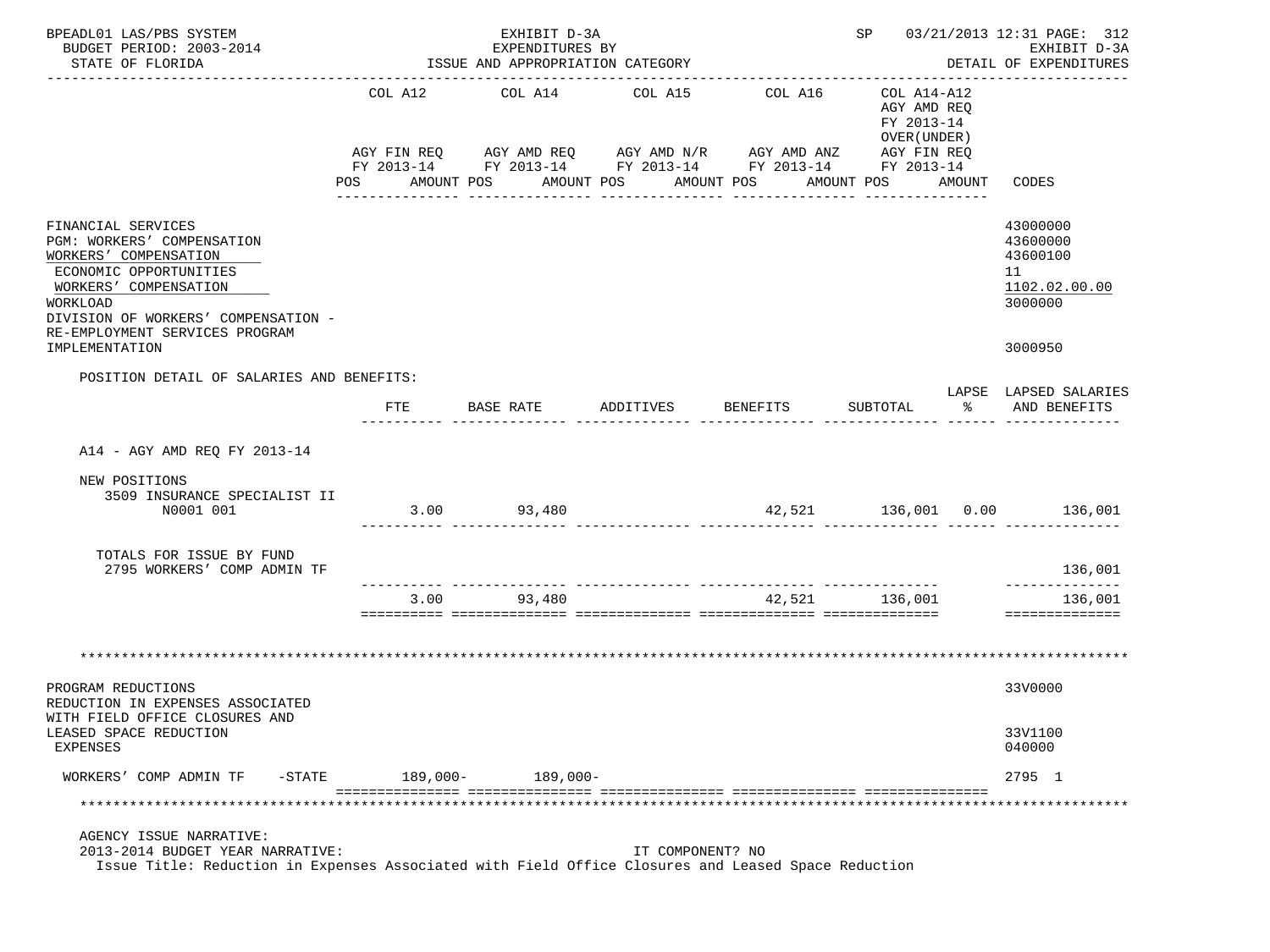| BPEADL01 LAS/PBS SYSTEM<br>BUDGET PERIOD: 2003-2014<br>STATE OF FLORIDA                                                                                                                | 3-2014 EXPENDITURES BY<br>ISSUE AND APPROPRIATION CATEGORY | EXHIBIT D-3A                                           |                                                 | SP                                                                                     | 03/21/2013 12:31 PAGE: 313<br>EXHIBIT D-3A<br>DETAIL OF EXPENDITURES |
|----------------------------------------------------------------------------------------------------------------------------------------------------------------------------------------|------------------------------------------------------------|--------------------------------------------------------|-------------------------------------------------|----------------------------------------------------------------------------------------|----------------------------------------------------------------------|
|                                                                                                                                                                                        |                                                            | COL A12 COL A14 COL A15 COL A16                        |                                                 | COL A14-A12<br>AGY AMD REO<br>FY 2013-14                                               |                                                                      |
|                                                                                                                                                                                        | AGY FIN REO                                                | FY 2013-14 FY 2013-14 FY 2013-14 FY 2013-14 FY 2013-14 | AGY AMD REQ       AGY AMD N/R       AGY AMD ANZ | OVER (UNDER )<br>AGY FIN REO<br>POS AMOUNT POS AMOUNT POS AMOUNT POS AMOUNT POS AMOUNT | CODES                                                                |
| FINANCIAL SERVICES<br>PGM: WORKERS' COMPENSATION<br>WORKERS' COMPENSATION<br>ECONOMIC OPPORTUNITIES<br>WORKERS' COMPENSATION<br>PROGRAM REDUCTIONS<br>REDUCTION IN EXPENSES ASSOCIATED |                                                            |                                                        |                                                 |                                                                                        | 43000000<br>43600000<br>43600100<br>11<br>1102.02.00.00<br>33V0000   |
| WITH FIELD OFFICE CLOSURES AND<br>LEASED SPACE REDUCTION                                                                                                                               |                                                            |                                                        |                                                 |                                                                                        | 33V1100                                                              |

Reference to Long-Range Program Plan: Goal 1 - The department will be a vigilant steward of the state's resources.

LAW CHANGE REQUIRED: No

 Starting in November 2011, the Division of Workers' Compensation began the reorganization and consolidation of its 16 Bureau of Compliance, Bureau of Monitoring and Audit, and Bureau of Employee Assistance field office leases throughout Florida. By the end of FY 2012-13, the Division will have closed seven field office locations (Panama City, Plantation, Ocala, Port Richey, Sarasota, St. Augustine, and Cocoa Beach). The field office closings will result in the reduction of office locations where the public may visit to obtain services from the division. Services will continue to be provided through the remaining field office locations and the Tallahassee central office. There are no other public or private entities that perform the regulatory activities outlined in Chapter 440, Florida Statutes.

 For Fiscal Year 2012-13, the Division of Workers' Compensation saw a reduction of \$1.7 million in overall budget and 20 FTE; none of this reduction was directly related to leases, however positions in some of these locations were abolished. The specific leases impacted by this issue are as follows:

 430:0164 - Diamond Professional Suites - Cocoa - Closed (5/30/2013) 430:0151 - Regency Office - New Port Ritchey - Closed (4/30/2012) 430:0143 - Oak Brook Professional Center - Ocala - Expires (4/30/2013); Effective 11/30/12 430:0145 - Forrest Park Office Center - Panama City - Closed (2/28/2012) 430:0161 - Atrium Executive Plaza - Plantation - Expires (12/31/2012) 430:0153 - Live Oak Business Center - Sarasota - Closed (8/31/2012) 430:0155 - City of Saint Augustine - St. Augustine - Closed (11/30/2011)

 During FY 2011-12, the Division spent \$2,358,665 for leases. This (189,000) reduction would be an approximate 8% reduction in lease expenditures. \*\*\*\*\*\*\*\*\*\*\*\*\*\*\*\*\*\*\*\*\*\*\*\*\*\*\*\*\*\*\*\*\*\*\*\*\*\*\*\*\*\*\*\*\*\*\*\*\*\*\*\*\*\*\*\*\*\*\*\*\*\*\*\*\*\*\*\*\*\*\*\*\*\*\*\*\*\*\*\*\*\*\*\*\*\*\*\*\*\*\*\*\*\*\*\*\*\*\*\*\*\*\*\*\*\*\*\*\*\*\*\*\*\*\*\*\*\*\*\*\*\*\*\*\*\*\*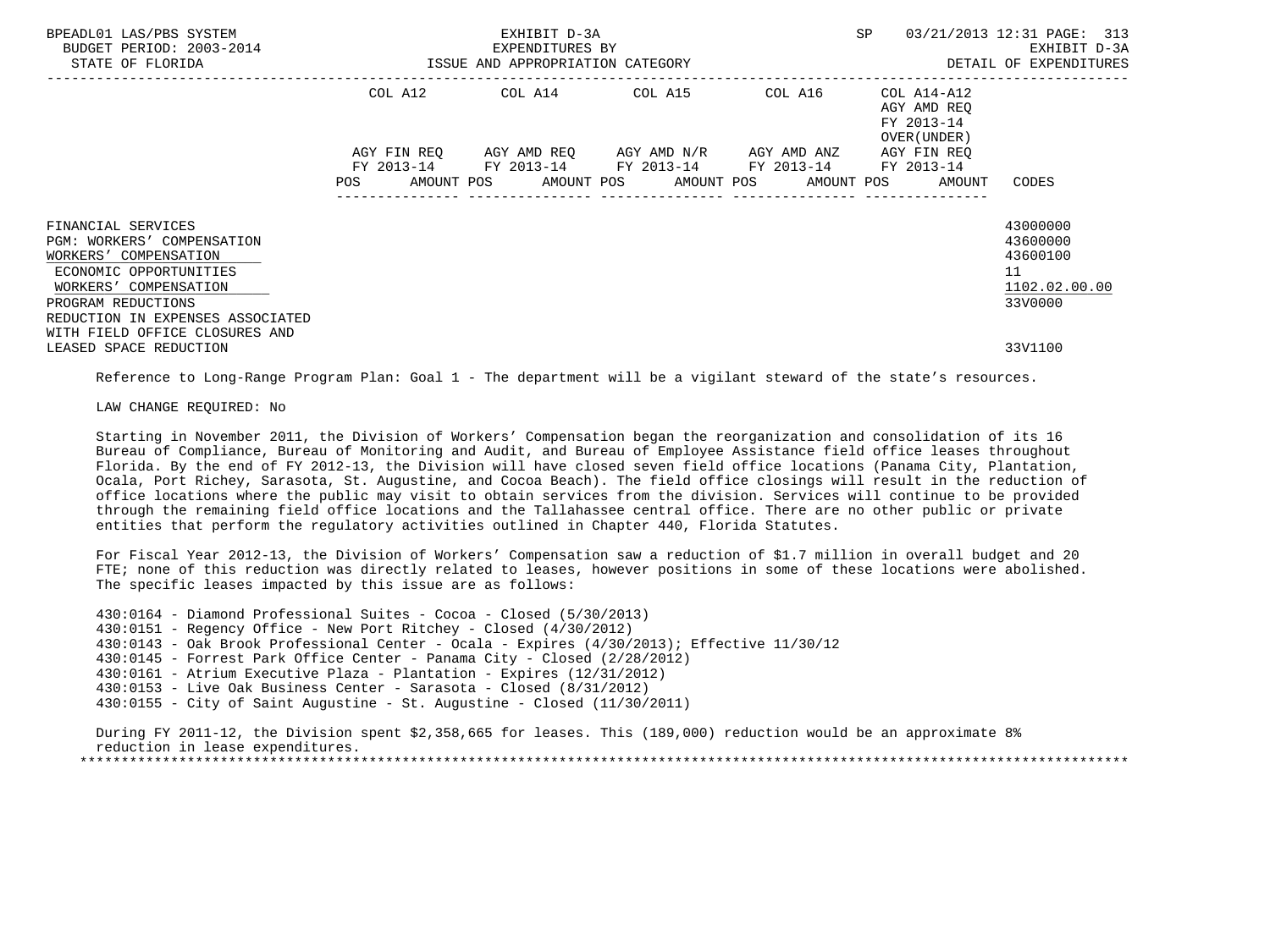| BPEADL01 LAS/PBS SYSTEM<br>BUDGET PERIOD: 2003-2014<br>STATE OF FLORIDA                                                                                                                                                                                                                           |  | EXHIBIT D-3A<br>EXPENDITURES BY | EXPENDITURES BY<br>ISSUE AND APPROPRIATION CATEGORY                                                              |  | SP |                                                           | 03/21/2013 12:31 PAGE: 314<br>EXHIBIT D-3A<br>DETAIL OF EXPENDITURES                              |
|---------------------------------------------------------------------------------------------------------------------------------------------------------------------------------------------------------------------------------------------------------------------------------------------------|--|---------------------------------|------------------------------------------------------------------------------------------------------------------|--|----|-----------------------------------------------------------|---------------------------------------------------------------------------------------------------|
|                                                                                                                                                                                                                                                                                                   |  |                                 | COL A12 COL A14 COL A15 COL A16                                                                                  |  |    | COL A14-A12<br>AGY AMD REO<br>FY 2013-14<br>OVER (UNDER ) |                                                                                                   |
|                                                                                                                                                                                                                                                                                                   |  |                                 | AGY FIN REQ AGY AMD REQ AGY AMD N/R AGY AMD ANZ AGY FIN REQ                                                      |  |    |                                                           |                                                                                                   |
|                                                                                                                                                                                                                                                                                                   |  |                                 | FY 2013-14 FY 2013-14 FY 2013-14 FY 2013-14 FY 2013-14<br>POS AMOUNT POS AMOUNT POS AMOUNT POS AMOUNT POS AMOUNT |  |    |                                                           | CODES                                                                                             |
|                                                                                                                                                                                                                                                                                                   |  |                                 |                                                                                                                  |  |    |                                                           |                                                                                                   |
| FINANCIAL SERVICES<br>PGM: WORKERS' COMPENSATION<br>WORKERS' COMPENSATION<br>ECONOMIC OPPORTUNITIES<br>WORKERS' COMPENSATION<br>PROGRAM OR SERVICE-LEVEL<br>INFORMATION TECHNOLOGY<br>FILENET P8 DOCUMENT MANAGEMENT<br>IMPLEMENTATION AND MIGRATION<br>SPECIAL CATEGORIES<br>CONTRACTED SERVICES |  |                                 |                                                                                                                  |  |    |                                                           | 43000000<br>43600000<br>43600100<br>11<br>1102.02.00.00<br>3630000<br>36380C0<br>100000<br>100777 |
| WORKERS' COMP ADMIN TF -STATE 145,867- 145,867-                                                                                                                                                                                                                                                   |  |                                 |                                                                                                                  |  |    |                                                           | 2795 1                                                                                            |
|                                                                                                                                                                                                                                                                                                   |  |                                 |                                                                                                                  |  |    |                                                           |                                                                                                   |

 AGENCY ISSUE NARRATIVE: 2013-2014 BUDGET YEAR NARRATIVE: IT COMPONENT? YES Issue Title: FileNet P8 Document Management Implementation and Migration - Deduct

 Reference to Long-Range Program Plan: Goal #5 - Operational Efficiencies. The department will strive for organizational excellence by promoting and encouraging continuous improvement.

 The Department of Financial Services (DFS) is requesting funding to implement the migration of three separate document management systems to a single enterprise document management system, FileNet P8. Currently, DFS has three separate and distinct outdated instances of FileNet supporting the following six business units: Division of Workers' Compensation, Division of Risk Management, Division of Consumer Assistance, Division of Agent & Agency Services, Division of Funeral and Cemetery Services, Consumer Services, and the Office of Insurance Regulation. Together these three FileNet systems support more than 165 department business applications. The service that is currently received by all these divisions and OIR is paid from the divisions of Workers' Compensation, Risk Management, and Information Systems' budgets.

 The department's intent is to consolidate the three FileNet systems onto the single, secure, and highly available FileNet P8 enterprise-level instance. The current maintenance and support for the duplicative and outdated instances of FileNet cost of \$309,041 is paid from three separate divisions (Division of Workers' Compensation \$145,867, Division of Risk Management \$51,301 and Division of Information Systems \$111,873). This request is to transfer existing contracted services budget from the Division of Workers' Compensation to the Division of Information Systems. \*\*\*\*\*\*\*\*\*\*\*\*\*\*\*\*\*\*\*\*\*\*\*\*\*\*\*\*\*\*\*\*\*\*\*\*\*\*\*\*\*\*\*\*\*\*\*\*\*\*\*\*\*\*\*\*\*\*\*\*\*\*\*\*\*\*\*\*\*\*\*\*\*\*\*\*\*\*\*\*\*\*\*\*\*\*\*\*\*\*\*\*\*\*\*\*\*\*\*\*\*\*\*\*\*\*\*\*\*\*\*\*\*\*\*\*\*\*\*\*\*\*\*\*\*\*\*

| TOTAL: WORKERS' COMPENSATION      |        |            |        |                | 1102.02.00.00 |
|-----------------------------------|--------|------------|--------|----------------|---------------|
| BY FUND TYPE                      |        |            |        |                |               |
|                                   | 302.00 | 301.00     |        | $.00-$         |               |
| TRUST FUNDS $25,230,085$          |        | 28,123,401 | 47.916 | 2,893,316 2000 |               |
| SALARY RATE 11,581,906 11,525,227 |        |            |        | $56.679-$      |               |
|                                   |        |            |        |                |               |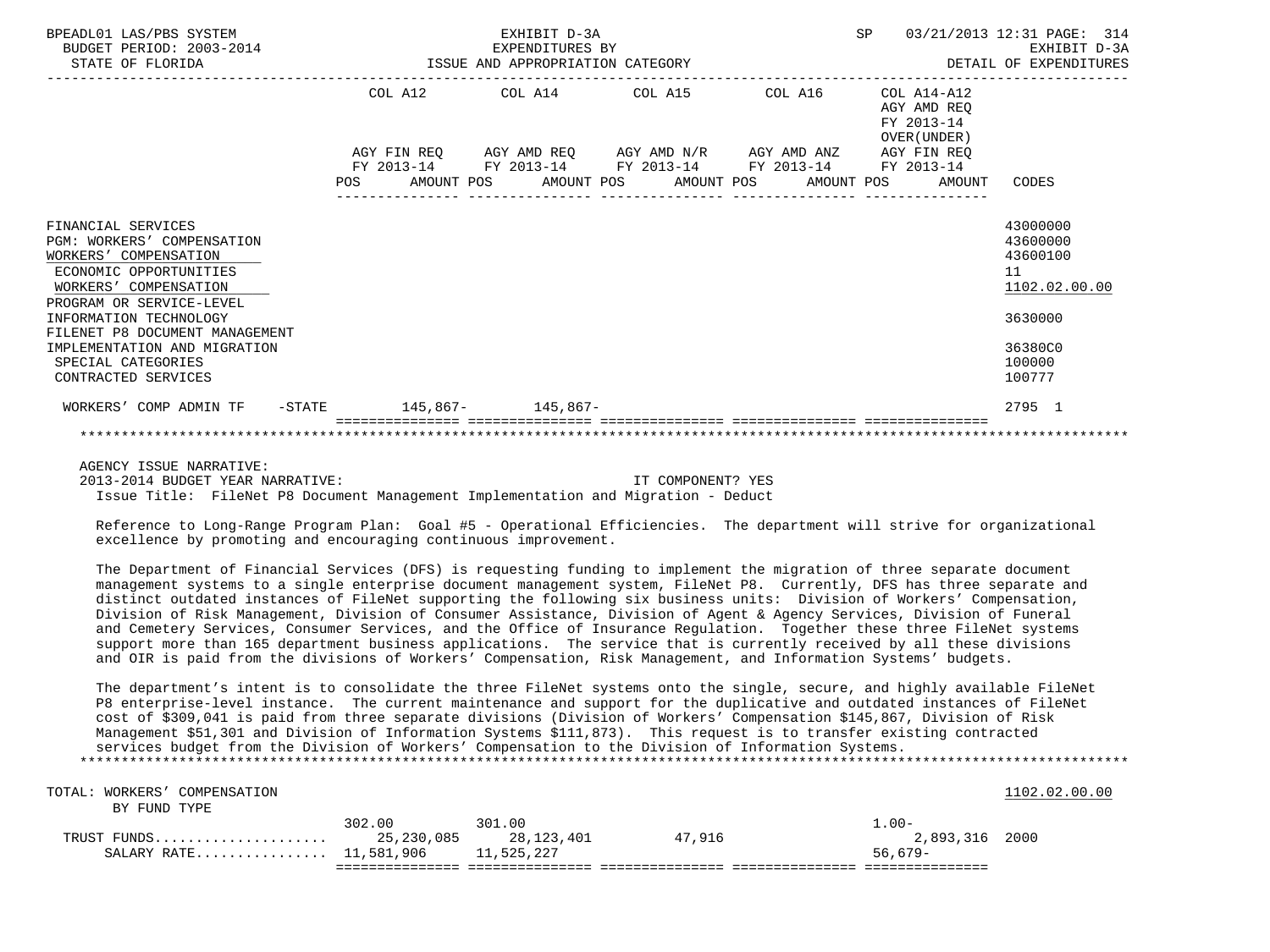| BPEADL01 LAS/PBS SYSTEM<br>BUDGET PERIOD: 2003-2014<br>STATE OF FLORIDA                                                                                                                                                                                                      |           |                                               | EXHIBIT D-3A<br>EXPENDITURES BY<br>ISSUE AND APPROPRIATION CATEGORY                      |                          |                                                                                 | SP 03/21/2013 12:31 PAGE: 315                                                     | EXHIBIT D-3A<br>DETAIL OF EXPENDITURES                                                              |
|------------------------------------------------------------------------------------------------------------------------------------------------------------------------------------------------------------------------------------------------------------------------------|-----------|-----------------------------------------------|------------------------------------------------------------------------------------------|--------------------------|---------------------------------------------------------------------------------|-----------------------------------------------------------------------------------|-----------------------------------------------------------------------------------------------------|
|                                                                                                                                                                                                                                                                              |           | POS FOR                                       | COL A12 COL A14 COL A15<br>AGY FIN REQ AGY AMD REQ AGY AMD N/R AGY AMD ANZ<br>AMOUNT POS | AMOUNT POS<br>AMOUNT POS | COL A16<br>FY 2013-14 FY 2013-14 FY 2013-14 FY 2013-14 FY 2013-14<br>AMOUNT POS | COL A14-A12<br>AGY AMD REQ<br>FY 2013-14<br>OVER (UNDER)<br>AGY FIN REQ<br>AMOUNT | CODES                                                                                               |
| FINANCIAL SERVICES<br>PGM: FINANCIAL SVCS COMM<br>OFFICE OF INSURANCE REG<br>COMP & ENFORCE- INSURANCE<br>PUBLIC PROTECTION<br>REGULATION AND LICENSING<br>ESTIMATED EXPENDITURES<br>ESTIMATED EXPENDITURES - OPERATIONS<br>SALARY RATE<br>SALARY RATE 11,746,070 11,746,070 |           |                                               |                                                                                          |                          |                                                                                 |                                                                                   | 43000000<br>43900000<br>43900100<br>43900110<br>12<br>1204.00.00.00<br>1000000<br>1001000<br>000000 |
| SALARIES AND BENEFITS                                                                                                                                                                                                                                                        |           |                                               |                                                                                          |                          |                                                                                 |                                                                                   | 010000                                                                                              |
| INSURANCE REG TF                                                                                                                                                                                                                                                             |           | 249.00 249.00<br>-STATE 15,121,535 15,121,535 |                                                                                          |                          |                                                                                 |                                                                                   | 2393 1                                                                                              |
| OTHER PERSONAL SERVICES                                                                                                                                                                                                                                                      |           |                                               |                                                                                          |                          |                                                                                 |                                                                                   | 030000                                                                                              |
|                                                                                                                                                                                                                                                                              |           |                                               |                                                                                          |                          |                                                                                 |                                                                                   | 2393 1                                                                                              |
| <b>EXPENSES</b>                                                                                                                                                                                                                                                              |           |                                               |                                                                                          |                          |                                                                                 |                                                                                   | 040000                                                                                              |
| INSURANCE REG TF                                                                                                                                                                                                                                                             |           | -STATE 2,652,374 2,652,374                    |                                                                                          |                          |                                                                                 |                                                                                   | 2393 1                                                                                              |
| OPERATING CAPITAL OUTLAY                                                                                                                                                                                                                                                     |           |                                               |                                                                                          |                          |                                                                                 |                                                                                   | 060000                                                                                              |
| INSURANCE REG TF                                                                                                                                                                                                                                                             |           | $-$ STATE<br>2,000                            | 2,000                                                                                    |                          |                                                                                 |                                                                                   | 2393 1                                                                                              |
| SPECIAL CATEGORIES<br>FL PUBLIC HURR LOSS MODEL                                                                                                                                                                                                                              |           |                                               |                                                                                          |                          |                                                                                 |                                                                                   | 100000<br>100515                                                                                    |
| INSURANCE REG TF                                                                                                                                                                                                                                                             | $-$ STATE | 588,639                                       | 588,639                                                                                  |                          |                                                                                 |                                                                                   | 2393 1                                                                                              |
| PROPERTY/CASUALTY EXAMS                                                                                                                                                                                                                                                      |           |                                               |                                                                                          |                          |                                                                                 |                                                                                   | 100523                                                                                              |
| INSURANCE REG TF                                                                                                                                                                                                                                                             | $-$ STATE | 4,651,763                                     | 4,651,763                                                                                |                          |                                                                                 |                                                                                   | 2393 1                                                                                              |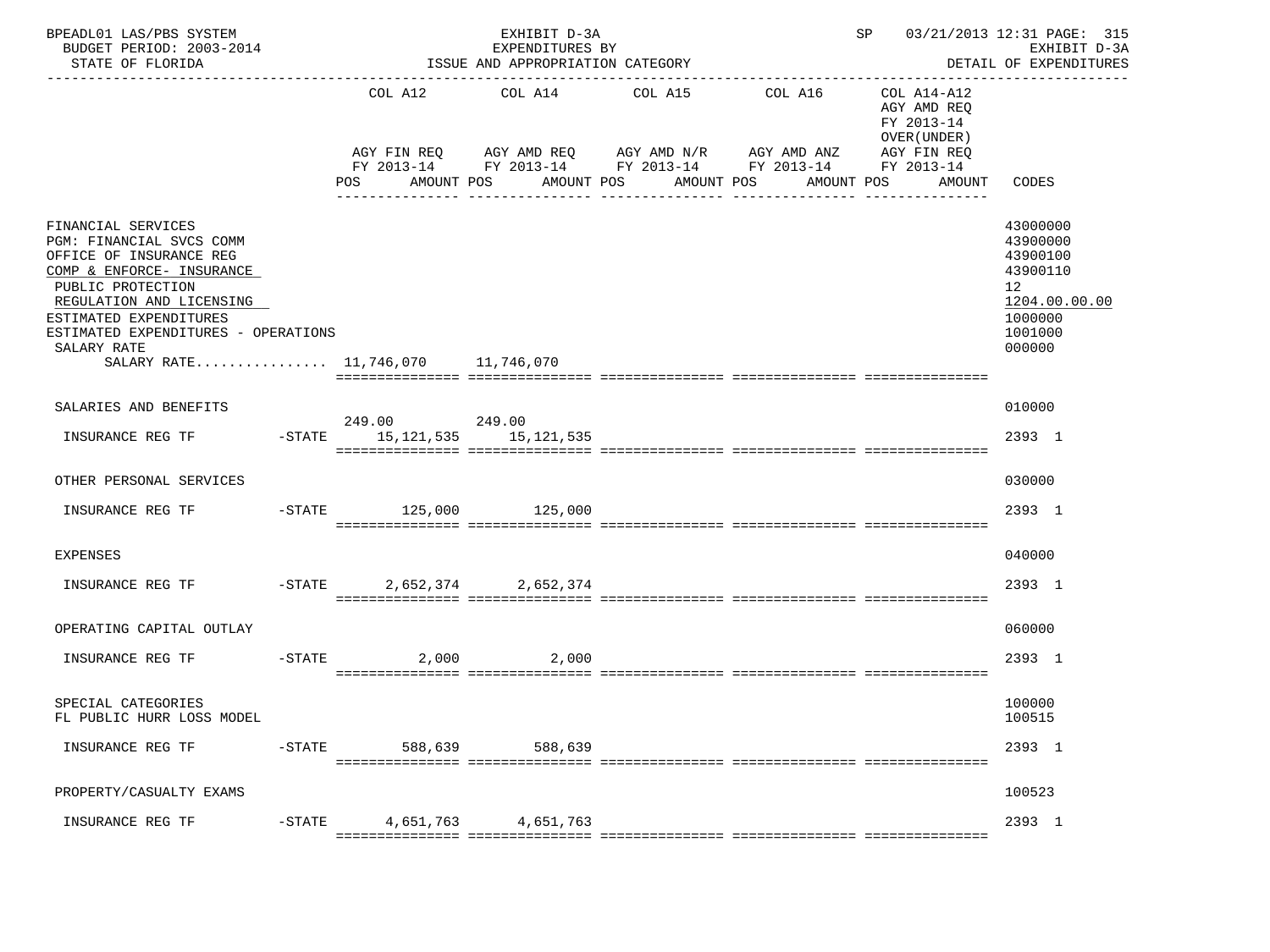| BPEADL01 LAS/PBS SYSTEM<br>BUDGET PERIOD: 2003-2014<br>STATE OF FLORIDA                                                                                                                                                                                                 |                        | EXHIBIT D-3A<br>EXPENDITURES BY<br>ISSUE AND APPROPRIATION CATEGORY |                                                                                            |         | SP 03/21/2013 12:31 PAGE: 316                            | EXHIBIT D-3A<br>DETAIL OF EXPENDITURES                                                                        |
|-------------------------------------------------------------------------------------------------------------------------------------------------------------------------------------------------------------------------------------------------------------------------|------------------------|---------------------------------------------------------------------|--------------------------------------------------------------------------------------------|---------|----------------------------------------------------------|---------------------------------------------------------------------------------------------------------------|
|                                                                                                                                                                                                                                                                         | COL A12<br>AGY FIN REQ | COL A14                                                             | COL A15<br>AGY AMD REQ AGY AMD N/R AGY AMD ANZ AGY FIN REQ                                 | COL A16 | COL A14-A12<br>AGY AMD REO<br>FY 2013-14<br>OVER (UNDER) |                                                                                                               |
|                                                                                                                                                                                                                                                                         | POS                    |                                                                     | FY 2013-14 FY 2013-14 FY 2013-14 FY 2013-14 FY 2013-14<br>AMOUNT POS AMOUNT POS AMOUNT POS |         | AMOUNT POS<br>AMOUNT                                     | CODES                                                                                                         |
| FINANCIAL SERVICES<br>PGM: FINANCIAL SVCS COMM<br>OFFICE OF INSURANCE REG<br>COMP & ENFORCE- INSURANCE<br>PUBLIC PROTECTION<br>REGULATION AND LICENSING<br>ESTIMATED EXPENDITURES<br>ESTIMATED EXPENDITURES - OPERATIONS<br>SPECIAL CATEGORIES<br>LIFE AND HEALTH EXAMS |                        |                                                                     |                                                                                            |         |                                                          | 43000000<br>43900000<br>43900100<br>43900110<br>12<br>1204.00.00.00<br>1000000<br>1001000<br>100000<br>100524 |
| INSURANCE REG TF                                                                                                                                                                                                                                                        | $-$ STATE<br>275,000   | 275,000                                                             |                                                                                            |         |                                                          | 2393 1                                                                                                        |
| CONTRACTED SERVICES                                                                                                                                                                                                                                                     |                        |                                                                     |                                                                                            |         |                                                          | 100777                                                                                                        |
| INSURANCE REG TF                                                                                                                                                                                                                                                        | -STATE 688,016 688,016 |                                                                     |                                                                                            |         |                                                          | 2393 1                                                                                                        |
| RISK MANAGEMENT INSURANCE                                                                                                                                                                                                                                               |                        |                                                                     |                                                                                            |         |                                                          | 103241                                                                                                        |
|                                                                                                                                                                                                                                                                         |                        |                                                                     |                                                                                            |         |                                                          | 2393 1                                                                                                        |
| LEASE/PURCHASE/EQUIPMENT                                                                                                                                                                                                                                                |                        |                                                                     |                                                                                            |         |                                                          | 105281                                                                                                        |
| INSURANCE REG TF                                                                                                                                                                                                                                                        | -STATE 18,989 18,989   |                                                                     |                                                                                            |         |                                                          | 2393 1                                                                                                        |
| TR/DMS/HR SVCS/STW CONTRCT                                                                                                                                                                                                                                              |                        |                                                                     |                                                                                            |         |                                                          | 107040                                                                                                        |
|                                                                                                                                                                                                                                                                         |                        |                                                                     |                                                                                            |         |                                                          | 2393 1                                                                                                        |
| TOTAL: ESTIMATED EXPENDITURES - OPERATIONS<br>TOTAL POSITIONS 249.00<br>TOTAL ISSUE 24,453,286 24,453,286<br>TOTAL SALARY RATE 11,746,070 11,746,070                                                                                                                    |                        | 249.00                                                              |                                                                                            |         |                                                          | 1001000                                                                                                       |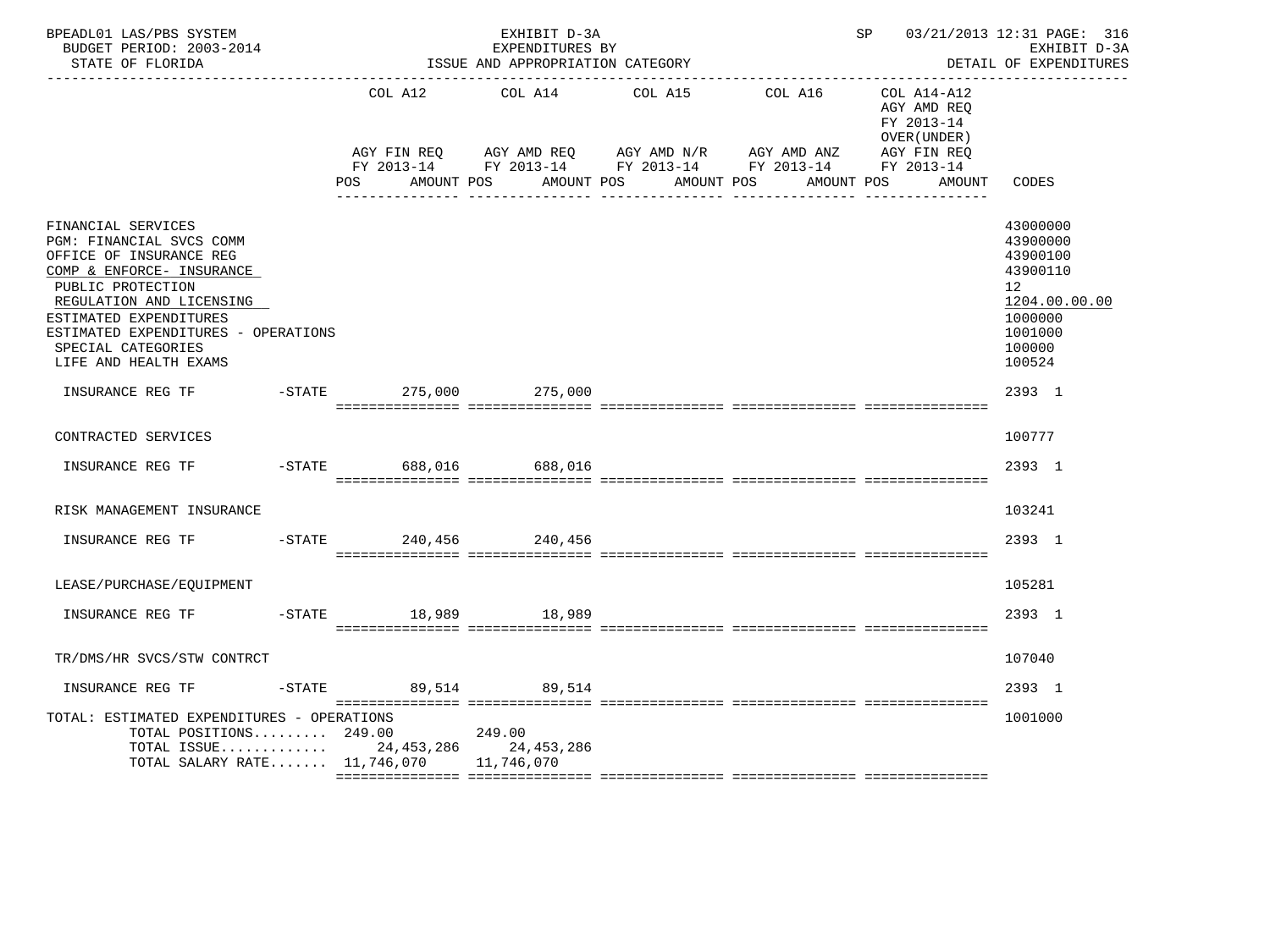| BPEADL01 LAS/PBS SYSTEM<br>BUDGET PERIOD: 2003-2014<br>STATE OF FLORIDA                                                                                                                                                                                                          |           |                      | EXHIBIT D-3A<br>EXPENDITURES BY<br>ISSUE AND APPROPRIATION CATEGORY |                                                                                                                                                | SP 03/21/2013 12:31 PAGE: 317<br>EXHIBIT D-3A<br>DETAIL OF EXPENDITURES |                                                          |                                                                                                                            |
|----------------------------------------------------------------------------------------------------------------------------------------------------------------------------------------------------------------------------------------------------------------------------------|-----------|----------------------|---------------------------------------------------------------------|------------------------------------------------------------------------------------------------------------------------------------------------|-------------------------------------------------------------------------|----------------------------------------------------------|----------------------------------------------------------------------------------------------------------------------------|
|                                                                                                                                                                                                                                                                                  |           | COL A12              | COL A14                                                             | COL A15                                                                                                                                        | COL A16                                                                 | COL A14-A12<br>AGY AMD REO<br>FY 2013-14<br>OVER (UNDER) |                                                                                                                            |
|                                                                                                                                                                                                                                                                                  |           | POS                  | AMOUNT POS                                                          | AGY FIN REQ AGY AMD REQ AGY AMD N/R AGY AMD ANZ AGY FIN REQ<br>FY 2013-14 FY 2013-14 FY 2013-14 FY 2013-14 FY 2013-14<br>AMOUNT POS AMOUNT POS |                                                                         | AMOUNT POS<br>AMOUNT                                     | CODES                                                                                                                      |
| FINANCIAL SERVICES<br>PGM: FINANCIAL SVCS COMM<br>OFFICE OF INSURANCE REG<br>COMP & ENFORCE- INSURANCE<br>PUBLIC PROTECTION<br>REGULATION AND LICENSING<br>ESTIMATED EXPENDITURES<br>CASUALTY INSURANCE PREMIUM<br>ADJUSTMENT<br>SPECIAL CATEGORIES<br>RISK MANAGEMENT INSURANCE |           |                      |                                                                     |                                                                                                                                                |                                                                         |                                                          | 43000000<br>43900000<br>43900100<br>43900110<br>12 <sup>°</sup><br>1204.00.00.00<br>1000000<br>1001090<br>100000<br>103241 |
| INSURANCE REG TF                                                                                                                                                                                                                                                                 |           | $-STATE$             | 22,504 22,504                                                       |                                                                                                                                                |                                                                         |                                                          | 2393 1                                                                                                                     |
| FLORIDA RETIREMENT SYSTEM<br>CONTRIBUTION ADJUSTMENT FOR<br>FISCAL YEAR 2012-2013<br>SALARIES AND BENEFITS                                                                                                                                                                       |           |                      |                                                                     |                                                                                                                                                |                                                                         |                                                          | 1001240<br>010000                                                                                                          |
| INSURANCE REG TF                                                                                                                                                                                                                                                                 |           | $-STATE$<br>35,771   | 35,771                                                              |                                                                                                                                                |                                                                         |                                                          | 2393 1                                                                                                                     |
| ADJUSTMENT TO STATE HEALTH<br>INSURANCE PREMIUM CONTRIBUTION -<br>FISCAL YEAR 2012-13<br>SALARIES AND BENEFITS                                                                                                                                                                   |           |                      |                                                                     |                                                                                                                                                |                                                                         |                                                          | 1001830<br>010000                                                                                                          |
| INSURANCE REG TF                                                                                                                                                                                                                                                                 |           | -STATE 27,827 27,827 |                                                                     |                                                                                                                                                |                                                                         |                                                          | 2393 1                                                                                                                     |
| REALLOCATION OF HUMAN RESOURCES<br>OUTSOURCING<br>SPECIAL CATEGORIES<br>TR/DMS/HR SVCS/STW CONTRCT                                                                                                                                                                               |           |                      |                                                                     |                                                                                                                                                |                                                                         |                                                          | 1005900<br>100000<br>107040                                                                                                |
| INSURANCE REG TF                                                                                                                                                                                                                                                                 | $-$ STATE |                      | $2,167-2,167-$                                                      |                                                                                                                                                |                                                                         |                                                          | 2393 1                                                                                                                     |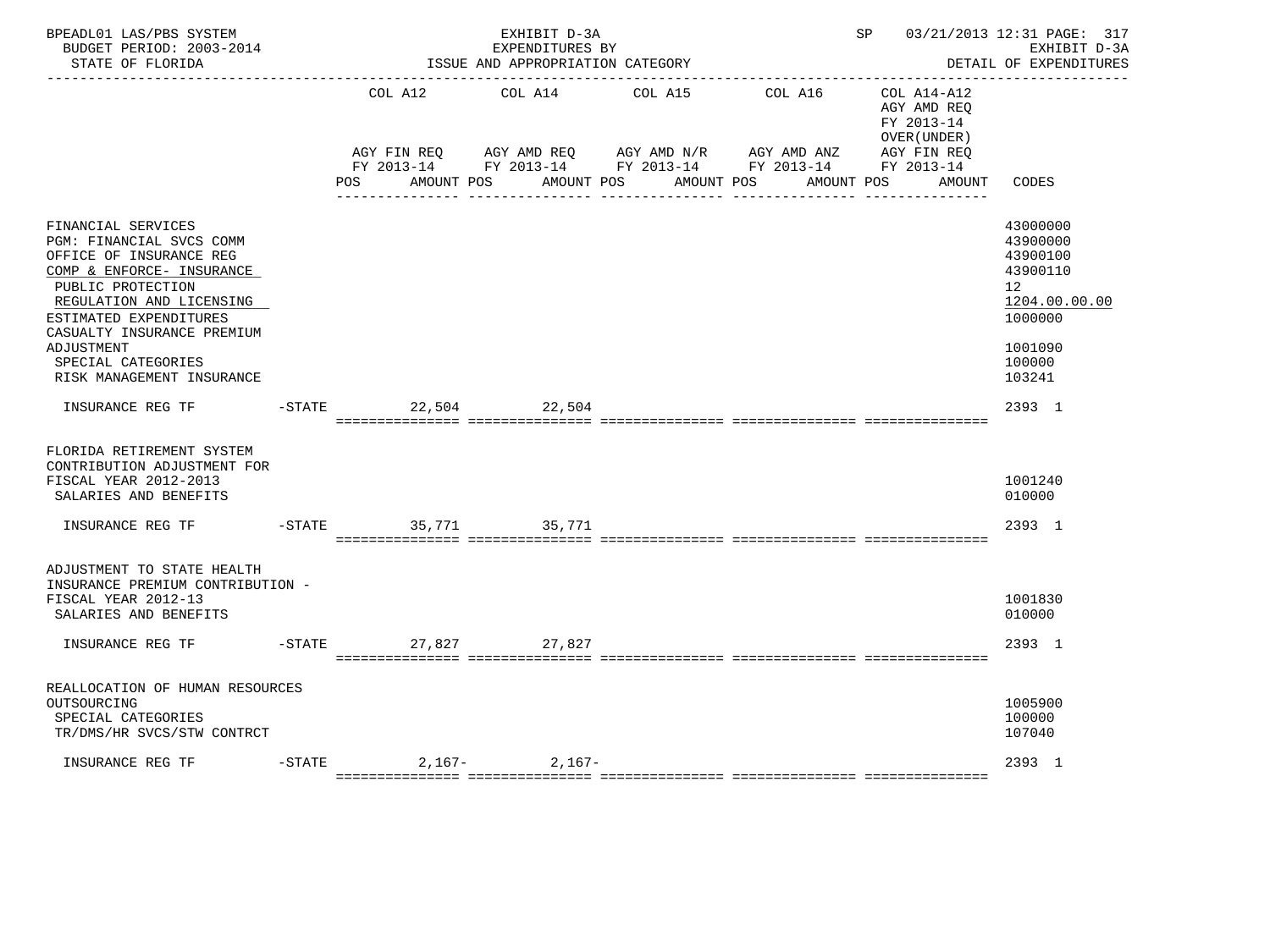| BPEADL01 LAS/PBS SYSTEM<br>BUDGET PERIOD: 2003-2014<br>STATE OF FLORIDA                                                                                                                                                                                                                                                                                                                                                                                                                                                                                                                                                                                                                                                                                                                                                                                                                                      |                                                           | EXHIBIT D-3A<br>EXPENDITURES BY<br>ISSUE AND APPROPRIATION CATEGORY |                       |                                                                                                             | SP                                                                                       | 03/21/2013 12:31 PAGE: 318<br>EXHIBIT D-3A<br>DETAIL OF EXPENDITURES                                             |
|--------------------------------------------------------------------------------------------------------------------------------------------------------------------------------------------------------------------------------------------------------------------------------------------------------------------------------------------------------------------------------------------------------------------------------------------------------------------------------------------------------------------------------------------------------------------------------------------------------------------------------------------------------------------------------------------------------------------------------------------------------------------------------------------------------------------------------------------------------------------------------------------------------------|-----------------------------------------------------------|---------------------------------------------------------------------|-----------------------|-------------------------------------------------------------------------------------------------------------|------------------------------------------------------------------------------------------|------------------------------------------------------------------------------------------------------------------|
|                                                                                                                                                                                                                                                                                                                                                                                                                                                                                                                                                                                                                                                                                                                                                                                                                                                                                                              | COL A12<br>AGY FIN REQ<br>FY 2013-14<br>AMOUNT POS<br>POS | COL A14<br>AMOUNT POS                                               | COL A15<br>AMOUNT POS | COL A16<br>AGY AMD REQ AGY AMD N/R AGY AMD ANZ<br>FY 2013-14 FY 2013-14 FY 2013-14 FY 2013-14<br>AMOUNT POS | COL A14-A12<br>AGY AMD REQ<br>FY 2013-14<br>OVER (UNDER)<br>AGY FIN REQ<br><b>AMOUNT</b> | CODES                                                                                                            |
| FINANCIAL SERVICES<br>PGM: FINANCIAL SVCS COMM<br>OFFICE OF INSURANCE REG<br>COMP & ENFORCE- INSURANCE<br>PUBLIC PROTECTION<br>REGULATION AND LICENSING<br>ADJUSTMENTS TO CURRENT YEAR<br>ESTIMATED EXPENDITURES<br>RE-APPROVAL OF FIVE PERCENT<br>TRANSFER WITHIN OFFICE OF INSURANCE<br>REGULATION - ADD<br>OPERATING CAPITAL OUTLAY                                                                                                                                                                                                                                                                                                                                                                                                                                                                                                                                                                       |                                                           |                                                                     |                       |                                                                                                             |                                                                                          | 43000000<br>43900000<br>43900100<br>43900110<br>12 <sup>°</sup><br>1204.00.00.00<br>1600000<br>160F300<br>060000 |
| INSURANCE REG TF                                                                                                                                                                                                                                                                                                                                                                                                                                                                                                                                                                                                                                                                                                                                                                                                                                                                                             | $-STATE$ 33,000                                           |                                                                     |                       |                                                                                                             |                                                                                          | 33,000 2393 1                                                                                                    |
| AGENCY ISSUE NARRATIVE:<br>2013-2014 BUDGET YEAR NARRATIVE:<br>Issue Title: Re-Approval of Five Percent Transfer Budget Amendment Transferring Expense to Operating Capital Outlay -<br>ADD<br>Reference to Long-Range Program Plan: Goal #4 - The department will protect health, safety and welfare of the public.<br>Issue Description: This is a technical issue.<br>This issue is a technical issue which requests the re-approval of Budget Amendment Executive Office of the Governor (EOG)<br>number B7175. The budget amendment was approved on December 21, 2012. The Office of Insurance Regulation (OIR) is<br>requesting a permanent transfer of \$33,000 from the Expense category to the Operating Capital Outlay category within the<br>Compliance and Enforcement budget entity. This transfer is needed to ensure sufficient budget authority in the Operating<br>Capital Outlay category. |                                                           |                                                                     | IT COMPONENT? NO      |                                                                                                             |                                                                                          |                                                                                                                  |
| RE-APPROVAL OF FIVE PERCENT<br>TRANSFER WITHIN OFFICE OF INSURANCE<br>REGULATION - DEDUCT<br><b>EXPENSES</b>                                                                                                                                                                                                                                                                                                                                                                                                                                                                                                                                                                                                                                                                                                                                                                                                 |                                                           |                                                                     |                       |                                                                                                             |                                                                                          | 160F310<br>040000                                                                                                |
| INSURANCE REG TF<br>$-STATE$                                                                                                                                                                                                                                                                                                                                                                                                                                                                                                                                                                                                                                                                                                                                                                                                                                                                                 |                                                           | $33,000-$                                                           |                       |                                                                                                             |                                                                                          | $33,000 - 2393$ 1                                                                                                |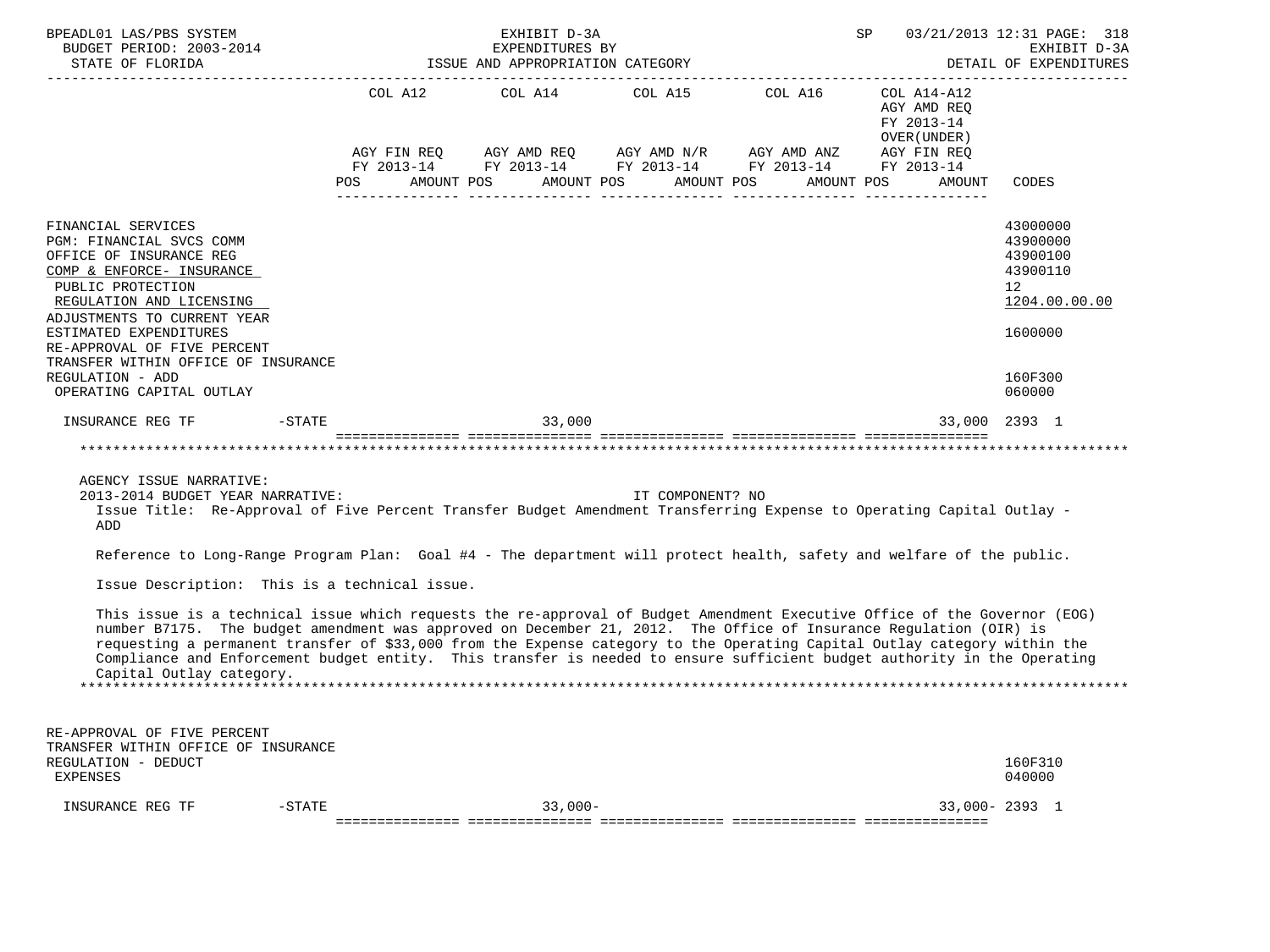| BPEADL01 LAS/PBS SYSTEM<br>BUDGET PERIOD: 2003-2014<br>STATE OF FLORIDA                                                                                                                                                                                                                                                                                                                                                                                                                                                             |                        | EXHIBIT D-3A<br>EXPENDITURES BY<br>ISSUE AND APPROPRIATION CATEGORY |                  |                                                                                                                                                                                          | SP                                                                 | 03/21/2013 12:31 PAGE: 319<br>EXHIBIT D-3A<br>DETAIL OF EXPENDITURES<br>------------        |
|-------------------------------------------------------------------------------------------------------------------------------------------------------------------------------------------------------------------------------------------------------------------------------------------------------------------------------------------------------------------------------------------------------------------------------------------------------------------------------------------------------------------------------------|------------------------|---------------------------------------------------------------------|------------------|------------------------------------------------------------------------------------------------------------------------------------------------------------------------------------------|--------------------------------------------------------------------|---------------------------------------------------------------------------------------------|
|                                                                                                                                                                                                                                                                                                                                                                                                                                                                                                                                     | AGY FIN REQ<br>POS     | AMOUNT POS                                                          | AMOUNT POS       | COL A12 COL A14 COL A15 COL A16 COL A14-A12<br>AGY AMD REQ      AGY AMD N/R      AGY AMD ANZ      AGY FIN REQ<br>FY 2013-14 FY 2013-14 FY 2013-14 FY 2013-14<br>AMOUNT POS<br>AMOUNT POS | AGY AMD REO<br>FY 2013-14<br>OVER (UNDER )<br>FY 2013-14<br>AMOUNT | CODES                                                                                       |
| FINANCIAL SERVICES<br>PGM: FINANCIAL SVCS COMM<br>OFFICE OF INSURANCE REG<br>COMP & ENFORCE- INSURANCE<br>PUBLIC PROTECTION<br>REGULATION AND LICENSING<br>ADJUSTMENTS TO CURRENT YEAR<br>ESTIMATED EXPENDITURES<br>RE-APPROVAL OF FIVE PERCENT<br>TRANSFER WITHIN OFFICE OF INSURANCE                                                                                                                                                                                                                                              |                        |                                                                     |                  |                                                                                                                                                                                          |                                                                    | 43000000<br>43900000<br>43900100<br>43900110<br>12 <sup>°</sup><br>1204.00.00.00<br>1600000 |
| REGULATION - DEDUCT<br>AGENCY ISSUE NARRATIVE:<br>2013-2014 BUDGET YEAR NARRATIVE:<br>Issue Title: Re-Approval of Five Percent Transfer Budget Amendment Transferring Expense to Operating Capital Outlay -<br><b>DEDUCT</b>                                                                                                                                                                                                                                                                                                        |                        |                                                                     | IT COMPONENT? NO |                                                                                                                                                                                          |                                                                    | 160F310                                                                                     |
| Reference to Long-Range Program Plan: Goal #4 - The department will protect health, safety and welfare of the public.<br>Issue Description: This is a technical issue.                                                                                                                                                                                                                                                                                                                                                              |                        |                                                                     |                  |                                                                                                                                                                                          |                                                                    |                                                                                             |
| This issue is a technical issue which requests the re-approval of Budget Amendment Executive Office of the Governor (EOG)<br>number B7175. The budget amendment was approved on December 21, 2012. The Office of Insurance Regulation (OIR) is<br>requesting a permanent transfer of \$33,000 from the Expense category to the Operating Capital Outlay category within the<br>Compliance and Enforcement budget entity. This transfer is needed to ensure sufficient budget authority in the Operating<br>Capital Outlay category. |                        |                                                                     |                  |                                                                                                                                                                                          |                                                                    |                                                                                             |
| ANNUALIZATION OF ADMINISTERED<br>FUNDS APPROPRIATIONS<br>STATE HEALTH INSURANCE ADJUSTMENT                                                                                                                                                                                                                                                                                                                                                                                                                                          |                        |                                                                     |                  |                                                                                                                                                                                          |                                                                    | 26A0000                                                                                     |
| FOR FY 2012-13 - 10 MONTHS<br>ANNUALIZATION<br>SALARIES AND BENEFITS                                                                                                                                                                                                                                                                                                                                                                                                                                                                |                        |                                                                     |                  |                                                                                                                                                                                          |                                                                    | 26A1830<br>010000                                                                           |
| INSURANCE REG TF                                                                                                                                                                                                                                                                                                                                                                                                                                                                                                                    | -STATE 139,135 139,135 |                                                                     |                  |                                                                                                                                                                                          |                                                                    | 2393 1                                                                                      |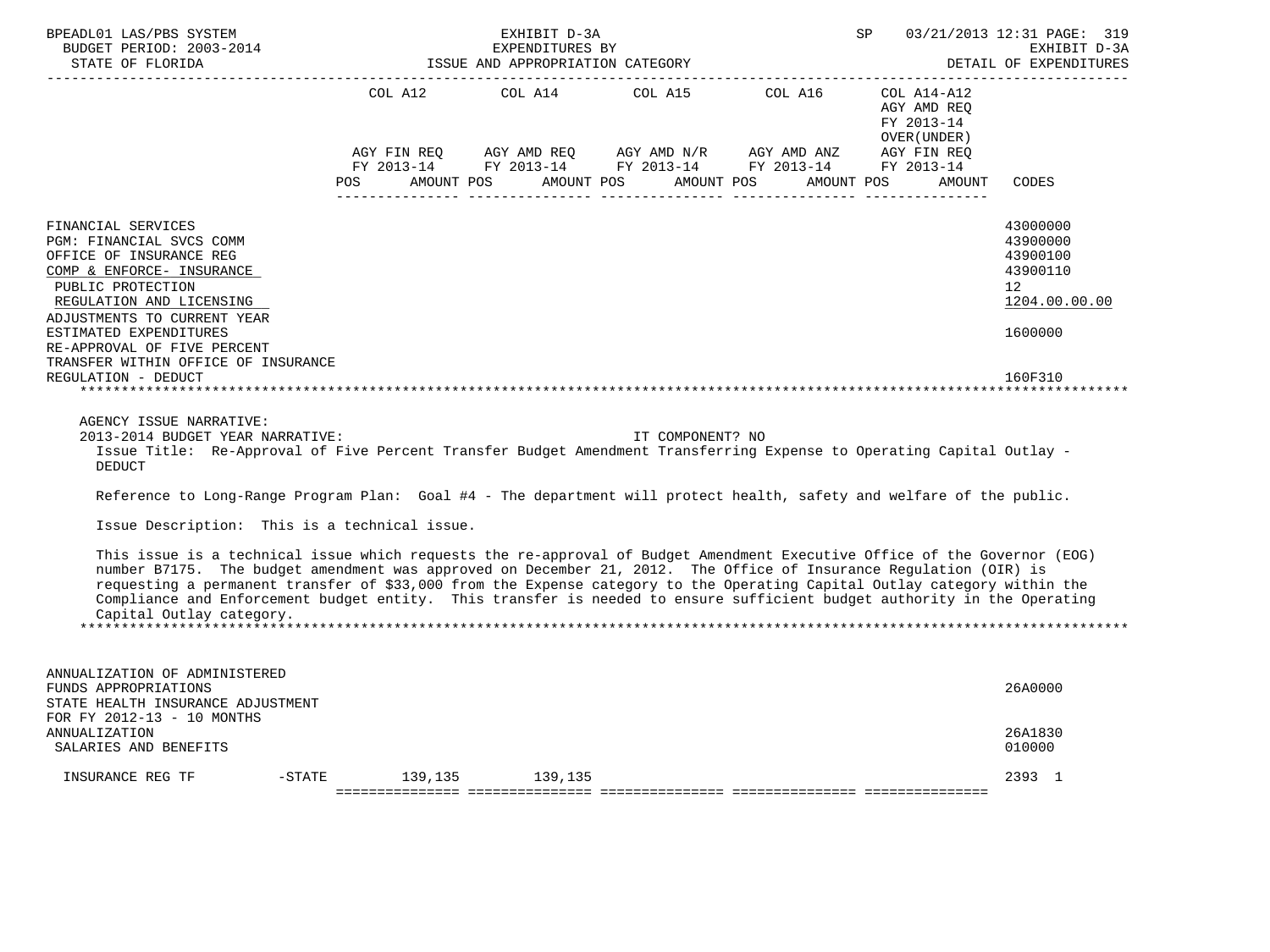| BPEADL01 LAS/PBS SYSTEM<br>BUDGET PERIOD: 2003-2014<br>STATE OF FLORIDA                                                                                                                                                                                                                                                                                              |                                                 | EXHIBIT D-3A<br>EXPENDITURES BY<br>ISSUE AND APPROPRIATION CATEGORY |                  |                                                             | SP 03/21/2013 12:31 PAGE: 320                             | EXHIBIT D-3A<br>DETAIL OF EXPENDITURES<br>_________________                                 |
|----------------------------------------------------------------------------------------------------------------------------------------------------------------------------------------------------------------------------------------------------------------------------------------------------------------------------------------------------------------------|-------------------------------------------------|---------------------------------------------------------------------|------------------|-------------------------------------------------------------|-----------------------------------------------------------|---------------------------------------------------------------------------------------------|
|                                                                                                                                                                                                                                                                                                                                                                      |                                                 | COL A12 COL A14 COL A15 COL A16                                     |                  | AGY FIN REQ AGY AMD REQ AGY AMD N/R AGY AMD ANZ AGY FIN REQ | COL A14-A12<br>AGY AMD REQ<br>FY 2013-14<br>OVER (UNDER ) |                                                                                             |
|                                                                                                                                                                                                                                                                                                                                                                      |                                                 |                                                                     |                  | FY 2013-14 FY 2013-14 FY 2013-14 FY 2013-14 FY 2013-14      |                                                           |                                                                                             |
|                                                                                                                                                                                                                                                                                                                                                                      | POS AMOUNT POS AMOUNT POS AMOUNT POS AMOUNT POS |                                                                     |                  |                                                             | AMOUNT                                                    | CODES                                                                                       |
| FINANCIAL SERVICES<br>PGM: FINANCIAL SVCS COMM<br>OFFICE OF INSURANCE REG<br>COMP & ENFORCE- INSURANCE<br>PUBLIC PROTECTION<br>REGULATION AND LICENSING<br><b>WORKLOAD</b><br>OFFICE OF INSURANCE REGULATION -                                                                                                                                                       |                                                 |                                                                     |                  |                                                             |                                                           | 43000000<br>43900000<br>43900100<br>43900110<br>12 <sup>°</sup><br>1204.00.00.00<br>3000000 |
| INCREASE SALARY RATE - PROPERTY AND<br>CASUALTY PRODUCT REVIEW<br>SALARY RATE<br>SALARY RATE 136,841 136,841                                                                                                                                                                                                                                                         |                                                 |                                                                     |                  |                                                             |                                                           | 3002A30<br>000000                                                                           |
|                                                                                                                                                                                                                                                                                                                                                                      |                                                 |                                                                     |                  |                                                             |                                                           |                                                                                             |
| SALARIES AND BENEFITS                                                                                                                                                                                                                                                                                                                                                |                                                 |                                                                     |                  |                                                             |                                                           | 010000                                                                                      |
| INSURANCE REG TF                                                                                                                                                                                                                                                                                                                                                     | -STATE 154,397 154,397                          |                                                                     |                  |                                                             |                                                           | 2393 1                                                                                      |
| TOTAL: OFFICE OF INSURANCE REGULATION -<br>INCREASE SALARY RATE - PROPERTY AND<br>CASUALTY PRODUCT REVIEW<br>TOTAL SALARY RATE 136,841 136,841                                                                                                                                                                                                                       |                                                 |                                                                     |                  |                                                             |                                                           | 3002A30                                                                                     |
|                                                                                                                                                                                                                                                                                                                                                                      |                                                 |                                                                     |                  |                                                             |                                                           |                                                                                             |
| AGENCY ISSUE NARRATIVE:<br>2013-2014 BUDGET YEAR NARRATIVE:<br>Budget Entity: Office of Insurance Regulations - Compliance and Enforcement                                                                                                                                                                                                                           |                                                 |                                                                     | IT COMPONENT? NO |                                                             |                                                           |                                                                                             |
| Issue Title: Increase Salary Rate for Property and Casualty Product Review - Compliance and Enforcement                                                                                                                                                                                                                                                              |                                                 |                                                                     |                  |                                                             |                                                           |                                                                                             |
| Reference to Long-Range Program Plan: Goal 4: The department will protect health, safety and welfare of the public.                                                                                                                                                                                                                                                  |                                                 |                                                                     |                  |                                                             |                                                           |                                                                                             |
| Issue Description: The Office of Insurance Regulation (Office) is responsible for the admissions process of all new<br>entities proposing to offer lines of insurance in the state of Florida through the submission of a filing, as well as the<br>expansion into new lines of business. Once approved, the Office is required to conduct ongoing monitoring of the |                                                 |                                                                     |                  |                                                             |                                                           |                                                                                             |

 financial condition of the business through the use of internal financial analysis and on-site examinations. In summary, the Office has responsibility for enforcing the provisions of Chapters 20, 112, 120, 440, 624, 625, 626, 627, 628, 629, 630, 630, 631, 632, 634, 635, 636, and 641, 642, 648, 651 and 817, F.S., and applicable rules, as they relate to the review of policy contracts and associated rates. Filings are reviewed to determine compliance with applicable actuarial standards, statutory provisions, and administrative rules. Additionally, the Office conducts market investigations and analyzes market trends for the fair treatment of policyholders. Examinations and investigations are conducted as required to address consumer issues and marketplace trends.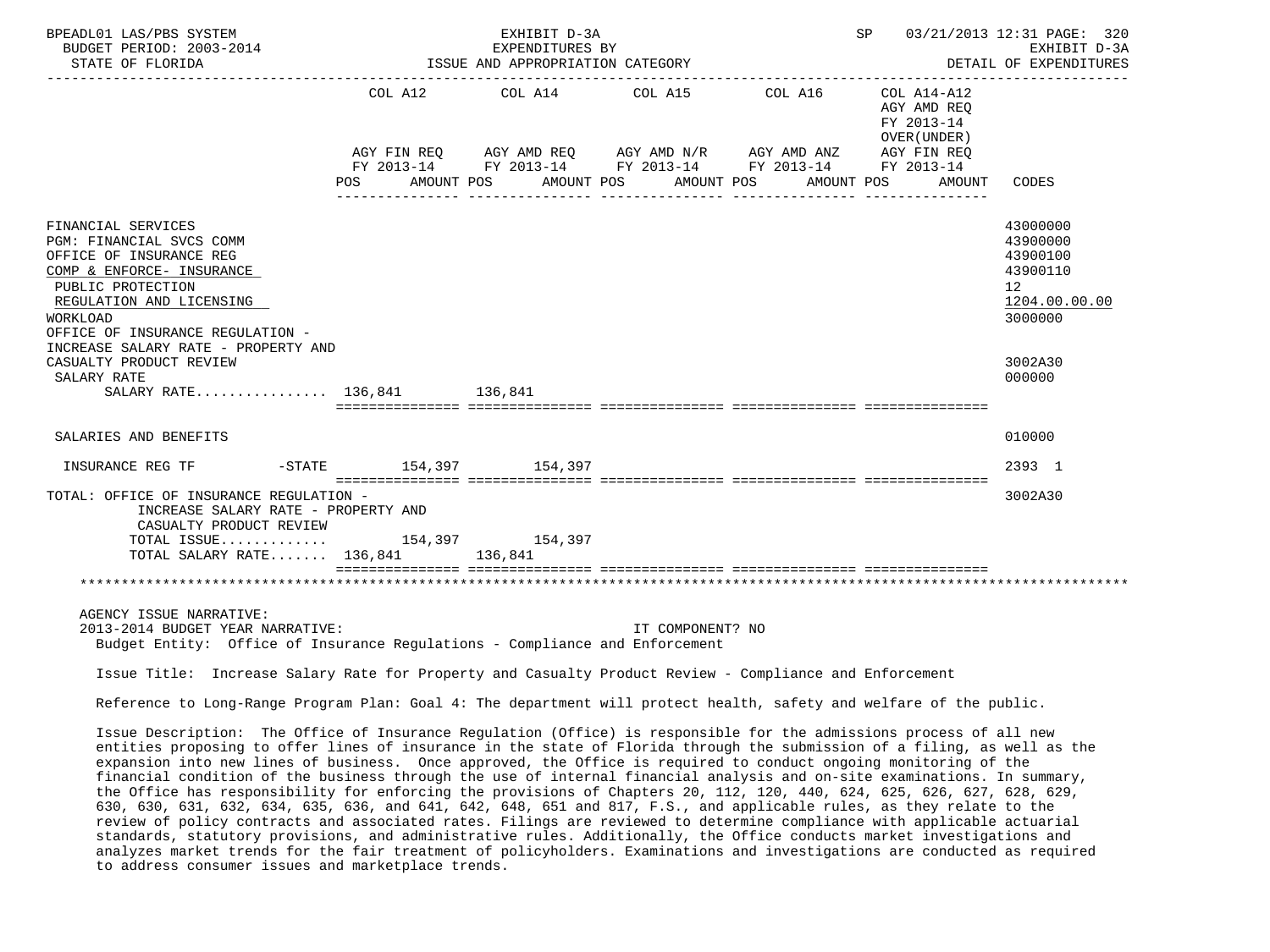| BPEADL01 LAS/PBS SYSTEM<br>BUDGET PERIOD: 2003-2014<br>STATE OF FLORIDA                                                                                                                                                                        | EXHIBIT D-3A<br>EXPENDITURES BY<br>ISSUE AND APPROPRIATION CATEGORY                                                           |  |  |                                               | SP                                                                                                      | 03/21/2013 12:31 PAGE: 321<br>EXHIBIT D-3A<br>DETAIL OF EXPENDITURES |                                                                                               |
|------------------------------------------------------------------------------------------------------------------------------------------------------------------------------------------------------------------------------------------------|-------------------------------------------------------------------------------------------------------------------------------|--|--|-----------------------------------------------|---------------------------------------------------------------------------------------------------------|----------------------------------------------------------------------|-----------------------------------------------------------------------------------------------|
|                                                                                                                                                                                                                                                |                                                                                                                               |  |  |                                               | ---------------------------------<br>COL A12 COL A14 COL A15 COL A16 COL A14-A12                        | AGY AMD REO<br>FY 2013-14<br>OVER (UNDER)                            |                                                                                               |
|                                                                                                                                                                                                                                                | AGY FIN REO<br>POS FOR THE POST OF THE STATE STATE STATE STATE STATE STATE STATE STATE STATE STATE STATE STATE STATE STATE ST |  |  | AGY AMD REO      AGY AMD N/R      AGY AMD ANZ | FY 2013-14 FY 2013-14 FY 2013-14 FY 2013-14<br>AMOUNT POS      AMOUNT POS     AMOUNT POS     AMOUNT POS | AGY FIN REQ<br>FY 2013-14<br>AMOUNT                                  | CODES                                                                                         |
| FINANCIAL SERVICES<br>PGM: FINANCIAL SVCS COMM<br>OFFICE OF INSURANCE REG<br>COMP & ENFORCE- INSURANCE<br>PUBLIC PROTECTION<br>REGULATION AND LICENSING<br>WORKLOAD<br>OFFICE OF INSURANCE REGULATION -<br>INCREASE SALARY RATE - PROPERTY AND |                                                                                                                               |  |  |                                               |                                                                                                         |                                                                      | 43000000<br>43900000<br>43900100<br>43900110<br>$12 \overline{ }$<br>1204.00.00.00<br>3000000 |
| CASUALTY PRODUCT REVIEW                                                                                                                                                                                                                        |                                                                                                                               |  |  |                                               |                                                                                                         |                                                                      | 3002A30                                                                                       |

 The Office depends on the incumbents in the Insurance Analyst positions to ensure full compliance with the statutes and rules referenced above. While this group has demonstrated an extraordinary level of teamwork in the past to handle a 40% increase in the number of form filings, there is a limit to their productive capacity. This limit is evidenced by the high level of attrition in these positions, due to the low salary rate. There is an inconsistency between the current salary rate and the level of skills needed to fulfill the responsibilities of the position. There is a discrepancy between the current salary rate for these types of positions at the Office with what the private market will compensate analysts doing similar work. At the current salary rate, the Office is unable to maintain a full team of Insurance Analysts, making it extremely difficult to handle the current workload. In fact, there is a backlog of filings in the Property and Casualty Product Review unit. The agency head has issued an order allowing for insurance company officers to certify certain form filings rather than going through the review and approval process. However, many insurance companies rely upon Office staff to serve as business consultants to assist them in perfecting form filings and most companies have opted not to utilize this option.

 If the Office does not receive additional rate for forms review, it will be forced to decrease the time available for the analysis of each filing or to entreat insurers to waive their right to a response on a filing within 30-45 days. A decrease in the review time risks degrading the protection of the public against contract terms that attempt to violate the Florida Insurance Code or allowing contracts that are inconsistent, ambiguous, or misleading to be sold in Florida. Insurers attempting to introduce exclusions and conditions to narrow coverage often do so by embedding them in large collections of documents that can easily be missed by fatigued staff. When this happens, it will result in undesirable contract terms. The contracts then sold to the public can result in unnecessary litigation and accompanying distrust by policyholders. At the same time, the dynamics of the current insurance market will not allow companies to complacently accept delays in new product development that undo progress that has been made over the last decade.

 With an inadequate salary rate, retention of trained employees will continue to suffer as those with the best talents will reach the limit of their willingness to endure high stress levels for the public good. Coordination of this unit with others within OIR will have to decrease to the detriment of progress on administrative litigation, supporting roles in solvency regulation, reporting of suspected issues requiring investigation or examination, and providing information to stakeholders within the insurance arena. Changes in the Florida Statutes, Florida Insurance Code and the evolution of the insurance marketplace, whose pace has quickened, demand more rather than fewer resources.

 To ensure a full, qualified staff, the Office is requesting that the 10 Insurance Analyst II positions be reclassified to 10 Government Analyst II positions. The base salary would increase from \$32,697.12 to \$46,381.20. Increasing the salary rate due to this reclassification from Insurance Analyst II to a Government Analyst II position would reduce the number of resignations due to the current minimal salary, allowing for the business unit to fulfill the mission of the Office. \*\*\*\*\*\*\*\*\*\*\*\*\*\*\*\*\*\*\*\*\*\*\*\*\*\*\*\*\*\*\*\*\*\*\*\*\*\*\*\*\*\*\*\*\*\*\*\*\*\*\*\*\*\*\*\*\*\*\*\*\*\*\*\*\*\*\*\*\*\*\*\*\*\*\*\*\*\*\*\*\*\*\*\*\*\*\*\*\*\*\*\*\*\*\*\*\*\*\*\*\*\*\*\*\*\*\*\*\*\*\*\*\*\*\*\*\*\*\*\*\*\*\*\*\*\*\*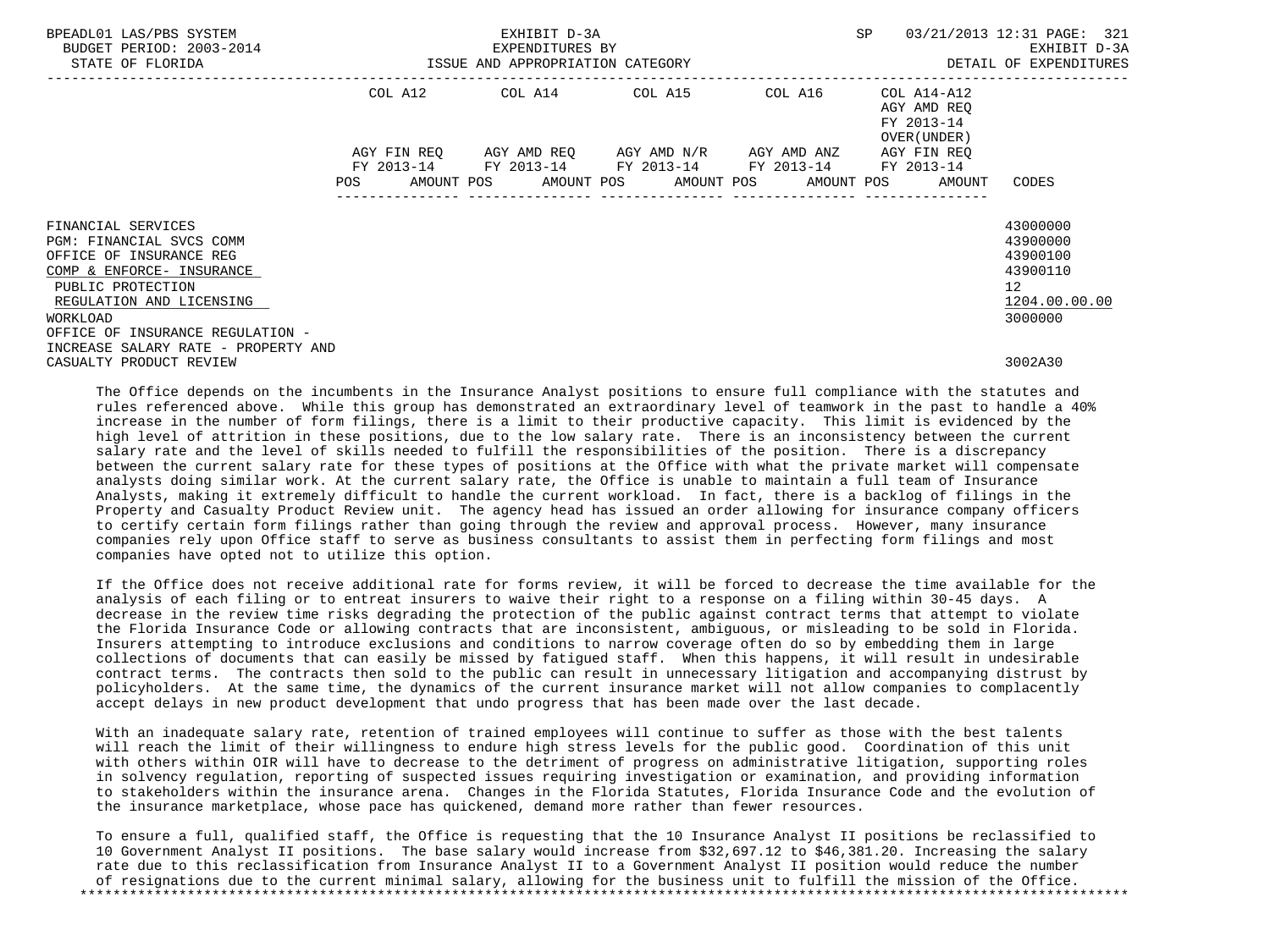| BPEADL01 LAS/PBS SYSTEM<br>BUDGET PERIOD: 2003-2014                                                                                                                                                                                                                       |                | EXHIBIT D-3A<br>EXPENDITURES BY                                                                                                                  |                       |                                     |                                                                        |                      | SP 03/21/2013 12:31 PAGE: 322<br>EXHIBIT D-3A                                             |
|---------------------------------------------------------------------------------------------------------------------------------------------------------------------------------------------------------------------------------------------------------------------------|----------------|--------------------------------------------------------------------------------------------------------------------------------------------------|-----------------------|-------------------------------------|------------------------------------------------------------------------|----------------------|-------------------------------------------------------------------------------------------|
| STATE OF FLORIDA                                                                                                                                                                                                                                                          |                | ISSUE AND APPROPRIATION CATEGORY                                                                                                                 |                       |                                     |                                                                        |                      | DETAIL OF EXPENDITURES                                                                    |
|                                                                                                                                                                                                                                                                           | POS AMOUNT POS | COL A12 COL A14 COL A15<br>AGY FIN REQ AGY AMD REQ AGY AMD N/R AGY AMD ANZ AGY FIN REQ<br>FY 2013-14 FY 2013-14 FY 2013-14 FY 2013-14 FY 2013-14 | AMOUNT POS AMOUNT POS | COL A16                             | COL A14-A12<br>AGY AMD REQ<br>FY 2013-14<br>OVER (UNDER)<br>AMOUNT POS | AMOUNT               | CODES                                                                                     |
| FINANCIAL SERVICES<br>PGM: FINANCIAL SVCS COMM<br>OFFICE OF INSURANCE REG<br>COMP & ENFORCE- INSURANCE<br>PUBLIC PROTECTION<br>REGULATION AND LICENSING<br>WORKLOAD<br>OFFICE OF INSURANCE REGULATION -<br>INCREASE SALARY RATE - PROPERTY AND<br>CASUALTY PRODUCT REVIEW |                |                                                                                                                                                  |                       |                                     |                                                                        |                      | 43000000<br>43900000<br>43900100<br>43900110<br>12<br>1204.00.00.00<br>3000000<br>3002A30 |
| POSITION DETAIL OF SALARIES AND BENEFITS:                                                                                                                                                                                                                                 | FTE            |                                                                                                                                                  |                       |                                     |                                                                        | $\sim$ $\sim$ $\sim$ | LAPSE LAPSED SALARIES<br>AND BENEFITS                                                     |
| A12 - AGY FIN REQ FY 2013-14                                                                                                                                                                                                                                              |                |                                                                                                                                                  |                       |                                     |                                                                        |                      |                                                                                           |
| CHANGES TO CURRENTLY AUTHORIZED POSITIONS<br>RA01 RATE & SALARY ADJ - BENEFITS NO FTE<br>C5656 001                                                                                                                                                                        | 0.00           | 136,841                                                                                                                                          |                       | $17,556$ $154,397$ $0.00$ $154,397$ |                                                                        |                      |                                                                                           |
| TOTALS FOR ISSUE BY FUND<br>2393 INSURANCE REG TF                                                                                                                                                                                                                         |                |                                                                                                                                                  |                       |                                     |                                                                        |                      | 154,397                                                                                   |
|                                                                                                                                                                                                                                                                           |                | $0.00$ 136,841                                                                                                                                   |                       |                                     | 17,556 154,397                                                         |                      | --------------<br>154,397<br>==============                                               |
| A14 - AGY AMD REQ FY 2013-14                                                                                                                                                                                                                                              |                |                                                                                                                                                  |                       |                                     |                                                                        |                      |                                                                                           |
| CHANGES TO CURRENTLY AUTHORIZED POSITIONS<br>RA01 RATE & SALARY ADJ - BENEFITS NO FTE<br>C5656 001                                                                                                                                                                        | 0.00           | 136,841                                                                                                                                          |                       |                                     |                                                                        |                      | 17,556 154,397 0.00 154,397                                                               |
| TOTALS FOR ISSUE BY FUND<br>2393 INSURANCE REG TF                                                                                                                                                                                                                         |                |                                                                                                                                                  |                       |                                     |                                                                        |                      | 154,397                                                                                   |
|                                                                                                                                                                                                                                                                           |                | 0.00<br>136,841                                                                                                                                  |                       |                                     | 17,556 154,397                                                         |                      | 154,397                                                                                   |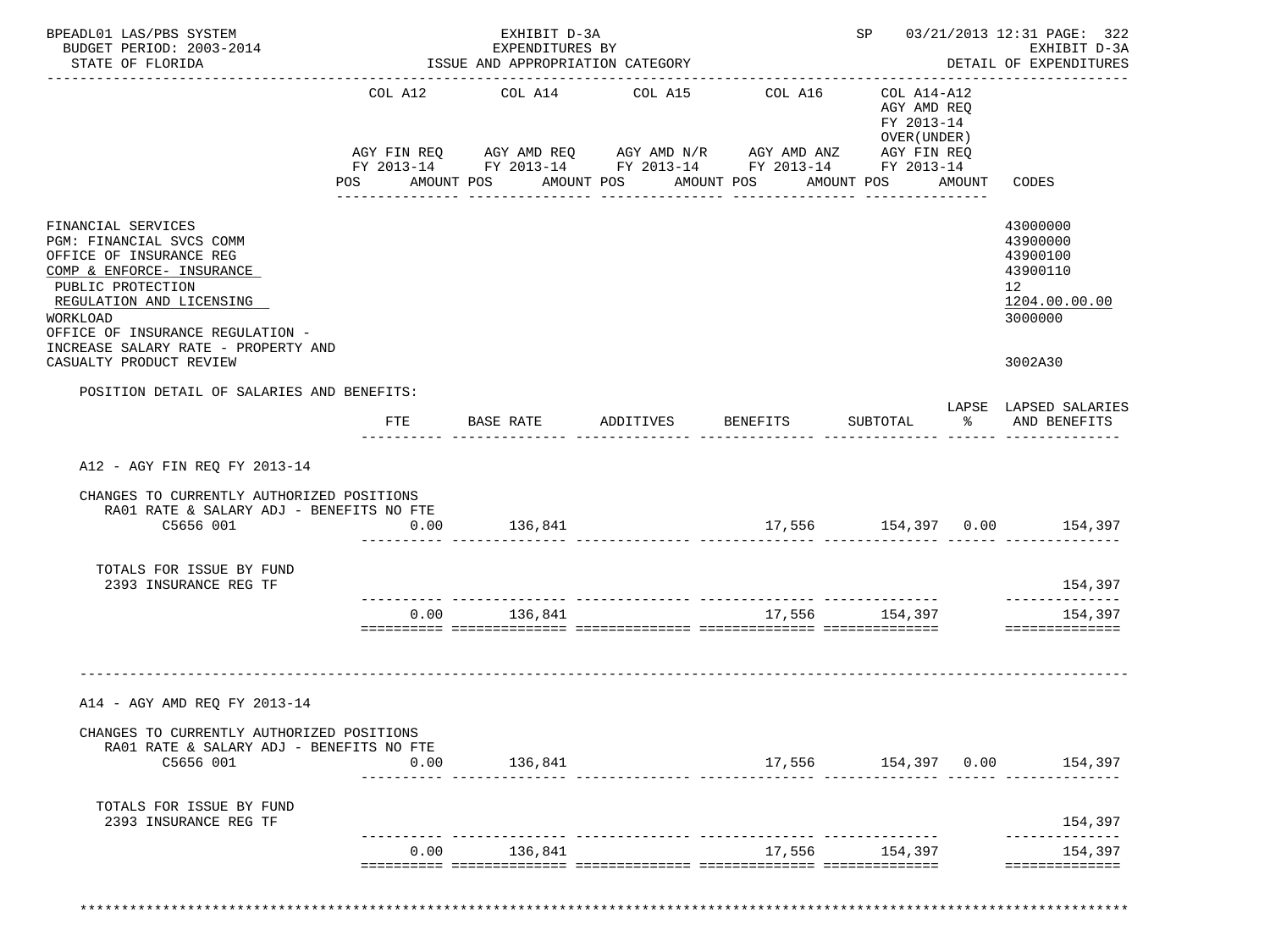| BPEADL01 LAS/PBS SYSTEM<br>BUDGET PERIOD: 2003-2014<br>STATE OF FLORIDA                                                                                                                                                                      | EXHIBIT D-3A<br>EXPENDITURES BY<br>ISSUE AND APPROPRIATION CATEGORY |            |                                                                                                                                |                                                        | SP 03/21/2013 12:31 PAGE: 323<br>EXHIBIT D-3A<br>DETAIL OF EXPENDITURES<br>--------------       |                                                                                |  |
|----------------------------------------------------------------------------------------------------------------------------------------------------------------------------------------------------------------------------------------------|---------------------------------------------------------------------|------------|--------------------------------------------------------------------------------------------------------------------------------|--------------------------------------------------------|-------------------------------------------------------------------------------------------------|--------------------------------------------------------------------------------|--|
|                                                                                                                                                                                                                                              | POS                                                                 | AMOUNT POS | COL A12 COL A14 COL A15 COL A16<br>AGY FIN REQ AGY AMD REQ AGY AMD N/R AGY AMD ANZ<br>AMOUNT POS AMOUNT POS<br>_______________ | FY 2013-14 FY 2013-14 FY 2013-14 FY 2013-14 FY 2013-14 | COL A14-A12<br>AGY AMD REQ<br>FY 2013-14<br>OVER (UNDER)<br>AGY FIN REQ<br>AMOUNT POS<br>AMOUNT | CODES                                                                          |  |
| FINANCIAL SERVICES<br>PGM: FINANCIAL SVCS COMM<br>OFFICE OF INSURANCE REG<br>COMP & ENFORCE- INSURANCE<br>PUBLIC PROTECTION<br>REGULATION AND LICENSING<br>WORKLOAD<br>OFFICE OF INSURANCE REGULATION -<br>STAFFING RESOURCES - PROPERTY AND |                                                                     |            |                                                                                                                                |                                                        |                                                                                                 | 43000000<br>43900000<br>43900100<br>43900110<br>12<br>1204.00.00.00<br>3000000 |  |
| CASUALTY PRODUCT REVIEW<br>SALARY RATE                                                                                                                                                                                                       |                                                                     |            |                                                                                                                                |                                                        |                                                                                                 | 3002050<br>000000                                                              |  |
| SALARY RATE 139,144 139,144                                                                                                                                                                                                                  |                                                                     |            |                                                                                                                                |                                                        |                                                                                                 |                                                                                |  |
|                                                                                                                                                                                                                                              |                                                                     |            |                                                                                                                                |                                                        |                                                                                                 |                                                                                |  |
| SALARIES AND BENEFITS                                                                                                                                                                                                                        | 3.00                                                                | 3.00       |                                                                                                                                |                                                        |                                                                                                 | 010000                                                                         |  |
| INSURANCE REG TF                                                                                                                                                                                                                             | -STATE 187,524 187,524                                              |            |                                                                                                                                |                                                        |                                                                                                 | 2393 1                                                                         |  |
| <b>EXPENSES</b>                                                                                                                                                                                                                              |                                                                     |            |                                                                                                                                |                                                        |                                                                                                 | 040000                                                                         |  |
| INSURANCE REG TF                                                                                                                                                                                                                             | $-STATE$                                                            |            | 29,919 29,919 11,610                                                                                                           |                                                        |                                                                                                 | 2393 1                                                                         |  |
| SPECIAL CATEGORIES<br>TR/DMS/HR SVCS/STW CONTRCT                                                                                                                                                                                             |                                                                     |            |                                                                                                                                |                                                        |                                                                                                 | 100000<br>107040                                                               |  |
| INSURANCE REG TF                                                                                                                                                                                                                             | $-STATE$ 1,062 1,062                                                |            |                                                                                                                                |                                                        |                                                                                                 | 2393 1                                                                         |  |
| TOTAL: OFFICE OF INSURANCE REGULATION -<br>STAFFING RESOURCES - PROPERTY AND<br>CASUALTY PRODUCT REVIEW                                                                                                                                      |                                                                     |            |                                                                                                                                |                                                        |                                                                                                 | 3002050                                                                        |  |
| TOTAL POSITIONS 3.00<br>TOTAL ISSUE                                                                                                                                                                                                          | 3.00<br>218,505                                                     | 218,505    | 11,610                                                                                                                         |                                                        |                                                                                                 |                                                                                |  |
| TOTAL SALARY RATE 139,144                                                                                                                                                                                                                    |                                                                     | 139,144    |                                                                                                                                |                                                        |                                                                                                 |                                                                                |  |
|                                                                                                                                                                                                                                              |                                                                     |            |                                                                                                                                |                                                        |                                                                                                 |                                                                                |  |
| AGENCY ISSUE NARRATIVE:<br>2013-2014 BUDGET YEAR NARRATIVE:<br>Budget Entity: Office of Insurance Regulations - Compliance and Enforcement                                                                                                   |                                                                     |            | IT COMPONENT? NO                                                                                                               |                                                        |                                                                                                 |                                                                                |  |
| Issue Title: Staffing Resources for Property and Casualty Product Review - Compliance and Enforcement                                                                                                                                        |                                                                     |            |                                                                                                                                |                                                        |                                                                                                 |                                                                                |  |

Reference to Long-Range Program Plan: Goal 4: The department will protect health, safety and welfare of the public.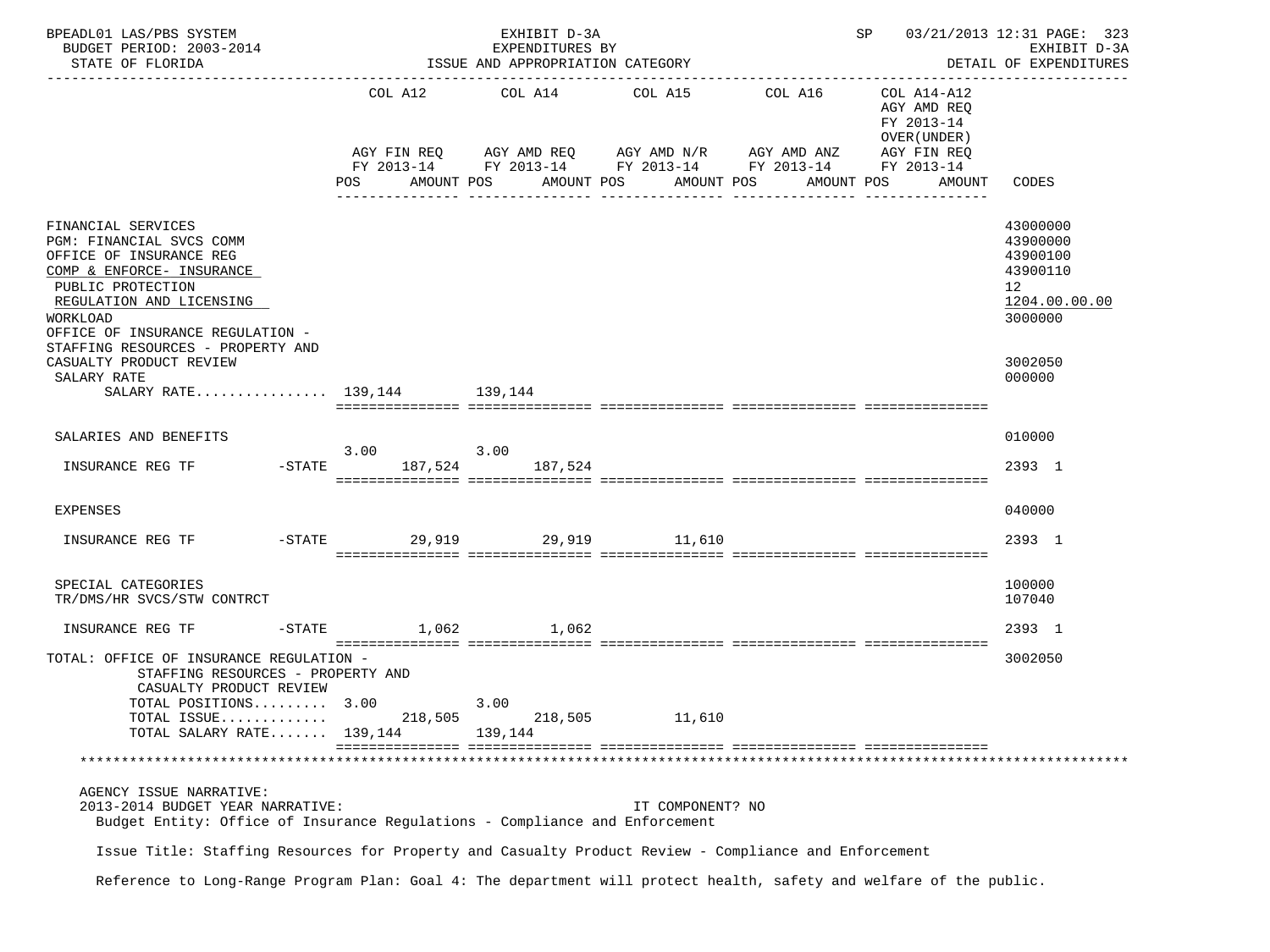| BPEADL01 LAS/PBS SYSTEM<br>BUDGET PERIOD: 2003-2014<br>STATE OF FLORIDA                                                                                                                                                                      |                           | EXHIBIT D-3A<br>EXPENDITURES BY<br>ISSUE AND APPROPRIATION CATEGORY                                   |                                                 |         | SP.                                                      | 03/21/2013 12:31 PAGE: 324<br>EXHIBIT D-3A<br>DETAIL OF EXPENDITURES                          |
|----------------------------------------------------------------------------------------------------------------------------------------------------------------------------------------------------------------------------------------------|---------------------------|-------------------------------------------------------------------------------------------------------|-------------------------------------------------|---------|----------------------------------------------------------|-----------------------------------------------------------------------------------------------|
|                                                                                                                                                                                                                                              | COL A12                   | COL A14 COL A15                                                                                       |                                                 | COL A16 | COL A14-A12<br>AGY AMD REO<br>FY 2013-14<br>OVER (UNDER) |                                                                                               |
|                                                                                                                                                                                                                                              | AGY FIN REO<br><b>POS</b> | FY 2013-14 FY 2013-14 FY 2013-14 FY 2013-14 FY 2013-14<br>AMOUNT POS AMOUNT POS AMOUNT POS AMOUNT POS | AGY AMD REQ       AGY AMD N/R       AGY AMD ANZ |         | AGY FIN REQ<br>AMOUNT                                    | CODES                                                                                         |
| FINANCIAL SERVICES<br>PGM: FINANCIAL SVCS COMM<br>OFFICE OF INSURANCE REG<br>COMP & ENFORCE- INSURANCE<br>PUBLIC PROTECTION<br>REGULATION AND LICENSING<br>WORKLOAD<br>OFFICE OF INSURANCE REGULATION -<br>STAFFING RESOURCES - PROPERTY AND |                           |                                                                                                       |                                                 |         |                                                          | 43000000<br>43900000<br>43900100<br>43900110<br>$12 \overline{ }$<br>1204.00.00.00<br>3000000 |
| CASUALTY PRODUCT REVIEW                                                                                                                                                                                                                      |                           |                                                                                                       |                                                 |         |                                                          | 3002050                                                                                       |

 Issue Description: The Office of Insurance Regulation (Office) is responsible for the admissions process of all new entities proposing to offer lines of insurance in the state of Florida through the submission of a filing, as well as the expansion into new lines of business. Once approved, the Office is required to conduct ongoing monitoring of the financial condition of the business through the use of internal financial analysis and on-site examinations. In summary, the Office has responsibility for enforcing the provisions of Chapters 20, 112, 120, 440, 624, 625, 626, 627, 628, 629, 630, 630, 631, 632, 634, 635, 636, and 641, 642, 648, 651 and 817, F.S., and applicable rules, as they relate to the review of policy contracts and associated rates. Filings are reviewed to determine compliance with applicable actuarial standards, statutory provisions, and administrative rules. Additionally, the Office conducts market investigations and analyzes market trends for the fair treatment of policyholders. Examinations and investigations are conducted as required to address consumer issues and marketplace trends.

 The Office depends on the incumbents in the Insurance Analyst positions to ensure full compliance with the statutes and rules referenced above. While this group has demonstrated an extraordinary level of teamwork in the past to handle a 40% increase in the number of form filings, there is a limit to their productive capacity. Even during the rare occasions when the unit is fully staffed, the Office is unable to handle the current workload. The volume of filings has created an unrealistic work expectation for each Insurance Analyst, especially at the current salary rate. The current staffing level is simply not adequate. If this issue persists, the Office will be forced to decrease the time available for the analysis of each filing or to entreat insurers to waive their right to a response on a filing within 30-45 days. A decrease in the review time risks degrading the protection of the public against contract terms that attempt to violate the Florida Insurance Code or allowing contracts that are inconsistent, ambiguous, or misleading to be sold in Florida. Insurers attempting to introduce exclusions and conditions to narrow coverage often do so by embedding them in large collections of documents that can easily be missed by fatigued staff. When this happens, it will result in undesirable contract terms. The contracts then sold to the public can result in unnecessary litigation and accompanying anger and distrust by policyholders. At the same time, the dynamics of the current insurance market will not allow companies to complacently accept delays in new product development that undo progress that has been made over the last decade.

 With the inadequate staffing level, retention of trained employees will continue to suffer as those with the best talents will reach the limit of their willingness to endure high stress levels for the public good. Coordination of this unit with others within OIR will have to decrease to the detriment of progress on administrative litigation, supporting roles in solvency regulation, reporting of suspected issues requiring investigation or examination, and providing information to stakeholders within the insurance arena. Changes in the Florida Statutes, Florida Insurance Code and the evolution of the insurance marketplace, whose pace has quickened, demand more rather than fewer resources.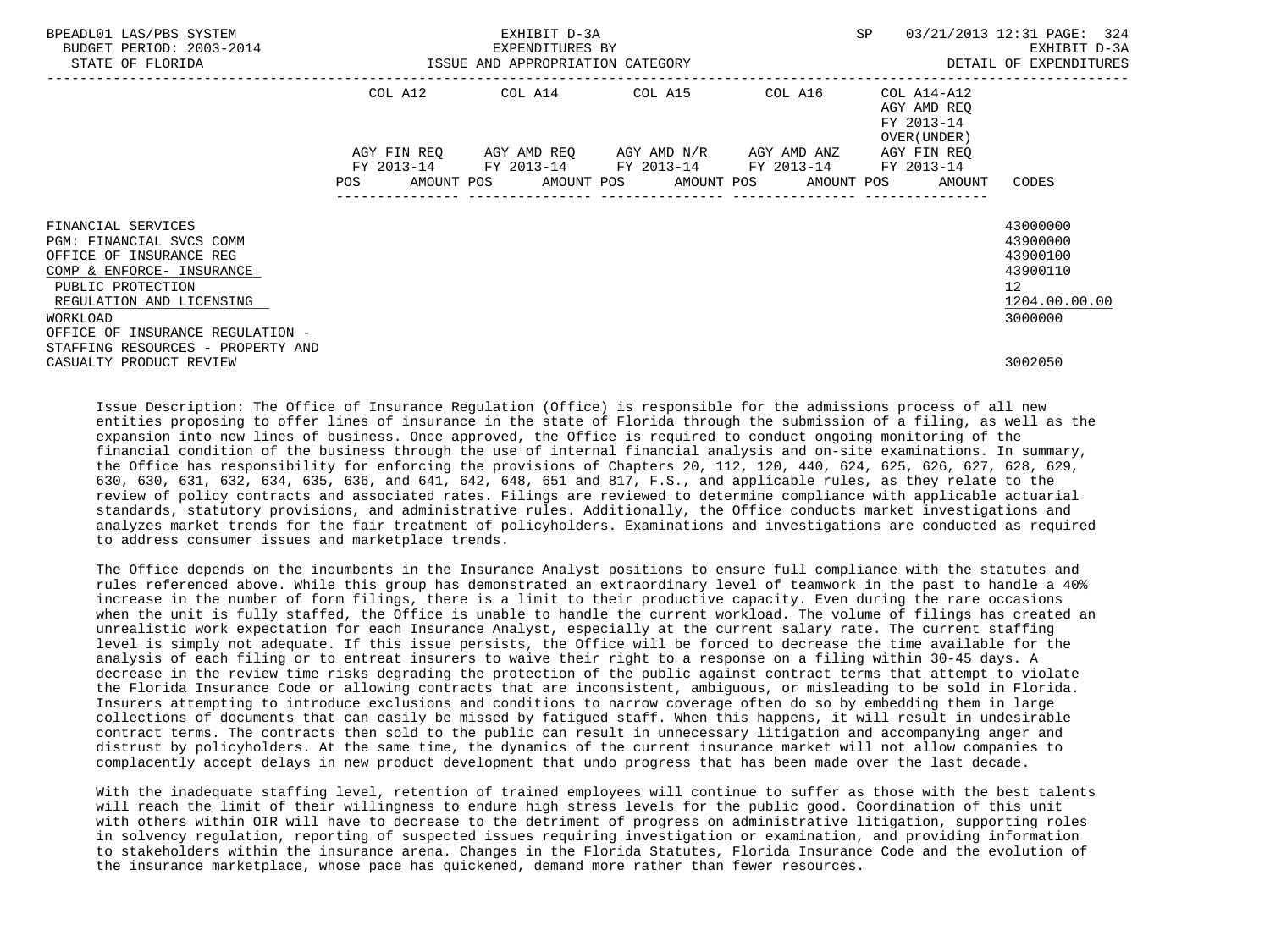| BPEADL01 LAS/PBS SYSTEM<br>BUDGET PERIOD: 2003-2014                                                                                                                                                     |                | EXHIBIT D-3A<br>EXPENDITURES BY  |                                                                                                                                                                                                                                                     | SP                                                                      |        | 03/21/2013 12:31 PAGE: 325<br>EXHIBIT D-3A                                                  |
|---------------------------------------------------------------------------------------------------------------------------------------------------------------------------------------------------------|----------------|----------------------------------|-----------------------------------------------------------------------------------------------------------------------------------------------------------------------------------------------------------------------------------------------------|-------------------------------------------------------------------------|--------|---------------------------------------------------------------------------------------------|
| STATE OF FLORIDA                                                                                                                                                                                        |                | ISSUE AND APPROPRIATION CATEGORY |                                                                                                                                                                                                                                                     |                                                                         |        | DETAIL OF EXPENDITURES                                                                      |
|                                                                                                                                                                                                         | POS AMOUNT POS |                                  | COL A12 COL A14 COL A15 COL A16<br>$AGY \text{ FIN REQ} \qquad \text{AGY AMD REQ} \qquad \text{AGY AMD N/R} \qquad \text{AGY AMD ANZ} \qquad \text{AGY FIN REQ}$<br>FY 2013-14 FY 2013-14 FY 2013-14 FY 2013-14 FY 2013-14<br>AMOUNT POS AMOUNT POS | COL A14-A12<br>AGY AMD REO<br>FY 2013-14<br>OVER (UNDER )<br>AMOUNT POS | AMOUNT | CODES                                                                                       |
| FINANCIAL SERVICES<br>PGM: FINANCIAL SVCS COMM<br>OFFICE OF INSURANCE REG<br>COMP & ENFORCE- INSURANCE<br>PUBLIC PROTECTION<br>REGULATION AND LICENSING<br>WORKLOAD<br>OFFICE OF INSURANCE REGULATION - |                |                                  |                                                                                                                                                                                                                                                     |                                                                         |        | 43000000<br>43900000<br>43900100<br>43900110<br>12 <sup>°</sup><br>1204.00.00.00<br>3000000 |
| STAFFING RESOURCES - PROPERTY AND<br>CASUALTY PRODUCT REVIEW                                                                                                                                            |                |                                  |                                                                                                                                                                                                                                                     |                                                                         |        | 3002050                                                                                     |
| of the Office.                                                                                                                                                                                          |                |                                  |                                                                                                                                                                                                                                                     |                                                                         |        |                                                                                             |
| POSITION DETAIL OF SALARIES AND BENEFITS:                                                                                                                                                               | FTE            |                                  | BASE RATE         ADDITIVES         BENEFITS         SUBTOTAL                   AND BENEFITS                                                                                                                                                        |                                                                         |        |                                                                                             |
|                                                                                                                                                                                                         |                |                                  |                                                                                                                                                                                                                                                     |                                                                         |        |                                                                                             |
| A12 - AGY FIN REQ FY 2013-14                                                                                                                                                                            |                |                                  |                                                                                                                                                                                                                                                     |                                                                         |        |                                                                                             |
| CHANGES TO CURRENTLY AUTHORIZED POSITIONS<br>P101 PROPOSED CLASS CODE<br>N4567 001                                                                                                                      |                |                                  | $3.00$ 139,144 $48,380$ 187,524 0.00 187,524 187,524                                                                                                                                                                                                |                                                                         |        |                                                                                             |
| TOTALS FOR ISSUE BY FUND<br>2393 INSURANCE REG TF                                                                                                                                                       |                |                                  |                                                                                                                                                                                                                                                     |                                                                         |        |                                                                                             |
|                                                                                                                                                                                                         |                | 3.00 139,144                     | 48,380 187,524 187,524                                                                                                                                                                                                                              |                                                                         |        |                                                                                             |
| A14 - AGY AMD REQ FY 2013-14                                                                                                                                                                            |                |                                  |                                                                                                                                                                                                                                                     |                                                                         |        |                                                                                             |
| CHANGES TO CURRENTLY AUTHORIZED POSITIONS                                                                                                                                                               |                |                                  |                                                                                                                                                                                                                                                     |                                                                         |        | LAPSE LAPSED SALARIES<br>187,524<br>______________<br>---------------                       |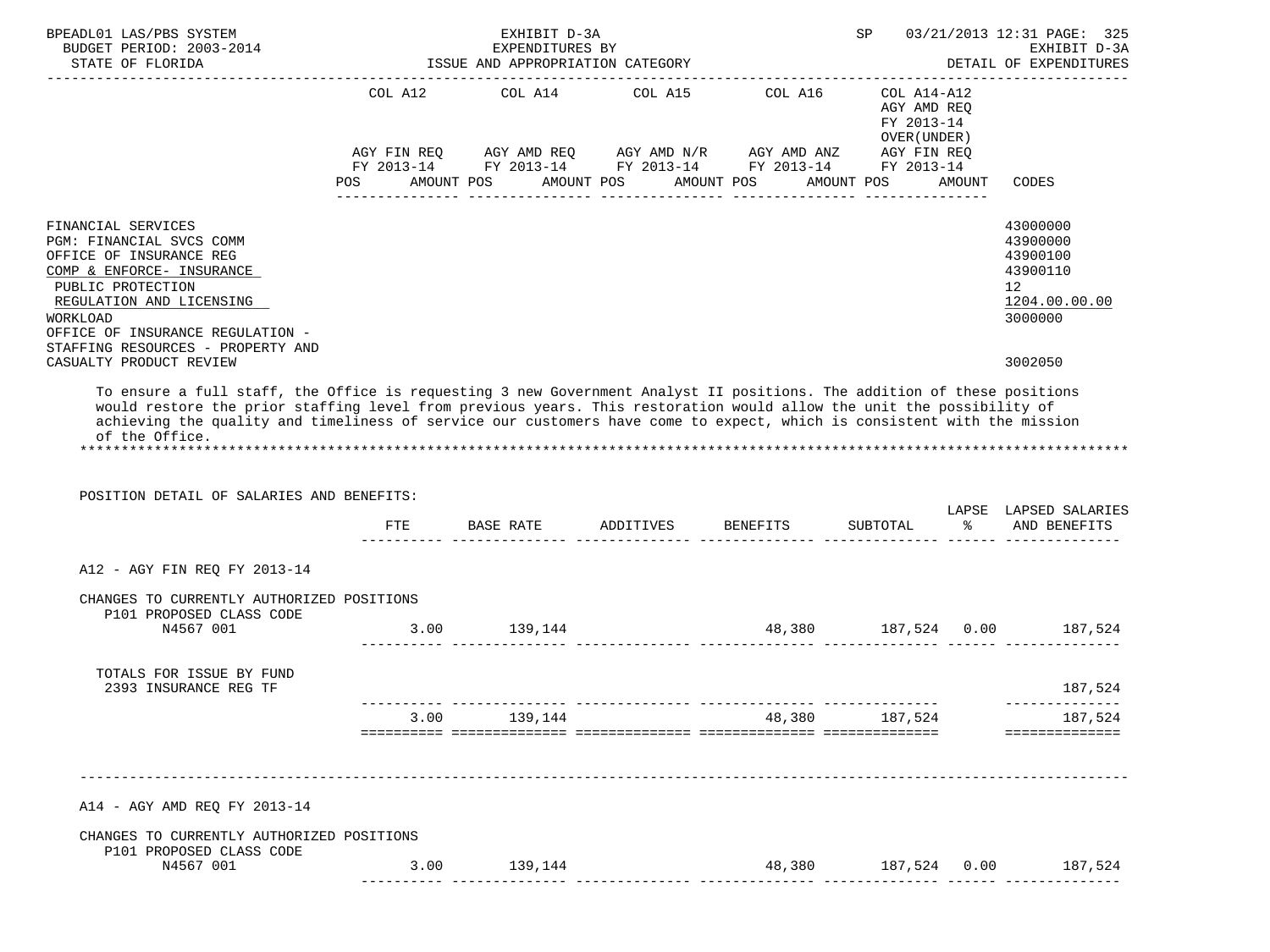| BPEADL01 LAS/PBS SYSTEM<br>BUDGET PERIOD: 2003-2014<br>STATE OF FLORIDA                                                                                                                                                                                                 |                    | EXHIBIT D-3A<br>EXPENDITURES BY<br>ISSUE AND APPROPRIATION CATEGORY                                                                            |                       |                       | SP 03/21/2013 12:31 PAGE: 326                                                    | EXHIBIT D-3A<br>DETAIL OF EXPENDITURES                                                                 |
|-------------------------------------------------------------------------------------------------------------------------------------------------------------------------------------------------------------------------------------------------------------------------|--------------------|------------------------------------------------------------------------------------------------------------------------------------------------|-----------------------|-----------------------|----------------------------------------------------------------------------------|--------------------------------------------------------------------------------------------------------|
|                                                                                                                                                                                                                                                                         | COL A12<br>POS FOR | COL A14<br>AGY FIN REQ AGY AMD REQ AGY AMD N/R AGY AMD ANZ AGY FIN REQ<br>FY 2013-14 FY 2013-14 FY 2013-14 FY 2013-14 FY 2013-14<br>AMOUNT POS | COL A15<br>AMOUNT POS | COL A16<br>AMOUNT POS | COL A14-A12<br>AGY AMD REQ<br>FY 2013-14<br>OVER (UNDER)<br>AMOUNT POS<br>AMOUNT | CODES                                                                                                  |
| FINANCIAL SERVICES<br>PGM: FINANCIAL SVCS COMM<br>OFFICE OF INSURANCE REG<br>COMP & ENFORCE- INSURANCE<br>PUBLIC PROTECTION<br>REGULATION AND LICENSING<br>WORKLOAD<br>OFFICE OF INSURANCE REGULATION -<br>STAFFING RESOURCES - PROPERTY AND<br>CASUALTY PRODUCT REVIEW |                    |                                                                                                                                                |                       |                       |                                                                                  | 43000000<br>43900000<br>43900100<br>43900110<br>12 <sup>°</sup><br>1204.00.00.00<br>3000000<br>3002050 |
| POSITION DETAIL OF SALARIES AND BENEFITS:                                                                                                                                                                                                                               |                    |                                                                                                                                                |                       |                       |                                                                                  |                                                                                                        |
|                                                                                                                                                                                                                                                                         | <b>FTE</b>         | BASE RATE                                                                                                                                      | ADDITIVES             | <b>BENEFITS</b>       | SUBTOTAL<br>ႜ                                                                    | LAPSE LAPSED SALARIES<br>AND BENEFITS                                                                  |
| A14 - AGY AMD REO FY 2013-14                                                                                                                                                                                                                                            |                    |                                                                                                                                                |                       |                       |                                                                                  |                                                                                                        |
| CHANGES TO CURRENTLY AUTHORIZED POSITIONS                                                                                                                                                                                                                               |                    |                                                                                                                                                |                       |                       |                                                                                  |                                                                                                        |
| TOTALS FOR ISSUE BY FUND<br>2393 INSURANCE REG TF                                                                                                                                                                                                                       |                    |                                                                                                                                                |                       |                       |                                                                                  | 187,524<br>--------------                                                                              |
|                                                                                                                                                                                                                                                                         |                    | 3.00 139.144                                                                                                                                   |                       | 48.380 187.524        |                                                                                  | 187,524<br>==============                                                                              |
|                                                                                                                                                                                                                                                                         |                    |                                                                                                                                                |                       |                       |                                                                                  |                                                                                                        |
| TOTAL: REGULATION AND LICENSING<br>BY FUND TYPE                                                                                                                                                                                                                         |                    |                                                                                                                                                |                       |                       |                                                                                  | 1204.00.00.00                                                                                          |
| SALARY RATE 12,022,055 12,022,055                                                                                                                                                                                                                                       | 252.00 252.00      |                                                                                                                                                |                       |                       |                                                                                  | 2000                                                                                                   |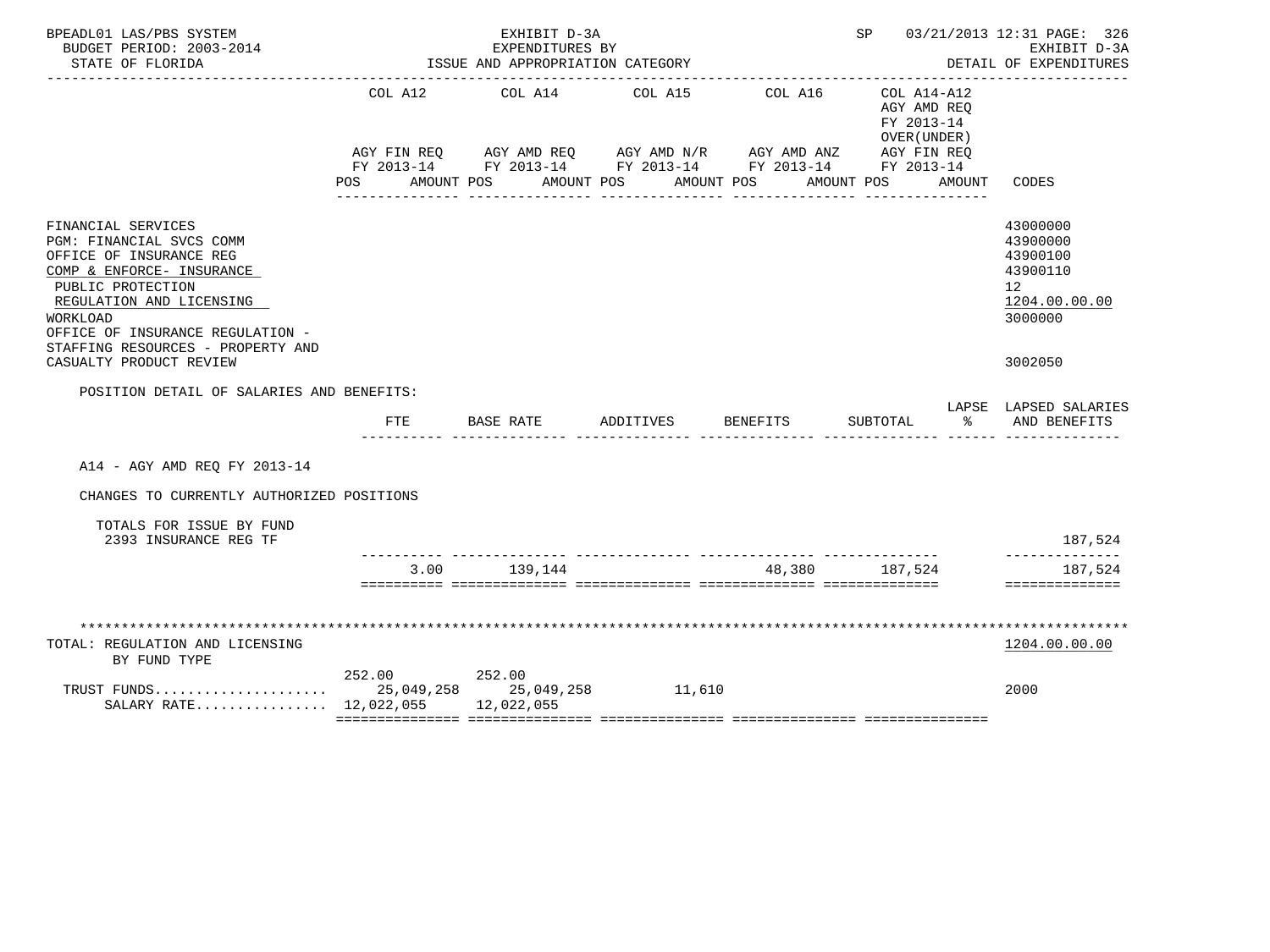| BPEADL01 LAS/PBS SYSTEM<br>BUDGET PERIOD: 2003-2014<br>STATE OF FLORIDA                                                                                                                                                                                                     |                             | EXHIBIT D-3A<br>EXPENDITURES BY<br>ISSUE AND APPROPRIATION CATEGORY |                                                                                                                                                                           |         | SP 03/21/2013 12:31 PAGE: 327                                                          | EXHIBIT D-3A<br>DETAIL OF EXPENDITURES                                                                           |
|-----------------------------------------------------------------------------------------------------------------------------------------------------------------------------------------------------------------------------------------------------------------------------|-----------------------------|---------------------------------------------------------------------|---------------------------------------------------------------------------------------------------------------------------------------------------------------------------|---------|----------------------------------------------------------------------------------------|------------------------------------------------------------------------------------------------------------------|
|                                                                                                                                                                                                                                                                             | POS AMOUNT POS              |                                                                     | COL A12 COL A14 COL A15<br>AGY FIN REQ AGY AMD REQ AGY AMD N/R AGY AMD ANZ AGY FIN REQ<br>FY 2013-14 FY 2013-14 FY 2013-14 FY 2013-14 FY 2013-14<br>AMOUNT POS AMOUNT POS | COL A16 | COL A14-A12<br>AGY AMD REO<br>FY 2013-14<br>OVER (UNDER)<br>AMOUNT CODES<br>AMOUNT POS |                                                                                                                  |
| FINANCIAL SERVICES<br>PGM: FINANCIAL SVCS COMM<br>OFFICE OF INSURANCE REG<br>EXEC DIR & SUPORT SERVICES<br>PUBLIC PROTECTION<br>REGULATION AND LICENSING<br>ESTIMATED EXPENDITURES<br>ESTIMATED EXPENDITURES - OPERATIONS<br>SALARY RATE<br>SALARY RATE 2,003,039 2,003,039 |                             |                                                                     |                                                                                                                                                                           |         |                                                                                        | 43000000<br>43900000<br>43900100<br>43900120<br>12 <sub>2</sub><br>1204.00.00.00<br>1000000<br>1001000<br>000000 |
| SALARIES AND BENEFITS                                                                                                                                                                                                                                                       | 34.00 34.00                 |                                                                     |                                                                                                                                                                           |         |                                                                                        | 010000                                                                                                           |
| INSURANCE REG TF - STATE 2,463,627 2,463,627                                                                                                                                                                                                                                |                             |                                                                     |                                                                                                                                                                           |         |                                                                                        | 2393 1                                                                                                           |
| <b>EXPENSES</b>                                                                                                                                                                                                                                                             |                             |                                                                     |                                                                                                                                                                           |         |                                                                                        | 040000                                                                                                           |
| INSURANCE REG TF                                                                                                                                                                                                                                                            | $-$ STATE $-$ 93,543 93,543 |                                                                     |                                                                                                                                                                           |         |                                                                                        | 2393 1                                                                                                           |
| SPECIAL CATEGORIES<br>CONTRACTED SERVICES                                                                                                                                                                                                                                   |                             |                                                                     |                                                                                                                                                                           |         |                                                                                        | 100000<br>100777                                                                                                 |
| INSURANCE REG TF                                                                                                                                                                                                                                                            | -STATE 117,710 117,710      |                                                                     |                                                                                                                                                                           |         |                                                                                        | 2393 1                                                                                                           |
| LEASE/PURCHASE/EQUIPMENT                                                                                                                                                                                                                                                    |                             |                                                                     |                                                                                                                                                                           |         |                                                                                        | 105281                                                                                                           |
| INSURANCE REG TF                                                                                                                                                                                                                                                            | $-STATE$                    | 8.414 8.414                                                         |                                                                                                                                                                           |         |                                                                                        | 2393 1                                                                                                           |
| TR/DMS/HR SVCS/STW CONTRCT                                                                                                                                                                                                                                                  |                             |                                                                     |                                                                                                                                                                           |         |                                                                                        | 107040                                                                                                           |
| INSURANCE REG TF<br>-STATE                                                                                                                                                                                                                                                  |                             | 12,509 12,509                                                       |                                                                                                                                                                           |         |                                                                                        | 2393 1                                                                                                           |
| TOTAL: ESTIMATED EXPENDITURES - OPERATIONS<br>TOTAL POSITIONS $34.00$<br>TOTAL ISSUE<br>TOTAL SALARY RATE $2,003,039$                                                                                                                                                       | 2,695,803                   | 34.00<br>2,695,803<br>2,003,039                                     |                                                                                                                                                                           |         |                                                                                        | 1001000                                                                                                          |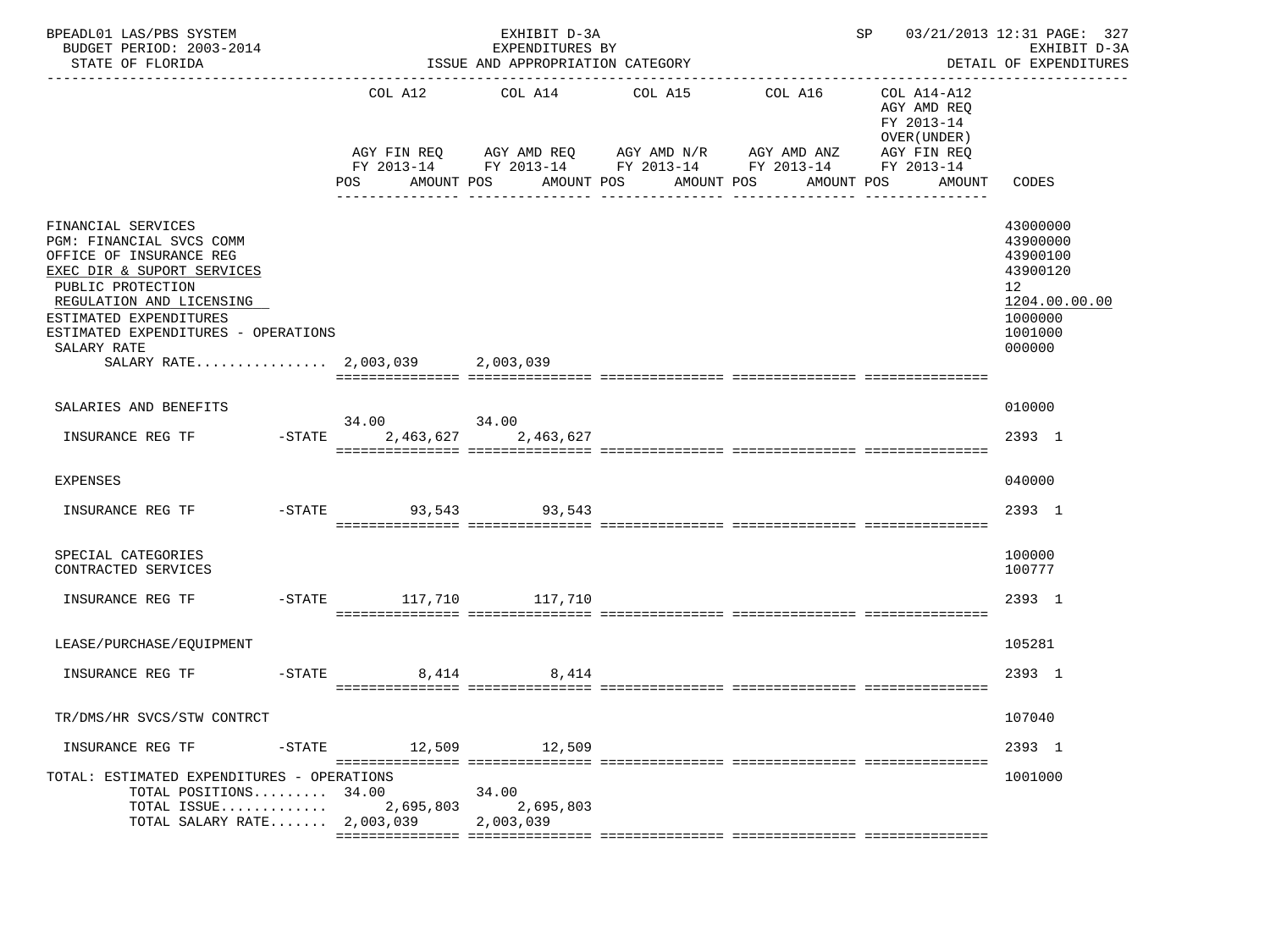| BPEADL01 LAS/PBS SYSTEM<br>BUDGET PERIOD: 2003-2014<br>STATE OF FLORIDA                                                                                                                                                                                                                          |           |                                                | EXHIBIT D-3A<br>EXPENDITURES BY<br>ISSUE AND APPROPRIATION CATEGORY |                                                    | ______________________________                                                                 | SP and the set of the set of the set of the set of the set of the set of the set of the set of the set of the s | 03/21/2013 12:31 PAGE: 328<br>EXHIBIT D-3A<br>DETAIL OF EXPENDITURES                                             |
|--------------------------------------------------------------------------------------------------------------------------------------------------------------------------------------------------------------------------------------------------------------------------------------------------|-----------|------------------------------------------------|---------------------------------------------------------------------|----------------------------------------------------|------------------------------------------------------------------------------------------------|-----------------------------------------------------------------------------------------------------------------|------------------------------------------------------------------------------------------------------------------|
|                                                                                                                                                                                                                                                                                                  |           | COL A12<br>AGY FIN REQ<br>POS DO<br>AMOUNT POS | COL A14<br>AGY AMD REQ                                              | COL A15<br>AGY AMD N/R<br>AMOUNT POS<br>AMOUNT POS | COL A16<br>AGY AMD ANZ<br>FY 2013-14 FY 2013-14 FY 2013-14 FY 2013-14 FY 2013-14<br>AMOUNT POS | COL A14-A12<br>AGY AMD REO<br>FY 2013-14<br>OVER (UNDER)<br>AGY FIN REO<br>AMOUNT                               | CODES                                                                                                            |
| FINANCIAL SERVICES<br>PGM: FINANCIAL SVCS COMM<br>OFFICE OF INSURANCE REG<br>EXEC DIR & SUPORT SERVICES<br>PUBLIC PROTECTION<br>REGULATION AND LICENSING<br>ESTIMATED EXPENDITURES<br>FLORIDA RETIREMENT SYSTEM<br>CONTRIBUTION ADJUSTMENT FOR<br>FISCAL YEAR 2012-2013<br>SALARIES AND BENEFITS |           |                                                |                                                                     |                                                    |                                                                                                |                                                                                                                 | 43000000<br>43900000<br>43900100<br>43900120<br>12 <sup>°</sup><br>1204.00.00.00<br>1000000<br>1001240<br>010000 |
| INSURANCE REG TF                                                                                                                                                                                                                                                                                 |           | $-$ STATE                                      | 6,015 6,015                                                         |                                                    |                                                                                                |                                                                                                                 | 2393 1                                                                                                           |
| ADJUSTMENT TO STATE HEALTH<br>INSURANCE PREMIUM CONTRIBUTION -<br>FISCAL YEAR 2012-13<br>SALARIES AND BENEFITS                                                                                                                                                                                   |           |                                                |                                                                     |                                                    |                                                                                                |                                                                                                                 | 1001830<br>010000                                                                                                |
| INSURANCE REG TF                                                                                                                                                                                                                                                                                 | $-$ STATE | 3,208                                          | 3,208                                                               |                                                    |                                                                                                |                                                                                                                 | 2393 1                                                                                                           |
| REALLOCATION OF HUMAN RESOURCES<br>OUTSOURCING<br>SPECIAL CATEGORIES<br>TR/DMS/HR SVCS/STW CONTRCT                                                                                                                                                                                               |           |                                                |                                                                     |                                                    |                                                                                                |                                                                                                                 | 1005900<br>100000<br>107040                                                                                      |
| INSURANCE REG TF                                                                                                                                                                                                                                                                                 |           | $-STATE$                                       | $303 -$<br>$303 -$                                                  |                                                    |                                                                                                |                                                                                                                 | 2393 1                                                                                                           |
| ANNUALIZATION OF ADMINISTERED<br>FUNDS APPROPRIATIONS<br>STATE HEALTH INSURANCE ADJUSTMENT<br>FOR FY 2012-13 - 10 MONTHS<br>ANNUALIZATION<br>SALARIES AND BENEFITS                                                                                                                               |           |                                                |                                                                     |                                                    |                                                                                                |                                                                                                                 | 26A0000<br>26A1830<br>010000                                                                                     |
| INSURANCE REG TF                                                                                                                                                                                                                                                                                 |           | -STATE 16,040 16,040                           |                                                                     |                                                    |                                                                                                |                                                                                                                 | 2393 1                                                                                                           |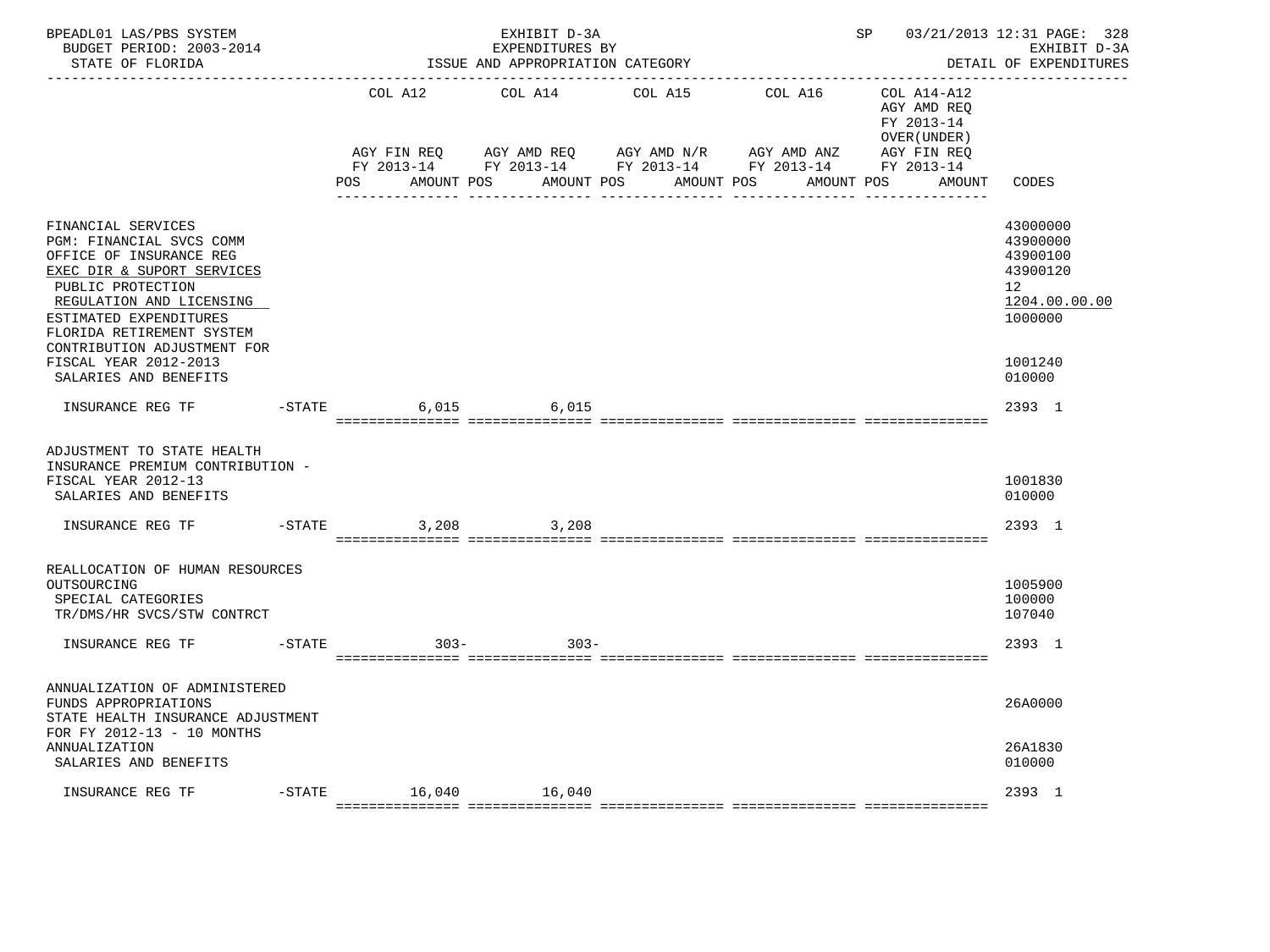|  |                                                | SP<br>03/21/2013 12:31 PAGE: 329<br>EXHIBIT D-3A<br>DETAIL OF EXPENDITURES |                                                                                                   |                                                                                                                                                                         |
|--|------------------------------------------------|----------------------------------------------------------------------------|---------------------------------------------------------------------------------------------------|-------------------------------------------------------------------------------------------------------------------------------------------------------------------------|
|  |                                                |                                                                            | AGY AMD REO<br>FY 2013-14<br>OVER (UNDER)                                                         |                                                                                                                                                                         |
|  |                                                |                                                                            | FY 2013-14<br>AMOUNT                                                                              | CODES                                                                                                                                                                   |
|  |                                                |                                                                            |                                                                                                   | 43000000<br>43900000<br>43900100<br>43900120<br>12<br>1204.00.00.00                                                                                                     |
|  |                                                |                                                                            |                                                                                                   | 1204.00.00.00                                                                                                                                                           |
|  |                                                |                                                                            |                                                                                                   | 2000                                                                                                                                                                    |
|  | 34.00 34.00<br>SALARY RATE 2,003,039 2,003,039 | EXHIBIT D-3A<br>EXPENDITURES BY                                            | -2014 EXPENDITURES BY<br>ISSUE AND APPROPRIATION CATEGORY<br>POS AMOUNT POS AMOUNT POS AMOUNT POS | COL A12 COL A14 COL A15 COL A16 COL A14-A12<br>AGY FIN REQ AGY AMD REQ AGY AMD N/R AGY AMD ANZ AGY FIN REQ<br>FY 2013-14 FY 2013-14 FY 2013-14 FY 2013-14<br>AMOUNT POS |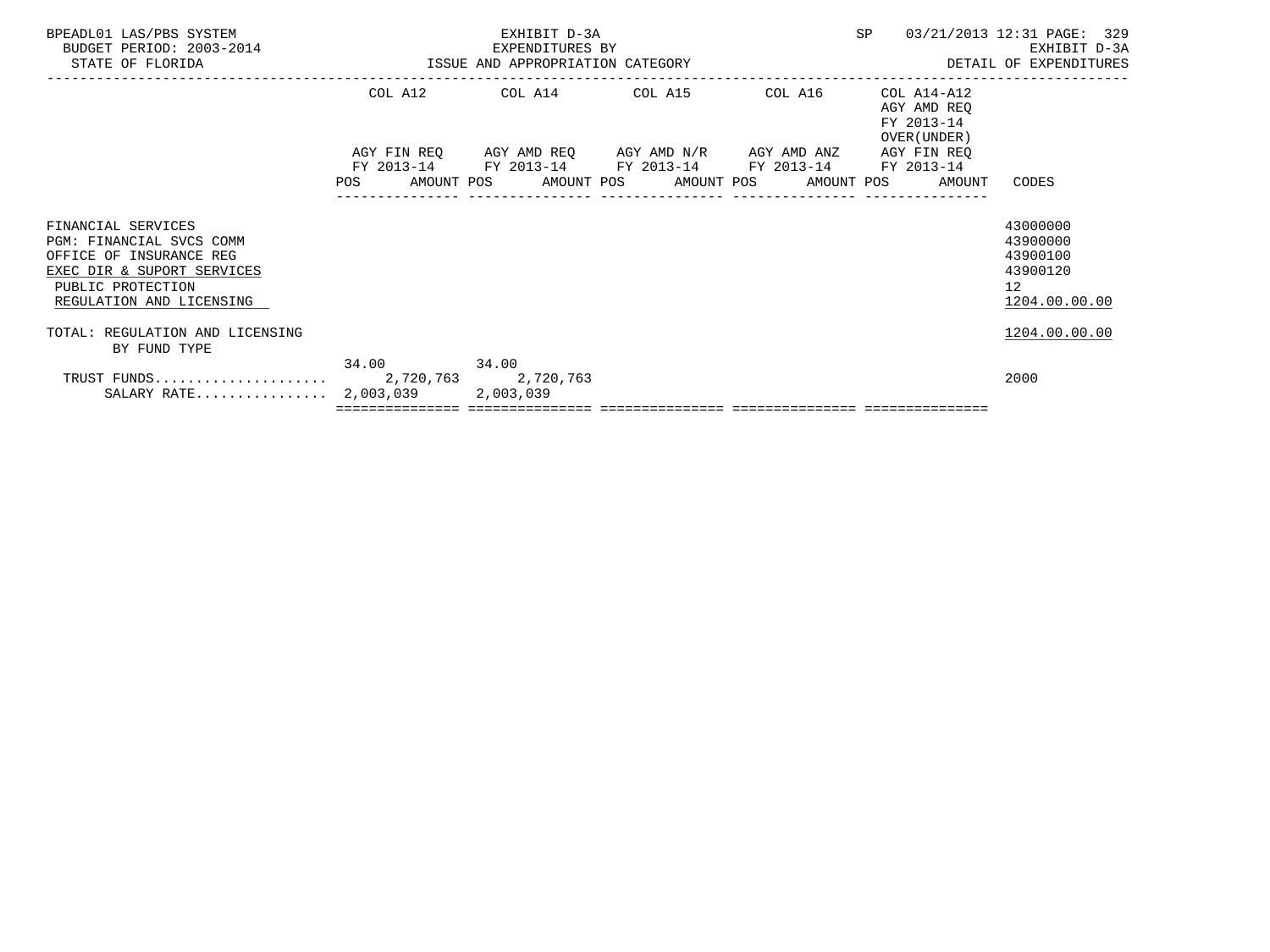| BPEADL01 LAS/PBS SYSTEM<br>BUDGET PERIOD: 2003-2014<br>STATE OF FLORIDA                                                                                                                                                                                                   |           |                              | EXHIBIT D-3A<br>EXPENDITURES BY<br>ISSUE AND APPROPRIATION CATEGORY<br>_________________________________ |                                     |                                                                      | SP                                                                                              | 03/21/2013 12:31 PAGE: 330<br>EXHIBIT D-3A<br>DETAIL OF EXPENDITURES<br>-------------               |
|---------------------------------------------------------------------------------------------------------------------------------------------------------------------------------------------------------------------------------------------------------------------------|-----------|------------------------------|----------------------------------------------------------------------------------------------------------|-------------------------------------|----------------------------------------------------------------------|-------------------------------------------------------------------------------------------------|-----------------------------------------------------------------------------------------------------|
|                                                                                                                                                                                                                                                                           |           | COL A12<br>POS<br>AMOUNT POS | COL A14<br>AGY FIN REQ AGY AMD REQ AGY AMD N/R AGY AMD ANZ                                               | COL A15<br>AMOUNT POS<br>AMOUNT POS | COL A16<br>FY 2013-14 FY 2013-14 FY 2013-14 FY 2013-14<br>AMOUNT POS | COL A14-A12<br>AGY AMD REQ<br>FY 2013-14<br>OVER (UNDER)<br>AGY FIN REQ<br>FY 2013-14<br>AMOUNT | CODES                                                                                               |
| FINANCIAL SERVICES<br>PGM: FINANCIAL SVCS COMM<br>OFFICE OF FINANCIAL REG<br>SFTY & SOUND ST BKG SYST<br>PUBLIC PROTECTION<br>REGULATION AND LICENSING<br>ESTIMATED EXPENDITURES<br>ESTIMATED EXPENDITURES - OPERATIONS<br>SALARY RATE<br>SALARY RATE 6,956,213 6,956,213 |           |                              |                                                                                                          |                                     |                                                                      |                                                                                                 | 43000000<br>43900000<br>43900500<br>43900530<br>12<br>1204.00.00.00<br>1000000<br>1001000<br>000000 |
| SALARIES AND BENEFITS<br>FINANCIAL INST REG TF                                                                                                                                                                                                                            | $-$ STATE | 8,696,121                    | 8,696,121                                                                                                |                                     |                                                                      |                                                                                                 | 010000<br>2275 1                                                                                    |
| OTHER PERSONAL SERVICES                                                                                                                                                                                                                                                   |           |                              |                                                                                                          |                                     |                                                                      |                                                                                                 | 030000                                                                                              |
| FINANCIAL INST REG TF -STATE 872,000 872,000                                                                                                                                                                                                                              |           |                              |                                                                                                          |                                     |                                                                      |                                                                                                 | 2275 1                                                                                              |
| EXPENSES                                                                                                                                                                                                                                                                  |           |                              |                                                                                                          |                                     |                                                                      |                                                                                                 | 040000                                                                                              |
| FINANCIAL INST REG TF                                                                                                                                                                                                                                                     |           | -STATE 1,751,352 1,751,352   |                                                                                                          |                                     |                                                                      |                                                                                                 | 2275 1                                                                                              |
| OPERATING CAPITAL OUTLAY                                                                                                                                                                                                                                                  |           |                              |                                                                                                          |                                     |                                                                      |                                                                                                 | 060000                                                                                              |
| FINANCIAL INST REG TF                                                                                                                                                                                                                                                     |           | $-$ STATE                    | 7,130<br>7,130                                                                                           |                                     |                                                                      |                                                                                                 | 2275 1                                                                                              |
| SPECIAL CATEGORIES<br>CONTRACTED SERVICES                                                                                                                                                                                                                                 |           |                              |                                                                                                          |                                     |                                                                      |                                                                                                 | 100000<br>100777                                                                                    |
| FINANCIAL INST REG TF                                                                                                                                                                                                                                                     | $-$ STATE | 367,012                      | 367,012                                                                                                  |                                     |                                                                      |                                                                                                 | 2275 1                                                                                              |
| RISK MANAGEMENT INSURANCE                                                                                                                                                                                                                                                 |           |                              |                                                                                                          |                                     |                                                                      |                                                                                                 | 103241                                                                                              |
| FINANCIAL INST REG TF                                                                                                                                                                                                                                                     | $-$ STATE | 35,870                       | 35,870                                                                                                   |                                     |                                                                      |                                                                                                 | 2275 1                                                                                              |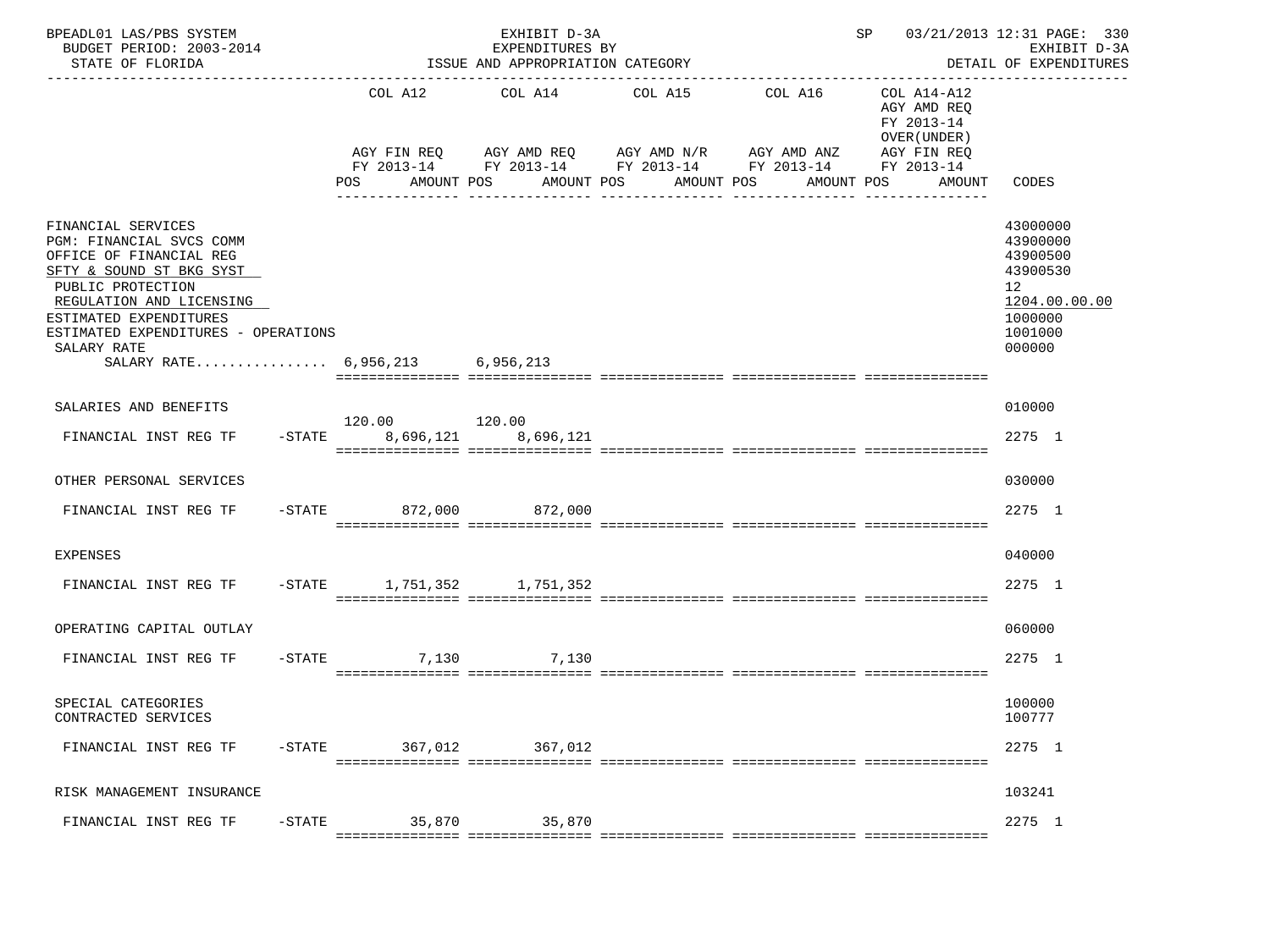| BPEADL01 LAS/PBS SYSTEM<br>BUDGET PERIOD: 2003-2014<br>STATE OF FLORIDA                                                                                                                                                                                                   |                                  | EXHIBIT D-3A<br>EXPENDITURES BY<br>ISSUE AND APPROPRIATION CATEGORY |                                                                                                         | ______________________________ | SP                                                       | 03/21/2013 12:31 PAGE: 331<br>EXHIBIT D-3A<br>DETAIL OF EXPENDITURES                                          |
|---------------------------------------------------------------------------------------------------------------------------------------------------------------------------------------------------------------------------------------------------------------------------|----------------------------------|---------------------------------------------------------------------|---------------------------------------------------------------------------------------------------------|--------------------------------|----------------------------------------------------------|---------------------------------------------------------------------------------------------------------------|
|                                                                                                                                                                                                                                                                           | COL A12                          | COL A14                                                             | COL A15                                                                                                 | COL A16                        | COL A14-A12<br>AGY AMD REQ<br>FY 2013-14<br>OVER (UNDER) |                                                                                                               |
|                                                                                                                                                                                                                                                                           | AGY FIN REQ<br>POS<br>AMOUNT POS | AGY AMD REQ AGY AMD N/R                                             | FY 2013-14 FY 2013-14 FY 2013-14 FY 2013-14 FY 2013-14<br>AMOUNT POS<br>AMOUNT POS<br>in indianalisessä | AGY AMD ANZ<br>AMOUNT POS      | AGY FIN REQ<br>AMOUNT                                    | CODES                                                                                                         |
| FINANCIAL SERVICES<br>PGM: FINANCIAL SVCS COMM<br>OFFICE OF FINANCIAL REG<br>SFTY & SOUND ST BKG SYST<br>PUBLIC PROTECTION<br>REGULATION AND LICENSING<br>ESTIMATED EXPENDITURES<br>ESTIMATED EXPENDITURES - OPERATIONS<br>SPECIAL CATEGORIES<br>LEASE/PURCHASE/EQUIPMENT |                                  |                                                                     |                                                                                                         |                                |                                                          | 43000000<br>43900000<br>43900500<br>43900530<br>12<br>1204.00.00.00<br>1000000<br>1001000<br>100000<br>105281 |
| FINANCIAL INST REG TF                                                                                                                                                                                                                                                     | -STATE 28,872 28,872             |                                                                     |                                                                                                         |                                |                                                          | 2275 1                                                                                                        |
| TR/DMS/HR SVCS/STW CONTRCT                                                                                                                                                                                                                                                |                                  |                                                                     |                                                                                                         |                                |                                                          | 107040                                                                                                        |
| $-$ STATE<br>FINANCIAL INST REG TF                                                                                                                                                                                                                                        | 42,550 42,550                    |                                                                     |                                                                                                         |                                |                                                          | 2275 1                                                                                                        |
| TOTAL: ESTIMATED EXPENDITURES - OPERATIONS<br>TOTAL POSITIONS 120.00<br>TOTAL ISSUE 11,800,907 11,800,907<br>TOTAL SALARY RATE $6,956,213$                                                                                                                                |                                  | 120.00<br>6,956,213                                                 |                                                                                                         |                                |                                                          | 1001000                                                                                                       |
| CASUALTY INSURANCE PREMIUM<br>ADJUSTMENT<br>SPECIAL CATEGORIES<br>RISK MANAGEMENT INSURANCE                                                                                                                                                                               |                                  |                                                                     |                                                                                                         |                                |                                                          | 1001090<br>100000<br>103241                                                                                   |
| FINANCIAL INST REG TF                                                                                                                                                                                                                                                     | $-STATE$<br>3,358                | 3,358                                                               |                                                                                                         |                                |                                                          | 2275 1                                                                                                        |
| FLORIDA RETIREMENT SYSTEM<br>CONTRIBUTION ADJUSTMENT FOR<br>FISCAL YEAR 2012-2013<br>SALARIES AND BENEFITS                                                                                                                                                                |                                  |                                                                     |                                                                                                         |                                |                                                          | 1001240<br>010000                                                                                             |
| FINANCIAL INST REG TF                                                                                                                                                                                                                                                     | $-$ STATE 24,855 24,855          |                                                                     |                                                                                                         |                                |                                                          | 2275 1                                                                                                        |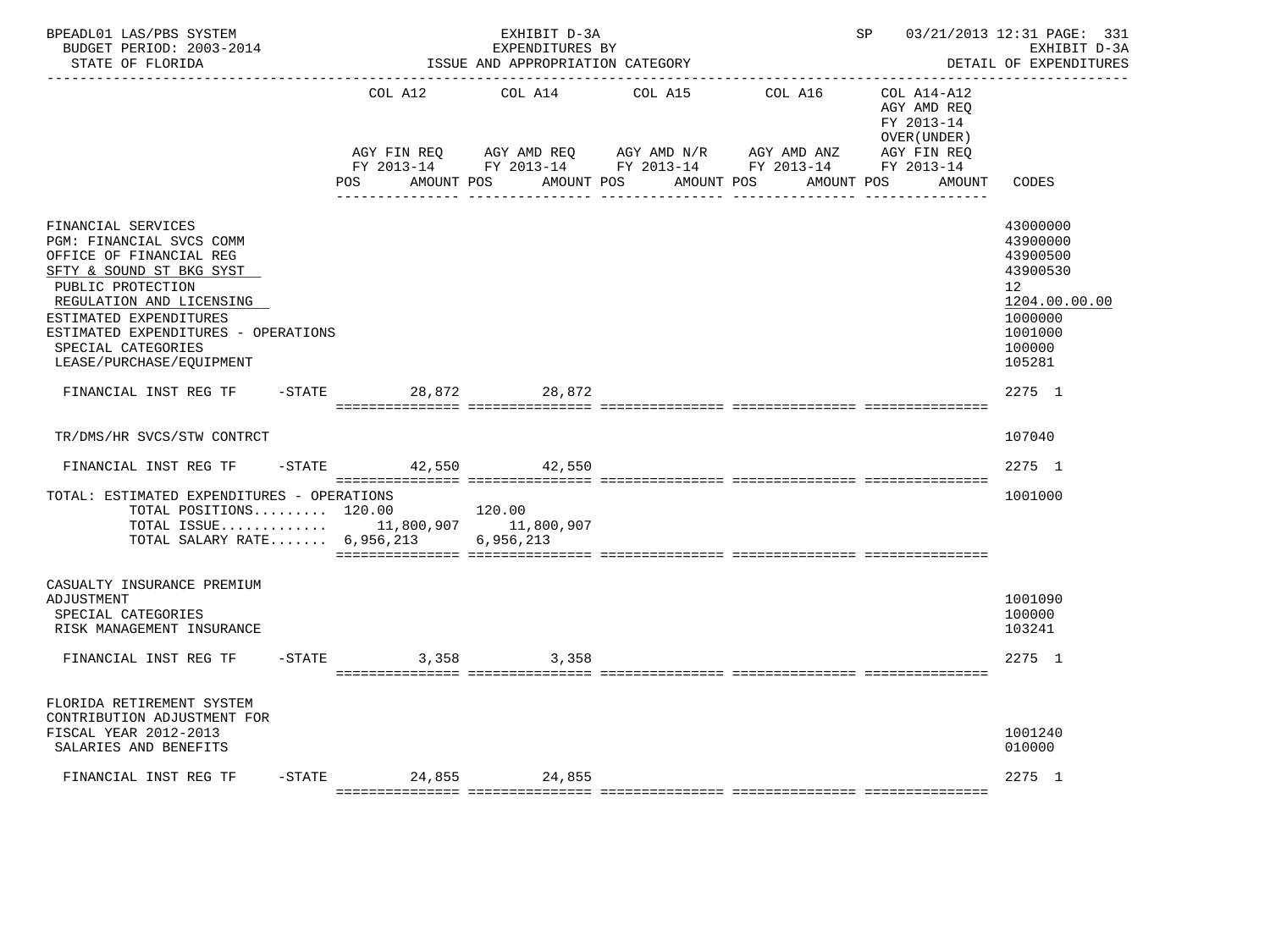| BPEADL01 LAS/PBS SYSTEM<br>BUDGET PERIOD: 2003-2014<br>STATE OF FLORIDA                                                                                                                                                                                                                            |                      | EXHIBIT D-3A<br>EXPENDITURES BY<br>ISSUE AND APPROPRIATION CATEGORY |                                          |                                                                                                                                                                                                            | SP 03/21/2013 12:31 PAGE: 332<br>EXHIBIT D-3A<br>DETAIL OF EXPENDITURES                             |
|----------------------------------------------------------------------------------------------------------------------------------------------------------------------------------------------------------------------------------------------------------------------------------------------------|----------------------|---------------------------------------------------------------------|------------------------------------------|------------------------------------------------------------------------------------------------------------------------------------------------------------------------------------------------------------|-----------------------------------------------------------------------------------------------------|
|                                                                                                                                                                                                                                                                                                    | POS                  | COL A12 COL A14 COL A15<br>AMOUNT POS                               | AMOUNT POS AMOUNT POS<br>--------------- | COL A16<br>COL A14-A12<br>AGY AMD REQ<br>FY 2013-14<br>OVER (UNDER)<br>AGY FIN REQ AGY AMD REQ AGY AMD N/R AGY AMD ANZ AGY FIN REQ<br>FY 2013-14 FY 2013-14 FY 2013-14 FY 2013-14 FY 2013-14<br>AMOUNT POS | AMOUNT CODES                                                                                        |
| FINANCIAL SERVICES<br>PGM: FINANCIAL SVCS COMM<br>OFFICE OF FINANCIAL REG<br>SFTY & SOUND ST BKG SYST<br>PUBLIC PROTECTION<br>REGULATION AND LICENSING<br>ESTIMATED EXPENDITURES<br>ADJUSTMENT TO STATE HEALTH<br>INSURANCE PREMIUM CONTRIBUTION -<br>FISCAL YEAR 2012-13<br>SALARIES AND BENEFITS |                      |                                                                     |                                          |                                                                                                                                                                                                            | 43000000<br>43900000<br>43900500<br>43900530<br>12<br>1204.00.00.00<br>1000000<br>1001830<br>010000 |
| FINANCIAL INST REG TF -STATE 13,312 13,312                                                                                                                                                                                                                                                         |                      |                                                                     |                                          |                                                                                                                                                                                                            | 2275 1                                                                                              |
| REALLOCATION OF HUMAN RESOURCES<br>OUTSOURCING<br>SPECIAL CATEGORIES<br>TR/DMS/HR SVCS/STW CONTRCT<br>FINANCIAL INST REG TF -STATE 1,030- 1,030-                                                                                                                                                   |                      |                                                                     |                                          |                                                                                                                                                                                                            | 1005900<br>100000<br>107040<br>2275 1                                                               |
| ADJUSTMENTS TO CURRENT YEAR<br>ESTIMATED EXPENDITURES<br>RE-APPROVAL OF BUDGET AMENDMENT FOR<br>TRANSFER OF BUDGET AND POSITIONS<br>WITHIN THE OFFICE OF FINANCIAL                                                                                                                                 |                      |                                                                     |                                          |                                                                                                                                                                                                            | 1600000                                                                                             |
| REGULATION - DEDUCT<br>SALARY RATE<br>SALARY RATE 94,828- 94,828-                                                                                                                                                                                                                                  |                      |                                                                     |                                          |                                                                                                                                                                                                            | 1600910<br>000000                                                                                   |
| SALARIES AND BENEFITS                                                                                                                                                                                                                                                                              |                      |                                                                     |                                          |                                                                                                                                                                                                            | 010000                                                                                              |
| FINANCIAL INST REG TF<br>$-$ STATE                                                                                                                                                                                                                                                                 | $2.00 -$<br>128,988- | $2.00 -$<br>128,988-                                                |                                          |                                                                                                                                                                                                            | 2275 1                                                                                              |
| EXPENSES                                                                                                                                                                                                                                                                                           |                      |                                                                     |                                          |                                                                                                                                                                                                            | 040000                                                                                              |
| FINANCIAL INST REG TF<br>$-$ STATE                                                                                                                                                                                                                                                                 | $3,600-$             | $3,600-$                                                            |                                          |                                                                                                                                                                                                            | 2275 1                                                                                              |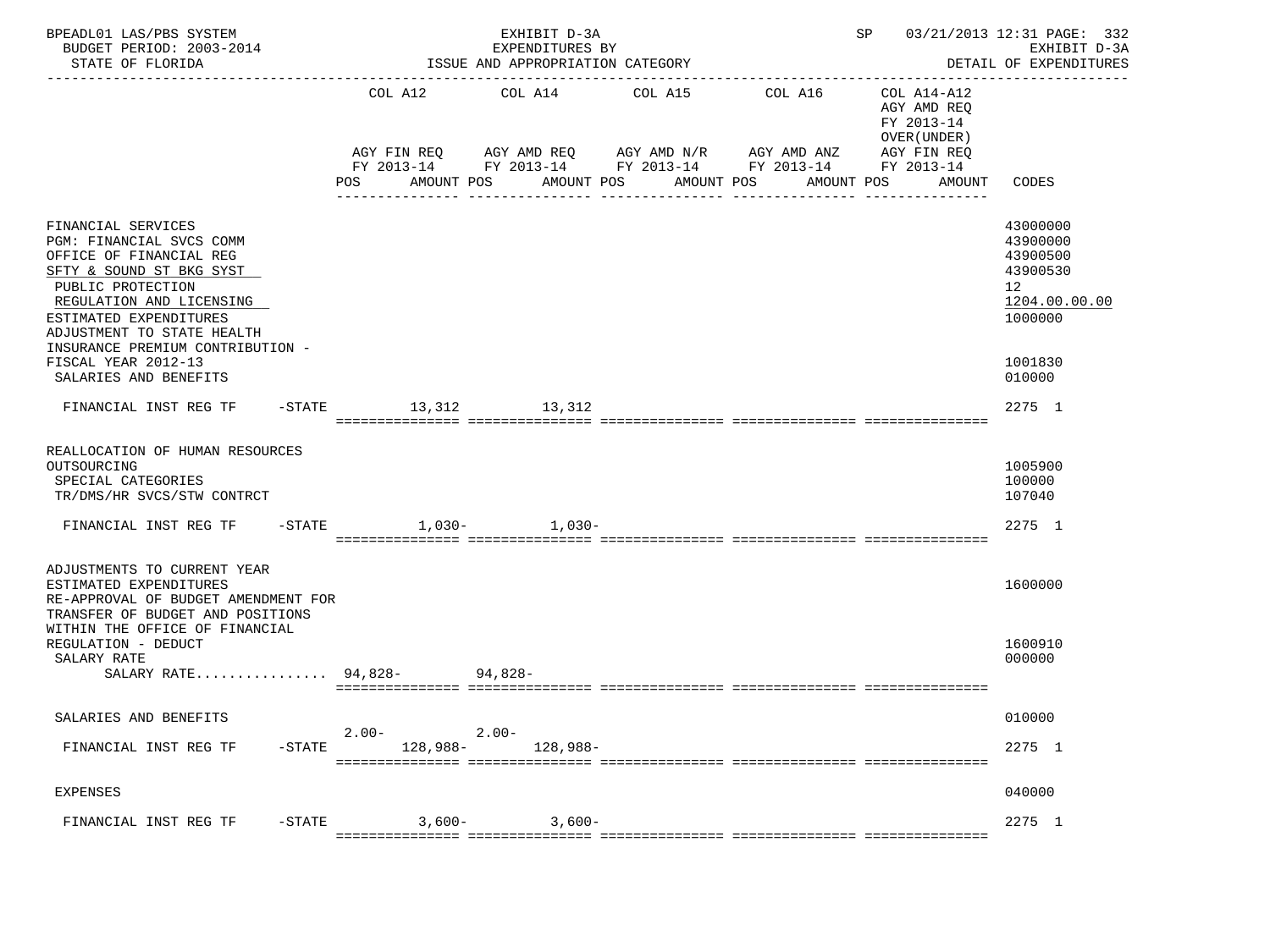| BPEADL01 LAS/PBS SYSTEM<br>BUDGET PERIOD: 2003-2014<br>STATE OF FLORIDA                                                                                                                                                                                          |                          | EXHIBIT D-3A<br>EXPENDITURES BY<br>ISSUE AND APPROPRIATION CATEGORY |                          | SP 03/21/2013 12:31 PAGE: 333                                     | EXHIBIT D-3A<br>DETAIL OF EXPENDITURES                                           |
|------------------------------------------------------------------------------------------------------------------------------------------------------------------------------------------------------------------------------------------------------------------|--------------------------|---------------------------------------------------------------------|--------------------------|-------------------------------------------------------------------|----------------------------------------------------------------------------------|
|                                                                                                                                                                                                                                                                  | AMOUNT POS<br><b>POS</b> | COL A12 COL A14 COL A15 COL A16 COL A14-A12                         | AMOUNT POS<br>AMOUNT POS | AGY AMD REO<br>FY 2013-14<br>OVER (UNDER)<br>AMOUNT POS<br>AMOUNT | CODES                                                                            |
| FINANCIAL SERVICES<br>PGM: FINANCIAL SVCS COMM<br>OFFICE OF FINANCIAL REG<br>SFTY & SOUND ST BKG SYST<br>PUBLIC PROTECTION<br>REGULATION AND LICENSING                                                                                                           |                          |                                                                     |                          |                                                                   | 43000000<br>43900000<br>43900500<br>43900530<br>12 <sup>°</sup><br>1204.00.00.00 |
| ADJUSTMENTS TO CURRENT YEAR<br>ESTIMATED EXPENDITURES<br>RE-APPROVAL OF BUDGET AMENDMENT FOR<br>TRANSFER OF BUDGET AND POSITIONS<br>WITHIN THE OFFICE OF FINANCIAL                                                                                               |                          |                                                                     |                          |                                                                   | 1600000                                                                          |
| REGULATION - DEDUCT<br>TOTAL: RE-APPROVAL OF BUDGET AMENDMENT FOR<br>TRANSFER OF BUDGET AND POSITIONS<br>WITHIN THE OFFICE OF FINANCIAL<br>REGULATION - DEDUCT<br>TOTAL POSITIONS 2.00-<br>TOTAL ISSUE 132,588- 132,588-<br>TOTAL SALARY RATE 94,828-<br>94,828- |                          | $2.00-$                                                             |                          |                                                                   | 1600910<br>1600910                                                               |
| AGENCY ISSUE NARRATIVE:<br>2013-2014 BUDGET YEAR NARRATIVE:<br>Issue Title: Re-approval of budget amendment for transfer of budget and positions within the Office of Financial<br>Regulation                                                                    |                          |                                                                     | IT COMPONENT? NO         |                                                                   |                                                                                  |
| Issue Description:                                                                                                                                                                                                                                               |                          |                                                                     |                          |                                                                   |                                                                                  |
| This issue is for the re-approval of the current year budget amendment approved on 8/6/2012. Agency amendment 13-10 (EOG                                                                                                                                         |                          |                                                                     |                          |                                                                   |                                                                                  |

 Log# B0082) moves two (2) FTE between the budget entities that perform tasks related to the regulation of payment instruments and fund transmitters, with associated budget, within the Office of Financial Regulation.

\*\*\*\*\*\*\*\*\*\*\*\*\*\*\*\*\*\*\*\*\*\*\*\*\*\*\*\*\*\*\*\*\*\*\*\*\*\*\*\*\*\*\*\*\*\*\*\*\*\*\*\*\*\*\*\*\*\*\*\*\*\*\*\*\*\*\*\*\*\*\*\*\*\*\*\*\*\*\*\*\*\*\*\*\*\*\*\*\*\*\*\*\*\*\*\*\*\*\*\*\*\*\*\*\*\*\*\*\*\*\*\*\*\*\*\*\*\*\*\*\*\*\*\*\*\*\*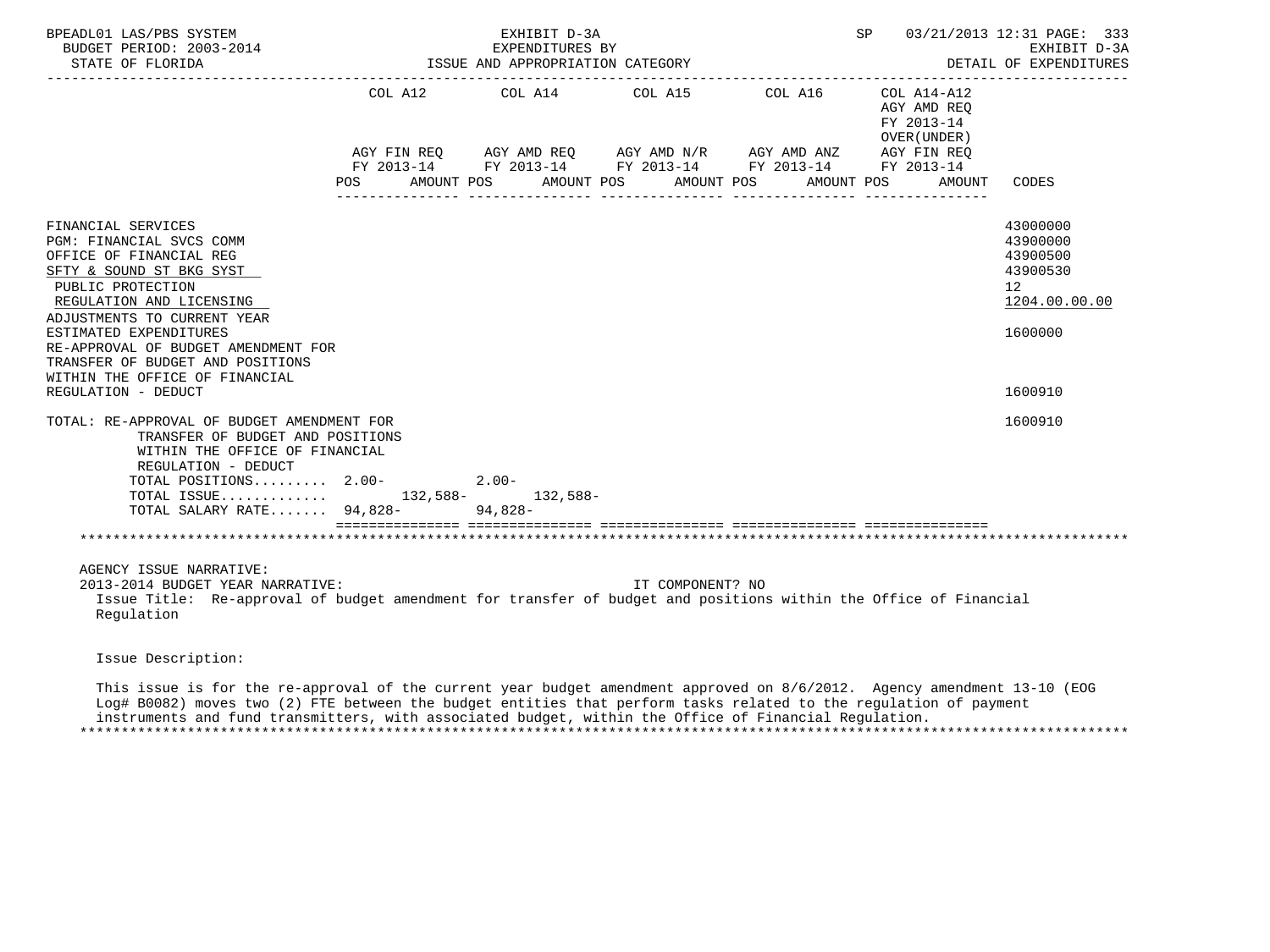| BPEADL01 LAS/PBS SYSTEM<br>BUDGET PERIOD: 2003-2014<br>STATE OF FLORIDA                                                                                                                                                                                                                                                      |                | EXHIBIT D-3A<br>EXPENDITURES BY<br>ISSUE AND APPROPRIATION CATEGORY |                                                                                                                                                | ---------------------------------               |                                             |        | SP 03/21/2013 12:31 PAGE: 334<br>EXHIBIT D-3A<br>DETAIL OF EXPENDITURES        |
|------------------------------------------------------------------------------------------------------------------------------------------------------------------------------------------------------------------------------------------------------------------------------------------------------------------------------|----------------|---------------------------------------------------------------------|------------------------------------------------------------------------------------------------------------------------------------------------|-------------------------------------------------|---------------------------------------------|--------|--------------------------------------------------------------------------------|
|                                                                                                                                                                                                                                                                                                                              | COL A12<br>POS | COL A14<br>AMOUNT POS                                               | COL A15<br>AGY FIN REQ AGY AMD REQ AGY AMD N/R AGY AMD ANZ AGY FIN REQ<br>FY 2013-14 FY 2013-14 FY 2013-14 FY 2013-14 FY 2013-14<br>AMOUNT POS | COL A16 COL A14-A12<br>AMOUNT POS<br>AMOUNT POS | AGY AMD REO<br>FY 2013-14<br>OVER ( UNDER ) | AMOUNT | CODES                                                                          |
| FINANCIAL SERVICES<br>PGM: FINANCIAL SVCS COMM<br>OFFICE OF FINANCIAL REG<br>SFTY & SOUND ST BKG SYST<br>PUBLIC PROTECTION<br>REGULATION AND LICENSING<br>ADJUSTMENTS TO CURRENT YEAR<br>ESTIMATED EXPENDITURES<br>RE-APPROVAL OF BUDGET AMENDMENT FOR<br>TRANSFER OF BUDGET AND POSITIONS<br>WITHIN THE OFFICE OF FINANCIAL |                |                                                                     |                                                                                                                                                |                                                 |                                             |        | 43000000<br>43900000<br>43900500<br>43900530<br>12<br>1204.00.00.00<br>1600000 |
| REGULATION - DEDUCT<br>POSITION DETAIL OF SALARIES AND BENEFITS:                                                                                                                                                                                                                                                             |                |                                                                     |                                                                                                                                                |                                                 |                                             |        | 1600910                                                                        |
|                                                                                                                                                                                                                                                                                                                              |                |                                                                     | FTE BASE RATE ADDITIVES BENEFITS SUBTOTAL $\frac{1}{2}$ and BENEFITS                                                                           |                                                 |                                             |        | LAPSE LAPSED SALARIES                                                          |
| A12 - AGY FIN REQ FY 2013-14                                                                                                                                                                                                                                                                                                 |                |                                                                     |                                                                                                                                                |                                                 |                                             |        |                                                                                |
| CHANGES TO CURRENTLY AUTHORIZED POSITIONS                                                                                                                                                                                                                                                                                    |                |                                                                     |                                                                                                                                                |                                                 |                                             |        |                                                                                |
| 1566 FINANCIAL SPECIALIST<br>C4145 001                                                                                                                                                                                                                                                                                       |                | $1.00 - 44,012 -$                                                   |                                                                                                                                                | $15,823-59,835-0.00$ 59,835-                    |                                             |        |                                                                                |
| 1567 FINANCIAL CONTROL ANALYST<br>C1874 001                                                                                                                                                                                                                                                                                  |                | $1.00 - 52,270 -$                                                   |                                                                                                                                                | $16,883-$ 69,153- 0.00                          |                                             |        | $69, 153 -$                                                                    |
| TOTALS FOR ISSUE BY FUND<br>2275 FINANCIAL INST REG TF                                                                                                                                                                                                                                                                       |                |                                                                     |                                                                                                                                                |                                                 |                                             |        | 128,988-                                                                       |
|                                                                                                                                                                                                                                                                                                                              |                | $2.00 - 96,282 -$                                                   |                                                                                                                                                | 32,706- 128,988-                                |                                             |        | --------------<br>128,988-                                                     |
| RA06 RATE ADJ - NO FTE - NO SALARY - NO BENEFITS<br>C9999 001                                                                                                                                                                                                                                                                |                | 1,454                                                               |                                                                                                                                                |                                                 |                                             |        |                                                                                |
| TOTAL SALARY RATE                                                                                                                                                                                                                                                                                                            |                | 1,454                                                               |                                                                                                                                                |                                                 |                                             |        |                                                                                |
|                                                                                                                                                                                                                                                                                                                              |                |                                                                     |                                                                                                                                                |                                                 |                                             |        |                                                                                |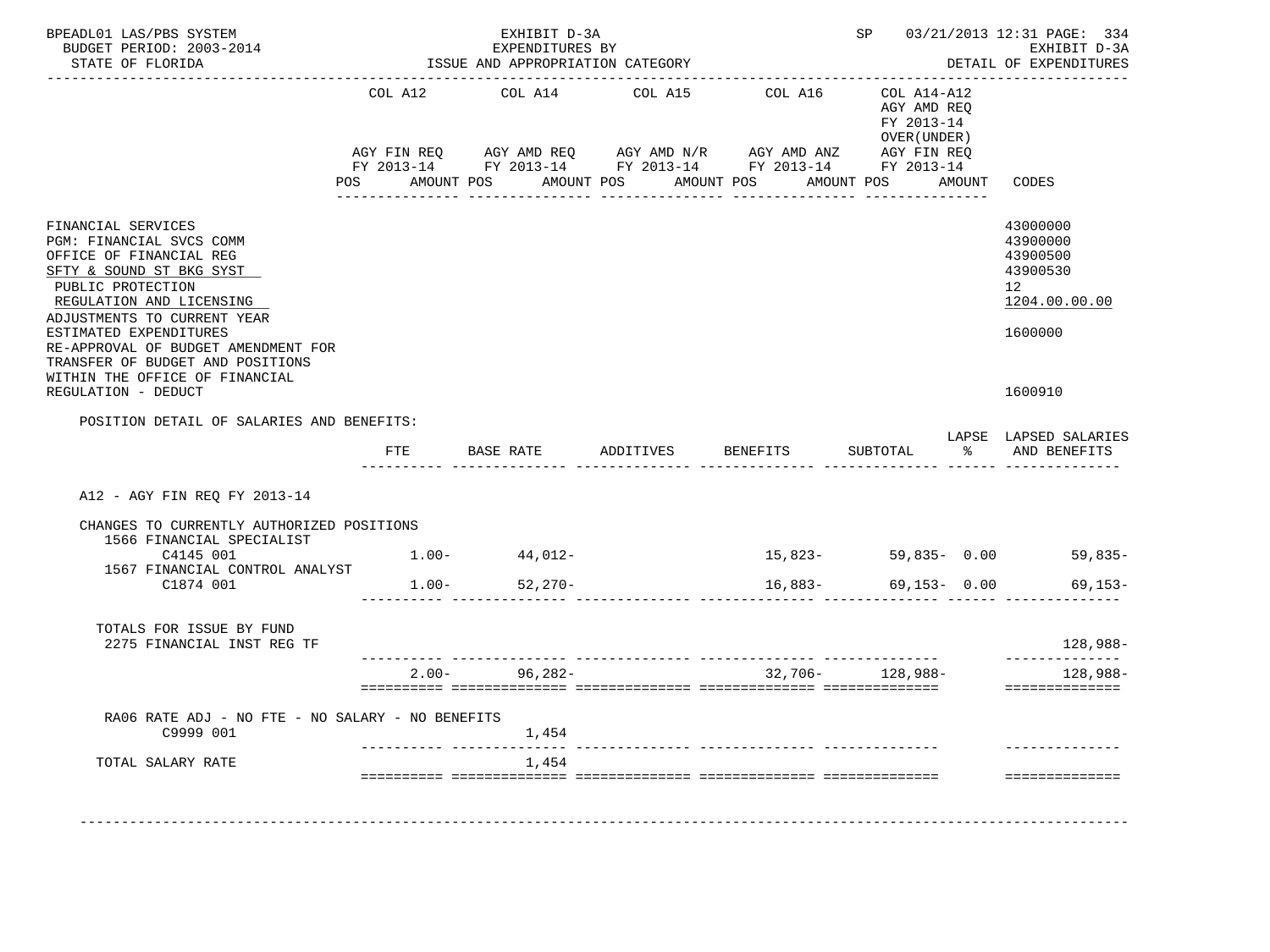| BPEADL01 LAS/PBS SYSTEM<br>BUDGET PERIOD: 2003-2014<br>STATE OF FLORIDA                                                                                                                                                                                                                    |                | EXHIBIT D-3A<br>EXPENDITURES BY<br>ISSUE AND APPROPRIATION CATEGORY |            | --------------------------------                                                                             |                                             | SP 03/21/2013 12:31 PAGE: 335<br>EXHIBIT D-3A<br>DETAIL OF EXPENDITURES        |
|--------------------------------------------------------------------------------------------------------------------------------------------------------------------------------------------------------------------------------------------------------------------------------------------|----------------|---------------------------------------------------------------------|------------|--------------------------------------------------------------------------------------------------------------|---------------------------------------------|--------------------------------------------------------------------------------|
|                                                                                                                                                                                                                                                                                            |                | COL A12 COL A14                                                     |            | COL A15 COL A16 COL A14-A12                                                                                  | AGY AMD REO<br>FY 2013-14<br>OVER ( UNDER ) |                                                                                |
|                                                                                                                                                                                                                                                                                            | POS AMOUNT POS |                                                                     | AMOUNT POS | AMOUNT POS                                                                                                   | AMOUNT POS                                  | AMOUNT CODES                                                                   |
| FINANCIAL SERVICES<br>PGM: FINANCIAL SVCS COMM<br>OFFICE OF FINANCIAL REG<br>SFTY & SOUND ST BKG SYST<br>PUBLIC PROTECTION<br>REGULATION AND LICENSING<br>ADJUSTMENTS TO CURRENT YEAR<br>ESTIMATED EXPENDITURES<br>RE-APPROVAL OF BUDGET AMENDMENT FOR<br>TRANSFER OF BUDGET AND POSITIONS |                |                                                                     |            |                                                                                                              |                                             | 43000000<br>43900000<br>43900500<br>43900530<br>12<br>1204.00.00.00<br>1600000 |
| WITHIN THE OFFICE OF FINANCIAL<br>REGULATION - DEDUCT                                                                                                                                                                                                                                      |                |                                                                     |            |                                                                                                              |                                             | 1600910                                                                        |
| POSITION DETAIL OF SALARIES AND BENEFITS:                                                                                                                                                                                                                                                  |                |                                                                     |            |                                                                                                              |                                             |                                                                                |
|                                                                                                                                                                                                                                                                                            | FTE            |                                                                     |            | BASE RATE            ADDITIVES           BENEFITS            SUBTOTAL                          AND  BENEFITS |                                             | LAPSE LAPSED SALARIES                                                          |
| A14 - AGY AMD REO FY 2013-14                                                                                                                                                                                                                                                               |                |                                                                     |            |                                                                                                              |                                             |                                                                                |
| CHANGES TO CURRENTLY AUTHORIZED POSITIONS<br>1566 FINANCIAL SPECIALIST                                                                                                                                                                                                                     |                |                                                                     |            |                                                                                                              |                                             |                                                                                |
| C4145 001                                                                                                                                                                                                                                                                                  |                | $1.00 - 44,012 -$                                                   |            | $15,823-59,835-0.00$ 59,835-                                                                                 |                                             |                                                                                |
| 1567 FINANCIAL CONTROL ANALYST<br>C1874 001                                                                                                                                                                                                                                                |                | $1.00 - 52,270 -$                                                   |            | $16,883-$ 69,153- 0.00                                                                                       |                                             | 69,153-                                                                        |
| TOTALS FOR ISSUE BY FUND<br>2275 FINANCIAL INST REG TF                                                                                                                                                                                                                                     |                |                                                                     |            |                                                                                                              |                                             | 128,988-                                                                       |
|                                                                                                                                                                                                                                                                                            |                | $2.00 - 96,282 -$                                                   |            |                                                                                                              | $32.706 - 128.988 -$                        | ______________<br>128,988-<br>==============                                   |
| RA06 RATE ADJ - NO FTE - NO SALARY - NO BENEFITS                                                                                                                                                                                                                                           |                |                                                                     |            |                                                                                                              |                                             |                                                                                |
| C9999 001                                                                                                                                                                                                                                                                                  |                | 1,454                                                               |            |                                                                                                              |                                             |                                                                                |
| TOTAL SALARY RATE                                                                                                                                                                                                                                                                          |                | 1,454                                                               |            |                                                                                                              |                                             |                                                                                |
|                                                                                                                                                                                                                                                                                            |                |                                                                     |            |                                                                                                              |                                             | ---------------                                                                |
|                                                                                                                                                                                                                                                                                            |                |                                                                     |            |                                                                                                              |                                             |                                                                                |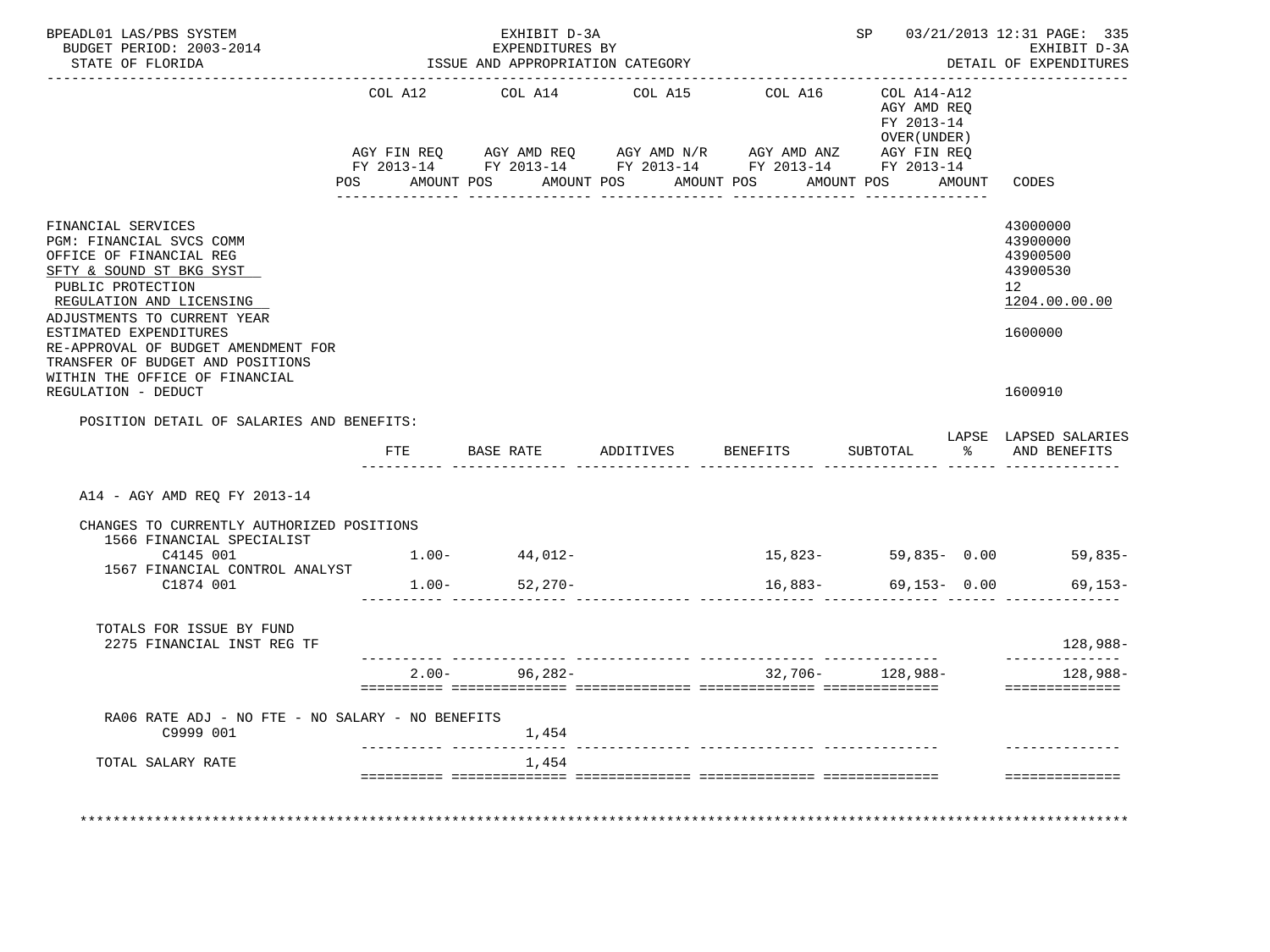| BPEADL01 LAS/PBS SYSTEM<br>BUDGET PERIOD: 2003-2014                                                                                                                                                                                                                                                                                                                                                                                                                                                                                                                                                                                                                |            | EXHIBIT D-3A<br>EXPENDITURES BY |                                                                                                                                                                                                                                                                                                                                                                                                                                                    | SP                                                                           | 03/21/2013 12:31 PAGE: 336<br>EXHIBIT D-3A<br>DETAIL OF EXPENDITURES                                             |
|--------------------------------------------------------------------------------------------------------------------------------------------------------------------------------------------------------------------------------------------------------------------------------------------------------------------------------------------------------------------------------------------------------------------------------------------------------------------------------------------------------------------------------------------------------------------------------------------------------------------------------------------------------------------|------------|---------------------------------|----------------------------------------------------------------------------------------------------------------------------------------------------------------------------------------------------------------------------------------------------------------------------------------------------------------------------------------------------------------------------------------------------------------------------------------------------|------------------------------------------------------------------------------|------------------------------------------------------------------------------------------------------------------|
|                                                                                                                                                                                                                                                                                                                                                                                                                                                                                                                                                                                                                                                                    | <b>POS</b> | AMOUNT POS                      | $\begin{tabular}{lllllllllll} \multicolumn{2}{l}{{\text{COL}}}\  \, \texttt{A12}\qquad \qquad &\multicolumn{2}{l}{\text{COL}}\  \, \texttt{A15}\qquad \qquad &\multicolumn{2}{l}{\text{COL}}\  \, \texttt{A16}\qquad \qquad &\multicolumn{2}{l}{\text{COL}}\  \, \texttt{A14-A12} \end{tabular}$<br>AGY FIN REQ AGY AMD REQ AGY AMD N/R AGY AMD ANZ AGY FIN REQ<br>FY 2013-14 FY 2013-14 FY 2013-14 FY 2013-14 FY 2013-14<br>AMOUNT POS AMOUNT POS | AGY AMD REO<br>FY 2013-14<br>OVER(UNDER)<br>OVER (UNDER )<br>AMOUNT POS      | AMOUNT CODES                                                                                                     |
| FINANCIAL SERVICES<br>PGM: FINANCIAL SVCS COMM<br>OFFICE OF FINANCIAL REG<br>SFTY & SOUND ST BKG SYST<br>PUBLIC PROTECTION<br>REGULATION AND LICENSING<br>ESTIMATED EXPENDITURES REALIGNMENT<br>REALIGN BUDGET AUTHORITY BETWEEN<br>CATEGORIES IN THE OFFICE OF<br>FINANCIAL REGULATION - DEDUCT<br>SALARIES AND BENEFITS                                                                                                                                                                                                                                                                                                                                          |            |                                 |                                                                                                                                                                                                                                                                                                                                                                                                                                                    |                                                                              | 43000000<br>43900000<br>43900500<br>43900530<br>12 <sup>1</sup><br>1204.00.00.00<br>2000000<br>2002100<br>010000 |
| FINANCIAL INST REG TF -STATE 400,000-                                                                                                                                                                                                                                                                                                                                                                                                                                                                                                                                                                                                                              |            |                                 |                                                                                                                                                                                                                                                                                                                                                                                                                                                    | 100,000-2275 1                                                               |                                                                                                                  |
|                                                                                                                                                                                                                                                                                                                                                                                                                                                                                                                                                                                                                                                                    |            |                                 |                                                                                                                                                                                                                                                                                                                                                                                                                                                    | <u> socoocoocooc acoocoocoocoo acoocoocoocoo acoocoocoocoo acoocoocoocoo</u> |                                                                                                                  |
| AGENCY ISSUE NARRATIVE:<br>2013-2014 BUDGET YEAR NARRATIVE:<br>Amended 2013-14 Narrative after February 1, 2013                                                                                                                                                                                                                                                                                                                                                                                                                                                                                                                                                    |            |                                 | IT COMPONENT? NO                                                                                                                                                                                                                                                                                                                                                                                                                                   |                                                                              |                                                                                                                  |
| Reference to Long-Range Program Plan:<br>This request will improve the Office's ability to reach the following goals:                                                                                                                                                                                                                                                                                                                                                                                                                                                                                                                                              |            |                                 |                                                                                                                                                                                                                                                                                                                                                                                                                                                    |                                                                              |                                                                                                                  |
| Goal #1: Excellence in all OFR does;<br>Goal #2: Enforce compliance with state laws related to the financial industry;<br>Goal #3: Examine regulated companies and individuals;                                                                                                                                                                                                                                                                                                                                                                                                                                                                                    |            |                                 |                                                                                                                                                                                                                                                                                                                                                                                                                                                    |                                                                              |                                                                                                                  |
| Issue Description/Need: As part of OFR's Executive Direction budget allocation in the 2012 General Appropriations Act,<br>the Legislature moved 9 attorneys and support positions from Executive Direction to the Divisions, eliminated 3 attorneys<br>due to streamlining the legal processes, eliminated 3 regional office support staff due to the area office<br>consolidations, and eliminated 1 position in the Office of the Inspector General. OFR is now staffing for normal<br>workloads versus staffing for peak workloads as it is a more cost effective approach to obtaining resources than staffing<br>for peak workloads with full time employees. |            |                                 |                                                                                                                                                                                                                                                                                                                                                                                                                                                    |                                                                              |                                                                                                                  |

 To allow flexibility for unforeseen circumstances arising in Executive Direction and throughout the OFR, Executive Direction was given \$150,000 in Other Personal Services to be used when peak workloads are encountered in OFR that the new staffing levels will not be able to handle. OFR management has examined the budget allocations in each division and determined that a permanent transfer of \$100,000 in budget allocation from 43900530 Safety and Soundness of State Banking System's Category 010000 Salary and Benefits to Executive Direction's Category 030000 OPS, will allow the OFR to have more flexibility to quickly react to emergent issues in any division within the OFR. An analysis has been performed and it has been determined that to transfer the budget allocation from Safety and Soundness' Salary and Benefits category to Executive Directions Other Personnel Services will not effect Safety and Soundness' capability to perform their regulatory duties.

Ultimate Outcome: By transferring the amount of \$100,000 from Safety and Soundness of State Banking Systems and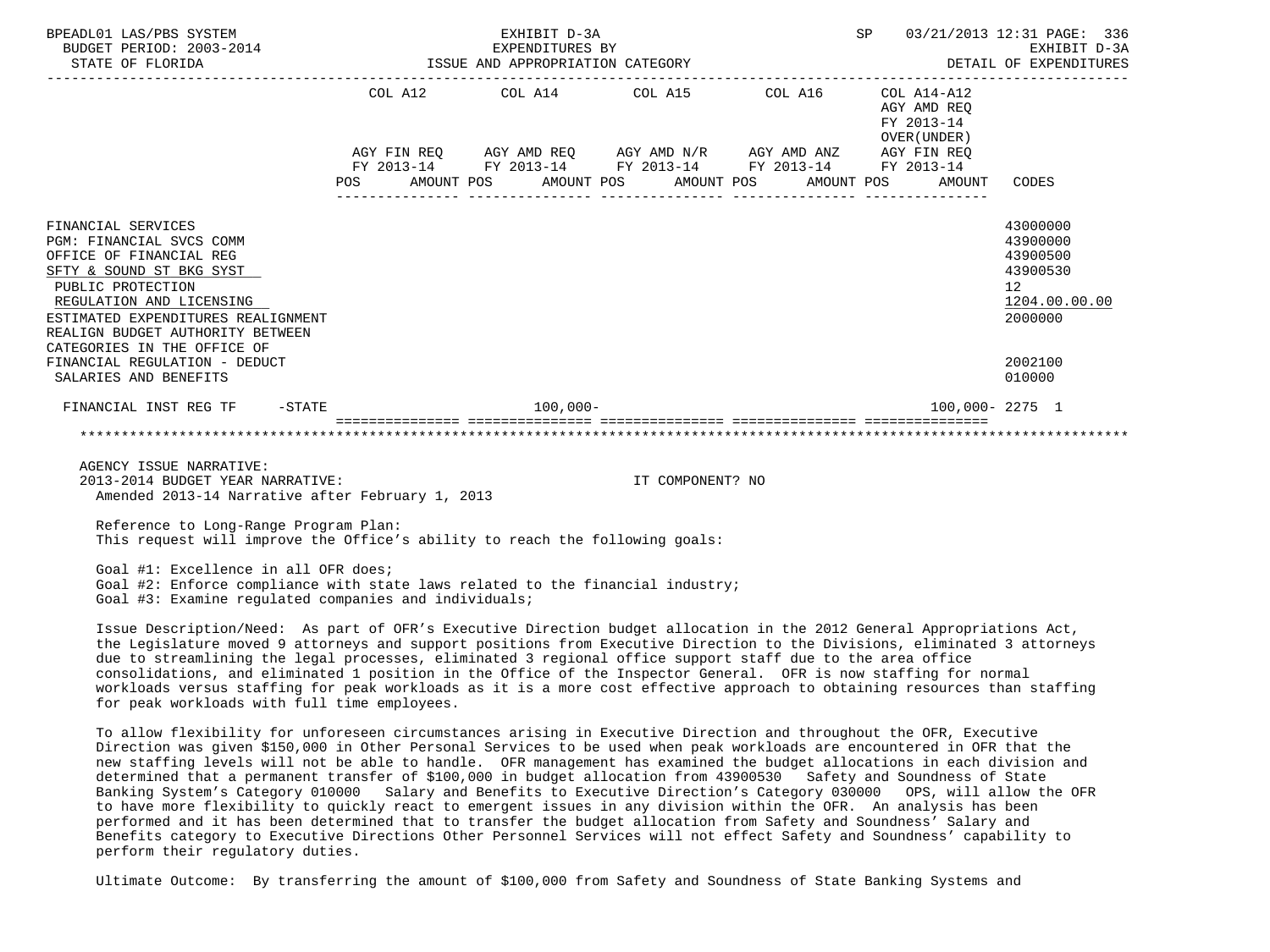| BPEADL01 LAS/PBS SYSTEM<br>BUDGET PERIOD: 2003-2014<br>STATE OF FLORIDA                                                                                                                                                                                                                                                                                 |     | EXHIBIT D-3A<br>EXPENDITURES BY<br>ISSUE AND APPROPRIATION CATEGORY |                                                                                                                                                                      |                                                                   | SP 03/21/2013 12:31 PAGE: 337<br>EXHIBIT D-3A<br>DETAIL OF EXPENDITURES                   |
|---------------------------------------------------------------------------------------------------------------------------------------------------------------------------------------------------------------------------------------------------------------------------------------------------------------------------------------------------------|-----|---------------------------------------------------------------------|----------------------------------------------------------------------------------------------------------------------------------------------------------------------|-------------------------------------------------------------------|-------------------------------------------------------------------------------------------|
|                                                                                                                                                                                                                                                                                                                                                         |     | POS AMOUNT POS AMOUNT POS AMOUNT POS                                | COL A12 COL A14 COL A15 COL A16 COL A14-A12<br>AGY FIN REQ AGY AMD REQ AGY AMD N/R AGY AMD ANZ AGY FIN REQ<br>FY 2013-14 FY 2013-14 FY 2013-14 FY 2013-14 FY 2013-14 | AGY AMD REQ<br>FY 2013-14<br>OVER (UNDER)<br>AMOUNT POS<br>AMOUNT | CODES                                                                                     |
| FINANCIAL SERVICES<br>PGM: FINANCIAL SVCS COMM<br>OFFICE OF FINANCIAL REG<br>SFTY & SOUND ST BKG SYST<br>PUBLIC PROTECTION<br>REGULATION AND LICENSING<br>ESTIMATED EXPENDITURES REALIGNMENT<br>REALIGN BUDGET AUTHORITY BETWEEN<br>CATEGORIES IN THE OFFICE OF<br>FINANCIAL REGULATION - DEDUCT                                                        |     |                                                                     |                                                                                                                                                                      |                                                                   | 43000000<br>43900000<br>43900500<br>43900530<br>12<br>1204.00.00.00<br>2000000<br>2002100 |
| increasing the Other Personal Services budget allocation of OFR's Executive Direction, it will provide the budget and<br>flexibility to quickly, effectively, and efficiently handle the peak workloads or emergent issues as they arise within<br>any entity in the OFR.<br>Summary: This is a new issue.<br>POSITION DETAIL OF SALARIES AND BENEFITS: |     |                                                                     |                                                                                                                                                                      |                                                                   |                                                                                           |
|                                                                                                                                                                                                                                                                                                                                                         | FTE | BASE RATE ADDITIVES BENEFITS                                        |                                                                                                                                                                      |                                                                   | LAPSE LAPSED SALARIES<br>SUBTOTAL $\frac{1}{6}$ AND BENEFITS                              |
| A14 - AGY AMD REQ FY 2013-14<br>CHANGES TO CURRENTLY AUTHORIZED POSITIONS<br>OTHER SALARY AMOUNT<br>2275 FINANCIAL INST REG TF                                                                                                                                                                                                                          |     |                                                                     |                                                                                                                                                                      |                                                                   | $100,000 -$<br>$100,000 -$<br>==============                                              |
|                                                                                                                                                                                                                                                                                                                                                         |     |                                                                     |                                                                                                                                                                      |                                                                   |                                                                                           |
| REALIGN POSITIONS AND FUNDING<br>WITHIN THE OFFICE OF FINANCIAL<br>REGULATION TO ASSIST WITH ENFORCING<br>COMPLIANCE WITH STATE LAW - DEDUCT<br>SALARY RATE<br>SALARY RATE                                                                                                                                                                              |     | $125.677-$                                                          |                                                                                                                                                                      | $125,677-$                                                        | 2002120<br>000000                                                                         |
|                                                                                                                                                                                                                                                                                                                                                         |     |                                                                     |                                                                                                                                                                      |                                                                   |                                                                                           |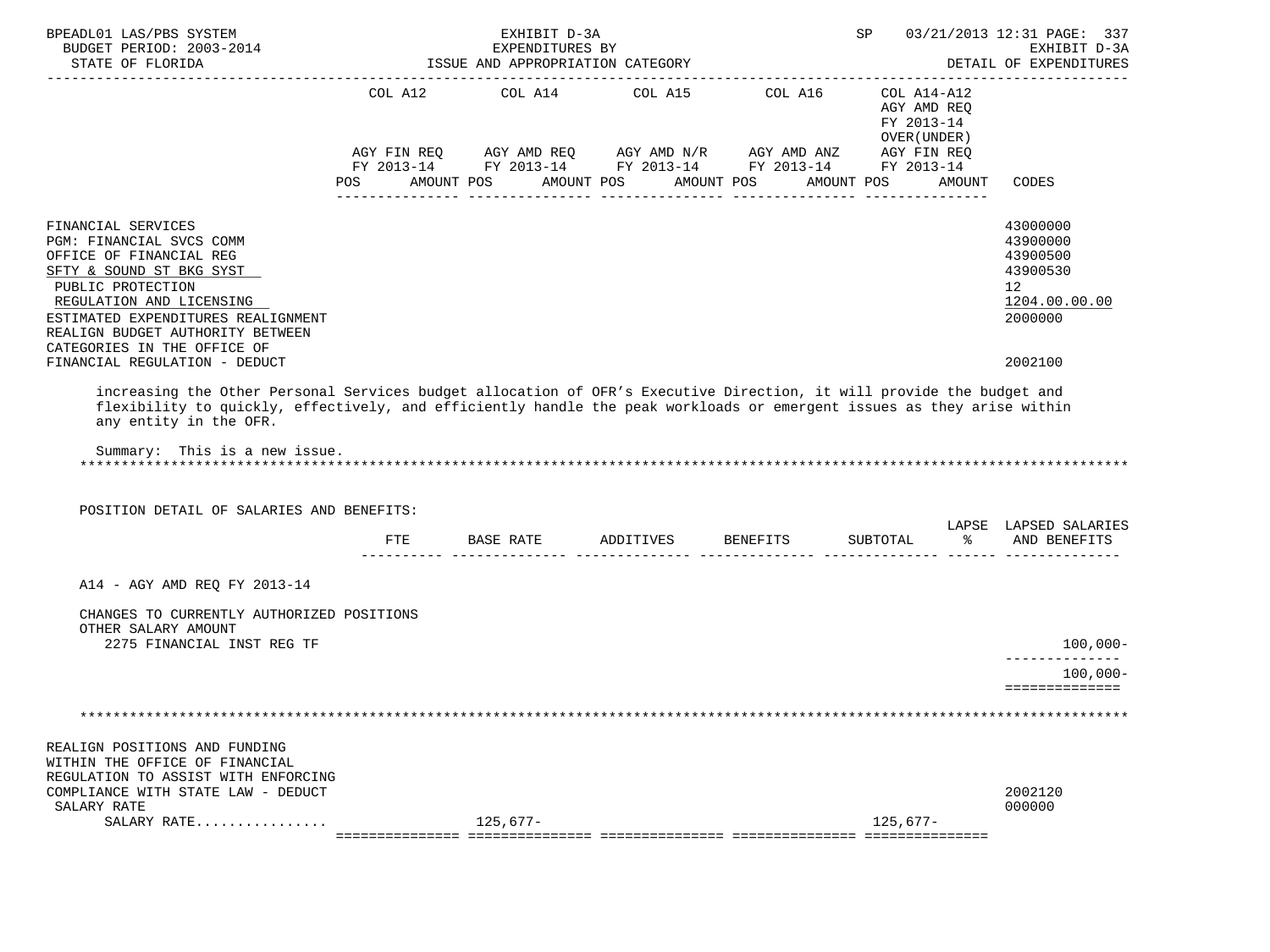| BPEADL01 LAS/PBS SYSTEM<br>BUDGET PERIOD: 2003-2014<br>STATE OF FLORIDA                                                                                                                                                                                                                                |                   |     | EXHIBIT D-3A<br>EXPENDITURES BY<br>ISSUE AND APPROPRIATION CATEGORY              |                                      |                                                                                    | SP                                                                     |                       | 03/21/2013 12:31 PAGE: 338<br>EXHIBIT D-3A<br>DETAIL OF EXPENDITURES           |
|--------------------------------------------------------------------------------------------------------------------------------------------------------------------------------------------------------------------------------------------------------------------------------------------------------|-------------------|-----|----------------------------------------------------------------------------------|--------------------------------------|------------------------------------------------------------------------------------|------------------------------------------------------------------------|-----------------------|--------------------------------------------------------------------------------|
|                                                                                                                                                                                                                                                                                                        |                   | POS | COL A12 COL A14<br>AGY FIN REQ AGY AMD REQ AGY AMD N/R AGY AMD ANZ<br>AMOUNT POS | COL A15<br>AMOUNT POS<br>----------- | COL A16<br>FY 2013-14 FY 2013-14 FY 2013-14 FY 2013-14<br>AMOUNT POS<br>AMOUNT POS | AGY AMD REQ<br>FY 2013-14<br>OVER (UNDER)<br>AGY FIN REQ<br>FY 2013-14 | COL A14-A12<br>AMOUNT | -------------<br>CODES                                                         |
| FINANCIAL SERVICES<br>PGM: FINANCIAL SVCS COMM<br>OFFICE OF FINANCIAL REG<br>SFTY & SOUND ST BKG SYST<br>PUBLIC PROTECTION<br>REGULATION AND LICENSING<br>ESTIMATED EXPENDITURES REALIGNMENT<br>REALIGN POSITIONS AND FUNDING<br>WITHIN THE OFFICE OF FINANCIAL<br>REGULATION TO ASSIST WITH ENFORCING |                   |     |                                                                                  |                                      |                                                                                    |                                                                        |                       | 43000000<br>43900000<br>43900500<br>43900530<br>12<br>1204.00.00.00<br>2000000 |
| COMPLIANCE WITH STATE LAW - DEDUCT<br>SALARIES AND BENEFITS                                                                                                                                                                                                                                            |                   |     |                                                                                  |                                      |                                                                                    |                                                                        |                       | 2002120<br>010000                                                              |
| FINANCIAL INST REG TF                                                                                                                                                                                                                                                                                  | $-\mathtt{STATE}$ |     | $3.00 -$<br>172,330-                                                             |                                      |                                                                                    | $3.00 -$                                                               | 172,330-2275 1        |                                                                                |
| <b>EXPENSES</b>                                                                                                                                                                                                                                                                                        |                   |     |                                                                                  |                                      |                                                                                    |                                                                        |                       | 040000                                                                         |
| FINANCIAL INST REG TF                                                                                                                                                                                                                                                                                  | $-\mathtt{STATE}$ |     | $5,400-$                                                                         |                                      |                                                                                    |                                                                        |                       | $5.400 - 2275$ 1                                                               |
| SPECIAL CATEGORIES<br>TR/DMS/HR SVCS/STW CONTRCT                                                                                                                                                                                                                                                       |                   |     |                                                                                  |                                      |                                                                                    |                                                                        |                       | 100000<br>107040                                                               |
| FINANCIAL INST REG TF                                                                                                                                                                                                                                                                                  | $-\mathtt{STATE}$ |     | $1.068-$                                                                         |                                      |                                                                                    |                                                                        |                       | $1.068 - 2275$ 1                                                               |
| TOTAL: REALIGN POSITIONS AND FUNDING<br>WITHIN THE OFFICE OF FINANCIAL<br>REGULATION TO ASSIST WITH ENFORCING<br>COMPLIANCE WITH STATE LAW - DEDUCT                                                                                                                                                    |                   |     |                                                                                  |                                      |                                                                                    |                                                                        |                       | 2002120                                                                        |
| TOTAL POSITIONS                                                                                                                                                                                                                                                                                        |                   |     | $3.00 -$                                                                         |                                      |                                                                                    | $3.00 -$                                                               |                       |                                                                                |
| TOTAL ISSUE<br>TOTAL SALARY RATE                                                                                                                                                                                                                                                                       |                   |     | 178,798-<br>125,677-                                                             |                                      |                                                                                    | 125,677–                                                               | 178,798-              |                                                                                |
|                                                                                                                                                                                                                                                                                                        |                   |     |                                                                                  |                                      |                                                                                    |                                                                        |                       |                                                                                |
| AGENCY ISSUE NARRATIVE:<br>2013-2014 BUDGET YEAR NARRATIVE:<br>Amended 2013-14 Narrative after February 1, 2013                                                                                                                                                                                        |                   |     |                                                                                  | IT COMPONENT? NO                     |                                                                                    |                                                                        |                       |                                                                                |
| Reference to Long-Range Program Plan:<br>This request will support the OFR's ability to reach the following goals:                                                                                                                                                                                     |                   |     |                                                                                  |                                      |                                                                                    |                                                                        |                       |                                                                                |
| Goal #1: Excellence in all that OFR does;<br>Goal #2: Enforce compliance with state laws related to the financial industry;                                                                                                                                                                            |                   |     |                                                                                  |                                      |                                                                                    |                                                                        |                       |                                                                                |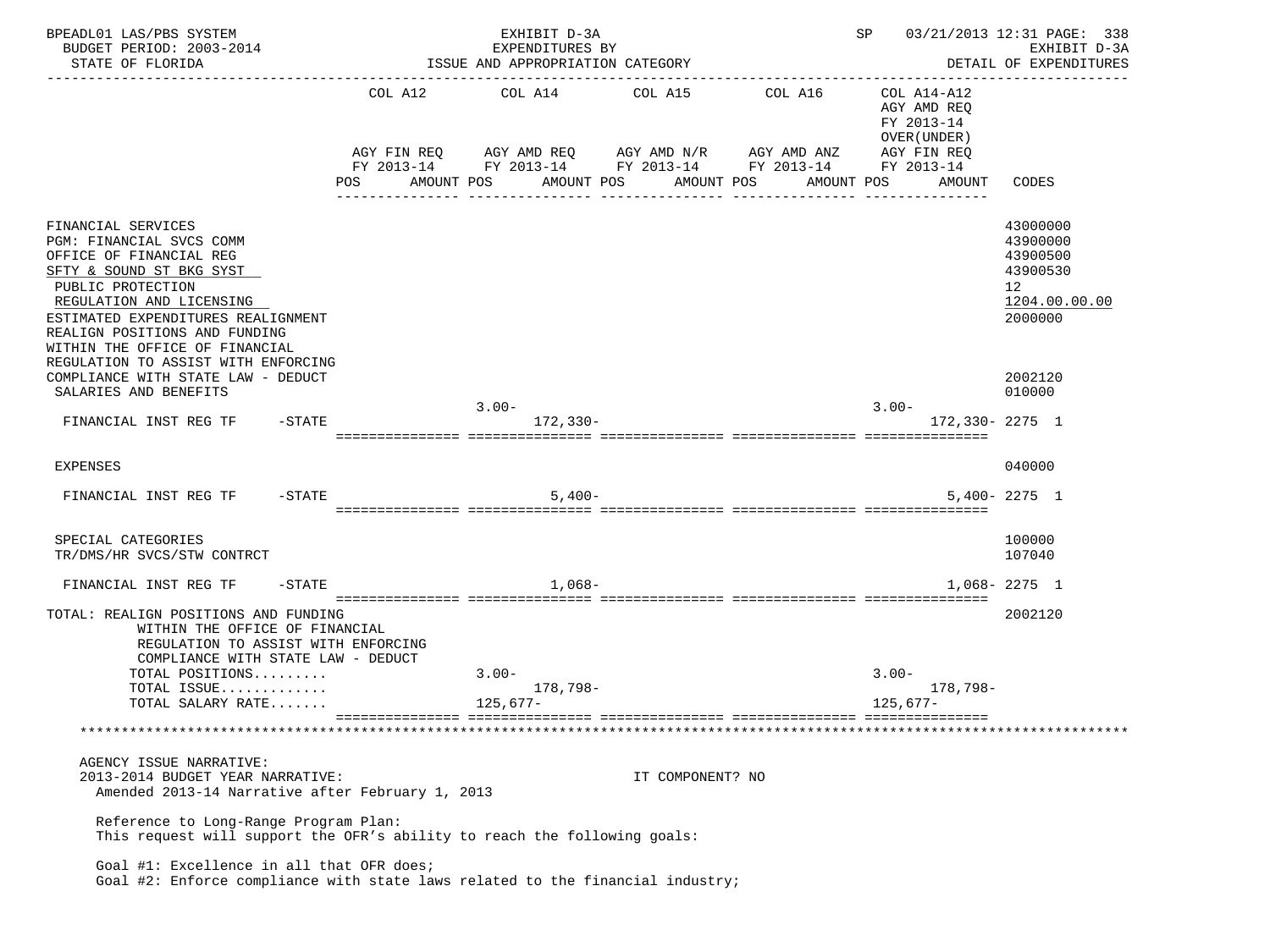| BPEADL01 LAS/PBS SYSTEM<br>BUDGET PERIOD: 2003-2014<br>STATE OF FLORIDA                                                                                                                                                                                         |  | EXHIBIT D-3A |                                                                                                                       |  | SP |                                                           | 03/21/2013 12:31 PAGE: 339                                                                    |  |
|-----------------------------------------------------------------------------------------------------------------------------------------------------------------------------------------------------------------------------------------------------------------|--|--------------|-----------------------------------------------------------------------------------------------------------------------|--|----|-----------------------------------------------------------|-----------------------------------------------------------------------------------------------|--|
|                                                                                                                                                                                                                                                                 |  |              | COL A12 COL A14 COL A15 COL A16                                                                                       |  |    | COL A14-A12<br>AGY AMD REO<br>FY 2013-14<br>OVER (UNDER ) |                                                                                               |  |
|                                                                                                                                                                                                                                                                 |  |              | AGY FIN REQ AGY AMD REQ AGY AMD N/R AGY AMD ANZ AGY FIN REQ<br>FY 2013-14 FY 2013-14 FY 2013-14 FY 2013-14 FY 2013-14 |  |    |                                                           |                                                                                               |  |
|                                                                                                                                                                                                                                                                 |  |              | POS AMOUNT POS AMOUNT POS AMOUNT POS AMOUNT POS AMOUNT                                                                |  |    |                                                           | CODES                                                                                         |  |
| FINANCIAL SERVICES<br>PGM: FINANCIAL SVCS COMM<br>OFFICE OF FINANCIAL REG<br>SFTY & SOUND ST BKG SYST<br>PUBLIC PROTECTION<br>REGULATION AND LICENSING<br>ESTIMATED EXPENDITURES REALIGNMENT<br>REALIGN POSITIONS AND FUNDING<br>WITHIN THE OFFICE OF FINANCIAL |  |              |                                                                                                                       |  |    |                                                           | 43000000<br>43900000<br>43900500<br>43900530<br>$12 \overline{ }$<br>1204.00.00.00<br>2000000 |  |
| REGULATION TO ASSIST WITH ENFORCING<br>COMPLIANCE WITH STATE LAW - DEDUCT                                                                                                                                                                                       |  |              |                                                                                                                       |  |    |                                                           | 2002120                                                                                       |  |

Goal #3: Examine regulated companies and individuals;

 Issue Description/Need: OFR is focusing on outcomes and realigning duties and functions to become more effective as a financial regulatory agency. The OFR continues to receive a significant volume of complaints regarding financial frauds in the areas covered by the Consumer Finance division. OFR has determined that realigning positions to handle this type of consumer financial fraud examined by the Consumer Finance enforcement staff or investigated by the Bureau of Financial Investigations would best combat this type of fraudulent activity. OFR management made an assessment of the staffing levels in the Division of State Banking Systems and determined that moving personnel to other program areas within OFR will not have a detrimental effect on the Division's performance outcomes. Reallocating positions from the Division of State Banking Systems, to support the continued efforts of the other enforcement programs within the OFR, will bolster the efforts of fighting financial fraud in Florida.

 Ultimate Outcome: OFR is realigning duties and functions to focus on effectiveness as a regulatory agency and better serving the citizens of the State of Florida through enhanced enforcement and investigation of consumer fraud.

Summary: This is a new issue.

\*\*\*\*\*\*\*\*\*\*\*\*\*\*\*\*\*\*\*\*\*\*\*\*\*\*\*\*\*\*\*\*\*\*\*\*\*\*\*\*\*\*\*\*\*\*\*\*\*\*\*\*\*\*\*\*\*\*\*\*\*\*\*\*\*\*\*\*\*\*\*\*\*\*\*\*\*\*\*\*\*\*\*\*\*\*\*\*\*\*\*\*\*\*\*\*\*\*\*\*\*\*\*\*\*\*\*\*\*\*\*\*\*\*\*\*\*\*\*\*\*\*\*\*\*\*\*

|                                                                                 | <b>FTE</b> | BASE RATE  | ADDITIVES | <b>BENEFITS</b> | SUBTOTAL | LAPSE<br>° | LAPSED SALARIES<br>AND BENEFITS |
|---------------------------------------------------------------------------------|------------|------------|-----------|-----------------|----------|------------|---------------------------------|
| A14 - AGY AMD REO FY 2013-14                                                    |            |            |           |                 |          |            |                                 |
|                                                                                 |            |            |           |                 |          |            |                                 |
| CHANGES TO CURRENTLY AUTHORIZED POSITIONS<br>1564 FINANCIAL EXAMINER/ANALYST II |            |            |           |                 |          |            |                                 |
| C4568 001                                                                       | $1.00 -$   | $38,661-$  |           | $15.137-$       | 53,798-  | 0.00       | $53,798-$                       |
| 1566 FINANCIAL SPECIALIST                                                       |            |            |           |                 |          |            |                                 |
| C1921 001                                                                       | $1.00 -$   | $43.508 -$ |           | $15.758-$       | 59,266-  | 0.00       | 59,266-                         |

POSITION DETAIL OF SALARIES AND BENEFITS: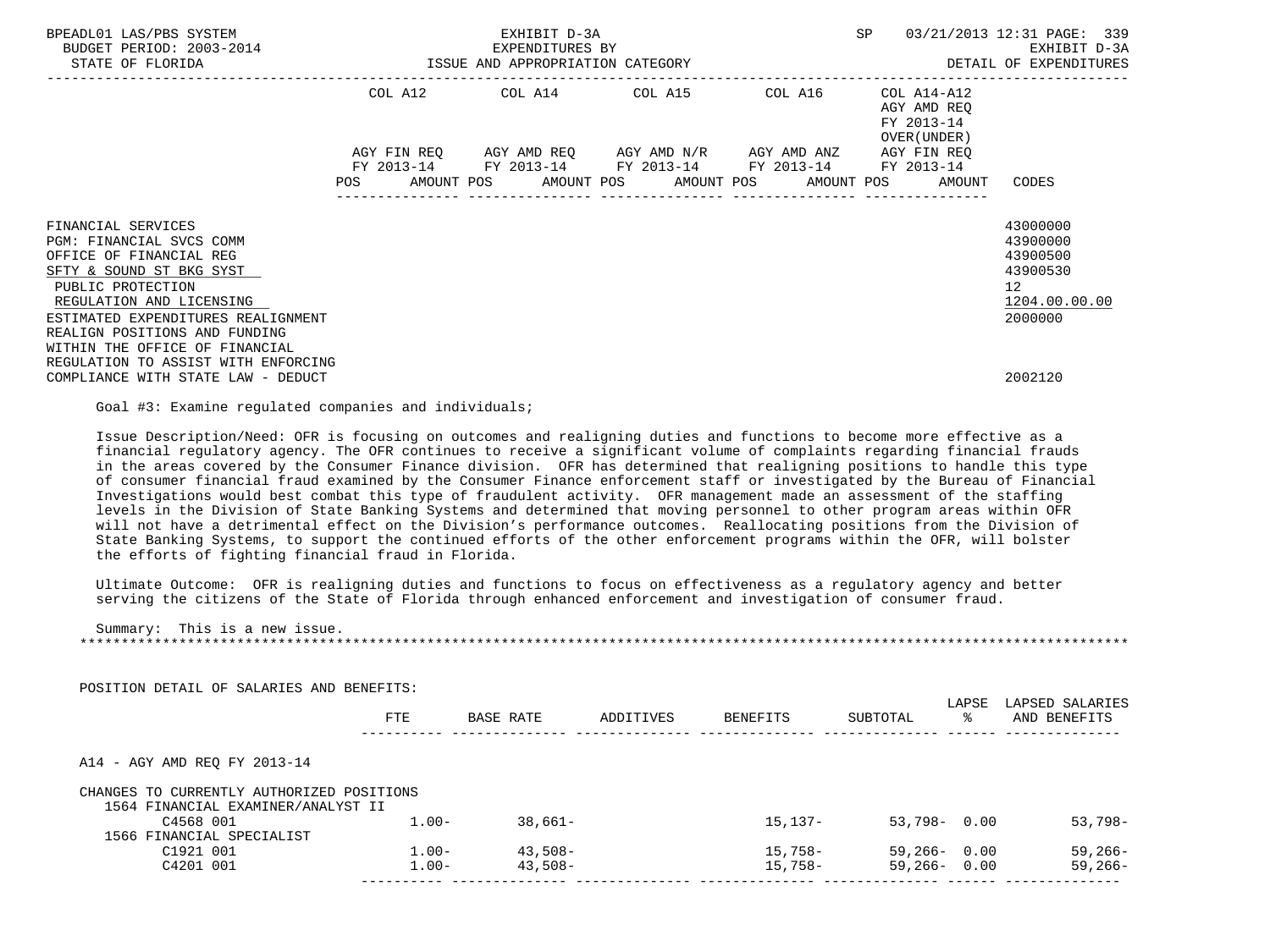| BPEADL01 LAS/PBS SYSTEM<br>BUDGET PERIOD: 2003-2014<br>STATE OF FLORIDA                                                                                                                                                                                         |         | EXHIBIT D-3A<br>EXPENDITURES BY<br>ISSUE AND APPROPRIATION CATEGORY |                                                                                                                                  | -------------------------------- |                                             | SP 03/21/2013 12:31 PAGE: 340<br>EXHIBIT D-3A<br>DETAIL OF EXPENDITURES        |
|-----------------------------------------------------------------------------------------------------------------------------------------------------------------------------------------------------------------------------------------------------------------|---------|---------------------------------------------------------------------|----------------------------------------------------------------------------------------------------------------------------------|----------------------------------|---------------------------------------------|--------------------------------------------------------------------------------|
|                                                                                                                                                                                                                                                                 | COL A12 | COL A14                                                             | COL A15<br>AGY FIN REQ AGY AMD REQ AGY AMD N/R AGY AMD ANZ AGY FIN REQ<br>FY 2013-14 FY 2013-14 FY 2013-14 FY 2013-14 FY 2013-14 | COL A16 COL A14-A12              | AGY AMD REO<br>FY 2013-14<br>OVER ( UNDER ) |                                                                                |
|                                                                                                                                                                                                                                                                 | POS     | AMOUNT POS<br>AMOUNT POS                                            | AMOUNT POS                                                                                                                       |                                  | AMOUNT POS<br>AMOUNT                        | CODES                                                                          |
| FINANCIAL SERVICES<br>PGM: FINANCIAL SVCS COMM<br>OFFICE OF FINANCIAL REG<br>SFTY & SOUND ST BKG SYST<br>PUBLIC PROTECTION<br>REGULATION AND LICENSING<br>ESTIMATED EXPENDITURES REALIGNMENT<br>REALIGN POSITIONS AND FUNDING<br>WITHIN THE OFFICE OF FINANCIAL |         |                                                                     |                                                                                                                                  |                                  |                                             | 43000000<br>43900000<br>43900500<br>43900530<br>12<br>1204.00.00.00<br>2000000 |
| REGULATION TO ASSIST WITH ENFORCING<br>COMPLIANCE WITH STATE LAW - DEDUCT                                                                                                                                                                                       |         |                                                                     |                                                                                                                                  |                                  |                                             | 2002120                                                                        |
| POSITION DETAIL OF SALARIES AND BENEFITS:                                                                                                                                                                                                                       |         |                                                                     |                                                                                                                                  |                                  |                                             |                                                                                |
|                                                                                                                                                                                                                                                                 | FTE     | BASE RATE                                                           | ADDITIVES                                                                                                                        | BENEFITS                         | SUBTOTAL<br>ႜႂ                              | LAPSE LAPSED SALARIES<br>AND BENEFITS                                          |
| A14 - AGY AMD REO FY 2013-14<br>CHANGES TO CURRENTLY AUTHORIZED POSITIONS                                                                                                                                                                                       |         |                                                                     |                                                                                                                                  |                                  |                                             |                                                                                |
| TOTALS FOR ISSUE BY FUND<br>2275 FINANCIAL INST REG TF                                                                                                                                                                                                          |         |                                                                     |                                                                                                                                  |                                  |                                             | $172, 330 -$                                                                   |
|                                                                                                                                                                                                                                                                 |         | $3.00 - 125,677 -$                                                  |                                                                                                                                  |                                  | 46,653- 172,330-                            | 172,330-<br>==============                                                     |
|                                                                                                                                                                                                                                                                 |         |                                                                     |                                                                                                                                  |                                  |                                             |                                                                                |
| REALIGN PUBLIC RECORDS POSITION(S)<br>WITHIN THE OFFICE OF FINANCIAL<br>REGULATION - DEDUCT                                                                                                                                                                     |         |                                                                     |                                                                                                                                  |                                  |                                             | 2002160                                                                        |
| SALARY RATE<br>SALARY RATE                                                                                                                                                                                                                                      |         | 46,123-                                                             |                                                                                                                                  |                                  | 46,123-                                     | 000000                                                                         |
| SALARIES AND BENEFITS                                                                                                                                                                                                                                           |         |                                                                     |                                                                                                                                  |                                  |                                             | 010000                                                                         |
| $-$ STATE<br>FINANCIAL INST REG TF                                                                                                                                                                                                                              |         | $1.00 -$<br>59,890-                                                 |                                                                                                                                  |                                  | $1.00 -$                                    | $59,890 - 2275$ 1                                                              |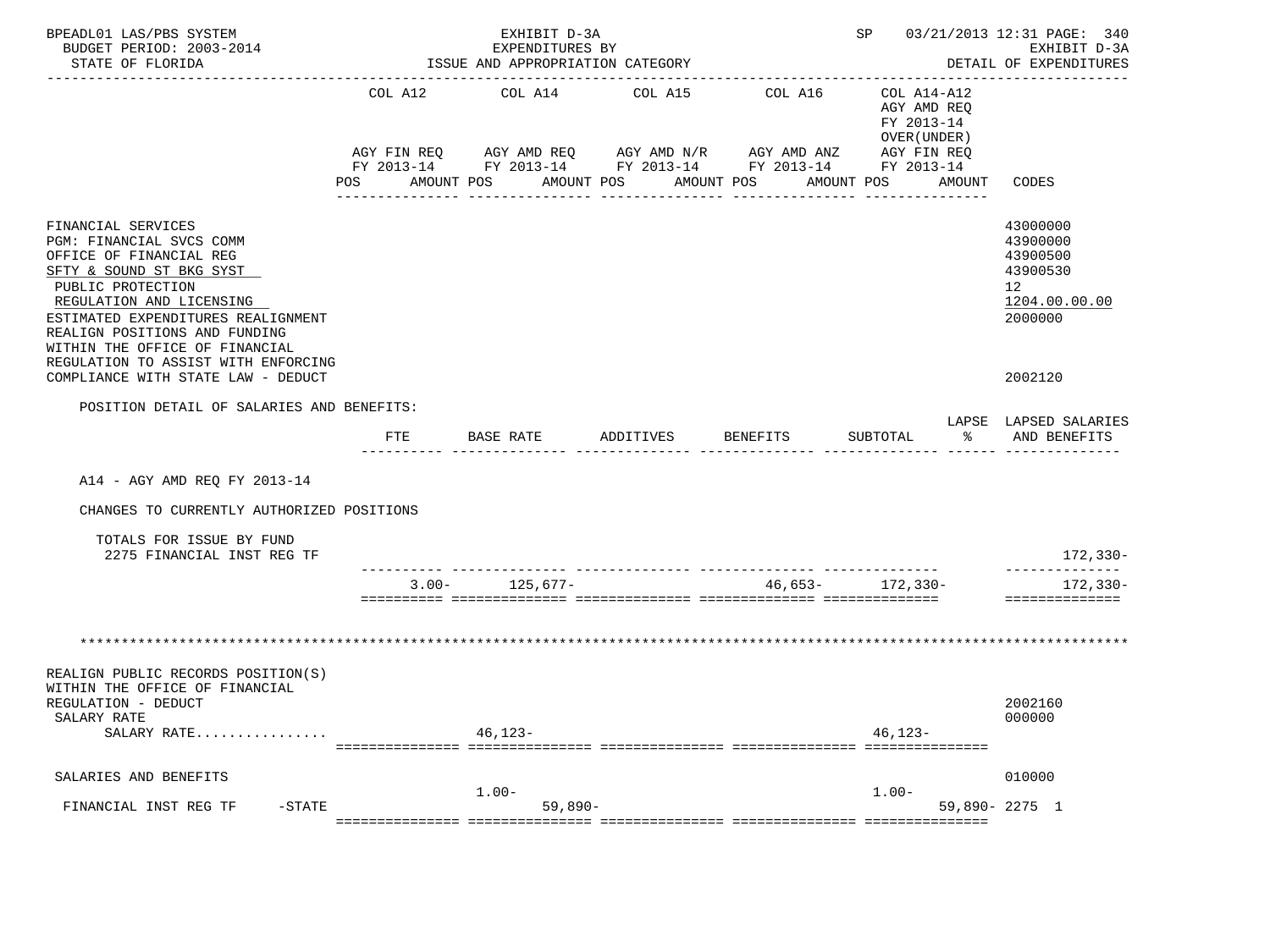| BPEADL01 LAS/PBS SYSTEM<br>BUDGET PERIOD: 2003-2014<br>STATE OF FLORIDA                                                                                                                                                                                                                                    | EXHIBIT D-3A<br>EXPENDITURES BY<br>ISSUE AND APPROPRIATION CATEGORY                                                                                           |                  | <b>SP</b> |                                            | 03/21/2013 12:31 PAGE: 341<br>EXHIBIT D-3A<br>DETAIL OF EXPENDITURES                                |
|------------------------------------------------------------------------------------------------------------------------------------------------------------------------------------------------------------------------------------------------------------------------------------------------------------|---------------------------------------------------------------------------------------------------------------------------------------------------------------|------------------|-----------|--------------------------------------------|-----------------------------------------------------------------------------------------------------|
|                                                                                                                                                                                                                                                                                                            | COL A12 $COL$ A14 $COL$ A15 $COL$ A16 $COL$ A14-A12                                                                                                           |                  |           | AGY AMD REQ<br>FY 2013-14<br>OVER (UNDER ) |                                                                                                     |
|                                                                                                                                                                                                                                                                                                            | AGY FIN REQ AGY AMD REQ AGY AMD N/R AGY AMD ANZ AGY FIN REQ<br>FY 2013-14 FY 2013-14 FY 2013-14 FY 2013-14 FY 2013-14<br>POS AMOUNT POS AMOUNT POS AMOUNT POS |                  |           | AMOUNT POS<br>AMOUNT                       | CODES                                                                                               |
| FINANCIAL SERVICES<br>PGM: FINANCIAL SVCS COMM<br>OFFICE OF FINANCIAL REG<br>SFTY & SOUND ST BKG SYST<br>PUBLIC PROTECTION<br>REGULATION AND LICENSING<br>ESTIMATED EXPENDITURES REALIGNMENT<br>REALIGN PUBLIC RECORDS POSITION(S)<br>WITHIN THE OFFICE OF FINANCIAL<br>REGULATION - DEDUCT<br>EXPENSES    |                                                                                                                                                               |                  |           |                                            | 43000000<br>43900000<br>43900500<br>43900530<br>12<br>1204.00.00.00<br>2000000<br>2002160<br>040000 |
| FINANCIAL INST REG TF -STATE                                                                                                                                                                                                                                                                               | 1,800-                                                                                                                                                        |                  |           |                                            | 1,800-2275 1                                                                                        |
| SPECIAL CATEGORIES<br>TR/DMS/HR SVCS/STW CONTRCT                                                                                                                                                                                                                                                           |                                                                                                                                                               |                  |           |                                            | 100000<br>107040                                                                                    |
| FINANCIAL INST REG TF -STATE                                                                                                                                                                                                                                                                               | $356 -$                                                                                                                                                       |                  |           |                                            | $356 - 2275$ 1                                                                                      |
| TOTAL: REALIGN PUBLIC RECORDS POSITION(S)<br>WITHIN THE OFFICE OF FINANCIAL<br>REGULATION - DEDUCT                                                                                                                                                                                                         |                                                                                                                                                               |                  |           |                                            | 2002160                                                                                             |
| TOTAL POSITIONS                                                                                                                                                                                                                                                                                            | $1.00 -$                                                                                                                                                      |                  |           | $1.00-$                                    |                                                                                                     |
| TOTAL ISSUE<br>TOTAL SALARY RATE                                                                                                                                                                                                                                                                           | $62,046-$<br>46,123-                                                                                                                                          |                  |           | $62,046-$<br>$46.123 -$                    |                                                                                                     |
|                                                                                                                                                                                                                                                                                                            |                                                                                                                                                               |                  |           |                                            |                                                                                                     |
| AGENCY ISSUE NARRATIVE:<br>2013-2014 BUDGET YEAR NARRATIVE:<br>Amended 2013-14 Narrative after February 1, 2013                                                                                                                                                                                            |                                                                                                                                                               | IT COMPONENT? NO |           |                                            |                                                                                                     |
| Reference to Long-Range Program Plan:<br>This request will support the OFR's ability to reach the following goals:<br>Goal #1: Excellence in all that OFR does;<br>Goal #2: Enforce compliance with state laws related to the financial industry;<br>Goal #3: Examine requlated companies and individuals; |                                                                                                                                                               |                  |           |                                            |                                                                                                     |

 Issue Description/Need: OFR is focusing on outcomes and realigning duties and functions to become more effective as a financial regulatory agency. The OFR continues to receive a significant volume of complaints regarding financial frauds in the areas covered by the Consumer Finance division. OFR determined that the Financial Specialist position that provides agency-wide public records responses would best be housed under the Executive Office of OFR and supervised by staff within the Office of General Counsel for legal reviews instead of within the Division of Financial Institutions. Realigning the position will support the continued efforts to unify responses and provide consistent responses from the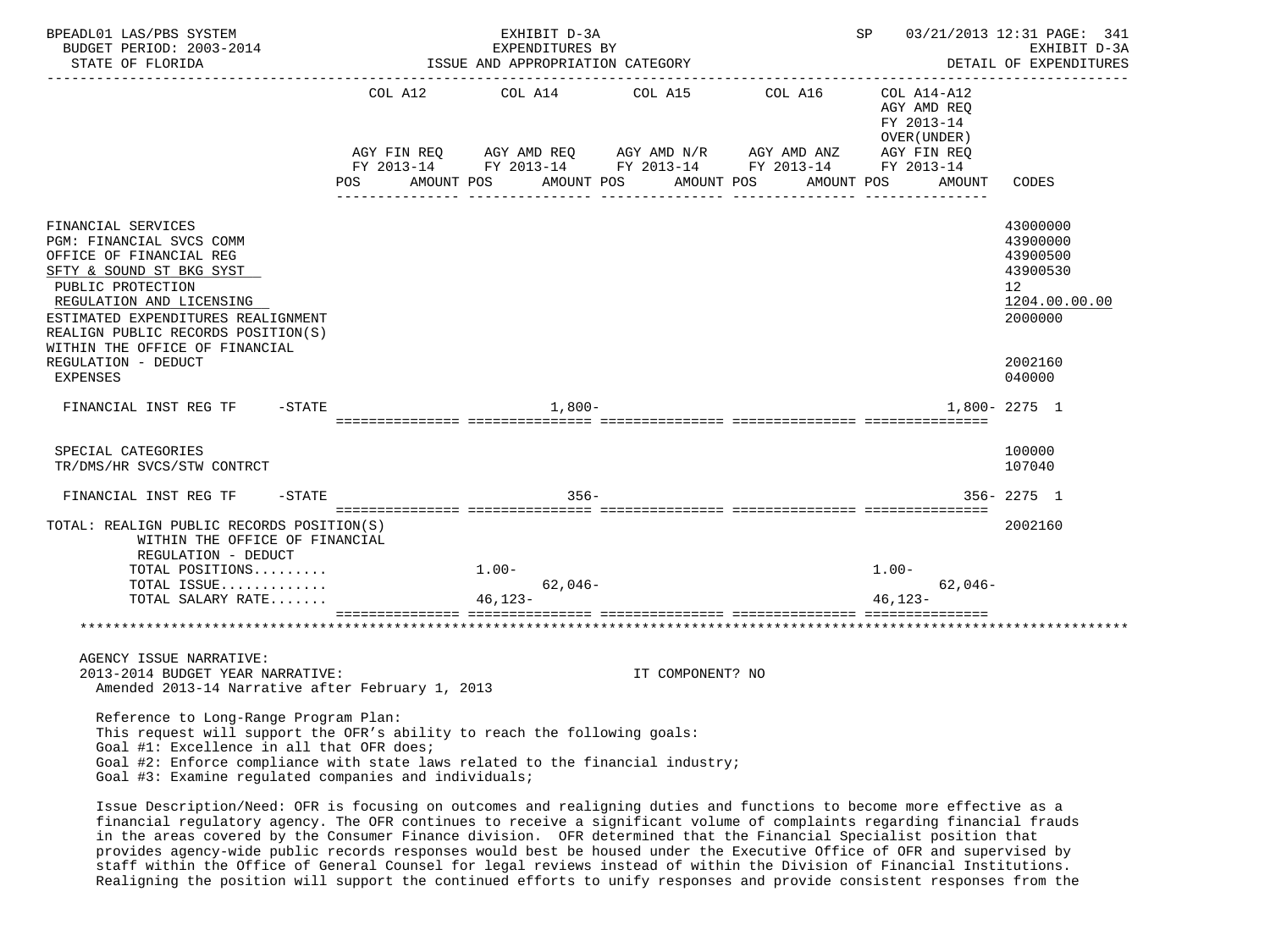| BPEADL01 LAS/PBS SYSTEM<br>BUDGET PERIOD: 2003-2014                                                                                                                                                                                                                  |         | EXHIBIT D-3A<br>14<br>ISSUE AND APPROPRIATION CATEGORY<br>TSSUE AND APPROPRIATION CATEGORY                                                             |            |                                               | SP <sub>3</sub>                                          |        | 03/21/2013 12:31 PAGE: 342<br>EXHIBIT D-3A                                                  |
|----------------------------------------------------------------------------------------------------------------------------------------------------------------------------------------------------------------------------------------------------------------------|---------|--------------------------------------------------------------------------------------------------------------------------------------------------------|------------|-----------------------------------------------|----------------------------------------------------------|--------|---------------------------------------------------------------------------------------------|
| STATE OF FLORIDA                                                                                                                                                                                                                                                     |         |                                                                                                                                                        |            | -----------------------------------           |                                                          |        | DETAIL OF EXPENDITURES                                                                      |
|                                                                                                                                                                                                                                                                      | POS FOR | COL A12 COL A14<br>AGY FIN REQ AGY AMD REQ AGY AMD N/R AGY AMD ANZ AGY FIN REQ<br>FY 2013-14 FY 2013-14 FY 2013-14 FY 2013-14 FY 2013-14<br>AMOUNT POS | AMOUNT POS | COL A15 $COL$ A16 $COL$ A14-A12<br>AMOUNT POS | AGY AMD REO<br>FY 2013-14<br>OVER (UNDER )<br>AMOUNT POS | AMOUNT | CODES                                                                                       |
|                                                                                                                                                                                                                                                                      |         |                                                                                                                                                        |            |                                               |                                                          |        |                                                                                             |
| FINANCIAL SERVICES<br>PGM: FINANCIAL SVCS COMM<br>OFFICE OF FINANCIAL REG<br>SFTY & SOUND ST BKG SYST<br>PUBLIC PROTECTION<br>REGULATION AND LICENSING<br>ESTIMATED EXPENDITURES REALIGNMENT<br>REALIGN PUBLIC RECORDS POSITION(S)<br>WITHIN THE OFFICE OF FINANCIAL |         |                                                                                                                                                        |            |                                               |                                                          |        | 43000000<br>43900000<br>43900500<br>43900530<br>12 <sup>°</sup><br>1204.00.00.00<br>2000000 |
| REGULATION - DEDUCT                                                                                                                                                                                                                                                  |         |                                                                                                                                                        |            |                                               |                                                          |        | 2002160                                                                                     |
| serving the citizens of the State of Florida through an enhanced and uniform response to public records requests.<br>Summary: This is a new issue.<br>POSITION DETAIL OF SALARIES AND BENEFITS:                                                                      |         |                                                                                                                                                        |            |                                               |                                                          |        |                                                                                             |
|                                                                                                                                                                                                                                                                      |         |                                                                                                                                                        |            |                                               | SUBTOTAL                                                 |        | LAPSE LAPSED SALARIES<br>% AND BENEFITS                                                     |
|                                                                                                                                                                                                                                                                      |         |                                                                                                                                                        |            |                                               |                                                          |        |                                                                                             |
| A14 - AGY AMD REQ FY 2013-14                                                                                                                                                                                                                                         |         |                                                                                                                                                        |            |                                               |                                                          |        |                                                                                             |
| CHANGES TO CURRENTLY AUTHORIZED POSITIONS                                                                                                                                                                                                                            |         |                                                                                                                                                        |            |                                               |                                                          |        |                                                                                             |
| 1566 FINANCIAL SPECIALIST<br>C1855 001                                                                                                                                                                                                                               |         | $1.00 - 46,123 -$                                                                                                                                      |            | $13,767 - 59,890 - 0.00$ 59,890-              |                                                          |        |                                                                                             |
| TOTALS FOR ISSUE BY FUND<br>2275 FINANCIAL INST REG TF                                                                                                                                                                                                               |         |                                                                                                                                                        |            |                                               |                                                          |        | 59,890-                                                                                     |
|                                                                                                                                                                                                                                                                      |         | $1.00 - 46,123 -$                                                                                                                                      |            |                                               | $13,767 - 59,890 -$                                      |        | --------------<br>59,890-                                                                   |
|                                                                                                                                                                                                                                                                      |         |                                                                                                                                                        |            |                                               |                                                          |        | ---------------                                                                             |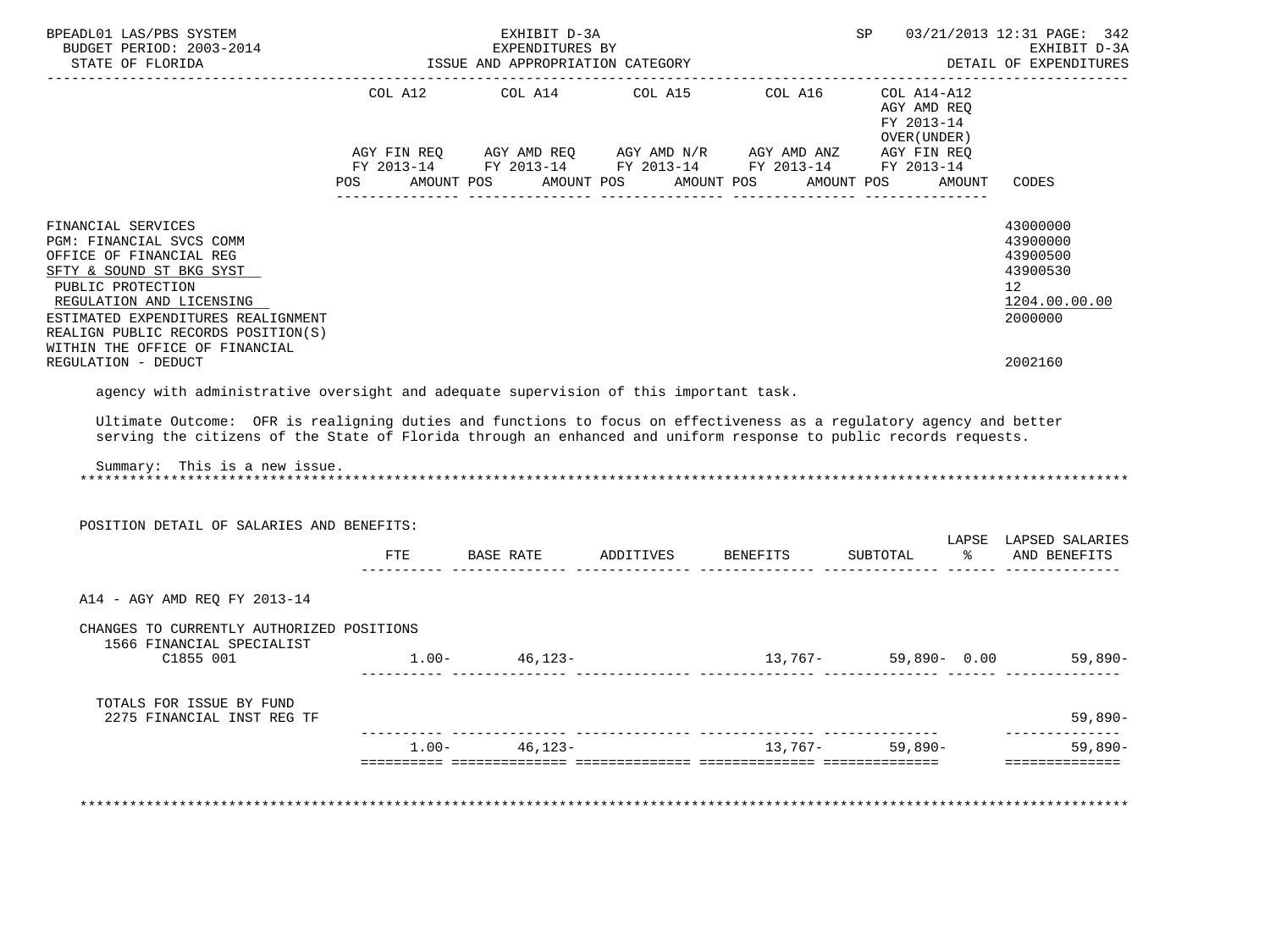| BPEADL01 LAS/PBS SYSTEM<br>BUDGET PERIOD: 2003-2014<br>STATE OF FLORIDA                                                                                                                                                                                                                                                      | 014 EXPENDITURES BI EXPENDITURES OF | EXHIBIT D-3A<br>EXPENDITURES BY |                                                                                                | SP                                                       | 03/21/2013 12:31 PAGE: 343<br>EXHIBIT D-3A<br>DETAIL OF EXPENDITURES                                |
|------------------------------------------------------------------------------------------------------------------------------------------------------------------------------------------------------------------------------------------------------------------------------------------------------------------------------|-------------------------------------|---------------------------------|------------------------------------------------------------------------------------------------|----------------------------------------------------------|-----------------------------------------------------------------------------------------------------|
|                                                                                                                                                                                                                                                                                                                              |                                     |                                 | COL A12 COL A14 COL A15 COL A16                                                                | COL A14-A12<br>AGY AMD REO<br>FY 2013-14<br>OVER (UNDER) |                                                                                                     |
|                                                                                                                                                                                                                                                                                                                              |                                     |                                 | AGY FIN REO AGY AMD REO AGY AMD N/R AGY AMD ANZ AGY FIN REO                                    |                                                          |                                                                                                     |
|                                                                                                                                                                                                                                                                                                                              |                                     |                                 | FY 2013-14 FY 2013-14 FY 2013-14 FY 2013-14<br>POS AMOUNT POS AMOUNT POS AMOUNT POS AMOUNT POS | FY 2013-14<br>AMOUNT                                     | CODES                                                                                               |
| FINANCIAL SERVICES<br>PGM: FINANCIAL SVCS COMM<br>OFFICE OF FINANCIAL REG<br>SFTY & SOUND ST BKG SYST<br>PUBLIC PROTECTION<br>REGULATION AND LICENSING<br>ANNUALIZATION OF ADMINISTERED<br>FUNDS APPROPRIATIONS<br>STATE HEALTH INSURANCE ADJUSTMENT<br>FOR FY 2012-13 - 10 MONTHS<br>ANNUALIZATION<br>SALARIES AND BENEFITS |                                     |                                 |                                                                                                |                                                          | 43000000<br>43900000<br>43900500<br>43900530<br>12<br>1204.00.00.00<br>26A0000<br>26A1830<br>010000 |
| FINANCIAL INST REG TF                                                                                                                                                                                                                                                                                                        | $-$ STATE 66,560 66,560             |                                 |                                                                                                |                                                          | 2275 1                                                                                              |
| TOTAL: REGULATION AND LICENSING<br>BY FUND TYPE                                                                                                                                                                                                                                                                              |                                     |                                 |                                                                                                |                                                          | 1204.00.00.00                                                                                       |
| SALARY RATE $6,861,385$                                                                                                                                                                                                                                                                                                      | 118.00 114.00                       | 6,689,585                       |                                                                                                | $4.00 -$<br>340,844-2000<br>171,800-                     |                                                                                                     |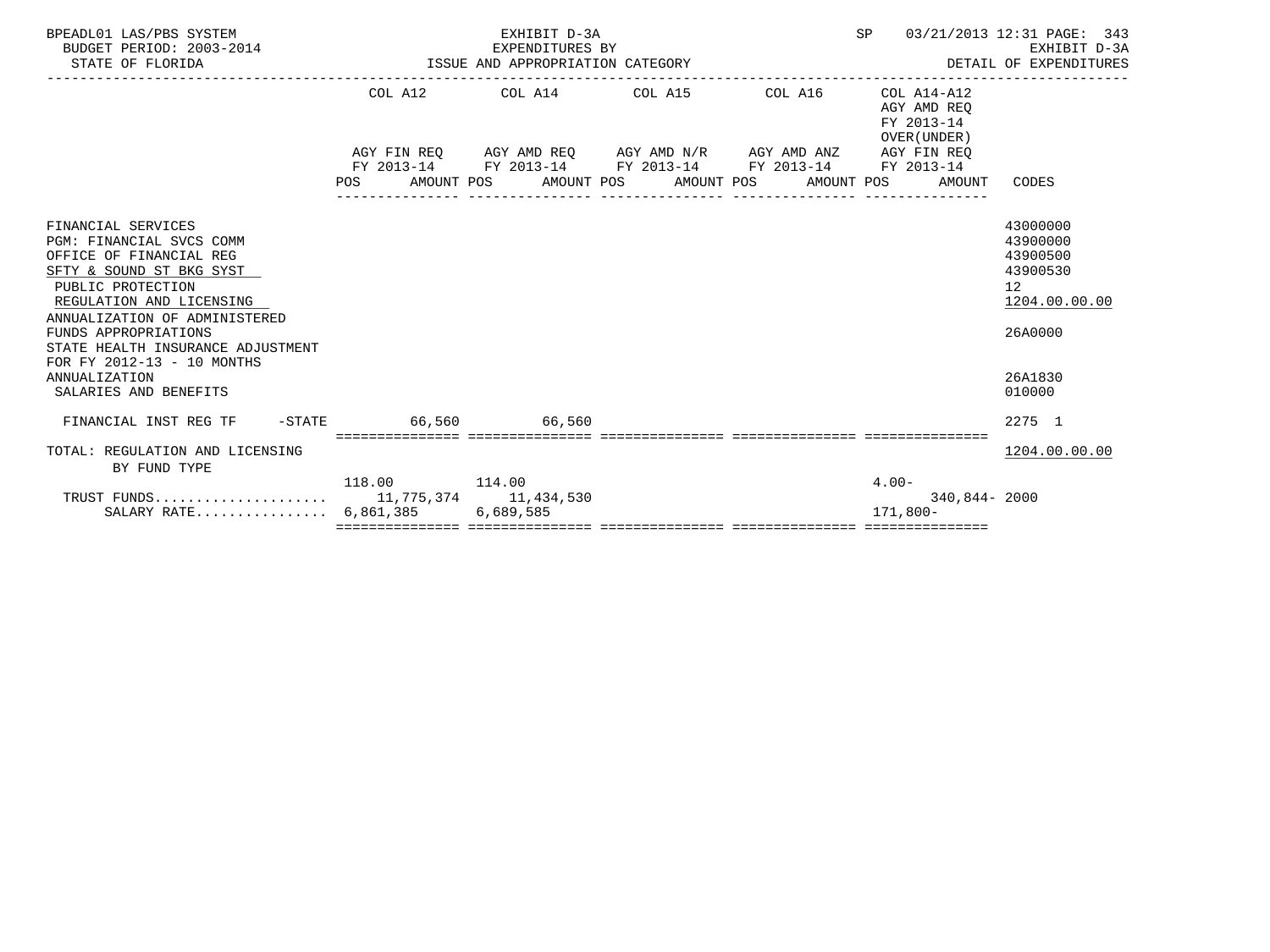| BPEADL01 LAS/PBS SYSTEM<br>BUDGET PERIOD: 2003-2014<br>STATE OF FLORIDA                                                                                                                                                                                                   |               | EXHIBIT D-3A<br>EXPENDITURES BY<br>ISSUE AND APPROPRIATION CATEGORY |                                                                                                        |                                                                      | SP                                                                                              | 03/21/2013 12:31 PAGE: 344<br>EXHIBIT D-3A<br>DETAIL OF EXPENDITURES                                |
|---------------------------------------------------------------------------------------------------------------------------------------------------------------------------------------------------------------------------------------------------------------------------|---------------|---------------------------------------------------------------------|--------------------------------------------------------------------------------------------------------|----------------------------------------------------------------------|-------------------------------------------------------------------------------------------------|-----------------------------------------------------------------------------------------------------|
|                                                                                                                                                                                                                                                                           | POS           | AMOUNT POS                                                          | COL A12 COL A14 COL A15<br>AGY FIN REQ AGY AMD REQ AGY AMD N/R AGY AMD ANZ<br>AMOUNT POS<br>AMOUNT POS | COL A16<br>FY 2013-14 FY 2013-14 FY 2013-14 FY 2013-14<br>AMOUNT POS | COL A14-A12<br>AGY AMD REQ<br>FY 2013-14<br>OVER (UNDER)<br>AGY FIN REQ<br>FY 2013-14<br>AMOUNT | CODES                                                                                               |
| FINANCIAL SERVICES<br>PGM: FINANCIAL SVCS COMM<br>OFFICE OF FINANCIAL REG<br>FINANCIAL INVESTIGATIONS<br>PUBLIC PROTECTION<br>REGULATION AND LICENSING<br>ESTIMATED EXPENDITURES<br>ESTIMATED EXPENDITURES - OPERATIONS<br>SALARY RATE<br>SALARY RATE 1,997,905 1,997,905 |               |                                                                     |                                                                                                        |                                                                      |                                                                                                 | 43000000<br>43900000<br>43900500<br>43900540<br>12<br>1204.00.00.00<br>1000000<br>1001000<br>000000 |
| SALARIES AND BENEFITS                                                                                                                                                                                                                                                     |               |                                                                     |                                                                                                        |                                                                      |                                                                                                 | 010000                                                                                              |
| ADMINISTRATIVE TRUST FUND -STATE                                                                                                                                                                                                                                          | 36.00 36.00   | 2,359,835 2,359,835                                                 |                                                                                                        |                                                                      |                                                                                                 | 2021 1                                                                                              |
| OTHER PERSONAL SERVICES                                                                                                                                                                                                                                                   |               |                                                                     |                                                                                                        |                                                                      |                                                                                                 | 030000                                                                                              |
| ADMINISTRATIVE TRUST FUND -STATE                                                                                                                                                                                                                                          |               | 5,321<br>5,321                                                      |                                                                                                        |                                                                      |                                                                                                 | 2021 1                                                                                              |
| <b>EXPENSES</b>                                                                                                                                                                                                                                                           |               |                                                                     |                                                                                                        |                                                                      |                                                                                                 | 040000                                                                                              |
| ADMINISTRATIVE TRUST FUND -STATE 493,557 493,557<br>FED LAW ENFORCEMENT TF -FEDERL                                                                                                                                                                                        | 51,758        | 51,758                                                              |                                                                                                        |                                                                      |                                                                                                 | 2021 1<br>2719 3                                                                                    |
| TOTAL APPRO                                                                                                                                                                                                                                                               | 545,315       | 545,315                                                             |                                                                                                        |                                                                      |                                                                                                 |                                                                                                     |
| OPERATING CAPITAL OUTLAY                                                                                                                                                                                                                                                  |               |                                                                     |                                                                                                        |                                                                      |                                                                                                 | 060000                                                                                              |
| ADMINISTRATIVE TRUST FUND -STATE                                                                                                                                                                                                                                          | 10,600 10,600 |                                                                     |                                                                                                        |                                                                      |                                                                                                 | 2021 1                                                                                              |
| SPECIAL CATEGORIES<br>CONTRACTED SERVICES                                                                                                                                                                                                                                 |               |                                                                     |                                                                                                        |                                                                      |                                                                                                 | 100000<br>100777                                                                                    |
| ADMINISTRATIVE TRUST FUND -STATE 36,354 36,354                                                                                                                                                                                                                            |               |                                                                     |                                                                                                        |                                                                      |                                                                                                 | 2021 1                                                                                              |
| RISK MANAGEMENT INSURANCE                                                                                                                                                                                                                                                 |               |                                                                     |                                                                                                        |                                                                      |                                                                                                 | 103241                                                                                              |
| ADMINISTRATIVE TRUST FUND -STATE 19,454 19,454                                                                                                                                                                                                                            |               |                                                                     |                                                                                                        |                                                                      |                                                                                                 | 2021 1                                                                                              |
|                                                                                                                                                                                                                                                                           |               |                                                                     |                                                                                                        |                                                                      |                                                                                                 |                                                                                                     |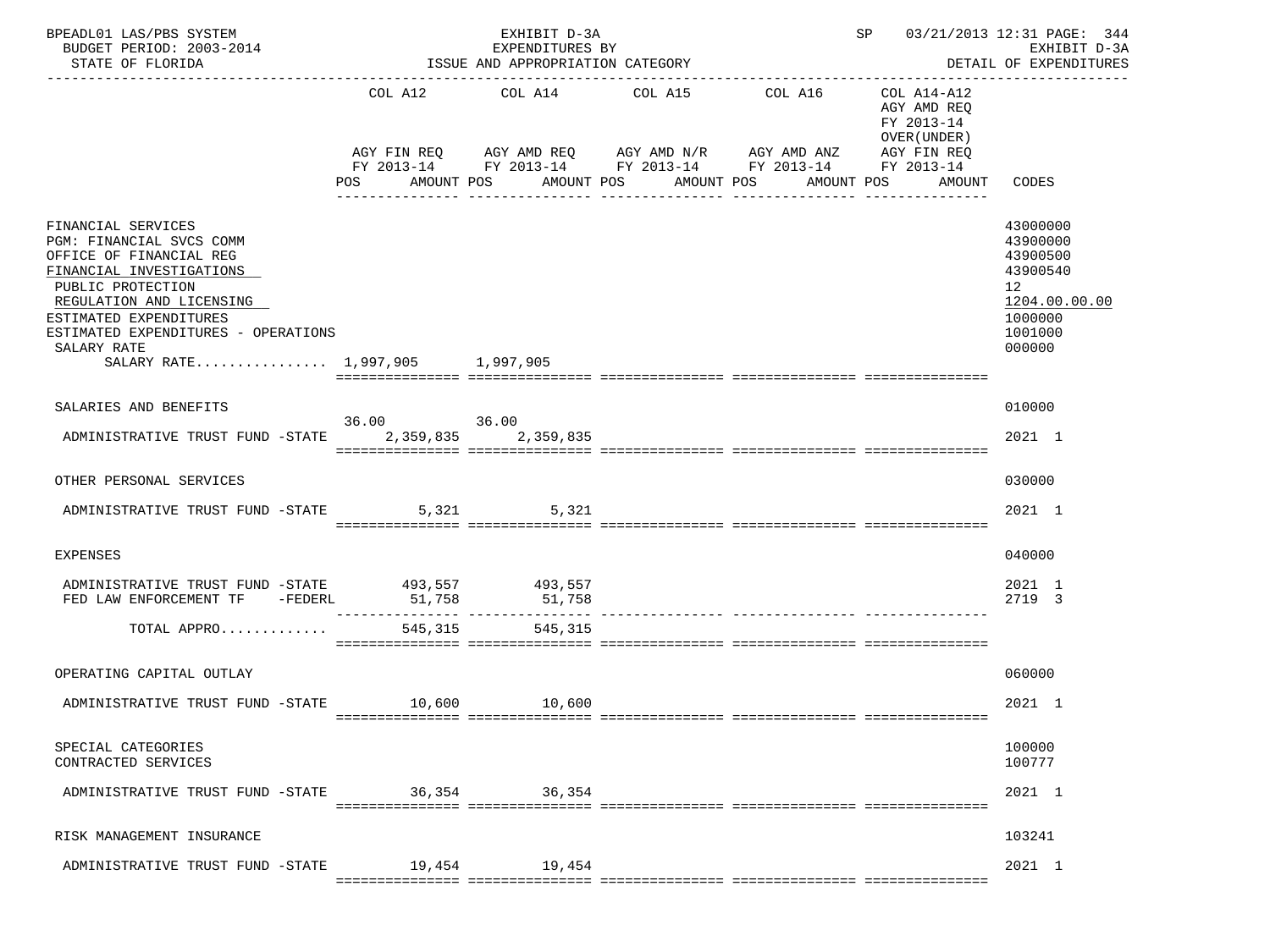| BPEADL01 LAS/PBS SYSTEM<br>BUDGET PERIOD: 2003-2014<br>STATE OF FLORIDA                                                                                                                                                                                                   |                        | EXHIBIT D-3A<br>EXPENDITURES BY<br>ISSUE AND APPROPRIATION CATEGORY |                                                                   | -------------------------------    | SP                                                       | 03/21/2013 12:31 PAGE: 345<br>EXHIBIT D-3A<br>DETAIL OF EXPENDITURES                                          |
|---------------------------------------------------------------------------------------------------------------------------------------------------------------------------------------------------------------------------------------------------------------------------|------------------------|---------------------------------------------------------------------|-------------------------------------------------------------------|------------------------------------|----------------------------------------------------------|---------------------------------------------------------------------------------------------------------------|
|                                                                                                                                                                                                                                                                           | COL A12<br>AGY FIN REQ | COL A14<br>AGY AMD REQ      AGY AMD N/R                             | COL A15<br>FY 2013-14 FY 2013-14 FY 2013-14 FY 2013-14 FY 2013-14 | COL A16 COL A14-A12<br>AGY AMD ANZ | AGY AMD REO<br>FY 2013-14<br>OVER (UNDER)<br>AGY FIN REQ |                                                                                                               |
|                                                                                                                                                                                                                                                                           | POS<br>AMOUNT POS      |                                                                     | AMOUNT POS<br>AMOUNT POS                                          | AMOUNT POS                         | AMOUNT                                                   | CODES                                                                                                         |
| FINANCIAL SERVICES<br>PGM: FINANCIAL SVCS COMM<br>OFFICE OF FINANCIAL REG<br>FINANCIAL INVESTIGATIONS<br>PUBLIC PROTECTION<br>REGULATION AND LICENSING<br>ESTIMATED EXPENDITURES<br>ESTIMATED EXPENDITURES - OPERATIONS<br>SPECIAL CATEGORIES<br>LEASE/PURCHASE/EQUIPMENT |                        |                                                                     |                                                                   |                                    |                                                          | 43000000<br>43900000<br>43900500<br>43900540<br>12<br>1204.00.00.00<br>1000000<br>1001000<br>100000<br>105281 |
| ADMINISTRATIVE TRUST FUND -STATE 15,809 15,809                                                                                                                                                                                                                            |                        |                                                                     |                                                                   |                                    |                                                          | 2021 1                                                                                                        |
| TR/DMS/HR SVCS/STW CONTRCT                                                                                                                                                                                                                                                |                        |                                                                     |                                                                   |                                    |                                                          | 107040                                                                                                        |
| ADMINISTRATIVE TRUST FUND -STATE 20,539 20,539                                                                                                                                                                                                                            |                        |                                                                     |                                                                   |                                    |                                                          | 2021 1                                                                                                        |
| TOTAL: ESTIMATED EXPENDITURES - OPERATIONS<br>TOTAL POSITIONS 36.00<br>TOTAL SALARY RATE 1,997,905 1,997,905                                                                                                                                                              |                        | 36.00                                                               |                                                                   |                                    |                                                          | 1001000                                                                                                       |
| CASUALTY INSURANCE PREMIUM<br>ADJUSTMENT<br>SPECIAL CATEGORIES<br>RISK MANAGEMENT INSURANCE                                                                                                                                                                               |                        |                                                                     |                                                                   |                                    |                                                          | 1001090<br>100000<br>103241                                                                                   |
| ADMINISTRATIVE TRUST FUND -STATE                                                                                                                                                                                                                                          | 1,821                  | 1,821                                                               |                                                                   |                                    |                                                          | 2021 1                                                                                                        |
| FLORIDA RETIREMENT SYSTEM<br>CONTRIBUTION ADJUSTMENT FOR<br>FISCAL YEAR 2012-2013<br>SALARIES AND BENEFITS                                                                                                                                                                |                        |                                                                     |                                                                   |                                    |                                                          | 1001240<br>010000                                                                                             |
| ADMINISTRATIVE TRUST FUND -STATE 6,813                                                                                                                                                                                                                                    |                        | 6,813                                                               |                                                                   |                                    |                                                          | 2021 1                                                                                                        |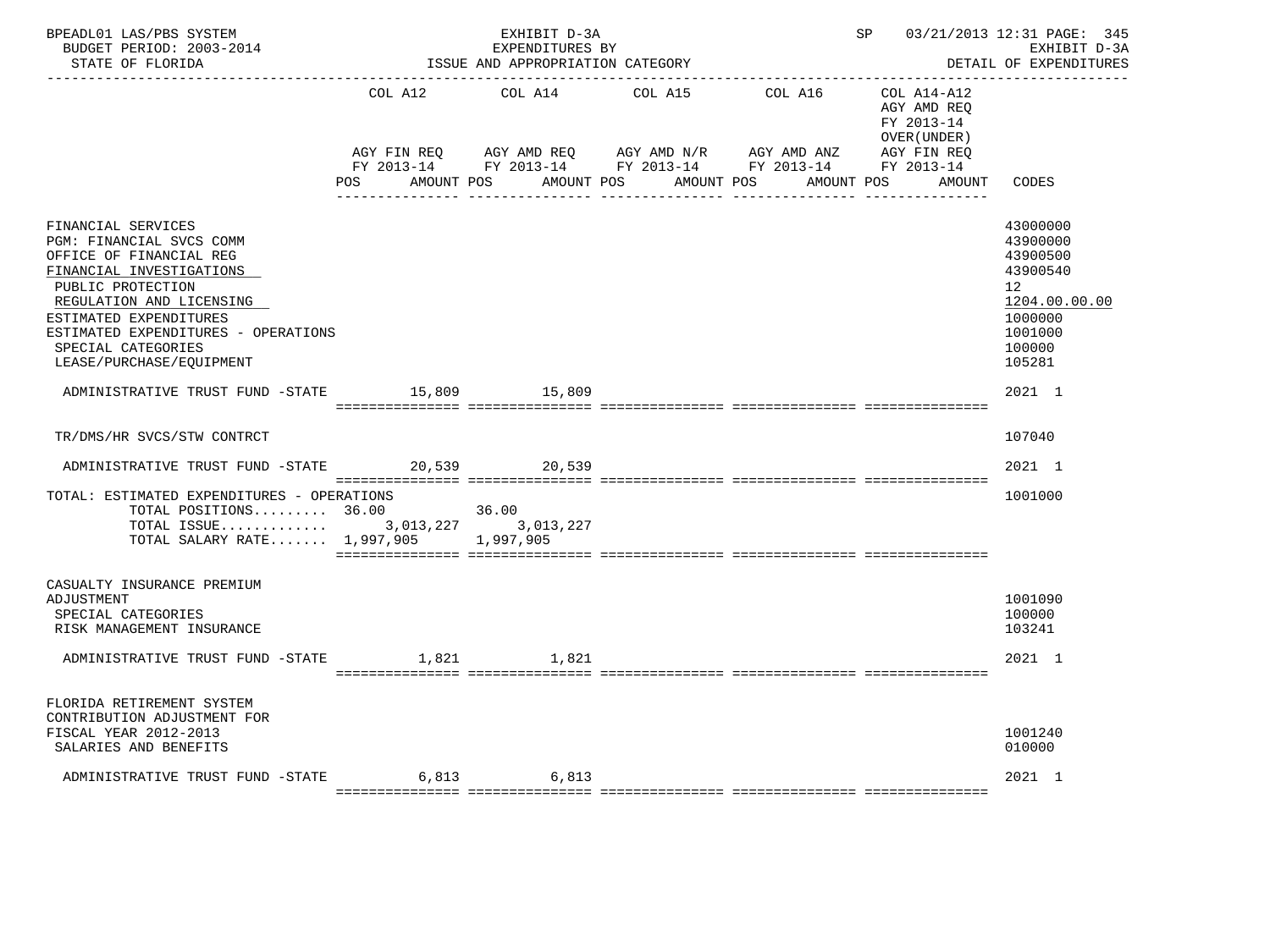| BPEADL01 LAS/PBS SYSTEM<br>BUDGET PERIOD: 2003-2014<br>STATE OF FLORIDA                                                                                                                                                                            |                   | EXHIBIT D-3A<br>EXPENDITURES BY<br>ISSUE AND APPROPRIATION CATEGORY                                                                  |                                             |         | SP 03/21/2013 12:31 PAGE: 346                                                                   | EXHIBIT D-3A<br>DETAIL OF EXPENDITURES<br>--------------                       |
|----------------------------------------------------------------------------------------------------------------------------------------------------------------------------------------------------------------------------------------------------|-------------------|--------------------------------------------------------------------------------------------------------------------------------------|---------------------------------------------|---------|-------------------------------------------------------------------------------------------------|--------------------------------------------------------------------------------|
|                                                                                                                                                                                                                                                    | POS<br>AMOUNT POS | COL A12 COL A14 COL A15<br>AGY FIN REQ AGY AMD REQ AGY AMD N/R AGY AMD ANZ<br>FY 2013-14 FY 2013-14 FY 2013-14 FY 2013-14 FY 2013-14 | AMOUNT POS<br>AMOUNT POS<br>--------------- | COL A16 | COL A14-A12<br>AGY AMD REO<br>FY 2013-14<br>OVER (UNDER)<br>AGY FIN REQ<br>AMOUNT POS<br>AMOUNT | CODES                                                                          |
| FINANCIAL SERVICES<br>PGM: FINANCIAL SVCS COMM<br>OFFICE OF FINANCIAL REG<br>FINANCIAL INVESTIGATIONS<br>PUBLIC PROTECTION<br>REGULATION AND LICENSING<br>ESTIMATED EXPENDITURES<br>ADJUSTMENT TO STATE HEALTH<br>INSURANCE PREMIUM CONTRIBUTION - |                   |                                                                                                                                      |                                             |         |                                                                                                 | 43000000<br>43900000<br>43900500<br>43900540<br>12<br>1204.00.00.00<br>1000000 |
| FISCAL YEAR 2012-13<br>SALARIES AND BENEFITS<br>ADMINISTRATIVE TRUST FUND -STATE                                                                                                                                                                   | 4,056             | 4,056                                                                                                                                |                                             |         |                                                                                                 | 1001830<br>010000<br>2021 1                                                    |
| REALLOCATION OF HUMAN RESOURCES<br>OUTSOURCING<br>SPECIAL CATEGORIES<br>TR/DMS/HR SVCS/STW CONTRCT<br>ADMINISTRATIVE TRUST FUND -STATE                                                                                                             | $497-$            | 497-                                                                                                                                 |                                             |         |                                                                                                 | 1005900<br>100000<br>107040<br>2021 1                                          |
| ESTIMATED EXPENDITURES REALIGNMENT<br>REALIGN POSITIONS AND FUNDING<br>WITHIN THE OFFICE OF FINANCIAL<br>REGULATION TO ASSIST WITH ENFORCING<br>COMPLIANCE WITH STATE LAW - ADD<br>SALARY RATE<br>SALARY RATE                                      |                   | 120,830                                                                                                                              |                                             |         | 120,830                                                                                         | 2000000<br>2002130<br>000000                                                   |
| SALARIES AND BENEFITS<br>ADMINISTRATIVE TRUST FUND -STATE                                                                                                                                                                                          |                   | 3.00<br>166,862                                                                                                                      |                                             |         | 3.00<br>166,862 2021 1                                                                          | 010000                                                                         |
| EXPENSES                                                                                                                                                                                                                                           |                   |                                                                                                                                      |                                             |         |                                                                                                 | 040000                                                                         |
| ADMINISTRATIVE TRUST FUND -STATE                                                                                                                                                                                                                   |                   | 5,400                                                                                                                                |                                             |         | 5,400                                                                                           | 2021 1                                                                         |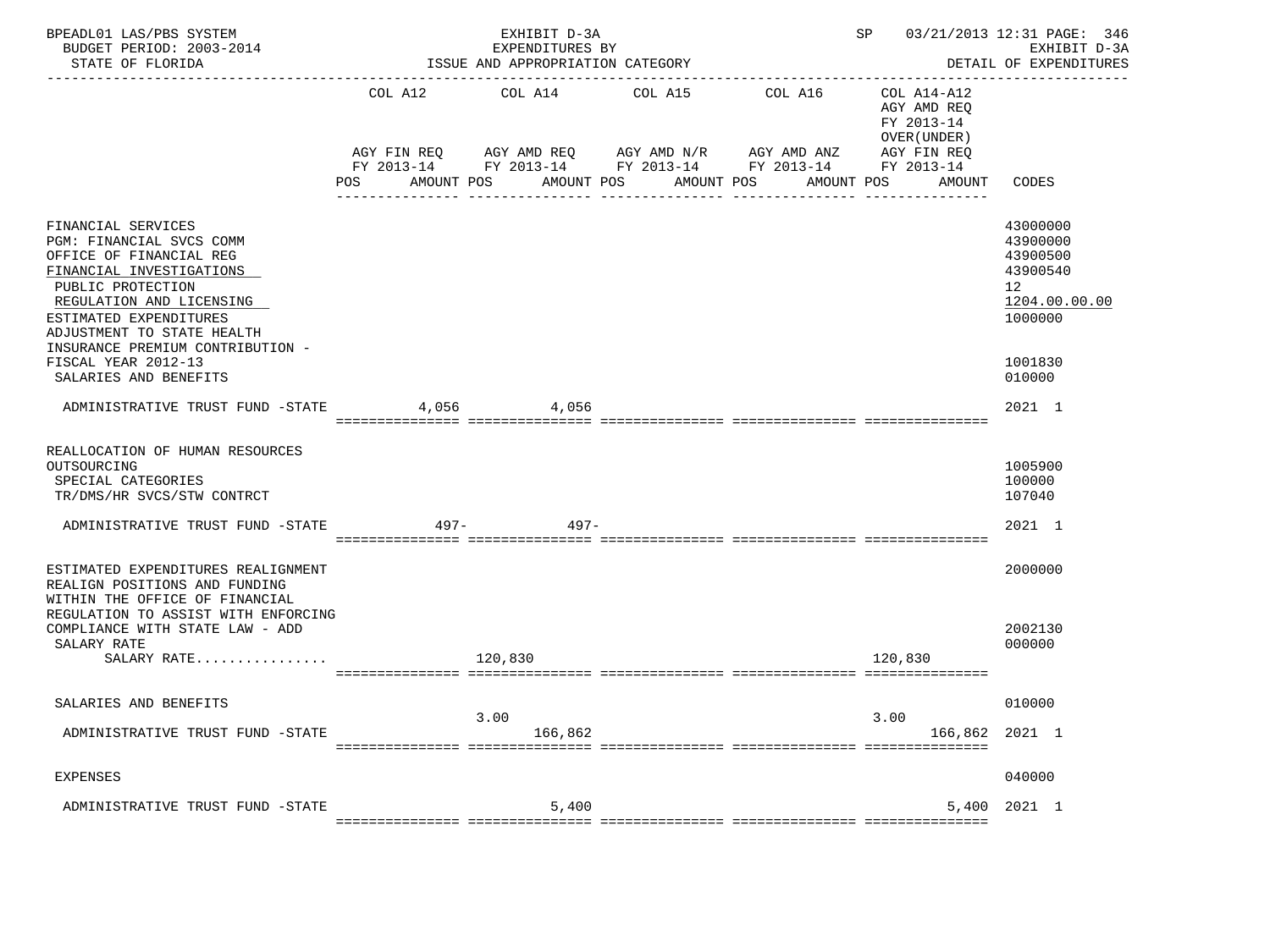| BPEADL01 LAS/PBS SYSTEM                                                                                                                                                                                                                                                                                |                                                 | EXHIBIT D-3A                                        |                  | SP                                         | 03/21/2013 12:31 PAGE: 347<br>EXHIBIT D-3A<br>DETAIL OF EXPENDITURES                        |
|--------------------------------------------------------------------------------------------------------------------------------------------------------------------------------------------------------------------------------------------------------------------------------------------------------|-------------------------------------------------|-----------------------------------------------------|------------------|--------------------------------------------|---------------------------------------------------------------------------------------------|
|                                                                                                                                                                                                                                                                                                        |                                                 | COL A12 $COL$ A14 $COL$ A15 $COL$ A16 $COL$ A14-A12 |                  | AGY AMD REQ<br>FY 2013-14<br>OVER (UNDER ) |                                                                                             |
|                                                                                                                                                                                                                                                                                                        | POS AMOUNT POS AMOUNT POS AMOUNT POS AMOUNT POS |                                                     |                  | AMOUNT                                     | CODES                                                                                       |
| FINANCIAL SERVICES<br>PGM: FINANCIAL SVCS COMM<br>OFFICE OF FINANCIAL REG<br>FINANCIAL INVESTIGATIONS<br>PUBLIC PROTECTION<br>REGULATION AND LICENSING<br>ESTIMATED EXPENDITURES REALIGNMENT<br>REALIGN POSITIONS AND FUNDING<br>WITHIN THE OFFICE OF FINANCIAL<br>REGULATION TO ASSIST WITH ENFORCING |                                                 |                                                     |                  |                                            | 43000000<br>43900000<br>43900500<br>43900540<br>12 <sup>°</sup><br>1204.00.00.00<br>2000000 |
| COMPLIANCE WITH STATE LAW - ADD<br>SPECIAL CATEGORIES<br>TR/DMS/HR SVCS/STW CONTRCT                                                                                                                                                                                                                    |                                                 |                                                     |                  |                                            | 2002130<br>100000<br>107040                                                                 |
| ADMINISTRATIVE TRUST FUND -STATE                                                                                                                                                                                                                                                                       |                                                 | 1.068                                               |                  | 1,068                                      | 2021 1                                                                                      |
| TOTAL: REALIGN POSITIONS AND FUNDING<br>WITHIN THE OFFICE OF FINANCIAL<br>REGULATION TO ASSIST WITH ENFORCING<br>COMPLIANCE WITH STATE LAW - ADD                                                                                                                                                       |                                                 |                                                     |                  |                                            | 2002130                                                                                     |
| TOTAL POSITIONS                                                                                                                                                                                                                                                                                        |                                                 | 3.00                                                |                  | 3.00                                       |                                                                                             |
| TOTAL ISSUE<br>TOTAL SALARY RATE                                                                                                                                                                                                                                                                       |                                                 | 173,330<br>120,830                                  |                  | 173,330<br>120,830                         |                                                                                             |
|                                                                                                                                                                                                                                                                                                        |                                                 |                                                     |                  |                                            |                                                                                             |
| AGENCY ISSUE NARRATIVE:<br>2013-2014 BUDGET YEAR NARRATIVE:<br>Amended 2013-14 Narrative after February 1, 2013                                                                                                                                                                                        |                                                 |                                                     | IT COMPONENT? NO |                                            |                                                                                             |
| Reference to Long-Range Program Plan:<br>This request will support the Office's ability to reach the following goal:                                                                                                                                                                                   |                                                 |                                                     |                  |                                            |                                                                                             |
| Goal #1: Enforce compliance with state laws related to the financial industry;<br>Goal #2: Enforce compliance with state laws related to the financial industry;<br>Goal #3: Examine regulated companies and individuals;                                                                              |                                                 |                                                     |                  |                                            |                                                                                             |
| Issue Description/Need: Significant unemployment, a sluggish housing market and tightened credit standards create an                                                                                                                                                                                   |                                                 |                                                     |                  |                                            |                                                                                             |

 environment where advance fee schemes and mortgage frauds can flourish. The Office of Financial Regulation continues to receive a significant volume of complaints regarding financial frauds including advance fee for loan schemes and loan modification scams. In addition, the Division of Consumer Finance examination program is detecting significant fraudulent activity occurring in the check cashing industry to include identity fraud, money laundering, and check fraud. In response to the examination results, the Division has requested investigative resources from the Bureau to assist with fully investigating this activity and to provide additional assistance to other law enforcement agencies pursuing the illegal activity flowing through check cashing businesses.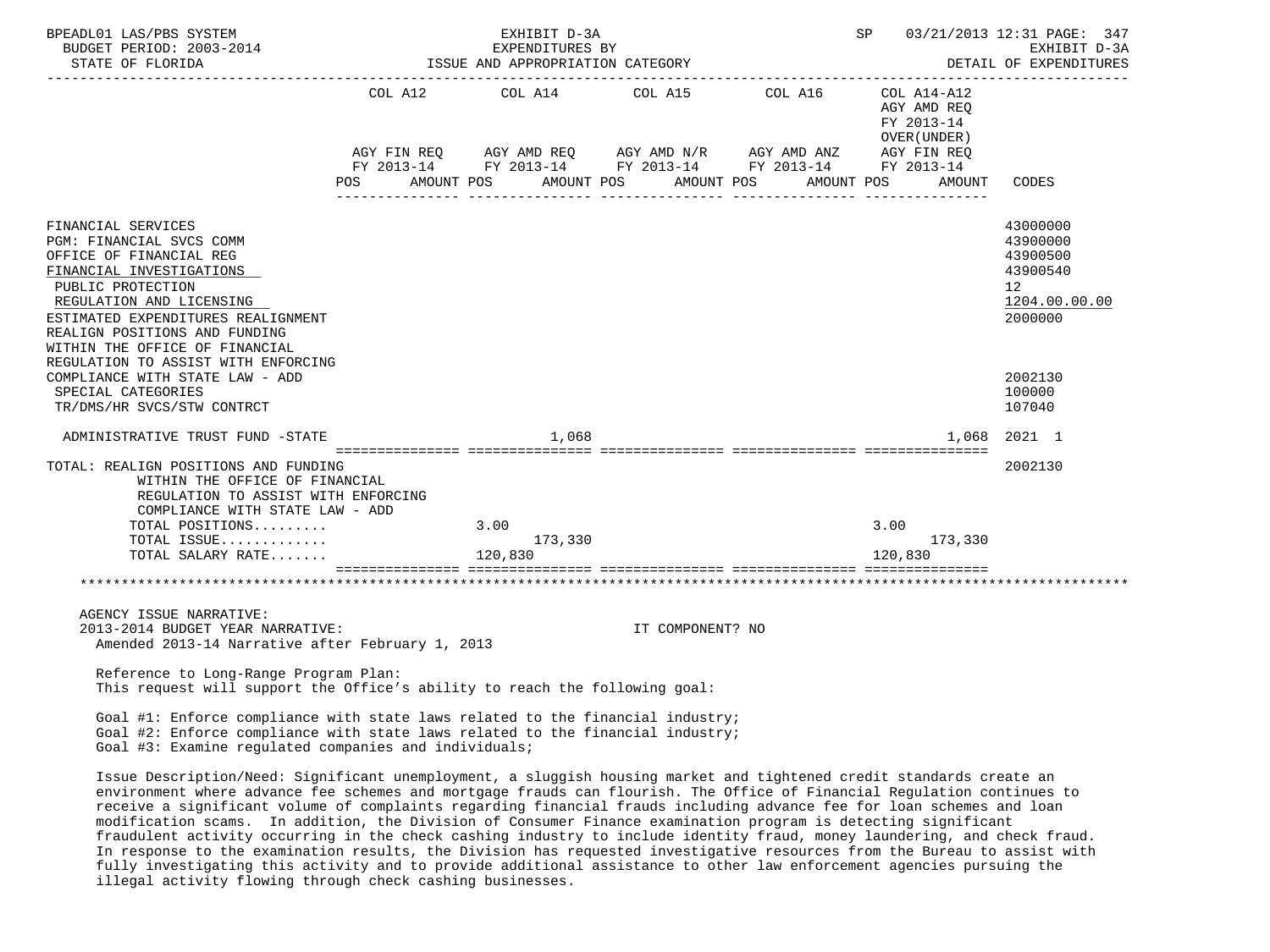| BPEADL01 LAS/PBS SYSTEM<br>BUDGET PERIOD: 2003-2014<br>STATE OF FLORIDA                                                                                                                                          |      | EXHIBIT D-3A<br>EXPENDITURES BY<br>ISSUE AND APPROPRIATION CATEGORY                             |                         |        | SP                                         |        | 03/21/2013 12:31 PAGE: 348<br>EXHIBIT D-3A<br>DETAIL OF EXPENDITURES |
|------------------------------------------------------------------------------------------------------------------------------------------------------------------------------------------------------------------|------|-------------------------------------------------------------------------------------------------|-------------------------|--------|--------------------------------------------|--------|----------------------------------------------------------------------|
|                                                                                                                                                                                                                  |      | COL A12 $COL$ A14 $COL$ A15 $COL$ A16 $COL$ A14-A12                                             |                         |        | AGY AMD REQ<br>FY 2013-14<br>OVER (UNDER ) |        |                                                                      |
|                                                                                                                                                                                                                  |      |                                                                                                 |                         |        |                                            |        |                                                                      |
|                                                                                                                                                                                                                  |      | POS AMOUNT POS AMOUNT POS AMOUNT POS                                                            |                         |        | AMOUNT POS                                 | AMOUNT | CODES                                                                |
| FINANCIAL SERVICES<br>PGM: FINANCIAL SVCS COMM<br>OFFICE OF FINANCIAL REG                                                                                                                                        |      |                                                                                                 |                         |        |                                            |        | 43000000<br>43900000<br>43900500                                     |
| FINANCIAL INVESTIGATIONS<br>PUBLIC PROTECTION                                                                                                                                                                    |      |                                                                                                 |                         |        |                                            |        | 43900540<br>12 <sup>°</sup>                                          |
| REGULATION AND LICENSING<br>ESTIMATED EXPENDITURES REALIGNMENT<br>REALIGN POSITIONS AND FUNDING<br>WITHIN THE OFFICE OF FINANCIAL                                                                                |      |                                                                                                 |                         |        |                                            |        | 1204.00.00.00<br>2000000                                             |
| REGULATION TO ASSIST WITH ENFORCING<br>COMPLIANCE WITH STATE LAW - ADD                                                                                                                                           |      |                                                                                                 |                         |        |                                            |        | 2002130                                                              |
| adequately respond to the Division of Consumer Finance's request for investigative assistance.<br>Ultimate Outcome:<br>deals with.<br>Summary: This is a new issue.<br>POSITION DETAIL OF SALARIES AND BENEFITS: |      | These changes will allow OFR to better serve its customers, the financial industry and those it |                         |        |                                            |        |                                                                      |
|                                                                                                                                                                                                                  |      | FTE BASE RATE ADDITIVES BENEFITS SUBTOTAL $\frac{1}{2}$ and BENEFITS                            |                         |        |                                            |        | LAPSE LAPSED SALARIES                                                |
| A14 - AGY AMD REQ FY 2013-14                                                                                                                                                                                     |      |                                                                                                 |                         |        |                                            |        |                                                                      |
| CHANGES TO CURRENTLY AUTHORIZED POSITIONS<br>1564 FINANCIAL EXAMINER/ANALYST II                                                                                                                                  |      |                                                                                                 |                         |        |                                            |        |                                                                      |
| C4208 001                                                                                                                                                                                                        | 1.00 | 38,661                                                                                          |                         | 15,137 | 53,798 0.00                                |        | 53,798                                                               |
| C4568 001                                                                                                                                                                                                        | 1.00 | 38,661                                                                                          |                         | 15,137 | 53,798 0.00                                |        | 53,798                                                               |
| 1566 FINANCIAL SPECIALIST<br>C4660 001                                                                                                                                                                           | 1.00 | 43,508                                                                                          | ------------- --------- | 15,758 | 59,266 0.00                                |        | 59,266                                                               |
| TOTALS FOR ISSUE BY FUND<br>2021 ADMINISTRATIVE TRUST FUND                                                                                                                                                       |      |                                                                                                 |                         |        |                                            |        | 166,862                                                              |
|                                                                                                                                                                                                                  |      | 120,830                                                                                         |                         |        |                                            |        |                                                                      |
|                                                                                                                                                                                                                  | 3.00 |                                                                                                 |                         | 46,032 | 166,862                                    |        | 166,862<br>==============                                            |

\*\*\*\*\*\*\*\*\*\*\*\*\*\*\*\*\*\*\*\*\*\*\*\*\*\*\*\*\*\*\*\*\*\*\*\*\*\*\*\*\*\*\*\*\*\*\*\*\*\*\*\*\*\*\*\*\*\*\*\*\*\*\*\*\*\*\*\*\*\*\*\*\*\*\*\*\*\*\*\*\*\*\*\*\*\*\*\*\*\*\*\*\*\*\*\*\*\*\*\*\*\*\*\*\*\*\*\*\*\*\*\*\*\*\*\*\*\*\*\*\*\*\*\*\*\*\*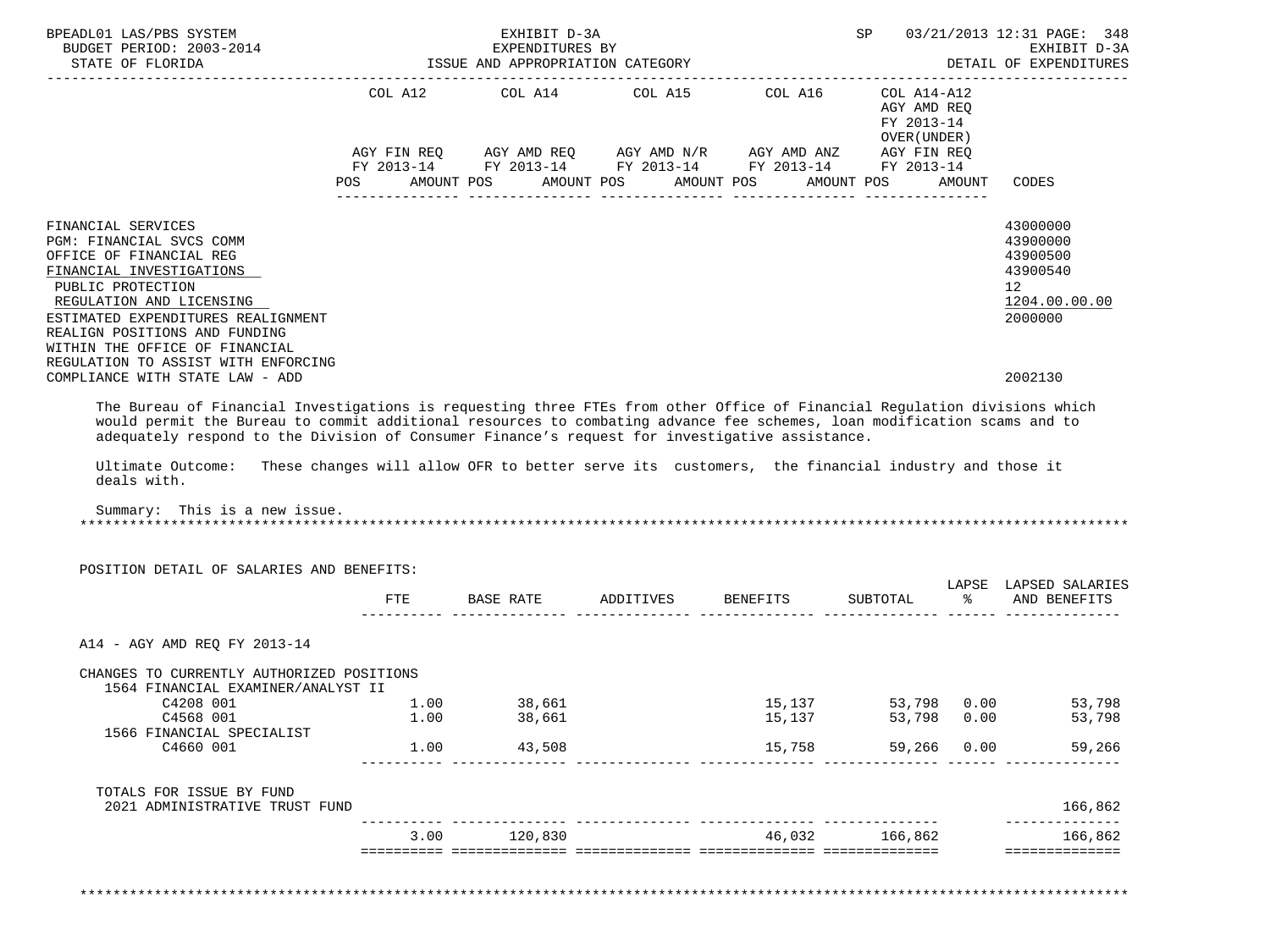| BPEADL01 LAS/PBS SYSTEM<br>BUDGET PERIOD: 2003-2014<br>STATE OF FLORIDA                                                                                                                                                                                                            | ISSUE AND APPROPRIATION CATEGORY | EXHIBIT D-3A<br>EXPENDITURES BY | SP                                                                                                                                                            | 03/21/2013 12:31 PAGE: 349<br>EXHIBIT D-3A<br>DETAIL OF EXPENDITURES |                                                          |                                                                                |
|------------------------------------------------------------------------------------------------------------------------------------------------------------------------------------------------------------------------------------------------------------------------------------|----------------------------------|---------------------------------|---------------------------------------------------------------------------------------------------------------------------------------------------------------|----------------------------------------------------------------------|----------------------------------------------------------|--------------------------------------------------------------------------------|
|                                                                                                                                                                                                                                                                                    |                                  |                                 | COL A12 COL A14 COL A15 COL A16                                                                                                                               |                                                                      | COL A14-A12<br>AGY AMD REO<br>FY 2013-14<br>OVER (UNDER) |                                                                                |
|                                                                                                                                                                                                                                                                                    |                                  |                                 | AGY FIN REO AGY AMD REO AGY AMD N/R AGY AMD ANZ AGY FIN REO<br>FY 2013-14 FY 2013-14 FY 2013-14 FY 2013-14<br>POS AMOUNT POS AMOUNT POS AMOUNT POS AMOUNT POS |                                                                      | FY 2013-14<br>AMOUNT                                     | CODES                                                                          |
| FINANCIAL SERVICES<br>PGM: FINANCIAL SVCS COMM<br>OFFICE OF FINANCIAL REG<br>FINANCIAL INVESTIGATIONS<br>PUBLIC PROTECTION<br>REGULATION AND LICENSING<br>ANNUALIZATION OF ADMINISTERED<br>FUNDS APPROPRIATIONS<br>STATE HEALTH INSURANCE ADJUSTMENT<br>FOR FY 2012-13 - 10 MONTHS |                                  |                                 |                                                                                                                                                               |                                                                      |                                                          | 43000000<br>43900000<br>43900500<br>43900540<br>12<br>1204.00.00.00<br>26A0000 |
| ANNUALIZATION<br>SALARIES AND BENEFITS                                                                                                                                                                                                                                             |                                  |                                 |                                                                                                                                                               |                                                                      |                                                          | 26A1830<br>010000                                                              |
| ADMINISTRATIVE TRUST FUND -STATE 20.280 20.280                                                                                                                                                                                                                                     |                                  |                                 |                                                                                                                                                               |                                                                      |                                                          | $2021$ 1                                                                       |
| TOTAL: REGULATION AND LICENSING<br>BY FUND TYPE                                                                                                                                                                                                                                    |                                  |                                 |                                                                                                                                                               |                                                                      |                                                          | 1204.00.00.00                                                                  |
| SALARY RATE $1,997,905$                                                                                                                                                                                                                                                            | 36.00 39.00                      | 2,118,735                       |                                                                                                                                                               |                                                                      | 3.00<br>173,330 2000<br>120,830                          |                                                                                |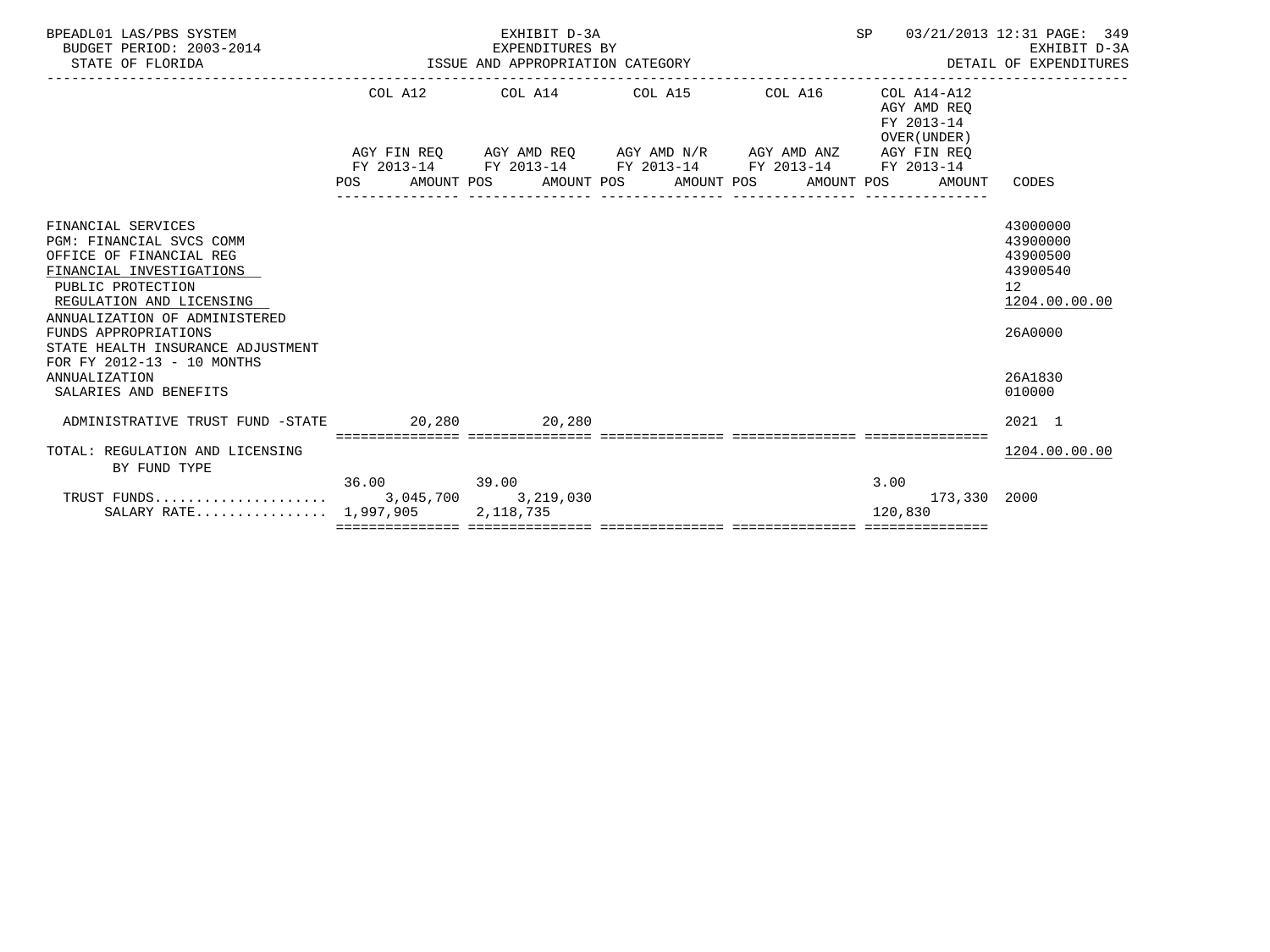| BPEADL01 LAS/PBS SYSTEM<br>BUDGET PERIOD: 2003-2014<br>STATE OF FLORIDA                                                                                                                                                                                                     | ISSUE AND APPROPRIATION CATEGORY | SP 03/21/2013 12:31 PAGE: 350<br>EXHIBIT D-3A<br>DETAIL OF EXPENDITURES<br>------------------ |                                  |                                                                   |                                                                                                       |                                                                                                     |
|-----------------------------------------------------------------------------------------------------------------------------------------------------------------------------------------------------------------------------------------------------------------------------|----------------------------------|-----------------------------------------------------------------------------------------------|----------------------------------|-------------------------------------------------------------------|-------------------------------------------------------------------------------------------------------|-----------------------------------------------------------------------------------------------------|
|                                                                                                                                                                                                                                                                             | COL A12                          | COL A14<br>AGY FIN REQ AGY AMD REQ AGY AMD N/R AGY AMD ANZ<br>AMOUNT POS                      | COL A15<br>AMOUNT POS AMOUNT POS | COL A16<br>FY 2013-14 FY 2013-14 FY 2013-14 FY 2013-14 FY 2013-14 | COL A14-A12<br>AGY AMD REQ<br>FY 2013-14<br>OVER (UNDER)<br>AGY FIN REQ<br>AMOUNT POS<br>AMOUNT CODES |                                                                                                     |
| FINANCIAL SERVICES<br>PGM: FINANCIAL SVCS COMM<br>OFFICE OF FINANCIAL REG<br>EXEC DIR & SUPPORT SERVICE<br>PUBLIC PROTECTION<br>REGULATION AND LICENSING<br>ESTIMATED EXPENDITURES<br>ESTIMATED EXPENDITURES - OPERATIONS<br>SALARY RATE<br>SALARY RATE 1,343,595 1,343,595 |                                  |                                                                                               |                                  |                                                                   |                                                                                                       | 43000000<br>43900000<br>43900500<br>43900550<br>12<br>1204.00.00.00<br>1000000<br>1001000<br>000000 |
| SALARIES AND BENEFITS<br>ADMINISTRATIVE TRUST FUND -STATE 1,771,586 1,771,586                                                                                                                                                                                               | 18.00 18.00                      |                                                                                               |                                  |                                                                   |                                                                                                       | 010000<br>2021 1                                                                                    |
| OTHER PERSONAL SERVICES                                                                                                                                                                                                                                                     |                                  |                                                                                               |                                  |                                                                   |                                                                                                       | 030000                                                                                              |
| ADMINISTRATIVE TRUST FUND -STATE 150,000 150,000                                                                                                                                                                                                                            |                                  |                                                                                               |                                  |                                                                   |                                                                                                       | 2021 1                                                                                              |
| EXPENSES<br>ADMINISTRATIVE TRUST FUND -STATE 422,548 422,548                                                                                                                                                                                                                |                                  |                                                                                               |                                  |                                                                   |                                                                                                       | 040000<br>2021 1                                                                                    |
| SPECIAL CATEGORIES<br>CONTRACTED SERVICES                                                                                                                                                                                                                                   |                                  |                                                                                               |                                  |                                                                   |                                                                                                       | 100000<br>100777                                                                                    |
| ADMINISTRATIVE TRUST FUND -STATE 61,048 61,048                                                                                                                                                                                                                              |                                  |                                                                                               |                                  |                                                                   |                                                                                                       | 2021 1                                                                                              |
| RISK MANAGEMENT INSURANCE                                                                                                                                                                                                                                                   |                                  |                                                                                               |                                  |                                                                   |                                                                                                       | 103241                                                                                              |
| ADMINISTRATIVE TRUST FUND -STATE                                                                                                                                                                                                                                            | 14,895                           | 14,895                                                                                        |                                  |                                                                   |                                                                                                       | 2021 1                                                                                              |
| LEASE/PURCHASE/EQUIPMENT                                                                                                                                                                                                                                                    |                                  |                                                                                               |                                  |                                                                   |                                                                                                       | 105281                                                                                              |
| ADMINISTRATIVE TRUST FUND -STATE                                                                                                                                                                                                                                            | 10,004                           | 10,004                                                                                        |                                  |                                                                   |                                                                                                       | 2021 1                                                                                              |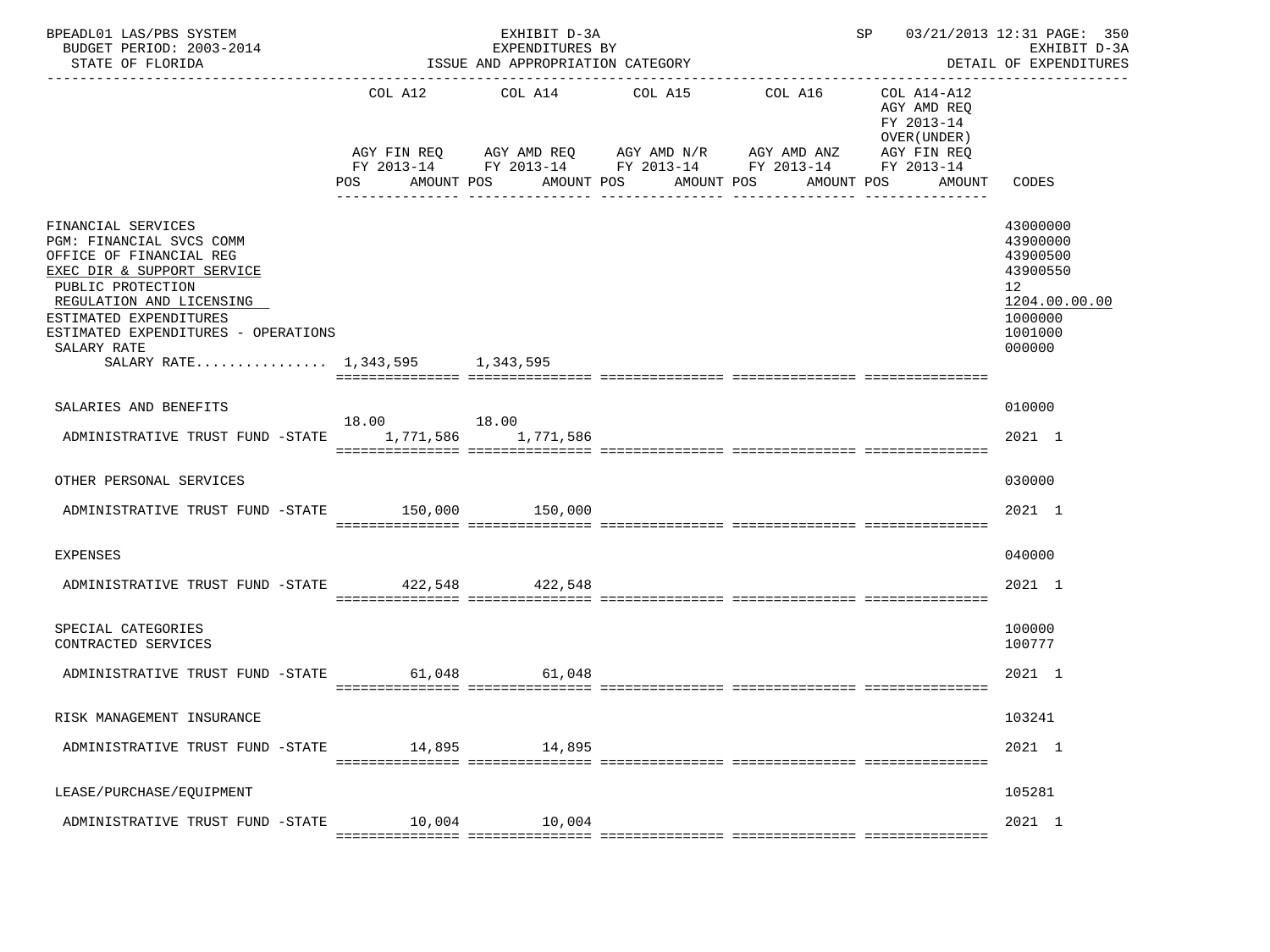| BPEADL01 LAS/PBS SYSTEM<br>BUDGET PERIOD: 2003-2014<br>STATE OF FLORIDA                                                                                                                                                                                                       |                                   | EXHIBIT D-3A<br>EXPENDITURES BY<br>ISSUE AND APPROPRIATION CATEGORY |                                                                                               | -------------------------------    | SP                                                                               | 03/21/2013 12:31 PAGE: 351<br>EXHIBIT D-3A<br>DETAIL OF EXPENDITURES                                                       |
|-------------------------------------------------------------------------------------------------------------------------------------------------------------------------------------------------------------------------------------------------------------------------------|-----------------------------------|---------------------------------------------------------------------|-----------------------------------------------------------------------------------------------|------------------------------------|----------------------------------------------------------------------------------|----------------------------------------------------------------------------------------------------------------------------|
|                                                                                                                                                                                                                                                                               | COL A12<br>AGY FIN REQ<br>POS FOR | COL A14<br>AGY AMD REQ AGY AMD N/R<br>AMOUNT POS                    | COL A15<br>FY 2013-14 FY 2013-14 FY 2013-14 FY 2013-14 FY 2013-14<br>AMOUNT POS<br>AMOUNT POS | COL A16 COL A14-A12<br>AGY AMD ANZ | AGY AMD REO<br>FY 2013-14<br>OVER (UNDER)<br>AGY FIN REQ<br>AMOUNT POS<br>AMOUNT | CODES                                                                                                                      |
| FINANCIAL SERVICES<br>PGM: FINANCIAL SVCS COMM<br>OFFICE OF FINANCIAL REG<br>EXEC DIR & SUPPORT SERVICE<br>PUBLIC PROTECTION<br>REGULATION AND LICENSING<br>ESTIMATED EXPENDITURES<br>ESTIMATED EXPENDITURES - OPERATIONS<br>SPECIAL CATEGORIES<br>TR/DMS/HR SVCS/STW CONTRCT |                                   |                                                                     |                                                                                               |                                    |                                                                                  | 43000000<br>43900000<br>43900500<br>43900550<br>12 <sup>°</sup><br>1204.00.00.00<br>1000000<br>1001000<br>100000<br>107040 |
| ADMINISTRATIVE TRUST FUND -STATE 15,722 15,722                                                                                                                                                                                                                                |                                   |                                                                     |                                                                                               |                                    |                                                                                  | 2021 1                                                                                                                     |
| DATA PROCESSING SERVICES<br>REAL SYSTEM - OFR                                                                                                                                                                                                                                 |                                   |                                                                     |                                                                                               |                                    |                                                                                  | 210000<br>210016                                                                                                           |
| ADMINISTRATIVE TRUST FUND -STATE 2,181,547 2,181,547                                                                                                                                                                                                                          |                                   |                                                                     |                                                                                               |                                    |                                                                                  | 2021 1                                                                                                                     |
| TOTAL: ESTIMATED EXPENDITURES - OPERATIONS<br>TOTAL POSITIONS $18.00$<br>TOTAL ISSUE 4,627,350 4,627,350<br>TOTAL SALARY RATE 1,343,595 1,343,595                                                                                                                             |                                   | 18.00                                                               |                                                                                               |                                    |                                                                                  | 1001000                                                                                                                    |
| CASUALTY INSURANCE PREMIUM<br>ADJUSTMENT<br>SPECIAL CATEGORIES<br>RISK MANAGEMENT INSURANCE                                                                                                                                                                                   |                                   |                                                                     |                                                                                               |                                    |                                                                                  | 1001090<br>100000<br>103241                                                                                                |
| ADMINISTRATIVE TRUST FUND -STATE                                                                                                                                                                                                                                              | 1,394                             | 1,394                                                               |                                                                                               |                                    |                                                                                  | 2021 1                                                                                                                     |
| FLORIDA RETIREMENT SYSTEM<br>CONTRIBUTION ADJUSTMENT FOR<br>FISCAL YEAR 2012-2013<br>SALARIES AND BENEFITS                                                                                                                                                                    |                                   |                                                                     |                                                                                               |                                    |                                                                                  | 1001240<br>010000                                                                                                          |
| ADMINISTRATIVE TRUST FUND -STATE 2,301 2,301                                                                                                                                                                                                                                  |                                   |                                                                     |                                                                                               |                                    |                                                                                  | 2021 1                                                                                                                     |
|                                                                                                                                                                                                                                                                               |                                   |                                                                     |                                                                                               |                                    |                                                                                  |                                                                                                                            |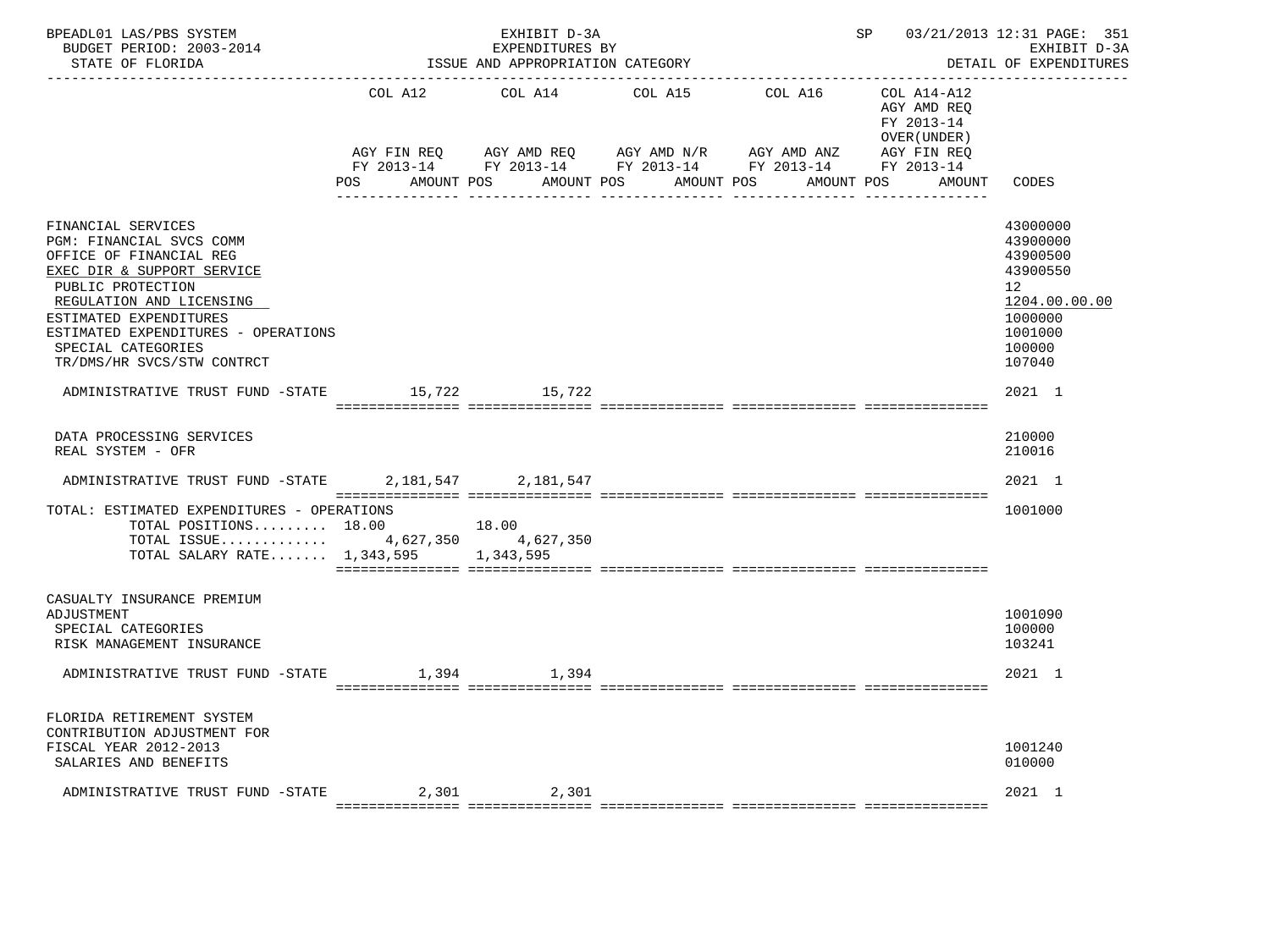| BPEADL01 LAS/PBS SYSTEM<br>BUDGET PERIOD: 2003-2014<br>STATE OF FLORIDA                                                                                                                                                                                                                              |                   | EXHIBIT D-3A<br>EXPENDITURES BY<br>ISSUE AND APPROPRIATION CATEGORY | SP                                                  | 03/21/2013 12:31 PAGE: 352<br>EXHIBIT D-3A<br>DETAIL OF EXPENDITURES                                                             |                                                                                  |                                                                                                     |
|------------------------------------------------------------------------------------------------------------------------------------------------------------------------------------------------------------------------------------------------------------------------------------------------------|-------------------|---------------------------------------------------------------------|-----------------------------------------------------|----------------------------------------------------------------------------------------------------------------------------------|----------------------------------------------------------------------------------|-----------------------------------------------------------------------------------------------------|
|                                                                                                                                                                                                                                                                                                      | AMOUNT POS<br>POS |                                                                     | COL A12 COL A14 COL A15<br>AMOUNT POS<br>AMOUNT POS | COL A16<br>AGY FIN REQ AGY AMD REQ AGY AMD N/R AGY AMD ANZ AGY FIN REQ<br>FY 2013-14 FY 2013-14 FY 2013-14 FY 2013-14 FY 2013-14 | COL A14-A12<br>AGY AMD REO<br>FY 2013-14<br>OVER (UNDER)<br>AMOUNT POS<br>AMOUNT | CODES                                                                                               |
|                                                                                                                                                                                                                                                                                                      |                   |                                                                     |                                                     |                                                                                                                                  |                                                                                  |                                                                                                     |
| FINANCIAL SERVICES<br>PGM: FINANCIAL SVCS COMM<br>OFFICE OF FINANCIAL REG<br>EXEC DIR & SUPPORT SERVICE<br>PUBLIC PROTECTION<br>REGULATION AND LICENSING<br>ESTIMATED EXPENDITURES<br>ADJUSTMENT TO STATE HEALTH<br>INSURANCE PREMIUM CONTRIBUTION -<br>FISCAL YEAR 2012-13<br>SALARIES AND BENEFITS |                   |                                                                     |                                                     |                                                                                                                                  |                                                                                  | 43000000<br>43900000<br>43900500<br>43900550<br>12<br>1204.00.00.00<br>1000000<br>1001830<br>010000 |
|                                                                                                                                                                                                                                                                                                      |                   |                                                                     |                                                     |                                                                                                                                  |                                                                                  |                                                                                                     |
| ADMINISTRATIVE TRUST FUND -STATE                                                                                                                                                                                                                                                                     |                   | 2,258 2,258                                                         |                                                     |                                                                                                                                  |                                                                                  | 2021 1                                                                                              |
| REALLOCATION OF HUMAN RESOURCES                                                                                                                                                                                                                                                                      |                   |                                                                     |                                                     |                                                                                                                                  |                                                                                  |                                                                                                     |
| OUTSOURCING<br>SPECIAL CATEGORIES<br>TR/DMS/HR SVCS/STW CONTRCT                                                                                                                                                                                                                                      |                   |                                                                     |                                                     |                                                                                                                                  |                                                                                  | 1005900<br>100000<br>107040                                                                         |
| ADMINISTRATIVE TRUST FUND -STATE                                                                                                                                                                                                                                                                     | $381 -$ 381       |                                                                     |                                                     |                                                                                                                                  |                                                                                  | 2021 1                                                                                              |
|                                                                                                                                                                                                                                                                                                      |                   |                                                                     |                                                     |                                                                                                                                  |                                                                                  |                                                                                                     |
| ESTIMATED EXPENDITURES REALIGNMENT<br>REALIGN BUDGET AUTHORITY BETWEEN<br>CATEGORIES IN THE OFFICE OF                                                                                                                                                                                                |                   |                                                                     |                                                     |                                                                                                                                  |                                                                                  | 2000000                                                                                             |
| FINANCIAL REGULATION - ADD<br>OTHER PERSONAL SERVICES                                                                                                                                                                                                                                                |                   |                                                                     |                                                     |                                                                                                                                  |                                                                                  | 2002110<br>030000                                                                                   |
| ADMINISTRATIVE TRUST FUND -STATE                                                                                                                                                                                                                                                                     |                   | 100,000                                                             |                                                     |                                                                                                                                  |                                                                                  | 100,000 2021 1                                                                                      |
|                                                                                                                                                                                                                                                                                                      |                   |                                                                     |                                                     |                                                                                                                                  |                                                                                  |                                                                                                     |
| AGENCY ISSUE NARRATIVE:<br>2013-2014 BUDGET YEAR NARRATIVE:<br>Amended 2013-14 Narrative after February 1, 2013                                                                                                                                                                                      |                   |                                                                     | IT COMPONENT? NO                                    |                                                                                                                                  |                                                                                  |                                                                                                     |
| Reference to Long-Range Program Plan:<br>This request will improve the Office's ability to reach the following goals:                                                                                                                                                                                |                   |                                                                     |                                                     |                                                                                                                                  |                                                                                  |                                                                                                     |
| Goal #1: Excellence in all OFR does;<br>Goal #2: Enforce compliance with state laws related to the financial industry;<br>Goal #3: Examine requlated companies and individuals;                                                                                                                      |                   |                                                                     |                                                     |                                                                                                                                  |                                                                                  |                                                                                                     |
| Issue Description/Need: As part of OFR's Executive Direction budget allocation in the 2012 General Appropriations Act,                                                                                                                                                                               |                   |                                                                     |                                                     |                                                                                                                                  |                                                                                  |                                                                                                     |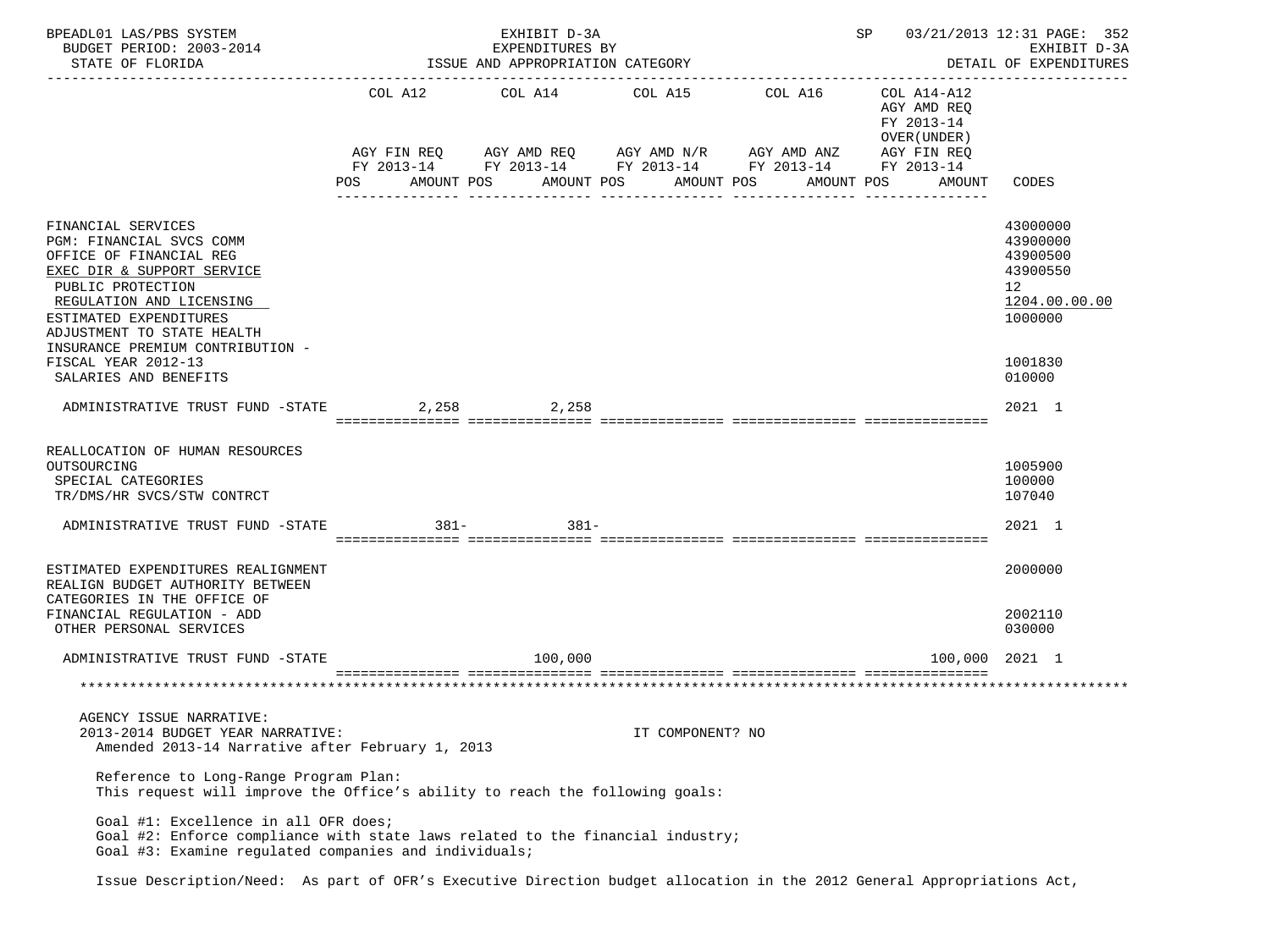| BPEADL01 LAS/PBS SYSTEM<br>BUDGET PERIOD: 2003-2014                                                                                                                                                                                |                                  | EXHIBIT D-3A<br>EXPENDITURES BY | SP                                                                                                                                                | 03/21/2013 12:31 PAGE: 353<br>EXHIBIT D-3A |                                           |                                                                                             |
|------------------------------------------------------------------------------------------------------------------------------------------------------------------------------------------------------------------------------------|----------------------------------|---------------------------------|---------------------------------------------------------------------------------------------------------------------------------------------------|--------------------------------------------|-------------------------------------------|---------------------------------------------------------------------------------------------|
| STATE OF FLORIDA                                                                                                                                                                                                                   | ISSUE AND APPROPRIATION CATEGORY |                                 |                                                                                                                                                   |                                            |                                           | DETAIL OF EXPENDITURES                                                                      |
|                                                                                                                                                                                                                                    |                                  |                                 | COL A12 COL A14 COL A15 COL A16 COL A14-A12                                                                                                       |                                            | AGY AMD REO<br>FY 2013-14<br>OVER (UNDER) |                                                                                             |
|                                                                                                                                                                                                                                    |                                  |                                 | AGY FIN REQ AGY AMD REQ AGY AMD N/R AGY AMD ANZ<br>FY 2013-14 FY 2013-14 FY 2013-14 FY 2013-14<br>POS AMOUNT POS AMOUNT POS AMOUNT POS AMOUNT POS |                                            | AGY FIN REQ<br>FY 2013-14<br>AMOUNT       | CODES                                                                                       |
| FINANCIAL SERVICES<br>PGM: FINANCIAL SVCS COMM<br>OFFICE OF FINANCIAL REG<br>EXEC DIR & SUPPORT SERVICE<br>PUBLIC PROTECTION<br>REGULATION AND LICENSING<br>ESTIMATED EXPENDITURES REALIGNMENT<br>REALIGN BUDGET AUTHORITY BETWEEN |                                  |                                 |                                                                                                                                                   |                                            |                                           | 43000000<br>43900000<br>43900500<br>43900550<br>12 <sup>°</sup><br>1204.00.00.00<br>2000000 |
| CATEGORIES IN THE OFFICE OF<br>FINANCIAL REGULATION - ADD                                                                                                                                                                          |                                  |                                 |                                                                                                                                                   |                                            |                                           | 2002110                                                                                     |

 the Legislature moved 9 attorneys and support positions from Executive Direction to the Divisions, eliminated 3 attorneys due to streamlining the legal processes, eliminated 3 regional office support staff due to the area office consolidations, and eliminated 1 position in the Office of the Inspector General. OFR is now staffing for normal workloads versus staffing for peak workloads as it is a more cost effective approach to obtaining resources than staffing for peak workloads with full time employees.

 To allow flexibility for unforeseen circumstances arising in Executive Direction and throughout the OFR, Executive Direction was given \$150,000 in Other Personal Services to be used when peak workloads are encountered in OFR that the new staffing levels will not be able to handle. OFR management has examined the budget allocations in each division and determined that a permanent transfer of \$100,000 in budget allocation from 43900530 Safety and Soundness of State Banking System's Category 010000 Salary and Benefits to Executive Direction's Category 030000 OPS, will allow the OFR to have more flexibility to quickly react to emergent issues in any division within the OFR.

 Ultimate Outcome: By transferring \$100,000 in budget allocation from 43900530 Safety and Soundness of State Banking System's Category 010000 Salary and Benefits to Executive Direction's Category 030000 OPS Other Personal Services budget, OFR's Executive Direction will have the budget and flexibility to quickly, effectively, and efficiently handle the peak workloads or emergent issues as they arise within any entity in the OFR.

 Summary: This is a new issue. \*\*\*\*\*\*\*\*\*\*\*\*\*\*\*\*\*\*\*\*\*\*\*\*\*\*\*\*\*\*\*\*\*\*\*\*\*\*\*\*\*\*\*\*\*\*\*\*\*\*\*\*\*\*\*\*\*\*\*\*\*\*\*\*\*\*\*\*\*\*\*\*\*\*\*\*\*\*\*\*\*\*\*\*\*\*\*\*\*\*\*\*\*\*\*\*\*\*\*\*\*\*\*\*\*\*\*\*\*\*\*\*\*\*\*\*\*\*\*\*\*\*\*\*\*\*\*

 REALIGN LEGAL ADMINISTRATIVE POSITIONS WITHIN OFFICE OF FINANCIAL REGULATION TO INCREASE SUPPORT FOR COMPLIANCE - DEDUCT 2002140 SALARY RATE 2000000 CHARLOTE 200000 CHARLOTE 200000 CHARLOTE 200000 CHARLOTE 200000 CHARLOTE 200000 CHARLOTE 3 SALARY RATE................ 106,194- 106,194- =============== =============== =============== =============== ===============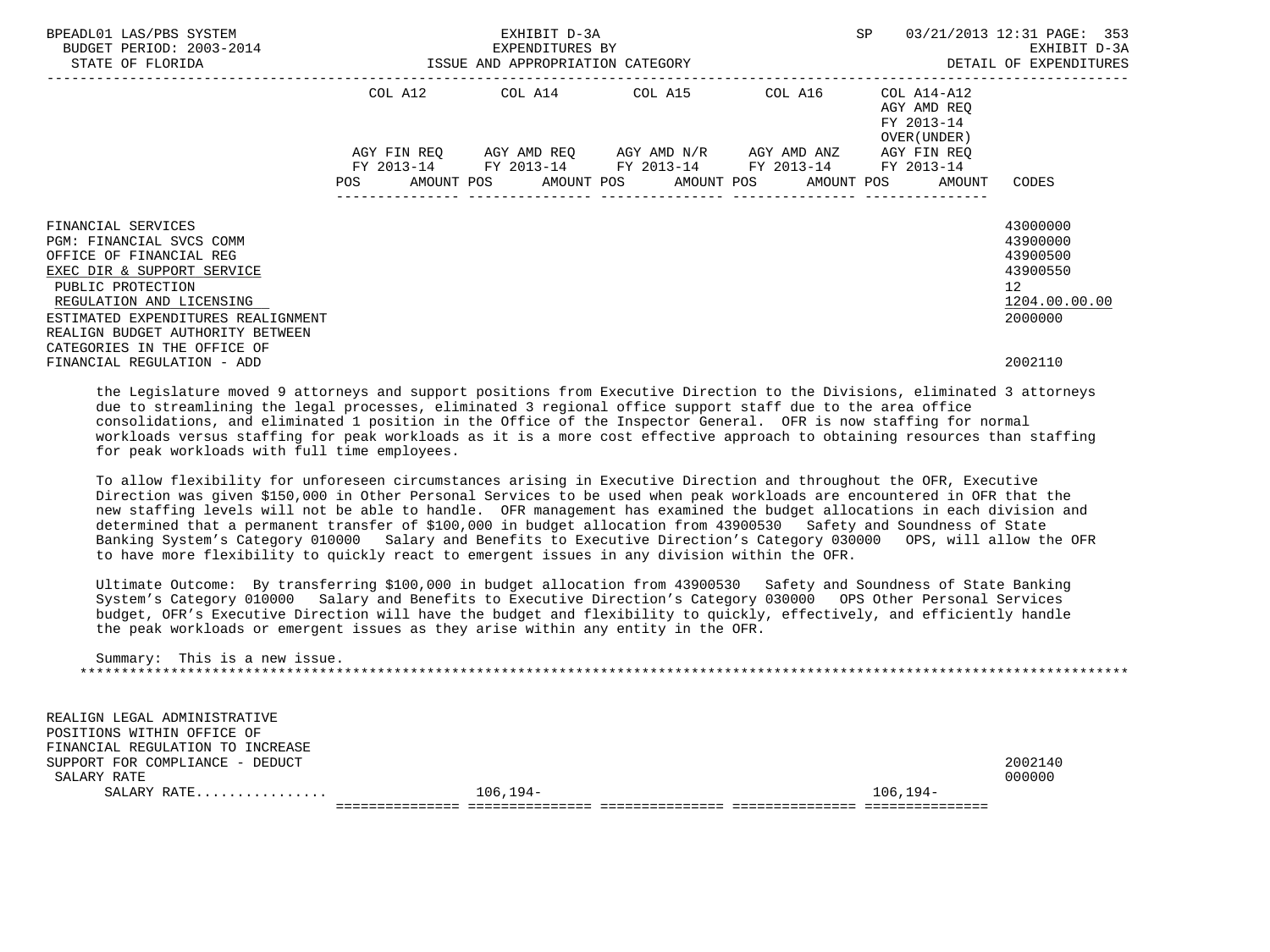| BPEADL01 LAS/PBS SYSTEM<br>BUDGET PERIOD: 2003-2014<br>STATE OF FLORIDA                                                                                                                                                                                      |     | EXHIBIT D-3A<br>EXPENDITURES BY<br>ISSUE AND APPROPRIATION CATEGORY                                                                                | 03/21/2013 12:31 PAGE: 354<br>SP<br>EXHIBIT D-3A<br>DETAIL OF EXPENDITURES |                       |                                                                                                 |                                                                                |
|--------------------------------------------------------------------------------------------------------------------------------------------------------------------------------------------------------------------------------------------------------------|-----|----------------------------------------------------------------------------------------------------------------------------------------------------|----------------------------------------------------------------------------|-----------------------|-------------------------------------------------------------------------------------------------|--------------------------------------------------------------------------------|
|                                                                                                                                                                                                                                                              | POS | COL A12 COL A14 COL A15<br>AGY FIN REQ AGY AMD REQ AGY AMD N/R AGY AMD ANZ<br>FY 2013-14 FY 2013-14 FY 2013-14 FY 2013-14 FY 2013-14<br>AMOUNT POS | AMOUNT POS                                                                 | COL A16<br>AMOUNT POS | COL A14-A12<br>AGY AMD REO<br>FY 2013-14<br>OVER (UNDER)<br>AGY FIN REQ<br>AMOUNT POS<br>AMOUNT | CODES                                                                          |
|                                                                                                                                                                                                                                                              |     |                                                                                                                                                    |                                                                            |                       |                                                                                                 |                                                                                |
| FINANCIAL SERVICES<br>PGM: FINANCIAL SVCS COMM<br>OFFICE OF FINANCIAL REG<br>EXEC DIR & SUPPORT SERVICE<br>PUBLIC PROTECTION<br>REGULATION AND LICENSING<br>ESTIMATED EXPENDITURES REALIGNMENT<br>REALIGN LEGAL ADMINISTRATIVE<br>POSITIONS WITHIN OFFICE OF |     |                                                                                                                                                    |                                                                            |                       |                                                                                                 | 43000000<br>43900000<br>43900500<br>43900550<br>12<br>1204.00.00.00<br>2000000 |
| FINANCIAL REGULATION TO INCREASE<br>SUPPORT FOR COMPLIANCE - DEDUCT<br>SALARIES AND BENEFITS                                                                                                                                                                 |     |                                                                                                                                                    |                                                                            |                       |                                                                                                 | 2002140<br>010000                                                              |
| ADMINISTRATIVE TRUST FUND -STATE                                                                                                                                                                                                                             |     | $3.00 -$<br>$149,009-$                                                                                                                             |                                                                            |                       | $3.00 -$                                                                                        | 149,009-2021 1                                                                 |
| EXPENSES                                                                                                                                                                                                                                                     |     |                                                                                                                                                    |                                                                            |                       |                                                                                                 | 040000                                                                         |
| ADMINISTRATIVE TRUST FUND -STATE                                                                                                                                                                                                                             |     | $5,400-$                                                                                                                                           |                                                                            |                       |                                                                                                 | $5,400 - 2021$ 1                                                               |
| SPECIAL CATEGORIES<br>TR/DMS/HR SVCS/STW CONTRCT                                                                                                                                                                                                             |     |                                                                                                                                                    |                                                                            |                       |                                                                                                 | 100000<br>107040                                                               |
| ADMINISTRATIVE TRUST FUND -STATE                                                                                                                                                                                                                             |     | $1.068 -$                                                                                                                                          |                                                                            |                       |                                                                                                 | $1.068 - 2021$ 1                                                               |
| TOTAL: REALIGN LEGAL ADMINISTRATIVE<br>POSITIONS WITHIN OFFICE OF<br>FINANCIAL REGULATION TO INCREASE                                                                                                                                                        |     |                                                                                                                                                    |                                                                            |                       |                                                                                                 | 2002140                                                                        |
| SUPPORT FOR COMPLIANCE - DEDUCT<br>TOTAL POSITIONS                                                                                                                                                                                                           |     | $3.00 -$                                                                                                                                           |                                                                            |                       | $3.00 -$                                                                                        |                                                                                |
| TOTAL ISSUE<br>TOTAL SALARY RATE                                                                                                                                                                                                                             |     | $155,477-$<br>106,194–                                                                                                                             |                                                                            |                       | 155,477–<br>106,194-                                                                            |                                                                                |
|                                                                                                                                                                                                                                                              |     |                                                                                                                                                    |                                                                            |                       |                                                                                                 |                                                                                |
| AGENCY ISSUE NARRATIVE:<br>2013-2014 BUDGET YEAR NARRATIVE:<br>Amended 2013-14 Narrative after February 1, 2013                                                                                                                                              |     |                                                                                                                                                    | IT COMPONENT? NO                                                           |                       |                                                                                                 |                                                                                |
| Reference to Long-Range Program Plan:<br>This request will support the Office's ability to reach the following goals:                                                                                                                                        |     |                                                                                                                                                    |                                                                            |                       |                                                                                                 |                                                                                |
| Goal #1: Excellence in all OFR does;<br>Goal #2: Enforce compliance with state laws related to the financial industry;                                                                                                                                       |     |                                                                                                                                                    |                                                                            |                       |                                                                                                 |                                                                                |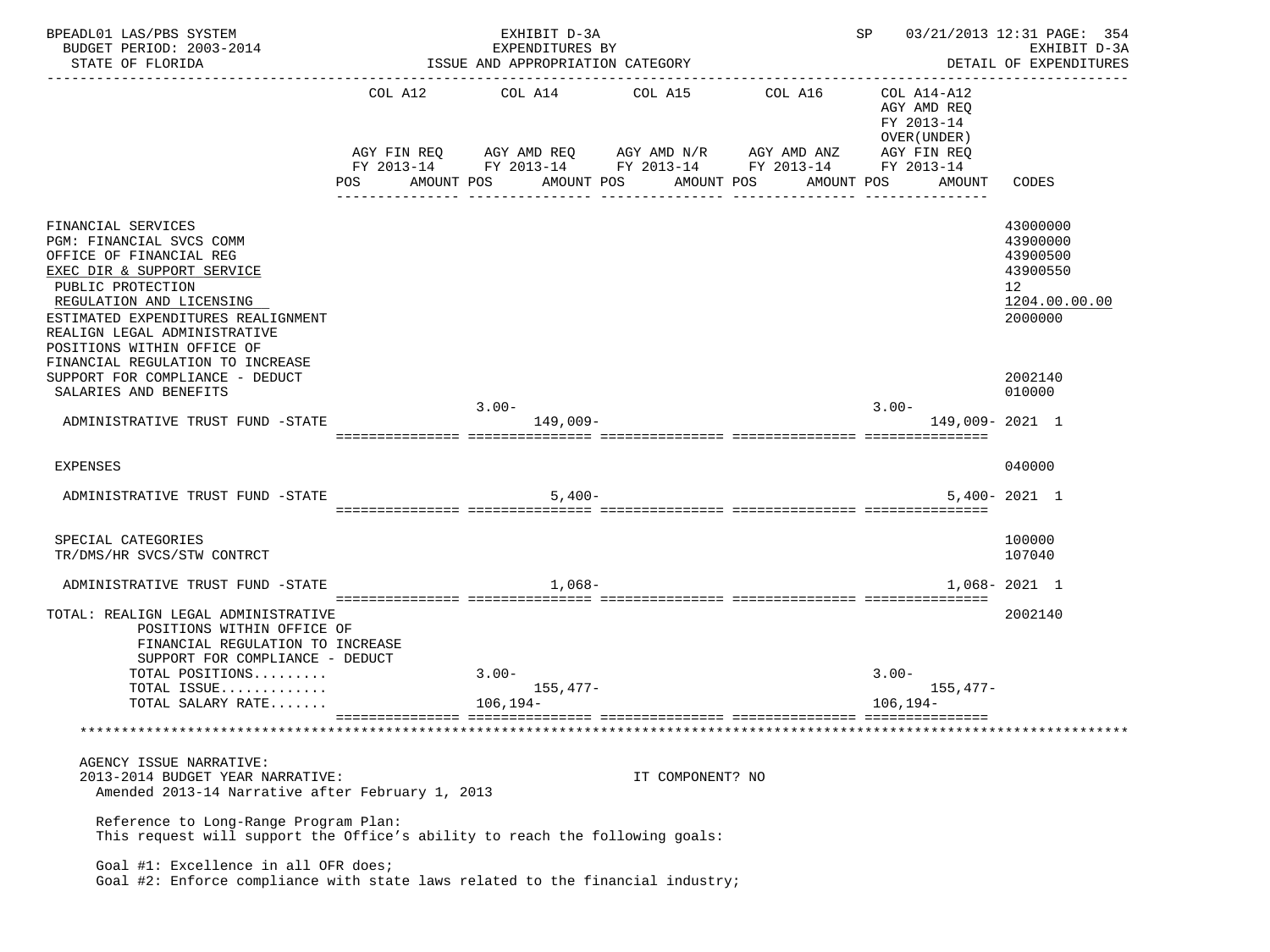| BPEADL01 LAS/PBS SYSTEM<br>BUDGET PERIOD: 2003-2014<br>EXPENDITURES BY<br>ISSUE AND APPROPRIATION CATEGORY<br>STATE OF FLORIDA |  | EXHIBIT D-3A |                                                                                                                                                                                 |         | SP |                                                           | 03/21/2013 12:31 PAGE: 355<br>EXHIBIT D-3A<br>DETAIL OF EXPENDITURES |  |
|--------------------------------------------------------------------------------------------------------------------------------|--|--------------|---------------------------------------------------------------------------------------------------------------------------------------------------------------------------------|---------|----|-----------------------------------------------------------|----------------------------------------------------------------------|--|
|                                                                                                                                |  |              | COL A12 COL A14 COL A15                                                                                                                                                         | COL A16 |    | COL A14-A12<br>AGY AMD REO<br>FY 2013-14<br>OVER (UNDER ) |                                                                      |  |
|                                                                                                                                |  |              | AGY FIN REQ AGY AMD REQ AGY AMD N/R AGY AMD ANZ AGY FIN REQ<br>FY 2013-14 FY 2013-14 FY 2013-14 FY 2013-14 FY 2013-14<br>POS AMOUNT POS AMOUNT POS AMOUNT POS AMOUNT POS AMOUNT |         |    |                                                           | CODES                                                                |  |
|                                                                                                                                |  |              |                                                                                                                                                                                 |         |    |                                                           |                                                                      |  |
| FINANCIAL SERVICES                                                                                                             |  |              |                                                                                                                                                                                 |         |    |                                                           | 43000000                                                             |  |
| PGM: FINANCIAL SVCS COMM                                                                                                       |  |              |                                                                                                                                                                                 |         |    |                                                           | 43900000                                                             |  |
| OFFICE OF FINANCIAL REG<br>EXEC DIR & SUPPORT SERVICE                                                                          |  |              |                                                                                                                                                                                 |         |    |                                                           | 43900500<br>43900550                                                 |  |
| PUBLIC PROTECTION                                                                                                              |  |              |                                                                                                                                                                                 |         |    |                                                           | $12 \overline{ }$                                                    |  |
| REGULATION AND LICENSING                                                                                                       |  |              |                                                                                                                                                                                 |         |    |                                                           | 1204.00.00.00                                                        |  |
| ESTIMATED EXPENDITURES REALIGNMENT                                                                                             |  |              |                                                                                                                                                                                 |         |    |                                                           | 2000000                                                              |  |
| REALIGN LEGAL ADMINISTRATIVE                                                                                                   |  |              |                                                                                                                                                                                 |         |    |                                                           |                                                                      |  |
| POSITIONS WITHIN OFFICE OF                                                                                                     |  |              |                                                                                                                                                                                 |         |    |                                                           |                                                                      |  |
| FINANCIAL REGULATION TO INCREASE                                                                                               |  |              |                                                                                                                                                                                 |         |    |                                                           |                                                                      |  |
| SUPPORT FOR COMPLIANCE - DEDUCT                                                                                                |  |              |                                                                                                                                                                                 |         |    |                                                           | 2002140                                                              |  |

Goal #3: Examine regulated companies and individuals;

 Issue Description/Need: OFR is focusing on outcomes and realigning duties and functions to become more effective as a financial regulatory agency. The Office of Financial Regulation continues to have a significant volume of legal cases relating to examinations and investigations enforcement under the Division of Securities and Division of Consumer Finance. OFR has determined that realigning three positions to handle administrative support to the Divisions would best support fighting fraudulent activity. OFR management made an assessment of the staffing levels in the General Counsel's Office and determined that moving two FTEs to the Division of Securities within OFR will bolster enforcement support and the Division's efforts to fight financial fraud. Reallocating one position from the General Counsel's Office to support the continued enforcement efforts in the Division of Consumer Finance will bolster enforcement support and the Division's efforts to fight financial fraud in Florida. OFR management made an assessment of the staffing levels in the General Counsel's Office and determined that moving the FTEs to the Divisions will not have a detrimental effect on performance outcomes of legal services.

 Ultimate Outcome: OFR is realigning duties and functions to focus on effectiveness as a regulatory agency and better serving the customer through enhanced enforcement and investigation of consumer fraud.

 Summary: This is a new issue. \*\*\*\*\*\*\*\*\*\*\*\*\*\*\*\*\*\*\*\*\*\*\*\*\*\*\*\*\*\*\*\*\*\*\*\*\*\*\*\*\*\*\*\*\*\*\*\*\*\*\*\*\*\*\*\*\*\*\*\*\*\*\*\*\*\*\*\*\*\*\*\*\*\*\*\*\*\*\*\*\*\*\*\*\*\*\*\*\*\*\*\*\*\*\*\*\*\*\*\*\*\*\*\*\*\*\*\*\*\*\*\*\*\*\*\*\*\*\*\*\*\*\*\*\*\*\*

POSITION DETAIL OF SALARIES AND BENEFITS:

|                                           | <b>FTE</b> | BASE RATE | ADDITIVES | <b>BENEFITS</b> | SUBTOTAL | LAPSE<br>°≈ | LAPSED SALARIES<br>AND BENEFITS |
|-------------------------------------------|------------|-----------|-----------|-----------------|----------|-------------|---------------------------------|
| A14 - AGY AMD REO FY 2013-14              |            |           |           |                 |          |             |                                 |
| CHANGES TO CURRENTLY AUTHORIZED POSITIONS |            |           |           |                 |          |             |                                 |
| 0108 ADMINISTRATIVE SECRETARY             |            |           |           |                 |          |             |                                 |
| C4625 001                                 | $1.00 -$   | $32.924-$ | $1.270 -$ | $10,895-$       | 45,089-  | 0.00        | 45,089-                         |
| 0712 ADMINISTRATIVE ASSISTANT II - SES    |            |           |           |                 |          |             |                                 |
| C4011 001                                 | $1.00 -$   | $32,000-$ |           | $11.127 -$      | 43,127-  | 0.00        | $43.127 -$                      |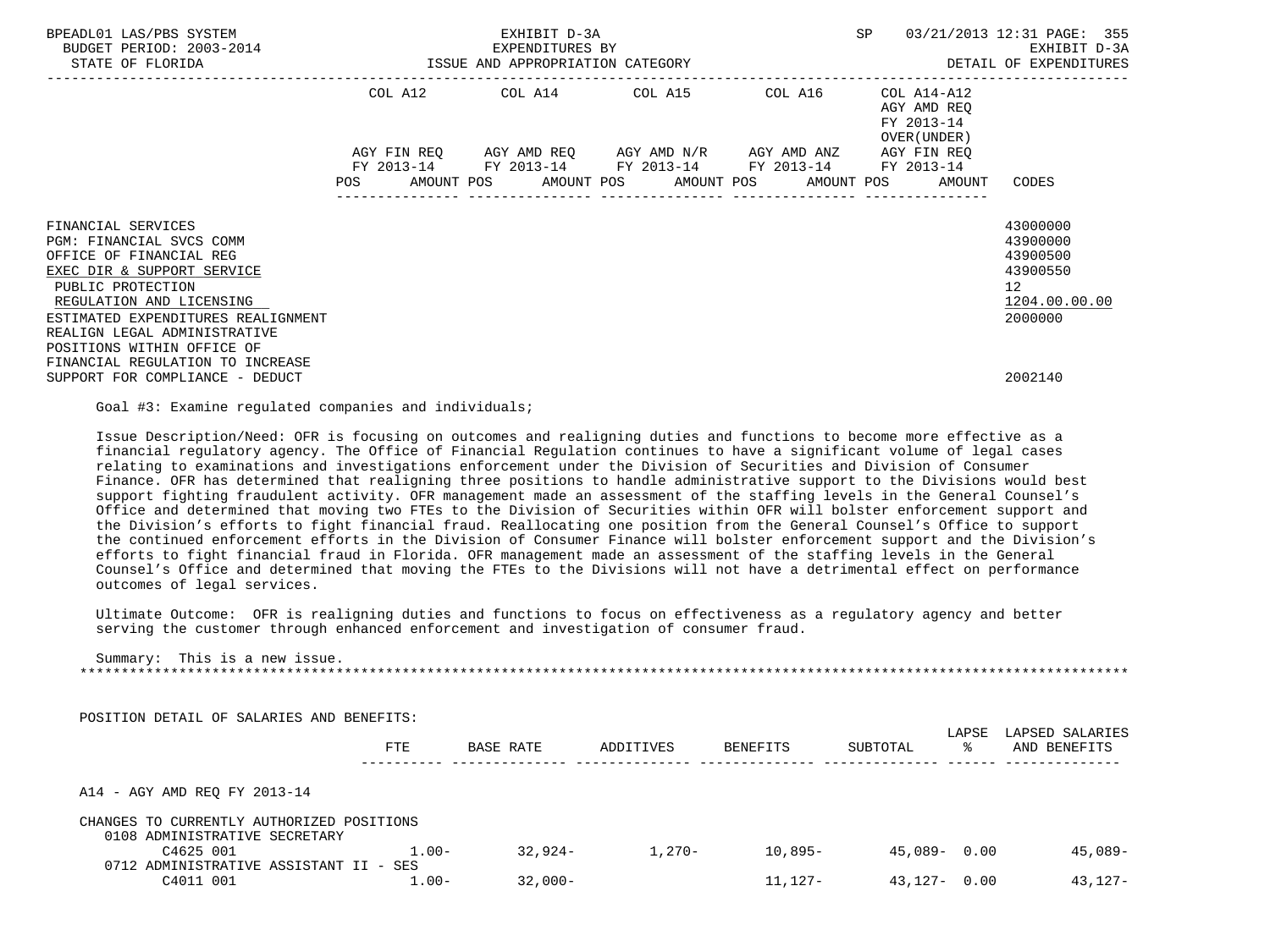| BPEADL01 LAS/PBS SYSTEM<br>BUDGET PERIOD: 2003-2014<br>STATE OF FLORIDA                                                                                                                                                                                                                          |         | EXHIBIT D-3A<br>EXPENDITURES BY<br>ISSUE AND APPROPRIATION CATEGORY |           |                 | SP 03/21/2013 12:31 PAGE: 356<br>EXHIBIT D-3A<br>DETAIL OF EXPENDITURES                                                                                                                                                                                   |  |                                                                                |
|--------------------------------------------------------------------------------------------------------------------------------------------------------------------------------------------------------------------------------------------------------------------------------------------------|---------|---------------------------------------------------------------------|-----------|-----------------|-----------------------------------------------------------------------------------------------------------------------------------------------------------------------------------------------------------------------------------------------------------|--|--------------------------------------------------------------------------------|
|                                                                                                                                                                                                                                                                                                  | COL A12 | COL A14<br>POS AMOUNT POS AMOUNT POS AMOUNT POS                     | COL A15   | COL A16         | COL A14-A12<br>AGY AMD REQ<br>FY 2013-14<br>OVER (UNDER)<br>AGY FIN REQ       AGY AMD REQ       AGY AMD N/R       AGY AMD ANZ       AGY FIN REQ<br>FY 2013-14        FY 2013-14       FY 2013-14        FY 2013-14        FY 2013-14<br>AMOUNT POS AMOUNT |  | CODES                                                                          |
|                                                                                                                                                                                                                                                                                                  |         |                                                                     |           | _______________ | _______________                                                                                                                                                                                                                                           |  |                                                                                |
| FINANCIAL SERVICES<br>PGM: FINANCIAL SVCS COMM<br>OFFICE OF FINANCIAL REG<br>EXEC DIR & SUPPORT SERVICE<br>PUBLIC PROTECTION<br>REGULATION AND LICENSING<br>ESTIMATED EXPENDITURES REALIGNMENT<br>REALIGN LEGAL ADMINISTRATIVE<br>POSITIONS WITHIN OFFICE OF<br>FINANCIAL REGULATION TO INCREASE |         |                                                                     |           |                 |                                                                                                                                                                                                                                                           |  | 43000000<br>43900000<br>43900500<br>43900550<br>12<br>1204.00.00.00<br>2000000 |
| SUPPORT FOR COMPLIANCE - DEDUCT                                                                                                                                                                                                                                                                  |         |                                                                     |           |                 |                                                                                                                                                                                                                                                           |  | 2002140                                                                        |
| POSITION DETAIL OF SALARIES AND BENEFITS:                                                                                                                                                                                                                                                        |         |                                                                     |           |                 |                                                                                                                                                                                                                                                           |  |                                                                                |
|                                                                                                                                                                                                                                                                                                  | FTE     | BASE RATE                                                           | ADDITIVES | BENEFITS        | SUBTOTAL                                                                                                                                                                                                                                                  |  | LAPSE LAPSED SALARIES<br>% AND BENEFITS                                        |
| A14 - AGY AMD REO FY 2013-14                                                                                                                                                                                                                                                                     |         |                                                                     |           |                 |                                                                                                                                                                                                                                                           |  |                                                                                |
| CHANGES TO CURRENTLY AUTHORIZED POSITIONS                                                                                                                                                                                                                                                        |         |                                                                     |           |                 |                                                                                                                                                                                                                                                           |  |                                                                                |
| 0714 ADMINISTRATIVE ASSISTANT III - SES<br>C4352 001                                                                                                                                                                                                                                             |         | $1.00 - 40,000 -$                                                   |           |                 |                                                                                                                                                                                                                                                           |  | $20,793-$ 60,793- 0.00 60,793-                                                 |
| TOTALS FOR ISSUE BY FUND<br>2021 ADMINISTRATIVE TRUST FUND                                                                                                                                                                                                                                       |         |                                                                     |           |                 |                                                                                                                                                                                                                                                           |  | 149,009-<br>--------------                                                     |
|                                                                                                                                                                                                                                                                                                  |         | $3.00 - 104.924 - 1.270 - 42.815 - 149.009 -$                       |           |                 |                                                                                                                                                                                                                                                           |  | 149,009-                                                                       |
| REALIGN PUBLIC RECORDS POSITION(S)<br>WITHIN THE OFFICE OF FINANCIAL<br>REGULATION - ADD<br>SALARY RATE                                                                                                                                                                                          |         |                                                                     |           |                 |                                                                                                                                                                                                                                                           |  | ==============<br>2002170<br>000000                                            |
| SALARY RATE                                                                                                                                                                                                                                                                                      |         | 46,123                                                              |           |                 | 46,123                                                                                                                                                                                                                                                    |  |                                                                                |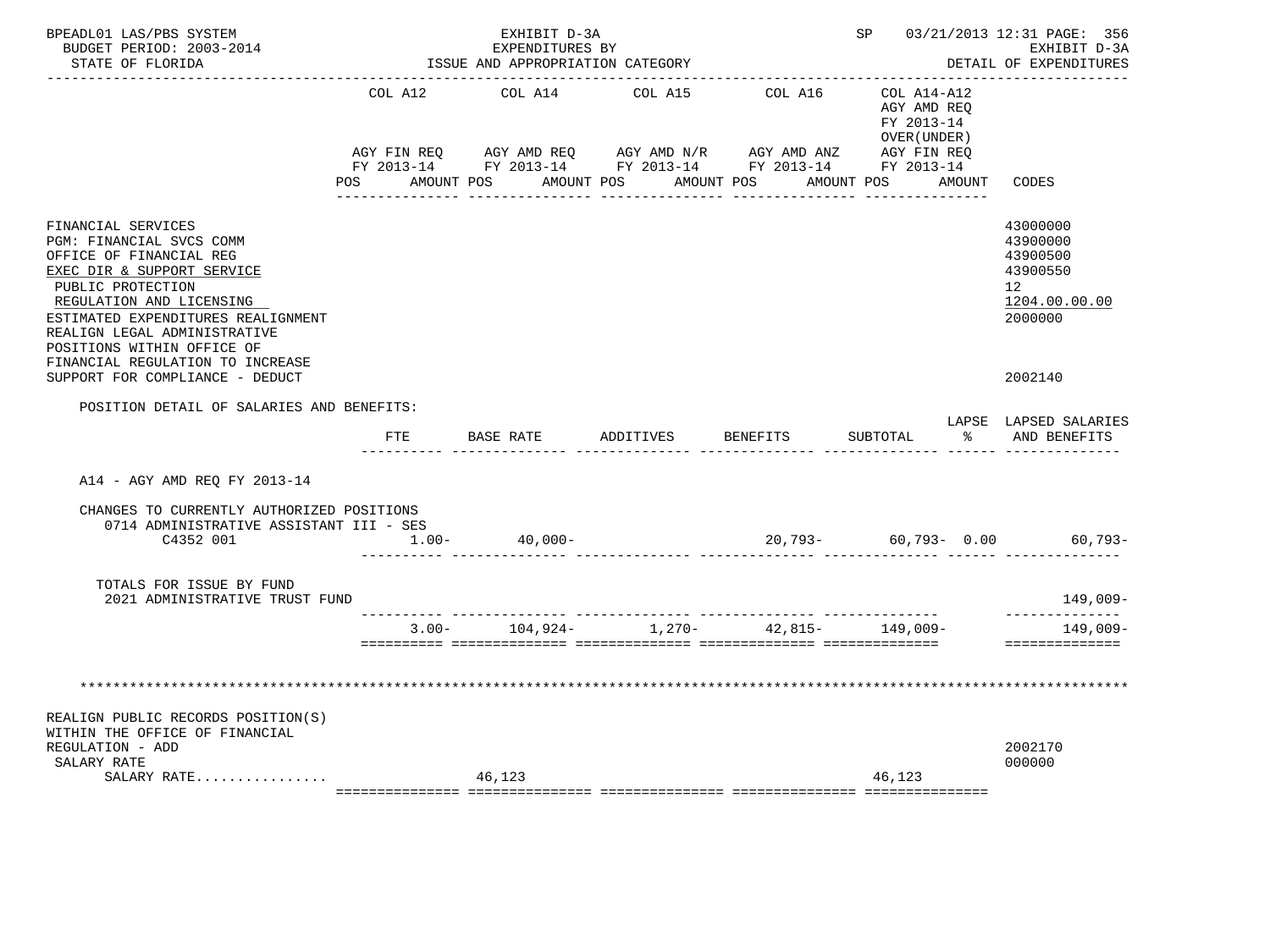| BPEADL01 LAS/PBS SYSTEM<br>BUDGET PERIOD: 2003-2014                                                                                                                                                                                                                                                                 |      | EXHIBIT D-3A<br>EXPENDITURES BY                                                          |                        |                                                                                               | SP                                                                                | 03/21/2013 12:31 PAGE: 357<br>EXHIBIT D-3A                                                          |
|---------------------------------------------------------------------------------------------------------------------------------------------------------------------------------------------------------------------------------------------------------------------------------------------------------------------|------|------------------------------------------------------------------------------------------|------------------------|-----------------------------------------------------------------------------------------------|-----------------------------------------------------------------------------------|-----------------------------------------------------------------------------------------------------|
| STATE OF FLORIDA                                                                                                                                                                                                                                                                                                    |      | ISSUE AND APPROPRIATION CATEGORY                                                         | DETAIL OF EXPENDITURES |                                                                                               |                                                                                   |                                                                                                     |
|                                                                                                                                                                                                                                                                                                                     | POS. | COL A12 COL A14 COL A15<br>AGY FIN REQ AGY AMD REQ AGY AMD N/R AGY AMD ANZ<br>AMOUNT POS | AMOUNT POS             | COL A16<br>FY 2013-14 FY 2013-14 FY 2013-14 FY 2013-14 FY 2013-14<br>AMOUNT POS<br>AMOUNT POS | COL A14-A12<br>AGY AMD REQ<br>FY 2013-14<br>OVER (UNDER)<br>AGY FIN REQ<br>AMOUNT | CODES                                                                                               |
| FINANCIAL SERVICES<br>PGM: FINANCIAL SVCS COMM<br>OFFICE OF FINANCIAL REG<br>EXEC DIR & SUPPORT SERVICE<br>PUBLIC PROTECTION<br>REGULATION AND LICENSING<br>ESTIMATED EXPENDITURES REALIGNMENT<br>REALIGN PUBLIC RECORDS POSITION(S)<br>WITHIN THE OFFICE OF FINANCIAL<br>REGULATION - ADD<br>SALARIES AND BENEFITS |      |                                                                                          |                        |                                                                                               |                                                                                   | 43000000<br>43900000<br>43900500<br>43900550<br>12<br>1204.00.00.00<br>2000000<br>2002170<br>010000 |
|                                                                                                                                                                                                                                                                                                                     |      | 1.00                                                                                     |                        |                                                                                               | 1.00                                                                              |                                                                                                     |
| ADMINISTRATIVE TRUST FUND -STATE                                                                                                                                                                                                                                                                                    |      | 59,890                                                                                   |                        |                                                                                               |                                                                                   | 59,890 2021 1                                                                                       |
| EXPENSES                                                                                                                                                                                                                                                                                                            |      |                                                                                          |                        |                                                                                               |                                                                                   | 040000                                                                                              |
| ADMINISTRATIVE TRUST FUND -STATE                                                                                                                                                                                                                                                                                    |      | 1,800                                                                                    |                        |                                                                                               | 1,800                                                                             | 2021 1                                                                                              |
| SPECIAL CATEGORIES<br>TR/DMS/HR SVCS/STW CONTRCT                                                                                                                                                                                                                                                                    |      |                                                                                          |                        |                                                                                               |                                                                                   | 100000<br>107040                                                                                    |
| ADMINISTRATIVE TRUST FUND -STATE                                                                                                                                                                                                                                                                                    |      | 356                                                                                      |                        |                                                                                               |                                                                                   | 356 2021 1                                                                                          |
| TOTAL: REALIGN PUBLIC RECORDS POSITION(S)<br>WITHIN THE OFFICE OF FINANCIAL<br>REGULATION - ADD<br>TOTAL POSITIONS<br>TOTAL ISSUE<br>TOTAL SALARY RATE                                                                                                                                                              |      | 1.00<br>62,046<br>46,123                                                                 |                        |                                                                                               | 1.00<br>62,046<br>46,123                                                          | 2002170                                                                                             |
|                                                                                                                                                                                                                                                                                                                     |      |                                                                                          |                        |                                                                                               |                                                                                   |                                                                                                     |
| AGENCY ISSUE NARRATIVE:<br>2013-2014 BUDGET YEAR NARRATIVE:<br>Amended 2013-14 Narrative after February 1, 2013<br>Reference to Long-Range Program Plan:<br>This request will support the OFR's ability to reach the following goals:                                                                               |      |                                                                                          | IT COMPONENT? NO       |                                                                                               |                                                                                   |                                                                                                     |
| Goal #1: Excellence in all that OFR does;<br>Goal #2: Enforce compliance with state laws related to the financial industry;<br>Goal #3: Examine regulated companies and individuals;                                                                                                                                |      |                                                                                          |                        |                                                                                               |                                                                                   |                                                                                                     |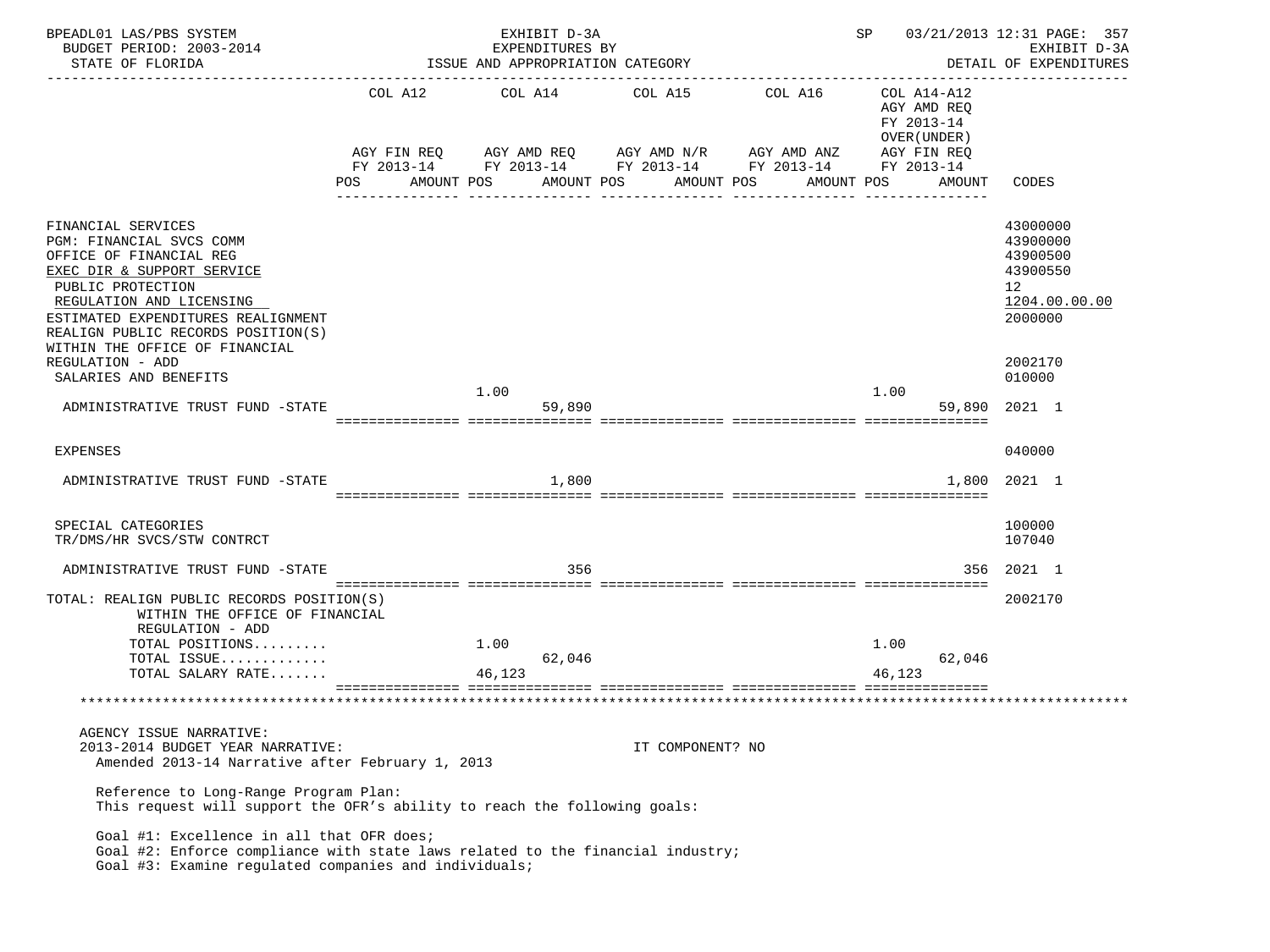| BPEADL01 LAS/PBS SYSTEM<br>BUDGET PERIOD: 2003-2014<br>STATE OF FLORIDA                                                                                                                                                                                                                                                                                                                                                                                                                                                                                                                                                                                                                                                                                                                                                                                                                                                                                                                                                                                                                                                                                          | EXHIBIT D-3A<br>EXPENDITURES BY<br>ISSUE AND APPROPRIATION CATEGORY |                                                                                                                                                                              |  |                                           |                                           | SP<br>03/21/2013 12:31 PAGE: 358<br>EXHIBIT D-3A<br>DETAIL OF EXPENDITURES |                                                                                             |  |
|------------------------------------------------------------------------------------------------------------------------------------------------------------------------------------------------------------------------------------------------------------------------------------------------------------------------------------------------------------------------------------------------------------------------------------------------------------------------------------------------------------------------------------------------------------------------------------------------------------------------------------------------------------------------------------------------------------------------------------------------------------------------------------------------------------------------------------------------------------------------------------------------------------------------------------------------------------------------------------------------------------------------------------------------------------------------------------------------------------------------------------------------------------------|---------------------------------------------------------------------|------------------------------------------------------------------------------------------------------------------------------------------------------------------------------|--|-------------------------------------------|-------------------------------------------|----------------------------------------------------------------------------|---------------------------------------------------------------------------------------------|--|
|                                                                                                                                                                                                                                                                                                                                                                                                                                                                                                                                                                                                                                                                                                                                                                                                                                                                                                                                                                                                                                                                                                                                                                  | POS                                                                 | COL A12 COL A14<br>AGY FIN REQ AGY AMD REQ AGY AMD N/R AGY AMD ANZ AGY FIN REQ<br>FY 2013-14 FY 2013-14 FY 2013-14 FY 2013-14 FY 2013-14<br>AMOUNT POS AMOUNT POS AMOUNT POS |  | COL A15 COL A16 COL A14-A12<br>AMOUNT POS | AGY AMD REO<br>FY 2013-14<br>OVER (UNDER) | AMOUNT                                                                     | CODES                                                                                       |  |
| FINANCIAL SERVICES<br>PGM: FINANCIAL SVCS COMM<br>OFFICE OF FINANCIAL REG<br>EXEC DIR & SUPPORT SERVICE<br>PUBLIC PROTECTION<br>REGULATION AND LICENSING<br>ESTIMATED EXPENDITURES REALIGNMENT<br>REALIGN PUBLIC RECORDS POSITION(S)<br>WITHIN THE OFFICE OF FINANCIAL                                                                                                                                                                                                                                                                                                                                                                                                                                                                                                                                                                                                                                                                                                                                                                                                                                                                                           |                                                                     |                                                                                                                                                                              |  |                                           |                                           |                                                                            | 43000000<br>43900000<br>43900500<br>43900550<br>12 <sup>°</sup><br>1204.00.00.00<br>2000000 |  |
| REGULATION - ADD<br>Issue Description/Need: OFR is focusing on consistency and realigning duties and functions to become more effective as a<br>financial requlatory agency. The OFR continues to receive a significant volume of public record requests regarding<br>examinations, complaints and financial investigations conducted by staff. OFR determined that the Financial Specialist<br>position that provides agency-wide public records responses would best be housed under the Executive Office of OFR and<br>supervised by staff within the Office of General Counsel for legal reviews instead of within the Division of Financial<br>Institutions. Realigning the position will support the continued efforts to unify responses and provide consistent<br>responses from the agency with administrative oversight and adequate supervision of this important task.<br>Ultimate Outcome: OFR is realigning duties and functions to focus on effectiveness as a regulatory agency and better<br>serving the citizens of the State of Florida through an enhanced and uniform response to public records requests.<br>Summary: This is a new issue. |                                                                     |                                                                                                                                                                              |  |                                           |                                           |                                                                            | 2002170                                                                                     |  |
| POSITION DETAIL OF SALARIES AND BENEFITS:                                                                                                                                                                                                                                                                                                                                                                                                                                                                                                                                                                                                                                                                                                                                                                                                                                                                                                                                                                                                                                                                                                                        |                                                                     |                                                                                                                                                                              |  |                                           |                                           |                                                                            |                                                                                             |  |
|                                                                                                                                                                                                                                                                                                                                                                                                                                                                                                                                                                                                                                                                                                                                                                                                                                                                                                                                                                                                                                                                                                                                                                  | FTE                                                                 | BASE RATE ADDITIVES BENEFITS                                                                                                                                                 |  |                                           | SUBTOTAL                                  | ిన                                                                         | LAPSE LAPSED SALARIES<br>AND BENEFITS                                                       |  |
| A14 - AGY AMD REO FY 2013-14                                                                                                                                                                                                                                                                                                                                                                                                                                                                                                                                                                                                                                                                                                                                                                                                                                                                                                                                                                                                                                                                                                                                     |                                                                     |                                                                                                                                                                              |  |                                           |                                           |                                                                            |                                                                                             |  |

CHANGES TO CURRENTLY AUTHORIZED POSITIONS

 1566 FINANCIAL SPECIALIST C1855 001 1.00 46,123 13,767 59,890 0.00 59,890 ---------- -------------- -------------- -------------- -------------- ------ -------------- TOTALS FOR ISSUE BY FUND 2021 ADMINISTRATIVE TRUST FUND 59,890

|                        |                 |  |      | --------------------<br>---- |
|------------------------|-----------------|--|------|------------------------------|
| - - - - - -            |                 |  |      |                              |
| 890<br>ה:              | 89 C<br>∶ ∩.    |  | 1.00 |                              |
| ____<br>______________ | _______________ |  |      |                              |

\*\*\*\*\*\*\*\*\*\*\*\*\*\*\*\*\*\*\*\*\*\*\*\*\*\*\*\*\*\*\*\*\*\*\*\*\*\*\*\*\*\*\*\*\*\*\*\*\*\*\*\*\*\*\*\*\*\*\*\*\*\*\*\*\*\*\*\*\*\*\*\*\*\*\*\*\*\*\*\*\*\*\*\*\*\*\*\*\*\*\*\*\*\*\*\*\*\*\*\*\*\*\*\*\*\*\*\*\*\*\*\*\*\*\*\*\*\*\*\*\*\*\*\*\*\*\*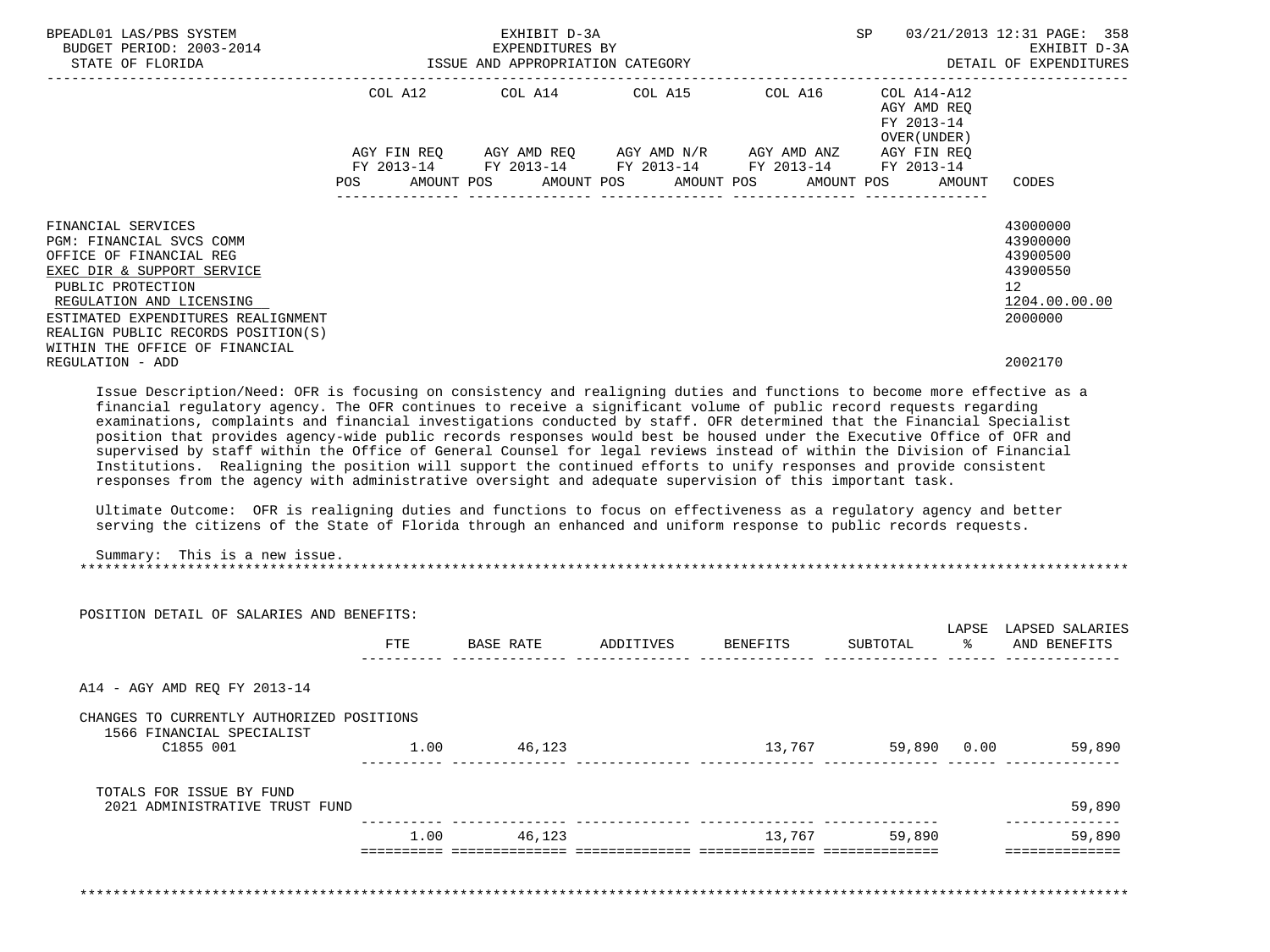| CODES                                                                                                                 |
|-----------------------------------------------------------------------------------------------------------------------|
| 43000000<br>43900000<br>43900500<br>43900550<br>1204.00.00.00<br>26A0000<br>26A1830<br>010000                         |
| 2021 1                                                                                                                |
| 33V0000<br>33V3050<br>210000<br>210016                                                                                |
| 2021 1                                                                                                                |
|                                                                                                                       |
|                                                                                                                       |
|                                                                                                                       |
| Reference to Long-Range Program Plan: This request will not impact the Office's ability to reach the following goals: |
|                                                                                                                       |

 The Regulatory Enforcement and Licensing (REAL) System provides the Office of Financial Regulation (OFR) with an integrated financial regulatory management system that combines core processes for examination, investigation, consumer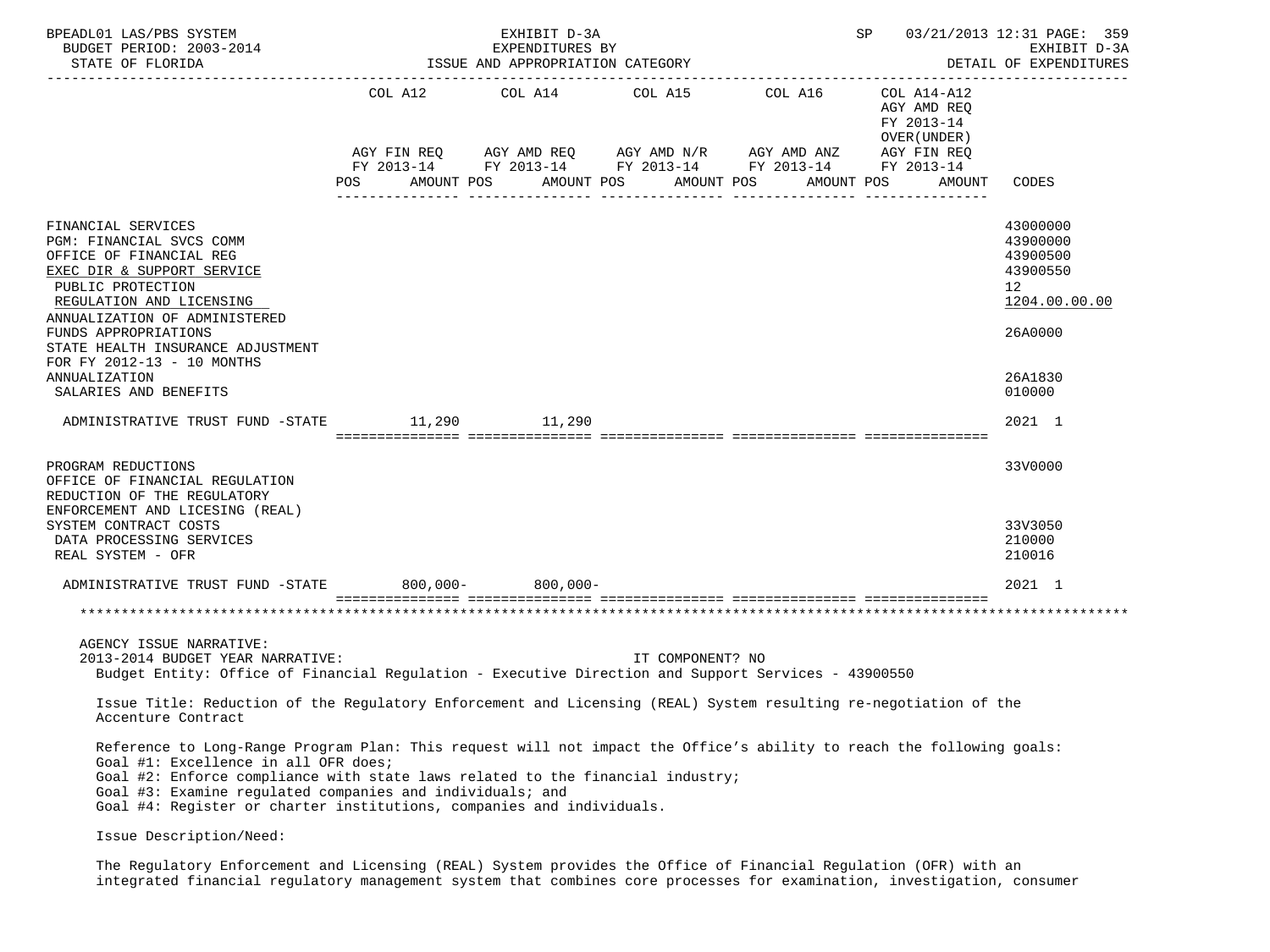| COL A15 COL A16 COL A14-A12<br>COL A12<br>COL A14<br>AGY AMD REO<br>FY 2013-14<br>OVER (UNDER)<br>AGY AMD REQ AGY AMD $N/R$ AGY AMD ANZ AGY FIN REQ<br>AGY FIN REQ<br>FY 2013-14 FY 2013-14 FY 2013-14 FY 2013-14 FY 2013-14<br>AMOUNT POS<br>POS<br>AMOUNT POS<br>AMOUNT POS<br>AMOUNT POS<br><b>AMOUNT</b><br>CODES<br>43000000<br>FINANCIAL SERVICES<br>43900000<br>PGM: FINANCIAL SVCS COMM<br>OFFICE OF FINANCIAL REG<br>43900500<br>43900550<br>EXEC DIR & SUPPORT SERVICE<br>PUBLIC PROTECTION<br>$12 \overline{ }$<br>REGULATION AND LICENSING<br>1204.00.00.00<br>33V0000<br>PROGRAM REDUCTIONS<br>OFFICE OF FINANCIAL REGULATION<br>REDUCTION OF THE REGULATORY<br>ENFORCEMENT AND LICESING (REAL)<br>SYSTEM CONTRACT COSTS<br>33V3050<br>complaint, licensing, legal and fiscal functions. The REAL System contains all activities related to the entity (i.e.,<br>legal cases, investigative cases, examinations, complaints, business relationships and other licenses held). REAL also<br>provides a tracking mechanism for unlicensed entities. Due to federal requirements to share information with other states<br>and regulatory bodies, the REAL System also allows data to be imported from other systems outside OFR to support the<br>licensing and enforcement programs. This provides OFR with a comprehensive regulatory tool to maintain licensing<br>information and monitor compliance.<br>The Office issued a Request for Proposal for the on-going support for the REAL System and, in August 2011, OFR entered<br>into a three year contract with Accenture, LLP at an annual cost of \$1,574,184. During the summer of 2012, OFR<br>re-negotiated the remaining year of the current contract and the renewal of the contract at an annual rate of \$775,000<br>for an annual savings of \$800,000. There is no loss of services with the re-negotiation of the contract.<br>The re-negotiated Accenture contract has reduced the budget allocation requirement for the REAL System by \$800,000<br>annually.<br>TOTAL: REGULATION AND LICENSING<br>1204.00.00.00<br>BY FUND TYPE<br>18.00<br>16.00<br>$2.00 -$<br>3,850,781<br>6,569 2000<br>SALARY RATE 1,343,595<br>1,283,524<br>$60.071 -$ | BPEADL01 LAS/PBS SYSTEM<br>BUDGET PERIOD: 2003-2014<br>STATE OF FLORIDA | EXHIBIT D-3A<br>EXPENDITURES BY<br>ISSUE AND APPROPRIATION CATEGORY | SP | 03/21/2013 12:31 PAGE: 360<br>EXHIBIT D-3A<br>DETAIL OF EXPENDITURES |  |
|--------------------------------------------------------------------------------------------------------------------------------------------------------------------------------------------------------------------------------------------------------------------------------------------------------------------------------------------------------------------------------------------------------------------------------------------------------------------------------------------------------------------------------------------------------------------------------------------------------------------------------------------------------------------------------------------------------------------------------------------------------------------------------------------------------------------------------------------------------------------------------------------------------------------------------------------------------------------------------------------------------------------------------------------------------------------------------------------------------------------------------------------------------------------------------------------------------------------------------------------------------------------------------------------------------------------------------------------------------------------------------------------------------------------------------------------------------------------------------------------------------------------------------------------------------------------------------------------------------------------------------------------------------------------------------------------------------------------------------------------------------------------------------------------------------------------------------------------------------------------------------------------------------------------------------------------------------------------------------------------------------------------------------------------------------------------------------------------------------------------------------------------------------------------------------------------------------------------------------|-------------------------------------------------------------------------|---------------------------------------------------------------------|----|----------------------------------------------------------------------|--|
|                                                                                                                                                                                                                                                                                                                                                                                                                                                                                                                                                                                                                                                                                                                                                                                                                                                                                                                                                                                                                                                                                                                                                                                                                                                                                                                                                                                                                                                                                                                                                                                                                                                                                                                                                                                                                                                                                                                                                                                                                                                                                                                                                                                                                                |                                                                         |                                                                     |    |                                                                      |  |
|                                                                                                                                                                                                                                                                                                                                                                                                                                                                                                                                                                                                                                                                                                                                                                                                                                                                                                                                                                                                                                                                                                                                                                                                                                                                                                                                                                                                                                                                                                                                                                                                                                                                                                                                                                                                                                                                                                                                                                                                                                                                                                                                                                                                                                |                                                                         |                                                                     |    |                                                                      |  |
|                                                                                                                                                                                                                                                                                                                                                                                                                                                                                                                                                                                                                                                                                                                                                                                                                                                                                                                                                                                                                                                                                                                                                                                                                                                                                                                                                                                                                                                                                                                                                                                                                                                                                                                                                                                                                                                                                                                                                                                                                                                                                                                                                                                                                                |                                                                         |                                                                     |    |                                                                      |  |
|                                                                                                                                                                                                                                                                                                                                                                                                                                                                                                                                                                                                                                                                                                                                                                                                                                                                                                                                                                                                                                                                                                                                                                                                                                                                                                                                                                                                                                                                                                                                                                                                                                                                                                                                                                                                                                                                                                                                                                                                                                                                                                                                                                                                                                |                                                                         |                                                                     |    |                                                                      |  |
|                                                                                                                                                                                                                                                                                                                                                                                                                                                                                                                                                                                                                                                                                                                                                                                                                                                                                                                                                                                                                                                                                                                                                                                                                                                                                                                                                                                                                                                                                                                                                                                                                                                                                                                                                                                                                                                                                                                                                                                                                                                                                                                                                                                                                                |                                                                         |                                                                     |    |                                                                      |  |
|                                                                                                                                                                                                                                                                                                                                                                                                                                                                                                                                                                                                                                                                                                                                                                                                                                                                                                                                                                                                                                                                                                                                                                                                                                                                                                                                                                                                                                                                                                                                                                                                                                                                                                                                                                                                                                                                                                                                                                                                                                                                                                                                                                                                                                |                                                                         |                                                                     |    |                                                                      |  |
|                                                                                                                                                                                                                                                                                                                                                                                                                                                                                                                                                                                                                                                                                                                                                                                                                                                                                                                                                                                                                                                                                                                                                                                                                                                                                                                                                                                                                                                                                                                                                                                                                                                                                                                                                                                                                                                                                                                                                                                                                                                                                                                                                                                                                                |                                                                         |                                                                     |    |                                                                      |  |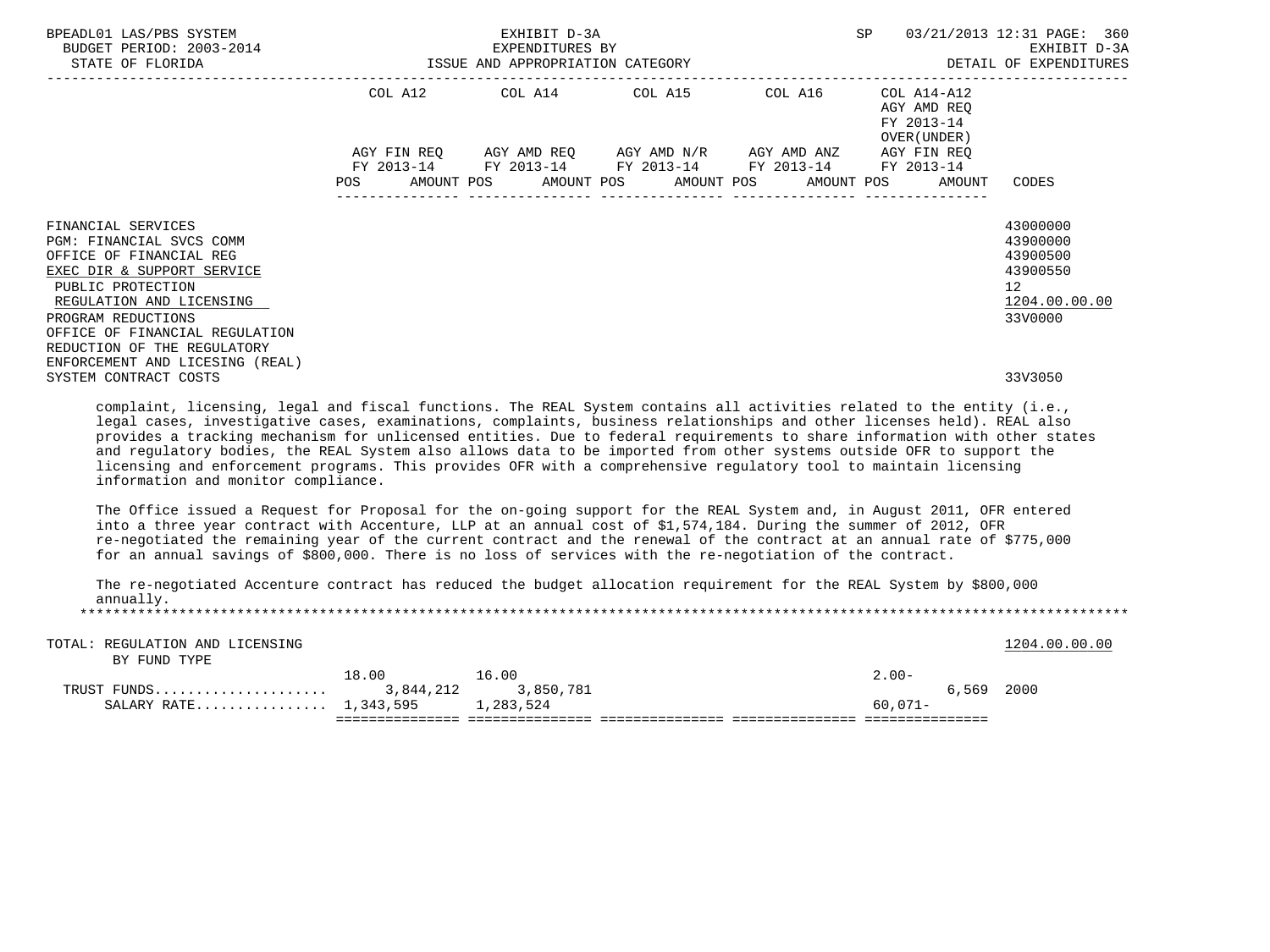| BPEADL01 LAS/PBS SYSTEM<br>BUDGET PERIOD: 2003-2014<br>STATE OF FLORIDA                                                                                                                                                                                             |           |                              | EXHIBIT D-3A<br>EXPENDITURES BY<br>ISSUE AND APPROPRIATION CATEGORY<br>------------------------ |                                     |                                                                      | SP                                                                                              | 03/21/2013 12:31 PAGE: 361<br>EXHIBIT D-3A<br>DETAIL OF EXPENDITURES<br>-------------               |
|---------------------------------------------------------------------------------------------------------------------------------------------------------------------------------------------------------------------------------------------------------------------|-----------|------------------------------|-------------------------------------------------------------------------------------------------|-------------------------------------|----------------------------------------------------------------------|-------------------------------------------------------------------------------------------------|-----------------------------------------------------------------------------------------------------|
|                                                                                                                                                                                                                                                                     |           | COL A12<br>POS<br>AMOUNT POS | COL A14<br>AGY FIN REQ AGY AMD REQ AGY AMD N/R AGY AMD ANZ                                      | COL A15<br>AMOUNT POS<br>AMOUNT POS | COL A16<br>FY 2013-14 FY 2013-14 FY 2013-14 FY 2013-14<br>AMOUNT POS | COL A14-A12<br>AGY AMD REQ<br>FY 2013-14<br>OVER (UNDER)<br>AGY FIN REQ<br>FY 2013-14<br>AMOUNT | CODES                                                                                               |
| FINANCIAL SERVICES<br>PGM: FINANCIAL SVCS COMM<br>OFFICE OF FINANCIAL REG<br>FINANCE REGULATION<br>PUBLIC PROTECTION<br>REGULATION AND LICENSING<br>ESTIMATED EXPENDITURES<br>ESTIMATED EXPENDITURES - OPERATIONS<br>SALARY RATE<br>SALARY RATE 4,560,701 4,560,701 |           |                              |                                                                                                 |                                     |                                                                      |                                                                                                 | 43000000<br>43900000<br>43900500<br>43900560<br>12<br>1204.00.00.00<br>1000000<br>1001000<br>000000 |
| SALARIES AND BENEFITS                                                                                                                                                                                                                                               |           | 85.00 85.00                  |                                                                                                 |                                     |                                                                      |                                                                                                 | 010000                                                                                              |
| REGULATORY TRUST FUND                                                                                                                                                                                                                                               | $-$ STATE | 5,509,400                    | 5,509,400                                                                                       |                                     |                                                                      |                                                                                                 | 2573 1                                                                                              |
| OTHER PERSONAL SERVICES                                                                                                                                                                                                                                             |           |                              |                                                                                                 |                                     |                                                                      |                                                                                                 | 030000                                                                                              |
| REGULATORY TRUST FUND                                                                                                                                                                                                                                               |           | $-$ STATE 200,000            | 200,000                                                                                         |                                     |                                                                      |                                                                                                 | 2573 1                                                                                              |
| EXPENSES                                                                                                                                                                                                                                                            |           |                              |                                                                                                 |                                     |                                                                      |                                                                                                 | 040000                                                                                              |
| REGULATORY TRUST FUND                                                                                                                                                                                                                                               |           | $-$ STATE 939,894            | 939,894                                                                                         |                                     |                                                                      |                                                                                                 | 2573 1                                                                                              |
| OPERATING CAPITAL OUTLAY                                                                                                                                                                                                                                            |           |                              |                                                                                                 |                                     |                                                                      |                                                                                                 | 060000                                                                                              |
| REGULATORY TRUST FUND                                                                                                                                                                                                                                               |           | $-$ STATE<br>5,631           | 5,631                                                                                           |                                     |                                                                      |                                                                                                 | 2573 1                                                                                              |
| SPECIAL CATEGORIES<br>CONTRACTED SERVICES                                                                                                                                                                                                                           |           |                              |                                                                                                 |                                     |                                                                      |                                                                                                 | 100000<br>100777                                                                                    |
| REGULATORY TRUST FUND                                                                                                                                                                                                                                               | $-$ STATE | 3,241,565                    | 3, 241, 565                                                                                     |                                     |                                                                      |                                                                                                 | 2573 1                                                                                              |
| RISK MANAGEMENT INSURANCE                                                                                                                                                                                                                                           |           |                              |                                                                                                 |                                     |                                                                      |                                                                                                 | 103241                                                                                              |
| REGULATORY TRUST FUND                                                                                                                                                                                                                                               | $-$ STATE | 34,046                       | 34,046                                                                                          |                                     |                                                                      |                                                                                                 | 2573 1                                                                                              |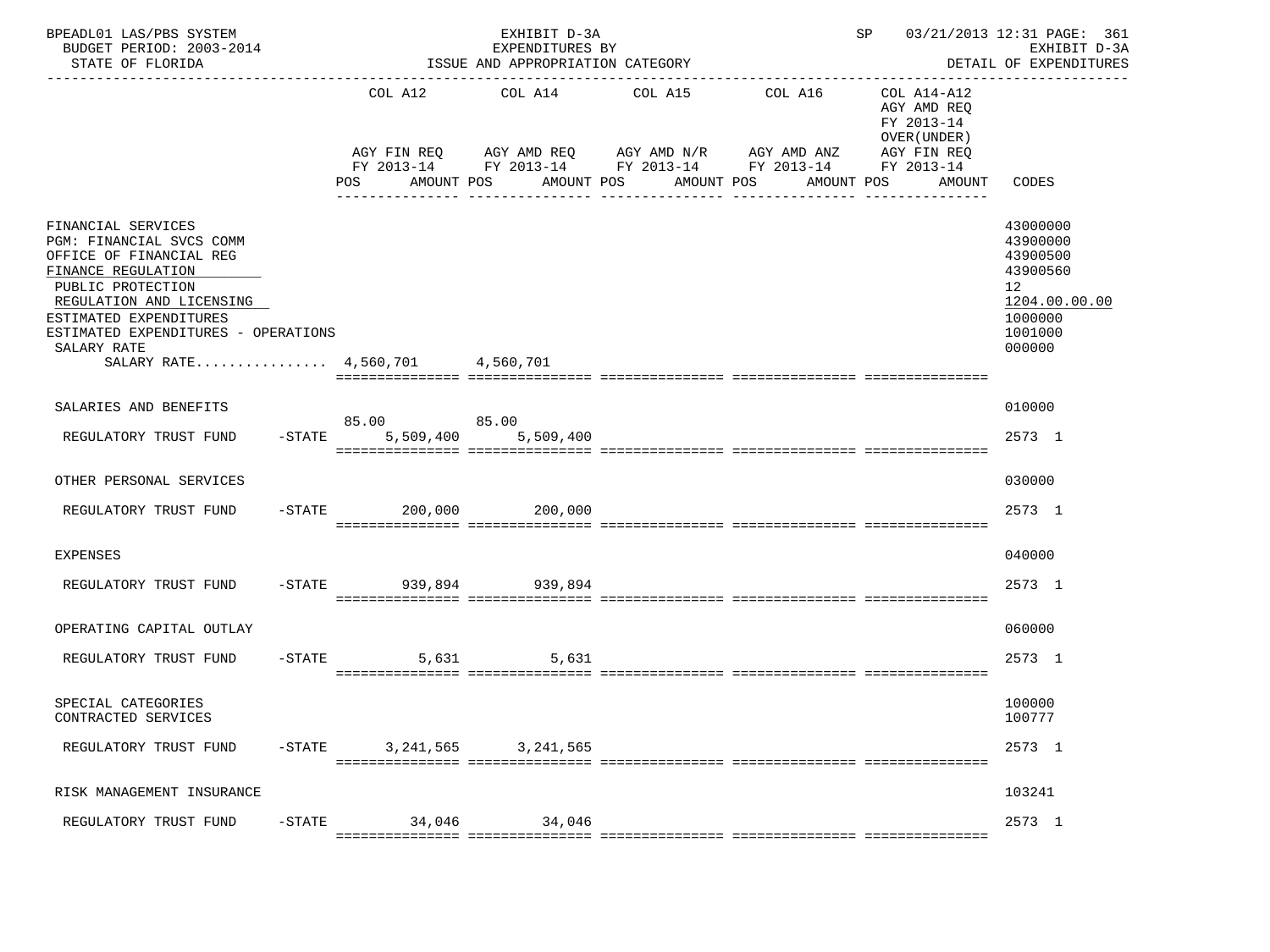| BPEADL01 LAS/PBS SYSTEM<br>BUDGET PERIOD: 2003-2014<br>STATE OF FLORIDA                                                                                                                                                                                             |           |                          | EXHIBIT D-3A<br>EXPENDITURES BY<br>ISSUE AND APPROPRIATION CATEGORY |                                                                                         | ------------------------ | SP                                                                      | 03/21/2013 12:31 PAGE: 362<br>EXHIBIT D-3A<br>DETAIL OF EXPENDITURES                                          |
|---------------------------------------------------------------------------------------------------------------------------------------------------------------------------------------------------------------------------------------------------------------------|-----------|--------------------------|---------------------------------------------------------------------|-----------------------------------------------------------------------------------------|--------------------------|-------------------------------------------------------------------------|---------------------------------------------------------------------------------------------------------------|
|                                                                                                                                                                                                                                                                     |           | COL A12<br>AGY FIN REO   | COL A14<br>AGY AMD REQ                                              | COL A15<br>AGY AMD N/R                                                                  | COL A16<br>AGY AMD ANZ   | COL A14-A12<br>AGY AMD REO<br>FY 2013-14<br>OVER (UNDER)<br>AGY FIN REQ |                                                                                                               |
|                                                                                                                                                                                                                                                                     |           | <b>POS</b><br>AMOUNT POS | AMOUNT POS                                                          | FY 2013-14 FY 2013-14 FY 2013-14 FY 2013-14 FY 2013-14<br>AMOUNT POS<br>il littististis | AMOUNT POS               | AMOUNT                                                                  | CODES                                                                                                         |
| FINANCIAL SERVICES<br>PGM: FINANCIAL SVCS COMM<br>OFFICE OF FINANCIAL REG<br>FINANCE REGULATION<br>PUBLIC PROTECTION<br>REGULATION AND LICENSING<br>ESTIMATED EXPENDITURES<br>ESTIMATED EXPENDITURES - OPERATIONS<br>SPECIAL CATEGORIES<br>LEASE/PURCHASE/EQUIPMENT |           |                          |                                                                     |                                                                                         |                          |                                                                         | 43000000<br>43900000<br>43900500<br>43900560<br>12<br>1204.00.00.00<br>1000000<br>1001000<br>100000<br>105281 |
| REGULATORY TRUST FUND                                                                                                                                                                                                                                               |           | -STATE 34,995 34,995     |                                                                     |                                                                                         |                          |                                                                         | 2573 1                                                                                                        |
| TR/DMS/HR SVCS/STW CONTRCT<br>REGULATORY TRUST FUND                                                                                                                                                                                                                 | $-$ STATE |                          | 36,641 36,641                                                       |                                                                                         |                          |                                                                         | 107040<br>2573 1                                                                                              |
| TOTAL: ESTIMATED EXPENDITURES - OPERATIONS<br>TOTAL POSITIONS $85.00$<br>TOTAL ISSUE 10,002,172 10,002,172<br>TOTAL SALARY RATE $4,560,701$                                                                                                                         |           |                          | 85.00<br>4,560,701                                                  |                                                                                         |                          |                                                                         | 1001000                                                                                                       |
| CASUALTY INSURANCE PREMIUM<br>ADJUSTMENT<br>SPECIAL CATEGORIES<br>RISK MANAGEMENT INSURANCE                                                                                                                                                                         |           |                          |                                                                     |                                                                                         |                          |                                                                         | 1001090<br>100000<br>103241                                                                                   |
| REGULATORY TRUST FUND                                                                                                                                                                                                                                               |           | $-STATE$<br>3,186        | 3,186                                                               |                                                                                         |                          |                                                                         | 2573 1                                                                                                        |
| FLORIDA RETIREMENT SYSTEM<br>CONTRIBUTION ADJUSTMENT FOR<br>FISCAL YEAR 2012-2013<br>SALARIES AND BENEFITS                                                                                                                                                          |           |                          |                                                                     |                                                                                         |                          |                                                                         | 1001240<br>010000                                                                                             |
| REGULATORY TRUST FUND                                                                                                                                                                                                                                               |           | $-STATE$ 11,286          | 11,286                                                              |                                                                                         |                          |                                                                         | 2573 1                                                                                                        |
|                                                                                                                                                                                                                                                                     |           |                          |                                                                     |                                                                                         |                          |                                                                         |                                                                                                               |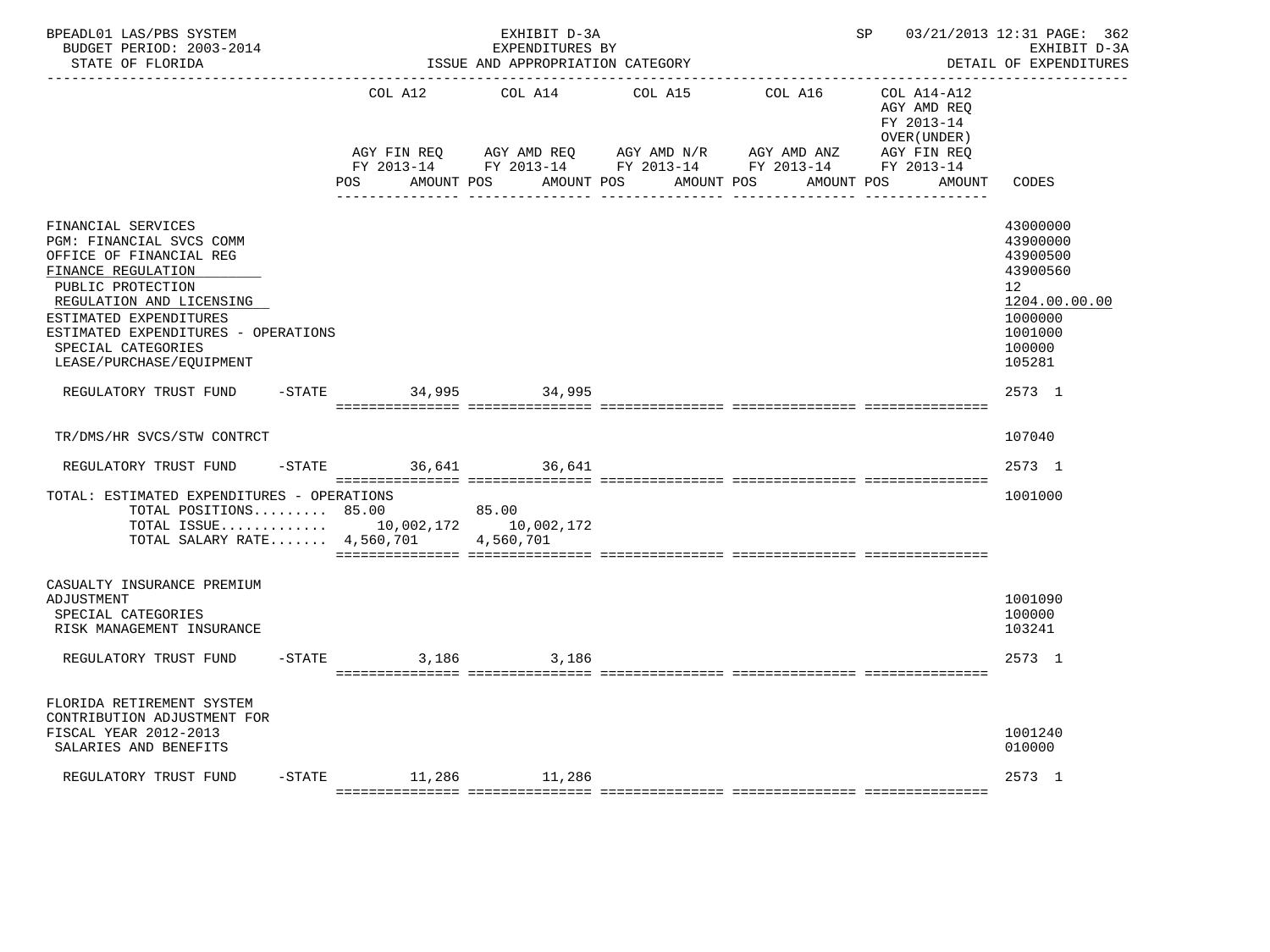| BPEADL01 LAS/PBS SYSTEM<br>BUDGET PERIOD: 2003-2014<br>STATE OF FLORIDA                                                                                                                                                                                                                      |           |                                                                                                                                     |         |            | EXHIBIT D-3A<br>EXPENDITURES BY<br>ISSUE AND APPROPRIATION CATEGORY |                                                  |         |            |                                                                          | SP 03/21/2013 12:31 PAGE: 363<br>EXHIBIT D-3A<br>DETAIL OF EXPENDITURES                                           |
|----------------------------------------------------------------------------------------------------------------------------------------------------------------------------------------------------------------------------------------------------------------------------------------------|-----------|-------------------------------------------------------------------------------------------------------------------------------------|---------|------------|---------------------------------------------------------------------|--------------------------------------------------|---------|------------|--------------------------------------------------------------------------|-------------------------------------------------------------------------------------------------------------------|
|                                                                                                                                                                                                                                                                                              |           | AGY FIN REQ AGY AMD REQ AGY AMD N/R AGY AMD ANZ AGY FIN REQ<br>FY 2013-14 FY 2013-14 FY 2013-14 FY 2013-14 FY 2013-14<br><b>POS</b> |         | AMOUNT POS |                                                                     | COL A12 COL A14 COL A15<br>AMOUNT POS AMOUNT POS | COL A16 | AMOUNT POS | COL A14-A12<br>AGY AMD REO<br>FY 2013-14<br>OVER (UNDER)<br>AMOUNT CODES |                                                                                                                   |
| FINANCIAL SERVICES<br>PGM: FINANCIAL SVCS COMM<br>OFFICE OF FINANCIAL REG<br>FINANCE REGULATION<br>PUBLIC PROTECTION<br>REGULATION AND LICENSING<br>ESTIMATED EXPENDITURES<br>ADJUSTMENT TO STATE HEALTH<br>INSURANCE PREMIUM CONTRIBUTION -<br>FISCAL YEAR 2012-13<br>SALARIES AND BENEFITS |           |                                                                                                                                     |         |            |                                                                     |                                                  |         |            |                                                                          | 43000000<br>43900000<br>43900500<br>43900560<br>12 <sup>12</sup><br>1204.00.00.00<br>1000000<br>1001830<br>010000 |
| REGULATORY TRUST FUND                                                                                                                                                                                                                                                                        |           | -STATE 10,946 10,946                                                                                                                |         |            |                                                                     |                                                  |         |            |                                                                          | 2573 1                                                                                                            |
| REALLOCATION OF HUMAN RESOURCES<br>OUTSOURCING<br>SPECIAL CATEGORIES<br>TR/DMS/HR SVCS/STW CONTRCT<br>REGULATORY TRUST FUND                                                                                                                                                                  |           | -STATE 887- 887-                                                                                                                    |         |            |                                                                     |                                                  |         |            |                                                                          | 1005900<br>100000<br>107040<br>2573 1                                                                             |
| ADJUSTMENTS TO CURRENT YEAR<br>ESTIMATED EXPENDITURES<br>RE-APPROVAL OF BUDGET AMENDMENT FOR<br>TRANSFER OF BUDGET AND POSITIONS<br>WITHIN THE OFFICE OF FINANCIAL                                                                                                                           |           |                                                                                                                                     |         |            |                                                                     |                                                  |         |            |                                                                          | 1600000                                                                                                           |
| REGULATION - ADD<br>SALARY RATE<br>SALARY RATE 94,828 94,828                                                                                                                                                                                                                                 |           |                                                                                                                                     |         |            |                                                                     |                                                  |         |            |                                                                          | 1600920<br>000000                                                                                                 |
| SALARIES AND BENEFITS                                                                                                                                                                                                                                                                        |           |                                                                                                                                     |         |            |                                                                     |                                                  |         |            |                                                                          | 010000                                                                                                            |
| REGULATORY TRUST FUND                                                                                                                                                                                                                                                                        | $-STATE$  | 2.00                                                                                                                                | 128,988 | 2.00       | 128,988                                                             |                                                  |         |            |                                                                          | 2573 1                                                                                                            |
| <b>EXPENSES</b>                                                                                                                                                                                                                                                                              |           |                                                                                                                                     |         |            |                                                                     |                                                  |         |            |                                                                          | 040000                                                                                                            |
| REGULATORY TRUST FUND                                                                                                                                                                                                                                                                        | $-$ STATE |                                                                                                                                     | 3,600   |            | 3,600                                                               |                                                  |         |            |                                                                          | 2573 1                                                                                                            |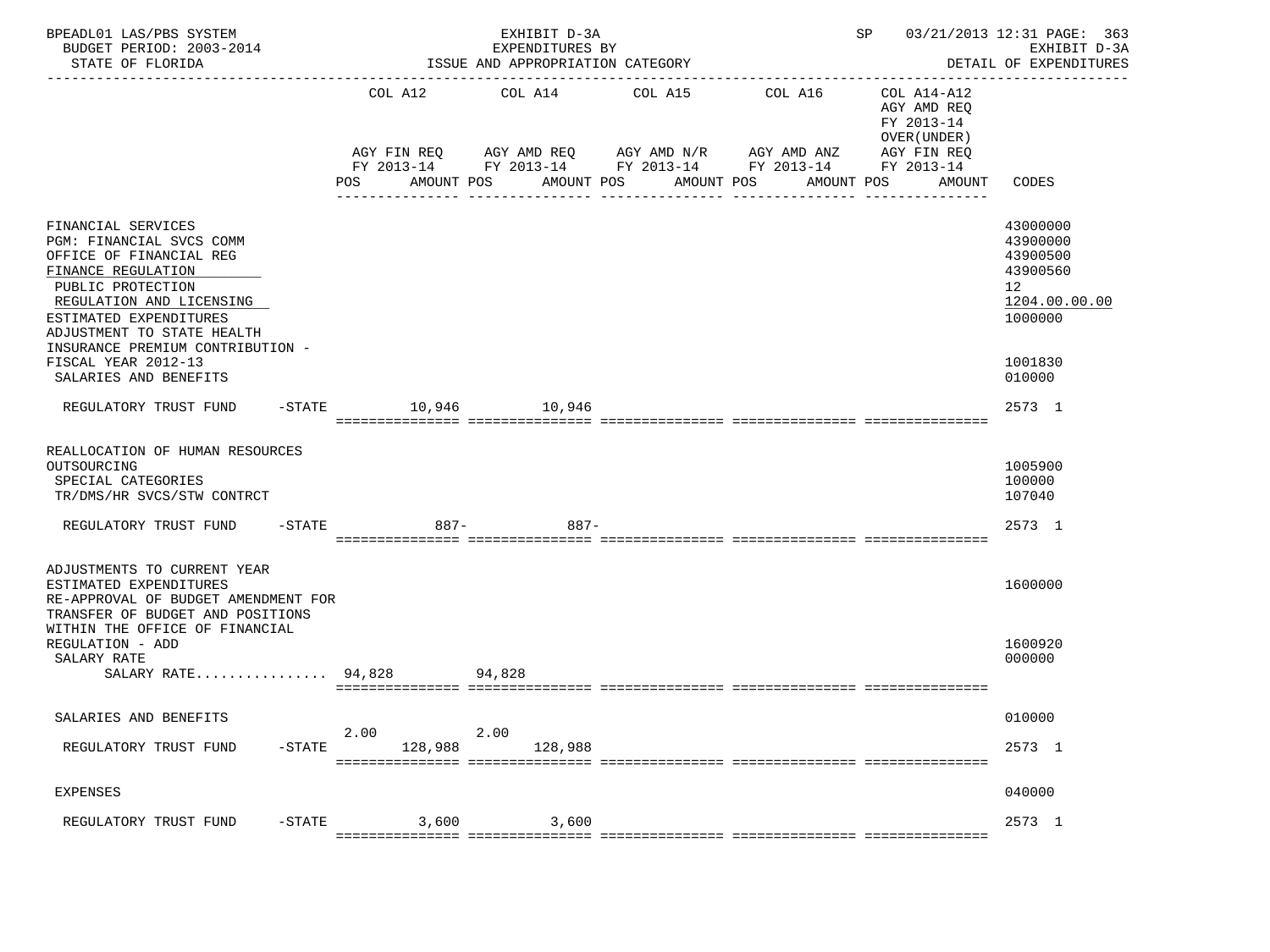| BPEADL01 LAS/PBS SYSTEM<br>BUDGET PERIOD: 2003-2014<br>STATE OF FLORIDA                                                                                                                                                                                                                                                |                | EXHIBIT D-3A<br>EXPENDITURES BY<br>ISSUE AND APPROPRIATION CATEGORY |                       | SP 03/21/2013 12:31 PAGE: 364                                     | EXHIBIT D-3A<br>DETAIL OF EXPENDITURES                                                      |
|------------------------------------------------------------------------------------------------------------------------------------------------------------------------------------------------------------------------------------------------------------------------------------------------------------------------|----------------|---------------------------------------------------------------------|-----------------------|-------------------------------------------------------------------|---------------------------------------------------------------------------------------------|
|                                                                                                                                                                                                                                                                                                                        | POS AMOUNT POS | COL A12 COL A14 COL A15 COL A16 COL A14-A12                         | AMOUNT POS AMOUNT POS | AGY AMD REO<br>FY 2013-14<br>OVER (UNDER)<br>AMOUNT POS<br>AMOUNT | CODES                                                                                       |
| FINANCIAL SERVICES<br>PGM: FINANCIAL SVCS COMM<br>OFFICE OF FINANCIAL REG<br>FINANCE REGULATION<br>PUBLIC PROTECTION<br>REGULATION AND LICENSING<br>ADJUSTMENTS TO CURRENT YEAR<br>ESTIMATED EXPENDITURES<br>RE-APPROVAL OF BUDGET AMENDMENT FOR<br>TRANSFER OF BUDGET AND POSITIONS<br>WITHIN THE OFFICE OF FINANCIAL |                |                                                                     |                       |                                                                   | 43000000<br>43900000<br>43900500<br>43900560<br>12 <sup>°</sup><br>1204.00.00.00<br>1600000 |
| REGULATION - ADD                                                                                                                                                                                                                                                                                                       |                |                                                                     |                       |                                                                   | 1600920                                                                                     |
| TOTAL: RE-APPROVAL OF BUDGET AMENDMENT FOR<br>TRANSFER OF BUDGET AND POSITIONS<br>WITHIN THE OFFICE OF FINANCIAL<br>REGULATION - ADD<br>TOTAL POSITIONS 2.00<br>TOTAL ISSUE 132,588 132,588<br>TOTAL SALARY RATE 94,828 94,828                                                                                         |                | 2.00                                                                |                       |                                                                   | 1600920                                                                                     |
|                                                                                                                                                                                                                                                                                                                        |                |                                                                     |                       |                                                                   |                                                                                             |
| AGENCY ISSUE NARRATIVE:<br>2013-2014 BUDGET YEAR NARRATIVE:<br>Issue Title: Re-approval of budget amendment for transfer of budget and positions within the Office of Financial<br>Regulation                                                                                                                          |                |                                                                     | IT COMPONENT? NO      |                                                                   |                                                                                             |
| Issue Description:                                                                                                                                                                                                                                                                                                     |                |                                                                     |                       |                                                                   |                                                                                             |
| This issue is for the re-approval of the current year budget amendment approved on 8/6/2012. Agency amendment 13-10 (EOG                                                                                                                                                                                               |                |                                                                     |                       |                                                                   |                                                                                             |

 Log# B0082) moves two (2) FTE between the budget entities that perform tasks related to the regulation of payment instruments and fund transmitters, with associated budget, within the Office of Financial Regulation. \*\*\*\*\*\*\*\*\*\*\*\*\*\*\*\*\*\*\*\*\*\*\*\*\*\*\*\*\*\*\*\*\*\*\*\*\*\*\*\*\*\*\*\*\*\*\*\*\*\*\*\*\*\*\*\*\*\*\*\*\*\*\*\*\*\*\*\*\*\*\*\*\*\*\*\*\*\*\*\*\*\*\*\*\*\*\*\*\*\*\*\*\*\*\*\*\*\*\*\*\*\*\*\*\*\*\*\*\*\*\*\*\*\*\*\*\*\*\*\*\*\*\*\*\*\*\*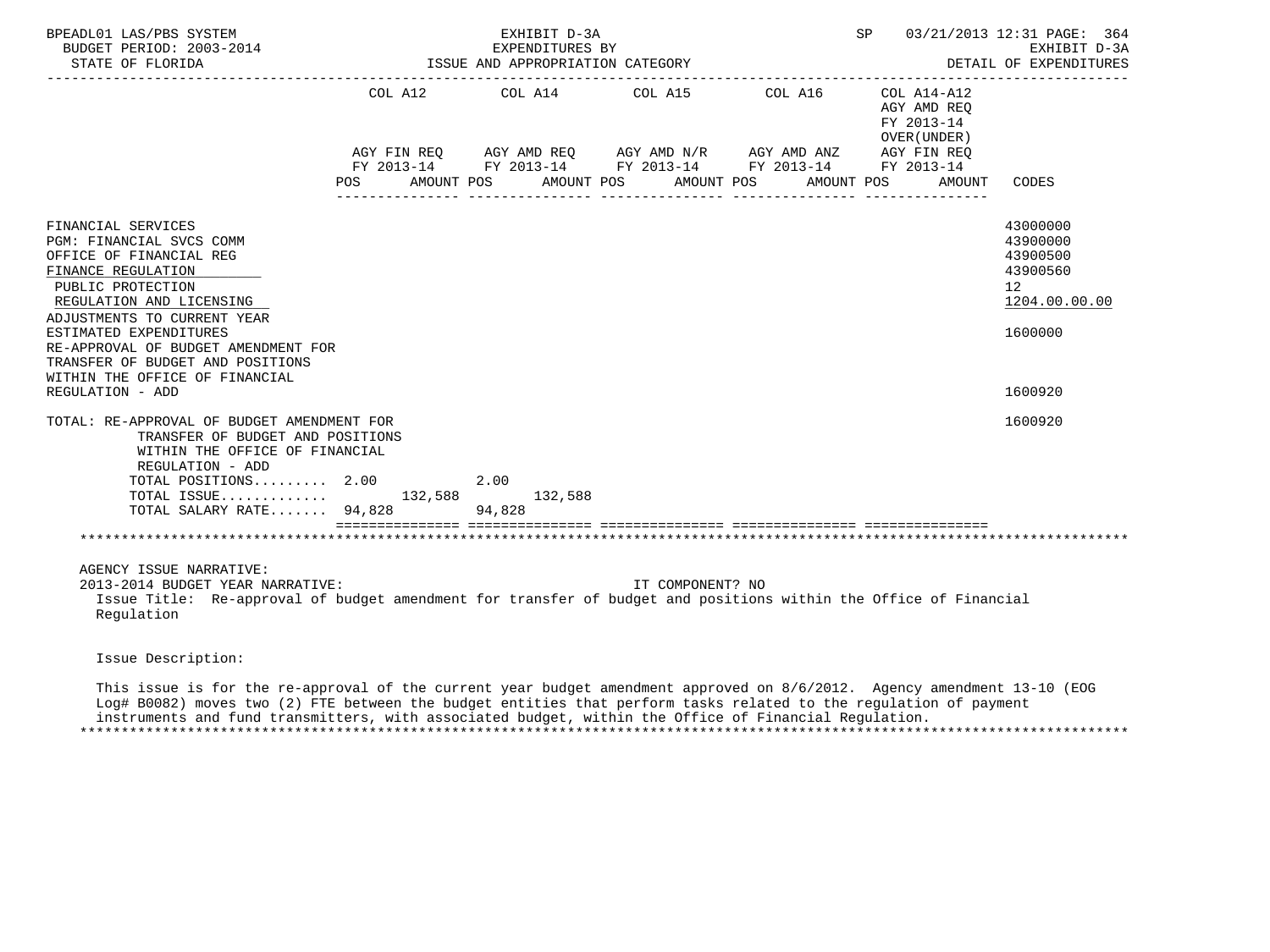| BPEADL01 LAS/PBS SYSTEM<br>BUDGET PERIOD: 2003-2014<br>STATE OF FLORIDA                                                                                                                                                                                                                                                                    |                | EXHIBIT D-3A<br>EXPENDITURES BY<br>ISSUE AND APPROPRIATION CATEGORY |                                                                                                                                  |                                   |                                                           |        | SP 03/21/2013 12:31 PAGE: 365<br>EXHIBIT D-3A<br>DETAIL OF EXPENDITURES                   |
|--------------------------------------------------------------------------------------------------------------------------------------------------------------------------------------------------------------------------------------------------------------------------------------------------------------------------------------------|----------------|---------------------------------------------------------------------|----------------------------------------------------------------------------------------------------------------------------------|-----------------------------------|-----------------------------------------------------------|--------|-------------------------------------------------------------------------------------------|
|                                                                                                                                                                                                                                                                                                                                            | COL A12<br>POS | COL A14<br>AMOUNT POS<br>AMOUNT POS                                 | COL A15<br>AGY FIN REQ AGY AMD REQ AGY AMD N/R AGY AMD ANZ AGY FIN REQ<br>FY 2013-14 FY 2013-14 FY 2013-14 FY 2013-14 FY 2013-14 | COL A16 COL A14-A12<br>AMOUNT POS | AGY AMD REO<br>FY 2013-14<br>OVER ( UNDER )<br>AMOUNT POS | AMOUNT | CODES                                                                                     |
| FINANCIAL SERVICES<br>PGM: FINANCIAL SVCS COMM<br>OFFICE OF FINANCIAL REG<br>FINANCE REGULATION<br>PUBLIC PROTECTION<br>REGULATION AND LICENSING<br>ADJUSTMENTS TO CURRENT YEAR<br>ESTIMATED EXPENDITURES<br>RE-APPROVAL OF BUDGET AMENDMENT FOR<br>TRANSFER OF BUDGET AND POSITIONS<br>WITHIN THE OFFICE OF FINANCIAL<br>REGULATION - ADD |                |                                                                     |                                                                                                                                  |                                   |                                                           |        | 43000000<br>43900000<br>43900500<br>43900560<br>12<br>1204.00.00.00<br>1600000<br>1600920 |
| POSITION DETAIL OF SALARIES AND BENEFITS:                                                                                                                                                                                                                                                                                                  | ETE            | <b>BASE RATE</b>                                                    | ADDITIVES                                                                                                                        | <b>BENEFITS</b>                   | SUBTOTAL                                                  |        | LAPSE LAPSED SALARIES<br>% AND BENEFITS                                                   |
|                                                                                                                                                                                                                                                                                                                                            |                |                                                                     |                                                                                                                                  |                                   |                                                           |        |                                                                                           |
| A12 - AGY FIN REO FY 2013-14                                                                                                                                                                                                                                                                                                               |                |                                                                     |                                                                                                                                  |                                   |                                                           |        |                                                                                           |
| CHANGES TO CURRENTLY AUTHORIZED POSITIONS<br>1566 FINANCIAL SPECIALIST                                                                                                                                                                                                                                                                     |                |                                                                     |                                                                                                                                  |                                   |                                                           |        |                                                                                           |
| C4145 001                                                                                                                                                                                                                                                                                                                                  |                | $1.00$ $44,012$                                                     |                                                                                                                                  |                                   |                                                           |        | 15,823 59,835 0.00 59,835                                                                 |
| 1567 FINANCIAL CONTROL ANALYST<br>C1874 001                                                                                                                                                                                                                                                                                                | 1.00           | 52,270                                                              |                                                                                                                                  | 16,883                            | 69,153 0.00                                               |        | 69,153                                                                                    |
| TOTALS FOR ISSUE BY FUND<br>2573 REGULATORY TRUST FUND                                                                                                                                                                                                                                                                                     |                |                                                                     |                                                                                                                                  |                                   |                                                           |        | 128,988                                                                                   |
|                                                                                                                                                                                                                                                                                                                                            |                | 2.00 96,282                                                         |                                                                                                                                  |                                   | 32,706 128,988                                            |        | --------------<br>128,988<br>==============                                               |
| RA06 RATE ADJ - NO FTE - NO SALARY - NO BENEFITS<br>C9999 001                                                                                                                                                                                                                                                                              |                | $1,454-$                                                            |                                                                                                                                  |                                   |                                                           |        |                                                                                           |
| TOTAL SALARY RATE                                                                                                                                                                                                                                                                                                                          |                | 1,454-                                                              |                                                                                                                                  |                                   |                                                           |        |                                                                                           |
|                                                                                                                                                                                                                                                                                                                                            |                |                                                                     |                                                                                                                                  |                                   |                                                           |        |                                                                                           |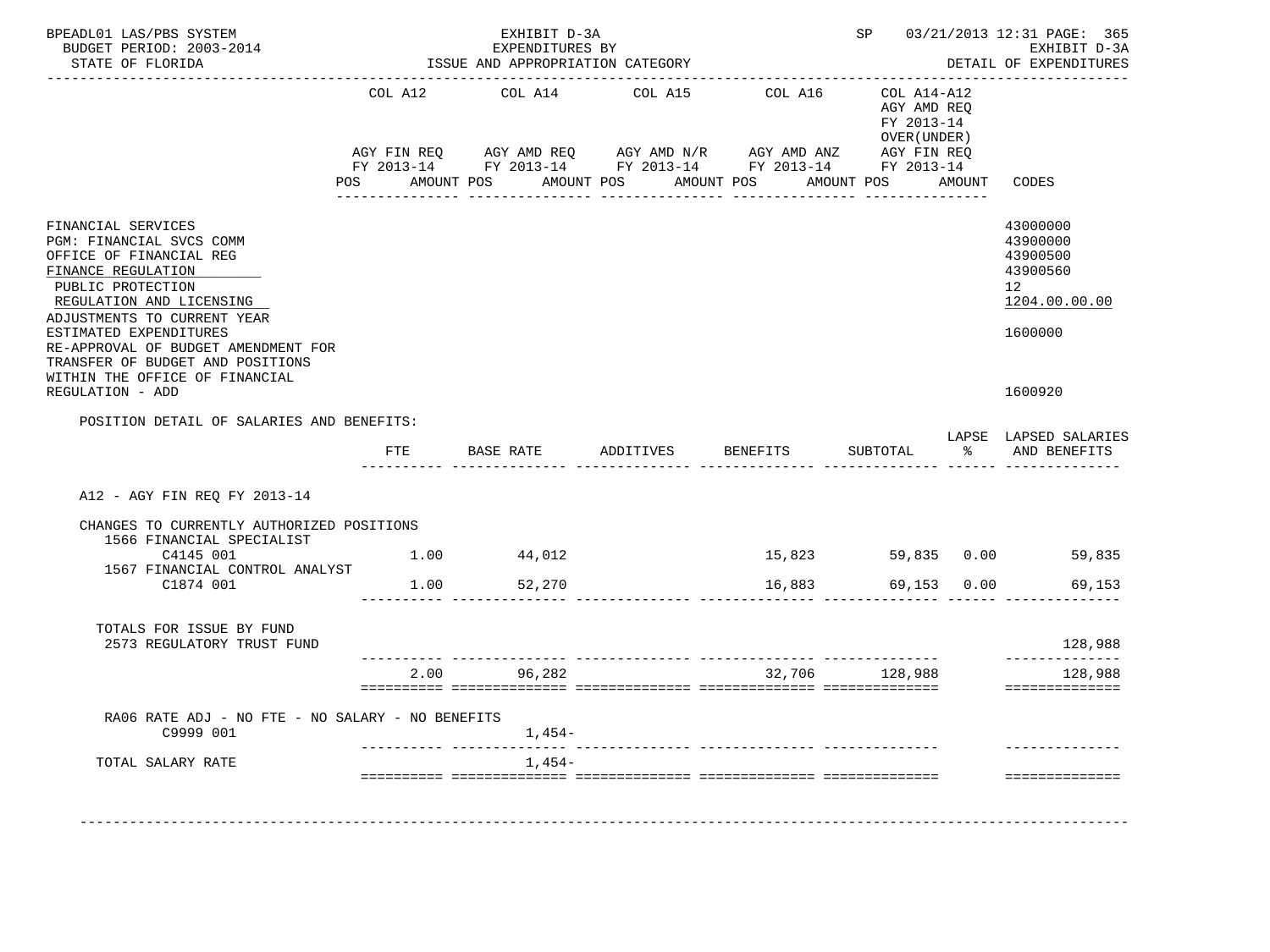| BPEADL01 LAS/PBS SYSTEM<br>BUDGET PERIOD: 2003-2014<br>STATE OF FLORIDA                                                                                                                                                                                                                                                                    |                |            | EXHIBIT D-3A<br>EXPENDITURES BY | ISSUE AND APPROPRIATION CATEGORY |            |                                      |                                                                                                                                                                                                          |             | SP 03/21/2013 12:31 PAGE: 366<br>EXHIBIT D-3A<br>DETAIL OF EXPENDITURES                   |
|--------------------------------------------------------------------------------------------------------------------------------------------------------------------------------------------------------------------------------------------------------------------------------------------------------------------------------------------|----------------|------------|---------------------------------|----------------------------------|------------|--------------------------------------|----------------------------------------------------------------------------------------------------------------------------------------------------------------------------------------------------------|-------------|-------------------------------------------------------------------------------------------|
|                                                                                                                                                                                                                                                                                                                                            | COL A12<br>POS | AMOUNT POS | COL A14<br>AMOUNT POS           | COL A15                          | AMOUNT POS |                                      | COL A16 COL A14-A12<br>AGY AMD REO<br>FY 2013-14<br>OVER (UNDER )<br>AGY FIN REQ AGY AMD REQ AGY AMD N/R AGY AMD ANZ AGY FIN REQ<br>FY 2013-14 FY 2013-14 FY 2013-14 FY 2013-14 FY 2013-14<br>AMOUNT POS | AMOUNT      | CODES                                                                                     |
| FINANCIAL SERVICES<br>PGM: FINANCIAL SVCS COMM<br>OFFICE OF FINANCIAL REG<br>FINANCE REGULATION<br>PUBLIC PROTECTION<br>REGULATION AND LICENSING<br>ADJUSTMENTS TO CURRENT YEAR<br>ESTIMATED EXPENDITURES<br>RE-APPROVAL OF BUDGET AMENDMENT FOR<br>TRANSFER OF BUDGET AND POSITIONS<br>WITHIN THE OFFICE OF FINANCIAL<br>REGULATION - ADD |                |            |                                 |                                  |            |                                      |                                                                                                                                                                                                          |             | 43000000<br>43900000<br>43900500<br>43900560<br>12<br>1204.00.00.00<br>1600000<br>1600920 |
| POSITION DETAIL OF SALARIES AND BENEFITS:                                                                                                                                                                                                                                                                                                  |                |            |                                 |                                  |            |                                      |                                                                                                                                                                                                          |             |                                                                                           |
|                                                                                                                                                                                                                                                                                                                                            | ETE            |            | <b>BASE RATE</b>                | ADDITIVES                        |            | <b>BENEFITS</b>                      | SUBTOTAL                                                                                                                                                                                                 |             | LAPSE LAPSED SALARIES<br>% AND BENEFITS                                                   |
| A14 - AGY AMD REQ FY 2013-14                                                                                                                                                                                                                                                                                                               |                |            |                                 |                                  |            |                                      |                                                                                                                                                                                                          |             |                                                                                           |
| CHANGES TO CURRENTLY AUTHORIZED POSITIONS                                                                                                                                                                                                                                                                                                  |                |            |                                 |                                  |            |                                      |                                                                                                                                                                                                          |             |                                                                                           |
| 1566 FINANCIAL SPECIALIST<br>C4145 001                                                                                                                                                                                                                                                                                                     | 1.00           |            | 44,012                          |                                  |            |                                      |                                                                                                                                                                                                          |             | 15,823 59,835 0.00 59,835                                                                 |
| 1567 FINANCIAL CONTROL ANALYST<br>C1874 001                                                                                                                                                                                                                                                                                                | 1.00           |            | 52,270                          |                                  |            | 16,883                               |                                                                                                                                                                                                          | 69,153 0.00 | 69,153                                                                                    |
| TOTALS FOR ISSUE BY FUND<br>2573 REGULATORY TRUST FUND                                                                                                                                                                                                                                                                                     |                |            |                                 |                                  |            |                                      |                                                                                                                                                                                                          |             | 128,988                                                                                   |
|                                                                                                                                                                                                                                                                                                                                            |                |            | 2.00 96,282                     |                                  |            |                                      | 32,706 128,988                                                                                                                                                                                           |             | --------------<br>128,988<br>==============                                               |
| RA06 RATE ADJ - NO FTE - NO SALARY - NO BENEFITS<br>C9999 001                                                                                                                                                                                                                                                                              |                |            | 1,454–                          |                                  |            |                                      |                                                                                                                                                                                                          |             |                                                                                           |
| TOTAL SALARY RATE                                                                                                                                                                                                                                                                                                                          |                |            | 1,454-                          |                                  |            | ____________ ________________ ______ |                                                                                                                                                                                                          |             |                                                                                           |
|                                                                                                                                                                                                                                                                                                                                            |                |            |                                 |                                  |            |                                      |                                                                                                                                                                                                          |             | --------------                                                                            |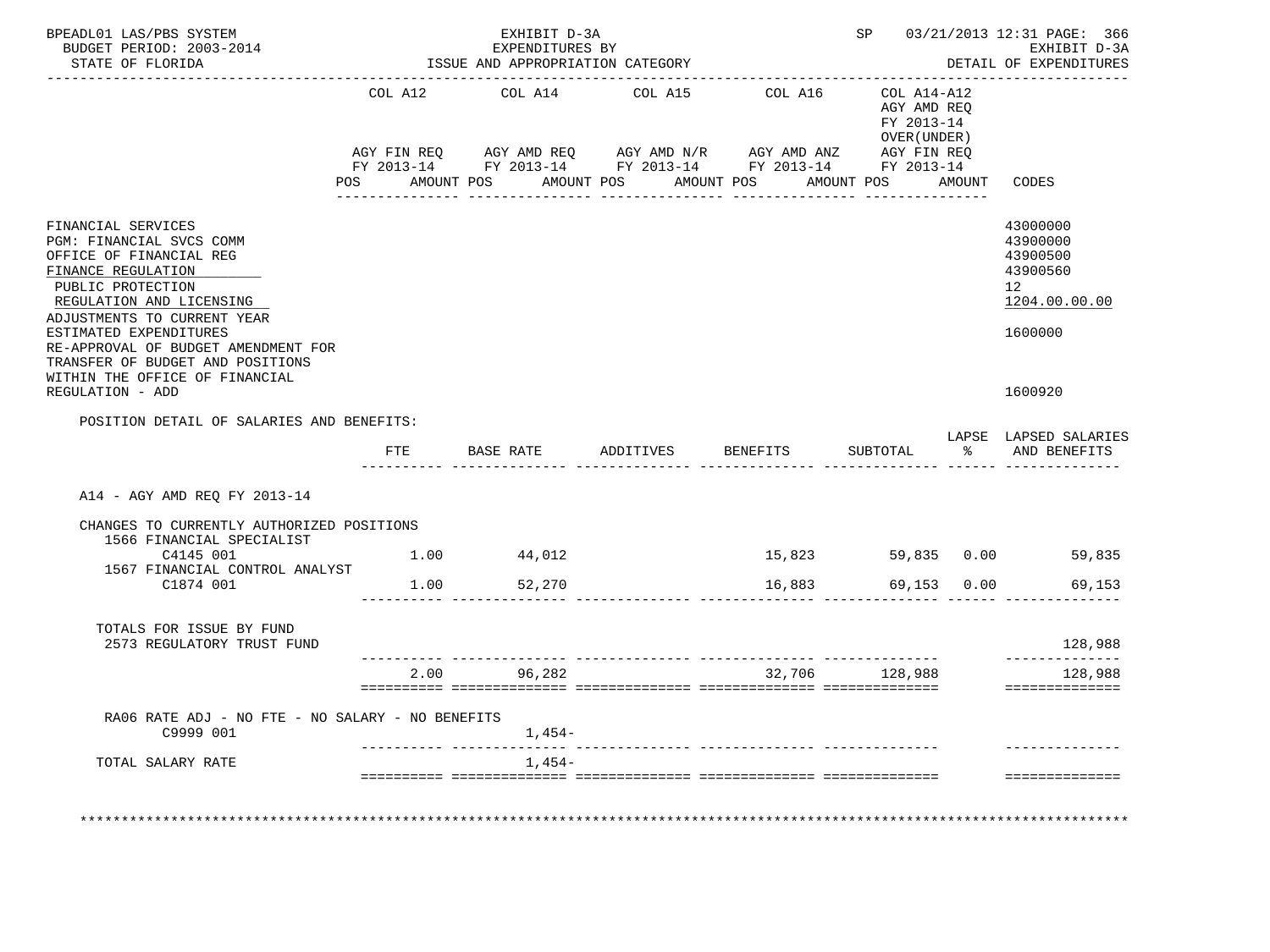| BPEADL01 LAS/PBS SYSTEM                                                                                                                                                                                                                                                                                                             |                | EXHIBIT D-3A                                                                                                                       |                                     |                       | 03/21/2013 12:31 PAGE: 367<br>SP<br>EXHIBIT D-3A                                   |                                                                                           |  |  |
|-------------------------------------------------------------------------------------------------------------------------------------------------------------------------------------------------------------------------------------------------------------------------------------------------------------------------------------|----------------|------------------------------------------------------------------------------------------------------------------------------------|-------------------------------------|-----------------------|------------------------------------------------------------------------------------|-------------------------------------------------------------------------------------------|--|--|
| BUDGET PERIOD: 2003-2014<br>STATE OF FLORIDA                                                                                                                                                                                                                                                                                        |                | EXPENDITURES BY<br>ISSUE AND APPROPRIATION CATEGORY                                                                                |                                     |                       |                                                                                    | DETAIL OF EXPENDITURES                                                                    |  |  |
|                                                                                                                                                                                                                                                                                                                                     | COL A12<br>POS | COL A14<br>AGY FIN REQ AGY AMD REQ AGY AMD N/R AGY AMD ANZ<br>FY 2013-14 FY 2013-14 FY 2013-14 FY 2013-14 FY 2013-14<br>AMOUNT POS | COL A15<br>AMOUNT POS<br>AMOUNT POS | COL A16<br>AMOUNT POS | COL A14-A12<br>AGY AMD REO<br>FY 2013-14<br>OVER (UNDER )<br>AGY FIN REQ<br>AMOUNT | <b>CODES</b>                                                                              |  |  |
| FINANCIAL SERVICES<br>PGM: FINANCIAL SVCS COMM<br>OFFICE OF FINANCIAL REG<br>FINANCE REGULATION<br>PUBLIC PROTECTION<br>REGULATION AND LICENSING<br>ESTIMATED EXPENDITURES REALIGNMENT<br>REALIGN POSITIONS AND FUNDING<br>WITHIN THE OFFICE OF FINANCIAL<br>REGULATION TO ASSIST WITH ENFORCING<br>COMPLIANCE WITH STATE LAW - ADD |                |                                                                                                                                    |                                     |                       |                                                                                    | 43000000<br>43900000<br>43900500<br>43900560<br>12<br>1204.00.00.00<br>2000000<br>2002130 |  |  |
| SALARY RATE                                                                                                                                                                                                                                                                                                                         |                |                                                                                                                                    |                                     |                       |                                                                                    | 000000                                                                                    |  |  |
| SALARY RATE                                                                                                                                                                                                                                                                                                                         |                | 186,151                                                                                                                            |                                     |                       | 186,151                                                                            |                                                                                           |  |  |
| SALARIES AND BENEFITS<br>$-$ STATE<br>REGULATORY TRUST FUND                                                                                                                                                                                                                                                                         |                | 4.00<br>251,911                                                                                                                    |                                     |                       | 4.00                                                                               | 010000<br>251,911 2573 1                                                                  |  |  |
| EXPENSES                                                                                                                                                                                                                                                                                                                            |                |                                                                                                                                    |                                     |                       |                                                                                    | 040000                                                                                    |  |  |
| $-$ STATE<br>REGULATORY TRUST FUND                                                                                                                                                                                                                                                                                                  |                | 7,200                                                                                                                              |                                     |                       |                                                                                    | 7,200 2573 1                                                                              |  |  |
| SPECIAL CATEGORIES<br>TR/DMS/HR SVCS/STW CONTRCT                                                                                                                                                                                                                                                                                    |                |                                                                                                                                    |                                     |                       |                                                                                    | 100000<br>107040                                                                          |  |  |
| $-$ STATE<br>REGULATORY TRUST FUND                                                                                                                                                                                                                                                                                                  |                | 1,424                                                                                                                              |                                     |                       |                                                                                    | 1,424 2573 1                                                                              |  |  |
| TOTAL: REALIGN POSITIONS AND FUNDING<br>WITHIN THE OFFICE OF FINANCIAL<br>REGULATION TO ASSIST WITH ENFORCING<br>COMPLIANCE WITH STATE LAW - ADD                                                                                                                                                                                    |                |                                                                                                                                    |                                     |                       |                                                                                    | 2002130                                                                                   |  |  |
| TOTAL POSITIONS<br>TOTAL ISSUE                                                                                                                                                                                                                                                                                                      |                | 4.00<br>260,535                                                                                                                    |                                     |                       | 4.00<br>260,535                                                                    |                                                                                           |  |  |
| TOTAL SALARY RATE                                                                                                                                                                                                                                                                                                                   |                | 186,151                                                                                                                            |                                     |                       | 186,151                                                                            |                                                                                           |  |  |
|                                                                                                                                                                                                                                                                                                                                     |                |                                                                                                                                    |                                     |                       |                                                                                    |                                                                                           |  |  |
| AGENCY ISSUE NARRATIVE:<br>2013-2014 BUDGET YEAR NARRATIVE:<br>Amended 2013-14 Narrative after February 1, 2013                                                                                                                                                                                                                     |                |                                                                                                                                    | IT COMPONENT? NO                    |                       |                                                                                    |                                                                                           |  |  |
| Reference to Long-Range Program Plan:                                                                                                                                                                                                                                                                                               |                |                                                                                                                                    |                                     |                       |                                                                                    |                                                                                           |  |  |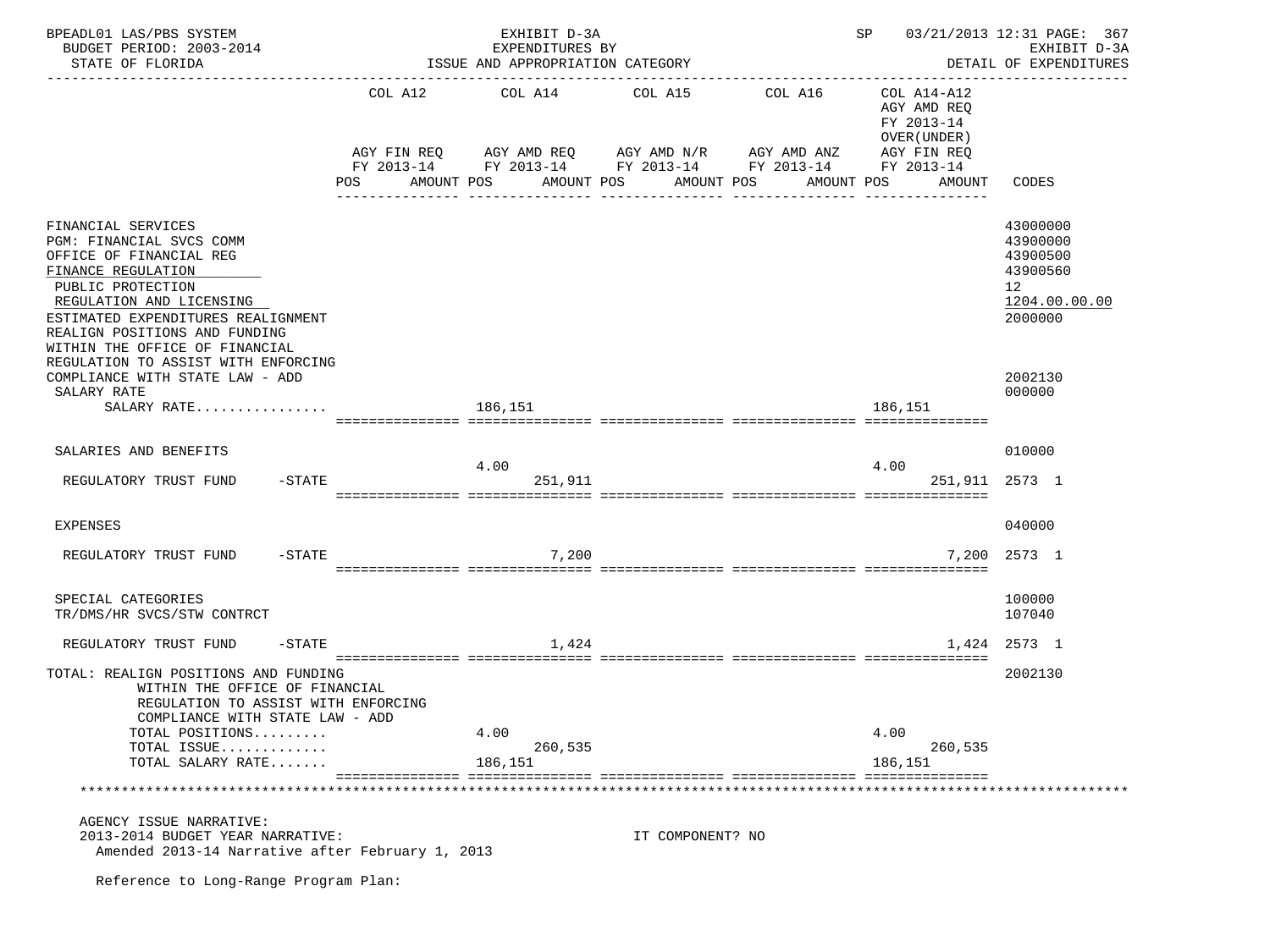| BPEADL01 LAS/PBS SYSTEM<br>BUDGET PERIOD: 2003-2014<br>STATE OF FLORIDA                                                                                                                                                                                   | EXHIBIT D-3A<br>EXPENDITURES BY<br>3-2014 EXPENDITURES BY<br>ISSUE AND APPROPRIATION CATEGORY |  |  |  |  |  |  |                                                                                                                                                                      | SP |                                                           | 03/21/2013 12:31 PAGE: 368<br>EXHIBIT D-3A<br>DETAIL OF EXPENDITURES                        |  |
|-----------------------------------------------------------------------------------------------------------------------------------------------------------------------------------------------------------------------------------------------------------|-----------------------------------------------------------------------------------------------|--|--|--|--|--|--|----------------------------------------------------------------------------------------------------------------------------------------------------------------------|----|-----------------------------------------------------------|---------------------------------------------------------------------------------------------|--|
|                                                                                                                                                                                                                                                           |                                                                                               |  |  |  |  |  |  | COL A12 COL A14 COL A15 COL A16                                                                                                                                      |    | COL A14-A12<br>AGY AMD REO<br>FY 2013-14<br>OVER (UNDER ) |                                                                                             |  |
|                                                                                                                                                                                                                                                           |                                                                                               |  |  |  |  |  |  | AGY FIN REQ AGY AMD REQ AGY AMD N/R AGY AMD ANZ AGY FIN REQ<br>FY 2013-14 FY 2013-14 FY 2013-14 FY 2013-14<br>POS AMOUNT POS AMOUNT POS AMOUNT POS AMOUNT POS AMOUNT |    | FY 2013-14                                                | CODES                                                                                       |  |
| FINANCIAL SERVICES<br>PGM: FINANCIAL SVCS COMM<br>OFFICE OF FINANCIAL REG<br>FINANCE REGULATION<br>PUBLIC PROTECTION<br>REGULATION AND LICENSING<br>ESTIMATED EXPENDITURES REALIGNMENT<br>REALIGN POSITIONS AND FUNDING<br>WITHIN THE OFFICE OF FINANCIAL |                                                                                               |  |  |  |  |  |  |                                                                                                                                                                      |    |                                                           | 43000000<br>43900000<br>43900500<br>43900560<br>12 <sup>°</sup><br>1204.00.00.00<br>2000000 |  |
| REGULATION TO ASSIST WITH ENFORCING<br>COMPLIANCE WITH STATE LAW - ADD                                                                                                                                                                                    |                                                                                               |  |  |  |  |  |  |                                                                                                                                                                      |    |                                                           | 2002130                                                                                     |  |

This request will support the Office's ability to reach the following goals:

Goal #1: Excellence in all OFR does;

Goal #2: Enforce compliance with state laws related to the financial industry;

Goal #3: Examine regulated companies and individuals

 Issue Description/Need: The Division of Consumer Finance continues to receive a significant volume of consumer complaints regarding financial fraud including advance fee for loan schemes and loan modification scams. These type of complaints continue to be the highest volume of complaints received and due to significant unemployment, a sluggish housing market and tightened credit standards, an environment where advance fee schemes and mortgage fraud continues to flourish. The examination program is also detecting significant fraudulent activity occurring in the check cashing industry to include identity fraud, money laundering and check fraud.

 The Division of Consumer Finance is requesting to transfer four FTEs from other business units within the agency. These transfers would permit the Division to commit additional resources to combating advance fee schemes, loan modification scams and to adequately respond to protecting consumers in the State of Florida. The positions would be experienced enforcement level positions.

 Ultimate Outcome: These changes will allow OFR to better serve its customers: the financial industry as well as the consumers of Florida.

 Summary: This is a new issue. \*\*\*\*\*\*\*\*\*\*\*\*\*\*\*\*\*\*\*\*\*\*\*\*\*\*\*\*\*\*\*\*\*\*\*\*\*\*\*\*\*\*\*\*\*\*\*\*\*\*\*\*\*\*\*\*\*\*\*\*\*\*\*\*\*\*\*\*\*\*\*\*\*\*\*\*\*\*\*\*\*\*\*\*\*\*\*\*\*\*\*\*\*\*\*\*\*\*\*\*\*\*\*\*\*\*\*\*\*\*\*\*\*\*\*\*\*\*\*\*\*\*\*\*\*\*\*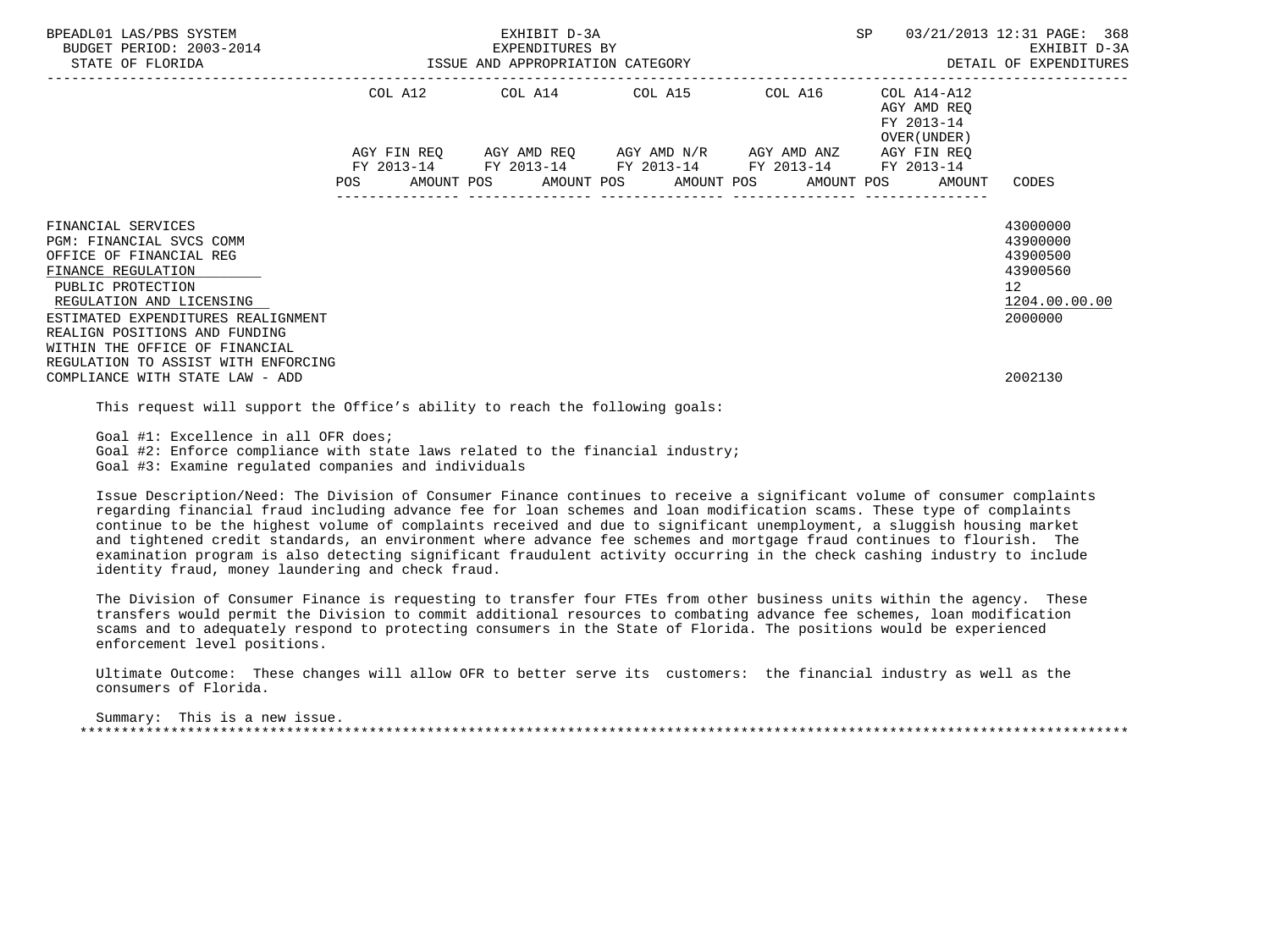| BPEADL01 LAS/PBS SYSTEM<br>BUDGET PERIOD: 2003-2014<br>STATE OF FLORIDA                                                                                                                                                                                   |     | EXHIBIT D-3A<br>EXPENDITURES BY<br>ISSUE AND APPROPRIATION CATEGORY |                                                                                                                       |            |                                                           |             | SP 03/21/2013 12:31 PAGE: 369<br>EXHIBIT D-3A<br>DETAIL OF EXPENDITURES                     |
|-----------------------------------------------------------------------------------------------------------------------------------------------------------------------------------------------------------------------------------------------------------|-----|---------------------------------------------------------------------|-----------------------------------------------------------------------------------------------------------------------|------------|-----------------------------------------------------------|-------------|---------------------------------------------------------------------------------------------|
|                                                                                                                                                                                                                                                           |     | COL A12 COL A14 COL A15                                             | AGY FIN REQ AGY AMD REQ AGY AMD N/R AGY AMD ANZ AGY FIN REQ<br>FY 2013-14 FY 2013-14 FY 2013-14 FY 2013-14 FY 2013-14 | COL A16    | COL A14-A12<br>AGY AMD REO<br>FY 2013-14<br>OVER (UNDER ) |             |                                                                                             |
|                                                                                                                                                                                                                                                           | POS | AMOUNT POS AMOUNT POS                                               |                                                                                                                       | AMOUNT POS | AMOUNT POS                                                | AMOUNT      | CODES                                                                                       |
| FINANCIAL SERVICES<br>PGM: FINANCIAL SVCS COMM<br>OFFICE OF FINANCIAL REG<br>FINANCE REGULATION<br>PUBLIC PROTECTION<br>REGULATION AND LICENSING<br>ESTIMATED EXPENDITURES REALIGNMENT<br>REALIGN POSITIONS AND FUNDING<br>WITHIN THE OFFICE OF FINANCIAL |     |                                                                     |                                                                                                                       |            |                                                           |             | 43000000<br>43900000<br>43900500<br>43900560<br>12 <sup>°</sup><br>1204.00.00.00<br>2000000 |
|                                                                                                                                                                                                                                                           |     |                                                                     |                                                                                                                       |            |                                                           |             |                                                                                             |
| REGULATION TO ASSIST WITH ENFORCING<br>COMPLIANCE WITH STATE LAW - ADD                                                                                                                                                                                    |     |                                                                     |                                                                                                                       |            |                                                           |             | 2002130                                                                                     |
| POSITION DETAIL OF SALARIES AND BENEFITS:                                                                                                                                                                                                                 |     |                                                                     |                                                                                                                       |            |                                                           |             | LAPSE LAPSED SALARIES                                                                       |
|                                                                                                                                                                                                                                                           | FTE | BASE RATE ADDITIVES                                                 |                                                                                                                       | BENEFITS   | SUBTOTAL                                                  |             | % AND BENEFITS                                                                              |
| A14 - AGY AMD REQ FY 2013-14                                                                                                                                                                                                                              |     |                                                                     |                                                                                                                       |            |                                                           |             |                                                                                             |
| CHANGES TO CURRENTLY AUTHORIZED POSITIONS                                                                                                                                                                                                                 |     |                                                                     |                                                                                                                       |            |                                                           |             |                                                                                             |
| 1566 FINANCIAL SPECIALIST<br>C1921 001                                                                                                                                                                                                                    |     | 1.00 43,508                                                         |                                                                                                                       |            | 15,758 59,266 0.00                                        |             | 59,266                                                                                      |
| C4201 001                                                                                                                                                                                                                                                 |     | $1.00$ $43,508$                                                     |                                                                                                                       | 15,758     | 59,266 0.00                                               |             | 59,266                                                                                      |
| 1567 FINANCIAL CONTROL ANALYST<br>C4589 001                                                                                                                                                                                                               |     | $1.00$ 46,382                                                       |                                                                                                                       | 16,127     |                                                           | 62,509 0.00 | 62,509                                                                                      |
| 1584 AREA FINANCIAL MANAGER - SES<br>C4668 001                                                                                                                                                                                                            |     | $1.00$ 52,753                                                       |                                                                                                                       | 18,117     | 70,870 0.00                                               |             | 70,870                                                                                      |
| TOTALS FOR ISSUE BY FUND                                                                                                                                                                                                                                  |     |                                                                     |                                                                                                                       |            |                                                           |             |                                                                                             |
| 2573 REGULATORY TRUST FUND                                                                                                                                                                                                                                |     |                                                                     |                                                                                                                       |            |                                                           |             | 251,911<br>______________                                                                   |

\*\*\*\*\*\*\*\*\*\*\*\*\*\*\*\*\*\*\*\*\*\*\*\*\*\*\*\*\*\*\*\*\*\*\*\*\*\*\*\*\*\*\*\*\*\*\*\*\*\*\*\*\*\*\*\*\*\*\*\*\*\*\*\*\*\*\*\*\*\*\*\*\*\*\*\*\*\*\*\*\*\*\*\*\*\*\*\*\*\*\*\*\*\*\*\*\*\*\*\*\*\*\*\*\*\*\*\*\*\*\*\*\*\*\*\*\*\*\*\*\*\*\*\*\*\*\*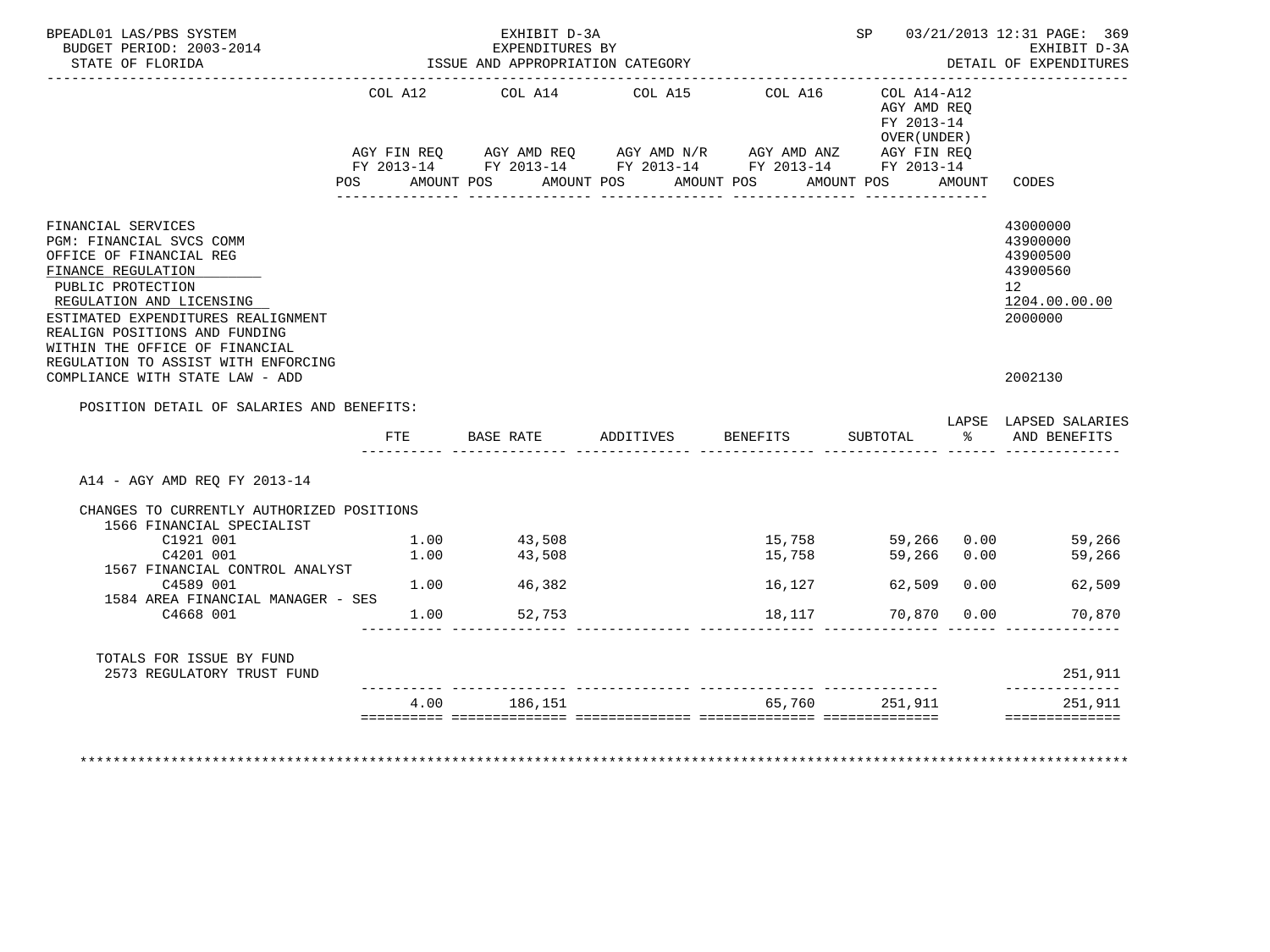| BPEADL01 LAS/PBS SYSTEM<br>BUDGET PERIOD: 2003-2014<br>STATE OF FLORIDA                                                                                                                                                                                                                                                  |                   | EXHIBIT D-3A<br>EXPENDITURES BY<br>ISSUE AND APPROPRIATION CATEGORY        |                          |                                                                                 | 03/21/2013 12:31 PAGE: 370<br>SP<br>EXHIBIT D-3A<br>DETAIL OF EXPENDITURES        |                                                                                           |  |  |
|--------------------------------------------------------------------------------------------------------------------------------------------------------------------------------------------------------------------------------------------------------------------------------------------------------------------------|-------------------|----------------------------------------------------------------------------|--------------------------|---------------------------------------------------------------------------------|-----------------------------------------------------------------------------------|-------------------------------------------------------------------------------------------|--|--|
|                                                                                                                                                                                                                                                                                                                          | POS<br>AMOUNT POS | COL A12 COL A14 COL A15<br>AGY FIN REQ AGY AMD REQ AGY AMD N/R AGY AMD ANZ | AMOUNT POS<br>AMOUNT POS | COL A16<br>FY 2013-14 FY 2013-14 FY 2013-14 FY 2013-14 FY 2013-14<br>AMOUNT POS | COL A14-A12<br>AGY AMD REQ<br>FY 2013-14<br>OVER (UNDER)<br>AGY FIN REQ<br>AMOUNT | CODES                                                                                     |  |  |
| FINANCIAL SERVICES<br>PGM: FINANCIAL SVCS COMM<br>OFFICE OF FINANCIAL REG<br>FINANCE REGULATION<br>PUBLIC PROTECTION<br>REGULATION AND LICENSING<br>ESTIMATED EXPENDITURES REALIGNMENT<br>REALIGN LEGAL ADMINISTRATIVE<br>POSITIONS WITHIN OFFICE OF<br>FINANCIAL REGULATION TO INCREASE<br>SUPPORT FOR COMPLIANCE - ADD |                   |                                                                            |                          |                                                                                 |                                                                                   | 43000000<br>43900000<br>43900500<br>43900560<br>12<br>1204.00.00.00<br>2000000<br>2002150 |  |  |
| SALARY RATE<br>SALARY RATE                                                                                                                                                                                                                                                                                               |                   | 32,000                                                                     |                          |                                                                                 | 32,000                                                                            | 000000                                                                                    |  |  |
|                                                                                                                                                                                                                                                                                                                          |                   |                                                                            |                          |                                                                                 |                                                                                   |                                                                                           |  |  |
| SALARIES AND BENEFITS                                                                                                                                                                                                                                                                                                    |                   | 1.00                                                                       |                          |                                                                                 | 1.00                                                                              | 010000                                                                                    |  |  |
| $-$ STATE<br>REGULATORY TRUST FUND                                                                                                                                                                                                                                                                                       |                   | 43,127                                                                     |                          |                                                                                 |                                                                                   | 43, 127 2573 1                                                                            |  |  |
| EXPENSES                                                                                                                                                                                                                                                                                                                 |                   |                                                                            |                          |                                                                                 |                                                                                   | 040000                                                                                    |  |  |
| $-$ STATE<br>REGULATORY TRUST FUND                                                                                                                                                                                                                                                                                       |                   | 1,800                                                                      |                          |                                                                                 |                                                                                   | 1,800 2573 1                                                                              |  |  |
| SPECIAL CATEGORIES<br>TR/DMS/HR SVCS/STW CONTRCT                                                                                                                                                                                                                                                                         |                   |                                                                            |                          |                                                                                 |                                                                                   | 100000<br>107040                                                                          |  |  |
| REGULATORY TRUST FUND<br>$-$ STATE                                                                                                                                                                                                                                                                                       |                   | 356                                                                        |                          |                                                                                 |                                                                                   | 356 2573 1                                                                                |  |  |
| TOTAL: REALIGN LEGAL ADMINISTRATIVE<br>POSITIONS WITHIN OFFICE OF<br>FINANCIAL REGULATION TO INCREASE<br>SUPPORT FOR COMPLIANCE - ADD<br>TOTAL POSITIONS<br>TOTAL ISSUE<br>TOTAL SALARY RATE                                                                                                                             |                   | 1.00<br>45,283<br>32,000                                                   |                          |                                                                                 | 1.00<br>45,283<br>32,000                                                          | 2002150                                                                                   |  |  |
|                                                                                                                                                                                                                                                                                                                          |                   |                                                                            |                          |                                                                                 |                                                                                   |                                                                                           |  |  |
| AGENCY ISSUE NARRATIVE:<br>2013-2014 BUDGET YEAR NARRATIVE:<br>Amended 2013-14 Narrative after February 1, 2013<br>Reference to Long-Range Program Plan:                                                                                                                                                                 |                   |                                                                            | IT COMPONENT? NO         |                                                                                 |                                                                                   |                                                                                           |  |  |
|                                                                                                                                                                                                                                                                                                                          |                   |                                                                            |                          |                                                                                 |                                                                                   |                                                                                           |  |  |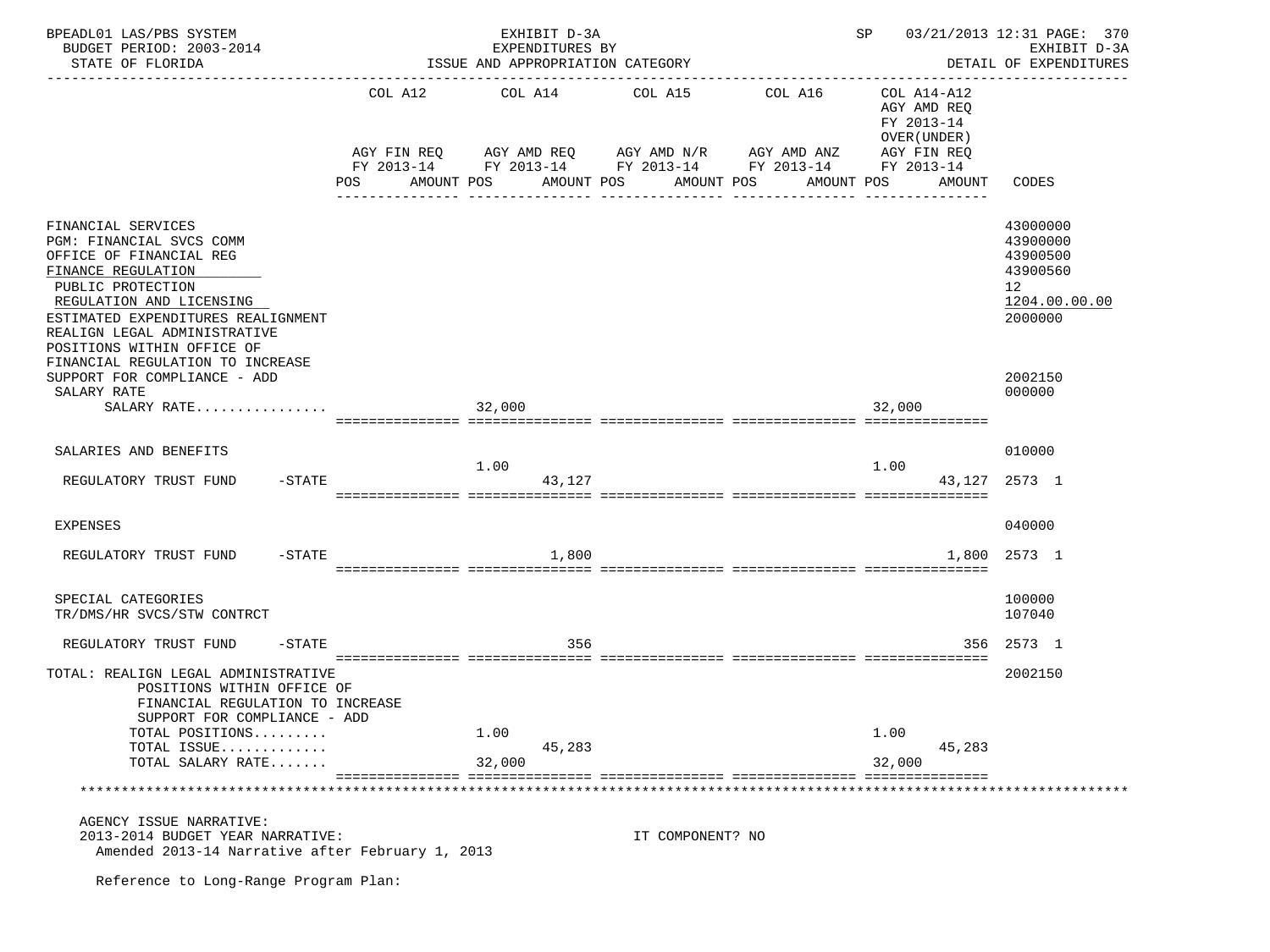| BPEADL01 LAS/PBS SYSTEM<br>BUDGET PERIOD: 2003-2014<br>STATE OF FLORIDA                                                                                                                                                                                                                                                                                                                                                                                                                                                                                                                                                                                                                                                                                                                                                                                                         | 03/21/2013 12:31 PAGE: 371<br>EXHIBIT D-3A<br>SP<br>EXPENDITURES BY<br>ISSUE AND APPROPRIATION CATEGORY<br>DETAIL OF EXPENDITURES |            |                                       |                                                                                                              |                                                                                       |        |                                                                                                        |  |
|---------------------------------------------------------------------------------------------------------------------------------------------------------------------------------------------------------------------------------------------------------------------------------------------------------------------------------------------------------------------------------------------------------------------------------------------------------------------------------------------------------------------------------------------------------------------------------------------------------------------------------------------------------------------------------------------------------------------------------------------------------------------------------------------------------------------------------------------------------------------------------|-----------------------------------------------------------------------------------------------------------------------------------|------------|---------------------------------------|--------------------------------------------------------------------------------------------------------------|---------------------------------------------------------------------------------------|--------|--------------------------------------------------------------------------------------------------------|--|
|                                                                                                                                                                                                                                                                                                                                                                                                                                                                                                                                                                                                                                                                                                                                                                                                                                                                                 | COL A12<br>POS<br>AMOUNT POS                                                                                                      | AMOUNT POS | COL A14 COL A15 COL A16<br>AMOUNT POS | AGY FIN REQ AGY AMD REQ AGY AMD N/R AGY AMD ANZ<br>FY 2013-14 FY 2013-14 FY 2013-14 FY 2013-14<br>AMOUNT POS | COL A14-A12<br>AGY AMD REQ<br>FY 2013-14<br>OVER (UNDER)<br>AGY FIN REQ<br>FY 2013-14 | AMOUNT | CODES                                                                                                  |  |
| FINANCIAL SERVICES<br>PGM: FINANCIAL SVCS COMM<br>OFFICE OF FINANCIAL REG<br>FINANCE REGULATION<br>PUBLIC PROTECTION<br>REGULATION AND LICENSING<br>ESTIMATED EXPENDITURES REALIGNMENT<br>REALIGN LEGAL ADMINISTRATIVE<br>POSITIONS WITHIN OFFICE OF<br>FINANCIAL REGULATION TO INCREASE<br>SUPPORT FOR COMPLIANCE - ADD                                                                                                                                                                                                                                                                                                                                                                                                                                                                                                                                                        |                                                                                                                                   |            |                                       |                                                                                                              |                                                                                       |        | 43000000<br>43900000<br>43900500<br>43900560<br>12 <sup>°</sup><br>1204.00.00.00<br>2000000<br>2002150 |  |
| This request will support the Office's ability to reach the following goals:                                                                                                                                                                                                                                                                                                                                                                                                                                                                                                                                                                                                                                                                                                                                                                                                    |                                                                                                                                   |            |                                       |                                                                                                              |                                                                                       |        |                                                                                                        |  |
| Goal #1: Excellence in all OFR does;<br>Goal #2: Enforce compliance with state laws related to the financial industry;<br>Goal #3: Examine regulated companies and individuals                                                                                                                                                                                                                                                                                                                                                                                                                                                                                                                                                                                                                                                                                                  |                                                                                                                                   |            |                                       |                                                                                                              |                                                                                       |        |                                                                                                        |  |
| Issue Description/Need: OFR is focusing on outcomes and realigning duties and functions to become more effective as a<br>financial regulatory agency. The Office of Financial Regulation continues to have a significant volume of legal cases<br>relating to examinations and investigations enforcement under the Division Consumer Finance. OFR has determined that<br>realigning one position to handle administrative support to the Division would best support fighting fraudulent activity.<br>Reallocating one position from the General Counsel's Office to support the continued enforcement efforts in the Division<br>of Consumer Finance will bolster enforcement support and the Division's efforts to fight financial fraud in Florida.<br>Ultimate Outcome: OFR is realigning duties and functions to focus on effectiveness as a regulatory agency and better |                                                                                                                                   |            |                                       |                                                                                                              |                                                                                       |        |                                                                                                        |  |
| serving the citizens of the State of Florida through enhanced enforcement and investigation of consumer fraud.<br>Summary: This is a new issue.                                                                                                                                                                                                                                                                                                                                                                                                                                                                                                                                                                                                                                                                                                                                 |                                                                                                                                   |            |                                       |                                                                                                              |                                                                                       |        |                                                                                                        |  |
|                                                                                                                                                                                                                                                                                                                                                                                                                                                                                                                                                                                                                                                                                                                                                                                                                                                                                 |                                                                                                                                   |            |                                       |                                                                                                              |                                                                                       |        |                                                                                                        |  |
| POSITION DETAIL OF SALARIES AND BENEFITS:                                                                                                                                                                                                                                                                                                                                                                                                                                                                                                                                                                                                                                                                                                                                                                                                                                       |                                                                                                                                   |            |                                       |                                                                                                              |                                                                                       |        | LAPSE LAPSED SALARIES                                                                                  |  |
|                                                                                                                                                                                                                                                                                                                                                                                                                                                                                                                                                                                                                                                                                                                                                                                                                                                                                 | <b>FTE</b>                                                                                                                        | BASE RATE  | ADDITIVES                             | BENEFITS                                                                                                     | SUBTOTAL                                                                              | °≈     | AND BENEFITS                                                                                           |  |
| A14 - AGY AMD REO FY 2013-14                                                                                                                                                                                                                                                                                                                                                                                                                                                                                                                                                                                                                                                                                                                                                                                                                                                    |                                                                                                                                   |            |                                       |                                                                                                              |                                                                                       |        |                                                                                                        |  |
| CHANGES TO CURRENTLY AUTHORIZED POSITIONS<br>0712 ADMINISTRATIVE ASSISTANT II - SES<br>C4011 001                                                                                                                                                                                                                                                                                                                                                                                                                                                                                                                                                                                                                                                                                                                                                                                | 1.00                                                                                                                              | 32,000     |                                       |                                                                                                              |                                                                                       |        | 11, 127   43, 127   0.00   43, 127                                                                     |  |
|                                                                                                                                                                                                                                                                                                                                                                                                                                                                                                                                                                                                                                                                                                                                                                                                                                                                                 |                                                                                                                                   |            |                                       |                                                                                                              |                                                                                       |        |                                                                                                        |  |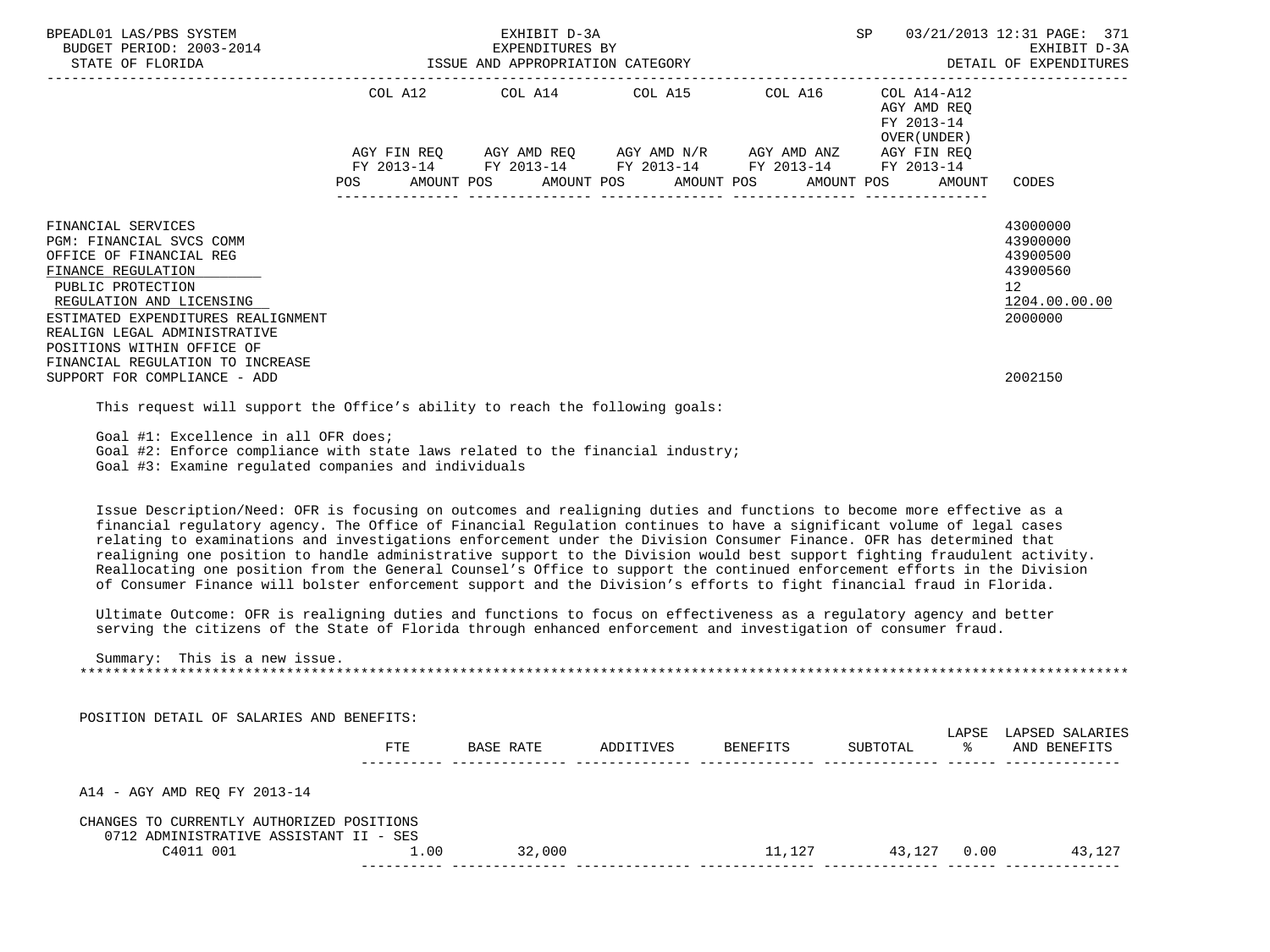| BPEADL01 LAS/PBS SYSTEM<br>BUDGET PERIOD: 2003-2014<br>STATE OF FLORIDA                                                                                                                                                                                                                                                  |                              | EXHIBIT D-3A<br>EXPENDITURES BY<br>ISSUE AND APPROPRIATION CATEGORY<br>_____________________________________ | ________________________________                                                                                                                                     | SP 03/21/2013 12:31 PAGE: 372<br>EXHIBIT D-3A<br>DETAIL OF EXPENDITURES |                                                                                                                    |                                                                                           |
|--------------------------------------------------------------------------------------------------------------------------------------------------------------------------------------------------------------------------------------------------------------------------------------------------------------------------|------------------------------|--------------------------------------------------------------------------------------------------------------|----------------------------------------------------------------------------------------------------------------------------------------------------------------------|-------------------------------------------------------------------------|--------------------------------------------------------------------------------------------------------------------|-------------------------------------------------------------------------------------------|
|                                                                                                                                                                                                                                                                                                                          | COL A12<br>POS<br>AMOUNT POS | COL A14<br>----------------                                                                                  | COL A15<br>AGY FIN REQ AGY AMD REQ AGY AMD N/R AGY AMD ANZ<br>FY 2013-14 FY 2013-14 FY 2013-14 FY 2013-14 FY 2013-14<br>AMOUNT POS<br>AMOUNT POS<br>________________ | COL A16<br>---------------                                              | COL A14-A12<br>AGY AMD REO<br>FY 2013-14<br>OVER (UNDER)<br>AGY FIN REQ<br>AMOUNT POS<br>AMOUNT<br>--------------- | CODES                                                                                     |
| FINANCIAL SERVICES<br>PGM: FINANCIAL SVCS COMM<br>OFFICE OF FINANCIAL REG<br>FINANCE REGULATION<br>PUBLIC PROTECTION<br>REGULATION AND LICENSING<br>ESTIMATED EXPENDITURES REALIGNMENT<br>REALIGN LEGAL ADMINISTRATIVE<br>POSITIONS WITHIN OFFICE OF<br>FINANCIAL REGULATION TO INCREASE<br>SUPPORT FOR COMPLIANCE - ADD |                              |                                                                                                              |                                                                                                                                                                      |                                                                         |                                                                                                                    | 43000000<br>43900000<br>43900500<br>43900560<br>12<br>1204.00.00.00<br>2000000<br>2002150 |
| POSITION DETAIL OF SALARIES AND BENEFITS:                                                                                                                                                                                                                                                                                |                              |                                                                                                              |                                                                                                                                                                      |                                                                         |                                                                                                                    |                                                                                           |
|                                                                                                                                                                                                                                                                                                                          |                              | FTE BASE RATE                                                                                                | ADDITIVES                                                                                                                                                            | BENEFITS                                                                | SUBTOTAL<br>ႜႂ                                                                                                     | LAPSE LAPSED SALARIES<br>AND BENEFITS                                                     |
| A14 - AGY AMD REQ FY 2013-14<br>CHANGES TO CURRENTLY AUTHORIZED POSITIONS<br>TOTALS FOR ISSUE BY FUND<br>2573 REGULATORY TRUST FUND                                                                                                                                                                                      | 1.00                         | 32,000                                                                                                       |                                                                                                                                                                      | 11,127                                                                  | 43,127                                                                                                             | 43,127<br>43,127<br>==============                                                        |
|                                                                                                                                                                                                                                                                                                                          |                              |                                                                                                              |                                                                                                                                                                      |                                                                         |                                                                                                                    |                                                                                           |
| ANNUALIZATION OF ADMINISTERED<br>FUNDS APPROPRIATIONS<br>STATE HEALTH INSURANCE ADJUSTMENT<br>FOR FY 2012-13 - 10 MONTHS<br>ANNUALIZATION                                                                                                                                                                                |                              |                                                                                                              |                                                                                                                                                                      |                                                                         |                                                                                                                    | 26A0000<br>26A1830                                                                        |
| SALARIES AND BENEFITS<br>REGULATORY TRUST FUND                                                                                                                                                                                                                                                                           | -STATE 54,730 54,730         |                                                                                                              |                                                                                                                                                                      |                                                                         |                                                                                                                    | 010000<br>2573 1                                                                          |
| TOTAL: REGULATION AND LICENSING                                                                                                                                                                                                                                                                                          |                              |                                                                                                              |                                                                                                                                                                      |                                                                         |                                                                                                                    | 1204.00.00.00                                                                             |
| BY FUND TYPE<br>TRUST FUNDS<br>SALARY RATE 4,655,529                                                                                                                                                                                                                                                                     | 87.00<br>10,214,021          | 92.00<br>10,519,839<br>4,873,680                                                                             |                                                                                                                                                                      |                                                                         | 5.00<br>305,818 2000<br>218,151                                                                                    |                                                                                           |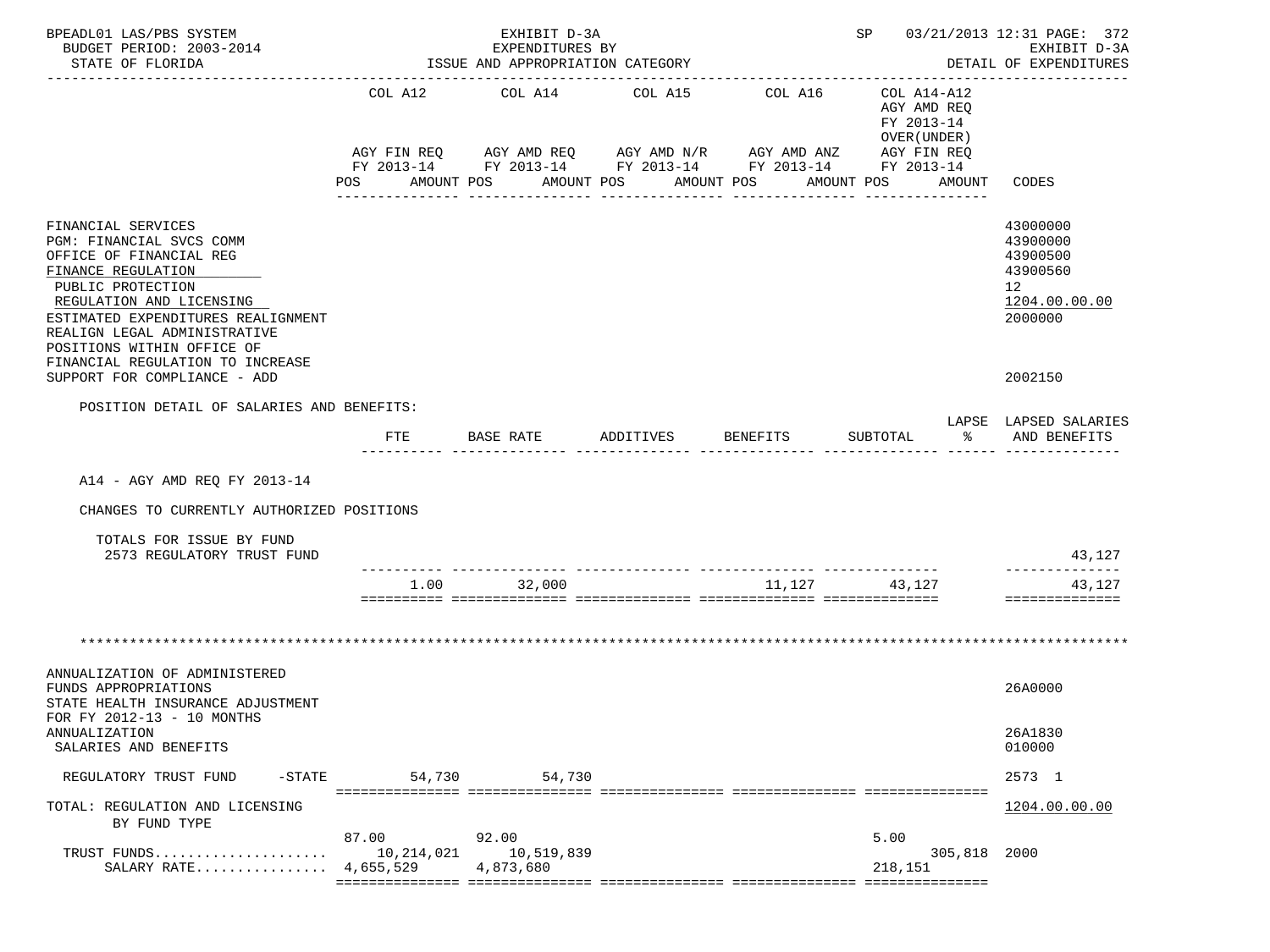| BPEADL01 LAS/PBS SYSTEM<br>BUDGET PERIOD: 2003-2014<br>STATE OF FLORIDA                                                                                                                                                                                        |                                             | EXHIBIT D-3A<br>EXPENDITURES BY<br>ISSUE AND APPROPRIATION CATEGORY | 03/21/2013 12:31 PAGE: 373<br>SP<br>EXHIBIT D-3A<br>DETAIL OF EXPENDITURES                                                                                      |                                                                                   |                                                                                                     |
|----------------------------------------------------------------------------------------------------------------------------------------------------------------------------------------------------------------------------------------------------------------|---------------------------------------------|---------------------------------------------------------------------|-----------------------------------------------------------------------------------------------------------------------------------------------------------------|-----------------------------------------------------------------------------------|-----------------------------------------------------------------------------------------------------|
|                                                                                                                                                                                                                                                                | COL A12<br>AGY FIN REQ<br>POS FOR           | COL A14<br>AGY AMD REQ AGY AMD N/R<br>AMOUNT POS                    | ------------------------<br>COL A15<br>COL A16 COL A14-A12<br>AGY AMD ANZ<br>FY 2013-14 FY 2013-14 FY 2013-14 FY 2013-14 FY 2013-14<br>AMOUNT POS<br>AMOUNT POS | AGY AMD REO<br>FY 2013-14<br>OVER (UNDER )<br>AGY FIN REQ<br>AMOUNT POS<br>AMOUNT | CODES                                                                                               |
| FINANCIAL SERVICES<br>PGM: FINANCIAL SVCS COMM<br>OFFICE OF FINANCIAL REG<br>SECURITIES REGULATION<br>PUBLIC PROTECTION<br>REGULATION AND LICENSING<br>ESTIMATED EXPENDITURES<br>ESTIMATED EXPENDITURES - OPERATIONS<br>SALARY RATE<br>SALARY RATE $4,867,173$ |                                             | 4,867,173                                                           |                                                                                                                                                                 |                                                                                   | 43000000<br>43900000<br>43900500<br>43900570<br>12<br>1204.00.00.00<br>1000000<br>1001000<br>000000 |
| SALARIES AND BENEFITS                                                                                                                                                                                                                                          |                                             | 98.00                                                               |                                                                                                                                                                 |                                                                                   | 010000                                                                                              |
| REGULATORY TRUST FUND                                                                                                                                                                                                                                          | 98.00<br>$-$ STATE<br>6,282,686             | 6,282,686                                                           |                                                                                                                                                                 |                                                                                   | 2573 1                                                                                              |
| OTHER PERSONAL SERVICES                                                                                                                                                                                                                                        |                                             |                                                                     |                                                                                                                                                                 |                                                                                   | 030000                                                                                              |
| ANTI-FRAUD TRUST FUND<br>$-STATE$<br>REGULATORY TRUST FUND                                                                                                                                                                                                     | -STATE 32,538 32,538<br>4,466               | 4,466                                                               |                                                                                                                                                                 |                                                                                   | 2038 1<br>2573 1                                                                                    |
| TOTAL APPRO                                                                                                                                                                                                                                                    |                                             | 37,004 37,004                                                       |                                                                                                                                                                 |                                                                                   |                                                                                                     |
| <b>EXPENSES</b>                                                                                                                                                                                                                                                |                                             |                                                                     |                                                                                                                                                                 |                                                                                   | 040000                                                                                              |
| ANTI-FRAUD TRUST FUND<br>REGULATORY TRUST FUND                                                                                                                                                                                                                 | STATE 62,885 62,885 - 57ATE 681,023 681,023 |                                                                     |                                                                                                                                                                 |                                                                                   | 2038 1<br>2573 1                                                                                    |
| TOTAL APPRO                                                                                                                                                                                                                                                    | 743,908                                     | 743,908                                                             |                                                                                                                                                                 |                                                                                   |                                                                                                     |
| OPERATING CAPITAL OUTLAY                                                                                                                                                                                                                                       |                                             |                                                                     |                                                                                                                                                                 |                                                                                   | 060000                                                                                              |
| ANTI-FRAUD TRUST FUND<br>REGULATORY TRUST FUND<br>$-$ STATE                                                                                                                                                                                                    | $-STATE$ 24,528<br>4,566                    | 24,528<br>4,566                                                     |                                                                                                                                                                 |                                                                                   | 2038 1<br>2573 1                                                                                    |
| TOTAL APPRO                                                                                                                                                                                                                                                    | 29,094                                      | 29,094                                                              | ------------- ---------------- --                                                                                                                               |                                                                                   |                                                                                                     |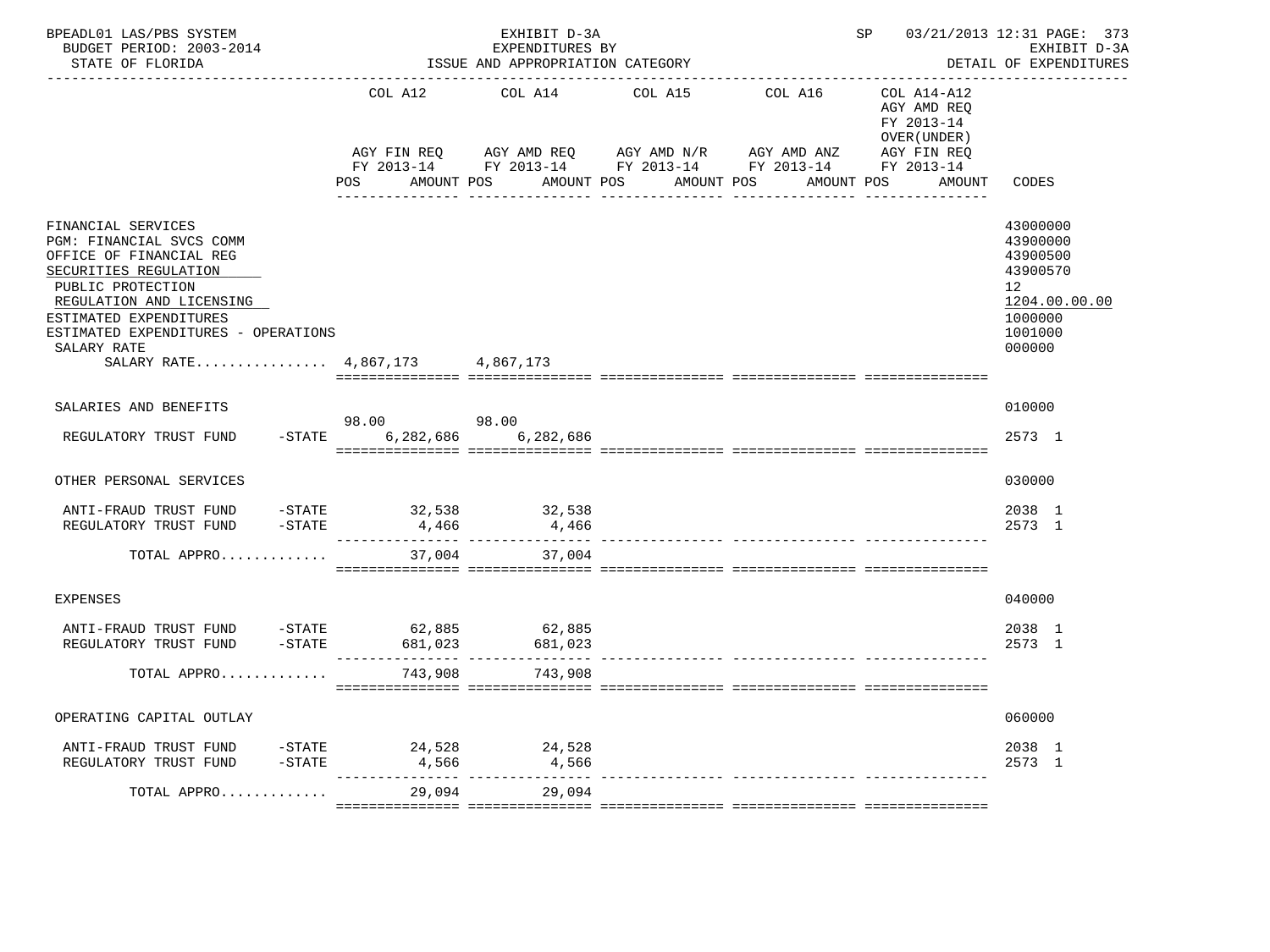| BPEADL01 LAS/PBS SYSTEM<br>BUDGET PERIOD: 2003-2014<br>STATE OF FLORIDA                                                                                                                                                                                           |                        | EXHIBIT D-3A<br>EXPENDITURES BY<br>ISSUE AND APPROPRIATION CATEGORY | SP 03/21/2013 12:31 PAGE: 374<br>EXHIBIT D-3A<br>DETAIL OF EXPENDITURES                                                                   |                                                           |                                                                                                               |
|-------------------------------------------------------------------------------------------------------------------------------------------------------------------------------------------------------------------------------------------------------------------|------------------------|---------------------------------------------------------------------|-------------------------------------------------------------------------------------------------------------------------------------------|-----------------------------------------------------------|---------------------------------------------------------------------------------------------------------------|
|                                                                                                                                                                                                                                                                   |                        | COL A12 COL A14                                                     | COL A15<br>COL A16                                                                                                                        | COL A14-A12<br>AGY AMD REO<br>FY 2013-14<br>OVER (UNDER ) |                                                                                                               |
|                                                                                                                                                                                                                                                                   |                        |                                                                     | AGY FIN REQ      AGY AMD REQ      AGY AMD N/R      AGY AMD ANZ      AGY FIN REQ<br>FY 2013-14 FY 2013-14 FY 2013-14 FY 2013-14 FY 2013-14 |                                                           |                                                                                                               |
|                                                                                                                                                                                                                                                                   | <b>POS</b>             | AMOUNT POS<br>AMOUNT POS                                            | AMOUNT POS                                                                                                                                | AMOUNT POS<br>AMOUNT                                      | CODES                                                                                                         |
| FINANCIAL SERVICES<br>PGM: FINANCIAL SVCS COMM<br>OFFICE OF FINANCIAL REG<br>SECURITIES REGULATION<br>PUBLIC PROTECTION<br>REGULATION AND LICENSING<br>ESTIMATED EXPENDITURES<br>ESTIMATED EXPENDITURES - OPERATIONS<br>SPECIAL CATEGORIES<br>CONTRACTED SERVICES |                        |                                                                     |                                                                                                                                           |                                                           | 43000000<br>43900000<br>43900500<br>43900570<br>12<br>1204.00.00.00<br>1000000<br>1001000<br>100000<br>100777 |
| ANTI-FRAUD TRUST FUND -STATE 80,049<br>REGULATORY TRUST FUND -STATE                                                                                                                                                                                               | 349,500                | 80,049<br>349,500                                                   |                                                                                                                                           |                                                           | 2038 1<br>2573 1                                                                                              |
| TOTAL APPRO                                                                                                                                                                                                                                                       |                        | 429,549 429,549                                                     |                                                                                                                                           |                                                           |                                                                                                               |
| RISK MANAGEMENT INSURANCE                                                                                                                                                                                                                                         |                        |                                                                     |                                                                                                                                           |                                                           | 103241                                                                                                        |
| REGULATORY TRUST FUND                                                                                                                                                                                                                                             | -STATE 27,054 27,054   |                                                                     |                                                                                                                                           |                                                           | 2573 1                                                                                                        |
| LEASE/PURCHASE/EQUIPMENT                                                                                                                                                                                                                                          |                        |                                                                     |                                                                                                                                           |                                                           | 105281                                                                                                        |
| REGULATORY TRUST FUND                                                                                                                                                                                                                                             | -STATE 27, 253 27, 253 |                                                                     |                                                                                                                                           |                                                           | 2573 1                                                                                                        |
| TR/DMS/HR SVCS/STW CONTRCT                                                                                                                                                                                                                                        |                        |                                                                     |                                                                                                                                           |                                                           | 107040                                                                                                        |
| REGULATORY TRUST FUND                                                                                                                                                                                                                                             | -STATE 33,473 33,473   |                                                                     |                                                                                                                                           |                                                           | 2573 1                                                                                                        |
| TOTAL: ESTIMATED EXPENDITURES - OPERATIONS<br>TOTAL POSITIONS 98.00<br>TOTAL ISSUE 7,610,021 7,610,021<br>TOTAL SALARY RATE 4,867,173 4,867,173                                                                                                                   |                        | 98.00                                                               |                                                                                                                                           |                                                           | 1001000                                                                                                       |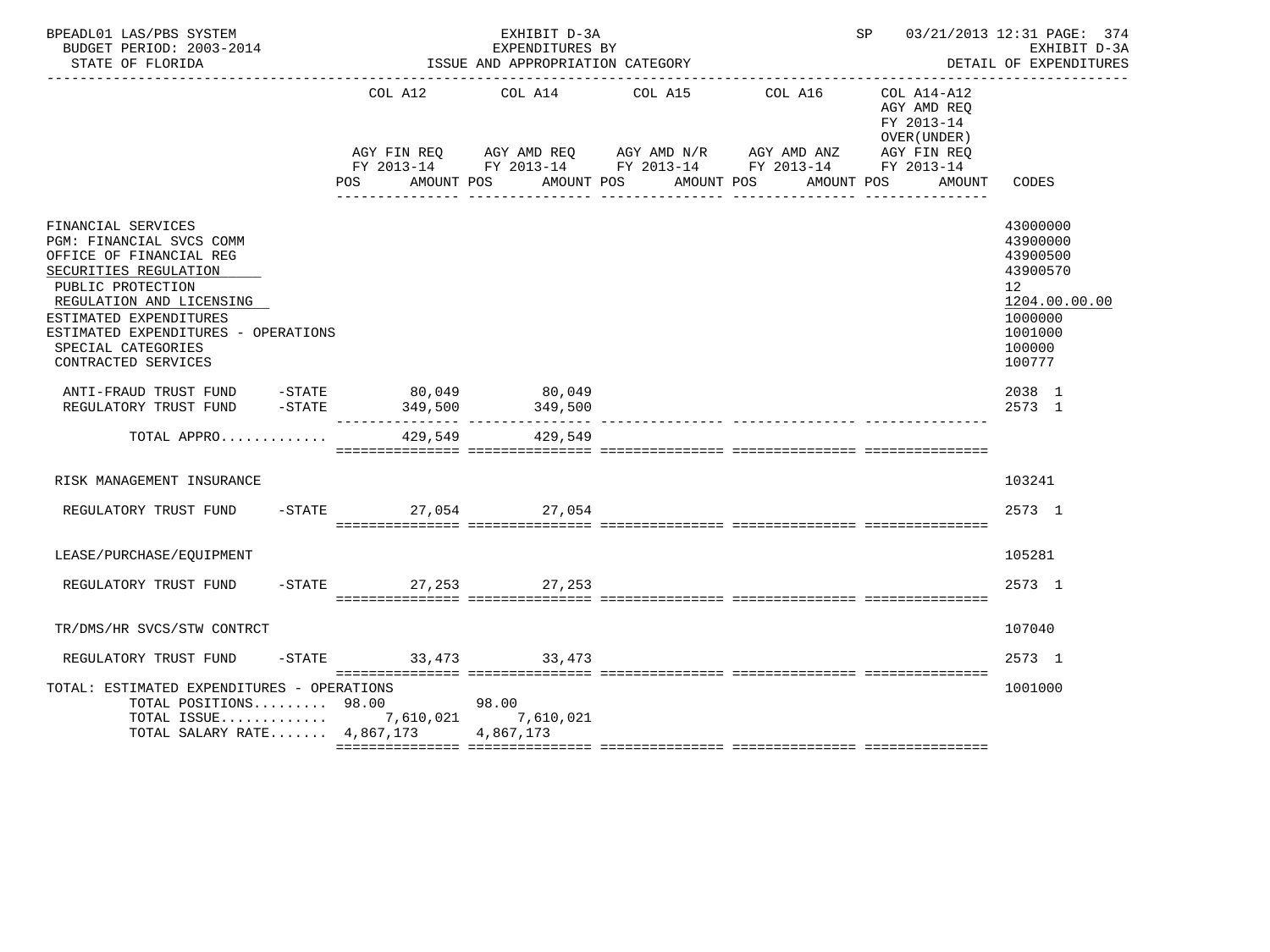| BPEADL01 LAS/PBS SYSTEM<br>BUDGET PERIOD: 2003-2014<br>STATE OF FLORIDA                                                                                                                                                                         |           |                      | EXHIBIT D-3A<br>EXPENDITURES BY<br>ISSUE AND APPROPRIATION CATEGORY |                       |                                                                                               | SP and the set of the set of the set of the set of the set of the set of the set of the set of the set of the set of the set of the set of the set of the set of the set of the set of the set of the set of the set of the se | 03/21/2013 12:31 PAGE: 375<br>EXHIBIT D-3A<br>DETAIL OF EXPENDITURES                                             |
|-------------------------------------------------------------------------------------------------------------------------------------------------------------------------------------------------------------------------------------------------|-----------|----------------------|---------------------------------------------------------------------|-----------------------|-----------------------------------------------------------------------------------------------|--------------------------------------------------------------------------------------------------------------------------------------------------------------------------------------------------------------------------------|------------------------------------------------------------------------------------------------------------------|
|                                                                                                                                                                                                                                                 |           | COL A12              | COL A14                                                             | COL A15               | COL A16                                                                                       | COL A14-A12<br>AGY AMD REO<br>FY 2013-14<br>OVER (UNDER)                                                                                                                                                                       |                                                                                                                  |
|                                                                                                                                                                                                                                                 |           | AGY FIN REO<br>POS   | AMOUNT POS                                                          | AMOUNT POS AMOUNT POS | AGY AMD REQ AGY AMD N/R AGY AMD ANZ<br>FY 2013-14 FY 2013-14 FY 2013-14 FY 2013-14 FY 2013-14 | AGY FIN REO<br>AMOUNT POS<br>AMOUNT                                                                                                                                                                                            | CODES                                                                                                            |
| FINANCIAL SERVICES<br>PGM: FINANCIAL SVCS COMM<br>OFFICE OF FINANCIAL REG<br>SECURITIES REGULATION<br>PUBLIC PROTECTION<br>REGULATION AND LICENSING<br>ESTIMATED EXPENDITURES<br>CASUALTY INSURANCE PREMIUM<br>ADJUSTMENT<br>SPECIAL CATEGORIES |           |                      |                                                                     |                       |                                                                                               |                                                                                                                                                                                                                                | 43000000<br>43900000<br>43900500<br>43900570<br>12 <sup>°</sup><br>1204.00.00.00<br>1000000<br>1001090<br>100000 |
| RISK MANAGEMENT INSURANCE<br>REGULATORY TRUST FUND                                                                                                                                                                                              |           | $-STATE$<br>2,532    | 2,532                                                               |                       |                                                                                               |                                                                                                                                                                                                                                | 103241<br>2573 1                                                                                                 |
| FLORIDA RETIREMENT SYSTEM<br>CONTRIBUTION ADJUSTMENT FOR<br>FISCAL YEAR 2012-2013<br>SALARIES AND BENEFITS<br>REGULATORY TRUST FUND                                                                                                             |           | -STATE 16,130 16,130 |                                                                     |                       |                                                                                               |                                                                                                                                                                                                                                | 1001240<br>010000<br>2573 1                                                                                      |
| ADJUSTMENT TO STATE HEALTH<br>INSURANCE PREMIUM CONTRIBUTION -<br>FISCAL YEAR 2012-13<br>SALARIES AND BENEFITS                                                                                                                                  |           |                      |                                                                     |                       |                                                                                               |                                                                                                                                                                                                                                | 1001830<br>010000                                                                                                |
| REGULATORY TRUST FUND                                                                                                                                                                                                                           |           | -STATE 12,188 12,188 |                                                                     |                       |                                                                                               |                                                                                                                                                                                                                                | 2573 1                                                                                                           |
| REALLOCATION OF HUMAN RESOURCES<br>OUTSOURCING<br>SPECIAL CATEGORIES<br>TR/DMS/HR SVCS/STW CONTRCT                                                                                                                                              |           |                      |                                                                     |                       |                                                                                               |                                                                                                                                                                                                                                | 1005900<br>100000<br>107040                                                                                      |
| REGULATORY TRUST FUND                                                                                                                                                                                                                           | $-$ STATE | $810-$               | $810 -$                                                             |                       |                                                                                               |                                                                                                                                                                                                                                | 2573 1                                                                                                           |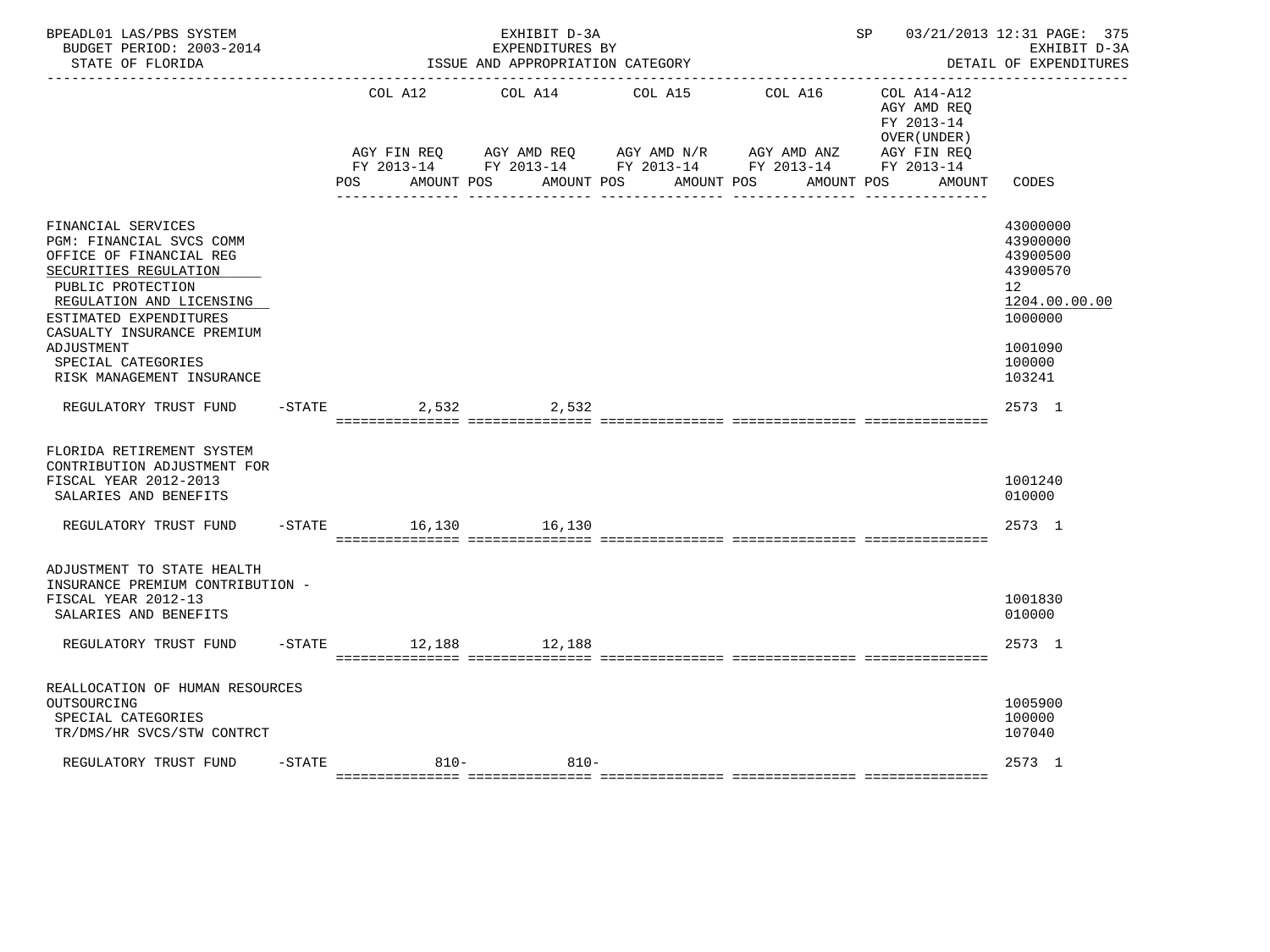| BPEADL01 LAS/PBS SYSTEM<br>BUDGET PERIOD: 2003-2014<br>STATE OF FLORIDA                                                                                                                                                                                                                                                                   |     | EXHIBIT D-3A<br>EXPENDITURES BY<br>ISSUE AND APPROPRIATION CATEGORY                                                                                              |                  | SP 03/21/2013 12:31 PAGE: 376<br>EXHIBIT D-3A<br>DETAIL OF EXPENDITURES |                                                                                   |                                                                                           |
|-------------------------------------------------------------------------------------------------------------------------------------------------------------------------------------------------------------------------------------------------------------------------------------------------------------------------------------------|-----|------------------------------------------------------------------------------------------------------------------------------------------------------------------|------------------|-------------------------------------------------------------------------|-----------------------------------------------------------------------------------|-------------------------------------------------------------------------------------------|
|                                                                                                                                                                                                                                                                                                                                           | POS | COL A12 COL A14 COL A15<br>AGY FIN REQ AGY AMD REQ AGY AMD N/R AGY AMD ANZ<br>FY 2013-14 FY 2013-14 FY 2013-14 FY 2013-14 FY 2013-14<br>AMOUNT POS<br>AMOUNT POS | AMOUNT POS       | COL A16<br>AMOUNT POS                                                   | COL A14-A12<br>AGY AMD REQ<br>FY 2013-14<br>OVER (UNDER)<br>AGY FIN REQ<br>AMOUNT | CODES                                                                                     |
| FINANCIAL SERVICES<br>PGM: FINANCIAL SVCS COMM<br>OFFICE OF FINANCIAL REG<br>SECURITIES REGULATION<br>PUBLIC PROTECTION<br>REGULATION AND LICENSING<br>ESTIMATED EXPENDITURES REALIGNMENT<br>REALIGN POSITIONS AND FUNDING<br>WITHIN THE OFFICE OF FINANCIAL<br>REGULATION TO ASSIST WITH ENFORCING<br>COMPLIANCE WITH STATE LAW - DEDUCT |     |                                                                                                                                                                  |                  |                                                                         |                                                                                   | 43000000<br>43900000<br>43900500<br>43900570<br>12<br>1204.00.00.00<br>2000000<br>2002120 |
| SALARY RATE<br>SALARY RATE                                                                                                                                                                                                                                                                                                                |     | 181,304-                                                                                                                                                         |                  |                                                                         | 181,304-                                                                          | 000000                                                                                    |
|                                                                                                                                                                                                                                                                                                                                           |     |                                                                                                                                                                  |                  |                                                                         |                                                                                   |                                                                                           |
| SALARIES AND BENEFITS                                                                                                                                                                                                                                                                                                                     |     | $4.00-$                                                                                                                                                          |                  |                                                                         | $4.00 -$                                                                          | 010000                                                                                    |
| $-$ STATE<br>REGULATORY TRUST FUND                                                                                                                                                                                                                                                                                                        |     | $246.443-$                                                                                                                                                       |                  |                                                                         | $246.443 - 2573$ 1                                                                |                                                                                           |
| EXPENSES                                                                                                                                                                                                                                                                                                                                  |     |                                                                                                                                                                  |                  |                                                                         |                                                                                   | 040000                                                                                    |
| $- \text{STATE}$<br>REGULATORY TRUST FUND                                                                                                                                                                                                                                                                                                 |     | $7,200-$                                                                                                                                                         |                  |                                                                         |                                                                                   | $7.200 - 2573$ 1                                                                          |
|                                                                                                                                                                                                                                                                                                                                           |     |                                                                                                                                                                  |                  |                                                                         |                                                                                   |                                                                                           |
| SPECIAL CATEGORIES<br>TR/DMS/HR SVCS/STW CONTRCT                                                                                                                                                                                                                                                                                          |     |                                                                                                                                                                  |                  |                                                                         |                                                                                   | 100000<br>107040                                                                          |
| REGULATORY TRUST FUND<br>$-$ STATE                                                                                                                                                                                                                                                                                                        |     | 1,424-                                                                                                                                                           |                  |                                                                         |                                                                                   | $1,424 - 2573$ 1                                                                          |
| TOTAL: REALIGN POSITIONS AND FUNDING<br>WITHIN THE OFFICE OF FINANCIAL<br>REGULATION TO ASSIST WITH ENFORCING<br>COMPLIANCE WITH STATE LAW - DEDUCT                                                                                                                                                                                       |     |                                                                                                                                                                  |                  |                                                                         |                                                                                   | 2002120                                                                                   |
| TOTAL POSITIONS<br>TOTAL ISSUE                                                                                                                                                                                                                                                                                                            |     | $4.00 -$<br>$255,067-$                                                                                                                                           |                  |                                                                         | $4.00 -$<br>$255,067-$                                                            |                                                                                           |
| TOTAL SALARY RATE                                                                                                                                                                                                                                                                                                                         |     | $181.304-$                                                                                                                                                       |                  |                                                                         | $181, 304 -$                                                                      |                                                                                           |
|                                                                                                                                                                                                                                                                                                                                           |     |                                                                                                                                                                  |                  |                                                                         |                                                                                   |                                                                                           |
| AGENCY ISSUE NARRATIVE:<br>2013-2014 BUDGET YEAR NARRATIVE:<br>Amended 2013-14 Narrative after February 1, 2013                                                                                                                                                                                                                           |     |                                                                                                                                                                  | IT COMPONENT? NO |                                                                         |                                                                                   |                                                                                           |
| Reference to Long-Range Program Plan:                                                                                                                                                                                                                                                                                                     |     |                                                                                                                                                                  |                  |                                                                         |                                                                                   |                                                                                           |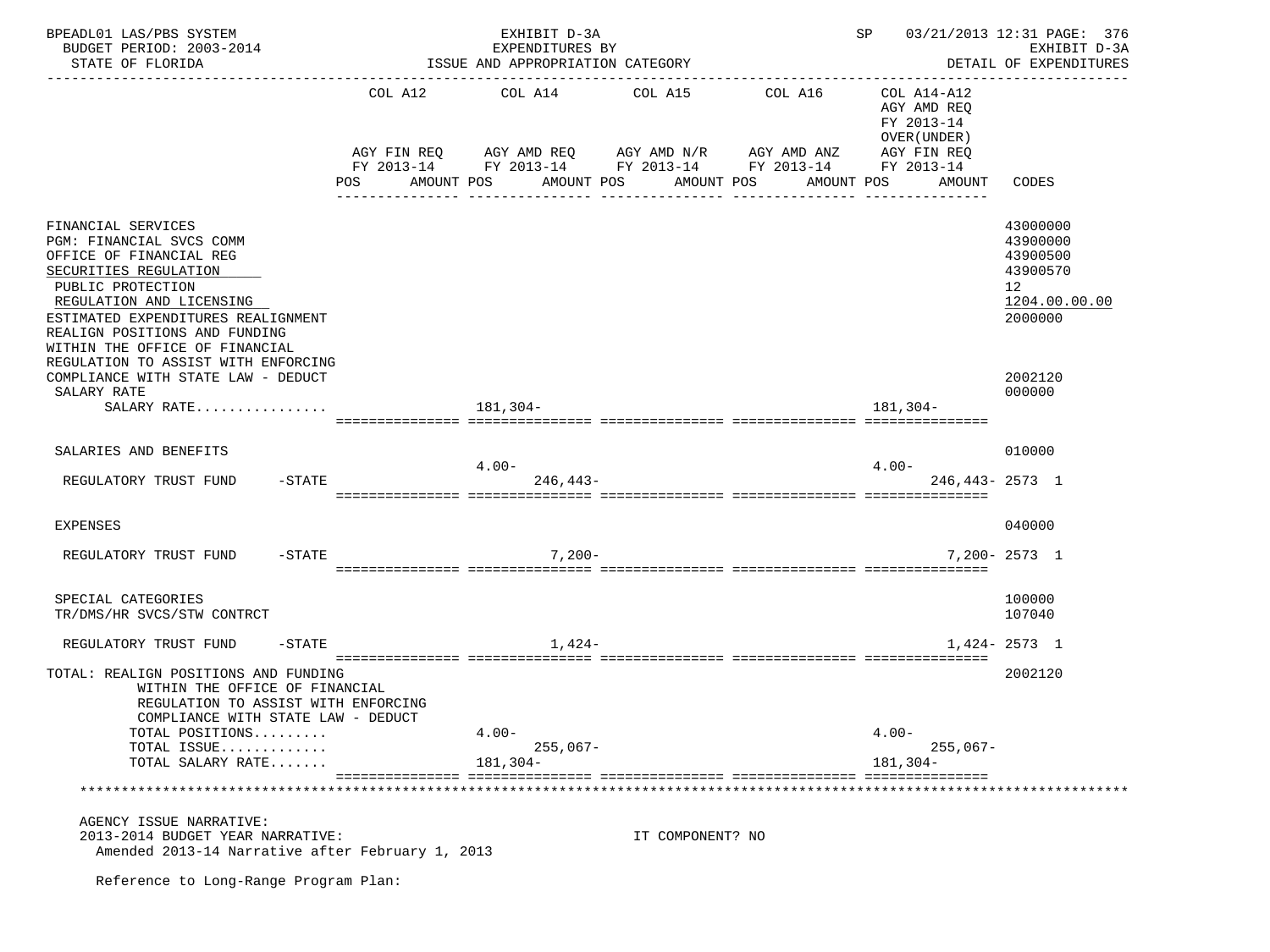| BPEADL01 LAS/PBS SYSTEM<br>BUDGET PERIOD: 2003-2014<br>STATE OF FLORIDA                                                                                                                                                                                      | EXHIBIT D-3A<br>3-2014 EXPENDITURES BY<br>ISSUE AND APPROPRIATION CATEGORY                                                                                           | SP<br>DETAIL OF EXPENDITURES | 03/21/2013 12:31 PAGE: 377<br>EXHIBIT D-3A               |                                                                                             |
|--------------------------------------------------------------------------------------------------------------------------------------------------------------------------------------------------------------------------------------------------------------|----------------------------------------------------------------------------------------------------------------------------------------------------------------------|------------------------------|----------------------------------------------------------|---------------------------------------------------------------------------------------------|
|                                                                                                                                                                                                                                                              | COL A12 COL A14 COL A15 COL A16                                                                                                                                      |                              | COL A14-A12<br>AGY AMD REO<br>FY 2013-14<br>OVER (UNDER) |                                                                                             |
|                                                                                                                                                                                                                                                              | AGY FIN REQ AGY AMD REQ AGY AMD N/R AGY AMD ANZ AGY FIN REQ<br>FY 2013-14 FY 2013-14 FY 2013-14 FY 2013-14<br>POS AMOUNT POS AMOUNT POS AMOUNT POS AMOUNT POS AMOUNT |                              | FY 2013-14                                               | CODES                                                                                       |
| FINANCIAL SERVICES<br>PGM: FINANCIAL SVCS COMM<br>OFFICE OF FINANCIAL REG<br>SECURITIES REGULATION<br>PUBLIC PROTECTION<br>REGULATION AND LICENSING<br>ESTIMATED EXPENDITURES REALIGNMENT<br>REALIGN POSITIONS AND FUNDING<br>WITHIN THE OFFICE OF FINANCIAL |                                                                                                                                                                      |                              |                                                          | 43000000<br>43900000<br>43900500<br>43900570<br>12 <sup>°</sup><br>1204.00.00.00<br>2000000 |
| REGULATION TO ASSIST WITH ENFORCING<br>COMPLIANCE WITH STATE LAW - DEDUCT                                                                                                                                                                                    |                                                                                                                                                                      |                              |                                                          | 2002120                                                                                     |

This request will support the Office's ability to reach the following goals:

Goal #1: Excellence in all OFR does;

Goal #2: Enforce compliance with state laws related to the financial industry;

Goal #3: Examine regulated companies and individuals;

 Issue Description/Need: OFR is focusing on outcomes and realigning duties and functions to become more effective as a financial regulatory agency. The Office of Financial Regulation continues to receive a significant volume of complaints regarding financial frauds in the areas covered by the Consumer Finance division. OFR has determined that realigning positions to handle this type of consumer financial fraud examined by the Consumer Finance enforcement staff or investigated by the Bureau of Financial Investigations would best combat this type of fraudulent activity. OFR management made an assessment of the staffing levels in the Securities Enforcement work unit and has made a determination that moving personnel to other program areas within OFR will not have a detrimental effect on the Division's performance outcomes. Reallocating positions from the Division of Securities, Bureau of Enforcement, to support the continued efforts of the other enforcement programs within the OFR will bolster the efforts of fighting financial fraud in Florida.

 Ultimate Outcome: OFR is realigning duties and functions to focus on effectiveness as a regulatory agency and better serving the customer through enhanced enforcement and investigation of consumer fraud.

 Summary: This is a new issue. \*\*\*\*\*\*\*\*\*\*\*\*\*\*\*\*\*\*\*\*\*\*\*\*\*\*\*\*\*\*\*\*\*\*\*\*\*\*\*\*\*\*\*\*\*\*\*\*\*\*\*\*\*\*\*\*\*\*\*\*\*\*\*\*\*\*\*\*\*\*\*\*\*\*\*\*\*\*\*\*\*\*\*\*\*\*\*\*\*\*\*\*\*\*\*\*\*\*\*\*\*\*\*\*\*\*\*\*\*\*\*\*\*\*\*\*\*\*\*\*\*\*\*\*\*\*\*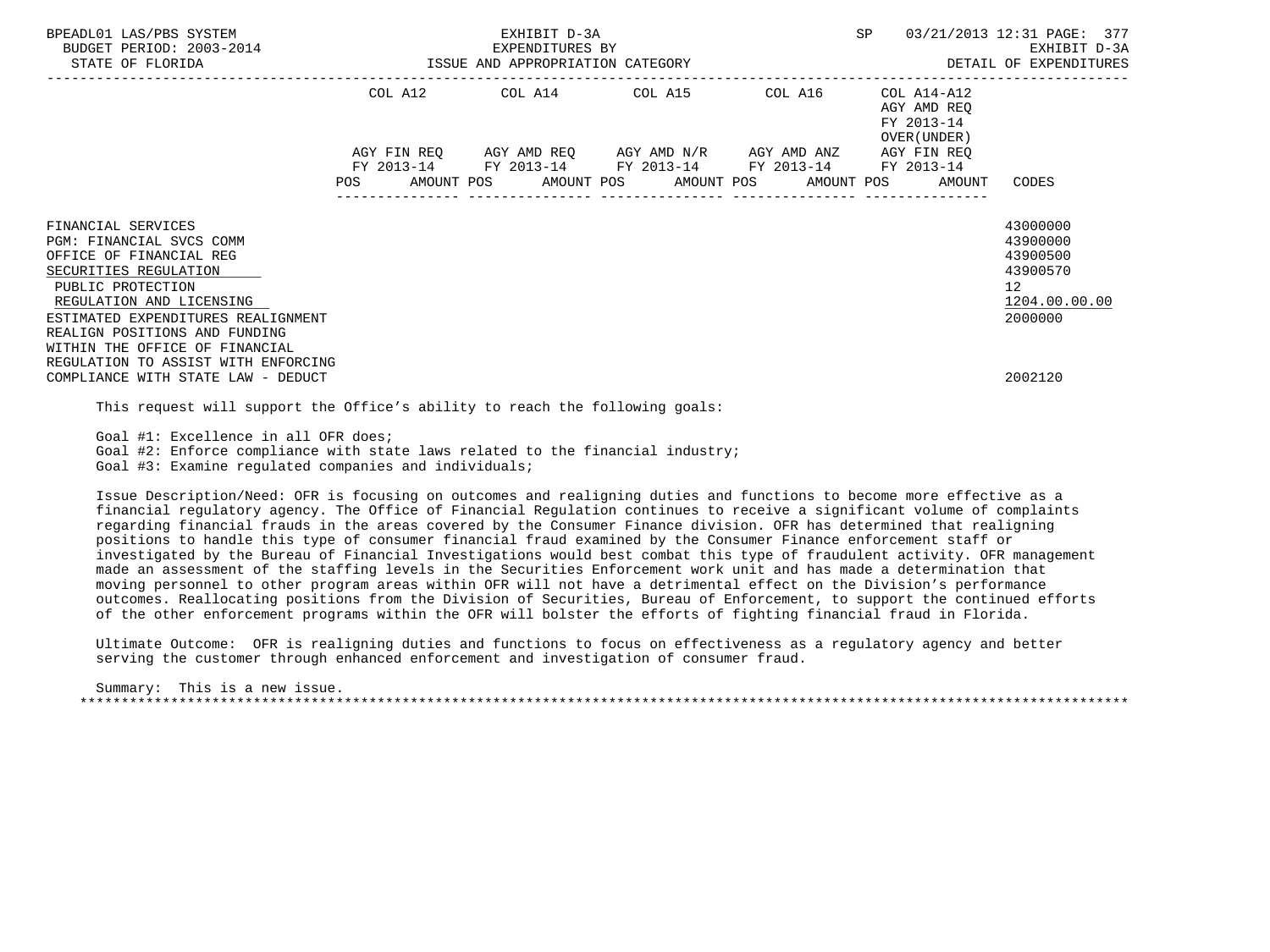| BPEADL01 LAS/PBS SYSTEM<br>BUDGET PERIOD: 2003-2014<br>STATE OF FLORIDA                                                                                                                                                                                      | ISSUE AND APPROPRIATION CATEGORY | SP 03/21/2013 12:31 PAGE: 378<br>EXHIBIT D-3A<br>DETAIL OF EXPENDITURES |                                                                                                                                                            |            |                                                              |        |                                                                                |
|--------------------------------------------------------------------------------------------------------------------------------------------------------------------------------------------------------------------------------------------------------------|----------------------------------|-------------------------------------------------------------------------|------------------------------------------------------------------------------------------------------------------------------------------------------------|------------|--------------------------------------------------------------|--------|--------------------------------------------------------------------------------|
|                                                                                                                                                                                                                                                              |                                  | COL A12 COL A14                                                         | COL A15                                                                                                                                                    | COL A16    | $COL A14 - A12$<br>AGY AMD REO<br>FY 2013-14<br>OVER (UNDER) |        |                                                                                |
|                                                                                                                                                                                                                                                              |                                  |                                                                         | $\verb AGY\text{ FIN REQ} \qquad \verb AGY\text{ AMD REQ} \qquad \verb AGY\text{ AMD N/R} \qquad \verb AGY\text{ AMD ANZ} \qquad \verb AGY\text{ FIN REQ}$ |            |                                                              |        |                                                                                |
|                                                                                                                                                                                                                                                              | POS                              | AMOUNT POS                                                              | FY 2013-14 FY 2013-14 FY 2013-14 FY 2013-14 FY 2013-14<br>AMOUNT POS AMOUNT POS                                                                            |            | AMOUNT POS                                                   | AMOUNT | CODES                                                                          |
|                                                                                                                                                                                                                                                              |                                  |                                                                         |                                                                                                                                                            |            |                                                              |        |                                                                                |
| FINANCIAL SERVICES<br>PGM: FINANCIAL SVCS COMM<br>OFFICE OF FINANCIAL REG<br>SECURITIES REGULATION<br>PUBLIC PROTECTION<br>REGULATION AND LICENSING<br>ESTIMATED EXPENDITURES REALIGNMENT<br>REALIGN POSITIONS AND FUNDING<br>WITHIN THE OFFICE OF FINANCIAL |                                  |                                                                         |                                                                                                                                                            |            |                                                              |        | 43000000<br>43900000<br>43900500<br>43900570<br>12<br>1204.00.00.00<br>2000000 |
| REGULATION TO ASSIST WITH ENFORCING<br>COMPLIANCE WITH STATE LAW - DEDUCT                                                                                                                                                                                    |                                  |                                                                         |                                                                                                                                                            |            |                                                              |        | 2002120                                                                        |
| POSITION DETAIL OF SALARIES AND BENEFITS:                                                                                                                                                                                                                    |                                  |                                                                         |                                                                                                                                                            |            |                                                              |        |                                                                                |
|                                                                                                                                                                                                                                                              | FTE                              | BASE RATE                                                               | ADDITIVES                                                                                                                                                  | BENEFITS   | SUBTOTAL                                                     | ော အော | LAPSE LAPSED SALARIES<br>AND BENEFITS                                          |
| A14 - AGY AMD REQ FY 2013-14                                                                                                                                                                                                                                 |                                  |                                                                         |                                                                                                                                                            |            |                                                              |        |                                                                                |
| CHANGES TO CURRENTLY AUTHORIZED POSITIONS<br>1564 FINANCIAL EXAMINER/ANALYST II                                                                                                                                                                              |                                  |                                                                         |                                                                                                                                                            |            |                                                              |        |                                                                                |
| C4208 001<br>1566 FINANCIAL SPECIALIST                                                                                                                                                                                                                       |                                  | $1.00 - 38,661 -$                                                       |                                                                                                                                                            |            | $15,137-53,798-0.00$                                         |        | 53,798-                                                                        |
| C4660 001<br>1567 FINANCIAL CONTROL ANALYST                                                                                                                                                                                                                  |                                  | $1.00 - 43,508 -$                                                       |                                                                                                                                                            | 15,758-    | $59,266 - 0.00$                                              |        | $59,266-$                                                                      |
| C4589 001<br>1584 AREA FINANCIAL MANAGER - SES                                                                                                                                                                                                               | $1.00-$                          | $46,382-$                                                               |                                                                                                                                                            | 16,127-    | $62,509 - 0.00$                                              |        | $62,509-$                                                                      |
| C4668 001                                                                                                                                                                                                                                                    |                                  | $1.00 - 52,753 -$                                                       |                                                                                                                                                            | 18,117-    | $70,870 - 0.00$                                              |        | $70,870-$                                                                      |
| TOTALS FOR ISSUE BY FUND<br>2573 REGULATORY TRUST FUND                                                                                                                                                                                                       |                                  |                                                                         |                                                                                                                                                            |            |                                                              |        | 246,443-                                                                       |
|                                                                                                                                                                                                                                                              | $4.00 -$                         | 181,304-                                                                |                                                                                                                                                            | $65.139 -$ | 246,443-                                                     |        | $246, 443-$                                                                    |
| *******************                                                                                                                                                                                                                                          |                                  |                                                                         |                                                                                                                                                            |            |                                                              |        | ==============                                                                 |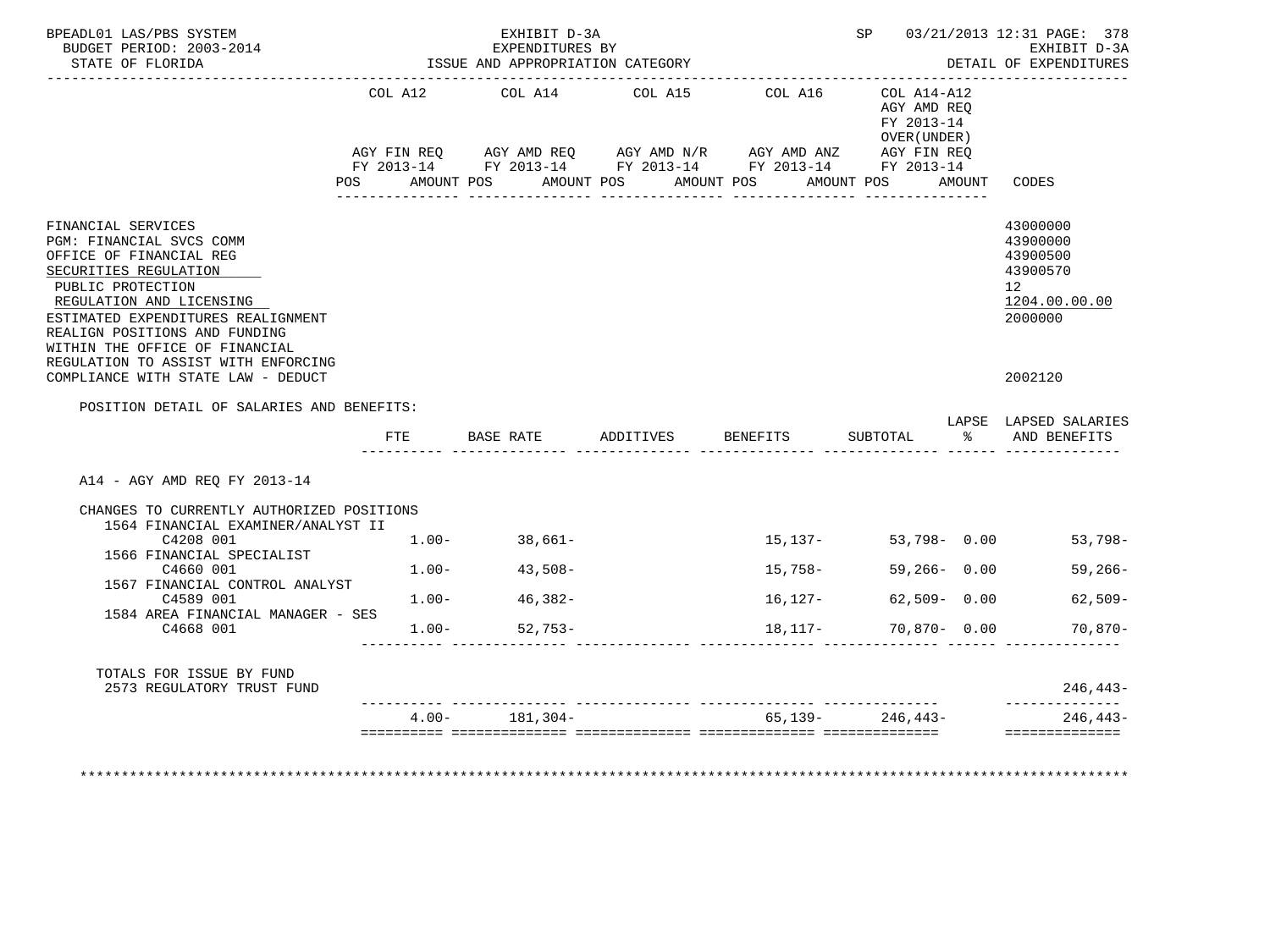| BPEADL01 LAS/PBS SYSTEM<br>BUDGET PERIOD: 2003-2014<br>STATE OF FLORIDA                                                                                                                                                                                                                                                     |     | EXHIBIT D-3A<br>EXPENDITURES BY<br>ISSUE AND APPROPRIATION CATEGORY                                                                                                     |                  | 03/21/2013 12:31 PAGE: 379<br>SP<br>EXHIBIT D-3A<br>DETAIL OF EXPENDITURES |                                                                                   |                                                                                           |
|-----------------------------------------------------------------------------------------------------------------------------------------------------------------------------------------------------------------------------------------------------------------------------------------------------------------------------|-----|-------------------------------------------------------------------------------------------------------------------------------------------------------------------------|------------------|----------------------------------------------------------------------------|-----------------------------------------------------------------------------------|-------------------------------------------------------------------------------------------|
|                                                                                                                                                                                                                                                                                                                             | POS | COL A12 COL A14 COL A15<br>AGY FIN REQ 6 AGY AMD REQ 6 AGY AMD N/R 66 AGY AMD ANZ<br>FY 2013-14 FY 2013-14 FY 2013-14 FY 2013-14 FY 2013-14<br>AMOUNT POS<br>AMOUNT POS | AMOUNT POS       | COL A16<br>AMOUNT POS                                                      | COL A14-A12<br>AGY AMD REQ<br>FY 2013-14<br>OVER (UNDER)<br>AGY FIN REQ<br>AMOUNT | CODES                                                                                     |
| FINANCIAL SERVICES<br>PGM: FINANCIAL SVCS COMM<br>OFFICE OF FINANCIAL REG<br>SECURITIES REGULATION<br>PUBLIC PROTECTION<br>REGULATION AND LICENSING<br>ESTIMATED EXPENDITURES REALIGNMENT<br>REALIGN LEGAL ADMINISTRATIVE<br>POSITIONS WITHIN OFFICE OF<br>FINANCIAL REGULATION TO INCREASE<br>SUPPORT FOR COMPLIANCE - ADD |     |                                                                                                                                                                         |                  |                                                                            |                                                                                   | 43000000<br>43900000<br>43900500<br>43900570<br>12<br>1204.00.00.00<br>2000000<br>2002150 |
| SALARY RATE                                                                                                                                                                                                                                                                                                                 |     |                                                                                                                                                                         |                  |                                                                            |                                                                                   | 000000                                                                                    |
| SALARY RATE                                                                                                                                                                                                                                                                                                                 |     | 74,194                                                                                                                                                                  |                  |                                                                            | 74.194                                                                            |                                                                                           |
| SALARIES AND BENEFITS                                                                                                                                                                                                                                                                                                       |     | 2.00                                                                                                                                                                    |                  |                                                                            | 2.00                                                                              | 010000                                                                                    |
| $-$ STATE<br>REGULATORY TRUST FUND                                                                                                                                                                                                                                                                                          |     | 105,882                                                                                                                                                                 |                  |                                                                            |                                                                                   | 105,882 2573 1                                                                            |
| EXPENSES                                                                                                                                                                                                                                                                                                                    |     |                                                                                                                                                                         |                  |                                                                            |                                                                                   | 040000                                                                                    |
| REGULATORY TRUST FUND<br>$-$ STATE                                                                                                                                                                                                                                                                                          |     | 3,600                                                                                                                                                                   |                  |                                                                            |                                                                                   | 3,600 2573 1                                                                              |
|                                                                                                                                                                                                                                                                                                                             |     |                                                                                                                                                                         |                  |                                                                            |                                                                                   |                                                                                           |
| SPECIAL CATEGORIES<br>TR/DMS/HR SVCS/STW CONTRCT                                                                                                                                                                                                                                                                            |     |                                                                                                                                                                         |                  |                                                                            |                                                                                   | 100000<br>107040                                                                          |
| REGULATORY TRUST FUND<br>$-$ STATE                                                                                                                                                                                                                                                                                          |     | 712                                                                                                                                                                     |                  |                                                                            |                                                                                   | 712 2573 1                                                                                |
| TOTAL: REALIGN LEGAL ADMINISTRATIVE<br>POSITIONS WITHIN OFFICE OF<br>FINANCIAL REGULATION TO INCREASE<br>SUPPORT FOR COMPLIANCE - ADD                                                                                                                                                                                       |     |                                                                                                                                                                         |                  |                                                                            |                                                                                   | 2002150                                                                                   |
| TOTAL POSITIONS<br>TOTAL ISSUE                                                                                                                                                                                                                                                                                              |     | 2.00                                                                                                                                                                    |                  |                                                                            | 2.00                                                                              |                                                                                           |
| TOTAL SALARY RATE                                                                                                                                                                                                                                                                                                           |     | 110,194<br>74,194                                                                                                                                                       |                  |                                                                            | 110,194<br>74,194                                                                 |                                                                                           |
|                                                                                                                                                                                                                                                                                                                             |     |                                                                                                                                                                         |                  |                                                                            |                                                                                   |                                                                                           |
| AGENCY ISSUE NARRATIVE:<br>2013-2014 BUDGET YEAR NARRATIVE:<br>Amended 2013-14 Narrative after February 1, 2013                                                                                                                                                                                                             |     |                                                                                                                                                                         | IT COMPONENT? NO |                                                                            |                                                                                   |                                                                                           |
| Reference to Long-Range Program Plan:                                                                                                                                                                                                                                                                                       |     |                                                                                                                                                                         |                  |                                                                            |                                                                                   |                                                                                           |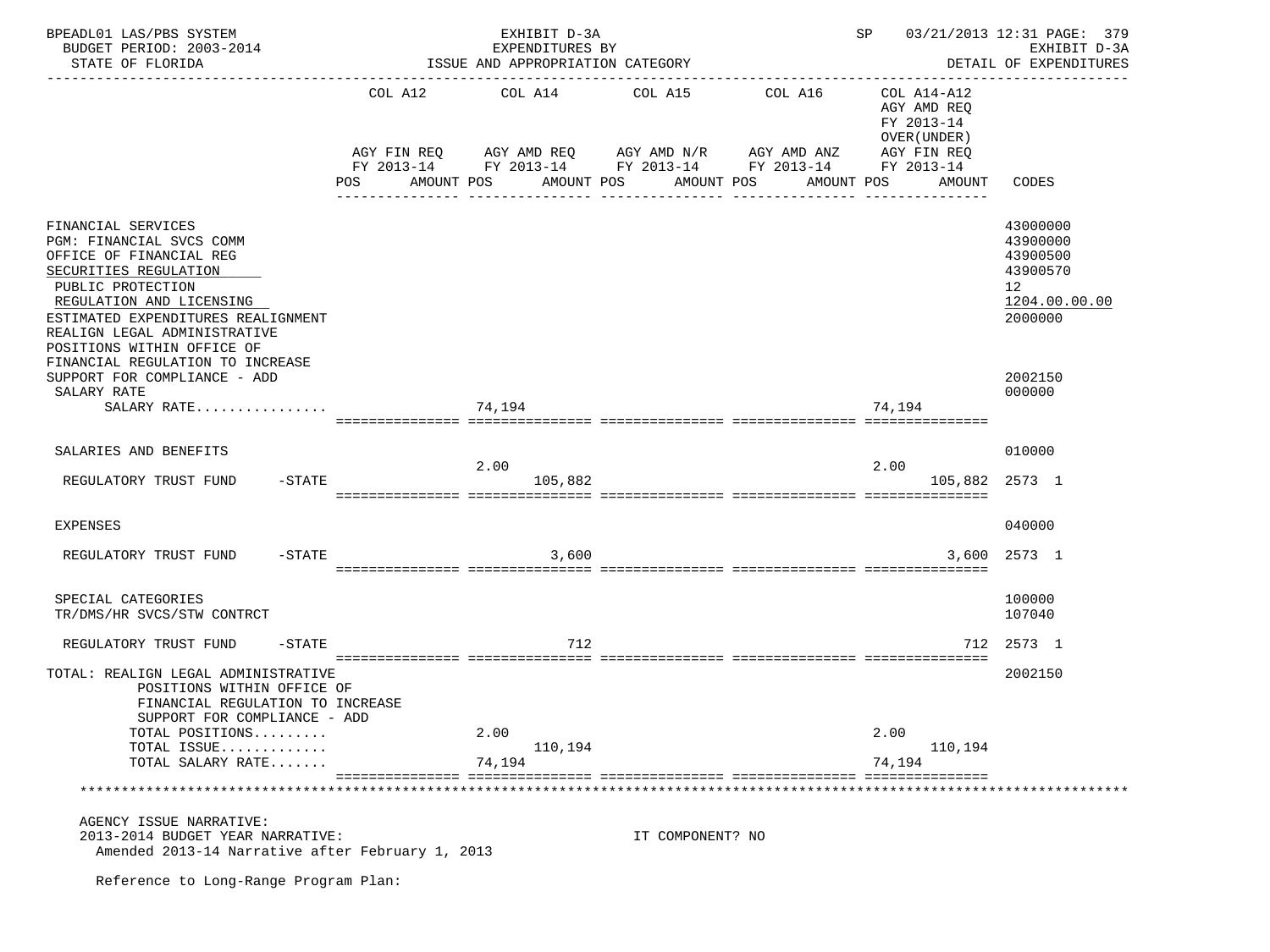| BPEADL01 LAS/PBS SYSTEM<br>BUDGET PERIOD: 2003-2014<br>STATE OF FLORIDA                                                                                                                                                                                 | EXHIBIT D-3A<br>EXPENDITURES BY<br>3-2014 EXPENDITURES BY<br>ISSUE AND APPROPRIATION CATEGORY |  |  |  |  |  |  | SP                                                                                                                                                                   |  | 03/21/2013 12:31 PAGE: 380<br>EXHIBIT D-3A<br>DETAIL OF EXPENDITURES |                                                                                |
|---------------------------------------------------------------------------------------------------------------------------------------------------------------------------------------------------------------------------------------------------------|-----------------------------------------------------------------------------------------------|--|--|--|--|--|--|----------------------------------------------------------------------------------------------------------------------------------------------------------------------|--|----------------------------------------------------------------------|--------------------------------------------------------------------------------|
|                                                                                                                                                                                                                                                         |                                                                                               |  |  |  |  |  |  | COL A12 COL A14 COL A15 COL A16                                                                                                                                      |  | COL A14-A12<br>AGY AMD REO<br>FY 2013-14<br>OVER (UNDER )            |                                                                                |
|                                                                                                                                                                                                                                                         |                                                                                               |  |  |  |  |  |  | AGY FIN REQ AGY AMD REQ AGY AMD N/R AGY AMD ANZ AGY FIN REQ<br>FY 2013-14 FY 2013-14 FY 2013-14 FY 2013-14<br>POS AMOUNT POS AMOUNT POS AMOUNT POS AMOUNT POS AMOUNT |  | FY 2013-14                                                           | CODES                                                                          |
| FINANCIAL SERVICES<br>PGM: FINANCIAL SVCS COMM<br>OFFICE OF FINANCIAL REG<br>SECURITIES REGULATION<br>PUBLIC PROTECTION<br>REGULATION AND LICENSING<br>ESTIMATED EXPENDITURES REALIGNMENT<br>REALIGN LEGAL ADMINISTRATIVE<br>POSITIONS WITHIN OFFICE OF |                                                                                               |  |  |  |  |  |  |                                                                                                                                                                      |  |                                                                      | 43000000<br>43900000<br>43900500<br>43900570<br>12<br>1204.00.00.00<br>2000000 |
| FINANCIAL REGULATION TO INCREASE<br>SUPPORT FOR COMPLIANCE - ADD                                                                                                                                                                                        |                                                                                               |  |  |  |  |  |  |                                                                                                                                                                      |  |                                                                      | 2002150                                                                        |

This request will support the OFR's ability to reach the following goals:

Goal #1: Excellence in all that OFR does;

Goal #2: Enforce compliance with state laws related to the financial industry;

Goal #3: Examine regulated companies and individuals;

 Issue Description/Need: OFR is focusing on outcomes and realigning duties and functions to become more effective as a financial regulatory agency. The Office of Financial Regulation continues to have a significant volume of legal cases relating to examinations and investigations enforcement under the Division of Securities. OFR has determined that realigning two positions to handle administrative support for the Securities enforcement area would best support fighting fraudulent activity. OFR management made an assessment of the staffing levels in the General Counsel's Office and made a determination that moving two FTEs to the Division of Securities within OFR will not have a detrimental effect on performance outcomes of legal services. Reallocating two positions from the General Counsel's Office to support the continued enforcement efforts in the Division of Securities will bolster enforcement support and the Division's efforts of fighting financial fraud in Florida.

 Ultimate Outcome: OFR is realigning duties and functions to focus on effectiveness as a regulatory agency and better serving the citizens of the State of Florida through enhanced enforcement and investigation of consumer fraud.

 Summary: This is a new issue. \*\*\*\*\*\*\*\*\*\*\*\*\*\*\*\*\*\*\*\*\*\*\*\*\*\*\*\*\*\*\*\*\*\*\*\*\*\*\*\*\*\*\*\*\*\*\*\*\*\*\*\*\*\*\*\*\*\*\*\*\*\*\*\*\*\*\*\*\*\*\*\*\*\*\*\*\*\*\*\*\*\*\*\*\*\*\*\*\*\*\*\*\*\*\*\*\*\*\*\*\*\*\*\*\*\*\*\*\*\*\*\*\*\*\*\*\*\*\*\*\*\*\*\*\*\*\*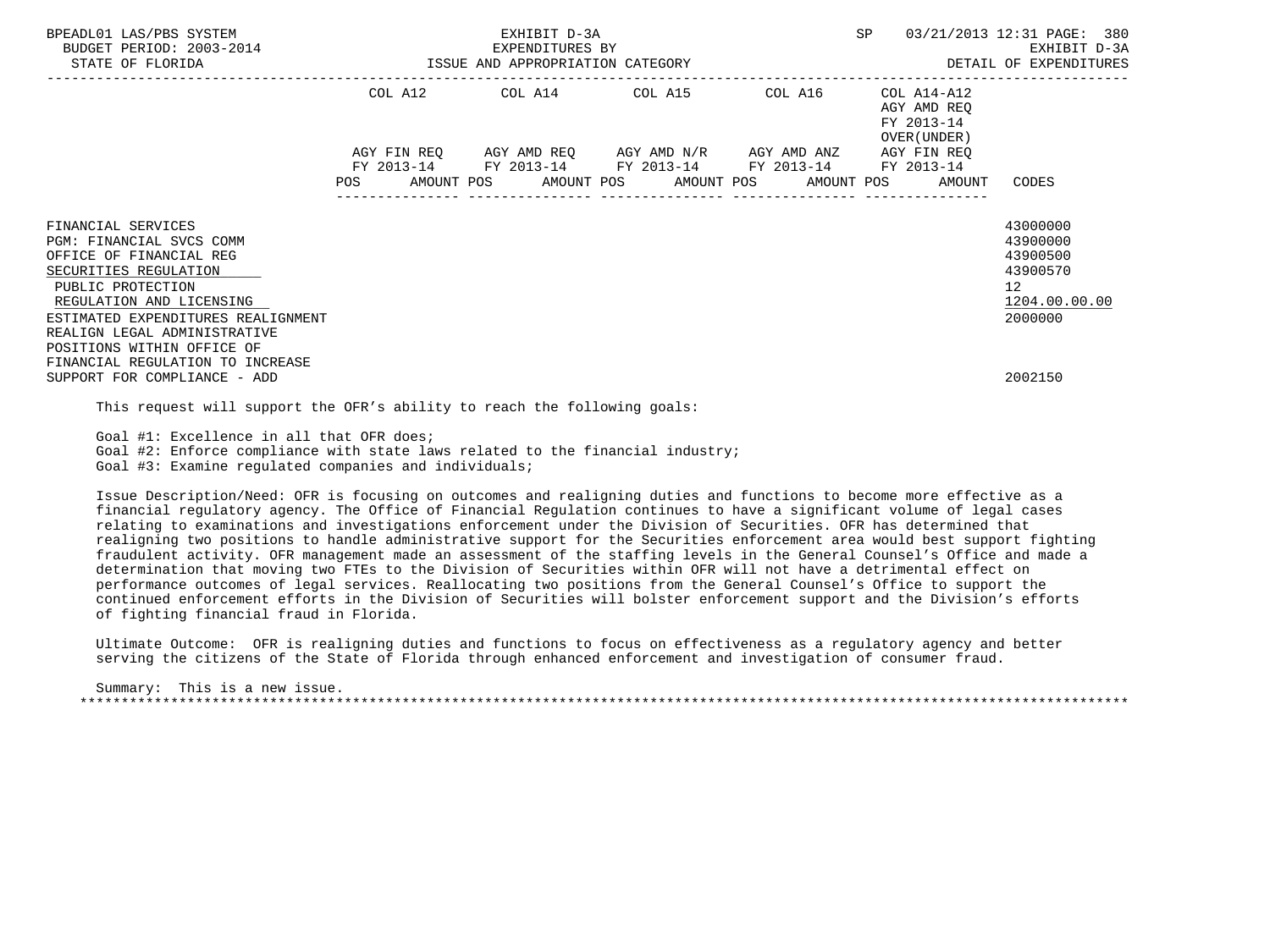| BPEADL01 LAS/PBS SYSTEM<br>BUDGET PERIOD: 2003-2014<br>STATE OF FLORIDA                                                                                                                                                                                 |                                                                                                                | EXHIBIT D-3A<br>EXPENDITURES BY<br>ISSUE AND APPROPRIATION CATEGORY                                                                                            | SP 03/21/2013 12:31 PAGE: 381<br>EXHIBIT D-3A<br>DETAIL OF EXPENDITURES |                       |                                                                         |  |                                                                                |
|---------------------------------------------------------------------------------------------------------------------------------------------------------------------------------------------------------------------------------------------------------|----------------------------------------------------------------------------------------------------------------|----------------------------------------------------------------------------------------------------------------------------------------------------------------|-------------------------------------------------------------------------|-----------------------|-------------------------------------------------------------------------|--|--------------------------------------------------------------------------------|
|                                                                                                                                                                                                                                                         | POS FOR THE POST OF THE STATE STATE STATE STATE STATE STATE STATE STATE STATE STATE STATE STATE STATE STATE ST | COL A12 COL A14 COL A15<br>AGY FIN REQ AGY AMD REQ AGY AMD N/R AGY AMD ANZ AGY FIN REQ<br>FY 2013-14 FY 2013-14 FY 2013-14 FY 2013-14 FY 2013-14<br>AMOUNT POS | AMOUNT POS                                                              | COL A16<br>AMOUNT POS | COL A14-A12<br>AGY AMD REO<br>FY 2013-14<br>OVER (UNDER )<br>AMOUNT POS |  | AMOUNT CODES                                                                   |
| FINANCIAL SERVICES<br>PGM: FINANCIAL SVCS COMM<br>OFFICE OF FINANCIAL REG<br>SECURITIES REGULATION<br>PUBLIC PROTECTION<br>REGULATION AND LICENSING<br>ESTIMATED EXPENDITURES REALIGNMENT<br>REALIGN LEGAL ADMINISTRATIVE<br>POSITIONS WITHIN OFFICE OF |                                                                                                                |                                                                                                                                                                |                                                                         |                       |                                                                         |  | 43000000<br>43900000<br>43900500<br>43900570<br>12<br>1204.00.00.00<br>2000000 |
| FINANCIAL REGULATION TO INCREASE<br>SUPPORT FOR COMPLIANCE - ADD<br>POSITION DETAIL OF SALARIES AND BENEFITS:                                                                                                                                           |                                                                                                                |                                                                                                                                                                |                                                                         |                       |                                                                         |  | 2002150                                                                        |
|                                                                                                                                                                                                                                                         | FTE                                                                                                            | BASE RATE ADDITIVES                                                                                                                                            |                                                                         | BENEFITS              | SUBTOTAL<br>__________ _____                                            |  | LAPSE LAPSED SALARIES<br>% AND BENEFITS                                        |
| A14 - AGY AMD REO FY 2013-14                                                                                                                                                                                                                            |                                                                                                                |                                                                                                                                                                |                                                                         |                       |                                                                         |  |                                                                                |
| CHANGES TO CURRENTLY AUTHORIZED POSITIONS<br>0108 ADMINISTRATIVE SECRETARY<br>C4625 001                                                                                                                                                                 | 1.00                                                                                                           |                                                                                                                                                                | $32,924$ $1,270$ $10,895$ $45,089$ $0.00$ $45,089$                      |                       |                                                                         |  |                                                                                |
| 0714 ADMINISTRATIVE ASSISTANT III - SES<br>C4352 001                                                                                                                                                                                                    | 1.00                                                                                                           | 40,000                                                                                                                                                         |                                                                         | 20,793                | 60,793 0.00                                                             |  | 60,793                                                                         |
| TOTALS FOR ISSUE BY FUND<br>2573 REGULATORY TRUST FUND                                                                                                                                                                                                  |                                                                                                                |                                                                                                                                                                |                                                                         |                       |                                                                         |  | 105,882<br>--------------                                                      |
|                                                                                                                                                                                                                                                         |                                                                                                                | $2.00$ $72.924$ $1.270$ $31.688$ $105.882$                                                                                                                     |                                                                         |                       |                                                                         |  | 105,882                                                                        |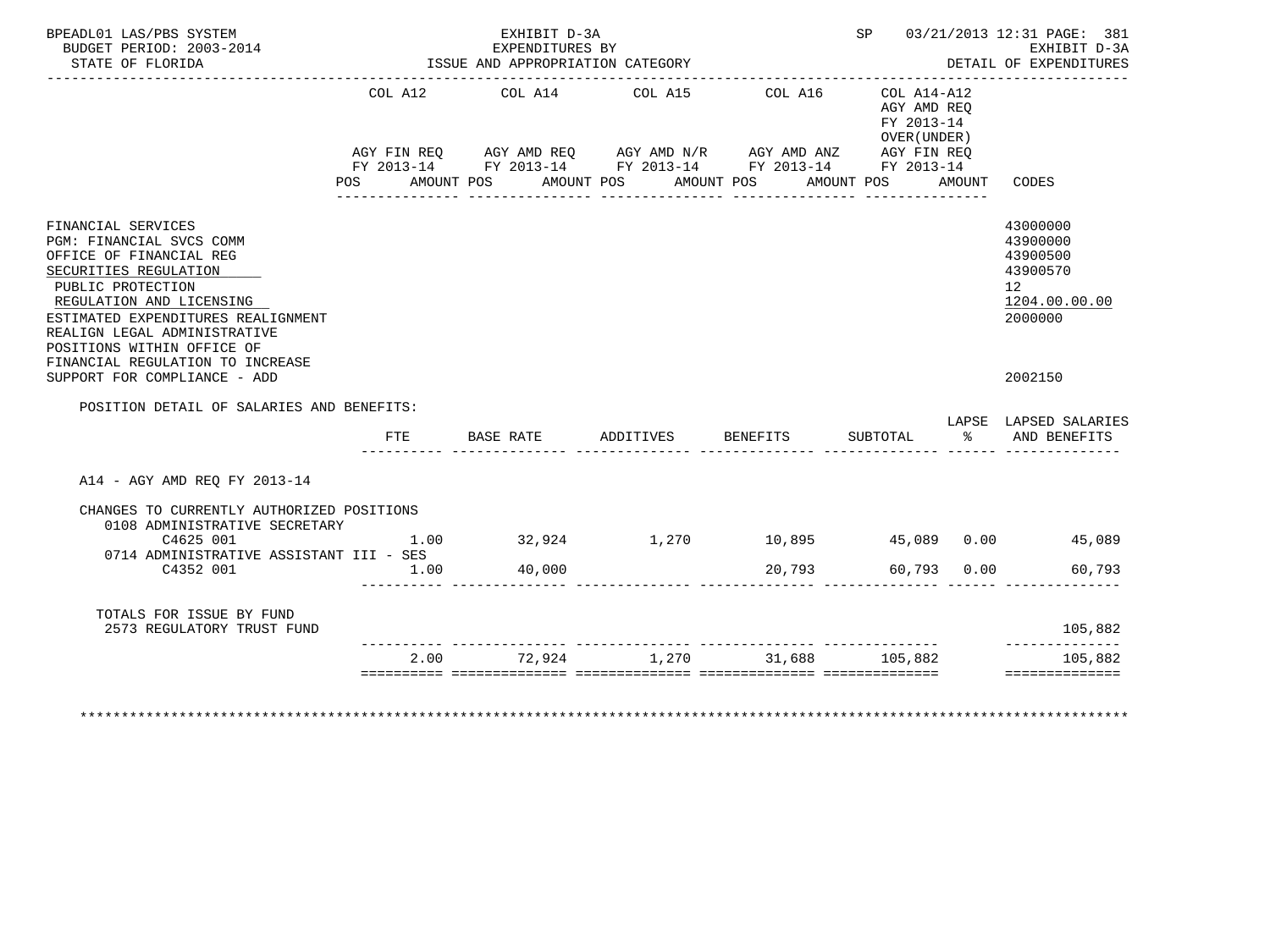| BPEADL01 LAS/PBS SYSTEM<br>BUDGET PERIOD: 2003-2014<br>STATE OF FLORIDA                                                                                                                                                                                                                                 | ISSUE AND APPROPRIATION CATEGORY | EXHIBIT D-3A<br>EXPENDITURES BY | SP<br>03/21/2013 12:31 PAGE: 382<br>EXHIBIT D-3A<br>DETAIL OF EXPENDITURES                                                                                    |  |                                                          |                                                                                           |
|---------------------------------------------------------------------------------------------------------------------------------------------------------------------------------------------------------------------------------------------------------------------------------------------------------|----------------------------------|---------------------------------|---------------------------------------------------------------------------------------------------------------------------------------------------------------|--|----------------------------------------------------------|-------------------------------------------------------------------------------------------|
|                                                                                                                                                                                                                                                                                                         |                                  |                                 | COL A12 COL A14 COL A15 COL A16                                                                                                                               |  | COL A14-A12<br>AGY AMD REO<br>FY 2013-14<br>OVER (UNDER) |                                                                                           |
|                                                                                                                                                                                                                                                                                                         |                                  |                                 | AGY FIN REO AGY AMD REO AGY AMD N/R AGY AMD ANZ AGY FIN REO<br>FY 2013-14 FY 2013-14 FY 2013-14 FY 2013-14<br>POS AMOUNT POS AMOUNT POS AMOUNT POS AMOUNT POS |  | FY 2013-14<br>AMOUNT                                     | CODES                                                                                     |
| FINANCIAL SERVICES<br><b>PGM: FINANCIAL SVCS COMM</b><br>OFFICE OF FINANCIAL REG<br>SECURITIES REGULATION<br>PUBLIC PROTECTION<br>REGULATION AND LICENSING<br>ANNUALIZATION OF ADMINISTERED<br>FUNDS APPROPRIATIONS<br>STATE HEALTH INSURANCE ADJUSTMENT<br>FOR FY 2012-13 - 10 MONTHS<br>ANNUALIZATION |                                  |                                 |                                                                                                                                                               |  |                                                          | 43000000<br>43900000<br>43900500<br>43900570<br>12<br>1204.00.00.00<br>26A0000<br>26A1830 |
| SALARIES AND BENEFITS<br>REGULATORY TRUST FUND -STATE 60.940 60.940                                                                                                                                                                                                                                     |                                  |                                 |                                                                                                                                                               |  |                                                          | 010000<br>2573 1                                                                          |
| TOTAL: REGULATION AND LICENSING<br>BY FUND TYPE                                                                                                                                                                                                                                                         |                                  |                                 |                                                                                                                                                               |  |                                                          | 1204.00.00.00                                                                             |
| SALARY RATE 4,867,173                                                                                                                                                                                                                                                                                   | 98.00 96.00                      | 4,760,063                       |                                                                                                                                                               |  | $2.00-$<br>144,873-2000<br>$107, 110 -$                  |                                                                                           |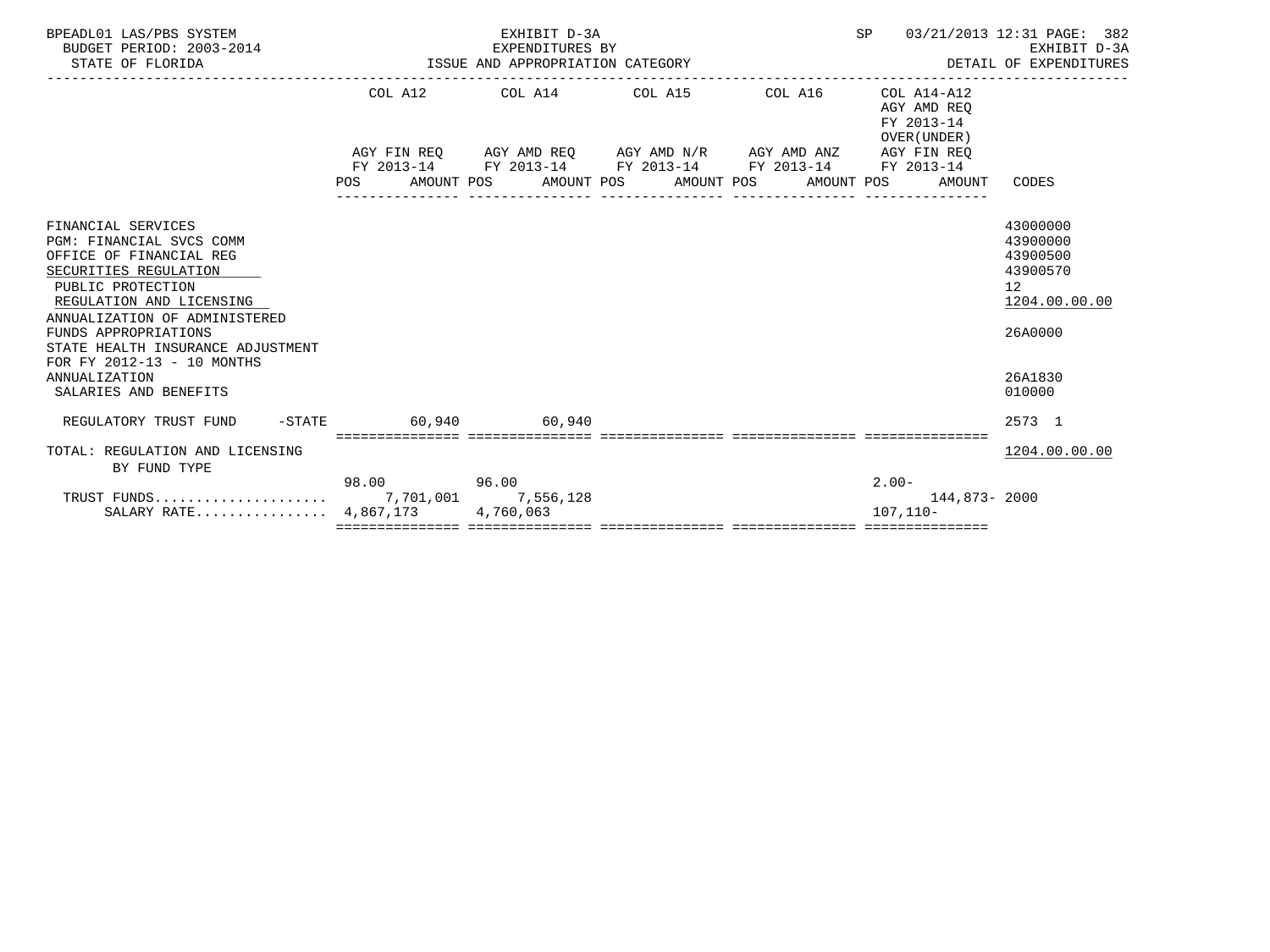\*\*\*\*\*\*\*\*\*\*\*\*\*\*\*\*\*\*\*\*\*\*\*\*\*\*\*\*\*\*\*\*\*\*\*\*\*\*\*\*\*\*\*\*\*\*\*\*\*\*\*\*\*\*\*\*\*\*\*\*\*\*\*\*\*\*\*\*\*\*\*\*\*\*\*\*\*\*\*\*\*\*\*\*\*\*\*\*\*\*\*\*\*\*\*\*\*\*\*\*\*\*\*\*\*\*\*\*\*\*\*\*\*\*\*\*\*\*\*\*\*\*\*\*\*\*\*\*\*\*\* \* BPEADL01 STATISTICAL INFORMATION 03/21/2013 12:31:44 \* \* BUDGET PERIOD: 2003-2014 EXHIBIT A, D AND D-3A LIST REQUEST TJM 43 SP \* \* COMPILE DATE: 12/28/2012 COMPILE TIME: 10:44:48 PAGE: 1 \* \*\*\*\*\*\*\*\*\*\*\*\*\*\*\*\*\*\*\*\*\*\*\*\*\*\*\*\*\*\*\*\*\*\*\*\*\*\*\*\*\*\*\*\*\*\*\*\*\*\*\*\*\*\*\*\*\*\*\*\*\*\*\*\*\*\*\*\*\*\*\*\*\*\*\*\*\*\*\*\*\*\*\*\*\*\*\*\*\*\*\*\*\*\*\*\*\*\*\*\*\*\*\*\*\*\*\*\*\*\*\*\*\*\*\*\*\*\*\*\*\*\*\*\*\*\*\*\*\*\*\* SAVE INITIALS: SAVE DEPARTMENT: 07 SAVE ID: ED3R \* ------------------------------------------------------------------------------------------------------------------------------- \* SELECT CODES AND ACCUMULATION LEVELS WHERE ALLOWED. WHEN NO CODE IS SELECTED, ALL CODES WILL BE REPORTED. ITEMIZATION OF EXPENDITURE:  $\overline{10E}$  accumulation level: 0 (1=OPER/FCO, 2=IOE, 0=MERGED) MERGE GROUPS (Y/N): Y BUDGET ENTITY OR GROUP/ACCUMULATION LEVEL (DEP, DIV, BUR, SUB, LBE, MRG):  $*$  1-7: 43 LBE  $*$  $*$  8-14: \*  $*$  15-21: \*  $*$  22-27: \* \* EXCLUDE: \*  $\star$   $\star$  \* PROGRAM COMPONENT/ACCUMULATION LEVEL (1, 2, 3, 4 OR 5 FOR 2, 4, 6, 8 OR 10 DIGITS, 6=MERGE POLICY, 0=MERGED): \*  $\star$  5  $\star$  $\star$   $\star$ APPROPRIATION CATEGORY OR GROUP/ACCUMULATION LEVEL (1=MAJOR, 2=MINOR, 0=MERGED):  $\star$  2  $\star$  $\star$   $\star$ FUND GROUPS SET: OR FUND: THE SOURCE IDENTIFIER: MERGE FSI (Y/N): N  $FCO (Y/N): Y$  FTE  $(Y/N): Y$  SALARY RATE  $(Y/N): Y$  \* ------------------------------------------------------------------------------------------------------------------------------- \* ISSUE CODE OR GROUP/ACCUMULATION LEVEL (1, 2 OR 3 FOR 1, 3 OR 7 CHARACTERS, 0=MERGED):  $\star$  3  $\star$   $\star$  \* REPORT OPTION: 1 \* \* 1=EAD REPORT \* \* 2=SCHEDULE IV/IT ISSUES COLUMN SELECTION: A12 A14 A15 A16 A14-A12 CODES \* 3=STATEWIDE ISSUES \* 4=SCHEDULE VIIIA ISSUES REPORT COLUMNS WITH CALCULATION DIFFERENCE ONLY (Y/N): N THAT EXCEED: \*  $\star$   $\star$  $\star$   $\star$ LEVELS OF TOTALS: (N=NO TOTAL, L=LINE TOTAL, T=BY FUND TYPE, D=BY DETAIL FUND, B=BY DETAIL FUND AND FUND TYPE, G=FUND GROUP LINE TOTALS, E=BY DETAIL FUND AND FUND GROUP)  $RUN: \verb| N | & \verb|IFEM OF EXP: N | & \verb|GROUP: N | & \verb|DEPARTMENT: N | & \verb|DIVISION: N | & \verb|BUREAU: N | \ \verb|DIVISION: N | & \verb|DIVATION: N | & \verb|DIVATION: N | & \verb|DIVATION: N | & \verb|DIVATION: N | & \verb|DIVATION: N | & \verb|DIVATION: N | & \verb|DIVATION: N | & \verb|DIVATION: N | & \verb|DIVATION: N | & \verb|DIVATION: N | & \verb|DIVATION: N | & \verb|DIVATION: N | & \verb|DIVATION: N | & \verb|DIVATION: N | & \verb|DIVATION: N | &$  \* SUB-BUREAU: N LBE: T POLICY AREA: N PROG COMP: T D3A SUM ISSUE: N D3A DETAIL ISSUE: L \* MAJOR APP CAT: N MINOR APP CAT: D  $\star$   $\star$ APPROPRIATION CATEGORY TITLES: S (S=SHORT, L=LONG) REPORT SEQUENCE: DEPT/BUDGET ENTITY: N A=ALPHABETICAL PROGRAM COMPONENT: N N=NUMERICAL \* ------------------------------------------------------------------------------------------------------------------------------- \* DEPARTMENT NARRATIVE SET: BUDGET ENTITY NARRATIVE SET:  $PROGRAM COMPONENT NARRATIVE (Y/N): N$  $\star$   $\star$  \* ISSUE/ACTIVITY NARRATIVE SET: A1 PRIORITY ISSUE NARRATIVE SET (1-9): \*  $\star$   $\star$  \* INCLUDE POSITION DATA (Y/N): Y \*  $\star$   $\star$ INCLUDE COLUMN CODES  $(Y/N): Y$  $\star$   $\star$  \* OUTPUT FORMAT: L PAGE BREAKS: LBE PRC \* \* L=LANDSCAPE (IOE, GRP, DEP, DIV, REPORT HEADING: EXHIBIT D-3A \* \* P=PORTRAIT BUR, SUB, LBE, PRC, EXPENDITURES BY \* SIS, ISC) ISSUE AND APPROPRIATION CATEGORY \* ------------------------------------------------------------------------------------------------------------------------------- \*